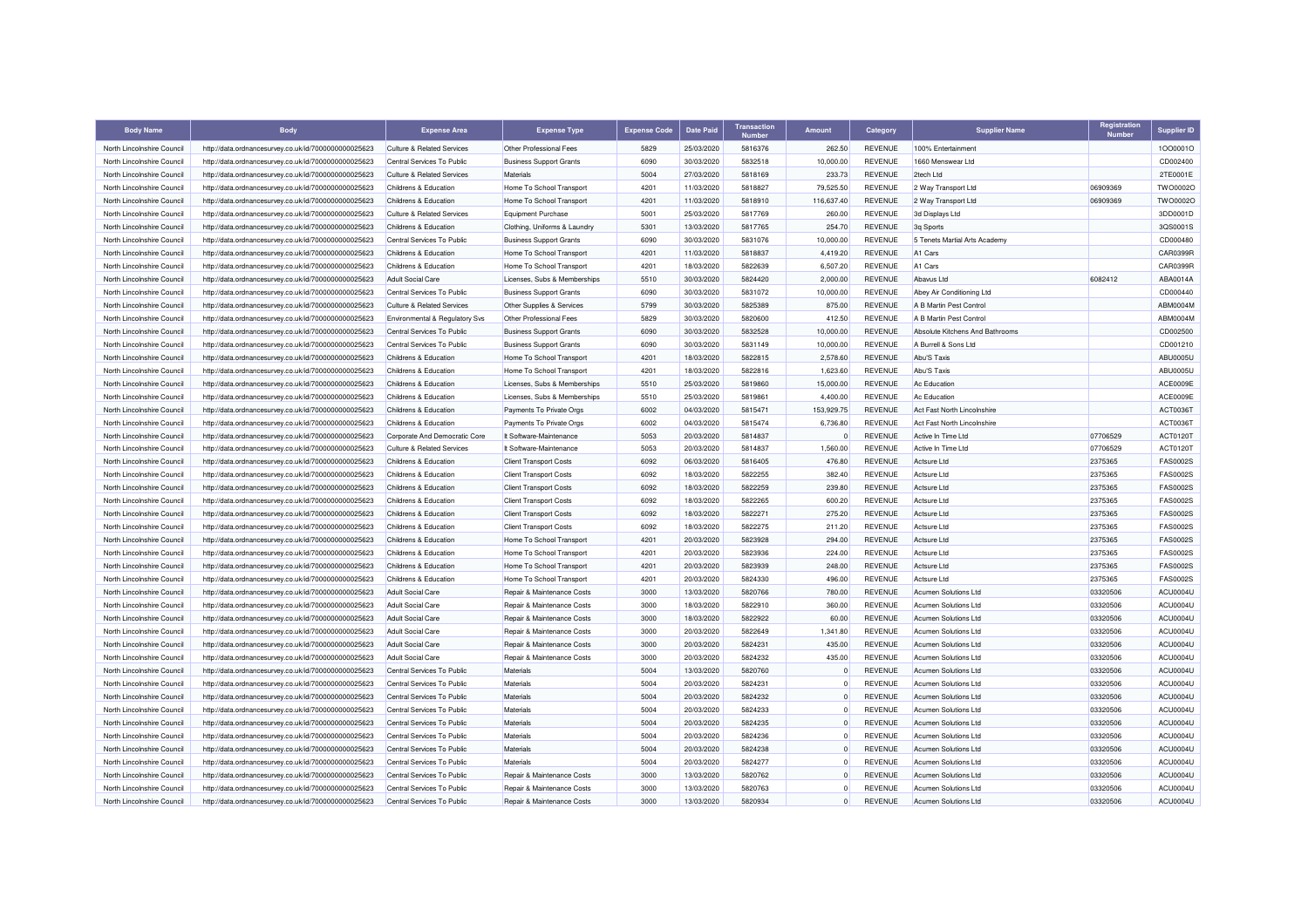| North Lincolnshire Council | http://data.ordnancesurvey.co.uk/id/7000000000025623                                                         | Central Services To Public            | Repair & Maintenance Costs | 3000 | 18/03/2020 | 5821088 | $\Omega$       | <b>REVENUE</b> | <b>Acumen Solutions Ltd</b> | 03320506 | ACU0004U |
|----------------------------|--------------------------------------------------------------------------------------------------------------|---------------------------------------|----------------------------|------|------------|---------|----------------|----------------|-----------------------------|----------|----------|
| North Lincolnshire Council | http://data.ordnancesurvey.co.uk/id/7000000000025623                                                         | Central Services To Public            | Repair & Maintenance Costs | 3000 | 18/03/2020 | 5821407 | $\Omega$       | <b>REVENUE</b> | Acumen Solutions Ltd        | 03320506 | ACU0004U |
| North Lincolnshire Council | http://data.ordnancesurvey.co.uk/id/7000000000025623                                                         | Central Services To Public            | Repair & Maintenance Costs | 3000 | 18/03/2020 | 5821408 | $\Omega$       | REVENUE        | <b>Acumen Solutions Ltd</b> | 03320506 | ACU0004U |
| North Lincolnshire Council | http://data.ordnancesurvey.co.uk/id/7000000000025623                                                         | Central Services To Public            | Repair & Maintenance Costs | 3000 | 18/03/2020 | 5821409 | $\mathbf 0$    | <b>REVENUE</b> | Acumen Solutions Ltd        | 03320506 | ACU0004U |
| North Lincolnshire Council | http://data.ordnancesurvey.co.uk/id/7000000000025623                                                         | Central Services To Public            | Repair & Maintenance Costs | 3000 | 18/03/2020 | 5821410 | $\mathbf 0$    | <b>REVENUE</b> | <b>Acumen Solutions Ltd</b> | 03320506 | ACU0004U |
| North Lincolnshire Council | http://data.ordnancesurvey.co.uk/id/7000000000025623                                                         | Central Services To Public            | Repair & Maintenance Costs | 3000 | 18/03/2020 | 5822910 | $\mathbf 0$    | REVENUE        | <b>Acumen Solutions Ltd</b> | 03320506 | ACU0004U |
| North Lincolnshire Council | http://data.ordnancesurvey.co.uk/id/7000000000025623                                                         | Central Services To Public            | Repair & Maintenance Costs | 3000 | 18/03/2020 | 5822922 | $\mathbf 0$    | <b>REVENUE</b> | <b>Acumen Solutions Ltd</b> | 03320506 | ACU0004U |
| North Lincolnshire Council | http://data.ordnancesurvey.co.uk/id/7000000000025623                                                         | Central Services To Public            | Repair & Maintenance Costs | 3000 | 18/03/2020 | 5822928 | $\Omega$       | <b>REVENUE</b> | <b>Acumen Solutions Ltd</b> | 03320506 | ACU0004U |
| North Lincolnshire Council | http://data.ordnancesurvey.co.uk/id/7000000000025623                                                         | Central Services To Public            | Repair & Maintenance Costs | 3000 | 18/03/2020 | 5822930 | $\Omega$       | <b>REVENUE</b> | <b>Acumen Solutions Ltd</b> | 03320506 | ACU0004U |
| North Lincolnshire Council | http://data.ordnancesurvey.co.uk/id/7000000000025623                                                         | Central Services To Public            | Repair & Maintenance Costs | 3000 | 18/03/2020 | 5822931 | $\mathfrak{c}$ | <b>REVENUE</b> | <b>Acumen Solutions Ltd</b> | 03320506 | ACU0004U |
| North Lincolnshire Council | http://data.ordnancesurvey.co.uk/id/7000000000025623                                                         | Childrens & Education                 | Repair & Maintenance Costs | 3000 | 18/03/2020 | 5821088 | 675.53         | <b>REVENUE</b> | <b>Acumen Solutions Ltd</b> | 03320506 | ACU0004U |
| North Lincolnshire Council | http://data.ordnancesurvey.co.uk/id/7000000000025623                                                         | Childrens & Education                 | Repair & Maintenance Costs | 3000 | 18/03/2020 | 5822910 | 660.00         | <b>REVENUE</b> | Acumen Solutions Ltd        | 03320506 | ACU0004U |
| North Lincolnshire Council | http://data.ordnancesurvey.co.uk/id/7000000000025623                                                         | Childrens & Education                 | Repair & Maintenance Costs | 3000 | 18/03/2020 | 5822910 | 60.00          | <b>REVENUE</b> | <b>Acumen Solutions Ltd</b> | 03320506 | ACU0004U |
| North Lincolnshire Council | http://data.ordnancesurvey.co.uk/id/7000000000025623                                                         | <b>Childrens &amp; Education</b>      | Repair & Maintenance Costs | 3000 | 18/03/2020 | 5822922 | 660.00         | REVENUE        | Acumen Solutions Ltd        | 03320506 | ACU0004U |
| North Lincolnshire Council | http://data.ordnancesurvey.co.uk/id/7000000000025623                                                         | Childrens & Education                 | Repair & Maintenance Costs | 3000 | 18/03/2020 | 5822931 | 600.00         | REVENUE        | <b>Acumen Solutions Ltd</b> | 03320506 | ACU0004U |
| North Lincolnshire Council | http://data.ordnancesurvey.co.uk/id/7000000000025623                                                         | Childrens & Education                 | Repair & Maintenance Costs | 3000 | 20/03/2020 | 5822649 | 391.88         | REVENUE        | <b>Acumen Solutions Ltd</b> | 03320506 | ACU0004U |
| North Lincolnshire Council | http://data.ordnancesurvey.co.uk/id/7000000000025623                                                         | Childrens & Education                 | Repair & Maintenance Costs | 3000 | 20/03/2020 | 5822649 | 165.00         | <b>REVENUE</b> | Acumen Solutions Ltd        | 03320506 | ACU0004U |
| North Lincolnshire Council | http://data.ordnancesurvey.co.uk/id/7000000000025623                                                         | Childrens & Education                 | Repair & Maintenance Costs | 3000 | 25/03/2020 | 5826062 | 60.00          | REVENUE        | <b>Acumen Solutions Ltd</b> | 03320506 | ACU0004U |
| North Lincolnshire Council | http://data.ordnancesurvey.co.uk/id/7000000000025623                                                         | Corporate And Democratic Core         | Repair & Maintenance Costs | 3000 | 18/03/2020 | 5822910 | 60.00          | <b>REVENUE</b> | <b>Acumen Solutions Ltd</b> | 03320506 | ACU0004U |
| North Lincolnshire Council | http://data.ordnancesurvey.co.uk/id/7000000000025623                                                         | Corporate And Democratic Core         | Repair & Maintenance Costs | 3000 | 18/03/2020 | 5822910 | 300.00         | REVENUE        | <b>Acumen Solutions Ltd</b> | 03320506 | ACU0004U |
| North Lincolnshire Council | http://data.ordnancesurvey.co.uk/id/7000000000025623                                                         | Corporate And Democratic Core         | Repair & Maintenance Costs | 3000 | 18/03/2020 | 5822922 | 60.00          | <b>REVENUE</b> | <b>Acumen Solutions Ltd</b> | 03320506 | ACU0004U |
| North Lincolnshire Council | http://data.ordnancesurvey.co.uk/id/7000000000025623                                                         | Corporate And Democratic Core         | Repair & Maintenance Costs | 3000 | 20/03/2020 | 5822649 | 1.271.96       | REVENUE        | Acumen Solutions Ltd        | 03320506 | ACU0004U |
| North Lincolnshire Council | http://data.ordnancesurvey.co.uk/id/7000000000025623                                                         | Corporate And Democratic Core         | Repair & Maintenance Costs | 3000 | 25/03/2020 | 5826062 | 184.16         | <b>REVENUE</b> | <b>Acumen Solutions Ltd</b> | 03320506 | ACU0004U |
| North Lincolnshire Council | http://data.ordnancesurvey.co.uk/id/7000000000025623                                                         | <b>Culture &amp; Related Services</b> | Equipment Maint.& Repair   | 5003 | 20/03/2020 | 5822649 | 372.86         | REVENUE        | Acumen Solutions Ltd        | 03320506 | ACU0004U |
| North Lincolnshire Council | http://data.ordnancesurvey.co.uk/id/7000000000025623                                                         | <b>Culture &amp; Related Services</b> | Repair & Maintenance Costs | 3000 | 13/03/2020 | 5820760 | 300.48         | REVENUE        | <b>Acumen Solutions Ltd</b> | 03320506 | ACU0004U |
| North Lincolnshire Council | http://data.ordnancesurvey.co.uk/id/7000000000025623                                                         | Culture & Related Services            | Repair & Maintenance Costs | 3000 | 13/03/2020 | 5820765 | 225.00         | REVENUE        | <b>Acumen Solutions Ltd</b> | 03320506 | ACU0004U |
| North Lincolnshire Council | http://data.ordnancesurvey.co.uk/id/7000000000025623                                                         | <b>Culture &amp; Related Services</b> | Repair & Maintenance Costs | 3000 | 18/03/2020 | 5822910 | 2,160.00       | <b>REVENUE</b> | <b>Acumen Solutions Ltd</b> | 03320506 | ACU0004U |
| North Lincolnshire Council | http://data.ordnancesurvey.co.uk/id/7000000000025623                                                         | <b>Culture &amp; Related Services</b> | Repair & Maintenance Costs | 3000 | 18/03/2020 | 5822922 | 960.00         | REVENUE        | <b>Acumen Solutions Ltd</b> | 03320506 | ACU0004U |
| North Lincolnshire Council | http://data.ordnancesurvey.co.uk/id/7000000000025623                                                         | <b>Culture &amp; Related Services</b> | Repair & Maintenance Costs | 3000 | 18/03/2020 | 5822930 | 660.00         | REVENUE        | <b>Acumen Solutions Ltd</b> | 03320506 | ACU0004U |
| North Lincolnshire Council | http://data.ordnancesurvey.co.uk/id/7000000000025623                                                         | <b>Culture &amp; Related Services</b> | Repair & Maintenance Costs | 3000 | 18/03/2020 | 5822932 | 888.19         | REVENUE        | Acumen Solutions Ltd        | 03320506 | ACU0004U |
| North Lincolnshire Council | http://data.ordnancesurvey.co.uk/id/7000000000025623                                                         | Culture & Related Services            | Repair & Maintenance Costs | 3000 | 20/03/2020 | 5822649 | 967.79         | <b>REVENUE</b> | Acumen Solutions Ltd        | 03320506 | ACU0004U |
| North Lincolnshire Council | http://data.ordnancesurvey.co.uk/id/7000000000025623                                                         | <b>Culture &amp; Related Services</b> | Repair & Maintenance Costs | 3000 | 20/03/2020 | 5824235 | 880.00         | <b>REVENUE</b> | <b>Acumen Solutions Ltd</b> | 03320506 | ACU0004U |
| North Lincolnshire Council | http://data.ordnancesurvey.co.uk/id/7000000000025623                                                         | <b>Culture &amp; Related Services</b> | Repair & Maintenance Costs | 3000 | 20/03/2020 | 5824238 | 350.00         | REVENUE        | <b>Acumen Solutions Ltd</b> | 03320506 | ACU0004U |
| North Lincolnshire Council | http://data.ordnancesurvey.co.uk/id/7000000000025623                                                         | Culture & Related Services            | Repair & Maintenance Costs | 3000 | 20/03/2020 | 5824277 | 435.00         | <b>REVENUE</b> | Acumen Solutions Ltd        | 03320506 | ACU0004U |
| North Lincolnshire Council | http://data.ordnancesurvey.co.uk/id/7000000000025623                                                         | <b>Culture &amp; Related Services</b> | Repair & Maintenance Costs | 3000 | 25/03/2020 | 5826062 | 2,436.23       | <b>REVENUE</b> | <b>Acumen Solutions Ltd</b> | 03320506 | ACU0004U |
| North Lincolnshire Council | http://data.ordnancesurvey.co.uk/id/7000000000025623                                                         | Environmental & Regulatory Svs        | Repair & Maintenance Costs | 3000 | 18/03/2020 | 5822910 | 1,200.00       | REVENUE        | Acumen Solutions Ltd        | 03320506 | ACU0004U |
| North Lincolnshire Council | http://data.ordnancesurvey.co.uk/id/7000000000025623                                                         | Environmental & Regulatory Svs        | Repair & Maintenance Costs | 3000 | 18/03/2020 | 5822922 | 1,140.00       | REVENUE        | <b>Acumen Solutions Ltd</b> | 03320506 | ACU0004U |
| North Lincolnshire Council | http://data.ordnancesurvey.co.uk/id/7000000000025623                                                         | Environmental & Regulatory Svs        | Repair & Maintenance Costs | 3000 | 20/03/2020 | 5822649 | 161.71         | REVENUE        | Acumen Solutions Ltd        | 03320506 | ACU0004U |
| North Lincolnshire Council |                                                                                                              | Environmental & Regulatory Svs        | Repair & Maintenance Costs | 3000 | 25/03/2020 | 5826062 | 267.14         | REVENUE        | Acumen Solutions Ltd        | 03320506 | ACU0004U |
| North Lincolnshire Council | http://data.ordnancesurvey.co.uk/id/7000000000025623<br>http://data.ordnancesurvey.co.uk/id/7000000000025623 | Fin&Inv I&E                           | Equipment Maint.& Repair   | 5003 | 13/03/2020 | 5820767 | 818.22         | REVENUE        | <b>Acumen Solutions Ltd</b> | 03320506 | ACU0004U |
| North Lincolnshire Council |                                                                                                              | Fin&Inv I&E                           | Equipment Maint.& Repair   | 5003 | 18/03/2020 | 5822910 | 60.00          | <b>REVENUE</b> | <b>Acumen Solutions Ltd</b> | 03320506 | ACU0004U |
| North Lincolnshire Council | http://data.ordnancesurvey.co.uk/id/7000000000025623<br>http://data.ordnancesurvey.co.uk/id/7000000000025623 | Fin&Inv I&E                           | Repair & Maintenance Costs | 3000 | 18/03/2020 | 5822910 | 60.00          | <b>REVENUE</b> | Acumen Solutions Ltd        | 03320506 | ACU0004U |
| North Lincolnshire Council | http://data.ordnancesurvey.co.uk/id/7000000000025623                                                         | Fin&Inv I&E                           | Repair & Maintenance Costs | 3000 | 18/03/2020 | 5822910 | 120.00         | <b>REVENUE</b> | <b>Acumen Solutions Ltd</b> | 03320506 | ACU0004U |
| North Lincolnshire Council |                                                                                                              | Fin&Inv I&E                           |                            | 3000 |            | 5822910 |                |                | <b>Acumen Solutions Ltd</b> |          |          |
|                            | http://data.ordnancesurvey.co.uk/id/7000000000025623                                                         |                                       | Repair & Maintenance Costs |      | 18/03/2020 |         | 60.00          | REVENUE        |                             | 03320506 | ACU0004U |
| North Lincolnshire Council | http://data.ordnancesurvey.co.uk/id/7000000000025623                                                         | Fin&Inv I&E                           | Repair & Maintenance Costs | 3000 | 18/03/2020 | 5822922 | 120.00         | REVENUE        | <b>Acumen Solutions Ltd</b> | 03320506 | ACU0004U |
| North Lincolnshire Council | http://data.ordnancesurvey.co.uk/id/7000000000025623                                                         | Fin&Inv I&E                           | Repair & Maintenance Costs | 3000 | 18/03/2020 | 5822922 | 60.00          | REVENUE        | <b>Acumen Solutions Ltd</b> | 03320506 | ACU0004U |
| North Lincolnshire Council | http://data.ordnancesurvey.co.uk/id/7000000000025623                                                         | Fin&Inv I&F                           | Repair & Maintenance Costs | 3000 | 18/03/2020 | 5822933 | 273.00         | REVENUE        | <b>Acumen Solutions Ltd</b> | 03320506 | ACU0004U |
| North Lincolnshire Council | http://data.ordnancesurvey.co.uk/id/7000000000025623                                                         | Fin&Inv I&E                           | Repair & Maintenance Costs | 3000 | 25/03/2020 | 5826062 | 60.00          | REVENUE        | <b>Acumen Solutions Ltd</b> | 03320506 | ACU0004U |
| North Lincolnshire Council | http://data.ordnancesurvey.co.uk/id/7000000000025623                                                         | Fin&Inv I&E                           | Repair & Maintenance Costs | 3000 | 25/03/2020 | 5826062 | 258.52         | <b>REVENUE</b> | <b>Acumen Solutions Ltd</b> | 03320506 | ACU0004U |
| North Lincolnshire Council | http://data.ordnancesurvey.co.uk/id/7000000000025623                                                         | Highways & Transport                  | Repair & Maintenance Costs | 3000 | 18/03/2020 | 5822910 | 60.00          | REVENUE        | <b>Acumen Solutions Ltd</b> | 03320506 | ACU0004U |
| North Lincolnshire Council | http://data.ordnancesurvey.co.uk/id/7000000000025623                                                         | <b>Highways &amp; Transport</b>       | Repair & Maintenance Costs | 3000 | 18/03/2020 | 5822910 | 60.00          | <b>REVENUE</b> | <b>Acumen Solutions Ltd</b> | 03320506 | ACU0004U |
| North Lincolnshire Council | http://data.ordnancesurvey.co.uk/id/7000000000025623                                                         | Highways & Transport                  | Repair & Maintenance Costs | 3000 | 20/03/2020 | 5824236 | 290.00         | REVENUE        | Acumen Solutions Ltd        | 03320506 | ACU0004U |
| North Lincolnshire Council | http://data.ordnancesurvey.co.uk/id/7000000000025623                                                         | Non Distributed Costs                 | Repair & Maintenance Costs | 3000 | 18/03/2020 | 5822910 | 180.00         | <b>REVENUE</b> | <b>Acumen Solutions Ltd</b> | 03320506 | ACU0004U |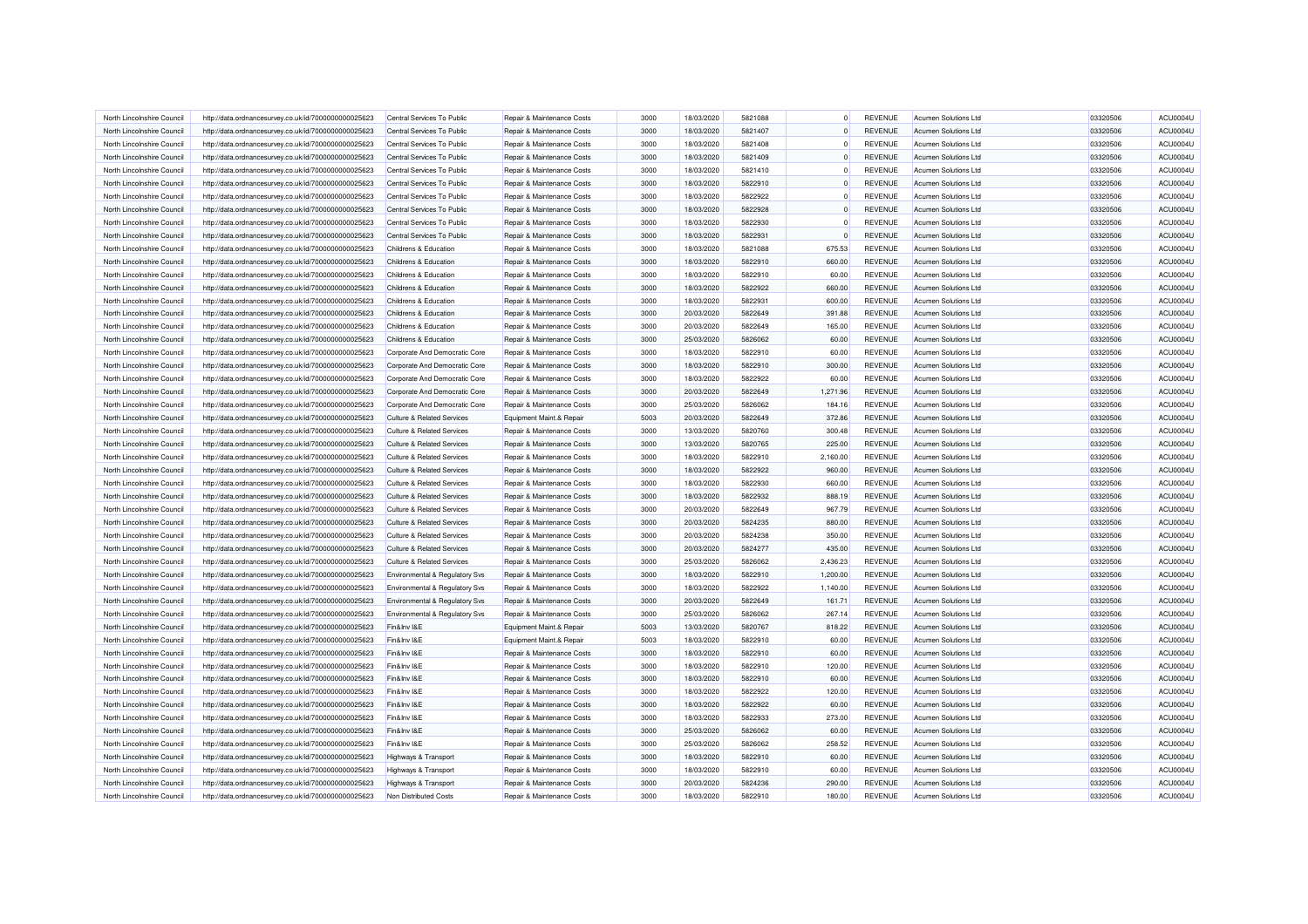| North Lincolnshire Council | http://data.ordnancesurvey.co.uk/id/7000000000025623 | Non Distributed Costs                     | Repair & Maintenance Costs     | 3000 | 18/03/2020 | 5822922            | 300.00    | <b>REVENUE</b> | <b>Acumen Solutions Ltd</b>                | 03320506 | ACU0004U        |
|----------------------------|------------------------------------------------------|-------------------------------------------|--------------------------------|------|------------|--------------------|-----------|----------------|--------------------------------------------|----------|-----------------|
| North Lincolnshire Council | http://data.ordnancesurvey.co.uk/id/7000000000025623 | Central Services To Public                | <b>Business Support Grants</b> | 6090 | 30/03/2020 | 5832560            | 10,000.00 | REVENUE        | A D G Auto Tech                            |          | CD002820        |
| North Lincolnshire Council | http://data.ordnancesurvey.co.uk/id/7000000000025623 | Fin&Inv I&E                               | <b>Fixtures &amp; Fittings</b> | 3350 | 25/03/2020 | 5819396            | 575.00    | REVENUE        | A F Carpets                                |          | AFC0001C        |
| North Lincolnshire Council | http://data.ordnancesurvey.co.uk/id/7000000000025623 | Public Health                             | Payments To Health Providers   | 6019 | 25/03/2020 | 5818185            | 14,474.42 | REVENUE        | Agencia Consulting Ltd                     | 3448042  | AGE0032E        |
| North Lincolnshire Council | http://data.ordnancesurvey.co.uk/id/7000000000025623 | <b>Adult Social Care</b>                  | Vehicle Hire                   | 4101 | 11/03/2020 | 5818913            | 550.00    | <b>REVENUE</b> | Age Uk Lindsey                             |          | AGE0165E        |
| North Lincolnshire Council | http://data.ordnancesurvey.co.uk/id/7000000000025623 | <b>Adult Social Care</b>                  | Vehicle Hire                   | 4101 | 27/03/2020 | 5828198            | 275.00    | REVENUE        | Age Uk Lindsey                             |          | AGE0165E        |
| North Lincolnshire Council | http://data.ordnancesurvey.co.uk/id/7000000000025623 | Central Services To Public                | <b>Business Support Grants</b> | 6090 | 30/03/2020 | 5832552            | 10.000.00 | <b>REVENUE</b> | A Gough Kitchen Supplies Ltd               |          | CD002740        |
| North Lincolnshire Council | http://data.ordnancesurvey.co.uk/id/7000000000025623 | Culture, Env, Reg & Planning Cap          | Consultants                    | A087 | 11/03/2020 | 5818203            | 800.00    | CAPITAL        | Ahr Building Consultancy Ltd               |          | AED0001D        |
| North Lincolnshire Council | http://data.ordnancesurvey.co.uk/id/7000000000025623 | Environmental & Regulatory Svs            | Repair & Maintenance Costs     | 3000 | 25/03/2020 | 5822886            | 3,245.00  | REVENUE        | Ahr Building Consultancy Ltd               |          | AED0001D        |
| North Lincolnshire Council | http://data.ordnancesurvey.co.uk/id/7000000000025623 | <b>Environmental &amp; Regulatory Svs</b> | Repair & Maintenance Costs     | 3000 | 25/03/2020 | 5822894            | 273.91    | REVENUE        | Ahr Building Consultancy Ltd               |          | AED0001D        |
| North Lincolnshire Council | http://data.ordnancesurvey.co.uk/id/7000000000025623 | Environmental & Regulatory Svs            | Repair & Maintenance Costs     | 3000 | 25/03/2020 | 5822906            | 802.16    | <b>REVENUE</b> | Ahr Building Consultancy Ltd               |          | AED0001D        |
| North Lincolnshire Council | http://data.ordnancesurvey.co.uk/id/7000000000025623 | <b>Culture &amp; Related Services</b>     | Materials                      | 5004 | 11/03/2020 | 5818250            | 680.20    | REVENUE        | Aitkens Sportsturf Ltd                     |          | AIT0006T        |
| North Lincolnshire Council | http://data.ordnancesurvey.co.uk/id/7000000000025623 | <b>Culture &amp; Related Services</b>     | Materials                      | 5004 | 25/03/2020 | 5825391            | 630.00    | REVENUE        | Aitkens Sportsturf Ltd                     |          | AIT0006T        |
| North Lincolnshire Council | http://data.ordnancesurvey.co.uk/id/7000000000025623 | Fin&Inv I&F                               | Repair & Maintenance Costs     | 3000 | 04/03/2020 | 5816068            | 260.00    | REVENUE        | Ajet Drain Services Ltd                    |          | AJE0002E        |
| North Lincolnshire Council | http://data.ordnancesurvey.co.uk/id/7000000000025623 | Childrens & Education                     | Payments To Private Orgs       | 6002 | 04/03/2020 | 5815836            | 2.485.34  | <b>REVENUE</b> | <b>Alison Fixter</b>                       |          | <b>FIX0036X</b> |
| North Lincolnshire Council | http://data.ordnancesurvey.co.uk/id/7000000000025623 | Central Services To Public                | <b>Business Support Grants</b> | 6090 | 30/03/2020 | 5832479            | 10,000.00 | <b>REVENUE</b> | Alkborough Coronation Club & Inst Ltd      |          | CD002010        |
| North Lincolnshire Council | http://data.ordnancesurvey.co.uk/id/7000000000025623 | <b>Adult Social Care</b>                  | <b>Equipment Purchase</b>      | 5001 | 25/03/2020 | 5824602            | 699.58    | <b>REVENUE</b> | Allied Publicity Services (Manchester) Ltd | 681528   | APS0013S        |
| North Lincolnshire Council | http://data.ordnancesurvey.co.uk/id/7000000000025623 | <b>Adult Social Care</b>                  | <b>Equipment Purchase</b>      | 5001 | 25/03/2020 | 5824614            | 662.22    | REVENUE        | Allied Publicity Services (Manchester) Ltd | 681528   | APS0013S        |
| North Lincolnshire Council | http://data.ordnancesurvey.co.uk/id/7000000000025623 | Central Services To Public                | <b>Business Support Grants</b> | 6090 | 30/03/2020 | 5831092            | 10,000.00 | <b>REVENUE</b> | Allwoods Ltd                               |          | CD000640        |
| North Lincolnshire Council | http://data.ordnancesurvey.co.uk/id/7000000000025623 | <b>Adult Social Care</b>                  | <b>Course Fees/Training</b>    | 2002 | 25/03/2020 | 5817815            | 5,070.00  | <b>REVENUE</b> | Alzheimer'S Society                        | 2115499  | ALZ0008Z        |
| North Lincolnshire Council | http://data.ordnancesurvey.co.uk/id/7000000000025623 | <b>Culture &amp; Related Services</b>     | <b>Course Fees/Training</b>    | 2002 | 30/03/2020 | 5819348            | 555.00    | REVENUE        | Amac                                       | 04779660 | AMA0120A        |
| North Lincolnshire Council | http://data.ordnancesurvey.co.uk/id/7000000000025623 | Childrens & Education                     | Payments To Private Orgs       | 6002 | 04/03/2020 | 5815837            | 4,638.90  | REVENUE        | Amanda Foley                               |          | FOL0034L        |
| North Lincolnshire Council | http://data.ordnancesurvey.co.uk/id/7000000000025623 | <b>Adult Social Care</b>                  | Payments To Private Orgs       | 6002 | 13/03/2020 | 5820414            | 6,678.56  | REVENUE        | Amara Care                                 | 4459044  | AMA0002A        |
| North Lincolnshire Council |                                                      | <b>Adult Social Care</b>                  |                                | 6002 | 13/03/2020 | 5820414            | 44,904.72 | REVENUE        | Amara Care                                 | 4459044  | AMA0002A        |
|                            | http://data.ordnancesurvey.co.uk/id/7000000000025623 |                                           | Payments To Private Orgs       | 6002 |            | 5816045            |           | REVENUE        | Amara Care                                 | 4459044  | AMA0002A        |
| North Lincolnshire Council | http://data.ordnancesurvey.co.uk/id/7000000000025623 | Childrens & Education                     | Payments To Private Orgs       |      | 04/03/2020 |                    | 253.90    |                |                                            |          |                 |
| North Lincolnshire Council | http://data.ordnancesurvey.co.uk/id/7000000000025623 | Childrens & Education                     | Payments To Private Orgs       | 6002 | 06/03/2020 | 5817708            | 348.50    | REVENUE        | Amara Care                                 | 4459044  | AMA0002A        |
| North Lincolnshire Council | http://data.ordnancesurvey.co.uk/id/7000000000025623 | <b>Childrens &amp; Education</b>          | Payments To Private Orgs       | 6002 | 25/03/2020 | 5825977<br>5825985 | 476.55    | <b>REVENUE</b> | Amara Care                                 | 4459044  | AMA0002A        |
| North Lincolnshire Council | http://data.ordnancesurvey.co.uk/id/7000000000025623 | Childrens & Education                     | Payments To Private Orgs       | 6002 | 25/03/2020 |                    | 374.90    | REVENUE        | Amara Care                                 | 4459044  | AMA0002A        |
| North Lincolnshire Council | http://data.ordnancesurvey.co.uk/id/7000000000025623 | <b>Adult Social Care Capital</b>          | Other Costs                    | A085 | 13/03/2020 | 5820790            | 2.598.51  | CAPITAL        | Ambre-Stone Ltd                            | 11108770 | <b>AMB0080B</b> |
| North Lincolnshire Council | http://data.ordnancesurvey.co.uk/id/7000000000025623 | Central Services To Public                | <b>Business Support Grants</b> | 6090 | 30/03/2020 | 5832469            | 10,000.00 | <b>REVENUE</b> | Amethyst Hotel                             |          | CD001910        |
| North Lincolnshire Council | http://data.ordnancesurvey.co.uk/id/7000000000025623 | Central Services To Public                | <b>Business Support Grants</b> | 6090 | 30/03/2020 | 5832527            | 10,000.00 | REVENUE        | Amici                                      |          | CD002490        |
| North Lincolnshire Council | http://data.ordnancesurvey.co.uk/id/7000000000025623 | Childrens & Education                     | <b>Heating Fuels</b>           | 3104 | 04/03/2020 | 5815484            | 661.72    | REVENUE        | Amp Biomass Fuels Ltd                      | 5735950  | <b>AMP0041F</b> |
| North Lincolnshire Council | http://data.ordnancesurvey.co.uk/id/7000000000025623 | <b>Culture &amp; Related Services</b>     | <b>Heating Fuels</b>           | 3104 | 04/03/2020 | 5815483            | 1,774.52  | REVENUE        | Amp Biomass Fuels Ltd                      | 5735950  | <b>AMP0041F</b> |
| North Lincolnshire Council | http://data.ordnancesurvey.co.uk/id/7000000000025623 | <b>Culture &amp; Related Services</b>     | <b>Heating Fuels</b>           | 3104 | 04/03/2020 | 5815987            | 2,016.00  | REVENUE        | Amp Biomass Fuels Ltd                      | 5735950  | AMP0041P        |
| North Lincolnshire Council | http://data.ordnancesurvey.co.uk/id/7000000000025623 | <b>Culture &amp; Related Services</b>     | <b>Heating Fuels</b>           | 3104 | 11/03/2020 | 5818932            | 1,845.76  | REVENUE        | Amp Biomass Fuels Ltd                      | 5735950  | <b>AMP0041F</b> |
| North Lincolnshire Council | http://data.ordnancesurvey.co.uk/id/7000000000025623 | <b>Culture &amp; Related Services</b>     | <b>Heating Fuels</b>           | 3104 | 11/03/2020 | 5819556            | 3,584.84  | REVENUE        | Amp Biomass Fuels Ltd                      | 5735950  | <b>AMP0041F</b> |
| North Lincolnshire Council | http://data.ordnancesurvey.co.uk/id/7000000000025623 | <b>Culture &amp; Related Services</b>     | <b>Heating Fuels</b>           | 3104 | 20/03/2020 | 5824348            | 2,282.56  | REVENUE        | Amp Biomass Fuels Ltd                      | 5735950  | AMP0041F        |
| North Lincolnshire Council | http://data.ordnancesurvey.co.uk/id/7000000000025623 | Highways & Transport                      | <b>Heating Fuels</b>           | 3104 | 04/03/2020 | 5815485            | 1,788.46  | <b>REVENUE</b> | Amp Biomass Fuels Ltd                      | 5735950  | AMP0041P        |
| North Lincolnshire Council | http://data.ordnancesurvey.co.uk/id/7000000000025623 | <b>Adult Social Care</b>                  | Payments To Private Orgs       | 6002 | 13/03/2020 | 5820417            | 85,230.32 | REVENUE        | Amphion Home Care Services Ltd             | 03480829 | AMP0002P        |
| North Lincolnshire Council | http://data.ordnancesurvey.co.uk/id/7000000000025623 | Adult Social Care                         | Payments To Private Orgs       | 6002 | 13/03/2020 | 5820417            | 2,774.28  | <b>REVENUE</b> | Amphion Home Care Services Ltd             | 03480829 | AMP0002F        |
| North Lincolnshire Council | http://data.ordnancesurvey.co.uk/id/7000000000025623 | Childrens & Education                     | It Software-Purchase           | 5051 | 06/03/2020 | 5817375            | 389.00    | REVENUE        | Ams It Systems                             | 2703484  | AMS0011S        |
| North Lincolnshire Council | http://data.ordnancesurvey.co.uk/id/7000000000025623 | <b>Culture &amp; Related Services</b>     | Equipment Purchase             | 5001 | 25/03/2020 | 5820826            | 359.25    | <b>REVENUE</b> | Amt Sports Ltd                             |          | AMT0010T        |
| North Lincolnshire Council | http://data.ordnancesurvey.co.uk/id/7000000000025623 | <b>Culture &amp; Related Services</b>     | Materials                      | 5004 | 18/04/2020 | 5825602            | 359.25    | <b>REVENUE</b> | Amt Sports Ltd                             |          | AMT0010T        |
| North Lincolnshire Council | http://data.ordnancesurvey.co.uk/id/7000000000025623 | Childrens & Education                     | Home To School Transport       | 4201 | 11/03/2020 | 5818925            | 4,800.00  | <b>REVENUE</b> | Amvale Medical Transport Ltd               |          | AMV0003\        |
| North Lincolnshire Council | http://data.ordnancesurvey.co.uk/id/7000000000025623 | Childrens & Education                     | Home To School Transport       | 4201 | 13/03/2020 | 5820393            | 22,560.00 | REVENUE        | Amvale Medical Transport Ltd               |          | AMV0003\        |
| North Lincolnshire Council | http://data.ordnancesurvey.co.uk/id/7000000000025623 | Childrens & Education                     | Home To School Transport       | 4201 | 03/04/2020 | 5820398            | 7,180.00  | <b>REVENUE</b> | Amvale Medical Transport Ltd               |          | AMV0003\        |
| North Lincolnshire Council | http://data.ordnancesurvey.co.uk/id/7000000000025623 | Central Services To Public                | <b>Business Support Grants</b> | 6090 | 30/03/2020 | 5832568            | 10,000.00 | <b>REVENUE</b> | <b>Amys Barbers</b>                        |          | CD002900        |
| North Lincolnshire Council | http://data.ordnancesurvey.co.uk/id/7000000000025623 | Central Services To Public                | <b>Business Support Grants</b> | 6090 | 30/03/2020 | 5832496            | 10.000.00 | REVENUE        | Ancholme Trading Ltd                       |          | CD002180        |
| North Lincolnshire Council | http://data.ordnancesurvey.co.uk/id/7000000000025623 | <b>Adult Social Care</b>                  | Payments To Health Providers   | 6019 | 11/03/2020 | 5818183            | 1,152.39  | REVENUE        | Ancora Medical Practice                    |          | <b>KEN0064N</b> |
| North Lincolnshire Council | http://data.ordnancesurvey.co.uk/id/7000000000025623 | <b>Adult Social Care</b>                  | Payments To Health Providers   | 6019 | 11/03/2020 | 5818184            | 1,074.88  | <b>REVENUE</b> | Ancora Medical Practice                    |          | <b>KEN0064N</b> |
| North Lincolnshire Council | http://data.ordnancesurvey.co.uk/id/7000000000025623 | <b>Public Health</b>                      | Payments To Health Providers   | 6019 | 11/03/2020 | 5818183            | 120.00    | REVENUE        | Ancora Medical Practice                    |          | <b>KEN0064N</b> |
| North Lincolnshire Council | http://data.ordnancesurvey.co.uk/id/7000000000025623 | <b>Public Health</b>                      | Payments To Health Providers   | 6019 | 11/03/2020 | 5818184            | 120.00    | <b>REVENUE</b> | Ancora Medical Practice                    |          | <b>KEN0064N</b> |
| North Lincolnshire Council | http://data.ordnancesurvey.co.uk/id/7000000000025623 | Highways & Transport                      | Other Supplies & Services      | 5799 | 30/03/2020 | 5825011            | 1.076.74  | <b>REVENUE</b> | Andrews Sykes Group Plc                    |          | AND0008D        |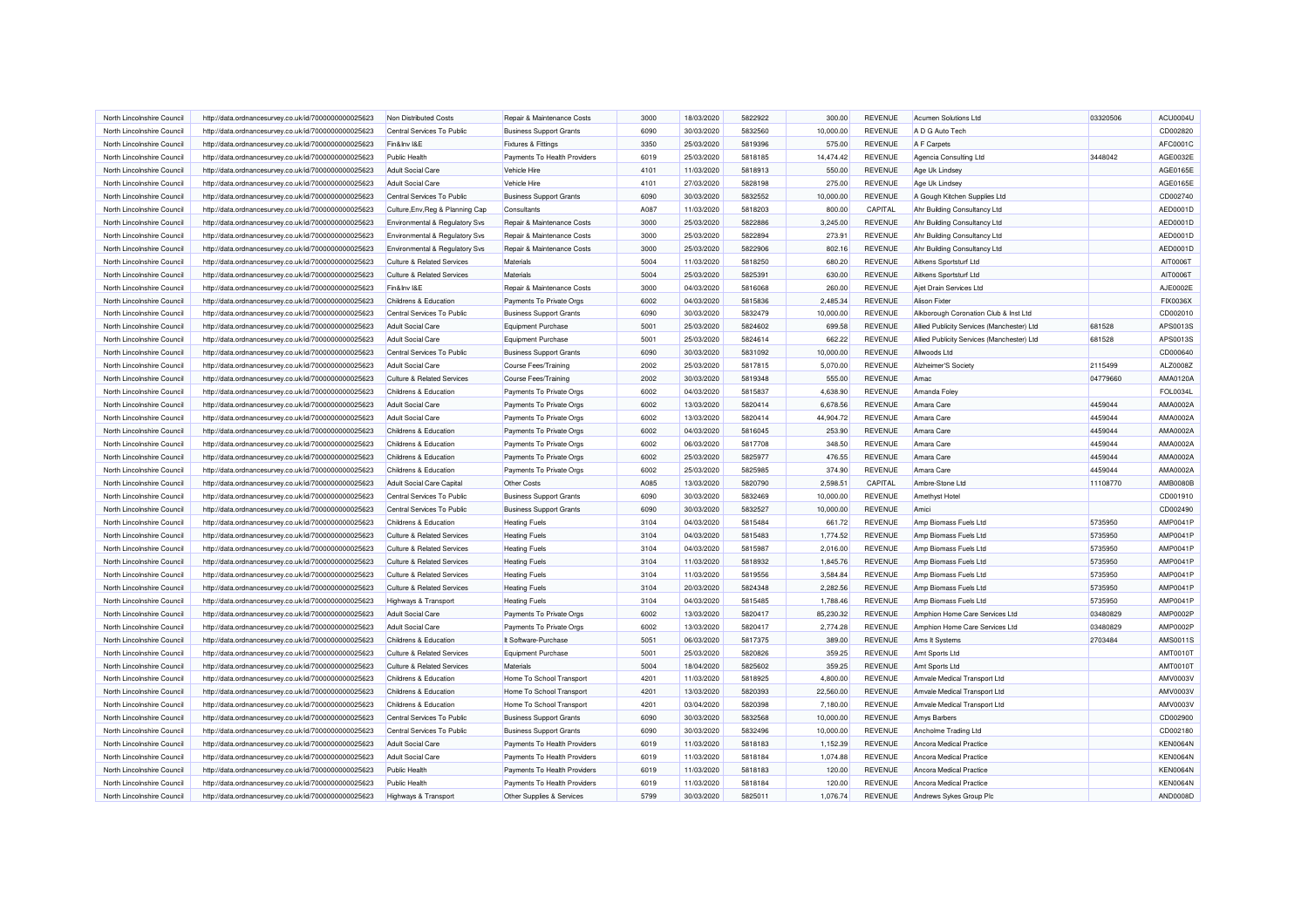| North Lincolnshire Council                               | http://data.ordnancesurvey.co.uk/id/7000000000025623 | Fin&Inv I&E                           | Other Supplies & Services                            | 5799 | 18/03/2020 | 5821074 | 549.77    | <b>REVENUE</b> | Anglian Water Services Ltd                  |            | ANG0073G                    |
|----------------------------------------------------------|------------------------------------------------------|---------------------------------------|------------------------------------------------------|------|------------|---------|-----------|----------------|---------------------------------------------|------------|-----------------------------|
| North Lincolnshire Council                               | http://data.ordnancesurvey.co.uk/id/7000000000025623 | <b>Culture &amp; Related Services</b> | Other Supplies & Services                            | 5799 | 18/03/2020 | 5822700 | 300.00    | REVENUE        | Anita L Robinson                            |            | <b>ROB0205B</b>             |
| North Lincolnshire Council                               | http://data.ordnancesurvey.co.uk/id/7000000000025623 | Fin&Inv I&E                           | Other Supplies & Services                            | 5799 | 18/03/2020 | 5822827 | 655.00    | REVENUE        | Ankef I to                                  | 5379286    | ANK0001k                    |
| North Lincolnshire Council                               | http://data.ordnancesurvey.co.uk/id/7000000000025623 | Highways & Transport                  | Stock Purchases & Adjustments                        | 5030 | 11/03/2020 | 5805673 | 587.50    | REVENUE        | Ansco Signs Ltd                             |            | <b>ANS0004S</b>             |
| North Lincolnshire Council                               | http://data.ordnancesurvey.co.uk/id/7000000000025623 | Central Services To Public            | <b>Business Support Grants</b>                       | 6090 | 30/03/2020 | 5832530 | 10,000.00 | <b>REVENUE</b> | <b>Anson Components</b>                     |            | CD002520                    |
| North Lincolnshire Council                               | http://data.ordnancesurvey.co.uk/id/7000000000025623 | Environmental & Regulatory Svs        | Equipment Purchase                                   | 5001 | 25/03/2020 | 5821470 | 828.00    | REVENUE        | Apex Radio Systems Ltd                      |            | APE0010E                    |
| North Lincolnshire Council                               | http://data.ordnancesurvey.co.uk/id/7000000000025623 | Environmental & Regulatory Svs        | Materials                                            | 5004 | 25/03/2020 | 5821470 | 8.99      | <b>REVENUE</b> | Apex Radio Systems Ltd                      |            | APE0010E                    |
| North Lincolnshire Council                               | http://data.ordnancesurvey.co.uk/id/7000000000025623 | Childrens & Education                 | Payments To Private Orgs                             | 6002 | 04/03/2020 | 5815807 | 9,080.53  | <b>REVENUE</b> | Apple Tree Day Nursery Ltd                  |            | APP0007F                    |
| North Lincolnshire Council                               | http://data.ordnancesurvey.co.uk/id/7000000000025623 | Childrens & Education                 | Payments To Private Orgs                             | 6002 | 04/03/2020 | 5815808 | 15,028.19 | <b>REVENUE</b> | Apple Tree Day Nursery Ltd                  |            | APP0024P                    |
| North Lincolnshire Council                               | http://data.ordnancesurvey.co.uk/id/7000000000025623 | Central Services To Public            | <b>Business Support Grants</b>                       | 6090 | 30/03/2020 | 5831119 | 10,000.00 | REVENUE        | <b>Applewhite Blinds</b>                    |            | CD000910                    |
| North Lincolnshire Council                               | http://data.ordnancesurvey.co.uk/id/7000000000025623 | <b>Culture &amp; Related Services</b> | Exhibitions/Events                                   | 5709 | 20/03/2020 | 5819581 | 4,000.00  | REVENUE        | Appleyard Projects Ltd                      |            | APP0139P                    |
| North Lincolnshire Council                               | http://data.ordnancesurvey.co.uk/id/7000000000025623 | Childrens & Education                 | Payments To Private Orgs                             | 6002 | 20/03/2020 | 5824243 | 338.00    | <b>REVENUE</b> | <b>Arc Childminding</b>                     |            | ARC0011C                    |
| North Lincolnshire Council                               | http://data.ordnancesurvey.co.uk/id/7000000000025623 | Corporate And Democratic Core         | Other Supplies & Services                            | 5799 | 20/03/2020 | 5815430 | 341.56    | REVENUE        | Arco Ltd                                    | 133804     | ARC0001C                    |
| North Lincolnshire Council                               | http://data.ordnancesurvey.co.uk/id/7000000000025623 | Fin&Inv I&E                           | <b>Equipment Purchase</b>                            | 5001 | 12/04/2020 | 5822468 | 294.71    | <b>REVENUE</b> | Arco Ltd                                    | 133804     | ARC0001C                    |
| North Lincolnshire Council                               | http://data.ordnancesurvey.co.uk/id/7000000000025623 | <b>Planning Services</b>              | It Software-Purchase                                 | 5051 | 25/03/2020 | 5815495 | 3,913.82  | <b>REVENUE</b> | Arcus Global Ltd                            |            | ARC0132C                    |
| North Lincolnshire Council                               | http://data.ordnancesurvey.co.uk/id/7000000000025623 | Childrens & Education                 | Home To School Transport                             | 4201 | 13/03/2020 | 5820399 | 1,920.00  | <b>REVENUE</b> | Aria Cars                                   |            | ARI00021                    |
| North Lincolnshire Council                               | http://data.ordnancesurvey.co.uk/id/7000000000025623 | Childrens & Education                 | Home To School Transport                             | 4201 | 20/03/2020 | 5823916 | 3,538.00  | REVENUE        | Aria Cars                                   |            | ARI00021                    |
| North Lincolnshire Council                               | http://data.ordnancesurvey.co.uk/id/7000000000025623 | Central Services To Public            | <b>Business Support Grants</b>                       | 6090 | 30/03/2020 | 5831161 | 10,000.00 | <b>REVENUE</b> | Arialtrail Ltd                              |            | CD001330                    |
|                                                          |                                                      |                                       |                                                      |      |            |         |           |                | Ark                                         |            |                             |
| North Lincolnshire Council<br>North Lincolnshire Council | http://data.ordnancesurvey.co.uk/id/7000000000025623 | <b>Culture &amp; Related Services</b> | Advertising & Publicity<br><b>Exhibitions/Events</b> | 5610 | 06/03/2020 | 5817665 | 1,160.00  | <b>REVENUE</b> |                                             |            | ARK0011K<br><b>ARK0023K</b> |
|                                                          | http://data.ordnancesurvey.co.uk/id/7000000000025623 | <b>Culture &amp; Related Services</b> |                                                      | 5709 | 13/03/2020 | 5814382 | 1,500.00  | <b>REVENUE</b> | Ark Lighting Ltd                            | GB07445260 |                             |
| North Lincolnshire Council                               | http://data.ordnancesurvey.co.uk/id/7000000000025623 | <b>Culture &amp; Related Services</b> | Materials                                            | 5004 | 13/03/2020 | 5814382 | 79.35     | <b>REVENUE</b> | Ark Lighting Ltd                            | GB07445260 | ARK0023K                    |
| North Lincolnshire Council                               | http://data.ordnancesurvey.co.uk/id/7000000000025623 | Central Services To Public            | <b>Business Support Grants</b>                       | 6090 | 30/03/2020 | 5831091 | 10,000.00 | <b>REVENUE</b> | Arnold Parks Limited                        |            | CD000630                    |
| North Lincolnshire Council                               | http://data.ordnancesurvey.co.uk/id/7000000000025623 | Central Services To Public            | <b>Business Support Grants</b>                       | 6090 | 30/03/2020 | 5832508 | 10.000.00 | <b>REVENUE</b> | Arrow Engineering (Scunthorpe) Ltd          |            | CD002300                    |
| North Lincolnshire Council                               | http://data.ordnancesurvey.co.uk/id/7000000000025623 | <b>Housing Services</b>               | Other Supplies & Services                            | 5799 | 11/03/2020 | 5817887 | 242.96    | REVENUE        | <b>Arties Mill</b>                          |            | ART0028T                    |
| North Lincolnshire Council                               | http://data.ordnancesurvey.co.uk/id/7000000000025623 | <b>Housing Services</b>               | Other Supplies & Services                            | 5799 | 11/03/2020 | 5817892 | 233.33    | REVENUE        | <b>Arties Mil</b>                           |            | ART0028T                    |
| North Lincolnshire Council                               | http://data.ordnancesurvey.co.uk/id/7000000000025623 | <b>Housing Services</b>               | Other Supplies & Services                            | 5799 | 11/03/2020 | 5817894 | 233.33    | <b>REVENUE</b> | <b>Arties Mill</b>                          |            | ART0028T                    |
| North Lincolnshire Council                               | http://data.ordnancesurvey.co.uk/id/7000000000025623 | <b>Housing Services</b>               | Other Supplies & Services                            | 5799 | 11/03/2020 | 5817898 | 233.33    | <b>REVENUE</b> | <b>Arties Mill</b>                          |            | ART0028T                    |
| North Lincolnshire Council                               | http://data.ordnancesurvey.co.uk/id/7000000000025623 | <b>Housing Services</b>               | Other Supplies & Services                            | 5799 | 20/03/2020 | 5824327 | 233.33    | <b>REVENUE</b> | <b>Arties Mil</b>                           |            | ART0028T                    |
| North Lincolnshire Council                               | http://data.ordnancesurvey.co.uk/id/7000000000025623 | <b>Housing Services</b>               | Other Supplies & Services                            | 5799 | 20/03/2020 | 5824328 | 233.33    | <b>REVENUE</b> | <b>Arties Mill</b>                          |            | ART0028T                    |
| North Lincolnshire Council                               | http://data.ordnancesurvey.co.uk/id/7000000000025623 | <b>Housing Services</b>               | Other Supplies & Services                            | 5799 | 20/03/2020 | 5824329 | 233.33    | <b>REVENUE</b> | <b>Arties Mill</b>                          |            | ART0028T                    |
| North Lincolnshire Council                               | http://data.ordnancesurvey.co.uk/id/7000000000025623 | <b>Housing Services</b>               | Other Supplies & Services                            | 5799 | 25/03/2020 | 5827337 | 233.33    | <b>REVENUE</b> | <b>Arties Mill</b>                          |            | ART0028T                    |
| North Lincolnshire Council                               | http://data.ordnancesurvey.co.uk/id/7000000000025623 | <b>Housing Services</b>               | Other Supplies & Services                            | 5799 | 25/03/2020 | 5827338 | 233.33    | REVENUE        | <b>Arties Mill</b>                          |            | ART0028T                    |
| North Lincolnshire Council                               | http://data.ordnancesurvey.co.uk/id/7000000000025623 | <b>Housing Services</b>               | Other Supplies & Services                            | 5799 | 25/03/2020 | 5827340 | 233.33    | REVENUE        | <b>Arties Mil</b>                           |            | ART0028T                    |
| North Lincolnshire Council                               | http://data.ordnancesurvey.co.uk/id/7000000000025623 | <b>Culture &amp; Related Services</b> | Payments To Private Orgs                             | 6002 | 20/03/2020 | 5817771 | 1,792.00  | <b>REVENUE</b> | Arts Council England                        | 1036733    | ART0026T                    |
| North Lincolnshire Council                               | http://data.ordnancesurvey.co.uk/id/7000000000025623 | Childrens & Education                 | Recruitment Costs And Dbs                            | 2004 | 27/03/2020 | 5820940 | 855.00    | <b>REVENUE</b> | Arts Professiona                            | 3451166    | ART0067T                    |
| North Lincolnshire Council                               | http://data.ordnancesurvey.co.uk/id/7000000000025623 | Fin&Inv I&E                           | Equipment Maint.& Repair                             | 5003 | 11/03/2020 | 5819657 | 640.00    | <b>REVENUE</b> | Arven Chemicals Ltd                         | 1606370    | ARV0006V                    |
| North Lincolnshire Council                               | http://data.ordnancesurvey.co.uk/id/7000000000025623 | Central Services To Public            | <b>Business Support Grants</b>                       | 6090 | 30/03/2020 | 5832536 | 10,000.00 | <b>REVENUE</b> | Ashby Carpets And Vinyls                    |            | CD002580                    |
| North Lincolnshire Council                               | http://data.ordnancesurvey.co.uk/id/7000000000025623 | <b>Childrens &amp; Education</b>      | Home To School Transport                             | 4201 | 11/03/2020 | 5818826 | 13,431.05 | <b>REVENUE</b> | Ashby Cars Ltd                              |            | ROQ0001G                    |
| North Lincolnshire Council                               | http://data.ordnancesurvey.co.uk/id/7000000000025623 | Childrens & Education                 | Home To School Transport                             | 4201 | 20/03/2020 | 5823924 | 21,840.74 | REVENUE        | Ashby Cars Ltd                              |            | ROQ0001Q                    |
| North Lincolnshire Council                               | http://data.ordnancesurvey.co.uk/id/7000000000025623 | Childrens & Education                 | Rents                                                | 3201 | 04/03/2020 | 5815504 | 408.00    | <b>REVENUE</b> | Ashby Community Association                 |            | ASH0114H                    |
| North Lincolnshire Council                               | http://data.ordnancesurvey.co.uk/id/7000000000025623 | <b>Adult Social Care</b>              | Payments To Health Providers                         | 6019 | 11/03/2020 | 5819352 | 479.15    | <b>REVENUE</b> | Ashby Turn Primary Care Partners            |            | ASH0208H                    |
| North Lincolnshire Council                               | http://data.ordnancesurvey.co.uk/id/7000000000025623 | <b>Adult Social Care</b>              | Payments To Health Providers                         | 6019 | 11/03/2020 | 5819353 | 331.65    | <b>REVENUE</b> | Ashby Turn Primary Care Partners            |            | <b>ASH0208H</b>             |
| North Lincolnshire Council                               | http://data.ordnancesurvey.co.uk/id/7000000000025623 | Childrens & Education                 | Home To School Transport                             | 4201 | 13/03/2020 | 5820396 | 16,834.60 | <b>REVENUE</b> | Ash Taxis                                   |            | ASH0070H                    |
| North Lincolnshire Council                               | http://data.ordnancesurvey.co.uk/id/7000000000025623 | Central Services To Public            | <b>Business Support Grants</b>                       | 6090 | 30/03/2020 | 5831157 | 10,000.00 | REVENUE        | A Signs Scunthorpe Limited                  |            | CD001290                    |
| North Lincolnshire Council                               | http://data.ordnancesurvey.co.uk/id/7000000000025623 | Environmental & Regulatory Svs        | Materials                                            | 5004 | 18/03/2020 | 5816505 | 330.00    | <b>REVENUE</b> | Asigns (Scunthorpe) Ltd                     |            | ASI00021                    |
| North Lincolnshire Council                               | http://data.ordnancesurvey.co.uk/id/7000000000025623 | Fin&Inv I&E                           | Telephone Rent/Calls                                 | 5403 | 11/03/2020 | 5819006 | 1,600.00  | <b>REVENUE</b> | Ask4 Business Ltd                           | 03614661   | <b>ASK0163K</b>             |
| North Lincolnshire Council                               | http://data.ordnancesurvey.co.uk/id/7000000000025623 | Fin&Inv I&E                           | Telephone Rent/Calls                                 | 5403 | 11/03/2020 | 5819007 | 453.50    | REVENUE        | Ask4 Business Ltd                           | 03614661   | ASK0163K                    |
| North Lincolnshire Council                               | http://data.ordnancesurvey.co.uk/id/7000000000025623 | Corporate And Democratic Core         | Other Supplies & Services                            | 5799 | 30/03/2020 | 5819021 | 1,470.00  | REVENUE        | Association Of Democratic Services Officers |            | ASS0017S                    |
| North Lincolnshire Council                               | http://data.ordnancesurvey.co.uk/id/7000000000025623 | <b>Adult Social Care</b>              | Payments To Private Orgs                             | 6002 | 13/03/2020 | 5820419 | 35,574.36 | <b>REVENUE</b> | A.T.C.S. Ltd                                | 05057212   | ATC0006C                    |
| North Lincolnshire Council                               | http://data.ordnancesurvey.co.uk/id/7000000000025623 | <b>Adult Social Care</b>              | Payments To Private Orgs                             | 6002 | 13/03/2020 | 5820419 | 12,976.96 | <b>REVENUE</b> | A.T.C.S. Ltd                                | 05057212   | ATC0006C                    |
| North Lincolnshire Council                               | http://data.ordnancesurvey.co.uk/id/7000000000025623 | Central Services To Public            | <b>Business Support Grants</b>                       | 6090 | 30/03/2020 | 5831155 | 10,000.00 | <b>REVENUE</b> | Athena Holdings Ltd                         |            | CD001270                    |
| North Lincolnshire Council                               | http://data.ordnancesurvey.co.uk/id/7000000000025623 | <b>Adult Social Care</b>              | Payments To Private Orgs                             | 6002 | 13/03/2020 | 5820420 | 4,353.72  | <b>REVENUE</b> | Autism Plus Accounts                        |            | AUT0004T                    |
| North Lincolnshire Council                               | http://data.ordnancesurvey.co.uk/id/7000000000025623 | Central Services To Public            | <b>Business Support Grants</b>                       | 6090 | 30/03/2020 | 5831034 | 10,000.00 | <b>REVENUE</b> | <b>Axholme Cattery</b>                      |            | CD000060                    |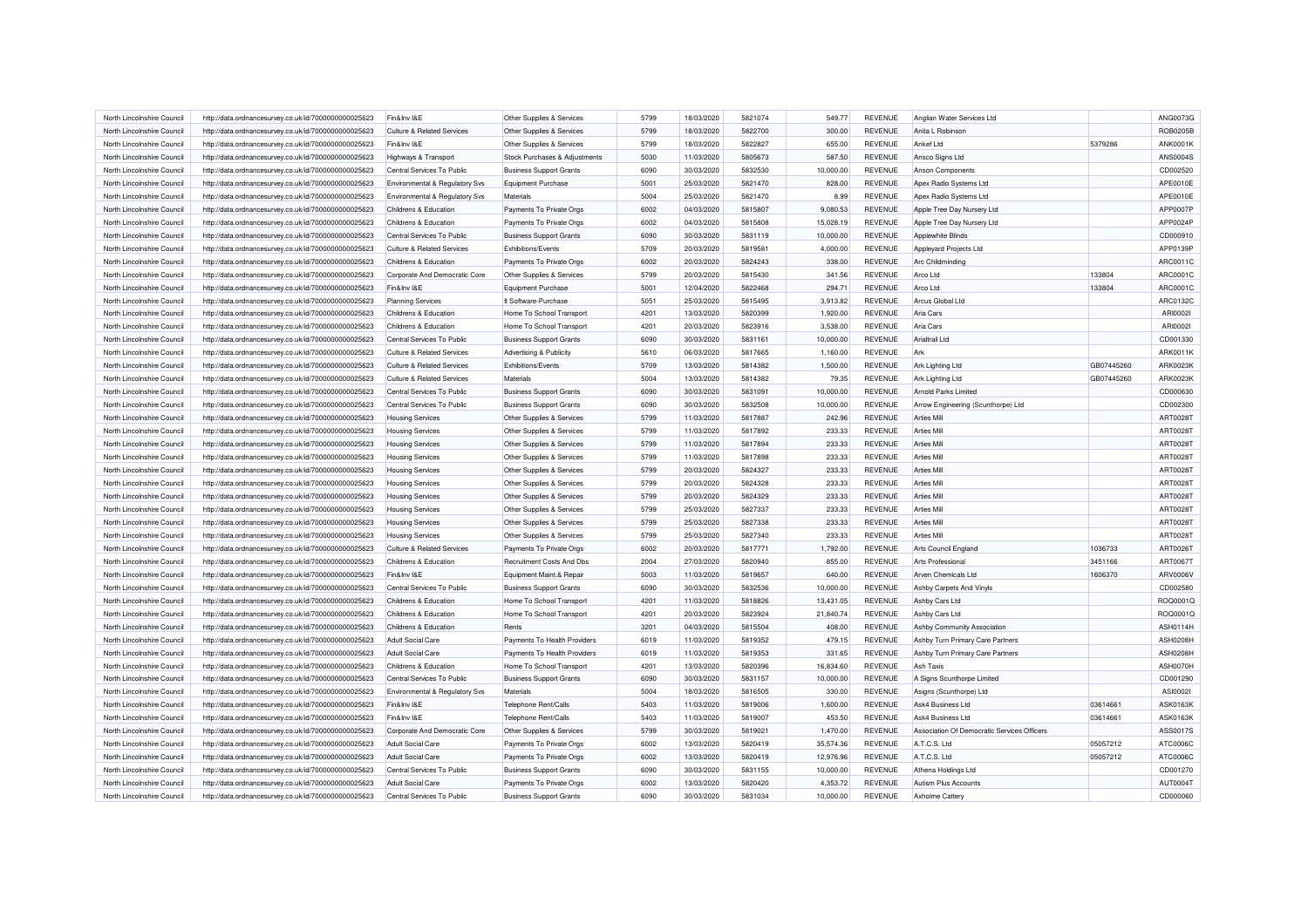| North Lincolnshire Council | http://data.ordnancesurvey.co.uk/id/7000000000025623 | Central Services To Public                | <b>Business Support Grants</b> | 6090 | 30/03/2020 | 5831106 | 10.000.00    | REVENUE        | Axholme Sewing                        |          | CD000780        |
|----------------------------|------------------------------------------------------|-------------------------------------------|--------------------------------|------|------------|---------|--------------|----------------|---------------------------------------|----------|-----------------|
| North Lincolnshire Council | http://data.ordnancesurvey.co.uk/id/7000000000025623 | Childrens & Education                     | Home To School Transport       | 4201 | 11/03/2020 | 5818916 | 450.00       | REVENUE        | <b>Axholme Taxis</b>                  |          | GLE0073E        |
| North Lincolnshire Council | http://data.ordnancesurvey.co.uk/id/7000000000025623 | <b>Childrens &amp; Education</b>          | Home To School Transport       | 4201 | 11/03/2020 | 5818918 | 459.00       | REVENUE        | <b>Axholme Taxis</b>                  |          | GLE0073E        |
| North Lincolnshire Council | http://data.ordnancesurvey.co.uk/id/7000000000025623 | Childrens & Education                     | Home To School Transport       | 4201 | 11/03/2020 | 5818920 | 300.00       | REVENUE        | <b>Axholme Taxis</b>                  |          | GLE0073E        |
| North Lincolnshire Council | http://data.ordnancesurvey.co.uk/id/7000000000025623 | Childrens & Education                     | Home To School Transport       | 4201 | 11/03/2020 | 5818924 | 517.50       | <b>REVENUE</b> | <b>Axholme Taxis</b>                  |          | GLE0073E        |
| North Lincolnshire Council | http://data.ordnancesurvey.co.uk/id/7000000000025623 | Childrens & Education                     | Home To School Transport       | 4201 | 20/03/2020 | 5823902 | 660.00       | REVENUE        | Axholme Taxis                         |          | GLE0073E        |
| North Lincolnshire Council | http://data.ordnancesurvey.co.uk/id/7000000000025623 | Childrens & Education                     | Home To School Transport       | 4201 | 20/03/2020 | 5823903 | 673.20       | REVENUE        | <b>Axholme Taxis</b>                  |          | GLE0073E        |
| North Lincolnshire Council | http://data.ordnancesurvey.co.uk/id/7000000000025623 | <b>Childrens &amp; Education</b>          | Home To School Transport       | 4201 | 20/03/2020 | 5823905 | 440.00       | <b>REVENUE</b> | Axholme Taxis                         |          | GLE0073E        |
| North Lincolnshire Council | http://data.ordnancesurvey.co.uk/id/7000000000025623 | <b>Environmental &amp; Regulatory Svs</b> | Other Vehicle Costs            | 4005 | 04/03/2020 | 5816515 | 983.28       | REVENUE        | B A Bush & Sons Ltd                   |          | <b>BUS0283S</b> |
| North Lincolnshire Council | http://data.ordnancesurvey.co.uk/id/7000000000025623 | <b>Environmental &amp; Regulatory Svs</b> | Other Vehicle Costs            | 4005 | 13/03/2020 | 5816516 | 330.74       | REVENUE        | B A Bush & Sons Ltd                   |          | <b>BUS0283S</b> |
| North Lincolnshire Council | http://data.ordnancesurvey.co.uk/id/7000000000025623 | Environmental & Regulatory Svs            | Other Vehicle Costs            | 4005 | 18/03/2020 | 5816525 | 452.00       | REVENUE        | B A Bush & Sons Ltd                   |          | <b>BUS0283S</b> |
| North Lincolnshire Council | http://data.ordnancesurvey.co.uk/id/7000000000025623 | Environmental & Regulatory Svs            | Other Vehicle Costs            | 4005 | 18/03/2020 | 5816526 | 321.14       | REVENUE        | B A Bush & Sons Ltd                   |          | <b>BUS0283S</b> |
| North Lincolnshire Council | http://data.ordnancesurvey.co.uk/id/7000000000025623 | Environmental & Regulatory Svs            | Other Vehicle Costs            | 4005 | 18/03/2020 | 5816527 | 358.60       | <b>REVENUE</b> | B A Bush & Sons Ltd                   |          | <b>BUS0283S</b> |
| North Lincolnshire Council | http://data.ordnancesurvey.co.uk/id/7000000000025623 | Environmental & Regulatory Svs            | Other Vehicle Costs            | 4005 | 20/03/2020 | 5816537 | 274.56       | REVENUE        | B A Bush & Sons Ltd                   |          | <b>BUS0283S</b> |
| North Lincolnshire Council | http://data.ordnancesurvey.co.uk/id/7000000000025623 | Environmental & Regulatory Svs            | Other Vehicle Costs            | 4005 | 27/03/2020 | 5819659 | 226.00       | <b>REVENUE</b> | B A Bush & Sons Ltd                   |          | <b>BUS0283S</b> |
| North Lincolnshire Council | http://data.ordnancesurvey.co.uk/id/7000000000025623 | <b>Environmental &amp; Regulatory Svs</b> | Other Vehicle Costs            | 4005 | 30/03/2020 | 5822473 | 527.37       | <b>REVENUE</b> | B A Bush & Sons Ltd                   |          | <b>BUS0283S</b> |
| North Lincolnshire Council |                                                      |                                           | Other Vehicle Costs            | 4005 | 17/04/2020 | 5825461 | 454.00       | REVENUE        | B A Bush & Sons Ltd                   |          | <b>BUS0283S</b> |
|                            | http://data.ordnancesurvey.co.uk/id/7000000000025623 | Environmental & Regulatory Svs            |                                | 4005 |            |         |              | REVENUE        |                                       |          | <b>BUS0283S</b> |
| North Lincolnshire Council | http://data.ordnancesurvey.co.uk/id/7000000000025623 | Fin&Inv I&E                               | Other Vehicle Costs            |      | 17/04/2020 | 5825453 | 232.84       |                | B A Bush & Sons Ltd                   |          |                 |
| North Lincolnshire Council | http://data.ordnancesurvey.co.uk/id/7000000000025623 | Highways & Transport                      | <b>Vehicle Repairs</b>         | 4004 | 30/03/2020 | 5822474 | 220.00       | <b>REVENUE</b> | B A Bush & Sons Ltd                   |          | <b>BUS0283S</b> |
| North Lincolnshire Council | http://data.ordnancesurvey.co.uk/id/7000000000025623 | Childrens & Education                     | Payments To Private Orgs       | 6002 | 18/03/2020 | 5822641 | 19,499.40    | <b>REVENUE</b> | Barnardo Services Ltd                 |          | <b>BAR0182F</b> |
| North Lincolnshire Council | http://data.ordnancesurvey.co.uk/id/7000000000025623 | Central Services To Public                | <b>Business Support Grants</b> | 6090 | 30/03/2020 | 5832450 | 10,000.00    | <b>REVENUE</b> | Barnes Vape Lounge Ltd                |          | CD001720        |
| North Lincolnshire Council | http://data.ordnancesurvey.co.uk/id/7000000000025623 | Childrens & Education                     | Payments To Voluntary Orgs     | 6001 | 04/03/2020 | 5815813 | 6,153.75     | REVENUE        | Barnetby Under Fives Playgroup        |          | BAR0021F        |
| North Lincolnshire Council | http://data.ordnancesurvey.co.uk/id/7000000000025623 | Childrens & Education                     | Payments To Voluntary Orgs     | 6001 | 20/03/2020 | 5824244 | 364.50       | <b>REVENUE</b> | <b>Barnetby Under Fives Playgroup</b> |          | BAR0021F        |
| North Lincolnshire Council | http://data.ordnancesurvey.co.uk/id/7000000000025623 | <b>Adult Social Care</b>                  | Repair & Maintenance Costs     | 3000 | 18/03/2020 | 5822421 | 413.00       | REVENUE        | <b>Barrier Security</b>               |          | <b>BAR0421F</b> |
| North Lincolnshire Council | http://data.ordnancesurvey.co.uk/id/7000000000025623 | Central Services To Public                | Repair & Maintenance Costs     | 3000 | 13/03/2020 | 5820904 | $\sqrt{2}$   | REVENUE        | <b>Barrier Security</b>               |          | <b>BAR0421F</b> |
| North Lincolnshire Council | http://data.ordnancesurvey.co.uk/id/7000000000025623 | Central Services To Public                | Repair & Maintenance Costs     | 3000 | 13/03/2020 | 5820946 | $\Omega$     | REVENUE        | <b>Barrier Security</b>               |          | <b>BAR0421F</b> |
| North Lincolnshire Council | http://data.ordnancesurvey.co.uk/id/7000000000025623 | Central Services To Public                | Repair & Maintenance Costs     | 3000 | 18/03/2020 | 5822421 | O            | <b>REVENUE</b> | <b>Barrier Security</b>               |          | <b>BAR0421F</b> |
| North Lincolnshire Council | http://data.ordnancesurvey.co.uk/id/7000000000025623 | Central Services To Public                | Repair & Maintenance Costs     | 3000 | 20/03/2020 | 5823833 | -C           | <b>REVENUE</b> | <b>Barrier Security</b>               |          | <b>BAR0421F</b> |
| North Lincolnshire Council | http://data.ordnancesurvey.co.uk/id/7000000000025623 | Central Services To Public                | Repair & Maintenance Costs     | 3000 | 25/03/2020 | 5825361 | $\mathsf{C}$ | REVENUE        | <b>Barrier Security</b>               |          | <b>BAR0421F</b> |
| North Lincolnshire Council | http://data.ordnancesurvey.co.uk/id/7000000000025623 | Childrens & Education                     | Repair & Maintenance Costs     | 3000 | 25/03/2020 | 5826905 | 283.50       | REVENUE        | <b>Barrier Security</b>               |          | <b>BAR0421F</b> |
| North Lincolnshire Council | http://data.ordnancesurvey.co.uk/id/7000000000025623 | Corporate And Democratic Core             | Repair & Maintenance Costs     | 3000 | 13/03/2020 | 5820946 | 14.10        | REVENUE        | <b>Barrier Security</b>               |          | <b>BAR0421F</b> |
| North Lincolnshire Council | http://data.ordnancesurvey.co.uk/id/7000000000025623 | Corporate And Democratic Core             | Repair & Maintenance Costs     | 3000 | 20/03/2020 | 5823844 | 440.00       | REVENUE        | <b>Barrier Security</b>               |          | <b>BAR0421F</b> |
| North Lincolnshire Council | http://data.ordnancesurvey.co.uk/id/7000000000025623 | <b>Culture &amp; Related Services</b>     | Equipment Maint.& Repair       | 5003 | 13/03/2020 | 5820946 | 68.40        | REVENUE        | <b>Barrier Security</b>               |          | <b>BAR0421F</b> |
| North Lincolnshire Council | http://data.ordnancesurvey.co.uk/id/7000000000025623 | <b>Culture &amp; Related Services</b>     | Equipment Maint.& Repair       | 5003 | 20/03/2020 | 5823836 | 866.14       | REVENUE        | <b>Barrier Security</b>               |          | <b>BAR0421F</b> |
| North Lincolnshire Council | http://data.ordnancesurvey.co.uk/id/7000000000025623 | Environmental & Regulatory Svs            | Repair & Maintenance Costs     | 3000 | 25/03/2020 | 5825361 | 277.00       | REVENUE        | <b>Barrier Security</b>               |          | <b>BAR0421F</b> |
| North Lincolnshire Council | http://data.ordnancesurvey.co.uk/id/7000000000025623 | Environmental & Regulatory Svs            | Repair & Maintenance Costs     | 3000 | 25/03/2020 | 5826881 | 501.00       | REVENUE        | <b>Barrier Security</b>               |          | <b>BAR0421F</b> |
| North Lincolnshire Council | http://data.ordnancesurvey.co.uk/id/7000000000025623 | Fin&Inv I&E                               | Repair & Maintenance Costs     | 3000 | 13/03/2020 | 5820877 | 1,800.00     | <b>REVENUE</b> | <b>Barrier Security</b>               |          | <b>BAR0421F</b> |
| North Lincolnshire Council | http://data.ordnancesurvey.co.uk/id/7000000000025623 | Fin&Inv I&E                               | Repair & Maintenance Costs     | 3000 | 13/03/2020 | 5820904 | 466.50       | <b>REVENUE</b> | <b>Barrier Security</b>               |          | <b>BAR0421F</b> |
| North Lincolnshire Council | http://data.ordnancesurvey.co.uk/id/7000000000025623 | Fin&Inv I&E                               | Repair & Maintenance Costs     | 3000 | 13/03/2020 | 5820946 | 155.10       | REVENUE        | <b>Barrier Security</b>               |          | <b>BAR0421F</b> |
| North Lincolnshire Council | http://data.ordnancesurvey.co.uk/id/7000000000025623 | Fin&Inv I&E                               | Repair & Maintenance Costs     | 3000 | 20/03/2020 | 5823833 | 421.74       | REVENUE        | <b>Barrier Security</b>               |          | <b>BAR0421F</b> |
| North Lincolnshire Council | http://data.ordnancesurvey.co.uk/id/7000000000025623 | Non Distributed Costs                     | Other Supplies & Services      | 5799 | 25/03/2020 | 5826095 | 3,405.00     | <b>REVENUE</b> | <b>Barrier Security</b>               |          | <b>BAR0421F</b> |
| North Lincolnshire Council | http://data.ordnancesurvey.co.uk/id/7000000000025623 | Childrens & Education                     | Payments To Voluntary Orgs     | 6001 | 04/03/2020 | 5815814 | 6,307.25     | REVENUE        | Barrow Preschool Playgroup            |          | <b>BAR0072F</b> |
| North Lincolnshire Council | http://data.ordnancesurvey.co.uk/id/7000000000025623 | Central Services To Public                | <b>Business Support Grants</b> | 6090 | 30/03/2020 | 5832573 | 10,000.00    | <b>REVENUE</b> | Barry Napper And Co Ltd               |          | CD002950        |
| North Lincolnshire Council | http://data.ordnancesurvey.co.uk/id/7000000000025623 | Central Services To Public                | <b>Business Support Grants</b> | 6090 | 30/03/2020 | 5832526 | 10,000.00    | REVENUE        | Barton Constitutional Club Ltd        |          | CD002480        |
| North Lincolnshire Council | http://data.ordnancesurvey.co.uk/id/7000000000025623 | Central Services To Public                | <b>Business Support Grants</b> | 6090 | 30/03/2020 | 5832537 | 10,000.00    | REVENUE        | <b>Barton Laser Centre</b>            |          | CD002590        |
| North Lincolnshire Council | http://data.ordnancesurvey.co.uk/id/7000000000025623 | Childrens & Education                     | <b>Client Transport Costs</b>  | 6092 | 06/03/2020 | 5817439 | 13,191.00    | <b>REVENUE</b> | Barton Tt Taxis Ltd                   | 07405760 | <b>BAR0888F</b> |
| North Lincolnshire Council | http://data.ordnancesurvey.co.uk/id/7000000000025623 | Childrens & Education                     | Home To School Transport       | 4201 | 11/03/2020 | 5818904 | 600.00       | REVENUE        | <b>Barton Tt Taxis Ltd</b>            | 07405760 | <b>BAR0888F</b> |
| North Lincolnshire Council | http://data.ordnancesurvey.co.uk/id/7000000000025623 | Childrens & Education                     | Home To School Transport       | 4201 | 11/03/2020 | 5818906 | 576.00       | <b>REVENUE</b> | <b>Barton Tt Taxis Ltd</b>            | 07405760 | <b>BAR0888F</b> |
| North Lincolnshire Council | http://data.ordnancesurvey.co.uk/id/7000000000025623 | Childrens & Education                     | Home To School Transport       | 4201 | 11/03/2020 | 5818908 | 224.00       | <b>REVENUE</b> | <b>Barton Tt Taxis Ltd</b>            | 07405760 | <b>BAR0888F</b> |
| North Lincolnshire Council | http://data.ordnancesurvey.co.uk/id/7000000000025623 | Childrens & Education                     | Home To School Transport       | 4201 | 30/03/2020 | 5822633 | 704.00       | REVENUE        | <b>Barton Tt Taxis Ltd</b>            | 07405760 | <b>BAR0888F</b> |
| North Lincolnshire Council | http://data.ordnancesurvey.co.uk/id/7000000000025623 | <b>Childrens &amp; Education</b>          | Home To School Transport       | 4201 | 30/03/2020 | 5822635 | 880.00       | REVENUE        | <b>Barton Tt Taxis Ltd</b>            | 07405760 | <b>BAR0888F</b> |
| North Lincolnshire Council | http://data.ordnancesurvey.co.uk/id/7000000000025623 | Childrens & Education                     | Home To School Transport       | 4201 | 30/03/2020 | 5822636 | 352.00       | <b>REVENUE</b> | Barton Tt Taxis Ltd                   | 07405760 | <b>BAR0888F</b> |
| North Lincolnshire Council | http://data.ordnancesurvey.co.uk/id/7000000000025623 | Childrens & Education                     | Home To School Transport       | 4201 | 30/03/2020 | 5822638 | 1,311.20     | REVENUE        | <b>Barton Tt Taxis Ltd</b>            | 07405760 | <b>BAR0888F</b> |
|                            |                                                      |                                           |                                |      |            |         |              |                |                                       |          |                 |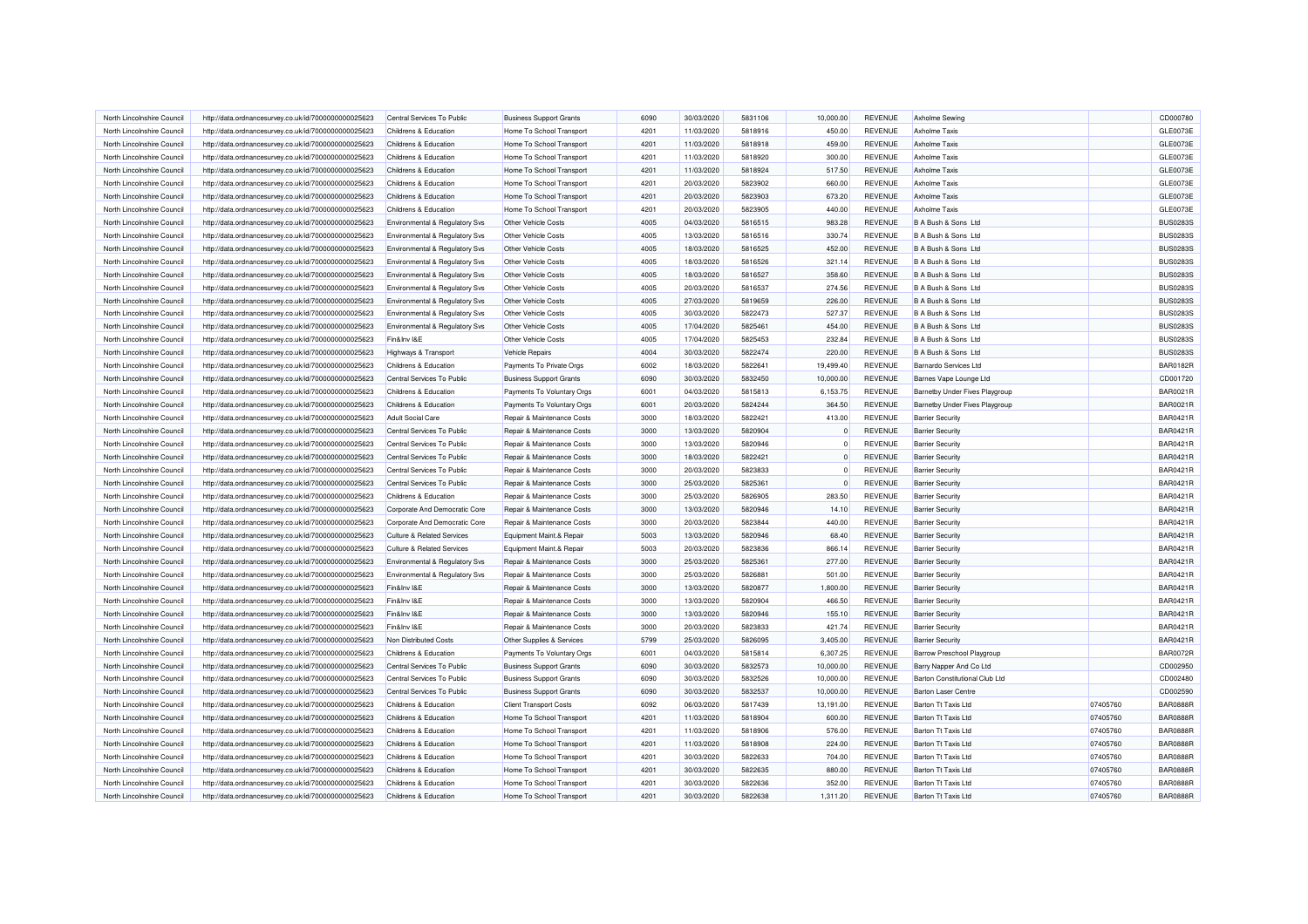| North Lincolnshire Council | http://data.ordnancesurvey.co.uk/id/7000000000025623 | Environmental & Regulatory Svs            | Payments To Private Orgs       | 6002         | 06/03/2020               | 5816345            | 350.00                 | REVENUE                          | <b>Barton Veterinary Centre</b>           |                      | <b>BVC0001C</b>                    |
|----------------------------|------------------------------------------------------|-------------------------------------------|--------------------------------|--------------|--------------------------|--------------------|------------------------|----------------------------------|-------------------------------------------|----------------------|------------------------------------|
| North Lincolnshire Council | http://data.ordnancesurvey.co.uk/id/7000000000025623 | Environmental & Regulatory Svs            | Payments To Private Orgs       | 6002         | 20/03/2020               | 5823552            | 425.00                 | <b>REVENUE</b>                   | <b>Barton Veterinary Centre</b>           |                      | <b>BVC0001C</b>                    |
| North Lincolnshire Council | http://data.ordnancesurvey.co.uk/id/7000000000025623 | <b>Planning Services</b>                  | Licenses, Subs & Memberships   | 5510         | 12/04/2020               | 5823137            | 300.00                 | REVENUE                          | Base                                      |                      | <b>BAS0097S</b>                    |
| North Lincolnshire Council | http://data.ordnancesurvey.co.uk/id/7000000000025623 | Central Services To Public                | <b>Business Support Grants</b> | 6090         | 30/03/2020               | 5831173            | 10,000.00              | <b>REVENUE</b>                   | Bc (Scunthorpe) Motors Limited            |                      | CD001450                           |
| North Lincolnshire Council | http://data.ordnancesurvey.co.uk/id/7000000000025623 | Childrens & Education                     | Cleaning Costs/ Materials      | 3301         | 20/03/2020               | 5817690            | 225.72                 | <b>REVENUE</b>                   | <b>Beaucare Medical</b>                   |                      | BEA0124/                           |
| North Lincolnshire Council | http://data.ordnancesurvey.co.uk/id/7000000000025623 | Central Services To Public                | <b>Business Support Grants</b> | 6090         | 30/03/2020               | 5831090            | 10,000.00              | <b>REVENUE</b>                   | <b>Beauty And Beyond</b>                  |                      | CD000620                           |
| North Lincolnshire Council | http://data.ordnancesurvey.co.uk/id/7000000000025623 | Central Services To Public                | <b>Business Support Grants</b> | 6090         | 30/03/2020               | 5831047            | 10,000.00              | <b>REVENUE</b>                   | <b>Beauty Attraction</b>                  |                      | CD000190                           |
| North Lincolnshire Council | http://data.ordnancesurvey.co.uk/id/7000000000025623 | Central Services To Public                | <b>Business Support Grants</b> | 6090         | 30/03/2020               | 5832448            | 10,000.00              | <b>REVENUE</b>                   | Beauty By Scarlett Ltd                    |                      | CD001700                           |
| North Lincolnshire Council | http://data.ordnancesurvey.co.uk/id/7000000000025623 | Central Services To Public                | <b>Business Support Grants</b> | 6090         | 30/03/2020               | 5832561            | 10,000.00              | <b>REVENUE</b>                   | <b>Bella Properties</b>                   |                      | CD002830                           |
| North Lincolnshire Council | http://data.ordnancesurvey.co.uk/id/7000000000025623 | Central Services To Public                | <b>Business Support Grants</b> | 6090         | 30/03/2020               | 5832453            | 10,000.00              | <b>REVENUE</b>                   | Bell Watson & Co Limited                  |                      | CD001750                           |
| North Lincolnshire Council | http://data.ordnancesurvey.co.uk/id/7000000000025623 | Central Services To Public                | <b>Business Support Grants</b> | 6090         | 30/03/2020               | 5832465            | 10,000.00              | <b>REVENUE</b>                   | Belton Fish Farm Ltd                      |                      | CD001870                           |
| North Lincolnshire Council | http://data.ordnancesurvey.co.uk/id/7000000000025623 | Childrens & Education                     | Payments To Voluntary Orgs     | 6001         | 04/03/2020               | 5815880            | 4,157.07               | <b>REVENUE</b>                   | Belwood Playgroup                         |                      | <b>PLA0049A</b>                    |
| North Lincolnshire Council | http://data.ordnancesurvey.co.uk/id/7000000000025623 | Central Services To Public                | <b>Business Support Grants</b> | 6090         | 30/03/2020               | 5831062            | 10,000.00              | <b>REVENUE</b>                   | Bengal Village Restaurant                 |                      | CD000340                           |
| North Lincolnshire Council | http://data.ordnancesurvey.co.uk/id/7000000000025623 | Central Services To Public                | <b>Business Support Grants</b> | 6090         | 30/03/2020               | 5831170            | 10,000.00              | REVENUE                          | Berveridge & Bowman Ltd                   |                      | CD001420                           |
| North Lincolnshire Council | http://data.ordnancesurvey.co.uk/id/7000000000025623 | Central Services To Public                | <b>Business Support Grants</b> | 6090         | 30/03/2020               | 5832434            | 10,000.00              | <b>REVENUE</b>                   | Bespoke Blinds Lincolnshire Ltd           |                      | CD001560                           |
| North Lincolnshire Council | http://data.ordnancesurvey.co.uk/id/7000000000025623 | Central Services To Public                | <b>Business Support Grants</b> | 6090         | 30/03/2020               | 5832575            | 10,000.00              | <b>REVENUE</b>                   | Best Wishes Of Barton                     |                      | CD002970                           |
| North Lincolnshire Council | http://data.ordnancesurvey.co.uk/id/7000000000025623 | <b>Culture &amp; Related Services</b>     | Exhibitions/Events             | 5709         | 18/03/2020               | 5822393            | 520.00                 | REVENUE                          | <b>Bill Bowden Event Logistics Ltd</b>    | 09175354             | <b>BBE0001E</b>                    |
| North Lincolnshire Council | http://data.ordnancesurvey.co.uk/id/7000000000025623 | <b>Environmental &amp; Regulatory Svs</b> | Payments To Private Orgs       | 6002         | 11/03/2020               | 5814390            | 16,841.41              | <b>REVENUE</b>                   | <b>Biowise Ltd</b>                        | 04305295             | <b>BIO0014O</b>                    |
|                            |                                                      |                                           |                                |              |                          |                    |                        |                                  |                                           |                      |                                    |
| North Lincolnshire Council | http://data.ordnancesurvey.co.uk/id/7000000000025623 | Environmental & Regulatory Svs            | Payments To Private Orgs       | 6002<br>6002 | 25/03/2020<br>25/03/2020 | 5820367<br>5821467 | 12,904.75<br>10,584.97 | <b>REVENUE</b><br><b>REVENUE</b> | <b>Biowise Ltd</b><br><b>Biowise I td</b> | 04305295<br>04305295 | <b>BIO0014O</b><br><b>BIO0014C</b> |
| North Lincolnshire Council | http://data.ordnancesurvey.co.uk/id/7000000000025623 | Environmental & Regulatory Svs            | Payments To Private Orgs       |              |                          |                    |                        |                                  |                                           |                      |                                    |
| North Lincolnshire Council | http://data.ordnancesurvey.co.uk/id/7000000000025623 | Environmental & Regulatory Svs            | Payments To Private Orgs       | 6002         | 25/03/2020               | 5826940            | 1,389.38               | <b>REVENUE</b>                   | <b>Biowise Ltd</b>                        | 04305295             | <b>BIO0014C</b>                    |
| North Lincolnshire Council | http://data.ordnancesurvey.co.uk/id/7000000000025623 | Childrens & Education                     | Payments To Private Orgs       | 6002         | 30/03/2020               | 5823973            | 2,666.67               | REVENUE                          | <b>Bishop Burton College</b>              |                      | <b>BIS0030S</b>                    |
| North Lincolnshire Council | http://data.ordnancesurvey.co.uk/id/7000000000025623 | <b>Childrens &amp; Education</b>          | Home To School Transport       | 4201         | 11/03/2020               | 5818828            | 2.249.85               | <b>REVENUE</b>                   | <b>Black &amp; White Coaches</b>          |                      | <b>BLA0209A</b>                    |
| North Lincolnshire Council | http://data.ordnancesurvey.co.uk/id/7000000000025623 | Childrens & Education                     | Home To School Transport       | 4201         | 11/03/2020               | 5818829            | 2,308.35               | <b>REVENUE</b>                   | <b>Black &amp; White Coaches</b>          |                      | <b>BLA0209A</b>                    |
| North Lincolnshire Council | http://data.ordnancesurvey.co.uk/id/7000000000025623 | Childrens & Education                     | Home To School Transport       | 4201         | 11/03/2020               | 5818830            | 3,300.00               | REVENUE                          | Black & White Coaches                     |                      | <b>BLA0209A</b>                    |
| North Lincolnshire Council | http://data.ordnancesurvey.co.uk/id/7000000000025623 | Childrens & Education                     | Home To School Transport       | 4201         | 20/03/2020               | 5823849            | 3,299.78               | <b>REVENUE</b>                   | <b>Black &amp; White Coaches</b>          |                      | <b>BLA0209A</b>                    |
| North Lincolnshire Council | http://data.ordnancesurvey.co.uk/id/7000000000025623 | Childrens & Education                     | Home To School Transport       | 4201         | 20/03/2020               | 5823851            | 3,385.58               | <b>REVENUE</b>                   | Black & White Coaches                     |                      | <b>BLA0209A</b>                    |
| North Lincolnshire Council | http://data.ordnancesurvey.co.uk/id/7000000000025623 | Childrens & Education                     | Home To School Transport       | 4201         | 20/03/2020               | 5823855            | 4,840.00               | <b>REVENUE</b>                   | Black & White Coaches                     |                      | <b>BLA0209A</b>                    |
| North Lincolnshire Council | http://data.ordnancesurvey.co.uk/id/7000000000025623 | <b>Culture &amp; Related Services</b>     | Passenger Transport            | 6011         | 18/03/2020               | 5822095            | 294.00                 | <b>REVENUE</b>                   | <b>Black &amp; White Coaches</b>          |                      | <b>BLA0209A</b>                    |
| North Lincolnshire Council | http://data.ordnancesurvey.co.uk/id/7000000000025623 | <b>Culture &amp; Related Services</b>     | Passenger Transport            | 6011         | 18/03/2020               | 5822097            | 392.00                 | REVENUE                          | Black & White Coaches                     |                      | <b>BLA0209A</b>                    |
| North Lincolnshire Council | http://data.ordnancesurvey.co.uk/id/7000000000025623 | Highways & Transport                      | Passenger Transport            | 6011         | 13/03/2020               | 5820489            | 4,378.00               | <b>REVENUE</b>                   | <b>Black &amp; White Coaches</b>          |                      | <b>BLA0209A</b>                    |
| North Lincolnshire Council | http://data.ordnancesurvey.co.uk/id/7000000000025623 | Highways & Transport                      | Passenger Transport            | 6011         | 13/03/2020               | 5820490            | 3,686.00               | <b>REVENUE</b>                   | Black & White Coaches                     |                      | <b>BLA0209A</b>                    |
| North Lincolnshire Council | http://data.ordnancesurvey.co.uk/id/7000000000025623 | Highways & Transport                      | Passenger Transport            | 6011         | 13/03/2020               | 5820911            | 3,978.00               | REVENUE                          | <b>Black &amp; White Coaches</b>          |                      | <b>BLA0209A</b>                    |
| North Lincolnshire Council | http://data.ordnancesurvey.co.uk/id/7000000000025623 | Highways & Transport                      | Passenger Transport            | 6011         | 13/03/2020               | 5820917            | 2,513.10               | <b>REVENUE</b>                   | <b>Black &amp; White Coaches</b>          |                      | <b>BLA0209A</b>                    |
| North Lincolnshire Council | http://data.ordnancesurvey.co.uk/id/7000000000025623 | <b>Culture &amp; Related Services</b>     | Other Supplies & Services      | 5799         | 18/03/2020               | 5819584            | 4,000.00               | <b>REVENUE</b>                   | <b>Blaize</b>                             |                      | <b>BLA0152A</b>                    |
| North Lincolnshire Council | http://data.ordnancesurvey.co.uk/id/7000000000025623 | <b>Culture &amp; Related Services</b>     | Other Supplies & Services      | 5799         | 18/03/2020               | 5819588            | 250.00                 | REVENUE                          | Blaize                                    |                      | BLA0152A                           |
| North Lincolnshire Council | http://data.ordnancesurvey.co.uk/id/7000000000025623 | Central Services To Public                | <b>Business Support Grants</b> | 6090         | 30/03/2020               | 5831050            | 10,000.00              | <b>REVENUE</b>                   | <b>Bland Services Ltd</b>                 |                      | CD000220                           |
| North Lincolnshire Council | http://data.ordnancesurvey.co.uk/id/7000000000025623 | Childrens & Education                     | It Software-Purchase           | 5051         | 06/03/2020               | 5817438            | 6,745.00               | <b>REVENUE</b>                   | <b>Blazie Engineering Ltd</b>             | 3715365              | <b>BLA0236A</b>                    |
| North Lincolnshire Council | http://data.ordnancesurvey.co.uk/id/7000000000025623 | Central Services To Public                | <b>Business Support Grants</b> | 6090         | 30/03/2020               | 5831104            | 10,000.00              | <b>REVENUE</b>                   | <b>Bliss</b>                              |                      | CD000760                           |
| North Lincolnshire Council | http://data.ordnancesurvey.co.uk/id/7000000000025623 | <b>Culture &amp; Related Services</b>     | Other Supplies & Services      | 5799         | 04/03/2020               | 5816325            | 315.04                 | <b>REVENUE</b>                   | <b>Bliss Distribution Ltd</b>             | 05804422             | DRA0038A                           |
| North Lincolnshire Council | http://data.ordnancesurvey.co.uk/id/7000000000025623 | <b>Public Health</b>                      | Payments To Voluntary Orgs     | 6001         | 13/03/2020               | 5820532            | 20,133.33              | <b>REVENUE</b>                   | Blue Door Support Service Cic             | 12409042             | <b>BLU0033L</b>                    |
| North Lincolnshire Council | http://data.ordnancesurvey.co.uk/id/7000000000025623 | Central Services To Public                | <b>Business Support Grants</b> | 6090         | 30/03/2020               | 5832440            | 10,000.00              | REVENUE                          | <b>Bonby Post Office</b>                  |                      | CD001620                           |
| North Lincolnshire Council | http://data.ordnancesurvey.co.uk/id/7000000000025623 | Childrens & Education                     | Payments To Voluntary Orgs     | 6001         | 04/03/2020               | 5815815            | 3,176.82               | <b>REVENUE</b>                   | Bonby Pre-School                          |                      | BON0005N                           |
| North Lincolnshire Council | http://data.ordnancesurvey.co.uk/id/7000000000025623 | <b>Childrens &amp; Education</b>          | Payments To Private Orgs       | 6002         | 04/03/2020               | 5815816            | 8.364.3                | <b>REVENUE</b>                   | <b>Bottesford Bunnies Ltd</b>             |                      | BOT02261                           |
| North Lincolnshire Council | http://data.ordnancesurvey.co.uk/id/7000000000025623 | Central Services To Public                | <b>Business Support Grants</b> | 6090         | 30/03/2020               | 5831054            | 10,000.00              | <b>REVENUE</b>                   | <b>Bottesford Dental Practice</b>         |                      | CD000260                           |
| North Lincolnshire Council | http://data.ordnancesurvey.co.uk/id/7000000000025623 | Central Services To Public                | <b>Business Support Grants</b> | 6090         | 30/03/2020               | 5831147            | 10,000.00              | <b>REVENUE</b>                   | <b>Bps Services</b>                       |                      | CD001190                           |
| North Lincolnshire Council | http://data.ordnancesurvey.co.uk/id/7000000000025623 | Central Services To Public                | <b>Business Support Grants</b> | 6090         | 30/03/2020               | 5832432            | 10,000.00              | REVENUE                          | Bramble Cottage Holistic Therapies        |                      | CD001540                           |
| North Lincolnshire Council | http://data.ordnancesurvey.co.uk/id/7000000000025623 | <b>Environmental &amp; Regulatory Svs</b> | Other Premises Costs           | 3390         | 18/03/2020               | 5821086            | 350.50                 | REVENUE                          | <b>Brendeck I td</b>                      |                      | <b>BRE0027E</b>                    |
| North Lincolnshire Council | http://data.ordnancesurvey.co.uk/id/7000000000025623 | Central Services To Public                | <b>Business Support Grants</b> | 6090         | 30/03/2020               | 5831101            | 10,000.00              | <b>REVENUE</b>                   | Brigg & District Servicemens Club         |                      | CD000730                           |
| North Lincolnshire Council | http://data.ordnancesurvey.co.uk/id/7000000000025623 | Central Services To Public                | <b>Business Support Grants</b> | 6090         | 30/03/2020               | 5832506            | 10,000.00              | REVENUE                          | Brigg Electric Ltd                        |                      | CD002280                           |
| North Lincolnshire Council | http://data.ordnancesurvey.co.uk/id/7000000000025623 | Central Services To Public                | <b>Business Support Grants</b> | 6090         | 30/03/2020               | 5832431            | 10,000.00              | <b>REVENUE</b>                   | <b>Brigg Office Supplies Limited</b>      |                      | CD001530                           |
| North Lincolnshire Council | http://data.ordnancesurvey.co.uk/id/7000000000025623 | Central Services To Public                | <b>Business Support Grants</b> | 6090         | 30/03/2020               | 5831162            | 10,000.00              | <b>REVENUE</b>                   | Brigg Wool Shop                           |                      | CD001340                           |
| North Lincolnshire Council | http://data.ordnancesurvey.co.uk/id/7000000000025623 | Culture, Env, Reg & Planning Cap          | Building/Construction          | A082         | 13/03/2020               | 5819807            | 15,142.63              | CAPITAL                          | Britcon (Scunthorpe) Ltd                  |                      | <b>BRI00321</b>                    |
|                            |                                                      |                                           |                                |              |                          |                    |                        |                                  |                                           |                      |                                    |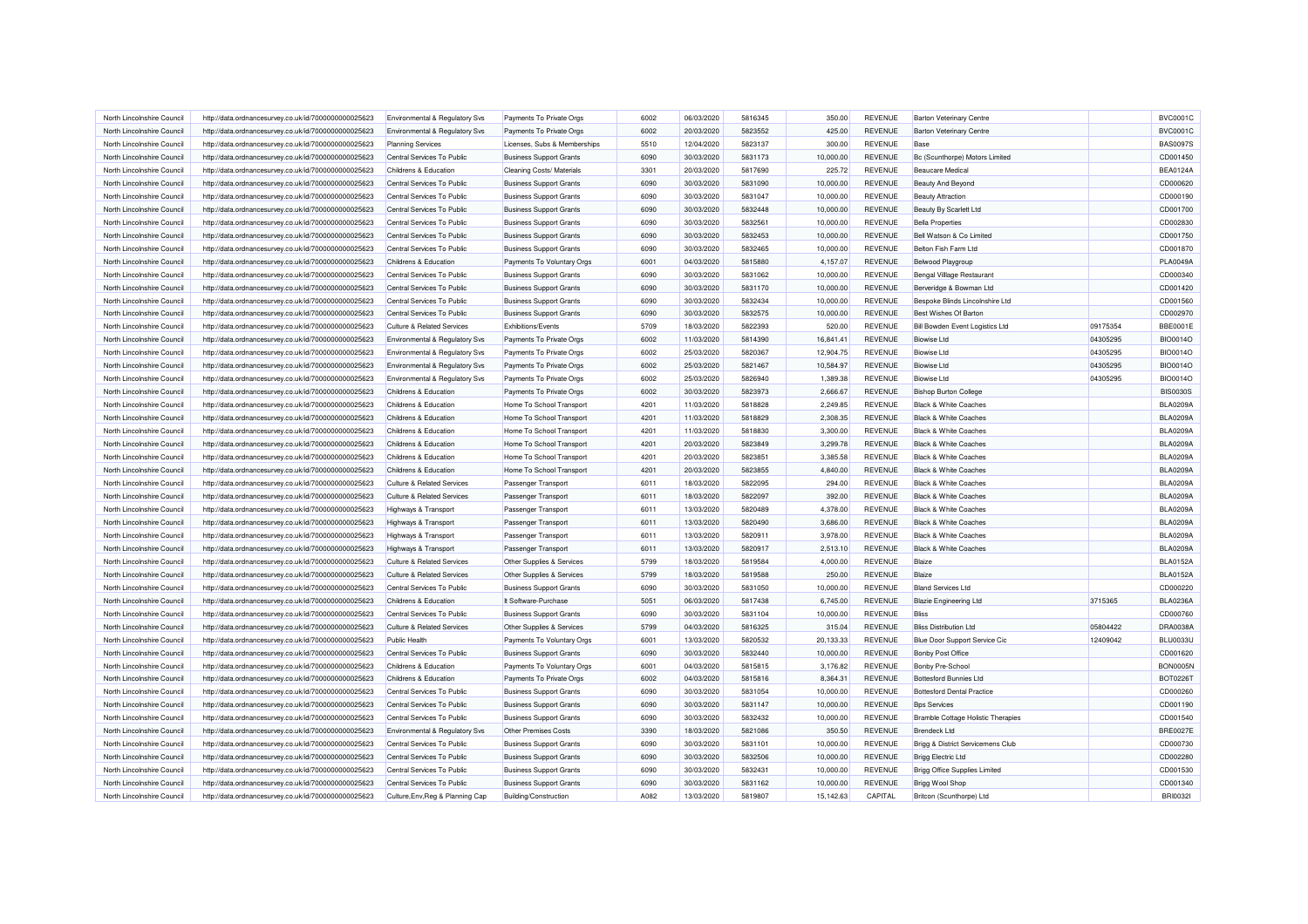| North Lincolnshire Council | http://data.ordnancesurvey.co.uk/id/7000000000025623 | <b>Planning Services</b>              | Payments To Private Orgs         | 6002 | 25/03/2020 | 5823958 | 33.950.00  | REVENUE        | Britcon (Scunthorpe) Ltd                 |          | <b>BRI00321</b>             |
|----------------------------|------------------------------------------------------|---------------------------------------|----------------------------------|------|------------|---------|------------|----------------|------------------------------------------|----------|-----------------------------|
| North Lincolnshire Council | http://data.ordnancesurvey.co.uk/id/7000000000025623 | <b>Planning Services</b>              | Payments To Private Orgs         | 6002 | 25/03/2020 | 5823966 | 297,941.33 | REVENUE        | Britcon (Scunthorpe) Ltd                 |          | <b>BRI00321</b>             |
| North Lincolnshire Council | http://data.ordnancesurvey.co.uk/id/7000000000025623 | <b>Culture &amp; Related Services</b> | Stock Purchases & Adjustments    | 5030 | 18/03/2020 | 5822313 | 358.12     | REVENUE        | <b>British Fossils</b>                   |          | <b>BRI0687I</b>             |
| North Lincolnshire Council | http://data.ordnancesurvey.co.uk/id/7000000000025623 | Fin&Inv I&E                           | Gas                              | 3101 | 18/03/2020 | 5822424 | 589.70     | REVENUE        | <b>British Gas</b>                       |          | <b>BRI03001</b>             |
| North Lincolnshire Council | http://data.ordnancesurvey.co.uk/id/7000000000025623 | Childrens & Education                 | It Software-Maintenance          | 5053 | 25/03/2020 | 5824659 | 1,435.00   | <b>REVENUE</b> | <b>British Standards Institution</b>     |          | <b>BRI0015I</b>             |
| North Lincolnshire Council | http://data.ordnancesurvey.co.uk/id/7000000000025623 | Childrens & Education                 | Telephone Rent/Calls             | 5403 | 06/03/2020 | 5817412 | 260.20     | REVENUE        | <b>British Telecom Plc</b>               | 1800000  | <b>BRI00201</b>             |
| North Lincolnshire Council | http://data.ordnancesurvey.co.uk/id/7000000000025623 | Childrens & Education                 | Telephone Rent/Calls             | 5403 | 06/03/2020 | 5817413 | 212.75     | <b>REVENUE</b> | <b>British Telecom Plc</b>               | 1800000  | <b>BRI00201</b>             |
| North Lincolnshire Council | http://data.ordnancesurvey.co.uk/id/7000000000025623 | Central Services To Public            | <b>Business Support Grants</b>   | 6090 | 30/03/2020 | 5831061 | 10,000.00  | <b>REVENUE</b> | Broadway Cafe Services Limited           |          | CD000330                    |
| North Lincolnshire Council | http://data.ordnancesurvey.co.uk/id/7000000000025623 | Childrens & Education                 | Payments To Private Orgs         | 6002 | 30/03/2020 | 5819915 | 630.00     | REVENUE        | Brompton On Swale Ce Primary School      |          | BRO0321O                    |
| North Lincolnshire Council | http://data.ordnancesurvey.co.uk/id/7000000000025623 | Childrens & Education                 | Repair & Maintenance Costs       | 3000 | 25/03/2020 | 5826815 | 154.37     | REVENUE        | Brook & Mayo Ltd                         | 4625674  | <b>BRO0686C</b>             |
| North Lincolnshire Council | http://data.ordnancesurvey.co.uk/id/7000000000025623 | <b>Culture &amp; Related Services</b> | Repair & Maintenance Costs       | 3000 | 25/03/2020 | 5826812 | 1,216.73   | REVENUE        | Brook & Mayo Ltd                         | 4625674  | <b>BRO0686O</b>             |
| North Lincolnshire Council | http://data.ordnancesurvey.co.uk/id/7000000000025623 | <b>Culture &amp; Related Services</b> | Repair & Maintenance Costs       | 3000 | 25/03/2020 | 5826815 | 558.45     | REVENUE        | Brook & Mayo Ltd                         | 4625674  | <b>BRO0686O</b>             |
| North Lincolnshire Council | http://data.ordnancesurvey.co.uk/id/7000000000025623 | <b>Support Servs Capital</b>          | Building/Construction            | A082 | 25/03/2020 | 5826815 | 163.83     | CAPITAL        | Brook & Mayo Ltd                         | 4625674  | <b>BRO0686O</b>             |
| North Lincolnshire Council | http://data.ordnancesurvey.co.uk/id/7000000000025623 | <b>Culture &amp; Related Services</b> | <b>Equipment Purchase</b>        | 5001 | 13/03/2020 | 5820870 | 317.00     | REVENUE        | <b>Bulldog Gear</b>                      | 07779262 | BUL0028L                    |
| North Lincolnshire Council | http://data.ordnancesurvey.co.uk/id/7000000000025623 | Childrens & Education                 | Payments To Voluntary Orgs       | 6001 | 04/03/2020 | 5815819 | 8,518.85   | <b>REVENUE</b> | <b>Burton Play</b>                       |          | <b>BUR0352F</b>             |
| North Lincolnshire Council | http://data.ordnancesurvey.co.uk/id/7000000000025623 | Culture, Env, Reg & Planning Cap      | Other Costs                      | A085 | 25/03/2020 | 5827150 | 1,705.00   | CAPITAL        | Burton Upon Stather Parish Council       |          | <b>BUR0468F</b>             |
| North Lincolnshire Council | http://data.ordnancesurvey.co.uk/id/7000000000025623 | Childrens & Education                 | Payments To Private Orgs         | 6002 | 04/03/2020 | 5815820 | 9,730.26   | REVENUE        | Busi Bodies Day Nursery                  |          | <b>BUS0015S</b>             |
| North Lincolnshire Council | http://data.ordnancesurvey.co.uk/id/7000000000025623 | Childrens & Education                 | Payments To Private Orgs         | 6002 | 04/03/2020 | 5815821 | 530.82     | REVENUE        | <b>Busy Bea Childminding</b>             |          | <b>BUS0165S</b>             |
| North Lincolnshire Council |                                                      | Central Services To Public            |                                  | 6090 | 30/03/2020 | 5831100 | 10,000.00  | <b>REVENUE</b> |                                          |          | CD000720                    |
| North Lincolnshire Council | http://data.ordnancesurvey.co.uk/id/7000000000025623 | Central Services To Public            | <b>Business Support Grants</b>   | 6090 | 30/03/2020 | 5832468 | 10.000.00  | <b>REVENUE</b> | Cafã¿ 20                                 |          | CD001900                    |
| North Lincolnshire Council | http://data.ordnancesurvey.co.uk/id/7000000000025623 | Childrens & Education                 | <b>Business Support Grants</b>   | 6002 | 04/03/2020 | 5815970 | 4,550.00   | <b>REVENUE</b> | Cafe Courtyard<br>Caistor Grammar School |          | <b>CAI0008</b>              |
|                            | http://data.ordnancesurvey.co.uk/id/7000000000025623 |                                       | Payments To Private Orgs         |      |            |         |            |                |                                          |          |                             |
| North Lincolnshire Council | http://data.ordnancesurvey.co.uk/id/7000000000025623 | Central Services To Public            | Repair & Maintenance Costs       | 3000 | 13/03/2020 | 5820889 |            | REVENUE        | Calandine Lifts Ltd                      | 5541807  | <b>CAL0008L</b><br>CAL0008L |
| North Lincolnshire Council | http://data.ordnancesurvey.co.uk/id/7000000000025623 | <b>Culture &amp; Related Services</b> | Equipment Maint.& Repair         | 5003 | 13/03/2020 | 5820889 | 252.80     | <b>REVENUE</b> | Calandine Lifts Ltd                      | 5541807  |                             |
| North Lincolnshire Council | http://data.ordnancesurvey.co.uk/id/7000000000025623 | <b>Culture &amp; Related Services</b> | Equipment Maint.& Repair         | 5003 | 25/03/2020 | 5825929 | 932.50     | REVENUE        | Calandine Lifts Ltd                      | 5541807  | CAL0008L                    |
| North Lincolnshire Council | http://data.ordnancesurvey.co.uk/id/7000000000025623 | <b>Culture &amp; Related Services</b> | Repair & Maintenance Costs       | 3000 | 25/03/2020 | 5825930 | 350.00     | REVENUE        | Calandine Lifts Ltd                      | 5541807  | <b>CAL0008L</b>             |
| North Lincolnshire Council | http://data.ordnancesurvey.co.uk/id/7000000000025623 | Childrens & Education                 | Payments To Private Orgs         | 6002 | 30/03/2020 | 5823965 | 2,255.00   | <b>REVENUE</b> | Cambian Autism Services Ltd              |          | CAM0162M                    |
| North Lincolnshire Council | http://data.ordnancesurvey.co.uk/id/7000000000025623 | <b>Adult Social Care</b>              | Payments To Health Providers     | 6019 | 04/03/2020 | 5814843 | 549.78     | <b>REVENUE</b> | Cambridge Avenue Medical Centre          |          | CAM0007M                    |
| North Lincolnshire Council | http://data.ordnancesurvey.co.uk/id/7000000000025623 | Public Health                         | Payments To Health Providers     | 6019 | 04/03/2020 | 5814843 | 140.00     | REVENUE        | Cambridge Avenue Medical Centre          |          | <b>CAM0007M</b>             |
| North Lincolnshire Council | http://data.ordnancesurvey.co.uk/id/7000000000025623 | Childrens & Education                 | Payments To Private Orgs         | 6002 | 04/03/2020 | 5815973 | 2,367.00   | <b>REVENUE</b> | Cambridge Park Academy                   |          | CAM0127M                    |
| North Lincolnshire Council | http://data.ordnancesurvey.co.uk/id/7000000000025623 | Environmental & Regulatory Svs        | Equipment Maint.& Repair         | 5003 | 16/04/2020 | 5825410 | 521.00     | REVENUE        | <b>Campbell Associates</b>               |          | CAM0198M                    |
| North Lincolnshire Council | http://data.ordnancesurvey.co.uk/id/7000000000025623 | Corporate And Democratic Core         | <b>Recruitment Costs And Dbs</b> | 2004 | 11/04/2020 | 5821069 | 268.50     | <b>REVENUE</b> | Cantium Business Solutions Ltd           | 11242115 | <b>CAN0085N</b>             |
| North Lincolnshire Council | http://data.ordnancesurvey.co.uk/id/7000000000025623 | Childrens & Education                 | <b>Course Fees/Training</b>      | 2002 | 13/03/2020 | 5820959 | 5,495.76   | REVENUE        | Capita Business Services Ltd             | 2299747  | CAP0021F                    |
| North Lincolnshire Council | http://data.ordnancesurvey.co.uk/id/7000000000025623 | Childrens & Education                 | It Software-Maintenance          | 5053 | 13/03/2020 | 5819912 | 229,820.94 | REVENUE        | Capita Business Services Ltd             | 2299747  | CAP0021P                    |
| North Lincolnshire Council | http://data.ordnancesurvey.co.uk/id/7000000000025623 | Corporate And Democratic Core         | Gen Office Exp (Incl Postage)    | 5603 | 25/03/2020 | 5827343 | 2,688.43   | REVENUE        | Capita Business Services Ltd             | 2299747  | CAP0021P                    |
| North Lincolnshire Council | http://data.ordnancesurvey.co.uk/id/7000000000025623 | Childrens & Education                 | Home To School Transport         | 4201 | 04/03/2020 | 5814125 | 483.75     | <b>REVENUE</b> | C A Pope                                 |          | <b>POP0130F</b>             |
| North Lincolnshire Council | http://data.ordnancesurvey.co.uk/id/7000000000025623 | <b>Adult Social Care</b>              | Payments To Private Orgs         | 6002 | 13/03/2020 | 5820422 | 1,421.00   | REVENUE        | Care Plus Care Ltd                       |          | <b>CAR0337F</b>             |
| North Lincolnshire Council | http://data.ordnancesurvey.co.uk/id/7000000000025623 | <b>Adult Social Care</b>              | Payments To Private Orgs         | 6002 | 11/03/2020 | 5820438 | 320.00     | <b>REVENUE</b> | Care Plus Care Uk Ltd                    |          | <b>ISF0002F</b>             |
| North Lincolnshire Council | http://data.ordnancesurvey.co.uk/id/7000000000025623 | <b>Adult Social Care</b>              | Payments To Private Orgs         | 6002 | 13/03/2020 | 5820423 | 2,730.00   | REVENUE        | Care Plus Care (Uk) Ltd (Isle)           |          | CAR0542F                    |
| North Lincolnshire Council | http://data.ordnancesurvey.co.uk/id/7000000000025623 | <b>Adult Social Care</b>              | Payments To Private Orgs         | 6002 | 11/03/2020 | 5819009 | 637.00     | REVENUE        | Care Plus Group                          | 31272R   | CAR0264F                    |
| North Lincolnshire Council | http://data.ordnancesurvey.co.uk/id/7000000000025623 | <b>Adult Social Care</b>              | Payments To Private Orgs         | 6002 | 13/03/2020 | 5820520 | 637.00     | REVENUE        | Care Plus Group                          | 31272R   | CAR0264F                    |
| North Lincolnshire Council | http://data.ordnancesurvey.co.uk/id/7000000000025623 | <b>Adult Social Care</b>              | Payments To Private Orgs         | 6002 | 13/03/2020 | 5820523 | 487.00     | <b>REVENUE</b> | Care Plus Group                          | 31272R   | CAR0264F                    |
| North Lincolnshire Council | http://data.ordnancesurvey.co.uk/id/7000000000025623 | <b>Adult Social Care</b>              | Payments To Private Orgs         | 6002 | 11/03/2020 | 5820439 | 1,741.00   | <b>REVENUE</b> | Carers' Support Centre                   |          | ISF0003F                    |
| North Lincolnshire Council | http://data.ordnancesurvey.co.uk/id/7000000000025623 | <b>Adult Social Care</b>              | Payments To Private Orgs         | 6002 | 13/03/2020 | 5820421 | 472.29     | <b>REVENUE</b> | Carers' Support Centre                   |          | CAR0131F                    |
| North Lincolnshire Council | http://data.ordnancesurvey.co.uk/id/7000000000025623 | <b>Childrens &amp; Education</b>      | Payments To Private Orgs         | 6002 | 04/03/2020 | 5815878 | 257.82     | REVENUE        | <b>Carlie Peake</b>                      |          | <b>PEA0152A</b>             |
| North Lincolnshire Council | http://data.ordnancesurvey.co.uk/id/7000000000025623 | <b>Culture &amp; Related Services</b> | Fuel                             | 4001 | 13/03/2020 | 5817640 | 1,017.80   | <b>REVENUE</b> | <b>Carlton Fuels</b>                     | 04168225 | <b>CAR0127F</b>             |
| North Lincolnshire Council | http://data.ordnancesurvey.co.uk/id/7000000000025623 | <b>Culture &amp; Related Services</b> | <b>Heating Fuels</b>             | 3104 | 25/03/2020 | 5826970 | 831.38     | <b>REVENUE</b> | <b>Carlton Fuels</b>                     | 04168225 | <b>CAR0127F</b>             |
| North Lincolnshire Council | http://data.ordnancesurvey.co.uk/id/7000000000025623 | Environmental & Regulatory Svs        | Fuel                             | 4001 | 15/04/2020 | 5824625 | 1,139.28   | REVENUE        | <b>Carlton Fuels</b>                     | 04168225 | <b>CAR0127F</b>             |
| North Lincolnshire Council | http://data.ordnancesurvey.co.uk/id/7000000000025623 | Fin&Inv I&F                           | Fuel                             | 4001 | 11/03/2020 | 5819662 | 33,771.14  | REVENUE        | Carlton Fuels                            | 04168225 | <b>CAR0127F</b>             |
| North Lincolnshire Council | http://data.ordnancesurvey.co.uk/id/7000000000025623 | Fin&Inv I&E                           | Fuel                             | 4001 | 11/03/2020 | 5819663 | 33,773.07  | REVENUE        | <b>Carlton Fuels</b>                     | 04168225 | <b>CAR0127F</b>             |
| North Lincolnshire Council | http://data.ordnancesurvey.co.uk/id/7000000000025623 | Highways & Transport                  | Fuel                             | 4001 | 11/03/2020 | 5817597 | 510.00     | REVENUE        | Carlton Fuels                            | 04168225 | <b>CAR0127F</b>             |
| North Lincolnshire Council | http://data.ordnancesurvey.co.uk/id/7000000000025623 | Highways & Transport                  | Fuel                             | 4001 | 13/03/2020 | 5817639 | 510.90     | REVENUE        | <b>Carlton Fuels</b>                     | 04168225 | <b>CAR0127F</b>             |
| North Lincolnshire Council | http://data.ordnancesurvey.co.uk/id/7000000000025623 | Childrens & Education                 | Payments To Private Orgs         | 6002 | 20/03/2020 | 5823089 | 2,600.00   | REVENUE        | Caroline Taylor                          |          | TAY0213Y                    |
| North Lincolnshire Council | http://data.ordnancesurvey.co.uk/id/7000000000025623 | Central Services To Public            | <b>Business Support Grants</b>   | 6090 | 30/03/2020 | 5832433 | 10,000.00  | REVENUE        | Carters Garage                           |          | CD001550                    |
|                            |                                                      |                                       |                                  |      |            |         |            |                |                                          |          |                             |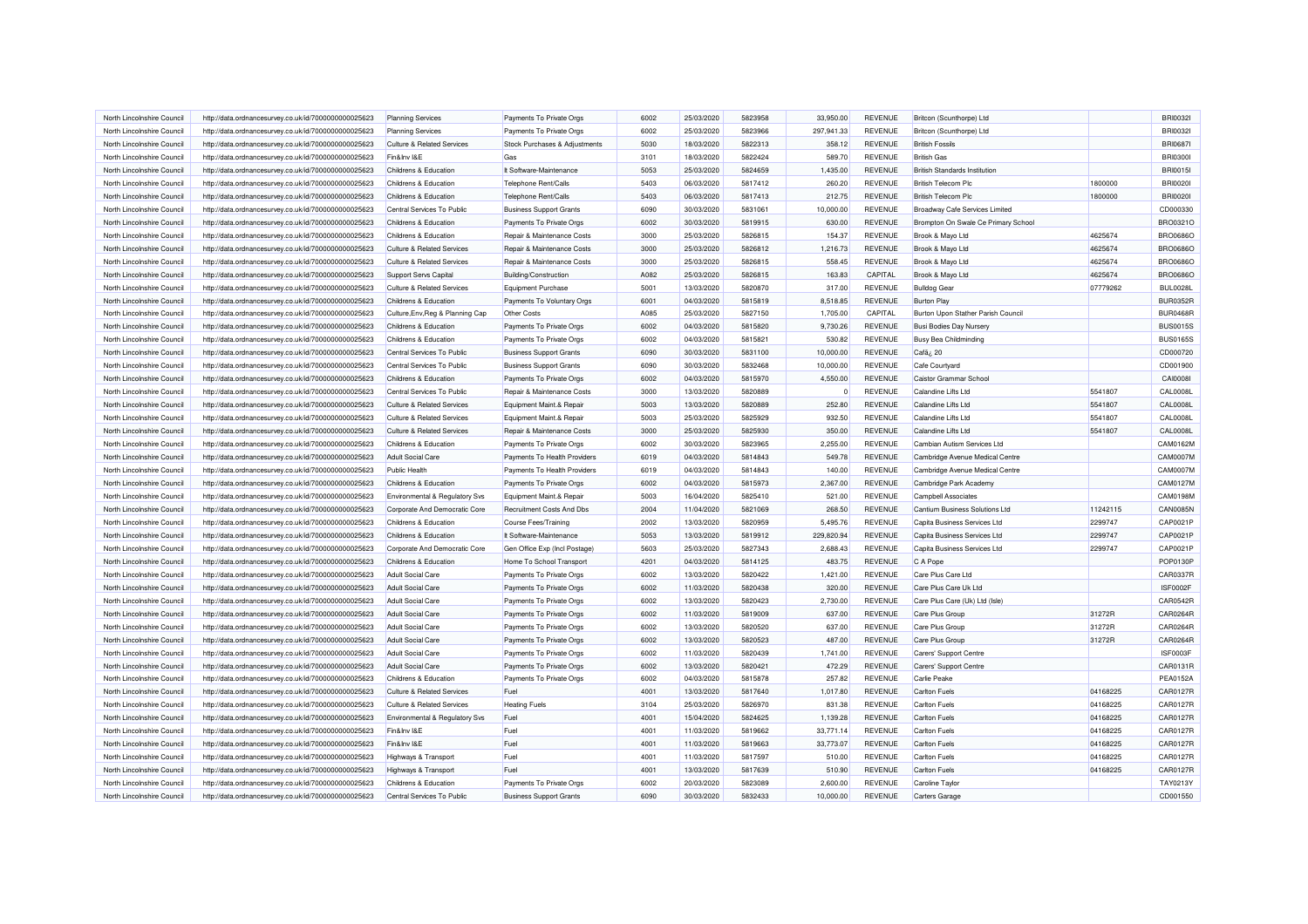| North Lincolnshire Council | http://data.ordnancesurvey.co.uk/id/7000000000025623 | Central Services To Public            | <b>Business Support Grants</b> | 6090 | 30/03/2020 | 5831096 | 10,000.00 | <b>REVENUE</b> | <b>Carvers Fish Restaurant</b> |          | CD000680        |
|----------------------------|------------------------------------------------------|---------------------------------------|--------------------------------|------|------------|---------|-----------|----------------|--------------------------------|----------|-----------------|
| North Lincolnshire Council | http://data.ordnancesurvey.co.uk/id/7000000000025623 | Childrens & Education                 | Payments To Private Orgs       | 6002 | 04/03/2020 | 5815824 | 8,912.31  | REVENUE        | Castledyke Ltd                 |          | CAS0095S        |
| North Lincolnshire Council | http://data.ordnancesurvey.co.uk/id/7000000000025623 | Childrens & Education                 | Payments To Private Orgs       | 6002 | 06/03/2020 | 5816408 | 4,500.00  | <b>REVENUE</b> | <b>Castles Education Lip</b>   | OC415116 | CAS0042S        |
| North Lincolnshire Council | http://data.ordnancesurvey.co.uk/id/7000000000025623 | Childrens & Education                 | Payments To Private Orgs       | 6002 | 06/03/2020 | 5816410 | 4,500.00  | <b>REVENUE</b> | <b>Castles Education Lip</b>   | OC415116 | CAS0042S        |
| North Lincolnshire Council | http://data.ordnancesurvey.co.uk/id/7000000000025623 | Childrens & Education                 | Payments To Private Orgs       | 6002 | 13/03/2020 | 5819919 | 630.00    | REVENUE        | <b>Castles Education Lip</b>   | OC415116 | CAS0042S        |
| North Lincolnshire Council | http://data.ordnancesurvey.co.uk/id/7000000000025623 | Childrens & Education                 | Payments To Private Orgs       | 6002 | 18/03/2020 | 5822434 | 5,925.00  | <b>REVENUE</b> | <b>Castles Education Lip</b>   | OC415116 | CAS0042S        |
| North Lincolnshire Council | http://data.ordnancesurvey.co.uk/id/7000000000025623 | Childrens & Education                 | Payments To Private Orgs       | 6002 | 20/03/2020 | 5823974 | 11,300.00 | <b>REVENUE</b> | <b>Castles Education Lip</b>   | OC415116 | CAS0042S        |
| North Lincolnshire Council | http://data.ordnancesurvey.co.uk/id/7000000000025623 | <b>Adult Social Care</b>              | Water (Meter/Rate) & Sewerage  | 3221 | 06/03/2020 | 5816275 | 418.21    | <b>REVENUE</b> | Castle Water Ltd               | SC475583 | CAS0200S        |
| North Lincolnshire Council | http://data.ordnancesurvey.co.uk/id/7000000000025623 | <b>Adult Social Care</b>              | Water (Meter/Rate) & Sewerage  | 3221 | 30/03/2020 | 5825815 | 391.23    | <b>REVENUE</b> | Castle Water Ltd               | SC475583 | CAS0200S        |
| North Lincolnshire Council | http://data.ordnancesurvey.co.uk/id/7000000000025623 | Childrens & Education                 | Water (Meter/Rate) & Sewerage  | 3221 | 06/03/2020 | 5816155 | 337.62    | REVENUE        | Castle Water Ltd               | SC475583 | CAS0200S        |
| North Lincolnshire Council | http://data.ordnancesurvey.co.uk/id/7000000000025623 | Childrens & Education                 | Water (Meter/Rate) & Sewerage  | 3221 | 06/03/2020 | 5816180 | 296.79    | <b>REVENUE</b> | Castle Water Ltd               | SC475583 | CAS0200S        |
| North Lincolnshire Council | http://data.ordnancesurvey.co.uk/id/7000000000025623 | Childrens & Education                 | Water (Meter/Rate) & Sewerage  | 3221 | 30/03/2020 | 5825704 | 315.84    | <b>REVENUE</b> | Castle Water Ltd               | SC475583 | <b>CAS0200S</b> |
| North Lincolnshire Council | http://data.ordnancesurvey.co.uk/id/7000000000025623 | Childrens & Education                 | Water (Meter/Rate) & Sewerage  | 3221 | 30/03/2020 | 5825730 | 277.64    | <b>REVENUE</b> | Castle Water Ltd               | SC475583 | CAS0200S        |
| North Lincolnshire Council | http://data.ordnancesurvey.co.uk/id/7000000000025623 | Corporate And Democratic Core         | Water (Meter/Rate) & Sewerage  | 3221 | 30/03/2020 | 5825709 | 626,55    | <b>REVENUE</b> | Castle Water Ltd               | SC475583 | CAS0200S        |
| North Lincolnshire Council | http://data.ordnancesurvey.co.uk/id/7000000000025623 | <b>Culture &amp; Related Services</b> | Water (Meter/Rate) & Sewerage  | 3221 | 06/03/2020 | 5816258 | 3,586.41  | <b>REVENUE</b> | Castle Water Ltd               | SC475583 | <b>CAS0200S</b> |
| North Lincolnshire Council | http://data.ordnancesurvey.co.uk/id/7000000000025623 | <b>Culture &amp; Related Services</b> | Water (Meter/Rate) & Sewerage  | 3221 | 06/03/2020 | 5816280 | 823.15    | REVENUE        | Castle Water Ltd               | SC475583 | CAS0200S        |
| North Lincolnshire Council | http://data.ordnancesurvey.co.uk/id/7000000000025623 | <b>Culture &amp; Related Services</b> | Water (Meter/Rate) & Sewerage  | 3221 | 06/03/2020 | 5816283 | 359.06    | <b>REVENUE</b> | Castle Water Ltd               | SC475583 | CAS0200S        |
| North Lincolnshire Council | http://data.ordnancesurvey.co.uk/id/7000000000025623 | <b>Culture &amp; Related Services</b> | Water (Meter/Rate) & Sewerage  | 3221 | 06/03/2020 | 5816306 | 1,699.42  | <b>REVENUE</b> | Castle Water Ltd               | SC475583 | <b>CAS0200S</b> |
| North Lincolnshire Council | http://data.ordnancesurvey.co.uk/id/7000000000025623 | Culture & Related Services            | Water (Meter/Rate) & Sewerage  | 3221 | 11/03/2020 | 5816107 | 673.72    | <b>REVENUE</b> | Castle Water Ltd               | SC475583 | CAS0200S        |
| North Lincolnshire Council | http://data.ordnancesurvey.co.uk/id/7000000000025623 | <b>Culture &amp; Related Services</b> | Water (Meter/Rate) & Sewerage  | 3221 | 11/03/2020 | 5819560 | 1,106.91  | <b>REVENUE</b> | Castle Water Ltd               | SC475583 | CAS0200S        |
| North Lincolnshire Council |                                                      | <b>Culture &amp; Related Services</b> |                                | 3221 | 30/03/2020 | 5825798 |           | <b>REVENUE</b> | Castle Water Ltd               |          | CAS0200S        |
| North Lincolnshire Council | http://data.ordnancesurvey.co.uk/id/7000000000025623 |                                       | Water (Meter/Rate) & Sewerage  |      |            | 5825820 | 3,355.03  | <b>REVENUE</b> | Castle Water Ltd               | SC475583 |                 |
|                            | http://data.ordnancesurvey.co.uk/id/7000000000025623 | <b>Culture &amp; Related Services</b> | Water (Meter/Rate) & Sewerage  | 3221 | 30/03/2020 |         | 770.04    |                |                                | SC475583 | CAS0200S        |
| North Lincolnshire Council | http://data.ordnancesurvey.co.uk/id/7000000000025623 | <b>Culture &amp; Related Services</b> | Water (Meter/Rate) & Sewerage  | 3221 | 30/03/2020 | 5825823 | 335.90    | <b>REVENUE</b> | Castle Water Ltd               | SC475583 | CAS0200S        |
| North Lincolnshire Council | http://data.ordnancesurvey.co.uk/id/7000000000025623 | <b>Culture &amp; Related Services</b> | Water (Meter/Rate) & Sewerage  | 3221 | 30/03/2020 | 5825846 | 1,589.78  | <b>REVENUE</b> | Castle Water Ltd               | SC475583 | CAS0200S        |
| North Lincolnshire Council | http://data.ordnancesurvey.co.uk/id/7000000000025623 | <b>Culture &amp; Related Services</b> | Water (Meter/Rate) & Sewerage  | 3221 | 11/04/2020 | 5825767 | 1,035.95  | <b>REVENUE</b> | Castle Water Ltd               | SC475583 | CAS0200S        |
| North Lincolnshire Council | http://data.ordnancesurvey.co.uk/id/7000000000025623 | <b>Culture &amp; Related Services</b> | Water (Meter/Rate) & Sewerage  | 3221 | 11/04/2020 | 5825784 | 630.07    | <b>REVENUE</b> | Castle Water Ltd               | SC475583 | CAS0200S        |
| North Lincolnshire Council | http://data.ordnancesurvey.co.uk/id/7000000000025623 | Environmental & Regulatory Svs        | Water (Meter/Rate) & Sewerage  | 3221 | 06/03/2020 | 5816141 | 498.33    | <b>REVENUE</b> | Castle Water Ltd               | SC475583 | CAS0200S        |
| North Lincolnshire Council | http://data.ordnancesurvey.co.uk/id/7000000000025623 | Environmental & Regulatory Svs        | Water (Meter/Rate) & Sewerage  | 3221 | 06/03/2020 | 5816251 | 1,353.98  | <b>REVENUE</b> | Castle Water Ltd               | SC475583 | CAS0200S        |
| North Lincolnshire Council | http://data.ordnancesurvey.co.uk/id/7000000000025623 | Environmental & Regulatory Svs        | Water (Meter/Rate) & Sewerage  | 3221 | 06/03/2020 | 5816305 | 733.48    | REVENUE        | Castle Water Ltd               | SC475583 | CAS0200S        |
| North Lincolnshire Council | http://data.ordnancesurvey.co.uk/id/7000000000025623 | Environmental & Regulatory Svs        | Water (Meter/Rate) & Sewerage  | 3221 | 30/03/2020 | 5825701 | 466.18    | <b>REVENUE</b> | Castle Water I td              | SC475583 | <b>CAS0200S</b> |
| North Lincolnshire Council | http://data.ordnancesurvey.co.uk/id/7000000000025623 | Environmental & Regulatory Svs        | Water (Meter/Rate) & Sewerage  | 3221 | 30/03/2020 | 5825791 | 1.266.62  | <b>REVENUE</b> | Castle Water Ltd               | SC475583 | CAS0200S        |
| North Lincolnshire Council | http://data.ordnancesurvey.co.uk/id/7000000000025623 | Environmental & Regulatory Svs        | Water (Meter/Rate) & Sewerage  | 3221 | 30/03/2020 | 5825845 | 686.16    | <b>REVENUE</b> | Castle Water Ltd               | SC475583 | CAS0200S        |
| North Lincolnshire Council | http://data.ordnancesurvey.co.uk/id/7000000000025623 | Fin&Inv I&F                           | Water (Meter/Rate) & Sewerage  | 3221 | 06/03/2020 | 5816129 | 338.62    | <b>REVENUE</b> | Castle Water Ltd               | SC475583 | CAS0200S        |
| North Lincolnshire Council | http://data.ordnancesurvey.co.uk/id/7000000000025623 | Fin&Inv I&E                           | Water (Meter/Rate) & Sewerage  | 3221 | 06/03/2020 | 5816196 | 412.89    | <b>REVENUE</b> | Castle Water Ltd               | SC475583 | CAS0200S        |
| North Lincolnshire Council | http://data.ordnancesurvey.co.uk/id/7000000000025623 | Fin&Inv I&E                           | Water (Meter/Rate) & Sewerage  | 3221 | 06/03/2020 | 5816277 | 1,861.83  | REVENUE        | Castle Water Ltd               | SC475583 | CAS0200S        |
| North Lincolnshire Council | http://data.ordnancesurvey.co.uk/id/7000000000025623 | Fin&Inv I&E                           | Water (Meter/Rate) & Sewerage  | 3221 | 30/03/2020 | 5825680 | 316.77    | <b>REVENUE</b> | Castle Water Ltd               | SC475583 | CAS0200S        |
| North Lincolnshire Council | http://data.ordnancesurvey.co.uk/id/7000000000025623 | Fin&Inv I&E                           | Water (Meter/Rate) & Sewerage  | 3221 | 30/03/2020 | 5825756 | 386.25    | <b>REVENUE</b> | Castle Water Ltd               | SC475583 | CAS0200S        |
| North Lincolnshire Council | http://data.ordnancesurvey.co.uk/id/7000000000025623 | Fin&Inv I&E                           | Water (Meter/Rate) & Sewerage  | 3221 | 30/03/2020 | 5825818 | 1,741.71  | REVENUE        | Castle Water Ltd               | SC475583 | CAS0200S        |
| North Lincolnshire Council | http://data.ordnancesurvey.co.uk/id/7000000000025623 | Highways & Transport                  | Water (Meter/Rate) & Sewerage  | 3221 | 06/03/2020 | 5816118 | 856.55    | <b>REVENUE</b> | Castle Water Ltd               | SC475583 | CAS0200S        |
| North Lincolnshire Council | http://data.ordnancesurvey.co.uk/id/7000000000025623 | <b>Highways &amp; Transport</b>       | Water (Meter/Rate) & Sewerage  | 3221 | 06/03/2020 | 5816144 | 327.56    | <b>REVENUE</b> | Castle Water Ltd               | SC475583 | CAS0200S        |
| North Lincolnshire Council | http://data.ordnancesurvey.co.uk/id/7000000000025623 | Highways & Transport                  | Water (Meter/Rate) & Sewerage  | 3221 | 06/03/2020 | 5816171 | 327.56    | REVENUE        | Castle Water Ltd               | SC475583 | CAS0200S        |
| North Lincolnshire Council | http://data.ordnancesurvey.co.uk/id/7000000000025623 | <b>Highways &amp; Transport</b>       | Water (Meter/Rate) & Sewerage  | 3221 | 06/03/2020 | 5816248 | 327.56    | <b>REVENUE</b> | Castle Water Ltd               | SC475583 | CAS0200S        |
| North Lincolnshire Council | http://data.ordnancesurvey.co.uk/id/7000000000025623 | <b>Highways &amp; Transport</b>       | Water (Meter/Rate) & Sewerage  | 3221 | 30/03/2020 | 5825669 | 801.29    | <b>REVENUE</b> | Castle Water Ltd               | SC475583 | CAS0200S        |
| North Lincolnshire Council | http://data.ordnancesurvey.co.uk/id/7000000000025623 | <b>Highways &amp; Transport</b>       | Water (Meter/Rate) & Sewerage  | 3221 | 30/03/2020 | 5825694 | 306.43    | <b>REVENUE</b> | Castle Water Ltd               | SC475583 | CAS0200S        |
| North Lincolnshire Council | http://data.ordnancesurvey.co.uk/id/7000000000025623 | <b>Highways &amp; Transport</b>       | Water (Meter/Rate) & Sewerage  | 3221 | 30/03/2020 | 5825721 | 306.43    | <b>REVENUE</b> | Castle Water Ltd               | SC475583 | CAS0200S        |
| North Lincolnshire Council | http://data.ordnancesurvey.co.uk/id/7000000000025623 | <b>Highways &amp; Transport</b>       | Water (Meter/Rate) & Sewerage  | 3221 | 30/03/2020 | 5825788 | 306.43    | <b>REVENUE</b> | Castle Water Ltd               | SC475583 | CAS0200S        |
| North Lincolnshire Council | http://data.ordnancesurvey.co.uk/id/7000000000025623 | Non Distributed Costs                 | Water (Meter/Rate) & Sewerage  | 3221 | 06/03/2020 | 5816130 | 327.56    | REVENUE        | Castle Water Ltd               | SC475583 | CAS0200S        |
| North Lincolnshire Council | http://data.ordnancesurvey.co.uk/id/7000000000025623 | Non Distributed Costs                 | Water (Meter/Rate) & Sewerage  | 3221 | 06/03/2020 | 5816308 | 487.61    | <b>REVENUE</b> | Castle Water Ltd               | SC475583 | CAS0200S        |
| North Lincolnshire Council | http://data.ordnancesurvey.co.uk/id/7000000000025623 | Non Distributed Costs                 | Water (Meter/Rate) & Sewerage  | 3221 | 30/03/2020 | 5825690 | 306.43    | <b>REVENUE</b> | Castle Water Ltd               | SC475583 | CAS0200S        |
| North Lincolnshire Council | http://data.ordnancesurvey.co.uk/id/7000000000025623 | Non Distributed Costs                 | Water (Meter/Rate) & Sewerage  | 3221 | 30/03/2020 | 5825848 | 456.15    | <b>REVENUE</b> | Castle Water Ltd               | SC475583 | CAS0200S        |
| North Lincolnshire Council | http://data.ordnancesurvey.co.uk/id/7000000000025623 | <b>Adult Social Care</b>              | <b>Equipment Purchase</b>      | 5001 | 25/03/2020 | 5827381 | 65.83     | <b>REVENUE</b> | Cat Csh Card Imprest           |          | NOR0754R        |
| North Lincolnshire Council | http://data.ordnancesurvey.co.uk/id/7000000000025623 | <b>Adult Social Care</b>              | Other Supplies & Services      | 5799 | 25/03/2020 | 5827381 | 19.95     | <b>REVENUE</b> | Cat Csh Card Imprest           |          | NOR0754R        |
| North Lincolnshire Council | http://data.ordnancesurvey.co.uk/id/7000000000025623 | Childrens & Education                 | <b>Client Related Costs</b>    | 5534 | 25/03/2020 | 582738  | 1,499.87  | <b>REVENUE</b> | Cat Csh Card Imprest           |          | NOR0754R        |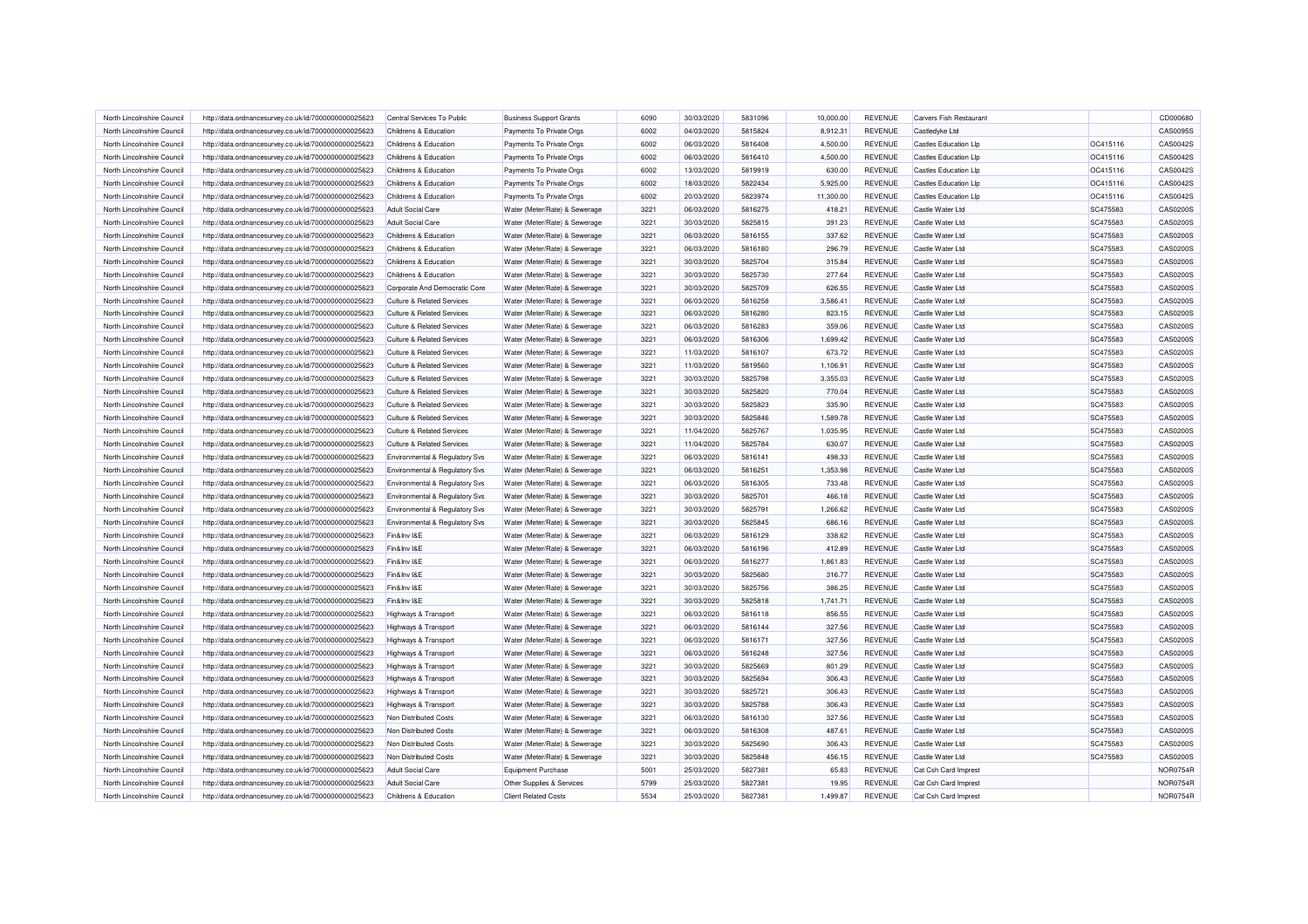| North Lincolnshire Council | http://data.ordnancesurvey.co.uk/id/7000000000025623 | Childrens & Education                 | <b>Client Transport Costs</b>    | 6092 | 25/03/2020 | 5827381 | 17.29     | <b>REVENUE</b> | Cat Csh Card Imprest                       |          | <b>NOR0754R</b> |
|----------------------------|------------------------------------------------------|---------------------------------------|----------------------------------|------|------------|---------|-----------|----------------|--------------------------------------------|----------|-----------------|
| North Lincolnshire Council | http://data.ordnancesurvey.co.uk/id/7000000000025623 | Corporate And Democratic Core         | Other Supplies & Services        | 5799 | 25/03/2020 | 5827381 | 1,251.34  | REVENUE        | Cat Csh Card Imprest                       |          | <b>NOR0754R</b> |
| North Lincolnshire Council | http://data.ordnancesurvey.co.uk/id/7000000000025623 | <b>Culture &amp; Related Services</b> | Course Fees/Training             | 2002 | 25/03/2020 | 5827381 | 27.50     | REVENUE        | Cat Csh Card Imprest                       |          | NOR0754F        |
| North Lincolnshire Council | http://data.ordnancesurvey.co.uk/id/7000000000025623 | <b>Culture &amp; Related Services</b> | Exhibitions/Events               | 5709 | 25/03/2020 | 5827381 | 59.98     | REVENUE        | Cat Csh Card Imprest                       |          | <b>NOR0754R</b> |
| North Lincolnshire Council | http://data.ordnancesurvey.co.uk/id/7000000000025623 | <b>Culture &amp; Related Services</b> | Licenses, Subs & Memberships     | 5510 | 25/03/2020 | 5827381 | 99.99     | <b>REVENUE</b> | Cat Csh Card Imprest                       |          | NOR0754F        |
| North Lincolnshire Council | http://data.ordnancesurvey.co.uk/id/7000000000025623 | <b>Culture &amp; Related Services</b> | Other Supplies & Services        | 5799 | 25/03/2020 | 5827381 | 48.29     | REVENUE        | Cat Csh Card Imprest                       |          | <b>NOR0754R</b> |
| North Lincolnshire Council | http://data.ordnancesurvey.co.uk/id/7000000000025623 | <b>Planning Services</b>              | Other Supplies & Services        | 5799 | 25/03/2020 | 5827381 | 192.50    | <b>REVENUE</b> | Cat Csh Card Imprest                       |          | <b>NOR0754R</b> |
| North Lincolnshire Council | http://data.ordnancesurvey.co.uk/id/7000000000025623 | Fin&Inv I&E                           | <b>Cleaning Costs/ Materials</b> | 3301 | 27/03/2020 | 5822093 | 441.99    | <b>REVENUE</b> | Cathedral Leasing Ltd                      |          | CAT0020T        |
| North Lincolnshire Council | http://data.ordnancesurvey.co.uk/id/7000000000025623 | Corporate And Democratic Core         | Gen Office Exp (Incl Postage)    | 5603 | 30/03/2020 | 5822092 | 276.00    | REVENUE        | Ccm Supplies (Nottingham) Ltd              |          | CCM0050M        |
| North Lincolnshire Council | http://data.ordnancesurvey.co.uk/id/7000000000025623 | <b>Adult Social Care</b>              | Clothing, Uniforms & Laundry     | 5301 | 11/03/2020 | 5815931 | 1,147.32  | REVENUE        | Central Laundry Ltd                        | 06765045 | <b>CEN0085N</b> |
| North Lincolnshire Council | http://data.ordnancesurvey.co.uk/id/7000000000025623 | <b>Adult Social Care</b>              | Clothing, Uniforms & Laundry     | 5301 | 11/03/2020 | 5818263 | 1,098.10  | <b>REVENUE</b> | Central Laundry Ltd                        | 06765045 | <b>CEN0085N</b> |
| North Lincolnshire Council | http://data.ordnancesurvey.co.uk/id/7000000000025623 | Adult Social Care                     | Payments To Private Orgs         | 6002 | 11/03/2020 | 5819889 | 665.61    | REVENUE        | Central Laundry Ltd                        | 06765045 | CEN0085N        |
| North Lincolnshire Council | http://data.ordnancesurvey.co.uk/id/7000000000025623 | <b>Adult Social Care</b>              | Payments To Health Providers     | 6019 | 11/03/2020 | 5818186 | 1,855.12  | REVENUE        | Central Surgery                            |          | <b>DIC0005C</b> |
| North Lincolnshire Council | http://data.ordnancesurvey.co.uk/id/7000000000025623 | <b>Adult Social Care</b>              | Payments To Health Providers     | 6019 | 11/03/2020 | 5818187 | 1,300.00  | REVENUE        | Central Surgery                            |          | <b>DIC0005C</b> |
| North Lincolnshire Council | http://data.ordnancesurvey.co.uk/id/7000000000025623 | Central Services To Public            | <b>Business Support Grants</b>   | 6090 | 30/03/2020 | 5832478 | 10,000.00 | <b>REVENUE</b> | Cert Ltd                                   |          | CD002000        |
| North Lincolnshire Council | http://data.ordnancesurvey.co.uk/id/7000000000025623 | <b>Culture &amp; Related Services</b> | Other Supplies & Services        | 5799 | 06/03/2020 | 5817578 | 10,683.61 | <b>REVENUE</b> | Cgm Group                                  | 3529670  | CGM0032M        |
| North Lincolnshire Council | http://data.ordnancesurvey.co.uk/id/7000000000025623 | <b>Culture &amp; Related Services</b> | Other Professional Fees          | 5829 | 18/03/2020 | 5821419 | 475.00    | <b>REVENUE</b> | Champions Uk Plc                           | 4247448  | CHA0499A        |
| North Lincolnshire Council | http://data.ordnancesurvey.co.uk/id/7000000000025623 | <b>Culture &amp; Related Services</b> | Other Professional Fees          | 5829 | 18/03/2020 | 5821421 | 800.00    | REVENUE        | Champions Uk Plc                           | 4247448  | CHA0499A        |
| North Lincolnshire Council | http://data.ordnancesurvey.co.uk/id/7000000000025623 | Childrens & Education                 | Payments To Private Orgs         | 6002 | 06/03/2020 | 5817675 | 750.00    | <b>REVENUE</b> | <b>Changing Lives</b>                      | 10624046 | CHA0547A        |
| North Lincolnshire Council | http://data.ordnancesurvey.co.uk/id/7000000000025623 | Childrens & Education                 | Payments To Private Orgs         | 6002 | 20/03/2020 | 5824705 | 1,260.00  | REVENUE        | Charanga Ltd                               |          | CHA0486A        |
| North Lincolnshire Council | http://data.ordnancesurvey.co.uk/id/7000000000025623 | Highways & Transport                  | Stock Purchases & Adjustments    | 5030 | 13/03/2020 | 5813693 | 3,867.50  | <b>REVENUE</b> | <b>Charles Endirect Ltd</b>                |          | CHA0183A        |
| North Lincolnshire Council | http://data.ordnancesurvey.co.uk/id/7000000000025623 | Central Services To Public            | <b>Business Support Grants</b>   | 6090 | 30/03/2020 | 5832551 | 10,000.00 | REVENUE        | <b>Charlies Beauty</b>                     |          | CD002730        |
| North Lincolnshire Council | http://data.ordnancesurvey.co.uk/id/7000000000025623 | Central Services To Public            | <b>Business Support Grants</b>   | 6090 | 30/03/2020 | 5832455 | 10.000.00 | <b>REVENUE</b> | Charlie Taylor Hairdressing                |          | CD001770        |
| North Lincolnshire Council | http://data.ordnancesurvey.co.uk/id/7000000000025623 | Environmental & Regulatory Svs        | Payments To Private Orgs         | 6002 | 25/03/2020 | 5827287 | 500.00    | REVENUE        | Chemtech Waste Management Ltd              | 03244279 | CHE0152E        |
| North Lincolnshire Council | http://data.ordnancesurvey.co.uk/id/7000000000025623 | Environmental & Regulatory Svs        | Payments To Private Orgs         | 6002 | 25/03/2020 | 5827288 | 1,592.00  | <b>REVENUE</b> | Chemtech Waste Management Ltd              | 03244279 | CHE0152E        |
| North Lincolnshire Council | http://data.ordnancesurvey.co.uk/id/7000000000025623 | Environmental & Regulatory Svs        | Payments To Private Orgs         | 6002 | 30/03/2020 | 5827292 | 393.00    | REVENUE        | Chemtech Waste Management Ltd              | 03244279 | CHE0152E        |
| North Lincolnshire Council | http://data.ordnancesurvey.co.uk/id/7000000000025623 | <b>Adult Social Care</b>              | Payments To Private Orgs         | 6002 | 13/03/2020 | 5820424 | 693.00    | <b>REVENUE</b> | Chestnut Homecare Ltd                      |          | CHE0222E        |
| North Lincolnshire Council | http://data.ordnancesurvey.co.uk/id/7000000000025623 | Childrens & Education                 | <b>Legal Fees</b>                | 5823 | 06/03/2020 | 5817443 | 222.10    | REVENUE        | Child & Family Psychological Assess. Serv. |          | CHI0212I        |
| North Lincolnshire Council | http://data.ordnancesurvey.co.uk/id/7000000000025623 | Childrens & Education                 | <b>Legal Fees</b>                | 5823 | 06/03/2020 | 5817444 | 281.68    | <b>REVENUE</b> | Child & Family Psychological Assess. Serv. |          | CHI0212I        |
| North Lincolnshire Council | http://data.ordnancesurvey.co.uk/id/7000000000025623 | Childrens & Education                 | <b>Legal Fees</b>                | 5823 | 06/03/2020 | 5817445 | 679.08    | REVENUE        | Child & Family Psychological Assess. Serv  |          | CHI0212I        |
| North Lincolnshire Council | http://data.ordnancesurvey.co.uk/id/7000000000025623 | <b>Adult Social Care Capital</b>      | <b>Other Costs</b>               | A085 | 04/03/2020 | 5816011 | 651.60    | CAPITAL        | Chiltern Invadex (Uk) Ltd                  | 04704248 | CHI0081I        |
| North Lincolnshire Council | http://data.ordnancesurvey.co.uk/id/7000000000025623 | Childrens & Education                 | Payments To Private Orgs         | 6002 | 06/03/2020 | 5817402 | 266.50    | REVENUE        | Christopher Barton                         |          | <b>BAR0895F</b> |
| North Lincolnshire Council | http://data.ordnancesurvey.co.uk/id/7000000000025623 | Childrens & Education                 | Payments To Private Orgs         | 6002 | 25/03/2020 | 5826712 | 816.25    | REVENUE        | Christopher Barton                         |          | <b>BAR0895F</b> |
| North Lincolnshire Council | http://data.ordnancesurvey.co.uk/id/7000000000025623 | Central Services To Public            | <b>Business Support Grants</b>   | 6090 | 30/03/2020 | 5831031 | 10,000.00 | REVENUE        | Chrloumia Hair & Beauty                    |          | CD000030        |
| North Lincolnshire Council | http://data.ordnancesurvey.co.uk/id/7000000000025623 | Childrens & Education                 | Advertising & Publicity          | 5610 | 25/03/2020 | 5825575 | 315.00    | <b>REVENUE</b> | <b>Chronicle Publications Limited</b>      |          | CHR0026F        |
| North Lincolnshire Council | http://data.ordnancesurvey.co.uk/id/7000000000025623 | Childrens & Education                 | Payments To Private Orgs         | 6002 | 11/03/2020 | 5819427 | 4,971.47  | REVENUE        | Chrysalis Consortium                       |          | CHR0024F        |
| North Lincolnshire Council | http://data.ordnancesurvey.co.uk/id/7000000000025623 | Childrens & Education                 | Payments To Private Orgs         | 6002 | 25/03/2020 | 5819428 | 5,314.33  | <b>REVENUE</b> | Chrysalis Consortium                       |          | CHR0024F        |
| North Lincolnshire Council | http://data.ordnancesurvey.co.uk/id/7000000000025623 | Central Services To Public            | Repair & Maintenance Costs       | 3000 | 25/03/2020 | 5825424 | 0         | <b>REVENUE</b> | Chubb Fire Limited                         | 524469   | CHU0021L        |
| North Lincolnshire Council | http://data.ordnancesurvey.co.uk/id/7000000000025623 | Corporate And Democratic Core         | Repair & Maintenance Costs       | 3000 | 25/03/2020 | 5825424 | 986.08    | REVENUE        | Chubb Fire I imited                        | 524469   | CHU0021L        |
| North Lincolnshire Council | http://data.ordnancesurvey.co.uk/id/7000000000025623 | Central Services To Public            | <b>Business Support Grants</b>   | 6090 | 30/03/2020 | 5832571 | 10,000.00 | REVENUE        | Chubbline Ltd                              |          | CD002930        |
| North Lincolnshire Council | http://data.ordnancesurvey.co.uk/id/7000000000025623 | Environmental & Regulatory Svs        | Course Fees/Training             | 2002 | 18/04/2020 | 5824637 | 1,150.00  | <b>REVENUE</b> | CIEH                                       |          | CHA0276A        |
| North Lincolnshire Council | http://data.ordnancesurvey.co.uk/id/7000000000025623 | Environmental & Regulatory Svs        | Other Supplies & Services        | 5799 | 25/03/2020 | 5819432 | 2,700.00  | <b>REVENUE</b> | CIEH                                       |          | CHA0276A        |
| North Lincolnshire Council | http://data.ordnancesurvey.co.uk/id/7000000000025623 | Corporate And Democratic Core         | Course Fees/Training             | 2002 | 20/03/2020 | 5824334 | 3,427.50  | <b>REVENUE</b> | Cipfa Business Ltd                         |          | <b>CIP0003P</b> |
| North Lincolnshire Council | http://data.ordnancesurvey.co.uk/id/7000000000025623 | Highways & Transport                  | <b>Course Fees/Training</b>      | 2002 | 27/03/2020 | 5817634 | 650.00    | REVENUE        | CIRIA                                      |          | CIR0002R        |
| North Lincolnshire Council | http://data.ordnancesurvey.co.uk/id/7000000000025623 | Highways & Transport                  | Course Fees/Training             | 2002 | 27/03/2020 | 5817635 | 650.00    | <b>REVENUE</b> | CIRIA                                      |          | CIR0002R        |
| North Lincolnshire Council | http://data.ordnancesurvey.co.uk/id/7000000000025623 | <b>Highways &amp; Transport</b>       | <b>Course Fees/Training</b>      | 2002 | 27/03/2020 | 5817636 | 650.00    | <b>REVENUE</b> | CIRIA                                      |          | CIR0002R        |
| North Lincolnshire Council | http://data.ordnancesurvey.co.uk/id/7000000000025623 | Childrens & Education                 | <b>Other Premises Costs</b>      | 3390 | 04/03/2020 | 5815960 | 312.00    | <b>REVENUE</b> | Citron Hygiene Ltd                         | 3056469  | CAN0001N        |
| North Lincolnshire Council | http://data.ordnancesurvey.co.uk/id/7000000000025623 | <b>Culture &amp; Related Services</b> | Other Premises Costs             | 3390 | 25/03/2020 | 5826112 | 402.62    | <b>REVENUE</b> | Citron Hygiene Ltd                         | 3056469  | <b>CAN0001N</b> |
| North Lincolnshire Council | http://data.ordnancesurvey.co.uk/id/7000000000025623 | <b>Adult Social Care</b>              | Payments To Health Providers     | 6019 | 13/03/2020 | 5814831 | 1,556.00  | <b>REVENUE</b> | City Health Care Partnership Cic           |          | <b>HUL0022L</b> |
| North Lincolnshire Council | http://data.ordnancesurvey.co.uk/id/7000000000025623 | <b>Adult Social Care</b>              | Payments To Health Providers     | 6019 | 17/04/2020 | 5831530 | 1,125.00  | REVENUE        | City Health Care Partnership Cic           |          | <b>HUL0022L</b> |
| North Lincolnshire Council | http://data.ordnancesurvey.co.uk/id/7000000000025623 | Environmental & Regulatory Svs        | Licenses, Subs & Memberships     | 5510 | 30/03/2020 | 5823108 | 3,270.90  | <b>REVENUE</b> | City Of York Council                       |          | CIT0047T        |
| North Lincolnshire Council | http://data.ordnancesurvey.co.uk/id/7000000000025623 | <b>Adult Social Care</b>              | Other Supplies & Services        | 5799 | 25/03/2020 | 5827312 | 8,000.00  | <b>REVENUE</b> | Civica Uk Ltd                              | 1628868  | <b>CIV0010V</b> |
| North Lincolnshire Council | http://data.ordnancesurvey.co.uk/id/7000000000025623 | <b>Adult Social Care</b>              | Payments To Private Orgs         | 6002 | 13/03/2020 | 5820427 | 21,706.20 | <b>REVENUE</b> | Clarity Homecare Ltd                       |          | CLA0252A        |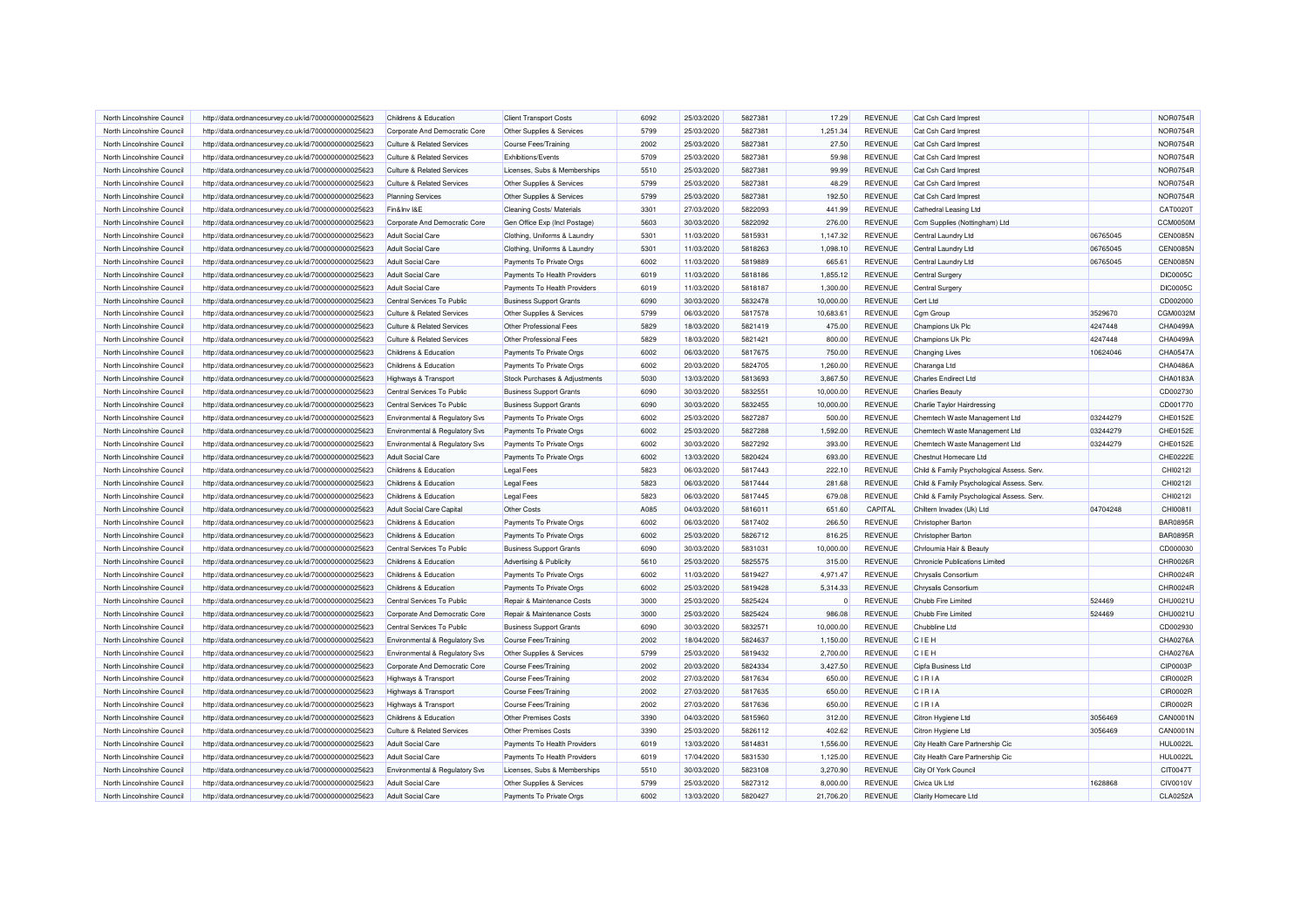| North Lincolnshire Council | http://data.ordnancesurvey.co.uk/id/7000000000025623 | <b>Adult Social Care</b>              | Payments To Private Orgs       | 6002 | 13/03/2020 | 5820427 | 217.84    | <b>REVENUE</b> | Clarity Homecare Ltd                |          | <b>CLA0252A</b> |
|----------------------------|------------------------------------------------------|---------------------------------------|--------------------------------|------|------------|---------|-----------|----------------|-------------------------------------|----------|-----------------|
| North Lincolnshire Council | http://data.ordnancesurvey.co.uk/id/7000000000025623 | Fin&Inv I&E                           | Equipment Maint.& Repair       | 5003 | 25/03/2020 | 5826033 | 1,307.00  | REVENUE        | Clearway Environmental Services Ltd |          | CLE0018E        |
| North Lincolnshire Council | http://data.ordnancesurvey.co.uk/id/7000000000025623 | Highways & Transport                  | Other Supplies & Services      | 5799 | 11/03/2020 | 5818978 | 856.00    | REVENUE        | Clearway Environmental Services Ltd |          | CLE0018E        |
| North Lincolnshire Council | http://data.ordnancesurvey.co.uk/id/7000000000025623 | Highways & Transport                  | Other Supplies & Services      | 5799 | 20/03/2020 | 5818248 | 375.00    | <b>REVENUE</b> | Clearway Environmental Services Ltd |          | CLE0018E        |
| North Lincolnshire Council | http://data.ordnancesurvey.co.uk/id/7000000000025623 | Highways & Transport                  | Other Supplies & Services      | 5799 | 30/03/2020 | 5819940 | 2,308.00  | <b>REVENUE</b> | Clearway Environmental Services Ltd |          | <b>CLE0018E</b> |
| North Lincolnshire Council | http://data.ordnancesurvey.co.uk/id/7000000000025623 | Central Services To Public            | <b>Business Support Grants</b> | 6090 | 30/03/2020 | 5831123 | 10,000.00 | REVENUE        | Cleatham Hall Hotel Lip             |          | CD000950        |
| North Lincolnshire Council | http://data.ordnancesurvey.co.uk/id/7000000000025623 | <b>Culture &amp; Related Services</b> | Other Supplies & Services      | 5799 | 20/03/2020 | 5814133 | 10,033.00 | <b>REVENUE</b> | <b>Cleveland Sitesafe Ltd</b>       | 2189415  | CLE0265E        |
| North Lincolnshire Council | http://data.ordnancesurvey.co.uk/id/7000000000025623 | Childrens & Education                 | Other Supplies & Services      | 5799 | 06/03/2020 | 5817756 | 3,150.00  | <b>REVENUE</b> | Click Cms Ltd                       |          | CLI01741        |
| North Lincolnshire Council | http://data.ordnancesurvey.co.uk/id/7000000000025623 | Childrens & Education                 | Other Supplies & Services      | 5799 | 11/03/2020 | 5817757 | 3,675.00  | REVENUE        | <b>Click Cms Ltd</b>                |          | CLI01741        |
| North Lincolnshire Council | http://data.ordnancesurvey.co.uk/id/7000000000025623 | <b>Culture &amp; Related Services</b> | Exhibitions/Events             | 5709 | 06/03/2020 | 5817587 | 3,114.50  | REVENUE        | Clicknetherfield Ltd                |          | <b>NET0031T</b> |
| North Lincolnshire Council | http://data.ordnancesurvey.co.uk/id/7000000000025623 | <b>Adult Social Care</b>              | Car And Travel Allowances      | 4306 | 25/03/2020 | 5823117 | 96.80     | <b>REVENUE</b> | <b>Click Travel Limited</b>         | 03770815 | CLI0015I        |
| North Lincolnshire Council | http://data.ordnancesurvey.co.uk/id/7000000000025623 | <b>Adult Social Care</b>              | <b>Client Transport Costs</b>  | 6092 | 25/03/2020 | 5823117 | 348.30    | <b>REVENUE</b> | <b>Click Travel Limited</b>         | 03770815 | CLI0015I        |
| North Lincolnshire Council | http://data.ordnancesurvey.co.uk/id/7000000000025623 | <b>Adult Social Care</b>              | <b>Client Transport Costs</b>  | 6092 | 25/03/2020 | 5823144 | $-249.10$ | <b>REVENUE</b> | <b>Click Travel Limited</b>         | 03770815 | CLI0015I        |
| North Lincolnshire Council | http://data.ordnancesurvey.co.uk/id/7000000000025623 | <b>Adult Social Care</b>              | <b>Course Fees/Training</b>    | 2002 | 25/03/2020 | 5823117 | 108.37    | REVENUE        | <b>Click Travel Limited</b>         | 03770815 | CLI0015I        |
| North Lincolnshire Council | http://data.ordnancesurvey.co.uk/id/7000000000025623 | <b>Adult Social Care</b>              | Other Supplies & Services      | 5799 | 25/03/2020 | 5823117 | 172.40    | <b>REVENUE</b> | <b>Click Travel Limited</b>         | 03770815 | CLI0015I        |
| North Lincolnshire Council | http://data.ordnancesurvey.co.uk/id/7000000000025623 | <b>Adult Social Care</b>              | Rail & Other Fares             | 4121 | 25/03/2020 | 5823117 | 983.20    | <b>REVENUE</b> | <b>Click Travel Limited</b>         | 03770815 | CLI0015I        |
| North Lincolnshire Council | http://data.ordnancesurvey.co.uk/id/7000000000025623 | <b>Adult Social Care</b>              | Rail & Other Fares             | 4121 | 25/03/2020 | 5823117 | 247.00    | REVENUE        | <b>Click Travel Limited</b>         | 03770815 | CLI0015I        |
| North Lincolnshire Council | http://data.ordnancesurvey.co.uk/id/7000000000025623 | <b>Adult Social Care</b>              | Subsistence & Expenses (Staff) | 5720 | 25/03/2020 | 5823117 | 62.50     | <b>REVENUE</b> | <b>Click Travel Limited</b>         | 03770815 | CLI0015I        |
| North Lincolnshire Council | http://data.ordnancesurvey.co.uk/id/7000000000025623 | Central Services To Public            | Course Fees/Training           | 2002 | 25/03/2020 | 5823117 | 38.90     | <b>REVENUE</b> | <b>Click Travel Limited</b>         | 03770815 | CLI0015I        |
| North Lincolnshire Council | http://data.ordnancesurvey.co.uk/id/7000000000025623 | Childrens & Education                 | Car And Travel Allowances      | 4306 | 25/03/2020 | 5823117 | 43.20     | <b>REVENUE</b> | <b>Click Travel Limited</b>         | 03770815 | CLI0015I        |
| North Lincolnshire Council | http://data.ordnancesurvey.co.uk/id/7000000000025623 | Childrens & Education                 | <b>Client Transport Costs</b>  | 6092 | 25/03/2020 | 5823117 | 641.10    | <b>REVENUE</b> | <b>Click Travel Limited</b>         | 03770815 | CLI0015I        |
| North Lincolnshire Council | http://data.ordnancesurvey.co.uk/id/7000000000025623 | Childrens & Education                 | Gen Office Exp (Incl Postage)  | 5603 | 25/03/2020 | 5823117 | 17.40     | REVENUE        | <b>Click Travel Limited</b>         | 03770815 | CLI0015I        |
| North Lincolnshire Council | http://data.ordnancesurvey.co.uk/id/7000000000025623 | Childrens & Education                 | Other Supplies & Services      | 5799 | 25/03/2020 | 5823117 | 51.03     | <b>REVENUE</b> | Click Travel Limited                | 03770815 | CLI0015I        |
| North Lincolnshire Council | http://data.ordnancesurvey.co.uk/id/7000000000025623 | <b>Childrens &amp; Education</b>      | Rail & Other Fares             | 4121 | 25/03/2020 | 5823117 | 113.20    | REVENUE        | <b>Click Travel Limited</b>         | 03770815 | CLI0015I        |
| North Lincolnshire Council | http://data.ordnancesurvey.co.uk/id/7000000000025623 | Childrens & Education                 | Rail & Other Fares             | 4121 | 25/03/2020 | 5823117 | 40.20     | REVENUE        | <b>Click Travel Limited</b>         | 03770815 | CLI0015I        |
| North Lincolnshire Council | http://data.ordnancesurvey.co.uk/id/7000000000025623 | Childrens & Education                 | Rail & Other Fares             | 4121 | 25/03/2020 | 5823117 | 922.40    | <b>REVENUE</b> | <b>Click Travel Limited</b>         | 03770815 | CLI0015I        |
| North Lincolnshire Council | http://data.ordnancesurvey.co.uk/id/7000000000025623 | Childrens & Education                 | Rail & Other Fares             | 4121 | 25/03/2020 | 5823144 | $-514.30$ | <b>REVENUE</b> | <b>Click Travel Limited</b>         | 03770815 | CLI0015I        |
| North Lincolnshire Council | http://data.ordnancesurvey.co.uk/id/7000000000025623 | Childrens & Education                 | Subsistence & Expenses (Staff) | 5720 | 25/03/2020 | 5823117 | 225.16    | <b>REVENUE</b> | <b>Click Travel Limited</b>         | 03770815 | CLI0015I        |
| North Lincolnshire Council | http://data.ordnancesurvey.co.uk/id/7000000000025623 | Corporate And Democratic Core         | Car And Travel Allowances      | 4306 | 25/03/2020 | 5823117 | 26.50     | <b>REVENUE</b> | <b>Click Travel Limited</b>         | 03770815 | CLI0015I        |
| North Lincolnshire Council | http://data.ordnancesurvey.co.uk/id/7000000000025623 | Corporate And Democratic Core         | Other Supplies & Services      | 5799 | 25/03/2020 | 5823117 | 17.63     | REVENUE        | <b>Click Travel Limited</b>         | 03770815 | CLI0015I        |
| North Lincolnshire Council | http://data.ordnancesurvey.co.uk/id/7000000000025623 | Corporate And Democratic Core         | Rail & Other Fares             | 4121 | 25/03/2020 | 5823117 | 501.43    | <b>REVENUE</b> | <b>Click Travel Limited</b>         | 03770815 | CLI0015I        |
| North Lincolnshire Council | http://data.ordnancesurvey.co.uk/id/7000000000025623 | Corporate And Democratic Core         | Rail & Other Fares             | 4121 | 25/03/2020 | 5823117 | 464.30    | REVENUE        | <b>Click Travel Limited</b>         | 03770815 | CLI0015I        |
| North Lincolnshire Council | http://data.ordnancesurvey.co.uk/id/7000000000025623 | Corporate And Democratic Core         | Rail & Other Fares             | 4121 | 25/03/2020 | 5823144 | $-66.00$  | REVENUE        | <b>Click Travel Limited</b>         | 03770815 | CLI0015I        |
| North Lincolnshire Council | http://data.ordnancesurvey.co.uk/id/7000000000025623 | Corporate And Democratic Core         | Rail & Other Fares             | 4121 | 25/03/2020 | 5823144 | $-3.80$   | <b>REVENUE</b> | Click Travel Limited                | 03770815 | CLI0015I        |
| North Lincolnshire Council | http://data.ordnancesurvey.co.uk/id/7000000000025623 | <b>Culture &amp; Related Services</b> | Rail & Other Fares             | 4121 | 25/03/2020 | 5823117 | 364.20    | <b>REVENUE</b> | <b>Click Travel Limited</b>         | 03770815 | CLI0015I        |
| North Lincolnshire Council | http://data.ordnancesurvey.co.uk/id/7000000000025623 | Environmental & Regulatory Svs        | <b>Course Fees/Training</b>    | 2002 | 25/03/2020 | 5823117 | 283.34    | REVENUE        | <b>Click Travel Limited</b>         | 03770815 | CLI0015I        |
| North Lincolnshire Council | http://data.ordnancesurvey.co.uk/id/7000000000025623 | Environmental & Regulatory Svs        | Rail & Other Fares             | 4121 | 25/03/2020 | 5823117 | 131.60    | <b>REVENUE</b> | <b>Click Travel Limited</b>         | 03770815 | CLI0015I        |
| North Lincolnshire Council | http://data.ordnancesurvey.co.uk/id/7000000000025623 | Environmental & Regulatory Svs        | Subsistence & Expenses (Staff) | 5720 | 25/03/2020 | 5823117 | 330.83    | REVENUE        | <b>Click Travel Limited</b>         | 03770815 | CLI0015I        |
| North Lincolnshire Council | http://data.ordnancesurvey.co.uk/id/7000000000025623 | Fin&Inv I&E                           | Car And Travel Allowances      | 4306 | 25/03/2020 | 5823117 | 194.79    | REVENUE        | <b>Click Travel Limited</b>         | 03770815 | CLI0015I        |
| North Lincolnshire Council | http://data.ordnancesurvey.co.uk/id/7000000000025623 | <b>Housing Services</b>               | Car And Travel Allowances      | 4306 | 25/03/2020 | 5823117 | 157.50    | <b>REVENUE</b> | <b>Click Travel Limited</b>         | 03770815 | CLI0015I        |
| North Lincolnshire Council | http://data.ordnancesurvey.co.uk/id/7000000000025623 | <b>Housing Services</b>               | Rail & Other Fares             | 4121 | 25/03/2020 | 5823117 | 90.80     | <b>REVENUE</b> | <b>Click Travel Limited</b>         | 03770815 | CLI0015I        |
| North Lincolnshire Council | http://data.ordnancesurvey.co.uk/id/7000000000025623 | <b>Planning Services</b>              | Car And Travel Allowances      | 4306 | 25/03/2020 | 5823117 | 119.25    | <b>REVENUE</b> | <b>Click Travel Limited</b>         | 03770815 | CLI0015I        |
| North Lincolnshire Council | http://data.ordnancesurvey.co.uk/id/7000000000025623 | <b>Planning Services</b>              | Repair & Maintenance Costs     | 3000 | 25/03/2020 | 5823117 | 330.00    | <b>REVENUE</b> | <b>Click Travel Limited</b>         | 03770815 | CLI0015I        |
| North Lincolnshire Council | http://data.ordnancesurvey.co.uk/id/7000000000025623 | Public Health                         | Car And Travel Allowances      | 4306 | 25/03/2020 | 5823117 | 38.90     | <b>REVENUE</b> | <b>Click Travel Limited</b>         | 03770815 | CLI0015I        |
| North Lincolnshire Council | http://data.ordnancesurvey.co.uk/id/7000000000025623 | Central Services To Public            | <b>Business Support Grants</b> | 6090 | 30/03/2020 | 5832471 | 10,000.00 | <b>REVENUE</b> | <b>Clinshore Ltd</b>                |          | CD001930        |
| North Lincolnshire Council | http://data.ordnancesurvey.co.uk/id/7000000000025623 | <b>Adult Social Care</b>              | Other Professional Fees        | 5829 | 25/03/2020 | 5824337 | 294.10    | <b>REVENUE</b> | Cloverleaf Advocacy 2000 Ltd        |          | CLO0101O        |
| North Lincolnshire Council | http://data.ordnancesurvey.co.uk/id/7000000000025623 | <b>Adult Social Care</b>              | Other Professional Fees        | 5829 | 25/03/2020 | 5826078 | 1,838.13  | REVENUE        | Cloverleaf Advocacy 2000 Ltd        |          | CLO0101O        |
| North Lincolnshire Council | http://data.ordnancesurvey.co.uk/id/7000000000025623 | <b>Adult Social Care</b>              | Payments To Private Orgs       | 6002 | 25/03/2020 | 5819020 | 13,757.07 | REVENUE        | Cloverleaf Advocacy 2000 Ltd        |          | CLO0101O        |
| North Lincolnshire Council | http://data.ordnancesurvey.co.uk/id/7000000000025623 | <b>Adult Social Care</b>              | Payments To Private Orgs       | 6002 | 27/03/2020 | 5819016 | 6,652.50  | <b>REVENUE</b> | Cloverleaf Advocacy 2000 Ltd        |          | CLO0101O        |
| North Lincolnshire Council | http://data.ordnancesurvey.co.uk/id/7000000000025623 | <b>Adult Social Care</b>              | Payments To Private Orgs       | 6002 | 30/03/2020 | 5822231 | 13,569.60 | REVENUE        | Cloverleaf Advocacy 2000 Ltd        |          | CLO0101O        |
| North Lincolnshire Council | http://data.ordnancesurvey.co.uk/id/7000000000025623 | <b>Adult Social Care</b>              | Payments To Private Orgs       | 6002 | 30/03/2020 | 5822233 | 13,569.60 | <b>REVENUE</b> | Cloverleaf Advocacy 2000 Ltd        |          | CLO0101O        |
| North Lincolnshire Council | http://data.ordnancesurvey.co.uk/id/7000000000025623 | Environmental & Regulatory Svs        | Vehicle Hire                   | 4101 | 25/03/2020 | 5819669 | 3,000.00  | <b>REVENUE</b> | Cms Hire Ltd                        |          | CO00073C        |
| North Lincolnshire Council | http://data.ordnancesurvey.co.uk/id/7000000000025623 | Environmental & Regulatory Svs        | Vehicle Hire                   | 4101 | 25/03/2020 | 5819670 | 3,000.00  | <b>REVENUE</b> | Cms Hire Ltd                        |          | COO0073C        |
|                            |                                                      |                                       |                                |      |            |         |           |                |                                     |          |                 |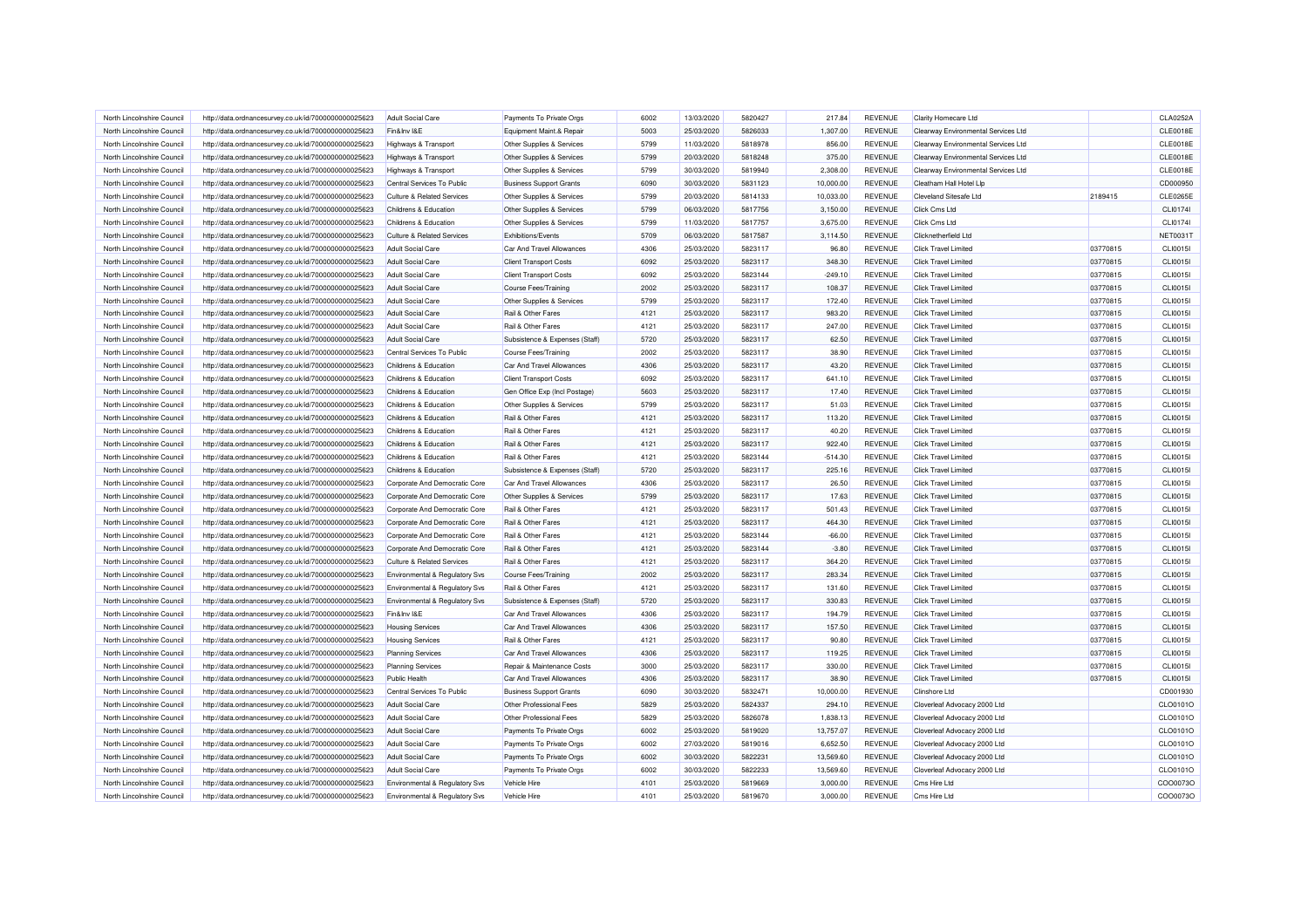| North Lincolnshire Council                               | http://data.ordnancesurvey.co.uk/id/7000000000025623                                                         | Highways & Transport                                                   | Other Professional Fees        | 5829 | 25/03/2020 | 5820478 | 1.024.44   | <b>REVENUE</b> | Cobalt Telephone Technologies Ltd     | 3151938  | COB0031B        |
|----------------------------------------------------------|--------------------------------------------------------------------------------------------------------------|------------------------------------------------------------------------|--------------------------------|------|------------|---------|------------|----------------|---------------------------------------|----------|-----------------|
| North Lincolnshire Council                               | http://data.ordnancesurvey.co.uk/id/7000000000025623                                                         | Central Services To Public                                             | <b>Business Support Grants</b> | 6090 | 30/03/2020 | 5832452 | 10,000.00  | <b>REVENUE</b> | Cobweb Crystal                        |          | CD001740        |
| North Lincolnshire Council                               | http://data.ordnancesurvey.co.uk/id/7000000000025623                                                         | <b>Housing Services</b>                                                | Other Supplies & Services      | 5799 | 25/03/2020 | 5825869 | 1,575.00   | REVENUE        | Cog Community Ltd                     |          | COG0023G        |
| North Lincolnshire Council                               | http://data.ordnancesurvey.co.uk/id/7000000000025623                                                         | Central Services To Public                                             | <b>Business Support Grants</b> | 6090 | 30/03/2020 | 5831093 | 10,000.00  | <b>REVENUE</b> | Colin Willoughby Motorcycles          |          | CD000650        |
| North Lincolnshire Council                               | http://data.ordnancesurvey.co.uk/id/7000000000025623                                                         | <b>Adult Social Care</b>                                               | Pay - Agency                   | 0131 | 13/03/2020 | 5818227 | 25,320.79  | REVENUE        | Comensura Ltd                         | 04085767 | COM0313M        |
| North Lincolnshire Council                               | http://data.ordnancesurvey.co.uk/id/7000000000025623                                                         | <b>Adult Social Care</b>                                               | Pay - Agency                   | 0131 | 18/03/2020 | 5820942 | 24,518.18  | <b>REVENUE</b> | Comensura Ltd                         | 04085767 | COM0313M        |
| North Lincolnshire Council                               | http://data.ordnancesurvey.co.uk/id/7000000000025623                                                         | <b>Adult Social Care</b>                                               | Pay - Agency                   | 0131 | 25/03/2020 | 5824604 | 31,750.68  | <b>REVENUE</b> | Comensura I td                        | 04085767 | COM0313M        |
| North Lincolnshire Council                               | http://data.ordnancesurvey.co.uk/id/7000000000025623                                                         | <b>Adult Social Care</b>                                               | Pay - Agency                   | 0131 | 30/03/2020 | 5828343 | 21,484.48  | <b>REVENUE</b> | Comensura Ltd                         | 04085767 | COM0313M        |
| North Lincolnshire Council                               | http://data.ordnancesurvey.co.uk/id/7000000000025623                                                         | Childrens & Education                                                  | Pay - Agency                   | 0131 | 13/03/2020 | 5818227 | 3,435.90   | <b>REVENUE</b> | Comensura I td                        | 04085767 | COM0313M        |
| North Lincolnshire Council                               | http://data.ordnancesurvey.co.uk/id/7000000000025623                                                         | Childrens & Education                                                  | Pay - Agency                   | 0131 | 18/03/2020 | 5820942 | 1,650.00   | <b>REVENUE</b> | Comensura Ltd                         | 04085767 | COM0313M        |
| North Lincolnshire Council                               | http://data.ordnancesurvey.co.uk/id/7000000000025623                                                         | Childrens & Education                                                  | Pay - Agency                   | 0131 | 18/03/2020 | 5820942 | 379.68     | <b>REVENUE</b> | Comensura Ltd                         | 04085767 | COM0313M        |
| North Lincolnshire Council                               | http://data.ordnancesurvey.co.uk/id/7000000000025623                                                         | Childrens & Education                                                  | Pay - Agency                   | 0131 | 30/03/2020 | 5828343 | 3,371.10   | <b>REVENUE</b> | Comensura Ltd                         | 04085767 | COM0313M        |
| North Lincolnshire Council                               | http://data.ordnancesurvey.co.uk/id/7000000000025623                                                         | Corporate And Democratic Core                                          | Pay - Agency                   | 0131 | 13/03/2020 | 5818227 | $\epsilon$ | REVENUE        | Comensura Ltd                         | 04085767 | COM0313M        |
| North Lincolnshire Council                               | http://data.ordnancesurvey.co.uk/id/7000000000025623                                                         | Corporate And Democratic Core                                          | Pay - Agency                   | 0131 | 13/03/2020 | 5818227 | 6.234.96   | REVENUE        | Comensura I td                        | 04085767 | COM0313M        |
| North Lincolnshire Council                               | http://data.ordnancesurvey.co.uk/id/7000000000025623                                                         | Corporate And Democratic Core                                          | Pay - Agency                   | 0131 | 18/03/2020 | 5820942 | 3,059.22   | REVENUE        | Comensura I td                        | 04085767 | COM0313M        |
| North Lincolnshire Council                               | http://data.ordnancesurvey.co.uk/id/7000000000025623                                                         | Corporate And Democratic Core                                          | Pay - Agency                   | 0131 | 25/03/2020 | 5824604 | $\Omega$   | REVENUE        | Comensura Ltd                         | 04085767 | COM0313M        |
| North Lincolnshire Council                               | http://data.ordnancesurvey.co.uk/id/7000000000025623                                                         | Corporate And Democratic Core                                          | Pay - Agency                   | 0131 | 25/03/2020 | 5824604 | 6.605.97   | <b>REVENUE</b> | Comensura I td                        | 04085767 | COM0313M        |
| North Lincolnshire Council                               | http://data.ordnancesurvey.co.uk/id/7000000000025623                                                         | Corporate And Democratic Core                                          | Pay - Agency                   | 0131 | 30/03/2020 | 5828343 |            | <b>REVENUE</b> | Comensura Ltd                         | 04085767 | COM0313M        |
|                                                          |                                                                                                              |                                                                        |                                | 0131 | 30/03/2020 | 5828343 | 6,804.12   | REVENUE        | Comensura Ltd                         | 04085767 | COM0313M        |
| North Lincolnshire Council<br>North Lincolnshire Council | http://data.ordnancesurvey.co.uk/id/7000000000025623<br>http://data.ordnancesurvey.co.uk/id/7000000000025623 | Corporate And Democratic Core<br><b>Culture &amp; Related Services</b> | Pay - Agency                   | 0131 | 13/03/2020 | 5818227 | 226.67     | <b>REVENUE</b> | Comensura Ltd                         | 04085767 | COM0313M        |
| North Lincolnshire Council                               | http://data.ordnancesurvey.co.uk/id/7000000000025623                                                         | <b>Culture &amp; Related Services</b>                                  | Pay - Agency                   | 0131 | 25/03/2020 | 5824604 | 89.39      | <b>REVENUE</b> | Comensura Ltd                         | 04085767 | COM0313M        |
|                                                          |                                                                                                              |                                                                        | Pay - Agency                   |      |            |         |            |                |                                       |          |                 |
| North Lincolnshire Council                               | http://data.ordnancesurvey.co.uk/id/7000000000025623                                                         | Environmental & Regulatory Svs                                         | Pay - Agency                   | 0131 | 13/03/2020 | 5818227 | 894.70     | REVENUE        | Comensura I td                        | 04085767 | COM0313M        |
| North Lincolnshire Council                               | http://data.ordnancesurvey.co.uk/id/7000000000025623                                                         | Environmental & Regulatory Svs                                         | Pay - Agency                   | 0131 | 25/03/2020 | 5824604 | 804.02     | REVENUE        | Comensura Ltd                         | 04085767 | COM0313M        |
| North Lincolnshire Council                               | http://data.ordnancesurvey.co.uk/id/7000000000025623                                                         | Environmental & Regulatory Svs                                         | Pay - Agency                   | 0131 | 30/03/2020 | 5828343 | 447.35     | <b>REVENUE</b> | Comensura Ltd                         | 04085767 | COM0313M        |
| North Lincolnshire Council                               | http://data.ordnancesurvey.co.uk/id/7000000000025623                                                         | Non Distributed Costs                                                  | Pay - Agency                   | 0131 | 13/03/2020 | 5818227 | $\Omega$   | <b>REVENUE</b> | Comensura Ltd                         | 04085767 | COM0313M        |
| North Lincolnshire Council                               | http://data.ordnancesurvey.co.uk/id/7000000000025623                                                         | Non Distributed Costs                                                  | Pay - Agency                   | 0131 | 18/03/2020 | 5820942 | $\Omega$   | <b>REVENUE</b> | Comensura Ltd                         | 04085767 | COM0313M        |
| North Lincolnshire Council                               | http://data.ordnancesurvey.co.uk/id/7000000000025623                                                         | Non Distributed Costs                                                  | Pay - Agency                   | 0131 | 25/03/2020 | 5824604 |            | <b>REVENUE</b> | Comensura I td                        | 04085767 | COM0313M        |
| North Lincolnshire Council                               | http://data.ordnancesurvey.co.uk/id/7000000000025623                                                         | Public Health                                                          | Pay - Agency                   | 0131 | 25/03/2020 | 5824604 | 2.881.48   | <b>REVENUE</b> | Comensura I td                        | 04085767 | COM0313M        |
| North Lincolnshire Council                               | http://data.ordnancesurvey.co.uk/id/7000000000025623                                                         | Childrens & Education                                                  | Payments To Private Orgs       | 6002 | 26/03/2020 | 5828714 | 459.18     | REVENUE        | Compass Fostering North Ltd           | 08017562 | COM0138M        |
| North Lincolnshire Council                               | http://data.ordnancesurvey.co.uk/id/7000000000025623                                                         | Highways & Transport                                                   | Repair & Maintenance Costs     | 3000 | 20/03/2020 | 5823554 | 11,828.00  | REVENUE        | Complete Office Solutions (Uk) Ltd    | 3045607  | AQU0001L        |
| North Lincolnshire Council                               | http://data.ordnancesurvey.co.uk/id/7000000000025623                                                         | <b>Highways &amp; Transport</b>                                        | It Software-Purchase           | 5051 | 20/03/2020 | 5814118 | 980.13     | <b>REVENUE</b> | Conduent Parking Enforcement Sol. Ltd | 2840514  | SPU0004U        |
| North Lincolnshire Council                               | http://data.ordnancesurvey.co.uk/id/7000000000025623                                                         | Childrens & Education                                                  | Payments To Private Orgs       | 6002 | 04/03/2020 | 5815826 | 9,296.27   | <b>REVENUE</b> | Coneygarth Farm Day Nursery           |          | CON0013N        |
| North Lincolnshire Council                               | http://data.ordnancesurvey.co.uk/id/7000000000025623                                                         | <b>Childrens &amp; Education</b>                                       | Licenses, Subs & Memberships   | 5510 | 25/03/2020 | 5825373 | 1,380.50   | <b>REVENUE</b> | Corambaaf                             | 09697712 | COR0183R        |
| North Lincolnshire Council                               | http://data.ordnancesurvey.co.uk/id/7000000000025623                                                         | Childrens & Education                                                  | Materials                      | 5004 | 06/03/2020 | 5815804 | 291.00     | <b>REVENUE</b> | Corambaaf                             | 09697712 | COR0183R        |
| North Lincolnshire Council                               | http://data.ordnancesurvey.co.uk/id/7000000000025623                                                         | Childrens & Education                                                  | Materials                      | 5004 | 25/03/2020 | 5825413 | 275.00     | REVENUE        | Corambaaf                             | 09697712 | COR0183F        |
| North Lincolnshire Council                               | http://data.ordnancesurvey.co.uk/id/7000000000025623                                                         | Childrens & Education                                                  | Payments To Private Orgs       | 6002 | 26/03/2020 | 5828537 | 2,400.00   | REVENUE        | Coritani Academy                      | 07814150 | COR0086R        |
| North Lincolnshire Council                               | http://data.ordnancesurvey.co.uk/id/7000000000025623                                                         | N Lincs Gf Balance Sheet                                               | Creditors Adj From Debtors     | L296 | 20/03/2020 | 5824746 |            | CAPITAL        | Coritani Academy                      | 07814150 | COR0086R        |
| North Lincolnshire Council                               | http://data.ordnancesurvey.co.uk/id/7000000000025623                                                         | Central Services To Public                                             | <b>Business Support Grants</b> | 6090 | 30/03/2020 | 5831159 | 10,000.00  | REVENUE        | Corner Cottage Animal Boarding        |          | CD001310        |
| North Lincolnshire Council                               | http://data.ordnancesurvey.co.uk/id/7000000000025623                                                         | <b>Adult Social Care</b>                                               | Gas                            | 3101 | 17/04/2020 | 5822978 | 196.49     | REVENUE        | Corona Energy Retail 4 Ltd            |          | COR0300R        |
| North Lincolnshire Council                               | http://data.ordnancesurvey.co.uk/id/7000000000025623                                                         | <b>Adult Social Care</b>                                               | Gas                            | 3101 | 17/04/2020 | 5823013 | 608.40     | <b>REVENUE</b> | Corona Energy Retail 4 Ltd            |          | COR0300R        |
| North Lincolnshire Council                               | http://data.ordnancesurvey.co.uk/id/7000000000025623                                                         | <b>Adult Social Care</b>                                               | Gas                            | 3101 | 17/04/2020 | 5823015 | 1,154.98   | REVENUE        | Corona Energy Retail 4 Ltd            |          | <b>COR0300F</b> |
| North Lincolnshire Council                               | http://data.ordnancesurvey.co.uk/id/7000000000025623                                                         | <b>Adult Social Care</b>                                               | Gas                            | 3101 | 17/04/2020 | 5823039 | 457.40     | <b>REVENUE</b> | Corona Energy Retail 4 Ltd            |          | COR0300R        |
| North Lincolnshire Council                               | http://data.ordnancesurvey.co.uk/id/7000000000025623                                                         | <b>Adult Social Care</b>                                               | Gas                            | 3101 | 17/04/2020 | 5823040 | 630.08     | <b>REVENUE</b> | Corona Energy Retail 4 Ltd            |          | COR0300R        |
| North Lincolnshire Council                               | http://data.ordnancesurvey.co.uk/id/7000000000025623                                                         | Childrens & Education                                                  | Gas                            | 3101 | 17/04/2020 | 5822955 | 466.98     | REVENUE        | Corona Energy Retail 4 Ltd            |          | COR0300R        |
| North Lincolnshire Council                               | http://data.ordnancesurvey.co.uk/id/7000000000025623                                                         | Childrens & Education                                                  | Gas                            | 3101 | 17/04/2020 | 5822959 | $-276.07$  | REVENUE        | Corona Energy Retail 4 Ltd            |          | COR0300R        |
| North Lincolnshire Council                               | http://data.ordnancesurvey.co.uk/id/7000000000025623                                                         | Childrens & Education                                                  | Gas                            | 3101 | 17/04/2020 | 5822960 | 211.13     | REVENUE        | Corona Energy Retail 4 Ltd            |          | COR0300R        |
| North Lincolnshire Council                               | http://data.ordnancesurvey.co.uk/id/7000000000025623                                                         | <b>Childrens &amp; Education</b>                                       | Gas                            | 3101 | 17/04/2020 | 5822965 | 87.53      | REVENUE        | Corona Energy Retail 4 Ltd            |          | <b>COR0300F</b> |
| North Lincolnshire Council                               | http://data.ordnancesurvey.co.uk/id/7000000000025623                                                         | Childrens & Education                                                  | Gas                            | 3101 | 17/04/2020 | 5822978 | 84.21      | REVENUE        | Corona Energy Retail 4 Ltd            |          | <b>COR0300F</b> |
| North Lincolnshire Council                               | http://data.ordnancesurvey.co.uk/id/7000000000025623                                                         | Childrens & Education                                                  | Gas                            | 3101 | 17/04/2020 | 5822995 | 790.83     | <b>REVENUE</b> | Corona Energy Retail 4 Ltd            |          | COR0300R        |
| North Lincolnshire Council                               | http://data.ordnancesurvey.co.uk/id/7000000000025623                                                         | Childrens & Education                                                  | Gas                            | 3101 | 17/04/2020 | 5823009 | 322.74     | REVENUE        | Corona Energy Retail 4 Ltd            |          | COR0300R        |
| North Lincolnshire Council                               | http://data.ordnancesurvey.co.uk/id/7000000000025623                                                         | Childrens & Education                                                  | Gas                            | 3101 | 17/04/2020 | 5823042 | 334.32     | <b>REVENUE</b> | Corona Energy Retail 4 Ltd            |          | <b>COR0300F</b> |
| North Lincolnshire Council                               | http://data.ordnancesurvey.co.uk/id/7000000000025623                                                         | Childrens & Education                                                  | Gas                            | 3101 | 17/04/2020 | 5823050 | 223.91     | REVENUE        | Corona Energy Retail 4 Ltd            |          | COR0300F        |
| North Lincolnshire Council                               | http://data.ordnancesurvey.co.uk/id/7000000000025623                                                         | Childrens & Education                                                  | Gas                            | 3101 | 17/04/2020 | 5823051 | 502.48     | <b>REVENUE</b> | Corona Energy Retail 4 Ltd            |          | COR0300R        |
|                                                          |                                                                                                              |                                                                        |                                |      |            |         |            |                |                                       |          |                 |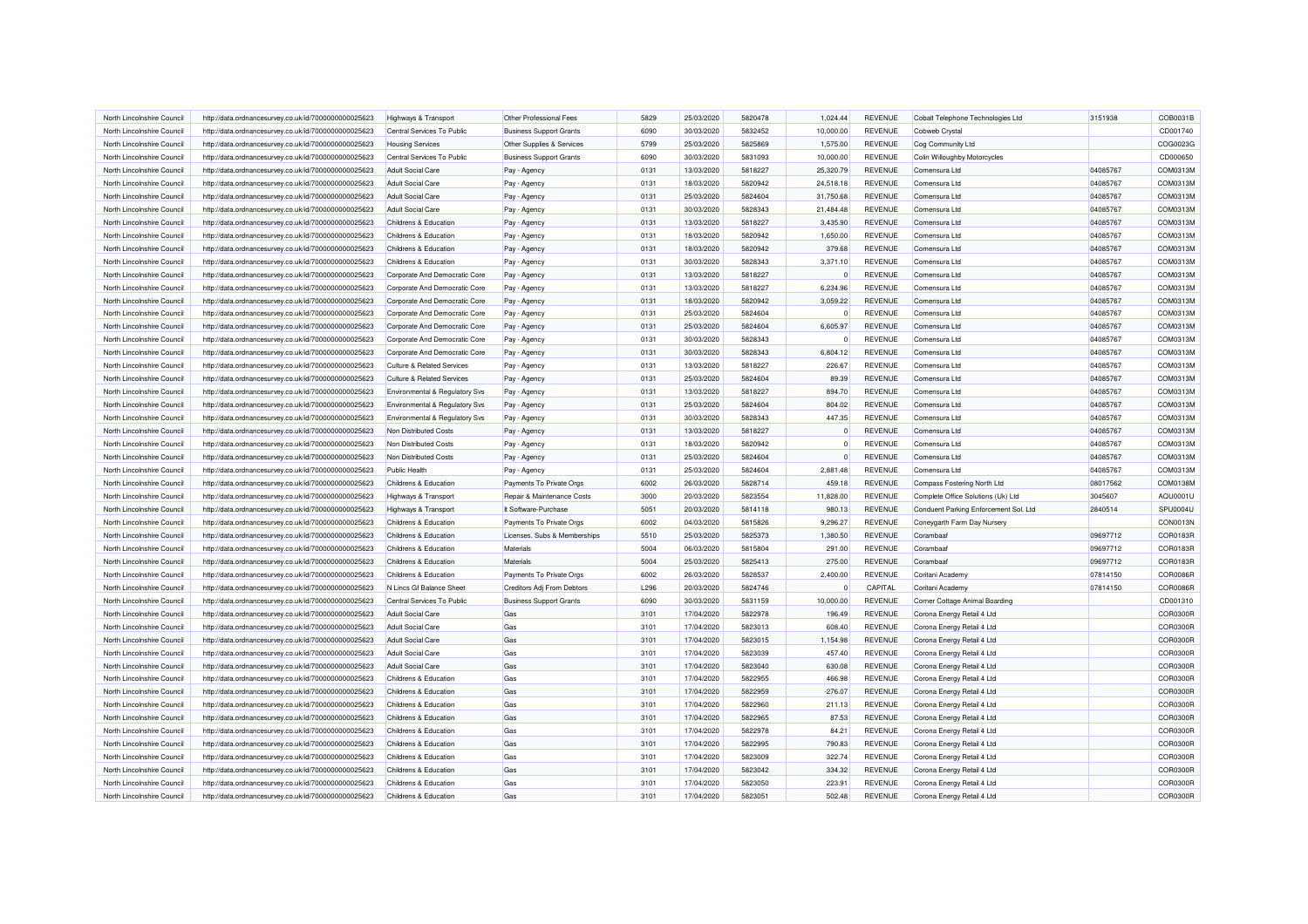| North Lincolnshire Council<br>North Lincolnshire Council<br>North Lincolnshire Council | http://data.ordnancesurvey.co.uk/id/7000000000025623 |                                               |                                |      |            |         |            |                |                                    |          |                 |
|----------------------------------------------------------------------------------------|------------------------------------------------------|-----------------------------------------------|--------------------------------|------|------------|---------|------------|----------------|------------------------------------|----------|-----------------|
|                                                                                        |                                                      | Corporate And Democratic Core                 | Gas                            | 3101 | 17/04/2020 | 5822998 | 2,729.11   | <b>REVENUE</b> | Corona Energy Retail 4 Ltd         |          | COR0300R        |
|                                                                                        | http://data.ordnancesurvey.co.uk/id/7000000000025623 | Corporate And Democratic Core                 | Gas                            | 3101 | 17/04/2020 | 5823019 | 817.17     | REVENUE        | Corona Energy Retail 4 Ltd         |          | COR0300R        |
|                                                                                        | http://data.ordnancesurvey.co.uk/id/7000000000025623 | Corporate And Democratic Core                 | Gas                            | 3101 | 17/04/2020 | 5823044 | 1,960.17   | REVENUE        | Corona Energy Retail 4 Ltd         |          | COR0300F        |
| North Lincolnshire Council                                                             | http://data.ordnancesurvey.co.uk/id/7000000000025623 | <b>Culture &amp; Related Services</b>         | Gas                            | 3101 | 17/04/2020 | 5822958 | 687.83     | <b>REVENUE</b> | Corona Energy Retail 4 Ltd         |          | COR0300R        |
| North Lincolnshire Council                                                             | http://data.ordnancesurvey.co.uk/id/7000000000025623 | <b>Culture &amp; Related Services</b>         | Gas                            | 3101 | 17/04/2020 | 5822966 | 366.03     | <b>REVENUE</b> | Corona Energy Retail 4 Ltd         |          | <b>COR0300F</b> |
| North Lincolnshire Council                                                             | http://data.ordnancesurvey.co.uk/id/7000000000025623 | <b>Culture &amp; Related Services</b>         | Gas                            | 3101 | 17/04/2020 | 5822969 | 419.67     | REVENUE        | Corona Energy Retail 4 Ltd         |          | COR0300R        |
| North Lincolnshire Council                                                             | http://data.ordnancesurvey.co.uk/id/7000000000025623 | <b>Culture &amp; Related Services</b>         | Gas                            | 3101 | 17/04/2020 | 5822971 | 2,091.74   | <b>REVENUE</b> | Corona Energy Retail 4 Ltd         |          | <b>COR0300R</b> |
| North Lincolnshire Council                                                             | http://data.ordnancesurvey.co.uk/id/7000000000025623 | <b>Culture &amp; Related Services</b>         | Gas                            | 3101 | 17/04/2020 | 5822989 | 3,311.02   | <b>REVENUE</b> | Corona Energy Retail 4 Ltd         |          | COR0300F        |
| North Lincolnshire Council                                                             | http://data.ordnancesurvey.co.uk/id/7000000000025623 | Culture & Related Services                    | Gas                            | 3101 | 17/04/2020 | 5822992 | 1,560.43   | REVENUE        | Corona Energy Retail 4 Ltd         |          | COR0300R        |
| North Lincolnshire Council                                                             | http://data.ordnancesurvey.co.uk/id/7000000000025623 | <b>Culture &amp; Related Services</b>         | Gas                            | 3101 | 17/04/2020 | 5823020 | 496.74     | REVENUE        | Corona Energy Retail 4 Ltd         |          | COR0300R        |
| North Lincolnshire Council                                                             | http://data.ordnancesurvey.co.uk/id/7000000000025623 | <b>Culture &amp; Related Services</b>         | Gas                            | 3101 | 17/04/2020 | 5823031 | 781.97     | REVENUE        | Corona Energy Retail 4 Ltd         |          | COR0300R        |
| North Lincolnshire Council                                                             | http://data.ordnancesurvey.co.uk/id/7000000000025623 | <b>Culture &amp; Related Services</b>         | Gas                            | 3101 | 17/04/2020 | 5823032 | 303.60     | <b>REVENUE</b> | Corona Energy Retail 4 Ltd         |          | COR0300R        |
| North Lincolnshire Council                                                             | http://data.ordnancesurvey.co.uk/id/7000000000025623 | <b>Culture &amp; Related Services</b>         | Gas                            | 3101 | 17/04/2020 | 5823036 | 355.84     | REVENUE        | Corona Energy Retail 4 Ltd         |          | <b>COR0300F</b> |
| North Lincolnshire Council                                                             | http://data.ordnancesurvey.co.uk/id/7000000000025623 | <b>Culture &amp; Related Services</b>         | Gas                            | 3101 | 17/04/2020 | 5823041 | 448.50     | REVENUE        | Corona Energy Retail 4 Ltd         |          | COR0300R        |
| North Lincolnshire Council                                                             | http://data.ordnancesurvey.co.uk/id/7000000000025623 | <b>Culture &amp; Related Services</b>         | Gas                            | 3101 | 17/04/2020 | 5823047 | 4,056.97   | <b>REVENUE</b> | Corona Energy Retail 4 Ltd         |          | <b>COR0300R</b> |
| North Lincolnshire Council                                                             | http://data.ordnancesurvey.co.uk/id/7000000000025623 | <b>Culture &amp; Related Services</b>         | Gas                            | 3101 | 17/04/2020 | 5823054 | 347.23     | <b>REVENUE</b> | Corona Energy Retail 4 Ltd         |          | COR0300R        |
| North Lincolnshire Council                                                             | http://data.ordnancesurvey.co.uk/id/7000000000025623 | Environmental & Regulatory Svs                | Gas                            | 3101 | 17/04/2020 | 5823023 | 273.43     | REVENUE        | Corona Energy Retail 4 Ltd         |          | COR0300R        |
| North Lincolnshire Council                                                             | http://data.ordnancesurvey.co.uk/id/7000000000025623 | Environmental & Regulatory Svs                | Gas                            | 3101 | 17/04/2020 | 5823037 | 651.49     | REVENUE        | Corona Energy Retail 4 Ltd         |          | COR0300R        |
| North Lincolnshire Council                                                             |                                                      |                                               | Gas                            | 3101 | 17/04/2020 | 5823048 | 838.72     | <b>REVENUE</b> |                                    |          | COR0300R        |
| North Lincolnshire Council                                                             | http://data.ordnancesurvey.co.uk/id/7000000000025623 | Environmental & Regulatory Svs                | Gas                            | 3101 | 17/04/2020 | 5823049 | 2,265.21   | <b>REVENUE</b> | Corona Energy Retail 4 Ltd         |          | COR0300R        |
| North Lincolnshire Council                                                             | http://data.ordnancesurvey.co.uk/id/7000000000025623 | Environmental & Regulatory Svs<br>Fin&Inv I&E | Gas                            | 3101 | 17/04/2020 | 5822968 |            | <b>REVENUE</b> | Corona Energy Retail 4 Ltd         |          |                 |
|                                                                                        | http://data.ordnancesurvey.co.uk/id/7000000000025623 |                                               |                                |      |            |         | 570.21     |                | Corona Energy Retail 4 Ltd         |          | <b>COR0300F</b> |
| North Lincolnshire Council                                                             | http://data.ordnancesurvey.co.uk/id/7000000000025623 | Fin&Inv I&E                                   | Gas                            | 3101 | 17/04/2020 | 5822977 | 345.35     | REVENUE        | Corona Energy Retail 4 Ltd         |          | COR0300R        |
| North Lincolnshire Council                                                             | http://data.ordnancesurvey.co.uk/id/7000000000025623 | Fin&Inv I&E                                   | Gas                            | 3101 | 17/04/2020 | 5822993 | 870.01     | <b>REVENUE</b> | Corona Energy Retail 4 Ltd         |          | COR0300R        |
| North Lincolnshire Council                                                             | http://data.ordnancesurvey.co.uk/id/7000000000025623 | Fin&Inv I&E                                   | Gas                            | 3101 | 17/04/2020 | 5823024 | 574.87     | REVENUE        | Corona Energy Retail 4 Ltd         |          | COR0300R        |
| North Lincolnshire Council                                                             | http://data.ordnancesurvey.co.uk/id/7000000000025623 | Fin&Inv I&E                                   | Gas                            | 3101 | 17/04/2020 | 5823027 | 2,027.71   | REVENUE        | Corona Energy Retail 4 Ltd         |          | COR0300F        |
| North Lincolnshire Council                                                             | http://data.ordnancesurvey.co.uk/id/7000000000025623 | Fin&Inv I&E                                   | Gas                            | 3101 | 17/04/2020 | 5823045 | 267.46     | <b>REVENUE</b> | Corona Energy Retail 4 Ltd         |          | COR0300R        |
| North Lincolnshire Council                                                             | http://data.ordnancesurvey.co.uk/id/7000000000025623 | Non Distributed Costs                         | Gas                            | 3101 | 17/04/2020 | 5822999 | 220.07     | <b>REVENUE</b> | Corona Energy Retail 4 Ltd         |          | COR0300F        |
| North Lincolnshire Council                                                             | http://data.ordnancesurvey.co.uk/id/7000000000025623 | Non Distributed Costs                         | Gas                            | 3101 | 17/04/2020 | 5823026 | 541.60     | <b>REVENUE</b> | Corona Energy Retail 4 Ltd         |          | COR0300R        |
| North Lincolnshire Council                                                             | http://data.ordnancesurvey.co.uk/id/7000000000025623 | Non Distributed Costs                         | Gas                            | 3101 | 17/04/2020 | 5823033 | 1,101.33   | <b>REVENUE</b> | Corona Energy Retail 4 Ltd         |          | COR0300R        |
| North Lincolnshire Council                                                             | http://data.ordnancesurvey.co.uk/id/7000000000025623 | Non Distributed Costs                         | Gas                            | 3101 | 17/04/2020 | 5823053 | 346.01     | REVENUE        | Corona Energy Retail 4 Ltd         |          | <b>COR0300F</b> |
| North Lincolnshire Council                                                             | http://data.ordnancesurvey.co.uk/id/7000000000025623 | Childrens & Education                         | <b>Client Related Costs</b>    | 5534 | 25/03/2020 | 5825876 | 975.00     | REVENUE        | Country Kids Nursery               |          | COU0312U        |
| North Lincolnshire Council                                                             | http://data.ordnancesurvey.co.uk/id/7000000000025623 | <b>Childrens &amp; Education</b>              | <b>Client Related Costs</b>    | 5534 | 27/03/2020 | 5825874 | 975.00     | REVENUE        | Country Kids Nursery               |          | COU0312L        |
| North Lincolnshire Council                                                             | http://data.ordnancesurvey.co.uk/id/7000000000025623 | Childrens & Education                         | Advertising & Publicity        | 5610 | 25/03/2020 | 5825872 | 650.00     | REVENUE        | County Life Ltd                    |          | COU0008L        |
| North Lincolnshire Council                                                             | http://data.ordnancesurvey.co.uk/id/7000000000025623 | <b>Culture &amp; Related Services</b>         | Materials                      | 5004 | 20/03/2020 | 5824352 | 306.00     | <b>REVENUE</b> | County Turf Ltd                    |          | COU0170L        |
| North Lincolnshire Council                                                             | http://data.ordnancesurvey.co.uk/id/7000000000025623 | Central Services To Public                    | <b>Business Support Grants</b> | 6090 | 30/03/2020 | 5832546 | 10,000.00  | <b>REVENUE</b> | Cps Nationwide Ltd                 |          | CD002680        |
| North Lincolnshire Council                                                             | http://data.ordnancesurvey.co.uk/id/7000000000025623 | <b>Culture &amp; Related Services</b>         | Other Supplies & Services      | 5799 | 11/03/2020 | 5819471 | 275.00     | REVENUE        | Craig Jackson                      |          | <b>JAC0090C</b> |
| North Lincolnshire Council                                                             | http://data.ordnancesurvey.co.uk/id/7000000000025623 | Central Services To Public                    | <b>Business Support Grants</b> | 6090 | 30/03/2020 | 5831074 | 10,000.00  | <b>REVENUE</b> | Create Hair Studio                 |          | CD000460        |
| North Lincolnshire Council                                                             | http://data.ordnancesurvey.co.uk/id/7000000000025623 | <b>Adult Social Care</b>                      | Payments To Private Orgs       | 6002 | 13/03/2020 | 5820429 | 101,866.65 | <b>REVENUE</b> | <b>Creative Support</b>            |          | CRE0144E        |
| North Lincolnshire Council                                                             | http://data.ordnancesurvey.co.uk/id/7000000000025623 | <b>Adult Social Care</b>                      | Payments To Private Orgs       | 6002 | 13/03/2020 | 5820429 | 1,879.84   | REVENUE        | <b>Creative Support</b>            |          | CRE0144E        |
| North Lincolnshire Council                                                             | http://data.ordnancesurvey.co.uk/id/7000000000025623 | <b>Adult Social Care</b>                      | Payments To Private Orgs       | 6002 | 11/03/2020 | 5820442 | 4,065.60   | <b>REVENUE</b> | <b>Creative Support Ltd</b>        |          | ISF0013F        |
| North Lincolnshire Council                                                             | http://data.ordnancesurvey.co.uk/id/7000000000025623 | Childrens & Education                         | Payments To Private Orgs       | 6002 | 20/03/2020 | 5824638 | 480.00     | <b>REVENUE</b> | <b>Creative Therapy</b>            |          | CRE0136E        |
| North Lincolnshire Council                                                             | http://data.ordnancesurvey.co.uk/id/7000000000025623 | Central Services To Public                    | <b>Business Support Grants</b> | 6090 | 30/03/2020 | 5831110 | 10,000.00  | <b>REVENUE</b> | <b>Credland Electrical Limited</b> |          | CD000820        |
| North Lincolnshire Council                                                             | http://data.ordnancesurvey.co.uk/id/7000000000025623 | <b>Culture &amp; Related Services</b>         | Stock Purchases & Adjustments  | 5030 | 27/03/2020 | 5825877 | 490.09     | <b>REVENUE</b> | Creme D'Or                         |          | <b>CRE0082E</b> |
| North Lincolnshire Council                                                             | http://data.ordnancesurvey.co.uk/id/7000000000025623 | Environmental & Regulatory Svs                | <b>Other Premises Costs</b>    | 3390 | 11/03/2020 | 5817780 | 517.00     | <b>REVENUE</b> | Crestwood Environmental Ltd        | 06544898 | <b>CRE0250E</b> |
|                                                                                        | http://data.ordnancesurvey.co.uk/id/7000000000025623 | Environmental & Regulatory Svs                | Materials                      | 5004 | 13/03/2020 | 5813725 | 691.20     | <b>REVENUE</b> | Cromwell Polythene Ltd             | 2230104  | CRO0048O        |
| North Lincolnshire Council                                                             | http://data.ordnancesurvey.co.uk/id/7000000000025623 | Highways & Transport                          | Stock Purchases & Adjustments  | 5030 | 20/03/2020 | 5813701 | 980.00     | <b>REVENUE</b> | Cromwell Polythene Ltd             | 2230104  | CRO0048O        |
| North Lincolnshire Council                                                             |                                                      |                                               |                                | 4201 | 06/03/2020 | 5817697 | 810.00     | REVENUE        | Crosby Cabz                        |          |                 |
| North Lincolnshire Council                                                             | http://data.ordnancesurvey.co.uk/id/7000000000025623 | Childrens & Education                         | Home To School Transport       |      |            |         |            |                |                                    |          | CRO0242O        |
| North Lincolnshire Council                                                             | http://data.ordnancesurvey.co.uk/id/7000000000025623 | Childrens & Education                         | Home To School Transport       | 4201 | 06/03/2020 | 5817699 | 568.80     | REVENUE        | <b>Crosby Cabz</b>                 |          | CRO0242O        |
| North Lincolnshire Council                                                             | http://data.ordnancesurvey.co.uk/id/7000000000025623 | Childrens & Education                         | Home To School Transport       | 4201 | 06/03/2020 | 5817700 | 742.50     | <b>REVENUE</b> | Crosby Cabz                        |          | CRO0242C        |
| North Lincolnshire Council                                                             | http://data.ordnancesurvey.co.uk/id/7000000000025623 | Childrens & Education                         | Home To School Transport       | 4201 | 06/03/2020 | 5817701 | 540.00     | REVENUE        | <b>Crosby Cabz</b>                 |          | CRO0242O        |
| North Lincolnshire Council                                                             | http://data.ordnancesurvey.co.uk/id/7000000000025623 | Childrens & Education                         | Home To School Transport       | 4201 | 06/03/2020 | 5817703 | 540.00     | <b>REVENUE</b> | <b>Crosby Cabz</b>                 |          | CRO0242C        |
| North Lincolnshire Council                                                             | http://data.ordnancesurvey.co.uk/id/7000000000025623 | Childrens & Education                         | Home To School Transport       | 4201 | 06/03/2020 | 5817705 | 702.00     | <b>REVENUE</b> | <b>Crosby Cabz</b>                 |          | CRO0242O        |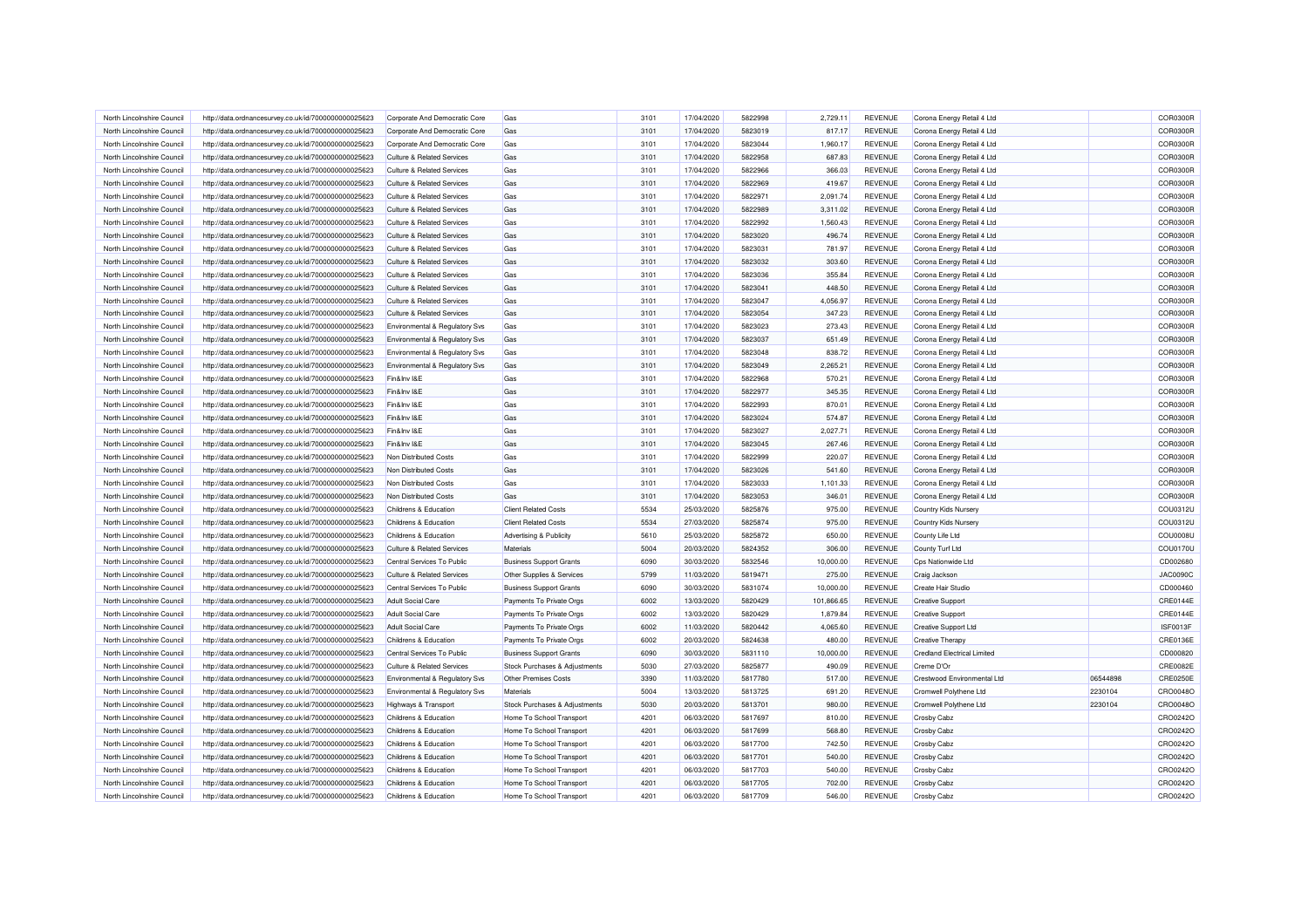| North Lincolnshire Council                               | http://data.ordnancesurvey.co.uk/id/7000000000025623 | Childrens & Education                     | Home To School Transport       | 4201         | 06/03/2020 | 5817710            | 400.00    | REVENUE            | <b>Crosby Cabz</b>                        |          | CRO0242O             |
|----------------------------------------------------------|------------------------------------------------------|-------------------------------------------|--------------------------------|--------------|------------|--------------------|-----------|--------------------|-------------------------------------------|----------|----------------------|
| North Lincolnshire Council                               | http://data.ordnancesurvey.co.uk/id/7000000000025623 | Childrens & Education                     | Home To School Transport       | 4201         | 06/03/2020 | 5817712            | 720.00    | <b>REVENUE</b>     | Crosby Cabz                               |          | CRO0242O             |
| North Lincolnshire Council                               | http://data.ordnancesurvey.co.uk/id/7000000000025623 | Childrens & Education                     | Home To School Transport       | 4201         | 06/03/2020 | 5817713            | 1,170.00  | REVENUE            | Crosby Cabz                               |          | CRO0242O             |
| North Lincolnshire Council                               | http://data.ordnancesurvey.co.uk/id/7000000000025623 | Childrens & Education                     | Home To School Transport       | 4201         | 06/03/2020 | 5817714            | 540.00    | <b>REVENUE</b>     | Crosby Cabz                               |          | CRO0242O             |
| North Lincolnshire Council                               | http://data.ordnancesurvey.co.uk/id/7000000000025623 | Childrens & Education                     | Home To School Transport       | 4201         | 06/03/2020 | 5817715            | 810.00    | REVENUE            | <b>Crosby Cabz</b>                        |          | CRO0242O             |
| North Lincolnshire Council                               | http://data.ordnancesurvey.co.uk/id/7000000000025623 | Childrens & Education                     | Home To School Transport       | 4201         | 06/03/2020 | 5817718            | 828.00    | REVENUE            | <b>Crosby Cabz</b>                        |          | CRO0242O             |
| North Lincolnshire Council                               | http://data.ordnancesurvey.co.uk/id/7000000000025623 | Childrens & Education                     | Home To School Transport       | 4201         | 18/03/2020 | 5822460            | 821.60    | <b>REVENUE</b>     | Crosby Cabz                               |          | CRO0242O             |
| North Lincolnshire Council                               | http://data.ordnancesurvey.co.uk/id/7000000000025623 | Childrens & Education                     | Home To School Transport       | 4201         | 18/03/2020 | 5822461            | 1,089.00  | <b>REVENUE</b>     | Crosby Cabz                               |          | CRO0242O             |
| North Lincolnshire Council                               | http://data.ordnancesurvey.co.uk/id/7000000000025623 | Childrens & Education                     | Home To School Transport       | 4201         | 18/03/2020 | 5822462            | 810.00    | REVENUE            | <b>Crosby Cabz</b>                        |          | CRO0242O             |
| North Lincolnshire Council                               | http://data.ordnancesurvey.co.uk/id/7000000000025623 | Childrens & Education                     | Home To School Transport       | 4201         | 18/03/2020 | 5822463            | 924.00    | <b>REVENUE</b>     | Crosby Cabz                               |          | CRO0242C             |
| North Lincolnshire Council                               | http://data.ordnancesurvey.co.uk/id/7000000000025623 | Childrens & Education                     | Home To School Transport       | 4201         | 18/03/2020 | 5822464            | 1,092.00  | REVENUE            | <b>Crosby Cabz</b>                        |          | CRO0242O             |
| North Lincolnshire Council                               | http://data.ordnancesurvey.co.uk/id/7000000000025623 | Childrens & Education                     | Home To School Transport       | 4201         | 18/03/2020 | 5822465            | 858.00    | <b>REVENUE</b>     | Crosby Cabz                               |          | CRO0242O             |
| North Lincolnshire Council                               | http://data.ordnancesurvey.co.uk/id/7000000000025623 | Childrens & Education                     | Home To School Transport       | 4201         | 18/03/2020 | 5822466            | 282.00    | REVENUE            | <b>Crosby Cabz</b>                        |          | CRO0242O             |
| North Lincolnshire Council                               | http://data.ordnancesurvey.co.uk/id/7000000000025623 | Childrens & Education                     | Home To School Transport       | 4201         | 18/03/2020 | 5822621            | 1,320.00  | REVENUE            | Crosby Cabz                               |          | CRO0242O             |
| North Lincolnshire Council                               | http://data.ordnancesurvey.co.uk/id/7000000000025623 | Childrens & Education                     | Home To School Transport       | 4201         | 18/03/2020 | 5822622            | 1,932.00  | REVENUE            | <b>Crosby Cabz</b>                        |          | CRO0242C             |
| North Lincolnshire Council                               | http://data.ordnancesurvey.co.uk/id/7000000000025623 | Childrens & Education                     | Home To School Transport       | 4201         | 18/03/2020 | 5822623            | 792.00    | REVENUE            | Crosby Cabz                               |          | CRO0242O             |
| North Lincolnshire Council                               |                                                      | Childrens & Education                     | Home To School Transport       | 4201         | 18/03/2020 | 5822624            | 1,188.00  | REVENUE            |                                           |          | CRO0242O             |
|                                                          | http://data.ordnancesurvey.co.uk/id/7000000000025623 |                                           |                                |              |            |                    |           |                    | Crosby Cabz                               |          | CRO0242O             |
| North Lincolnshire Council                               | http://data.ordnancesurvey.co.uk/id/7000000000025623 | Childrens & Education                     | Home To School Transport       | 4201         | 18/03/2020 | 5822626            | 990.00    | REVENUE            | <b>Crosby Cabz</b>                        |          |                      |
| North Lincolnshire Council                               | http://data.ordnancesurvey.co.uk/id/7000000000025623 | Childrens & Education                     | Home To School Transport       | 4201         | 18/03/2020 | 5822627            | 1,518.00  | REVENUE            | <b>Crosby Cabz</b>                        |          | CRO0242O             |
| North Lincolnshire Council                               | http://data.ordnancesurvey.co.uk/id/7000000000025623 | Childrens & Education                     | Rents                          | 3201         | 04/03/2020 | 5815979            | 1,250.00  | <b>REVENUE</b>     | Crosby Together                           |          | CRO0159O             |
| North Lincolnshire Council                               | http://data.ordnancesurvey.co.uk/id/7000000000025623 | <b>Planning Services</b>                  | Payments To Voluntary Orgs     | 6001         | 04/03/2020 | 5816089            | 801.34    | <b>REVENUE</b>     | <b>Crosby Together</b>                    |          | CRO0159O             |
| North Lincolnshire Council                               | http://data.ordnancesurvey.co.uk/id/7000000000025623 | Central Services To Public                | <b>Business Support Grants</b> | 6090         | 30/03/2020 | 5832443            | 10,000.00 | <b>REVENUE</b>     | <b>Crossfit Scunthorpe</b>                |          | CD001650             |
| North Lincolnshire Council                               | http://data.ordnancesurvey.co.uk/id/7000000000025623 | <b>Culture &amp; Related Services</b>     | Other Supplies & Services      | 5799         | 06/03/2020 | 5817813            | 254.54    | REVENUE            | Crowle Peatland Railway                   |          | CRO0463O             |
| North Lincolnshire Council                               | http://data.ordnancesurvey.co.uk/id/7000000000025623 | <b>Culture &amp; Related Services</b>     | Other Supplies & Services      | 5799         | 18/03/2020 | 5821480            | 658.79    | <b>REVENUE</b>     | Crowle Peatland Railway                   |          | CRO0463O             |
| North Lincolnshire Council                               | http://data.ordnancesurvey.co.uk/id/7000000000025623 | Childrens & Education                     | Payments To Private Orgs       | 6002         | 04/03/2020 | 5815827            | 20,236.50 | REVENUE            | Crowle Primary Academy                    |          | CRO0346O             |
| North Lincolnshire Council                               | http://data.ordnancesurvey.co.uk/id/7000000000025623 | Childrens & Education                     | Payments To Private Orgs       | 6002         | 20/03/2020 | 5824247            | 340.20    | <b>REVENUE</b>     | Crowle Primary Academy                    |          | CRO0346O             |
| North Lincolnshire Council                               | http://data.ordnancesurvey.co.uk/id/7000000000025623 | Childrens & Education                     | Payments To Private Orgs       | 6002         | 26/03/2020 | 5828539            | 1,260.00  | <b>REVENUE</b>     | Crowle Primary Academy                    |          | CRO0346O             |
| North Lincolnshire Council                               | http://data.ordnancesurvey.co.uk/id/7000000000025623 | Central Services To Public                | <b>Business Support Grants</b> | 6090         | 30/03/2020 | 5832555            | 10,000.00 | <b>REVENUE</b>     | <b>Crystal News Ltd</b>                   |          | CD002770             |
| North Lincolnshire Council                               | http://data.ordnancesurvey.co.uk/id/7000000000025623 | Central Services To Public                | Repair & Maintenance Costs     | 3000         | 04/03/2020 | 5815414            |           | REVENUE            | C S L (Dualcom) Ltd                       | 03155883 | <b>CSL0003L</b>      |
| North Lincolnshire Council                               | http://data.ordnancesurvey.co.uk/id/7000000000025623 | Central Services To Public                | Repair & Maintenance Costs     | 3000         | 20/03/2020 | 5824616            |           | REVENUE            | C S L (Dualcom) Ltd                       | 03155883 | <b>CSL0003L</b>      |
| North Lincolnshire Council                               | http://data.ordnancesurvey.co.uk/id/7000000000025623 | Childrens & Education                     | Repair & Maintenance Costs     | 3000         | 20/03/2020 | 5824616            | 129.00    | REVENUE            | C S L (Dualcom) Ltd                       | 03155883 | <b>CSL0003L</b>      |
| North Lincolnshire Council                               | http://data.ordnancesurvey.co.uk/id/7000000000025623 | <b>Culture &amp; Related Services</b>     | Repair & Maintenance Costs     | 3000         | 04/03/2020 | 5815414            | 258.00    | <b>REVENUE</b>     | C S L (Dualcom) Ltd                       | 03155883 | <b>CSL0003L</b>      |
| North Lincolnshire Council                               | http://data.ordnancesurvey.co.uk/id/7000000000025623 | <b>Culture &amp; Related Services</b>     | Repair & Maintenance Costs     | 3000         | 20/03/2020 | 5824616            | 258.00    | REVENUE            | C S L (Dualcom) Ltd                       | 03155883 | <b>CSL0003L</b>      |
| North Lincolnshire Council                               | http://data.ordnancesurvey.co.uk/id/7000000000025623 | Environmental & Regulatory Svs            | Telephone Rent/Calls           | 5403         | 04/03/2020 | 5815414            | 516.00    | <b>REVENUE</b>     | C S L (Dualcom) Ltd                       | 03155883 | <b>CSL0003L</b>      |
| North Lincolnshire Council                               | http://data.ordnancesurvey.co.uk/id/7000000000025623 | Fin&Inv I&E                               | Other Supplies & Services      | 5799         | 04/03/2020 | 5815414            | 129.00    | <b>REVENUE</b>     | C S L (Dualcom) Ltd                       | 03155883 | <b>CSL0003L</b>      |
| North Lincolnshire Council                               | http://data.ordnancesurvey.co.uk/id/7000000000025623 | Fin&Inv I&E                               | Repair & Maintenance Costs     | 3000         | 20/03/2020 | 5824616            | 258.00    | REVENUE            | C S L (Dualcom) Ltd                       | 03155883 | <b>CSL0003L</b>      |
| North Lincolnshire Council                               | http://data.ordnancesurvey.co.uk/id/7000000000025623 | Non Distributed Costs                     | Repair & Maintenance Costs     | 3000         | 04/03/2020 | 5815414            | 129.00    | <b>REVENUE</b>     | C S L (Dualcom) Ltd                       | 03155883 | <b>CSL0003L</b>      |
| North Lincolnshire Council                               | http://data.ordnancesurvey.co.uk/id/7000000000025623 | Central Services To Public                | <b>Business Support Grants</b> | 6090         | 30/03/2020 | 5831166            | 10,000.00 | REVENUE            | C & T Joinery Ltd                         |          | CD001380             |
| North Lincolnshire Council                               | http://data.ordnancesurvey.co.uk/id/7000000000025623 | Fin&Inv I&E                               | Other Vehicle Costs            | 4005         | 25/03/2020 | 5819671            | 2,277.00  | REVENUE            | <b>Ctrack Ltd</b>                         | 04643588 | CTR0001F             |
| North Lincolnshire Council                               | http://data.ordnancesurvey.co.uk/id/7000000000025623 | Central Services To Public                | <b>Business Support Grants</b> | 6090         | 30/03/2020 | 5832476            | 10,000.00 | <b>REVENUE</b>     | <b>Cutts Transport Limited</b>            |          | CD001980             |
| North Lincolnshire Council                               | http://data.ordnancesurvey.co.uk/id/7000000000025623 | Central Services To Public                | <b>Business Support Grants</b> | 6090         | 30/03/2020 | 5831108            | 10,000.00 | REVENUE            | Cws                                       |          | CD000800             |
| North Lincolnshire Council                               | http://data.ordnancesurvey.co.uk/id/7000000000025623 | Childrens & Education                     | Payments To Other La'S         | 6003         | 04/03/2020 | 5815464            |           | REVENUE            | Cygnet (Nw) Ltd                           | 4059699  | CYG0006G             |
| North Lincolnshire Council                               | http://data.ordnancesurvey.co.uk/id/7000000000025623 | Childrens & Education                     | Payments To Private Orgs       | 6002         | 04/03/2020 | 5815464            | 2,310.00  | <b>REVENUE</b>     | Cygnet (Nw) Ltd                           | 4059699  | CYG0006G             |
| North Lincolnshire Council                               | http://data.ordnancesurvey.co.uk/id/7000000000025623 | Central Services To Public                | <b>Business Support Grants</b> | 6090         | 30/03/2020 | 5831151            | 10,000.00 | REVENUE            | Cymarc                                    |          | CD001230             |
| North Lincolnshire Council                               | http://data.ordnancesurvey.co.uk/id/7000000000025623 | <b>Adult Social Care</b>                  | Payments To Health Providers   | 6019         | 16/04/2020 | 5831527            | 5,805.00  | REVENUE            | Cyngor Alcohol Information Service (Cais) |          | CYN0003N             |
|                                                          |                                                      |                                           |                                |              |            |                    |           |                    |                                           |          |                      |
| North Lincolnshire Council<br>North Lincolnshire Council | http://data.ordnancesurvey.co.uk/id/7000000000025623 | <b>Adult Social Care</b>                  | Payments To Health Providers   | 6019<br>5003 | 16/04/2020 | 5831529<br>5822482 | 4,300.00  | REVENUE<br>REVENUE | Cyngor Alcohol Information Service (Cais) |          | CYN0003N<br>DAI0013I |
|                                                          | http://data.ordnancesurvey.co.uk/id/7000000000025623 | Fin&Inv I&E                               | Equipment Maint.& Repair       | 5403         | 18/03/2020 | 5820728            | 1,566.00  |                    | Daimler Fleet Management Uk Ltd           |          |                      |
| North Lincolnshire Council                               | http://data.ordnancesurvey.co.uk/id/7000000000025623 | Environmental & Regulatory Svs            | Telephone Rent/Calls           |              | 13/03/2020 |                    | 505.82    | REVENUE            | Daisy Communications Ltd                  | 4145329  | DAI00091             |
| North Lincolnshire Council                               | http://data.ordnancesurvey.co.uk/id/7000000000025623 | Central Services To Public                | <b>Business Support Grants</b> | 6090         | 30/03/2020 | 5832499            | 10,000.00 | <b>REVENUE</b>     | Darren Brighton 078 Handymandaz           |          | CD002210             |
| North Lincolnshire Council                               | http://data.ordnancesurvey.co.uk/id/7000000000025623 | Central Services To Public                | <b>Business Support Grants</b> | 6090         | 30/03/2020 | 5832514            | 10,000.00 | REVENUE            | Dawn Rickells                             |          | CD002360             |
| North Lincolnshire Council                               | http://data.ordnancesurvey.co.uk/id/7000000000025623 | <b>Environmental &amp; Regulatory Svs</b> | Other Vehicle Costs            | 4005         | 11/03/2020 | 5819672            | 2,904.00  | <b>REVENUE</b>     | Dawson Rentals Sweepers                   |          | DAW0036W             |
| North Lincolnshire Council                               | http://data.ordnancesurvey.co.uk/id/7000000000025623 | Central Services To Public                | <b>Business Support Grants</b> | 6090         | 30/03/2020 | 5832550            | 10,000.00 | REVENUE            | D.Beacock And Son                         |          | CD002720             |
| North Lincolnshire Council                               | http://data.ordnancesurvey.co.uk/id/7000000000025623 | Central Services To Public                | <b>Business Support Grants</b> | 6090         | 30/03/2020 | 5832529            | 10,000.00 | <b>REVENUE</b>     | Dc Cooling Solutions Ltd                  |          | CD002510             |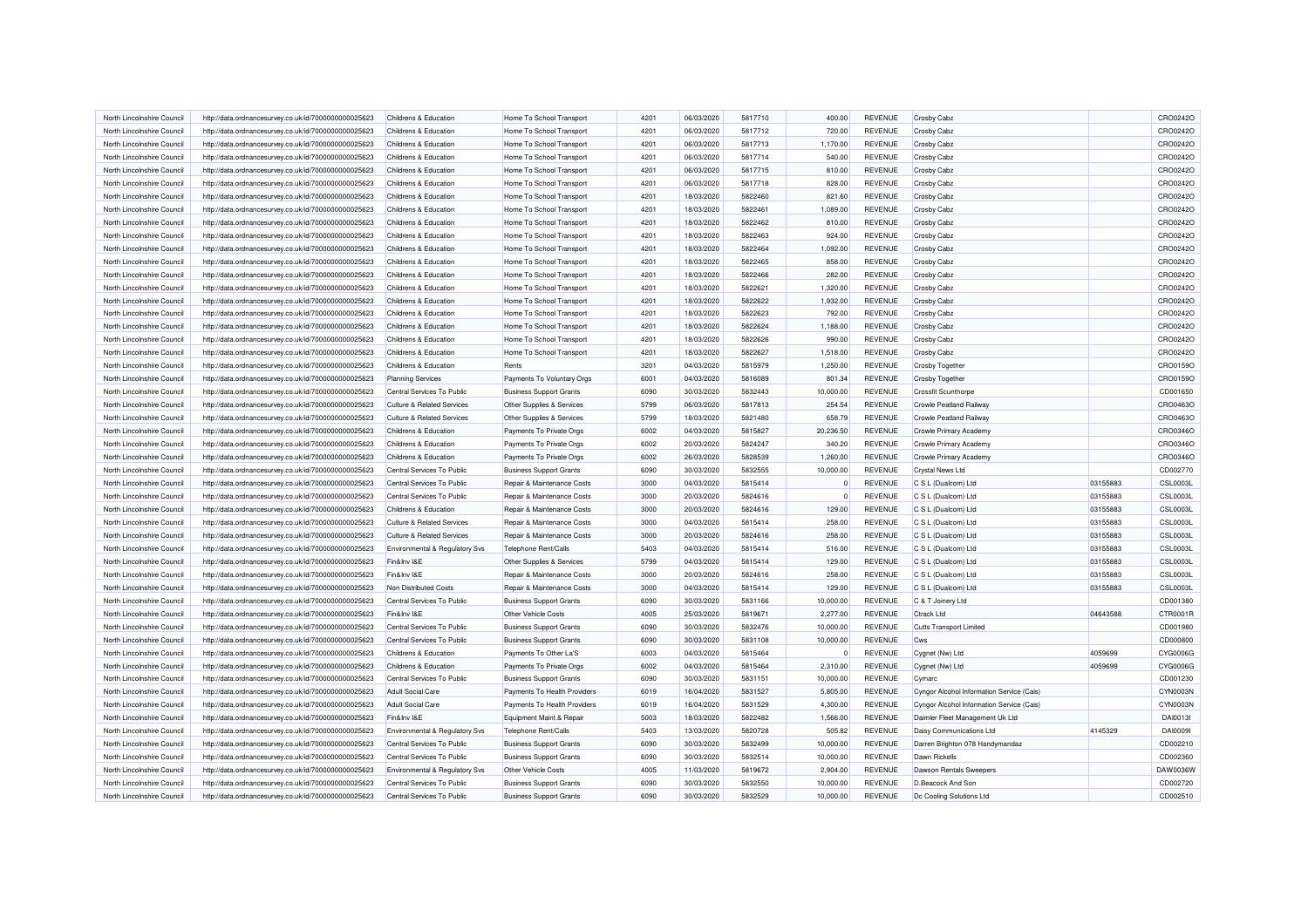| North Lincolnshire Council                               | http://data.ordnancesurvey.co.uk/id/7000000000025623 | <b>Culture &amp; Related Services</b> | Other Professional Fees        | 5829         | 11/03/2020 | 5819460 | 2.490.85  | <b>REVENUE</b> | Debit Finance Collections Plc             | 3422873  | <b>DEB0189B</b>             |
|----------------------------------------------------------|------------------------------------------------------|---------------------------------------|--------------------------------|--------------|------------|---------|-----------|----------------|-------------------------------------------|----------|-----------------------------|
| North Lincolnshire Council                               | http://data.ordnancesurvey.co.uk/id/7000000000025623 | <b>Culture &amp; Related Services</b> | Other Professional Fees        | 5829         | 25/03/2020 | 5824358 | 2,536.48  | REVENUE        | Debit Finance Collections Plc             | 3422873  | <b>DEB0189B</b>             |
| North Lincolnshire Council                               | http://data.ordnancesurvey.co.uk/id/7000000000025623 | Corporate And Democratic Core         | Repair & Maintenance Costs     | 3000         | 11/03/2020 | 5818900 | 320.00    | REVENUE        | Delta Security Systems Ltd                | 06373017 | DEL0004L                    |
| North Lincolnshire Council                               | http://data.ordnancesurvey.co.uk/id/7000000000025623 | Childrens & Education                 | Payments To Private Orgs       | 6002         | 04/03/2020 | 5815828 | 4,519.94  | REVENUE        | Demeter House (England) Ltd               | 5774107  | <b>DEM0021M</b>             |
| North Lincolnshire Council                               | http://data.ordnancesurvey.co.uk/id/7000000000025623 | Childrens & Education                 | Payments To Private Orgs       | 6002         | 06/03/2020 | 5817592 | 15,833.33 | <b>REVENUE</b> | Demeter House (England) Ltd               | 5774107  | DEM0021M                    |
| North Lincolnshire Council                               | http://data.ordnancesurvey.co.uk/id/7000000000025623 | Childrens & Education                 | Payments To Private Orgs       | 6002         | 06/03/2020 | 5817610 | 10,383.33 | REVENUE        | Demeter House (England) Ltd               | 5774107  | <b>DEM0021M</b>             |
| North Lincolnshire Council                               | http://data.ordnancesurvey.co.uk/id/7000000000025623 | <b>Childrens &amp; Education</b>      | Payments To Private Orgs       | 6002         | 06/03/2020 | 5817612 | 10.383.33 | <b>REVENUE</b> | Demeter House (England) Ltd               | 5774107  | <b>DEM0021M</b>             |
| North Lincolnshire Council                               | http://data.ordnancesurvey.co.uk/id/7000000000025623 | Childrens & Education                 | Payments To Private Orgs       | 6002         | 06/03/2020 | 5817614 | 11,133.33 | <b>REVENUE</b> | Demeter House (England) Ltd               | 5774107  | <b>DEM0021M</b>             |
| North Lincolnshire Council                               | http://data.ordnancesurvey.co.uk/id/7000000000025623 | Childrens & Education                 | Payments To Private Orgs       | 6002         | 18/03/2020 | 5822290 | 10,120.00 | REVENUE        | Demeter House (England) Ltd               | 5774107  | <b>DEM0021M</b>             |
| North Lincolnshire Council                               | http://data.ordnancesurvey.co.uk/id/7000000000025623 | Childrens & Education                 | Payments To Private Orgs       | 6002         | 18/03/2020 | 5822874 | 1,827.00  | REVENUE        | Demeter House (England) Ltd               | 5774107  | <b>DEM0021M</b>             |
| North Lincolnshire Council                               | http://data.ordnancesurvey.co.uk/id/7000000000025623 | Childrens & Education                 | Payments To Private Orgs       | 6002         | 20/03/2020 | 5823961 | 8,466.66  | REVENUE        | Demeter House (England) Ltd               | 5774107  | <b>DEM0021M</b>             |
| North Lincolnshire Council                               | http://data.ordnancesurvey.co.uk/id/7000000000025623 | Childrens & Education                 | Payments To Private Orgs       | 6002         | 20/03/2020 | 5824248 | 468.00    | REVENUE        | Demeter House (England) Ltd               | 5774107  | <b>DEM0021M</b>             |
| North Lincolnshire Council                               | http://data.ordnancesurvey.co.uk/id/7000000000025623 | Corporate And Democratic Core         | Other Professional Fees        | 5829         | 30/03/2020 | 5819903 | 9,882.00  | REVENUE        | Digital First Solutions Ltd               | 09715905 | <b>DFS0003S</b>             |
| North Lincolnshire Council                               | http://data.ordnancesurvey.co.uk/id/7000000000025623 | Environmental & Regulatory Svs        | Materials                      | 5004         | 18/03/2020 | 5822483 | 236.52    | REVENUE        | Direct Commercial Veh.Serv.Ltd            | 2267244  | DIR0001R                    |
| North Lincolnshire Council                               | http://data.ordnancesurvey.co.uk/id/7000000000025623 | Environmental & Regulatory Svs        | Materials                      | 5004         | 30/03/2020 | 5822484 | 248.69    | <b>REVENUE</b> | Direct Commercial Veh.Serv.Ltd            | 2267244  | DIR0001R                    |
| North Lincolnshire Council                               | http://data.ordnancesurvey.co.uk/id/7000000000025623 | Fin&Inv I&E                           | Electricity                    | 3102         | 06/03/2020 | 5817441 | 3,273.98  | <b>REVENUE</b> | Directions Dance Cic                      |          | DIR0120R                    |
| North Lincolnshire Council                               | http://data.ordnancesurvey.co.uk/id/7000000000025623 | Culture, Env, Reg & Planning Cap      | Other Costs                    | A085         | 15/04/2020 | 5824367 | 1,400.00  | CAPITAL        | Direct Parts Supply Ltd                   |          | DIR0026R                    |
| North Lincolnshire Council                               | http://data.ordnancesurvey.co.uk/id/7000000000025623 | <b>Culture &amp; Related Services</b> | Equipment Maint.& Repair       | 5003         | 25/03/2020 | 5819468 | 320.00    | <b>REVENUE</b> | Direct Parts Supply Ltd                   |          | DIR0026R                    |
| North Lincolnshire Council                               | http://data.ordnancesurvey.co.uk/id/7000000000025623 | <b>Culture &amp; Related Services</b> | Equipment Maint.& Repair       | 5003         | 11/04/2020 | 5825585 | 415.00    | <b>REVENUE</b> | Direct Parts Supply Ltd                   |          | DIR0026R                    |
| North Lincolnshire Council                               | http://data.ordnancesurvey.co.uk/id/7000000000025623 | <b>Culture &amp; Related Services</b> | Equipment Maint.& Repair       | 5003         | 16/04/2020 | 5824377 | 443.81    | <b>REVENUE</b> | <b>Direct Parts Supply Ltd</b>            |          | DIR0026R                    |
| North Lincolnshire Council                               | http://data.ordnancesurvey.co.uk/id/7000000000025623 | Central Services To Public            | <b>Business Support Grants</b> | 6090         | 30/03/2020 | 5831176 | 10,000.00 | REVENUE        | <b>Divergent Fitness</b>                  |          | CD001480                    |
| North Lincolnshire Council                               | http://data.ordnancesurvey.co.uk/id/7000000000025623 | Fin&Inv I&E                           | Grounds Maintenance            | 3010         | 06/03/2020 | 5816414 | 375.00    | <b>REVENUE</b> | <b>Dim Consultancy</b>                    | 4539626  | DJM0002M                    |
| North Lincolnshire Council                               | http://data.ordnancesurvey.co.uk/id/7000000000025623 | Fin&Inv I&E                           | Grounds Maintenance            | 3010         | 06/03/2020 | 5816416 | 375.00    | REVENUE        | Djm Consultancy                           | 4539626  | <b>DJM0002M</b>             |
| North Lincolnshire Council                               | http://data.ordnancesurvey.co.uk/id/7000000000025623 | Fin&Inv I&E                           | Grounds Maintenance            | 3010         | 06/03/2020 | 5816417 | 375.00    | <b>REVENUE</b> | Djm Consultancy                           | 4539626  | DJM0002M                    |
|                                                          |                                                      | Fin&Inv I&E                           | Grounds Maintenance            | 3010         |            | 5816432 |           |                |                                           | 4539626  | DJM0002M                    |
| North Lincolnshire Council                               | http://data.ordnancesurvey.co.uk/id/7000000000025623 |                                       |                                |              | 06/03/2020 |         | 375.00    | REVENUE        | Djm Consultancy                           |          |                             |
| North Lincolnshire Council                               | http://data.ordnancesurvey.co.uk/id/7000000000025623 | Fin&Inv I&E                           | Repair & Maintenance Costs     | 3000         | 18/03/2020 | 5816412 | 375.00    | REVENUE        | Djm Consultancy                           | 4539626  | <b>DJM0002M</b>             |
| North Lincolnshire Council<br>North Lincolnshire Council | http://data.ordnancesurvey.co.uk/id/7000000000025623 | Fin&Inv I&E                           | Repair & Maintenance Costs     | 3000<br>6002 | 18/04/2020 | 5826135 | 375.00    | <b>REVENUE</b> | <b>Dim Consultancy</b>                    | 4539626  | DJM0002M<br><b>JOH0680H</b> |
|                                                          | http://data.ordnancesurvey.co.uk/id/7000000000025623 | Childrens & Education                 | Payments To Private Orgs       |              | 04/03/2020 | 5815851 | 1,248.75  | <b>REVENUE</b> | D Johns                                   |          |                             |
| North Lincolnshire Council                               | http://data.ordnancesurvey.co.uk/id/7000000000025623 | Childrens & Education                 | Home To School Transport       | 4201         | 11/03/2020 | 5818832 | 4.149.00  | <b>REVENUE</b> | D J Taxis Scunthorpe                      |          | DJT0001T                    |
| North Lincolnshire Council                               | http://data.ordnancesurvey.co.uk/id/7000000000025623 | Childrens & Education                 | Home To School Transport       | 4201         | 20/03/2020 | 5823914 | 6,903.00  | <b>REVENUE</b> | D J Taxis Scunthorpe                      |          | DJT0001T                    |
| North Lincolnshire Council                               | http://data.ordnancesurvey.co.uk/id/7000000000025623 | Culture, Env, Reg & Planning Cap      | <b>Acquisition Of Asset</b>    | A080         | 20/03/2020 | 5824340 | 5,958.00  | CAPITAL        | Dla Piper Uk Ltd                          |          | <b>DLA0130A</b>             |
| North Lincolnshire Council                               | http://data.ordnancesurvey.co.uk/id/7000000000025623 | Culture, Env, Reg & Planning Cap      | <b>Acquisition Of Asset</b>    | A080         | 20/03/2020 | 5824340 | -0        | CAPITAL        | Dla Piper Uk Ltd                          |          | <b>DLA0130A</b>             |
| North Lincolnshire Council                               | http://data.ordnancesurvey.co.uk/id/7000000000025623 | Childrens & Education                 | Payments To Private Orgs       | 6002         | 20/03/2020 | 5823950 | 74,802.33 | <b>REVENUE</b> | <b>Dn Colleges Group</b>                  |          | NOR0007F                    |
| North Lincolnshire Council                               | http://data.ordnancesurvey.co.uk/id/7000000000025623 | <b>Adult Social Care</b>              | Payments To Health Providers   | 6019         | 20/03/2020 | 5823150 | 2.014.00  | REVENUE        | Doncaster & Bassetlaw Hospitals Nhs Trust |          | DON0232N                    |
| North Lincolnshire Council                               | http://data.ordnancesurvey.co.uk/id/7000000000025623 | <b>Adult Social Care</b>              | Payments To Health Providers   | 6019         | 20/03/2020 | 5823151 | 1,076.80  | REVENUE        | Doncaster & Bassetlaw Hospitals Nhs Trust |          | <b>DON0232N</b>             |
| North Lincolnshire Council                               | http://data.ordnancesurvey.co.uk/id/7000000000025623 | <b>Adult Social Care</b>              | Payments To Health Providers   | 6019         | 20/03/2020 | 5823154 | 2,270.00  | <b>REVENUE</b> | Doncaster & Bassetlaw Hospitals Nhs Trust |          | DON0232N                    |
| North Lincolnshire Council                               | http://data.ordnancesurvey.co.uk/id/7000000000025623 | <b>Adult Social Care</b>              | Payments To Health Providers   | 6019         | 20/03/2020 | 5823493 | 1,812.00  | REVENUE        | Doncaster & Bassetlaw Hospitals Nhs Trust |          | DON0232M                    |
| North Lincolnshire Council                               | http://data.ordnancesurvey.co.uk/id/7000000000025623 | <b>Adult Social Care</b>              | Payments To Health Providers   | 6019         | 20/03/2020 | 5823496 | 2,726.80  | <b>REVENUE</b> | Doncaster & Bassetlaw Hospitals Nhs Trust |          | DON0232M                    |
| North Lincolnshire Council                               | http://data.ordnancesurvey.co.uk/id/7000000000025623 | <b>Adult Social Care</b>              | Payments To Health Providers   | 6019         | 20/03/2020 | 5823497 | $-352.40$ | REVENUE        | Doncaster & Bassetlaw Hospitals Nhs Trust |          | DON0232N                    |
| North Lincolnshire Council                               | http://data.ordnancesurvey.co.uk/id/7000000000025623 | Childrens & Education                 | Payments To Private Orgs       | 6002         | 04/03/2020 | 5815829 | 306.90    | <b>REVENUE</b> | Donna Ducker Childminding                 |          | <b>DUC0041C</b>             |
| North Lincolnshire Council                               | http://data.ordnancesurvey.co.uk/id/7000000000025623 | <b>Childrens &amp; Education</b>      | Payments To Private Orgs       | 6002         | 25/03/2020 | 5826053 | 8,455.70  | REVENUE        | Do-Re-Mi Nursery                          |          | <b>WIN0044N</b>             |
| North Lincolnshire Council                               | http://data.ordnancesurvey.co.uk/id/7000000000025623 | Central Services To Public            | <b>Business Support Grants</b> | 6090         | 30/03/2020 | 5831087 | 10,000.00 | REVENUE        | Double Rhino Ltd                          |          | CD000590                    |
| North Lincolnshire Council                               | http://data.ordnancesurvey.co.uk/id/7000000000025623 | <b>Adult Social Care</b>              | Exhibitions/Events             | 5709         | 20/03/2020 | 5824303 | 5,600.00  | <b>REVENUE</b> | Double Tree By Hilton Nottingham-Gateway  | 4134231  | DOU0081U                    |
| North Lincolnshire Council                               | http://data.ordnancesurvey.co.uk/id/7000000000025623 | Childrens & Education                 | Payments To Private Orgs       | 6002         | 25/03/2020 | 5819411 | 17,963.18 | <b>REVENUE</b> | Dove Adolescent Care                      |          | DOV0001V                    |
| North Lincolnshire Council                               | http://data.ordnancesurvey.co.uk/id/7000000000025623 | Childrens & Education                 | Payments To Private Orgs       | 6002         | 30/04/2020 | 5826145 | 19,202.02 | REVENUE        | Dove Adolescent Care                      |          | DOV0001V                    |
| North Lincolnshire Council                               | http://data.ordnancesurvey.co.uk/id/7000000000025623 | Fin&Inv I&E                           | Repair & Maintenance Costs     | 3000         | 25/03/2020 | 5826029 | 300.00    | <b>REVENUE</b> | Drainmaster (Uk) Ltd                      | 3802760  | DRA0028A                    |
| North Lincolnshire Council                               | http://data.ordnancesurvey.co.uk/id/7000000000025623 | <b>Adult Social Care</b>              | Payments To Health Providers   | 6019         | 11/03/2020 | 5819346 | 343.21    | <b>REVENUE</b> | Dr A Whitaker & Partners                  |          | WHI0114I                    |
| North Lincolnshire Council                               | http://data.ordnancesurvey.co.uk/id/7000000000025623 | <b>Public Health</b>                  | Payments To Health Providers   | 6019         | 11/03/2020 | 5819346 | 380.00    | <b>REVENUE</b> | Dr A Whitaker & Partners                  |          | WHI0114I                    |
| North Lincolnshire Council                               | http://data.ordnancesurvey.co.uk/id/7000000000025623 | <b>Adult Social Care Capital</b>      | <b>Other Costs</b>             | A085         | 20/03/2020 | 5816018 | 549.36    | CAPITAL        | Drive Devilbiss Healthcare Limited        | 4301005  | <b>DRI0008</b>              |
| North Lincolnshire Council                               | http://data.ordnancesurvey.co.uk/id/7000000000025623 | <b>Adult Social Care Capital</b>      | Other Costs                    | A085         | 25/03/2020 | 5816020 | 864.50    | CAPITAL        | Drive Devilbiss Healthcare Limited        | 4301005  | <b>DRI0008</b>              |
| North Lincolnshire Council                               | http://data.ordnancesurvey.co.uk/id/7000000000025623 | <b>Adult Social Care Capital</b>      | Other Costs                    | A085         | 30/03/2020 | 5820801 | 418.20    | CAPITAL        | Drive Devilbiss Healthcare Limited        | 4301005  | <b>DRI0008I</b>             |
| North Lincolnshire Council                               | http://data.ordnancesurvey.co.uk/id/7000000000025623 | <b>Adult Social Care Capital</b>      | <b>Other Costs</b>             | A085         | 30/03/2020 | 5820809 | 285.00    | CAPITAL        | Drive Devilbiss Healthcare Limited        | 4301005  | <b>DRI0008I</b>             |
| North Lincolnshire Council                               | http://data.ordnancesurvey.co.uk/id/7000000000025623 | <b>Adult Social Care</b>              | Other Professional Fees        | 5829         | 25/03/2020 | 5816486 | 1.280.00  | <b>REVENUE</b> | Dr M C Waziri                             |          | WAZ0001Z                    |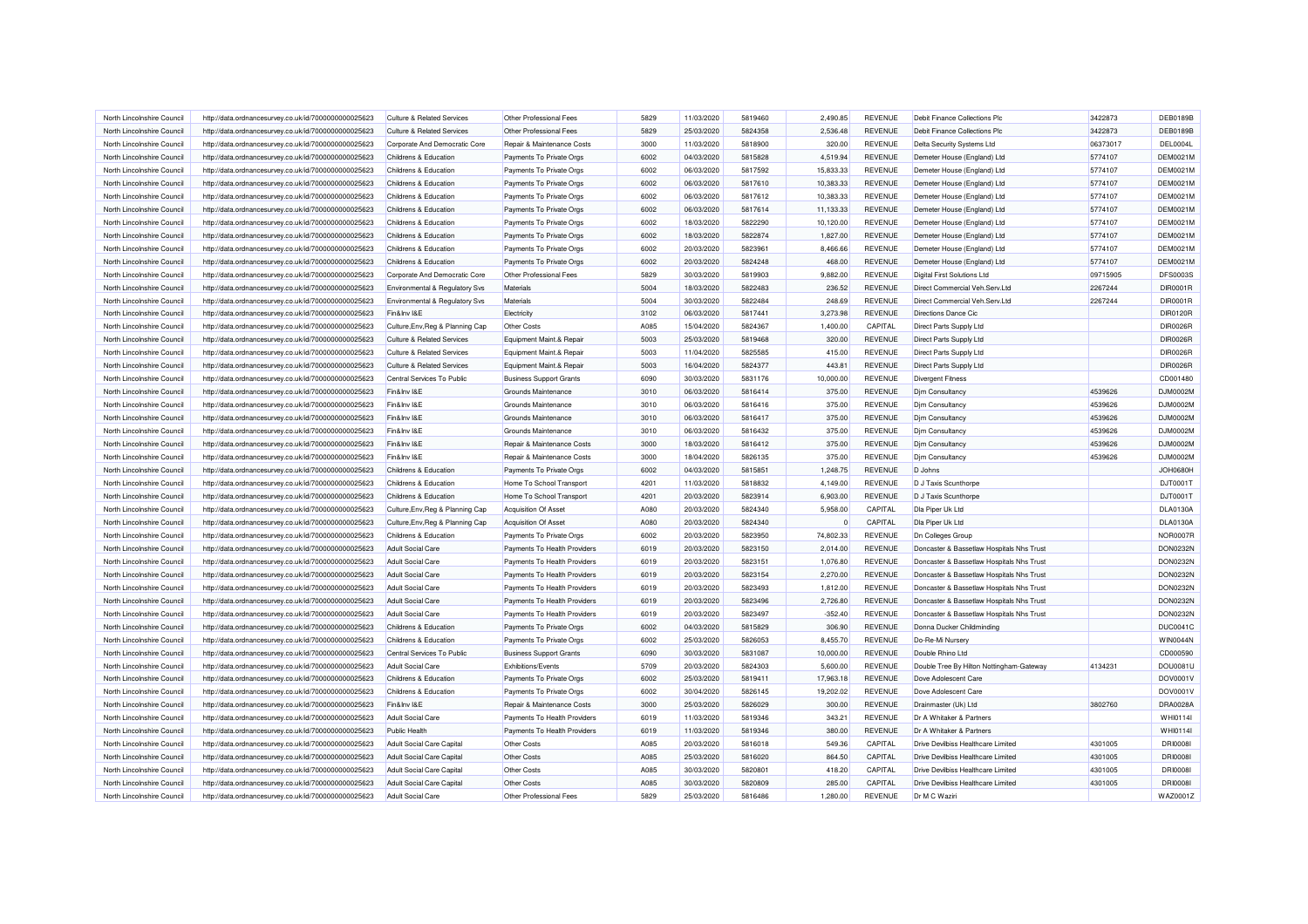| North Lincolnshire Council | http://data.ordnancesurvey.co.uk/id/7000000000025623 | <b>Adult Social Care</b>                  | Other Professional Fees            | 5829 | 30/03/2020 | 5823854 | 740.00     | <b>REVENUE</b> | Dr M C Waziri                          |          | WAZ0001Z        |
|----------------------------|------------------------------------------------------|-------------------------------------------|------------------------------------|------|------------|---------|------------|----------------|----------------------------------------|----------|-----------------|
| North Lincolnshire Council | http://data.ordnancesurvey.co.uk/id/7000000000025623 | <b>Adult Social Care</b>                  | Payments To Health Providers       | 6019 | 27/03/2020 | 5818178 | 884.00     | REVENUE        | Dr M J Dwyer & Partners                |          | DWY0001Y        |
| North Lincolnshire Council | http://data.ordnancesurvey.co.uk/id/7000000000025623 | <b>Public Health</b>                      | Payments To Health Providers       | 6019 | 27/03/2020 | 5818178 | 140.00     | REVENUE        | Dr M J Dwyer & Partners                |          | DWY0001Y        |
| North Lincolnshire Council | http://data.ordnancesurvey.co.uk/id/7000000000025623 | <b>Culture &amp; Related Services</b>     | Other Supplies & Services          | 5799 | 18/03/2020 | 5821474 | 26,900.00  | REVENUE        | <b>D</b> Roberts                       |          | ROB0139B        |
| North Lincolnshire Council | http://data.ordnancesurvey.co.uk/id/7000000000025623 | <b>Culture &amp; Related Services</b>     | Other Supplies & Services          | 5799 | 18/03/2020 | 5821476 | 780.00     | <b>REVENUE</b> | D Roberts                              |          | ROB0139E        |
| North Lincolnshire Council | http://data.ordnancesurvey.co.uk/id/7000000000025623 | <b>Adult Social Care</b>                  | Other Professional Fees            | 5829 | 20/03/2020 | 5823857 | 897.20     | REVENUE        | Dr Steven Hopkins                      |          | <b>HOP0053F</b> |
| North Lincolnshire Council | http://data.ordnancesurvey.co.uk/id/7000000000025623 | Environmental & Regulatory Svs            | Other Professional Fees            | 5829 | 04/03/2020 | 5815785 | 2,145.00   | <b>REVENUE</b> | Dr T Mahmood Anwar                     |          | MAH0003H        |
| North Lincolnshire Council | http://data.ordnancesurvey.co.uk/id/7000000000025623 | Central Services To Public                | <b>Business Support Grants</b>     | 6090 | 30/03/2020 | 5832524 | 10,000.00  | <b>REVENUE</b> | D & T Riggall Jewellers (Brigg) Linces |          | CD002460        |
| North Lincolnshire Council | http://data.ordnancesurvey.co.uk/id/7000000000025623 | Culture, Env, Reg & Planning Cap          | <b>Other Costs</b>                 | A085 | 20/03/2020 | 5822681 | 3,299.50   | CAPITAL        | Eagle Promotions Ltd                   |          | EAG0001G        |
| North Lincolnshire Council | http://data.ordnancesurvey.co.uk/id/7000000000025623 | Childrens & Education                     | Payments To Private Orgs           | 6002 | 29/04/2020 | 5819053 | 300.00     | REVENUE        | Early Excellence Ltd                   | 3421364  | <b>EAR0029R</b> |
| North Lincolnshire Council | http://data.ordnancesurvey.co.uk/id/7000000000025623 | Fin&Inv I&E                               | Other Professional Fees            | 5829 | 06/03/2020 | 5817598 | 2,831.83   | REVENUE        | Easters & Son Commercial Services Ltd  |          | <b>EAS0590S</b> |
| North Lincolnshire Council | http://data.ordnancesurvey.co.uk/id/7000000000025623 | Fin&Inv I&E                               | Other Professional Fees            | 5829 | 06/03/2020 | 5817599 | 1,583.33   | REVENUE        | Easters & Son Commercial Services Ltd  |          | <b>EAS0590S</b> |
| North Lincolnshire Council | http://data.ordnancesurvey.co.uk/id/7000000000025623 | <b>Childrens &amp; Education</b>          | <b>Client Transport Costs</b>      | 6092 | 25/03/2020 | 5820962 | 900.00     | <b>REVENUE</b> | East Hull Cars Ltd                     | 5777873  | EAS0093S        |
| North Lincolnshire Council | http://data.ordnancesurvey.co.uk/id/7000000000025623 | <b>Childrens &amp; Education</b>          | Payments To Private Orgs           | 6002 | 20/03/2020 | 5824249 | 390.00     | REVENUE        | Eastoft Little Legs                    |          | EAS0282S        |
| North Lincolnshire Council | http://data.ordnancesurvey.co.uk/id/7000000000025623 | <b>Culture &amp; Related Services</b>     | Materials                          | 5004 | 30/03/2020 | 5821423 | 258.00     | <b>REVENUE</b> | East Riding Horticulture Ltd           |          | EAS0166S        |
| North Lincolnshire Council | http://data.ordnancesurvey.co.uk/id/7000000000025623 | <b>Adult Social Care</b>                  | <b>Retirement Additional Costs</b> | 2007 | 30/03/2020 | 5828347 | 873.42     | REVENUE        | East Riding Of Yorkshire Council       |          | EAS0126S        |
| North Lincolnshire Council | http://data.ordnancesurvey.co.uk/id/7000000000025623 | Central Services To Public                | Gen Office Exp (Incl Postage)      | 5603 | 04/03/2020 | 5814799 | 276.93     | REVENUE        | East Riding Of Yorkshire Council       |          | EAS0126S        |
| North Lincolnshire Council | http://data.ordnancesurvey.co.uk/id/7000000000025623 | Childrens & Education                     | Payments To Private Orgs           | 6002 | 26/03/2020 | 5828530 | 1,260.00   | REVENUE        | East Riding Of Yorkshire Council       |          | EAS0126S        |
| North Lincolnshire Council |                                                      | Childrens & Education                     | <b>Retirement Additional Costs</b> | 2007 | 27/03/2020 | 5827306 | 92,724.65  | <b>REVENUE</b> |                                        |          | EAS0126S        |
| North Lincolnshire Council | http://data.ordnancesurvey.co.uk/id/7000000000025623 |                                           | <b>Retirement Additional Costs</b> | 2007 | 30/03/2020 | 5828347 |            | REVENUE        | East Riding Of Yorkshire Council       |          | EAS0126S        |
|                            | http://data.ordnancesurvey.co.uk/id/7000000000025623 | Childrens & Education                     |                                    |      |            |         |            |                | East Riding Of Yorkshire Council       |          | EAS0126S        |
| North Lincolnshire Council | http://data.ordnancesurvey.co.uk/id/7000000000025623 | Childrens & Education                     | <b>Retirement Additional Costs</b> | 2007 | 30/03/2020 | 5828688 | 1,349.88   | <b>REVENUE</b> | East Riding Of Yorkshire Council       |          |                 |
| North Lincolnshire Council | http://data.ordnancesurvey.co.uk/id/7000000000025623 | <b>Culture &amp; Related Services</b>     | <b>Retirement Additional Costs</b> | 2007 | 30/03/2020 | 5828344 | 13,318.95  | REVENUE        | East Riding Of Yorkshire Council       |          | EAS0126S        |
| North Lincolnshire Council | http://data.ordnancesurvey.co.uk/id/7000000000025623 | <b>Culture &amp; Related Services</b>     | <b>Retirement Additional Costs</b> | 2007 | 30/03/2020 | 5828685 | 982.16     | <b>REVENUE</b> | East Riding Of Yorkshire Council       |          | <b>EAS0126S</b> |
| North Lincolnshire Council | http://data.ordnancesurvey.co.uk/id/7000000000025623 | Highways & Transport                      | Other Supplies & Services          | 5799 | 11/03/2020 | 5818967 | 1,200.00   | REVENUE        | East Riding Of Yorkshire Council       |          | EAS0012S        |
| North Lincolnshire Council | http://data.ordnancesurvey.co.uk/id/7000000000025623 | Non Distributed Costs                     | <b>Retirement Additional Costs</b> | 2007 | 30/03/2020 | 5828680 | 3,020.70   | REVENUE        | East Riding Of Yorkshire Council       |          | EAS0126S        |
| North Lincolnshire Council | http://data.ordnancesurvey.co.uk/id/7000000000025623 | Non Distributed Costs                     | <b>Retirement Additional Costs</b> | 2007 | 25/03/2020 | 5827024 | 127,680.00 | <b>REVENUE</b> | East Riding Pension Fund               |          | EAS0381S        |
| North Lincolnshire Council | http://data.ordnancesurvey.co.uk/id/7000000000025623 | Central Services To Public                | <b>Business Support Grants</b>     | 6090 | 30/03/2020 | 5831058 | 10,000.00  | <b>REVENUE</b> | <b>East Trent Ltd</b>                  |          | CD000300        |
| North Lincolnshire Council | http://data.ordnancesurvey.co.uk/id/7000000000025623 | Childrens & Education                     | Home To School Transport           | 4201 | 13/03/2020 | 5820397 | 6,251.89   | REVENUE        | East Yorkshire Motor Services Ltd      | 216628   | EAS0120S        |
| North Lincolnshire Council | http://data.ordnancesurvey.co.uk/id/7000000000025623 | Highways & Transport                      | <b>Concessionary Fares</b>         | 6010 | 13/03/2020 | 5820583 | 4,430.00   | <b>REVENUE</b> | East Yorkshire Motor Services Ltd      | 216628   | EAS0120S        |
| North Lincolnshire Council | http://data.ordnancesurvey.co.uk/id/7000000000025623 | <b>Culture &amp; Related Services</b>     | Repair & Maintenance Costs         | 3000 | 13/03/2020 | 5820616 | 4,722.35   | REVENUE        | E C Surfacing Ltd                      | 07080098 | <b>ECS0006S</b> |
| North Lincolnshire Council | http://data.ordnancesurvey.co.uk/id/7000000000025623 | Non Distributed Costs                     | Repair & Maintenance Costs         | 3000 | 04/03/2020 | 5815429 | 1,170.34   | REVENUE        | E C Surfacing Ltd                      | 07080098 | <b>ECS0006S</b> |
| North Lincolnshire Council | http://data.ordnancesurvey.co.uk/id/7000000000025623 | Fin&Inv I&E                               | Electricity                        | 3102 | 18/03/2020 | 5821072 | 7,359.67   | REVENUE        | <b>Edf Energy</b>                      |          | EDF0029F        |
| North Lincolnshire Council | http://data.ordnancesurvey.co.uk/id/7000000000025623 | Childrens & Education                     | Payments To Private Orgs           | 6002 | 26/03/2020 | 5828541 | 630.00     | REVENUE        | Edith Moorhouse Primary School         | 07966500 | EDI0010I        |
| North Lincolnshire Council | http://data.ordnancesurvey.co.uk/id/7000000000025623 | Culture, Env, Reg & Planning Cap          | <b>Building/Construction</b>       | A082 | 11/04/2020 | 5826915 | 8,619.83   | CAPITAL        | <b>Education Funding Agency</b>        |          | EDU0130L        |
| North Lincolnshire Council | http://data.ordnancesurvey.co.uk/id/7000000000025623 | Environmental & Regulatory Svs            | Stock Purchases & Adjustments      | 5030 | 20/03/2020 | 5821449 | 400.00     | <b>REVENUE</b> | Egbert H Taylor & Co Ltd               | 718441   | TAY0016Y        |
| North Lincolnshire Council | http://data.ordnancesurvey.co.uk/id/7000000000025623 | Childrens & Education                     | <b>Equipment Purchase</b>          | 5001 | 18/03/2020 | 5822303 | 334.50     | REVENUE        | E H Advertising Ltd                    |          | EHA0003A        |
| North Lincolnshire Council | http://data.ordnancesurvey.co.uk/id/7000000000025623 | Childrens & Education                     | <b>Equipment Purchase</b>          | 5001 | 18/03/2020 | 5822306 | 357.00     | <b>REVENUE</b> | E H Advertising Ltd                    |          | EHA0003A        |
| North Lincolnshire Council | http://data.ordnancesurvey.co.uk/id/7000000000025623 | Childrens & Education                     | <b>Course Fees/Training</b>        | 2002 | 06/03/2020 | 5816343 | 3,400.00   | REVENUE        | <b>Eileen Murphy Consultants</b>       |          | MUR0043R        |
| North Lincolnshire Council | http://data.ordnancesurvey.co.uk/id/7000000000025623 | Childrens & Education                     | <b>Course Fees/Training</b>        | 2002 | 11/03/2020 | 5819062 | 263.00     | REVENUE        | <b>Eileen Murphy Consultants</b>       |          | <b>MUR0043R</b> |
| North Lincolnshire Council | http://data.ordnancesurvey.co.uk/id/7000000000025623 | Childrens & Education                     | Home To School Transport           | 4201 | 30/03/2020 | 5822628 | 870.00     | REVENUE        | Ei'S Cars Ltd                          |          | EJC0001C        |
| North Lincolnshire Council | http://data.ordnancesurvey.co.uk/id/7000000000025623 | Childrens & Education                     | Home To School Transport           | 4201 | 30/03/2020 | 5822630 | 288.00     | <b>REVENUE</b> | Ei'S Cars Ltd                          |          | EJC0001C        |
| North Lincolnshire Council | http://data.ordnancesurvey.co.uk/id/7000000000025623 | Childrens & Education                     | Home To School Transport           | 4201 | 30/03/2020 | 5822632 | 414.00     | <b>REVENUE</b> | Ej'S Cars Ltd                          |          | EJC0001C        |
| North Lincolnshire Council | http://data.ordnancesurvey.co.uk/id/7000000000025623 | Childrens & Education                     | Payments To Private Orgs           | 6002 | 25/03/2020 | 5826811 | 1,025.10   | <b>REVENUE</b> | <b>Elisabeth Brierley</b>              |          | <b>BRI03301</b> |
| North Lincolnshire Council | http://data.ordnancesurvey.co.uk/id/7000000000025623 | <b>Adult Social Care</b>                  | It Software-Maintenance            | 5053 | 27/03/2020 | 5819366 | 3,249.00   | REVENUE        | <b>Elisian Limited</b>                 |          | MIC0023C        |
| North Lincolnshire Council | http://data.ordnancesurvey.co.uk/id/7000000000025623 | <b>Adult Social Care</b>                  | Payments To Private Orgs           | 6002 | 11/03/2020 | 5820440 | 2,447.20   | <b>REVENUE</b> | Elite Care Solutions Ltd               |          | ISF0009F        |
| North Lincolnshire Council | http://data.ordnancesurvey.co.uk/id/7000000000025623 | <b>Adult Social Care</b>                  | Payments To Private Orgs           | 6002 | 11/03/2020 | 5820440 | 134.40     | <b>REVENUE</b> | Elite Care Solutions Ltd               |          | ISF0009F        |
| North Lincolnshire Council | http://data.ordnancesurvey.co.uk/id/7000000000025623 | Childrens & Education                     | <b>Client Related Costs</b>        | 5534 | 13/03/2020 | 5817733 | 212.14     | <b>REVENUE</b> | Ellgia Scunthorpe                      | 860123   | <b>BEL0170L</b> |
| North Lincolnshire Council | http://data.ordnancesurvey.co.uk/id/7000000000025623 | <b>Environmental &amp; Regulatory Svs</b> | Payments To Private Orgs           | 6002 | 13/03/2020 | 5817826 | 328.10     | REVENUE        | <b>Ellgia Scunthorpe</b>               | 860123   | <b>BEL0170L</b> |
| North Lincolnshire Council | http://data.ordnancesurvey.co.uk/id/7000000000025623 | Environmental & Regulatory Svs            | Payments To Private Orgs           | 6002 | 13/03/2020 | 5817827 | 961.92     | <b>REVENUE</b> | <b>Ellgia Scunthorpe</b>               | 860123   | <b>BEL0170L</b> |
| North Lincolnshire Council | http://data.ordnancesurvey.co.uk/id/7000000000025623 | Environmental & Regulatory Svs            | Payments To Private Orgs           | 6002 | 25/03/2020 | 5823872 | 20,273.79  | REVENUE        | Ellgia Scunthorpe                      | 860123   | <b>BEL0170L</b> |
| North Lincolnshire Council | http://data.ordnancesurvey.co.uk/id/7000000000025623 | Environmental & Regulatory Svs            | Payments To Private Orgs           | 6002 | 25/03/2020 | 5824633 | 14,745.57  | <b>REVENUE</b> | <b>Ellgia Scunthorpe</b>               | 860123   | <b>BEL0170L</b> |
| North Lincolnshire Council | http://data.ordnancesurvey.co.uk/id/7000000000025623 | Environmental & Regulatory Svs            | Payments To Private Orgs           | 6002 | 25/03/2020 | 5826073 | 13,796.00  | REVENUE        | Ellgia Scunthorpe                      | 860123   | <b>BEL0170L</b> |
| North Lincolnshire Council | http://data.ordnancesurvey.co.uk/id/7000000000025623 | <b>Environmental &amp; Regulatory Svs</b> | Payments To Private Orgs           | 6002 | 25/03/2020 | 5826074 | 1,214.62   | <b>REVENUE</b> | <b>Ellgia Scunthorpe</b>               | 860123   | <b>BEL0170L</b> |
|                            |                                                      |                                           |                                    |      |            |         |            |                |                                        |          |                 |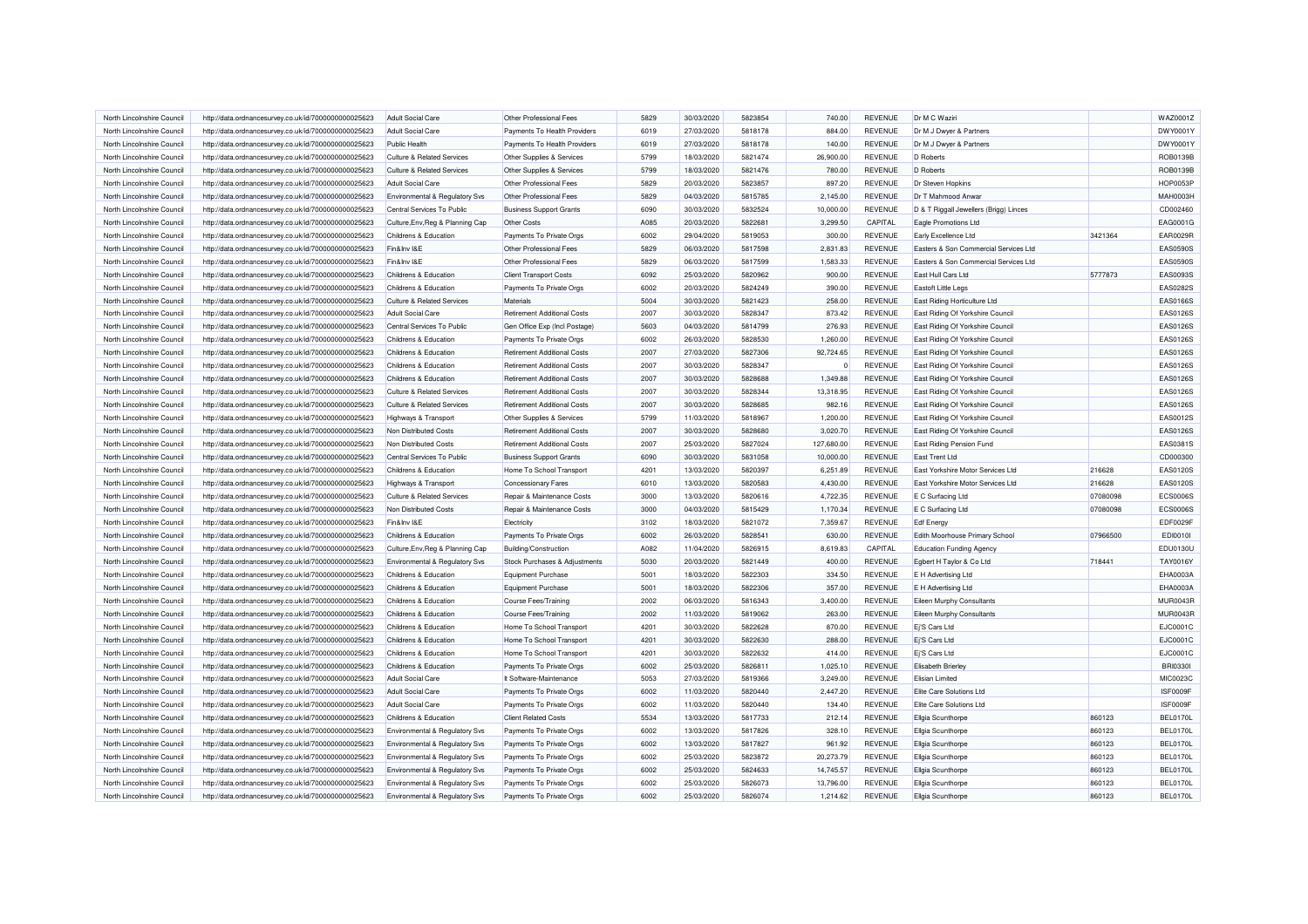| North Lincolnshire Council | http://data.ordnancesurvey.co.uk/id/7000000000025623 | Culture & Related Services                | Exhibitions/Events             | 5709 | 27/03/2020 | 5817768 | 370.00    | <b>REVENUE</b> | <b>Elliott Nixon</b>                    |          | NIX0002X        |
|----------------------------|------------------------------------------------------|-------------------------------------------|--------------------------------|------|------------|---------|-----------|----------------|-----------------------------------------|----------|-----------------|
| North Lincolnshire Council | http://data.ordnancesurvey.co.uk/id/7000000000025623 | Central Services To Public                | <b>Business Support Grants</b> | 6090 | 30/03/2020 | 5832539 | 10,000.00 | REVENUE        | <b>Elmwood Flooring</b>                 |          | CD002610        |
| North Lincolnshire Council | http://data.ordnancesurvey.co.uk/id/7000000000025623 | Central Services To Public                | <b>Business Support Grants</b> | 6090 | 30/03/2020 | 5832490 | 10,000.00 | <b>REVENUE</b> | <b>Elsham Garage Services</b>           |          | CD002120        |
| North Lincolnshire Council | http://data.ordnancesurvey.co.uk/id/7000000000025623 | <b>Adult Social Care</b>                  | Payments To Private Orgs       | 6002 | 11/03/2020 | 5820445 | 1,675.00  | REVENUE        | Emerald Care Services (North Lincs) Ltd |          | <b>ISF0026F</b> |
| North Lincolnshire Council | http://data.ordnancesurvey.co.uk/id/7000000000025623 | <b>Adult Social Care</b>                  | Payments To Private Orgs       | 6002 | 13/03/2020 | 5820434 | 7,757.80  | <b>REVENUE</b> | Emerald Care Services (North Lincs) Ltd | 08136830 | <b>EME0032E</b> |
| North Lincolnshire Council | http://data.ordnancesurvey.co.uk/id/7000000000025623 | <b>Adult Social Care</b>                  | Payments To Private Orgs       | 6002 | 13/03/2020 | 5820434 | 3,517.71  | REVENUE        | Emerald Care Services (North Lincs) Ltd | 08136830 | <b>EME0032E</b> |
| North Lincolnshire Council | http://data.ordnancesurvey.co.uk/id/7000000000025623 | Childrens & Education                     | Payments To Private Orgs       | 6002 | 25/03/2020 | 5825967 | 1,235.00  | <b>REVENUE</b> | Emerald Care Services (North Lincs) Ltd | 08136830 | <b>EME0032E</b> |
| North Lincolnshire Council | http://data.ordnancesurvey.co.uk/id/7000000000025623 | <b>Childrens &amp; Education</b>          | Payments To Private Orgs       | 6002 | 25/03/2020 | 5825979 | 893.00    | REVENUE        | Emerald Care Services (North Lincs) Ltd | 08136830 | <b>EME0032E</b> |
| North Lincolnshire Council | http://data.ordnancesurvey.co.uk/id/7000000000025623 | Childrens & Education                     | Payments To Private Orgs       | 6002 | 25/03/2020 | 5825986 | 489.25    | REVENUE        | Emerald Care Services (North Lincs) Ltd | 08136830 | <b>EME0032E</b> |
| North Lincolnshire Council | http://data.ordnancesurvey.co.uk/id/7000000000025623 | Childrens & Education                     | Payments To Private Orgs       | 6002 | 25/03/2020 | 5826130 | 988.00    | REVENUE        | Emerald Care Services (North Lincs) Ltd | 08136830 | <b>EME0032E</b> |
| North Lincolnshire Council | http://data.ordnancesurvey.co.uk/id/7000000000025623 | Childrens & Education                     | Payments To Private Orgs       | 6002 | 25/03/2020 | 5826133 | 1,064.00  | REVENUE        | Emerald Care Services (North Lincs) Ltd | 08136830 | <b>EME0032E</b> |
| North Lincolnshire Council | http://data.ordnancesurvey.co.uk/id/7000000000025623 | Central Services To Public                | Other Supplies & Services      | 5799 | 23/03/2020 | 5826711 | 500.00    | REVENUE        | <b>Emergency Finthree</b>               |          | <b>NOR2002F</b> |
| North Lincolnshire Council | http://data.ordnancesurvey.co.uk/id/7000000000025623 | Corporate And Democratic Core             | Other Supplies & Services      | 5799 | 23/03/2020 | 5826711 |           | REVENUE        | <b>Emergency Finthree</b>               |          | <b>NOR2002F</b> |
| North Lincolnshire Council | http://data.ordnancesurvey.co.uk/id/7000000000025623 | <b>Childrens &amp; Education</b>          | Payments To Private Orgs       | 6002 | 04/03/2020 | 5815825 | 364.50    | REVENUE        | Emma C Cobb                             |          | COB0002E        |
| North Lincolnshire Council | http://data.ordnancesurvey.co.uk/id/7000000000025623 | Childrens & Education                     | Payments To Private Orgs       | 6002 | 20/03/2020 | 5817399 | 250.00    | REVENUE        | Emma Middleton                          |          | <b>NIC0342C</b> |
| North Lincolnshire Council | http://data.ordnancesurvey.co.uk/id/7000000000025623 | Central Services To Public                | <b>Business Support Grants</b> | 6090 | 30/03/2020 | 5831158 | 10,000.00 | REVENUE        | Emma Sherwood                           |          | CD001300        |
| North Lincolnshire Council |                                                      |                                           |                                | 6090 | 30/03/2020 | 5832535 | 10,000.00 | REVENUE        |                                         |          | CD002570        |
|                            | http://data.ordnancesurvey.co.uk/id/7000000000025623 | Central Services To Public                | <b>Business Support Grants</b> | 3104 | 18/03/2020 | 5822832 |           | REVENUE        | Emmaspilates                            |          | EMO0004C        |
| North Lincolnshire Council | http://data.ordnancesurvey.co.uk/id/7000000000025623 | <b>Culture &amp; Related Services</b>     | <b>Heating Fuels</b>           |      |            |         | 1,806.23  |                | Emo Oil                                 |          |                 |
| North Lincolnshire Council | http://data.ordnancesurvey.co.uk/id/7000000000025623 | Corporate And Democratic Core             | Equipment Maint.& Repair       | 5003 | 13/03/2020 | 5820895 | 3,144.50  | <b>REVENUE</b> | <b>End2end Services Limited</b>         |          | <b>END0042D</b> |
| North Lincolnshire Council | http://data.ordnancesurvey.co.uk/id/7000000000025623 | Support Servs Capital                     | It Equipment                   | A098 | 16/04/2020 | 5827133 | 1,275.00  | CAPITAL        | End2end Services Limited                |          | <b>END0042D</b> |
| North Lincolnshire Council | http://data.ordnancesurvey.co.uk/id/7000000000025623 | Childrens & Education                     | Payments To Private Orgs       | 6002 | 30/03/2020 | 5822784 | 1,167.00  | <b>REVENUE</b> | Engineering Utc Northern Lincolnshire   |          | <b>ENG0084C</b> |
| North Lincolnshire Council | http://data.ordnancesurvey.co.uk/id/7000000000025623 | <b>Public Health</b>                      | Equipment Maint.& Repair       | 5003 | 06/03/2020 | 5815494 | 389.80    | REVENUE        | Enviro Technology Services Plo          |          | ENV0009V        |
| North Lincolnshire Council | http://data.ordnancesurvey.co.uk/id/7000000000025623 | <b>Environmental &amp; Regulatory Svs</b> | Payments To Private Orgs       | 6002 | 11/03/2020 | 5817821 | 310.20    | <b>REVENUE</b> | Envirotyre Uk Ltd                       |          | <b>ENV0014V</b> |
| North Lincolnshire Council | http://data.ordnancesurvey.co.uk/id/7000000000025623 | Environmental & Regulatory Svs            | Payments To Private Orgs       | 6002 | 17/04/2020 | 5827293 | 286.30    | REVENUE        | Envirotyre Uk Ltd                       |          | ENV0014V        |
| North Lincolnshire Council | http://data.ordnancesurvey.co.uk/id/7000000000025623 | <b>Culture &amp; Related Services</b>     | Repair & Maintenance Costs     | 3000 | 25/03/2020 | 5825931 | 325.00    | <b>REVENUE</b> | E.On Control Solutions Ltd              |          | <b>MAT0002T</b> |
| North Lincolnshire Council | http://data.ordnancesurvey.co.uk/id/7000000000025623 | Childrens & Education                     | Payments To Private Orgs       | 6002 | 04/03/2020 | 5815831 | 16,601.20 | REVENUE        | Epworth Primary Academy                 |          | EPW0006W        |
| North Lincolnshire Council | http://data.ordnancesurvey.co.uk/id/7000000000025623 | Childrens & Education                     | Payments To Private Orgs       | 6002 | 16/04/2020 | 5824250 | 3,790.80  | <b>REVENUE</b> | Epworth Primary Academy                 |          | EPW0006W        |
| North Lincolnshire Council | http://data.ordnancesurvey.co.uk/id/7000000000025623 | Central Services To Public                | <b>Business Support Grants</b> | 6090 | 30/03/2020 | 5831160 | 10,000.00 | REVENUE        | Epworth Service Centre Ltd              |          | CD001320        |
| North Lincolnshire Council | http://data.ordnancesurvey.co.uk/id/7000000000025623 | Childrens & Education                     | Home To School Transport       | 4201 | 11/03/2020 | 5818156 | 293.40    | <b>REVENUE</b> | Epworth Taxis Ltd                       | 8601067  | EPW0003W        |
| North Lincolnshire Council | http://data.ordnancesurvey.co.uk/id/7000000000025623 | Childrens & Education                     | Home To School Transport       | 4201 | 11/03/2020 | 5818157 | 870.00    | REVENUE        | Epworth Taxis Ltd                       | 8601067  | EPW0003W        |
| North Lincolnshire Council | http://data.ordnancesurvey.co.uk/id/7000000000025623 | Childrens & Education                     | Home To School Transport       | 4201 | 11/03/2020 | 5818158 | 882.75    | <b>REVENUE</b> | Epworth Taxis Ltd                       | 8601067  | EPW0003W        |
| North Lincolnshire Council | http://data.ordnancesurvey.co.uk/id/7000000000025623 | Childrens & Education                     | Home To School Transport       | 4201 | 11/03/2020 | 5818159 | 516.75    | REVENUE        | Epworth Taxis Ltd                       | 8601067  | EPW0003W        |
| North Lincolnshire Council | http://data.ordnancesurvey.co.uk/id/7000000000025623 | Childrens & Education                     | Home To School Transport       | 4201 | 11/03/2020 | 5818160 | 600.00    | <b>REVENUE</b> | Epworth Taxis Ltd                       | 8601067  | EPW0003W        |
| North Lincolnshire Council | http://data.ordnancesurvey.co.uk/id/7000000000025623 | Childrens & Education                     | Home To School Transport       | 4201 | 11/03/2020 | 5818161 | 899.50    | REVENUE        | Epworth Taxis Ltd                       | 8601067  | EPW0003W        |
| North Lincolnshire Council | http://data.ordnancesurvey.co.uk/id/7000000000025623 | Childrens & Education                     | Home To School Transport       | 4201 | 11/03/2020 | 5818162 | 759.50    | <b>REVENUE</b> | Epworth Taxis Ltd                       | 8601067  | EPW0003W        |
| North Lincolnshire Council | http://data.ordnancesurvey.co.uk/id/7000000000025623 | Childrens & Education                     | Home To School Transport       | 4201 | 11/03/2020 | 5818163 | 260.00    | REVENUE        | Epworth Taxis Ltd                       | 8601067  | EPW0003W        |
| North Lincolnshire Council | http://data.ordnancesurvey.co.uk/id/7000000000025623 | Childrens & Education                     | Home To School Transport       | 4201 | 11/03/2020 | 5818930 | 440.10    | <b>REVENUE</b> | Epworth Taxis Ltd                       | 8601067  | EPW0003W        |
| North Lincolnshire Council | http://data.ordnancesurvey.co.uk/id/7000000000025623 | Childrens & Education                     | Home To School Transport       | 4201 | 11/03/2020 | 5818931 | 1,276.00  | REVENUE        | Epworth Taxis Ltd                       | 8601067  | EPW0003W        |
| North Lincolnshire Council | http://data.ordnancesurvey.co.uk/id/7000000000025623 | Childrens & Education                     | Home To School Transport       | 4201 | 11/03/2020 | 5818933 | 854.70    | REVENUE        | Epworth Taxis Ltd                       | 8601067  | EPW0003W        |
| North Lincolnshire Council | http://data.ordnancesurvey.co.uk/id/7000000000025623 | Childrens & Education                     | Home To School Transport       | 4201 | 11/03/2020 | 5818935 | 813.78    | REVENUE        | Epworth Taxis Ltd                       | 8601067  | EPW0003W        |
| North Lincolnshire Council | http://data.ordnancesurvey.co.uk/id/7000000000025623 | Childrens & Education                     | Home To School Transport       | 4201 | 11/03/2020 | 5818937 | 757.90    | <b>REVENUE</b> | Epworth Taxis Ltd                       | 8601067  | EPW0003V        |
| North Lincolnshire Council | http://data.ordnancesurvey.co.uk/id/7000000000025623 | Childrens & Education                     | Home To School Transport       | 4201 | 11/03/2020 | 5818939 | 880.00    | <b>REVENUE</b> | Epworth Taxis Ltd                       | 8601067  | EPW0003W        |
| North Lincolnshire Council | http://data.ordnancesurvey.co.uk/id/7000000000025623 | Childrens & Education                     | Home To School Transport       | 4201 | 11/03/2020 | 5818941 | 1,413.50  | <b>REVENUE</b> | Epworth Taxis Ltd                       | 8601067  | EPW0003W        |
| North Lincolnshire Council | http://data.ordnancesurvey.co.uk/id/7000000000025623 | Childrens & Education                     | Home To School Transport       | 4201 | 11/03/2020 | 5818942 | 1,193.50  | REVENUE        | Epworth Taxis Ltd                       | 8601067  | EPW0003W        |
| North Lincolnshire Council | http://data.ordnancesurvey.co.uk/id/7000000000025623 | Childrens & Education                     | Payments To Voluntary Orgs     | 6001 | 04/03/2020 | 5815832 | 2,389.00  | <b>REVENUE</b> | Epworth Thurlow Pre-School              |          | EPW0018W        |
| North Lincolnshire Council | http://data.ordnancesurvey.co.uk/id/7000000000025623 | Childrens & Education                     | Payments To Voluntary Orgs     | 6001 | 20/03/2020 | 5824251 | 978.90    | <b>REVENUE</b> | Epworth Thurlow Pre-School              |          | EPW0018W        |
| North Lincolnshire Council | http://data.ordnancesurvey.co.uk/id/7000000000025623 | Childrens & Education                     | Gen Office Exp (Incl Postage)  | 5603 | 22/04/2020 | 5826925 | 211.02    | REVENUE        | Eryc - Supplies                         |          | EAS0125S        |
| North Lincolnshire Council | http://data.ordnancesurvey.co.uk/id/7000000000025623 | Childrens & Education                     | Materials                      | 5004 | 22/04/2020 | 5826936 | 651.83    | REVENUE        | Eryc - Supplies                         |          | EAS0125S        |
| North Lincolnshire Council | http://data.ordnancesurvey.co.uk/id/7000000000025623 | Fin&Inv I&E                               | <b>Equipment Purchase</b>      | 5001 | 04/03/2020 | 5814811 | 287.29    | <b>REVENUE</b> | Eryc - Supplies                         |          | EAS0125S        |
| North Lincolnshire Council | http://data.ordnancesurvey.co.uk/id/7000000000025623 | Fin&Inv I&E                               | <b>Equipment Purchase</b>      | 5001 | 04/03/2020 | 5814814 | 291.33    | REVENUE        | Eryc - Supplies                         |          | EAS0125S        |
| North Lincolnshire Council | http://data.ordnancesurvey.co.uk/id/7000000000025623 | Highways & Transport                      | Gen Office Exp (Incl Postage)  | 5603 | 25/03/2020 | 5820480 | 23.90     | <b>REVENUE</b> | Eryc - Supplies                         |          | EAS0125S        |
| North Lincolnshire Council | http://data.ordnancesurvey.co.uk/id/7000000000025623 | Highways & Transport                      | Repair & Maintenance Costs     | 3000 | 25/03/2020 | 5820480 | 218.20    | REVENUE        | Eryc - Supplies                         |          | EAS0125S        |
| North Lincolnshire Council | http://data.ordnancesurvey.co.uk/id/7000000000025623 | Central Services To Public                | <b>Business Support Grants</b> | 6090 | 30/03/2020 | 5831177 | 10,000.00 | <b>REVENUE</b> | Et Simple Tax Solutions Ltd             |          | CD001490        |
|                            |                                                      |                                           |                                |      |            |         |           |                |                                         |          |                 |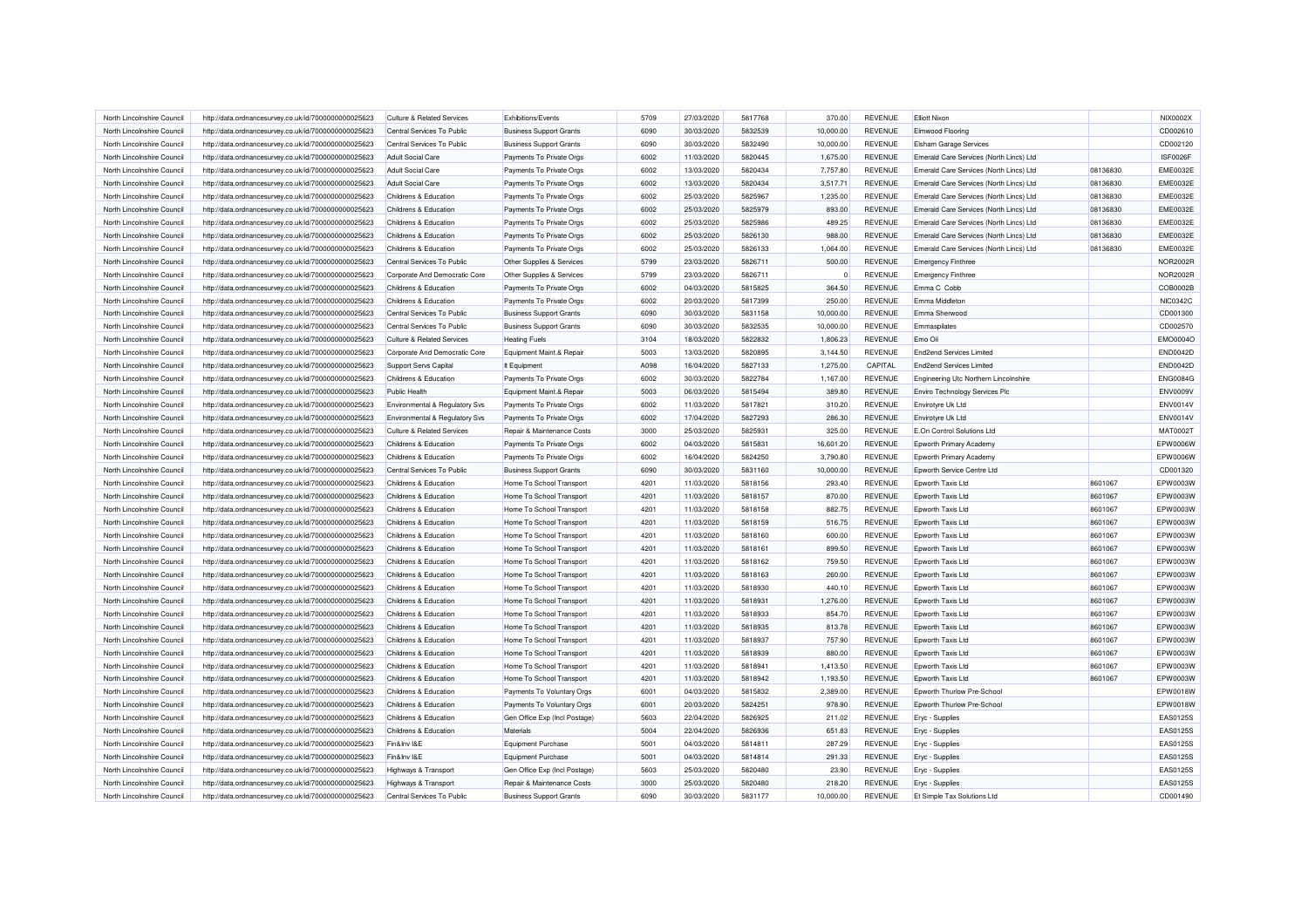| North Lincolnshire Council | http://data.ordnancesurvey.co.uk/id/7000000000025623 | Childrens & Education                     | It Software-Maintenance        | 5053 | 25/03/2020 | 5817763 | 439.50      | <b>REVENUE</b> | <b>Euclid Limited</b>                     |          | <b>EUC0003C</b> |
|----------------------------|------------------------------------------------------|-------------------------------------------|--------------------------------|------|------------|---------|-------------|----------------|-------------------------------------------|----------|-----------------|
| North Lincolnshire Council | http://data.ordnancesurvey.co.uk/id/7000000000025623 | Childrens & Education                     | It Software-Maintenance        | 5053 | 30/03/2020 | 5820622 | 2,244.75    | REVENUE        | <b>Euclid Limited</b>                     |          | <b>EUC0003C</b> |
| North Lincolnshire Council | http://data.ordnancesurvey.co.uk/id/7000000000025623 | Childrens & Education                     | It Software-Maintenance        | 5053 | 30/03/2020 | 5820623 | 3,753.56    | REVENUE        | <b>Euclid Limited</b>                     |          | <b>EUC0003C</b> |
| North Lincolnshire Council | http://data.ordnancesurvey.co.uk/id/7000000000025623 | Highways & Transport                      | Other Supplies & Services      | 5799 | 25/03/2020 | 5818213 | 550.00      | REVENUE        | Exactrak                                  |          | EXA0014A        |
| North Lincolnshire Council | http://data.ordnancesurvey.co.uk/id/7000000000025623 | Central Services To Public                | <b>Business Support Grants</b> | 6090 | 30/03/2020 | 5832477 | 10,000.00   | <b>REVENUE</b> | <b>Eyewatch Security Limited</b>          |          | CD001990        |
| North Lincolnshire Council | http://data.ordnancesurvey.co.uk/id/7000000000025623 | Central Services To Public                | Other Premises Costs           | 3390 | 25/03/2020 | 5826026 | $\Omega$    | REVENUE        | Eye Watch Security Ltd                    | 04480210 | <b>EYE0006E</b> |
| North Lincolnshire Council | http://data.ordnancesurvey.co.uk/id/7000000000025623 | Environmental & Regulatory Svs            | <b>Equipment Purchase</b>      | 5001 | 18/03/2020 | 5821455 | 794.25      | <b>REVENUE</b> | Eye Watch Security Ltd                    | 04480210 | EYE0006E        |
| North Lincolnshire Council | http://data.ordnancesurvey.co.uk/id/7000000000025623 | Environmental & Regulatory Svs            | <b>Other Premises Costs</b>    | 3390 | 25/03/2020 | 5826026 | 2,440.00    | <b>REVENUE</b> | Eye Watch Security Ltd                    | 04480210 | EYE0006E        |
| North Lincolnshire Council | http://data.ordnancesurvey.co.uk/id/7000000000025623 | Environmental & Regulatory Svs            | <b>Other Premises Costs</b>    | 3390 | 25/03/2020 | 5826027 | 600.00      | REVENUE        | Eye Watch Security Ltd                    | 04480210 | <b>EYE0006E</b> |
| North Lincolnshire Council | http://data.ordnancesurvey.co.uk/id/7000000000025623 | Highways & Transport                      | Stock Purchases & Adjustments  | 5030 | 25/03/2020 | 5825921 | 1,244.00    | REVENUE        | Fabrikat (Nottingham) Ltd                 |          | FAB0002B        |
| North Lincolnshire Council | http://data.ordnancesurvey.co.uk/id/7000000000025623 | <b>Culture &amp; Related Services</b>     | Other Supplies & Services      | 5799 | 25/03/2020 | 5827346 | 2,620.00    | REVENUE        | <b>Fairview Music</b>                     |          | FAI00511        |
| North Lincolnshire Council | http://data.ordnancesurvey.co.uk/id/7000000000025623 | Culture & Related Services                | Equipment Purchase             | 5001 | 25/03/2020 | 5827168 | 371.76      | REVENUE        | F G Adamson & Son                         |          | ADA0002A        |
| North Lincolnshire Council | http://data.ordnancesurvey.co.uk/id/7000000000025623 | Childrens & Education                     | Payments To Private Orgs       | 6002 | 04/03/2020 | 5815835 | 15,429.52   | REVENUE        | Fieldview Day Nursery                     |          | <b>FIE0045E</b> |
| North Lincolnshire Council | http://data.ordnancesurvey.co.uk/id/7000000000025623 | Childrens & Education                     | Payments To Private Orgs       | 6002 | 20/03/2020 | 5824252 | 308.01      | REVENUE        | Fieldview Day Nursery                     |          | FIE0045E        |
| North Lincolnshire Council | http://data.ordnancesurvey.co.uk/id/7000000000025623 | Childrens & Education                     | Payments To Private Orgs       | 6002 | 20/03/2020 | 5823091 | 2,000.00    | <b>REVENUE</b> | Fiona Wakefield                           |          | <b>WAK0094F</b> |
| North Lincolnshire Council | http://data.ordnancesurvey.co.uk/id/7000000000025623 | Childrens & Education                     | <b>Legal Fees</b>              | 5823 | 20/03/2020 | 5824651 | 590.96      | <b>REVENUE</b> | <b>Firebyrd Family Works</b>              |          | <b>MIL0057L</b> |
| North Lincolnshire Council | http://data.ordnancesurvey.co.uk/id/7000000000025623 | Childrens & Education                     | <b>Agency Costs</b>            | 6005 | 18/03/2020 | 5819856 | 220.00      | <b>REVENUE</b> | <b>First Class Tailored Solutions Ltd</b> | 07819183 | FIR0124R        |
| North Lincolnshire Council | http://data.ordnancesurvey.co.uk/id/7000000000025623 | Childrens & Education                     | Payments To Private Orgs       | 6002 | 11/03/2020 | 5819854 | 339.00      | REVENUE        | First Class Tailored Solutions Ltd        | 07819183 | FIR0124R        |
| North Lincolnshire Council |                                                      | Childrens & Education                     | Payments To Private Orgs       | 6002 | 11/03/2020 | 5819858 | 320.00      | <b>REVENUE</b> | <b>First Class Tailored Solutions Ltd</b> | 07819183 | FIR0124R        |
| North Lincolnshire Council | http://data.ordnancesurvey.co.uk/id/7000000000025623 | Childrens & Education                     |                                | 6002 | 18/03/2020 | 5819850 | 333.00      | REVENUE        | <b>First Class Tailored Solutions Ltd</b> | 07819183 | FIR0124R        |
| North Lincolnshire Council | http://data.ordnancesurvey.co.uk/id/7000000000025623 | Childrens & Education                     | Payments To Private Orgs       | 6002 | 25/03/2020 | 5822435 | 339.00      | <b>REVENUE</b> | <b>First Class Tailored Solutions Ltd</b> |          | <b>FIR0124R</b> |
|                            | http://data.ordnancesurvey.co.uk/id/7000000000025623 |                                           | Payments To Private Orgs       |      |            |         |             |                |                                           | 07819183 |                 |
| North Lincolnshire Council | http://data.ordnancesurvey.co.uk/id/7000000000025623 | Childrens & Education                     | Payments To Private Orgs       | 6002 | 25/03/2020 | 5822436 | 320.00      | REVENUE        | <b>First Class Tailored Solutions Ltd</b> | 07819183 | FIR0124R        |
| North Lincolnshire Council | http://data.ordnancesurvey.co.uk/id/7000000000025623 | Childrens & Education                     | Payments To Private Orgs       | 6002 | 25/03/2020 | 5822437 | 220.00      | <b>REVENUE</b> | <b>First Class Tailored Solutions Ltd</b> | 07819183 | <b>FIR0124R</b> |
| North Lincolnshire Council | http://data.ordnancesurvey.co.uk/id/7000000000025623 | Highways & Transport                      | <b>Passenger Transport</b>     | 6011 | 25/03/2020 | 5826132 | 1,102.14    | REVENUE        | First South Yorkshire Ltd                 | 2332529  | FIR0041R        |
| North Lincolnshire Council | http://data.ordnancesurvey.co.uk/id/7000000000025623 | Highways & Transport                      | Passenger Transport            | 6011 | 30/03/2020 | 5826127 | 979.68      | <b>REVENUE</b> | First South Yorkshire Ltd                 | 2332529  | FIR0041R        |
| North Lincolnshire Council | http://data.ordnancesurvey.co.uk/id/7000000000025623 | Highways & Transport                      | <b>Passenger Transport</b>     | 6011 | 30/03/2020 | 5826128 | 1,061.32    | <b>REVENUE</b> | First South Yorkshire Ltd                 | 2332529  | FIR0041R        |
| North Lincolnshire Council | http://data.ordnancesurvey.co.uk/id/7000000000025623 | Highways & Transport                      | Other Supplies & Services      | 5799 | 11/03/2020 | 5819369 | 4,668.00    | <b>REVENUE</b> | First Step Sports Ltd                     |          | <b>FIR0143R</b> |
| North Lincolnshire Council | http://data.ordnancesurvey.co.uk/id/7000000000025623 | Highways & Transport                      | Other Supplies & Services      | 5799 | 25/03/2020 | 5827261 | 9,594.00    | REVENUE        | First Step Sports Ltd                     |          | FIR0143R        |
| North Lincolnshire Council | http://data.ordnancesurvey.co.uk/id/7000000000025623 | Central Services To Public                | <b>Business Support Grants</b> | 6090 | 30/03/2020 | 5832437 | 10,000.00   | <b>REVENUE</b> | <b>Fishermans Catch</b>                   |          | CD001590        |
| North Lincolnshire Council | http://data.ordnancesurvey.co.uk/id/7000000000025623 | Central Services To Public                | <b>Business Support Grants</b> | 6090 | 30/03/2020 | 5832497 | 10,000.00   | REVENUE        | <b>Five Fathoms Spirit</b>                |          | CD002190        |
| North Lincolnshire Council | http://data.ordnancesurvey.co.uk/id/7000000000025623 | Childrens & Education                     | Payments To Private Orgs       | 6002 | 11/03/2020 | 5819422 | 3,290.01    | REVENUE        | Five Rivers Child Care Ltd                |          | <b>FIV0006V</b> |
| North Lincolnshire Council | http://data.ordnancesurvey.co.uk/id/7000000000025623 | Childrens & Education                     | Payments To Private Orgs       | 6002 | 25/03/2020 | 5826144 | 3,516.95    | REVENUE        | Five Rivers Child Care Ltd                |          | <b>FIV0006V</b> |
| North Lincolnshire Council | http://data.ordnancesurvey.co.uk/id/7000000000025623 | Fin&Inv I&E                               | Equipment Hire/Rent            | 5002 | 11/03/2020 | 5819675 | 368.25      | <b>REVENUE</b> | Fleetclean I td                           | 01381865 | <b>FLE0007E</b> |
| North Lincolnshire Council | http://data.ordnancesurvey.co.uk/id/7000000000025623 | Fin&Inv I&E                               | Equipment Hire/Rent            | 5002 | 18/03/2020 | 5822488 | 368.25      | REVENUE        | Fleetclean I td                           | 01381865 | <b>FLE0007E</b> |
| North Lincolnshire Council | http://data.ordnancesurvey.co.uk/id/7000000000025623 | <b>Adult Social Care</b>                  | Materials                      | 5004 | 30/03/2020 | 5819751 | 844.73      | <b>REVENUE</b> | <b>Fleet Factors Ltd</b>                  | 01231325 | <b>FLE0026E</b> |
| North Lincolnshire Council | http://data.ordnancesurvey.co.uk/id/7000000000025623 | Childrens & Education                     | Materials                      | 5004 | 25/03/2020 | 5816591 | 1,276.22    | <b>REVENUE</b> | <b>Fleet Factors Ltd</b>                  | 01231325 | <b>FLE0026E</b> |
| North Lincolnshire Council | http://data.ordnancesurvey.co.uk/id/7000000000025623 | Childrens & Education                     | Materials                      | 5004 | 25/03/2020 | 5819678 | 406.40      | <b>REVENUE</b> | <b>Fleet Factors Ltd</b>                  | 01231325 | <b>FLE0026E</b> |
| North Lincolnshire Council | http://data.ordnancesurvey.co.uk/id/7000000000025623 | Childrens & Education                     | Materials                      | 5004 | 27/03/2020 | 5819705 | 396.39      | REVENUE        | <b>Fleet Factors Ltd</b>                  | 01231325 | <b>FLE0026E</b> |
| North Lincolnshire Council | http://data.ordnancesurvey.co.uk/id/7000000000025623 | Childrens & Education                     | Materials                      | 5004 | 27/03/2020 | 5819724 | 226.18      | <b>REVENUE</b> | <b>Fleet Factors Ltd</b>                  | 01231325 | <b>FLE0026E</b> |
| North Lincolnshire Council | http://data.ordnancesurvey.co.uk/id/7000000000025623 | Childrens & Education                     | Materials                      | 5004 | 27/03/2020 | 5819740 | 282.88      | REVENUE        | <b>Fleet Factors Ltd</b>                  | 01231325 | <b>FLE0026E</b> |
| North Lincolnshire Council | http://data.ordnancesurvey.co.uk/id/7000000000025623 | Childrens & Education                     | Materials                      | 5004 | 16/04/2020 | 5825484 | 2,400.00    | <b>REVENUE</b> | <b>Fleet Factors Ltd</b>                  | 01231325 | <b>FLE0026E</b> |
| North Lincolnshire Council | http://data.ordnancesurvey.co.uk/id/7000000000025623 | <b>Culture &amp; Related Services</b>     | Materials                      | 5004 | 27/03/2020 | 5819685 | 1,116.39    | <b>REVENUE</b> | <b>Fleet Factors Ltd</b>                  | 01231325 | <b>FLE0026E</b> |
| North Lincolnshire Council | http://data.ordnancesurvey.co.uk/id/7000000000025623 | <b>Culture &amp; Related Services</b>     | Materials                      | 5004 | 27/03/2020 | 5819709 | 221.30      | <b>REVENUE</b> | <b>Fleet Factors Ltd</b>                  | 01231325 | <b>FLE0026E</b> |
| North Lincolnshire Council | http://data.ordnancesurvey.co.uk/id/7000000000025623 | <b>Culture &amp; Related Services</b>     | Materials                      | 5004 | 27/03/2020 | 5819721 | 263.75      | REVENUE        | <b>Fleet Factors Ltd</b>                  | 01231325 | <b>FLE0026E</b> |
| North Lincolnshire Council | http://data.ordnancesurvey.co.uk/id/7000000000025623 | <b>Culture &amp; Related Services</b>     | Materials                      | 5004 | 30/03/2020 | 5822519 | 231.51      | <b>REVENUE</b> | <b>Fleet Factors Ltd</b>                  | 01231325 | <b>FLE0026E</b> |
| North Lincolnshire Council | http://data.ordnancesurvey.co.uk/id/7000000000025623 | <b>Culture &amp; Related Services</b>     | Materials                      | 5004 | 30/03/2020 | 5822521 | 256.25      | <b>REVENUE</b> | <b>Fleet Factors Ltd</b>                  | 01231325 | <b>FLE0026E</b> |
| North Lincolnshire Council | http://data.ordnancesurvey.co.uk/id/7000000000025623 | Environmental & Regulatory Svs            | Materials                      | 5004 | 04/03/2020 | 5816594 | $-1,795.60$ | <b>REVENUE</b> | <b>Fleet Factors Ltd</b>                  | 01231325 | <b>FLE0026E</b> |
| North Lincolnshire Council | http://data.ordnancesurvey.co.uk/id/7000000000025623 | Environmental & Regulatory Svs            | Materials                      | 5004 | 13/03/2020 | 5816546 | 634.75      | REVENUE        | <b>Fleet Factors Ltd</b>                  | 01231325 | <b>FLE0026E</b> |
| North Lincolnshire Council | http://data.ordnancesurvey.co.uk/id/7000000000025623 | Environmental & Regulatory Svs            | Materials                      | 5004 | 13/03/2020 | 5816552 | 1,810.37    | <b>REVENUE</b> | <b>Fleet Factors Ltd</b>                  | 01231325 | <b>FLE0026E</b> |
| North Lincolnshire Council | http://data.ordnancesurvey.co.uk/id/7000000000025623 | Environmental & Regulatory Svs            | Materials                      | 5004 | 13/03/2020 | 5816559 | 212.71      | REVENUE        | <b>Fleet Factors Ltd</b>                  | 01231325 | <b>FLE0026E</b> |
| North Lincolnshire Council | http://data.ordnancesurvey.co.uk/id/7000000000025623 | Environmental & Regulatory Svs            | Materials                      | 5004 | 18/03/2020 | 5816565 | 417.56      | <b>REVENUE</b> | <b>Fleet Factors Ltd</b>                  | 01231325 | <b>FLE0026E</b> |
| North Lincolnshire Council | http://data.ordnancesurvey.co.uk/id/7000000000025623 | Environmental & Regulatory Svs            | Materials                      | 5004 | 18/03/2020 | 5816566 | 634.15      | <b>REVENUE</b> | <b>Fleet Factors Ltd</b>                  | 01231325 | <b>FLE0026E</b> |
| North Lincolnshire Council | http://data.ordnancesurvey.co.uk/id/7000000000025623 | <b>Environmental &amp; Regulatory Svs</b> | Materials                      | 5004 | 18/03/2020 | 5816569 | 243.02      | <b>REVENUE</b> | <b>Fleet Factors Ltd</b>                  | 01231325 | <b>FLE0026E</b> |
|                            |                                                      |                                           |                                |      |            |         |             |                |                                           |          |                 |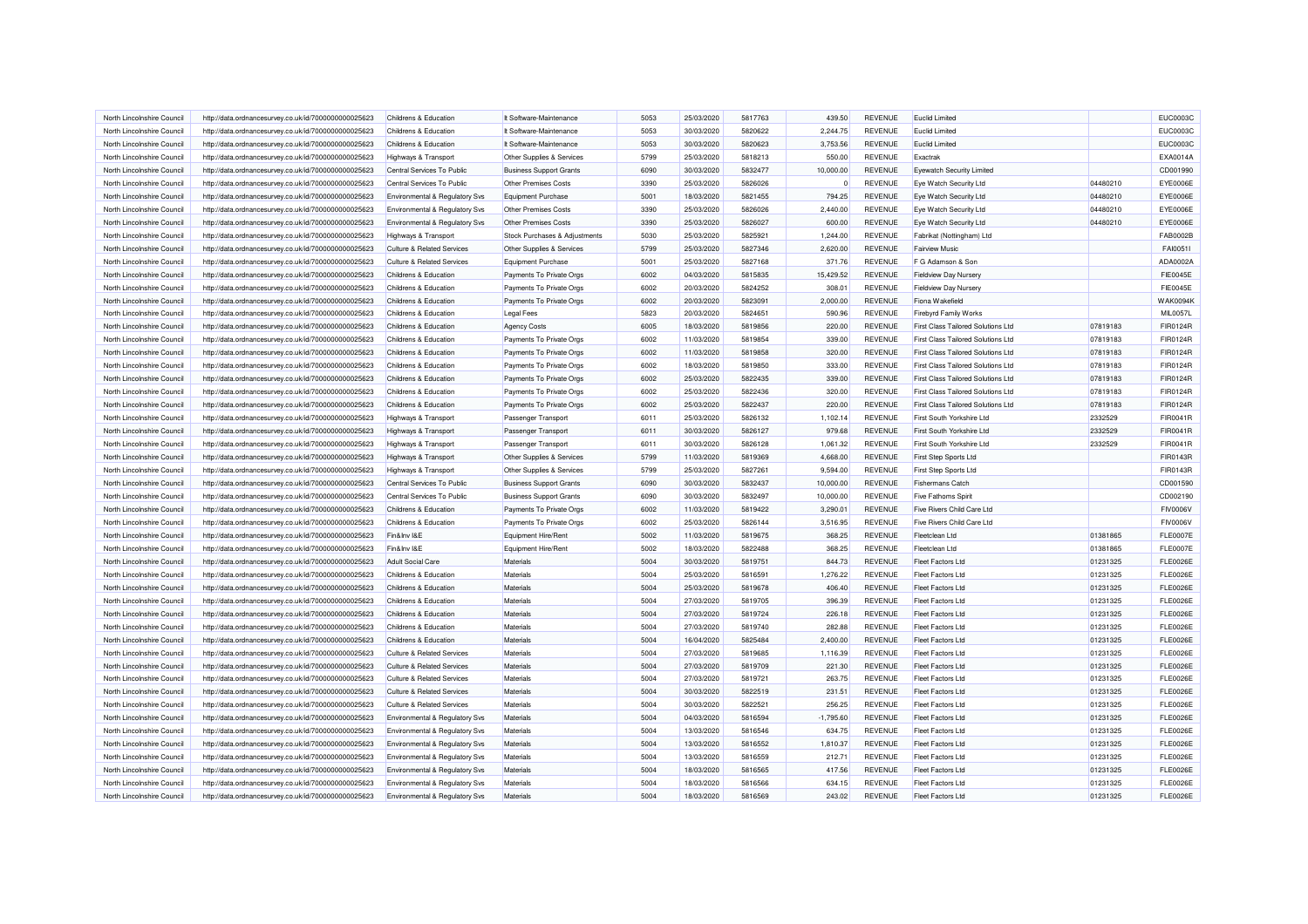| North Lincolnshire Council | http://data.ordnancesurvey.co.uk/id/7000000000025623 | <b>Environmental &amp; Regulatory Svs</b> | Materials                      | 5004 | 20/03/2020 | 5816572 | 391.18    | <b>REVENUE</b> | <b>Fleet Factors Ltd</b>              | 01231325 | <b>FLE0026E</b> |
|----------------------------|------------------------------------------------------|-------------------------------------------|--------------------------------|------|------------|---------|-----------|----------------|---------------------------------------|----------|-----------------|
| North Lincolnshire Council | http://data.ordnancesurvey.co.uk/id/7000000000025623 | Environmental & Regulatory Svs            | Materials                      | 5004 | 27/03/2020 | 5819696 | 1,128.38  | <b>REVENUE</b> | <b>Fleet Factors Ltd</b>              | 01231325 | <b>FLE0026E</b> |
| North Lincolnshire Council | http://data.ordnancesurvey.co.uk/id/7000000000025623 | Environmental & Regulatory Svs            | Materials                      | 5004 | 27/03/2020 | 5819717 | 1,104.16  | <b>REVENUE</b> | <b>Fleet Factors Ltd</b>              | 01231325 | <b>FLE0026E</b> |
|                            |                                                      |                                           |                                |      |            |         |           |                |                                       |          | <b>FLE0026E</b> |
| North Lincolnshire Council | http://data.ordnancesurvey.co.uk/id/7000000000025623 | Environmental & Regulatory Svs            | Materials                      | 5004 | 27/03/2020 | 5819718 | 247.17    | <b>REVENUE</b> | <b>Fleet Factors Ltd</b>              | 01231325 |                 |
| North Lincolnshire Council | http://data.ordnancesurvey.co.uk/id/7000000000025623 | Environmental & Regulatory Svs            | Materials                      | 5004 | 27/03/2020 | 5819735 | 281.86    | REVENUE        | <b>Fleet Factors Ltd</b>              | 01231325 | <b>FLE0026E</b> |
| North Lincolnshire Council | http://data.ordnancesurvey.co.uk/id/7000000000025623 | Environmental & Regulatory Svs            | Materials                      | 5004 | 27/03/2020 | 5819738 | 272.46    | REVENUE        | <b>Fleet Factors Ltd</b>              | 01231325 | <b>FLE0026E</b> |
| North Lincolnshire Council | http://data.ordnancesurvey.co.uk/id/7000000000025623 | Environmental & Regulatory Svs            | Materials                      | 5004 | 30/03/2020 | 5822495 | 547.78    | <b>REVENUE</b> | <b>Fleet Factors Ltd</b>              | 01231325 | <b>FLE0026E</b> |
| North Lincolnshire Council | http://data.ordnancesurvey.co.uk/id/7000000000025623 | Environmental & Regulatory Svs            | Materials                      | 5004 | 30/03/2020 | 5822514 | 236.93    | <b>REVENUE</b> | <b>Fleet Factors Ltd</b>              | 01231325 | <b>FLE0026E</b> |
| North Lincolnshire Council | http://data.ordnancesurvey.co.uk/id/7000000000025623 | Environmental & Regulatory Svs            | Materials                      | 5004 | 30/03/2020 | 5822517 | 658.56    | <b>REVENUE</b> | <b>Fleet Factors Ltd</b>              | 01231325 | <b>FLE0026E</b> |
| North Lincolnshire Council | http://data.ordnancesurvey.co.uk/id/7000000000025623 | Environmental & Regulatory Svs            | Materials                      | 5004 | 30/03/2020 | 5822524 | 450.00    | REVENUE        | <b>Fleet Factors Ltd</b>              | 01231325 | <b>FLE0026E</b> |
| North Lincolnshire Council | http://data.ordnancesurvey.co.uk/id/7000000000025623 | Environmental & Regulatory Svs            | Materials                      | 5004 | 11/04/2020 | 5822554 | 364.96    | REVENUE        | <b>Fleet Factors Ltd</b>              | 01231325 | <b>FLE0026E</b> |
| North Lincolnshire Council | http://data.ordnancesurvey.co.uk/id/7000000000025623 | Environmental & Regulatory Svs            | Materials                      | 5004 | 11/04/2020 | 5822564 | 243.02    | REVENUE        | <b>Fleet Factors Ltd</b>              | 01231325 | <b>FLE0026E</b> |
| North Lincolnshire Council | http://data.ordnancesurvey.co.uk/id/7000000000025623 | Environmental & Regulatory Svs            | Materials                      | 5004 | 15/04/2020 | 5825479 | 1,327.40  | REVENUE        | <b>Fleet Factors Ltd</b>              | 01231325 | <b>FLE0026E</b> |
| North Lincolnshire Council | http://data.ordnancesurvey.co.uk/id/7000000000025623 | Fin&Inv I&E                               | Equipment Maint.& Repair       | 5003 | 20/03/2020 | 5816571 | 525.00    | REVENUE        | <b>Fleet Factors Ltd</b>              | 01231325 | <b>FLE0026E</b> |
| North Lincolnshire Council | http://data.ordnancesurvey.co.uk/id/7000000000025623 | Fin&Inv I&E                               | Equipment Maint.& Repair       | 5003 | 27/03/2020 | 5822489 | 829.95    | REVENUE        | <b>Fleet Factors Ltd</b>              | 01231325 | <b>FLE0026E</b> |
| North Lincolnshire Council | http://data.ordnancesurvey.co.uk/id/7000000000025623 | Fin&Inv I&E                               | Equipment Maint.& Repair       | 5003 | 30/03/2020 | 5819752 | 274.35    | REVENUE        | <b>Fleet Factors Ltd</b>              | 01231325 | <b>FLE0026E</b> |
| North Lincolnshire Council | http://data.ordnancesurvey.co.uk/id/7000000000025623 | Fin&Inv I&E                               | Equipment Maint.& Repair       | 5003 | 15/04/2020 | 5825475 | 355.34    | <b>REVENUE</b> | <b>Fleet Factors Ltd</b>              | 01231325 | <b>FLE0026E</b> |
| North Lincolnshire Council | http://data.ordnancesurvey.co.uk/id/7000000000025623 | Fin&Inv I&E                               | Equipment Maint.& Repair       | 5003 | 16/04/2020 | 5825490 | 1,017.90  | <b>REVENUE</b> | <b>Fleet Factors Ltd</b>              | 01231325 | <b>FLE0026E</b> |
| North Lincolnshire Council | http://data.ordnancesurvey.co.uk/id/7000000000025623 | Fin&Inv I&E                               | Equipment Purchase             | 5001 | 27/03/2020 | 5819744 | 575.00    | REVENUE        | <b>Fleet Factors Ltd</b>              | 01231325 | <b>FLE0026E</b> |
| North Lincolnshire Council | http://data.ordnancesurvey.co.uk/id/7000000000025623 | Fin&Inv I&E                               | Fuel                           | 4001 | 25/03/2020 | 5816593 | 580.00    | REVENUE        | <b>Fleet Factors Ltd</b>              | 01231325 | <b>FLE0026E</b> |
| North Lincolnshire Council | http://data.ordnancesurvey.co.uk/id/7000000000025623 | Fin&Inv I&E                               | Fuel                           | 4001 | 30/03/2020 | 5822537 | 638.00    | <b>REVENUE</b> | <b>Fleet Factors Ltd</b>              | 01231325 | <b>FLE0026E</b> |
| North Lincolnshire Council | http://data.ordnancesurvey.co.uk/id/7000000000025623 | Fin&Inv I&E                               | Materials                      | 5004 | 20/03/2020 | 5816570 | 528.63    | REVENUE        | <b>Fleet Factors Ltd</b>              | 01231325 | <b>FLE0026E</b> |
| North Lincolnshire Council | http://data.ordnancesurvey.co.uk/id/7000000000025623 | Fin&Inv I&E                               | Materials                      | 5004 | 27/03/2020 | 5819698 | 372.54    | REVENUE        | <b>Fleet Factors Ltd</b>              | 01231325 | <b>FLE0026E</b> |
| North Lincolnshire Council | http://data.ordnancesurvey.co.uk/id/7000000000025623 | Fin&Inv I&E                               | Materials                      | 5004 | 27/03/2020 | 5819716 | 448.00    | <b>REVENUE</b> | <b>Fleet Factors Ltd</b>              | 01231325 | <b>FLE0026E</b> |
| North Lincolnshire Council |                                                      | Fin&Inv I&E                               | Materials                      | 5004 | 27/03/2020 | 5819736 | 522.92    | REVENUE        | <b>Fleet Factors Ltd</b>              | 01231325 | <b>FLE0026E</b> |
|                            | http://data.ordnancesurvey.co.uk/id/7000000000025623 |                                           |                                |      |            |         |           |                |                                       |          |                 |
| North Lincolnshire Council | http://data.ordnancesurvey.co.uk/id/7000000000025623 | Fin&Inv I&E                               | Materials                      | 5004 | 13/04/2020 | 5822576 | 678.07    | REVENUE        | <b>Fleet Factors Ltd</b>              | 01231325 | <b>FLE0026E</b> |
| North Lincolnshire Council | http://data.ordnancesurvey.co.uk/id/7000000000025623 | Fin&Inv I&E                               | Materials                      | 5004 | 17/04/2020 | 5825503 | 305.58    | REVENUE        | <b>Fleet Factors Ltd</b>              | 01231325 | <b>FLE0026E</b> |
| North Lincolnshire Council | http://data.ordnancesurvey.co.uk/id/7000000000025623 | Fin&Inv I&E                               | Stock Purchases & Adjustments  | 5030 | 30/03/2020 | 5819754 | 260.14    | <b>REVENUE</b> | <b>Fleet Factors Ltd</b>              | 01231325 | <b>FLE0026E</b> |
| North Lincolnshire Council | http://data.ordnancesurvey.co.uk/id/7000000000025623 | Fin&Inv I&E                               | Stock Purchases & Adjustments  | 5030 | 30/03/2020 | 5819757 | 423.19    | <b>REVENUE</b> | <b>Fleet Factors Ltd</b>              | 01231325 | <b>FLE0026E</b> |
| North Lincolnshire Council | http://data.ordnancesurvey.co.uk/id/7000000000025623 | Fin&Inv I&E                               | Stock Purchases & Adjustments  | 5030 | 30/03/2020 | 5819758 | 276.90    | REVENUE        | <b>Fleet Factors Ltd</b>              | 01231325 | <b>FLE0026E</b> |
| North Lincolnshire Council | http://data.ordnancesurvey.co.uk/id/7000000000025623 | Fin&Inv I&E                               | Vehicle Repairs                | 4004 | 27/03/2020 | 5819704 | 700.67    | REVENUE        | <b>Fleet Factors Ltd</b>              | 01231325 | <b>FLE0026E</b> |
| North Lincolnshire Council | http://data.ordnancesurvey.co.uk/id/7000000000025623 | <b>Highways &amp; Transport</b>           | Materials                      | 5004 | 13/03/2020 | 5816543 | 681.38    | <b>REVENUE</b> | <b>Fleet Factors Ltd</b>              | 01231325 | <b>FLE0026E</b> |
| North Lincolnshire Council | http://data.ordnancesurvey.co.uk/id/7000000000025623 | Highways & Transport                      | Materials                      | 5004 | 13/03/2020 | 5816555 | 269.47    | REVENUE        | <b>Fleet Factors Ltd</b>              | 01231325 | <b>FLE0026E</b> |
| North Lincolnshire Council | http://data.ordnancesurvey.co.uk/id/7000000000025623 | <b>Highways &amp; Transport</b>           | Materials                      | 5004 | 25/03/2020 | 5819680 | 296.92    | <b>REVENUE</b> | <b>Fleet Factors Ltd</b>              | 01231325 | <b>FLE0026E</b> |
| North Lincolnshire Council | http://data.ordnancesurvey.co.uk/id/7000000000025623 | <b>Highways &amp; Transport</b>           | Materials                      | 5004 | 16/04/2020 | 5825480 | 434.97    | REVENUE        | <b>Fleet Factors Ltd</b>              | 01231325 | <b>FLE0026E</b> |
| North Lincolnshire Council | http://data.ordnancesurvey.co.uk/id/7000000000025623 | Childrens & Education                     | Payments To Private Orgs       | 6002 | 18/03/2020 | 5822699 | 6,720.00  | REVENUE        | Flourish With Us Ltd                  | 12005316 | FLO0013O        |
| North Lincolnshire Council | http://data.ordnancesurvey.co.uk/id/7000000000025623 | Central Services To Public                | <b>Business Support Grants</b> | 6090 | 30/03/2020 | 5832438 | 10,000.00 | REVENUE        | Fm&Je Lea                             |          | CD001600        |
| North Lincolnshire Council | http://data.ordnancesurvey.co.uk/id/7000000000025623 | <b>Childrens &amp; Education</b>          | Other Supplies & Services      | 5799 | 04/03/2020 | 5815505 | 1,200.00  | REVENUE        | Football In The Community             | 6570835  | FOO0006O        |
| North Lincolnshire Council | http://data.ordnancesurvey.co.uk/id/7000000000025623 | Corporate And Democratic Core             | Course Fees/Training           | 2002 | 18/03/2020 | 5814384 | 420.00    | REVENUE        | <b>Forefront Training Ltd</b>         | 7200153  | FOR0084R        |
| North Lincolnshire Council | http://data.ordnancesurvey.co.uk/id/7000000000025623 | <b>Adult Social Care</b>                  | Payments To Private Orgs       | 6002 | 11/03/2020 | 5818946 | 404.00    | REVENUE        | Foresight Ne Lincs Ltd                | 1095120  | FOR0192R        |
| North Lincolnshire Council | http://data.ordnancesurvey.co.uk/id/7000000000025623 | <b>Adult Social Care</b>                  | Payments To Private Orgs       | 6002 | 11/03/2020 | 5818949 | 592.00    | REVENUE        | Foresight Ne Lincs Ltd                | 1095120  | FOR0192R        |
| North Lincolnshire Council | http://data.ordnancesurvey.co.uk/id/7000000000025623 | <b>Adult Social Care</b>                  | Payments To Private Orgs       | 6002 | 11/03/2020 | 5818951 | 280.00    | <b>REVENUE</b> | Foresight Ne Lincs Ltd                | 1095120  | FOR0192R        |
| North Lincolnshire Council | http://data.ordnancesurvey.co.uk/id/7000000000025623 | <b>Adult Social Care</b>                  | Payments To Private Orgs       | 6002 | 25/03/2020 | 5827314 | 629.00    | <b>REVENUE</b> | Foresight Ne Lincs Ltd                | 1095120  | FOR0192R        |
| North Lincolnshire Council | http://data.ordnancesurvey.co.uk/id/7000000000025623 | <b>Adult Social Care</b>                  | Payments To Private Orgs       | 6002 | 25/03/2020 | 5827315 | 341.00    | <b>REVENUE</b> | Foresight Ne Lincs Ltd                | 1095120  | FOR0192R        |
| North Lincolnshire Council | http://data.ordnancesurvey.co.uk/id/7000000000025623 | <b>Adult Social Care</b>                  | Payments To Private Orgs       | 6002 | 25/03/2020 | 5827318 | 420.00    | REVENUE        | Foresight Ne Lincs Ltd                | 1095120  | FOR0192R        |
| North Lincolnshire Council | http://data.ordnancesurvey.co.uk/id/7000000000025623 | <b>Adult Social Care</b>                  | Payments To Private Orgs       | 6002 | 25/03/2020 | 5827324 | 404.00    | REVENUE        | Foresight Ne Lincs Ltd                | 1095120  | FOR0192R        |
| North Lincolnshire Council | http://data.ordnancesurvey.co.uk/id/7000000000025623 | <b>Adult Social Care</b>                  | Payments To Private Orgs       | 6002 | 25/03/2020 | 5827328 | 465.00    | <b>REVENUE</b> | Foresight Ne Lincs Ltd                | 1095120  | FOR0192R        |
| North Lincolnshire Council | http://data.ordnancesurvey.co.uk/id/7000000000025623 | Childrens & Education                     | Equipment Hire/Rent            | 5002 | 20/03/2020 | 5824683 | 700.00    | REVENUE        | Forest Pines Hotel                    | 10921354 | FOR0245R        |
|                            |                                                      |                                           |                                |      |            |         |           |                |                                       |          |                 |
| North Lincolnshire Council | http://data.ordnancesurvey.co.uk/id/7000000000025623 | Environmental & Regulatory Svs            | Vehicle Hire                   | 4101 | 25/03/2020 | 5819761 | 261.05    | <b>REVENUE</b> | <b>Forktruck Solutions Ltd</b>        | 4032332  | FOR0059R        |
| North Lincolnshire Council | http://data.ordnancesurvey.co.uk/id/7000000000025623 | Highways & Transport                      | Materials                      | 5004 | 25/03/2020 | 5819760 | 316.88    | REVENUE        | <b>Forktruck Solutions Ltd</b>        | 4032332  | FOR0059R        |
| North Lincolnshire Council | http://data.ordnancesurvey.co.uk/id/7000000000025623 | Highways & Transport                      | Materials                      | 5004 | 30/03/2020 | 5822580 | 686.55    | <b>REVENUE</b> | <b>Forktruck Solutions Ltd</b>        | 4032332  | FOR0059R        |
| North Lincolnshire Council | http://data.ordnancesurvey.co.uk/id/7000000000025623 | Childrens & Education                     | Payments To Private Orgs       | 6002 | 13/03/2020 | 5820391 | 3,086.18  | REVENUE        | <b>Foster Care Associates Limited</b> | 08273494 | FOS0030S        |
| North Lincolnshire Council | http://data.ordnancesurvey.co.uk/id/7000000000025623 | Childrens & Education                     | Payments To Private Orgs       | 6002 | 13/03/2020 | 5820392 | 9.454.58  | <b>REVENUE</b> | Foster Care Associates Limited        | 08273494 | FOS0030S        |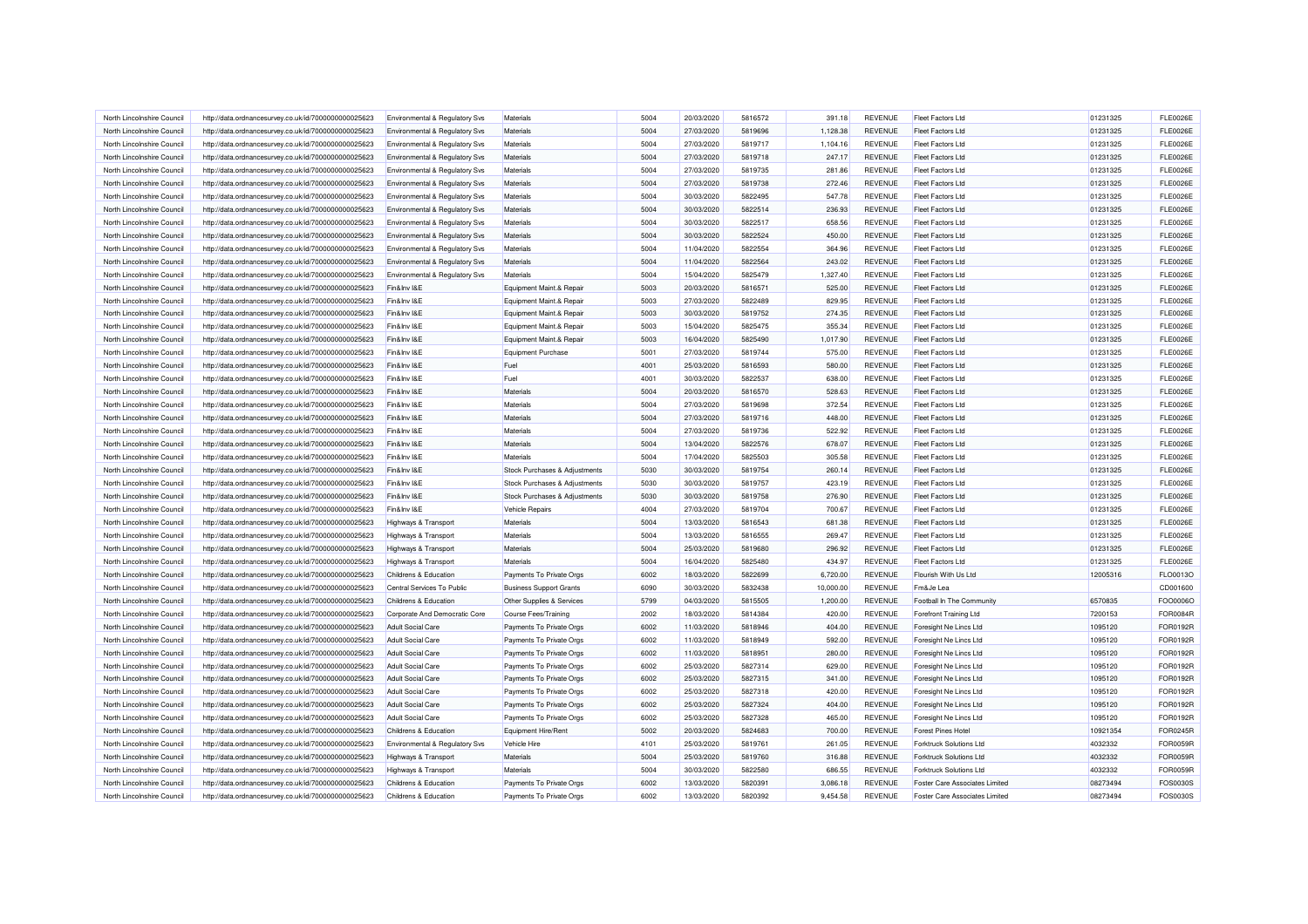| North Lincolnshire Council                               | http://data.ordnancesurvey.co.uk/id/7000000000025623 | Childrens & Education                 | Payments To Private Orgs       | 6002         | 25/03/2020 | 5822724            | 3,299.02  | <b>REVENUE</b>                   | <b>Foster Care Associates Limited</b> | 08273494 | FOS0030S        |
|----------------------------------------------------------|------------------------------------------------------|---------------------------------------|--------------------------------|--------------|------------|--------------------|-----------|----------------------------------|---------------------------------------|----------|-----------------|
| North Lincolnshire Council                               | http://data.ordnancesurvey.co.uk/id/7000000000025623 | <b>Childrens &amp; Education</b>      | Payments To Private Orgs       | 6002         | 25/03/2020 | 5822726            | 10,106.62 | REVENUE                          | <b>Foster Care Associates Limited</b> | 08273494 | FOS0030S        |
| North Lincolnshire Council                               | http://data.ordnancesurvey.co.uk/id/7000000000025623 | Childrens & Education                 | Payments To Private Orgs       | 6002         | 13/03/2020 | 5820387            | 3,527.56  | REVENUE                          | Fostering People Ltd                  |          | FOS0214S        |
| North Lincolnshire Council                               | http://data.ordnancesurvey.co.uk/id/7000000000025623 | Childrens & Education                 | Payments To Private Orgs       | 6002         | 13/03/2020 | 5820388            | 2,620.15  | REVENUE                          | <b>Fostering People Ltd</b>           |          | FOS0214S        |
| North Lincolnshire Council                               | http://data.ordnancesurvey.co.uk/id/7000000000025623 | Childrens & Education                 | Payments To Private Orgs       | 6002         | 13/03/2020 | 5820389            | 3,770.84  | <b>REVENUE</b>                   | Fostering People Ltd                  |          | FOS0214S        |
| North Lincolnshire Council                               | http://data.ordnancesurvey.co.uk/id/7000000000025623 | Childrens & Education                 | Payments To Private Orgs       | 6002         | 13/03/2020 | 5820390            | 2,800.85  | REVENUE                          | <b>Fostering People Ltd</b>           |          | FOS0214S        |
| North Lincolnshire Council                               | http://data.ordnancesurvey.co.uk/id/7000000000025623 | Childrens & Education                 | Payments To Private Orgs       | 6002         | 11/03/2020 | 5819633            | 3,055.15  | <b>REVENUE</b>                   | <b>Fostering Solutions Ltd</b>        |          | FOS0044S        |
| North Lincolnshire Council                               | http://data.ordnancesurvey.co.uk/id/7000000000025623 | <b>Childrens &amp; Education</b>      | Payments To Private Orgs       | 6002         | 25/03/2020 | 5822252            | 3,265.85  | <b>REVENUE</b>                   | <b>Fostering Solutions Ltd</b>        |          | FOS0044S        |
| North Lincolnshire Council                               | http://data.ordnancesurvey.co.uk/id/7000000000025623 | <b>Adult Social Care</b>              | Materials                      | 5004         | 20/03/2020 | 5819762            | 1,270.40  | REVENUE                          | Fox Auto Flectrical Ltd               | 7903391  | FOX0061X        |
| North Lincolnshire Council                               | http://data.ordnancesurvey.co.uk/id/7000000000025623 | Childrens & Education                 | Materials                      | 5004         | 30/03/2020 | 5822581            | 250.00    | REVENUE                          | Fox Auto Electrical Ltd               | 7903391  | FOX0061X        |
| North Lincolnshire Council                               | http://data.ordnancesurvey.co.uk/id/7000000000025623 | Fin&Inv I&F                           | Materials                      | 5004         | 27/03/2020 | 5819765            | 261.50    | REVENUE                          | Fox Auto Electrical Ltd               | 7903391  | FOX0061X        |
| North Lincolnshire Council                               | http://data.ordnancesurvey.co.uk/id/7000000000025623 | Central Services To Public            | <b>Business Support Grants</b> | 6090         | 30/03/2020 | 5831132            | 10,000.00 | REVENUE                          | Fox Knight (Commercial) Limited       |          | CD001040        |
| North Lincolnshire Council                               | http://data.ordnancesurvey.co.uk/id/7000000000025623 | <b>Housing Services</b>               | Other Supplies & Services      | 5799         | 06/03/2020 | 5817430            | 21,446.25 | REVENUE                          | Framework Housing Association         |          | <b>FRA0017A</b> |
| North Lincolnshire Council                               | http://data.ordnancesurvey.co.uk/id/7000000000025623 | Central Services To Public            | <b>Business Support Grants</b> | 6090         | 30/03/2020 | 5832538            | 10,000.00 | REVENUE                          | <b>Frears Wheels</b>                  |          | CD002600        |
| North Lincolnshire Council                               | http://data.ordnancesurvey.co.uk/id/7000000000025623 | Central Services To Public            | <b>Business Support Grants</b> | 6090         | 30/03/2020 | 5831097            | 10,000.00 | <b>REVENUE</b>                   | Freedom Roofline Design Ltd           |          | CD000690        |
| North Lincolnshire Council                               | http://data.ordnancesurvey.co.uk/id/7000000000025623 | Central Services To Public            | <b>Business Support Grants</b> | 6090         | 30/03/2020 | 5832459            | 10,000.00 | REVENUE                          | Fresh Cotton Clean Limited            |          | CD001810        |
| North Lincolnshire Council                               | http://data.ordnancesurvey.co.uk/id/7000000000025623 | <b>Planning Services</b>              | Payments To Voluntary Orgs     | 6001         | 24/04/2020 | 5827545            | 2,596.97  | REVENUE                          | Frodingham Community Assoc.           |          | FRO0036O        |
| North Lincolnshire Council                               | http://data.ordnancesurvey.co.uk/id/7000000000025623 | Fin&Inv I&E                           | Grounds Maintenance            | 3010         | 11/03/2020 | 5819622            | 907.20    | REVENUE                          | F W S Consultants Ltd                 | 3944252  | <b>FWS0001S</b> |
|                                                          |                                                      |                                       |                                |              |            |                    |           |                                  |                                       |          |                 |
| North Lincolnshire Council<br>North Lincolnshire Council | http://data.ordnancesurvey.co.uk/id/7000000000025623 | Fin&Inv I&E<br>Fin&Inv I&E            | Grounds Maintenance            | 3010<br>3010 | 13/03/2020 | 5819623<br>5826996 | 648.00    | <b>REVENUE</b><br><b>REVENUE</b> | F W S Consultants Ltd                 | 3944252  | <b>FWS00019</b> |
|                                                          | http://data.ordnancesurvey.co.uk/id/7000000000025623 |                                       | Grounds Maintenance            |              | 25/03/2020 |                    | 648.00    |                                  | F W S Consultants Ltd                 | 3944252  | <b>FWS00019</b> |
| North Lincolnshire Council                               | http://data.ordnancesurvey.co.uk/id/7000000000025623 | Fin&Inv I&E                           | Grounds Maintenance            | 3010         | 25/03/2020 | 5827006            | 648.00    | <b>REVENUE</b>                   | F W S Consultants Ltd                 | 3944252  | <b>FWS00019</b> |
| North Lincolnshire Council                               | http://data.ordnancesurvey.co.uk/id/7000000000025623 | Fin&Inv I&E                           | Grounds Maintenance            | 3010         | 25/03/2020 | 5827009            | 1,080.00  | REVENUE                          | F W S Consultants Ltd                 | 3944252  | <b>FWS00019</b> |
| North Lincolnshire Council                               | http://data.ordnancesurvey.co.uk/id/7000000000025623 | Fin&Inv I&E                           | Grounds Maintenance            | 3010         | 25/03/2020 | 5827013            | 648.00    | <b>REVENUE</b>                   | F W S Consultants Ltd                 | 3944252  | <b>FWS0001S</b> |
| North Lincolnshire Council                               | http://data.ordnancesurvey.co.uk/id/7000000000025623 | Central Services To Public            | <b>Business Support Grants</b> | 6090         | 30/03/2020 | 5832444            | 10,000.00 | REVENUE                          | Galina Ilevic                         |          | CD001660        |
| North Lincolnshire Council                               | http://data.ordnancesurvey.co.uk/id/7000000000025623 | Central Services To Public            | <b>Business Support Grants</b> | 6090         | 30/03/2020 | 5831165            | 10,000.00 | <b>REVENUE</b>                   | Gallows Wood Service Station Ltd      |          | CD001370        |
| North Lincolnshire Council                               | http://data.ordnancesurvey.co.uk/id/7000000000025623 | Environmental & Regulatory Svs        | Materials                      | 5004         | 20/04/2020 | 5822584            | 210.00    | REVENUE                          | Gallows Wood Service Station Ltd      |          | GAL0001L        |
| North Lincolnshire Council                               | http://data.ordnancesurvey.co.uk/id/7000000000025623 | Corporate And Democratic Core         | Telephone Rent/Calls           | 5403         | 30/03/2020 | 5822701            | 1,503.97  | <b>REVENUE</b>                   | Gamma Business Communications Ltd     | 04340834 | GAM0150M        |
| North Lincolnshire Council                               | http://data.ordnancesurvey.co.uk/id/7000000000025623 | Central Services To Public            | <b>Business Support Grants</b> | 6090         | 30/03/2020 | 5831059            | 10,000.00 | REVENUE                          | Garthorpe Farming Company Ltd         |          | CD000310        |
| North Lincolnshire Council                               | http://data.ordnancesurvey.co.uk/id/7000000000025623 | Childrens & Education                 | Licenses, Subs & Memberships   | 5510         | 11/03/2020 | 5819572            | 750.00    | <b>REVENUE</b>                   | <b>Gateway Qualifications Limited</b> |          | GAT0071T        |
| North Lincolnshire Council                               | http://data.ordnancesurvey.co.uk/id/7000000000025623 | Childrens & Education                 | Payments To Private Orgs       | 6002         | 04/03/2020 | 5815877            | 2,228.70  | REVENUE                          | Gayle Parker                          |          | PAR0491R        |
| North Lincolnshire Council                               | http://data.ordnancesurvey.co.uk/id/7000000000025623 | <b>Culture &amp; Related Services</b> | <b>Equipment Purchase</b>      | 5001         | 18/03/2020 | 5822698            | 1,010.01  | REVENUE                          | Gear4music I td                       |          | <b>RED0164D</b> |
| North Lincolnshire Council                               | http://data.ordnancesurvey.co.uk/id/7000000000025623 | Highways & Transport                  | Materials                      | 5004         | 06/03/2020 | 5816401            | 356.97    | REVENUE                          | G Empson & Sons Limited               | 1434924  | <b>EMP0019F</b> |
| North Lincolnshire Council                               | http://data.ordnancesurvey.co.uk/id/7000000000025623 | <b>Public Health</b>                  | Materials                      | 5004         | 25/03/2020 | 5820967            | 374.40    | REVENUE                          | G Empson & Sons Limited               | 1434924  | <b>EMP0019F</b> |
| North Lincolnshire Council                               | http://data.ordnancesurvey.co.uk/id/7000000000025623 | Culture, Env, Reg & Planning Cap      | <b>Other Costs</b>             | A085         | 25/03/2020 | 5827160            | 12,615.00 | CAPITAL                          | Glanford & Scunthorpe Canoe Club      |          | GLA0022A        |
| North Lincolnshire Council                               | http://data.ordnancesurvey.co.uk/id/7000000000025623 | Highways & Transport                  | Stock Purchases & Adjustments  | 5030         | 30/03/2020 | 5824671            | 17,677.60 | <b>REVENUE</b>                   | Glasdon Uk Ltd                        | 2160576  | GLA0002A        |
| North Lincolnshire Council                               | http://data.ordnancesurvey.co.uk/id/7000000000025623 | Environmental & Regulatory Svs        | Other Supplies & Services      | 5799         | 25/03/2020 | 5826997            | 10,513.08 | REVENUE                          | Glendale Services Lincolnshire        |          | GLE0032E        |
| North Lincolnshire Council                               | http://data.ordnancesurvey.co.uk/id/7000000000025623 | Corporate And Democratic Core         | Fees & Charges Income          | 9002         | 04/03/2020 | 5815956            | $-42.84$  | REVENUE                          | <b>GMB</b>                            |          | GMB0003E        |
| North Lincolnshire Council                               | http://data.ordnancesurvey.co.uk/id/7000000000025623 | Childrens & Education                 | Payments To Private Orgs       | 6002         | 25/03/2020 | 5817617            | 765.00    | REVENUE                          | Good Apple Independent School         |          | GOO0110C        |
| North Lincolnshire Council                               | http://data.ordnancesurvey.co.uk/id/7000000000025623 | Childrens & Education                 | Payments To Private Orgs       | 6002         | 25/03/2020 | 5817619            | 975.00    | REVENUE                          | Good Apple Independent School         |          | GOO0110C        |
| North Lincolnshire Council                               | http://data.ordnancesurvey.co.uk/id/7000000000025623 | Childrens & Education                 | Payments To Private Orgs       | 6002         | 11/04/2020 | 5823976            | 1,105.00  | REVENUE                          | Good Apple Independent School         |          | GOO0110C        |
| North Lincolnshire Council                               | http://data.ordnancesurvey.co.uk/id/7000000000025623 | Childrens & Education                 | Payments To Private Orgs       | 6002         | 11/04/2020 | 5823978            | 1,105.00  | <b>REVENUE</b>                   | Good Apple Independent School         |          | GOO0110C        |
| North Lincolnshire Council                               | http://data.ordnancesurvey.co.uk/id/7000000000025623 | <b>Public Health</b>                  | Equipment Purchase             | 5001         | 13/03/2020 | 5817664            | 595.00    | <b>REVENUE</b>                   | Good Egg Safety                       | 09840068 | DYN0003N        |
| North Lincolnshire Council                               | http://data.ordnancesurvey.co.uk/id/7000000000025623 | Childrens & Education                 | Payments To Private Orgs       | 6002         | 06/03/2020 | 5817695            | 262.19    | <b>REVENUE</b>                   | Goodwin Healthcare Services Ltd       | 8461130  | <b>CLA0170A</b> |
| North Lincolnshire Council                               | http://data.ordnancesurvey.co.uk/id/7000000000025623 | Central Services To Public            | <b>Business Support Grants</b> | 6090         | 30/03/2020 | 5832486            | 10,000.00 | REVENUE                          | Goosemans Growers                     |          | CD002080        |
| North Lincolnshire Council                               | http://data.ordnancesurvey.co.uk/id/7000000000025623 | Childrens & Education                 | Payments To Private Orgs       | 6002         | 04/03/2020 | 5815839            | 2,548.60  | <b>REVENUE</b>                   | Goxhill Pre-School                    |          | GOX0012X        |
| North Lincolnshire Council                               | http://data.ordnancesurvey.co.uk/id/7000000000025623 | Childrens & Education                 | Payments To Private Orgs       | 6002         | 20/03/2020 | 5824253            | 657.60    | <b>REVENUE</b>                   | <b>Goxhill Pre-School</b>             |          | GOX0012X        |
| North Lincolnshire Council                               | http://data.ordnancesurvey.co.uk/id/7000000000025623 | Central Services To Public            | <b>Business Support Grants</b> | 6090         | 30/03/2020 | 5832470            | 10,000.00 | <b>REVENUE</b>                   | Grandads Shed Ltd                     |          | CD001920        |
| North Lincolnshire Council                               | http://data.ordnancesurvey.co.uk/id/7000000000025623 | Corporate And Democratic Core         | Gen Office Exp (Incl Postage)  | 5603         | 18/03/2020 | 5815455            | 516.00    | REVENUE                          | Grange Europe Ltd                     | 472697   | GRA0534A        |
| North Lincolnshire Council                               | http://data.ordnancesurvey.co.uk/id/7000000000025623 | Corporate And Democratic Core         | Gen Office Exp (Incl Postage)  | 5603         | 18/03/2020 | 5815459            | 516.00    | <b>REVENUE</b>                   | Grange Europe Ltd                     | 472697   | GRA0534A        |
| North Lincolnshire Council                               | http://data.ordnancesurvey.co.uk/id/7000000000025623 | <b>Adult Social Care</b>              | Payments To Private Orgs       | 6002         | 11/03/2020 | 5820446            | 1,864.68  | REVENUE                          | Gray Healthcare Ltd                   |          | ISF0032F        |
| North Lincolnshire Council                               | http://data.ordnancesurvey.co.uk/id/7000000000025623 | Central Services To Public            | <b>Business Support Grants</b> | 6090         | 30/03/2020 | 5831169            | 10,000.00 | <b>REVENUE</b>                   | <b>Gsa Environmental Ltd</b>          |          | CD001410        |
| North Lincolnshire Council                               | http://data.ordnancesurvey.co.uk/id/7000000000025623 | <b>Adult Social Care</b>              | <b>Equipment Purchase</b>      | 5001         | 27/03/2020 | 5819431            | 306.00    | REVENUE                          | Guardian24                            |          | GUA0032A        |
| North Lincolnshire Council                               | http://data.ordnancesurvey.co.uk/id/7000000000025623 | Childrens & Education                 | Payments To Voluntary Orgs     | 6001         | 04/03/2020 | 5815841            | 4,553.08  | <b>REVENUE</b>                   | Gunness & Burringham Playgroup        |          | <b>GUN0025N</b> |
|                                                          |                                                      |                                       |                                |              |            |                    |           |                                  |                                       |          |                 |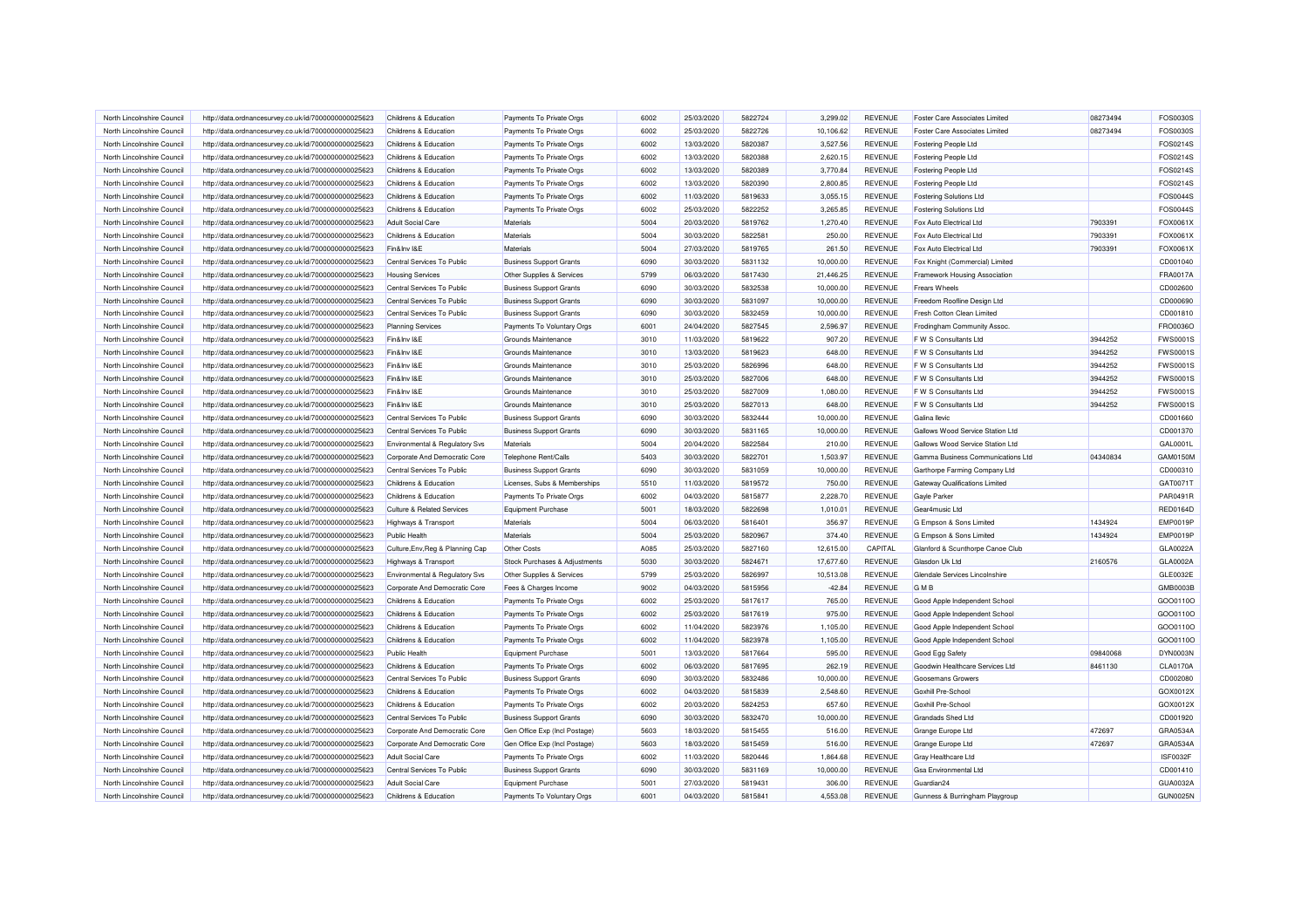| North Lincolnshire Council                               | http://data.ordnancesurvey.co.uk/id/7000000000025623 | Childrens & Education                          | Payments To Voluntary Orgs         | 6001 | 20/03/2020               | 5824254 | 469.80                | REVENUE                   | Gunness & Burringham Playgroup      |          | <b>GUN0025N</b> |
|----------------------------------------------------------|------------------------------------------------------|------------------------------------------------|------------------------------------|------|--------------------------|---------|-----------------------|---------------------------|-------------------------------------|----------|-----------------|
| North Lincolnshire Council                               | http://data.ordnancesurvey.co.uk/id/7000000000025623 | <b>Planning Services</b>                       | Payments To Voluntary Orgs         | 6001 | 25/03/2020               | 5826947 | 10,197.00             | REVENUE                   | Gunness Parish Council              |          | GUN0001N        |
| North Lincolnshire Council                               | http://data.ordnancesurvey.co.uk/id/7000000000025623 | Central Services To Public                     | <b>Business Support Grants</b>     | 6090 | 30/03/2020               | 5831082 | 10,000.00             | <b>REVENUE</b>            | Guy Whitney Goldsmith               |          | CD000540        |
| North Lincolnshire Council                               | http://data.ordnancesurvey.co.uk/id/7000000000025623 | <b>Culture &amp; Related Services</b>          | Other Supplies & Services          | 5799 | 26/03/2020               | 5828464 | 1,335.00              | REVENUE                   | G W Lord (Gainsborough)             |          | LOR0004R        |
| North Lincolnshire Council                               | http://data.ordnancesurvey.co.uk/id/7000000000025623 | Childrens & Education                          | Payments To Private Orgs           | 6002 | 25/03/2020               | 5817724 | 300.00                | <b>REVENUE</b>            | Hackberry (Scotter) Ltd             |          | <b>HAC0005C</b> |
| North Lincolnshire Council                               | http://data.ordnancesurvey.co.uk/id/7000000000025623 | Central Services To Public                     | <b>Business Support Grants</b>     | 6090 | 30/03/2020               | 5831086 | 10,000.00             | REVENUE                   | <b>Hair At Salvatore</b>            |          | CD000580        |
| North Lincolnshire Council                               | http://data.ordnancesurvey.co.uk/id/7000000000025623 | Central Services To Public                     | <b>Business Support Grants</b>     | 6090 | 30/03/2020               | 5832457 | 10,000.00             | <b>REVENUE</b>            | Hair With Di                        |          | CD001790        |
| North Lincolnshire Council                               | http://data.ordnancesurvey.co.uk/id/7000000000025623 | <b>Adult Social Care</b>                       | Payments To Private Orgs           | 6002 | 13/03/2020               | 5820413 | 69,022.26             | <b>REVENUE</b>            | <b>Hales Group Ltd</b>              | 04738023 | ABB0054B        |
| North Lincolnshire Council                               | http://data.ordnancesurvey.co.uk/id/7000000000025623 | <b>Adult Social Care</b>                       | Payments To Private Orgs           | 6002 | 13/03/2020               | 5820413 | 1,701.98              | REVENUE                   | Hales Group Ltd                     | 04738023 | ABB0054B        |
| North Lincolnshire Council                               | http://data.ordnancesurvey.co.uk/id/7000000000025623 | Childrens & Education                          | Materials                          | 5004 | 25/03/2020               | 5827377 | 3,775.00              | REVENUE                   | Hallmark Education Ltd              |          | <b>HAL0107L</b> |
| North Lincolnshire Council                               | http://data.ordnancesurvey.co.uk/id/7000000000025623 | Adult Social Care Capital                      | Other Costs                        | A085 | 25/03/2020               | 5827285 | 1,923.45              | CAPITAL                   | Handicare                           |          | MIN0024N        |
| North Lincolnshire Council                               | http://data.ordnancesurvey.co.uk/id/7000000000025623 | Central Services To Public                     | <b>Business Support Grants</b>     | 6090 | 30/03/2020               | 5831136 | 10,000.00             | REVENUE                   | <b>Happy Cafe</b>                   |          | CD001080        |
| North Lincolnshire Council                               | http://data.ordnancesurvey.co.uk/id/7000000000025623 | Childrens & Education                          | Payments To Private Orgs           | 6002 | 04/03/2020               | 5815844 | 5,830.26              | REVENUE                   | Happy Days Day Nursery              |          | <b>HAP0008F</b> |
|                                                          |                                                      |                                                |                                    | 6002 |                          | 5824257 |                       |                           |                                     |          | <b>HAP0008P</b> |
| North Lincolnshire Council<br>North Lincolnshire Council | http://data.ordnancesurvey.co.uk/id/7000000000025623 | Childrens & Education<br>Childrens & Education | Payments To Private Orgs           | 6002 | 20/03/2020<br>04/03/2020 | 5815842 | 1,119.00<br>20,919.47 | REVENUE<br><b>REVENUE</b> | Happy Days Day Nursery              |          | <b>HAP0006P</b> |
|                                                          | http://data.ordnancesurvey.co.uk/id/7000000000025623 |                                                | Payments To Private Orgs           | 6002 |                          | 5815843 |                       | REVENUE                   | Happy Stars Day Nursery             |          | <b>HAP0006P</b> |
| North Lincolnshire Council                               | http://data.ordnancesurvey.co.uk/id/7000000000025623 | Childrens & Education                          | Payments To Private Orgs           |      | 04/03/2020               |         | 1,440.82              |                           | Happy Stars Day Nursery             |          |                 |
| North Lincolnshire Council                               | http://data.ordnancesurvey.co.uk/id/7000000000025623 | Childrens & Education                          | Payments To Private Orgs           | 6002 | 06/03/2020               | 5816389 | 738.90                | REVENUE                   | Happy Stars Day Nursery             |          | <b>HAP0006P</b> |
| North Lincolnshire Council                               | http://data.ordnancesurvey.co.uk/id/7000000000025623 | Childrens & Education                          | Payments To Private Orgs           | 6002 | 20/03/2020               | 5824255 | 680.40                | REVENUE                   | Happy Stars Day Nursery             |          | <b>HAP0006F</b> |
| North Lincolnshire Council                               | http://data.ordnancesurvey.co.uk/id/7000000000025623 | Childrens & Education                          | Payments To Private Orgs           | 6002 | 20/03/2020               | 5824256 | 312.00                | <b>REVENUE</b>            | Happy Stars Day Nursery             |          | <b>HAP0006P</b> |
| North Lincolnshire Council                               | http://data.ordnancesurvey.co.uk/id/7000000000025623 | Central Services To Public                     | <b>Business Support Grants</b>     | 6090 | 30/03/2020               | 5832435 | 10,000.00             | REVENUE                   | Harrisons Bakery                    |          | CD001570        |
| North Lincolnshire Council                               | http://data.ordnancesurvey.co.uk/id/7000000000025623 | Central Services To Public                     | <b>Business Support Grants</b>     | 6090 | 30/03/2020               | 5832489 | 10,000.00             | <b>REVENUE</b>            | Harriton Beracha Ltd                |          | CD002110        |
| North Lincolnshire Council                               | http://data.ordnancesurvey.co.uk/id/7000000000025623 | Central Services To Public                     | <b>Business Support Grants</b>     | 6090 | 30/03/2020               | 5832441 | 10,000.00             | REVENUE                   | Harrys Fish And Chips               |          | CD001630        |
| North Lincolnshire Council                               | http://data.ordnancesurvey.co.uk/id/7000000000025623 | Adult Social Care                              | <b>Course Fees/Training</b>        | 2002 | 13/03/2020               | 5820406 | 9,500.00              | <b>REVENUE</b>            | Hasca I td                          |          | <b>HAS0121S</b> |
| North Lincolnshire Council                               | http://data.ordnancesurvey.co.uk/id/7000000000025623 | Highways & Transport                           | Other Supplies & Services          | 5799 | 11/03/2020               | 5805514 | 243.00                | REVENUE                   | Hatton Traffic Management Limited   | 1272806  | <b>HAT0008T</b> |
| North Lincolnshire Council                               | http://data.ordnancesurvey.co.uk/id/7000000000025623 | Highways & Transport                           | Other Supplies & Services          | 5799 | 11/03/2020               | 5805516 | 1,093.10              | <b>REVENUE</b>            | Hatton Traffic Management Limited   | 1272806  | <b>HAT0008T</b> |
| North Lincolnshire Council                               | http://data.ordnancesurvey.co.uk/id/7000000000025623 | Highways & Transport                           | Other Supplies & Services          | 5799 | 25/03/2020               | 5825640 | 1,631.50              | REVENUE                   | Hatton Traffic Management Limited   | 1272806  | <b>HAT0008T</b> |
| North Lincolnshire Council                               | http://data.ordnancesurvey.co.uk/id/7000000000025623 | Fin&Inv I&E                                    | Other Professional Fees            | 5829 | 11/03/2020               | 5819067 | 295.00                | <b>REVENUE</b>            | Haxey Parish Council                |          | HAX0002X        |
| North Lincolnshire Council                               | http://data.ordnancesurvey.co.uk/id/7000000000025623 | Childrens & Education                          | Payments To Voluntary Orgs         | 6001 | 04/03/2020               | 5815845 | 4,120.70              | REVENUE                   | Haxey Pre-School Cio                |          | HAX0008X        |
| North Lincolnshire Council                               | http://data.ordnancesurvey.co.uk/id/7000000000025623 | Childrens & Education                          | Payments To Private Orgs           | 6002 | 20/03/2020               | 5823092 | 1,500.00              | <b>REVENUE</b>            | Hayleigh Smith                      |          | SMI06731        |
| North Lincolnshire Council                               | http://data.ordnancesurvey.co.uk/id/7000000000025623 | Central Services To Public                     | <b>Business Support Grants</b>     | 6090 | 30/03/2020               | 5832466 | 10,000.00             | REVENUE                   | <b>Hayley Richardson</b>            |          | CD001880        |
| North Lincolnshire Council                               | http://data.ordnancesurvey.co.uk/id/7000000000025623 | <b>Planning Services</b>                       | <b>Recruitment Costs And Dbs</b>   | 2004 | 18/03/2020               | 5822859 | 2,995.00              | REVENUE                   | Haymarket Media Group Ltd           |          | <b>HAY0190Y</b> |
| North Lincolnshire Council                               | http://data.ordnancesurvey.co.uk/id/7000000000025623 | Childrens & Education                          | Clothing, Uniforms & Laundry       | 5301 | 26/03/2020               | 5828278 | 469.88                | REVENUE                   | Hazchem Safety Llp                  |          | HAZ0120Z        |
| North Lincolnshire Council                               | http://data.ordnancesurvey.co.uk/id/7000000000025623 | Corporate And Democratic Core                  | <b>Equipment Purchase</b>          | 5001 | 20/03/2020               | 5818219 | 229.00                | <b>REVENUE</b>            | H C Slingsby Plc                    | 452716   | <b>SLI0001I</b> |
| North Lincolnshire Council                               | http://data.ordnancesurvey.co.uk/id/7000000000025623 | Central Services To Public                     | <b>Business Support Grants</b>     | 6090 | 30/03/2020               | 5832493 | 10,000.00             | REVENUE                   | Heidi'S Salon                       |          | CD002150        |
| North Lincolnshire Council                               | http://data.ordnancesurvey.co.uk/id/7000000000025623 | Environmental & Regulatory Svs                 | Materials                          | 5004 | 11/03/2020               | 5819674 | 211.25                | <b>REVENUE</b>            | Heil Farid European Company Limited | SC053003 | <b>FAR0008R</b> |
| North Lincolnshire Council                               | http://data.ordnancesurvey.co.uk/id/7000000000025623 | Environmental & Regulatory Svs                 | Materials                          | 5004 | 18/03/2020               | 5822487 | 227.50                | REVENUE                   | Heil Farid European Company Limited | SC053003 | <b>FAR0008R</b> |
| North Lincolnshire Council                               | http://data.ordnancesurvey.co.uk/id/7000000000025623 | Environmental & Regulatory Svs                 | Materials                          | 5004 | 27/03/2020               | 5825470 | 422.50                | REVENUE                   | Heil Farid European Company Limited | SC053003 | <b>FAR0008R</b> |
| North Lincolnshire Council                               | http://data.ordnancesurvey.co.uk/id/7000000000025623 | Childrens & Education                          | Payments To Private Orgs           | 6002 | 04/03/2020               | 5815806 | 911.25                | REVENUE                   | Helen Allen                         |          | ALL0291L        |
| North Lincolnshire Council                               | http://data.ordnancesurvey.co.uk/id/7000000000025623 | Central Services To Public                     | <b>Business Support Grants</b>     | 6090 | 30/03/2020               | 5831030 | 10,000.00             | REVENUE                   | Heritage                            |          | CD000020        |
| North Lincolnshire Council                               | http://data.ordnancesurvey.co.uk/id/7000000000025623 | <b>Culture &amp; Related Services</b>          | <b>Advertising &amp; Publicity</b> | 5610 | 11/03/2020               | 5819417 | 1,000.00              | REVENUE                   | Heritage Lincolnshire               | 2554738  | <b>HER0165F</b> |
| North Lincolnshire Council                               | http://data.ordnancesurvey.co.uk/id/7000000000025623 | Childrens & Education                          | Rents                              | 3201 | 13/03/2020               | 5820624 | 416.67                | <b>REVENUE</b>            | Heslam Park Club                    |          | <b>HES0066S</b> |
| North Lincolnshire Council                               | http://data.ordnancesurvey.co.uk/id/7000000000025623 | Childrens & Education                          | Other Supplies & Services          | 5799 | 04/03/2020               | 5814112 | 233.50                | <b>REVENUE</b>            | He Words Ltd                        |          | <b>HEW0030W</b> |
| North Lincolnshire Council                               | http://data.ordnancesurvey.co.uk/id/7000000000025623 | Childrens & Education                          | Other Supplies & Services          | 5799 | 06/03/2020               | 5817790 | 874.10                | <b>REVENUE</b>            | He Words Ltd                        |          | <b>HEW0030W</b> |
| North Lincolnshire Council                               |                                                      |                                                |                                    | 5799 |                          | 5817793 |                       |                           | He Words Ltd                        |          | <b>HEW0030W</b> |
|                                                          | http://data.ordnancesurvey.co.uk/id/7000000000025623 | Childrens & Education                          | Other Supplies & Services          |      | 06/03/2020               |         | 233.50                | REVENUE                   |                                     |          |                 |
| North Lincolnshire Council                               | http://data.ordnancesurvey.co.uk/id/7000000000025623 | Childrens & Education                          | Other Supplies & Services          | 5799 | 06/03/2020               | 5817798 | 318.50                | <b>REVENUE</b>            | He Words Ltd                        |          | <b>HEW0030W</b> |
| North Lincolnshire Council                               | http://data.ordnancesurvey.co.uk/id/7000000000025623 | Childrens & Education                          | Other Supplies & Services          | 5799 | 25/03/2020               | 5826865 | 598.78                | <b>REVENUE</b>            | He Words Ltd                        |          | HEW0030W        |
| North Lincolnshire Council                               | http://data.ordnancesurvey.co.uk/id/7000000000025623 | <b>Adult Social Care</b>                       | Payments To Private Orgs           | 6002 | 11/03/2020               | 5820441 | 1,318.80              | <b>REVENUE</b>            | Hica I td                           |          | <b>ISF0010F</b> |
| North Lincolnshire Council                               | http://data.ordnancesurvey.co.uk/id/7000000000025623 | <b>Adult Social Care</b>                       | Repair & Maintenance Costs         | 3000 | 25/03/2020               | 5826731 | 252.07                | REVENUE                   | Hill Builders (Humberside) Ltd      | 1876857  | <b>HIL0003L</b> |
| North Lincolnshire Council                               | http://data.ordnancesurvey.co.uk/id/7000000000025623 | Childrens & Education                          | Repair & Maintenance Costs         | 3000 | 20/03/2020               | 5822383 | 408.20                | <b>REVENUE</b>            | Hill Builders (Humberside) Ltd      | 1876857  | <b>HIL0003L</b> |
| North Lincolnshire Council                               | http://data.ordnancesurvey.co.uk/id/7000000000025623 | Childrens & Education                          | Repair & Maintenance Costs         | 3000 | 25/03/2020               | 5826731 | 692.78                | REVENUE                   | Hill Builders (Humberside) Ltd      | 1876857  | <b>HIL0003L</b> |
| North Lincolnshire Council                               | http://data.ordnancesurvey.co.uk/id/7000000000025623 | Culture, Env, Reg & Planning Cap               | Building/Construction              | A082 | 11/03/2020               | 5818217 | 11,597.55             | CAPITAL                   | Hill Builders (Humberside) Ltd      | 1876857  | <b>HIL0003L</b> |
| North Lincolnshire Council                               | http://data.ordnancesurvey.co.uk/id/7000000000025623 | Culture, Env, Reg & Planning Cap               | <b>Building/Construction</b>       | A082 | 25/03/2020               | 5825937 | 3,470.81              | CAPITAL                   | Hill Builders (Humberside) Ltd      | 1876857  | <b>HIL0003L</b> |
| North Lincolnshire Council                               | http://data.ordnancesurvey.co.uk/id/7000000000025623 | <b>Culture &amp; Related Services</b>          | <b>Equipment Purchase</b>          | 5001 | 25/03/2020               | 5825541 | 18,880.00             | <b>REVENUE</b>            | Hill Builders (Humberside) Ltd      | 1876857  | <b>HIL0003L</b> |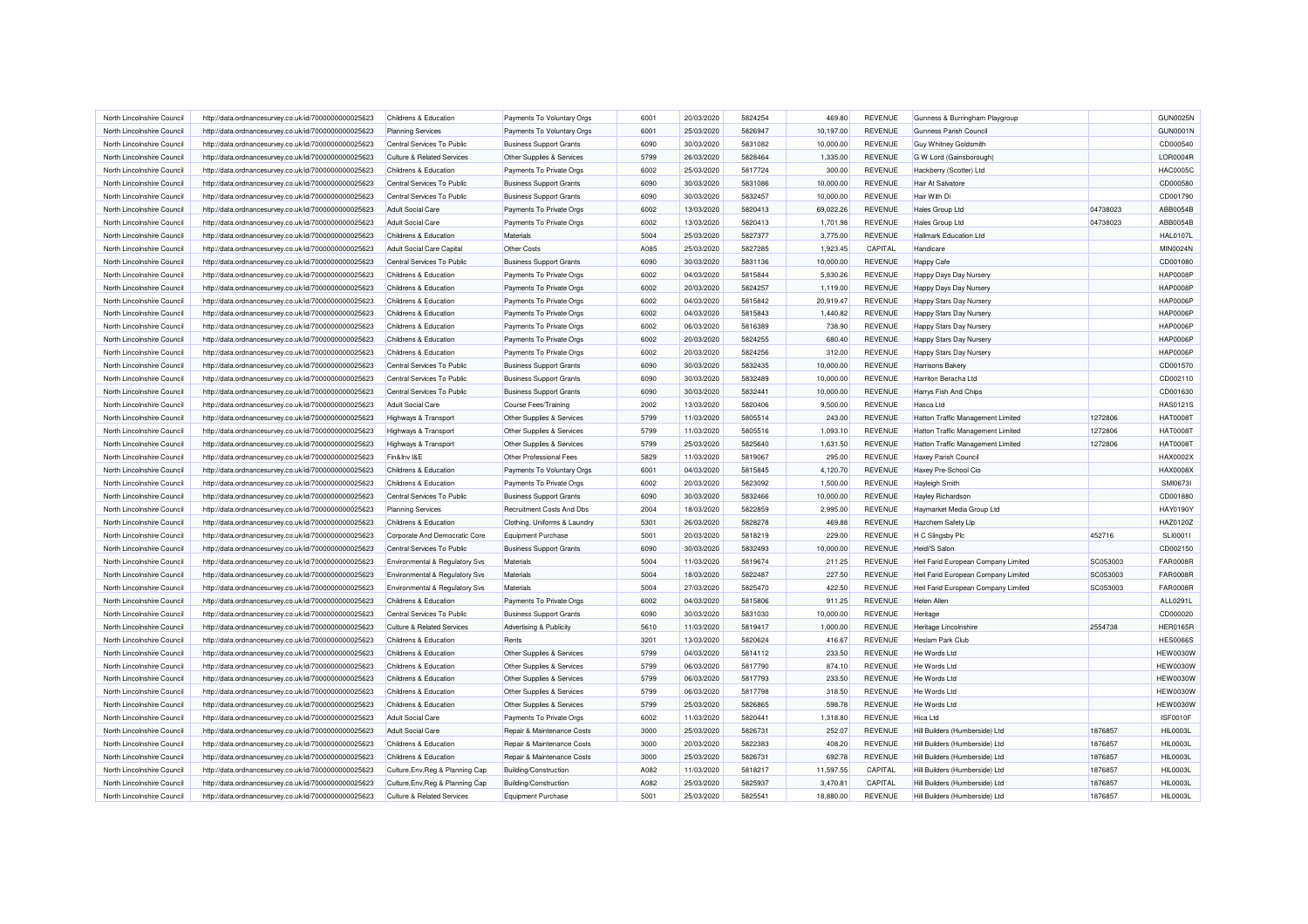| North Lincolnshire Council | http://data.ordnancesurvey.co.uk/id/7000000000025623                                                         | <b>Culture &amp; Related Services</b> | <b>Equipment Purchase</b>             | 5001 | 25/03/2020 | 5825898 | 5,550.00    | <b>REVENUE</b> | Hill Builders (Humberside) Ltd         | 1876857  | HIL0003L        |
|----------------------------|--------------------------------------------------------------------------------------------------------------|---------------------------------------|---------------------------------------|------|------------|---------|-------------|----------------|----------------------------------------|----------|-----------------|
| North Lincolnshire Council | http://data.ordnancesurvey.co.uk/id/7000000000025623                                                         | <b>Culture &amp; Related Services</b> | Repair & Maintenance Costs            | 3000 | 20/03/2020 | 5822383 | 956.58      | <b>REVENUE</b> | Hill Builders (Humberside) Ltd         | 1876857  | <b>HIL0003L</b> |
| North Lincolnshire Council | http://data.ordnancesurvey.co.uk/id/7000000000025623                                                         | Culture & Related Services            | Repair & Maintenance Costs            | 3000 | 20/03/2020 | 5824278 | 24,953.00   | <b>REVENUE</b> | Hill Builders (Humberside) Ltd         | 1876857  | <b>HIL0003L</b> |
| North Lincolnshire Council | http://data.ordnancesurvey.co.uk/id/7000000000025623                                                         | <b>Culture &amp; Related Services</b> | Repair & Maintenance Costs            | 3000 | 25/03/2020 | 5825938 | 1,041.55    | <b>REVENUE</b> | Hill Builders (Humberside) Ltd         | 1876857  | <b>HIL0003L</b> |
| North Lincolnshire Council | http://data.ordnancesurvey.co.uk/id/7000000000025623                                                         | <b>Culture &amp; Related Services</b> | Repair & Maintenance Costs            | 3000 | 25/03/2020 | 5826731 | 2,212.60    | <b>REVENUE</b> | Hill Builders (Humberside) Ltd         | 1876857  | HIL0003L        |
| North Lincolnshire Council | http://data.ordnancesurvey.co.uk/id/7000000000025623                                                         | Environmental & Regulatory Svs        | <b>Equipment Purchase</b>             | 5001 | 13/03/2020 | 5820951 | 1,583.50    | <b>REVENUE</b> | Hill Builders (Humberside) Ltd         | 1876857  | HIL0003L        |
| North Lincolnshire Council | http://data.ordnancesurvey.co.uk/id/7000000000025623                                                         | Environmental & Regulatory Svs        | Repair & Maintenance Costs            | 3000 | 13/03/2020 | 5820951 | 1,583.50    | <b>REVENUE</b> | Hill Builders (Humberside) Ltd         | 1876857  | HIL0003L        |
| North Lincolnshire Council | http://data.ordnancesurvey.co.uk/id/7000000000025623                                                         | Environmental & Regulatory Svs        | Repair & Maintenance Costs            | 3000 | 20/03/2020 | 5822383 | 220.73      | <b>REVENUE</b> | Hill Builders (Humberside) Ltd         | 1876857  | <b>HIL0003L</b> |
| North Lincolnshire Council | http://data.ordnancesurvey.co.uk/id/7000000000025623                                                         | Environmental & Regulatory Svs        | <b>Benair &amp; Maintenance Costs</b> | 3000 | 20/03/2020 | 5822645 | 1,104.29    | <b>REVENUE</b> | Hill Builders (Humberside) Ltd         | 1876857  | <b>HIL0003L</b> |
| North Lincolnshire Council | http://data.ordnancesurvey.co.uk/id/7000000000025623                                                         | Environmental & Regulatory Svs        | Repair & Maintenance Costs            | 3000 | 20/03/2020 | 5823146 | 3,400.00    | <b>REVENUE</b> | Hill Builders (Humberside) Ltd         | 1876857  | <b>HIL0003L</b> |
| North Lincolnshire Council | http://data.ordnancesurvey.co.uk/id/7000000000025623                                                         | Environmental & Regulatory Svs        | Repair & Maintenance Costs            | 3000 | 25/03/2020 | 5825395 | 212.15      | <b>REVENUE</b> | Hill Builders (Humberside) Ltd         | 1876857  | <b>HIL0003L</b> |
| North Lincolnshire Council | http://data.ordnancesurvey.co.uk/id/7000000000025623                                                         | Environmental & Regulatory Svs        | Repair & Maintenance Costs            | 3000 | 25/03/2020 | 5825401 | 1,565.27    | <b>REVENUE</b> | Hill Builders (Humberside) Ltd         | 1876857  | HIL0003L        |
| North Lincolnshire Council | http://data.ordnancesurvey.co.uk/id/7000000000025623                                                         | Fin&Inv I&E                           | Repair & Maintenance Costs            | 3000 | 20/03/2020 | 5822383 | 1,168.20    | <b>REVENUE</b> | Hill Builders (Humberside) Ltd         | 1876857  | HIL0003L        |
| North Lincolnshire Council | http://data.ordnancesurvey.co.uk/id/7000000000025623                                                         | Fin&Inv I&E                           | Repair & Maintenance Costs            | 3000 | 25/03/2020 | 5826731 | 475.56      | REVENUE        | Hill Builders (Humberside) Ltd         | 1876857  | <b>HIL0003L</b> |
| North Lincolnshire Council | http://data.ordnancesurvey.co.uk/id/7000000000025623                                                         | Highways & Transport                  | Repair & Maintenance Costs            | 3000 | 25/03/2020 | 5826731 | 735.80      | REVENUE        | Hill Builders (Humberside) Ltd         | 1876857  | <b>HIL0003L</b> |
| North Lincolnshire Council | http://data.ordnancesurvey.co.uk/id/7000000000025623                                                         | <b>Housing Services</b>               | Fees & Charges Income                 | 9002 | 11/03/2020 | 5819332 | $-3,180.09$ | <b>REVENUE</b> | Hill Builders (Humberside) Ltd         | 1876857  | <b>HIL0003L</b> |
| North Lincolnshire Council | http://data.ordnancesurvey.co.uk/id/7000000000025623                                                         | Non Distributed Costs                 | Repair & Maintenance Costs            | 3000 | 25/03/2020 | 5826731 | 799.39      | <b>REVENUE</b> | Hill Builders (Humberside) Ltd         | 1876857  | <b>HIL0003L</b> |
| North Lincolnshire Council | http://data.ordnancesurvey.co.uk/id/7000000000025623                                                         | <b>Planning Services</b>              | Equipment Purchase                    | 5001 | 20/03/2020 | 5822383 | 3,449.00    | <b>REVENUE</b> | Hill Builders (Humberside) Ltd         | 1876857  | HIL0003L        |
| North Lincolnshire Council | http://data.ordnancesurvey.co.uk/id/7000000000025623                                                         | Highways & Transport                  | Other Supplies & Services             | 5799 | 25/03/2020 | 5797751 | 215.00      | <b>REVENUE</b> | Hire Station Limited T/A Ess Safeforce | 03428037 | <b>HIR0018R</b> |
| North Lincolnshire Council | http://data.ordnancesurvey.co.uk/id/7000000000025623                                                         | Highways & Transport                  | Other Supplies & Services             | 5799 | 25/03/2020 | 5805477 | 255.00      | <b>REVENUE</b> | Hire Station Limited T/A Ess Safeforce | 03428037 | <b>HIR0018R</b> |
| North Lincolnshire Council | http://data.ordnancesurvey.co.uk/id/7000000000025623                                                         | Childrens & Education                 | Payments To Private Orgs              | 6002 | 18/03/2020 | 5820824 | 5,760.00    | <b>REVENUE</b> | Hm Prison & Probation Service (Hmpps)  |          | HMP0009F        |
| North Lincolnshire Council | http://data.ordnancesurvey.co.uk/id/7000000000025623                                                         | Central Services To Public            | Other Professional Fees               | 5829 | 04/03/2020 | 5814786 | 16,984.00   | REVENUE        | HMRC                                   |          | <b>HMR0004R</b> |
| North Lincolnshire Council | http://data.ordnancesurvey.co.uk/id/7000000000025623                                                         | <b>Housing Services</b>               | Fees & Charges Income                 | 9002 | 20/03/2020 | 5819844 | $-1,922.35$ | REVENUE        | Hobson & Porter Ltd                    |          | <b>HOB0001B</b> |
| North Lincolnshire Council | http://data.ordnancesurvey.co.uk/id/7000000000025623                                                         | <b>Housing Services</b>               | Fees & Charges Income                 | 9002 | 25/03/2020 | 5825867 | $-1,782.41$ | <b>REVENUE</b> | Hobson & Porter Ltd                    |          | <b>HOB0001E</b> |
| North Lincolnshire Council | http://data.ordnancesurvey.co.uk/id/7000000000025623                                                         | <b>Adult Social Care</b>              | <b>Equipment Purchase</b>             | 5001 | 20/03/2020 | 5822646 | 107.97      | <b>REVENUE</b> | <b>Holls Electrical Ltd</b>            | 1421429  | HOL0021L        |
| North Lincolnshire Council | http://data.ordnancesurvey.co.uk/id/7000000000025623                                                         | <b>Adult Social Care</b>              | Repair & Maintenance Costs            | 3000 | 13/03/2020 | 5820869 | 387.50      | <b>REVENUE</b> | <b>Holls Electrical Ltd</b>            | 1421429  | <b>HOL0021L</b> |
| North Lincolnshire Council | http://data.ordnancesurvey.co.uk/id/7000000000025623                                                         | <b>Adult Social Care</b>              | Repair & Maintenance Costs            | 3000 | 20/03/2020 | 5822646 | 25.00       | <b>REVENUE</b> | Holls Flectrical Ltd                   | 1421429  | <b>HOL0021L</b> |
| North Lincolnshire Council | http://data.ordnancesurvey.co.uk/id/7000000000025623                                                         | <b>Adult Social Care</b>              | Repair & Maintenance Costs            | 3000 | 25/03/2020 | 5826714 | 25.00       | <b>REVENUE</b> | <b>Holls Electrical Ltd</b>            | 1421429  | <b>HOL0021L</b> |
| North Lincolnshire Council | http://data.ordnancesurvey.co.uk/id/7000000000025623                                                         | Central Services To Public            | Repair & Maintenance Costs            | 3000 | 04/03/2020 | 5815408 |             | <b>REVENUE</b> | <b>Holls Electrical Ltd</b>            | 1421429  | <b>HOL0021L</b> |
| North Lincolnshire Council | http://data.ordnancesurvey.co.uk/id/7000000000025623                                                         | Central Services To Public            | Repair & Maintenance Costs            | 3000 | 13/03/2020 | 5820807 | $\Omega$    | REVENUE        | <b>Holls Electrical Ltd</b>            | 1421429  | <b>HOL0021L</b> |
| North Lincolnshire Council | http://data.ordnancesurvey.co.uk/id/7000000000025623                                                         | Central Services To Public            | Repair & Maintenance Costs            | 3000 | 13/03/2020 | 5820813 | $\Omega$    | <b>REVENUE</b> | Holls Flectrical Ltd                   | 1421429  | <b>HOL0021L</b> |
| North Lincolnshire Council | http://data.ordnancesurvey.co.uk/id/7000000000025623                                                         | Central Services To Public            | Repair & Maintenance Costs            | 3000 | 13/03/2020 | 5820869 |             | <b>REVENUE</b> | <b>Holls Electrical Ltd</b>            | 1421429  | <b>HOL0021L</b> |
| North Lincolnshire Council | http://data.ordnancesurvey.co.uk/id/7000000000025623                                                         | Central Services To Public            | Repair & Maintenance Costs            | 3000 | 13/03/2020 | 5820910 | $\Omega$    | REVENUE        | <b>Holls Electrical Ltd</b>            | 1421429  | <b>HOL0021L</b> |
| North Lincolnshire Council | http://data.ordnancesurvey.co.uk/id/7000000000025623                                                         | Childrens & Education                 | Repair & Maintenance Costs            | 3000 | 13/03/2020 | 5820869 | 1.570.00    | <b>REVENUE</b> | <b>Holls Electrical Ltd</b>            | 1421429  | <b>HOL0021L</b> |
| North Lincolnshire Council | http://data.ordnancesurvey.co.uk/id/7000000000025623                                                         | Childrens & Education                 | Repair & Maintenance Costs            | 3000 | 13/03/2020 | 5820869 | 60.00       | <b>REVENUE</b> | <b>Holls Electrical Ltd</b>            | 1421429  | <b>HOL0021L</b> |
| North Lincolnshire Council | http://data.ordnancesurvey.co.uk/id/7000000000025623                                                         | Childrens & Education                 | Repair & Maintenance Costs            | 3000 | 20/03/2020 | 5822646 | 538.88      | REVENUE        | <b>Holls Electrical Ltd</b>            | 1421429  | <b>HOL0021L</b> |
| North Lincolnshire Council | http://data.ordnancesurvey.co.uk/id/7000000000025623                                                         | Corporate And Democratic Core         | Repair & Maintenance Costs            | 3000 | 13/03/2020 | 5820869 | 257.50      | <b>REVENUE</b> | <b>Holls Electrical Ltd</b>            | 1421429  | <b>HOL0021L</b> |
| North Lincolnshire Council | http://data.ordnancesurvey.co.uk/id/7000000000025623                                                         | Corporate And Democratic Core         | Repair & Maintenance Costs            | 3000 | 13/03/2020 | 5820869 | 122.50      | <b>REVENUE</b> | <b>Holls Electrical Ltd</b>            | 1421429  | <b>HOL0021L</b> |
| North Lincolnshire Council | http://data.ordnancesurvey.co.uk/id/7000000000025623                                                         | Corporate And Democratic Core         | Repair & Maintenance Costs            | 3000 | 25/03/2020 | 5826714 | 57.50       | <b>REVENUE</b> | <b>Holls Electrical Ltd</b>            | 1421429  | <b>HOL0021L</b> |
| North Lincolnshire Council | http://data.ordnancesurvey.co.uk/id/7000000000025623                                                         | <b>Culture &amp; Related Services</b> | <b>Equipment Purchase</b>             | 5001 | 13/03/2020 | 5820782 | 3,348.34    | <b>REVENUE</b> | <b>Holls Electrical Ltd</b>            | 1421429  | <b>HOL0021L</b> |
| North Lincolnshire Council | http://data.ordnancesurvey.co.uk/id/7000000000025623                                                         | <b>Culture &amp; Related Services</b> | <b>Equipment Purchase</b>             | 5001 | 13/03/2020 | 5820783 | 293.65      | <b>REVENUE</b> | Holls Flectrical Ltd                   | 1421429  | <b>HOL0021L</b> |
| North Lincolnshire Council | http://data.ordnancesurvey.co.uk/id/7000000000025623                                                         | <b>Culture &amp; Related Services</b> | <b>Equipment Purchase</b>             | 5001 | 20/03/2020 | 5822646 | 864.11      | <b>REVENUE</b> | <b>Holls Electrical Ltd</b>            | 1421429  | <b>HOL0021L</b> |
| North Lincolnshire Council | http://data.ordnancesurvey.co.uk/id/7000000000025623                                                         | <b>Culture &amp; Related Services</b> | <b>Exhibitions/Events</b>             | 5709 | 18/03/2020 | 5821087 | 465.00      | <b>REVENUE</b> | <b>Holls Electrical Ltd</b>            | 1421429  | <b>HOL0021L</b> |
| North Lincolnshire Council | http://data.ordnancesurvey.co.uk/id/7000000000025623                                                         | <b>Culture &amp; Related Services</b> | Repair & Maintenance Costs            | 3000 | 13/03/2020 | 5820813 | 983.25      | <b>REVENUE</b> | <b>Holls Electrical Ltd</b>            | 1421429  | <b>HOL0021L</b> |
| North Lincolnshire Council | http://data.ordnancesurvey.co.uk/id/7000000000025623                                                         | <b>Culture &amp; Related Services</b> | Repair & Maintenance Costs            | 3000 | 13/03/2020 | 5820869 | 2,287.50    | <b>REVENUE</b> | <b>Holls Electrical Ltd</b>            | 1421429  | <b>HOL0021L</b> |
| North Lincolnshire Council |                                                                                                              | <b>Culture &amp; Related Services</b> | Repair & Maintenance Costs            | 3000 | 20/03/2020 | 5822646 | 396.78      | <b>REVENUE</b> | <b>Holls Electrical Ltd</b>            | 1421429  | <b>HOL0021L</b> |
| North Lincolnshire Council | http://data.ordnancesurvey.co.uk/id/7000000000025623<br>http://data.ordnancesurvey.co.uk/id/7000000000025623 | <b>Culture &amp; Related Services</b> | Repair & Maintenance Costs            | 3000 | 25/03/2020 | 5826714 | 619.94      | <b>REVENUE</b> | <b>Holls Electrical Ltd</b>            | 1421429  | <b>HOL0021L</b> |
| North Lincolnshire Council | http://data.ordnancesurvey.co.uk/id/7000000000025623                                                         | Environmental & Regulatory Svs        | <b>Equipment Purchase</b>             | 5001 | 11/03/2020 | 5817879 | 334.69      | REVENUE        | Holls Flectrical Ltd                   | 1421429  | <b>HOL0021L</b> |
| North Lincolnshire Council | http://data.ordnancesurvey.co.uk/id/7000000000025623                                                         | Environmental & Regulatory Svs        | Other Supplies & Services             | 5799 | 18/03/2020 | 5822102 | 1,103.58    | <b>REVENUE</b> | <b>Holls Electrical Ltd</b>            | 1421429  | <b>HOL0021L</b> |
| North Lincolnshire Council | http://data.ordnancesurvey.co.uk/id/7000000000025623                                                         | Environmental & Regulatory Svs        | Repair & Maintenance Costs            | 3000 | 13/03/2020 | 5820869 | 190.00      | REVENUE        | Holls Electrical I td                  | 1421429  | <b>HOL0021L</b> |
| North Lincolnshire Council | http://data.ordnancesurvey.co.uk/id/7000000000025623                                                         | Environmental & Regulatory Svs        | Repair & Maintenance Costs            | 3000 | 20/03/2020 | 5822646 | 239.51      | <b>REVENUE</b> | <b>Holls Electrical Ltd</b>            | 1421429  | <b>HOL0021L</b> |
| North Lincolnshire Council | http://data.ordnancesurvey.co.uk/id/7000000000025623                                                         | Environmental & Regulatory Svs        | Repair & Maintenance Costs            | 3000 | 25/03/2020 | 5825908 | 646.20      | <b>REVENUE</b> | <b>Holls Electrical Ltd</b>            | 1421429  | <b>HOL0021L</b> |
| North Lincolnshire Council | http://data.ordnancesurvey.co.uk/id/7000000000025623                                                         | Fin&Inv I&E                           | Equipment Maint.& Repair              | 5003 | 18/03/2020 | 5822840 | 11,920.53   | <b>REVENUE</b> | <b>Holls Electrical Ltd</b>            | 1421429  | <b>HOL0021L</b> |
|                            |                                                                                                              |                                       |                                       |      |            |         |             |                |                                        |          |                 |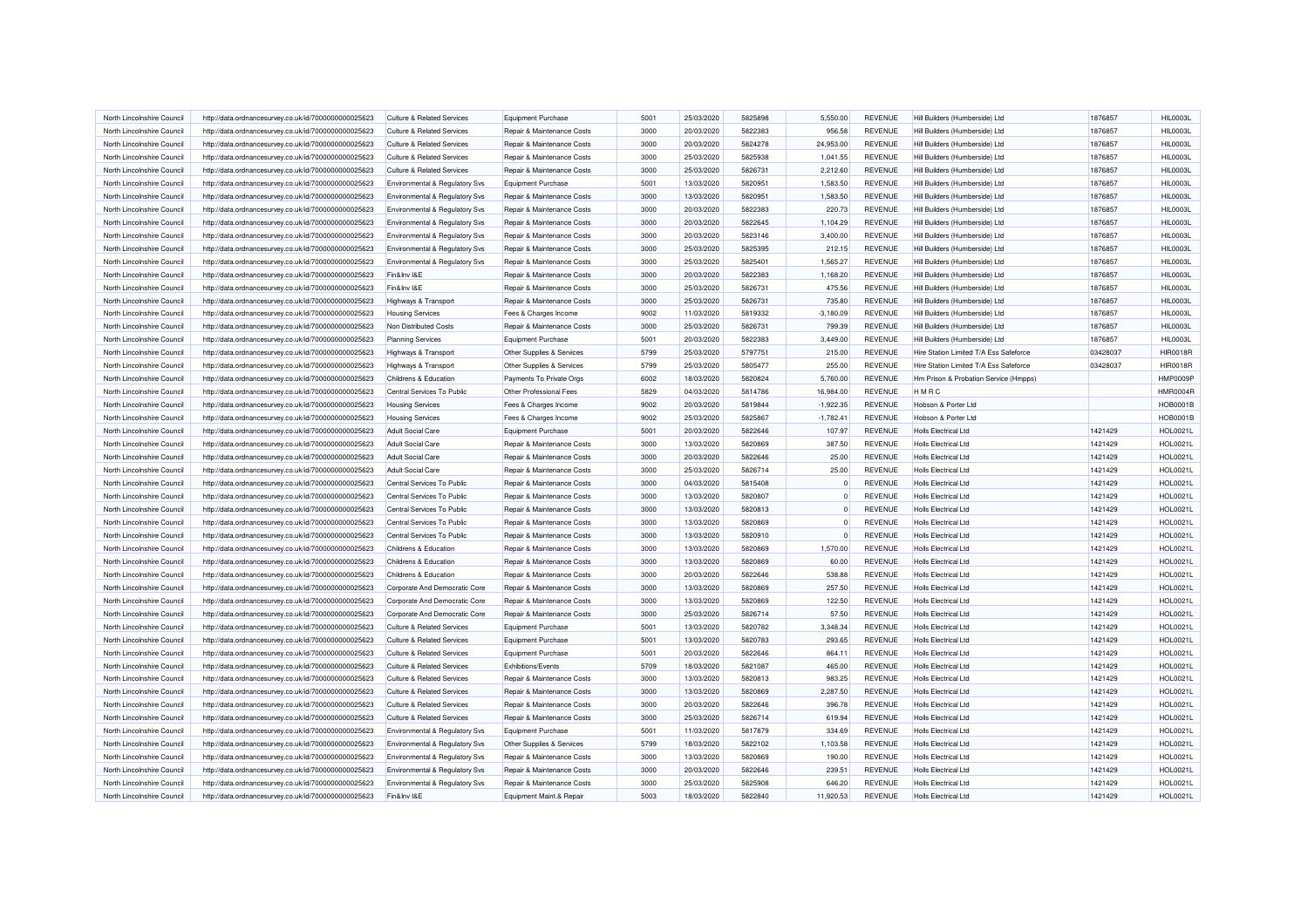| North Lincolnshire Council                               | http://data.ordnancesurvey.co.uk/id/7000000000025623 | Fin&Inv I&E                           | Repair & Maintenance Costs     | 3000         | 13/03/2020 | 5820869            | 182.50           | <b>REVENUE</b>                   | <b>Holls Electrical Ltd</b>        | 1421429              | <b>HOL0021L</b> |
|----------------------------------------------------------|------------------------------------------------------|---------------------------------------|--------------------------------|--------------|------------|--------------------|------------------|----------------------------------|------------------------------------|----------------------|-----------------|
| North Lincolnshire Council                               | http://data.ordnancesurvey.co.uk/id/7000000000025623 | Fin&Inv I&F                           | Repair & Maintenance Costs     | 3000         | 13/03/2020 | 5820869            | 125.00           | <b>REVENUE</b>                   | <b>Holls Electrical Ltd</b>        | 1421429              | HOL0021L        |
| North Lincolnshire Council                               | http://data.ordnancesurvey.co.uk/id/7000000000025623 | Fin&Inv I&E                           | Repair & Maintenance Costs     | 3000         | 20/03/2020 | 5822646            | 961.06           | REVENUE                          | <b>Holls Electrical Ltd</b>        | 1421429              | <b>HOL0021L</b> |
| North Lincolnshire Council                               | http://data.ordnancesurvey.co.uk/id/7000000000025623 | Fin&Inv I&E                           | Repair & Maintenance Costs     | 3000         | 25/03/2020 | 5826714            | 395.26           | <b>REVENUE</b>                   | <b>Holls Electrical Ltd</b>        | 1421429              | HOL0021L        |
| North Lincolnshire Council                               | http://data.ordnancesurvey.co.uk/id/7000000000025623 | Fin&Inv I&E                           | Repair & Maintenance Costs     | 3000         | 25/03/2020 | 5826714            | 63.68            | <b>REVENUE</b>                   | <b>Holls Electrical Ltd</b>        | 1421429              | <b>HOL0021L</b> |
| North Lincolnshire Council                               | http://data.ordnancesurvey.co.uk/id/7000000000025623 | Highways & Transport                  | Repair & Maintenance Costs     | 3000         | 11/03/2020 | 5818890            | 1,596.16         | <b>REVENUE</b>                   | <b>Holls Electrical Ltd</b>        | 1421429              | HOL0021L        |
| North Lincolnshire Council                               | http://data.ordnancesurvey.co.uk/id/7000000000025623 | Highways & Transport                  | Repair & Maintenance Costs     | 3000         | 13/03/2020 | 5819832            | 4,095.00         | <b>REVENUE</b>                   | <b>Holls Electrical Ltd</b>        | 1421429              | HOL0021L        |
| North Lincolnshire Council                               | http://data.ordnancesurvey.co.uk/id/7000000000025623 | Highways & Transport                  | Repair & Maintenance Costs     | 3000         | 13/03/2020 | 5820869            | 62.50            | <b>REVENUE</b>                   | <b>Holls Electrical Ltd</b>        | 1421429              | <b>HOL0021L</b> |
| North Lincolnshire Council                               | http://data.ordnancesurvey.co.uk/id/7000000000025623 | <b>Highways &amp; Transport</b>       | Repair & Maintenance Costs     | 3000         | 13/03/2020 | 5820869            | 60.00            | <b>REVENUE</b>                   | Holls Flectrical Ltd               | 1421429              | <b>HOL0021L</b> |
| North Lincolnshire Council                               | http://data.ordnancesurvey.co.uk/id/7000000000025623 | <b>Highways &amp; Transport</b>       | Repair & Maintenance Costs     | 3000         | 20/03/2020 | 5822646            | 125.00           | <b>REVENUE</b>                   | <b>Holls Electrical Ltd</b>        | 1421429              | HOL0021L        |
| North Lincolnshire Council                               | http://data.ordnancesurvey.co.uk/id/7000000000025623 | <b>Highways &amp; Transport</b>       | Repair & Maintenance Costs     | 3000         | 20/03/2020 | 5822646            | 45.32            | <b>REVENUE</b>                   | <b>Holls Electrical Ltd</b>        | 1421429              | HOL0021L        |
| North Lincolnshire Council                               | http://data.ordnancesurvey.co.uk/id/7000000000025623 | Non Distributed Costs                 | Repair & Maintenance Costs     | 3000         | 13/03/2020 | 5820869            | 187.50           | <b>REVENUE</b>                   | <b>Holls Electrical Ltd</b>        | 1421429              | HOL0021L        |
| North Lincolnshire Council                               | http://data.ordnancesurvey.co.uk/id/7000000000025623 | Childrens & Education                 | Payments To Private Orgs       | 6002         | 06/03/2020 | 5817448            | 1,174.53         | <b>REVENUE</b>                   | Hollybank                          |                      | HOL0116L        |
| North Lincolnshire Council                               | http://data.ordnancesurvey.co.uk/id/7000000000025623 | Childrens & Education                 | Payments To Private Orgs       | 6002         | 04/03/2020 | 5815848            | 2,117.24         | REVENUE                          | Home Comforts Childminding         |                      | <b>HOM0132M</b> |
| North Lincolnshire Council                               | http://data.ordnancesurvey.co.uk/id/7000000000025623 | Central Services To Public            | <b>Business Support Grants</b> | 6090         | 30/03/2020 | 5831154            | 10,000.00        | <b>REVENUE</b>                   | Honey Bee Interiors Ltd            |                      | CD001260        |
| North Lincolnshire Council                               | http://data.ordnancesurvey.co.uk/id/7000000000025623 | <b>Culture &amp; Related Services</b> | Provisions                     | 5201         | 30/03/2020 | 5822712            | 382.14           | <b>REVENUE</b>                   | <b>Hopwells Limited</b>            | 01404481             | <b>HOP0104P</b> |
| North Lincolnshire Council                               | http://data.ordnancesurvey.co.uk/id/7000000000025623 | <b>Culture &amp; Related Services</b> | Provisions                     | 5201         | 16/04/2020 | 5825879            | 293.62           | REVENUE                          | <b>Hopwells Limited</b>            | 01404481             | <b>HOP0104P</b> |
| North Lincolnshire Council                               | http://data.ordnancesurvey.co.uk/id/7000000000025623 | Fin&Inv I&F                           | Provisions                     | 5201         | 04/03/2020 | 5815527            | 401.72           | <b>REVENUE</b>                   | <b>Hopwells Limited</b>            | 01404481             | <b>HOP0104P</b> |
| North Lincolnshire Council                               | http://data.ordnancesurvey.co.uk/id/7000000000025623 | Fin&Inv I&E                           | Provisions                     | 5201         | 04/03/2020 | 5815542            | 308.33           | <b>REVENUE</b>                   | <b>Hopwells Limited</b>            | 01404481             | <b>HOP0104P</b> |
| North Lincolnshire Council                               | http://data.ordnancesurvey.co.uk/id/7000000000025623 | Fin&Inv I&E                           | Provisions                     | 5201         | 04/03/2020 | 5815575            | 259.73           | REVENUE                          | <b>Hopwells Limited</b>            | 01404481             | <b>HOP0104P</b> |
| North Lincolnshire Council                               | http://data.ordnancesurvey.co.uk/id/7000000000025623 | Fin&Inv I&E                           | Provisions                     | 5201         | 04/03/2020 | 5815589            | 252.95           | <b>REVENUE</b>                   | <b>Hopwells Limited</b>            | 01404481             | <b>HOP0104P</b> |
| North Lincolnshire Council                               | http://data.ordnancesurvey.co.uk/id/7000000000025623 | Fin&Inv I&E                           | Provisions                     | 5201         | 04/03/2020 | 5815595            | 452.81           | REVENUE                          | Hopwells Limited                   | 01404481             | <b>HOP0104P</b> |
| North Lincolnshire Council                               | http://data.ordnancesurvey.co.uk/id/7000000000025623 | Fin&Inv I&E                           | Provisions                     | 5201         | 04/03/2020 | 5815606            | 326.03           | <b>REVENUE</b>                   | <b>Hopwells Limited</b>            | 01404481             | <b>HOP0104P</b> |
| North Lincolnshire Council                               | http://data.ordnancesurvey.co.uk/id/7000000000025623 | Fin&Inv I&E                           | Provisions                     | 5201         | 11/03/2020 | 5819090            | 306,66           | <b>REVENUE</b>                   | <b>Hopwells Limited</b>            | 01404481             | <b>HOP0104P</b> |
| North Lincolnshire Council                               | http://data.ordnancesurvey.co.uk/id/7000000000025623 | Fin&Inv I&E                           | Provisions                     | 5201         | 11/03/2020 | 5819100            | 328.58           | REVENUE                          | <b>Hopwells Limited</b>            | 01404481             | <b>HOP0104P</b> |
| North Lincolnshire Council                               | http://data.ordnancesurvey.co.uk/id/7000000000025623 | Fin&Inv I&E                           | Provisions                     | 5201         | 20/03/2020 | 5823624            | 271.01           | <b>REVENUE</b>                   | <b>Hopwells Limited</b>            | 01404481             | <b>HOP0104P</b> |
|                                                          |                                                      |                                       |                                |              |            |                    |                  |                                  |                                    |                      | <b>HOP0104P</b> |
| North Lincolnshire Council<br>North Lincolnshire Council | http://data.ordnancesurvey.co.uk/id/7000000000025623 | Fin&Inv I&E                           | Provisions                     | 5201<br>5201 | 20/03/2020 | 5823627<br>5823630 | 273.15<br>273.57 | <b>REVENUE</b><br><b>REVENUE</b> | <b>Hopwells Limited</b>            | 01404481<br>01404481 | <b>HOP0104P</b> |
|                                                          | http://data.ordnancesurvey.co.uk/id/7000000000025623 | Fin&Inv I&E                           | Provisions                     |              | 20/03/2020 |                    |                  |                                  | <b>Hopwells Limited</b>            |                      |                 |
| North Lincolnshire Council                               | http://data.ordnancesurvey.co.uk/id/7000000000025623 | Fin&Inv I&E                           | Provisions                     | 5201         | 20/03/2020 | 5823636            | 342.83           | <b>REVENUE</b>                   | <b>Hopwells Limited</b>            | 01404481             | <b>HOP0104P</b> |
| North Lincolnshire Council                               | http://data.ordnancesurvey.co.uk/id/7000000000025623 | Fin&Inv I&E                           | Provisions                     | 5201         | 20/03/2020 | 5823637            | 246.34           | REVENUE                          | Hopwells Limited                   | 01404481             | <b>HOP0104P</b> |
| North Lincolnshire Council                               | http://data.ordnancesurvey.co.uk/id/7000000000025623 | Fin&Inv I&E                           | Provisions                     | 5201         | 27/03/2020 | 5828832            | 253.14           | <b>REVENUE</b>                   | <b>Hopwells Limited</b>            | 01404481             | <b>HOP0104P</b> |
| North Lincolnshire Council                               | http://data.ordnancesurvey.co.uk/id/7000000000025623 | Fin&Inv I&E                           | Provisions                     | 5201         | 27/03/2020 | 5828917            | 331.74           | <b>REVENUE</b>                   | <b>Hopwells Limited</b>            | 01404481             | <b>HOP0104P</b> |
| North Lincolnshire Council                               | http://data.ordnancesurvey.co.uk/id/7000000000025623 | Childrens & Education                 | Home To School Transport       | 4201         | 13/03/2020 | 5820400            | 7,950.00         | <b>REVENUE</b>                   | Hornsby Travel Services Ltd        | 01490232             | <b>HOR0122F</b> |
| North Lincolnshire Council                               | http://data.ordnancesurvey.co.uk/id/7000000000025623 | Childrens & Education                 | Home To School Transport       | 4201         | 25/03/2020 | 5824378            | 11,660.00        | REVENUE                          | <b>Hornsby Travel Services Ltd</b> | 01490232             | <b>HOR0122F</b> |
| North Lincolnshire Council                               | http://data.ordnancesurvey.co.uk/id/7000000000025623 | <b>Culture &amp; Related Services</b> | Fees & Charges Income          | 9002         | 06/03/2020 | 5816088            | $-61.70$         | <b>REVENUE</b>                   | Hornsby Travel Services Ltd        | 01490232             | <b>HOR0122F</b> |
| North Lincolnshire Council                               | http://data.ordnancesurvey.co.uk/id/7000000000025623 | <b>Culture &amp; Related Services</b> | Stock Purchases & Adjustments  | 5030         | 06/03/2020 | 5816088            | 617.00           | <b>REVENUE</b>                   | Hornsby Travel Services Ltd        | 01490232             | <b>HOR0122R</b> |
| North Lincolnshire Council                               | http://data.ordnancesurvey.co.uk/id/7000000000025623 | Highways & Transport                  | Concessionary Fares            | 6010         | 13/03/2020 | 5820536            | 35,500.00        | <b>REVENUE</b>                   | Hornsby Travel Services Ltd        | 01490232             | <b>HOR0122R</b> |
| North Lincolnshire Council                               | http://data.ordnancesurvey.co.uk/id/7000000000025623 | Highways & Transport                  | Passenger Transport            | 6011         | 11/03/2020 | 5819647            | 27,469.30        | REVENUE                          | Hornsby Travel Services Ltd        | 01490232             | <b>HOR0122R</b> |
| North Lincolnshire Council                               | http://data.ordnancesurvey.co.uk/id/7000000000025623 | Highways & Transport                  | Passenger Transport            | 6011         | 11/03/2020 | 5819648            | 5,875.00         | <b>REVENUE</b>                   | Hornsby Travel Services Ltd        | 01490232             | <b>HOR0122F</b> |
| North Lincolnshire Council                               | http://data.ordnancesurvey.co.uk/id/7000000000025623 | Highways & Transport                  | Passenger Transport            | 6011         | 11/03/2020 | 5819649            | 5,883.00         | <b>REVENUE</b>                   | Hornsby Travel Services Ltd        | 01490232             | <b>HOR0122F</b> |
| North Lincolnshire Council                               | http://data.ordnancesurvey.co.uk/id/7000000000025623 | <b>Highways &amp; Transport</b>       | Passenger Transport            | 6011         | 11/03/2020 | 5819650            | 5,923.00         | <b>REVENUE</b>                   | Hornsby Travel Services Ltd        | 01490232             | <b>HOR0122F</b> |
| North Lincolnshire Council                               | http://data.ordnancesurvey.co.uk/id/7000000000025623 | Highways & Transport                  | Passenger Transport            | 6011         | 25/03/2020 | 5824304            | 6,474.00         | <b>REVENUE</b>                   | Hornsby Travel Services Ltd        | 01490232             | <b>HOR0122F</b> |
| North Lincolnshire Council                               | http://data.ordnancesurvey.co.uk/id/7000000000025623 | Highways & Transport                  | Passenger Transport            | 6011         | 25/03/2020 | 5824594            | 6,474.00         | <b>REVENUE</b>                   | Hornsby Travel Services Ltd        | 01490232             | <b>HOR0122R</b> |
| North Lincolnshire Council                               | http://data.ordnancesurvey.co.uk/id/7000000000025623 | Highways & Transport                  | Passenger Transport            | 6011         | 25/03/2020 | 5825567            | 6,474.00         | REVENUE                          | Hornsby Travel Services Ltd        | 01490232             | <b>HOR0122R</b> |
| North Lincolnshire Council                               | http://data.ordnancesurvey.co.uk/id/7000000000025623 | <b>Highways &amp; Transport</b>       | Passenger Transport            | 6011         | 14/04/2020 | 5822099            | 28,978.15        | <b>REVENUE</b>                   | Hornsby Travel Services Ltd        | 01490232             | <b>HOR0122R</b> |
| North Lincolnshire Council                               | http://data.ordnancesurvey.co.uk/id/7000000000025623 | <b>Childrens &amp; Education</b>      | Payments To Private Orgs       | 6002         | 11/03/2020 | 5819424            | 11,989.47        | <b>REVENUE</b>                   | Horton Establishments Ltd          |                      | <b>HOR0164F</b> |
| North Lincolnshire Council                               | http://data.ordnancesurvey.co.uk/id/7000000000025623 | Childrens & Education                 | Payments To Private Orgs       | 6002         | 11/03/2020 | 5819426            | 12,816.29        | REVENUE                          | Horton Establishments Ltd          |                      | <b>HOR0164R</b> |
| North Lincolnshire Council                               | http://data.ordnancesurvey.co.uk/id/7000000000025623 | <b>Adult Social Care</b>              | Payments To Private Orgs       | 6002         | 11/03/2020 | 5820443            | 2,352.00         | <b>REVENUE</b>                   | Housing & Support Solutions Ltd    |                      | <b>ISF0014F</b> |
| North Lincolnshire Council                               | http://data.ordnancesurvey.co.uk/id/7000000000025623 | <b>Adult Social Care</b>              | Payments To Private Orgs       | 6002         | 11/03/2020 | 5820443            | 24,018.56        | <b>REVENUE</b>                   | Housing & Support Solutions Ltd    |                      | ISF0014F        |
| North Lincolnshire Council                               | http://data.ordnancesurvey.co.uk/id/7000000000025623 | <b>Adult Social Care</b>              | Payments To Private Orgs       | 6002         | 13/03/2020 | 5820437            | 2,979.20         | REVENUE                          | Housing & Support Solutions Ltd    |                      | <b>HOU0264U</b> |
| North Lincolnshire Council                               | http://data.ordnancesurvey.co.uk/id/7000000000025623 | <b>Adult Social Care</b>              | Payments To Private Orgs       | 6002         | 13/03/2020 | 5820437            | 11,263.44        | <b>REVENUE</b>                   | Housing & Support Solutions Ltd    |                      | <b>HOU0264U</b> |
| North Lincolnshire Council                               | http://data.ordnancesurvey.co.uk/id/7000000000025623 | Childrens & Education                 | Payments To Private Orgs       | 6002         | 25/03/2020 | 5817588            | 5,235.00         | <b>REVENUE</b>                   | Hull Collegiate School             |                      | <b>HUL0172L</b> |
| North Lincolnshire Council                               | http://data.ordnancesurvey.co.uk/id/7000000000025623 | Corporate And Democratic Core         | Licenses, Subs & Memberships   | 5510         | 18/03/2020 | 5822250            | 550.00           | <b>REVENUE</b>                   | Hull & Humber Chamber Of Commerce  |                      | <b>HUL0023L</b> |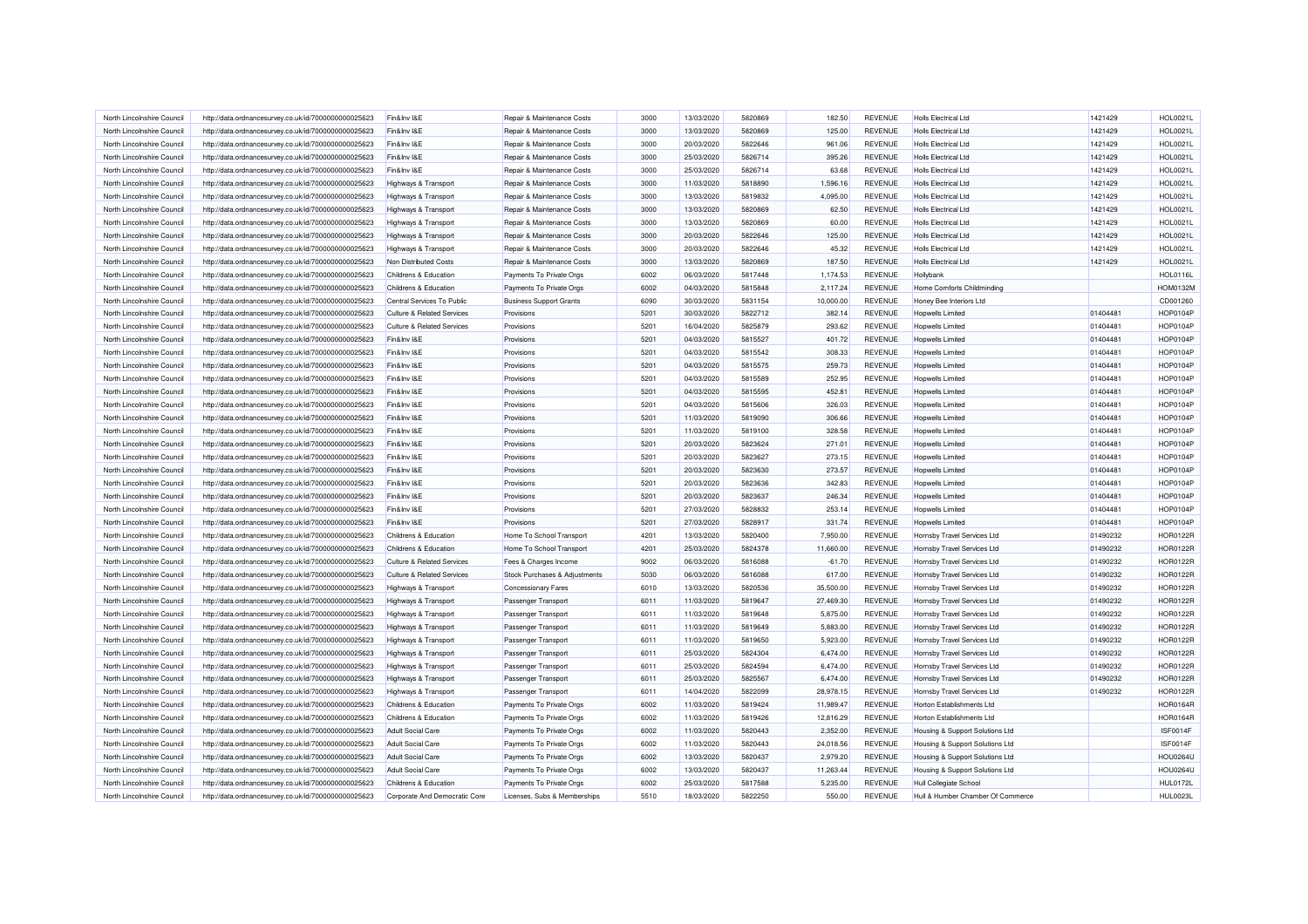| North Lincolnshire Council                               | http://data.ordnancesurvey.co.uk/id/7000000000025623 | <b>Planning Services</b>                  | Licenses, Subs & Memberships                          | 5510         | 18/03/2020 | 5822089            | 3.095.00    | <b>REVENUE</b> | Hull & Humber Chamber Of Commerce          |          | <b>HUL0023L</b>                    |
|----------------------------------------------------------|------------------------------------------------------|-------------------------------------------|-------------------------------------------------------|--------------|------------|--------------------|-------------|----------------|--------------------------------------------|----------|------------------------------------|
| North Lincolnshire Council                               | http://data.ordnancesurvey.co.uk/id/7000000000025623 | Public Health                             | Materials                                             | 5004         | 25/03/2020 | 5819401            | 350.11      | REVENUE        | Humber Merchants Ltd                       | 1045179  | HUM0003M                           |
| North Lincolnshire Council                               | http://data.ordnancesurvey.co.uk/id/7000000000025623 | <b>Public Health</b>                      | Materials                                             | 5004         | 30/04/2020 | 5824691            | 321.20      | REVENUE        | Humber Merchants Ltd                       | 1045179  | <b>HUM0003M</b>                    |
| North Lincolnshire Council                               | http://data.ordnancesurvey.co.uk/id/7000000000025623 | Highways & Transport                      | Equipment Hire/Rent                                   | 5002         | 25/03/2020 | 5827056            | 1,120.00    | REVENUE        | Humberside Aid Plant Hire Ltd              | 1207398  | <b>HUM0020M</b>                    |
| North Lincolnshire Council                               | http://data.ordnancesurvey.co.uk/id/7000000000025623 | Highways & Transport                      | Equipment Hire/Rent                                   | 5002         | 25/03/2020 | 5827167            | 1,309.76    | <b>REVENUE</b> | Humberside Aid Plant Hire Ltd              | 1207398  | HUM0020M                           |
| North Lincolnshire Council                               | http://data.ordnancesurvey.co.uk/id/7000000000025623 | Highways & Transport                      | Equipment Hire/Rent                                   | 5002         | 25/03/2020 | 5827225            | 960.00      | REVENUE        | Humberside Aid Plant Hire Ltd              | 1207398  | <b>HUM0020M</b>                    |
| North Lincolnshire Council                               | http://data.ordnancesurvey.co.uk/id/7000000000025623 | Highways & Transport                      | <b>Equipment Hire/Rent</b>                            | 5002         | 25/03/2020 | 5827233            | 240.00      | <b>REVENUE</b> | Humberside Aid Plant Hire Ltd              | 1207398  | <b>HUM0020M</b>                    |
| North Lincolnshire Council                               | http://data.ordnancesurvey.co.uk/id/7000000000025623 | Highways & Transport                      | Equipment Hire/Rent                                   | 5002         | 25/03/2020 | 5827246            | 619.80      | REVENUE        | Humberside Aid Plant Hire Ltd              | 1207398  | <b>HUM0020M</b>                    |
| North Lincolnshire Council                               | http://data.ordnancesurvey.co.uk/id/7000000000025623 | <b>Culture &amp; Related Services</b>     | Repair & Maintenance Costs                            | 3000         | 25/03/2020 | 5825911            | 1,038.75    | REVENUE        | Humberside Fire & Rescue Service           |          | <b>HUM0043M</b>                    |
| North Lincolnshire Council                               | http://data.ordnancesurvey.co.uk/id/7000000000025623 | <b>Environmental &amp; Regulatory Svs</b> | Payments To Private Orgs                              | 6002         | 04/03/2020 | 5816469            | 10,000.00   | REVENUE        | Humberside Police                          |          | <b>HUM0126M</b>                    |
| North Lincolnshire Council                               | http://data.ordnancesurvey.co.uk/id/7000000000025623 | <b>Childrens &amp; Education</b>          | Payments To Private Orgs                              | 6002         | 20/03/2020 | 5823962            | 8,542.94    | REVENUE        | Humberston Park Special School             |          | <b>HUM0047M</b>                    |
| North Lincolnshire Council                               | http://data.ordnancesurvey.co.uk/id/7000000000025623 | Childrens & Education                     | Other Supplies & Services                             | 5799         | 04/03/2020 | 5814797            | 500.00      | REVENUE        | Humber Tag Account                         |          | <b>HUM0430M</b>                    |
| North Lincolnshire Council                               | http://data.ordnancesurvey.co.uk/id/7000000000025623 | <b>Adult Social Care</b>                  | Vehicle Hire                                          | 4101         | 13/03/2020 | 5820757            | 541.80      | REVENUE        | Humber & Wolds Rural Comm Council          | 4606085  | <b>HUM0307M</b>                    |
| North Lincolnshire Council                               | http://data.ordnancesurvey.co.uk/id/7000000000025623 | <b>Adult Social Care</b>                  | Vehicle Hire                                          | 4101         | 20/03/2020 | 5824713            | 557.10      | REVENUE        | Humber & Wolds Rural Comm Council          | 4606085  | <b>HUM0307M</b>                    |
| North Lincolnshire Council                               | http://data.ordnancesurvey.co.uk/id/7000000000025623 | Childrens & Education                     | Payments To Private Orgs                              | 6002         | 26/03/2020 | 5828542            | 630.00      | <b>REVENUE</b> | <b>Huntcliff School</b>                    |          | <b>HUN0039N</b>                    |
| North Lincolnshire Council                               | http://data.ordnancesurvey.co.uk/id/7000000000025623 | Central Services To Public                | <b>Business Support Grants</b>                        | 6090         | 30/03/2020 | 5832492            | 10,000.00   | <b>REVENUE</b> | Hunters Lodge Fishery                      |          | CD002140                           |
| North Lincolnshire Council                               | http://data.ordnancesurvey.co.uk/id/7000000000025623 | Fin&Inv I&E                               | Grounds Maintenance                                   | 3010         | 11/03/2020 | 5817440            | 324.00      | REVENUE        | Hydrainer Pump Hire Ltd                    | 1522204  | <b>HYD0065D</b>                    |
| North Lincolnshire Council                               | http://data.ordnancesurvey.co.uk/id/7000000000025623 | <b>Adult Social Care</b>                  | Repair & Maintenance Costs                            | 3000         | 25/03/2020 | 5826054            | 489.20      | REVENUE        | lag Developments Ltd                       | 05073636 | IGA0021A                           |
| North Lincolnshire Council                               | http://data.ordnancesurvey.co.uk/id/7000000000025623 | Central Services To Public                | Repair & Maintenance Costs                            | 3000         | 04/03/2020 | 5815418            |             | <b>REVENUE</b> | lag Developments Ltd                       | 05073636 | IGA0021A                           |
| North Lincolnshire Council                               | http://data.ordnancesurvey.co.uk/id/7000000000025623 | Central Services To Public                | Repair & Maintenance Costs                            | 3000         | 13/03/2020 | 5820770            | -C          | REVENUE        | lag Developments Ltd                       | 05073636 | IGA0021A                           |
| North Lincolnshire Council                               | http://data.ordnancesurvey.co.uk/id/7000000000025623 | Childrens & Education                     | Repair & Maintenance Costs                            | 3000         | 04/03/2020 | 5815418            | 220.00      | REVENUE        | lag Developments Ltd                       | 05073636 | IGA0021A                           |
| North Lincolnshire Council                               | http://data.ordnancesurvey.co.uk/id/7000000000025623 | Childrens & Education                     | Repair & Maintenance Costs                            | 3000         | 25/03/2020 | 5826054            | 100.00      | REVENUE        | lag Developments Ltd                       | 05073636 | IGA0021A                           |
| North Lincolnshire Council                               | http://data.ordnancesurvey.co.uk/id/7000000000025623 | <b>Culture &amp; Related Services</b>     | Repair & Maintenance Costs                            | 3000         | 13/03/2020 | 5820770            | 239.00      | REVENUE        | lag Developments Ltd                       | 05073636 | IGA0021A                           |
| North Lincolnshire Council                               | http://data.ordnancesurvey.co.uk/id/7000000000025623 | <b>Culture &amp; Related Services</b>     | Repair & Maintenance Costs                            | 3000         | 20/03/2020 | 5824132            | 747.03      | REVENUE        | lag Developments Ltd                       | 05073636 | IGA0021A                           |
|                                                          |                                                      |                                           |                                                       | 3000         | 20/03/2020 | 5824132            | 338.90      | <b>REVENUE</b> |                                            | 05073636 | IGA0021A                           |
| North Lincolnshire Council                               | http://data.ordnancesurvey.co.uk/id/7000000000025623 | Environmental & Regulatory Svs            | Repair & Maintenance Costs                            |              |            |                    |             |                | lag Developments Ltd                       |          |                                    |
| North Lincolnshire Council                               | http://data.ordnancesurvey.co.uk/id/7000000000025623 | Environmental & Regulatory Svs            | Repair & Maintenance Costs                            | 3000         | 25/03/2020 | 5826054            | 419.32      | REVENUE        | lag Developments Ltd                       | 05073636 | IGA0021A                           |
| North Lincolnshire Council<br>North Lincolnshire Council | http://data.ordnancesurvey.co.uk/id/7000000000025623 | <b>Public Health</b>                      | Payments To Private Orgs<br><b>Exhibitions/Events</b> | 6002<br>5709 | 04/03/2020 | 5815976<br>5820743 | 1.640.00    | <b>REVENUE</b> | lan Bland Ltd                              |          | <b>IAN0004N</b><br><b>KIR0347R</b> |
|                                                          | http://data.ordnancesurvey.co.uk/id/7000000000025623 | <b>Culture &amp; Related Services</b>     |                                                       |              | 13/03/2020 |                    | 3,020.00    | <b>REVENUE</b> | lan Kirkpatrick                            |          |                                    |
| North Lincolnshire Council                               | http://data.ordnancesurvey.co.uk/id/7000000000025623 | <b>Culture &amp; Related Services</b>     | Exhibitions/Events                                    | 5709         | 25/03/2020 | 5827180            | 250.00      | REVENUE        | lan Kirkpatrick                            |          | <b>KIR0347R</b>                    |
| North Lincolnshire Council                               | http://data.ordnancesurvey.co.uk/id/7000000000025623 | Central Services To Public                | <b>Business Support Grants</b>                        | 6090         | 30/03/2020 | 5831140            | 10,000.00   | <b>REVENUE</b> | Ib Trading Group Ltd                       |          | CD001120                           |
| North Lincolnshire Council                               | http://data.ordnancesurvey.co.uk/id/7000000000025623 | Environmental & Regulatory Svs            | Licenses, Subs & Memberships                          | 5510         | 13/03/2020 | 5820581            | 475.00      | REVENUE        | Iccm                                       |          | <b>IBC0004C</b>                    |
| North Lincolnshire Council                               | http://data.ordnancesurvey.co.uk/id/7000000000025623 | Central Services To Public                | <b>Business Support Grants</b>                        | 6090         | 30/03/2020 | 5832484            | 10,000.00   | REVENUE        | Ideal Garage Door Company Ltd              |          | CD002060                           |
| North Lincolnshire Council                               | http://data.ordnancesurvey.co.uk/id/7000000000025623 | Childrens & Education                     | Payments To Private Orgs                              | 6002         | 04/03/2020 | 5815850            | 3,785.09    | REVENUE        | I Learn Education Crowle                   |          | ILE0012E                           |
| North Lincolnshire Council                               | http://data.ordnancesurvey.co.uk/id/7000000000025623 | Childrens & Education                     | <b>Client Related Costs</b>                           | 5534         | 27/03/2020 | 5823140            | 437.00      | <b>REVENUE</b> | I Learn Education Ltd                      |          | ABC0063C                           |
| North Lincolnshire Council                               | http://data.ordnancesurvey.co.uk/id/7000000000025623 | Childrens & Education                     | Payments To Private Orgs                              | 6002         | 04/03/2020 | 5815805            | 13,987.58   | REVENUE        | I Learn Education Ltd                      |          | ABC0063C                           |
| North Lincolnshire Council                               | http://data.ordnancesurvey.co.uk/id/7000000000025623 | Childrens & Education                     | Payments To Private Orgs                              | 6002         | 04/03/2020 | 5815849            | 11,210.83   | REVENUE        | I Learn Education Ltd                      |          | ILE0004E                           |
| North Lincolnshire Council                               | http://data.ordnancesurvey.co.uk/id/7000000000025623 | Childrens & Education                     | Payments To Private Orgs                              | 6002         | 20/03/2020 | 5824242            | 353.23      | <b>REVENUE</b> | I Learn Education Ltd                      |          | ABC0063C                           |
| North Lincolnshire Council                               | http://data.ordnancesurvey.co.uk/id/7000000000025623 | Central Services To Public                | <b>Business Support Grants</b>                        | 6090         | 30/03/2020 | 5832461            | 10,000.00   | <b>REVENUE</b> | <b>Illustrated Ink</b>                     |          | CD001830                           |
| North Lincolnshire Council                               | http://data.ordnancesurvey.co.uk/id/7000000000025623 | Central Services To Public                | <b>Business Support Grants</b>                        | 6090         | 30/03/2020 | 5831039            | 10,000.00   | REVENUE        | Imaginarium Restaurant Limited             |          | CD000110                           |
| North Lincolnshire Council                               | http://data.ordnancesurvey.co.uk/id/7000000000025623 | <b>Culture &amp; Related Services</b>     | Materials                                             | 5004         | 18/03/2020 | 5822590            | 1.353.99    | <b>REVENUE</b> | Imperial Commercials Ltd                   | 653665   | LEX0001X                           |
| North Lincolnshire Council                               | http://data.ordnancesurvey.co.uk/id/7000000000025623 | Corporate And Democratic Core             | <b>Bank Charges</b>                                   | 5821         | 01/04/2020 | 5817865            | 7,005.48    | REVENUE        | Imperial Treasury Services Ltd             |          | <b>IMP0019P</b>                    |
| North Lincolnshire Council                               | http://data.ordnancesurvey.co.uk/id/7000000000025623 | Corporate And Democratic Core             | Licenses, Subs & Memberships                          | 5510         | 20/03/2020 | 5818218            | 2,025.00    | <b>REVENUE</b> | Improvement And Development Agency (Idea)  | 3675577  | <b>IDE0010E</b>                    |
| North Lincolnshire Council                               | http://data.ordnancesurvey.co.uk/id/7000000000025623 | Childrens & Education                     | Other Supplies & Services                             | 5799         | 18/03/2020 | 5822315            | 2,250.00    | REVENUE        | Improvement Dev. Growth Ltd                | 4141322  | <b>IMP0300P</b>                    |
| North Lincolnshire Council                               | http://data.ordnancesurvey.co.uk/id/7000000000025623 | Childrens & Education                     | Payments To Private Orgs                              | 6002         | 16/04/2020 | 5826862            | 1,500.00    | <b>REVENUE</b> | In Control Partnerships                    | 6393960  | <b>INC0040C</b>                    |
| North Lincolnshire Council                               | http://data.ordnancesurvey.co.uk/id/7000000000025623 | Childrens & Education                     | Payments To Private Orgs                              | 6002         | 05/11/2019 | 5817819            | $-4,011.67$ | REVENUE        | Independent Childcare Group Of Schools Ltd |          | CLI0011I                           |
| North Lincolnshire Council                               | http://data.ordnancesurvey.co.uk/id/7000000000025623 | Childrens & Education                     | Payments To Private Orgs                              | 6002         | 05/11/2019 | 5817828            | $-3,770.00$ | <b>REVENUE</b> | Independent Childcare Group Of Schools Ltd |          | CLI00111                           |
| North Lincolnshire Council                               | http://data.ordnancesurvey.co.uk/id/7000000000025623 | <b>Childrens &amp; Education</b>          | Payments To Private Orgs                              | 6002         | 13/12/2019 | 5817840            | $-3,458.33$ | REVENUE        | Independent Childcare Group Of Schools Ltd |          | CLI0011I                           |
| North Lincolnshire Council                               | http://data.ordnancesurvey.co.uk/id/7000000000025623 | Childrens & Education                     | Payments To Private Orgs                              | 6002         | 06/03/2020 | 5817620            | 14,171.34   | <b>REVENUE</b> | Independent Childcare Group Of Schools Ltd |          | CLI00111                           |
| North Lincolnshire Council                               | http://data.ordnancesurvey.co.uk/id/7000000000025623 | Childrens & Education                     | Payments To Private Orgs                              | 6002         | 06/03/2020 | 5817662            | 13,257.06   | REVENUE        | Independent Childcare Group Of Schools Ltd |          | CLI0011I                           |
| North Lincolnshire Council                               | http://data.ordnancesurvey.co.uk/id/7000000000025623 | Childrens & Education                     | Payments To Private Orgs                              | 6002         | 11/03/2020 | 5819421            | 13,257.06   | <b>REVENUE</b> | Independent Childcare Group Of Schools Ltd |          | CAM0185M                           |
| North Lincolnshire Council                               | http://data.ordnancesurvey.co.uk/id/7000000000025623 | Childrens & Education                     | Payments To Private Orgs                              | 6002         | 11/03/2020 | 5819429            | 14,171.34   | REVENUE        | Independent Childcare Group Of Schools Ltd |          | CAM0185M                           |
| North Lincolnshire Council                               | http://data.ordnancesurvey.co.uk/id/7000000000025623 | Non Distributed Costs                     | Legal Fees                                            | 5823         | 06/03/2020 | 5815514            | 250.00      | <b>REVENUE</b> | Independent Property Surveyors             |          | <b>IND0111D</b>                    |
| North Lincolnshire Council                               | http://data.ordnancesurvey.co.uk/id/7000000000025623 | Non Distributed Costs                     | Other Professional Fees                               | 5829         | 15/04/2020 | 5824680            | 250.00      | REVENUE        | Independent Property Surveyors             |          | <b>IND0111D</b>                    |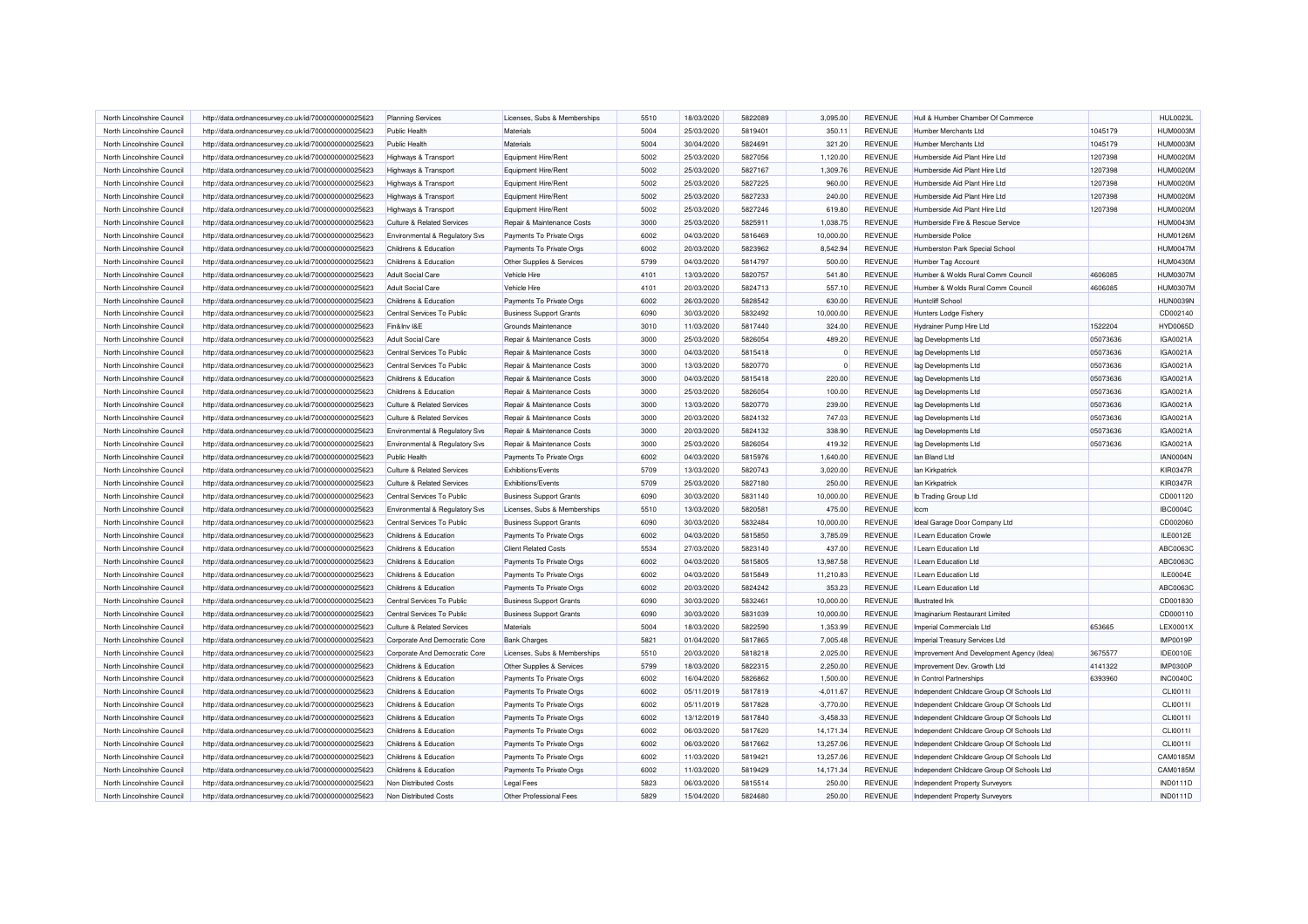| North Lincolnshire Council                               | http://data.ordnancesurvey.co.uk/id/7000000000025623 | Non Distributed Costs                                          | Other Professional Fees                              | 5829         | 15/04/2020               | 5824681            | 300.00           | <b>REVENUE</b>            | Independent Property Surveyors                   |          | <b>IND0111D</b>            |
|----------------------------------------------------------|------------------------------------------------------|----------------------------------------------------------------|------------------------------------------------------|--------------|--------------------------|--------------------|------------------|---------------------------|--------------------------------------------------|----------|----------------------------|
| North Lincolnshire Council                               | http://data.ordnancesurvey.co.uk/id/7000000000025623 | Central Services To Public                                     | <b>Business Support Grants</b>                       | 6090         | 30/03/2020               | 5832436            | 10,000.00        | REVENUE                   | <b>Inner Peace</b>                               |          | CD001580                   |
| North Lincolnshire Council                               | http://data.ordnancesurvey.co.uk/id/7000000000025623 | Childrens & Education                                          | Course Fees/Training                                 | 2002         | 06/03/2020               | 5816431            | 3,900.00         | REVENUE                   | Inspired Exchange                                |          | <b>INS0236S</b>            |
| North Lincolnshire Council                               | http://data.ordnancesurvey.co.uk/id/7000000000025623 | Highways & Transport                                           | Stock Purchases & Adjustments                        | 5030         | 25/03/2020               | 5819577            | 1,272.32         | <b>REVENUE</b>            | <b>Instarmac Group Plc</b>                       | 1324925  | <b>INS0024S</b>            |
| North Lincolnshire Council                               | http://data.ordnancesurvey.co.uk/id/7000000000025623 | Highways & Transport                                           | Gen Office Exp (Incl Postage)                        | 5603         | 20/03/2020               | 5820528            | 213.40           | <b>REVENUE</b>            | Integrity Print Ltd                              | 6596913  | <b>INT0129T</b>            |
| North Lincolnshire Council                               | http://data.ordnancesurvey.co.uk/id/7000000000025623 | Corporate And Democratic Core                                  | Telephone Rent/Calls                                 | 5403         | 31/03/2020               | 5827301            | $-2,924.78$      | <b>REVENUE</b>            | Interoute Networks Ltd                           | 03773255 | <b>MDN0001N</b>            |
| North Lincolnshire Council                               | http://data.ordnancesurvey.co.uk/id/7000000000025623 | Childrens & Education                                          | Home To School Transport                             | 4201         | 20/03/2020               | 5823898            | 8,952.20         | <b>REVENUE</b>            | <b>Isle Coaches</b>                              |          | COA0039A                   |
| North Lincolnshire Council                               | http://data.ordnancesurvey.co.uk/id/7000000000025623 | Childrens & Education                                          | Home To School Transport                             | 4201         | 20/03/2020               | 5823899            | 15,017.93        | REVENUE                   | <b>Isle Coaches</b>                              |          | COA0039/                   |
| North Lincolnshire Council                               | http://data.ordnancesurvey.co.uk/id/7000000000025623 | Highways & Transport                                           | <b>Concessionary Fares</b>                           | 6010         | 13/03/2020               | 5820580            | 5,100.00         | <b>REVENUE</b>            | <b>Isle Coaches</b>                              |          | COA0039A                   |
| North Lincolnshire Council                               | http://data.ordnancesurvey.co.uk/id/7000000000025623 | Highways & Transport                                           | <b>Passenger Transport</b>                           | 6011         | 13/03/2020               | 5820486            | 4,775.68         | REVENUE                   | <b>Isle Coaches</b>                              |          | COA0039A                   |
| North Lincolnshire Council                               | http://data.ordnancesurvey.co.uk/id/7000000000025623 | Highways & Transport                                           | Passenger Transport                                  | 6011         | 13/03/2020               | 5820487            | 3,943.55         | REVENUE                   | Isle Coaches                                     |          | COA0039A                   |
| North Lincolnshire Council                               | http://data.ordnancesurvey.co.uk/id/7000000000025623 | Central Services To Public                                     | <b>Business Support Grants</b>                       | 6090         | 30/03/2020               | 5831117            | 10,000.00        | <b>REVENUE</b>            | Isle Design - Architecture Ltd                   |          | CD000890                   |
| North Lincolnshire Council                               | http://data.ordnancesurvey.co.uk/id/7000000000025623 | Central Services To Public                                     | <b>Business Support Grants</b>                       | 6090         | 30/03/2020               | 5831141            | 10,000.00        | <b>REVENUE</b>            | Isle Dog Groom And Pet Sit                       |          | CD001130                   |
| North Lincolnshire Council                               | http://data.ordnancesurvey.co.uk/id/7000000000025623 | Childrens & Education                                          | Payments To Private Orgs                             | 6002         | 25/03/2020               | 5822427            | 1,220.46         | <b>REVENUE</b>            | <b>Isle Education Trust</b>                      | 07814150 | <b>ISL0029L</b>            |
| North Lincolnshire Council                               | http://data.ordnancesurvey.co.uk/id/7000000000025623 | Childrens & Education                                          | Payments To Private Orgs                             | 6002         | 25/03/2020               | 5822428            | 1,569.82         | REVENUE                   | <b>Isle Education Trust</b>                      | 07814150 | <b>ISL0029L</b>            |
| North Lincolnshire Council                               | http://data.ordnancesurvey.co.uk/id/7000000000025623 | Childrens & Education                                          | Payments To Private Orgs                             | 6002         | 25/03/2020               | 5822429            | 4,009.75         | REVENUE                   | <b>Isle Education Trust</b>                      | 07814150 | <b>ISL0029L</b>            |
| North Lincolnshire Council                               | http://data.ordnancesurvey.co.uk/id/7000000000025623 | Childrens & Education                                          | Payments To Private Orgs                             | 6002         | 25/03/2020               | 5822432            | 1,452.60         | REVENUE                   | <b>Isle Education Trust</b>                      | 07814150 | <b>ISL0029L</b>            |
| North Lincolnshire Council                               | http://data.ordnancesurvey.co.uk/id/7000000000025623 | <b>Childrens &amp; Education</b>                               | Payments To Private Orgs                             | 6002         | 25/03/2020               | 5825010            | 519.44           | <b>REVENUE</b>            | <b>Isle Education Trust</b>                      | 07814150 | <b>ISL0029L</b>            |
| North Lincolnshire Council                               | http://data.ordnancesurvey.co.uk/id/7000000000025623 | Childrens & Education                                          | Payments To Private Orgs                             | 6002         | 30/03/2020               | 5819914            | 630.00           | REVENUE                   | <b>Isle Education Trust</b>                      | 07814150 | <b>ISL0029L</b>            |
| North Lincolnshire Council                               | http://data.ordnancesurvey.co.uk/id/7000000000025623 | Central Services To Public                                     | <b>Business Support Grants</b>                       | 6090         | 30/03/2020               | 5832462            | 10.000.00        | <b>REVENUE</b>            | IsnâzzT She Lovely                               |          | CD001840                   |
| North Lincolnshire Council                               | http://data.ordnancesurvey.co.uk/id/7000000000025623 | Childrens & Education                                          | It Software-Maintenance                              | 5053         | 25/03/2020               | 5819897            | 481.00           | <b>REVENUE</b>            | Itelligence Business Solutions (Uk) Ltd          |          | <b>ITE0130E</b>            |
| North Lincolnshire Council                               | http://data.ordnancesurvey.co.uk/id/7000000000025623 | Fin&Inv I&E                                                    | Clothing, Uniforms & Laundry                         | 5301         | 25/03/2020               | 5822586            | 566.25           | REVENUE                   | Jacksons Workwear Rental Ltd                     | 193856   | JAC0171C                   |
| North Lincolnshire Council                               | http://data.ordnancesurvey.co.uk/id/7000000000025623 | Corporate And Democratic Core                                  | Other Professional Fees                              | 5829         | 18/03/2020               | 5821507            | $\Omega$         | REVENUE                   | Jacobs                                           |          | JAC0011C                   |
| North Lincolnshire Council                               | http://data.ordnancesurvey.co.uk/id/7000000000025623 | Corporate And Democratic Core                                  | Other Professional Fees                              | 5829         | 18/03/2020               | 5821509            | $\mathbf 0$      | <b>REVENUE</b>            | Jacobs                                           |          | JAC0011C                   |
| North Lincolnshire Council                               | http://data.ordnancesurvey.co.uk/id/7000000000025623 | Corporate And Democratic Core                                  | Other Professional Fees                              | 5829         | 18/03/2020               | 5821510            | $\Omega$         | REVENUE                   | Jacobs                                           |          | JAC0011C                   |
| North Lincolnshire Council                               | http://data.ordnancesurvey.co.uk/id/7000000000025623 | Corporate And Democratic Core                                  | Other Professional Fees                              | 5829         | 18/03/2020               | 5821511            | $\mathbf 0$      | <b>REVENUE</b>            | Jacobs                                           |          | JAC0011C                   |
| North Lincolnshire Council                               | http://data.ordnancesurvey.co.uk/id/7000000000025623 | Corporate And Democratic Core                                  | <b>Other Professional Fees</b>                       | 5829         | 18/03/2020               | 5821512            | $\Omega$         | <b>REVENUE</b>            | Jacobs                                           |          | JAC0011C                   |
| North Lincolnshire Council                               | http://data.ordnancesurvey.co.uk/id/7000000000025623 | Corporate And Democratic Core                                  | Other Professional Fees                              | 5829         | 18/03/2020               | 5821515            | 75.00            | <b>REVENUE</b>            | Jacobs                                           |          | <b>JAC0011C</b>            |
| North Lincolnshire Council                               | http://data.ordnancesurvey.co.uk/id/7000000000025623 | Corporate And Democratic Core                                  | Other Professional Fees                              | 5829         | 18/03/2020               | 5821516            |                  | REVENUE                   | Jacobs                                           |          | JAC0011C                   |
| North Lincolnshire Council                               | http://data.ordnancesurvey.co.uk/id/7000000000025623 | Corporate And Democratic Core                                  | Other Professional Fees                              | 5829         | 18/03/2020               | 5821518            | $\Omega$         | <b>REVENUE</b>            | Jacobs                                           |          | JAC0011C                   |
| North Lincolnshire Council                               | http://data.ordnancesurvey.co.uk/id/7000000000025623 | <b>Culture &amp; Related Services</b>                          | Other Supplies & Services                            | 5799         | 11/03/2020               | 5819496            | 400.00           | REVENUE                   | Jake Walker                                      |          | WAL0631L                   |
| North Lincolnshire Council                               | http://data.ordnancesurvey.co.uk/id/7000000000025623 | <b>Culture &amp; Related Services</b>                          | Other Supplies & Services                            | 5799         | 25/03/2020               | 5825561            | 250.00           | <b>REVENUE</b>            | Jake Walker                                      |          | <b>WAL0631L</b>            |
| North Lincolnshire Council                               | http://data.ordnancesurvey.co.uk/id/7000000000025623 | Central Services To Public                                     | <b>Business Support Grants</b>                       | 6090         | 30/03/2020               | 5831131            | 10,000.00        | REVENUE                   | James Bush                                       |          | CD001030                   |
| North Lincolnshire Council                               |                                                      | <b>Culture &amp; Related Services</b>                          | Materials                                            | 5004         | 15/04/2020               | 5825431            | 1,723.80         | <b>REVENUE</b>            | James Coles & Sons (Nurseries) Ltd               |          | <b>JAM0008M</b>            |
|                                                          | http://data.ordnancesurvey.co.uk/id/7000000000025623 |                                                                |                                                      |              |                          |                    |                  |                           | James Miller                                     |          |                            |
| North Lincolnshire Council                               | http://data.ordnancesurvey.co.uk/id/7000000000025623 | Central Services To Public                                     | <b>Business Support Grants</b>                       | 6090         | 30/03/2020               | 5832487            | 10,000.00        | REVENUE                   |                                                  |          | CD002090                   |
| North Lincolnshire Council                               | http://data.ordnancesurvey.co.uk/id/7000000000025623 | Central Services To Public                                     | <b>Business Support Grants</b>                       | 6090<br>5001 | 30/03/2020<br>20/03/2020 | 5831088<br>5824704 | 10,000.00        | <b>REVENUE</b><br>REVENUE | Jamie Hickson Upvc Limited<br>Jam Percussion Ltd | 04574938 | CD000600<br><b>JAM170M</b> |
| North Lincolnshire Council<br>North Lincolnshire Council | http://data.ordnancesurvey.co.uk/id/7000000000025623 | Childrens & Education<br><b>Culture &amp; Related Services</b> | <b>Equipment Purchase</b><br>Other Professional Fees | 5829         | 06/03/2020               | 5817575            | 288.33<br>310.00 | <b>REVENUE</b>            | Jane Mckeating                                   |          | <b>MCK0028k</b>            |
| North Lincolnshire Council                               | http://data.ordnancesurvey.co.uk/id/7000000000025623 | <b>Culture &amp; Related Services</b>                          |                                                      | 5799         | 11/03/2020               | 5818950            |                  | <b>REVENUE</b>            | J A Shaw                                         |          | SHA0613A                   |
|                                                          | http://data.ordnancesurvey.co.uk/id/7000000000025623 |                                                                | Other Supplies & Services                            |              |                          |                    | 300.00           |                           |                                                  |          |                            |
| North Lincolnshire Council                               | http://data.ordnancesurvey.co.uk/id/7000000000025623 | Central Services To Public                                     | <b>Business Support Grants</b>                       | 6090         | 30/03/2020               | 5831168            | 10,000.00        | <b>REVENUE</b>            | Jaylaurs Sewing Studios                          |          | CD001400                   |
| North Lincolnshire Council                               | http://data.ordnancesurvey.co.uk/id/7000000000025623 | Central Services To Public                                     | <b>Business Support Grants</b>                       | 6090         | 30/03/2020               | 5832467            | 10,000.00        | REVENUE                   | Jaymek Engineering Ltd                           |          | CD001890                   |
| North Lincolnshire Council                               | http://data.ordnancesurvey.co.uk/id/7000000000025623 | Environmental & Regulatory Svs                                 | Consultancy                                          | 5830         | 26/03/2020               | 5828233            | 750.00           | <b>REVENUE</b>            | Jba Consulting                                   |          | JBA0003A                   |
| North Lincolnshire Council                               | http://data.ordnancesurvey.co.uk/id/7000000000025623 | Central Services To Public                                     | <b>Business Support Grants</b>                       | 6090         | 30/03/2020               | 5831063            | 10,000.00        | REVENUE                   | Jc Accident Repair Centre                        |          | CD000350                   |
| North Lincolnshire Council                               | http://data.ordnancesurvey.co.uk/id/7000000000025623 | <b>Culture &amp; Related Services</b>                          | Books (Libraries+Schools Only)                       | 5005         | 25/03/2020               | 5816459            | 2,876.42         | REVENUE                   | Jcs Online Resources Ltd                         | 7462992  | <b>JCS0004S</b>            |
| North Lincolnshire Council                               | http://data.ordnancesurvey.co.uk/id/7000000000025623 | Central Services To Public                                     | <b>Business Support Grants</b>                       | 6090         | 30/03/2020               | 5832554            | 10,000.00        | REVENUE                   | Jennifer'S Coffee Lounge                         |          | CD002760                   |
| North Lincolnshire Council                               | http://data.ordnancesurvey.co.uk/id/7000000000025623 | Fin&Inv I&E                                                    | Grounds Maintenance                                  | 3010         | 06/03/2020               | 5817447            | 4,000.98         | REVENUE                   | J E Vickers & Sons                               |          | <b>VIC0036C</b>            |
| North Lincolnshire Council                               | http://data.ordnancesurvey.co.uk/id/7000000000025623 | Fin&Inv I&E                                                    | Grounds Maintenance                                  | 3010         | 20/03/2020               | 5818970            | 3.002.34         | <b>REVENUE</b>            | J E Vickers & Sons                               |          | <b>VIC0036C</b>            |
| North Lincolnshire Council                               | http://data.ordnancesurvey.co.uk/id/7000000000025623 | Highways & Transport                                           | Other Supplies & Services                            | 5799         | 25/03/2020               | 5824799            | 1,000.06         | <b>REVENUE</b>            | Jgp Resourcing Ltd                               | 07750971 | <b>JGP0010P</b>            |
| North Lincolnshire Council                               | http://data.ordnancesurvey.co.uk/id/7000000000025623 | Childrens & Education                                          | Payments To Private Orgs                             | 6002         | 15/04/2020               | 5824390            | 4,400.00         | REVENUE                   | J Hesketh                                        |          | <b>HES0004S</b>            |
| North Lincolnshire Council                               | http://data.ordnancesurvey.co.uk/id/7000000000025623 | Childrens & Education                                          | Payments To Private Orgs                             | 6002         | 15/04/2020               | 5824392            | 4,600.00         | <b>REVENUE</b>            | J Hesketh                                        |          | <b>HES0004S</b>            |
| North Lincolnshire Council                               | http://data.ordnancesurvey.co.uk/id/7000000000025623 | Central Services To Public                                     | <b>Business Support Grants</b>                       | 6090         | 30/03/2020               | 5832485            | 10,000.00        | <b>REVENUE</b>            | J & L News                                       |          | CD002070                   |
| North Lincolnshire Council                               | http://data.ordnancesurvey.co.uk/id/7000000000025623 | <b>Adult Social Care</b>                                       | Payments To Private Orgs                             | 6002         | 11/03/2020               | 5820447            | 22,986.37        | <b>REVENUE</b>            | <b>Jme Care Ltd</b>                              |          | <b>ISF0035F</b>            |
| North Lincolnshire Council                               | http://data.ordnancesurvey.co.uk/id/7000000000025623 | Childrens & Education                                          | Payments To Private Orgs                             | 6002         | 25/03/2020               | 5825425            | 300.00           | <b>REVENUE</b>            | Jmp Support Ltd                                  | 8185918  | <b>JMP0010P</b>            |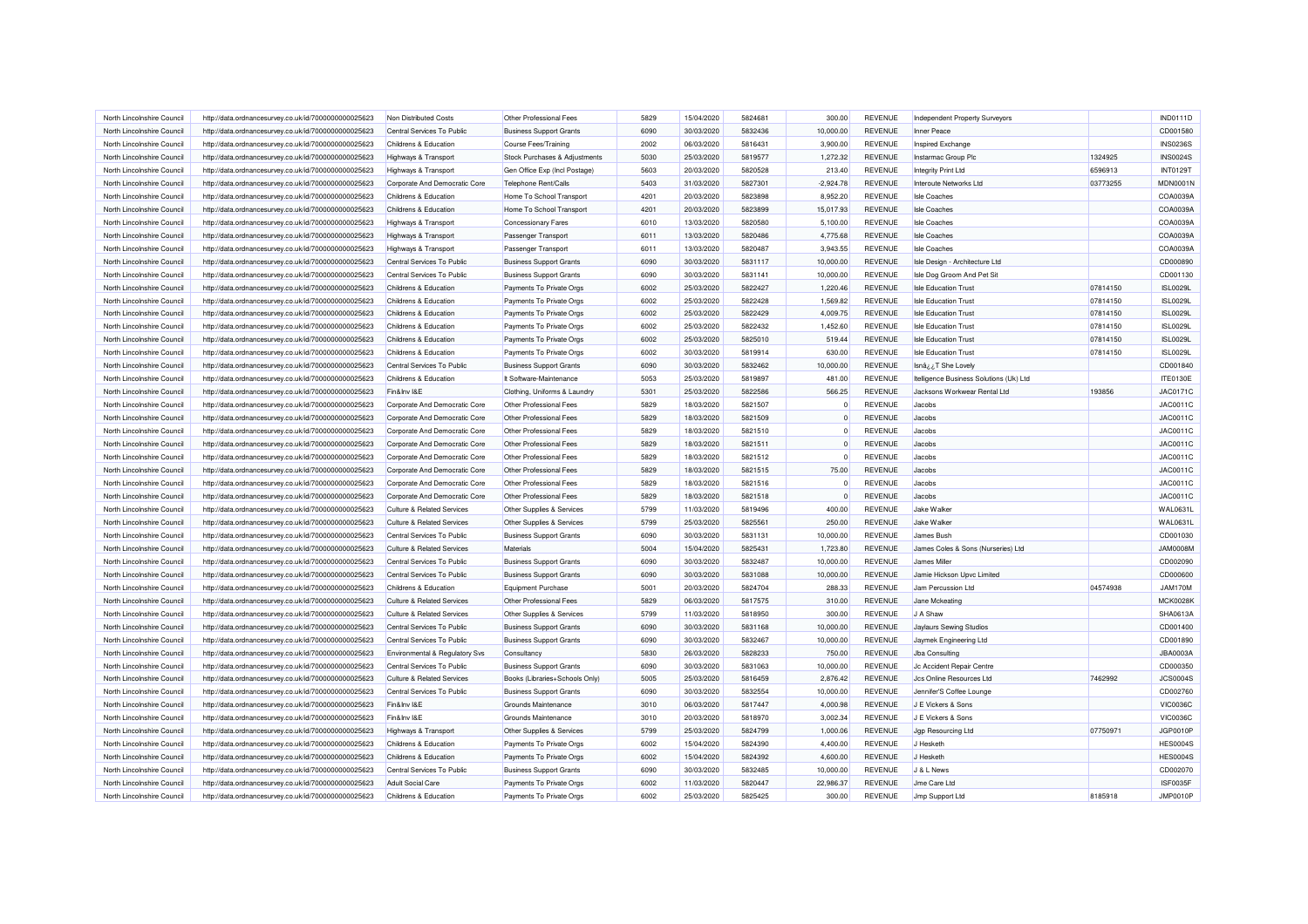| North Lincolnshire Council                               | http://data.ordnancesurvey.co.uk/id/7000000000025623                                                         | Central Services To Public            | <b>Business Support Grants</b> | 6090 | 30/03/2020 | 5832442 | 10,000.00 | <b>REVENUE</b> | Joanna Leigh Couture                |          | CD001640        |
|----------------------------------------------------------|--------------------------------------------------------------------------------------------------------------|---------------------------------------|--------------------------------|------|------------|---------|-----------|----------------|-------------------------------------|----------|-----------------|
| North Lincolnshire Council                               | http://data.ordnancesurvey.co.uk/id/7000000000025623                                                         | Childrens & Education                 | Other Professional Fees        | 5829 | 25/03/2020 | 5826737 | 2,000.00  | REVENUE        | Joanne Foster-Rhodes                |          | FOS0185S        |
| North Lincolnshire Council                               | http://data.ordnancesurvey.co.uk/id/7000000000025623                                                         | Highways & Transport                  | Stock Purchases & Adjustments  | 5030 | 13/03/2020 | 5813694 | 606.00    | <b>REVENUE</b> | Jobling Purser Ltd                  |          | <b>JOB0007B</b> |
| North Lincolnshire Council                               | http://data.ordnancesurvey.co.uk/id/7000000000025623                                                         | Corporate And Democratic Core         | Gen Office Exp (Incl Postage)  | 5603 | 18/03/2020 | 5816420 | 814.00    | <b>REVENUE</b> | John Espin Signs Ltd                | 05305298 | ESP0003P        |
| North Lincolnshire Council                               | http://data.ordnancesurvey.co.uk/id/7000000000025623                                                         | <b>Culture &amp; Related Services</b> | <b>Exhibitions/Events</b>      | 5709 | 18/03/2020 | 5818155 | 700.30    | <b>REVENUE</b> | John Espin Signs Ltd                | 05305298 | ESP0003P        |
| North Lincolnshire Council                               | http://data.ordnancesurvey.co.uk/id/7000000000025623                                                         | <b>Culture &amp; Related Services</b> | Exhibitions/Events             | 5709 | 25/03/2020 | 5827178 | 2,056.19  | <b>REVENUE</b> | John Espin Signs Ltd                | 05305298 | ESP0003P        |
| North Lincolnshire Council                               | http://data.ordnancesurvey.co.uk/id/7000000000025623                                                         | <b>Culture &amp; Related Services</b> | Exhibitions/Events             | 5709 | 30/03/2020 | 5817899 | 794.66    | <b>REVENUE</b> | John Espin Signs Ltd                | 05305298 | ESP0003P        |
| North Lincolnshire Council                               | http://data.ordnancesurvey.co.uk/id/7000000000025623                                                         | <b>Culture &amp; Related Services</b> | Exhibitions/Events             | 5709 | 30/03/2020 | 5818153 | 1,435.80  | REVENUE        | John Espin Signs Ltd                | 05305298 | ESP0003P        |
| North Lincolnshire Council                               | http://data.ordnancesurvey.co.uk/id/7000000000025623                                                         | <b>Culture &amp; Related Services</b> | Exhibitions/Events             | 5709 | 30/03/2020 | 5818154 | 825.50    | <b>REVENUE</b> | John Espin Signs Ltd                | 05305298 | ESP0003P        |
| North Lincolnshire Council                               | http://data.ordnancesurvey.co.uk/id/7000000000025623                                                         | <b>Culture &amp; Related Services</b> | Exhibitions/Events             | 5709 | 18/03/2020 | 5820746 | 2,033.00  | <b>REVENUE</b> | Johnny White                        |          | <b>WHI0076I</b> |
| North Lincolnshire Council                               | http://data.ordnancesurvey.co.uk/id/7000000000025623                                                         | Corporate And Democratic Core         | Gen Office Exp (Incl Postage)  | 5603 | 15/04/2020 | 5823550 | 3,195.00  | <b>REVENUE</b> | John Paul Early                     |          | <b>EAR0097R</b> |
| North Lincolnshire Council                               | http://data.ordnancesurvey.co.uk/id/7000000000025623                                                         | Childrens & Education                 | Home To School Transport       | 4201 | 25/03/2020 | 5818842 | 3,165.00  | <b>REVENUE</b> | Johnson Coaches                     |          | JOH0153H        |
| North Lincolnshire Council                               | http://data.ordnancesurvey.co.uk/id/7000000000025623                                                         | Childrens & Education                 | Home To School Transport       | 4201 | 27/03/2020 | 5820401 | 4,642.00  | <b>REVENUE</b> | Johnson Coaches                     |          | JOH0153H        |
| North Lincolnshire Council                               | http://data.ordnancesurvey.co.uk/id/7000000000025623                                                         | Central Services To Public            | <b>Business Support Grants</b> | 6090 | 30/03/2020 | 5831071 | 10,000.00 | REVENUE        | John Stephens                       |          | CD000430        |
| North Lincolnshire Council                               | http://data.ordnancesurvey.co.uk/id/7000000000025623                                                         | Environmental & Regulatory Svs        | Materials                      | 5004 | 18/03/2020 | 5822587 | 985.79    | REVENUE        | Johnston Sweepers Ltd               | 199841   | <b>JOH0004H</b> |
| North Lincolnshire Council                               | http://data.ordnancesurvey.co.uk/id/7000000000025623                                                         | Environmental & Regulatory Svs        | Materials                      | 5004 | 30/03/2020 | 5822588 | 391.15    | REVENUE        | Johnston Sweepers Ltd               | 199841   | <b>JOH0004H</b> |
| North Lincolnshire Council                               | http://data.ordnancesurvey.co.uk/id/7000000000025623                                                         | <b>Culture &amp; Related Services</b> | <b>Equipment Purchase</b>      | 5001 | 25/03/2020 | 5825565 | 830.00    | <b>REVENUE</b> | John Watson T/A Ultrasonic Systems  |          | WAT0063T        |
| North Lincolnshire Council                               | http://data.ordnancesurvey.co.uk/id/7000000000025623                                                         | <b>Culture &amp; Related Services</b> | Repair & Maintenance Costs     | 3000 | 25/03/2020 | 5826933 | 1,308.00  | <b>REVENUE</b> | John Watson T/A Ultrasonic Systems  |          | WAT00631        |
|                                                          |                                                                                                              | Central Services To Public            | <b>Business Support Grants</b> | 6090 | 30/03/2020 | 5831113 | 10,000.00 | REVENUE        | Jonathan David Catering Ltd         |          | CD000850        |
| North Lincolnshire Council<br>North Lincolnshire Council | http://data.ordnancesurvey.co.uk/id/7000000000025623<br>http://data.ordnancesurvey.co.uk/id/7000000000025623 | <b>Housing Services</b>               | Fees & Charges Income          | 9002 | 11/03/2020 | 5819337 | $-700.00$ | <b>REVENUE</b> | Jp Developers Limited               |          | JPD0001D        |
| North Lincolnshire Council                               |                                                                                                              | <b>Housing Services</b>               |                                | 9002 | 11/03/2020 | 5819853 | $-812.44$ | <b>REVENUE</b> | Jp Developers Limited               |          | JPD0001D        |
| North Lincolnshire Council                               | http://data.ordnancesurvey.co.uk/id/7000000000025623                                                         |                                       | Fees & Charges Income          | 5001 |            | 5820839 |           |                |                                     |          | <b>LEN0001N</b> |
|                                                          | http://data.ordnancesurvey.co.uk/id/7000000000025623                                                         | <b>Culture &amp; Related Services</b> | Equipment Purchase             |      | 27/03/2020 |         | 580.83    | REVENUE        | J P Lennard Ltd                     | 00750393 |                 |
| North Lincolnshire Council                               | http://data.ordnancesurvey.co.uk/id/7000000000025623                                                         | <b>Culture &amp; Related Services</b> | <b>Equipment Purchase</b>      | 5001 | 30/03/2020 | 5820875 | 1,115.93  | REVENUE        | J P Lennard Ltd                     | 00750393 | <b>LEN0001N</b> |
| North Lincolnshire Council                               | http://data.ordnancesurvey.co.uk/id/7000000000025623                                                         | <b>Culture &amp; Related Services</b> | Materials                      | 5004 | 27/03/2020 | 5822685 | 241.45    | <b>REVENUE</b> | J P Lennard Ltd                     | 00750393 | LEN0001N        |
| North Lincolnshire Council                               | http://data.ordnancesurvey.co.uk/id/7000000000025623                                                         | <b>Childrens &amp; Education</b>      | Payments To Private Orgs       | 6002 | 20/03/2020 | 5823095 | 1,200.00  | <b>REVENUE</b> | Julia Brooke                        |          | BRO0315O        |
| North Lincolnshire Council                               | http://data.ordnancesurvey.co.uk/id/7000000000025623                                                         | <b>Culture &amp; Related Services</b> | Materials                      | 5004 | 30/03/2020 | 5820928 | 556.00    | <b>REVENUE</b> | J W Ruddock & Sons                  |          | <b>RUD0025D</b> |
| North Lincolnshire Council                               | http://data.ordnancesurvey.co.uk/id/7000000000025623                                                         | <b>Culture &amp; Related Services</b> | Other Supplies & Services      | 5799 | 30/03/2020 | 5820929 | 785.60    | <b>REVENUE</b> | J W Ruddock & Sons                  |          | <b>RUD0025D</b> |
| North Lincolnshire Council                               | http://data.ordnancesurvey.co.uk/id/7000000000025623                                                         | <b>Culture &amp; Related Services</b> | Equipment Purchase             | 5001 | 25/03/2020 | 5817655 | 299.00    | <b>REVENUE</b> | J W Stamp And Son Llp               |          | STA0173A        |
| North Lincolnshire Council                               | http://data.ordnancesurvey.co.uk/id/7000000000025623                                                         | Central Services To Public            | <b>Business Support Grants</b> | 6090 | 30/03/2020 | 5831069 | 10,000.00 | REVENUE        | J W Stamp & Son Lip                 |          | CD000410        |
| North Lincolnshire Council                               | http://data.ordnancesurvey.co.uk/id/7000000000025623                                                         | Fin&Inv I&E                           | Provisions                     | 5201 | 20/03/2020 | 5823709 | 273.11    | REVENUE        | J W Young (Butcher) Ltd             | 01348637 | <b>JWY0001Y</b> |
| North Lincolnshire Council                               | http://data.ordnancesurvey.co.uk/id/7000000000025623                                                         | Central Services To Public            | <b>Business Support Grants</b> | 6090 | 30/03/2020 | 5832570 | 10,000.00 | <b>REVENUE</b> | K <sub>1</sub> Barbers              |          | CD002920        |
| North Lincolnshire Council                               | http://data.ordnancesurvey.co.uk/id/7000000000025623                                                         | Childrens & Education                 | Payments To Private Orgs       | 6002 | 06/03/2020 | 5817397 | 474.99    | <b>REVENUE</b> | Karen Beer                          |          | <b>BEE0016E</b> |
| North Lincolnshire Council                               | http://data.ordnancesurvey.co.uk/id/7000000000025623                                                         | Childrens & Education                 | Payments To Private Orgs       | 6002 | 25/03/2020 | 5826710 | 633.32    | REVENUE        | Karen Beer                          |          | <b>BEE0016E</b> |
| North Lincolnshire Council                               | http://data.ordnancesurvey.co.uk/id/7000000000025623                                                         | Childrens & Education                 | <b>Client Transport Costs</b>  | 6092 | 25/03/2020 | 5825964 | 576.00    | <b>REVENUE</b> | <b>Kaths Kabs</b>                   | 1967063  | <b>KAT0001T</b> |
| North Lincolnshire Council                               | http://data.ordnancesurvey.co.uk/id/7000000000025623                                                         | Childrens & Education                 | <b>Client Transport Costs</b>  | 6092 | 25/03/2020 | 5825968 | 1,144.00  | <b>REVENUE</b> | <b>Kaths Kabs</b>                   | 1967063  | KAT0001T        |
| North Lincolnshire Council                               | http://data.ordnancesurvey.co.uk/id/7000000000025623                                                         | Childrens & Education                 | <b>Client Transport Costs</b>  | 6092 | 25/03/2020 | 5825969 | 320.00    | REVENUE        | <b>Kaths Kabs</b>                   | 1967063  | KAT0001T        |
| North Lincolnshire Council                               | http://data.ordnancesurvey.co.uk/id/7000000000025623                                                         | Childrens & Education                 | <b>Client Transport Costs</b>  | 6092 | 25/03/2020 | 5825971 | 1,144.60  | <b>REVENUE</b> | <b>Kaths Kabs</b>                   | 1967063  | KAT0001T        |
| North Lincolnshire Council                               | http://data.ordnancesurvey.co.uk/id/7000000000025623                                                         | Childrens & Education                 | <b>Client Transport Costs</b>  | 6092 | 25/03/2020 | 5825973 | 897.00    | REVENUE        | <b>Kaths Kabs</b>                   | 1967063  | <b>KAT0001T</b> |
| North Lincolnshire Council                               | http://data.ordnancesurvey.co.uk/id/7000000000025623                                                         | Childrens & Education                 | <b>Client Transport Costs</b>  | 6092 | 25/03/2020 | 5825996 | 486.00    | REVENUE        | <b>Kaths Kabs</b>                   | 1967063  | KAT0001T        |
| North Lincolnshire Council                               | http://data.ordnancesurvey.co.uk/id/7000000000025623                                                         | Childrens & Education                 | <b>Client Transport Costs</b>  | 6092 | 25/03/2020 | 5825997 | 300.00    | <b>REVENUE</b> | <b>Kaths Kabs</b>                   | 1967063  | <b>KAT0001T</b> |
| North Lincolnshire Council                               | http://data.ordnancesurvey.co.uk/id/7000000000025623                                                         | Childrens & Education                 | <b>Client Transport Costs</b>  | 6092 | 25/03/2020 | 5825998 | 996.00    | <b>REVENUE</b> | <b>Kaths Kabs</b>                   | 1967063  | KAT0001T        |
| North Lincolnshire Council                               | http://data.ordnancesurvey.co.uk/id/7000000000025623                                                         | Childrens & Education                 | <b>Client Transport Costs</b>  | 6092 | 25/03/2020 | 5826001 | 250.00    | <b>REVENUE</b> | Kaths Kabs                          | 1967063  | KAT0001T        |
| North Lincolnshire Council                               | http://data.ordnancesurvey.co.uk/id/7000000000025623                                                         | Childrens & Education                 | <b>Client Transport Costs</b>  | 6092 | 25/03/2020 | 5826002 | 660.00    | <b>REVENUE</b> | <b>Kaths Kabs</b>                   | 1967063  | <b>KAT0001T</b> |
| North Lincolnshire Council                               | http://data.ordnancesurvey.co.uk/id/7000000000025623                                                         | Childrens & Education                 | <b>Client Transport Costs</b>  | 6092 | 25/03/2020 | 5826003 | 1,500.00  | <b>REVENUE</b> | <b>Kaths Kabs</b>                   | 1967063  | <b>KAT0001T</b> |
| North Lincolnshire Council                               | http://data.ordnancesurvey.co.uk/id/7000000000025623                                                         | Childrens & Education                 | <b>Client Transport Costs</b>  | 6092 | 25/03/2020 | 5826004 | 1,050.00  | <b>REVENUE</b> | <b>Kaths Kabs</b>                   | 1967063  | KAT0001T        |
| North Lincolnshire Council                               | http://data.ordnancesurvey.co.uk/id/7000000000025623                                                         | Childrens & Education                 | <b>Client Transport Costs</b>  | 6092 | 25/03/2020 | 5826005 | 480.00    | REVENUE        | Kaths Kabs                          | 1967063  | KAT0001T        |
| North Lincolnshire Council                               | http://data.ordnancesurvey.co.uk/id/7000000000025623                                                         | <b>Childrens &amp; Education</b>      | <b>Client Transport Costs</b>  | 6092 | 25/03/2020 | 5826006 | 300.00    | <b>REVENUE</b> | Kaths Kabs                          | 1967063  | <b>KAT0001T</b> |
| North Lincolnshire Council                               | http://data.ordnancesurvey.co.uk/id/7000000000025623                                                         | Childrens & Education                 | <b>Client Transport Costs</b>  | 6092 | 25/03/2020 | 5826007 | 250.00    | REVENUE        | Kaths Kabs                          | 1967063  | KAT0001T        |
| North Lincolnshire Council                               | http://data.ordnancesurvey.co.uk/id/7000000000025623                                                         | Childrens & Education                 | <b>Client Transport Costs</b>  | 6092 | 25/03/2020 | 5826009 | 477.00    | <b>REVENUE</b> | <b>Kaths Kabs</b>                   | 1967063  | <b>KAT0001T</b> |
| North Lincolnshire Council                               | http://data.ordnancesurvey.co.uk/id/7000000000025623                                                         | Childrens & Education                 | <b>Client Transport Costs</b>  | 6092 | 25/03/2020 | 5826010 | 374.40    | REVENUE        | Kaths Kabs                          | 1967063  | KAT0001T        |
| North Lincolnshire Council                               | http://data.ordnancesurvey.co.uk/id/7000000000025623                                                         | Childrens & Education                 | <b>Client Transport Costs</b>  | 6092 | 27/03/2020 | 5826013 | 285.00    | <b>REVENUE</b> | <b>Kaths Kabs</b>                   | 1967063  | KAT0001T        |
| North Lincolnshire Council                               | http://data.ordnancesurvey.co.uk/id/7000000000025623                                                         | <b>Culture &amp; Related Services</b> | Other Supplies & Services      | 5799 | 18/03/2020 | 5822683 | 1,025.50  | REVENUE        | Katie M Fitness Ltd                 | 11613999 | KAT0032T        |
| North Lincolnshire Council                               | http://data.ordnancesurvey.co.uk/id/7000000000025623                                                         | <b>Planning Services</b>              | Payments To Voluntary Orgs     | 6001 | 25/03/2020 | 5826950 | 5,400.00  | <b>REVENUE</b> | Keadby & Althorpe Working Mens Club |          | <b>KEA0065A</b> |
|                                                          |                                                                                                              |                                       |                                |      |            |         |           |                |                                     |          |                 |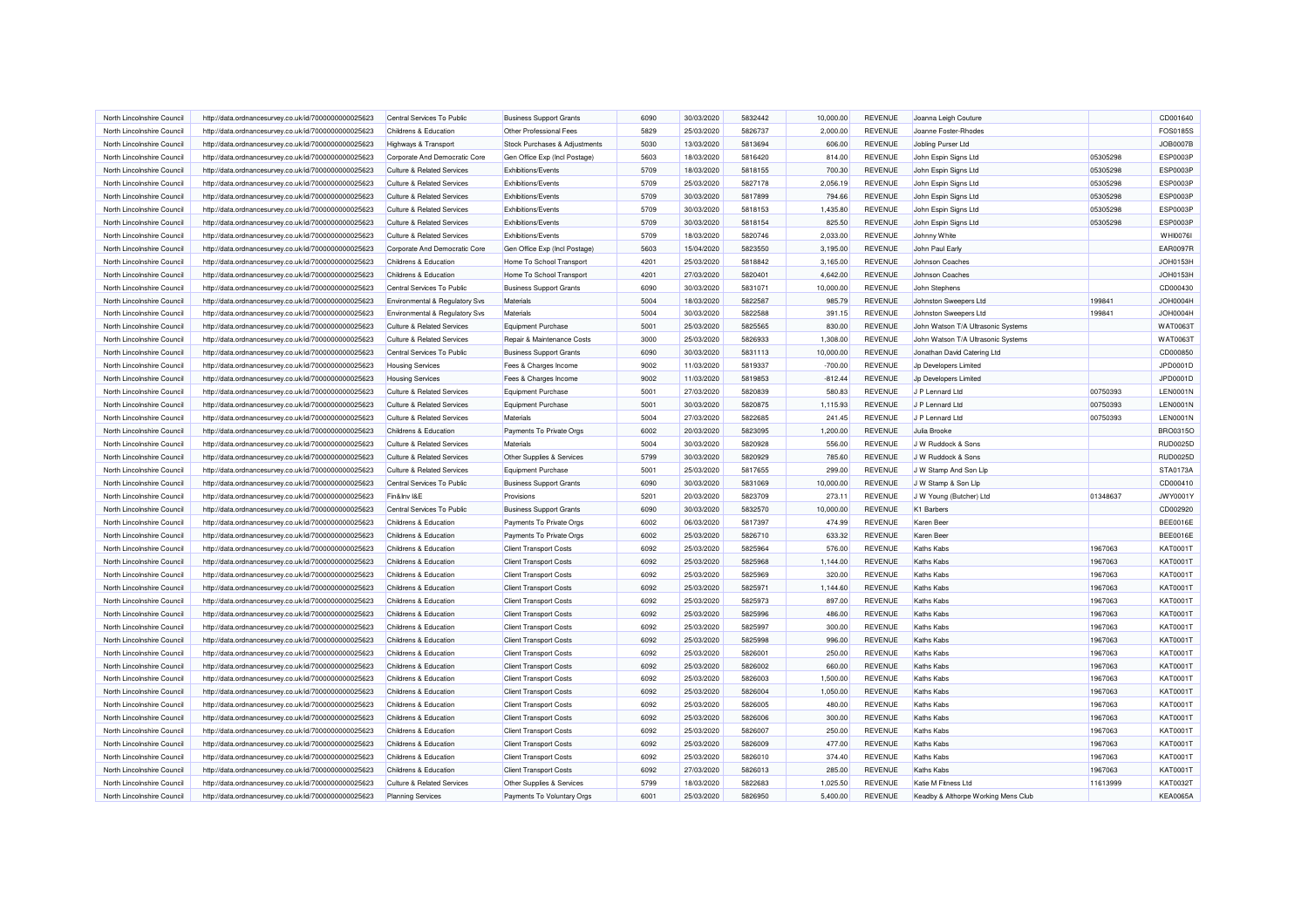| North Lincolnshire Council | http://data.ordnancesurvey.co.uk/id/7000000000025623 | Childrens & Education                     | Payments To Private Orgs       | 6002 | 20/03/2020 | 5823096 | 1.500.00  | <b>REVENUE</b> | Keelan Cooke                         |          | COO0652C        |
|----------------------------|------------------------------------------------------|-------------------------------------------|--------------------------------|------|------------|---------|-----------|----------------|--------------------------------------|----------|-----------------|
| North Lincolnshire Council | http://data.ordnancesurvey.co.uk/id/7000000000025623 | <b>Culture &amp; Related Services</b>     | Other Supplies & Services      | 5799 | 11/03/2020 | 5810386 | 329.00    | REVENUE        | Keep Britain Tidy-Eco Schools        | 3496361  | ECO0030O        |
| North Lincolnshire Council | http://data.ordnancesurvey.co.uk/id/7000000000025623 | <b>Culture &amp; Related Services</b>     | Other Supplies & Services      | 5799 | 11/03/2020 | 5810387 | 329.00    | <b>REVENUE</b> | Keep Britain Tidy-Eco Schools        | 3496361  | ECO0030O        |
| North Lincolnshire Council | http://data.ordnancesurvey.co.uk/id/7000000000025623 | <b>Culture &amp; Related Services</b>     | Other Supplies & Services      | 5799 | 11/03/2020 | 5810394 | 329.00    | REVENUE        | Keep Britain Tidy-Eco Schools        | 3496361  | ECO0030O        |
| North Lincolnshire Council | http://data.ordnancesurvey.co.uk/id/7000000000025623 | Highways & Transport                      | <b>Equipment Purchase</b>      | 5001 | 06/03/2020 | 5816398 | 1,067.25  | <b>REVENUE</b> | Keltic Clothing Co Uk Ltd            | 5055453  | <b>KEL0082L</b> |
| North Lincolnshire Council | http://data.ordnancesurvey.co.uk/id/7000000000025623 | Highways & Transport                      | <b>Equipment Purchase</b>      | 5001 | 30/03/2020 | 5824582 | 489.75    | REVENUE        | Keltic Clothing Co Uk Ltd            | 5055453  | <b>KEL0082L</b> |
| North Lincolnshire Council | http://data.ordnancesurvey.co.uk/id/7000000000025623 | Central Services To Public                | <b>Business Support Grants</b> | 6090 | 30/03/2020 | 5831045 | 10.000.00 | <b>REVENUE</b> | Kennedi                              |          | CD000170        |
| North Lincolnshire Council | http://data.ordnancesurvey.co.uk/id/7000000000025623 | <b>Culture &amp; Related Services</b>     | Stock Purchases & Adjustments  | 5030 | 20/03/2020 | 5815997 | 687.12    | REVENUE        | <b>Keycraft Ltd</b>                  | SC466323 | KEY0021Y        |
| North Lincolnshire Council | http://data.ordnancesurvey.co.uk/id/7000000000025623 | Highways & Transport                      | Stock Purchases & Adjustments  | 5030 | 20/03/2020 | 5819615 | 426.24    | REVENUE        | Keyline Builders Merchants           | 42425    | <b>KEY0035Y</b> |
| North Lincolnshire Council | http://data.ordnancesurvey.co.uk/id/7000000000025623 | Childrens & Education                     | Payments To Private Orgs       | 6002 | 09/03/2020 | 5818846 | 16,820.48 | REVENUE        | Keys 7ks Ltd                         | NI608728 | 7KS0001S        |
| North Lincolnshire Council | http://data.ordnancesurvey.co.uk/id/7000000000025623 | Environmental & Regulatory Svs            | Other Supplies & Services      | 5799 | 25/03/2020 | 5815938 | 760.00    | REVENUE        | Key Security (Uk) Ltd                | 6168252  | <b>KEY0017Y</b> |
| North Lincolnshire Council | http://data.ordnancesurvey.co.uk/id/7000000000025623 | Highways & Transport                      | Other Professional Fees        | 5829 | 25/03/2020 | 5820484 | 1,160.00  | REVENUE        | Key Security (Uk) Ltd                | 6168252  | <b>KEY0017Y</b> |
| North Lincolnshire Council | http://data.ordnancesurvey.co.uk/id/7000000000025623 | Childrens & Education                     | Payments To Private Orgs       | 6002 | 06/03/2020 | 5817722 | 10,285.00 | REVENUE        | Keys Pce Ltd                         | 10660100 | <b>KEY0164Y</b> |
| North Lincolnshire Council | http://data.ordnancesurvey.co.uk/id/7000000000025623 | Central Services To Public                | <b>Business Support Grants</b> | 6090 | 30/03/2020 | 5832531 | 10,000.00 | REVENUE        | Khyber Restaurant                    |          | CD002530        |
| North Lincolnshire Council | http://data.ordnancesurvey.co.uk/id/7000000000025623 | Childrens & Education                     | Payments To Private Orgs       | 6002 | 04/03/2020 | 5815852 | 1.639.35  | <b>REVENUE</b> | Kidz Club                            |          | KID0044D        |
| North Lincolnshire Council | http://data.ordnancesurvey.co.uk/id/7000000000025623 | Central Services To Public                | <b>Business Support Grants</b> | 6090 | 30/03/2020 | 5831056 | 10,000.00 | <b>REVENUE</b> | Kingston Equity & Finance Limited    |          | CD000280        |
| North Lincolnshire Council | http://data.ordnancesurvey.co.uk/id/7000000000025623 | Childrens & Education                     | Course Fees/Training           | 2002 | 04/03/2020 | 5816059 | 600.00    | REVENUE        | Kingsway Consulting Ltd              | 02808435 | <b>KIN0105N</b> |
| North Lincolnshire Council | http://data.ordnancesurvey.co.uk/id/7000000000025623 | Childrens & Education                     | Payments To Private Orgs       | 6002 | 04/03/2020 | 5815853 | 9,147.24  | REVENUE        | Kingsway Consulting Ltd              | 02808435 | <b>KIN0105N</b> |
| North Lincolnshire Council | http://data.ordnancesurvey.co.uk/id/7000000000025623 | Childrens & Education                     | Payments To Private Orgs       | 6002 | 20/03/2020 | 5824259 | 285.75    | REVENUE        | Kingsway Consulting Ltd              | 02808435 | <b>KIN0105N</b> |
| North Lincolnshire Council | http://data.ordnancesurvey.co.uk/id/7000000000025623 | <b>Housing Services</b>                   | Other Supplies & Services      | 5799 | 13/03/2020 | 5820924 | 280.00    | <b>REVENUE</b> | Kirks Korner Ltd                     |          | <b>KIR0182R</b> |
| North Lincolnshire Council | http://data.ordnancesurvey.co.uk/id/7000000000025623 | <b>Housing Services</b>                   | Other Supplies & Services      | 5799 | 30/03/2020 | 5825604 | 280.00    | REVENUE        | Kirk'S Korner Motel Limited          | 10400098 | <b>KIR0001R</b> |
| North Lincolnshire Council | http://data.ordnancesurvey.co.uk/id/7000000000025623 | <b>Adult Social Care</b>                  | Payments To Health Providers   | 6019 | 11/03/2020 | 5819350 | 267.48    | <b>REVENUE</b> | Kirton Lindsey Surger                |          | <b>KIR0068R</b> |
| North Lincolnshire Council | http://data.ordnancesurvey.co.uk/id/7000000000025623 | <b>Adult Social Care</b>                  | Payments To Health Providers   | 6019 | 11/03/2020 | 5819351 | 736.52    | <b>REVENUE</b> | Kirton Lindsey Surgery               |          | <b>KIR0068R</b> |
| North Lincolnshire Council | http://data.ordnancesurvey.co.uk/id/7000000000025623 | Central Services To Public                | <b>Business Support Grants</b> | 6090 | 30/03/2020 | 5832543 | 10,000.00 | <b>REVENUE</b> | K Juj Rental                         |          | CD002650        |
| North Lincolnshire Council | http://data.ordnancesurvey.co.uk/id/7000000000025623 | Central Services To Public                | <b>Business Support Grants</b> | 6090 | 30/03/2020 | 5831109 | 10,000.00 | REVENUE        | Klumpe Ltd                           |          | CD000810        |
| North Lincolnshire Council | http://data.ordnancesurvey.co.uk/id/7000000000025623 | Childrens & Education                     | Payments To Private Orgs       | 6002 | 27/03/2020 | 5817511 | 900.00    | REVENUE        | <b>Kmec Scunthorpe</b>               |          | <b>KIP0010P</b> |
| North Lincolnshire Council | http://data.ordnancesurvey.co.uk/id/7000000000025623 | <b>Culture &amp; Related Services</b>     | Exhibitions/Events             | 5709 | 13/03/2020 | 5821022 | 3.374.80  | <b>REVENUE</b> | <b>Know Media</b>                    |          | <b>KNO0010C</b> |
| North Lincolnshire Council | http://data.ordnancesurvey.co.uk/id/7000000000025623 | Central Services To Public                | <b>Business Support Grants</b> | 6090 | 30/03/2020 | 5831081 | 10,000.00 | REVENUE        | Know Media Ltd                       |          | CD000530        |
| North Lincolnshire Council | http://data.ordnancesurvey.co.uk/id/7000000000025623 | Central Services To Public                | <b>Business Support Grants</b> | 6090 | 30/03/2020 | 5831125 | 10,000.00 | REVENUE        | K-Play International Ltd             |          | CD000970        |
| North Lincolnshire Council | http://data.ordnancesurvey.co.uk/id/7000000000025623 | Highways & Transport                      | Other Supplies & Services      | 5799 | 30/03/2020 | 5824687 | 1,100.00  | <b>REVENUE</b> | K W Wilson & Sons Ltd                | 6237791  | WIL0178L        |
| North Lincolnshire Council | http://data.ordnancesurvey.co.uk/id/7000000000025623 | Environmental & Regulatory Svs            | Gen Office Exp (Incl Postage)  | 5603 | 25/03/2020 | 5815934 | 291.50    | REVENUE        | Labelman Ltd                         |          | LAB0028B        |
| North Lincolnshire Council | http://data.ordnancesurvey.co.uk/id/7000000000025623 | <b>Culture &amp; Related Services</b>     | Other Supplies & Services      | 5799 | 20/03/2020 | 5820874 | 950.00    | <b>REVENUE</b> | Labosport Ltd                        | 05185905 | <b>LAB0040B</b> |
| North Lincolnshire Council | http://data.ordnancesurvey.co.uk/id/7000000000025623 | Highways & Transport                      | Rents                          | 3201 | 30/03/2020 | 5822098 | 425.00    | REVENUE        | Lambert Smith Hampton Group Ltd      |          | LAM0004M        |
| North Lincolnshire Council | http://data.ordnancesurvey.co.uk/id/7000000000025623 | Corporate And Democratic Core             | Clothing, Uniforms & Laundry   | 5301 | 20/03/2020 | 5817631 | 377.20    | REVENUE        | Landmark Trading (Stamford) Ltd      | 5797704  | <b>LAN0176N</b> |
| North Lincolnshire Council | http://data.ordnancesurvey.co.uk/id/7000000000025623 | Central Services To Public                | <b>Business Support Grants</b> | 6090 | 30/03/2020 | 5831084 | 10,000.00 | REVENUE        | Larkrise Farm Enterprises Limited    |          | CD000560        |
| North Lincolnshire Council | http://data.ordnancesurvey.co.uk/id/7000000000025623 | Environmental & Regulatory Svs            | Payments To Private Orgs       | 6002 | 18/03/2020 | 5820372 | 578.00    | <b>REVENUE</b> | <b>Las Metals</b>                    |          | <b>LAS0020S</b> |
| North Lincolnshire Council | http://data.ordnancesurvey.co.uk/id/7000000000025623 | Environmental & Regulatory Svs            | Payments To Private Orgs       | 6002 | 25/03/2020 | 5824627 | 850.00    | <b>REVENUE</b> | Las Metals                           |          | <b>LAS0020S</b> |
| North Lincolnshire Council | http://data.ordnancesurvey.co.uk/id/7000000000025623 | Childrens & Education                     | Pay - Operational Staff        | 0921 | 18/03/2020 | 5822455 | 1,416.64  | <b>REVENUE</b> | Laura Twidale                        |          | TW 100131       |
| North Lincolnshire Council | http://data.ordnancesurvey.co.uk/id/7000000000025623 | Childrens & Education                     | Payments To Private Orgs       | 6002 | 04/03/2020 | 5816356 | 780.00    | REVENUE        | Laurens Little Learners              |          | <b>LAU0005U</b> |
| North Lincolnshire Council | http://data.ordnancesurvey.co.uk/id/7000000000025623 | Central Services To Public                | <b>Business Support Grants</b> | 6090 | 30/03/2020 | 5831171 | 10.000.00 | <b>REVENUE</b> | Lbc Modular Building Contractors Ltd |          | CD001430        |
| North Lincolnshire Council | http://data.ordnancesurvey.co.uk/id/7000000000025623 | <b>Culture &amp; Related Services</b>     | Other Supplies & Services      | 5799 | 11/03/2020 | 5819472 | 1,833.33  | REVENUE        | Ld Golf Ltd                          | 10458739 | LDG0120G        |
| North Lincolnshire Council | http://data.ordnancesurvey.co.uk/id/7000000000025623 | <b>Culture &amp; Related Services</b>     | Exhibitions/Events             | 5709 | 20/03/2020 | 5820730 | 1,695.68  | REVENUE        | Leach Studio Limited                 | 3729135  | <b>LEA0080A</b> |
| North Lincolnshire Council | http://data.ordnancesurvey.co.uk/id/7000000000025623 | Central Services To Public                | <b>Business Support Grants</b> | 6090 | 30/03/2020 | 5831138 | 10,000.00 | REVENUE        | Leanne Charlton School Of Dance      |          | CD001100        |
| North Lincolnshire Council | http://data.ordnancesurvey.co.uk/id/7000000000025623 | Childrens & Education                     | Payments To Private Orgs       | 6002 | 04/03/2020 | 5815906 | 859.50    | <b>REVENUE</b> | Leanne Webster                       |          | <b>WEB0058E</b> |
| North Lincolnshire Council | http://data.ordnancesurvey.co.uk/id/7000000000025623 | Childrens & Education                     | Payments To Private Orgs       | 6002 | 18/03/2020 | 5822728 | 2,486.58  | REVENUE        | Leeds City Council                   |          | <b>LEE0066E</b> |
| North Lincolnshire Council | http://data.ordnancesurvey.co.uk/id/7000000000025623 | Environmental & Regulatory Svs            | Other Professional Fees        | 5829 | 11/03/2020 | 5819060 | 1,734.00  | <b>REVENUE</b> | Lee Snashfold C M & C Ltd            |          | SNA0034A        |
| North Lincolnshire Council | http://data.ordnancesurvey.co.uk/id/7000000000025623 | <b>Environmental &amp; Regulatory Svs</b> | <b>Other Professional Fees</b> | 5829 | 18/03/2020 | 5822398 | 1,734.00  | <b>REVENUE</b> | Lee Snashfold C M & C Ltd            |          | SNA0034A        |
| North Lincolnshire Council | http://data.ordnancesurvey.co.uk/id/7000000000025623 | <b>Environmental &amp; Regulatory Svs</b> | Other Professional Fees        | 5829 | 25/03/2020 | 5825910 | 1,584.00  | <b>REVENUE</b> | Lee Snashfold C M & C Ltd            |          | SNA0034A        |
| North Lincolnshire Council | http://data.ordnancesurvey.co.uk/id/7000000000025623 | <b>Environmental &amp; Regulatory Svs</b> | Other Professional Fees        | 5829 | 30/03/2020 | 5827063 | 1,040.40  | REVENUE        | Lee Snashfold C M & C Ltd            |          | SNA0034A        |
| North Lincolnshire Council | http://data.ordnancesurvey.co.uk/id/7000000000025623 | Central Services To Public                | <b>Business Support Grants</b> | 6090 | 30/03/2020 | 5831073 | 10,000.00 | REVENUE        | Le Raj Brigg Limited                 |          | CD000450        |
| North Lincolnshire Council | http://data.ordnancesurvey.co.uk/id/7000000000025623 | Central Services To Public                | <b>Business Support Grants</b> | 6090 | 30/03/2020 | 5832504 | 10,000.00 | <b>REVENUE</b> | Les Marsh Gas Limited                |          | CD002260        |
| North Lincolnshire Council | http://data.ordnancesurvey.co.uk/id/7000000000025623 | Culture, Env, Reg & Planning Cap          | <b>Other Costs</b>             | A085 | 11/04/2020 | 5825398 | 622.79    | CAPITAL        | Les Mills Fitness Uk Ltd             | 07880229 | MIL0298L        |
| North Lincolnshire Council | http://data.ordnancesurvey.co.uk/id/7000000000025623 | <b>Culture &amp; Related Services</b>     | Other Professional Fees        | 5829 | 18/03/2020 | 5822691 | 804.95    | <b>REVENUE</b> | Les Mills Fitness Uk Ltd             | 07880229 | MIL0298L        |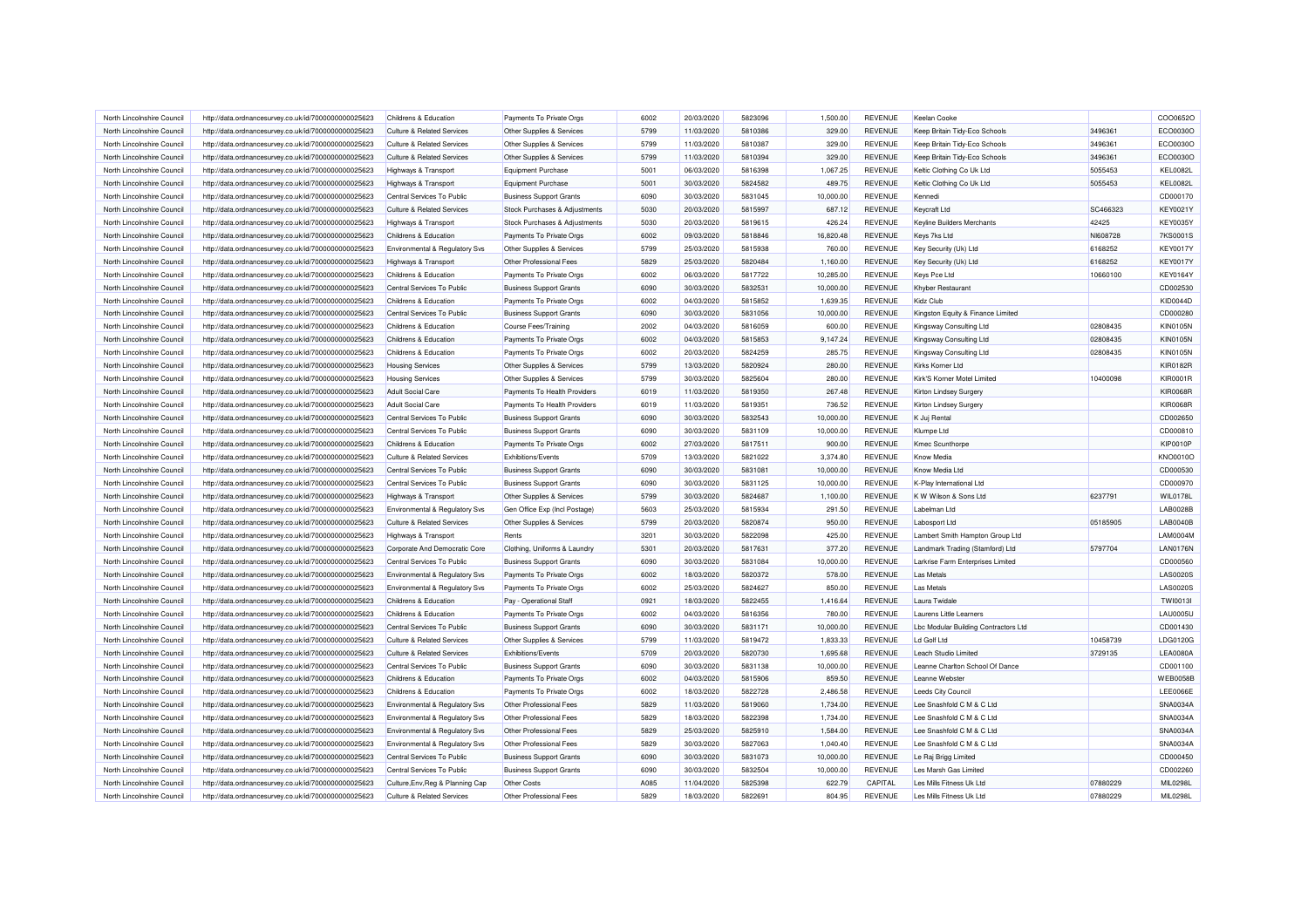| North Lincolnshire Council                               | http://data.ordnancesurvey.co.uk/id/7000000000025623 | <b>Culture &amp; Related Services</b> | Other Professional Fees                                 | 5829 | 18/03/2020 | 5822692 | 325.00    | <b>REVENUE</b> | Les Mills Fitness Uk Ltd                 | 07880229 | <b>MIL0298L</b> |
|----------------------------------------------------------|------------------------------------------------------|---------------------------------------|---------------------------------------------------------|------|------------|---------|-----------|----------------|------------------------------------------|----------|-----------------|
| North Lincolnshire Council                               | http://data.ordnancesurvey.co.uk/id/7000000000025623 | <b>Culture &amp; Related Services</b> | Other Professional Fees                                 | 5829 | 30/03/2020 | 5820847 | 643.04    | REVENUE        | Les Mills Fitness Uk Ltd                 | 07880229 | MIL0298L        |
| North Lincolnshire Council                               | http://data.ordnancesurvey.co.uk/id/7000000000025623 | Culture & Related Services            | Other Professional Fees                                 | 5829 | 30/03/2020 | 5822686 | 325.00    | <b>REVENUE</b> | Les Mills Fitness Uk Ltd                 | 07880229 | MIL0298L        |
| North Lincolnshire Council                               | http://data.ordnancesurvey.co.uk/id/7000000000025623 | <b>Culture &amp; Related Services</b> | Other Professional Fees                                 | 5829 | 30/03/2020 | 5822687 | 804.95    | <b>REVENUE</b> | Les Mills Fitness Uk Ltd                 | 07880229 | MIL0298L        |
| North Lincolnshire Council                               | http://data.ordnancesurvey.co.uk/id/7000000000025623 | <b>Culture &amp; Related Services</b> | Other Professional Fees                                 | 5829 | 30/03/2020 | 5822688 | 279.06    | REVENUE        | Les Mills Fitness Uk Ltd                 | 07880229 | <b>MIL0298L</b> |
| North Lincolnshire Council                               | http://data.ordnancesurvey.co.uk/id/7000000000025623 | <b>Culture &amp; Related Services</b> | Other Professional Fees                                 | 5829 | 12/04/2020 | 5822689 | 421.80    | <b>REVENUE</b> | Les Mills Fitness Uk Ltd                 | 07880229 | <b>MIL0298L</b> |
| North Lincolnshire Council                               | http://data.ordnancesurvey.co.uk/id/7000000000025623 | <b>Adult Social Care</b>              | <b>Equipment Purchase</b>                               | 5001 | 25/03/2020 | 5826959 | 21.00     | <b>REVENUE</b> | Lewis Removals Ltd                       | 05115077 | <b>LEW0003W</b> |
| North Lincolnshire Council                               | http://data.ordnancesurvey.co.uk/id/7000000000025623 | Childrens & Education                 | Other Supplies & Services                               | 5799 | 20/03/2020 | 5820755 | 430.50    | REVENUE        | I ewis Removals I td                     | 05115077 | <b>LEW0003W</b> |
| North Lincolnshire Council                               | http://data.ordnancesurvey.co.uk/id/7000000000025623 | Childrens & Education                 | Repair & Maintenance Costs                              | 3000 | 20/03/2020 | 5818957 | 42.00     | <b>REVENUE</b> | Lewis Removals Ltd                       | 05115077 | <b>LEW0003W</b> |
| North Lincolnshire Council                               | http://data.ordnancesurvey.co.uk/id/7000000000025623 | Childrens & Education                 | Repair & Maintenance Costs                              | 3000 | 25/03/2020 | 5826960 | 108.50    | <b>REVENUE</b> | Lewis Removals Ltd                       | 05115077 | <b>LEW0003W</b> |
| North Lincolnshire Council                               | http://data.ordnancesurvey.co.uk/id/7000000000025623 | Childrens & Education                 | Repair & Maintenance Costs                              | 3000 | 25/03/2020 | 5826960 | 66.50     | <b>REVENUE</b> | Lewis Removals Ltd                       | 05115077 | <b>LEW0003W</b> |
| North Lincolnshire Council                               | http://data.ordnancesurvey.co.uk/id/7000000000025623 | Corporate And Democratic Core         | <b>Equipment Purchase</b>                               | 5001 | 25/03/2020 | 5826960 | 94.50     | <b>REVENUE</b> | Lewis Removals Ltd                       | 05115077 | <b>LEW0003W</b> |
| North Lincolnshire Council                               | http://data.ordnancesurvey.co.uk/id/7000000000025623 | Corporate And Democratic Core         | Payments To Private Orgs                                | 6002 | 27/03/2020 | 5825574 | 1,953.00  | REVENUE        | Lewis Removals Ltd                       | 05115077 | LEW0003W        |
| North Lincolnshire Council                               | http://data.ordnancesurvey.co.uk/id/7000000000025623 | Corporate And Democratic Core         | Repair & Maintenance Costs                              | 3000 | 20/03/2020 | 5818957 | 458.99    | REVENUE        | Lewis Removals Ltd                       | 05115077 | <b>LEW0003W</b> |
| North Lincolnshire Council                               | http://data.ordnancesurvey.co.uk/id/7000000000025623 | Corporate And Democratic Core         | Repair & Maintenance Costs                              | 3000 | 20/03/2020 | 5823845 | 945.47    | REVENUE        | Lewis Removals Ltd                       | 05115077 | LEW0003W        |
| North Lincolnshire Council                               | http://data.ordnancesurvey.co.uk/id/7000000000025623 | Corporate And Democratic Core         | Repair & Maintenance Costs                              | 3000 | 20/03/2020 | 5823846 | 947.68    | REVENUE        | Lewis Removals Ltd                       | 05115077 | <b>LEW0003W</b> |
| North Lincolnshire Council                               | http://data.ordnancesurvey.co.uk/id/7000000000025623 | Corporate And Democratic Core         | Repair & Maintenance Costs                              | 3000 | 25/03/2020 | 5826959 | 953.37    | <b>REVENUE</b> | I ewis Removals I td                     | 05115077 | LEW0003W        |
| North Lincolnshire Council                               | http://data.ordnancesurvey.co.uk/id/7000000000025623 | Corporate And Democratic Core         | Repair & Maintenance Costs                              | 3000 | 25/03/2020 | 5826960 | 143.50    | <b>REVENUE</b> | Lewis Removals Ltd                       | 05115077 | <b>LEW0003W</b> |
|                                                          |                                                      | <b>Culture &amp; Related Services</b> |                                                         | 3000 | 20/03/2020 | 5818957 | 133.94    | REVENUE        | Lewis Removals Ltd                       | 05115077 | LEW0003W        |
| North Lincolnshire Council<br>North Lincolnshire Council | http://data.ordnancesurvey.co.uk/id/7000000000025623 | Environmental & Regulatory Svs        | Repair & Maintenance Costs<br><b>Equipment Purchase</b> | 5001 | 25/03/2020 | 5826960 | 63.00     | <b>REVENUE</b> | Lewis Removals Ltd                       | 05115077 | <b>LEW0003W</b> |
| North Lincolnshire Council                               | http://data.ordnancesurvey.co.uk/id/7000000000025623 | Environmental & Regulatory Svs        | Repair & Maintenance Costs                              | 3000 | 20/03/2020 | 5818957 | 84.00     | <b>REVENUE</b> | Lewis Removals Ltd                       | 05115077 | <b>LEW0003W</b> |
| North Lincolnshire Council                               | http://data.ordnancesurvey.co.uk/id/7000000000025623 |                                       |                                                         | 3000 |            | 5818957 |           |                | Lewis Removals Ltd                       |          |                 |
|                                                          | http://data.ordnancesurvey.co.uk/id/7000000000025623 | Highways & Transport                  | Repair & Maintenance Costs                              |      | 20/03/2020 |         | 283.50    | REVENUE        |                                          | 05115077 | <b>LEW0003W</b> |
| North Lincolnshire Council                               | http://data.ordnancesurvey.co.uk/id/7000000000025623 | Highways & Transport                  | Repair & Maintenance Costs                              | 3000 | 25/03/2020 | 5826959 | 178.50    | <b>REVENUE</b> | Lewis Removals Ltd                       | 05115077 | <b>LEW0003W</b> |
| North Lincolnshire Council                               | http://data.ordnancesurvey.co.uk/id/7000000000025623 | Non Distributed Costs                 | Equipment Purchase                                      | 5001 | 25/03/2020 | 5826959 | 1,377.43  | <b>REVENUE</b> | Lewis Removals Ltd                       | 05115077 | <b>LEW0003W</b> |
| North Lincolnshire Council                               | http://data.ordnancesurvey.co.uk/id/7000000000025623 | Non Distributed Costs                 | Repair & Maintenance Costs                              | 3000 | 20/03/2020 | 5818957 | 1,408.33  | <b>REVENUE</b> | Lewis Removals Ltd                       | 05115077 | LEW0003W        |
| North Lincolnshire Council                               | http://data.ordnancesurvey.co.uk/id/7000000000025623 | <b>Public Health</b>                  | <b>Equipment Purchase</b>                               | 5001 | 25/03/2020 | 5826960 | 66.50     | <b>REVENUE</b> | Lewis Removals Ltd                       | 05115077 | <b>LEW0003W</b> |
| North Lincolnshire Council                               | http://data.ordnancesurvey.co.uk/id/7000000000025623 | Corporate And Democratic Core         | Gen Office Exp (Incl Postage)                           | 5603 | 30/03/2020 | 5823098 | 567.09    | <b>REVENUE</b> | Lexon (G.B) Limited                      | 9671486  | LEX0012X        |
| North Lincolnshire Council                               | http://data.ordnancesurvey.co.uk/id/7000000000025623 | Corporate And Democratic Core         | Gen Office Exp (Incl Postage)                           | 5603 | 30/03/2020 | 5823107 | 865.00    | <b>REVENUE</b> | Lexon (G.B) Limited                      | 9671486  | <b>LEX0012X</b> |
| North Lincolnshire Council                               | http://data.ordnancesurvey.co.uk/id/7000000000025623 | Corporate And Democratic Core         | Gen Office Exp (Incl Postage)                           | 5603 | 30/03/2020 | 5823145 | 2,495.97  | <b>REVENUE</b> | Lexon (G.B) Limited                      | 9671486  | LEX0012X        |
| North Lincolnshire Council                               | http://data.ordnancesurvey.co.uk/id/7000000000025623 | Corporate And Democratic Core         | Gen Office Exp (Incl Postage)                           | 5603 | 17/04/2020 | 5824693 | 1,126.30  | REVENUE        | Lexon (G.B) Limited                      | 9671486  | <b>LEX0012X</b> |
| North Lincolnshire Council                               | http://data.ordnancesurvey.co.uk/id/7000000000025623 | Corporate And Democratic Core         | Gen Office Exp (Incl Postage)                           | 5603 | 18/04/2020 | 5825393 | 785.08    | <b>REVENUE</b> | Lexon (G.B) Limited                      | 9671486  | LEX0012X        |
| North Lincolnshire Council                               | http://data.ordnancesurvey.co.uk/id/7000000000025623 | Childrens & Education                 | <b>Legal Fees</b>                                       | 5823 | 20/03/2020 | 5824656 | 984.00    | <b>REVENUE</b> | Lextox                                   |          | LEX0011X        |
| North Lincolnshire Council                               | http://data.ordnancesurvey.co.uk/id/7000000000025623 | <b>Childrens &amp; Education</b>      | Payments To Private Orgs                                | 6002 | 13/03/2020 | 5821002 | 600.00    | REVENUE        | <b>Liam Fletcher</b>                     |          | <b>FLE0167E</b> |
| North Lincolnshire Council                               | http://data.ordnancesurvey.co.uk/id/7000000000025623 | Childrens & Education                 | Payments To Private Orgs                                | 6002 | 20/03/2020 | 5824702 | 1.150.00  | <b>REVENUE</b> | Liam Fletcher                            |          | <b>FLE0167E</b> |
| North Lincolnshire Council                               | http://data.ordnancesurvey.co.uk/id/7000000000025623 | Childrens & Education                 | Payments To Private Orgs                                | 6002 | 11/03/2020 | 5819634 | 17,607.15 | <b>REVENUE</b> | Life Change Care Ltd                     |          | LIF0163F        |
| North Lincolnshire Council                               | http://data.ordnancesurvey.co.uk/id/7000000000025623 | Childrens & Education                 | Payments To Private Orgs                                | 6002 | 11/03/2020 | 5819640 | 18,821.43 | REVENUE        | Life Change Care Ltd                     |          | <b>LIF0163F</b> |
| North Lincolnshire Council                               | http://data.ordnancesurvey.co.uk/id/7000000000025623 | Childrens & Education                 | It Software-Maintenance                                 | 5053 | 25/03/2020 | 5817762 | 480.00    | <b>REVENUE</b> | <b>Lighting Reality Ltd</b>              |          | LIG0023G        |
| North Lincolnshire Council                               | http://data.ordnancesurvey.co.uk/id/7000000000025623 | <b>Childrens &amp; Education</b>      | Payments To Private Orgs                                | 6002 | 04/03/2020 | 5815857 | 6,220.97  | REVENUE        | Lincoln Gardens Pre School               |          | <b>LIN0248N</b> |
| North Lincolnshire Council                               | http://data.ordnancesurvey.co.uk/id/7000000000025623 | Childrens & Education                 | Payments To Private Orgs                                | 6002 | 20/03/2020 | 5824261 | 936.00    | REVENUE        | Lincoln Gardens Pre School               |          | <b>LIN0248N</b> |
| North Lincolnshire Council                               | http://data.ordnancesurvey.co.uk/id/7000000000025623 | Childrens & Education                 | Payments To Other La'S                                  | 6003 | 20/03/2020 | 5823963 | 2,033.49  | <b>REVENUE</b> | <b>Lincolnshire County Council</b>       |          | LIN0003N        |
| North Lincolnshire Council                               | http://data.ordnancesurvey.co.uk/id/7000000000025623 | Childrens & Education                 | <b>Client Transport Costs</b>                           | 6092 | 20/03/2020 | 5817435 | 5,401.88  | REVENUE        | Lincolnshire County Council Pension Fund |          | <b>LIN0089N</b> |
| North Lincolnshire Council                               | http://data.ordnancesurvey.co.uk/id/7000000000025623 | Childrens & Education                 | Advertising & Publicity                                 | 5610 | 25/03/2020 | 5823133 | 450.00    | <b>REVENUE</b> | Lincolnshire Today                       |          | <b>LIN0214N</b> |
| North Lincolnshire Council                               | http://data.ordnancesurvey.co.uk/id/7000000000025623 | <b>Adult Social Care</b>              | Payments To Health Providers                            | 6019 | 13/03/2020 | 5814841 | 384.00    | <b>REVENUE</b> | Lincs Community Health Services Nhst     |          | <b>LIN0384N</b> |
| North Lincolnshire Council                               | http://data.ordnancesurvey.co.uk/id/7000000000025623 | <b>Adult Social Care</b>              | Payments To Health Providers                            | 6019 | 12/04/2020 | 5831533 | 458.00    | <b>REVENUE</b> | Lincs Community Health Services Nhst     |          | <b>LIN0384N</b> |
| North Lincolnshire Council                               | http://data.ordnancesurvey.co.uk/id/7000000000025623 | Central Services To Public            | <b>Business Support Grants</b>                          | 6090 | 30/03/2020 | 5832549 | 10,000.00 | <b>REVENUE</b> | Lincs Motorcycle Breakers Ltd            |          | CD002710        |
| North Lincolnshire Council                               | http://data.ordnancesurvey.co.uk/id/7000000000025623 | Childrens & Education                 | Payments To Private Orgs                                | 6002 | 04/03/2020 | 5815914 | 2,919.14  | REVENUE        | Linda Wood T/As Tiddly Peeps             |          | WOO0052O        |
| North Lincolnshire Council                               | http://data.ordnancesurvey.co.uk/id/7000000000025623 | Environmental & Regulatory Svs        | Payments To Voluntary Orgs                              | 6001 | 25/03/2020 | 5825875 | 462.66    | <b>REVENUE</b> | <b>Lindsey Lodge Hospice</b>             |          | <b>LIN0261N</b> |
| North Lincolnshire Council                               | http://data.ordnancesurvey.co.uk/id/7000000000025623 | <b>Culture &amp; Related Services</b> | Exhibitions/Events                                      | 5709 | 11/03/2020 | 5814380 | 3,775.00  | REVENUE        | <b>Lindsey Mendick</b>                   |          | <b>MEN0091N</b> |
| North Lincolnshire Council                               | http://data.ordnancesurvey.co.uk/id/7000000000025623 | Central Services To Public            | <b>Business Support Grants</b>                          | 6090 | 30/03/2020 | 5831130 | 10,000.00 | <b>REVENUE</b> | Lindsey Relay Company Limited            |          | CD001020        |
| North Lincolnshire Council                               | http://data.ordnancesurvey.co.uk/id/7000000000025623 | Childrens & Education                 | Payments To Private Orgs                                | 6002 | 06/03/2020 | 5817589 | 3,558.65  | REVENUE        | Linkage Community Trust Ltd              |          | LIN0343N        |
| North Lincolnshire Council                               | http://data.ordnancesurvey.co.uk/id/7000000000025623 | Childrens & Education                 | Payments To Private Orgs                                | 6002 | 06/03/2020 | 5817590 | 3,711.60  | <b>REVENUE</b> | Linkage Community Trust Ltd              |          | <b>LIN0343N</b> |
| North Lincolnshire Council                               | http://data.ordnancesurvey.co.uk/id/7000000000025623 | Childrens & Education                 | Payments To Private Orgs                                | 6002 | 06/03/2020 | 5817591 | 3,558.65  | REVENUE        | Linkage Community Trust Ltd              |          | <b>LIN0343N</b> |
| North Lincolnshire Council                               | http://data.ordnancesurvey.co.uk/id/7000000000025623 | Childrens & Education                 | Payments To Private Orgs                                | 6002 | 04/03/2020 | 5815811 | 833.40    | <b>REVENUE</b> | Lisa Atkinson                            |          | ATK0120K        |
|                                                          |                                                      |                                       |                                                         |      |            |         |           |                |                                          |          |                 |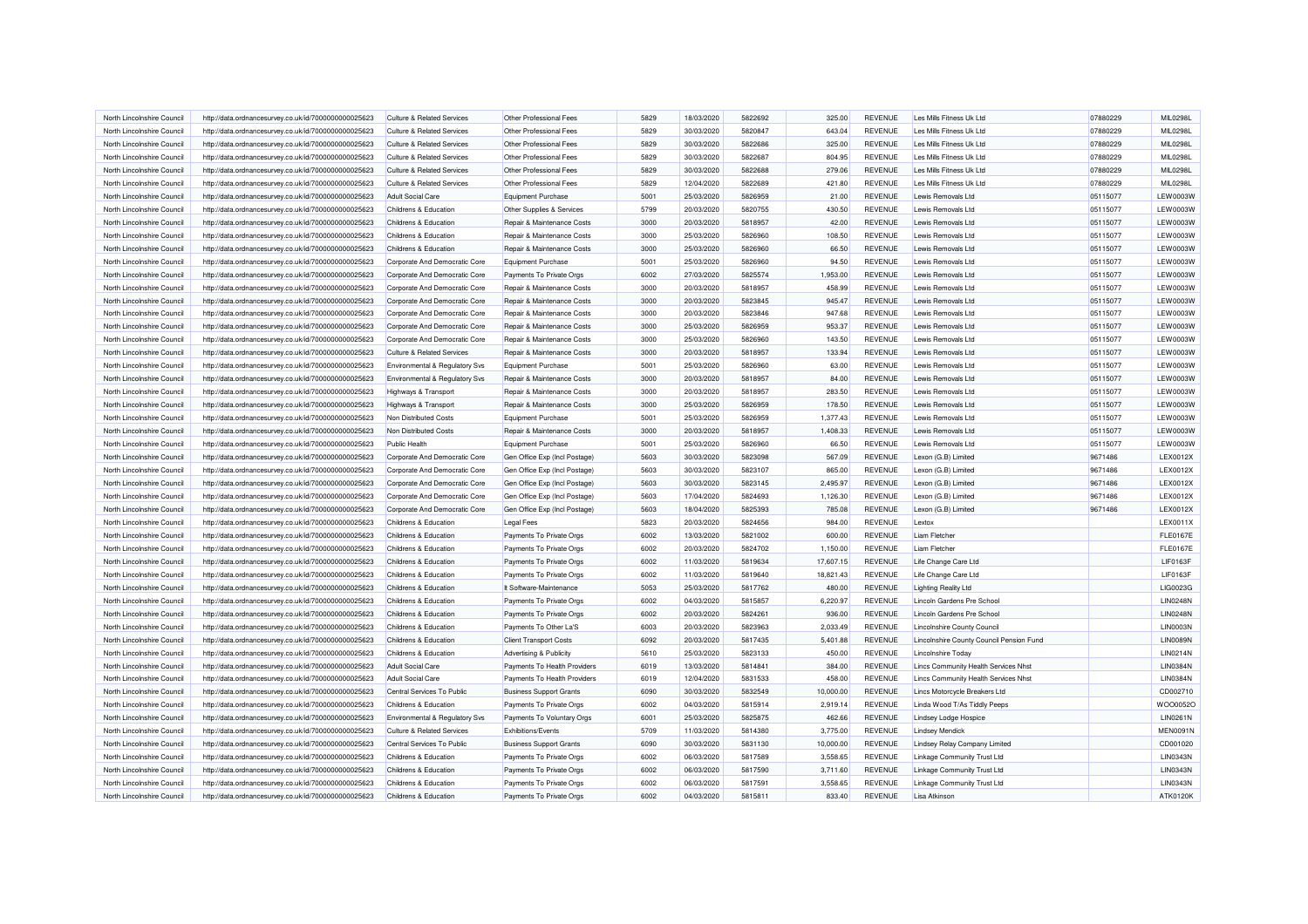| North Lincolnshire Council                               | http://data.ordnancesurvey.co.uk/id/7000000000025623 | Childrens & Education                     | Payments To Private Orgs          | 6002         | 04/03/2020               | 5815812            | 531.00               | <b>REVENUE</b>     | Lisa Backhouse                          |          | <b>BAC0163C</b> |
|----------------------------------------------------------|------------------------------------------------------|-------------------------------------------|-----------------------------------|--------------|--------------------------|--------------------|----------------------|--------------------|-----------------------------------------|----------|-----------------|
| North Lincolnshire Council                               | http://data.ordnancesurvey.co.uk/id/7000000000025623 | Childrens & Education                     | Payments To Voluntary Orgs        | 6001         | 04/03/2020               | 5815859            | 14,871.17            | REVENUE            | Little Acorns Pre-School                |          | LIT0009T        |
| North Lincolnshire Council                               | http://data.ordnancesurvey.co.uk/id/7000000000025623 | <b>Childrens &amp; Education</b>          | Payments To Voluntary Orgs        | 6001         | 20/03/2020               | 5824262            | 925.48               | <b>REVENUE</b>     | Little Acorns Pre-School                |          | LIT0009T        |
| North Lincolnshire Council                               | http://data.ordnancesurvey.co.uk/id/7000000000025623 | Childrens & Education                     | Payments To Private Orgs          | 6002         | 06/03/2020               | 5816387            | 1,157.61             | REVENUE            | Little Angels Pre-School                |          | LIT0045T        |
| North Lincolnshire Council                               | http://data.ordnancesurvey.co.uk/id/7000000000025623 | Childrens & Education                     | Payments To Private Orgs          | 6002         | 25/03/2020               | 5826051            | 4,843.80             | <b>REVENUE</b>     | Little Angels Pre-School                |          | <b>LIT0045T</b> |
| North Lincolnshire Council                               | http://data.ordnancesurvey.co.uk/id/7000000000025623 | Central Services To Public                | <b>Business Support Grants</b>    | 6090         | 30/03/2020               | 5831150            | 10,000.00            | REVENUE            | Little Cygnets Nursery                  |          | CD001220        |
| North Lincolnshire Council                               | http://data.ordnancesurvey.co.uk/id/7000000000025623 | <b>Childrens &amp; Education</b>          | Payments To Private Orgs          | 6002         | 04/03/2020               | 5815856            | 9.328.76             | <b>REVENUE</b>     | Little Cygnets Nursery                  |          | LCN0002N        |
| North Lincolnshire Council                               | http://data.ordnancesurvey.co.uk/id/7000000000025623 | Childrens & Education                     | Payments To Private Orgs          | 6002         | 20/03/2020               | 5824260            | 364.50               | <b>REVENUE</b>     | Little Cygnets Nurser                   |          | LCN0002N        |
| North Lincolnshire Council                               | http://data.ordnancesurvey.co.uk/id/7000000000025623 | Childrens & Education                     | Payments To Private Orgs          | 6002         | 04/03/2020               | 5815862            | 6,289.80             | REVENUE            | Little Imps Playgroup                   |          | LIT0035T        |
| North Lincolnshire Council                               | http://data.ordnancesurvey.co.uk/id/7000000000025623 | Childrens & Education                     | Payments To Private Orgs          | 6002         | 20/03/2020               | 5824265            | 316.80               | REVENUE            | Little Imps Playgroup                   |          | LIT0035T        |
| North Lincolnshire Council                               | http://data.ordnancesurvey.co.uk/id/7000000000025623 | Childrens & Education                     | Payments To Private Orgs          | 6002         | 04/03/2020               | 5815867            | 850.50               | <b>REVENUE</b>     | <b>Little Learners</b>                  |          | LIT0112T        |
| North Lincolnshire Council                               | http://data.ordnancesurvey.co.uk/id/7000000000025623 | Childrens & Education                     | Payments To Private Orgs          | 6002         | 04/03/2020               | 5815863            | 9,335.85             | REVENUE            | Little Owls Pre-School                  |          | LIT0041T        |
| North Lincolnshire Council                               | http://data.ordnancesurvey.co.uk/id/7000000000025623 | Childrens & Education                     | Payments To Private Orgs          | 6002         | 04/03/2020               | 5815864            | 18,304.89            | REVENUE            | Little Owls Pre-School                  |          | LIT0041T        |
| North Lincolnshire Council                               | http://data.ordnancesurvey.co.uk/id/7000000000025623 | Childrens & Education                     | Payments To Private Orgs          | 6002         | 04/03/2020               | 5815865            | 9,781.53             | REVENUE            | Little Owls Pre-School                  |          | LIT0041T        |
| North Lincolnshire Council                               | http://data.ordnancesurvey.co.uk/id/7000000000025623 | Childrens & Education                     | Payments To Voluntary Orgs        | 6001         | 04/03/2020               | 5815861            | 8,599.41             | <b>REVENUE</b>     | Little Rascals Pre-School               |          | LIT0011T        |
| North Lincolnshire Council                               | http://data.ordnancesurvey.co.uk/id/7000000000025623 | Childrens & Education                     | Payments To Voluntary Orgs        | 6001         | 20/03/2020               | 5824264            | 729.00               | <b>REVENUE</b>     | Little Rascals Pre-School               |          | LIT0011T        |
| North Lincolnshire Council                               | http://data.ordnancesurvey.co.uk/id/7000000000025623 | Childrens & Education                     | Payments To Private Orgs          | 6002         | 04/03/2020               | 5815860            | 17,174.08            | REVENUE            | Little Tots Nursery                     |          | LIT0010T        |
| North Lincolnshire Council                               | http://data.ordnancesurvey.co.uk/id/7000000000025623 | Childrens & Education                     | Payments To Private Orgs          | 6002         | 20/03/2020               | 5824263            | 1,326.00             | REVENUE            | Little Tots Nursery                     |          | LIT0010T        |
|                                                          |                                                      |                                           |                                   |              |                          |                    |                      |                    |                                         |          | LIV0071V        |
| North Lincolnshire Council                               | http://data.ordnancesurvey.co.uk/id/7000000000025623 | Childrens & Education                     | Other Supplies & Services         | 5799<br>A085 | 25/03/2020<br>13/03/2020 | 5825652<br>5820792 | 500.00               | REVENUE<br>CAPITAL | Living Vocally                          | 4637736  | LMB0001B        |
| North Lincolnshire Council<br>North Lincolnshire Council | http://data.ordnancesurvey.co.uk/id/7000000000025623 | Adult Social Care Capital                 | <b>Other Costs</b><br>Other Costs | A085         | 13/03/2020               | 5820794            | 1,975.00<br>1,275.00 | CAPITAL            | Lmb Ltd                                 | 4637736  | LMB0001B        |
|                                                          | http://data.ordnancesurvey.co.uk/id/7000000000025623 | Adult Social Care Capital                 |                                   |              |                          |                    |                      |                    | Lmb Ltd                                 |          |                 |
| North Lincolnshire Council<br>North Lincolnshire Council | http://data.ordnancesurvey.co.uk/id/7000000000025623 | Adult Social Care Capital                 | <b>Other Costs</b>                | A085<br>5799 | 13/03/2020               | 5820797<br>5819855 | 1,975.00             | CAPITAL            | Lmb Ltd<br>Local Government Association | 4637736  | LMB0001B        |
|                                                          | http://data.ordnancesurvey.co.uk/id/7000000000025623 | Corporate And Democratic Core             | Other Supplies & Services         |              | 30/03/2020               |                    | 4,684.20             | REVENUE            |                                         |          | LOC0083C        |
| North Lincolnshire Council                               | http://data.ordnancesurvey.co.uk/id/7000000000025623 | Central Services To Public                | <b>Business Support Grants</b>    | 6090         | 30/03/2020               | 5832480            | 10,000.00            | <b>REVENUE</b>     | <b>Lucky Tuppence Confectionery</b>     |          | CD002020        |
| North Lincolnshire Council                               | http://data.ordnancesurvey.co.uk/id/7000000000025623 | Highways & Transport                      | Other Supplies & Services         | 5799         | 06/03/2020               | 5817670            | 297.60               | <b>REVENUE</b>     | Luddington & Haldenby Parish Council    |          | LUD0003D        |
| North Lincolnshire Council                               | http://data.ordnancesurvey.co.uk/id/7000000000025623 | Central Services To Public                | <b>Business Support Grants</b>    | 6090         | 30/03/2020               | 5832447            | 10,000.00            | REVENUE            | Lullabyâ¿¿S Scunthorpe Ltd              |          | CD001690        |
| North Lincolnshire Council                               | http://data.ordnancesurvey.co.uk/id/7000000000025623 | Adult Social Care                         | Gen Office Exp (Incl Postage)     | 5603         | 25/03/2020               | 5815923            | 318.11               | <b>REVENUE</b>     | Lyreco Uk Ltd                           | 442696   | LYR0001R        |
| North Lincolnshire Council                               | http://data.ordnancesurvey.co.uk/id/7000000000025623 | Childrens & Education                     | <b>Equipment Purchase</b>         | 5001         | 25/03/2020               | 5817378            | 421.34               | REVENUE            | Lyreco Uk Ltd                           | 442696   | LYR0001R        |
| North Lincolnshire Council                               | http://data.ordnancesurvey.co.uk/id/7000000000025623 | Corporate And Democratic Core             | Gen Office Exp (Incl Postage)     | 5603         | 25/03/2020               | 5815398            | 323.34               | REVENUE            | Lyreco Uk Ltd                           | 442696   | LYR0001R        |
| North Lincolnshire Council                               | http://data.ordnancesurvey.co.uk/id/7000000000025623 | Corporate And Democratic Core             | Gen Office Exp (Incl Postage)     | 5603         | 25/03/2020               | 5815399            | 561.22               | <b>REVENUE</b>     | Lyreco Uk Ltd                           | 442696   | LYR0001R        |
| North Lincolnshire Council                               | http://data.ordnancesurvey.co.uk/id/7000000000025623 | Corporate And Democratic Core             | Gen Office Exp (Incl Postage)     | 5603         | 25/03/2020               | 5819033            | 232.06               | REVENUE            | Lyreco Uk Ltd                           | 442696   | LYR0001R        |
| North Lincolnshire Council                               | http://data.ordnancesurvey.co.uk/id/7000000000025623 | Corporate And Democratic Core             | Gen Office Exp (Incl Postage)     | 5603         | 25/03/2020               | 5822113            | 257.34               | <b>REVENUE</b>     | Lyreco Uk Ltd                           | 442696   | LYR0001R        |
| North Lincolnshire Council                               | http://data.ordnancesurvey.co.uk/id/7000000000025623 | Corporate And Democratic Core             | Gen Office Exp (Incl Postage)     | 5603         | 25/03/2020               | 5822129            | 246.85               | REVENUE            | Lyreco Uk Ltd                           | 442696   | LYR0001R        |
| North Lincolnshire Council                               | http://data.ordnancesurvey.co.uk/id/7000000000025623 | Fin&Inv I&E                               | Materials                         | 5004         | 25/03/2020               | 5826937            | 246.79               | REVENUE            | Lyreco Uk Ltd                           | 442696   | LYR0001R        |
| North Lincolnshire Council                               | http://data.ordnancesurvey.co.uk/id/7000000000025623 | Non Distributed Costs                     | Gen Office Exp (Incl Postage)     | 5603         | 25/03/2020               | 5819038            | 1,115.80             | REVENUE            | Lyreco Uk Ltd                           | 442696   | LYR0001R        |
| North Lincolnshire Council                               | http://data.ordnancesurvey.co.uk/id/7000000000025623 | <b>Adult Social Care</b>                  | <b>Equipment Purchase</b>         | 5001         | 04/03/2020               | 5814388            | 266.50               | <b>REVENUE</b>     | Mac Auto Valeting                       |          | <b>MAC0090C</b> |
| North Lincolnshire Council                               | http://data.ordnancesurvey.co.uk/id/7000000000025623 | Childrens & Education                     | Equipment Purchase                | 5001         | 04/03/2020               | 5814388            | 565.50               | REVENUE            | Mac Auto Valeting                       |          | <b>MAC0090C</b> |
| North Lincolnshire Council                               | http://data.ordnancesurvey.co.uk/id/7000000000025623 | Central Services To Public                | <b>Business Support Grants</b>    | 6090         | 30/03/2020               | 5832481            | 10,000.00            | <b>REVENUE</b>     | Make It Perfect Ltd                     |          | CD002030        |
| North Lincolnshire Council                               | http://data.ordnancesurvey.co.uk/id/7000000000025623 | Childrens & Education                     | Payments To Private Orgs          | 6002         | 26/03/2020               | 5828544            | 630.00               | REVENUE            | Malet Lambert School                    | 07542211 | <b>BUR0395F</b> |
| North Lincolnshire Council                               | http://data.ordnancesurvey.co.uk/id/7000000000025623 | Highways & Transport                      | <b>Equipment Purchase</b>         | 5001         | 20/03/2020               | 5818251            | 27,069.00            | <b>REVENUE</b>     | Mallatite Ltd                           | 2621328  | <b>MAL0036L</b> |
| North Lincolnshire Council                               | http://data.ordnancesurvey.co.uk/id/7000000000025623 | Central Services To Public                | <b>Business Support Grants</b>    | 6090         | 30/03/2020               | 5832548            | 10,000.00            | REVENUE            | Mann Brothers Scunthorpe Ltd            |          | CD002700        |
| North Lincolnshire Council                               | http://data.ordnancesurvey.co.uk/id/7000000000025623 | Childrens & Education                     | Payments To Private Orgs          | 6002         | 04/03/2020               | 5815833            | 583.20               | REVENUE            | <b>Marie Fenwick</b>                    |          | FEN0095N        |
| North Lincolnshire Council                               | http://data.ordnancesurvey.co.uk/id/7000000000025623 | <b>Housing Services</b>                   | Other Supplies & Services         | 5799         | 20/03/2020               | 5824397            | 1,200.00             | REVENUE            | Mark And Julie Wilkinson                |          | WIL0521L        |
| North Lincolnshire Council                               | http://data.ordnancesurvey.co.uk/id/7000000000025623 | <b>Culture &amp; Related Services</b>     | Payments To Private Orgs          | 6002         | 27/03/2020               | 5827547            | 419.40               | <b>REVENUE</b>     | <b>Mark Griffiths</b>                   |          | GRI0219I        |
| North Lincolnshire Council                               | http://data.ordnancesurvey.co.uk/id/7000000000025623 | Central Services To Public                | <b>Business Support Grants</b>    | 6090         | 30/03/2020               | 5832509            | 10,000.00            | REVENUE            | Markham'S Fish & Chips                  |          | CD002310        |
| North Lincolnshire Council                               | http://data.ordnancesurvey.co.uk/id/7000000000025623 | Central Services To Public                | <b>Business Support Grants</b>    | 6090         | 30/03/2020               | 5832482            | 10,000.00            | <b>REVENUE</b>     | Marks Gluten Free Treats                |          | CD002040        |
| North Lincolnshire Council                               | http://data.ordnancesurvey.co.uk/id/7000000000025623 | Central Services To Public                | <b>Business Support Grants</b>    | 6090         | 30/03/2020               | 5832503            | 10,000.00            | <b>REVENUE</b>     | <b>Marshfield Enterprises</b>           |          | CD002250        |
| North Lincolnshire Council                               | http://data.ordnancesurvey.co.uk/id/7000000000025623 | Central Services To Public                | <b>Business Support Grants</b>    | 6090         | 30/03/2020               | 5831037            | 10,000.00            | <b>REVENUE</b>     | <b>Martin Beanlands</b>                 |          | CD000090        |
| North Lincolnshire Council                               | http://data.ordnancesurvey.co.uk/id/7000000000025623 | Childrens & Education                     | Payments To Private Orgs          | 6002         | 20/03/2020               | 5824701            | 1,081.52             | REVENUE            | Martin Clarridge                        |          | <b>CLA0690A</b> |
| North Lincolnshire Council                               | http://data.ordnancesurvey.co.uk/id/7000000000025623 | Environmental & Regulatory Svs            | Materials                         | 5004         | 30/03/2020               | 5822619            | 6,798.00             | REVENUE            | Martin Williams (Hull) Ltd              | 4756870  | <b>WIL0777L</b> |
| North Lincolnshire Council                               | http://data.ordnancesurvey.co.uk/id/7000000000025623 | <b>Environmental &amp; Regulatory Svs</b> | Materials                         | 5004         | 30/03/2020               | 5822620            | 1,460.02             | REVENUE            | Martin Williams (Hull) Ltd              | 4756870  | <b>WIL0777L</b> |
| North Lincolnshire Council                               | http://data.ordnancesurvey.co.uk/id/7000000000025623 | Central Services To Public                | <b>Business Support Grants</b>    | 6090         | 30/03/2020               | 5832439            | 10,000.00            | REVENUE            | Maseyâ ¿¿S Cafe Restaurant Ltd          |          | CD001610        |
| North Lincolnshire Council                               | http://data.ordnancesurvey.co.uk/id/7000000000025623 | Culture, Env, Reg & Planning Cap          | <b>Building/Construction</b>      | A082         | 11/03/2020               | 5818195            | 7.704.00             | CAPITAL            | <b>Mason Clark Associates</b>           | 02537113 | MAS0158S        |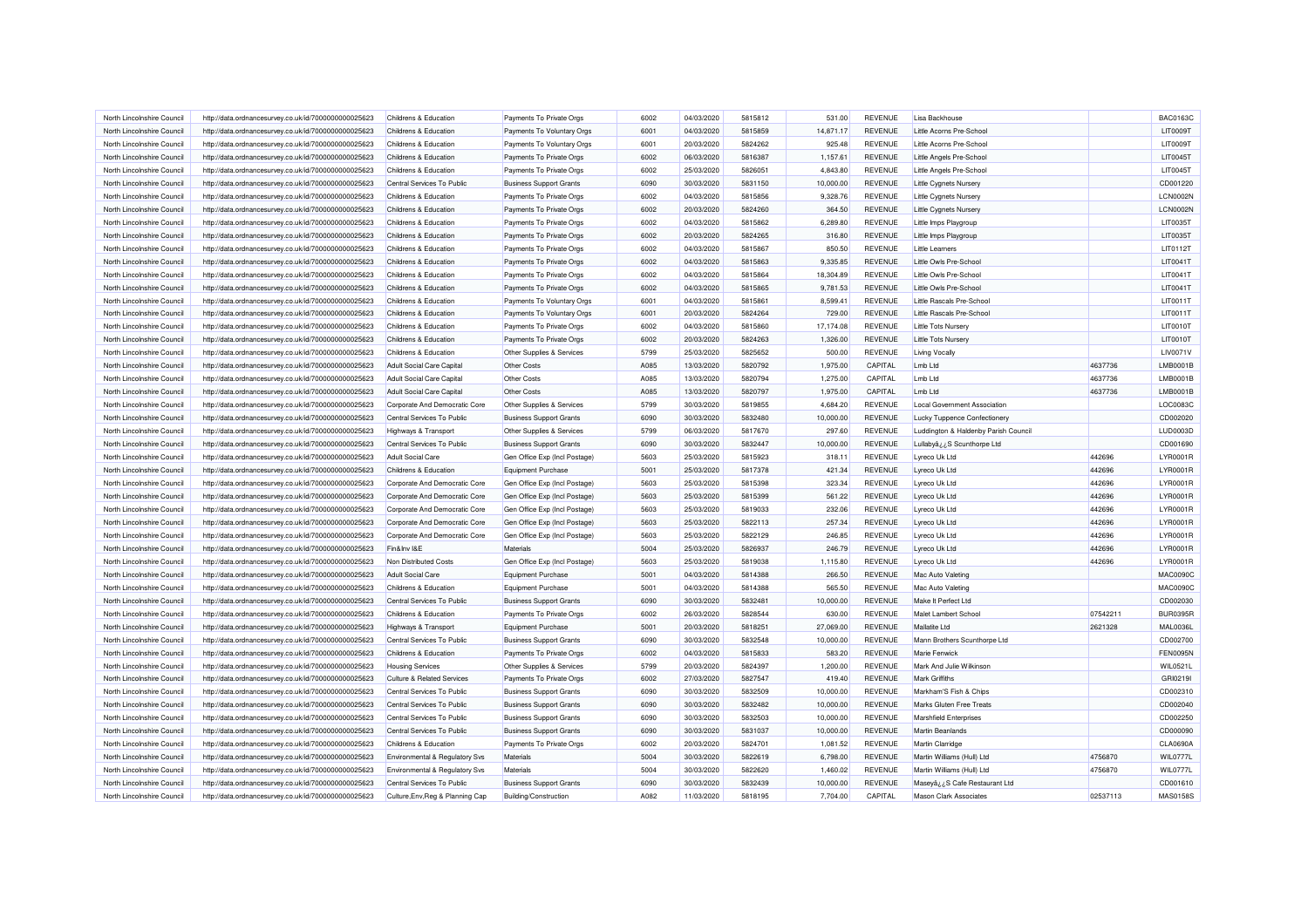| North Lincolnshire Council | http://data.ordnancesurvey.co.uk/id/7000000000025623 | Culture, Env, Reg & Planning Cap      | Consultants                    | A087 | 11/03/2020 | 5818215 | 277.00    | CAPITAL        | <b>Mason Clark Associates</b>              | 02537113 | <b>MAS0158S</b> |
|----------------------------|------------------------------------------------------|---------------------------------------|--------------------------------|------|------------|---------|-----------|----------------|--------------------------------------------|----------|-----------------|
| North Lincolnshire Council | http://data.ordnancesurvey.co.uk/id/7000000000025623 | Culture, Env, Reg & Planning Cap      | Consultants                    | A087 | 25/03/2020 | 5822900 | 360.00    | CAPITAL        | Mason Clark Associates                     | 02537113 | MAS0158S        |
| North Lincolnshire Council | http://data.ordnancesurvey.co.uk/id/7000000000025623 | Culture, Env, Reg & Planning Cap      | Consultants                    | A087 | 25/03/2020 | 5822912 | 6,163.20  | CAPITAL        | <b>Mason Clark Associates</b>              | 02537113 | <b>MAS0158S</b> |
| North Lincolnshire Council | http://data.ordnancesurvey.co.uk/id/7000000000025623 | Fin&Inv I&E                           | Repair & Maintenance Costs     | 3000 | 11/03/2020 | 5818211 | 277.00    | <b>REVENUE</b> | <b>Mason Clark Associates</b>              | 02537113 | MAS0158S        |
| North Lincolnshire Council | http://data.ordnancesurvey.co.uk/id/7000000000025623 | Fin&Inv I&E                           | Repair & Maintenance Costs     | 3000 | 25/03/2020 | 5822890 | 657.00    | <b>REVENUE</b> | <b>Mason Clark Associates</b>              | 02537113 | <b>MAS0158S</b> |
| North Lincolnshire Council | http://data.ordnancesurvey.co.uk/id/7000000000025623 | Fin&Inv I&E                           | Repair & Maintenance Costs     | 3000 | 25/03/2020 | 5822893 | 1,177.00  | <b>REVENUE</b> | <b>Mason Clark Associates</b>              | 02537113 | MAS0158S        |
| North Lincolnshire Council | http://data.ordnancesurvey.co.uk/id/7000000000025623 | Highways & Transport Capital          | Consultants                    | A087 | 18/03/2020 | 5822410 | 9,466.00  | CAPITAL        | <b>Mason Clark Associates</b>              | 02537113 | <b>MAS0158S</b> |
| North Lincolnshire Council | http://data.ordnancesurvey.co.uk/id/7000000000025623 | Non Distributed Costs                 | Consultancy                    | 5830 | 11/03/2020 | 5818212 | 1,587.00  | <b>REVENUE</b> | <b>Mason Clark Associates</b>              | 02537113 | <b>MAS0158S</b> |
| North Lincolnshire Council | http://data.ordnancesurvey.co.uk/id/7000000000025623 | Non Distributed Costs                 | Consultancy                    | 5830 | 25/03/2020 | 5822896 | 1,197.50  | <b>REVENUE</b> | <b>Mason Clark Associates</b>              | 02537113 | MAS0158S        |
| North Lincolnshire Council | http://data.ordnancesurvey.co.uk/id/7000000000025623 | Highways & Transport                  | Exhibitions/Events             | 5709 | 06/03/2020 | 5816093 | 510.47    | <b>REVENUE</b> | Matthew Dowse                              |          | DOW0198W        |
| North Lincolnshire Council | http://data.ordnancesurvey.co.uk/id/7000000000025623 | <b>Childrens &amp; Education</b>      | Payments To Private Orgs       | 6002 | 04/03/2020 | 5815476 | 6,097.00  | <b>REVENUE</b> | Mayflower Specialist School Academic Trust | 09610951 | MAY0180Y        |
| North Lincolnshire Council | http://data.ordnancesurvey.co.uk/id/7000000000025623 | Childrens & Education                 | Repair & Maintenance Costs     | 3000 | 25/03/2020 | 5825924 | 2,085.00  | <b>REVENUE</b> | Mcdermott Decorating                       |          | MCD0046D        |
| North Lincolnshire Council | http://data.ordnancesurvey.co.uk/id/7000000000025623 | <b>Culture &amp; Related Services</b> | Repair & Maintenance Costs     | 3000 | 25/03/2020 | 5825925 | 540.00    | <b>REVENUE</b> | Mcdermott Decorating                       |          | MCD0046D        |
| North Lincolnshire Council | http://data.ordnancesurvey.co.uk/id/7000000000025623 | Central Services To Public            | <b>Business Support Grants</b> | 6090 | 30/03/2020 | 5831111 | 10,000.00 | <b>REVENUE</b> | Mc Gourmet Ltd                             |          | CD000830        |
| North Lincolnshire Council | http://data.ordnancesurvey.co.uk/id/7000000000025623 | <b>Culture &amp; Related Services</b> | Repair & Maintenance Costs     | 3000 | 04/03/2020 | 5816002 | 1,540.00  | <b>REVENUE</b> | Md Holmes Decorating Services              |          | MDH0003H        |
| North Lincolnshire Council | http://data.ordnancesurvey.co.uk/id/7000000000025623 | Childrens & Education                 | Gen Office Exp (Incl Postage)  | 5603 | 20/03/2020 | 5824711 | 374.79    | <b>REVENUE</b> | Md Signs Limited                           | 07734254 | MDS0003S        |
| North Lincolnshire Council | http://data.ordnancesurvey.co.uk/id/7000000000025623 | Corporate And Democratic Core         | Gen Office Exp (Incl Postage)  | 5603 | 18/03/2020 | 5816423 | 279.00    | <b>REVENUE</b> | Md Signs Limited                           | 07734254 | MDS0003S        |
| North Lincolnshire Council | http://data.ordnancesurvey.co.uk/id/7000000000025623 | Corporate And Democratic Core         | Repair & Maintenance Costs     | 3000 | 11/03/2020 | 5817888 | 655.00    | <b>REVENUE</b> | Md Signs Limited                           | 07734254 | <b>MDS0003S</b> |
| North Lincolnshire Council |                                                      |                                       | <b>Other Costs</b>             | A085 | 13/03/2020 | 5820815 | 2,121.75  | CAPITAL        |                                            | 07734254 | MDS0003S        |
| North Lincolnshire Council | http://data.ordnancesurvey.co.uk/id/7000000000025623 | Culture, Env, Reg & Planning Cap      |                                | A085 | 13/03/2020 | 5820817 | 1,575.00  | CAPITAL        | Md Signs Limited                           | 07734254 | MDS0003S        |
|                            | http://data.ordnancesurvey.co.uk/id/7000000000025623 | Culture, Env, Reg & Planning Cap      | <b>Other Costs</b>             |      |            |         |           |                | Md Signs Limited                           |          |                 |
| North Lincolnshire Council | http://data.ordnancesurvey.co.uk/id/7000000000025623 | Culture, Env, Reg & Planning Cap      | Other Costs                    | A085 | 13/03/2020 | 5820818 | 1,377.60  | CAPITAL        | Md Signs Limited                           | 07734254 | MDS0003S        |
| North Lincolnshire Council | http://data.ordnancesurvey.co.uk/id/7000000000025623 | Environmental & Regulatory Svs        | Repair & Maintenance Costs     | 3000 | 11/03/2020 | 5818898 | 291.55    | REVENUE        | Md Signs Limited                           | 07734254 | MDS0003S        |
| North Lincolnshire Council | http://data.ordnancesurvey.co.uk/id/7000000000025623 | Fin&Inv I&E                           | Other Supplies & Services      | 5799 | 18/03/2020 | 5822805 | 220.00    | <b>REVENUE</b> | Md Signs Limited                           | 07734254 | <b>MDS0003S</b> |
| North Lincolnshire Council | http://data.ordnancesurvey.co.uk/id/7000000000025623 | Highways & Transport                  | Repair & Maintenance Costs     | 3000 | 20/03/2020 | 5823152 | 825.05    | <b>REVENUE</b> | Md Signs Limited                           | 07734254 | MDS0003S        |
| North Lincolnshire Council | http://data.ordnancesurvey.co.uk/id/7000000000025623 | Highways & Transport                  | Repair & Maintenance Costs     | 3000 | 20/03/2020 | 5823153 | 916.20    | REVENUE        | Md Signs Limited                           | 07734254 | <b>MDS0003S</b> |
| North Lincolnshire Council | http://data.ordnancesurvey.co.uk/id/7000000000025623 | Non Distributed Costs                 | Advertising & Publicity        | 5610 | 13/03/2020 | 5820610 | 1,005.00  | <b>REVENUE</b> | Md Signs Limited                           | 07734254 | MDS0003S        |
| North Lincolnshire Council | http://data.ordnancesurvey.co.uk/id/7000000000025623 | Central Services To Public            | <b>Business Support Grants</b> | 6090 | 30/03/2020 | 5831035 | 10,000.00 | <b>REVENUE</b> | Md Signs Ltd                               |          | CD000070        |
| North Lincolnshire Council | http://data.ordnancesurvey.co.uk/id/7000000000025623 | <b>Culture &amp; Related Services</b> | <b>Equipment Purchase</b>      | 5001 | 25/03/2020 | 5827317 | 6,376.50  | REVENUE        | Meaco Measurement & Control Ltd            |          | <b>MEA0050A</b> |
| North Lincolnshire Council | http://data.ordnancesurvey.co.uk/id/7000000000025623 | Central Services To Public            | <b>Business Support Grants</b> | 6090 | 30/03/2020 | 5832502 | 10,000.00 | <b>REVENUE</b> | Megna Curry Company (Scunthorpe) Ltd       |          | CD002240        |
| North Lincolnshire Council | http://data.ordnancesurvey.co.uk/id/7000000000025623 | Childrens & Education                 | Rents                          | 3201 | 25/03/2020 | 5819837 | 1,334.72  | REVENUE        | Melior Community Academy                   | 07386086 | <b>MEL0023L</b> |
| North Lincolnshire Council | http://data.ordnancesurvey.co.uk/id/7000000000025623 | <b>Childrens &amp; Education</b>      | Payments To Private Orgs       | 6002 | 04/03/2020 | 5815869 | 13,796.93 | <b>REVENUE</b> | Mels Totstop Day Nursery                   |          | MEL0044L        |
| North Lincolnshire Council | http://data.ordnancesurvey.co.uk/id/7000000000025623 | <b>Culture &amp; Related Services</b> | Payments To Private Orgs       | 6002 | 23/04/2020 | 5827546 | 1,513.00  | <b>REVENUE</b> | Memorial To Crew Of Lancaster Pb565        |          | <b>MEM0008N</b> |
| North Lincolnshire Council | http://data.ordnancesurvey.co.uk/id/7000000000025623 | <b>Adult Social Care</b>              | Payments To Private Orgs       | 6002 | 13/03/2020 | 5820451 | 3,130.48  | REVENUE        | Mencap                                     |          | MEN0244N        |
| North Lincolnshire Council | http://data.ordnancesurvey.co.uk/id/7000000000025623 | Childrens & Education                 | <b>Legal Fees</b>              | 5823 | 04/03/2020 | 5814119 | 2,590.00  | <b>REVENUE</b> | Mewa Llp                                   |          | <b>MEW0020V</b> |
| North Lincolnshire Council | http://data.ordnancesurvey.co.uk/id/7000000000025623 | <b>Support Servs Capital</b>          | <b>External Fees</b>           | A083 | 04/03/2020 | 5815413 | 10,000.00 | CAPITAL        | Mhr International Uk Limited               | 01852206 | <b>MHR0001F</b> |
| North Lincolnshire Council | http://data.ordnancesurvey.co.uk/id/7000000000025623 | Corporate And Democratic Core         | Clothing, Uniforms & Laundry   | 5301 | 30/03/2020 | 5822103 | 207.00    | <b>REVENUE</b> | <b>Michaels Civic Robes</b>                |          | MIC0012C        |
| North Lincolnshire Council | http://data.ordnancesurvey.co.uk/id/7000000000025623 | Corporate And Democratic Core         | Other Professional Fees        | 5829 | 30/03/2020 | 5822103 | 4.50      | <b>REVENUE</b> | <b>Michaels Civic Robes</b>                |          | <b>MIC0012C</b> |
| North Lincolnshire Council | http://data.ordnancesurvey.co.uk/id/7000000000025623 | Fin&Inv I&E                           | Repair & Maintenance Costs     | 3000 | 20/03/2020 | 5824619 | 250.00    | REVENUE        | Micron Analytical Ltd                      | 05396498 | MIC0029C        |
| North Lincolnshire Council | http://data.ordnancesurvey.co.uk/id/7000000000025623 | <b>Culture &amp; Related Services</b> | Equipment Maint.& Repair       | 5003 | 25/03/2020 | 5817658 | 1,059.76  | <b>REVENUE</b> | Midori Pools And Gardens Ltd               |          | MID0033D        |
| North Lincolnshire Council | http://data.ordnancesurvey.co.uk/id/7000000000025623 | Central Services To Public            | <b>Business Support Grants</b> | 6090 | 30/03/2020 | 5832510 | 10,000.00 | <b>REVENUE</b> | Missett Ventures Ltd                       |          | CD002320        |
| North Lincolnshire Council | http://data.ordnancesurvey.co.uk/id/7000000000025623 | <b>Adult Social Care</b>              | Other Professional Fees        | 5829 | 06/03/2020 | 5816362 | 1,500.00  | <b>REVENUE</b> | Miss Rebecca Musgrove                      |          | <b>MUS0242S</b> |
| North Lincolnshire Council | http://data.ordnancesurvey.co.uk/id/7000000000025623 | Central Services To Public            | <b>Business Support Grants</b> | 6090 | 30/03/2020 | 5832553 | 10,000.00 | <b>REVENUE</b> | Miss V Coulson                             |          | CD002750        |
| North Lincolnshire Council | http://data.ordnancesurvey.co.uk/id/7000000000025623 | Central Services To Public            | <b>Business Support Grants</b> | 6090 | 30/03/2020 | 5831107 | 10,000.00 | <b>REVENUE</b> | Mister Snipz                               |          | CD000790        |
| North Lincolnshire Council | http://data.ordnancesurvey.co.uk/id/7000000000025623 | Central Services To Public            | <b>Business Support Grants</b> | 6090 | 30/03/2020 | 5832429 | 10,000.00 | REVENUE        | Mizaans Of Ashby Ltd                       |          | CD001510        |
| North Lincolnshire Council | http://data.ordnancesurvey.co.uk/id/7000000000025623 | Central Services To Public            | <b>Business Support Grants</b> | 6090 | 30/03/2020 | 5832446 | 10,000.00 | <b>REVENUE</b> | M & J Cars Ltd                             |          | CD001680        |
| North Lincolnshire Council | http://data.ordnancesurvey.co.uk/id/7000000000025623 | <b>Culture &amp; Related Services</b> | Materials                      | 5004 | 25/03/2020 | 5819770 | 260.00    | <b>REVENUE</b> | M L Protective Coatings Ltd                | 01773189 | <b>MLP0002P</b> |
| North Lincolnshire Council | http://data.ordnancesurvey.co.uk/id/7000000000025623 | Childrens & Education                 | Payments To Private Orgs       | 6002 | 04/03/2020 | 5815870 | 21,089.34 | <b>REVENUE</b> | Moorwell Miracles I td                     |          | MOO0120O        |
| North Lincolnshire Council | http://data.ordnancesurvey.co.uk/id/7000000000025623 | <b>Planning Services</b>              | Consultancy                    | 5830 | 11/03/2020 | 5817822 | 31,725.00 | <b>REVENUE</b> | Mott Macdonald Limited                     | 1243967  | MOT0034T        |
| North Lincolnshire Council | http://data.ordnancesurvey.co.uk/id/7000000000025623 | <b>Planning Services</b>              | Consultancy                    | 5830 | 27/03/2020 | 5829121 | 37,093.00 | <b>REVENUE</b> | Mott Macdonald Limited                     | 1243967  | <b>MOT0034T</b> |
| North Lincolnshire Council | http://data.ordnancesurvey.co.uk/id/7000000000025623 | Highways & Transport                  | Equipment Maint.& Repair       | 5003 | 11/03/2020 | 5802352 | $\Omega$  | <b>REVENUE</b> | Motus Traffic Limited                      | 06044474 | <b>MOT0051T</b> |
| North Lincolnshire Council | http://data.ordnancesurvey.co.uk/id/7000000000025623 | <b>Highways &amp; Transport</b>       | Equipment Maint.& Repair       | 5003 | 11/03/2020 | 5813727 |           | <b>REVENUE</b> | <b>Motus Traffic Limited</b>               | 06044474 | MOT0051T        |
| North Lincolnshire Council | http://data.ordnancesurvey.co.uk/id/7000000000025623 | Highways & Transport                  | Equipment Maint.& Repair       | 5003 | 11/03/2020 | 5813729 | 5,416.67  | <b>REVENUE</b> | <b>Motus Traffic Limited</b>               | 06044474 | MOT0051T        |
| North Lincolnshire Council | http://data.ordnancesurvey.co.uk/id/7000000000025623 | Central Services To Public            | <b>Business Support Grants</b> | 6090 | 30/03/2020 | 583254  | 10,000.00 | <b>REVENUE</b> | Mr Alan Charltont/Acharlton Transport      |          | CD002630        |
|                            |                                                      |                                       |                                |      |            |         |           |                |                                            |          |                 |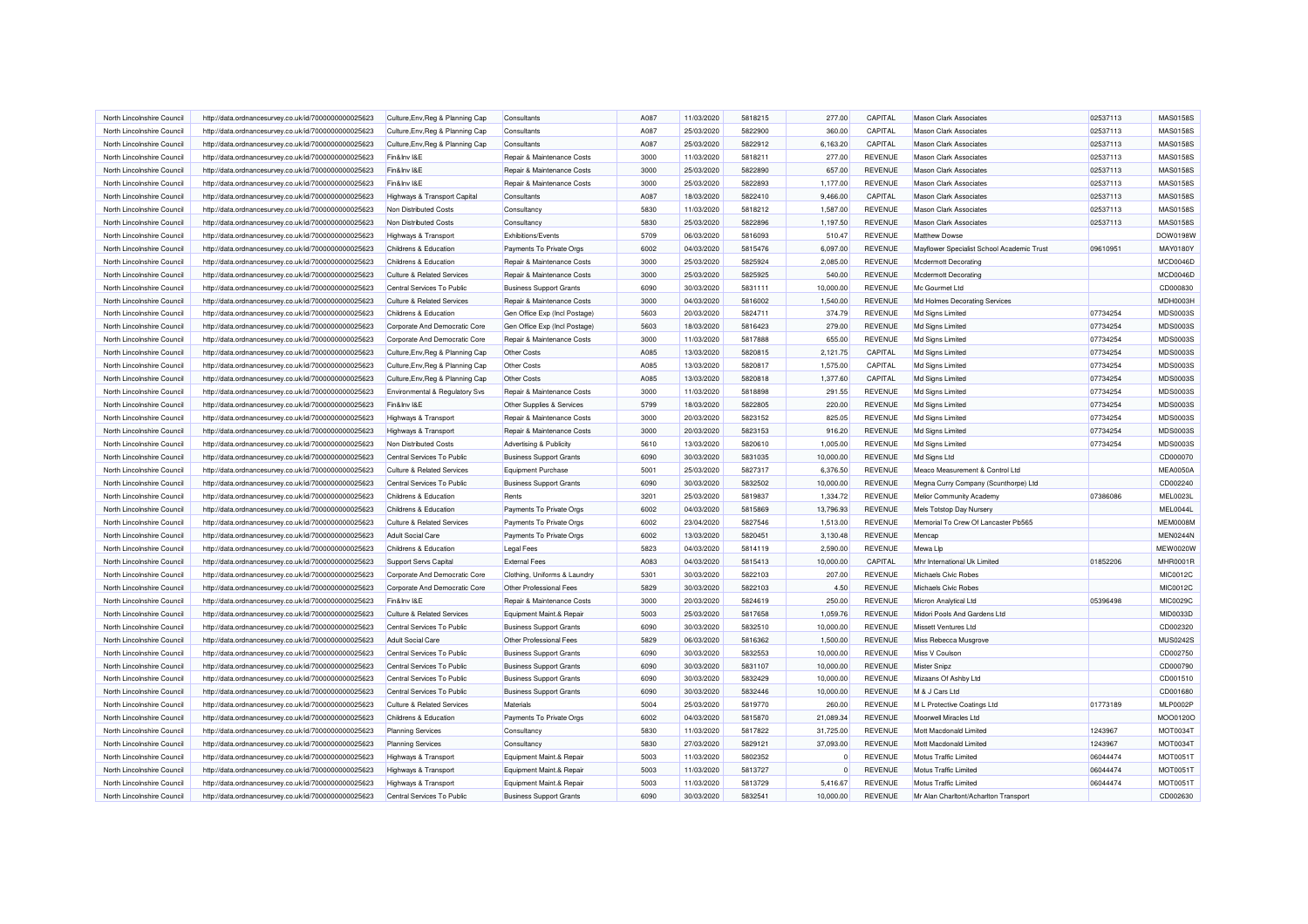| North Lincolnshire Council | http://data.ordnancesurvey.co.uk/id/7000000000025623 | Central Services To Public            | <b>Business Support Grants</b> | 6090 | 30/03/2020 | 5832520 | 10.000.00 | REVENUE        | Mr Christopher Bass                 |          | CD002420        |
|----------------------------|------------------------------------------------------|---------------------------------------|--------------------------------|------|------------|---------|-----------|----------------|-------------------------------------|----------|-----------------|
| North Lincolnshire Council | http://data.ordnancesurvey.co.uk/id/7000000000025623 | Central Services To Public            | <b>Business Support Grants</b> | 6090 | 30/03/2020 | 5832519 | 10,000.00 | REVENUE        | Mr Clive Eaton                      |          | CD002410        |
| North Lincolnshire Council | http://data.ordnancesurvey.co.uk/id/7000000000025623 | Corporate And Democratic Core         | <b>Course Fees/Training</b>    | 2002 | 25/03/2020 | 5827354 | 610.00    | REVENUE        | Mr Gennaca Sembiante                |          | SEM0098M        |
| North Lincolnshire Council | http://data.ordnancesurvey.co.uk/id/7000000000025623 | <b>Culture &amp; Related Services</b> | Consultancy                    | 5830 | 25/03/2020 | 5825548 | 5,000.00  | REVENUE        | Mr G P Catley                       |          | CAT0046T        |
| North Lincolnshire Council | http://data.ordnancesurvey.co.uk/id/7000000000025623 | Environmental & Regulatory Svs        | Other Supplies & Services      | 5799 | 20/03/2020 | 5820386 | 2,475.00  | <b>REVENUE</b> | Mr Howard Shaw                      |          | <b>PSB0002B</b> |
| North Lincolnshire Council | http://data.ordnancesurvey.co.uk/id/7000000000025623 | Highways & Transport                  | Other Supplies & Services      | 5799 | 25/03/2020 | 5825913 | 400.00    | REVENUE        | Mr J Morrison                       |          | <b>MOR0156R</b> |
| North Lincolnshire Council | http://data.ordnancesurvey.co.uk/id/7000000000025623 | Central Services To Public            | <b>Business Support Grants</b> | 6090 | 30/03/2020 | 5832449 | 10,000.00 | <b>REVENUE</b> | Mr L And Mrs D Storey               |          | CD001710        |
| North Lincolnshire Council | http://data.ordnancesurvey.co.uk/id/7000000000025623 | Central Services To Public            | <b>Business Support Grants</b> | 6090 | 30/03/2020 | 5832460 | 10,000.00 | REVENUE        | Mr Mark Anelay                      |          | CD001820        |
| North Lincolnshire Council | http://data.ordnancesurvey.co.uk/id/7000000000025623 | <b>Planning Services</b>              | <b>Legal Fees</b>              | 5823 | 13/03/2020 | 5820953 | 1,000.00  | REVENUE        | Mr Peirs Riley-Smith                |          | RIL0121L        |
| North Lincolnshire Council | http://data.ordnancesurvey.co.uk/id/7000000000025623 | Childrens & Education                 | Payments To Private Orgs       | 6002 | 04/03/2020 | 5815846 | 3,900.15  | REVENUE        | Mrs Alexandra Heighington           |          | <b>HEI0036I</b> |
| North Lincolnshire Council | http://data.ordnancesurvey.co.uk/id/7000000000025623 | Childrens & Education                 | Payments To Private Orgs       | 6002 | 20/03/2020 | 5824258 | 390.00    | REVENUE        | Mrs Alexandra Heighington           |          | <b>HEI0036I</b> |
| North Lincolnshire Council | http://data.ordnancesurvey.co.uk/id/7000000000025623 | Central Services To Public            | <b>Business Support Grants</b> | 6090 | 30/03/2020 | 5832522 | 10,000.00 | REVENUE        | Mrs Jill Woods                      |          | CD002440        |
| North Lincolnshire Council | http://data.ordnancesurvey.co.uk/id/7000000000025623 | Central Services To Public            | <b>Business Support Grants</b> | 6090 | 30/03/2020 | 5832512 | 10,000.00 | <b>REVENUE</b> | Mrs O'S Sandwich Shop               |          | CD002340        |
| North Lincolnshire Council | http://data.ordnancesurvey.co.uk/id/7000000000025623 | Central Services To Public            | <b>Business Support Grants</b> | 6090 | 30/03/2020 | 5831089 | 10,000.00 | REVENUE        | Mrs Philomena Smith                 |          | CD000610        |
| North Lincolnshire Council | http://data.ordnancesurvey.co.uk/id/7000000000025623 | Central Services To Public            | <b>Business Support Grants</b> | 6090 | 30/03/2020 | 5832564 | 10,000.00 | <b>REVENUE</b> | M S Buckley Motors Ltd              |          | CD002860        |
| North Lincolnshire Council | http://data.ordnancesurvey.co.uk/id/7000000000025623 | Childrens & Education                 | <b>Equipment Purchase</b>      | 5001 | 20/03/2020 | 5824707 | 1,345.57  | REVENUE        | Musicroom Lincoln                   | 01250515 | MUS0152S        |
|                            |                                                      |                                       |                                | 6090 | 30/03/2020 | 5832542 | 10,000.00 | REVENUE        |                                     |          | CD002640        |
| North Lincolnshire Council | http://data.ordnancesurvey.co.uk/id/7000000000025623 | Central Services To Public            | <b>Business Support Grants</b> |      |            |         |           |                | Nahar Company Ltd                   |          |                 |
| North Lincolnshire Council | http://data.ordnancesurvey.co.uk/id/7000000000025623 | Central Services To Public            | <b>Business Support Grants</b> | 6090 | 30/03/2020 | 5832563 | 10,000.00 | REVENUE        | N And S Poole                       |          | CD002850        |
| North Lincolnshire Council | http://data.ordnancesurvey.co.uk/id/7000000000025623 | Childrens & Education                 | Payments To Private Orgs       | 6002 | 11/03/2020 | 5818226 | 732.16    | <b>REVENUE</b> | Nasuwt                              |          | <b>NAS0065S</b> |
| North Lincolnshire Council | http://data.ordnancesurvey.co.uk/id/7000000000025623 | Childrens & Education                 | Payments To Private Orgs       | 6002 | 04/03/2020 | 5815905 | 291.60    | REVENUE        | Natalie Watson                      |          | WAT0430T        |
| North Lincolnshire Council | http://data.ordnancesurvey.co.uk/id/7000000000025623 | Central Services To Public            | <b>Business Support Grants</b> | 6090 | 30/03/2020 | 5832556 | 10,000.00 | <b>REVENUE</b> | Nathaniels Jeweller & Goldsmith     |          | CD002780        |
| North Lincolnshire Council | http://data.ordnancesurvey.co.uk/id/7000000000025623 | Childrens & Education                 | Payments To Private Orgs       | 6002 | 25/03/2020 | 5819632 | 5,621.94  | REVENUE        | National Fostering Agency Ltd       |          | <b>NAT0100T</b> |
| North Lincolnshire Council | http://data.ordnancesurvey.co.uk/id/7000000000025623 | Childrens & Education                 | Payments To Private Orgs       | 6002 | 30/04/2020 | 5824634 | 6.009.66  | <b>REVENUE</b> | National Fostering Agency Ltd       |          | <b>NAT0100T</b> |
| North Lincolnshire Council | http://data.ordnancesurvey.co.uk/id/7000000000025623 | Childrens & Education                 | Other Professional Fees        | 5829 | 30/03/2020 | 5822349 | 275.00    | REVENUE        | National Youth Advocacy Service     |          | <b>NAT0042T</b> |
| North Lincolnshire Council | http://data.ordnancesurvey.co.uk/id/7000000000025623 | <b>Culture &amp; Related Services</b> | Materials                      | 5004 | 11/03/2020 | 5819771 | 484.93    | <b>REVENUE</b> | Nationwide Crash Repair Centres Ltd | 650582   | NAT0164T        |
| North Lincolnshire Council | http://data.ordnancesurvey.co.uk/id/7000000000025623 | <b>Culture &amp; Related Services</b> | Materials                      | 5004 | 30/03/2020 | 5822596 | 1,335.56  | REVENUE        | Nationwide Crash Repair Centres Ltd | 650582   | <b>NAT0164T</b> |
| North Lincolnshire Council | http://data.ordnancesurvey.co.uk/id/7000000000025623 | Fin&Inv I&E                           | Materials                      | 5004 | 11/03/2020 | 5819773 | 336.25    | <b>REVENUE</b> | Nationwide Crc Ltd                  | 650582   | <b>NAT0175T</b> |
| North Lincolnshire Council | http://data.ordnancesurvey.co.uk/id/7000000000025623 | Childrens & Education                 | <b>Examination Fees</b>        | 5730 | 25/03/2020 | 5817759 | 2,351.00  | REVENUE        | Ncfe                                | 2896700  | NCF0002F        |
| North Lincolnshire Council | http://data.ordnancesurvey.co.uk/id/7000000000025623 | Central Services To Public            | <b>Business Support Grants</b> | 6090 | 30/03/2020 | 5831135 | 10,000.00 | <b>REVENUE</b> | Neil Murray Motors                  |          | CD001070        |
| North Lincolnshire Council | http://data.ordnancesurvey.co.uk/id/7000000000025623 | Highways & Transport                  | Other Supplies & Services      | 5799 | 13/03/2020 | 5818207 | 174.56    | REVENUE        | Network Rail Infrastructure Ltd     | 2904587  | NET0007T        |
| North Lincolnshire Council | http://data.ordnancesurvey.co.uk/id/7000000000025623 | Highways & Transport                  | Other Supplies & Services      | 5799 | 13/03/2020 | 5818207 | 174.55    | <b>REVENUE</b> | Network Rail Infrastructure Ltd     | 2904587  | NET0007T        |
| North Lincolnshire Council | http://data.ordnancesurvey.co.uk/id/7000000000025623 | <b>Adult Social Care</b>              | Payments To Private Orgs       | 6002 | 13/03/2020 | 5820452 | 974.40    | REVENUE        | New Concept Care & Nursing Ltd      | 3892391  | <b>NEW0146W</b> |
| North Lincolnshire Council | http://data.ordnancesurvey.co.uk/id/7000000000025623 | Culture, Env, Reg & Planning Cap      | <b>Other Costs</b>             | A085 | 25/03/2020 | 5827161 | 4,640.00  | CAPITAL        | New Holland Parish Counci           |          | NEW0011W        |
| North Lincolnshire Council | http://data.ordnancesurvey.co.uk/id/7000000000025623 | Environmental & Regulatory Svs        | Other Supplies & Services      | 5799 | 25/03/2020 | 5826733 | 750.00    | REVENUE        | New Park Court Chambers             |          | NEW0103W        |
| North Lincolnshire Council | http://data.ordnancesurvey.co.uk/id/7000000000025623 | Corporate And Democratic Core         | Gen Office Exp (Incl Postage)  | 5603 | 18/03/2020 | 5816422 | 4,385.45  | <b>REVENUE</b> | Newsquest Media Group               | 1676637  | NEW0540W        |
| North Lincolnshire Council | http://data.ordnancesurvey.co.uk/id/7000000000025623 | Corporate And Democratic Core         | Materials                      | 5004 | 18/03/2020 | 5816422 | 390.00    | REVENUE        | Newsquest Media Group               | 1676637  | <b>NEW0540W</b> |
| North Lincolnshire Council | http://data.ordnancesurvey.co.uk/id/7000000000025623 | Central Services To Public            | <b>Business Support Grants</b> | 6090 | 30/03/2020 | 5831143 | 10,000.00 | REVENUE        | Newstead Events Limited             |          | CD001150        |
| North Lincolnshire Council | http://data.ordnancesurvey.co.uk/id/7000000000025623 | <b>Adult Social Care</b>              | Cleaning Costs/ Materials      | 3301 | 27/03/2020 | 5819802 | 2,037.25  | REVENUE        | Nexon Group                         | 8560885  | GRE0002E        |
| North Lincolnshire Council | http://data.ordnancesurvey.co.uk/id/7000000000025623 | <b>Adult Social Care</b>              | Cleaning Costs/ Materials      | 3301 | 30/03/2020 | 5822218 | 3,011.82  | REVENUE        | Nexon Group                         | 8560885  | GRE0002E        |
| North Lincolnshire Council | http://data.ordnancesurvey.co.uk/id/7000000000025623 | Childrens & Education                 | Provisions                     | 5201 | 30/03/2020 | 5824307 | 265.30    | REVENUE        | Nhs Supply Chain                    |          | <b>NHS0006S</b> |
| North Lincolnshire Council | http://data.ordnancesurvey.co.uk/id/7000000000025623 | Highways & Transport                  | Other Supplies & Services      | 5799 | 27/03/2020 | 5820488 | 4,046.78  | <b>REVENUE</b> | Nic Greaves Public Transport Ltd    |          | <b>NIC0035C</b> |
| North Lincolnshire Council | http://data.ordnancesurvey.co.uk/id/7000000000025623 | Central Services To Public            | <b>Business Support Grants</b> | 6090 | 30/03/2020 | 5831099 | 10,000.00 | REVENUE        | Nigel Brown Cookery Academy         |          | CD000710        |
| North Lincolnshire Council | http://data.ordnancesurvey.co.uk/id/7000000000025623 | Fin&Inv I&E                           | <b>Equipment Purchase</b>      | 5001 | 20/03/2020 | 5823723 | 894.98    | <b>REVENUE</b> | Nisbets                             | 01693112 | <b>NIS0001S</b> |
| North Lincolnshire Council | http://data.ordnancesurvey.co.uk/id/7000000000025623 | <b>Adult Social Care</b>              | <b>Client Transport Costs</b>  | 6092 | 04/03/2020 | 5815803 | 34.00     | REVENUE        | NIc-Case Management & Cic Imprest   |          | NOR0235F        |
| North Lincolnshire Council | http://data.ordnancesurvey.co.uk/id/7000000000025623 | <b>Adult Social Care</b>              | <b>Client Transport Costs</b>  | 6092 | 06/03/2020 | 5817418 | 42.00     | <b>REVENUE</b> | Nlc-Case Management & Cic Imprest   |          | NOR0235R        |
| North Lincolnshire Council | http://data.ordnancesurvey.co.uk/id/7000000000025623 | <b>Adult Social Care</b>              | <b>Client Transport Costs</b>  | 6092 | 13/03/2020 | 5820377 | 27.00     | <b>REVENUE</b> | NIc-Case Management & Cic Imprest   |          | <b>NOR0235F</b> |
| North Lincolnshire Council | http://data.ordnancesurvey.co.uk/id/7000000000025623 | <b>Adult Social Care</b>              | <b>Client Transport Costs</b>  | 6092 | 18/03/2020 | 5823083 | 30.00     | <b>REVENUE</b> | NIc-Case Management & Cic Imprest   |          | NOR0235F        |
| North Lincolnshire Council | http://data.ordnancesurvey.co.uk/id/7000000000025623 | <b>Adult Social Care</b>              | <b>Client Transport Costs</b>  | 6092 | 27/03/2020 | 5829072 | 80.20     | REVENUE        | NIc-Case Management & Cic Imprest   |          | <b>NOR0235F</b> |
| North Lincolnshire Council | http://data.ordnancesurvey.co.uk/id/7000000000025623 | Childrens & Education                 | <b>Client Related Costs</b>    | 5534 | 04/03/2020 | 5815803 | 1,260.46  | <b>REVENUE</b> | Nlc-Case Management & Cic Imprest   |          | <b>NOR0235F</b> |
| North Lincolnshire Council | http://data.ordnancesurvey.co.uk/id/7000000000025623 | Childrens & Education                 | <b>Client Related Costs</b>    | 5534 | 06/03/2020 | 5817418 | 1,325.70  | REVENUE        | Nic-Case Management & Cic Imprest   |          | NOR0235R        |
| North Lincolnshire Council | http://data.ordnancesurvey.co.uk/id/7000000000025623 | Childrens & Education                 | <b>Client Related Costs</b>    | 5534 | 13/03/2020 | 5820377 | 556.83    | <b>REVENUE</b> | NIc-Case Management & Cic Imprest   |          | NOR0235F        |
| North Lincolnshire Council | http://data.ordnancesurvey.co.uk/id/7000000000025623 | Childrens & Education                 | <b>Client Related Costs</b>    | 5534 | 18/03/2020 | 5823083 | 1,648.09  | REVENUE        | NIc-Case Management & Cic Imprest   |          | <b>NOR0235F</b> |
| North Lincolnshire Council | http://data.ordnancesurvey.co.uk/id/7000000000025623 | Childrens & Education                 | <b>Client Related Costs</b>    | 5534 | 27/03/2020 | 5829072 | 1,380.35  | <b>REVENUE</b> | NIc-Case Management & Cic Imprest   |          | NOR0235R        |
|                            |                                                      |                                       |                                |      |            |         |           |                |                                     |          |                 |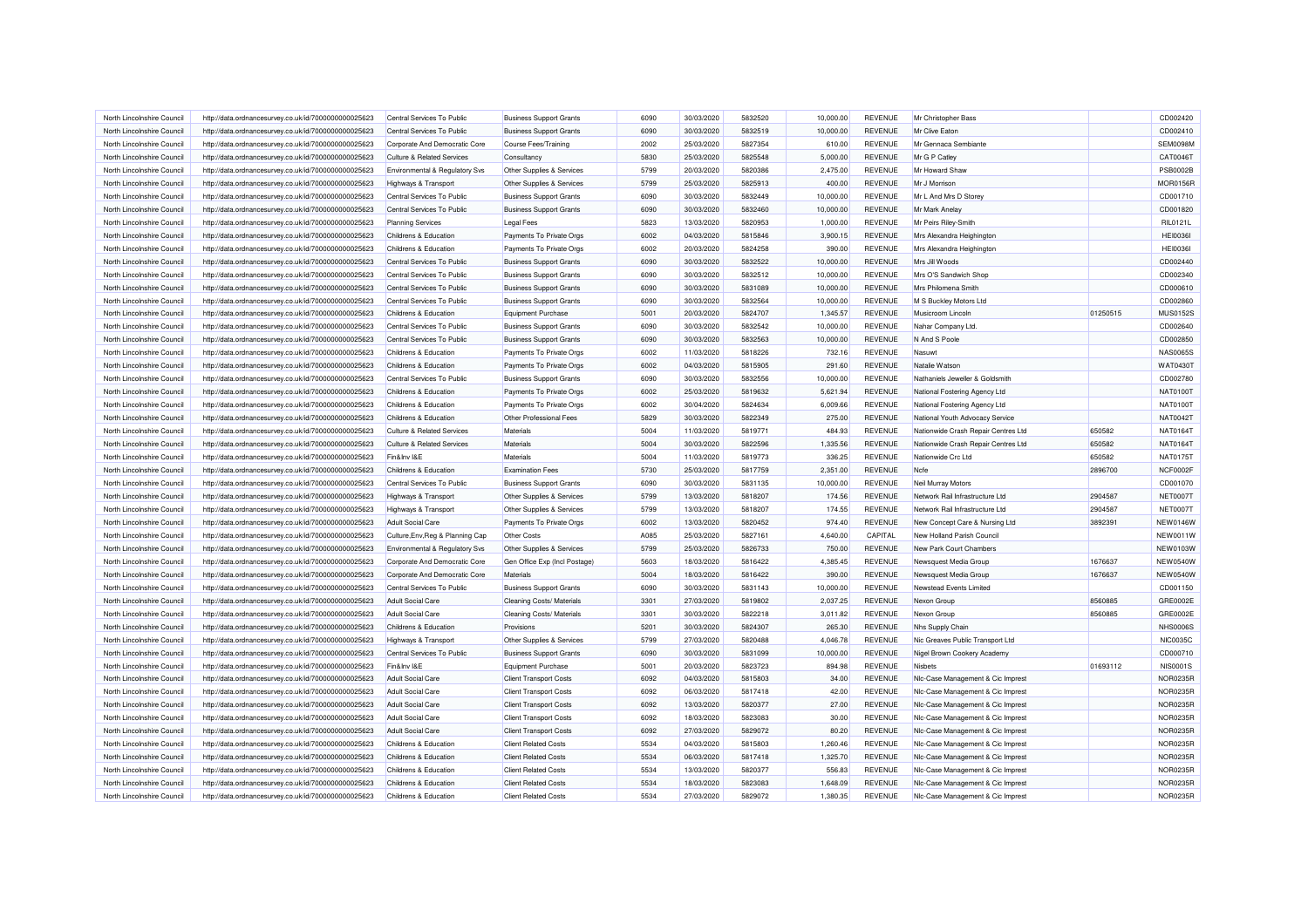| North Lincolnshire Council | http://data.ordnancesurvey.co.uk/id/7000000000025623 | <b>Childrens &amp; Education</b>          | <b>Client Transport Costs</b> | 6092 | 04/03/2020 | 5815803 | 53.40    | REVENUE        | Nic-Case Management & Cic Imprest        | <b>NOR0235R</b> |
|----------------------------|------------------------------------------------------|-------------------------------------------|-------------------------------|------|------------|---------|----------|----------------|------------------------------------------|-----------------|
| North Lincolnshire Council | http://data.ordnancesurvey.co.uk/id/7000000000025623 | Childrens & Education                     | <b>Client Transport Costs</b> | 6092 | 06/03/2020 | 5817418 | 94.60    | <b>REVENUE</b> | Nic-Case Management & Cic Imprest        | NOR0235R        |
| North Lincolnshire Council | http://data.ordnancesurvey.co.uk/id/7000000000025623 | Childrens & Education                     | <b>Client Transport Costs</b> | 6092 | 13/03/2020 | 5820377 | 21.50    | REVENUE        | NIc-Case Management & Cic Imprest        | NOR0235R        |
| North Lincolnshire Council | http://data.ordnancesurvey.co.uk/id/7000000000025623 | Childrens & Education                     | <b>Client Transport Costs</b> | 6092 | 18/03/2020 | 5823083 | 65.10    | <b>REVENUE</b> | NIc-Case Management & Cic Imprest        | NOR0235R        |
| North Lincolnshire Council | http://data.ordnancesurvey.co.uk/id/7000000000025623 | Childrens & Education                     | <b>Client Transport Costs</b> | 6092 | 27/03/2020 | 5829072 | 37.00    | REVENUE        | Nic-Case Management & Cic Imprest        | NOR0235R        |
| North Lincolnshire Council | http://data.ordnancesurvey.co.uk/id/7000000000025623 | <b>Childrens &amp; Education</b>          | <b>Equipment Purchase</b>     | 5001 | 27/03/2020 | 5829072 | 24.73    | <b>REVENUE</b> | NIc-Case Management & Cic Imprest        | <b>NOR0235R</b> |
| North Lincolnshire Council | http://data.ordnancesurvey.co.uk/id/7000000000025623 | <b>Adult Social Care</b>                  | <b>Client Related Costs</b>   | 5534 | 20/03/2020 | 5824305 | 99.60    | <b>REVENUE</b> | Nlc-Csh Central Admin Imprest Cash       | NOR0933R        |
| North Lincolnshire Council | http://data.ordnancesurvey.co.uk/id/7000000000025623 | <b>Adult Social Care</b>                  | <b>Client Related Costs</b>   | 5534 | 20/03/2020 | 5824305 | 495.50   | REVENUE        | Nic-Csh Central Admin Imprest Cash       | NOR0933F        |
| North Lincolnshire Council | http://data.ordnancesurvey.co.uk/id/7000000000025623 | <b>Adult Social Care</b>                  | <b>Client Related Costs</b>   | 5534 | 25/03/2020 | 5827492 | 44.48    | <b>REVENUE</b> | Nlc-Csh Central Admin Imprest Cash       | NOR0933R        |
| North Lincolnshire Council | http://data.ordnancesurvey.co.uk/id/7000000000025623 | <b>Adult Social Care</b>                  | Equipment Maint.& Repair      | 5003 | 20/03/2020 | 5824305 | 100.00   | <b>REVENUE</b> | Nic-Csh Central Admin Imprest Cash       | NOR0933R        |
| North Lincolnshire Council | http://data.ordnancesurvey.co.uk/id/7000000000025623 | <b>Adult Social Care</b>                  | Gen Office Exp (Incl Postage) | 5603 | 11/03/2020 | 5819467 | 142.04   | <b>REVENUE</b> | Nic-Csh Central Admin Imprest Cash       | NOR0933R        |
| North Lincolnshire Council | http://data.ordnancesurvey.co.uk/id/7000000000025623 | Adult Social Care                         | Gen Office Exp (Incl Postage) | 5603 | 20/03/2020 | 5824305 | 150.00   | <b>REVENUE</b> | Nic-Csh Central Admin Imprest Cash       | <b>NOR0933R</b> |
| North Lincolnshire Council | http://data.ordnancesurvey.co.uk/id/7000000000025623 | <b>Adult Social Care</b>                  | Other Incidental Travel Costs | 4311 | 11/03/2020 | 5819467 | 8.33     | <b>REVENUE</b> | Nic-Csh Central Admin Imprest Cash       | NOR0933F        |
| North Lincolnshire Council | http://data.ordnancesurvey.co.uk/id/7000000000025623 | <b>Adult Social Care</b>                  | Other Supplies & Services     | 5799 | 11/03/2020 | 5819467 | $-50.00$ | REVENUE        | Nic-Csh Central Admin Imprest Cash       | NOR0933F        |
| North Lincolnshire Council | http://data.ordnancesurvey.co.uk/id/7000000000025623 | <b>Adult Social Care</b>                  | Other Supplies & Services     | 5799 | 20/03/2020 | 5824305 | 100.00   | <b>REVENUE</b> | Nic-Csh Central Admin Imprest Cash       | NOR0933R        |
| North Lincolnshire Council | http://data.ordnancesurvey.co.uk/id/7000000000025623 | <b>Adult Social Care</b>                  | Provisions                    | 5201 | 11/03/2020 | 5819467 | 38.45    | REVENUE        | Nic-Csh Central Admin Imprest Cash       | NOR0933R        |
| North Lincolnshire Council | http://data.ordnancesurvey.co.uk/id/7000000000025623 | Childrens & Education                     | <b>Client Related Costs</b>   | 5534 | 11/03/2020 | 5819467 | $-46.03$ | <b>REVENUE</b> | Nic-Csh Central Admin Imprest Cash       | NOR0933R        |
| North Lincolnshire Council | http://data.ordnancesurvey.co.uk/id/7000000000025623 | Childrens & Education                     | <b>Client Related Costs</b>   | 5534 | 20/03/2020 | 5824305 | 1.084.34 | <b>REVENUE</b> | Nlc-Csh Central Admin Imprest Cash       | NOR0933R        |
| North Lincolnshire Council | http://data.ordnancesurvey.co.uk/id/7000000000025623 | Childrens & Education                     | <b>Client Related Costs</b>   | 5534 | 25/03/2020 | 5827492 | 157.64   | <b>REVENUE</b> | Nic-Csh Central Admin Imprest Cash       | NOR0933R        |
| North Lincolnshire Council | http://data.ordnancesurvey.co.uk/id/7000000000025623 | Childrens & Education                     | Course Fees/Training          | 2002 | 11/03/2020 | 5819467 | 5.20     | <b>REVENUE</b> | Nic-Csh Central Admin Imprest Cash       | NOR0933R        |
| North Lincolnshire Council | http://data.ordnancesurvey.co.uk/id/7000000000025623 | Childrens & Education                     | Course Fees/Training          | 2002 | 20/03/2020 | 5824305 | 20.00    | <b>REVENUE</b> | Nlc-Csh Central Admin Imprest Cash       | NOR0933R        |
| North Lincolnshire Council | http://data.ordnancesurvey.co.uk/id/7000000000025623 | Childrens & Education                     | <b>Course Fees/Training</b>   | 2002 | 25/03/2020 | 5827492 | $-9.80$  | <b>REVENUE</b> | Nic-Csh Central Admin Imprest Cash       | NOR0933R        |
| North Lincolnshire Council | http://data.ordnancesurvey.co.uk/id/7000000000025623 | Childrens & Education                     | <b>Equipment Purchase</b>     | 5001 | 20/03/2020 | 5824305 | 4.17     | <b>REVENUE</b> | Nic-Csh Central Admin Imprest Cash       | NOR0933R        |
| North Lincolnshire Council | http://data.ordnancesurvey.co.uk/id/7000000000025623 | Childrens & Education                     | <b>Equipment Purchase</b>     | 5001 | 25/03/2020 | 5827492 | 74.99    | <b>REVENUE</b> | Nlc-Csh Central Admin Imprest Cash       | NOR0933R        |
| North Lincolnshire Council | http://data.ordnancesurvey.co.uk/id/7000000000025623 | Childrens & Education                     | <b>Exhibitions/Events</b>     | 5709 | 25/03/2020 | 5827492 | 108.88   | <b>REVENUE</b> | Nic-Csh Central Admin Imprest Cash       | NOR0933F        |
| North Lincolnshire Council | http://data.ordnancesurvey.co.uk/id/7000000000025623 | Childrens & Education                     | Materials                     | 5004 | 20/03/2020 | 5824305 | 50.00    | <b>REVENUE</b> | Nic-Csh Central Admin Imprest Cash       | NOR0933R        |
| North Lincolnshire Council | http://data.ordnancesurvey.co.uk/id/7000000000025623 | Childrens & Education                     | Materials                     | 5004 | 20/03/2020 | 5824305 | 41.05    | <b>REVENUE</b> | Nic-Csh Central Admin Imprest Cash       | NOR0933R        |
| North Lincolnshire Council | http://data.ordnancesurvey.co.uk/id/7000000000025623 | Childrens & Education                     | Other Supplies & Services     | 5799 | 11/03/2020 | 5819467 | 147.40   | REVENUE        | Nic-Csh Central Admin Imprest Cash       | NOR0933R        |
| North Lincolnshire Council | http://data.ordnancesurvey.co.uk/id/7000000000025623 | Childrens & Education                     | Other Supplies & Services     | 5799 | 20/03/2020 | 5824305 | 226.50   | <b>REVENUE</b> | Nlc-Csh Central Admin Imprest Cash       | NOR0933R        |
| North Lincolnshire Council | http://data.ordnancesurvey.co.uk/id/7000000000025623 | <b>Childrens &amp; Education</b>          | Other Supplies & Services     | 5799 | 25/03/2020 | 5827492 | 15.45    | <b>REVENUE</b> | Nic-Csh Central Admin Imprest Cash       | NOR0933F        |
| North Lincolnshire Council | http://data.ordnancesurvey.co.uk/id/7000000000025623 | Childrens & Education                     | Provisions                    | 5201 | 11/03/2020 | 5819467 | 5.43     | <b>REVENUE</b> | Nic-Csh Central Admin Imprest Cash       | NOR0933R        |
| North Lincolnshire Council | http://data.ordnancesurvey.co.uk/id/7000000000025623 | Childrens & Education                     | Provisions                    | 5201 | 20/03/2020 | 5824305 | 1,266.04 | REVENUE        | Nic-Csh Central Admin Imprest Cash       | NOR0933R        |
| North Lincolnshire Council |                                                      | <b>Childrens &amp; Education</b>          | Provisions                    | 5201 | 25/03/2020 | 5827492 | 109.01   | REVENUE        | Nic-Csh Central Admin Imprest Cash       | NOR0933R        |
|                            | http://data.ordnancesurvey.co.uk/id/7000000000025623 |                                           |                               |      |            |         |          |                |                                          |                 |
| North Lincolnshire Council | http://data.ordnancesurvey.co.uk/id/7000000000025623 | Corporate And Democratic Core             | Gen Office Exp (Incl Postage) | 5603 | 20/03/2020 | 5824305 | 22.67    | REVENUE        | Nic-Csh Central Admin Imprest Cash       | NOR0933R        |
| North Lincolnshire Council | http://data.ordnancesurvey.co.uk/id/7000000000025623 | Corporate And Democratic Core             | Gen Office Exp (Incl Postage) | 5603 | 25/03/2020 | 5827492 | 49.08    | <b>REVENUE</b> | Nic-Csh Central Admin Imprest Cash       | NOR0933R        |
| North Lincolnshire Council | http://data.ordnancesurvey.co.uk/id/7000000000025623 | Corporate And Democratic Core             | Other Supplies & Services     | 5799 | 11/03/2020 | 5819467 | 44.67    | REVENUE        | Nic-Csh Central Admin Imprest Cash       | NOR0933F        |
| North Lincolnshire Council | http://data.ordnancesurvey.co.uk/id/7000000000025623 | Corporate And Democratic Core             | Other Supplies & Services     | 5799 | 20/03/2020 | 5824305 | 100.00   | <b>REVENUE</b> | Nic-Csh Central Admin Imprest Cash       | NOR0933R        |
| North Lincolnshire Council | http://data.ordnancesurvey.co.uk/id/7000000000025623 | Corporate And Democratic Core             | Provisions                    | 5201 | 20/03/2020 | 5824305 | 7.00     | <b>REVENUE</b> | Nlc-Csh Central Admin Imprest Cash       | NOR0933R        |
| North Lincolnshire Council | http://data.ordnancesurvey.co.uk/id/7000000000025623 | <b>Culture &amp; Related Services</b>     | Clothing, Uniforms & Laundry  | 5301 | 20/03/2020 | 5824305 | 3.00     | <b>REVENUE</b> | Nic-Csh Central Admin Imprest Cash       | NOR0933R        |
| North Lincolnshire Council | http://data.ordnancesurvey.co.uk/id/7000000000025623 | <b>Culture &amp; Related Services</b>     | Equipment Purchase            | 5001 | 20/03/2020 | 5824305 | 14.65    | <b>REVENUE</b> | Nlc-Csh Central Admin Imprest Cash       | NOR0933R        |
| North Lincolnshire Council | http://data.ordnancesurvey.co.uk/id/7000000000025623 | <b>Culture &amp; Related Services</b>     | Materials                     | 5004 | 20/03/2020 | 5824305 | 52.42    | <b>REVENUE</b> | Nlc-Csh Central Admin Imprest Cash       | NOR0933R        |
| North Lincolnshire Council | http://data.ordnancesurvey.co.uk/id/7000000000025623 | Environmental & Regulatory Svs            | Gen Office Exp (Incl Postage) | 5603 | 20/03/2020 | 5824305 | 12.96    | <b>REVENUE</b> | Nic-Csh Central Admin Imprest Cash       | NOR0933R        |
| North Lincolnshire Council | http://data.ordnancesurvey.co.uk/id/7000000000025623 | <b>Environmental &amp; Regulatory Svs</b> | Other Professional Fees       | 5829 | 20/03/2020 | 5824305 | 2.91     | <b>REVENUE</b> | Nlc-Csh Central Admin Imprest Cash       | NOR0933R        |
| North Lincolnshire Council | http://data.ordnancesurvey.co.uk/id/7000000000025623 | Fin&Inv I&E                               | <b>Equipment Purchase</b>     | 5001 | 20/03/2020 | 5824305 | 16.79    | <b>REVENUE</b> | Nic-Csh Central Admin Imprest Cash       | NOR0933R        |
| North Lincolnshire Council | http://data.ordnancesurvey.co.uk/id/7000000000025623 | Fin&Inv I&E                               | Provisions                    | 5201 | 20/03/2020 | 5824305 | 9.41     | <b>REVENUE</b> | Nic-Csh Central Admin Imprest Cash       | NOR0933R        |
| North Lincolnshire Council | http://data.ordnancesurvey.co.uk/id/7000000000025623 | <b>Adult Social Care</b>                  | <b>Equipment Hire/Rent</b>    | 5002 | 27/03/2020 | 5828194 | 100.00   | <b>REVENUE</b> | Nic-Hh Reception & Central Admin Imprest | NOR0935R        |
| North Lincolnshire Council | http://data.ordnancesurvey.co.uk/id/7000000000025623 | <b>Adult Social Care</b>                  | <b>Equipment Purchase</b>     | 5001 | 27/03/2020 | 5828194 | 40.79    | REVENUE        | Nic-Hh Reception & Central Admin Imprest | <b>NOR0935F</b> |
| North Lincolnshire Council | http://data.ordnancesurvey.co.uk/id/7000000000025623 | <b>Adult Social Care</b>                  | Payments To Private Orgs      | 6002 | 27/03/2020 | 5828194 | 285.00   | <b>REVENUE</b> | Nlc-Hh Reception & Central Admin Imprest | NOR0935R        |
| North Lincolnshire Council | http://data.ordnancesurvey.co.uk/id/7000000000025623 | Childrens & Education                     | Provisions                    | 5201 | 27/03/2020 | 5828194 | 306.61   | <b>REVENUE</b> | Nic-Hh Reception & Central Admin Imprest | NOR0935R        |
| North Lincolnshire Council | http://data.ordnancesurvey.co.uk/id/7000000000025623 | Corporate And Democratic Core             | Gen Office Exp (Incl Postage) | 5603 | 27/03/2020 | 5828194 | 17.09    | <b>REVENUE</b> | NIc-Hh Reception & Central Admin Imprest | NOR0935R        |
| North Lincolnshire Council | http://data.ordnancesurvey.co.uk/id/7000000000025623 | Corporate And Democratic Core             | Other Supplies & Services     | 5799 | 27/03/2020 | 5828194 | 3.00     | <b>REVENUE</b> | Nic-Hh Reception & Central Admin Imprest | NOR0935R        |
| North Lincolnshire Council | http://data.ordnancesurvey.co.uk/id/7000000000025623 | <b>Culture &amp; Related Services</b>     | Other Supplies & Services     | 5799 | 27/03/2020 | 5828194 | 30.00    | <b>REVENUE</b> | NIc-Hh Reception & Central Admin Imprest | <b>NOR0935R</b> |
| North Lincolnshire Council | http://data.ordnancesurvey.co.uk/id/7000000000025623 | <b>Culture &amp; Related Services</b>     | Stock Purchases & Adiustments | 5030 | 27/03/2020 | 5828194 | 30.00    | <b>REVENUE</b> | NIc-Hh Reception & Central Admin Imprest | NOR0935R        |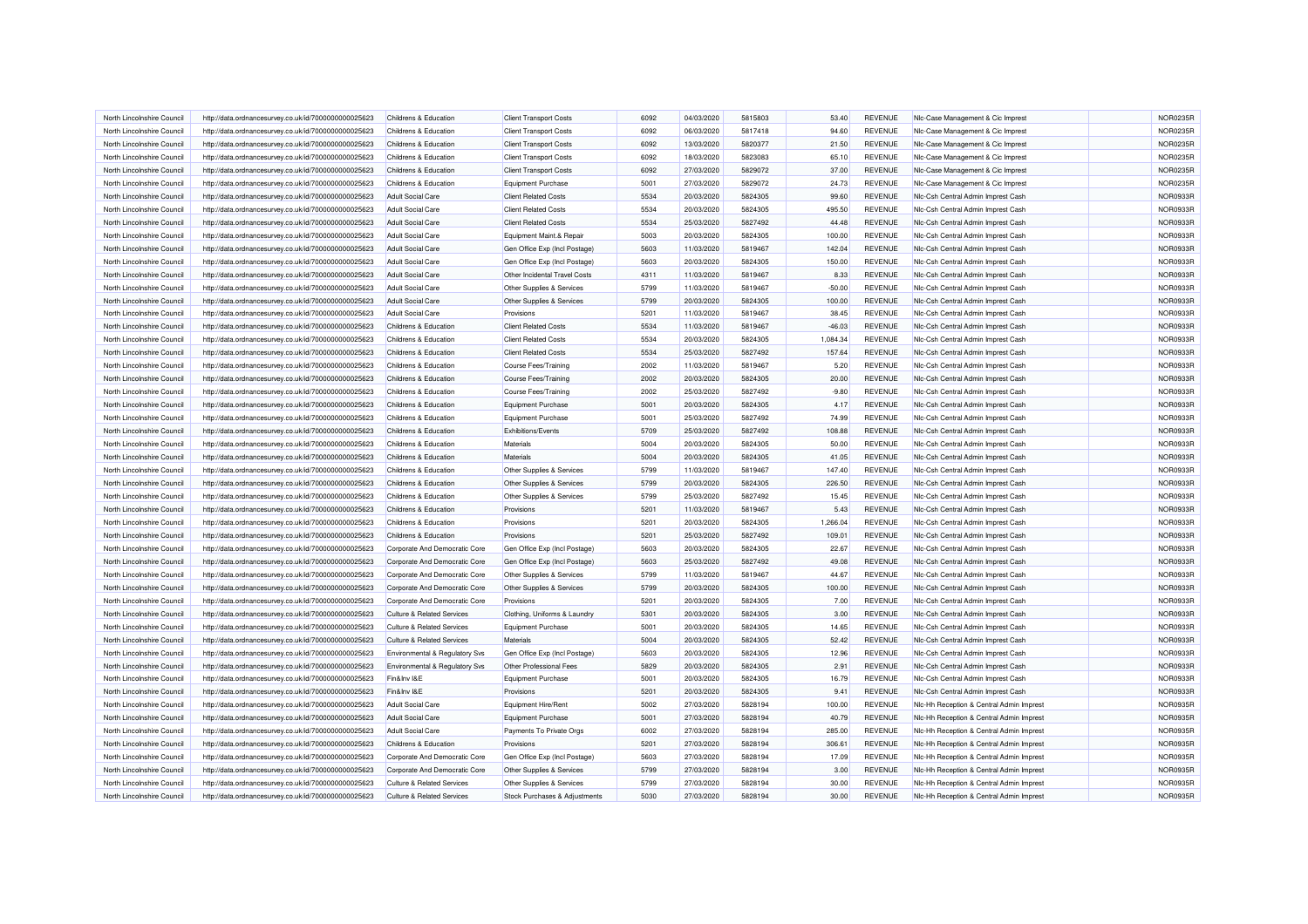| North Lincolnshire Council | http://data.ordnancesurvey.co.uk/id/7000000000025623 | <b>Planning Services</b>                  | <b>Equipment Purchase</b>      | 5001 | 27/03/2020 | 5828194 | 17.16     | REVENUE        | Nlc-Hh Reception & Central Admin Imprest |          | <b>NOR0935R</b> |
|----------------------------|------------------------------------------------------|-------------------------------------------|--------------------------------|------|------------|---------|-----------|----------------|------------------------------------------|----------|-----------------|
| North Lincolnshire Council | http://data.ordnancesurvey.co.uk/id/7000000000025623 | <b>Planning Services</b>                  | Other Supplies & Services      | 5799 | 27/03/2020 | 5828194 | $-75.00$  | <b>REVENUE</b> | Nlc-Hh Reception & Central Admin Imprest |          | <b>NOR0935R</b> |
| North Lincolnshire Council | http://data.ordnancesurvey.co.uk/id/7000000000025623 | <b>Planning Services</b>                  | Vehicle Repairs                | 4004 | 27/03/2020 | 5828194 | 40.00     | <b>REVENUE</b> | Nic-Hh Reception & Central Admin Imprest |          | <b>NOR0935R</b> |
| North Lincolnshire Council | http://data.ordnancesurvey.co.uk/id/7000000000025623 | Childrens & Education                     | <b>Bank Charges</b>            | 5821 | 18/03/2020 | 5822789 | 11.14     | REVENUE        | Nic-Kingfisher Lodge Imprest             |          | <b>NOR0248R</b> |
| North Lincolnshire Council | http://data.ordnancesurvey.co.uk/id/7000000000025623 | Childrens & Education                     | <b>Client Related Costs</b>    | 5534 | 06/03/2020 | 5817434 | 443.82    | REVENUE        | Nic-Kingfisher Lodge Imprest             |          | <b>NOR0248R</b> |
| North Lincolnshire Council | http://data.ordnancesurvey.co.uk/id/7000000000025623 | Childrens & Education                     | <b>Client Related Costs</b>    | 5534 | 11/03/2020 | 5819434 | 116.85    | <b>REVENUE</b> | Nic-Kingfisher Lodge Imprest             |          | NOR0248R        |
| North Lincolnshire Council | http://data.ordnancesurvey.co.uk/id/7000000000025623 | Childrens & Education                     | <b>Client Related Costs</b>    | 5534 | 13/03/2020 | 5820370 | 151.17    | <b>REVENUE</b> | Nic-Kingfisher Lodge Imprest             |          | NOR0248F        |
| North Lincolnshire Council | http://data.ordnancesurvey.co.uk/id/7000000000025623 | Childrens & Education                     | <b>Client Related Costs</b>    | 5534 | 18/03/2020 | 5822789 | 431.60    | <b>REVENUE</b> | Nic-Kingfisher Lodge Imprest             |          | <b>NOR0248F</b> |
| North Lincolnshire Council | http://data.ordnancesurvey.co.uk/id/7000000000025623 | Childrens & Education                     | <b>Client Related Costs</b>    | 5534 | 27/03/2020 | 5829075 | 197.04    | REVENUE        | Nic-Kingfisher Lodge Imprest             |          | NOR0248R        |
| North Lincolnshire Council | http://data.ordnancesurvey.co.uk/id/7000000000025623 | Childrens & Education                     | Provisions                     | 5201 | 06/03/2020 | 5817434 | 518.12    | <b>REVENUE</b> | Nic-Kingfisher Lodge Imprest             |          | NOR0248F        |
| North Lincolnshire Council | http://data.ordnancesurvey.co.uk/id/7000000000025623 | Childrens & Education                     | Provisions                     | 5201 | 11/03/2020 | 5819434 | 577.90    | REVENUE        | Nic-Kingfisher Lodge Imprest             |          | NOR0248R        |
| North Lincolnshire Council | http://data.ordnancesurvey.co.uk/id/7000000000025623 | Childrens & Education                     | Provisions                     | 5201 | 13/03/2020 | 5820370 | 424.31    | <b>REVENUE</b> | Nic-Kingfisher Lodge Imprest             |          | NOR0248R        |
| North Lincolnshire Council | http://data.ordnancesurvey.co.uk/id/7000000000025623 | Childrens & Education                     | Provisions                     | 5201 | 18/03/2020 | 5822789 | 618.20    | REVENUE        | Nic-Kingfisher Lodge Imprest             |          | NOR0248F        |
| North Lincolnshire Council | http://data.ordnancesurvey.co.uk/id/7000000000025623 | Childrens & Education                     | Provisions                     | 5201 | 27/03/2020 | 5829075 | 447.72    | REVENUE        | Nic-Kingfisher Lodge Imprest             |          | <b>NOR0248F</b> |
| North Lincolnshire Council | http://data.ordnancesurvey.co.uk/id/7000000000025623 | Childrens & Education                     | Rail & Other Fares             | 4121 | 06/03/2020 | 5817434 | 14.70     | REVENUE        | Nic-Kingfisher Lodge Imprest             |          | <b>NOR0248F</b> |
| North Lincolnshire Council | http://data.ordnancesurvey.co.uk/id/7000000000025623 | Childrens & Education                     | Rail & Other Fares             | 4121 | 11/03/2020 | 5819434 | 12.10     | REVENUE        | Nic-Kingfisher Lodge Imprest             |          | NOR0248R        |
| North Lincolnshire Council | http://data.ordnancesurvey.co.uk/id/7000000000025623 | Childrens & Education                     | Rail & Other Fares             | 4121 | 13/03/2020 | 5820370 | 2.00      | REVENUE        | Nic-Kingfisher Lodge Imprest             |          | NOR0248F        |
| North Lincolnshire Council | http://data.ordnancesurvey.co.uk/id/7000000000025623 | Childrens & Education                     | Rail & Other Fares             | 4121 | 18/03/2020 | 5822789 | 5.00      | REVENUE        | Nic-Kingfisher Lodge Imprest             |          | NOR0248F        |
| North Lincolnshire Council | http://data.ordnancesurvey.co.uk/id/7000000000025623 | Childrens & Education                     | <b>Client Related Costs</b>    | 5534 | 18/03/2020 | 5822780 | 74.55     | REVENUE        | N Lincs Council-The Cygnets              |          | NOR0058F        |
| North Lincolnshire Council | http://data.ordnancesurvey.co.uk/id/7000000000025623 | Childrens & Education                     | Gen Office Exp (Incl Postage)  | 5603 | 18/03/2020 | 5822780 | 33.49     | <b>REVENUE</b> | N Lincs Council-The Cygnets              |          | NOR0058R        |
| North Lincolnshire Council | http://data.ordnancesurvey.co.uk/id/7000000000025623 | Childrens & Education                     | Provisions                     | 5201 | 18/03/2020 | 5822780 | 689.39    | <b>REVENUE</b> | N Lincs Council-The Cygnets              |          | <b>NOR0058F</b> |
| North Lincolnshire Council | http://data.ordnancesurvey.co.uk/id/7000000000025623 | <b>Adult Social Care</b>                  | Payments To Health Providers   | 6019 | 30/03/2020 | 5819367 | 4,789.00  | REVENUE        | N Lincs & Goole Hosps Nhs Ft             |          | <b>NOR0424R</b> |
| North Lincolnshire Council |                                                      | <b>Adult Social Care</b>                  |                                | 6026 | 20/03/2020 | 5819018 | 7,805.00  | REVENUE        | N Lincs & Goole Hosps Nhs Ft             |          | <b>NOR0424R</b> |
|                            | http://data.ordnancesurvey.co.uk/id/7000000000025623 |                                           | Payments To Private Orgs (Inv) |      |            |         |           |                |                                          |          |                 |
| North Lincolnshire Council | http://data.ordnancesurvey.co.uk/id/7000000000025623 | <b>Adult Social Care</b>                  | Payments To Private Orgs (Inv) | 6026 | 20/03/2020 | 5819019 | 19,374.00 | <b>REVENUE</b> | N Lincs & Goole Hosps Nhs Ft             |          | NOR0424F        |
| North Lincolnshire Council | http://data.ordnancesurvey.co.uk/id/7000000000025623 | <b>Adult Social Care</b>                  | Payments To Private Orgs (Inv) | 6026 | 30/03/2020 | 5820472 | 19,374.00 | REVENUE        | N Lincs & Goole Hosps Nhs Ft             |          | NOR0424F        |
| North Lincolnshire Council | http://data.ordnancesurvey.co.uk/id/7000000000025623 | <b>Adult Social Care</b>                  | Payments To Private Orgs (Inv) | 6026 | 30/03/2020 | 5820473 | 7,805.00  | <b>REVENUE</b> | N Lincs & Goole Hosps Nhs Ft             |          | <b>NOR0424R</b> |
| North Lincolnshire Council | http://data.ordnancesurvey.co.uk/id/7000000000025623 | Childrens & Education                     | Payments To Health Providers   | 6019 | 30/03/2020 | 5825371 | 3,125.00  | <b>REVENUE</b> | N Lincs & Goole Hosps Nhs Ft             |          | NOR0424F        |
| North Lincolnshire Council | http://data.ordnancesurvey.co.uk/id/7000000000025623 | Childrens & Education                     | Payments To Private Orgs       | 6002 | 20/03/2020 | 5817586 | 11,959.00 | <b>REVENUE</b> | N Lincs & Goole Hosps Nhs Ft             |          | <b>NOR0424R</b> |
| North Lincolnshire Council | http://data.ordnancesurvey.co.uk/id/7000000000025623 | Childrens & Education                     | Payments To Private Orgs       | 6002 | 30/03/2020 | 5823951 | 11,959.00 | REVENUE        | N Lincs & Goole Hosps Nhs Ft             |          | <b>NOR0424R</b> |
| North Lincolnshire Council | http://data.ordnancesurvey.co.uk/id/7000000000025623 | <b>Public Health</b>                      | Payments To Health Providers   | 6019 | 06/03/2020 | 5816349 | 64,012.50 | REVENUE        | N Lincs & Goole Hosps Nhs Ft             |          | NOR0424F        |
| North Lincolnshire Council | http://data.ordnancesurvey.co.uk/id/7000000000025623 | Central Services To Public                | <b>Business Support Grants</b> | 6090 | 30/03/2020 | 5831052 | 10,000.00 | REVENUE        | N M D Creative Ltd                       |          | CD000240        |
| North Lincolnshire Council | http://data.ordnancesurvey.co.uk/id/7000000000025623 | <b>Culture &amp; Related Services</b>     | Other Professional Fees        | 5829 | 04/03/2020 | 5815967 | 2,000.00  | <b>REVENUE</b> | Nmp Live Limited                         | 04037040 | NMP0002F        |
| North Lincolnshire Council | http://data.ordnancesurvey.co.uk/id/7000000000025623 | Central Services To Public                | <b>Business Support Grants</b> | 6090 | 30/03/2020 | 5832456 | 10,000.00 | REVENUE        | Norfolk Optics Brigg Ltd                 |          | CD001780        |
| North Lincolnshire Council | http://data.ordnancesurvey.co.uk/id/7000000000025623 | Childrens & Education                     | <b>Client Related Costs</b>    | 5534 | 18/03/2020 | 5821023 | 270.00    | <b>REVENUE</b> | Normanby Hotel                           |          | <b>NOR0478R</b> |
| North Lincolnshire Council | http://data.ordnancesurvey.co.uk/id/7000000000025623 | <b>Housing Services</b>                   | Other Supplies & Services      | 5799 | 20/03/2020 | 5824404 | 952.00    | <b>REVENUE</b> | Normanby Hotel                           |          | <b>NOR0478F</b> |
| North Lincolnshire Council | http://data.ordnancesurvey.co.uk/id/7000000000025623 | <b>Childrens &amp; Education</b>          | <b>Equipment Purchase</b>      | 5001 | 13/03/2020 | 5820991 | 12,763.59 | REVENUE        | Normans                                  | 707581   | <b>NOR0559F</b> |
| North Lincolnshire Council | http://data.ordnancesurvey.co.uk/id/7000000000025623 | Childrens & Education                     | Payments To Private Orgs       | 6002 | 26/03/2020 | 5828535 | 1,260.00  | REVENUE        | North East Lincolnshire Counci           |          | <b>NOR0269F</b> |
| North Lincolnshire Council | http://data.ordnancesurvey.co.uk/id/7000000000025623 | Corporate And Democratic Core             | It Software-Maintenance        | 5053 | 06/03/2020 | 5814784 | 4,750.00  | REVENUE        | North East Lincolnshire Council          |          | <b>NOR0269F</b> |
| North Lincolnshire Council | http://data.ordnancesurvey.co.uk/id/7000000000025623 | Corporate And Democratic Core             | It Software-Maintenance        | 5053 | 06/03/2020 | 5814785 | 12,798.34 | REVENUE        | North East Lincolnshire Council          |          | <b>NOR0269F</b> |
| North Lincolnshire Council | http://data.ordnancesurvey.co.uk/id/7000000000025623 | Corporate And Democratic Core             | It Software-Maintenance        | 5053 | 06/03/2020 | 5814816 | 855.34    | <b>REVENUE</b> | North East Lincolnshire Counci           |          | <b>NOR0269F</b> |
| North Lincolnshire Council | http://data.ordnancesurvey.co.uk/id/7000000000025623 | Corporate And Democratic Core             | It Software-Maintenance        | 5053 | 06/03/2020 | 5814817 | 6,637.05  | REVENUE        | North East Lincolnshire Counci           |          | <b>NOR0269F</b> |
| North Lincolnshire Council | http://data.ordnancesurvey.co.uk/id/7000000000025623 | Corporate And Democratic Core             | It Software-Maintenance        | 5053 | 06/03/2020 | 5814818 | 4.688.75  | <b>REVENUE</b> | North East Lincolnshire Council          |          | <b>NOR0269F</b> |
| North Lincolnshire Council | http://data.ordnancesurvey.co.uk/id/7000000000025623 | Corporate And Democratic Core             | It Software-Maintenance        | 5053 | 25/03/2020 | 5819063 | 375.00    | <b>REVENUE</b> | North East Lincolnshire Counci           |          | <b>NOR0269F</b> |
| North Lincolnshire Council | http://data.ordnancesurvey.co.uk/id/7000000000025623 | Corporate And Democratic Core             | It Software-Purchase           | 5051 | 06/03/2020 | 5814815 | 48,891.96 | REVENUE        | North East Lincolnshire Council          |          | NOR0269R        |
| North Lincolnshire Council | http://data.ordnancesurvey.co.uk/id/7000000000025623 | Environmental & Regulatory Svs            | Payments To Private Orgs       | 6002 | 25/03/2020 | 5823877 | 77,508.77 | REVENUE        | North East Lincolnshire Counci           |          | NOR0269R        |
| North Lincolnshire Council | http://data.ordnancesurvey.co.uk/id/7000000000025623 | <b>Housing Services</b>                   | Other Supplies & Services      | 5799 | 11/03/2020 | 5819645 | 1,252.20  | REVENUE        | North East Lincolnshire Counci           |          | NOR0379F        |
| North Lincolnshire Council | http://data.ordnancesurvey.co.uk/id/7000000000025623 | <b>Support Servs Capital</b>              | It Equipment                   | A098 | 06/03/2020 | 5814783 | 3,350.00  | CAPITAL        | North East Lincolnshire Council          |          | <b>NOR0269F</b> |
| North Lincolnshire Council | http://data.ordnancesurvey.co.uk/id/7000000000025623 | <b>Environmental &amp; Regulatory Svs</b> | <b>Equipment Purchase</b>      | 5001 | 11/03/2020 | 5810403 | 1,880.84  | REVENUE        | Northern Municipal Spares Ltd            |          | <b>NOR0013R</b> |
| North Lincolnshire Council | http://data.ordnancesurvey.co.uk/id/7000000000025623 | Highways & Transport                      | Other Supplies & Services      | 5799 | 25/03/2020 | 5824421 | 746.38    | <b>REVENUE</b> | Northern Powergrid (Yorkshire) Plc       | 4112320  | <b>YED0001D</b> |
| North Lincolnshire Council | http://data.ordnancesurvey.co.uk/id/7000000000025623 | Highways & Transport                      | Other Supplies & Services      | 5799 | 25/03/2020 | 5824609 | 1,592.40  | REVENUE        | Northern Powergrid (Yorkshire) Plc       | 4112320  | <b>YED0001D</b> |
| North Lincolnshire Council | http://data.ordnancesurvey.co.uk/id/7000000000025623 | Highways & Transport                      | Other Supplies & Services      | 5799 | 25/03/2020 | 5826704 | 387.81    | <b>REVENUE</b> | Northern Powergrid (Yorkshire) Plc       | 4112320  | <b>YED0001D</b> |
| North Lincolnshire Council | http://data.ordnancesurvey.co.uk/id/7000000000025623 | Highways & Transport                      | <b>Concessionary Fares</b>     | 6010 | 12/04/2020 | 5822889 | 680.82    | REVENUE        | Northern Trains Limited                  | 03076444 | <b>NOR0761F</b> |
| North Lincolnshire Council | http://data.ordnancesurvey.co.uk/id/7000000000025623 | <b>Adult Social Care</b>                  | Vehicle Hire                   | 4101 | 30/03/2020 | 5822595 | 479.08    | <b>REVENUE</b> | Northgate Vehicle Hire Ltd               | 1434157  | M&G0002G        |
|                            |                                                      |                                           |                                |      |            |         |           |                |                                          |          |                 |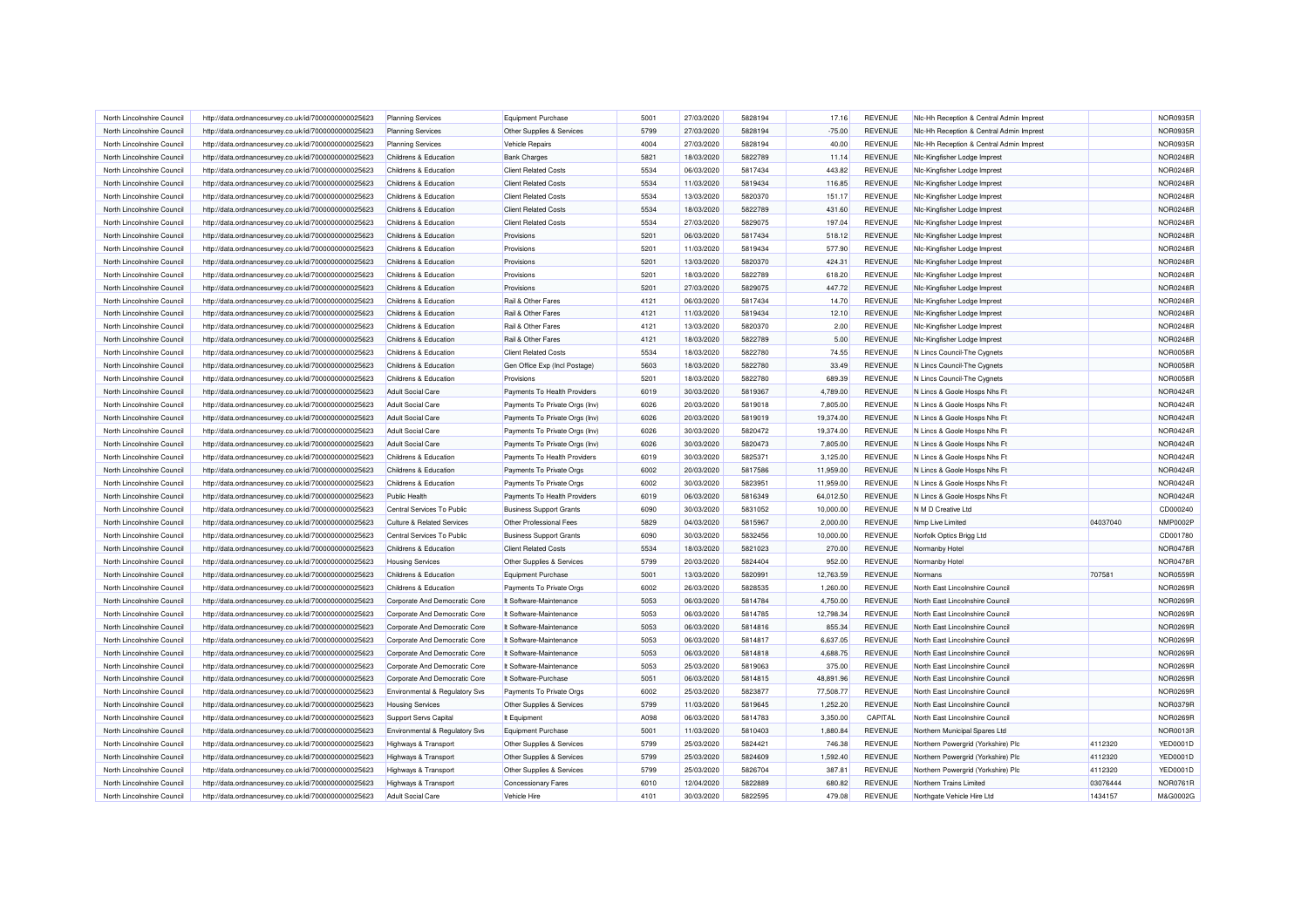| North Lincolnshire Council                               | http://data.ordnancesurvey.co.uk/id/7000000000025623 | <b>Adult Social Care</b>                  | Payments To Health Providers   | 6019         | 11/03/2020 | 5819362            | 2.700.00  | <b>REVENUE</b>                   | North Lincolnshire Ccg                    |         | <b>NOR0071R</b>                    |
|----------------------------------------------------------|------------------------------------------------------|-------------------------------------------|--------------------------------|--------------|------------|--------------------|-----------|----------------------------------|-------------------------------------------|---------|------------------------------------|
| North Lincolnshire Council                               | http://data.ordnancesurvey.co.uk/id/7000000000025623 | <b>Adult Social Care</b>                  | Payments To Health Providers   | 6019         | 11/03/2020 | 5819363            | 24,300.00 | REVENUE                          | North Lincolnshire Ccg                    |         | NOR0071R                           |
| North Lincolnshire Council                               | http://data.ordnancesurvey.co.uk/id/7000000000025623 | <b>Adult Social Care</b>                  | Payments To Private Orgs       | 6002         | 13/03/2020 | 5820525            | 3,164.21  | REVENUE                          | North Lincolnshire Ccg                    |         | <b>NOR0071R</b>                    |
| North Lincolnshire Council                               | http://data.ordnancesurvey.co.uk/id/7000000000025623 | Childrens & Education                     | Payments To Health Providers   | 6019         | 25/03/2020 | 5825989            | 4,991.00  | REVENUE                          | North Lincolnshire Ccg                    |         | NOR0071R                           |
| North Lincolnshire Council                               | http://data.ordnancesurvey.co.uk/id/7000000000025623 | Childrens & Education                     | Payments To Health Providers   | 6019         | 25/03/2020 | 5825990            | 577.00    | <b>REVENUE</b>                   | North Lincolnshire Ccg                    |         | <b>NOR0071R</b>                    |
| North Lincolnshire Council                               | http://data.ordnancesurvey.co.uk/id/7000000000025623 | Childrens & Education                     | Payments To Health Providers   | 6019         | 25/03/2020 | 5825991            | $-475.00$ | <b>REVENUE</b>                   | North Lincolnshire Cco                    |         | NOR0071R                           |
| North Lincolnshire Council                               | http://data.ordnancesurvey.co.uk/id/7000000000025623 | <b>Public Health</b>                      | Payments To Health Providers   | 6019         | 04/03/2020 | 5814830            | 1,500.00  | <b>REVENUE</b>                   | North Lincolnshire Ccg                    |         | <b>NOR0071R</b>                    |
| North Lincolnshire Council                               | http://data.ordnancesurvey.co.uk/id/7000000000025623 | <b>Adult Social Care</b>                  | Licences                       | 4002         | 18/03/2020 | 5822221            | 260.00    | <b>REVENUE</b>                   | North Lincolnshire Council                |         | NOR0802F                           |
| North Lincolnshire Council                               | http://data.ordnancesurvey.co.uk/id/7000000000025623 | Central Services To Public                | Books (Libraries+Schools Only) | 5005         | 25/03/2020 | 5825922            |           | <b>REVENUE</b>                   | North Lincolnshire Council                |         | <b>NOR0860R</b>                    |
| North Lincolnshire Council                               | http://data.ordnancesurvey.co.uk/id/7000000000025623 | Childrens & Education                     | <b>Client Related Costs</b>    | 5534         | 13/03/2020 | 5820366            | 478.85    | REVENUE                          | North Lincolnshire Council                |         | <b>NOR0557R</b>                    |
| North Lincolnshire Council                               | http://data.ordnancesurvey.co.uk/id/7000000000025623 | Childrens & Education                     | <b>Equipment Purchase</b>      | 5001         | 18/03/2020 | 5822105            | 7.17      | <b>REVENUE</b>                   | North Lincolnshire Council                |         | <b>NOR0588R</b>                    |
| North Lincolnshire Council                               | http://data.ordnancesurvey.co.uk/id/7000000000025623 | Childrens & Education                     | Gen Office Exp (Incl Postage)  | 5603         | 13/03/2020 | 5820366            | 121.90    | <b>REVENUE</b>                   | North Lincolnshire Council                |         | <b>NOR0557R</b>                    |
| North Lincolnshire Council                               | http://data.ordnancesurvey.co.uk/id/7000000000025623 | Childrens & Education                     | Licences                       | 4002         | 18/03/2020 | 5822221            | 1,170.00  | <b>REVENUE</b>                   | North Lincolnshire Council                |         | <b>NOR0802R</b>                    |
| North Lincolnshire Council                               | http://data.ordnancesurvey.co.uk/id/7000000000025623 | <b>Childrens &amp; Education</b>          | Other Incidental Travel Costs  | 4311         | 13/03/2020 | 5820366            | 2.30      | REVENUE                          | North Lincolnshire Counci                 |         | <b>NOR0557F</b>                    |
| North Lincolnshire Council                               | http://data.ordnancesurvey.co.uk/id/7000000000025623 | Childrens & Education                     | Other Professional Fees        | 5829         | 04/03/2020 | 5814392            | 10,844.54 | <b>REVENUE</b>                   | North Lincolnshire Council                |         | NOR0351R                           |
| North Lincolnshire Council                               | http://data.ordnancesurvey.co.uk/id/7000000000025623 | Corporate And Democratic Core             | It Hardware-Maintenance        | 5052         | 20/03/2020 | 5823954            | 51.94     | <b>REVENUE</b>                   | North Lincolnshire Council                |         | NOR0442R                           |
| North Lincolnshire Council                               |                                                      |                                           | It Hardware-Maintenance        | 5052         | 20/03/2020 | 5824310            | 996.08    | <b>REVENUE</b>                   | North Lincolnshire Council                |         | <b>NOR0442R</b>                    |
|                                                          | http://data.ordnancesurvey.co.uk/id/7000000000025623 | Corporate And Democratic Core             |                                |              |            |                    |           |                                  |                                           |         |                                    |
| North Lincolnshire Council                               | http://data.ordnancesurvey.co.uk/id/7000000000025623 | Corporate And Democratic Core             | It Software-Purchase           | 5051         | 20/03/2020 | 5823954            | 428.32    | REVENUE                          | North Lincolnshire Council                |         | NOR0442R                           |
| North Lincolnshire Council                               | http://data.ordnancesurvey.co.uk/id/7000000000025623 | Corporate And Democratic Core             | Other Professional Fees        | 5829         | 04/03/2020 | 5815799            | 669.50    | <b>REVENUE</b>                   | North Lincolnshire Council                |         | NOR0775R                           |
| North Lincolnshire Council                               | http://data.ordnancesurvey.co.uk/id/7000000000025623 | <b>Culture &amp; Related Services</b>     | Books (Libraries+Schools Only) | 5005         | 25/03/2020 | 5825922            | 421.65    | REVENUE                          | North Lincolnshire Council                |         | <b>NOR0860R</b>                    |
| North Lincolnshire Council                               | http://data.ordnancesurvey.co.uk/id/7000000000025623 | <b>Culture &amp; Related Services</b>     | Clothing, Uniforms & Laundry   | 5301         | 25/03/2020 | 5825922            | 16.98     | <b>REVENUE</b>                   | North Lincolnshire Council                |         | <b>NOR0860R</b>                    |
| North Lincolnshire Council                               | http://data.ordnancesurvey.co.uk/id/7000000000025623 | <b>Culture &amp; Related Services</b>     | <b>Equipment Purchase</b>      | 5001         | 18/03/2020 | 5822105            | 35.84     | REVENUE                          | North Lincolnshire Council                |         | NOR0588R                           |
| North Lincolnshire Council                               | http://data.ordnancesurvey.co.uk/id/7000000000025623 | <b>Culture &amp; Related Services</b>     | <b>Equipment Purchase</b>      | 5001         | 25/03/2020 | 5825922            | 246.32    | <b>REVENUE</b>                   | North Lincolnshire Council                |         | <b>NOR0860R</b>                    |
| North Lincolnshire Council                               | http://data.ordnancesurvey.co.uk/id/7000000000025623 | <b>Culture &amp; Related Services</b>     | Exhibitions/Events             | 5709         | 18/03/2020 | 5822105            | 296.54    | <b>REVENUE</b>                   | North Lincolnshire Council                |         | <b>NOR0588R</b>                    |
| North Lincolnshire Council                               | http://data.ordnancesurvey.co.uk/id/7000000000025623 | <b>Culture &amp; Related Services</b>     | Gen Office Exp (Incl Postage)  | 5603         | 18/03/2020 | 5822105            | 2.43      | <b>REVENUE</b>                   | North Lincolnshire Council                |         | <b>NOR0588R</b>                    |
| North Lincolnshire Council                               | http://data.ordnancesurvey.co.uk/id/7000000000025623 | <b>Culture &amp; Related Services</b>     | Other Professional Fees        | 5829         | 18/03/2020 | 5822105            | 69.30     | <b>REVENUE</b>                   | North Lincolnshire Council                |         | <b>NOR0588R</b>                    |
| North Lincolnshire Council                               | http://data.ordnancesurvey.co.uk/id/7000000000025623 | <b>Culture &amp; Related Services</b>     | Other Supplies & Services      | 5799         | 25/03/2020 | 5825922            | 158.99    | <b>REVENUE</b>                   | North Lincolnshire Council                |         | <b>NOR0860R</b>                    |
| North Lincolnshire Council                               | http://data.ordnancesurvey.co.uk/id/7000000000025623 | <b>Culture &amp; Related Services</b>     | Provisions                     | 5201         | 18/03/2020 | 5822105            | 78.34     | <b>REVENUE</b>                   | North Lincolnshire Council                |         | <b>NOR0588R</b>                    |
| North Lincolnshire Council                               | http://data.ordnancesurvey.co.uk/id/7000000000025623 | <b>Culture &amp; Related Services</b>     | Provisions                     | 5201         | 25/03/2020 | 5825922            | 13.88     | <b>REVENUE</b>                   | North Lincolnshire Council                |         | <b>NOR0860R</b>                    |
| North Lincolnshire Council                               | http://data.ordnancesurvey.co.uk/id/7000000000025623 | Environmental & Regulatory Svs            | Licences                       | 4002         | 18/03/2020 | 5822221            | 930.00    | REVENUE                          | North Lincolnshire Council                |         | NOR0802F                           |
| North Lincolnshire Council                               | http://data.ordnancesurvey.co.uk/id/7000000000025623 | Environmental & Regulatory Svs            | Licences                       | 4002         | 18/03/2020 | 5822221            | 167.50    | <b>REVENUE</b>                   | North Lincolnshire Council                |         | <b>NOR0802R</b>                    |
| North Lincolnshire Council                               | http://data.ordnancesurvey.co.uk/id/7000000000025623 | <b>Environmental &amp; Regulatory Svs</b> | Other Supplies & Services      | 5799         | 04/03/2020 | 5815802            | 245.61    | REVENUE                          | North Lincolnshire Council                |         | <b>NOR0241R</b>                    |
| North Lincolnshire Council                               | http://data.ordnancesurvey.co.uk/id/7000000000025623 | Fin&Inv I&E                               | <b>Bank Charges</b>            | 5821         | 18/03/2020 | 5822221            | 31.63     | REVENUE                          | North Lincolnshire Council                |         | <b>NOR0802R</b>                    |
| North Lincolnshire Council                               | http://data.ordnancesurvey.co.uk/id/7000000000025623 | Fin&Inv I&E                               | Course Fees/Training           | 2002         | 18/03/2020 | 5822221            | $-230.00$ | <b>REVENUE</b>                   | North Lincolnshire Council                |         | <b>NOR0802R</b>                    |
| North Lincolnshire Council                               | http://data.ordnancesurvey.co.uk/id/7000000000025623 | Fin&Inv I&E                               | <b>Equipment Purchase</b>      | 5001         | 18/03/2020 | 5822221            | 619.00    | <b>REVENUE</b>                   | North Lincolnshire Council                |         | <b>NOR0802R</b>                    |
| North Lincolnshire Council                               | http://data.ordnancesurvey.co.uk/id/7000000000025623 | Fin&Inv I&E                               | Licences                       | 4002         | 18/03/2020 | 5822221            | 725.00    | <b>REVENUE</b>                   | North Lincolnshire Counci                 |         | <b>NOR0802R</b>                    |
| North Lincolnshire Council                               | http://data.ordnancesurvey.co.uk/id/7000000000025623 | Highways & Transport                      | Licences                       | 4002         | 18/03/2020 | 5822221            | 167.50    | <b>REVENUE</b>                   | North Lincolnshire Council                |         | <b>NOR0802R</b>                    |
| North Lincolnshire Council                               | http://data.ordnancesurvey.co.uk/id/7000000000025623 | Highways & Transport                      | Licences                       | 4002         | 18/03/2020 | 5822221            | 167.50    | <b>REVENUE</b>                   | North Lincolnshire Counci                 |         | <b>NOR0802R</b>                    |
| North Lincolnshire Council                               | http://data.ordnancesurvey.co.uk/id/7000000000025623 | <b>Planning Services</b>                  | <b>Client Related Costs</b>    | 5534         | 25/03/2020 | 5825922            | 35.70     | <b>REVENUE</b>                   | North Lincolnshire Council                |         | <b>NOR0860R</b>                    |
| North Lincolnshire Council                               | http://data.ordnancesurvey.co.uk/id/7000000000025623 | <b>Public Health</b>                      | Licences                       | 4002         | 18/03/2020 | 5822221            | 262.50    | REVENUE                          | North Lincolnshire Council                |         | <b>NOR0802R</b>                    |
| North Lincolnshire Council                               | http://data.ordnancesurvey.co.uk/id/7000000000025623 | <b>Public Health</b>                      | Provisions                     | 5201         | 18/03/2020 | 5822105            | 11.60     | <b>REVENUE</b>                   | North Lincolnshire Council                |         | <b>NOR0588F</b>                    |
| North Lincolnshire Council                               | http://data.ordnancesurvey.co.uk/id/7000000000025623 | <b>Culture &amp; Related Services</b>     | Equipment Purchase             | 5001         | 13/03/2020 | 5820376            | 23.98     | REVENUE                          | North Lincs Council-N.Hall Country Park   |         | NOR0283R                           |
| North Lincolnshire Council                               | http://data.ordnancesurvey.co.uk/id/7000000000025623 | <b>Culture &amp; Related Services</b>     | Materials                      | 5004         | 13/03/2020 | 5820376            | 191.01    | <b>REVENUE</b>                   | North Lincs Council-N.Hall Country Park   |         | <b>NOR0283R</b>                    |
| North Lincolnshire Council                               | http://data.ordnancesurvey.co.uk/id/7000000000025623 | <b>Culture &amp; Related Services</b>     | Other Professional Fees        | 5829         | 13/03/2020 | 5820376            | 71.00     | <b>REVENUE</b>                   | North Lincs Council-N.Hall Country Park   |         | NOR0283R                           |
| North Lincolnshire Council                               | http://data.ordnancesurvey.co.uk/id/7000000000025623 | <b>Culture &amp; Related Services</b>     | Provisions                     | 5201         | 13/03/2020 | 5820376            | 48.38     | <b>REVENUE</b>                   | North Lincs Council-N.Hall Country Park   |         | NOR0283R                           |
| North Lincolnshire Council                               | http://data.ordnancesurvey.co.uk/id/7000000000025623 | Central Services To Public                | Repair & Maintenance Costs     | 3000         | 04/03/2020 | 5815402            |           | <b>REVENUE</b>                   | North Point Uk Ltd                        | 4575195 | <b>NOR0683R</b>                    |
| North Lincolnshire Council                               | http://data.ordnancesurvey.co.uk/id/7000000000025623 | Central Services To Public                | Repair & Maintenance Costs     | 3000         | 04/03/2020 | 5815403            | $\Omega$  | <b>REVENUE</b>                   | North Point Uk Ltd                        | 4575195 | NOR0683F                           |
| North Lincolnshire Council                               | http://data.ordnancesurvey.co.uk/id/7000000000025623 | Central Services To Public                | Repair & Maintenance Costs     | 3000         | 04/03/2020 | 5815405            | $\Omega$  | <b>REVENUE</b>                   | North Point Uk Ltd                        | 4575195 | <b>NOR0683R</b>                    |
|                                                          |                                                      |                                           |                                |              |            |                    |           |                                  |                                           |         |                                    |
| North Lincolnshire Council<br>North Lincolnshire Council | http://data.ordnancesurvey.co.uk/id/7000000000025623 | Central Services To Public                | Repair & Maintenance Costs     | 3000<br>3000 | 04/03/2020 | 5815406<br>5815407 | $\Omega$  | <b>REVENUE</b><br><b>REVENUE</b> | North Point Uk Ltd<br>North Point Uk I td | 4575195 | <b>NOR0683R</b><br><b>NOR0683R</b> |
|                                                          | http://data.ordnancesurvey.co.uk/id/7000000000025623 | Central Services To Public                | Repair & Maintenance Costs     |              | 04/03/2020 |                    | $\Omega$  |                                  |                                           | 4575195 |                                    |
| North Lincolnshire Council                               | http://data.ordnancesurvey.co.uk/id/7000000000025623 | Central Services To Public                | Repair & Maintenance Costs     | 3000         | 13/03/2020 | 5820769            |           | <b>REVENUE</b>                   | North Point Uk Ltd                        | 4575195 | NOR0683F                           |
| North Lincolnshire Council                               | http://data.ordnancesurvey.co.uk/id/7000000000025623 | Central Services To Public                | Repair & Maintenance Costs     | 3000         | 13/03/2020 | 5820784            | $\Omega$  | REVENUE                          | North Point Uk Ltd                        | 4575195 | NOR0683F                           |
| North Lincolnshire Council                               | http://data.ordnancesurvey.co.uk/id/7000000000025623 | Central Services To Public                | Repair & Maintenance Costs     | 3000         | 13/03/2020 | 5820785            | $\Omega$  | <b>REVENUE</b>                   | North Point Uk Ltd                        | 4575195 | <b>NOR0683R</b>                    |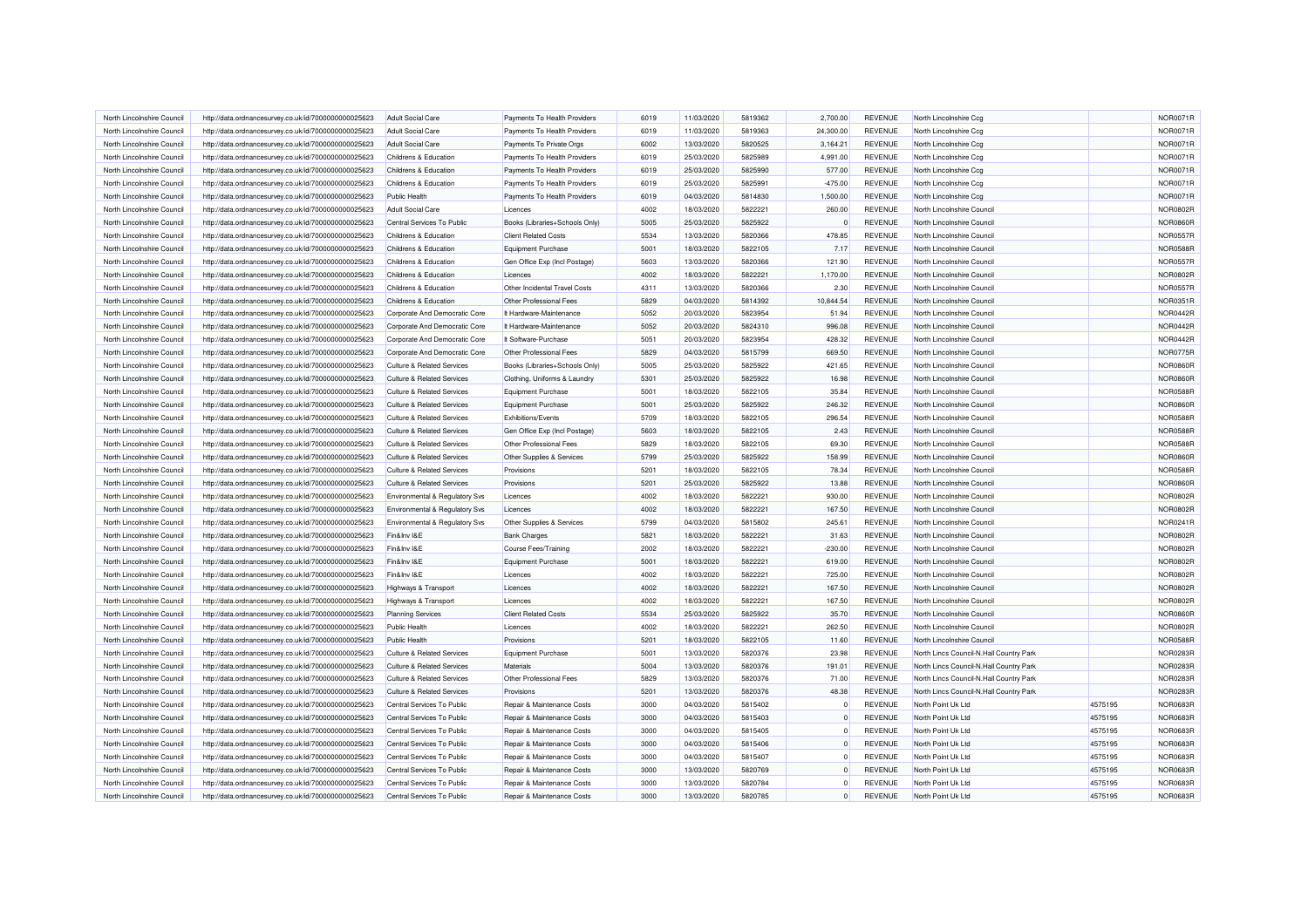| North Lincolnshire Council                               | http://data.ordnancesurvey.co.uk/id/7000000000025623 | Central Services To Public            | Repair & Maintenance Costs     | 3000 | 13/03/2020 | 5820789            | $\Omega$              | REVENUE                          | North Point Uk Ltd | 4575195  | <b>NOR0683R</b> |
|----------------------------------------------------------|------------------------------------------------------|---------------------------------------|--------------------------------|------|------------|--------------------|-----------------------|----------------------------------|--------------------|----------|-----------------|
| North Lincolnshire Council                               | http://data.ordnancesurvey.co.uk/id/7000000000025623 | Central Services To Public            | Repair & Maintenance Costs     | 3000 | 13/03/2020 | 5820791            | $\Omega$              | REVENUE                          | North Point Uk Ltd | 4575195  | <b>NOR0683R</b> |
| North Lincolnshire Council                               | http://data.ordnancesurvey.co.uk/id/7000000000025623 | Central Services To Public            | Repair & Maintenance Costs     | 3000 | 13/03/2020 | 5820938            | $\Omega$              | <b>REVENUE</b>                   | North Point Uk Ltd | 4575195  | <b>NOR0683R</b> |
| North Lincolnshire Council                               | http://data.ordnancesurvey.co.uk/id/7000000000025623 | Central Services To Public            | Repair & Maintenance Costs     | 3000 | 20/03/2020 | 5824615            | 298.00                | <b>REVENUE</b>                   | North Point Uk Ltd | 4575195  | <b>NOR0683R</b> |
| North Lincolnshire Council                               | http://data.ordnancesurvey.co.uk/id/7000000000025623 | Central Services To Public            | Repair & Maintenance Costs     | 3000 | 25/03/2020 | 5826034            | <sup>0</sup>          | <b>REVENUE</b>                   | North Point Uk Ltd | 4575195  | <b>NOR0683R</b> |
| North Lincolnshire Council                               | http://data.ordnancesurvey.co.uk/id/7000000000025623 | Central Services To Public            | Repair & Maintenance Costs     | 3000 | 25/03/2020 | 5826044            | C                     | <b>REVENUE</b>                   | North Point Uk Ltd | 4575195  | <b>NOR0683R</b> |
| North Lincolnshire Council                               | http://data.ordnancesurvey.co.uk/id/7000000000025623 | Central Services To Public            | Repair & Maintenance Costs     | 3000 | 25/03/2020 | 5826046            | $\mathsf{C}$          | <b>REVENUE</b>                   | North Point Uk Ltd | 4575195  | <b>NOR0683R</b> |
| North Lincolnshire Council                               | http://data.ordnancesurvey.co.uk/id/7000000000025623 | Fin&Inv I&E                           | Repair & Maintenance Costs     | 3000 | 11/03/2020 | 5817854            | 240.00                | <b>REVENUE</b>                   | North Point Uk Ltd | 4575195  | <b>NOR0683R</b> |
| North Lincolnshire Council                               | http://data.ordnancesurvey.co.uk/id/7000000000025623 | Central Services To Public            | <b>Business Support Grants</b> | 6090 | 30/03/2020 | 5831122            | 10,000.00             | REVENUE                          | N & P Burrows Ltd  |          | CD000940        |
| North Lincolnshire Council                               | http://data.ordnancesurvey.co.uk/id/7000000000025623 | <b>Adult Social Care</b>              | Electricity                    | 3102 | 25/03/2020 | 5824802            | 426.31                | REVENUE                          | Npower Limited     | 03653277 | NPO0007O        |
| North Lincolnshire Council                               | http://data.ordnancesurvey.co.uk/id/7000000000025623 | <b>Adult Social Care</b>              | Electricity                    | 3102 | 25/03/2020 | 5824852            | 620.16                | REVENUE                          | Noower Limited     | 03653277 | NPO0007O        |
| North Lincolnshire Council                               | http://data.ordnancesurvey.co.uk/id/7000000000025623 | <b>Adult Social Care</b>              | Electricity                    | 3102 | 25/03/2020 | 5824853            | 297.65                | <b>REVENUE</b>                   | Noower Limited     | 03653277 | NPO0007O        |
| North Lincolnshire Council                               | http://data.ordnancesurvey.co.uk/id/7000000000025623 | <b>Adult Social Care</b>              | Electricity                    | 3102 | 25/03/2020 | 5824856            | 238.12                | REVENUE                          | Npower Limited     | 03653277 | NPO0007O        |
| North Lincolnshire Council                               | http://data.ordnancesurvey.co.uk/id/7000000000025623 | <b>Adult Social Care</b>              | Electricity                    | 3102 | 25/03/2020 | 5824911            | 1.853.23              | <b>REVENUE</b>                   | Nnower I imited    | 03653277 | NPO0007O        |
| North Lincolnshire Council                               | http://data.ordnancesurvey.co.uk/id/7000000000025623 | <b>Adult Social Care</b>              | Gas                            | 3101 | 25/03/2020 | 5817772            | $-536.82$             | REVENUE                          | Npower Limited     | 03653277 | NPO0007O        |
| North Lincolnshire Council                               | http://data.ordnancesurvey.co.uk/id/7000000000025623 | Childrens & Education                 | Electricity                    | 3102 | 25/03/2020 | 5824802            | 182.70                | REVENUE                          | Nnower Limited     | 03653277 | NPO0007O        |
|                                                          |                                                      |                                       |                                |      |            |                    | 257.75                |                                  |                    |          |                 |
| North Lincolnshire Council                               | http://data.ordnancesurvey.co.uk/id/7000000000025623 | Childrens & Education                 | Electricity                    | 3102 | 25/03/2020 | 5824804            |                       | REVENUE                          | Npower Limited     | 03653277 | NPO0007O        |
| North Lincolnshire Council                               | http://data.ordnancesurvey.co.uk/id/7000000000025623 | <b>Childrens &amp; Education</b>      | Electricity                    | 3102 | 25/03/2020 | 5824820            | 2,217.33              | REVENUE                          | Npower Limited     | 03653277 | NPO0007O        |
| North Lincolnshire Council                               | http://data.ordnancesurvey.co.uk/id/7000000000025623 | <b>Childrens &amp; Education</b>      | Electricity                    | 3102 | 25/03/2020 | 5824850            | 249.97                | <b>REVENUE</b>                   | Noower Limited     | 03653277 | NPO0007O        |
| North Lincolnshire Council                               | http://data.ordnancesurvey.co.uk/id/7000000000025623 | Childrens & Education                 | Electricity                    | 3102 | 25/03/2020 | 5824877            | 221.23                | REVENUE                          | Npower Limited     | 03653277 | NPO0007O        |
| North Lincolnshire Council                               | http://data.ordnancesurvey.co.uk/id/7000000000025623 | Childrens & Education                 | Electricity                    | 3102 | 25/03/2020 | 5824880            | 244.20                | REVENUE                          | Noower Limited     | 03653277 | NPO0007O        |
| North Lincolnshire Council                               | http://data.ordnancesurvey.co.uk/id/7000000000025623 | Childrens & Education                 | Electricity                    | 3102 | 25/03/2020 | 5824881            | 327.01                | <b>REVENUE</b>                   | Nnower I imited    | 03653277 | NPO0007O        |
| North Lincolnshire Council                               | http://data.ordnancesurvey.co.uk/id/7000000000025623 | Childrens & Education                 | Electricity                    | 3102 | 25/03/2020 | 5824882            | 434.26                | <b>REVENUE</b>                   | Noower Limited     | 03653277 | NPO0007O        |
| North Lincolnshire Council                               | http://data.ordnancesurvey.co.uk/id/7000000000025623 | <b>Childrens &amp; Education</b>      | Electricity                    | 3102 | 25/03/2020 | 5824977            | 1,297.10              | REVENUE                          | Npower Limited     | 03653277 | NPO0007O        |
| North Lincolnshire Council                               | http://data.ordnancesurvey.co.uk/id/7000000000025623 | Childrens & Education                 | Electricity                    | 3102 | 25/03/2020 | 5824988            | 550.70                | REVENUE                          | Npower Limited     | 03653277 | NPO0007O        |
| North Lincolnshire Council                               | http://data.ordnancesurvey.co.uk/id/7000000000025623 | Corporate And Democratic Core         | Electricity                    | 3102 | 25/03/2020 | 5824857            | 1.184.61              | <b>REVENUE</b>                   | Noower Limited     | 03653277 | NPO0007O        |
| North Lincolnshire Council                               | http://data.ordnancesurvey.co.uk/id/7000000000025623 | Corporate And Democratic Core         | Electricity                    | 3102 | 25/03/2020 | 5824929            | 10,139.18             | REVENUE                          | Nnower Limited     | 03653277 | NPO0007O        |
| North Lincolnshire Council                               | http://data.ordnancesurvey.co.uk/id/7000000000025623 | Corporate And Democratic Core         | Electricity                    | 3102 | 25/03/2020 | 5824930            | 4,127.21              | REVENUE                          | Npower Limited     | 03653277 | NPO0007O        |
| North Lincolnshire Council                               | http://data.ordnancesurvey.co.uk/id/7000000000025623 | Corporate And Democratic Core         | Gas                            | 3101 | 25/03/2020 | 5817774            | $-242.21$             | <b>REVENUE</b>                   | Npower Limited     | 03653277 | NPO0007O        |
| North Lincolnshire Council                               | http://data.ordnancesurvey.co.uk/id/7000000000025623 | Corporate And Democratic Core         | Gas                            | 3101 | 25/03/2020 | 5817775            | $-2,114.58$           | <b>REVENUE</b>                   | Noower Limited     | 03653277 | NPO0007O        |
| North Lincolnshire Council                               | http://data.ordnancesurvey.co.uk/id/7000000000025623 | Corporate And Democratic Core         | Gas                            | 3101 | 25/03/2020 | 5817778            | $-1,420.92$           | <b>REVENUE</b>                   | Npower Limited     | 03653277 | NPO0007O        |
| North Lincolnshire Council                               | http://data.ordnancesurvey.co.uk/id/7000000000025623 | <b>Culture &amp; Related Services</b> | Electricity                    | 3102 | 25/03/2020 | 5824807            | 923.12                | REVENUE                          | Npower Limited     | 03653277 | NPO0007O        |
| North Lincolnshire Council                               | http://data.ordnancesurvey.co.uk/id/7000000000025623 | <b>Culture &amp; Related Services</b> | Electricity                    | 3102 | 25/03/2020 | 5824813            | 235.76                | REVENUE                          | Noower Limited     | 03653277 | NPO0007O        |
| North Lincolnshire Council                               | http://data.ordnancesurvey.co.uk/id/7000000000025623 | <b>Culture &amp; Related Services</b> | Electricity                    | 3102 | 25/03/2020 | 5824815            | 1.145.15              | REVENUE                          | Npower Limited     | 03653277 | NPO0007O        |
| North Lincolnshire Council                               | http://data.ordnancesurvey.co.uk/id/7000000000025623 | Culture & Related Services            | Electricity                    | 3102 | 25/03/2020 | 5824879            | 961.19                | REVENUE                          | Noower Limited     | 03653277 | NPO0007O        |
| North Lincolnshire Council                               | http://data.ordnancesurvey.co.uk/id/7000000000025623 | Culture & Related Services            | Electricity                    | 3102 | 25/03/2020 | 5824913            | 11,763.64             | <b>REVENUE</b>                   | Noower Limited     | 03653277 | NPO0007O        |
| North Lincolnshire Council                               | http://data.ordnancesurvey.co.uk/id/7000000000025623 | <b>Culture &amp; Related Services</b> | Electricity                    | 3102 | 25/03/2020 | 5824925            | 4,178.65              | <b>REVENUE</b>                   | Npower Limited     | 03653277 | NPO0007O        |
| North Lincolnshire Council                               | http://data.ordnancesurvey.co.uk/id/7000000000025623 | <b>Culture &amp; Related Services</b> | Electricity                    | 3102 | 25/03/2020 | 5824926            | 3,764.77              | REVENUE                          | Npower Limited     | 03653277 | NPO0007O        |
| North Lincolnshire Council                               | http://data.ordnancesurvey.co.uk/id/7000000000025623 | <b>Culture &amp; Related Services</b> | Electricity                    | 3102 | 25/03/2020 | 5824927            | 5,404.25              | REVENUE                          | Npower Limited     | 03653277 | NPO0007O        |
| North Lincolnshire Council                               | http://data.ordnancesurvey.co.uk/id/7000000000025623 | <b>Culture &amp; Related Services</b> | Electricity                    | 3102 | 25/03/2020 | 5824928            | 1,645.90              | REVENUE                          | Npower Limited     | 03653277 | NPO0007O        |
| North Lincolnshire Council                               | http://data.ordnancesurvey.co.uk/id/7000000000025623 | Culture & Related Services            | Electricity                    | 3102 | 25/03/2020 | 5824930            | 4,127.22              | <b>REVENUE</b>                   | Noower Limited     | 03653277 | NPO0007O        |
| North Lincolnshire Council                               | http://data.ordnancesurvey.co.uk/id/7000000000025623 | <b>Culture &amp; Related Services</b> | Electricity                    | 3102 | 25/03/2020 | 5824931            | 3,225.73              | <b>REVENUE</b>                   | Npower Limited     | 03653277 | NPO0007O        |
| North Lincolnshire Council                               | http://data.ordnancesurvey.co.uk/id/7000000000025623 | <b>Culture &amp; Related Services</b> | Electricity                    | 3102 | 25/03/2020 | 5824933            | 3,756.24              | <b>REVENUE</b>                   | Noower Limited     | 03653277 | NPO0007O        |
| North Lincolnshire Council                               | http://data.ordnancesurvey.co.uk/id/7000000000025623 | Culture & Related Services            | Electricity                    | 3102 | 25/03/2020 | 5824986            | 1,604.35              | REVENUE                          | Noower Limited     | 03653277 | NPO0007O        |
| North Lincolnshire Council                               | http://data.ordnancesurvey.co.uk/id/7000000000025623 | <b>Culture &amp; Related Services</b> | Electricity                    | 3102 | 25/03/2020 | 5824987            | 955.15                | <b>REVENUE</b>                   | Noower Limited     | 03653277 | NPO0007O        |
| North Lincolnshire Council                               | http://data.ordnancesurvey.co.uk/id/7000000000025623 | <b>Culture &amp; Related Services</b> | Electricity                    | 3102 | 25/03/2020 | 5824989            | 433.28                | <b>REVENUE</b>                   | Npower Limited     | 03653277 | NPO0007O        |
| North Lincolnshire Council                               | http://data.ordnancesurvey.co.uk/id/7000000000025623 | <b>Culture &amp; Related Services</b> | Electricity                    | 3102 | 25/03/2020 | 5824990            | 756.45                | <b>REVENUE</b>                   | Nnower Limited     | 03653277 | NPO0007O        |
| North Lincolnshire Council                               | http://data.ordnancesurvey.co.uk/id/7000000000025623 | <b>Culture &amp; Related Services</b> | Electricity                    | 3102 | 25/03/2020 | 5824991            | 1,405.50              | <b>REVENUE</b>                   | Npower Limited     | 03653277 | NPO0007O        |
| North Lincolnshire Council                               |                                                      | Culture & Related Services            | Gas                            | 3101 | 25/03/2020 | 5817778            | $-1,420.92$           | REVENUE                          | Noower Limited     | 03653277 | NPO0007O        |
| North Lincolnshire Council                               | http://data.ordnancesurvey.co.uk/id/7000000000025623 | <b>Culture &amp; Related Services</b> | Gas                            | 3101 | 25/03/2020 | 5819544            | $-1,419.20$           | REVENUE                          | Noower Limited     | 03653277 | NPO0007O        |
|                                                          | http://data.ordnancesurvey.co.uk/id/7000000000025623 |                                       |                                |      |            |                    |                       |                                  |                    |          |                 |
| North Lincolnshire Council<br>North Lincolnshire Council | http://data.ordnancesurvey.co.uk/id/7000000000025623 | <b>Culture &amp; Related Services</b> | Gas                            | 3101 | 25/03/2020 | 5822392<br>5824868 | $-1,799.29$<br>751.79 | <b>REVENUE</b><br><b>REVENUE</b> | Noower Limited     | 03653277 | NPO0007O        |
|                                                          | http://data.ordnancesurvey.co.uk/id/7000000000025623 | Environmental & Regulatory Svs        | Electricity                    | 3102 | 25/03/2020 |                    |                       |                                  | Noower Limited     | 03653277 | NPO0007O        |
| North Lincolnshire Council                               | http://data.ordnancesurvey.co.uk/id/7000000000025623 | Environmental & Regulatory Svs        | Electricity                    | 3102 | 25/03/2020 | 5824873            | 223.64                | REVENUE                          | Noower Limited     | 03653277 | NPO0007O        |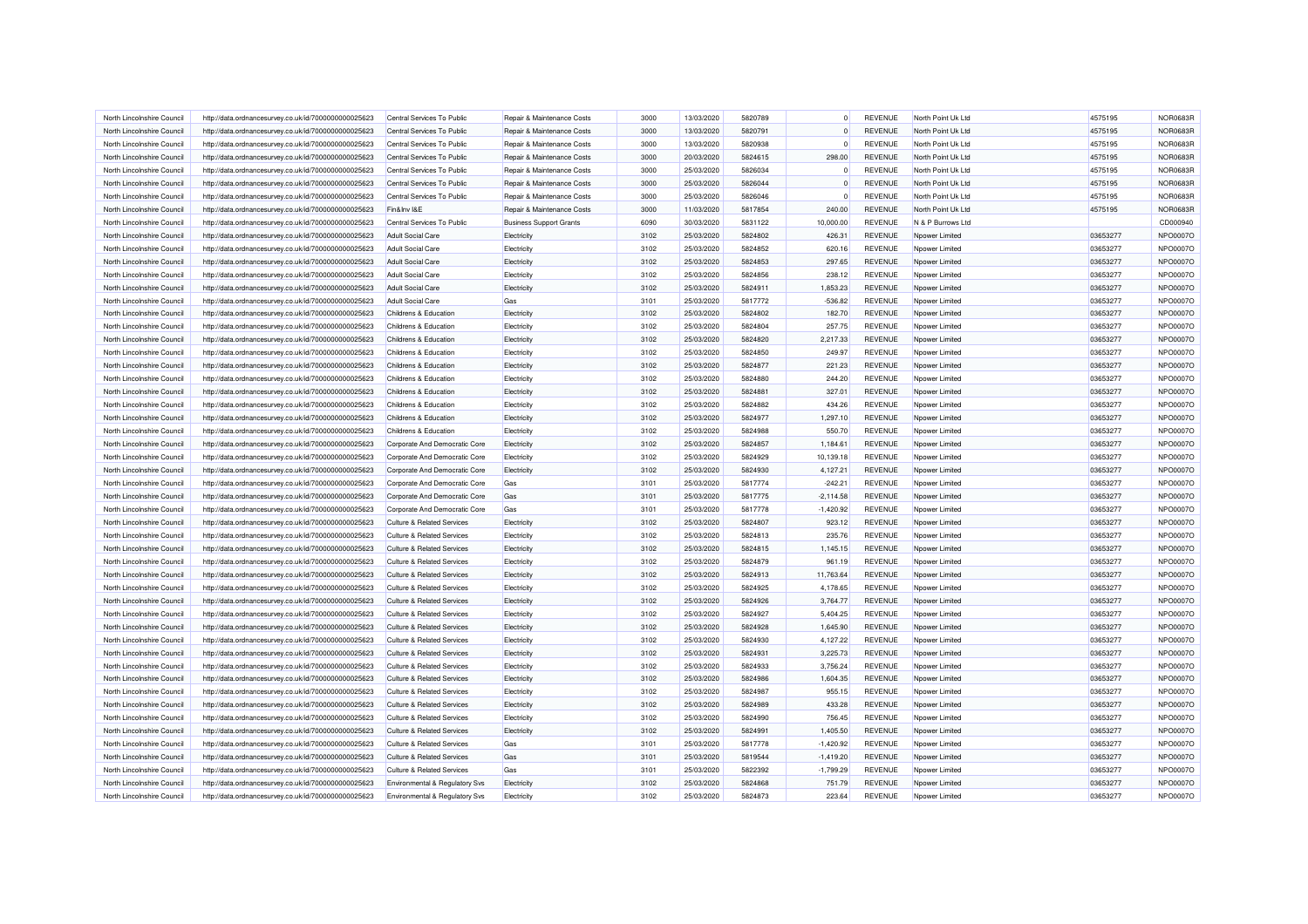| North Lincolnshire Council | http://data.ordnancesurvey.co.uk/id/7000000000025623                                                         | <b>Environmental &amp; Regulatory Svs</b> | Electricity                                          | 3102 | 25/03/2020 | 5824890 | 1,823.12  | REVENUE        | Npower Limited                            | 03653277 | NPO0007O             |
|----------------------------|--------------------------------------------------------------------------------------------------------------|-------------------------------------------|------------------------------------------------------|------|------------|---------|-----------|----------------|-------------------------------------------|----------|----------------------|
| North Lincolnshire Council | http://data.ordnancesurvey.co.uk/id/7000000000025623                                                         | <b>Environmental &amp; Regulatory Svs</b> | Electricity                                          | 3102 | 25/03/2020 | 5824928 | 411.48    | <b>REVENUE</b> | Npower Limited                            | 03653277 | NPO0007O             |
| North Lincolnshire Council | http://data.ordnancesurvey.co.uk/id/7000000000025623                                                         | Environmental & Regulatory Svs            | Electricity                                          | 3102 | 25/03/2020 | 5825009 | 955.98    | <b>REVENUE</b> | Noower Limited                            | 03653277 | NPO0007O             |
| North Lincolnshire Council | http://data.ordnancesurvey.co.uk/id/7000000000025623                                                         | Environmental & Regulatory Svs            | Gas                                                  | 3101 | 25/03/2020 | 5822294 | $-363.46$ | <b>REVENUE</b> | Npower Limited                            | 03653277 | NPO0007O             |
| North Lincolnshire Council | http://data.ordnancesurvey.co.uk/id/7000000000025623                                                         | Fin&Inv I&E                               | Electricity                                          | 3102 | 25/03/2020 | 5824844 | 420.13    | REVENUE        | Npower Limited                            | 03653277 | NPO0007O             |
| North Lincolnshire Council | http://data.ordnancesurvey.co.uk/id/7000000000025623                                                         | Fin&Inv I&E                               | Electricity                                          | 3102 | 25/03/2020 | 5824846 | 1,043.21  | REVENUE        | Noower Limited                            | 03653277 | NPO0007O             |
| North Lincolnshire Council | http://data.ordnancesurvey.co.uk/id/7000000000025623                                                         | Fin&Inv I&E                               | Electricity                                          | 3102 | 25/03/2020 | 5824849 | 335.17    | <b>REVENUE</b> | Npower Limited                            | 03653277 | NPO0007O             |
| North Lincolnshire Council | http://data.ordnancesurvey.co.uk/id/7000000000025623                                                         | Fin&Inv I&E                               | Electricity                                          | 3102 | 25/03/2020 | 5824910 | 3,501.59  | REVENUE        | Noower Limited                            | 03653277 | NPO0007O             |
| North Lincolnshire Council | http://data.ordnancesurvey.co.uk/id/7000000000025623                                                         | Fin&Inv I&E                               | Electricity                                          | 3102 | 25/03/2020 | 5824912 | 4,712.03  | REVENUE        | Npower Limited                            | 03653277 | NPO0007O             |
| North Lincolnshire Council | http://data.ordnancesurvey.co.uk/id/7000000000025623                                                         | Fin&Inv I&E                               | Electricity                                          | 3102 | 25/03/2020 | 5824915 | 304.10    | <b>REVENUE</b> | Npower Limited                            | 03653277 | NPO0007O             |
| North Lincolnshire Council | http://data.ordnancesurvey.co.uk/id/7000000000025623                                                         | Fin&Inv I&E                               | Electricity                                          | 3102 | 25/03/2020 | 5824916 | $-306.81$ | REVENUE        | Noower Limited                            | 03653277 | NPO0007O             |
| North Lincolnshire Council | http://data.ordnancesurvey.co.uk/id/7000000000025623                                                         | Fin&Inv I&E                               | Electricity                                          | 3102 | 25/03/2020 | 5824917 | 939.03    | REVENUE        | Npower Limited                            | 03653277 | NPO0007O             |
| North Lincolnshire Council | http://data.ordnancesurvey.co.uk/id/7000000000025623                                                         | Fin&Inv I&E                               | Electricity                                          | 3102 | 25/03/2020 | 5824918 | $-814.89$ | REVENUE        | Npower Limited                            | 03653277 | NPO0007O             |
| North Lincolnshire Council | http://data.ordnancesurvey.co.uk/id/7000000000025623                                                         | Fin&Inv I&E                               | Electricity                                          | 3102 | 25/03/2020 | 5824924 | 1,309.79  | REVENUE        | Noower Limited                            | 03653277 | NPO0007O             |
| North Lincolnshire Council | http://data.ordnancesurvey.co.uk/id/7000000000025623                                                         | Fin&Inv I&E                               | Electricity                                          | 3102 | 25/03/2020 | 5824944 | 2,196.24  | <b>REVENUE</b> | Npower Limited                            | 03653277 | NPO0007O             |
| North Lincolnshire Council | http://data.ordnancesurvey.co.uk/id/7000000000025623                                                         | Fin&Inv I&E                               | Electricity                                          | 3102 | 25/03/2020 | 5824999 | 1,537.26  | REVENUE        | Noower Limited                            | 03653277 | NPO0007O             |
| North Lincolnshire Council | http://data.ordnancesurvey.co.uk/id/7000000000025623                                                         | Fin&Inv I&E                               | Gas                                                  | 3101 | 25/03/2020 | 5822268 | $-591.86$ | REVENUE        | Noower Limited                            | 03653277 | NPO0007O             |
| North Lincolnshire Council | http://data.ordnancesurvey.co.uk/id/7000000000025623                                                         | Highways & Transport                      | Electricity                                          | 3102 | 25/03/2020 | 5824886 | 316.53    | <b>REVENUE</b> | Noower Limited                            | 03653277 | NPO0007O             |
|                            |                                                                                                              |                                           |                                                      |      |            | 5824901 |           |                |                                           |          | NPO0007O             |
| North Lincolnshire Council | http://data.ordnancesurvey.co.uk/id/7000000000025623                                                         | Highways & Transport                      | Electricity                                          | 3102 | 25/03/2020 |         | 2,223.40  | REVENUE        | Npower Limited                            | 03653277 |                      |
| North Lincolnshire Council | http://data.ordnancesurvey.co.uk/id/7000000000025623                                                         | Highways & Transport                      | Electricity                                          | 3102 | 25/03/2020 | 5824907 | 464.92    | <b>REVENUE</b> | Noower Limited                            | 03653277 | NPO0007O<br>NPO0007O |
| North Lincolnshire Council | http://data.ordnancesurvey.co.uk/id/7000000000025623                                                         | <b>Highways &amp; Transport</b>           | Electricity                                          | 3102 | 25/03/2020 | 5824941 | 269.33    | <b>REVENUE</b> | Npower Limited                            | 03653277 |                      |
| North Lincolnshire Council | http://data.ordnancesurvey.co.uk/id/7000000000025623                                                         | <b>Highways &amp; Transport</b>           | Electricity                                          | 3102 | 25/03/2020 | 5824955 | 1,876.27  | <b>REVENUE</b> | Noower Limited                            | 03653277 | NPO0007O             |
| North Lincolnshire Council | http://data.ordnancesurvey.co.uk/id/7000000000025623                                                         | <b>Highways &amp; Transport</b>           | Electricity                                          | 3102 | 25/03/2020 | 5825005 | 277.02    | REVENUE        | Noower Limited                            | 03653277 | NPO0007O             |
| North Lincolnshire Council | http://data.ordnancesurvey.co.uk/id/7000000000025623                                                         | <b>Highways &amp; Transport</b>           | Gas                                                  | 3101 | 25/03/2020 | 5817776 | $-518.46$ | <b>REVENUE</b> | Noower Limited                            | 03653277 | NPO0007O             |
| North Lincolnshire Council | http://data.ordnancesurvey.co.uk/id/7000000000025623                                                         | Highways & Transport                      | Gas                                                  | 3101 | 25/03/2020 | 5819528 | $-521.91$ | REVENUE        | Noower Limited                            | 03653277 | NPO0007O             |
| North Lincolnshire Council | http://data.ordnancesurvey.co.uk/id/7000000000025623                                                         | Highways & Transport                      | Gas                                                  | 3101 | 26/03/2020 | 5827501 | 215.00    | <b>REVENUE</b> | Noower Limited                            | 03653277 | NPO0007O             |
| North Lincolnshire Council | http://data.ordnancesurvey.co.uk/id/7000000000025623                                                         | <b>Non Distributed Costs</b>              | Electricity                                          | 3102 | 25/03/2020 | 5824861 | 416.70    | REVENUE        | Npower Limited                            | 03653277 | NPO0007O             |
| North Lincolnshire Council | http://data.ordnancesurvey.co.uk/id/7000000000025623                                                         | Non Distributed Costs                     | Electricity                                          | 3102 | 25/03/2020 | 5824884 | 379.82    | <b>REVENUE</b> | Nnower Limited                            | 03653277 | NPO0007O             |
| North Lincolnshire Council | http://data.ordnancesurvey.co.uk/id/7000000000025623                                                         | Non Distributed Costs                     | Electricity                                          | 3102 | 25/03/2020 | 5824931 | 1,588.79  | <b>REVENUE</b> | Npower Limited                            | 03653277 | NPO0007O             |
| North Lincolnshire Council | http://data.ordnancesurvey.co.uk/id/7000000000025623                                                         | <b>Adult Social Care Capital</b>          | <b>Other Costs</b>                                   | A085 | 04/03/2020 | 5816012 | 300.00    | CAPITAL        | Nrs Healthcare                            | 1948041  | NOT0059T             |
| North Lincolnshire Council | http://data.ordnancesurvey.co.uk/id/7000000000025623                                                         | <b>Adult Social Care Capital</b>          | <b>Other Costs</b>                                   | A085 | 20/03/2020 | 5816021 | 285.00    | CAPITAL        | Nrs Healthcare                            | 1948041  | NOT0059T             |
| North Lincolnshire Council | http://data.ordnancesurvey.co.uk/id/7000000000025623                                                         | <b>Adult Social Care Capital</b>          | <b>Other Costs</b>                                   | A085 | 25/03/2020 | 5820806 | 745.00    | CAPITAL        | Nrs Healthcare                            | 1948041  | NOT0059T             |
| North Lincolnshire Council | http://data.ordnancesurvey.co.uk/id/7000000000025623                                                         | Central Services To Public                | <b>Business Support Grants</b>                       | 6090 | 30/03/2020 | 5831127 | 10,000.00 | REVENUE        | N S Motors Engineers                      |          | CD000990             |
| North Lincolnshire Council | http://data.ordnancesurvey.co.uk/id/7000000000025623                                                         | <b>Adult Social Care</b>                  | Payments To Private Orgs                             | 6002 | 13/03/2020 | 5819620 | 254.92    | <b>REVENUE</b> | Nurse Plus And Carer Plus Uk Limited      | 05512996 | <b>NUR0029R</b>      |
| North Lincolnshire Council | http://data.ordnancesurvey.co.uk/id/7000000000025623                                                         | <b>Adult Social Care</b>                  | Payments To Private Orgs                             | 6002 | 27/03/2020 | 5820384 | 254.92    | REVENUE        | Nurse Plus And Carer Plus Uk Limited      | 05512996 | <b>NUR0029R</b>      |
| North Lincolnshire Council | http://data.ordnancesurvey.co.uk/id/7000000000025623                                                         | <b>Adult Social Care</b>                  | Payments To Private Orgs                             | 6002 | 11/03/2020 | 5820448 | 1,336.80  | REVENUE        | Oakhills Residential Homes I td           |          | ISF0037F             |
| North Lincolnshire Council | http://data.ordnancesurvey.co.uk/id/7000000000025623                                                         | <b>Adult Social Care</b>                  | Payments To Private Orgs                             | 6002 | 13/03/2020 | 5820454 | 6,785.54  | REVENUE        | Oakhills Residential Homes Ltd            |          | <b>OAK0300K</b>      |
| North Lincolnshire Council | http://data.ordnancesurvey.co.uk/id/7000000000025623                                                         | <b>Childrens &amp; Education</b>          | Payments To Private Orgs                             | 6002 | 03/04/2020 | 5828513 | 630.00    | <b>REVENUE</b> | Oasis Academy Immingham                   |          | OAS0001S             |
| North Lincolnshire Council | http://data.ordnancesurvey.co.uk/id/7000000000025623                                                         | Childrens & Education                     | Payments To Private Orgs                             | 6002 | 04/03/2020 | 5815872 | 37,146.80 | REVENUE        | Oasis Academy Parkwood                    |          | <b>OAS0085S</b>      |
| North Lincolnshire Council | http://data.ordnancesurvey.co.uk/id/7000000000025623                                                         | Childrens & Education                     | Payments To Private Orgs                             | 6002 | 18/03/2020 | 5822249 | 400.00    | <b>REVENUE</b> | Oasis Academy Parkwood                    |          | <b>OAS0085S</b>      |
| North Lincolnshire Council | http://data.ordnancesurvey.co.uk/id/7000000000025623                                                         | Childrens & Education                     | <b>Catering Contract</b>                             | 5204 | 20/03/2020 | 5824432 | 887.80    | <b>REVENUE</b> | Oasis Community Learning Henderson Avenue | 05398529 | OAS0032S             |
| North Lincolnshire Council | http://data.ordnancesurvey.co.uk/id/7000000000025623                                                         | Childrens & Education                     | Payments To Private Orgs                             | 6002 | 04/03/2020 | 5815871 | 47.181.60 | <b>REVENUE</b> | Oasis Community Learning Henderson Avenue | 05398529 | OAS0032S             |
| North Lincolnshire Council | http://data.ordnancesurvey.co.uk/id/7000000000025623                                                         | Childrens & Education                     | Payments To Private Orgs                             | 6002 | 20/03/2020 | 5823949 | 5,475.00  | <b>REVENUE</b> | Oasis Community Learning Henderson Avenue | 05398529 | OAS0032S             |
| North Lincolnshire Council | http://data.ordnancesurvey.co.uk/id/7000000000025623                                                         | Childrens & Education                     | Payments To Private Orgs                             | 6002 | 26/03/2020 | 5828512 | 1,260.00  | REVENUE        | Oasis Community Learning Henderson Avenue | 05398529 | OAS0032S             |
| North Lincolnshire Council | http://data.ordnancesurvey.co.uk/id/7000000000025623                                                         | Childrens & Education                     | <b>Examination Fees</b>                              | 5730 | 20/03/2020 | 5822318 | 274.75    | REVENUE        | OCR                                       | 3484466  | OCR0001R             |
| North Lincolnshire Council | http://data.ordnancesurvey.co.uk/id/7000000000025623                                                         | Childrens & Education                     | <b>Client Transport Costs</b>                        | 6092 | 18/03/2020 | 5822280 | 14,645.50 | <b>REVENUE</b> | One 2 One Taxis                           |          | <b>ONE0035E</b>      |
| North Lincolnshire Council |                                                                                                              | Childrens & Education                     |                                                      | 4201 | 18/03/2020 | 5822817 | 5,106.00  | <b>REVENUE</b> | One 2 One Taxis                           |          | <b>ONE0035E</b>      |
| North Lincolnshire Council | http://data.ordnancesurvey.co.uk/id/7000000000025623<br>http://data.ordnancesurvey.co.uk/id/7000000000025623 | Childrens & Education                     | Home To School Transport<br>Home To School Transport | 4201 | 20/03/2020 | 5823926 | 3,176.00  | REVENUE        | One 2 One Taxis                           |          | <b>ONE0035E</b>      |
|                            |                                                                                                              |                                           |                                                      |      |            |         |           |                |                                           |          |                      |
| North Lincolnshire Council | http://data.ordnancesurvey.co.uk/id/7000000000025623                                                         | <b>Adult Social Care</b>                  | Payments To Private Orgs                             | 6002 | 11/03/2020 | 5818819 | 1,763.47  | REVENUE        | Ongo                                      |          | ONG0120G             |
| North Lincolnshire Council | http://data.ordnancesurvey.co.uk/id/7000000000025623                                                         | <b>Adult Social Care</b>                  | Payments To Private Orgs                             | 6002 | 11/03/2020 | 5818823 | 235.95    | REVENUE        | Ongo                                      |          | <b>ONG0120G</b>      |
| North Lincolnshire Council | http://data.ordnancesurvey.co.uk/id/7000000000025623                                                         | <b>Adult Social Care</b>                  | Payments To Private Orgs                             | 6002 | 11/03/2020 | 5818824 | 856.14    | REVENUE        | Ongo                                      |          | <b>ONG0120G</b>      |
| North Lincolnshire Council | http://data.ordnancesurvey.co.uk/id/7000000000025623                                                         | <b>Housing Services</b>                   | Gen Office Exp (Incl Postage)                        | 5603 | 18/03/2020 | 5822467 | 750.12    | REVENUE        | Ongo                                      |          | <b>ONG0120G</b>      |
| North Lincolnshire Council | http://data.ordnancesurvey.co.uk/id/7000000000025623                                                         | <b>Housing Services</b>                   | Gen Office Exp (Incl Postage)                        | 5603 | 18/03/2020 | 5822625 | 275.76    | <b>REVENUE</b> | Ongo                                      |          | <b>ONG0120G</b>      |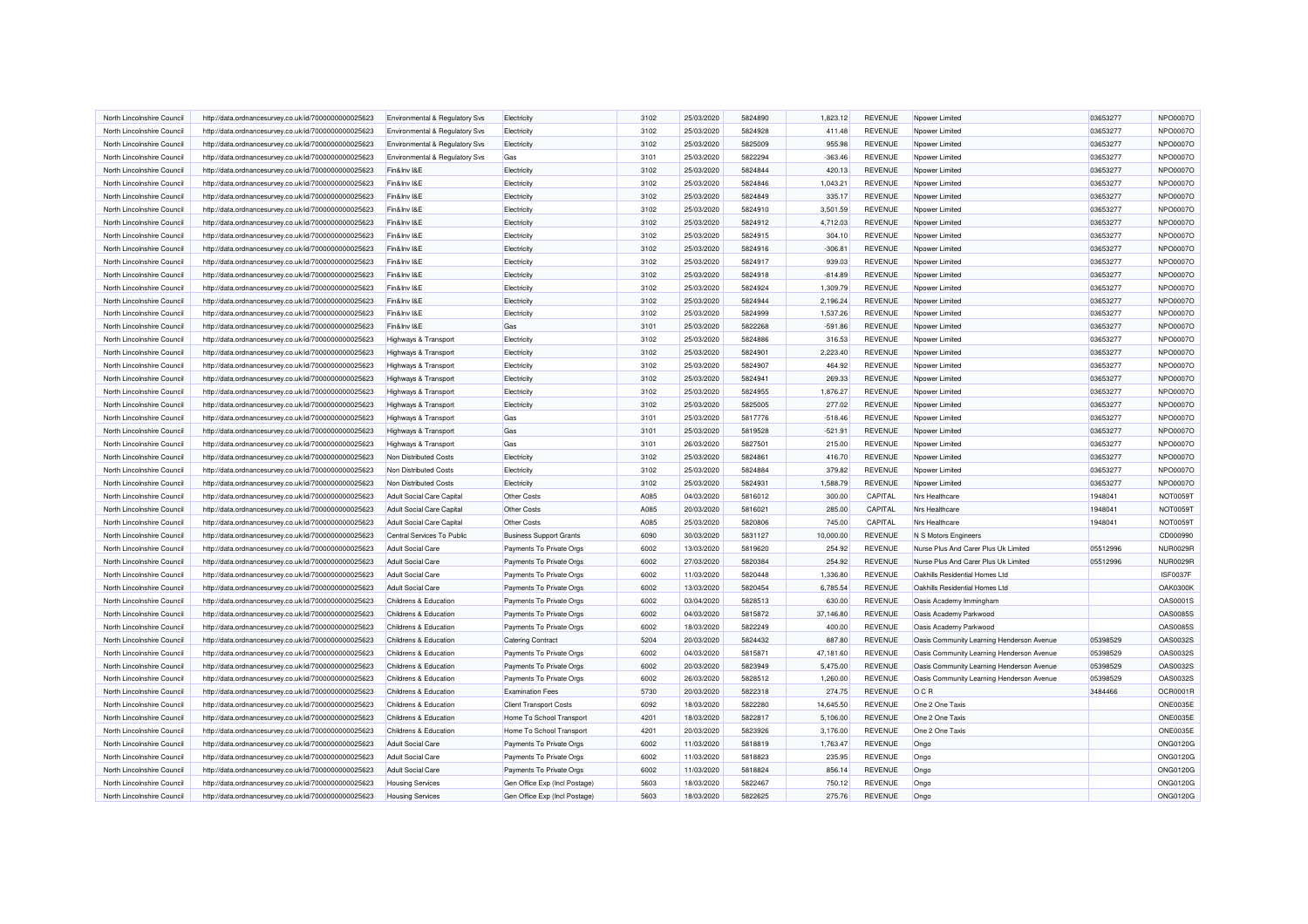| North Lincolnshire Council | http://data.ordnancesurvey.co.uk/id/7000000000025623 | <b>Housing Services</b>               | Gen Office Exp (Incl Postage)  | 5603 | 27/03/2020 | 5829128 | 582.48    | <b>REVENUE</b> | Ongo                                        |          | ONG0120G        |
|----------------------------|------------------------------------------------------|---------------------------------------|--------------------------------|------|------------|---------|-----------|----------------|---------------------------------------------|----------|-----------------|
| North Lincolnshire Council | http://data.ordnancesurvey.co.uk/id/7000000000025623 | <b>Housing Services</b>               | Other Supplies & Services      | 5799 | 11/03/2020 | 5818150 | 388.64    | REVENUE        | Ongo                                        |          | <b>HOM0100M</b> |
| North Lincolnshire Council | http://data.ordnancesurvey.co.uk/id/7000000000025623 | <b>Housing Services</b>               | Other Supplies & Services      | 5799 | 25/03/2020 | 5827359 | 370.22    | REVENUE        | Ongo                                        |          | <b>ONG0120G</b> |
| North Lincolnshire Council | http://data.ordnancesurvey.co.uk/id/7000000000025623 | Childrens & Education                 | Rents                          | 3201 | 18/03/2020 | 5822319 | 295.00    | REVENUE        | Ongo Communities Ltd                        | 1156007  | ONG0001G        |
| North Lincolnshire Council | http://data.ordnancesurvey.co.uk/id/7000000000025623 | Childrens & Education                 | Rents                          | 3201 | 18/03/2020 | 5822321 | 245.00    | <b>REVENUE</b> | Ongo Communities Ltd                        | 1156007  | ONG0001G        |
| North Lincolnshire Council | http://data.ordnancesurvey.co.uk/id/7000000000025623 | <b>Adult Social Care</b>              | Fees & Charges Income          | 9002 | 11/03/2020 | 5820449 | $-99.36$  | REVENUE        | Ongo Recruitment Ltd                        |          | ISF0039F        |
| North Lincolnshire Council | http://data.ordnancesurvey.co.uk/id/7000000000025623 | <b>Adult Social Care</b>              | Payments To Private Orgs       | 6002 | 11/03/2020 | 5820449 | 6,706.65  | <b>REVENUE</b> | Ongo Recruitment Ltd                        |          | ISF0039F        |
| North Lincolnshire Council | http://data.ordnancesurvey.co.uk/id/7000000000025623 | <b>Childrens &amp; Education</b>      | Pay - Agency                   | 0131 | 18/03/2020 | 5823099 | 3,960.93  | REVENUE        | Ongo Recruitment Ltd                        | 4750128  | CRO0323O        |
| North Lincolnshire Council | http://data.ordnancesurvey.co.uk/id/7000000000025623 | Childrens & Education                 | Payments To Private Orgs       | 6002 | 06/03/2020 | 5817704 | 504.00    | REVENUE        | Ongo Recruitment Ltd                        | 4750128  | CRO0323O        |
| North Lincolnshire Council | http://data.ordnancesurvey.co.uk/id/7000000000025623 | Childrens & Education                 | Payments To Private Orgs       | 6002 | 13/03/2020 | 5820405 | 4,749.75  | REVENUE        | Ongo Recruitment Ltd                        | 4750128  | CRO0323O        |
| North Lincolnshire Council | http://data.ordnancesurvey.co.uk/id/7000000000025623 | Fin&Inv I&E                           | Other Supplies & Services      | 5799 | 06/03/2020 | 5817600 | 1,078.18  | REVENUE        | Ongo Recruitment Ltd                        | 4750128  | CRO0323O        |
| North Lincolnshire Council | http://data.ordnancesurvey.co.uk/id/7000000000025623 | Fin&Inv I&E                           | Other Supplies & Services      | 5799 | 06/03/2020 | 5817601 | 2,216.73  | REVENUE        | Ongo Recruitment Ltd                        | 4750128  | CRO0323O        |
| North Lincolnshire Council | http://data.ordnancesurvey.co.uk/id/7000000000025623 | Fin&Inv I&E                           | Other Supplies & Services      | 5799 | 06/03/2020 | 5817603 | 665.26    | <b>REVENUE</b> | Ongo Recruitment Ltd                        | 4750128  | CRO0323O        |
| North Lincolnshire Council | http://data.ordnancesurvey.co.uk/id/7000000000025623 | Fin&Inv I&E                           | Other Supplies & Services      | 5799 | 06/03/2020 | 5817605 | 478.00    | REVENUE        | Ongo Recruitment Ltd                        | 4750128  | CRO0323O        |
| North Lincolnshire Council | http://data.ordnancesurvey.co.uk/id/7000000000025623 | Fin&Inv I&E                           | Other Supplies & Services      | 5799 | 06/03/2020 | 5817606 | 352.53    | <b>REVENUE</b> | Ongo Recruitment Ltd                        | 4750128  | CRO0323O        |
| North Lincolnshire Council | http://data.ordnancesurvey.co.uk/id/7000000000025623 | Childrens & Education                 | Payments To Private Orgs       | 6002 | 06/03/2020 | 5817719 | 17,636.06 | REVENUE        | Options Autism (1) Ltd                      | 4064685  | <b>NEW0314W</b> |
| North Lincolnshire Council | http://data.ordnancesurvey.co.uk/id/7000000000025623 | Childrens & Education                 | Payments To Private Orgs       | 6002 | 25/03/2020 | 5823967 | 18,852.34 | REVENUE        | Options Autism (1) Ltd                      | 4064685  | <b>NEW0314W</b> |
| North Lincolnshire Council | http://data.ordnancesurvey.co.uk/id/7000000000025623 | <b>Adult Social Care</b>              | Payments To Private Orgs       | 6002 | 11/03/2020 | 5820444 | 5,831.28  | REVENUE        | Options (Autism 2) Ltd                      |          | ISF0021F        |
| North Lincolnshire Council | http://data.ordnancesurvey.co.uk/id/7000000000025623 | <b>Adult Social Care</b>              | Payments To Private Orgs       | 6002 | 11/03/2020 | 5820444 | 424.50    | <b>REVENUE</b> | Options (Autism 2) Ltd                      |          | <b>ISF0021F</b> |
| North Lincolnshire Council | http://data.ordnancesurvey.co.uk/id/7000000000025623 | <b>Adult Social Care</b>              | Payments To Private Orgs       | 6002 | 13/03/2020 | 5820459 | 3,293.83  | REVENUE        | Options Autism (2) Ltd                      | 4228353  | <b>YOU0005U</b> |
| North Lincolnshire Council | http://data.ordnancesurvey.co.uk/id/7000000000025623 | <b>Adult Social Care</b>              | Payments To Private Orgs       | 6002 | 13/03/2020 | 5820459 | 41,993.40 | <b>REVENUE</b> | Options Autism (2) Ltd                      | 4228353  | <b>YOU0005U</b> |
| North Lincolnshire Council | http://data.ordnancesurvey.co.uk/id/7000000000025623 | Childrens & Education                 | Payments To Private Orgs       | 6002 | 04/03/2020 | 5815975 | 11,146.67 | REVENUE        | Orchard Education Ltd                       |          | ORC0021C        |
| North Lincolnshire Council | http://data.ordnancesurvey.co.uk/id/7000000000025623 | Childrens & Education                 | Payments To Private Orgs       | 6002 | 04/03/2020 | 5815977 | 14.195.83 | <b>REVENUE</b> | Orchard Education Ltd                       |          | ORC0021C        |
| North Lincolnshire Council |                                                      | <b>Childrens &amp; Education</b>      | Payments To Private Orgs       | 6002 | 13/03/2020 | 5817663 |           | REVENUE        | Orchard Education Ltd                       |          | ORC0021C        |
|                            | http://data.ordnancesurvey.co.uk/id/7000000000025623 |                                       |                                | 6002 | 13/03/2020 | 5817672 | 935.00    | REVENUE        |                                             |          | ORC0021C        |
| North Lincolnshire Council | http://data.ordnancesurvey.co.uk/id/7000000000025623 | Childrens & Education                 | Payments To Private Orgs       |      |            |         | 935.00    |                | Orchard Education Ltd                       |          |                 |
| North Lincolnshire Council | http://data.ordnancesurvey.co.uk/id/7000000000025623 | Childrens & Education                 | Payments To Private Orgs       | 6002 | 04/03/2020 | 5815873 | 10,101.30 | <b>REVENUE</b> | <b>Orkidz Nursery</b>                       |          | ORK0001K        |
| North Lincolnshire Council | http://data.ordnancesurvey.co.uk/id/7000000000025623 | Central Services To Public            | <b>Business Support Grants</b> | 6090 | 30/03/2020 | 5831103 | 10,000.00 | <b>REVENUE</b> | Osi Vans                                    |          | CD000750        |
| North Lincolnshire Council | http://data.ordnancesurvey.co.uk/id/7000000000025623 | Childrens & Education                 | Payments To Private Orgs       | 6002 | 13/03/2020 | 5820403 | 1,000.00  | REVENUE        | Outwood Academy Foxhills                    |          | FTC0002C        |
| North Lincolnshire Council | http://data.ordnancesurvey.co.uk/id/7000000000025623 | Childrens & Education                 | Payments To Private Orgs       | 6002 | 26/03/2020 | 5828516 | 2,520.00  | <b>REVENUE</b> | Outwood Academy Foxhills                    |          | FTC0002C        |
| North Lincolnshire Council | http://data.ordnancesurvey.co.uk/id/7000000000025623 | Childrens & Education                 | Payments To Private Orgs       | 6002 | 26/03/2020 | 5828521 | 1,260.00  | REVENUE        | Outwood Primary Academies                   |          | OUT0141T        |
| North Lincolnshire Council | http://data.ordnancesurvey.co.uk/id/7000000000025623 | Central Services To Public            | <b>Business Support Grants</b> | 6090 | 30/03/2020 | 5831156 | 10,000.00 | REVENUE        | Overhal Aggregates Ltd                      |          | CD001280        |
| North Lincolnshire Council | http://data.ordnancesurvey.co.uk/id/7000000000025623 | Central Services To Public            | <b>Business Support Grants</b> | 6090 | 30/03/2020 | 5831153 | 10,000.00 | REVENUE        | Overhall Contractors Ltd                    |          | CD001250        |
| North Lincolnshire Council | http://data.ordnancesurvey.co.uk/id/7000000000025623 | Central Services To Public            | <b>Business Support Grants</b> | 6090 | 30/03/2020 | 5832574 | 10,000.00 | REVENUE        | Oxley & Sons Interiors Ltd                  |          | CD002960        |
| North Lincolnshire Council | http://data.ordnancesurvey.co.uk/id/7000000000025623 | Central Services To Public            | <b>Business Support Grants</b> | 6090 | 30/03/2020 | 5831042 | 10,000.00 | REVENUE        | Paintball Challenge Limited                 |          | CD000140        |
| North Lincolnshire Council | http://data.ordnancesurvey.co.uk/id/7000000000025623 | Childrens & Education                 | Payments To Voluntary Orgs     | 6001 | 04/03/2020 | 5815876 | 6,854.09  | <b>REVENUE</b> | Panda Play Playgroup                        |          | <b>PAN0016N</b> |
| North Lincolnshire Council | http://data.ordnancesurvey.co.uk/id/7000000000025623 | <b>Culture &amp; Related Services</b> | Exhibitions/Events             | 5709 | 06/03/2020 | 5817570 | 5,658.56  | <b>REVENUE</b> | Panelock Display Systems Ltd                |          | <b>PAN0032N</b> |
| North Lincolnshire Council | http://data.ordnancesurvey.co.uk/id/7000000000025623 | Fin&Inv I&E                           | Other Professional Fees        | 5829 | 20/03/2020 | 5823726 | 272.17    | <b>REVENUE</b> | Parent Pay Ltd                              | 04513692 | PAR0103R        |
| North Lincolnshire Council | http://data.ordnancesurvey.co.uk/id/7000000000025623 | Central Services To Public            | <b>Business Support Grants</b> | 6090 | 30/03/2020 | 5832475 | 10,000.00 | REVENUE        | Parkies Wine Bar Limited                    |          | CD001970        |
| North Lincolnshire Council | http://data.ordnancesurvey.co.uk/id/7000000000025623 | Childrens & Education                 | Materials                      | 5004 | 18/03/2020 | 5822287 | 375.00    | REVENUE        | Partridge & Print Ltd                       |          | <b>PAR0080R</b> |
| North Lincolnshire Council | http://data.ordnancesurvey.co.uk/id/7000000000025623 | Central Services To Public            | <b>Business Support Grants</b> | 6090 | 30/03/2020 | 5831057 | 10,000.00 | REVENUE        | Pas Motors                                  |          | CD000290        |
| North Lincolnshire Council | http://data.ordnancesurvey.co.uk/id/7000000000025623 | Childrens & Education                 | Home To School Transport       | 4201 | 20/03/2020 | 5824655 | 525.00    | <b>REVENUE</b> | Pat Frankish Psychology & Psychotherapy Ltd | 6711712  | FRA0130A        |
| North Lincolnshire Council | http://data.ordnancesurvey.co.uk/id/7000000000025623 | Childrens & Education                 | Home To School Transport       | 4201 | 20/03/2020 | 5824658 | 945.00    | REVENUE        | Pat Frankish Psychology & Psychotherapy Ltd | 6711712  | FRA0130A        |
| North Lincolnshire Council | http://data.ordnancesurvey.co.uk/id/7000000000025623 | Childrens & Education                 | Payments To Private Orgs       | 6002 | 25/03/2020 | 5816407 | 720.00    | <b>REVENUE</b> | Patrick Lappin                              |          | LAP0025P        |
| North Lincolnshire Council | http://data.ordnancesurvey.co.uk/id/7000000000025623 | Childrens & Education                 | Payments To Private Orgs       | 6002 | 13/04/2020 | 5824800 | 1,230.00  | REVENUE        | Patrick Lappin                              |          | LAP0025P        |
| North Lincolnshire Council | http://data.ordnancesurvey.co.uk/id/7000000000025623 | Childrens & Education                 | Payments To Private Orgs       | 6002 | 11/03/2020 | 5819058 | 4,000.00  | <b>REVENUE</b> | Paula Bennett Consultancy                   |          | <b>BEN0320N</b> |
| North Lincolnshire Council | http://data.ordnancesurvey.co.uk/id/7000000000025623 | Childrens & Education                 | Payments To Private Orgs       | 6002 | 04/03/2020 | 5815854 | 525.84    | <b>REVENUE</b> | Paula Kirk                                  |          | <b>KIR0110R</b> |
| North Lincolnshire Council | http://data.ordnancesurvey.co.uk/id/7000000000025623 | <b>Culture &amp; Related Services</b> | Exhibitions/Events             | 5709 | 13/03/2020 | 5819923 | 2,895.00  | REVENUE        | Paul A Nicholson                            |          | <b>NIC0044C</b> |
| North Lincolnshire Council | http://data.ordnancesurvey.co.uk/id/7000000000025623 | Central Services To Public            | <b>Business Support Grants</b> | 6090 | 30/03/2020 | 5832454 | 10,000.00 | REVENUE        | Pd Fabrication Ltd                          |          | CD001760        |
| North Lincolnshire Council | http://data.ordnancesurvey.co.uk/id/7000000000025623 | Childrens & Education                 | Payments To Private Orgs       | 6002 | 04/03/2020 | 5815879 | 8,430.48  | <b>REVENUE</b> | Peekaboo Day Nursery                        |          | PEE0011E        |
| North Lincolnshire Council | http://data.ordnancesurvey.co.uk/id/7000000000025623 | <b>Adult Social Care</b>              | Fees & Charges Income          | 9002 | 04/03/2020 | 5814734 | $-122.56$ | REVENUE        | <b>Penderels Trust</b>                      |          | DP4284          |
| North Lincolnshire Council | http://data.ordnancesurvey.co.uk/id/7000000000025623 | <b>Adult Social Care</b>              | Fees & Charges Income          | 9002 | 30/03/2020 | 5830855 | $-122.56$ | <b>REVENUE</b> | <b>Penderels Trust</b>                      |          | DP4284          |
| North Lincolnshire Council | http://data.ordnancesurvey.co.uk/id/7000000000025623 | <b>Adult Social Care</b>              | Recruitment Costs And Dbs      | 2004 | 20/03/2020 | 5815419 | 2,453.00  | REVENUE        | Penna Pk                                    | 1918150  | <b>BAR0253R</b> |
| North Lincolnshire Council | http://data.ordnancesurvey.co.uk/id/7000000000025623 | Childrens & Education                 | Recruitment Costs And Dbs      | 2004 | 20/03/2020 | 5815416 | 2,453.00  | <b>REVENUE</b> | Penna Plc                                   | 1918150  | <b>BAR0253R</b> |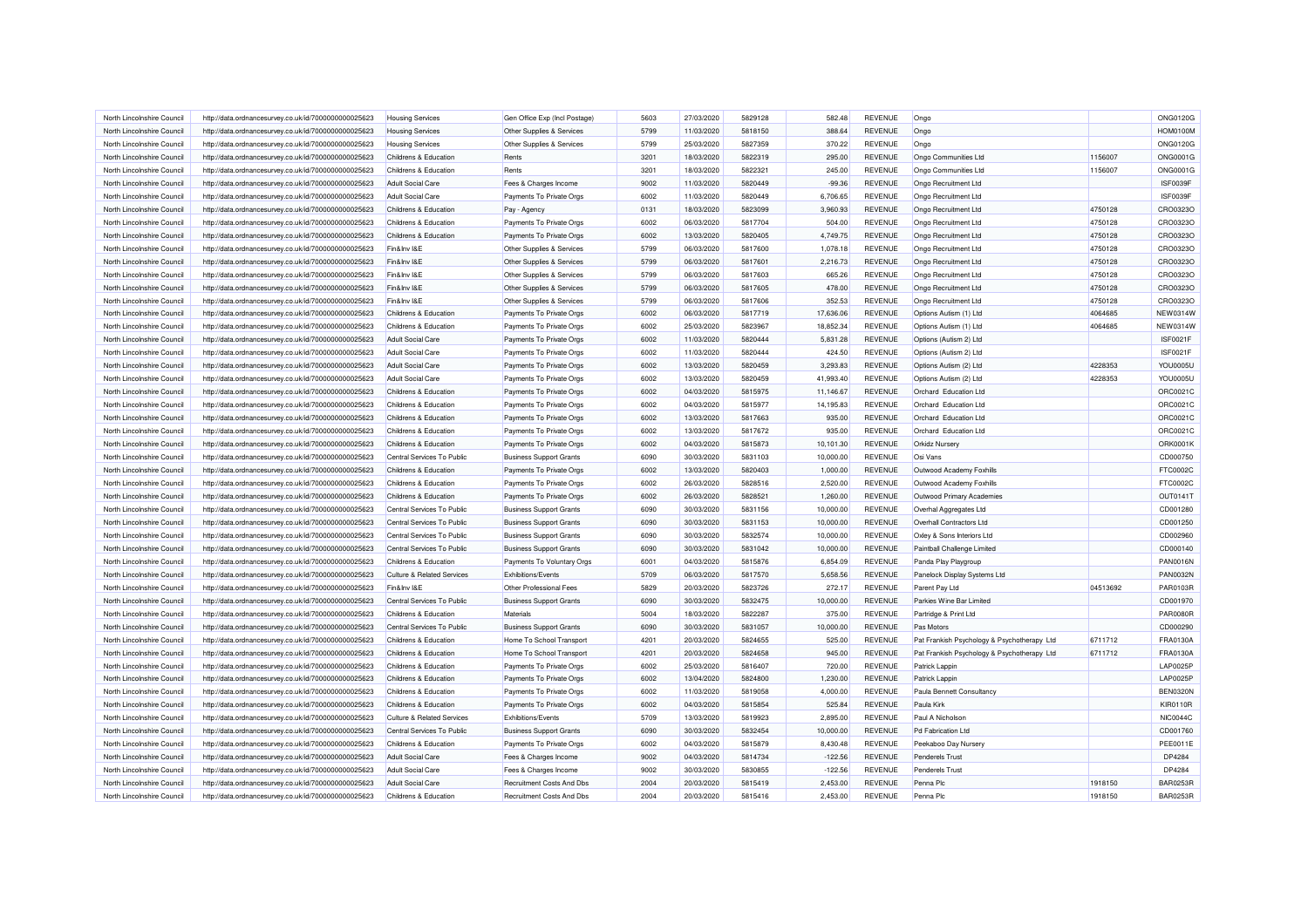| North Lincolnshire Council                               | http://data.ordnancesurvey.co.uk/id/7000000000025623 | Childrens & Education                                     | Recruitment Costs And Dbs        | 2004         | 20/03/2020               | 5815417            | 2.453.00  | <b>REVENUE</b>            | Penna Plc                                    | 1918150  | <b>BAR0253R</b>      |
|----------------------------------------------------------|------------------------------------------------------|-----------------------------------------------------------|----------------------------------|--------------|--------------------------|--------------------|-----------|---------------------------|----------------------------------------------|----------|----------------------|
| North Lincolnshire Council                               | http://data.ordnancesurvey.co.uk/id/7000000000025623 | Corporate And Democratic Core                             | Advertising & Publicity          | 5610         | 04/03/2020               | 5814108            | 460.50    | REVENUE                   | Penna Plc                                    | 1918150  | <b>BAR0253F</b>      |
| North Lincolnshire Council                               | http://data.ordnancesurvey.co.uk/id/7000000000025623 | Environmental & Regulatory Svs                            | Recruitment Costs And Dbs        | 2004         | 13/03/2020               | 5820944            | 595.00    | <b>REVENUE</b>            | Penna Plc                                    | 1918150  | <b>BAR0253F</b>      |
| North Lincolnshire Council                               | http://data.ordnancesurvey.co.uk/id/7000000000025623 | Corporate And Democratic Core                             | Recruitment Costs And Dbs        | 2004         | 25/03/2020               | 5818225            | 5,436.79  | REVENUE                   | People Asset Management Ltd                  | 5199107  | PEO0120O             |
| North Lincolnshire Council                               | http://data.ordnancesurvey.co.uk/id/7000000000025623 | Corporate And Democratic Core                             | Recruitment Costs And Dbs        | 2004         | 25/03/2020               | 5824608            | 318.98    | <b>REVENUE</b>            | People Asset Management Ltd                  | 5199107  | PEO0120C             |
| North Lincolnshire Council                               | http://data.ordnancesurvey.co.uk/id/7000000000025623 | Childrens & Education                                     | <b>Client Related Costs</b>      | 5534         | 25/03/2020               | 5827500            | 395.00    | REVENUE                   | Peregrine Property                           |          | PPR0001F             |
| North Lincolnshire Council                               | http://data.ordnancesurvey.co.uk/id/7000000000025623 | Adult Social Care Capital                                 | Other Costs                      | A085         | 28/04/2020               | 5820799            | 444.60    | CAPITAL                   | Performance Health International Ltd         | 4374752  | <b>ABI0005I</b>      |
| North Lincolnshire Council                               | http://data.ordnancesurvey.co.uk/id/7000000000025623 | Highways & Transport                                      | Other Supplies & Services        | 5799         | 06/03/2020               | 5817431            | 1,520.00  | REVENUE                   | Pestx I td                                   | 04233814 | <b>PES0003S</b>      |
| North Lincolnshire Council                               | http://data.ordnancesurvey.co.uk/id/7000000000025623 | <b>Housing Services</b>                                   | Other Supplies & Services        | 5799         | 06/03/2020               | 5817789            | 429.20    | <b>REVENUE</b>            | Peter & Amanda Mallinson                     |          | <b>MAL0068L</b>      |
| North Lincolnshire Council                               | http://data.ordnancesurvey.co.uk/id/7000000000025623 | Childrens & Education                                     | Cleaning Costs/ Materials        | 3301         | 04/03/2020               | 5815480            | 310.46    | REVENUE                   | Peter Hogarth & Sons Ltd                     | 1143352  | HOG0001G             |
| North Lincolnshire Council                               | http://data.ordnancesurvey.co.uk/id/7000000000025623 | Corporate And Democratic Core                             | <b>Cleaning Costs/ Materials</b> | 3301         | 20/03/2020               | 5824347            | 635.13    | REVENUE                   | Peter Hogarth & Sons Ltd                     | 1143352  | HOG0001G             |
| North Lincolnshire Council                               | http://data.ordnancesurvey.co.uk/id/7000000000025623 | Corporate And Democratic Core                             | Equipment Purchase               | 5001         | 30/03/2020               | 5831572            | 8,382.00  | REVENUE                   | Peter Hogarth & Sons Ltd                     | 1143352  | HOG0001G             |
| North Lincolnshire Council                               | http://data.ordnancesurvey.co.uk/id/7000000000025623 | <b>Culture &amp; Related Services</b>                     | Cleaning Costs/ Materials        | 3301         | 04/03/2020               | 5816071            | 318.15    | REVENUE                   | Peter Hogarth & Sons Ltd                     | 1143352  | HOG0001G             |
| North Lincolnshire Council                               | http://data.ordnancesurvey.co.uk/id/7000000000025623 | <b>Culture &amp; Related Services</b>                     | <b>Cleaning Costs/ Materials</b> | 3301         | 11/03/2020               | 5817891            | 240.00    | REVENUE                   | Peter Hogarth & Sons Ltd                     | 1143352  | HOG0001G             |
| North Lincolnshire Council                               | http://data.ordnancesurvey.co.uk/id/7000000000025623 | <b>Culture &amp; Related Services</b>                     | Cleaning Costs/ Materials        | 3301         | 11/03/2020               | 5819524            | 341.10    | <b>REVENUE</b>            | Peter Hogarth & Sons Ltd                     | 1143352  | HOG0001G             |
| North Lincolnshire Council                               | http://data.ordnancesurvey.co.uk/id/7000000000025623 | Environmental & Regulatory Svs                            | Cleaning Costs/ Materials        | 3301         | 20/03/2020               | 5824349            | 212.00    | <b>REVENUE</b>            | Peter Hogarth & Sons Ltd                     | 1143352  | HOG0001G             |
| North Lincolnshire Council                               | http://data.ordnancesurvey.co.uk/id/7000000000025623 | Fin&Inv I&E                                               | Cleaning Costs/ Materials        | 3301         | 20/03/2020               | 5823559            | 2,546.93  | REVENUE                   | Peter Hogarth & Sons Ltd                     | 1143352  | HOG0001G             |
| North Lincolnshire Council                               | http://data.ordnancesurvey.co.uk/id/7000000000025623 | Central Services To Public                                | <b>Business Support Grants</b>   | 6090         | 30/03/2020               | 5831041            | 10,000.00 | <b>REVENUE</b>            | Peter R Burton Accountants Ltd               |          | CD000130             |
|                                                          |                                                      |                                                           |                                  |              |                          |                    |           |                           |                                              |          |                      |
| North Lincolnshire Council<br>North Lincolnshire Council | http://data.ordnancesurvey.co.uk/id/7000000000025623 | Central Services To Public                                | <b>Business Support Grants</b>   | 6090<br>6002 | 30/03/2020<br>26/03/2020 | 5832495<br>5827569 | 10,000.00 | <b>REVENUE</b><br>REVENUE | Pf & Aj Holdings Limited                     |          | CD002170<br>PHA0121A |
|                                                          | http://data.ordnancesurvey.co.uk/id/7000000000025623 | <b>Childrens &amp; Education</b><br>Childrens & Education | Payments To Private Orgs         | 6002         |                          | 5827571            | 17,686.12 |                           | Phase (Young Peoples Support) Cic            |          |                      |
| North Lincolnshire Council                               | http://data.ordnancesurvey.co.uk/id/7000000000025623 |                                                           | Payments To Private Orgs         |              | 26/03/2020               |                    | 16,545.08 | REVENUE                   | Phase (Young Peoples Support) Cic            |          | PHA0121A             |
| North Lincolnshire Council                               | http://data.ordnancesurvey.co.uk/id/7000000000025623 | Central Services To Public                                | <b>Business Support Grants</b>   | 6090         | 30/03/2020               | 5831116            | 10,000.00 | <b>REVENUE</b>            | P H G Direct Ltd                             |          | CD000880             |
| North Lincolnshire Council                               | http://data.ordnancesurvey.co.uk/id/7000000000025623 | Fin&Inv I&E                                               | Repair & Maintenance Costs       | 3000         | 12/04/2020               | 5824670            | 1,348.50  | <b>REVENUE</b>            | Phil Jarratt                                 |          | <b>JAR0097R</b>      |
| North Lincolnshire Council                               | http://data.ordnancesurvey.co.uk/id/7000000000025623 | Fin&Inv I&E                                               | Repair & Maintenance Costs       | 3000         | 12/04/2020               | 5824672            | 1,232.50  | REVENUE                   | <b>Phil Jarratt</b>                          |          | <b>JAR0097R</b>      |
| North Lincolnshire Council                               | http://data.ordnancesurvey.co.uk/id/7000000000025623 | <b>Culture &amp; Related Services</b>                     | Repair & Maintenance Costs       | 3000         | 25/03/2020               | 5815506            | 480.00    | REVENUE                   | Phoenix Accountancy Business Consultancy Ltd |          | PHO0026C             |
| North Lincolnshire Council                               | http://data.ordnancesurvey.co.uk/id/7000000000025623 | <b>Planning Services</b>                                  | It Software-Purchase             | 5051         | 20/03/2020               | 5821517            | 528.00    | REVENUE                   | Phoenix Software Ltd                         | 2548628  | SOF0026F             |
| North Lincolnshire Council                               | http://data.ordnancesurvey.co.uk/id/7000000000025623 | Central Services To Public                                | <b>Business Support Grants</b>   | 6090         | 30/03/2020               | 5831055            | 10,000.00 | <b>REVENUE</b>            | Phone Bar Ltd                                |          | CD000270             |
| North Lincolnshire Council                               | http://data.ordnancesurvey.co.uk/id/7000000000025623 | <b>Adult Social Care</b>                                  | Equipment Maint.& Repair         | 5003         | 15/04/2020               | 5832421            | 533.76    | REVENUE                   | Pickerings Europe Ltd                        | 3217853  | <b>PIC0003C</b>      |
| North Lincolnshire Council                               | http://data.ordnancesurvey.co.uk/id/7000000000025623 | <b>Adult Social Care</b>                                  | Repair & Maintenance Costs       | 3000         | 15/04/2020               | 5832729            | 525.00    | <b>REVENUE</b>            | Pickerings Europe Ltd                        | 3217853  | <b>PIC0003C</b>      |
| North Lincolnshire Council                               | http://data.ordnancesurvey.co.uk/id/7000000000025623 | Fin&Inv I&E                                               | Repair & Maintenance Costs       | 3000         | 04/03/2020               | 5815426            | 5,501.25  | <b>REVENUE</b>            | Pickerings Europe Ltd                        | 3217853  | <b>PIC0003C</b>      |
| North Lincolnshire Council                               | http://data.ordnancesurvey.co.uk/id/7000000000025623 | Central Services To Public                                | <b>Business Support Grants</b>   | 6090         | 30/03/2020               | 5831079            | 10,000.00 | REVENUE                   | Pizza X Barton Limited                       |          | CD000510             |
| North Lincolnshire Council                               | http://data.ordnancesurvey.co.uk/id/7000000000025623 | Central Services To Public                                | <b>Business Support Grants</b>   | 6090         | 30/03/2020               | 5832533            | 10,000.00 | <b>REVENUE</b>            | Platinum Body Works                          |          | CD002550             |
| North Lincolnshire Council                               | http://data.ordnancesurvey.co.uk/id/7000000000025623 | Central Services To Public                                | <b>Business Support Grants</b>   | 6090         | 30/03/2020               | 5832494            | 10,000.00 | REVENUE                   | Play Pitch Ltd                               |          | CD002160             |
| North Lincolnshire Council                               | http://data.ordnancesurvey.co.uk/id/7000000000025623 | Childrens & Education                                     | Payments To Private Orgs         | 6002         | 18/03/2020               | 5822438            | 5,443.20  | REVENUE                   | Plus Skills Development Ltd                  |          | <b>PLU0004U</b>      |
| North Lincolnshire Council                               | http://data.ordnancesurvey.co.uk/id/7000000000025623 | Childrens & Education                                     | Payments To Private Orgs         | 6002         | 20/03/2020               | 5823956            | 12,412.00 | REVENUE                   | Plus Skills Development Ltd                  |          | <b>PLU0004U</b>      |
| North Lincolnshire Council                               | http://data.ordnancesurvey.co.uk/id/7000000000025623 | Central Services To Public                                | <b>Business Support Grants</b>   | 6090         | 30/03/2020               | 5831112            | 10,000.00 | <b>REVENUE</b>            | Pole Addictz Dance And Fitness Academy       |          | CD000840             |
| North Lincolnshire Council                               | http://data.ordnancesurvey.co.uk/id/7000000000025623 | <b>Culture &amp; Related Services</b>                     | <b>Course Fees/Training</b>      | 2002         | 25/03/2020               | 5826935            | 235.13    | <b>REVENUE</b>            | Poolside Leisure                             |          | POO0002C             |
| North Lincolnshire Council                               | http://data.ordnancesurvey.co.uk/id/7000000000025623 | <b>Culture &amp; Related Services</b>                     | Equipment Maint.& Repair         | 5003         | 18/03/2020               | 5822697            | 244.00    | <b>REVENUE</b>            | Poolside Leisure                             |          | POO0002C             |
| North Lincolnshire Council                               | http://data.ordnancesurvey.co.uk/id/7000000000025623 | <b>Culture &amp; Related Services</b>                     | Repair & Maintenance Costs       | 3000         | 04/03/2020               | 5816053            | 1,406.40  | REVENUE                   | Poolside Leisure                             |          | POO0002O             |
| North Lincolnshire Council                               | http://data.ordnancesurvey.co.uk/id/7000000000025623 | <b>Culture &amp; Related Services</b>                     | Repair & Maintenance Costs       | 3000         | 18/03/2020               | 5822937            | 2.986.87  | <b>REVENUE</b>            | Poolside Leisure                             |          | POO0002O             |
| North Lincolnshire Council                               | http://data.ordnancesurvey.co.uk/id/7000000000025623 | <b>Culture &amp; Related Services</b>                     | Repair & Maintenance Costs       | 3000         | 18/03/2020               | 5822938            | 338.34    | REVENUE                   | Poolside Leisure                             |          | POO0002O             |
| North Lincolnshire Council                               | http://data.ordnancesurvey.co.uk/id/7000000000025623 | <b>Culture &amp; Related Services</b>                     | Repair & Maintenance Costs       | 3000         | 25/03/2020               | 5826908            | 681.75    | REVENUE                   | Poolside Leisure                             |          | POO0002C             |
| North Lincolnshire Council                               | http://data.ordnancesurvey.co.uk/id/7000000000025623 | <b>Housing Services</b>                                   | Other Supplies & Services        | 5799         | 16/04/2020               | 5827356            | 900.00    | <b>REVENUE</b>            | <b>Portal Property</b>                       |          | POR0201F             |
| North Lincolnshire Council                               | http://data.ordnancesurvey.co.uk/id/7000000000025623 | <b>Adult Social Care</b>                                  | Other Incidental Travel Costs    | 4311         | 06/03/2020               | 5817406            | 640.00    | <b>REVENUE</b>            | <b>Premier Cabs</b>                          |          | <b>PRE0280E</b>      |
| North Lincolnshire Council                               | http://data.ordnancesurvey.co.uk/id/7000000000025623 | <b>Adult Social Care</b>                                  | Other Incidental Travel Costs    | 4311         | 06/03/2020               | 5817407            | 440.00    | <b>REVENUE</b>            | <b>Premier Cabs</b>                          |          | <b>PRE0280E</b>      |
| North Lincolnshire Council                               | http://data.ordnancesurvey.co.uk/id/7000000000025623 | <b>Adult Social Care</b>                                  | Other Incidental Travel Costs    | 4311         | 20/03/2020               | 5824712            | 720.00    | <b>REVENUE</b>            | <b>Premier Cabs</b>                          |          | <b>PRE0280E</b>      |
| North Lincolnshire Council                               | http://data.ordnancesurvey.co.uk/id/7000000000025623 | <b>Childrens &amp; Education</b>                          | Home To School Transport         | 4201         | 11/03/2020               | 5818835            | 5,002.20  | <b>REVENUE</b>            | <b>Premier Cabs</b>                          |          | <b>PRE0280E</b>      |
| North Lincolnshire Council                               | http://data.ordnancesurvey.co.uk/id/7000000000025623 | Childrens & Education                                     | Home To School Transport         | 4201         | 20/03/2020               | 5823894            | 308.00    | <b>REVENUE</b>            | <b>Premier Cabs</b>                          |          | <b>PRE0280E</b>      |
| North Lincolnshire Council                               | http://data.ordnancesurvey.co.uk/id/7000000000025623 | Childrens & Education                                     | Home To School Transport         | 4201         | 20/03/2020               | 5823896            | 418.00    | <b>REVENUE</b>            | <b>Premier Cabs</b>                          |          | <b>PRE0280E</b>      |
| North Lincolnshire Council                               | http://data.ordnancesurvey.co.uk/id/7000000000025623 | Childrens & Education                                     | Home To School Transport         | 4201         | 20/03/2020               | 5823901            | 8,649.40  | <b>REVENUE</b>            | <b>Premier Cabs</b>                          |          | <b>PRE0280E</b>      |
| North Lincolnshire Council                               | http://data.ordnancesurvey.co.uk/id/7000000000025623 | Childrens & Education                                     | Repair & Maintenance Costs       | 3000         | 18/03/2020               | 5822690            | 2,475.91  | <b>REVENUE</b>            | Premier Roofing And Services Ltd             | 4577119  | PRE0164E             |
| North Lincolnshire Council                               | http://data.ordnancesurvey.co.uk/id/7000000000025623 | Corporate And Democratic Core                             | Repair & Maintenance Costs       | 3000         | 18/03/2020               | 5822690            | 87.00     | <b>REVENUE</b>            | Premier Roofing And Services Ltd             | 4577119  | <b>PRE0164E</b>      |
| North Lincolnshire Council                               | http://data.ordnancesurvey.co.uk/id/7000000000025623 | Corporate And Democratic Core                             | Repair & Maintenance Costs       | 3000         | 20/03/2020               | 5823149            | 17,016.09 | <b>REVENUE</b>            | Premier Roofing And Services Ltd             | 4577119  | PRE0164E             |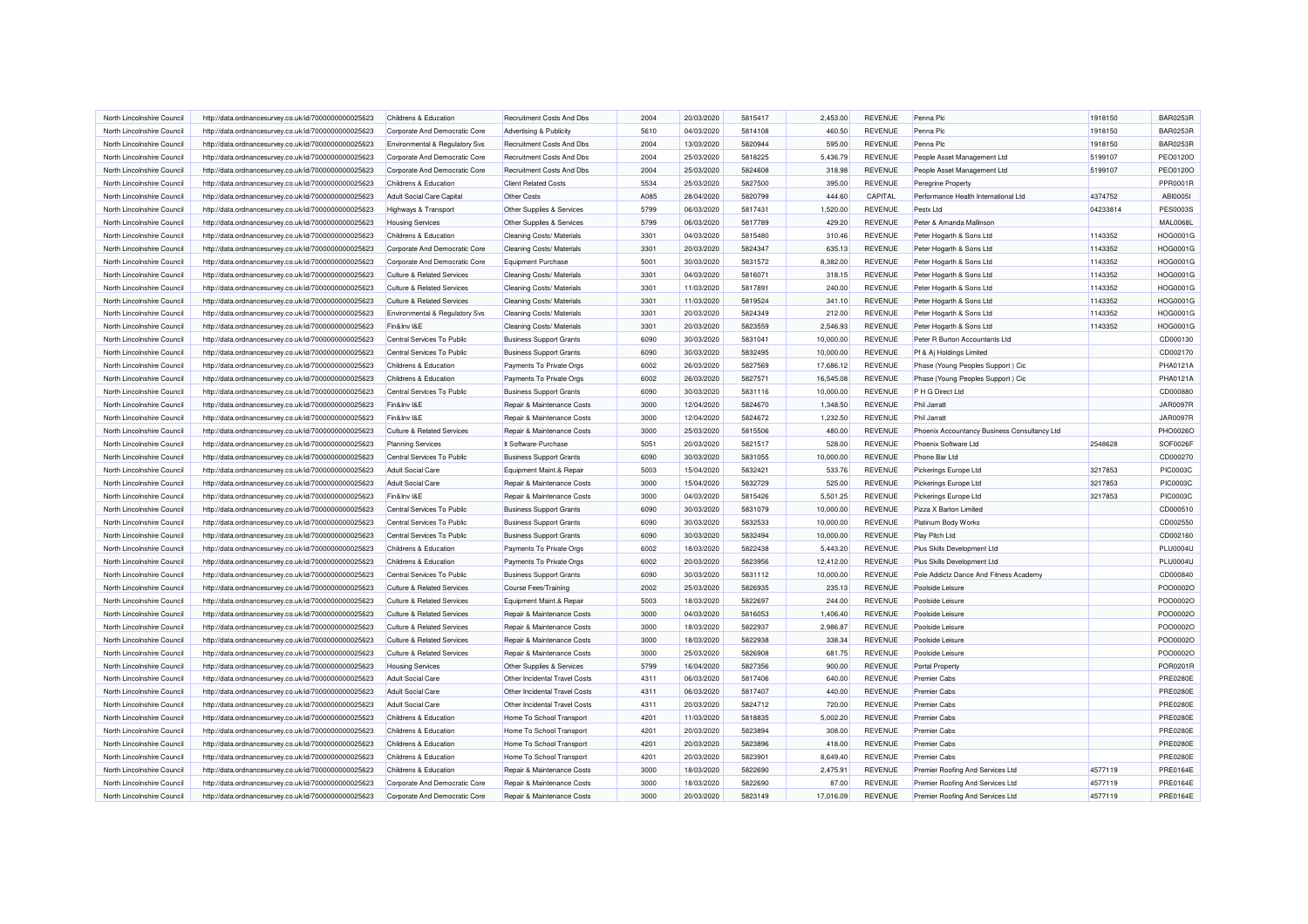| North Lincolnshire Council                               | http://data.ordnancesurvey.co.uk/id/7000000000025623 | <b>Culture &amp; Related Services</b> | Repair & Maintenance Costs     | 3000         | 18/03/2020               | 5822690            | 6.531.08           | REVENUE                          | Premier Roofing And Services Ltd                                          | 4577119    | <b>PRE0164E</b> |
|----------------------------------------------------------|------------------------------------------------------|---------------------------------------|--------------------------------|--------------|--------------------------|--------------------|--------------------|----------------------------------|---------------------------------------------------------------------------|------------|-----------------|
| North Lincolnshire Council                               | http://data.ordnancesurvey.co.uk/id/7000000000025623 | <b>Culture &amp; Related Services</b> | Repair & Maintenance Costs     | 3000         | 25/03/2020               | 5826075            | 897.60             | REVENUE                          | Premier Roofing And Services Ltd                                          | 4577119    | PRE0164E        |
| North Lincolnshire Council                               | http://data.ordnancesurvey.co.uk/id/7000000000025623 | Environmental & Regulatory Svs        | Repair & Maintenance Costs     | 3000         | 18/03/2020               | 5822690            | 1,036.47           | <b>REVENUE</b>                   | Premier Roofing And Services Ltd                                          | 4577119    | PRE0164E        |
| North Lincolnshire Council                               | http://data.ordnancesurvey.co.uk/id/7000000000025623 | Fin&Inv I&E                           | Repair & Maintenance Costs     | 3000         | 18/03/2020               | 5822690            | 189.99             | REVENUE                          | Premier Roofing And Services Ltd                                          | 4577119    | PRE0164E        |
| North Lincolnshire Council                               | http://data.ordnancesurvey.co.uk/id/7000000000025623 | Fin&Inv I&E                           | Repair & Maintenance Costs     | 3000         | 18/03/2020               | 5822690            | 1,209.16           | <b>REVENUE</b>                   | Premier Roofing And Services Ltd                                          | 4577119    | <b>PRE0164E</b> |
| North Lincolnshire Council                               | http://data.ordnancesurvey.co.uk/id/7000000000025623 | Fin&Inv I&E                           | Repair & Maintenance Costs     | 3000         | 18/03/2020               | 5822690            | 10,858.90          | REVENUE                          | Premier Roofing And Services Ltd                                          | 4577119    | PRE0164E        |
| North Lincolnshire Council                               | http://data.ordnancesurvey.co.uk/id/7000000000025623 | Fin&Inv I&E                           | Repair & Maintenance Costs     | 3000         | 25/03/2020               | 5826075            | 5.921.40           | <b>REVENUE</b>                   | Premier Roofing And Services Ltd                                          | 4577119    | <b>PRE0164E</b> |
| North Lincolnshire Council                               | http://data.ordnancesurvey.co.uk/id/7000000000025623 | Non Distributed Costs                 | Equipment Maint.& Repair       | 5003         | 18/03/2020               | 5822690            | 1,404.11           | REVENUE                          | Premier Roofing And Services Ltd                                          | 4577119    | PRE0164E        |
| North Lincolnshire Council                               | http://data.ordnancesurvey.co.uk/id/7000000000025623 | Central Services To Public            | <b>Business Support Grants</b> | 6090         | 30/03/2020               | 5831065            | 10,000.00          | REVENUE                          | Premier Spices Ltd                                                        |            | CD000370        |
| North Lincolnshire Council                               | http://data.ordnancesurvey.co.uk/id/7000000000025623 | Central Services To Public            | <b>Business Support Grants</b> | 6090         | 30/03/2020               | 5831029            | 10,000.00          | REVENUE                          | <b>Premier Tanning</b>                                                    |            | CD000010        |
| North Lincolnshire Council                               | http://data.ordnancesurvey.co.uk/id/7000000000025623 | Childrens & Education                 | Payments To Voluntary Orgs     | 6001         | 04/03/2020               | 5815882            | 19,077.52          | REVENUE                          | Pre-School Learning Alliance                                              |            | PRE0172E        |
| North Lincolnshire Council                               | http://data.ordnancesurvey.co.uk/id/7000000000025623 | Childrens & Education                 | Payments To Voluntary Orgs     | 6001         | 20/03/2020               | 5824268            | 874.20             | REVENUE                          | Pre-School Learning Alliance                                              |            | PRE0172E        |
| North Lincolnshire Council                               | http://data.ordnancesurvey.co.uk/id/7000000000025623 | Childrens & Education                 | Payments To Private Orgs       | 6002         | 19/04/2020               | 5826828            | 500.00             | REVENUE                          | <b>Primarily Science</b>                                                  | 925535124  | PRI00531        |
| North Lincolnshire Council                               | http://data.ordnancesurvey.co.uk/id/7000000000025623 | Central Services To Public            | Gen Office Exp (Incl Postage)  | 5603         | 04/03/2020               | 5814787            | 1,637.37           | REVENUE                          | <b>Print Image Facilities LIp</b>                                         | OC330921   | <b>PRI00571</b> |
| North Lincolnshire Council                               | http://data.ordnancesurvey.co.uk/id/7000000000025623 | Central Services To Public            | Gen Office Exp (Incl Postage)  | 5603         | 04/03/2020               | 5814789            | 3,057.70           | <b>REVENUE</b>                   | Print Image Facilities Llp                                                | OC330921   | <b>PRI00571</b> |
| North Lincolnshire Council                               | http://data.ordnancesurvey.co.uk/id/7000000000025623 | Childrens & Education                 | Payments To Private Orgs       | 6002         | 06/03/2020               | 5817391            | 295.56             | <b>REVENUE</b>                   | Priory Lane Pre-School                                                    |            | <b>LAN0081N</b> |
| North Lincolnshire Council                               | http://data.ordnancesurvey.co.uk/id/7000000000025623 | Childrens & Education                 | Payments To Voluntary Orgs     | 6001         | 04/03/2020               | 5815855            | 6,112.35           | REVENUE                          | Priory Lane Pre-School                                                    |            | <b>LAN0081N</b> |
| North Lincolnshire Council                               | http://data.ordnancesurvey.co.uk/id/7000000000025623 | Corporate And Democratic Core         | It Software-Purchase           | 5051         | 25/03/2020               | 5827252            | 265.47             | REVENUE                          | <b>Probrand Limited</b>                                                   | 2653446    | PRO0218O        |
|                                                          |                                                      |                                       |                                |              |                          |                    |                    |                                  |                                                                           |            | PRO0232C        |
| North Lincolnshire Council<br>North Lincolnshire Council | http://data.ordnancesurvey.co.uk/id/7000000000025623 | Fin&Inv I&E                           | Gen Office Exp (Incl Postage)  | 5603<br>5001 | 30/03/2020<br>25/03/2020 | 5824331<br>5821508 | 620.00<br>1,217.48 | <b>REVENUE</b><br><b>REVENUE</b> | <b>Professional Conferences</b><br>Professional Telecom Installations Ltd | 04629825   | PRO0051O        |
|                                                          | http://data.ordnancesurvey.co.uk/id/7000000000025623 | Corporate And Democratic Core         | <b>Equipment Purchase</b>      | 5050         |                          | 5821508            |                    |                                  | Professional Telecom Installations Ltd                                    |            |                 |
| North Lincolnshire Council                               | http://data.ordnancesurvey.co.uk/id/7000000000025623 | <b>Culture &amp; Related Services</b> | It Hardware - Purchase         |              | 25/03/2020               |                    | 32.50              | REVENUE                          |                                                                           | 04629825   | PRO0051O        |
| North Lincolnshire Council                               | http://data.ordnancesurvey.co.uk/id/7000000000025623 | Highways & Transport                  | Repair & Maintenance Costs     | 3000         | 18/03/2020               | 5822907            | 785.00             | REVENUE                          | Professional Telecom Installations Ltd                                    | 04629825   | PRO0051O        |
| North Lincolnshire Council                               | http://data.ordnancesurvey.co.uk/id/7000000000025623 | <b>Support Servs Capital</b>          | It Equipment                   | A098         | 25/03/2020               | 5821508            | 643.64             | CAPITAL                          | Professional Telecom Installations Ltd                                    | 04629825   | PRO0051O        |
| North Lincolnshire Council                               | http://data.ordnancesurvey.co.uk/id/7000000000025623 | <b>Culture &amp; Related Services</b> | Equipment Maint.& Repair       | 5003         | 20/03/2020               | 5824386            | 2,411.50           | REVENUE                          | Prospec Limited                                                           |            | PRO0020C        |
| North Lincolnshire Council                               | http://data.ordnancesurvey.co.uk/id/7000000000025623 | <b>Culture &amp; Related Services</b> | <b>Equipment Purchase</b>      | 5001         | 11/03/2020               | 5819485            | 339.77             | REVENUE                          | Prospec Limited                                                           |            | PRO0020C        |
| North Lincolnshire Council                               | http://data.ordnancesurvey.co.uk/id/7000000000025623 | Corporate And Democratic Core         | Licenses, Subs & Memberships   | 5510         | 20/03/2020               | 5817602            | 2,507.50           | REVENUE                          | Pstax                                                                     |            | <b>LAV0077V</b> |
| North Lincolnshire Council                               | http://data.ordnancesurvey.co.uk/id/7000000000025623 | Childrens & Education                 | Payments To Private Orgs       | 6002         | 18/03/2020               | 5816357            | 7,200.00           | <b>REVENUE</b>                   | Psychology Together                                                       | 1055440510 | <b>PSY0120Y</b> |
| North Lincolnshire Council                               | http://data.ordnancesurvey.co.uk/id/7000000000025623 | Childrens & Education                 | Payments To Private Orgs       | 6002         | 17/04/2020               | 5826124            | 14,400.00          | <b>REVENUE</b>                   | Psychology Together                                                       | 1055440510 | PSY0120Y        |
| North Lincolnshire Council                               | http://data.ordnancesurvey.co.uk/id/7000000000025623 | Central Services To Public            | <b>Business Support Grants</b> | 6090         | 30/03/2020               | 5832567            | 10.000.00          | <b>REVENUE</b>                   | Ptl Construction Ltd                                                      |            | CD002890        |
| North Lincolnshire Council                               | http://data.ordnancesurvey.co.uk/id/7000000000025623 | Central Services To Public            | <b>Business Support Grants</b> | 6090         | 30/03/2020               | 5832507            | 10,000.00          | <b>REVENUE</b>                   | Pt Tyres                                                                  |            | CD002290        |
| North Lincolnshire Council                               | http://data.ordnancesurvey.co.uk/id/7000000000025623 | Corporate And Democratic Core         | It Software-Maintenance        | 5053         | 25/03/2020               | 5817608            | 650.00             | REVENUE                          | Public Sector Live                                                        |            | <b>PUB0160B</b> |
| North Lincolnshire Council                               | http://data.ordnancesurvey.co.uk/id/7000000000025623 | Corporate And Democratic Core         | Equipment Maint.& Repair       | 5003         | 06/03/2020               | 5816374            | 776.00             | REVENUE                          | <b>Pulsar Instruments Plc</b>                                             |            | <b>PUL0004L</b> |
| North Lincolnshire Council                               | http://data.ordnancesurvey.co.uk/id/7000000000025623 | Environmental & Regulatory Svs        | Gen Office Exp (Incl Postage)  | 5603         | 20/03/2020               | 5824647            | 2,217.50           | REVENUE                          | Pure Planet Recycling Limited                                             | 06056702   | <b>PUR0008F</b> |
| North Lincolnshire Council                               | http://data.ordnancesurvey.co.uk/id/7000000000025623 | Fin&Inv I&E                           | Other Supplies & Services      | 5799         | 20/03/2020               | 5819008            | 345.00             | REVENUE                          | Pure Water Window Cleaning                                                | 11361613   | <b>PUR0010F</b> |
| North Lincolnshire Council                               | http://data.ordnancesurvey.co.uk/id/7000000000025623 | Childrens & Education                 | Payments To Private Orgs       | 6002         | 26/03/2020               | 5828517            | 1,890.00           | REVENUE                          | Quarry Mount Primary School                                               |            | QMP0001F        |
| North Lincolnshire Council                               | http://data.ordnancesurvey.co.uk/id/7000000000025623 | Childrens & Education                 | Payments To Private Orgs       | 6002         | 26/03/2020               | 5828522            | 630.00             | <b>REVENUE</b>                   | Queen Elizabeth'S High School                                             |            | QUE0111E        |
| North Lincolnshire Council                               | http://data.ordnancesurvey.co.uk/id/7000000000025623 | Childrens & Education                 | <b>Rents</b>                   | 3201         | 06/03/2020               | 5817381            | 1,766.00           | REVENUE                          | Queen Street School Preservation Trust                                    |            | QUE0052E        |
| North Lincolnshire Council                               | http://data.ordnancesurvey.co.uk/id/7000000000025623 | Environmental & Regulatory Svs        | Materials                      | 5004         | 20/03/2020               | 5822598            | 280.00             | <b>REVENUE</b>                   | Queensway Engineering(Scunthorpe)Ltd                                      | 00986777   | QUE0018E        |
| North Lincolnshire Council                               | http://data.ordnancesurvey.co.uk/id/7000000000025623 | Environmental & Regulatory Svs        | Materials                      | 5004         | 20/03/2020               | 5822599            | 240.00             | REVENUE                          | Queensway Engineering(Scunthorpe)Ltd                                      | 00986777   | QUE0018E        |
| North Lincolnshire Council                               | http://data.ordnancesurvey.co.uk/id/7000000000025623 | Central Services To Public            | <b>Business Support Grants</b> | 6090         | 30/03/2020               | 5832562            | 10.000.00          | <b>REVENUE</b>                   | Quibell Fabrications Ltd                                                  |            | CD002840        |
| North Lincolnshire Council                               | http://data.ordnancesurvey.co.uk/id/7000000000025623 | Childrens & Education                 | Payments To Private Orgs       | 6002         | 04/03/2020               | 5815881            | 1,536.97           | REVENUE                          | Rachel Popovski                                                           |            | POP0165F        |
| North Lincolnshire Council                               | http://data.ordnancesurvey.co.uk/id/7000000000025623 | Corporate And Democratic Core         | Repair & Maintenance Costs     | 3000         | 25/03/2020               | 5825409            | 380.00             | <b>REVENUE</b>                   | Rainbow International                                                     |            | RAI00061        |
| North Lincolnshire Council                               | http://data.ordnancesurvey.co.uk/id/7000000000025623 | Fin&Inv I&E                           | Repair & Maintenance Costs     | 3000         | 13/03/2020               | 5820612            | 380.00             | <b>REVENUE</b>                   | Rainbow Internationa                                                      |            | RAI00061        |
| North Lincolnshire Council                               | http://data.ordnancesurvey.co.uk/id/7000000000025623 | Childrens & Education                 | Payments To Private Orgs       | 6002         | 04/03/2020               | 5815900            | 19,854.07          | <b>REVENUE</b>                   | Rainbow Kindergarten Barton                                               |            | STO0060C        |
| North Lincolnshire Council                               | http://data.ordnancesurvey.co.uk/id/7000000000025623 | Central Services To Public            | <b>Business Support Grants</b> | 6090         | 30/03/2020               | 5831148            | 10,000.00          | REVENUE                          | Raven Hair Design                                                         |            | CD001200        |
| North Lincolnshire Council                               | http://data.ordnancesurvey.co.uk/id/7000000000025623 | Central Services To Public            | <b>Business Support Grants</b> | 6090         | 30/03/2020               | 5832534            | 10,000.00          | <b>REVENUE</b>                   | Ray Of Light Letters                                                      |            | CD002560        |
| North Lincolnshire Council                               | http://data.ordnancesurvey.co.uk/id/7000000000025623 | <b>Adult Social Care</b>              | Payments To Health Providers   | 6019         | 30/03/2020               | 5831534            | 199,012.00         | REVENUE                          | Rdash Ft                                                                  |            | RDA0003A        |
| North Lincolnshire Council                               | http://data.ordnancesurvey.co.uk/id/7000000000025623 | Childrens & Education                 | Advertising & Publicity        | 5610         | 20/03/2020               | 5823113            | 415.00             | REVENUE                          | Reach Publishing Ltd                                                      | 82548      | <b>REA0038A</b> |
| North Lincolnshire Council                               | http://data.ordnancesurvey.co.uk/id/7000000000025623 | <b>Planning Services</b>              | Other Supplies & Services      | 5799         | 25/03/2020               | 5819644            | 233.60             | REVENUE                          | Reach Publishing Ltd                                                      | 82548      | <b>REA0038A</b> |
| North Lincolnshire Council                               | http://data.ordnancesurvey.co.uk/id/7000000000025623 | <b>Planning Services</b>              | Other Supplies & Services      | 5799         | 30/03/2020               | 5823546            | 248.20             | <b>REVENUE</b>                   | Reach Publishing Ltd                                                      | 82548      | REA0038A        |
| North Lincolnshire Council                               | http://data.ordnancesurvey.co.uk/id/7000000000025623 | <b>Planning Services</b>              | Other Supplies & Services      | 5799         | 14/04/2020               | 5824685            | 219.00             | REVENUE                          | Reach Publishing Ltd                                                      | 82548      | <b>REA0038A</b> |
| North Lincolnshire Council                               | http://data.ordnancesurvey.co.uk/id/7000000000025623 | Childrens & Education                 | Vehicle Hire                   | 4101         | 13/03/2020               | 5819774            | 361.43             | <b>REVENUE</b>                   | Ready Rent A Car                                                          | 2177268    | <b>REA0004A</b> |
| North Lincolnshire Council                               | http://data.ordnancesurvey.co.uk/id/7000000000025623 | Childrens & Education                 | Vehicle Hire                   | 4101         | 18/03/2020               | 5822601            | 257.86             | REVENUE                          | Ready Rent A Car                                                          | 2177268    | <b>REA0004A</b> |
|                                                          |                                                      |                                       |                                |              |                          |                    |                    |                                  |                                                                           |            |                 |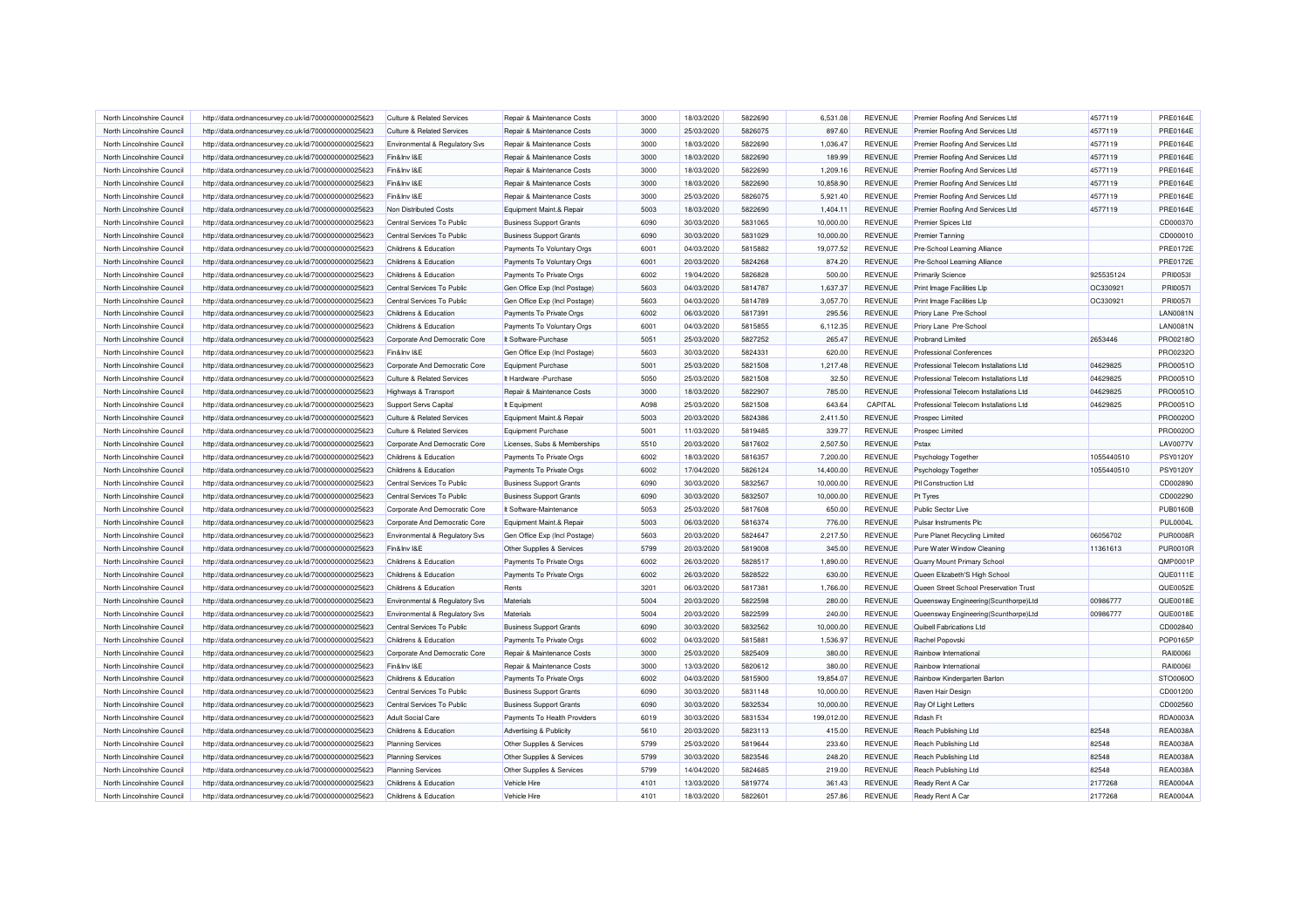| North Lincolnshire Council | http://data.ordnancesurvey.co.uk/id/7000000000025623                                                         | <b>Culture &amp; Related Services</b>                | Vehicle Hire                                             | 4101 | 18/03/2020               | 5822602 | 393.57             | <b>REVENUE</b> | Ready Rent A Car                        | 2177268 | <b>REA0004A</b> |
|----------------------------|--------------------------------------------------------------------------------------------------------------|------------------------------------------------------|----------------------------------------------------------|------|--------------------------|---------|--------------------|----------------|-----------------------------------------|---------|-----------------|
| North Lincolnshire Council | http://data.ordnancesurvey.co.uk/id/7000000000025623                                                         | <b>Culture &amp; Related Services</b>                | Vehicle Hire                                             | 4101 | 30/03/2020               | 5822605 | 260.00             | REVENUE        | Ready Rent A Car                        | 2177268 | <b>REA0004A</b> |
| North Lincolnshire Council | http://data.ordnancesurvey.co.uk/id/7000000000025623                                                         | Central Services To Public                           | <b>Business Support Grants</b>                           | 6090 | 30/03/2020               | 5831142 | 10,000.00          | REVENUE        | Rebecca Beaton Accountancy Services Ltd |         | CD001140        |
| North Lincolnshire Council | http://data.ordnancesurvey.co.uk/id/7000000000025623                                                         | Environmental & Regulatory Svs                       | Payments To Private Orgs                                 | 6002 | 11/03/2020               | 5817783 | 2,367.00           | REVENUE        | Recovercyl                              | 1726851 | <b>REC0033C</b> |
| North Lincolnshire Council | http://data.ordnancesurvey.co.uk/id/7000000000025623                                                         | <b>Adult Social Care</b>                             | Direct Payments To Clients                               | 6012 | 25/02/2020               | 5814658 | 482.36             | <b>REVENUE</b> | <b>REDACTED</b>                         |         | REDACTED        |
| North Lincolnshire Council | http://data.ordnancesurvey.co.uk/id/7000000000025623                                                         | <b>Adult Social Care</b>                             | Direct Payments To Clients                               | 6012 | 25/02/2020               | 5814659 | $-482.36$          | REVENUE        | <b>REDACTED</b>                         |         | REDACTED        |
| North Lincolnshire Council | http://data.ordnancesurvey.co.uk/id/7000000000025623                                                         | <b>Adult Social Care</b>                             | Direct Payments To Clients                               | 6012 | 25/02/2020               | 5814745 | 2,208.00           | <b>REVENUE</b> | <b>REDACTED</b>                         |         | REDACTED        |
| North Lincolnshire Council | http://data.ordnancesurvey.co.uk/id/7000000000025623                                                         | <b>Adult Social Care</b>                             | Direct Payments To Clients                               | 6012 | 25/02/2020               | 5814746 | $-2,208.00$        | REVENUE        | <b>REDACTED</b>                         |         | REDACTED        |
| North Lincolnshire Council | http://data.ordnancesurvey.co.uk/id/7000000000025623                                                         | <b>Adult Social Care</b>                             | Direct Payments To Clients                               | 6012 | 04/03/2020               | 5814411 | 1,058.20           | REVENUE        | REDACTED                                |         | REDACTED        |
| North Lincolnshire Council | http://data.ordnancesurvey.co.uk/id/7000000000025623                                                         | <b>Adult Social Care</b>                             | Direct Payments To Clients                               | 6012 | 04/03/2020               | 5814412 | 1,261.48           | REVENUE        | <b>REDACTED</b>                         |         | REDACTED        |
| North Lincolnshire Council | http://data.ordnancesurvey.co.uk/id/7000000000025623                                                         | <b>Adult Social Care</b>                             | <b>Direct Payments To Clients</b>                        | 6012 | 04/03/2020               | 5814414 | 1,200.00           | <b>REVENUE</b> | <b>REDACTED</b>                         |         | REDACTED        |
| North Lincolnshire Council | http://data.ordnancesurvey.co.uk/id/7000000000025623                                                         | <b>Adult Social Care</b>                             | Direct Payments To Clients                               | 6012 | 04/03/2020               | 5814415 | 2.396.00           | <b>REVENUE</b> | <b>REDACTED</b>                         |         | REDACTED        |
| North Lincolnshire Council | http://data.ordnancesurvey.co.uk/id/7000000000025623                                                         | <b>Adult Social Care</b>                             | <b>Direct Payments To Clients</b>                        | 6012 | 04/03/2020               | 5814416 | 1,004.80           | <b>REVENUE</b> | <b>REDACTED</b>                         |         | REDACTED        |
| North Lincolnshire Council | http://data.ordnancesurvey.co.uk/id/7000000000025623                                                         | <b>Adult Social Care</b>                             | Direct Payments To Clients                               | 6012 | 04/03/2020               | 5814417 | 604.00             | REVENUE        | <b>REDACTED</b>                         |         | REDACTED        |
| North Lincolnshire Council | http://data.ordnancesurvey.co.uk/id/7000000000025623                                                         | <b>Adult Social Care</b>                             | Direct Payments To Clients                               | 6012 | 04/03/2020               | 5814418 | 2,361.32           | REVENUE        | REDACTED                                |         | REDACTED        |
| North Lincolnshire Council | http://data.ordnancesurvey.co.uk/id/7000000000025623                                                         | <b>Adult Social Care</b>                             | Direct Payments To Clients                               | 6012 | 04/03/2020               | 5814419 | 925.31             | REVENUE        | <b>REDACTED</b>                         |         | REDACTED        |
| North Lincolnshire Council | http://data.ordnancesurvey.co.uk/id/7000000000025623                                                         | <b>Adult Social Care</b>                             | Direct Payments To Clients                               | 6012 | 04/03/2020               | 5814420 | 703.36             | <b>REVENUE</b> | <b>REDACTED</b>                         |         | REDACTED        |
| North Lincolnshire Council | http://data.ordnancesurvey.co.uk/id/7000000000025623                                                         | <b>Adult Social Care</b>                             | Direct Payments To Clients                               | 6012 | 04/03/2020               | 5814421 | 1,124.00           | <b>REVENUE</b> | <b>REDACTED</b>                         |         | REDACTED        |
| North Lincolnshire Council | http://data.ordnancesurvey.co.uk/id/7000000000025623                                                         | <b>Adult Social Care</b>                             | Direct Payments To Clients                               | 6012 | 04/03/2020               | 5814423 | 866.00             | REVENUE        | REDACTED                                |         | REDACTED        |
| North Lincolnshire Council | http://data.ordnancesurvey.co.uk/id/7000000000025623                                                         | <b>Adult Social Care</b>                             | Direct Payments To Clients                               | 6012 | 04/03/2020               | 5814424 | 792.28             | <b>REVENUE</b> | <b>REDACTED</b>                         |         | REDACTED        |
| North Lincolnshire Council | http://data.ordnancesurvey.co.uk/id/7000000000025623                                                         | <b>Adult Social Care</b>                             | Direct Payments To Clients                               | 6012 | 04/03/2020               | 5814427 | 920.00             | REVENUE        | <b>REDACTED</b>                         |         | REDACTED        |
| North Lincolnshire Council | http://data.ordnancesurvey.co.uk/id/7000000000025623                                                         | <b>Adult Social Care</b>                             | Direct Payments To Clients                               | 6012 | 04/03/2020               | 5814428 | 1,088.00           | REVENUE        | <b>REDACTED</b>                         |         | REDACTED        |
| North Lincolnshire Council | http://data.ordnancesurvey.co.uk/id/7000000000025623                                                         | <b>Adult Social Care</b>                             | <b>Direct Payments To Clients</b>                        | 6012 | 04/03/2020               | 5814429 | 479.36             | REVENUE        | <b>REDACTED</b>                         |         | REDACTED        |
| North Lincolnshire Council | http://data.ordnancesurvey.co.uk/id/7000000000025623                                                         | <b>Adult Social Care</b>                             | Direct Payments To Clients                               | 6012 | 04/03/2020               | 5814430 | 1,621.20           | REVENUE        | <b>REDACTED</b>                         |         | REDACTED        |
| North Lincolnshire Council | http://data.ordnancesurvey.co.uk/id/7000000000025623                                                         | <b>Adult Social Care</b>                             | Direct Payments To Clients                               | 6012 | 04/03/2020               | 5814431 | 700.00             | <b>REVENUE</b> | REDACTED                                |         | REDACTED        |
| North Lincolnshire Council | http://data.ordnancesurvey.co.uk/id/7000000000025623                                                         | <b>Adult Social Care</b>                             | Direct Payments To Clients                               | 6012 | 04/03/2020               | 5814432 | 570.08             | <b>REVENUE</b> | REDACTED                                |         | REDACTED        |
| North Lincolnshire Council | http://data.ordnancesurvey.co.uk/id/7000000000025623                                                         | <b>Adult Social Care</b>                             | Direct Payments To Clients                               | 6012 | 04/03/2020               | 5814433 | 1,332.00           | REVENUE        | <b>REDACTED</b>                         |         | REDACTED        |
| North Lincolnshire Council | http://data.ordnancesurvey.co.uk/id/7000000000025623                                                         | <b>Adult Social Care</b>                             | Direct Payments To Clients                               | 6012 | 04/03/2020               | 5814434 | 1,064.00           | <b>REVENUE</b> | REDACTED                                |         | REDACTED        |
| North Lincolnshire Council | http://data.ordnancesurvey.co.uk/id/7000000000025623                                                         | <b>Adult Social Care</b>                             | Direct Payments To Clients                               | 6012 | 04/03/2020               | 5814435 | 1,162.60           | <b>REVENUE</b> | <b>REDACTED</b>                         |         | REDACTED        |
| North Lincolnshire Council | http://data.ordnancesurvey.co.uk/id/7000000000025623                                                         | <b>Adult Social Care</b>                             | Direct Payments To Clients                               | 6012 | 04/03/2020               | 5814436 | 2,058.72           | REVENUE        | <b>REDACTED</b>                         |         | REDACTED        |
| North Lincolnshire Council | http://data.ordnancesurvey.co.uk/id/7000000000025623                                                         | <b>Adult Social Care</b>                             | Direct Payments To Clients                               | 6012 | 04/03/2020               | 5814437 | 708.00             | <b>REVENUE</b> | <b>REDACTED</b>                         |         | REDACTED        |
| North Lincolnshire Council | http://data.ordnancesurvey.co.uk/id/7000000000025623                                                         | <b>Adult Social Care</b>                             | <b>Direct Payments To Clients</b>                        | 6012 | 04/03/2020               | 5814438 | 1,536.00           | <b>REVENUE</b> | <b>REDACTED</b>                         |         | REDACTED        |
| North Lincolnshire Council | http://data.ordnancesurvey.co.uk/id/7000000000025623                                                         | <b>Adult Social Care</b>                             | <b>Direct Payments To Clients</b>                        | 6012 | 04/03/2020               | 5814439 | 756.00             | <b>REVENUE</b> | <b>REDACTED</b>                         |         | REDACTED        |
| North Lincolnshire Council | http://data.ordnancesurvey.co.uk/id/7000000000025623                                                         | <b>Adult Social Care</b>                             | Direct Payments To Clients                               | 6012 | 04/03/2020               | 5814441 | 956.12             | REVENUE        | REDACTED                                |         | REDACTED        |
| North Lincolnshire Council | http://data.ordnancesurvey.co.uk/id/7000000000025623                                                         | <b>Adult Social Care</b>                             | Direct Payments To Clients                               | 6012 | 04/03/2020               | 5814442 | 829.52             | <b>REVENUE</b> | REDACTED                                |         | REDACTED        |
| North Lincolnshire Council | http://data.ordnancesurvey.co.uk/id/7000000000025623                                                         | <b>Adult Social Care</b>                             | Direct Payments To Clients                               | 6012 | 04/03/2020               | 5814445 | 1,162.20           | REVENUE        | <b>REDACTED</b>                         |         | REDACTED        |
| North Lincolnshire Council | http://data.ordnancesurvey.co.uk/id/7000000000025623                                                         | <b>Adult Social Care</b>                             | Direct Payments To Clients                               | 6012 | 04/03/2020               | 5814446 | 841.60             | <b>REVENUE</b> | <b>REDACTED</b>                         |         | REDACTED        |
| North Lincolnshire Council | http://data.ordnancesurvey.co.uk/id/7000000000025623                                                         | <b>Adult Social Care</b>                             | Direct Payments To Clients                               | 6012 | 04/03/2020               | 5814447 | 1,596.04           | REVENUE        | <b>REDACTED</b>                         |         | REDACTED        |
| North Lincolnshire Council | http://data.ordnancesurvey.co.uk/id/7000000000025623                                                         | <b>Adult Social Care</b>                             | Direct Payments To Clients                               | 6012 | 04/03/2020               | 5814448 | 1,584.08           | <b>REVENUE</b> | <b>REDACTED</b>                         |         | REDACTED        |
| North Lincolnshire Council | http://data.ordnancesurvey.co.uk/id/7000000000025623                                                         | <b>Adult Social Care</b>                             | Direct Payments To Clients                               | 6012 | 04/03/2020               | 5814449 | 1,594.00           | REVENUE        | <b>REDACTED</b>                         |         | REDACTED        |
| North Lincolnshire Council | http://data.ordnancesurvey.co.uk/id/7000000000025623                                                         | <b>Adult Social Care</b>                             | Direct Payments To Clients                               | 6012 | 04/03/2020               | 5814450 | 729.64             | REVENUE        | REDACTED                                |         | REDACTED        |
| North Lincolnshire Council | http://data.ordnancesurvey.co.uk/id/7000000000025623                                                         | <b>Adult Social Care</b>                             | Direct Payments To Clients                               | 6012 | 04/03/2020               | 5814451 | 600.00             | REVENUE        | <b>REDACTED</b>                         |         | REDACTED        |
| North Lincolnshire Council | http://data.ordnancesurvey.co.uk/id/7000000000025623                                                         | <b>Adult Social Care</b>                             | Direct Payments To Clients                               | 6012 | 04/03/2020               | 5814452 | 523.20             | <b>REVENUE</b> | <b>REDACTED</b>                         |         | REDACTED        |
| North Lincolnshire Council | http://data.ordnancesurvey.co.uk/id/7000000000025623                                                         | <b>Adult Social Care</b>                             | Direct Payments To Clients                               | 6012 | 04/03/2020               | 5814454 | 1.037.20           | <b>REVENUE</b> | <b>REDACTED</b>                         |         | REDACTED        |
| North Lincolnshire Council | http://data.ordnancesurvey.co.uk/id/7000000000025623                                                         | <b>Adult Social Care</b>                             | <b>Direct Payments To Clients</b>                        | 6012 | 04/03/2020               | 5814457 | 684.32             | <b>REVENUE</b> | <b>REDACTED</b>                         |         | REDACTED        |
| North Lincolnshire Council |                                                                                                              | <b>Adult Social Care</b>                             |                                                          | 6012 | 04/03/2020               | 5814458 |                    | REVENUE        | <b>REDACTED</b>                         |         | REDACTED        |
| North Lincolnshire Council | http://data.ordnancesurvey.co.uk/id/7000000000025623<br>http://data.ordnancesurvey.co.uk/id/7000000000025623 | <b>Adult Social Care</b>                             | Direct Payments To Clients<br>Direct Payments To Clients | 6012 | 04/03/2020               | 5814459 | 1,100.00<br>800.76 | <b>REVENUE</b> | REDACTED                                |         | REDACTED        |
| North Lincolnshire Council |                                                                                                              | <b>Adult Social Care</b>                             | Direct Payments To Clients                               | 6012 | 04/03/2020               | 5814460 |                    | REVENUE        | <b>REDACTED</b>                         |         | REDACTED        |
| North Lincolnshire Council | http://data.ordnancesurvey.co.uk/id/7000000000025623                                                         | <b>Adult Social Care</b>                             |                                                          | 6012 | 04/03/2020               | 5814461 | 600.00<br>1,603.68 | <b>REVENUE</b> | <b>REDACTED</b>                         |         | REDACTED        |
| North Lincolnshire Council | http://data.ordnancesurvey.co.uk/id/7000000000025623<br>http://data.ordnancesurvey.co.uk/id/7000000000025623 | <b>Adult Social Care</b>                             | Direct Payments To Clients<br>Direct Payments To Clients | 6012 | 04/03/2020               | 5814462 | 1,671.84           | <b>REVENUE</b> | <b>REDACTED</b>                         |         | REDACTED        |
| North Lincolnshire Council |                                                                                                              |                                                      |                                                          | 6012 |                          | 5814463 |                    | REVENUE        | <b>REDACTED</b>                         |         | REDACTED        |
| North Lincolnshire Council | http://data.ordnancesurvey.co.uk/id/7000000000025623<br>http://data.ordnancesurvey.co.uk/id/7000000000025623 | <b>Adult Social Care</b><br><b>Adult Social Care</b> | Direct Payments To Clients<br>Direct Payments To Clients | 6012 | 04/03/2020<br>04/03/2020 | 5814464 | 461.40<br>540.00   | <b>REVENUE</b> | <b>REDACTED</b>                         |         | REDACTED        |
| North Lincolnshire Council | http://data.ordnancesurvey.co.uk/id/7000000000025623                                                         |                                                      | Direct Payments To Clients                               | 6012 | 04/03/2020               | 5814465 | 280.00             | REVENUE        | <b>REDACTED</b>                         |         | REDACTED        |
|                            |                                                                                                              | <b>Adult Social Care</b>                             |                                                          |      |                          |         |                    |                |                                         |         |                 |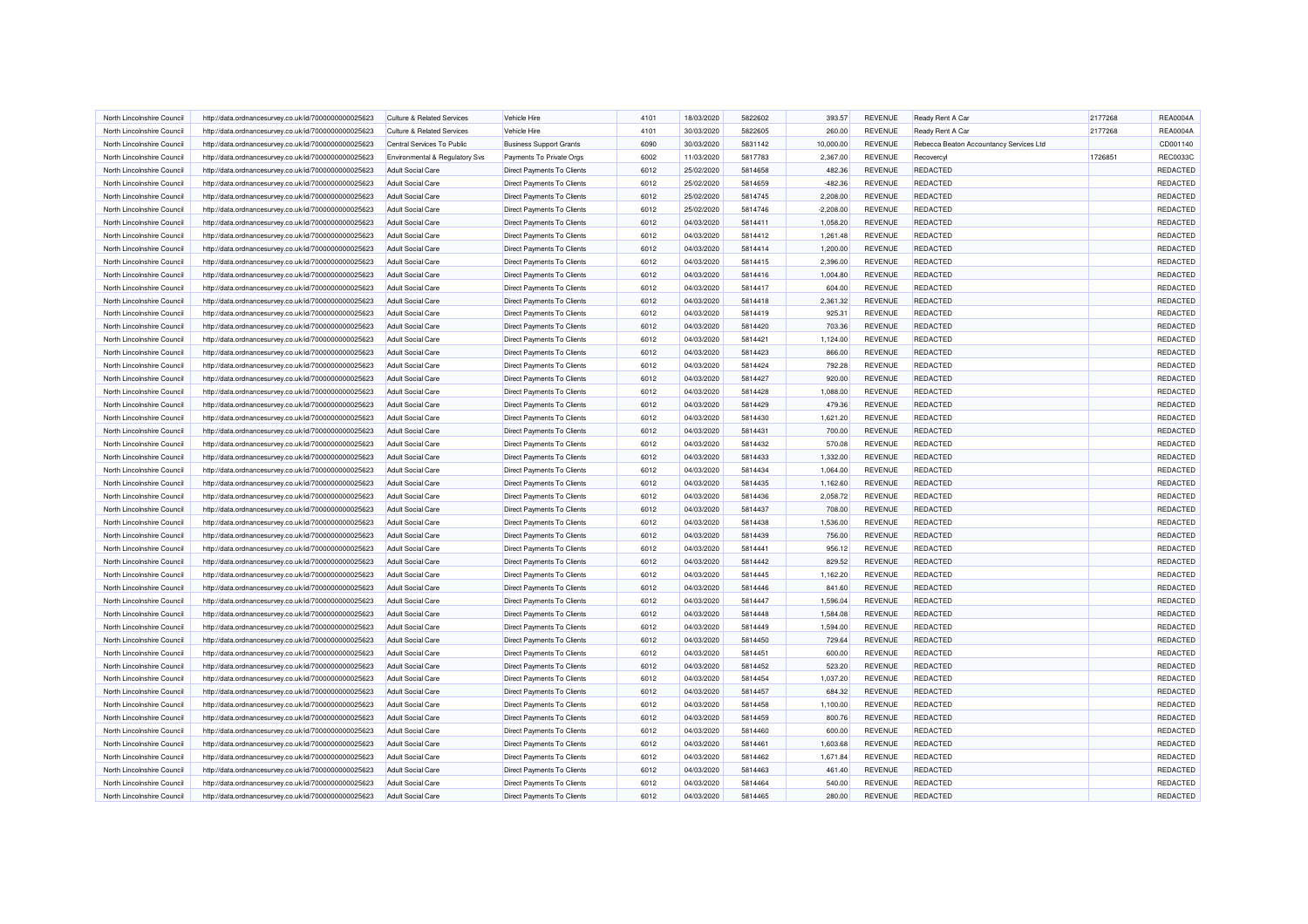| North Lincolnshire Council | http://data.ordnancesurvey.co.uk/id/7000000000025623 | <b>Adult Social Care</b> | Direct Payments To Clients        | 6012 | 04/03/2020 | 5814466 | 1,208.00 | REVENUE        | <b>REDACTED</b> | REDACTED        |
|----------------------------|------------------------------------------------------|--------------------------|-----------------------------------|------|------------|---------|----------|----------------|-----------------|-----------------|
| North Lincolnshire Council | http://data.ordnancesurvey.co.uk/id/7000000000025623 | <b>Adult Social Care</b> | <b>Direct Payments To Clients</b> | 6012 | 04/03/2020 | 5814467 | 1,143.68 | <b>REVENUE</b> | <b>REDACTED</b> | REDACTED        |
| North Lincolnshire Council | http://data.ordnancesurvey.co.uk/id/7000000000025623 | <b>Adult Social Care</b> | Direct Payments To Clients        | 6012 | 04/03/2020 | 5814468 | 1,102.44 | REVENUE        | <b>REDACTED</b> | REDACTED        |
| North Lincolnshire Council | http://data.ordnancesurvey.co.uk/id/7000000000025623 | <b>Adult Social Care</b> | <b>Direct Payments To Clients</b> | 6012 | 04/03/2020 | 5814469 | 508.00   | <b>REVENUE</b> | REDACTED        | REDACTED        |
| North Lincolnshire Council | http://data.ordnancesurvey.co.uk/id/7000000000025623 | <b>Adult Social Care</b> | Direct Payments To Clients        | 6012 | 04/03/2020 | 5814470 | 1,488.32 | REVENUE        | <b>REDACTED</b> | REDACTED        |
| North Lincolnshire Council | http://data.ordnancesurvey.co.uk/id/7000000000025623 | <b>Adult Social Care</b> | Direct Payments To Clients        | 6012 | 04/03/2020 | 5814471 | 1,320.00 | REVENUE        | <b>REDACTED</b> | REDACTED        |
| North Lincolnshire Council | http://data.ordnancesurvey.co.uk/id/7000000000025623 | <b>Adult Social Care</b> | Direct Payments To Clients        | 6012 | 04/03/2020 | 5814472 | 877.00   | REVENUE        | REDACTED        | REDACTED        |
| North Lincolnshire Council | http://data.ordnancesurvey.co.uk/id/7000000000025623 | <b>Adult Social Care</b> | <b>Direct Payments To Clients</b> | 6012 | 04/03/2020 | 5814473 | 594.00   | <b>REVENUE</b> | <b>REDACTED</b> | REDACTED        |
| North Lincolnshire Council | http://data.ordnancesurvey.co.uk/id/7000000000025623 | Adult Social Care        | Direct Payments To Clients        | 6012 | 04/03/2020 | 5814474 | 930.00   | <b>REVENUE</b> | REDACTED        | REDACTED        |
| North Lincolnshire Council | http://data.ordnancesurvey.co.uk/id/7000000000025623 | <b>Adult Social Care</b> | Direct Payments To Clients        | 6012 | 04/03/2020 | 5814475 | 759.72   | REVENUE        | <b>REDACTED</b> | REDACTED        |
| North Lincolnshire Council | http://data.ordnancesurvey.co.uk/id/7000000000025623 | <b>Adult Social Care</b> | Direct Payments To Clients        | 6012 | 04/03/2020 | 5814476 | 1,237.52 | REVENUE        | <b>REDACTED</b> | REDACTED        |
| North Lincolnshire Council | http://data.ordnancesurvey.co.uk/id/7000000000025623 | <b>Adult Social Care</b> | <b>Direct Payments To Clients</b> | 6012 | 04/03/2020 | 5814477 | 510.88   | REVENUE        | REDACTED        | REDACTED        |
| North Lincolnshire Council | http://data.ordnancesurvey.co.uk/id/7000000000025623 | <b>Adult Social Care</b> | Direct Payments To Clients        | 6012 | 04/03/2020 | 5814479 | 1,124.24 | REVENUE        | <b>REDACTED</b> | REDACTED        |
| North Lincolnshire Council | http://data.ordnancesurvey.co.uk/id/7000000000025623 | <b>Adult Social Care</b> | Direct Payments To Clients        | 6012 | 04/03/2020 | 5814480 | 659.20   | REVENUE        | <b>REDACTED</b> | REDACTED        |
| North Lincolnshire Council | http://data.ordnancesurvey.co.uk/id/7000000000025623 | <b>Adult Social Care</b> | Direct Payments To Clients        | 6012 | 04/03/2020 | 5814481 | 1,660.00 | REVENUE        | <b>REDACTED</b> | REDACTED        |
| North Lincolnshire Council | http://data.ordnancesurvey.co.uk/id/7000000000025623 | <b>Adult Social Care</b> | Direct Payments To Clients        | 6012 | 04/03/2020 | 5814482 | 848.96   | REVENUE        | <b>REDACTED</b> | REDACTED        |
| North Lincolnshire Council | http://data.ordnancesurvey.co.uk/id/7000000000025623 | <b>Adult Social Care</b> | Direct Payments To Clients        | 6012 | 04/03/2020 | 5814483 | 600.00   | <b>REVENUE</b> | <b>REDACTED</b> | REDACTED        |
| North Lincolnshire Council | http://data.ordnancesurvey.co.uk/id/7000000000025623 | <b>Adult Social Care</b> | <b>Direct Payments To Clients</b> | 6012 | 04/03/2020 | 5814485 | 1,564.96 | <b>REVENUE</b> | <b>REDACTED</b> | REDACTED        |
| North Lincolnshire Council | http://data.ordnancesurvey.co.uk/id/7000000000025623 | <b>Adult Social Care</b> | <b>Direct Payments To Clients</b> | 6012 | 04/03/2020 | 5814487 | 1,000.00 | REVENUE        | REDACTED        | REDACTED        |
| North Lincolnshire Council | http://data.ordnancesurvey.co.uk/id/7000000000025623 | <b>Adult Social Care</b> | Direct Payments To Clients        | 6012 | 04/03/2020 | 5814488 | 3,827.04 | REVENUE        | REDACTED        | REDACTED        |
| North Lincolnshire Council | http://data.ordnancesurvey.co.uk/id/7000000000025623 | <b>Adult Social Care</b> | Direct Payments To Clients        | 6012 | 04/03/2020 | 5814489 | 3,360.00 | REVENUE        | <b>REDACTED</b> | REDACTED        |
| North Lincolnshire Council |                                                      | <b>Adult Social Care</b> | Direct Payments To Clients        | 6012 | 04/03/2020 | 5814490 | 600.00   | REVENUE        | <b>REDACTED</b> | REDACTED        |
| North Lincolnshire Council | http://data.ordnancesurvey.co.uk/id/7000000000025623 | <b>Adult Social Care</b> |                                   | 6012 | 04/03/2020 | 5814491 | 441.60   | <b>REVENUE</b> | <b>REDACTED</b> | REDACTED        |
|                            | http://data.ordnancesurvey.co.uk/id/7000000000025623 |                          | Direct Payments To Clients        |      |            |         |          |                |                 |                 |
| North Lincolnshire Council | http://data.ordnancesurvey.co.uk/id/7000000000025623 | <b>Adult Social Care</b> | Direct Payments To Clients        | 6012 | 04/03/2020 | 5814492 | 1,809.24 | REVENUE        | REDACTED        | REDACTED        |
| North Lincolnshire Council | http://data.ordnancesurvey.co.uk/id/7000000000025623 | <b>Adult Social Care</b> | Direct Payments To Clients        | 6012 | 04/03/2020 | 5814493 | 1,055.68 | <b>REVENUE</b> | <b>REDACTED</b> | REDACTED        |
| North Lincolnshire Council | http://data.ordnancesurvey.co.uk/id/7000000000025623 | <b>Adult Social Care</b> | Direct Payments To Clients        | 6012 | 04/03/2020 | 5814494 | 1,235.68 | REVENUE        | <b>REDACTED</b> | REDACTED        |
| North Lincolnshire Council | http://data.ordnancesurvey.co.uk/id/7000000000025623 | <b>Adult Social Care</b> | Direct Payments To Clients        | 6012 | 04/03/2020 | 5814495 | 1,487.80 | <b>REVENUE</b> | <b>REDACTED</b> | REDACTED        |
| North Lincolnshire Council | http://data.ordnancesurvey.co.uk/id/7000000000025623 | <b>Adult Social Care</b> | <b>Direct Payments To Clients</b> | 6012 | 04/03/2020 | 5814496 | 949.20   | REVENUE        | REDACTED        | REDACTED        |
| North Lincolnshire Council | http://data.ordnancesurvey.co.uk/id/7000000000025623 | <b>Adult Social Care</b> | Direct Payments To Clients        | 6012 | 04/03/2020 | 5814497 | 760.00   | <b>REVENUE</b> | REDACTED        | REDACTED        |
| North Lincolnshire Council | http://data.ordnancesurvey.co.uk/id/7000000000025623 | <b>Adult Social Care</b> | Direct Payments To Clients        | 6012 | 04/03/2020 | 5814498 | 1,519.32 | REVENUE        | <b>REDACTED</b> | REDACTED        |
| North Lincolnshire Council | http://data.ordnancesurvey.co.uk/id/7000000000025623 | <b>Adult Social Care</b> | <b>Direct Payments To Clients</b> | 6012 | 04/03/2020 | 5814499 | 479.36   | <b>REVENUE</b> | REDACTED        | REDACTED        |
| North Lincolnshire Council | http://data.ordnancesurvey.co.uk/id/7000000000025623 | <b>Adult Social Care</b> | <b>Direct Payments To Clients</b> | 6012 | 04/03/2020 | 5814500 | 1,316.76 | REVENUE        | <b>REDACTED</b> | REDACTED        |
| North Lincolnshire Council | http://data.ordnancesurvey.co.uk/id/7000000000025623 | <b>Adult Social Care</b> | Direct Payments To Clients        | 6012 | 04/03/2020 | 5814501 | 1,178.44 | <b>REVENUE</b> | <b>REDACTED</b> | REDACTED        |
| North Lincolnshire Council | http://data.ordnancesurvey.co.uk/id/7000000000025623 | <b>Adult Social Care</b> | Direct Payments To Clients        | 6012 | 04/03/2020 | 5814502 | 656.80   | REVENUE        | <b>REDACTED</b> | REDACTED        |
| North Lincolnshire Council | http://data.ordnancesurvey.co.uk/id/7000000000025623 | <b>Adult Social Care</b> | Direct Payments To Clients        | 6012 | 04/03/2020 | 5814503 | 922.80   | <b>REVENUE</b> | <b>REDACTED</b> | REDACTED        |
| North Lincolnshire Council | http://data.ordnancesurvey.co.uk/id/7000000000025623 | Adult Social Care        | <b>Direct Payments To Clients</b> | 6012 | 04/03/2020 | 5814504 | 1,515.52 | <b>REVENUE</b> | REDACTED        | REDACTED        |
| North Lincolnshire Council | http://data.ordnancesurvey.co.uk/id/7000000000025623 | <b>Adult Social Care</b> | Direct Payments To Clients        | 6012 | 04/03/2020 | 5814505 | 1,200.00 | <b>REVENUE</b> | <b>REDACTED</b> | REDACTED        |
| North Lincolnshire Council | http://data.ordnancesurvey.co.uk/id/7000000000025623 | <b>Adult Social Care</b> | Direct Payments To Clients        | 6012 | 04/03/2020 | 5814506 | 1,612.00 | REVENUE        | <b>REDACTED</b> | REDACTED        |
| North Lincolnshire Council | http://data.ordnancesurvey.co.uk/id/7000000000025623 | <b>Adult Social Care</b> | <b>Direct Payments To Clients</b> | 6012 | 04/03/2020 | 5814507 | 2,634.04 | REVENUE        | REDACTED        | REDACTED        |
| North Lincolnshire Council | http://data.ordnancesurvey.co.uk/id/7000000000025623 | <b>Adult Social Care</b> | <b>Direct Payments To Clients</b> | 6012 | 04/03/2020 | 5814508 | 1,680.00 | REVENUE        | <b>REDACTED</b> | REDACTED        |
| North Lincolnshire Council | http://data.ordnancesurvey.co.uk/id/7000000000025623 | <b>Adult Social Care</b> | Direct Payments To Clients        | 6012 | 04/03/2020 | 5814510 | 1,249.60 | REVENUE        | REDACTED        | REDACTED        |
| North Lincolnshire Council | http://data.ordnancesurvey.co.uk/id/7000000000025623 | <b>Adult Social Care</b> | Direct Payments To Clients        | 6012 | 04/03/2020 | 5814511 | 900.00   | REVENUE        | <b>REDACTED</b> | REDACTED        |
| North Lincolnshire Council | http://data.ordnancesurvey.co.uk/id/7000000000025623 | <b>Adult Social Care</b> | Direct Payments To Clients        | 6012 | 04/03/2020 | 5814512 | 987.68   | REVENUE        | <b>REDACTED</b> | REDACTED        |
| North Lincolnshire Council | http://data.ordnancesurvey.co.uk/id/7000000000025623 | <b>Adult Social Care</b> | Direct Payments To Clients        | 6012 | 04/03/2020 | 5814513 | 1,100.00 | <b>REVENUE</b> | <b>REDACTED</b> | REDACTED        |
| North Lincolnshire Council | http://data.ordnancesurvey.co.uk/id/7000000000025623 | <b>Adult Social Care</b> | <b>Direct Payments To Clients</b> | 6012 | 04/03/2020 | 5814515 | 1,598.64 | REVENUE        | <b>REDACTED</b> | REDACTED        |
| North Lincolnshire Council | http://data.ordnancesurvey.co.uk/id/7000000000025623 | <b>Adult Social Care</b> | Direct Payments To Clients        | 6012 | 04/03/2020 | 5814516 | 1,082.36 | REVENUE        | REDACTED        | REDACTED        |
| North Lincolnshire Council | http://data.ordnancesurvey.co.uk/id/7000000000025623 | <b>Adult Social Care</b> | Direct Payments To Clients        | 6012 | 04/03/2020 | 5814517 | 1,139.36 | REVENUE        | REDACTED        | REDACTED        |
| North Lincolnshire Council | http://data.ordnancesurvey.co.uk/id/7000000000025623 | <b>Adult Social Care</b> | Direct Payments To Clients        | 6012 | 04/03/2020 | 5814518 | 2,194.84 | REVENUE        | <b>REDACTED</b> | REDACTED        |
| North Lincolnshire Council | http://data.ordnancesurvey.co.uk/id/7000000000025623 | <b>Adult Social Care</b> | Direct Payments To Clients        | 6012 | 04/03/2020 | 5814519 | 728.76   | REVENUE        | <b>REDACTED</b> | REDACTED        |
| North Lincolnshire Council | http://data.ordnancesurvey.co.uk/id/7000000000025623 | <b>Adult Social Care</b> | Direct Payments To Clients        | 6012 | 04/03/2020 | 5814520 | 560.00   | <b>REVENUE</b> | <b>REDACTED</b> | <b>REDACTED</b> |
| North Lincolnshire Council | http://data.ordnancesurvey.co.uk/id/7000000000025623 | <b>Adult Social Care</b> | Direct Payments To Clients        | 6012 | 04/03/2020 | 5814522 | 1,676.00 | REVENUE        | REDACTED        | REDACTED        |
| North Lincolnshire Council | http://data.ordnancesurvey.co.uk/id/7000000000025623 | <b>Adult Social Care</b> | Direct Payments To Clients        | 6012 | 04/03/2020 | 5814523 | 2,270.56 | <b>REVENUE</b> | <b>REDACTED</b> | REDACTED        |
| North Lincolnshire Council | http://data.ordnancesurvey.co.uk/id/7000000000025623 | <b>Adult Social Care</b> | Direct Payments To Clients        | 6012 | 04/03/2020 | 5814524 | 1,945.48 | REVENUE        | <b>REDACTED</b> | REDACTED        |
|                            |                                                      |                          |                                   |      |            |         |          |                |                 |                 |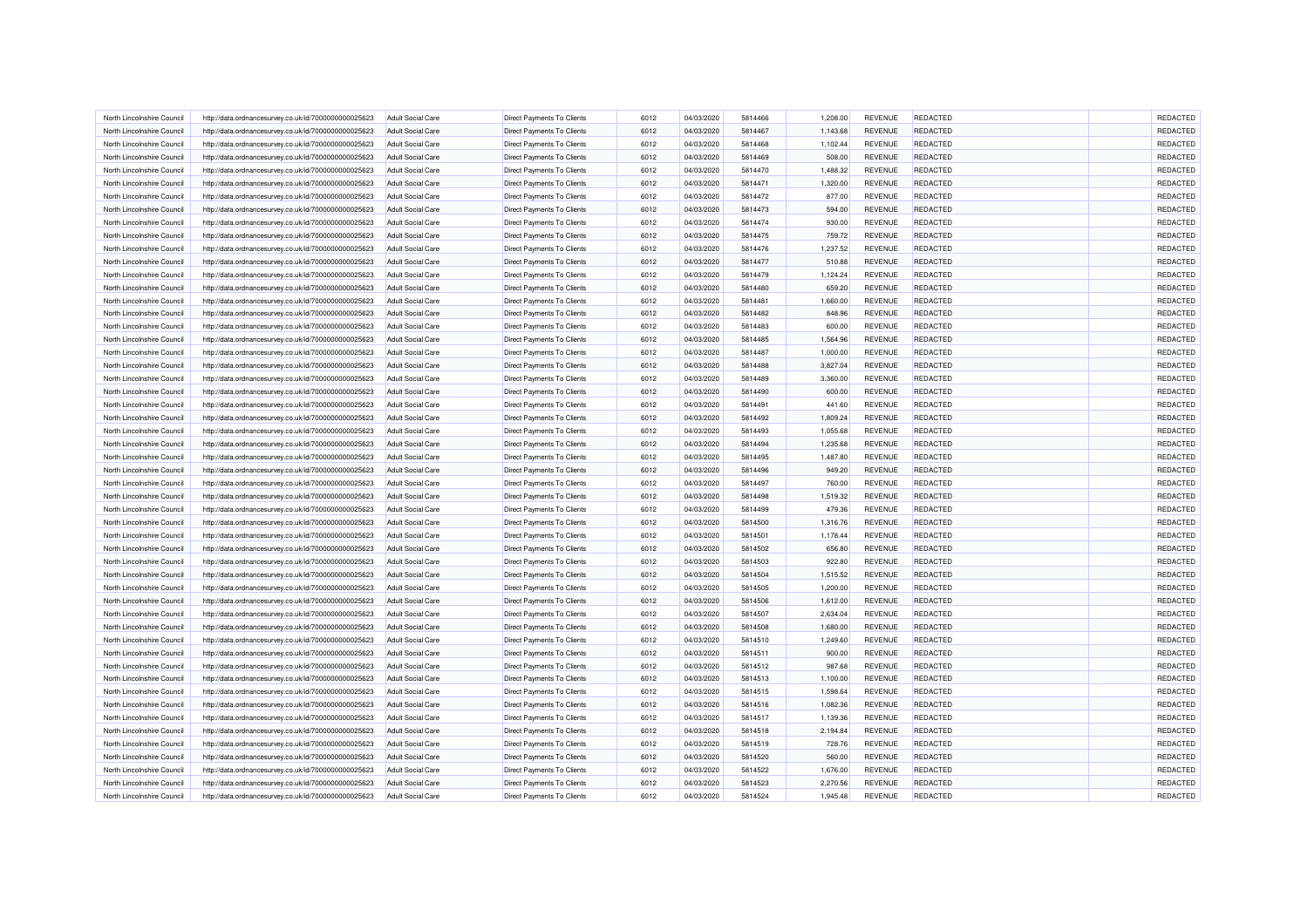| North Lincolnshire Council | http://data.ordnancesurvey.co.uk/id/7000000000025623 | <b>Adult Social Care</b> | <b>Direct Payments To Clients</b> | 6012 | 04/03/2020 | 5814525 | 684.80    | REVENUE        | <b>REDACTED</b> | REDACTED |
|----------------------------|------------------------------------------------------|--------------------------|-----------------------------------|------|------------|---------|-----------|----------------|-----------------|----------|
| North Lincolnshire Council | http://data.ordnancesurvey.co.uk/id/7000000000025623 | <b>Adult Social Care</b> | <b>Direct Payments To Clients</b> | 6012 | 04/03/2020 | 5814527 | 361.44    | REVENUE        | <b>REDACTED</b> | REDACTED |
| North Lincolnshire Council | http://data.ordnancesurvey.co.uk/id/7000000000025623 | <b>Adult Social Care</b> | Direct Payments To Clients        | 6012 | 04/03/2020 | 5814528 | 842.24    | REVENUE        | <b>REDACTED</b> | REDACTED |
| North Lincolnshire Council | http://data.ordnancesurvey.co.uk/id/7000000000025623 | <b>Adult Social Care</b> | Direct Payments To Clients        | 6012 | 04/03/2020 | 5814529 | 2,139.80  | <b>REVENUE</b> | REDACTED        | REDACTED |
| North Lincolnshire Council | http://data.ordnancesurvey.co.uk/id/7000000000025623 | <b>Adult Social Care</b> | <b>Direct Payments To Clients</b> | 6012 | 04/03/2020 | 5814530 | 2,550.64  | REVENUE        | <b>REDACTED</b> | REDACTED |
| North Lincolnshire Council | http://data.ordnancesurvey.co.uk/id/7000000000025623 | <b>Adult Social Care</b> | Direct Payments To Clients        | 6012 | 04/03/2020 | 5814532 | 909.44    | <b>REVENUE</b> | <b>REDACTED</b> | REDACTED |
| North Lincolnshire Council | http://data.ordnancesurvey.co.uk/id/7000000000025623 | <b>Adult Social Care</b> | Direct Payments To Clients        | 6012 | 04/03/2020 | 5814533 | 726.80    | REVENUE        | <b>REDACTED</b> | REDACTED |
| North Lincolnshire Council | http://data.ordnancesurvey.co.uk/id/7000000000025623 | <b>Adult Social Care</b> | Direct Payments To Clients        | 6012 | 04/03/2020 | 5814534 | 1,124.24  | REVENUE        | <b>REDACTED</b> | REDACTED |
| North Lincolnshire Council | http://data.ordnancesurvey.co.uk/id/7000000000025623 | Adult Social Care        | <b>Direct Payments To Clients</b> | 6012 | 04/03/2020 | 5814535 | 2,101.68  | <b>REVENUE</b> | REDACTED        | REDACTED |
| North Lincolnshire Council | http://data.ordnancesurvey.co.uk/id/7000000000025623 | <b>Adult Social Care</b> | Direct Payments To Clients        | 6012 | 04/03/2020 | 5814536 | 839.08    | <b>REVENUE</b> | <b>REDACTED</b> | REDACTED |
| North Lincolnshire Council | http://data.ordnancesurvey.co.uk/id/7000000000025623 | <b>Adult Social Care</b> | Direct Payments To Clients        | 6012 | 04/03/2020 | 5814538 | 460.00    | REVENUE        | <b>REDACTED</b> | REDACTED |
| North Lincolnshire Council | http://data.ordnancesurvey.co.uk/id/7000000000025623 | <b>Adult Social Care</b> | <b>Direct Payments To Clients</b> | 6012 | 04/03/2020 | 5814539 | 2,962.60  | REVENUE        | REDACTED        | REDACTED |
| North Lincolnshire Council | http://data.ordnancesurvey.co.uk/id/7000000000025623 | <b>Adult Social Care</b> | <b>Direct Payments To Clients</b> | 6012 | 04/03/2020 | 5814540 | 3,080.28  | REVENUE        | <b>REDACTED</b> | REDACTED |
| North Lincolnshire Council | http://data.ordnancesurvey.co.uk/id/7000000000025623 | <b>Adult Social Care</b> | Direct Payments To Clients        | 6012 | 04/03/2020 | 5814541 | 840.00    | REVENUE        | REDACTED        | REDACTED |
| North Lincolnshire Council | http://data.ordnancesurvey.co.uk/id/7000000000025623 | <b>Adult Social Care</b> | Direct Payments To Clients        | 6012 | 04/03/2020 | 5814542 | 652.00    | REVENUE        | <b>REDACTED</b> | REDACTED |
| North Lincolnshire Council | http://data.ordnancesurvey.co.uk/id/7000000000025623 | <b>Adult Social Care</b> | Direct Payments To Clients        | 6012 | 04/03/2020 | 5814543 | 1,595.92  | REVENUE        | <b>REDACTED</b> | REDACTED |
| North Lincolnshire Council | http://data.ordnancesurvey.co.uk/id/7000000000025623 | <b>Adult Social Care</b> | Direct Payments To Clients        | 6012 | 04/03/2020 | 5814544 | 1,172.00  | <b>REVENUE</b> | <b>REDACTED</b> | REDACTED |
| North Lincolnshire Council | http://data.ordnancesurvey.co.uk/id/7000000000025623 | <b>Adult Social Care</b> | <b>Direct Payments To Clients</b> | 6012 | 04/03/2020 | 5814545 | 1,498.00  | <b>REVENUE</b> | <b>REDACTED</b> | REDACTED |
| North Lincolnshire Council | http://data.ordnancesurvey.co.uk/id/7000000000025623 | <b>Adult Social Care</b> | <b>Direct Payments To Clients</b> | 6012 | 04/03/2020 | 5814546 | 1,618.40  | REVENUE        | REDACTED        | REDACTED |
| North Lincolnshire Council | http://data.ordnancesurvey.co.uk/id/7000000000025623 | <b>Adult Social Care</b> | <b>Direct Payments To Clients</b> | 6012 | 04/03/2020 | 5814547 | 2,438.68  | REVENUE        | REDACTED        | REDACTED |
| North Lincolnshire Council |                                                      | <b>Adult Social Care</b> | Direct Payments To Clients        | 6012 | 04/03/2020 | 5814548 | 1,765.28  | REVENUE        | <b>REDACTED</b> | REDACTED |
| North Lincolnshire Council | http://data.ordnancesurvey.co.uk/id/7000000000025623 | <b>Adult Social Care</b> |                                   | 6012 | 04/03/2020 | 5814549 |           | REVENUE        | <b>REDACTED</b> | REDACTED |
|                            | http://data.ordnancesurvey.co.uk/id/7000000000025623 |                          | Direct Payments To Clients        |      |            |         | 524.00    |                |                 | REDACTED |
| North Lincolnshire Council | http://data.ordnancesurvey.co.uk/id/7000000000025623 | <b>Adult Social Care</b> | Direct Payments To Clients        | 6012 | 04/03/2020 | 5814550 | 2,720.00  | <b>REVENUE</b> | <b>REDACTED</b> |          |
| North Lincolnshire Council | http://data.ordnancesurvey.co.uk/id/7000000000025623 | <b>Adult Social Care</b> | Direct Payments To Clients        | 6012 | 04/03/2020 | 5814551 | 4,135.24  | REVENUE        | REDACTED        | REDACTED |
| North Lincolnshire Council | http://data.ordnancesurvey.co.uk/id/7000000000025623 | <b>Adult Social Care</b> | Direct Payments To Clients        | 6012 | 04/03/2020 | 5814552 | 627.20    | <b>REVENUE</b> | <b>REDACTED</b> | REDACTED |
| North Lincolnshire Council | http://data.ordnancesurvey.co.uk/id/7000000000025623 | <b>Adult Social Care</b> | Direct Payments To Clients        | 6012 | 04/03/2020 | 5814553 | 1,505.76  | REVENUE        | <b>REDACTED</b> | REDACTED |
| North Lincolnshire Council | http://data.ordnancesurvey.co.uk/id/7000000000025623 | <b>Adult Social Care</b> | <b>Direct Payments To Clients</b> | 6012 | 04/03/2020 | 5814554 | 1,370.92  | <b>REVENUE</b> | <b>REDACTED</b> | REDACTED |
| North Lincolnshire Council | http://data.ordnancesurvey.co.uk/id/7000000000025623 | <b>Adult Social Care</b> | Direct Payments To Clients        | 6012 | 04/03/2020 | 5814555 | 456.00    | REVENUE        | REDACTED        | REDACTED |
| North Lincolnshire Council | http://data.ordnancesurvey.co.uk/id/7000000000025623 | <b>Adult Social Care</b> | Direct Payments To Clients        | 6012 | 04/03/2020 | 5814556 | 1,376.68  | <b>REVENUE</b> | <b>REDACTED</b> | REDACTED |
| North Lincolnshire Council | http://data.ordnancesurvey.co.uk/id/7000000000025623 | <b>Adult Social Care</b> | Direct Payments To Clients        | 6012 | 04/03/2020 | 5814557 | 966.68    | REVENUE        | <b>REDACTED</b> | REDACTED |
| North Lincolnshire Council | http://data.ordnancesurvey.co.uk/id/7000000000025623 | <b>Adult Social Care</b> | <b>Direct Payments To Clients</b> | 6012 | 04/03/2020 | 5814558 | 411.44    | <b>REVENUE</b> | REDACTED        | REDACTED |
| North Lincolnshire Council | http://data.ordnancesurvey.co.uk/id/7000000000025623 | <b>Adult Social Care</b> | Direct Payments To Clients        | 6012 | 04/03/2020 | 5814559 | 11,472.00 | REVENUE        | <b>REDACTED</b> | REDACTED |
| North Lincolnshire Council | http://data.ordnancesurvey.co.uk/id/7000000000025623 | <b>Adult Social Care</b> | Direct Payments To Clients        | 6012 | 04/03/2020 | 5814560 | 1,180.00  | <b>REVENUE</b> | <b>REDACTED</b> | REDACTED |
| North Lincolnshire Council | http://data.ordnancesurvey.co.uk/id/7000000000025623 | <b>Adult Social Care</b> | Direct Payments To Clients        | 6012 | 04/03/2020 | 5814561 | 1,678.48  | REVENUE        | <b>REDACTED</b> | REDACTED |
| North Lincolnshire Council | http://data.ordnancesurvey.co.uk/id/7000000000025623 | <b>Adult Social Care</b> | Direct Payments To Clients        | 6012 | 04/03/2020 | 5814562 | 2,150.56  | <b>REVENUE</b> | <b>REDACTED</b> | REDACTED |
| North Lincolnshire Council | http://data.ordnancesurvey.co.uk/id/7000000000025623 | Adult Social Care        | Direct Payments To Clients        | 6012 | 04/03/2020 | 5814563 | 856.72    | <b>REVENUE</b> | <b>REDACTED</b> | REDACTED |
| North Lincolnshire Council | http://data.ordnancesurvey.co.uk/id/7000000000025623 | <b>Adult Social Care</b> | Direct Payments To Clients        | 6012 | 04/03/2020 | 5814564 | 2,672.00  | REVENUE        | <b>REDACTED</b> | REDACTED |
| North Lincolnshire Council | http://data.ordnancesurvey.co.uk/id/7000000000025623 | <b>Adult Social Care</b> | Direct Payments To Clients        | 6012 | 04/03/2020 | 5814565 | 828.00    | REVENUE        | <b>REDACTED</b> | REDACTED |
| North Lincolnshire Council | http://data.ordnancesurvey.co.uk/id/7000000000025623 | <b>Adult Social Care</b> | <b>Direct Payments To Clients</b> | 6012 | 04/03/2020 | 5814566 | 1,344.00  | REVENUE        | REDACTED        | REDACTED |
| North Lincolnshire Council | http://data.ordnancesurvey.co.uk/id/7000000000025623 | <b>Adult Social Care</b> | Direct Payments To Clients        | 6012 | 04/03/2020 | 5814567 | 1,403.96  | REVENUE        | <b>REDACTED</b> | REDACTED |
| North Lincolnshire Council | http://data.ordnancesurvey.co.uk/id/7000000000025623 | <b>Adult Social Care</b> | Direct Payments To Clients        | 6012 | 04/03/2020 | 5814568 | 2,090.00  | REVENUE        | <b>REDACTED</b> | REDACTED |
| North Lincolnshire Council | http://data.ordnancesurvey.co.uk/id/7000000000025623 | <b>Adult Social Care</b> | Direct Payments To Clients        | 6012 | 04/03/2020 | 5814569 | 2,193.48  | REVENUE        | <b>REDACTED</b> | REDACTED |
| North Lincolnshire Council | http://data.ordnancesurvey.co.uk/id/7000000000025623 | <b>Adult Social Care</b> | Direct Payments To Clients        | 6012 | 04/03/2020 | 5814570 | 1,782.48  | REVENUE        | <b>REDACTED</b> | REDACTED |
| North Lincolnshire Council | http://data.ordnancesurvey.co.uk/id/7000000000025623 | <b>Adult Social Care</b> | Direct Payments To Clients        | 6012 | 04/03/2020 | 5814571 | 400.00    | <b>REVENUE</b> | <b>REDACTED</b> | REDACTED |
| North Lincolnshire Council | http://data.ordnancesurvey.co.uk/id/7000000000025623 | <b>Adult Social Care</b> | <b>Direct Payments To Clients</b> | 6012 | 04/03/2020 | 5814572 | 485.12    | <b>REVENUE</b> | <b>REDACTED</b> | REDACTED |
| North Lincolnshire Council | http://data.ordnancesurvey.co.uk/id/7000000000025623 | <b>Adult Social Care</b> | Direct Payments To Clients        | 6012 | 04/03/2020 | 5814573 | 593.80    | REVENUE        | REDACTED        | REDACTED |
| North Lincolnshire Council | http://data.ordnancesurvey.co.uk/id/7000000000025623 | <b>Adult Social Care</b> | Direct Payments To Clients        | 6012 | 04/03/2020 | 5814574 | 560.00    | REVENUE        | REDACTED        | REDACTED |
| North Lincolnshire Council | http://data.ordnancesurvey.co.uk/id/7000000000025623 | <b>Adult Social Care</b> | Direct Payments To Clients        | 6012 | 04/03/2020 | 5814575 | 2,351.20  | REVENUE        | <b>REDACTED</b> | REDACTED |
| North Lincolnshire Council | http://data.ordnancesurvey.co.uk/id/7000000000025623 | <b>Adult Social Care</b> | <b>Direct Payments To Clients</b> | 6012 | 04/03/2020 | 5814577 | 535.24    | <b>REVENUE</b> | <b>REDACTED</b> | REDACTED |
| North Lincolnshire Council | http://data.ordnancesurvey.co.uk/id/7000000000025623 | <b>Adult Social Care</b> | Direct Payments To Clients        | 6012 | 04/03/2020 | 5814578 | 1,040.00  | <b>REVENUE</b> | <b>REDACTED</b> | REDACTED |
| North Lincolnshire Council | http://data.ordnancesurvey.co.uk/id/7000000000025623 | <b>Adult Social Care</b> | Direct Payments To Clients        | 6012 | 04/03/2020 | 5814579 | 740.00    | REVENUE        | REDACTED        | REDACTED |
| North Lincolnshire Council | http://data.ordnancesurvey.co.uk/id/7000000000025623 | <b>Adult Social Care</b> | Direct Payments To Clients        | 6012 | 04/03/2020 | 5814580 | 828.00    | <b>REVENUE</b> | <b>REDACTED</b> | REDACTED |
| North Lincolnshire Council | http://data.ordnancesurvey.co.uk/id/7000000000025623 | <b>Adult Social Care</b> | Direct Payments To Clients        | 6012 | 04/03/2020 | 5814581 | 1,557.60  | REVENUE        | <b>REDACTED</b> | REDACTED |
|                            |                                                      |                          |                                   |      |            |         |           |                |                 |          |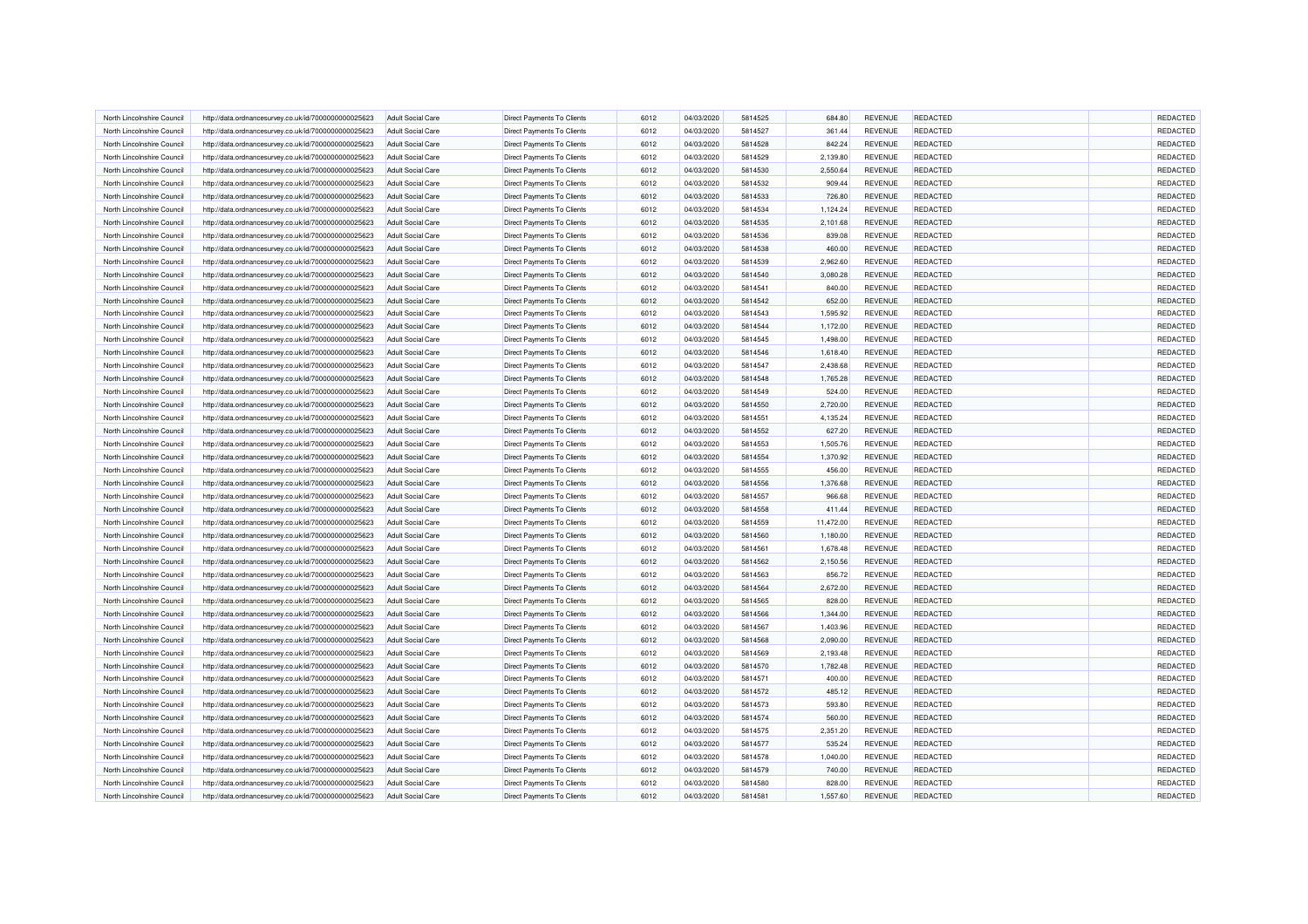| North Lincolnshire Council | http://data.ordnancesurvey.co.uk/id/7000000000025623 | <b>Adult Social Care</b> | Direct Payments To Clients        | 6012 | 04/03/2020 | 5814582 | 384.00    | REVENUE        | <b>REDACTED</b> | REDACTED |
|----------------------------|------------------------------------------------------|--------------------------|-----------------------------------|------|------------|---------|-----------|----------------|-----------------|----------|
| North Lincolnshire Council | http://data.ordnancesurvey.co.uk/id/7000000000025623 | <b>Adult Social Care</b> | <b>Direct Payments To Clients</b> | 6012 | 04/03/2020 | 5814583 | 1,370.80  | REVENUE        | REDACTED        | REDACTED |
| North Lincolnshire Council | http://data.ordnancesurvey.co.uk/id/7000000000025623 | <b>Adult Social Care</b> | Direct Payments To Clients        | 6012 | 04/03/2020 | 5814584 | 1,477.72  | REVENUE        | <b>REDACTED</b> | REDACTED |
| North Lincolnshire Council | http://data.ordnancesurvey.co.uk/id/7000000000025623 | <b>Adult Social Care</b> | <b>Direct Payments To Clients</b> | 6012 | 04/03/2020 | 5814585 | 828.00    | REVENUE        | REDACTED        | REDACTED |
| North Lincolnshire Council | http://data.ordnancesurvey.co.uk/id/7000000000025623 | <b>Adult Social Care</b> | Direct Payments To Clients        | 6012 | 04/03/2020 | 5814586 | 1,058.40  | <b>REVENUE</b> | <b>REDACTED</b> | REDACTED |
| North Lincolnshire Council | http://data.ordnancesurvey.co.uk/id/7000000000025623 | <b>Adult Social Care</b> | Direct Payments To Clients        | 6012 | 04/03/2020 | 5814587 | 1,069.20  | REVENUE        | <b>REDACTED</b> | REDACTED |
| North Lincolnshire Council | http://data.ordnancesurvey.co.uk/id/7000000000025623 | <b>Adult Social Care</b> | Direct Payments To Clients        | 6012 | 04/03/2020 | 5814588 | 2,000.00  | <b>REVENUE</b> | REDACTED        | REDACTED |
| North Lincolnshire Council | http://data.ordnancesurvey.co.uk/id/7000000000025623 | <b>Adult Social Care</b> | <b>Direct Payments To Clients</b> | 6012 | 04/03/2020 | 5814589 | 2,618.48  | REVENUE        | <b>REDACTED</b> | REDACTED |
| North Lincolnshire Council | http://data.ordnancesurvey.co.uk/id/7000000000025623 | <b>Adult Social Care</b> | Direct Payments To Clients        | 6012 | 04/03/2020 | 5814590 | 2,846.00  | REVENUE        | REDACTED        | REDACTED |
| North Lincolnshire Council | http://data.ordnancesurvey.co.uk/id/7000000000025623 | <b>Adult Social Care</b> | Direct Payments To Clients        | 6012 | 04/03/2020 | 5814591 | 1,988.40  | REVENUE        | <b>REDACTED</b> | REDACTED |
| North Lincolnshire Council | http://data.ordnancesurvey.co.uk/id/7000000000025623 | <b>Adult Social Care</b> | Direct Payments To Clients        | 6012 | 04/03/2020 | 5814592 | 519.20    | <b>REVENUE</b> | <b>REDACTED</b> | REDACTED |
| North Lincolnshire Council | http://data.ordnancesurvey.co.uk/id/7000000000025623 | Adult Social Care        | <b>Direct Payments To Clients</b> | 6012 | 04/03/2020 | 5814593 | 1,394.72  | <b>REVENUE</b> | <b>REDACTED</b> | REDACTED |
| North Lincolnshire Council | http://data.ordnancesurvey.co.uk/id/7000000000025623 | <b>Adult Social Care</b> | Direct Payments To Clients        | 6012 | 04/03/2020 | 5814594 | 1,291.24  | <b>REVENUE</b> | <b>REDACTED</b> | REDACTED |
| North Lincolnshire Council | http://data.ordnancesurvey.co.uk/id/7000000000025623 | <b>Adult Social Care</b> | Direct Payments To Clients        | 6012 | 04/03/2020 | 5814595 | 280.00    | REVENUE        | REDACTED        | REDACTED |
| North Lincolnshire Council | http://data.ordnancesurvey.co.uk/id/7000000000025623 | <b>Adult Social Care</b> | <b>Direct Payments To Clients</b> | 6012 | 04/03/2020 | 5814596 | 1,080.00  | REVENUE        | <b>REDACTED</b> | REDACTED |
| North Lincolnshire Council | http://data.ordnancesurvey.co.uk/id/7000000000025623 | <b>Adult Social Care</b> | Direct Payments To Clients        | 6012 | 04/03/2020 | 5814597 | 1,221.04  | <b>REVENUE</b> | <b>REDACTED</b> | REDACTED |
| North Lincolnshire Council | http://data.ordnancesurvey.co.uk/id/7000000000025623 | <b>Adult Social Care</b> | Direct Payments To Clients        | 6012 | 04/03/2020 | 5814598 | 10,459.68 | REVENUE        | <b>REDACTED</b> | REDACTED |
| North Lincolnshire Council | http://data.ordnancesurvey.co.uk/id/7000000000025623 | <b>Adult Social Care</b> | Direct Payments To Clients        | 6012 | 04/03/2020 | 5814600 | 280.00    | REVENUE        | <b>REDACTED</b> | REDACTED |
| North Lincolnshire Council | http://data.ordnancesurvey.co.uk/id/7000000000025623 | <b>Adult Social Care</b> | Direct Payments To Clients        | 6012 | 04/03/2020 | 5814601 | 2,288.00  | REVENUE        | <b>REDACTED</b> | REDACTED |
| North Lincolnshire Council | http://data.ordnancesurvey.co.uk/id/7000000000025623 | <b>Adult Social Care</b> | Direct Payments To Clients        | 6012 | 04/03/2020 | 5814602 | 1,177.16  | <b>REVENUE</b> | <b>REDACTED</b> | REDACTED |
| North Lincolnshire Council | http://data.ordnancesurvey.co.uk/id/7000000000025623 | <b>Adult Social Care</b> | Direct Payments To Clients        | 6012 | 04/03/2020 | 5814603 | 1,204.00  | <b>REVENUE</b> | <b>REDACTED</b> | REDACTED |
| North Lincolnshire Council | http://data.ordnancesurvey.co.uk/id/7000000000025623 | <b>Adult Social Care</b> | Direct Payments To Clients        | 6012 | 04/03/2020 | 5814604 | 1,462.80  | REVENUE        | <b>REDACTED</b> | REDACTED |
| North Lincolnshire Council | http://data.ordnancesurvey.co.uk/id/7000000000025623 | <b>Adult Social Care</b> | <b>Direct Payments To Clients</b> | 6012 | 04/03/2020 | 5814605 | 480.00    | REVENUE        | REDACTED        | REDACTED |
| North Lincolnshire Council | http://data.ordnancesurvey.co.uk/id/7000000000025623 | <b>Adult Social Care</b> | Direct Payments To Clients        | 6012 | 04/03/2020 | 5814606 | 952.80    | <b>REVENUE</b> | <b>REDACTED</b> | REDACTED |
| North Lincolnshire Council | http://data.ordnancesurvey.co.uk/id/7000000000025623 | <b>Adult Social Care</b> | Direct Payments To Clients        | 6012 | 04/03/2020 | 5814607 | 1,240.00  | REVENUE        | <b>REDACTED</b> | REDACTED |
| North Lincolnshire Council | http://data.ordnancesurvey.co.uk/id/7000000000025623 | <b>Adult Social Care</b> | <b>Direct Payments To Clients</b> | 6012 | 04/03/2020 | 5814608 | 1,013.20  | <b>REVENUE</b> | REDACTED        | REDACTED |
| North Lincolnshire Council | http://data.ordnancesurvey.co.uk/id/7000000000025623 | <b>Adult Social Care</b> | Direct Payments To Clients        | 6012 | 04/03/2020 | 5814609 | 951.32    | REVENUE        | <b>REDACTED</b> | REDACTED |
| North Lincolnshire Council | http://data.ordnancesurvey.co.uk/id/7000000000025623 | <b>Adult Social Care</b> | Direct Payments To Clients        | 6012 | 04/03/2020 | 5814610 | 591.20    | <b>REVENUE</b> | <b>REDACTED</b> | REDACTED |
| North Lincolnshire Council | http://data.ordnancesurvey.co.uk/id/7000000000025623 | <b>Adult Social Care</b> | Direct Payments To Clients        | 6012 | 04/03/2020 | 5814611 | 823.12    | REVENUE        | REDACTED        | REDACTED |
| North Lincolnshire Council | http://data.ordnancesurvey.co.uk/id/7000000000025623 | <b>Adult Social Care</b> | Direct Payments To Clients        | 6012 | 04/03/2020 | 5814612 | 280.00    | <b>REVENUE</b> | <b>REDACTED</b> | REDACTED |
| North Lincolnshire Council | http://data.ordnancesurvey.co.uk/id/7000000000025623 | <b>Adult Social Care</b> | Direct Payments To Clients        | 6012 | 04/03/2020 | 5814613 | 604.52    | <b>REVENUE</b> | REDACTED        | REDACTED |
| North Lincolnshire Council | http://data.ordnancesurvey.co.uk/id/7000000000025623 | <b>Adult Social Care</b> | <b>Direct Payments To Clients</b> | 6012 | 04/03/2020 | 5814615 | 336.00    | <b>REVENUE</b> | <b>REDACTED</b> | REDACTED |
| North Lincolnshire Council | http://data.ordnancesurvey.co.uk/id/7000000000025623 | Adult Social Care        | <b>Direct Payments To Clients</b> | 6012 | 04/03/2020 | 5814616 | 427.68    | <b>REVENUE</b> | <b>REDACTED</b> | REDACTED |
| North Lincolnshire Council | http://data.ordnancesurvey.co.uk/id/7000000000025623 | <b>Adult Social Care</b> | <b>Direct Payments To Clients</b> | 6012 | 04/03/2020 | 5814618 | 1,910.16  | REVENUE        | REDACTED        | REDACTED |
| North Lincolnshire Council | http://data.ordnancesurvey.co.uk/id/7000000000025623 | <b>Adult Social Care</b> | Direct Payments To Clients        | 6012 | 04/03/2020 | 5814619 | 444.00    | REVENUE        | <b>REDACTED</b> | REDACTED |
| North Lincolnshire Council | http://data.ordnancesurvey.co.uk/id/7000000000025623 | <b>Adult Social Care</b> | <b>Direct Payments To Clients</b> | 6012 | 04/03/2020 | 5814621 | 348.00    | <b>REVENUE</b> | REDACTED        | REDACTED |
| North Lincolnshire Council | http://data.ordnancesurvey.co.uk/id/7000000000025623 | <b>Adult Social Care</b> | Direct Payments To Clients        | 6012 | 04/03/2020 | 5814622 | 2,089.56  | <b>REVENUE</b> | <b>REDACTED</b> | REDACTED |
| North Lincolnshire Council | http://data.ordnancesurvey.co.uk/id/7000000000025623 | <b>Adult Social Care</b> | Direct Payments To Clients        | 6012 | 04/03/2020 | 5814624 | 521.48    | <b>REVENUE</b> | <b>REDACTED</b> | REDACTED |
| North Lincolnshire Council | http://data.ordnancesurvey.co.uk/id/7000000000025623 | <b>Adult Social Care</b> | Direct Payments To Clients        | 6012 | 04/03/2020 | 5814626 | 1,975.92  | <b>REVENUE</b> | REDACTED        | REDACTED |
| North Lincolnshire Council | http://data.ordnancesurvey.co.uk/id/7000000000025623 | <b>Adult Social Care</b> | Direct Payments To Clients        | 6012 | 04/03/2020 | 5814628 | 1,084.64  | REVENUE        | <b>REDACTED</b> | REDACTED |
| North Lincolnshire Council | http://data.ordnancesurvey.co.uk/id/7000000000025623 | <b>Adult Social Care</b> | Direct Payments To Clients        | 6012 | 04/03/2020 | 5814630 | 464.00    | <b>REVENUE</b> | REDACTED        | REDACTED |
| North Lincolnshire Council | http://data.ordnancesurvey.co.uk/id/7000000000025623 | <b>Adult Social Care</b> | Direct Payments To Clients        | 6012 | 04/03/2020 | 5814631 | 1,909.28  | REVENUE        | <b>REDACTED</b> | REDACTED |
| North Lincolnshire Council | http://data.ordnancesurvey.co.uk/id/7000000000025623 | <b>Adult Social Care</b> | Direct Payments To Clients        | 6012 | 04/03/2020 | 5814632 | 570.24    | REVENUE        | <b>REDACTED</b> | REDACTED |
| North Lincolnshire Council | http://data.ordnancesurvey.co.uk/id/7000000000025623 | Adult Social Care        | <b>Direct Payments To Clients</b> | 6012 | 04/03/2020 | 5814633 | 880.00    | <b>REVENUE</b> | <b>REDACTED</b> | REDACTED |
| North Lincolnshire Council | http://data.ordnancesurvey.co.uk/id/7000000000025623 | <b>Adult Social Care</b> | Direct Payments To Clients        | 6012 | 04/03/2020 | 5814634 | 1,680.00  | REVENUE        | <b>REDACTED</b> | REDACTED |
| North Lincolnshire Council | http://data.ordnancesurvey.co.uk/id/7000000000025623 | <b>Adult Social Care</b> | Direct Payments To Clients        | 6012 | 04/03/2020 | 5814635 | 1,386.52  | REVENUE        | REDACTED        | REDACTED |
| North Lincolnshire Council | http://data.ordnancesurvey.co.uk/id/7000000000025623 | <b>Adult Social Care</b> | Direct Payments To Clients        | 6012 | 04/03/2020 | 5814636 | 1,713.92  | REVENUE        | REDACTED        | REDACTED |
| North Lincolnshire Council | http://data.ordnancesurvey.co.uk/id/7000000000025623 | <b>Adult Social Care</b> | Direct Payments To Clients        | 6012 | 04/03/2020 | 5814637 | 1,425.60  | REVENUE        | <b>REDACTED</b> | REDACTED |
| North Lincolnshire Council | http://data.ordnancesurvey.co.uk/id/7000000000025623 | <b>Adult Social Care</b> | Direct Payments To Clients        | 6012 | 04/03/2020 | 5814638 | 938.00    | REVENUE        | <b>REDACTED</b> | REDACTED |
| North Lincolnshire Council | http://data.ordnancesurvey.co.uk/id/7000000000025623 | <b>Adult Social Care</b> | Direct Payments To Clients        | 6012 | 04/03/2020 | 5814639 | 5,226.00  | REVENUE        | <b>REDACTED</b> | REDACTED |
| North Lincolnshire Council | http://data.ordnancesurvey.co.uk/id/7000000000025623 | <b>Adult Social Care</b> | Direct Payments To Clients        | 6012 | 04/03/2020 | 5814640 | 699.84    | REVENUE        | REDACTED        | REDACTED |
| North Lincolnshire Council | http://data.ordnancesurvey.co.uk/id/7000000000025623 | <b>Adult Social Care</b> | Direct Payments To Clients        | 6012 | 04/03/2020 | 5814641 | 2,451.68  | <b>REVENUE</b> | <b>REDACTED</b> | REDACTED |
| North Lincolnshire Council | http://data.ordnancesurvey.co.uk/id/7000000000025623 | <b>Adult Social Care</b> | Direct Payments To Clients        | 6012 | 04/03/2020 | 5814642 | 793.56    | REVENUE        | <b>REDACTED</b> | REDACTED |
|                            |                                                      |                          |                                   |      |            |         |           |                |                 |          |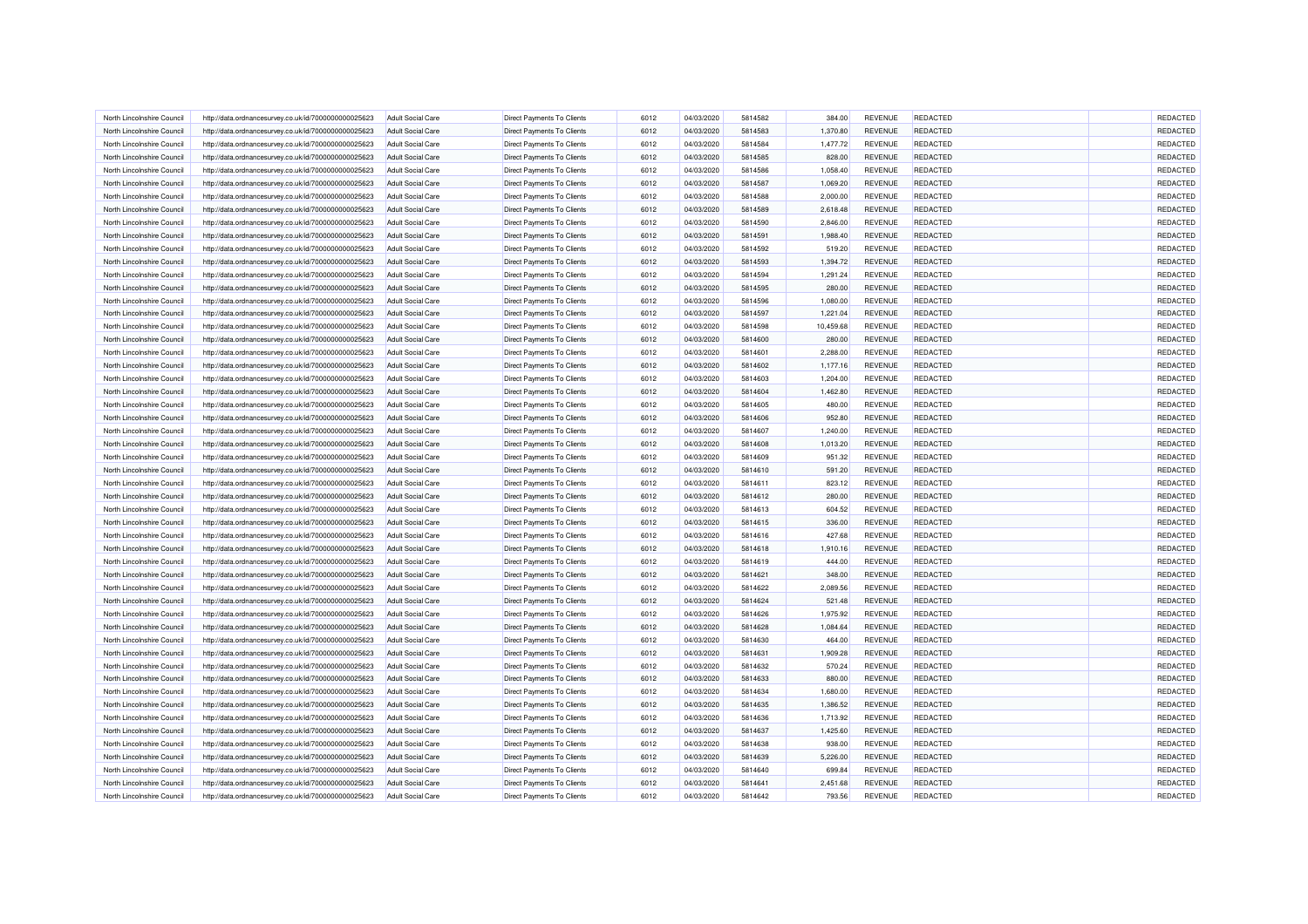| North Lincolnshire Council | http://data.ordnancesurvey.co.uk/id/7000000000025623 | <b>Adult Social Care</b> | <b>Direct Payments To Clients</b> | 6012 | 04/03/2020 | 5814643 | 332.50   | REVENUE        | <b>REDACTED</b> | REDACTED |
|----------------------------|------------------------------------------------------|--------------------------|-----------------------------------|------|------------|---------|----------|----------------|-----------------|----------|
| North Lincolnshire Council | http://data.ordnancesurvey.co.uk/id/7000000000025623 | <b>Adult Social Care</b> | <b>Direct Payments To Clients</b> | 6012 | 04/03/2020 | 5814645 | 1,260.00 | REVENUE        | <b>REDACTED</b> | REDACTED |
| North Lincolnshire Council | http://data.ordnancesurvey.co.uk/id/7000000000025623 | <b>Adult Social Care</b> | Direct Payments To Clients        | 6012 | 04/03/2020 | 5814646 | 2,328.00 | REVENUE        | <b>REDACTED</b> | REDACTED |
| North Lincolnshire Council | http://data.ordnancesurvey.co.uk/id/7000000000025623 | <b>Adult Social Care</b> | Direct Payments To Clients        | 6012 | 04/03/2020 | 5814647 | 322.32   | <b>REVENUE</b> | REDACTED        | REDACTED |
| North Lincolnshire Council | http://data.ordnancesurvey.co.uk/id/7000000000025623 | <b>Adult Social Care</b> | Direct Payments To Clients        | 6012 | 04/03/2020 | 5814648 | 871.36   | REVENUE        | <b>REDACTED</b> | REDACTED |
| North Lincolnshire Council | http://data.ordnancesurvey.co.uk/id/7000000000025623 | <b>Adult Social Care</b> | Direct Payments To Clients        | 6012 | 04/03/2020 | 5814649 | 816.80   | <b>REVENUE</b> | REDACTED        | REDACTED |
| North Lincolnshire Council | http://data.ordnancesurvey.co.uk/id/7000000000025623 | <b>Adult Social Care</b> | Direct Payments To Clients        | 6012 | 04/03/2020 | 5814650 | 644.32   | REVENUE        | <b>REDACTED</b> | REDACTED |
| North Lincolnshire Council | http://data.ordnancesurvey.co.uk/id/7000000000025623 | <b>Adult Social Care</b> | Direct Payments To Clients        | 6012 | 04/03/2020 | 5814651 | 756.00   | REVENUE        | <b>REDACTED</b> | REDACTED |
| North Lincolnshire Council | http://data.ordnancesurvey.co.uk/id/7000000000025623 | Adult Social Care        | <b>Direct Payments To Clients</b> | 6012 | 04/03/2020 | 5814652 | 427.68   | <b>REVENUE</b> | <b>REDACTED</b> | REDACTED |
| North Lincolnshire Council | http://data.ordnancesurvey.co.uk/id/7000000000025623 | <b>Adult Social Care</b> | Direct Payments To Clients        | 6012 | 04/03/2020 | 5814653 | 1,290.24 | <b>REVENUE</b> | <b>REDACTED</b> | REDACTED |
| North Lincolnshire Council | http://data.ordnancesurvey.co.uk/id/7000000000025623 | <b>Adult Social Care</b> | Direct Payments To Clients        | 6012 | 04/03/2020 | 5814654 | 1,576.96 | REVENUE        | <b>REDACTED</b> | REDACTED |
| North Lincolnshire Council | http://data.ordnancesurvey.co.uk/id/7000000000025623 | <b>Adult Social Care</b> | <b>Direct Payments To Clients</b> | 6012 | 04/03/2020 | 5814655 | 712.52   | REVENUE        | REDACTED        | REDACTED |
| North Lincolnshire Council | http://data.ordnancesurvey.co.uk/id/7000000000025623 | <b>Adult Social Care</b> | Direct Payments To Clients        | 6012 | 04/03/2020 | 5814656 | 372.00   | REVENUE        | <b>REDACTED</b> | REDACTED |
| North Lincolnshire Council | http://data.ordnancesurvey.co.uk/id/7000000000025623 | <b>Adult Social Care</b> | Direct Payments To Clients        | 6012 | 04/03/2020 | 5814657 | 400.00   | REVENUE        | REDACTED        | REDACTED |
| North Lincolnshire Council | http://data.ordnancesurvey.co.uk/id/7000000000025623 | <b>Adult Social Care</b> | Direct Payments To Clients        | 6012 | 04/03/2020 | 5814660 | 1,048.00 | REVENUE        | <b>REDACTED</b> | REDACTED |
| North Lincolnshire Council | http://data.ordnancesurvey.co.uk/id/7000000000025623 | <b>Adult Social Care</b> | Direct Payments To Clients        | 6012 | 04/03/2020 | 5814661 | 441.92   | <b>REVENUE</b> | <b>REDACTED</b> | REDACTED |
| North Lincolnshire Council | http://data.ordnancesurvey.co.uk/id/7000000000025623 | <b>Adult Social Care</b> | Direct Payments To Clients        | 6012 | 04/03/2020 | 5814662 | 644.32   | <b>REVENUE</b> | <b>REDACTED</b> | REDACTED |
| North Lincolnshire Council | http://data.ordnancesurvey.co.uk/id/7000000000025623 | <b>Adult Social Care</b> | <b>Direct Payments To Clients</b> | 6012 | 04/03/2020 | 5814664 | 544.60   | <b>REVENUE</b> | <b>REDACTED</b> | REDACTED |
| North Lincolnshire Council | http://data.ordnancesurvey.co.uk/id/7000000000025623 | <b>Adult Social Care</b> | <b>Direct Payments To Clients</b> | 6012 | 04/03/2020 | 5814666 | 466.80   | REVENUE        | <b>REDACTED</b> | REDACTED |
| North Lincolnshire Council | http://data.ordnancesurvey.co.uk/id/7000000000025623 | <b>Adult Social Care</b> | <b>Direct Payments To Clients</b> | 6012 | 04/03/2020 | 5814667 | 3,880.36 | REVENUE        | REDACTED        | REDACTED |
| North Lincolnshire Council |                                                      | <b>Adult Social Care</b> | Direct Payments To Clients        | 6012 | 04/03/2020 | 5814668 | 2,320.00 | REVENUE        | <b>REDACTED</b> | REDACTED |
| North Lincolnshire Council | http://data.ordnancesurvey.co.uk/id/7000000000025623 | <b>Adult Social Care</b> |                                   | 6012 | 04/03/2020 | 5814669 | 1,897.28 | REVENUE        | <b>REDACTED</b> | REDACTED |
|                            | http://data.ordnancesurvey.co.uk/id/7000000000025623 |                          | Direct Payments To Clients        |      |            |         |          |                |                 | REDACTED |
| North Lincolnshire Council | http://data.ordnancesurvey.co.uk/id/7000000000025623 | <b>Adult Social Care</b> | Direct Payments To Clients        | 6012 | 04/03/2020 | 5814670 | 367.60   | <b>REVENUE</b> | <b>REDACTED</b> |          |
| North Lincolnshire Council | http://data.ordnancesurvey.co.uk/id/7000000000025623 | <b>Adult Social Care</b> | Direct Payments To Clients        | 6012 | 04/03/2020 | 5814671 | 1,814.40 | REVENUE        | REDACTED        | REDACTED |
| North Lincolnshire Council | http://data.ordnancesurvey.co.uk/id/7000000000025623 | <b>Adult Social Care</b> | Direct Payments To Clients        | 6012 | 04/03/2020 | 5814672 | 560.16   | <b>REVENUE</b> | <b>REDACTED</b> | REDACTED |
| North Lincolnshire Council | http://data.ordnancesurvey.co.uk/id/7000000000025623 | <b>Adult Social Care</b> | Direct Payments To Clients        | 6012 | 04/03/2020 | 5814673 | 748.80   | REVENUE        | REDACTED        | REDACTED |
| North Lincolnshire Council | http://data.ordnancesurvey.co.uk/id/7000000000025623 | <b>Adult Social Care</b> | Direct Payments To Clients        | 6012 | 04/03/2020 | 5814674 | 606.84   | <b>REVENUE</b> | <b>REDACTED</b> | REDACTED |
| North Lincolnshire Council | http://data.ordnancesurvey.co.uk/id/7000000000025623 | <b>Adult Social Care</b> | Direct Payments To Clients        | 6012 | 04/03/2020 | 5814675 | 995.84   | REVENUE        | REDACTED        | REDACTED |
| North Lincolnshire Council | http://data.ordnancesurvey.co.uk/id/7000000000025623 | <b>Adult Social Care</b> | Direct Payments To Clients        | 6012 | 04/03/2020 | 5814676 | 1,467.32 | <b>REVENUE</b> | <b>REDACTED</b> | REDACTED |
| North Lincolnshire Council | http://data.ordnancesurvey.co.uk/id/7000000000025623 | <b>Adult Social Care</b> | Direct Payments To Clients        | 6012 | 04/03/2020 | 5814677 | 871.36   | REVENUE        | <b>REDACTED</b> | REDACTED |
| North Lincolnshire Council | http://data.ordnancesurvey.co.uk/id/7000000000025623 | <b>Adult Social Care</b> | <b>Direct Payments To Clients</b> | 6012 | 04/03/2020 | 5814678 | 870.88   | <b>REVENUE</b> | REDACTED        | REDACTED |
| North Lincolnshire Council | http://data.ordnancesurvey.co.uk/id/7000000000025623 | <b>Adult Social Care</b> | Direct Payments To Clients        | 6012 | 04/03/2020 | 5814679 | 261.40   | REVENUE        | <b>REDACTED</b> | REDACTED |
| North Lincolnshire Council | http://data.ordnancesurvey.co.uk/id/7000000000025623 | <b>Adult Social Care</b> | Direct Payments To Clients        | 6012 | 04/03/2020 | 5814680 | 778.52   | <b>REVENUE</b> | <b>REDACTED</b> | REDACTED |
| North Lincolnshire Council | http://data.ordnancesurvey.co.uk/id/7000000000025623 | <b>Adult Social Care</b> | Direct Payments To Clients        | 6012 | 04/03/2020 | 5814681 | 902.48   | REVENUE        | REDACTED        | REDACTED |
| North Lincolnshire Council | http://data.ordnancesurvey.co.uk/id/7000000000025623 | <b>Adult Social Care</b> | Direct Payments To Clients        | 6012 | 04/03/2020 | 5814682 | 544.00   | REVENUE        | <b>REDACTED</b> | REDACTED |
| North Lincolnshire Council | http://data.ordnancesurvey.co.uk/id/7000000000025623 | Adult Social Care        | Direct Payments To Clients        | 6012 | 04/03/2020 | 5814683 | 564.00   | <b>REVENUE</b> | <b>REDACTED</b> | REDACTED |
| North Lincolnshire Council | http://data.ordnancesurvey.co.uk/id/7000000000025623 | <b>Adult Social Care</b> | Direct Payments To Clients        | 6012 | 04/03/2020 | 5814684 | 672.00   | REVENUE        | <b>REDACTED</b> | REDACTED |
| North Lincolnshire Council | http://data.ordnancesurvey.co.uk/id/7000000000025623 | <b>Adult Social Care</b> | Direct Payments To Clients        | 6012 | 04/03/2020 | 5814685 | 1,480.40 | REVENUE        | <b>REDACTED</b> | REDACTED |
| North Lincolnshire Council | http://data.ordnancesurvey.co.uk/id/7000000000025623 | <b>Adult Social Care</b> | <b>Direct Payments To Clients</b> | 6012 | 04/03/2020 | 5814686 | 980.28   | REVENUE        | REDACTED        | REDACTED |
| North Lincolnshire Council | http://data.ordnancesurvey.co.uk/id/7000000000025623 | <b>Adult Social Care</b> | Direct Payments To Clients        | 6012 | 04/03/2020 | 5814687 | 629.52   | <b>REVENUE</b> | <b>REDACTED</b> | REDACTED |
| North Lincolnshire Council | http://data.ordnancesurvey.co.uk/id/7000000000025623 | <b>Adult Social Care</b> | Direct Payments To Clients        | 6012 | 04/03/2020 | 5814688 | 762.44   | REVENUE        | <b>REDACTED</b> | REDACTED |
| North Lincolnshire Council | http://data.ordnancesurvey.co.uk/id/7000000000025623 | <b>Adult Social Care</b> | Direct Payments To Clients        | 6012 | 04/03/2020 | 5814689 | 2,396.24 | REVENUE        | <b>REDACTED</b> | REDACTED |
| North Lincolnshire Council | http://data.ordnancesurvey.co.uk/id/7000000000025623 | <b>Adult Social Care</b> | Direct Payments To Clients        | 6012 | 04/03/2020 | 5814690 | 5,255.52 | <b>REVENUE</b> | <b>REDACTED</b> | REDACTED |
| North Lincolnshire Council | http://data.ordnancesurvey.co.uk/id/7000000000025623 | <b>Adult Social Care</b> | Direct Payments To Clients        | 6012 | 04/03/2020 | 5814691 | 1,307.04 | <b>REVENUE</b> | REDACTED        | REDACTED |
| North Lincolnshire Council | http://data.ordnancesurvey.co.uk/id/7000000000025623 | <b>Adult Social Care</b> | <b>Direct Payments To Clients</b> | 6012 | 04/03/2020 | 5814692 | 1,089.20 | REVENUE        | <b>REDACTED</b> | REDACTED |
| North Lincolnshire Council | http://data.ordnancesurvey.co.uk/id/7000000000025623 | <b>Adult Social Care</b> | Direct Payments To Clients        | 6012 | 04/03/2020 | 5814693 | 653.52   | REVENUE        | REDACTED        | REDACTED |
| North Lincolnshire Council | http://data.ordnancesurvey.co.uk/id/7000000000025623 | <b>Adult Social Care</b> | Direct Payments To Clients        | 6012 | 04/03/2020 | 5814694 | 2,863.04 | REVENUE        | REDACTED        | REDACTED |
| North Lincolnshire Council | http://data.ordnancesurvey.co.uk/id/7000000000025623 | <b>Adult Social Care</b> | Direct Payments To Clients        | 6012 | 04/03/2020 | 5814695 | 1,960.56 | REVENUE        | <b>REDACTED</b> | REDACTED |
| North Lincolnshire Council | http://data.ordnancesurvey.co.uk/id/7000000000025623 | <b>Adult Social Care</b> | Direct Payments To Clients        | 6012 | 04/03/2020 | 5814696 | 544.60   | REVENUE        | <b>REDACTED</b> | REDACTED |
| North Lincolnshire Council | http://data.ordnancesurvey.co.uk/id/7000000000025623 | <b>Adult Social Care</b> | Direct Payments To Clients        | 6012 | 04/03/2020 | 5814697 | 1,496.88 | <b>REVENUE</b> | <b>REDACTED</b> | REDACTED |
| North Lincolnshire Council | http://data.ordnancesurvey.co.uk/id/7000000000025623 | <b>Adult Social Care</b> | Direct Payments To Clients        | 6012 | 04/03/2020 | 5814698 | 736.64   | REVENUE        | REDACTED        | REDACTED |
| North Lincolnshire Council | http://data.ordnancesurvey.co.uk/id/7000000000025623 | <b>Adult Social Care</b> | Direct Payments To Clients        | 6012 | 04/03/2020 | 5814699 | 1,089.00 | <b>REVENUE</b> | <b>REDACTED</b> | REDACTED |
| North Lincolnshire Council | http://data.ordnancesurvey.co.uk/id/7000000000025623 | <b>Adult Social Care</b> | Direct Payments To Clients        | 6012 | 04/03/2020 | 5814700 | 2,008.00 | REVENUE        | <b>REDACTED</b> | REDACTED |
|                            |                                                      |                          |                                   |      |            |         |          |                |                 |          |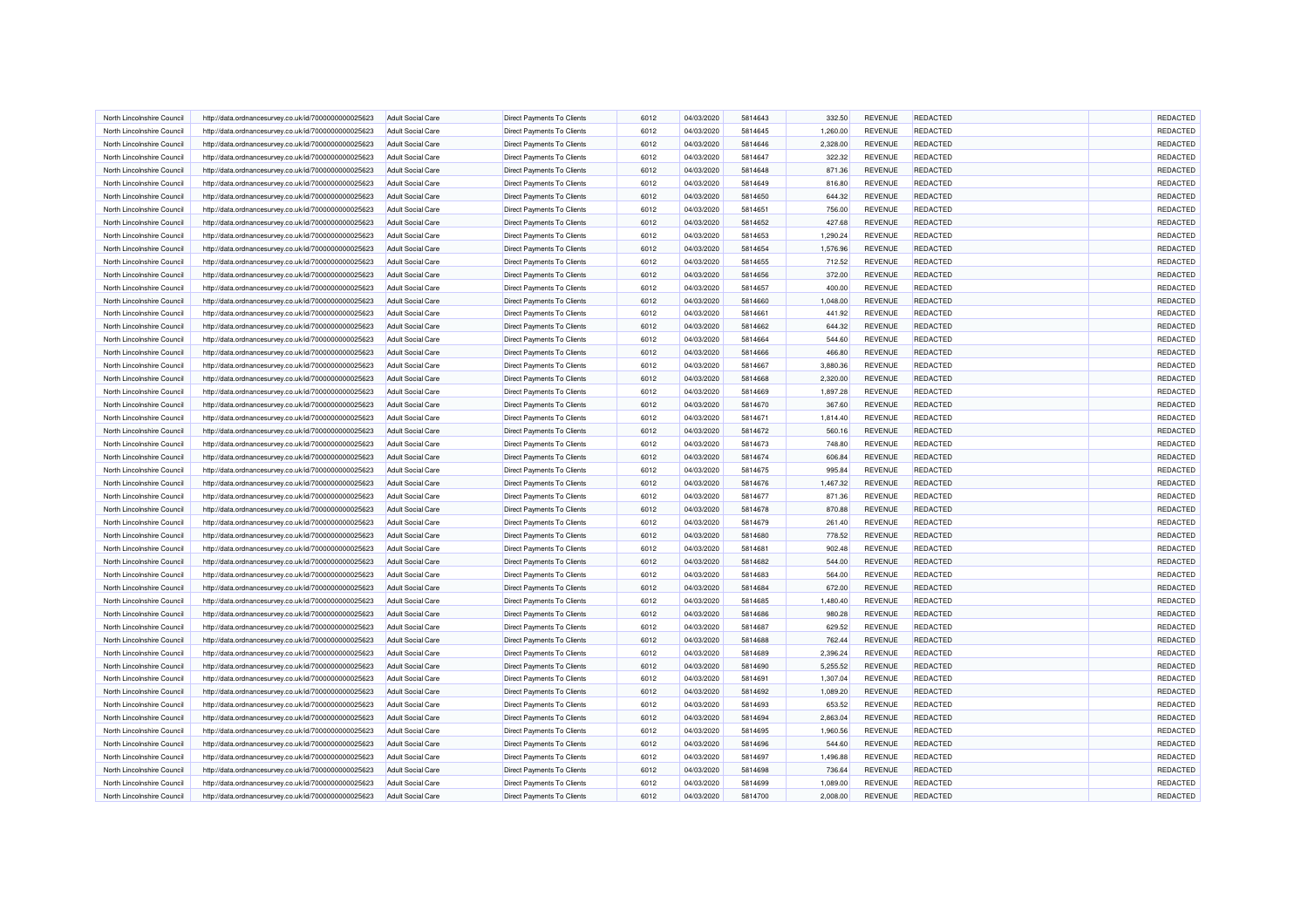| North Lincolnshire Council | http://data.ordnancesurvey.co.uk/id/7000000000025623 | <b>Adult Social Care</b> | Direct Payments To Clients        | 6012 | 04/03/2020 | 5814702 | 1,120.00 | REVENUE        | <b>REDACTED</b> | REDACTED |
|----------------------------|------------------------------------------------------|--------------------------|-----------------------------------|------|------------|---------|----------|----------------|-----------------|----------|
| North Lincolnshire Council | http://data.ordnancesurvey.co.uk/id/7000000000025623 | <b>Adult Social Care</b> | <b>Direct Payments To Clients</b> | 6012 | 04/03/2020 | 5814703 | 871.36   | <b>REVENUE</b> | <b>REDACTED</b> | REDACTED |
| North Lincolnshire Council | http://data.ordnancesurvey.co.uk/id/7000000000025623 | <b>Adult Social Care</b> | Direct Payments To Clients        | 6012 | 04/03/2020 | 5814704 | 1,940.48 | REVENUE        | <b>REDACTED</b> | REDACTED |
| North Lincolnshire Council | http://data.ordnancesurvey.co.uk/id/7000000000025623 | <b>Adult Social Care</b> | <b>Direct Payments To Clients</b> | 6012 | 04/03/2020 | 5814705 | 680.00   | <b>REVENUE</b> | REDACTED        | REDACTED |
| North Lincolnshire Council | http://data.ordnancesurvey.co.uk/id/7000000000025623 | <b>Adult Social Care</b> | Direct Payments To Clients        | 6012 | 04/03/2020 | 5814707 | 1,104.76 | REVENUE        | <b>REDACTED</b> | REDACTED |
| North Lincolnshire Council | http://data.ordnancesurvey.co.uk/id/7000000000025623 | <b>Adult Social Care</b> | Direct Payments To Clients        | 6012 | 04/03/2020 | 5814708 | 672.00   | <b>REVENUE</b> | <b>REDACTED</b> | REDACTED |
| North Lincolnshire Council | http://data.ordnancesurvey.co.uk/id/7000000000025623 | <b>Adult Social Care</b> | Direct Payments To Clients        | 6012 | 04/03/2020 | 5814709 | 881.60   | REVENUE        | REDACTED        | REDACTED |
| North Lincolnshire Council | http://data.ordnancesurvey.co.uk/id/7000000000025623 | <b>Adult Social Care</b> | <b>Direct Payments To Clients</b> | 6012 | 04/03/2020 | 5814710 | 328.00   | REVENUE        | <b>REDACTED</b> | REDACTED |
| North Lincolnshire Council | http://data.ordnancesurvey.co.uk/id/7000000000025623 | Adult Social Care        | <b>Direct Payments To Clients</b> | 6012 | 04/03/2020 | 5814711 | 1,728.00 | <b>REVENUE</b> | REDACTED        | REDACTED |
| North Lincolnshire Council | http://data.ordnancesurvey.co.uk/id/7000000000025623 | <b>Adult Social Care</b> | Direct Payments To Clients        | 6012 | 04/03/2020 | 5814713 | 1,058.44 | REVENUE        | <b>REDACTED</b> | REDACTED |
| North Lincolnshire Council | http://data.ordnancesurvey.co.uk/id/7000000000025623 | <b>Adult Social Care</b> | Direct Payments To Clients        | 6012 | 04/03/2020 | 5814714 | 828.00   | REVENUE        | <b>REDACTED</b> | REDACTED |
| North Lincolnshire Council | http://data.ordnancesurvey.co.uk/id/7000000000025623 | <b>Adult Social Care</b> | <b>Direct Payments To Clients</b> | 6012 | 04/03/2020 | 5814715 | 3,080.00 | REVENUE        | REDACTED        | REDACTED |
| North Lincolnshire Council | http://data.ordnancesurvey.co.uk/id/7000000000025623 | <b>Adult Social Care</b> | Direct Payments To Clients        | 6012 | 04/03/2020 | 5814716 | 2,070.00 | <b>REVENUE</b> | <b>REDACTED</b> | REDACTED |
| North Lincolnshire Council | http://data.ordnancesurvey.co.uk/id/7000000000025623 | <b>Adult Social Care</b> | Direct Payments To Clients        | 6012 | 04/03/2020 | 5814717 | 5,734.28 | REVENUE        | <b>REDACTED</b> | REDACTED |
| North Lincolnshire Council | http://data.ordnancesurvey.co.uk/id/7000000000025623 | <b>Adult Social Care</b> | Direct Payments To Clients        | 6012 | 04/03/2020 | 5814718 | 3,400.68 | REVENUE        | <b>REDACTED</b> | REDACTED |
| North Lincolnshire Council | http://data.ordnancesurvey.co.uk/id/7000000000025623 | <b>Adult Social Care</b> | Direct Payments To Clients        | 6012 | 04/03/2020 | 5814719 | 1,127.20 | REVENUE        | <b>REDACTED</b> | REDACTED |
| North Lincolnshire Council | http://data.ordnancesurvey.co.uk/id/7000000000025623 | <b>Adult Social Care</b> | Direct Payments To Clients        | 6012 | 04/03/2020 | 5814720 | 1,226.40 | <b>REVENUE</b> | REDACTED        | REDACTED |
| North Lincolnshire Council |                                                      | <b>Adult Social Care</b> | <b>Direct Payments To Clients</b> | 6012 | 04/03/2020 | 5814721 | 3,168.32 | <b>REVENUE</b> | <b>REDACTED</b> | REDACTED |
|                            | http://data.ordnancesurvey.co.uk/id/7000000000025623 |                          |                                   |      |            | 5814722 |          |                |                 | REDACTED |
| North Lincolnshire Council | http://data.ordnancesurvey.co.uk/id/7000000000025623 | <b>Adult Social Care</b> | <b>Direct Payments To Clients</b> | 6012 | 04/03/2020 |         | 7,102.48 | REVENUE        | REDACTED        |          |
| North Lincolnshire Council | http://data.ordnancesurvey.co.uk/id/7000000000025623 | <b>Adult Social Care</b> | Direct Payments To Clients        | 6012 | 04/03/2020 | 5814723 | 724.00   | REVENUE        | REDACTED        | REDACTED |
| North Lincolnshire Council | http://data.ordnancesurvey.co.uk/id/7000000000025623 | <b>Adult Social Care</b> | Direct Payments To Clients        | 6012 | 04/03/2020 | 5814724 | 1,004.80 | REVENUE        | <b>REDACTED</b> | REDACTED |
| North Lincolnshire Council | http://data.ordnancesurvey.co.uk/id/7000000000025623 | <b>Adult Social Care</b> | Direct Payments To Clients        | 6012 | 04/03/2020 | 5814725 | 1,192.48 | REVENUE        | <b>REDACTED</b> | REDACTED |
| North Lincolnshire Council | http://data.ordnancesurvey.co.uk/id/7000000000025623 | <b>Adult Social Care</b> | Direct Payments To Clients        | 6012 | 04/03/2020 | 5814726 | 1,306.12 | <b>REVENUE</b> | <b>REDACTED</b> | REDACTED |
| North Lincolnshire Council | http://data.ordnancesurvey.co.uk/id/7000000000025623 | <b>Adult Social Care</b> | Direct Payments To Clients        | 6012 | 04/03/2020 | 5814727 | 1,893.80 | REVENUE        | REDACTED        | REDACTED |
| North Lincolnshire Council | http://data.ordnancesurvey.co.uk/id/7000000000025623 | <b>Adult Social Care</b> | Direct Payments To Clients        | 6012 | 04/03/2020 | 5814728 | 2,612.96 | <b>REVENUE</b> | <b>REDACTED</b> | REDACTED |
| North Lincolnshire Council | http://data.ordnancesurvey.co.uk/id/7000000000025623 | <b>Adult Social Care</b> | Direct Payments To Clients        | 6012 | 04/03/2020 | 5814729 | 1,692.80 | REVENUE        | <b>REDACTED</b> | REDACTED |
| North Lincolnshire Council | http://data.ordnancesurvey.co.uk/id/7000000000025623 | <b>Adult Social Care</b> | Direct Payments To Clients        | 6012 | 04/03/2020 | 5814730 | 579.60   | <b>REVENUE</b> | <b>REDACTED</b> | REDACTED |
| North Lincolnshire Council | http://data.ordnancesurvey.co.uk/id/7000000000025623 | <b>Adult Social Care</b> | <b>Direct Payments To Clients</b> | 6012 | 04/03/2020 | 5814731 | 760.48   | REVENUE        | REDACTED        | REDACTED |
| North Lincolnshire Council | http://data.ordnancesurvey.co.uk/id/7000000000025623 | <b>Adult Social Care</b> | Direct Payments To Clients        | 6012 | 04/03/2020 | 5814732 | 1,878.04 | <b>REVENUE</b> | REDACTED        | REDACTED |
| North Lincolnshire Council | http://data.ordnancesurvey.co.uk/id/7000000000025623 | <b>Adult Social Care</b> | Direct Payments To Clients        | 6012 | 04/03/2020 | 5814734 | 2,634.04 | REVENUE        | <b>REDACTED</b> | REDACTED |
| North Lincolnshire Council | http://data.ordnancesurvey.co.uk/id/7000000000025623 | <b>Adult Social Care</b> | <b>Direct Payments To Clients</b> | 6012 | 04/03/2020 | 5814735 | 2,634.04 | <b>REVENUE</b> | REDACTED        | REDACTED |
| North Lincolnshire Council | http://data.ordnancesurvey.co.uk/id/7000000000025623 | <b>Adult Social Care</b> | <b>Direct Payments To Clients</b> | 6012 | 04/03/2020 | 5814736 | 2,566.04 | REVENUE        | <b>REDACTED</b> | REDACTED |
| North Lincolnshire Council | http://data.ordnancesurvey.co.uk/id/7000000000025623 | <b>Adult Social Care</b> | Direct Payments To Clients        | 6012 | 04/03/2020 | 5814737 | 880.00   | <b>REVENUE</b> | REDACTED        | REDACTED |
| North Lincolnshire Council | http://data.ordnancesurvey.co.uk/id/7000000000025623 | <b>Adult Social Care</b> | Direct Payments To Clients        | 6012 | 04/03/2020 | 5814738 | 3,306.60 | REVENUE        | <b>REDACTED</b> | REDACTED |
| North Lincolnshire Council | http://data.ordnancesurvey.co.uk/id/7000000000025623 | <b>Adult Social Care</b> | Direct Payments To Clients        | 6012 | 04/03/2020 | 5814739 | 1,464.44 | REVENUE        | <b>REDACTED</b> | REDACTED |
| North Lincolnshire Council | http://data.ordnancesurvey.co.uk/id/7000000000025623 | Adult Social Care        | <b>Direct Payments To Clients</b> | 6012 | 04/03/2020 | 5814740 | 1,194.80 | <b>REVENUE</b> | REDACTED        | REDACTED |
| North Lincolnshire Council | http://data.ordnancesurvey.co.uk/id/7000000000025623 | <b>Adult Social Care</b> | Direct Payments To Clients        | 6012 | 04/03/2020 | 5814741 | 945.64   | <b>REVENUE</b> | <b>REDACTED</b> | REDACTED |
| North Lincolnshire Council | http://data.ordnancesurvey.co.uk/id/7000000000025623 | <b>Adult Social Care</b> | Direct Payments To Clients        | 6012 | 04/03/2020 | 5814742 | 1.944.88 | REVENUE        | <b>REDACTED</b> | REDACTED |
| North Lincolnshire Council | http://data.ordnancesurvey.co.uk/id/7000000000025623 | <b>Adult Social Care</b> | Direct Payments To Clients        | 6012 | 04/03/2020 | 5814743 | 2,049.00 | REVENUE        | REDACTED        | REDACTED |
| North Lincolnshire Council | http://data.ordnancesurvey.co.uk/id/7000000000025623 | <b>Adult Social Care</b> | <b>Direct Payments To Clients</b> | 6012 | 04/03/2020 | 5814744 | 1,200.00 | REVENUE        | <b>REDACTED</b> | REDACTED |
| North Lincolnshire Council | http://data.ordnancesurvey.co.uk/id/7000000000025623 | <b>Adult Social Care</b> | Direct Payments To Clients        | 6012 | 04/03/2020 | 5814747 | 1,600.00 | REVENUE        | REDACTED        | REDACTED |
| North Lincolnshire Council | http://data.ordnancesurvey.co.uk/id/7000000000025623 | <b>Adult Social Care</b> | Direct Payments To Clients        | 6012 | 04/03/2020 | 5814748 | 1,540.00 | REVENUE        | <b>REDACTED</b> | REDACTED |
| North Lincolnshire Council | http://data.ordnancesurvey.co.uk/id/7000000000025623 | <b>Adult Social Care</b> | Direct Payments To Clients        | 6012 | 04/03/2020 | 5814749 | 645.36   | REVENUE        | <b>REDACTED</b> | REDACTED |
| North Lincolnshire Council | http://data.ordnancesurvey.co.uk/id/7000000000025623 | <b>Adult Social Care</b> | Direct Payments To Clients        | 6012 | 04/03/2020 | 5814750 | 852.00   | <b>REVENUE</b> | <b>REDACTED</b> | REDACTED |
| North Lincolnshire Council | http://data.ordnancesurvey.co.uk/id/7000000000025623 | <b>Adult Social Care</b> | <b>Direct Payments To Clients</b> | 6012 | 04/03/2020 | 5814751 | 684.32   | REVENUE        | <b>REDACTED</b> | REDACTED |
| North Lincolnshire Council | http://data.ordnancesurvey.co.uk/id/7000000000025623 | <b>Adult Social Care</b> | Direct Payments To Clients        | 6012 | 04/03/2020 | 5814752 | 1,554.08 | REVENUE        | REDACTED        | REDACTED |
| North Lincolnshire Council | http://data.ordnancesurvey.co.uk/id/7000000000025623 | <b>Adult Social Care</b> | Direct Payments To Clients        | 6012 | 04/03/2020 | 5814754 | 400.00   | REVENUE        | REDACTED        | REDACTED |
| North Lincolnshire Council | http://data.ordnancesurvey.co.uk/id/7000000000025623 | <b>Adult Social Care</b> | Direct Payments To Clients        | 6012 | 04/03/2020 | 5814755 | 975.52   | REVENUE        | <b>REDACTED</b> | REDACTED |
| North Lincolnshire Council | http://data.ordnancesurvey.co.uk/id/7000000000025623 | <b>Adult Social Care</b> | Direct Payments To Clients        | 6012 | 04/03/2020 | 5814756 | 730.80   | REVENUE        | <b>REDACTED</b> | REDACTED |
| North Lincolnshire Council | http://data.ordnancesurvey.co.uk/id/7000000000025623 | <b>Adult Social Care</b> | Direct Payments To Clients        | 6012 | 04/03/2020 | 5814757 | 2,586.56 | <b>REVENUE</b> | <b>REDACTED</b> | REDACTED |
| North Lincolnshire Council | http://data.ordnancesurvey.co.uk/id/7000000000025623 | <b>Adult Social Care</b> | Direct Payments To Clients        | 6012 | 04/03/2020 | 5814758 | 397.60   | REVENUE        | REDACTED        | REDACTED |
| North Lincolnshire Council | http://data.ordnancesurvey.co.uk/id/7000000000025623 | <b>Adult Social Care</b> | Direct Payments To Clients        | 6012 | 04/03/2020 | 5814759 | 777.92   | <b>REVENUE</b> | <b>REDACTED</b> | REDACTED |
| North Lincolnshire Council | http://data.ordnancesurvey.co.uk/id/7000000000025623 | <b>Adult Social Care</b> | Direct Payments To Clients        | 6012 | 04/03/2020 | 5814760 | 1,040.00 | <b>REVENUE</b> | <b>REDACTED</b> | REDACTED |
|                            |                                                      |                          |                                   |      |            |         |          |                |                 |          |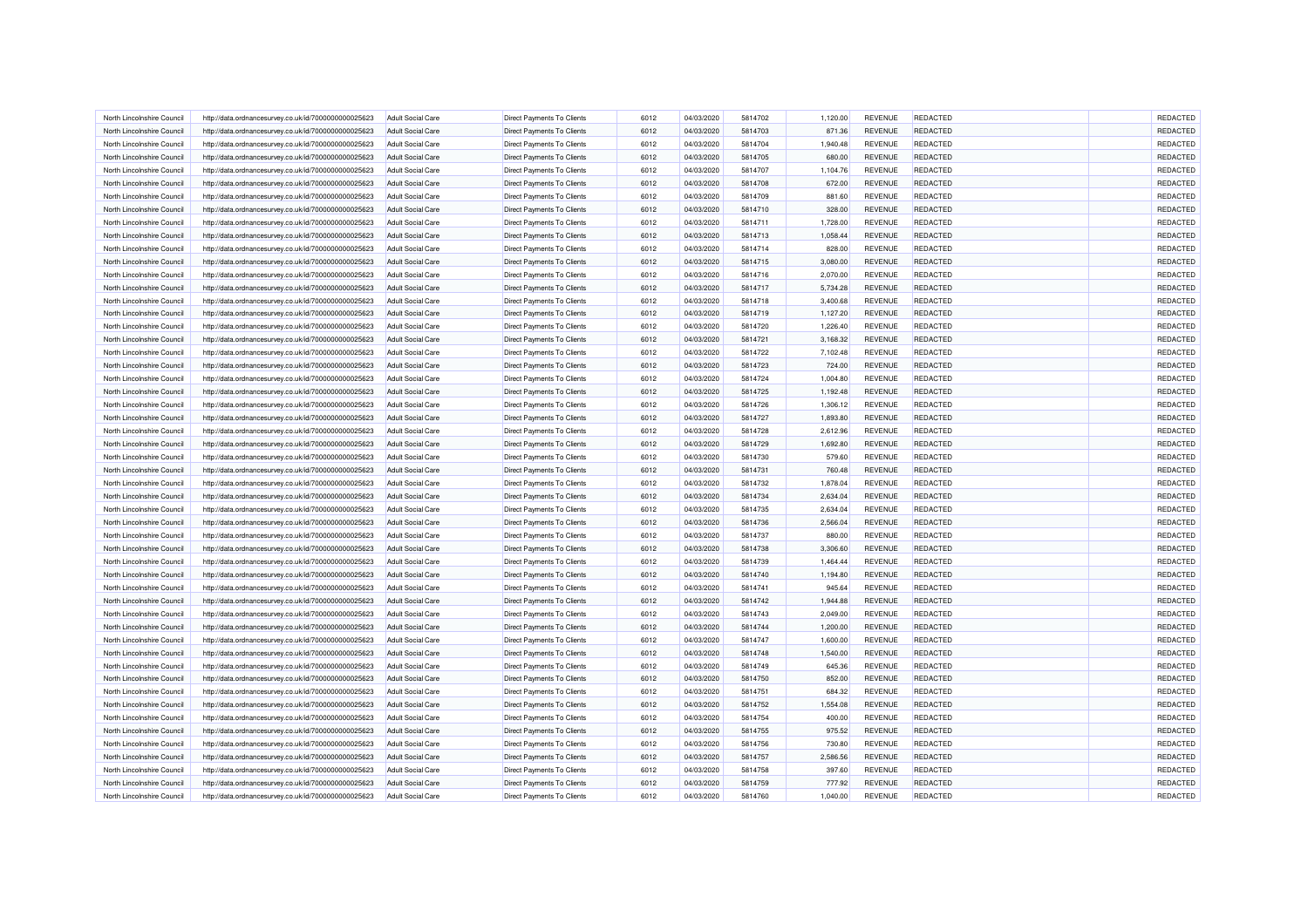| North Lincolnshire Council | http://data.ordnancesurvey.co.uk/id/7000000000025623 | <b>Adult Social Care</b> | <b>Direct Payments To Clients</b> | 6012 | 04/03/2020 | 5814761 | 711.00   | REVENUE        | <b>REDACTED</b> | REDACTED |
|----------------------------|------------------------------------------------------|--------------------------|-----------------------------------|------|------------|---------|----------|----------------|-----------------|----------|
| North Lincolnshire Council | http://data.ordnancesurvey.co.uk/id/7000000000025623 | <b>Adult Social Care</b> | Direct Payments To Clients        | 6012 | 04/03/2020 | 5814762 | 490.60   | REVENUE        | <b>REDACTED</b> | REDACTED |
| North Lincolnshire Council | http://data.ordnancesurvey.co.uk/id/7000000000025623 | <b>Adult Social Care</b> | Direct Payments To Clients        | 6012 | 04/03/2020 | 5814763 | 977.60   | REVENUE        | <b>REDACTED</b> | REDACTED |
| North Lincolnshire Council | http://data.ordnancesurvey.co.uk/id/7000000000025623 | <b>Adult Social Care</b> | Direct Payments To Clients        | 6012 | 04/03/2020 | 5814765 | 1,411.56 | <b>REVENUE</b> | REDACTED        | REDACTED |
| North Lincolnshire Council | http://data.ordnancesurvey.co.uk/id/7000000000025623 | <b>Adult Social Care</b> | <b>Direct Payments To Clients</b> | 6012 | 04/03/2020 | 5814767 | 913.84   | REVENUE        | <b>REDACTED</b> | REDACTED |
| North Lincolnshire Council | http://data.ordnancesurvey.co.uk/id/7000000000025623 | <b>Adult Social Care</b> | Direct Payments To Clients        | 6012 | 04/03/2020 | 5814768 | 7,280.28 | <b>REVENUE</b> | REDACTED        | REDACTED |
| North Lincolnshire Council | http://data.ordnancesurvey.co.uk/id/7000000000025623 | <b>Adult Social Care</b> | Direct Payments To Clients        | 6012 | 04/03/2020 | 5814769 | 2,200.00 | REVENUE        | <b>REDACTED</b> | REDACTED |
| North Lincolnshire Council | http://data.ordnancesurvey.co.uk/id/7000000000025623 | <b>Adult Social Care</b> | Direct Payments To Clients        | 6012 | 04/03/2020 | 5814770 | 1,113.48 | REVENUE        | <b>REDACTED</b> | REDACTED |
| North Lincolnshire Council | http://data.ordnancesurvey.co.uk/id/7000000000025623 | Adult Social Care        | <b>Direct Payments To Clients</b> | 6012 | 04/03/2020 | 5814771 | 737.68   | <b>REVENUE</b> | <b>REDACTED</b> | REDACTED |
| North Lincolnshire Council | http://data.ordnancesurvey.co.uk/id/7000000000025623 | <b>Adult Social Care</b> | Direct Payments To Clients        | 6012 | 04/03/2020 | 5814773 | 1,160.48 | <b>REVENUE</b> | <b>REDACTED</b> | REDACTED |
| North Lincolnshire Council | http://data.ordnancesurvey.co.uk/id/7000000000025623 | <b>Adult Social Care</b> | Direct Payments To Clients        | 6012 | 04/03/2020 | 5814774 | 1,380.00 | REVENUE        | <b>REDACTED</b> | REDACTED |
| North Lincolnshire Council | http://data.ordnancesurvey.co.uk/id/7000000000025623 | <b>Adult Social Care</b> | <b>Direct Payments To Clients</b> | 6012 | 04/03/2020 | 5814775 | 1,917.24 | REVENUE        | REDACTED        | REDACTED |
| North Lincolnshire Council | http://data.ordnancesurvey.co.uk/id/7000000000025623 | <b>Adult Social Care</b> | <b>Direct Payments To Clients</b> | 6012 | 04/03/2020 | 5814776 | 560.00   | REVENUE        | <b>REDACTED</b> | REDACTED |
| North Lincolnshire Council | http://data.ordnancesurvey.co.uk/id/7000000000025623 | <b>Adult Social Care</b> | Direct Payments To Clients        | 6012 | 04/03/2020 | 5814777 | 1,299.28 | REVENUE        | REDACTED        | REDACTED |
| North Lincolnshire Council | http://data.ordnancesurvey.co.uk/id/7000000000025623 | <b>Adult Social Care</b> | Direct Payments To Clients        | 6012 | 04/03/2020 | 5814778 | 1,206.40 | REVENUE        | <b>REDACTED</b> | REDACTED |
| North Lincolnshire Council | http://data.ordnancesurvey.co.uk/id/7000000000025623 | <b>Adult Social Care</b> | Direct Payments To Clients        | 6012 | 04/03/2020 | 5814779 | 1,113.60 | REVENUE        | <b>REDACTED</b> | REDACTED |
| North Lincolnshire Council | http://data.ordnancesurvey.co.uk/id/7000000000025623 | <b>Adult Social Care</b> | Direct Payments To Clients        | 6012 | 04/03/2020 | 5814780 | 783.60   | <b>REVENUE</b> | <b>REDACTED</b> | REDACTED |
| North Lincolnshire Council | http://data.ordnancesurvey.co.uk/id/7000000000025623 | <b>Adult Social Care</b> | <b>Direct Payments To Clients</b> | 6012 | 04/03/2020 | 5814781 | 1,352.00 | <b>REVENUE</b> | <b>REDACTED</b> | REDACTED |
| North Lincolnshire Council | http://data.ordnancesurvey.co.uk/id/7000000000025623 | <b>Adult Social Care</b> | <b>Direct Payments To Clients</b> | 6012 | 04/03/2020 | 5814782 | 498.44   | REVENUE        | REDACTED        | REDACTED |
| North Lincolnshire Council | http://data.ordnancesurvey.co.uk/id/7000000000025623 | <b>Adult Social Care</b> | <b>Direct Payments To Clients</b> | 6012 | 04/03/2020 | 5816404 | 545.70   | REVENUE        | REDACTED        | REDACTED |
| North Lincolnshire Council |                                                      | <b>Adult Social Care</b> | Direct Payments To Clients        | 6012 | 04/03/2020 | 5816418 | 761.11   | REVENUE        | <b>REDACTED</b> | REDACTED |
| North Lincolnshire Council | http://data.ordnancesurvey.co.uk/id/7000000000025623 | <b>Adult Social Care</b> |                                   | 6012 | 04/03/2020 | 5816428 | 9.984.81 | REVENUE        | <b>REDACTED</b> | REDACTED |
|                            | http://data.ordnancesurvey.co.uk/id/7000000000025623 |                          | Direct Payments To Clients        |      |            |         |          |                |                 | REDACTED |
| North Lincolnshire Council | http://data.ordnancesurvey.co.uk/id/7000000000025623 | <b>Adult Social Care</b> | Direct Payments To Clients        | 6012 | 04/03/2020 | 5816433 | 500.00   | <b>REVENUE</b> | <b>REDACTED</b> |          |
| North Lincolnshire Council | http://data.ordnancesurvey.co.uk/id/7000000000025623 | <b>Adult Social Care</b> | Direct Payments To Clients        | 6012 | 04/03/2020 | 5816435 | 750.00   | REVENUE        | REDACTED        | REDACTED |
| North Lincolnshire Council | http://data.ordnancesurvey.co.uk/id/7000000000025623 | <b>Adult Social Care</b> | Direct Payments To Clients        | 6012 | 04/03/2020 | 5816437 | 750.00   | <b>REVENUE</b> | <b>REDACTED</b> | REDACTED |
| North Lincolnshire Council | http://data.ordnancesurvey.co.uk/id/7000000000025623 | <b>Adult Social Care</b> | Direct Payments To Clients        | 6012 | 06/03/2020 | 5817761 | 500.00   | REVENUE        | REDACTED        | REDACTED |
| North Lincolnshire Council | http://data.ordnancesurvey.co.uk/id/7000000000025623 | <b>Adult Social Care</b> | <b>Direct Payments To Clients</b> | 6012 | 06/03/2020 | 5817810 | 6,769.36 | <b>REVENUE</b> | <b>REDACTED</b> | REDACTED |
| North Lincolnshire Council | http://data.ordnancesurvey.co.uk/id/7000000000025623 | <b>Adult Social Care</b> | <b>Direct Payments To Clients</b> | 6012 | 06/03/2020 | 5817811 | 380.00   | REVENUE        | REDACTED        | REDACTED |
| North Lincolnshire Council | http://data.ordnancesurvey.co.uk/id/7000000000025623 | <b>Adult Social Care</b> | Direct Payments To Clients        | 6012 | 11/03/2020 | 5818953 | 861.18   | <b>REVENUE</b> | <b>REDACTED</b> | REDACTED |
| North Lincolnshire Council | http://data.ordnancesurvey.co.uk/id/7000000000025623 | <b>Adult Social Care</b> | Direct Payments To Clients        | 6012 | 11/03/2020 | 5818971 | 559.53   | REVENUE        | <b>REDACTED</b> | REDACTED |
| North Lincolnshire Council | http://data.ordnancesurvey.co.uk/id/7000000000025623 | <b>Adult Social Care</b> | <b>Direct Payments To Clients</b> | 6012 | 11/03/2020 | 5818973 | 816.75   | <b>REVENUE</b> | REDACTED        | REDACTED |
| North Lincolnshire Council | http://data.ordnancesurvey.co.uk/id/7000000000025623 | <b>Adult Social Care</b> | Direct Payments To Clients        | 6012 | 11/03/2020 | 5819589 | 624.76   | REVENUE        | <b>REDACTED</b> | REDACTED |
| North Lincolnshire Council | http://data.ordnancesurvey.co.uk/id/7000000000025623 | <b>Adult Social Care</b> | Direct Payments To Clients        | 6012 | 11/03/2020 | 5819851 | 3,657.84 | <b>REVENUE</b> | <b>REDACTED</b> | REDACTED |
| North Lincolnshire Council | http://data.ordnancesurvey.co.uk/id/7000000000025623 | <b>Adult Social Care</b> | Direct Payments To Clients        | 6012 | 11/03/2020 | 5819935 | 250.00   | REVENUE        | REDACTED        | REDACTED |
| North Lincolnshire Council | http://data.ordnancesurvey.co.uk/id/7000000000025623 | <b>Adult Social Care</b> | Direct Payments To Clients        | 6012 | 11/03/2020 | 5819936 | 750.00   | <b>REVENUE</b> | <b>REDACTED</b> | REDACTED |
| North Lincolnshire Council | http://data.ordnancesurvey.co.uk/id/7000000000025623 | Adult Social Care        | <b>Direct Payments To Clients</b> | 6012 | 13/03/2020 | 5820974 | 392.00   | <b>REVENUE</b> | <b>REDACTED</b> | REDACTED |
| North Lincolnshire Council | http://data.ordnancesurvey.co.uk/id/7000000000025623 | <b>Adult Social Care</b> | Direct Payments To Clients        | 6012 | 13/03/2020 | 5821017 | 5,016.20 | REVENUE        | <b>REDACTED</b> | REDACTED |
| North Lincolnshire Council | http://data.ordnancesurvey.co.uk/id/7000000000025623 | <b>Adult Social Care</b> | Direct Payments To Clients        | 6012 | 13/03/2020 | 5821030 | 500.35   | REVENUE        | <b>REDACTED</b> | REDACTED |
| North Lincolnshire Council | http://data.ordnancesurvey.co.uk/id/7000000000025623 | <b>Adult Social Care</b> | <b>Direct Payments To Clients</b> | 6012 | 18/03/2020 | 5822872 | 500.00   | REVENUE        | REDACTED        | REDACTED |
| North Lincolnshire Council | http://data.ordnancesurvey.co.uk/id/7000000000025623 | <b>Adult Social Care</b> | Direct Payments To Clients        | 6012 | 20/03/2020 | 5824747 | 750.00   | <b>REVENUE</b> | <b>REDACTED</b> | REDACTED |
| North Lincolnshire Council | http://data.ordnancesurvey.co.uk/id/7000000000025623 | <b>Adult Social Care</b> | Direct Payments To Clients        | 6012 | 20/03/2020 | 5824748 | 700.00   | REVENUE        | <b>REDACTED</b> | REDACTED |
| North Lincolnshire Council | http://data.ordnancesurvey.co.uk/id/7000000000025623 | <b>Adult Social Care</b> | Direct Payments To Clients        | 6012 | 25/03/2020 | 5820524 | 873.10   | REVENUE        | <b>REDACTED</b> | REDACTED |
| North Lincolnshire Council | http://data.ordnancesurvey.co.uk/id/7000000000025623 | <b>Adult Social Care</b> | Direct Payments To Clients        | 6012 | 25/03/2020 | 5827308 | 250.00   | REVENUE        | <b>REDACTED</b> | REDACTED |
| North Lincolnshire Council | http://data.ordnancesurvey.co.uk/id/7000000000025623 | <b>Adult Social Care</b> | Direct Payments To Clients        | 6012 | 25/03/2020 | 5827412 | 5,752.32 | <b>REVENUE</b> | REDACTED        | REDACTED |
| North Lincolnshire Council | http://data.ordnancesurvey.co.uk/id/7000000000025623 | <b>Adult Social Care</b> | <b>Direct Payments To Clients</b> | 6012 | 25/03/2020 | 5827447 | 500.00   | REVENUE        | <b>REDACTED</b> | REDACTED |
| North Lincolnshire Council | http://data.ordnancesurvey.co.uk/id/7000000000025623 | <b>Adult Social Care</b> | Direct Payments To Clients        | 6012 | 25/03/2020 | 5827448 | 750.00   | REVENUE        | REDACTED        | REDACTED |
| North Lincolnshire Council | http://data.ordnancesurvey.co.uk/id/7000000000025623 | <b>Adult Social Care</b> | Direct Payments To Clients        | 6012 | 25/03/2020 | 5827449 | 500.00   | REVENUE        | REDACTED        | REDACTED |
| North Lincolnshire Council | http://data.ordnancesurvey.co.uk/id/7000000000025623 | <b>Adult Social Care</b> | Direct Payments To Clients        | 6012 | 25/03/2020 | 5827468 | 4,472.20 | REVENUE        | <b>REDACTED</b> | REDACTED |
| North Lincolnshire Council | http://data.ordnancesurvey.co.uk/id/7000000000025623 | <b>Adult Social Care</b> | <b>Direct Payments To Clients</b> | 6012 | 25/03/2020 | 5827473 | 6,309.94 | REVENUE        | <b>REDACTED</b> | REDACTED |
| North Lincolnshire Council | http://data.ordnancesurvey.co.uk/id/7000000000025623 | <b>Adult Social Care</b> | Direct Payments To Clients        | 6012 | 25/03/2020 | 5827487 | 6,716.85 | <b>REVENUE</b> | <b>REDACTED</b> | REDACTED |
| North Lincolnshire Council | http://data.ordnancesurvey.co.uk/id/7000000000025623 | <b>Adult Social Care</b> | Direct Payments To Clients        | 6012 | 27/03/2020 | 5828730 | 1,273.44 | REVENUE        | REDACTED        | REDACTED |
| North Lincolnshire Council | http://data.ordnancesurvey.co.uk/id/7000000000025623 | <b>Adult Social Care</b> | Direct Payments To Clients        | 6012 | 27/03/2020 | 5828731 | 690.00   | <b>REVENUE</b> | <b>REDACTED</b> | REDACTED |
| North Lincolnshire Council | http://data.ordnancesurvey.co.uk/id/7000000000025623 | <b>Adult Social Care</b> | Direct Payments To Clients        | 6012 | 27/03/2020 | 5828733 | 750.00   | REVENUE        | <b>REDACTED</b> | REDACTED |
|                            |                                                      |                          |                                   |      |            |         |          |                |                 |          |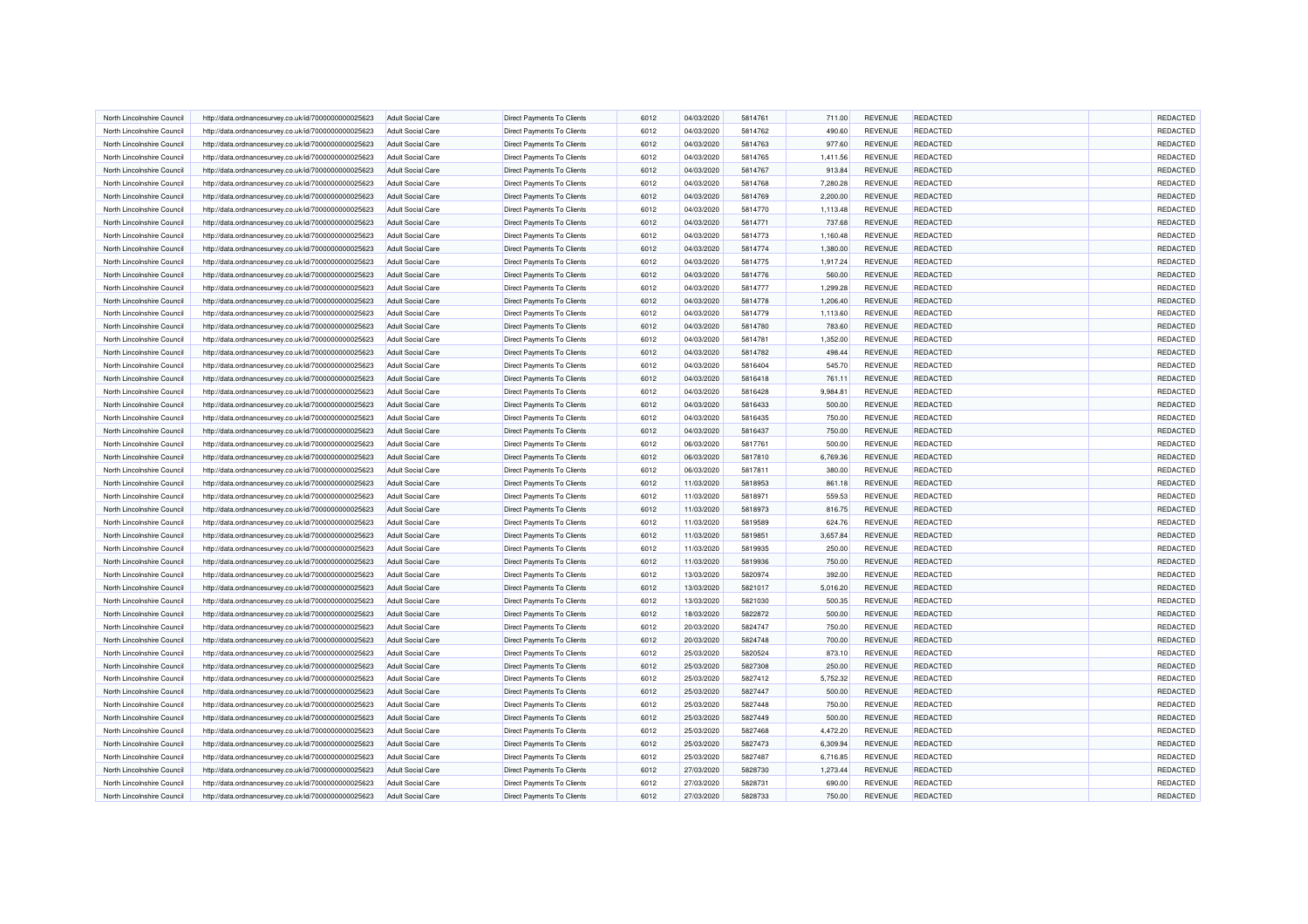| North Lincolnshire Council                               | http://data.ordnancesurvey.co.uk/id/7000000000025623 | <b>Adult Social Care</b> | Direct Payments To Clients        | 6012         | 27/03/2020 | 5828734            | 500.00    | <b>REVENUE</b> | <b>REDACTED</b> | REDACTED |
|----------------------------------------------------------|------------------------------------------------------|--------------------------|-----------------------------------|--------------|------------|--------------------|-----------|----------------|-----------------|----------|
| North Lincolnshire Council                               | http://data.ordnancesurvey.co.uk/id/7000000000025623 | <b>Adult Social Care</b> | <b>Direct Payments To Clients</b> | 6012         | 27/03/2020 | 5828741            | 7,675.71  | REVENUE        | REDACTED        | REDACTED |
| North Lincolnshire Council                               | http://data.ordnancesurvey.co.uk/id/7000000000025623 | <b>Adult Social Care</b> | Direct Payments To Clients        | 6012         | 27/03/2020 | 5828743            | 28,518.32 | <b>REVENUE</b> | <b>REDACTED</b> | REDACTED |
| North Lincolnshire Council                               | http://data.ordnancesurvey.co.uk/id/7000000000025623 | <b>Adult Social Care</b> | <b>Direct Payments To Clients</b> | 6012         | 27/03/2020 | 5828765            | 1,000.00  | REVENUE        | REDACTED        | REDACTED |
| North Lincolnshire Council                               | http://data.ordnancesurvey.co.uk/id/7000000000025623 | <b>Adult Social Care</b> | Direct Payments To Clients        | 6012         | 27/03/2020 | 5828767            | 750.00    | <b>REVENUE</b> | <b>REDACTED</b> | REDACTED |
| North Lincolnshire Council                               | http://data.ordnancesurvey.co.uk/id/7000000000025623 | <b>Adult Social Care</b> | Direct Payments To Clients        | 6012         | 27/03/2020 | 5828769            | 750.00    | REVENUE        | <b>REDACTED</b> | REDACTED |
| North Lincolnshire Council                               | http://data.ordnancesurvey.co.uk/id/7000000000025623 | <b>Adult Social Care</b> | Direct Payments To Clients        | 6012         | 27/03/2020 | 5828770            | 500.00    | <b>REVENUE</b> | REDACTED        | REDACTED |
| North Lincolnshire Council                               | http://data.ordnancesurvey.co.uk/id/7000000000025623 | <b>Adult Social Care</b> | <b>Direct Payments To Clients</b> | 6012         | 27/03/2020 | 5828771            | 500.00    | REVENUE        | <b>REDACTED</b> | REDACTED |
| North Lincolnshire Council                               | http://data.ordnancesurvey.co.uk/id/7000000000025623 | <b>Adult Social Care</b> | Direct Payments To Clients        | 6012         | 27/03/2020 | 5828773            | 500.00    | REVENUE        | REDACTED        | REDACTED |
| North Lincolnshire Council                               | http://data.ordnancesurvey.co.uk/id/7000000000025623 | <b>Adult Social Care</b> | Direct Payments To Clients        | 6012         | 30/03/2020 | 5830532            | 1,058.20  | REVENUE        | <b>REDACTED</b> | REDACTED |
| North Lincolnshire Council                               | http://data.ordnancesurvey.co.uk/id/7000000000025623 | <b>Adult Social Care</b> | Direct Payments To Clients        | 6012         | 30/03/2020 | 5830533            | 1,261.48  | <b>REVENUE</b> | <b>REDACTED</b> | REDACTED |
| North Lincolnshire Council                               | http://data.ordnancesurvey.co.uk/id/7000000000025623 | Adult Social Care        | <b>Direct Payments To Clients</b> | 6012         | 30/03/2020 | 5830535            | 1,200.00  | <b>REVENUE</b> | <b>REDACTED</b> | REDACTED |
| North Lincolnshire Council                               | http://data.ordnancesurvey.co.uk/id/7000000000025623 | <b>Adult Social Care</b> | Direct Payments To Clients        | 6012         | 30/03/2020 | 5830536            | 2,396.00  | <b>REVENUE</b> | <b>REDACTED</b> | REDACTED |
| North Lincolnshire Council                               | http://data.ordnancesurvey.co.uk/id/7000000000025623 | <b>Adult Social Care</b> | <b>Direct Payments To Clients</b> | 6012         | 30/03/2020 | 5830537            | 1,004.80  | REVENUE        | REDACTED        | REDACTED |
| North Lincolnshire Council                               | http://data.ordnancesurvey.co.uk/id/7000000000025623 | <b>Adult Social Care</b> | <b>Direct Payments To Clients</b> | 6012         | 30/03/2020 | 5830538            | 584.00    | REVENUE        | <b>REDACTED</b> | REDACTED |
| North Lincolnshire Council                               | http://data.ordnancesurvey.co.uk/id/7000000000025623 | <b>Adult Social Care</b> | Direct Payments To Clients        | 6012         | 30/03/2020 | 5830539            | 2,610.00  | <b>REVENUE</b> | <b>REDACTED</b> | REDACTED |
| North Lincolnshire Council                               | http://data.ordnancesurvey.co.uk/id/7000000000025623 | <b>Adult Social Care</b> | Direct Payments To Clients        | 6012         | 30/03/2020 | 5830540            | 894.44    | REVENUE        | <b>REDACTED</b> | REDACTED |
| North Lincolnshire Council                               | http://data.ordnancesurvey.co.uk/id/7000000000025623 | <b>Adult Social Care</b> | Direct Payments To Clients        | 6012         | 30/03/2020 | 5830541            | 703.36    | REVENUE        | <b>REDACTED</b> | REDACTED |
| North Lincolnshire Council                               | http://data.ordnancesurvey.co.uk/id/7000000000025623 | <b>Adult Social Care</b> | Direct Payments To Clients        | 6012         | 30/03/2020 | 5830542            | 1,124.00  | REVENUE        | <b>REDACTED</b> | REDACTED |
| North Lincolnshire Council                               | http://data.ordnancesurvey.co.uk/id/7000000000025623 | <b>Adult Social Care</b> | Direct Payments To Clients        | 6012         | 30/03/2020 | 5830544            | 866.00    | <b>REVENUE</b> | <b>REDACTED</b> | REDACTED |
| North Lincolnshire Council                               | http://data.ordnancesurvey.co.uk/id/7000000000025623 | <b>Adult Social Care</b> | Direct Payments To Clients        | 6012         | 30/03/2020 | 5830545            | 792.28    | <b>REVENUE</b> | <b>REDACTED</b> | REDACTED |
| North Lincolnshire Council                               | http://data.ordnancesurvey.co.uk/id/7000000000025623 | <b>Adult Social Care</b> | Direct Payments To Clients        | 6012         | 30/03/2020 | 5830548            | 920.00    | REVENUE        | <b>REDACTED</b> | REDACTED |
| North Lincolnshire Council                               | http://data.ordnancesurvey.co.uk/id/7000000000025623 | <b>Adult Social Care</b> | <b>Direct Payments To Clients</b> | 6012         | 30/03/2020 | 5830549            | 1,088.00  | REVENUE        | REDACTED        | REDACTED |
| North Lincolnshire Council                               | http://data.ordnancesurvey.co.uk/id/7000000000025623 | <b>Adult Social Care</b> | <b>Direct Payments To Clients</b> | 6012         | 30/03/2020 | 5830550            | 479.36    | <b>REVENUE</b> | <b>REDACTED</b> | REDACTED |
| North Lincolnshire Council                               | http://data.ordnancesurvey.co.uk/id/7000000000025623 | <b>Adult Social Care</b> | Direct Payments To Clients        | 6012         | 30/03/2020 | 5830551            | 1,621.20  | REVENUE        | <b>REDACTED</b> | REDACTED |
| North Lincolnshire Council                               | http://data.ordnancesurvey.co.uk/id/7000000000025623 | <b>Adult Social Care</b> | <b>Direct Payments To Clients</b> | 6012         | 30/03/2020 | 5830552            | 700.00    | <b>REVENUE</b> | REDACTED        | REDACTED |
| North Lincolnshire Council                               | http://data.ordnancesurvey.co.uk/id/7000000000025623 | <b>Adult Social Care</b> | Direct Payments To Clients        | 6012         | 30/03/2020 | 5830553            | 570.08    | REVENUE        | <b>REDACTED</b> | REDACTED |
| North Lincolnshire Council                               | http://data.ordnancesurvey.co.uk/id/7000000000025623 | <b>Adult Social Care</b> | Direct Payments To Clients        | 6012         | 30/03/2020 | 5830554            | 1,332.00  | <b>REVENUE</b> | <b>REDACTED</b> | REDACTED |
| North Lincolnshire Council                               | http://data.ordnancesurvey.co.uk/id/7000000000025623 | <b>Adult Social Care</b> | Direct Payments To Clients        | 6012         | 30/03/2020 | 5830555            | 1,064.00  | REVENUE        | REDACTED        | REDACTED |
| North Lincolnshire Council                               | http://data.ordnancesurvey.co.uk/id/7000000000025623 | <b>Adult Social Care</b> | Direct Payments To Clients        | 6012         | 30/03/2020 | 5830556            | 1,162.60  | <b>REVENUE</b> | <b>REDACTED</b> | REDACTED |
| North Lincolnshire Council                               | http://data.ordnancesurvey.co.uk/id/7000000000025623 | <b>Adult Social Care</b> | Direct Payments To Clients        | 6012         | 30/03/2020 | 5830557            | 2,058.72  | <b>REVENUE</b> | REDACTED        | REDACTED |
| North Lincolnshire Council                               | http://data.ordnancesurvey.co.uk/id/7000000000025623 | <b>Adult Social Care</b> | <b>Direct Payments To Clients</b> | 6012         | 30/03/2020 | 5830558            | 708.00    | <b>REVENUE</b> | <b>REDACTED</b> | REDACTED |
| North Lincolnshire Council                               | http://data.ordnancesurvey.co.uk/id/7000000000025623 | Adult Social Care        | <b>Direct Payments To Clients</b> | 6012         | 30/03/2020 | 5830559            | 1.536.00  | <b>REVENUE</b> | <b>REDACTED</b> | REDACTED |
|                                                          |                                                      |                          | <b>Direct Payments To Clients</b> | 6012         | 30/03/2020 | 5830560            |           | REVENUE        | REDACTED        | REDACTED |
| North Lincolnshire Council                               | http://data.ordnancesurvey.co.uk/id/7000000000025623 | <b>Adult Social Care</b> |                                   | 6012         |            | 5830562            | 756.00    | <b>REVENUE</b> | <b>REDACTED</b> | REDACTED |
| North Lincolnshire Council                               | http://data.ordnancesurvey.co.uk/id/7000000000025623 | <b>Adult Social Care</b> | Direct Payments To Clients        |              | 30/03/2020 |                    | 956.12    |                |                 |          |
| North Lincolnshire Council                               | http://data.ordnancesurvey.co.uk/id/7000000000025623 | <b>Adult Social Care</b> | <b>Direct Payments To Clients</b> | 6012         | 30/03/2020 | 5830563            | 829.52    | REVENUE        | REDACTED        | REDACTED |
| North Lincolnshire Council<br>North Lincolnshire Council | http://data.ordnancesurvey.co.uk/id/7000000000025623 | <b>Adult Social Care</b> | Direct Payments To Clients        | 6012<br>6012 | 30/03/2020 | 5830566<br>5830567 | 1,162.20  | <b>REVENUE</b> | <b>REDACTED</b> | REDACTED |
|                                                          | http://data.ordnancesurvey.co.uk/id/7000000000025623 | <b>Adult Social Care</b> | Direct Payments To Clients        |              | 30/03/2020 |                    | 841.60    | REVENUE        | <b>REDACTED</b> | REDACTED |
| North Lincolnshire Council                               | http://data.ordnancesurvey.co.uk/id/7000000000025623 | <b>Adult Social Care</b> | Direct Payments To Clients        | 6012         | 30/03/2020 | 5830568            | 1,596.04  | <b>REVENUE</b> | REDACTED        | REDACTED |
| North Lincolnshire Council                               | http://data.ordnancesurvey.co.uk/id/7000000000025623 | <b>Adult Social Care</b> | <b>Direct Payments To Clients</b> | 6012         | 30/03/2020 | 5830569            | 1,584.08  | REVENUE        | <b>REDACTED</b> | REDACTED |
| North Lincolnshire Council                               | http://data.ordnancesurvey.co.uk/id/7000000000025623 | <b>Adult Social Care</b> | Direct Payments To Clients        | 6012         | 30/03/2020 | 5830570            | 1,594.00  | REVENUE        | REDACTED        | REDACTED |
| North Lincolnshire Council                               | http://data.ordnancesurvey.co.uk/id/7000000000025623 | <b>Adult Social Care</b> | Direct Payments To Clients        | 6012         | 30/03/2020 | 5830571            | 729.64    | REVENUE        | <b>REDACTED</b> | REDACTED |
| North Lincolnshire Council                               | http://data.ordnancesurvey.co.uk/id/7000000000025623 | <b>Adult Social Care</b> | Direct Payments To Clients        | 6012         | 30/03/2020 | 5830572            | 600.00    | <b>REVENUE</b> | <b>REDACTED</b> | REDACTED |
| North Lincolnshire Council                               | http://data.ordnancesurvey.co.uk/id/7000000000025623 | Adult Social Care        | <b>Direct Payments To Clients</b> | 6012         | 30/03/2020 | 5830573            | 626.00    | <b>REVENUE</b> | <b>REDACTED</b> | REDACTED |
| North Lincolnshire Council                               | http://data.ordnancesurvey.co.uk/id/7000000000025623 | <b>Adult Social Care</b> | Direct Payments To Clients        | 6012         | 30/03/2020 | 5830574            | 523.20    | REVENUE        | <b>REDACTED</b> | REDACTED |
| North Lincolnshire Council                               | http://data.ordnancesurvey.co.uk/id/7000000000025623 | <b>Adult Social Care</b> | Direct Payments To Clients        | 6012         | 30/03/2020 | 5830576            | 1,037.20  | REVENUE        | REDACTED        | REDACTED |
| North Lincolnshire Council                               | http://data.ordnancesurvey.co.uk/id/7000000000025623 | <b>Adult Social Care</b> | Direct Payments To Clients        | 6012         | 30/03/2020 | 5830579            | 684.32    | REVENUE        | REDACTED        | REDACTED |
| North Lincolnshire Council                               | http://data.ordnancesurvey.co.uk/id/7000000000025623 | <b>Adult Social Care</b> | Direct Payments To Clients        | 6012         | 30/03/2020 | 5830580            | 1,536.56  | REVENUE        | <b>REDACTED</b> | REDACTED |
| North Lincolnshire Council                               | http://data.ordnancesurvey.co.uk/id/7000000000025623 | <b>Adult Social Care</b> | Direct Payments To Clients        | 6012         | 30/03/2020 | 5830581            | 800.76    | REVENUE        | <b>REDACTED</b> | REDACTED |
| North Lincolnshire Council                               | http://data.ordnancesurvey.co.uk/id/7000000000025623 | <b>Adult Social Care</b> | Direct Payments To Clients        | 6012         | 30/03/2020 | 5830582            | 600.00    | REVENUE        | <b>REDACTED</b> | REDACTED |
| North Lincolnshire Council                               | http://data.ordnancesurvey.co.uk/id/7000000000025623 | <b>Adult Social Care</b> | Direct Payments To Clients        | 6012         | 30/03/2020 | 5830583            | 1,603.68  | REVENUE        | REDACTED        | REDACTED |
| North Lincolnshire Council                               | http://data.ordnancesurvey.co.uk/id/7000000000025623 | <b>Adult Social Care</b> | Direct Payments To Clients        | 6012         | 30/03/2020 | 5830584            | 1,671.84  | <b>REVENUE</b> | <b>REDACTED</b> | REDACTED |
| North Lincolnshire Council                               | http://data.ordnancesurvey.co.uk/id/7000000000025623 | <b>Adult Social Care</b> | Direct Payments To Clients        | 6012         | 30/03/2020 | 5830585            | 461.40    | REVENUE        | <b>REDACTED</b> | REDACTED |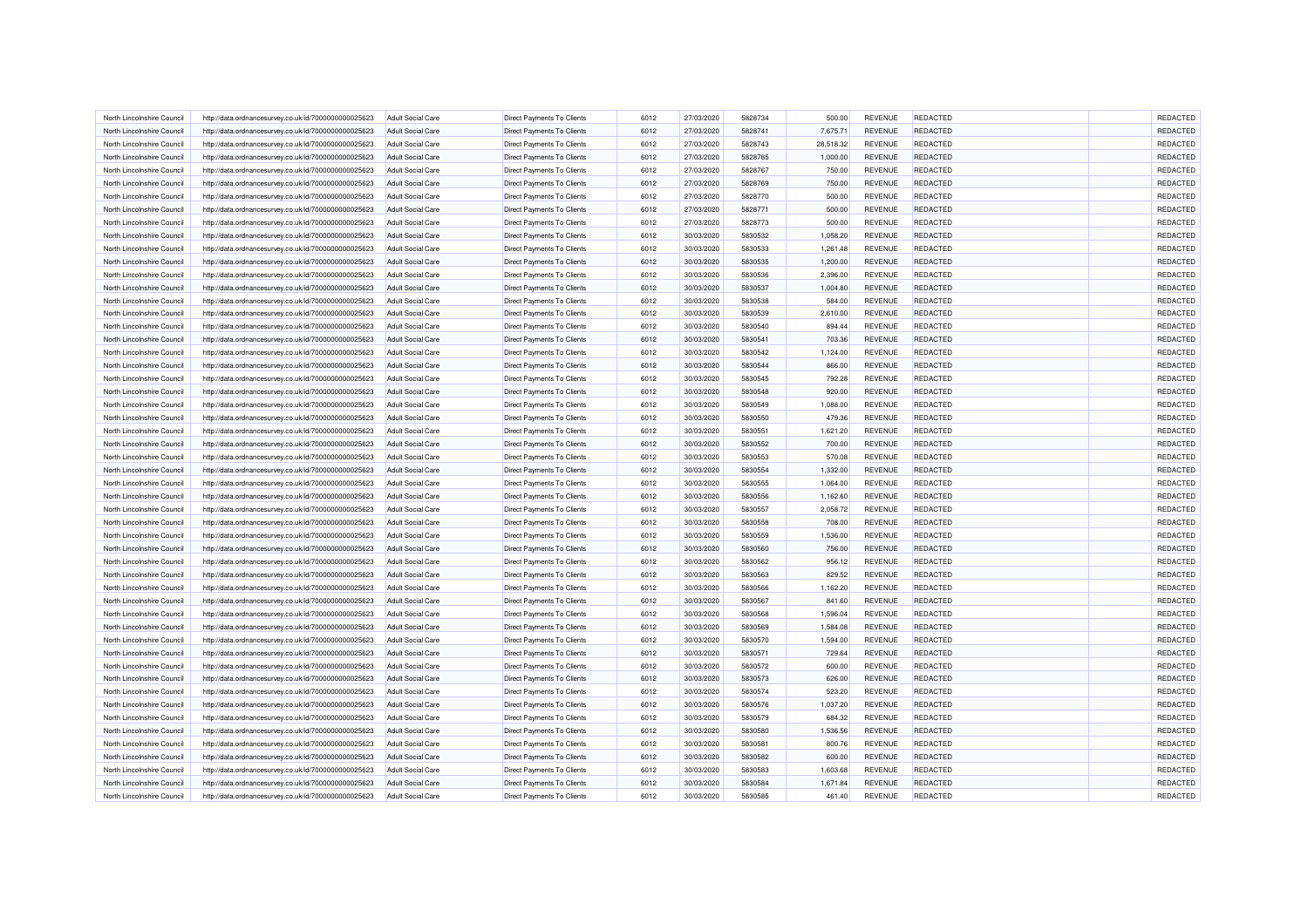| North Lincolnshire Council | http://data.ordnancesurvey.co.uk/id/7000000000025623 | <b>Adult Social Care</b> | <b>Direct Payments To Clients</b> | 6012 | 30/03/2020 | 5830586 | 540.00   | REVENUE        | <b>REDACTED</b> | REDACTED |
|----------------------------|------------------------------------------------------|--------------------------|-----------------------------------|------|------------|---------|----------|----------------|-----------------|----------|
| North Lincolnshire Council | http://data.ordnancesurvey.co.uk/id/7000000000025623 | <b>Adult Social Care</b> | Direct Payments To Clients        | 6012 | 30/03/2020 | 5830587 | 280.00   | REVENUE        | <b>REDACTED</b> | REDACTED |
| North Lincolnshire Council | http://data.ordnancesurvey.co.uk/id/7000000000025623 | <b>Adult Social Care</b> | Direct Payments To Clients        | 6012 | 30/03/2020 | 5830588 | 1,208.00 | REVENUE        | <b>REDACTED</b> | REDACTED |
| North Lincolnshire Council | http://data.ordnancesurvey.co.uk/id/7000000000025623 | <b>Adult Social Care</b> | Direct Payments To Clients        | 6012 | 30/03/2020 | 5830589 | 1,143.68 | <b>REVENUE</b> | REDACTED        | REDACTED |
| North Lincolnshire Council | http://data.ordnancesurvey.co.uk/id/7000000000025623 | <b>Adult Social Care</b> | <b>Direct Payments To Clients</b> | 6012 | 30/03/2020 | 5830590 | 1,102.44 | REVENUE        | <b>REDACTED</b> | REDACTED |
| North Lincolnshire Council | http://data.ordnancesurvey.co.uk/id/7000000000025623 | <b>Adult Social Care</b> | Direct Payments To Clients        | 6012 | 30/03/2020 | 5830591 | 508.00   | <b>REVENUE</b> | REDACTED        | REDACTED |
| North Lincolnshire Council | http://data.ordnancesurvey.co.uk/id/7000000000025623 | <b>Adult Social Care</b> | Direct Payments To Clients        | 6012 | 30/03/2020 | 5830592 | 1,488.32 | REVENUE        | <b>REDACTED</b> | REDACTED |
| North Lincolnshire Council | http://data.ordnancesurvey.co.uk/id/7000000000025623 | <b>Adult Social Care</b> | Direct Payments To Clients        | 6012 | 30/03/2020 | 5830593 | 1,320.00 | REVENUE        | <b>REDACTED</b> | REDACTED |
| North Lincolnshire Council | http://data.ordnancesurvey.co.uk/id/7000000000025623 | Adult Social Care        | <b>Direct Payments To Clients</b> | 6012 | 30/03/2020 | 5830594 | 877.00   | <b>REVENUE</b> | <b>REDACTED</b> | REDACTED |
| North Lincolnshire Council | http://data.ordnancesurvey.co.uk/id/7000000000025623 | <b>Adult Social Care</b> | Direct Payments To Clients        | 6012 | 30/03/2020 | 5830595 | 594.00   | <b>REVENUE</b> | <b>REDACTED</b> | REDACTED |
| North Lincolnshire Council | http://data.ordnancesurvey.co.uk/id/7000000000025623 | <b>Adult Social Care</b> | Direct Payments To Clients        | 6012 | 30/03/2020 | 5830596 | 930.00   | REVENUE        | <b>REDACTED</b> | REDACTED |
| North Lincolnshire Council | http://data.ordnancesurvey.co.uk/id/7000000000025623 | <b>Adult Social Care</b> | <b>Direct Payments To Clients</b> | 6012 | 30/03/2020 | 5830597 | 759.72   | REVENUE        | REDACTED        | REDACTED |
| North Lincolnshire Council | http://data.ordnancesurvey.co.uk/id/7000000000025623 | <b>Adult Social Care</b> | <b>Direct Payments To Clients</b> | 6012 | 30/03/2020 | 5830598 | 1,237.52 | REVENUE        | <b>REDACTED</b> | REDACTED |
| North Lincolnshire Council | http://data.ordnancesurvey.co.uk/id/7000000000025623 | <b>Adult Social Care</b> | Direct Payments To Clients        | 6012 | 30/03/2020 | 5830599 | 510.88   | REVENUE        | REDACTED        | REDACTED |
| North Lincolnshire Council | http://data.ordnancesurvey.co.uk/id/7000000000025623 | <b>Adult Social Care</b> | Direct Payments To Clients        | 6012 | 30/03/2020 | 5830601 | 1,124.24 | REVENUE        | <b>REDACTED</b> | REDACTED |
| North Lincolnshire Council | http://data.ordnancesurvey.co.uk/id/7000000000025623 | <b>Adult Social Care</b> | Direct Payments To Clients        | 6012 | 30/03/2020 | 5830602 | 659.20   | REVENUE        | <b>REDACTED</b> | REDACTED |
| North Lincolnshire Council | http://data.ordnancesurvey.co.uk/id/7000000000025623 | <b>Adult Social Care</b> | Direct Payments To Clients        | 6012 | 30/03/2020 | 5830603 | 1,660.00 | <b>REVENUE</b> | <b>REDACTED</b> | REDACTED |
| North Lincolnshire Council | http://data.ordnancesurvey.co.uk/id/7000000000025623 | <b>Adult Social Care</b> | <b>Direct Payments To Clients</b> | 6012 | 30/03/2020 | 5830604 | 848.96   | <b>REVENUE</b> | <b>REDACTED</b> | REDACTED |
| North Lincolnshire Council | http://data.ordnancesurvey.co.uk/id/7000000000025623 | <b>Adult Social Care</b> | <b>Direct Payments To Clients</b> | 6012 | 30/03/2020 | 5830605 | 600.00   | REVENUE        | REDACTED        | REDACTED |
| North Lincolnshire Council | http://data.ordnancesurvey.co.uk/id/7000000000025623 | <b>Adult Social Care</b> | <b>Direct Payments To Clients</b> | 6012 | 30/03/2020 | 5830607 | 1,564.96 | REVENUE        | REDACTED        | REDACTED |
| North Lincolnshire Council |                                                      | <b>Adult Social Care</b> | Direct Payments To Clients        | 6012 | 30/03/2020 | 5830609 | 1,000.00 | REVENUE        | <b>REDACTED</b> | REDACTED |
| North Lincolnshire Council | http://data.ordnancesurvey.co.uk/id/7000000000025623 | <b>Adult Social Care</b> |                                   | 6012 | 30/03/2020 | 5830610 | 3,827.04 | REVENUE        | <b>REDACTED</b> | REDACTED |
|                            | http://data.ordnancesurvey.co.uk/id/7000000000025623 |                          | Direct Payments To Clients        |      |            |         |          |                |                 | REDACTED |
| North Lincolnshire Council | http://data.ordnancesurvey.co.uk/id/7000000000025623 | <b>Adult Social Care</b> | Direct Payments To Clients        | 6012 | 30/03/2020 | 5830611 | 3,360.00 | <b>REVENUE</b> | <b>REDACTED</b> |          |
| North Lincolnshire Council | http://data.ordnancesurvey.co.uk/id/7000000000025623 | <b>Adult Social Care</b> | Direct Payments To Clients        | 6012 | 30/03/2020 | 5830612 | 600.00   | REVENUE        | REDACTED        | REDACTED |
| North Lincolnshire Council | http://data.ordnancesurvey.co.uk/id/7000000000025623 | <b>Adult Social Care</b> | Direct Payments To Clients        | 6012 | 30/03/2020 | 5830613 | 441.60   | <b>REVENUE</b> | <b>REDACTED</b> | REDACTED |
| North Lincolnshire Council | http://data.ordnancesurvey.co.uk/id/7000000000025623 | <b>Adult Social Care</b> | Direct Payments To Clients        | 6012 | 30/03/2020 | 5830614 | 1,809.24 | REVENUE        | REDACTED        | REDACTED |
| North Lincolnshire Council | http://data.ordnancesurvey.co.uk/id/7000000000025623 | <b>Adult Social Care</b> | <b>Direct Payments To Clients</b> | 6012 | 30/03/2020 | 5830615 | 1,055.68 | <b>REVENUE</b> | <b>REDACTED</b> | REDACTED |
| North Lincolnshire Council | http://data.ordnancesurvey.co.uk/id/7000000000025623 | <b>Adult Social Care</b> | <b>Direct Payments To Clients</b> | 6012 | 30/03/2020 | 5830616 | 1,235.68 | REVENUE        | REDACTED        | REDACTED |
| North Lincolnshire Council | http://data.ordnancesurvey.co.uk/id/7000000000025623 | <b>Adult Social Care</b> | Direct Payments To Clients        | 6012 | 30/03/2020 | 5830617 | 1,487.80 | <b>REVENUE</b> | <b>REDACTED</b> | REDACTED |
| North Lincolnshire Council | http://data.ordnancesurvey.co.uk/id/7000000000025623 | <b>Adult Social Care</b> | Direct Payments To Clients        | 6012 | 30/03/2020 | 5830618 | 949.20   | REVENUE        | <b>REDACTED</b> | REDACTED |
| North Lincolnshire Council | http://data.ordnancesurvey.co.uk/id/7000000000025623 | <b>Adult Social Care</b> | <b>Direct Payments To Clients</b> | 6012 | 30/03/2020 | 5830619 | 760.00   | <b>REVENUE</b> | REDACTED        | REDACTED |
| North Lincolnshire Council | http://data.ordnancesurvey.co.uk/id/7000000000025623 | <b>Adult Social Care</b> | Direct Payments To Clients        | 6012 | 30/03/2020 | 5830620 | 1,519.32 | REVENUE        | <b>REDACTED</b> | REDACTED |
| North Lincolnshire Council | http://data.ordnancesurvey.co.uk/id/7000000000025623 | <b>Adult Social Care</b> | Direct Payments To Clients        | 6012 | 30/03/2020 | 5830621 | 759.36   | <b>REVENUE</b> | <b>REDACTED</b> | REDACTED |
| North Lincolnshire Council | http://data.ordnancesurvey.co.uk/id/7000000000025623 | <b>Adult Social Care</b> | Direct Payments To Clients        | 6012 | 30/03/2020 | 5830622 | 1,316.76 | REVENUE        | REDACTED        | REDACTED |
| North Lincolnshire Council | http://data.ordnancesurvey.co.uk/id/7000000000025623 | <b>Adult Social Care</b> | Direct Payments To Clients        | 6012 | 30/03/2020 | 5830623 | 1,178.44 | REVENUE        | <b>REDACTED</b> | REDACTED |
| North Lincolnshire Council | http://data.ordnancesurvey.co.uk/id/7000000000025623 | Adult Social Care        | <b>Direct Payments To Clients</b> | 6012 | 30/03/2020 | 5830624 | 656.80   | <b>REVENUE</b> | <b>REDACTED</b> | REDACTED |
| North Lincolnshire Council | http://data.ordnancesurvey.co.uk/id/7000000000025623 | <b>Adult Social Care</b> | Direct Payments To Clients        | 6012 | 30/03/2020 | 5830625 | 922.80   | <b>REVENUE</b> | <b>REDACTED</b> | REDACTED |
| North Lincolnshire Council | http://data.ordnancesurvey.co.uk/id/7000000000025623 | <b>Adult Social Care</b> | Direct Payments To Clients        | 6012 | 30/03/2020 | 5830626 | 1,515.52 | REVENUE        | <b>REDACTED</b> | REDACTED |
| North Lincolnshire Council | http://data.ordnancesurvey.co.uk/id/7000000000025623 | <b>Adult Social Care</b> | <b>Direct Payments To Clients</b> | 6012 | 30/03/2020 | 5830627 | 1,200.00 | REVENUE        | REDACTED        | REDACTED |
| North Lincolnshire Council | http://data.ordnancesurvey.co.uk/id/7000000000025623 | <b>Adult Social Care</b> | Direct Payments To Clients        | 6012 | 30/03/2020 | 5830628 | 1,612.00 | REVENUE        | <b>REDACTED</b> | REDACTED |
| North Lincolnshire Council | http://data.ordnancesurvey.co.uk/id/7000000000025623 | <b>Adult Social Care</b> | Direct Payments To Clients        | 6012 | 30/03/2020 | 5830629 | 2,634.04 | REVENUE        | <b>REDACTED</b> | REDACTED |
| North Lincolnshire Council | http://data.ordnancesurvey.co.uk/id/7000000000025623 | <b>Adult Social Care</b> | Direct Payments To Clients        | 6012 | 30/03/2020 | 5830630 | 1,680.00 | REVENUE        | <b>REDACTED</b> | REDACTED |
| North Lincolnshire Council | http://data.ordnancesurvey.co.uk/id/7000000000025623 | <b>Adult Social Care</b> | Direct Payments To Clients        | 6012 | 30/03/2020 | 5830632 | 1,249.60 | REVENUE        | <b>REDACTED</b> | REDACTED |
| North Lincolnshire Council | http://data.ordnancesurvey.co.uk/id/7000000000025623 | <b>Adult Social Care</b> | Direct Payments To Clients        | 6012 | 30/03/2020 | 5830633 | 900.00   | <b>REVENUE</b> | REDACTED        | REDACTED |
| North Lincolnshire Council | http://data.ordnancesurvey.co.uk/id/7000000000025623 | <b>Adult Social Care</b> | <b>Direct Payments To Clients</b> | 6012 | 30/03/2020 | 5830634 | 987.68   | REVENUE        | <b>REDACTED</b> | REDACTED |
| North Lincolnshire Council | http://data.ordnancesurvey.co.uk/id/7000000000025623 | <b>Adult Social Care</b> | Direct Payments To Clients        | 6012 | 30/03/2020 | 5830635 | 1,100.00 | REVENUE        | REDACTED        | REDACTED |
| North Lincolnshire Council | http://data.ordnancesurvey.co.uk/id/7000000000025623 | <b>Adult Social Care</b> | Direct Payments To Clients        | 6012 | 30/03/2020 | 5830637 | 1,598.64 | REVENUE        | REDACTED        | REDACTED |
| North Lincolnshire Council | http://data.ordnancesurvey.co.uk/id/7000000000025623 | <b>Adult Social Care</b> | Direct Payments To Clients        | 6012 | 30/03/2020 | 5830638 | 1,082.36 | REVENUE        | <b>REDACTED</b> | REDACTED |
| North Lincolnshire Council | http://data.ordnancesurvey.co.uk/id/7000000000025623 | <b>Adult Social Care</b> | <b>Direct Payments To Clients</b> | 6012 | 30/03/2020 | 5830639 | 1,139.36 | REVENUE        | <b>REDACTED</b> | REDACTED |
| North Lincolnshire Council | http://data.ordnancesurvey.co.uk/id/7000000000025623 | <b>Adult Social Care</b> | Direct Payments To Clients        | 6012 | 30/03/2020 | 5830640 | 2,194.84 | <b>REVENUE</b> | <b>REDACTED</b> | REDACTED |
| North Lincolnshire Council | http://data.ordnancesurvey.co.uk/id/7000000000025623 | <b>Adult Social Care</b> | Direct Payments To Clients        | 6012 | 30/03/2020 | 5830641 | 728.76   | REVENUE        | REDACTED        | REDACTED |
| North Lincolnshire Council | http://data.ordnancesurvey.co.uk/id/7000000000025623 | <b>Adult Social Care</b> | Direct Payments To Clients        | 6012 | 30/03/2020 | 5830642 | 560.00   | <b>REVENUE</b> | <b>REDACTED</b> | REDACTED |
| North Lincolnshire Council | http://data.ordnancesurvey.co.uk/id/7000000000025623 | <b>Adult Social Care</b> | Direct Payments To Clients        | 6012 | 30/03/2020 | 5830643 | 784.07   | REVENUE        | <b>REDACTED</b> | REDACTED |
|                            |                                                      |                          |                                   |      |            |         |          |                |                 |          |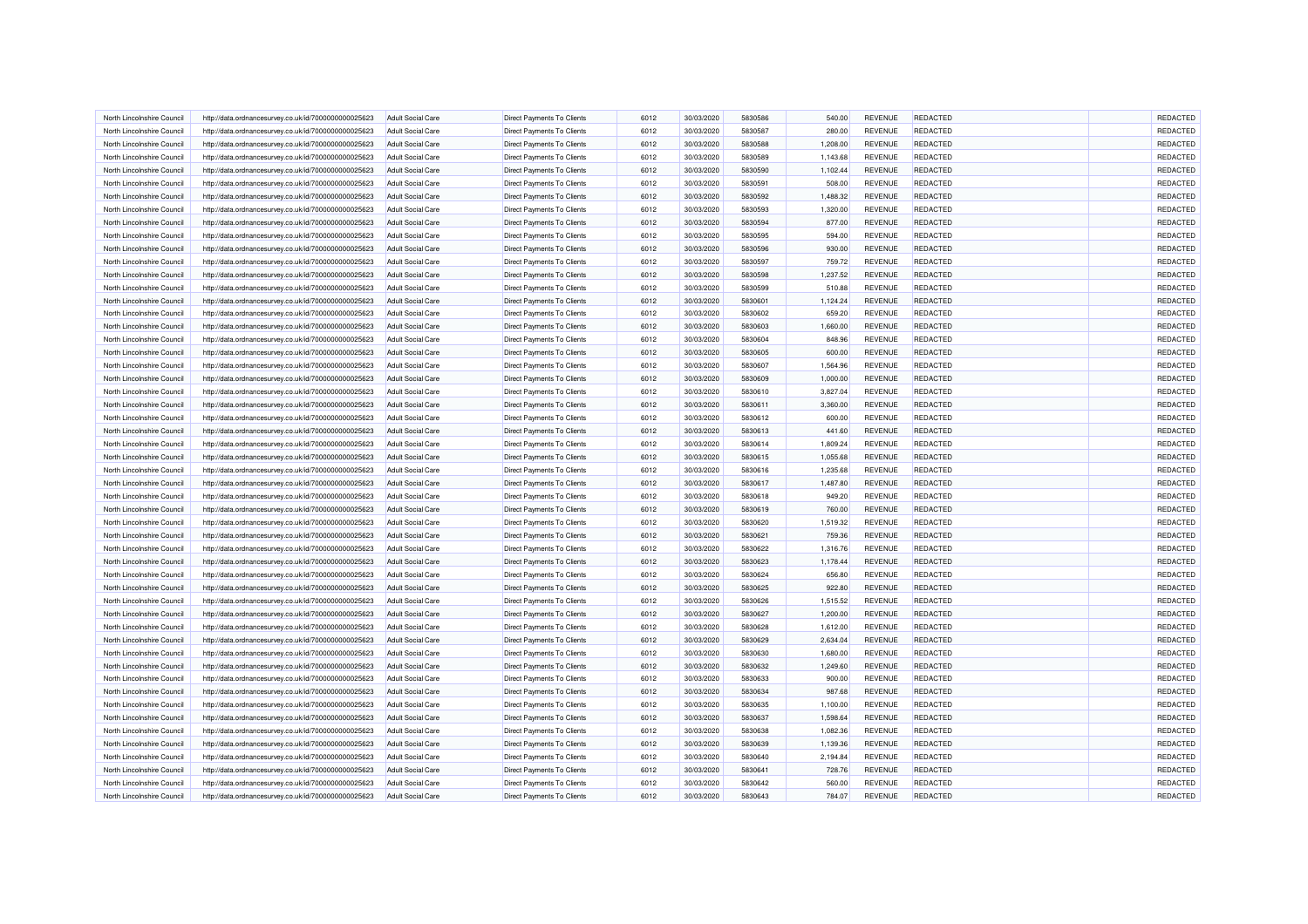| North Lincolnshire Council | http://data.ordnancesurvey.co.uk/id/7000000000025623 | <b>Adult Social Care</b> | Direct Payments To Clients        | 6012 | 30/03/2020 | 5830645 | 1,676.00  | REVENUE        | <b>REDACTED</b> | REDACTED |
|----------------------------|------------------------------------------------------|--------------------------|-----------------------------------|------|------------|---------|-----------|----------------|-----------------|----------|
| North Lincolnshire Council | http://data.ordnancesurvey.co.uk/id/7000000000025623 | <b>Adult Social Care</b> | <b>Direct Payments To Clients</b> | 6012 | 30/03/2020 | 5830646 | 2,270.56  | <b>REVENUE</b> | <b>REDACTED</b> | REDACTED |
| North Lincolnshire Council | http://data.ordnancesurvey.co.uk/id/7000000000025623 | <b>Adult Social Care</b> | Direct Payments To Clients        | 6012 | 30/03/2020 | 5830647 | 1,945.48  | REVENUE        | <b>REDACTED</b> | REDACTED |
| North Lincolnshire Council | http://data.ordnancesurvey.co.uk/id/7000000000025623 | <b>Adult Social Care</b> | <b>Direct Payments To Clients</b> | 6012 | 30/03/2020 | 5830648 | 684.80    | <b>REVENUE</b> | REDACTED        | REDACTED |
| North Lincolnshire Council | http://data.ordnancesurvey.co.uk/id/7000000000025623 | <b>Adult Social Care</b> | Direct Payments To Clients        | 6012 | 30/03/2020 | 5830650 | 361.44    | REVENUE        | <b>REDACTED</b> | REDACTED |
| North Lincolnshire Council | http://data.ordnancesurvey.co.uk/id/7000000000025623 | <b>Adult Social Care</b> | Direct Payments To Clients        | 6012 | 30/03/2020 | 5830651 | 842.24    | <b>REVENUE</b> | <b>REDACTED</b> | REDACTED |
| North Lincolnshire Council | http://data.ordnancesurvey.co.uk/id/7000000000025623 | <b>Adult Social Care</b> | Direct Payments To Clients        | 6012 | 30/03/2020 | 5830652 | 2,139.80  | REVENUE        | REDACTED        | REDACTED |
| North Lincolnshire Council | http://data.ordnancesurvey.co.uk/id/7000000000025623 | <b>Adult Social Care</b> | <b>Direct Payments To Clients</b> | 6012 | 30/03/2020 | 5830653 | 2,550.64  | REVENUE        | <b>REDACTED</b> | REDACTED |
| North Lincolnshire Council | http://data.ordnancesurvey.co.uk/id/7000000000025623 | Adult Social Care        | Direct Payments To Clients        | 6012 | 30/03/2020 | 5830655 | 909.44    | <b>REVENUE</b> | REDACTED        | REDACTED |
| North Lincolnshire Council | http://data.ordnancesurvey.co.uk/id/7000000000025623 | <b>Adult Social Care</b> | Direct Payments To Clients        | 6012 | 30/03/2020 | 5830656 | 726.80    | <b>REVENUE</b> | <b>REDACTED</b> | REDACTED |
| North Lincolnshire Council | http://data.ordnancesurvey.co.uk/id/7000000000025623 | <b>Adult Social Care</b> | Direct Payments To Clients        | 6012 | 30/03/2020 | 5830657 | 1,124.24  | REVENUE        | <b>REDACTED</b> | REDACTED |
| North Lincolnshire Council | http://data.ordnancesurvey.co.uk/id/7000000000025623 | <b>Adult Social Care</b> | <b>Direct Payments To Clients</b> | 6012 | 30/03/2020 | 5830658 | 2,101.68  | REVENUE        | REDACTED        | REDACTED |
| North Lincolnshire Council | http://data.ordnancesurvey.co.uk/id/7000000000025623 | <b>Adult Social Care</b> | Direct Payments To Clients        | 6012 | 30/03/2020 | 5830659 | 839.08    | <b>REVENUE</b> | <b>REDACTED</b> | REDACTED |
| North Lincolnshire Council | http://data.ordnancesurvey.co.uk/id/7000000000025623 | <b>Adult Social Care</b> | Direct Payments To Clients        | 6012 | 30/03/2020 | 5830661 | 460.00    | REVENUE        | <b>REDACTED</b> | REDACTED |
| North Lincolnshire Council | http://data.ordnancesurvey.co.uk/id/7000000000025623 | <b>Adult Social Care</b> | Direct Payments To Clients        | 6012 | 30/03/2020 | 5830662 | 2,962.60  | <b>REVENUE</b> | <b>REDACTED</b> | REDACTED |
| North Lincolnshire Council | http://data.ordnancesurvey.co.uk/id/7000000000025623 | <b>Adult Social Care</b> | Direct Payments To Clients        | 6012 | 30/03/2020 | 5830663 | 3,080.28  | REVENUE        | <b>REDACTED</b> | REDACTED |
| North Lincolnshire Council | http://data.ordnancesurvey.co.uk/id/7000000000025623 | <b>Adult Social Care</b> | Direct Payments To Clients        | 6012 | 30/03/2020 | 5830664 | 840.00    | <b>REVENUE</b> | REDACTED        | REDACTED |
| North Lincolnshire Council | http://data.ordnancesurvey.co.uk/id/7000000000025623 | <b>Adult Social Care</b> | <b>Direct Payments To Clients</b> | 6012 | 30/03/2020 | 5830665 | 652.00    | <b>REVENUE</b> | <b>REDACTED</b> | REDACTED |
|                            |                                                      |                          |                                   |      |            | 5830666 |           |                |                 | REDACTED |
| North Lincolnshire Council | http://data.ordnancesurvey.co.uk/id/7000000000025623 | <b>Adult Social Care</b> | Direct Payments To Clients        | 6012 | 30/03/2020 |         | 1,595.92  | REVENUE        | REDACTED        |          |
| North Lincolnshire Council | http://data.ordnancesurvey.co.uk/id/7000000000025623 | <b>Adult Social Care</b> | Direct Payments To Clients        | 6012 | 30/03/2020 | 5830667 | 1,172.00  | REVENUE        | REDACTED        | REDACTED |
| North Lincolnshire Council | http://data.ordnancesurvey.co.uk/id/7000000000025623 | <b>Adult Social Care</b> | Direct Payments To Clients        | 6012 | 30/03/2020 | 5830668 | 1,498.00  | REVENUE        | <b>REDACTED</b> | REDACTED |
| North Lincolnshire Council | http://data.ordnancesurvey.co.uk/id/7000000000025623 | <b>Adult Social Care</b> | Direct Payments To Clients        | 6012 | 30/03/2020 | 5830669 | 1,618.40  | REVENUE        | <b>REDACTED</b> | REDACTED |
| North Lincolnshire Council | http://data.ordnancesurvey.co.uk/id/7000000000025623 | <b>Adult Social Care</b> | Direct Payments To Clients        | 6012 | 30/03/2020 | 5830670 | 2,438.68  | <b>REVENUE</b> | <b>REDACTED</b> | REDACTED |
| North Lincolnshire Council | http://data.ordnancesurvey.co.uk/id/7000000000025623 | <b>Adult Social Care</b> | Direct Payments To Clients        | 6012 | 30/03/2020 | 5830671 | 1,765.28  | REVENUE        | REDACTED        | REDACTED |
| North Lincolnshire Council | http://data.ordnancesurvey.co.uk/id/7000000000025623 | <b>Adult Social Care</b> | Direct Payments To Clients        | 6012 | 30/03/2020 | 5830672 | 524.00    | <b>REVENUE</b> | <b>REDACTED</b> | REDACTED |
| North Lincolnshire Council | http://data.ordnancesurvey.co.uk/id/7000000000025623 | <b>Adult Social Care</b> | Direct Payments To Clients        | 6012 | 30/03/2020 | 5830673 | 2,720.00  | REVENUE        | <b>REDACTED</b> | REDACTED |
| North Lincolnshire Council | http://data.ordnancesurvey.co.uk/id/7000000000025623 | <b>Adult Social Care</b> | Direct Payments To Clients        | 6012 | 30/03/2020 | 5830674 | 4,135.24  | <b>REVENUE</b> | <b>REDACTED</b> | REDACTED |
| North Lincolnshire Council | http://data.ordnancesurvey.co.uk/id/7000000000025623 | <b>Adult Social Care</b> | <b>Direct Payments To Clients</b> | 6012 | 30/03/2020 | 5830675 | 627.20    | REVENUE        | REDACTED        | REDACTED |
| North Lincolnshire Council | http://data.ordnancesurvey.co.uk/id/7000000000025623 | <b>Adult Social Care</b> | Direct Payments To Clients        | 6012 | 30/03/2020 | 5830676 | 1,505.76  | <b>REVENUE</b> | <b>REDACTED</b> | REDACTED |
| North Lincolnshire Council | http://data.ordnancesurvey.co.uk/id/7000000000025623 | <b>Adult Social Care</b> | Direct Payments To Clients        | 6012 | 30/03/2020 | 5830677 | 1,370.92  | REVENUE        | <b>REDACTED</b> | REDACTED |
| North Lincolnshire Council | http://data.ordnancesurvey.co.uk/id/7000000000025623 | <b>Adult Social Care</b> | Direct Payments To Clients        | 6012 | 30/03/2020 | 5830678 | 456.00    | <b>REVENUE</b> | REDACTED        | REDACTED |
| North Lincolnshire Council | http://data.ordnancesurvey.co.uk/id/7000000000025623 | <b>Adult Social Care</b> | <b>Direct Payments To Clients</b> | 6012 | 30/03/2020 | 5830679 | 1,376.68  | REVENUE        | <b>REDACTED</b> | REDACTED |
| North Lincolnshire Council | http://data.ordnancesurvey.co.uk/id/7000000000025623 | <b>Adult Social Care</b> | Direct Payments To Clients        | 6012 | 30/03/2020 | 5830680 | 966.68    | <b>REVENUE</b> | REDACTED        | REDACTED |
| North Lincolnshire Council | http://data.ordnancesurvey.co.uk/id/7000000000025623 | <b>Adult Social Care</b> | Direct Payments To Clients        | 6012 | 30/03/2020 | 5830681 | 411.44    | REVENUE        | <b>REDACTED</b> | REDACTED |
| North Lincolnshire Council | http://data.ordnancesurvey.co.uk/id/7000000000025623 | <b>Adult Social Care</b> | Direct Payments To Clients        | 6012 | 30/03/2020 | 5830682 | 11,472.00 | REVENUE        | <b>REDACTED</b> | REDACTED |
| North Lincolnshire Council | http://data.ordnancesurvey.co.uk/id/7000000000025623 | Adult Social Care        | <b>Direct Payments To Clients</b> | 6012 | 30/03/2020 | 5830683 | 1,180.00  | <b>REVENUE</b> | REDACTED        | REDACTED |
| North Lincolnshire Council | http://data.ordnancesurvey.co.uk/id/7000000000025623 | <b>Adult Social Care</b> | Direct Payments To Clients        | 6012 | 30/03/2020 | 5830684 | 1,678.48  | <b>REVENUE</b> | <b>REDACTED</b> | REDACTED |
| North Lincolnshire Council | http://data.ordnancesurvey.co.uk/id/7000000000025623 | <b>Adult Social Care</b> | Direct Payments To Clients        | 6012 | 30/03/2020 | 5830685 | 2,150.56  | REVENUE        | <b>REDACTED</b> | REDACTED |
| North Lincolnshire Council | http://data.ordnancesurvey.co.uk/id/7000000000025623 | <b>Adult Social Care</b> | Direct Payments To Clients        | 6012 | 30/03/2020 | 5830686 | 856.72    | REVENUE        | REDACTED        | REDACTED |
| North Lincolnshire Council | http://data.ordnancesurvey.co.uk/id/7000000000025623 | <b>Adult Social Care</b> | <b>Direct Payments To Clients</b> | 6012 | 30/03/2020 | 5830687 | 2,672.00  | REVENUE        | REDACTED        | REDACTED |
| North Lincolnshire Council | http://data.ordnancesurvey.co.uk/id/7000000000025623 | <b>Adult Social Care</b> | Direct Payments To Clients        | 6012 | 30/03/2020 | 5830688 | 828.00    | REVENUE        | REDACTED        | REDACTED |
| North Lincolnshire Council | http://data.ordnancesurvey.co.uk/id/7000000000025623 | <b>Adult Social Care</b> | Direct Payments To Clients        | 6012 | 30/03/2020 | 5830689 | 1,344.00  | REVENUE        | <b>REDACTED</b> | REDACTED |
| North Lincolnshire Council | http://data.ordnancesurvey.co.uk/id/7000000000025623 | <b>Adult Social Care</b> | Direct Payments To Clients        | 6012 | 30/03/2020 | 5830690 | 3,296.53  | REVENUE        | <b>REDACTED</b> | REDACTED |
| North Lincolnshire Council | http://data.ordnancesurvey.co.uk/id/7000000000025623 | <b>Adult Social Care</b> | Direct Payments To Clients        | 6012 | 30/03/2020 | 5830691 | 2,090.00  | <b>REVENUE</b> | <b>REDACTED</b> | REDACTED |
| North Lincolnshire Council | http://data.ordnancesurvey.co.uk/id/7000000000025623 | <b>Adult Social Care</b> | <b>Direct Payments To Clients</b> | 6012 | 30/03/2020 | 5830692 | 2,193.48  | REVENUE        | <b>REDACTED</b> | REDACTED |
| North Lincolnshire Council | http://data.ordnancesurvey.co.uk/id/7000000000025623 | <b>Adult Social Care</b> | Direct Payments To Clients        | 6012 | 30/03/2020 | 5830693 | 1,782.48  | REVENUE        | REDACTED        | REDACTED |
| North Lincolnshire Council | http://data.ordnancesurvey.co.uk/id/7000000000025623 | <b>Adult Social Care</b> | Direct Payments To Clients        | 6012 | 30/03/2020 | 5830694 | 400.00    | REVENUE        | REDACTED        | REDACTED |
| North Lincolnshire Council | http://data.ordnancesurvey.co.uk/id/7000000000025623 | <b>Adult Social Care</b> | Direct Payments To Clients        | 6012 | 30/03/2020 | 5830695 | 485.12    | <b>REVENUE</b> | <b>REDACTED</b> | REDACTED |
| North Lincolnshire Council | http://data.ordnancesurvey.co.uk/id/7000000000025623 | <b>Adult Social Care</b> | Direct Payments To Clients        | 6012 | 30/03/2020 | 5830696 | 593.80    | REVENUE        | <b>REDACTED</b> | REDACTED |
| North Lincolnshire Council | http://data.ordnancesurvey.co.uk/id/7000000000025623 | <b>Adult Social Care</b> | Direct Payments To Clients        | 6012 | 30/03/2020 | 5830697 | 560.00    | <b>REVENUE</b> | <b>REDACTED</b> | REDACTED |
| North Lincolnshire Council | http://data.ordnancesurvey.co.uk/id/7000000000025623 | <b>Adult Social Care</b> | Direct Payments To Clients        | 6012 | 30/03/2020 | 5830698 | 2,351.20  | REVENUE        | REDACTED        | REDACTED |
| North Lincolnshire Council | http://data.ordnancesurvey.co.uk/id/7000000000025623 | <b>Adult Social Care</b> | Direct Payments To Clients        | 6012 | 30/03/2020 | 5830700 | 535.24    | <b>REVENUE</b> | <b>REDACTED</b> | REDACTED |
| North Lincolnshire Council | http://data.ordnancesurvey.co.uk/id/7000000000025623 | <b>Adult Social Care</b> | Direct Payments To Clients        | 6012 | 30/03/2020 | 5830701 | 1,040.00  | <b>REVENUE</b> | <b>REDACTED</b> | REDACTED |
|                            |                                                      |                          |                                   |      |            |         |           |                |                 |          |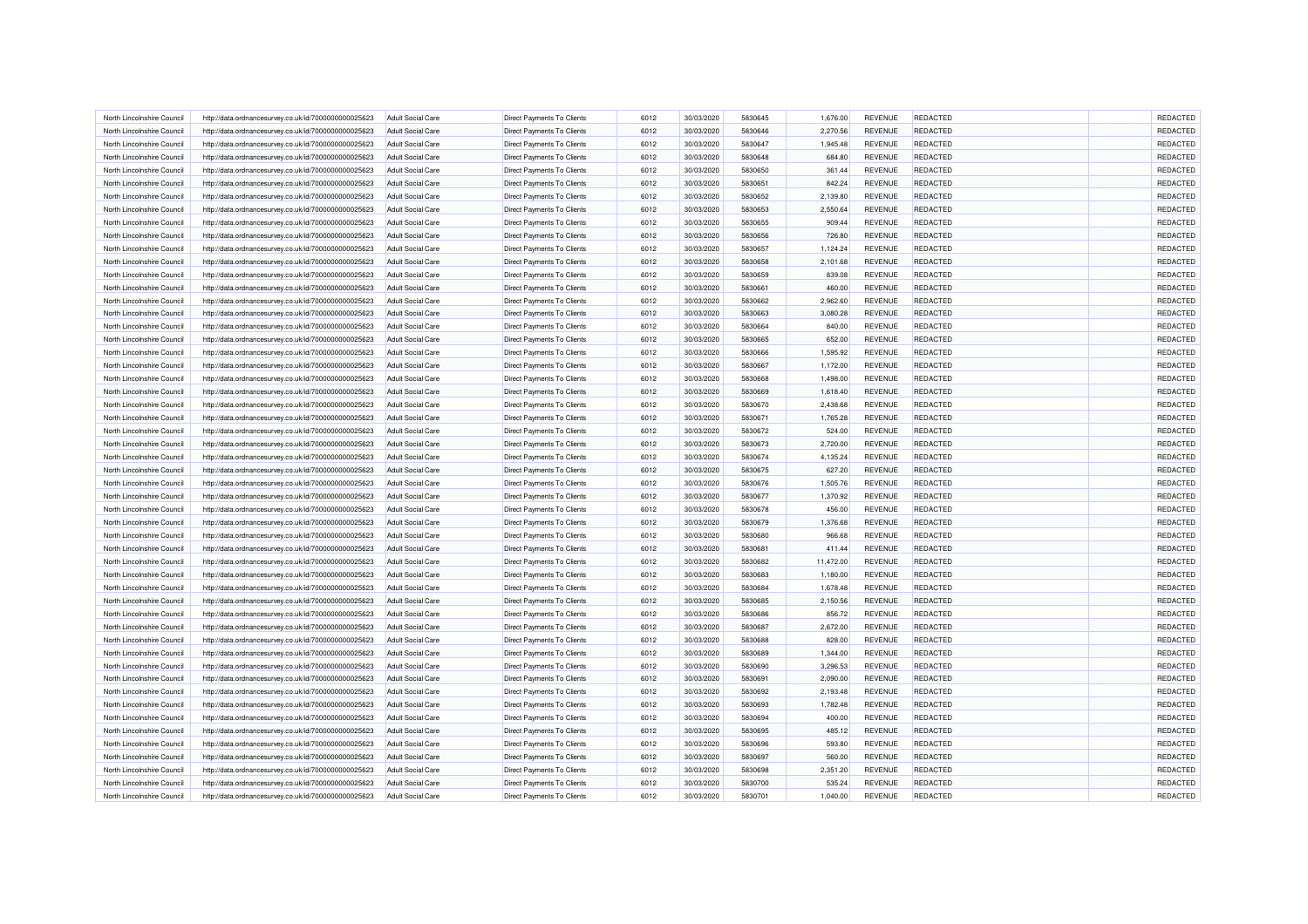| North Lincolnshire Council                               | http://data.ordnancesurvey.co.uk/id/7000000000025623                                                         | <b>Adult Social Care</b>                             | <b>Direct Payments To Clients</b> | 6012 | 30/03/2020               | 5830702 | 828.00               | REVENUE                   | <b>REDACTED</b>                    | <b>REDACTED</b> |
|----------------------------------------------------------|--------------------------------------------------------------------------------------------------------------|------------------------------------------------------|-----------------------------------|------|--------------------------|---------|----------------------|---------------------------|------------------------------------|-----------------|
| North Lincolnshire Council                               | http://data.ordnancesurvey.co.uk/id/7000000000025623                                                         | <b>Adult Social Care</b>                             | <b>Direct Payments To Clients</b> | 6012 | 30/03/2020               | 5830703 | 1,557.60             | REVENUE                   | REDACTED                           | REDACTED        |
| North Lincolnshire Council                               | http://data.ordnancesurvey.co.uk/id/7000000000025623                                                         | <b>Adult Social Care</b>                             | <b>Direct Payments To Clients</b> | 6012 | 30/03/2020               | 5830704 | 384.00               | REVENUE                   | <b>REDACTED</b>                    | REDACTED        |
| North Lincolnshire Council                               | http://data.ordnancesurvey.co.uk/id/7000000000025623                                                         | <b>Adult Social Care</b>                             | Direct Payments To Clients        | 6012 | 30/03/2020               | 5830705 | 1,370.80             | REVENUE                   | REDACTED                           | REDACTED        |
| North Lincolnshire Council                               | http://data.ordnancesurvey.co.uk/id/7000000000025623                                                         | <b>Adult Social Care</b>                             | Direct Payments To Clients        | 6012 | 30/03/2020               | 5830706 | 1,477.72             | <b>REVENUE</b>            | <b>REDACTED</b>                    | REDACTED        |
| North Lincolnshire Council                               | http://data.ordnancesurvey.co.uk/id/7000000000025623                                                         | <b>Adult Social Care</b>                             | Direct Payments To Clients        | 6012 | 30/03/2020               | 5830707 | 828.00               | REVENUE                   | <b>REDACTED</b>                    | REDACTED        |
| North Lincolnshire Council                               | http://data.ordnancesurvey.co.uk/id/7000000000025623                                                         | <b>Adult Social Care</b>                             | Direct Payments To Clients        | 6012 | 30/03/2020               | 5830708 | 1,058.40             | <b>REVENUE</b>            | <b>REDACTED</b>                    | REDACTED        |
| North Lincolnshire Council                               | http://data.ordnancesurvey.co.uk/id/7000000000025623                                                         | <b>Adult Social Care</b>                             | Direct Payments To Clients        | 6012 | 30/03/2020               | 5830709 | 1,069.20             | REVENUE                   | <b>REDACTED</b>                    | REDACTED        |
| North Lincolnshire Council                               | http://data.ordnancesurvey.co.uk/id/7000000000025623                                                         | <b>Adult Social Care</b>                             | Direct Payments To Clients        | 6012 | 30/03/2020               | 5830710 | 2,000.00             | REVENUE                   | REDACTED                           | REDACTED        |
| North Lincolnshire Council                               | http://data.ordnancesurvey.co.uk/id/7000000000025623                                                         | <b>Adult Social Care</b>                             | Direct Payments To Clients        | 6012 | 30/03/2020               | 5830711 | 2,618.48             | REVENUE                   | <b>REDACTED</b>                    | REDACTED        |
| North Lincolnshire Council                               | http://data.ordnancesurvey.co.uk/id/7000000000025623                                                         | <b>Adult Social Care</b>                             | <b>Direct Payments To Clients</b> | 6012 | 30/03/2020               | 5830712 | 2,846.00             | <b>REVENUE</b>            | <b>REDACTED</b>                    | REDACTED        |
| North Lincolnshire Council                               | http://data.ordnancesurvey.co.uk/id/7000000000025623                                                         | Adult Social Care                                    | <b>Direct Payments To Clients</b> | 6012 | 30/03/2020               | 5830713 | 1.394.72             | <b>REVENUE</b>            | <b>REDACTED</b>                    | REDACTED        |
| North Lincolnshire Council                               | http://data.ordnancesurvey.co.uk/id/7000000000025623                                                         | <b>Adult Social Care</b>                             | <b>Direct Payments To Clients</b> | 6012 | 30/03/2020               | 5830714 | 1,291.24             | <b>REVENUE</b>            | <b>REDACTED</b>                    | REDACTED        |
| North Lincolnshire Council                               | http://data.ordnancesurvey.co.uk/id/7000000000025623                                                         | <b>Adult Social Care</b>                             | Direct Payments To Clients        | 6012 | 30/03/2020               | 5830715 | 280.00               | REVENUE                   | REDACTED                           | REDACTED        |
| North Lincolnshire Council                               | http://data.ordnancesurvey.co.uk/id/7000000000025623                                                         | <b>Adult Social Care</b>                             | Direct Payments To Clients        | 6012 | 30/03/2020               | 5830716 | 1,080.00             | REVENUE                   | <b>REDACTED</b>                    | REDACTED        |
| North Lincolnshire Council                               | http://data.ordnancesurvey.co.uk/id/7000000000025623                                                         | <b>Adult Social Care</b>                             | Direct Payments To Clients        | 6012 | 30/03/2020               | 5830717 | 1,221.04             | REVENUE                   | <b>REDACTED</b>                    | REDACTED        |
| North Lincolnshire Council                               | http://data.ordnancesurvey.co.uk/id/7000000000025623                                                         | <b>Adult Social Care</b>                             | <b>Direct Payments To Clients</b> | 6012 | 30/03/2020               | 5830718 | 10,459.68            | REVENUE                   | <b>REDACTED</b>                    | REDACTED        |
| North Lincolnshire Council                               | http://data.ordnancesurvey.co.uk/id/7000000000025623                                                         | <b>Adult Social Care</b>                             | Direct Payments To Clients        | 6012 | 30/03/2020               | 5830720 | 280.00               | <b>REVENUE</b>            | <b>REDACTED</b>                    | REDACTED        |
| North Lincolnshire Council                               | http://data.ordnancesurvey.co.uk/id/7000000000025623                                                         | <b>Adult Social Care</b>                             | <b>Direct Payments To Clients</b> | 6012 | 30/03/2020               | 5830721 | 2,288.00             | REVENUE                   | <b>REDACTED</b>                    | REDACTED        |
| North Lincolnshire Council                               | http://data.ordnancesurvey.co.uk/id/7000000000025623                                                         | <b>Adult Social Care</b>                             | Direct Payments To Clients        | 6012 | 30/03/2020               | 5830722 | 1,177.16             | <b>REVENUE</b>            | <b>REDACTED</b>                    | REDACTED        |
| North Lincolnshire Council                               | http://data.ordnancesurvey.co.uk/id/7000000000025623                                                         | <b>Adult Social Care</b>                             | Direct Payments To Clients        | 6012 | 30/03/2020               | 5830723 | 1,204.00             | REVENUE                   | <b>REDACTED</b>                    | REDACTED        |
| North Lincolnshire Council                               |                                                                                                              | <b>Adult Social Care</b>                             | Direct Payments To Clients        | 6012 | 30/03/2020               | 5830724 | 480.00               | REVENUE                   | <b>REDACTED</b>                    | REDACTED        |
| North Lincolnshire Council                               | http://data.ordnancesurvey.co.uk/id/7000000000025623<br>http://data.ordnancesurvey.co.uk/id/7000000000025623 | <b>Adult Social Care</b>                             | <b>Direct Payments To Clients</b> | 6012 | 30/03/2020               | 5830725 | 952.80               | REVENUE                   | <b>REDACTED</b>                    | REDACTED        |
|                                                          |                                                                                                              |                                                      |                                   | 6012 |                          | 5830726 |                      |                           |                                    | REDACTED        |
| North Lincolnshire Council<br>North Lincolnshire Council | http://data.ordnancesurvey.co.uk/id/7000000000025623                                                         | <b>Adult Social Care</b><br><b>Adult Social Care</b> | Direct Payments To Clients        | 6012 | 30/03/2020<br>30/03/2020 | 5830727 | 1,240.00<br>1,013.20 | <b>REVENUE</b><br>REVENUE | <b>REDACTED</b><br><b>REDACTED</b> | REDACTED        |
|                                                          | http://data.ordnancesurvey.co.uk/id/7000000000025623                                                         |                                                      | Direct Payments To Clients        |      |                          |         |                      |                           |                                    |                 |
| North Lincolnshire Council                               | http://data.ordnancesurvey.co.uk/id/7000000000025623                                                         | <b>Adult Social Care</b>                             | Direct Payments To Clients        | 6012 | 30/03/2020               | 5830728 | 951.32               | REVENUE                   | REDACTED                           | REDACTED        |
| North Lincolnshire Council                               | http://data.ordnancesurvey.co.uk/id/7000000000025623                                                         | <b>Adult Social Care</b>                             | Direct Payments To Clients        | 6012 | 30/03/2020               | 5830729 | 591.20               | REVENUE                   | <b>REDACTED</b>                    | REDACTED        |
| North Lincolnshire Council                               | http://data.ordnancesurvey.co.uk/id/7000000000025623                                                         | <b>Adult Social Care</b>                             | Direct Payments To Clients        | 6012 | 30/03/2020               | 5830730 | 823.12               | <b>REVENUE</b>            | REDACTED                           | REDACTED        |
| North Lincolnshire Council                               | http://data.ordnancesurvey.co.uk/id/7000000000025623                                                         | <b>Adult Social Care</b>                             | Direct Payments To Clients        | 6012 | 30/03/2020               | 5830731 | 280.00               | REVENUE                   | <b>REDACTED</b>                    | REDACTED        |
| North Lincolnshire Council                               | http://data.ordnancesurvey.co.uk/id/7000000000025623                                                         | <b>Adult Social Care</b>                             | Direct Payments To Clients        | 6012 | 30/03/2020               | 5830732 | 604.52               | <b>REVENUE</b>            | <b>REDACTED</b>                    | REDACTED        |
| North Lincolnshire Council                               | http://data.ordnancesurvey.co.uk/id/7000000000025623                                                         | <b>Adult Social Care</b>                             | Direct Payments To Clients        | 6012 | 30/03/2020               | 5830734 | 336.00               | <b>REVENUE</b>            | REDACTED                           | REDACTED        |
| North Lincolnshire Council                               | http://data.ordnancesurvey.co.uk/id/7000000000025623                                                         | <b>Adult Social Care</b>                             | <b>Direct Payments To Clients</b> | 6012 | 30/03/2020               | 5830735 | 427.68               | <b>REVENUE</b>            | <b>REDACTED</b>                    | REDACTED        |
| North Lincolnshire Council                               | http://data.ordnancesurvey.co.uk/id/7000000000025623                                                         | Adult Social Care                                    | <b>Direct Payments To Clients</b> | 6012 | 30/03/2020               | 5830737 | 1,910.16             | <b>REVENUE</b>            | <b>REDACTED</b>                    | REDACTED        |
| North Lincolnshire Council                               | http://data.ordnancesurvey.co.uk/id/7000000000025623                                                         | <b>Adult Social Care</b>                             | <b>Direct Payments To Clients</b> | 6012 | 30/03/2020               | 5830738 | 444.00               | REVENUE                   | REDACTED                           | REDACTED        |
| North Lincolnshire Council                               | http://data.ordnancesurvey.co.uk/id/7000000000025623                                                         | <b>Adult Social Care</b>                             | <b>Direct Payments To Clients</b> | 6012 | 30/03/2020               | 5830740 | 348.00               | REVENUE                   | <b>REDACTED</b>                    | REDACTED        |
| North Lincolnshire Council                               | http://data.ordnancesurvey.co.uk/id/7000000000025623                                                         | Adult Social Care                                    | <b>Direct Payments To Clients</b> | 6012 | 30/03/2020               | 5830741 | 2,089.56             | <b>REVENUE</b>            | REDACTED                           | REDACTED        |
| North Lincolnshire Council                               | http://data.ordnancesurvey.co.uk/id/7000000000025623                                                         | <b>Adult Social Care</b>                             | Direct Payments To Clients        | 6012 | 30/03/2020               | 5830743 | 521.48               | <b>REVENUE</b>            | <b>REDACTED</b>                    | REDACTED        |
| North Lincolnshire Council                               | http://data.ordnancesurvey.co.uk/id/7000000000025623                                                         | <b>Adult Social Care</b>                             | Direct Payments To Clients        | 6012 | 30/03/2020               | 5830745 | 1,975.92             | REVENUE                   | <b>REDACTED</b>                    | REDACTED        |
| North Lincolnshire Council                               | http://data.ordnancesurvey.co.uk/id/7000000000025623                                                         | <b>Adult Social Care</b>                             | Direct Payments To Clients        | 6012 | 30/03/2020               | 5830747 | 1,084.64             | <b>REVENUE</b>            | <b>REDACTED</b>                    | REDACTED        |
| North Lincolnshire Council                               | http://data.ordnancesurvey.co.uk/id/7000000000025623                                                         | <b>Adult Social Care</b>                             | Direct Payments To Clients        | 6012 | 30/03/2020               | 5830749 | 464.00               | <b>REVENUE</b>            | <b>REDACTED</b>                    | REDACTED        |
| North Lincolnshire Council                               | http://data.ordnancesurvey.co.uk/id/7000000000025623                                                         | <b>Adult Social Care</b>                             | Direct Payments To Clients        | 6012 | 30/03/2020               | 5830750 | 570.24               | REVENUE                   | REDACTED                           | REDACTED        |
| North Lincolnshire Council                               | http://data.ordnancesurvey.co.uk/id/7000000000025623                                                         | <b>Adult Social Care</b>                             | Direct Payments To Clients        | 6012 | 30/03/2020               | 5830751 | 880.00               | REVENUE                   | <b>REDACTED</b>                    | REDACTED        |
| North Lincolnshire Council                               | http://data.ordnancesurvey.co.uk/id/7000000000025623                                                         | <b>Adult Social Care</b>                             | Direct Payments To Clients        | 6012 | 30/03/2020               | 5830752 | 1,680.00             | <b>REVENUE</b>            | <b>REDACTED</b>                    | REDACTED        |
| North Lincolnshire Council                               | http://data.ordnancesurvey.co.uk/id/7000000000025623                                                         | Adult Social Care                                    | <b>Direct Payments To Clients</b> | 6012 | 30/03/2020               | 5830753 | 1.386.52             | <b>REVENUE</b>            | <b>REDACTED</b>                    | REDACTED        |
| North Lincolnshire Council                               | http://data.ordnancesurvey.co.uk/id/7000000000025623                                                         | <b>Adult Social Care</b>                             | <b>Direct Payments To Clients</b> | 6012 | 30/03/2020               | 5830754 | 1,713.92             | REVENUE                   | <b>REDACTED</b>                    | REDACTED        |
| North Lincolnshire Council                               | http://data.ordnancesurvey.co.uk/id/7000000000025623                                                         | <b>Adult Social Care</b>                             | Direct Payments To Clients        | 6012 | 30/03/2020               | 5830755 | 1,425.60             | REVENUE                   | REDACTED                           | REDACTED        |
| North Lincolnshire Council                               | http://data.ordnancesurvey.co.uk/id/7000000000025623                                                         | <b>Adult Social Care</b>                             | Direct Payments To Clients        | 6012 | 30/03/2020               | 5830756 | 938.00               | <b>REVENUE</b>            | REDACTED                           | REDACTED        |
| North Lincolnshire Council                               | http://data.ordnancesurvey.co.uk/id/7000000000025623                                                         | <b>Adult Social Care</b>                             | Direct Payments To Clients        | 6012 | 30/03/2020               | 5830757 | 5,226.00             | REVENUE                   | <b>REDACTED</b>                    | REDACTED        |
| North Lincolnshire Council                               | http://data.ordnancesurvey.co.uk/id/7000000000025623                                                         | <b>Adult Social Care</b>                             | <b>Direct Payments To Clients</b> | 6012 | 30/03/2020               | 5830758 | 699.84               | REVENUE                   | <b>REDACTED</b>                    | REDACTED        |
| North Lincolnshire Council                               | http://data.ordnancesurvey.co.uk/id/7000000000025623                                                         | <b>Adult Social Care</b>                             | Direct Payments To Clients        | 6012 | 30/03/2020               | 5830759 | 2,451.68             | REVENUE                   | <b>REDACTED</b>                    | REDACTED        |
| North Lincolnshire Council                               | http://data.ordnancesurvey.co.uk/id/7000000000025623                                                         | <b>Adult Social Care</b>                             | Direct Payments To Clients        | 6012 | 30/03/2020               | 5830760 | 793.56               | <b>REVENUE</b>            | <b>REDACTED</b>                    | REDACTED        |
| North Lincolnshire Council                               | http://data.ordnancesurvey.co.uk/id/7000000000025623                                                         | <b>Adult Social Care</b>                             | Direct Payments To Clients        | 6012 | 30/03/2020               | 5830761 | 270.00               | <b>REVENUE</b>            | <b>REDACTED</b>                    | REDACTED        |
| North Lincolnshire Council                               | http://data.ordnancesurvey.co.uk/id/7000000000025623                                                         | <b>Adult Social Care</b>                             | Direct Payments To Clients        | 6012 | 30/03/2020               | 5830763 | 1,260.00             | REVENUE                   | <b>REDACTED</b>                    | REDACTED        |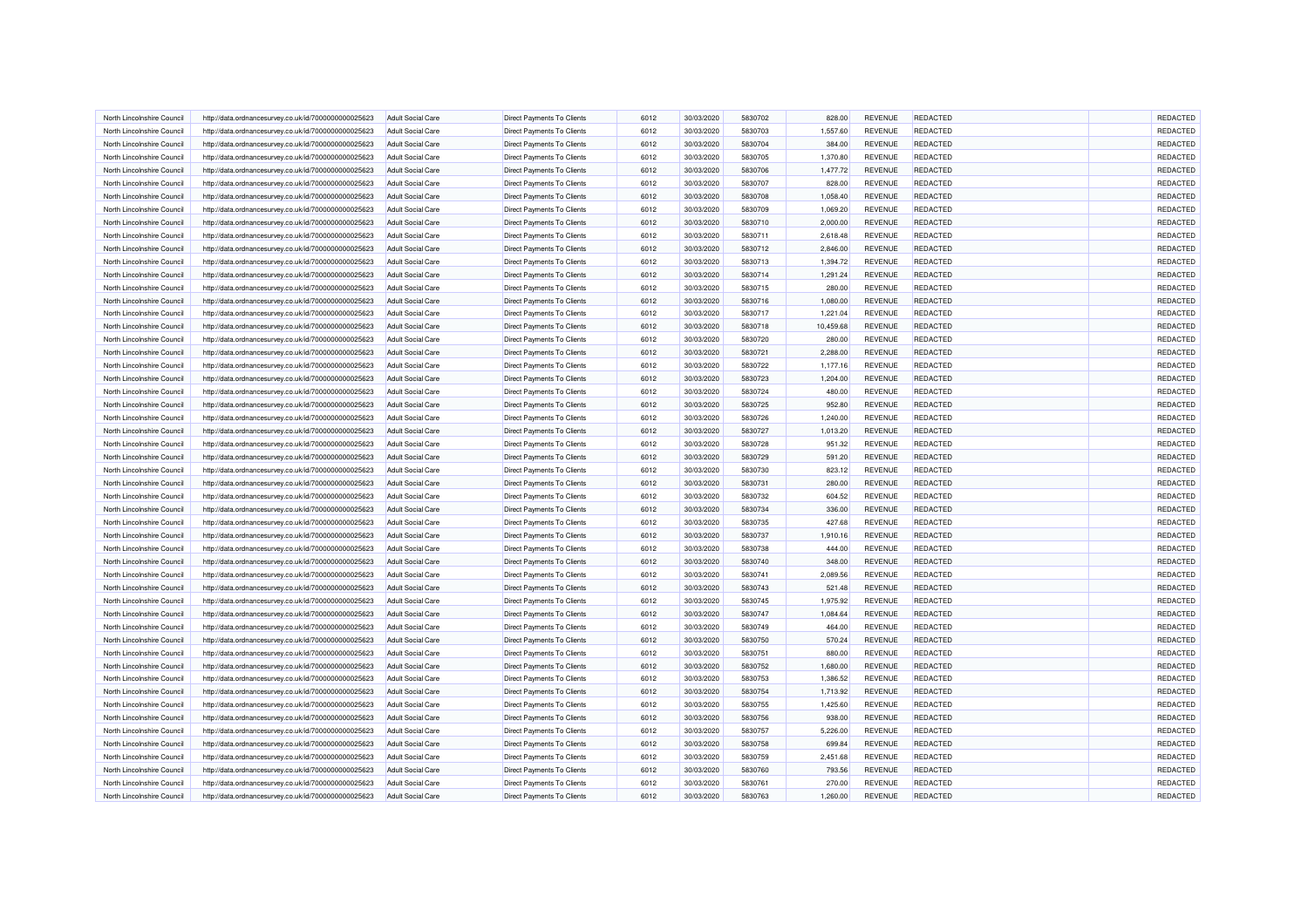| North Lincolnshire Council | http://data.ordnancesurvey.co.uk/id/7000000000025623 | <b>Adult Social Care</b> | Direct Payments To Clients        | 6012 | 30/03/2020 | 5830764 | 2,328.00 | REVENUE        | <b>REDACTED</b> | REDACTED |
|----------------------------|------------------------------------------------------|--------------------------|-----------------------------------|------|------------|---------|----------|----------------|-----------------|----------|
| North Lincolnshire Council | http://data.ordnancesurvey.co.uk/id/7000000000025623 | <b>Adult Social Care</b> | <b>Direct Payments To Clients</b> | 6012 | 30/03/2020 | 5830765 | 322.32   | <b>REVENUE</b> | <b>REDACTED</b> | REDACTED |
| North Lincolnshire Council | http://data.ordnancesurvey.co.uk/id/7000000000025623 | <b>Adult Social Care</b> | Direct Payments To Clients        | 6012 | 30/03/2020 | 5830766 | 871.36   | REVENUE        | <b>REDACTED</b> | REDACTED |
| North Lincolnshire Council | http://data.ordnancesurvey.co.uk/id/7000000000025623 | <b>Adult Social Care</b> | <b>Direct Payments To Clients</b> | 6012 | 30/03/2020 | 5830767 | 816.80   | <b>REVENUE</b> | REDACTED        | REDACTED |
| North Lincolnshire Council | http://data.ordnancesurvey.co.uk/id/7000000000025623 | <b>Adult Social Care</b> | Direct Payments To Clients        | 6012 | 30/03/2020 | 5830768 | 644.32   | REVENUE        | <b>REDACTED</b> | REDACTED |
| North Lincolnshire Council | http://data.ordnancesurvey.co.uk/id/7000000000025623 | <b>Adult Social Care</b> | Direct Payments To Clients        | 6012 | 30/03/2020 | 5830769 | 756.00   | <b>REVENUE</b> | <b>REDACTED</b> | REDACTED |
| North Lincolnshire Council | http://data.ordnancesurvey.co.uk/id/7000000000025623 | <b>Adult Social Care</b> | Direct Payments To Clients        | 6012 | 30/03/2020 | 5830770 | 427.68   | REVENUE        | REDACTED        | REDACTED |
| North Lincolnshire Council | http://data.ordnancesurvey.co.uk/id/7000000000025623 | <b>Adult Social Care</b> | <b>Direct Payments To Clients</b> | 6012 | 30/03/2020 | 5830771 | 1,290.24 | REVENUE        | <b>REDACTED</b> | REDACTED |
| North Lincolnshire Council | http://data.ordnancesurvey.co.uk/id/7000000000025623 | Adult Social Care        | Direct Payments To Clients        | 6012 | 30/03/2020 | 5830772 | 1,576.96 | <b>REVENUE</b> | REDACTED        | REDACTED |
| North Lincolnshire Council | http://data.ordnancesurvey.co.uk/id/7000000000025623 | <b>Adult Social Care</b> | Direct Payments To Clients        | 6012 | 30/03/2020 | 5830773 | 712.52   | <b>REVENUE</b> | <b>REDACTED</b> | REDACTED |
| North Lincolnshire Council | http://data.ordnancesurvey.co.uk/id/7000000000025623 | <b>Adult Social Care</b> | Direct Payments To Clients        | 6012 | 30/03/2020 | 5830774 | 372.00   | REVENUE        | <b>REDACTED</b> | REDACTED |
| North Lincolnshire Council | http://data.ordnancesurvey.co.uk/id/7000000000025623 | <b>Adult Social Care</b> | <b>Direct Payments To Clients</b> | 6012 | 30/03/2020 | 5830775 | 400.00   | REVENUE        | REDACTED        | REDACTED |
| North Lincolnshire Council | http://data.ordnancesurvey.co.uk/id/7000000000025623 | <b>Adult Social Care</b> | Direct Payments To Clients        | 6012 | 30/03/2020 | 5830776 | 1,048.00 | <b>REVENUE</b> | <b>REDACTED</b> | REDACTED |
| North Lincolnshire Council | http://data.ordnancesurvey.co.uk/id/7000000000025623 | <b>Adult Social Care</b> | Direct Payments To Clients        | 6012 | 30/03/2020 | 5830777 | 441.92   | REVENUE        | <b>REDACTED</b> | REDACTED |
| North Lincolnshire Council | http://data.ordnancesurvey.co.uk/id/7000000000025623 | <b>Adult Social Care</b> | Direct Payments To Clients        | 6012 | 30/03/2020 | 5830778 | 644.32   | REVENUE        | <b>REDACTED</b> | REDACTED |
| North Lincolnshire Council | http://data.ordnancesurvey.co.uk/id/7000000000025623 | <b>Adult Social Care</b> | Direct Payments To Clients        | 6012 | 30/03/2020 | 5830780 | 544.60   | REVENUE        | <b>REDACTED</b> | REDACTED |
| North Lincolnshire Council | http://data.ordnancesurvey.co.uk/id/7000000000025623 | <b>Adult Social Care</b> | Direct Payments To Clients        | 6012 | 30/03/2020 | 5830782 | 466.80   | <b>REVENUE</b> | REDACTED        | REDACTED |
| North Lincolnshire Council | http://data.ordnancesurvey.co.uk/id/7000000000025623 | <b>Adult Social Care</b> | <b>Direct Payments To Clients</b> | 6012 | 30/03/2020 | 5830783 | 3,880.36 | <b>REVENUE</b> | <b>REDACTED</b> | REDACTED |
| North Lincolnshire Council | http://data.ordnancesurvey.co.uk/id/7000000000025623 | <b>Adult Social Care</b> | Direct Payments To Clients        | 6012 | 30/03/2020 | 5830784 | 2,320.00 | REVENUE        | REDACTED        | REDACTED |
| North Lincolnshire Council | http://data.ordnancesurvey.co.uk/id/7000000000025623 | <b>Adult Social Care</b> | Direct Payments To Clients        | 6012 | 30/03/2020 | 5830785 | 1,897.28 | REVENUE        | REDACTED        | REDACTED |
| North Lincolnshire Council | http://data.ordnancesurvey.co.uk/id/7000000000025623 | <b>Adult Social Care</b> | Direct Payments To Clients        | 6012 | 30/03/2020 | 5830786 | 367.60   | REVENUE        | <b>REDACTED</b> | REDACTED |
| North Lincolnshire Council |                                                      | <b>Adult Social Care</b> | Direct Payments To Clients        | 6012 | 30/03/2020 | 5830787 | 1,814.40 | REVENUE        | <b>REDACTED</b> | REDACTED |
|                            | http://data.ordnancesurvey.co.uk/id/7000000000025623 |                          |                                   |      |            |         |          |                |                 | REDACTED |
| North Lincolnshire Council | http://data.ordnancesurvey.co.uk/id/7000000000025623 | <b>Adult Social Care</b> | Direct Payments To Clients        | 6012 | 30/03/2020 | 5830788 | 560.16   | <b>REVENUE</b> | <b>REDACTED</b> |          |
| North Lincolnshire Council | http://data.ordnancesurvey.co.uk/id/7000000000025623 | <b>Adult Social Care</b> | Direct Payments To Clients        | 6012 | 30/03/2020 | 5830789 | 748.80   | REVENUE        | REDACTED        | REDACTED |
| North Lincolnshire Council | http://data.ordnancesurvey.co.uk/id/7000000000025623 | <b>Adult Social Care</b> | Direct Payments To Clients        | 6012 | 30/03/2020 | 5830790 | 933.60   | <b>REVENUE</b> | <b>REDACTED</b> | REDACTED |
| North Lincolnshire Council | http://data.ordnancesurvey.co.uk/id/7000000000025623 | <b>Adult Social Care</b> | Direct Payments To Clients        | 6012 | 30/03/2020 | 5830791 | 995.84   | REVENUE        | <b>REDACTED</b> | REDACTED |
| North Lincolnshire Council | http://data.ordnancesurvey.co.uk/id/7000000000025623 | <b>Adult Social Care</b> | Direct Payments To Clients        | 6012 | 30/03/2020 | 5830792 | 1,467.32 | <b>REVENUE</b> | <b>REDACTED</b> | REDACTED |
| North Lincolnshire Council | http://data.ordnancesurvey.co.uk/id/7000000000025623 | <b>Adult Social Care</b> | <b>Direct Payments To Clients</b> | 6012 | 30/03/2020 | 5830793 | 871.36   | REVENUE        | REDACTED        | REDACTED |
| North Lincolnshire Council | http://data.ordnancesurvey.co.uk/id/7000000000025623 | <b>Adult Social Care</b> | Direct Payments To Clients        | 6012 | 30/03/2020 | 5830794 | 870.88   | <b>REVENUE</b> | REDACTED        | REDACTED |
| North Lincolnshire Council | http://data.ordnancesurvey.co.uk/id/7000000000025623 | <b>Adult Social Care</b> | Direct Payments To Clients        | 6012 | 30/03/2020 | 5830795 | 261.40   | REVENUE        | <b>REDACTED</b> | REDACTED |
| North Lincolnshire Council | http://data.ordnancesurvey.co.uk/id/7000000000025623 | <b>Adult Social Care</b> | Direct Payments To Clients        | 6012 | 30/03/2020 | 5830796 | 778.52   | <b>REVENUE</b> | REDACTED        | REDACTED |
| North Lincolnshire Council | http://data.ordnancesurvey.co.uk/id/7000000000025623 | <b>Adult Social Care</b> | Direct Payments To Clients        | 6012 | 30/03/2020 | 5830797 | 902.48   | REVENUE        | <b>REDACTED</b> | REDACTED |
| North Lincolnshire Council | http://data.ordnancesurvey.co.uk/id/7000000000025623 | <b>Adult Social Care</b> | Direct Payments To Clients        | 6012 | 30/03/2020 | 5830798 | 476.00   | <b>REVENUE</b> | REDACTED        | REDACTED |
| North Lincolnshire Council | http://data.ordnancesurvey.co.uk/id/7000000000025623 | <b>Adult Social Care</b> | Direct Payments To Clients        | 6012 | 30/03/2020 | 5830799 | 672.00   | REVENUE        | <b>REDACTED</b> | REDACTED |
| North Lincolnshire Council | http://data.ordnancesurvey.co.uk/id/7000000000025623 | <b>Adult Social Care</b> | Direct Payments To Clients        | 6012 | 30/03/2020 | 5830800 | 1,480.40 | REVENUE        | <b>REDACTED</b> | REDACTED |
| North Lincolnshire Council | http://data.ordnancesurvey.co.uk/id/7000000000025623 | Adult Social Care        | <b>Direct Payments To Clients</b> | 6012 | 30/03/2020 | 5830801 | 980.28   | <b>REVENUE</b> | REDACTED        | REDACTED |
| North Lincolnshire Council | http://data.ordnancesurvey.co.uk/id/7000000000025623 | <b>Adult Social Care</b> | Direct Payments To Clients        | 6012 | 30/03/2020 | 5830802 | 629.52   | <b>REVENUE</b> | <b>REDACTED</b> | REDACTED |
| North Lincolnshire Council | http://data.ordnancesurvey.co.uk/id/7000000000025623 | <b>Adult Social Care</b> | Direct Payments To Clients        | 6012 | 30/03/2020 | 5830803 | 762.44   | REVENUE        | <b>REDACTED</b> | REDACTED |
| North Lincolnshire Council | http://data.ordnancesurvey.co.uk/id/7000000000025623 | <b>Adult Social Care</b> | <b>Direct Payments To Clients</b> | 6012 | 30/03/2020 | 5830804 | 5,255.52 | REVENUE        | REDACTED        | REDACTED |
| North Lincolnshire Council | http://data.ordnancesurvey.co.uk/id/7000000000025623 | <b>Adult Social Care</b> | Direct Payments To Clients        | 6012 | 30/03/2020 | 5830805 | 1,307.04 | REVENUE        | REDACTED        | REDACTED |
| North Lincolnshire Council | http://data.ordnancesurvey.co.uk/id/7000000000025623 | <b>Adult Social Care</b> | Direct Payments To Clients        | 6012 | 30/03/2020 | 5830806 | 1,089.20 | REVENUE        | REDACTED        | REDACTED |
| North Lincolnshire Council | http://data.ordnancesurvey.co.uk/id/7000000000025623 | <b>Adult Social Care</b> | Direct Payments To Clients        | 6012 | 30/03/2020 | 5830807 | 653.52   | REVENUE        | <b>REDACTED</b> | REDACTED |
| North Lincolnshire Council | http://data.ordnancesurvey.co.uk/id/7000000000025623 | <b>Adult Social Care</b> | Direct Payments To Clients        | 6012 | 30/03/2020 | 5830808 | 2,863.04 | REVENUE        | <b>REDACTED</b> | REDACTED |
| North Lincolnshire Council | http://data.ordnancesurvey.co.uk/id/7000000000025623 | <b>Adult Social Care</b> | Direct Payments To Clients        | 6012 | 30/03/2020 | 5830809 | 1,960.56 | <b>REVENUE</b> | <b>REDACTED</b> | REDACTED |
| North Lincolnshire Council | http://data.ordnancesurvey.co.uk/id/7000000000025623 | <b>Adult Social Care</b> | <b>Direct Payments To Clients</b> | 6012 | 30/03/2020 | 5830810 | 544.60   | REVENUE        | <b>REDACTED</b> | REDACTED |
| North Lincolnshire Council | http://data.ordnancesurvey.co.uk/id/7000000000025623 | <b>Adult Social Care</b> | Direct Payments To Clients        | 6012 | 30/03/2020 | 5830811 | 1,496.88 | REVENUE        | REDACTED        | REDACTED |
| North Lincolnshire Council | http://data.ordnancesurvey.co.uk/id/7000000000025623 | <b>Adult Social Care</b> | Direct Payments To Clients        | 6012 | 30/03/2020 | 5830812 | 736.64   | REVENUE        | REDACTED        | REDACTED |
| North Lincolnshire Council | http://data.ordnancesurvey.co.uk/id/7000000000025623 | <b>Adult Social Care</b> | Direct Payments To Clients        | 6012 | 30/03/2020 | 5830813 | 1,782.00 | REVENUE        | <b>REDACTED</b> | REDACTED |
| North Lincolnshire Council | http://data.ordnancesurvey.co.uk/id/7000000000025623 | <b>Adult Social Care</b> | Direct Payments To Clients        | 6012 | 30/03/2020 | 5830814 | 5,653.04 | REVENUE        | <b>REDACTED</b> | REDACTED |
| North Lincolnshire Council | http://data.ordnancesurvey.co.uk/id/7000000000025623 | <b>Adult Social Care</b> | Direct Payments To Clients        | 6012 | 30/03/2020 | 5830816 | 1,120.00 | <b>REVENUE</b> | <b>REDACTED</b> | REDACTED |
| North Lincolnshire Council | http://data.ordnancesurvey.co.uk/id/7000000000025623 | <b>Adult Social Care</b> | Direct Payments To Clients        | 6012 | 30/03/2020 | 5830817 | 1,071.17 | REVENUE        | REDACTED        | REDACTED |
| North Lincolnshire Council | http://data.ordnancesurvey.co.uk/id/7000000000025623 | <b>Adult Social Care</b> | Direct Payments To Clients        | 6012 | 30/03/2020 | 5830818 | 1,940.48 | <b>REVENUE</b> | <b>REDACTED</b> | REDACTED |
| North Lincolnshire Council | http://data.ordnancesurvey.co.uk/id/7000000000025623 | <b>Adult Social Care</b> | Direct Payments To Clients        | 6012 | 30/03/2020 | 5830819 | 680.00   | REVENUE        | <b>REDACTED</b> | REDACTED |
|                            |                                                      |                          |                                   |      |            |         |          |                |                 |          |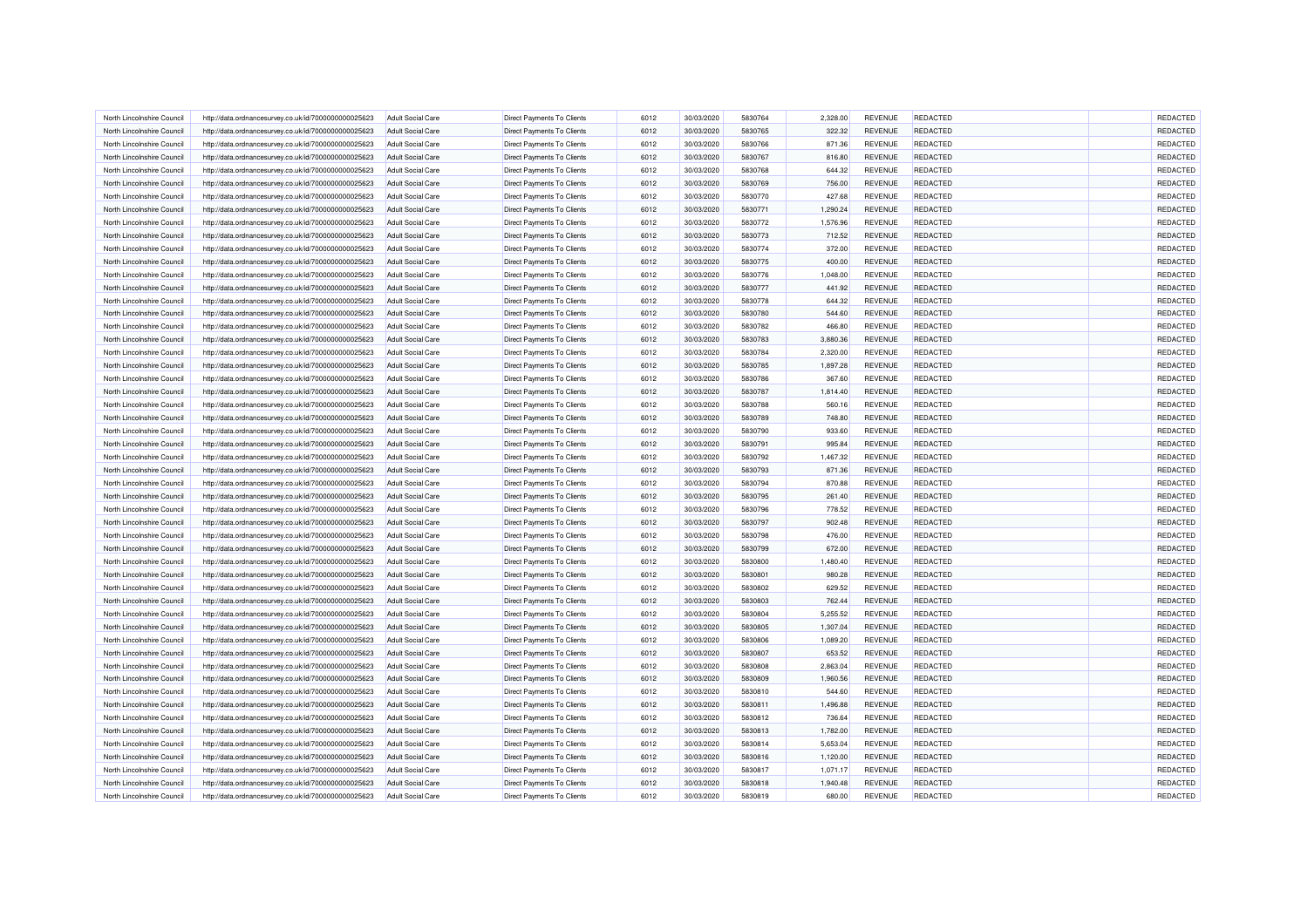| North Lincolnshire Council                               | http://data.ordnancesurvey.co.uk/id/7000000000025623 | <b>Adult Social Care</b>                             | <b>Direct Payments To Clients</b>                        | 6012         | 30/03/2020               | 5830821            | 1,104.76             | <b>REVENUE</b>                   | REDACTED                    | REDACTED             |
|----------------------------------------------------------|------------------------------------------------------|------------------------------------------------------|----------------------------------------------------------|--------------|--------------------------|--------------------|----------------------|----------------------------------|-----------------------------|----------------------|
| North Lincolnshire Council                               | http://data.ordnancesurvey.co.uk/id/7000000000025623 | <b>Adult Social Care</b>                             | Direct Payments To Clients                               | 6012         | 30/03/2020               | 5830822            | 672.00               | REVENUE                          | REDACTED                    | REDACTED             |
| North Lincolnshire Council                               | http://data.ordnancesurvey.co.uk/id/7000000000025623 | Adult Social Care                                    | Direct Payments To Clients                               | 6012         | 30/03/2020               | 5830823            | 881.60               | <b>REVENUE</b>                   | <b>REDACTED</b>             | REDACTED             |
| North Lincolnshire Council                               | http://data.ordnancesurvey.co.uk/id/7000000000025623 | <b>Adult Social Care</b>                             | <b>Direct Payments To Clients</b>                        | 6012         | 30/03/2020               | 5830824            | 328.00               | <b>REVENUE</b>                   | REDACTED                    | REDACTED             |
| North Lincolnshire Council                               | http://data.ordnancesurvey.co.uk/id/7000000000025623 | <b>Adult Social Care</b>                             | Direct Payments To Clients                               | 6012         | 30/03/2020               | 5830825            | 1,728.00             | REVENUE                          | <b>REDACTED</b>             | REDACTED             |
| North Lincolnshire Council                               | http://data.ordnancesurvey.co.uk/id/7000000000025623 | <b>Adult Social Care</b>                             | Direct Payments To Clients                               | 6012         | 30/03/2020               | 5830827            | 1,524.88             | <b>REVENUE</b>                   | REDACTED                    | REDACTED             |
| North Lincolnshire Council                               | http://data.ordnancesurvey.co.uk/id/7000000000025623 | <b>Adult Social Care</b>                             | Direct Payments To Clients                               | 6012         | 30/03/2020               | 5830828            | 435.68               | <b>REVENUE</b>                   | <b>REDACTED</b>             | REDACTED             |
| North Lincolnshire Council                               | http://data.ordnancesurvey.co.uk/id/7000000000025623 | <b>Adult Social Care</b>                             | Direct Payments To Clients                               | 6012         | 30/03/2020               | 5830829            | 3,018.96             | REVENUE                          | REDACTED                    | REDACTED             |
| North Lincolnshire Council                               | http://data.ordnancesurvey.co.uk/id/7000000000025623 | <b>Adult Social Care</b>                             | <b>Direct Payments To Clients</b>                        | 6012         | 30/03/2020               | 5830830            | 997.76               | <b>REVENUE</b>                   | <b>REDACTED</b>             | REDACTED             |
| North Lincolnshire Council                               | http://data.ordnancesurvey.co.uk/id/7000000000025623 | <b>Adult Social Care</b>                             | Direct Payments To Clients                               | 6012         | 30/03/2020               | 5830831            | 3,782.72             | <b>REVENUE</b>                   | REDACTED                    | REDACTED             |
| North Lincolnshire Council                               | http://data.ordnancesurvey.co.uk/id/7000000000025623 | <b>Adult Social Care</b>                             | Direct Payments To Clients                               | 6012         | 30/03/2020               | 5830832            | 3,184.72             | <b>REVENUE</b>                   | <b>REDACTED</b>             | REDACTED             |
| North Lincolnshire Council                               | http://data.ordnancesurvey.co.uk/id/7000000000025623 | <b>Adult Social Care</b>                             | Direct Payments To Clients                               | 6012         | 30/03/2020               | 5830833            | 458.28               | REVENUE                          | REDACTED                    | REDACTED             |
| North Lincolnshire Council                               | http://data.ordnancesurvey.co.uk/id/7000000000025623 | <b>Adult Social Care</b>                             | Direct Payments To Clients                               | 6012         | 30/03/2020               | 5830834            | 1,058.44             | REVENUE                          | REDACTED                    | REDACTED             |
| North Lincolnshire Council                               | http://data.ordnancesurvey.co.uk/id/7000000000025623 | <b>Adult Social Care</b>                             | <b>Direct Payments To Clients</b>                        | 6012         | 30/03/2020               | 5830835            | 828.00               | REVENUE                          | REDACTED                    | REDACTED             |
| North Lincolnshire Council                               | http://data.ordnancesurvey.co.uk/id/7000000000025623 | <b>Adult Social Care</b>                             | Direct Payments To Clients                               | 6012         | 30/03/2020               | 5830836            | 3,080.00             | <b>REVENUE</b>                   | <b>REDACTED</b>             | REDACTED             |
| North Lincolnshire Council                               | http://data.ordnancesurvey.co.uk/id/7000000000025623 | <b>Adult Social Care</b>                             | Direct Payments To Clients                               | 6012         | 30/03/2020               | 5830837            | 2,070.00             | REVENUE                          | REDACTED                    | REDACTED             |
| North Lincolnshire Council                               | http://data.ordnancesurvey.co.uk/id/7000000000025623 | <b>Adult Social Care</b>                             | Direct Payments To Clients                               | 6012         | 30/03/2020               | 5830838            | 5,734.28             | <b>REVENUE</b>                   | <b>REDACTED</b>             | REDACTED             |
| North Lincolnshire Council                               | http://data.ordnancesurvey.co.uk/id/7000000000025623 | <b>Adult Social Care</b>                             | Direct Payments To Clients                               | 6012         | 30/03/2020               | 5830839            | 3,400.68             | <b>REVENUE</b>                   | <b>REDACTED</b>             | REDACTED             |
| North Lincolnshire Council                               | http://data.ordnancesurvey.co.uk/id/7000000000025623 | <b>Adult Social Care</b>                             | Direct Payments To Clients                               | 6012         | 30/03/2020               | 5830840            | 1,127.20             | <b>REVENUE</b>                   | REDACTED                    | REDACTED             |
| North Lincolnshire Council                               | http://data.ordnancesurvey.co.uk/id/7000000000025623 | <b>Adult Social Care</b>                             | Direct Payments To Clients                               | 6012         | 30/03/2020               | 5830841            | 1,226.40             | REVENUE                          | <b>REDACTED</b>             | REDACTED             |
| North Lincolnshire Council                               | http://data.ordnancesurvey.co.uk/id/7000000000025623 | <b>Adult Social Care</b>                             | Direct Payments To Clients                               | 6012         | 30/03/2020               | 5830842            | 3,168.32             | REVENUE                          | REDACTED                    | REDACTED             |
| North Lincolnshire Council                               | http://data.ordnancesurvey.co.uk/id/7000000000025623 | <b>Adult Social Care</b>                             | Direct Payments To Clients                               | 6012         | 30/03/2020               | 5830843            | 7,102.48             | REVENUE                          | <b>REDACTED</b>             | REDACTED             |
| North Lincolnshire Council                               | http://data.ordnancesurvey.co.uk/id/7000000000025623 | <b>Adult Social Care</b>                             | Direct Payments To Clients                               | 6012         | 30/03/2020               | 5830844            | 724.00               | <b>REVENUE</b>                   | <b>REDACTED</b>             | REDACTED             |
| North Lincolnshire Council                               | http://data.ordnancesurvey.co.uk/id/7000000000025623 | Adult Social Care                                    | Direct Payments To Clients                               | 6012         | 30/03/2020               | 5830845            | 1,004.80             | REVENUE                          | REDACTED                    | REDACTED             |
| North Lincolnshire Council                               | http://data.ordnancesurvey.co.uk/id/7000000000025623 | <b>Adult Social Care</b>                             | Direct Payments To Clients                               | 6012         | 30/03/2020               | 5830846            | 1,192.48             | <b>REVENUE</b>                   | <b>REDACTED</b>             | REDACTED             |
| North Lincolnshire Council                               | http://data.ordnancesurvey.co.uk/id/7000000000025623 | <b>Adult Social Care</b>                             | Direct Payments To Clients                               | 6012         | 30/03/2020               | 5830847            | 1,306.12             | REVENUE                          | REDACTED                    | REDACTED             |
| North Lincolnshire Council                               | http://data.ordnancesurvey.co.uk/id/7000000000025623 | <b>Adult Social Care</b>                             | Direct Payments To Clients                               | 6012         | 30/03/2020               | 5830848            | 1,893.80             | <b>REVENUE</b>                   | <b>REDACTED</b>             | REDACTED             |
| North Lincolnshire Council                               | http://data.ordnancesurvey.co.uk/id/7000000000025623 | <b>Adult Social Care</b>                             | Direct Payments To Clients                               | 6012         | 30/03/2020               | 5830849            | 2,612.96             | REVENUE                          | REDACTED                    | REDACTED             |
| North Lincolnshire Council                               | http://data.ordnancesurvey.co.uk/id/7000000000025623 | <b>Adult Social Care</b>                             | Direct Payments To Clients                               | 6012         | 30/03/2020               | 5830850            | 1,692.80             | <b>REVENUE</b>                   | <b>REDACTED</b>             | REDACTED             |
| North Lincolnshire Council                               | http://data.ordnancesurvey.co.uk/id/7000000000025623 | <b>Adult Social Care</b>                             | Direct Payments To Clients                               | 6012         | 30/03/2020               | 5830851            | 579.60               | REVENUE                          | REDACTED                    | REDACTED             |
| North Lincolnshire Council                               | http://data.ordnancesurvey.co.uk/id/7000000000025623 | <b>Adult Social Care</b>                             | Direct Payments To Clients                               | 6012         | 30/03/2020               | 5830852            | 760.48               | <b>REVENUE</b>                   | REDACTED                    | REDACTED             |
| North Lincolnshire Council                               | http://data.ordnancesurvey.co.uk/id/7000000000025623 | <b>Adult Social Care</b>                             | Direct Payments To Clients                               | 6012         | 30/03/2020               | 5830853            | 1,878.04             | REVENUE                          | REDACTED                    | REDACTED             |
| North Lincolnshire Council                               | http://data.ordnancesurvey.co.uk/id/7000000000025623 | <b>Adult Social Care</b>                             | Direct Payments To Clients                               | 6012         | 30/03/2020               | 5830855            | 2,634.04             | <b>REVENUE</b>                   | <b>REDACTED</b>             | REDACTED             |
|                                                          |                                                      |                                                      |                                                          |              |                          |                    |                      |                                  |                             | REDACTED             |
| North Lincolnshire Council                               | http://data.ordnancesurvey.co.uk/id/7000000000025623 | <b>Adult Social Care</b>                             | Direct Payments To Clients                               | 6012<br>6012 | 30/03/2020<br>30/03/2020 | 5830856<br>5830857 | 2,634.04             | REVENUE<br><b>REVENUE</b>        | REDACTED<br>REDACTED        | REDACTED             |
| North Lincolnshire Council                               | http://data.ordnancesurvey.co.uk/id/7000000000025623 | Adult Social Care                                    | Direct Payments To Clients                               |              |                          |                    | 2,566.04             |                                  |                             | REDACTED             |
| North Lincolnshire Council                               | http://data.ordnancesurvey.co.uk/id/7000000000025623 | <b>Adult Social Care</b>                             | Direct Payments To Clients                               | 6012         | 30/03/2020               | 5830858            | 880.00               | <b>REVENUE</b>                   | REDACTED                    | REDACTED             |
| North Lincolnshire Council<br>North Lincolnshire Council | http://data.ordnancesurvey.co.uk/id/7000000000025623 | <b>Adult Social Care</b><br><b>Adult Social Care</b> | Direct Payments To Clients<br>Direct Payments To Clients | 6012<br>6012 | 30/03/2020<br>30/03/2020 | 5830859<br>5830860 | 3,306.60<br>1.464.44 | <b>REVENUE</b><br><b>REVENUE</b> | <b>REDACTED</b><br>REDACTED | REDACTED             |
|                                                          | http://data.ordnancesurvey.co.uk/id/7000000000025623 |                                                      |                                                          | 6012         |                          |                    |                      |                                  |                             |                      |
| North Lincolnshire Council                               | http://data.ordnancesurvey.co.uk/id/7000000000025623 | <b>Adult Social Care</b>                             | Direct Payments To Clients                               | 6012         | 30/03/2020               | 5830861<br>5830862 | 1,194.80             | <b>REVENUE</b>                   | REDACTED<br>REDACTED        | REDACTED<br>REDACTED |
| North Lincolnshire Council                               | http://data.ordnancesurvey.co.uk/id/7000000000025623 | <b>Adult Social Care</b>                             | Direct Payments To Clients                               |              | 30/03/2020               |                    | 945.64               | REVENUE                          |                             |                      |
| North Lincolnshire Council                               | http://data.ordnancesurvey.co.uk/id/7000000000025623 | <b>Adult Social Care</b>                             | Direct Payments To Clients                               | 6012         | 30/03/2020               | 5830864            | 1,944.88             | <b>REVENUE</b>                   | REDACTED                    | REDACTED             |
| North Lincolnshire Council                               | http://data.ordnancesurvey.co.uk/id/7000000000025623 | <b>Adult Social Care</b>                             | Direct Payments To Clients                               | 6012         | 30/03/2020               | 5830865            | 2,049.00             | <b>REVENUE</b>                   | <b>REDACTED</b>             | REDACTED             |
| North Lincolnshire Council                               | http://data.ordnancesurvey.co.uk/id/7000000000025623 | <b>Adult Social Care</b>                             | Direct Payments To Clients                               | 6012         | 30/03/2020               | 5830866            | 1,200.00             | REVENUE                          | REDACTED                    | REDACTED             |
| North Lincolnshire Council                               | http://data.ordnancesurvey.co.uk/id/7000000000025623 | <b>Adult Social Care</b>                             | Direct Payments To Clients                               | 6012         | 30/03/2020               | 5830867            | 1,600.00             | <b>REVENUE</b>                   | REDACTED                    | REDACTED             |
| North Lincolnshire Council                               | http://data.ordnancesurvey.co.uk/id/7000000000025623 | <b>Adult Social Care</b>                             | Direct Payments To Clients                               | 6012         | 30/03/2020               | 5830868            | 1,540.00             | <b>REVENUE</b>                   | <b>REDACTED</b>             | REDACTED             |
| North Lincolnshire Council                               | http://data.ordnancesurvey.co.uk/id/7000000000025623 | <b>Adult Social Care</b>                             | Direct Payments To Clients                               | 6012         | 30/03/2020               | 5830869            | 645.36               | REVENUE                          | REDACTED                    | REDACTED             |
| North Lincolnshire Council                               | http://data.ordnancesurvey.co.uk/id/7000000000025623 | <b>Adult Social Care</b>                             | Direct Payments To Clients                               | 6012         | 30/03/2020               | 5830870            | 852.00               | <b>REVENUE</b>                   | REDACTED                    | REDACTED             |
| North Lincolnshire Council                               | http://data.ordnancesurvey.co.uk/id/7000000000025623 | <b>Adult Social Care</b>                             | Direct Payments To Clients                               | 6012         | 30/03/2020               | 5830871            | 684.32               | REVENUE                          | REDACTED                    | REDACTED             |
| North Lincolnshire Council                               | http://data.ordnancesurvey.co.uk/id/7000000000025623 | <b>Adult Social Care</b>                             | Direct Payments To Clients                               | 6012         | 30/03/2020               | 5830872            | 1,554.08             | <b>REVENUE</b>                   | <b>REDACTED</b>             | REDACTED             |
| North Lincolnshire Council                               | http://data.ordnancesurvey.co.uk/id/7000000000025623 | <b>Adult Social Care</b>                             | Direct Payments To Clients                               | 6012         | 30/03/2020               | 5830874            | 400.00               | <b>REVENUE</b>                   | REDACTED                    | REDACTED             |
| North Lincolnshire Council                               | http://data.ordnancesurvey.co.uk/id/7000000000025623 | <b>Adult Social Care</b>                             | Direct Payments To Clients                               | 6012         | 30/03/2020               | 5830875            | 975.52               | REVENUE                          | REDACTED                    | REDACTED             |
| North Lincolnshire Council                               | http://data.ordnancesurvey.co.uk/id/7000000000025623 | <b>Adult Social Care</b>                             | Direct Payments To Clients                               | 6012         | 30/03/2020               | 5830876            | 730.80               | <b>REVENUE</b>                   | <b>REDACTED</b>             | REDACTED             |
| North Lincolnshire Council                               | http://data.ordnancesurvey.co.uk/id/7000000000025623 | Adult Social Care                                    | Direct Payments To Clients                               | 6012         | 30/03/2020               | 5830877            | 2,586.56             | REVENUE                          | <b>REDACTED</b>             | REDACTED             |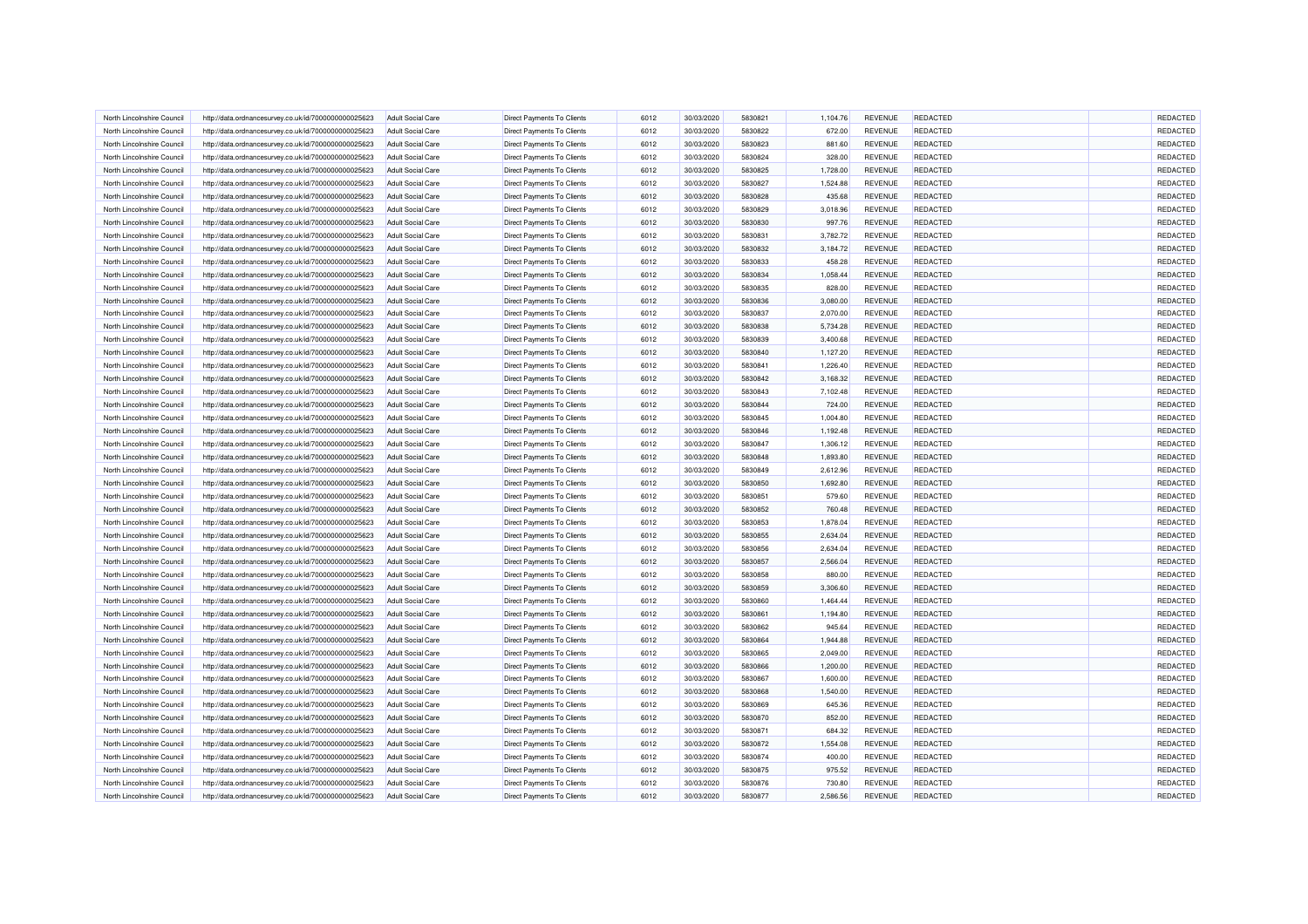| North Lincolnshire Council | http://data.ordnancesurvey.co.uk/id/7000000000025623 | <b>Adult Social Care</b> | Direct Payments To Clients        | 6012 | 30/03/2020 | 5830878 | 397.60    | REVENUE        | REDACTED        | REDACTED |
|----------------------------|------------------------------------------------------|--------------------------|-----------------------------------|------|------------|---------|-----------|----------------|-----------------|----------|
| North Lincolnshire Council | http://data.ordnancesurvey.co.uk/id/7000000000025623 | <b>Adult Social Care</b> | <b>Direct Payments To Clients</b> | 6012 | 30/03/2020 | 5830879 | 777.92    | REVENUE        | <b>REDACTED</b> | REDACTED |
| North Lincolnshire Council | http://data.ordnancesurvey.co.uk/id/7000000000025623 | <b>Adult Social Care</b> | Direct Payments To Clients        | 6012 | 30/03/2020 | 5830880 | 1,040.00  | REVENUE        | <b>REDACTED</b> | REDACTED |
| North Lincolnshire Council | http://data.ordnancesurvey.co.uk/id/7000000000025623 | <b>Adult Social Care</b> | <b>Direct Payments To Clients</b> | 6012 | 30/03/2020 | 5830881 | 711.00    | REVENUE        | REDACTED        | REDACTED |
| North Lincolnshire Council | http://data.ordnancesurvey.co.uk/id/7000000000025623 | <b>Adult Social Care</b> | Direct Payments To Clients        | 6012 | 30/03/2020 | 5830882 | 997.40    | REVENUE        | <b>REDACTED</b> | REDACTED |
| North Lincolnshire Council | http://data.ordnancesurvey.co.uk/id/7000000000025623 | <b>Adult Social Care</b> | Direct Payments To Clients        | 6012 | 30/03/2020 | 5830883 | 977.60    | <b>REVENUE</b> | <b>REDACTED</b> | REDACTED |
| North Lincolnshire Council | http://data.ordnancesurvey.co.uk/id/7000000000025623 | <b>Adult Social Care</b> | Direct Payments To Clients        | 6012 | 30/03/2020 | 5830885 | 1,411.56  | <b>REVENUE</b> | REDACTED        | REDACTED |
| North Lincolnshire Council | http://data.ordnancesurvey.co.uk/id/7000000000025623 | <b>Adult Social Care</b> | <b>Direct Payments To Clients</b> | 6012 | 30/03/2020 | 5830887 | 913.84    | REVENUE        | REDACTED        | REDACTED |
| North Lincolnshire Council | http://data.ordnancesurvey.co.uk/id/7000000000025623 | Adult Social Care        | Direct Payments To Clients        | 6012 | 30/03/2020 | 5830888 | 7,280.28  | <b>REVENUE</b> | REDACTED        | REDACTED |
| North Lincolnshire Council | http://data.ordnancesurvey.co.uk/id/7000000000025623 | <b>Adult Social Care</b> | Direct Payments To Clients        | 6012 | 30/03/2020 | 5830889 | 2,200.00  | <b>REVENUE</b> | <b>REDACTED</b> | REDACTED |
| North Lincolnshire Council | http://data.ordnancesurvey.co.uk/id/7000000000025623 | <b>Adult Social Care</b> | Direct Payments To Clients        | 6012 | 30/03/2020 | 5830890 | 1,113.48  | REVENUE        | REDACTED        | REDACTED |
| North Lincolnshire Council | http://data.ordnancesurvey.co.uk/id/7000000000025623 | <b>Adult Social Care</b> | <b>Direct Payments To Clients</b> | 6012 | 30/03/2020 | 5830891 | 737.68    | REVENUE        | REDACTED        | REDACTED |
| North Lincolnshire Council | http://data.ordnancesurvey.co.uk/id/7000000000025623 | <b>Adult Social Care</b> | Direct Payments To Clients        | 6012 | 30/03/2020 | 5830893 | 1,160.48  | REVENUE        | <b>REDACTED</b> | REDACTED |
| North Lincolnshire Council | http://data.ordnancesurvey.co.uk/id/7000000000025623 | <b>Adult Social Care</b> | Direct Payments To Clients        | 6012 | 30/03/2020 | 5830894 | 1,380.00  | REVENUE        | REDACTED        | REDACTED |
| North Lincolnshire Council | http://data.ordnancesurvey.co.uk/id/7000000000025623 | <b>Adult Social Care</b> | Direct Payments To Clients        | 6012 | 30/03/2020 | 5830895 | 1,917.24  | <b>REVENUE</b> | <b>REDACTED</b> | REDACTED |
| North Lincolnshire Council | http://data.ordnancesurvey.co.uk/id/7000000000025623 | <b>Adult Social Care</b> | Direct Payments To Clients        | 6012 | 30/03/2020 | 5830896 | 560.00    | <b>REVENUE</b> | <b>REDACTED</b> | REDACTED |
| North Lincolnshire Council | http://data.ordnancesurvey.co.uk/id/7000000000025623 | <b>Adult Social Care</b> | Direct Payments To Clients        | 6012 | 30/03/2020 | 5830897 | 543.28    | <b>REVENUE</b> | REDACTED        | REDACTED |
| North Lincolnshire Council | http://data.ordnancesurvey.co.uk/id/7000000000025623 | <b>Adult Social Care</b> | <b>Direct Payments To Clients</b> | 6012 | 30/03/2020 | 5830898 | 1,206.40  | <b>REVENUE</b> | <b>REDACTED</b> | REDACTED |
| North Lincolnshire Council | http://data.ordnancesurvey.co.uk/id/7000000000025623 | <b>Adult Social Care</b> | Direct Payments To Clients        | 6012 | 30/03/2020 | 5830899 | 1,113.60  | REVENUE        | REDACTED        | REDACTED |
| North Lincolnshire Council | http://data.ordnancesurvey.co.uk/id/7000000000025623 | <b>Adult Social Care</b> | Direct Payments To Clients        | 6012 | 30/03/2020 | 5830900 | 783.60    | REVENUE        | REDACTED        | REDACTED |
| North Lincolnshire Council |                                                      | <b>Adult Social Care</b> | Direct Payments To Clients        | 6012 | 30/03/2020 | 5830901 | 1,352.00  | REVENUE        | REDACTED        | REDACTED |
| North Lincolnshire Council | http://data.ordnancesurvey.co.uk/id/7000000000025623 | <b>Adult Social Care</b> |                                   | 6012 | 30/03/2020 | 5830902 |           | REVENUE        | <b>REDACTED</b> | REDACTED |
|                            | http://data.ordnancesurvey.co.uk/id/7000000000025623 |                          | Direct Payments To Clients        |      |            |         | 498.44    |                |                 | REDACTED |
| North Lincolnshire Council | http://data.ordnancesurvey.co.uk/id/7000000000025623 | <b>Adult Social Care</b> | Fees & Charges Income             | 9002 | 25/02/2020 | 5814658 | $-107.16$ | <b>REVENUE</b> | <b>REDACTED</b> |          |
| North Lincolnshire Council | http://data.ordnancesurvey.co.uk/id/7000000000025623 | <b>Adult Social Care</b> | Fees & Charges Income             | 9002 | 25/02/2020 | 5814659 | 107.16    | REVENUE        | REDACTED        | REDACTED |
| North Lincolnshire Council | http://data.ordnancesurvey.co.uk/id/7000000000025623 | <b>Adult Social Care</b> | Fees & Charges Income             | 9002 | 25/02/2020 | 5814745 | $-71.60$  | REVENUE        | REDACTED        | REDACTED |
| North Lincolnshire Council | http://data.ordnancesurvey.co.uk/id/7000000000025623 | <b>Adult Social Care</b> | Fees & Charges Income             | 9002 | 25/02/2020 | 5814746 | 71.60     | REVENUE        | <b>REDACTED</b> | REDACTED |
| North Lincolnshire Council | http://data.ordnancesurvey.co.uk/id/7000000000025623 | <b>Adult Social Care</b> | Fees & Charges Income             | 9002 | 04/03/2020 | 5814411 | $-122.56$ | <b>REVENUE</b> | <b>REDACTED</b> | REDACTED |
| North Lincolnshire Council | http://data.ordnancesurvey.co.uk/id/7000000000025623 | <b>Adult Social Care</b> | Fees & Charges Income             | 9002 | 04/03/2020 | 5814412 | $-99.72$  | REVENUE        | REDACTED        | REDACTED |
| North Lincolnshire Council | http://data.ordnancesurvey.co.uk/id/7000000000025623 | <b>Adult Social Care</b> | Fees & Charges Income             | 9002 | 04/03/2020 | 5814414 | $-198.56$ | <b>REVENUE</b> | REDACTED        | REDACTED |
| North Lincolnshire Council | http://data.ordnancesurvey.co.uk/id/7000000000025623 | <b>Adult Social Care</b> | Fees & Charges Income             | 9002 | 04/03/2020 | 5814415 | $-122.56$ | REVENUE        | <b>REDACTED</b> | REDACTED |
| North Lincolnshire Council | http://data.ordnancesurvey.co.uk/id/7000000000025623 | <b>Adult Social Care</b> | Fees & Charges Income             | 9002 | 04/03/2020 | 5814416 | $-379.76$ | <b>REVENUE</b> | REDACTED        | REDACTED |
| North Lincolnshire Council | http://data.ordnancesurvey.co.uk/id/7000000000025623 | <b>Adult Social Care</b> | Fees & Charges Income             | 9002 | 04/03/2020 | 5814417 | $-119.28$ | REVENUE        | <b>REDACTED</b> | REDACTED |
| North Lincolnshire Council | http://data.ordnancesurvey.co.uk/id/7000000000025623 | <b>Adult Social Care</b> | Fees & Charges Income             | 9002 | 04/03/2020 | 5814418 | $-198.56$ | <b>REVENUE</b> | <b>REDACTED</b> | REDACTED |
| North Lincolnshire Council | http://data.ordnancesurvey.co.uk/id/7000000000025623 | <b>Adult Social Care</b> | Fees & Charges Income             | 9002 | 04/03/2020 | 5814419 | $-220.04$ | REVENUE        | <b>REDACTED</b> | REDACTED |
| North Lincolnshire Council | http://data.ordnancesurvey.co.uk/id/7000000000025623 | <b>Adult Social Care</b> | Fees & Charges Income             | 9002 | 04/03/2020 | 5814420 | $-138.96$ | REVENUE        | REDACTED        | REDACTED |
| North Lincolnshire Council | http://data.ordnancesurvey.co.uk/id/7000000000025623 | Adult Social Care        | Fees & Charges Income             | 9002 | 04/03/2020 | 5814421 | $-122.56$ | <b>REVENUE</b> | <b>REDACTED</b> | REDACTED |
| North Lincolnshire Council | http://data.ordnancesurvey.co.uk/id/7000000000025623 | <b>Adult Social Care</b> | Fees & Charges Income             | 9002 | 04/03/2020 | 5814423 | $-274.36$ | <b>REVENUE</b> | <b>REDACTED</b> | REDACTED |
| North Lincolnshire Council | http://data.ordnancesurvey.co.uk/id/7000000000025623 | <b>Adult Social Care</b> | Fees & Charges Income             | 9002 | 04/03/2020 | 5814424 | $-122.56$ | REVENUE        | <b>REDACTED</b> | REDACTED |
| North Lincolnshire Council | http://data.ordnancesurvey.co.uk/id/7000000000025623 | <b>Adult Social Care</b> | Fees & Charges Income             | 9002 | 04/03/2020 | 5814427 | $-338.24$ | REVENUE        | REDACTED        | REDACTED |
| North Lincolnshire Council | http://data.ordnancesurvey.co.uk/id/7000000000025623 | <b>Adult Social Care</b> | Fees & Charges Income             | 9002 | 04/03/2020 | 5814428 | $-122.56$ | REVENUE        | REDACTED        | REDACTED |
| North Lincolnshire Council | http://data.ordnancesurvey.co.uk/id/7000000000025623 | <b>Adult Social Care</b> | Fees & Charges Income             | 9002 | 04/03/2020 | 5814429 | $-122.56$ | REVENUE        | REDACTED        | REDACTED |
| North Lincolnshire Council | http://data.ordnancesurvey.co.uk/id/7000000000025623 | <b>Adult Social Care</b> | Fees & Charges Income             | 9002 | 04/03/2020 | 5814431 | $-122.56$ | REVENUE        | <b>REDACTED</b> | REDACTED |
| North Lincolnshire Council | http://data.ordnancesurvey.co.uk/id/7000000000025623 | <b>Adult Social Care</b> | Fees & Charges Income             | 9002 | 04/03/2020 | 5814432 | $-187.68$ | REVENUE        | <b>REDACTED</b> | REDACTED |
| North Lincolnshire Council | http://data.ordnancesurvey.co.uk/id/7000000000025623 | <b>Adult Social Care</b> | Fees & Charges Income             | 9002 | 04/03/2020 | 5814434 | $-122.56$ | <b>REVENUE</b> | <b>REDACTED</b> | REDACTED |
| North Lincolnshire Council | http://data.ordnancesurvey.co.uk/id/7000000000025623 | <b>Adult Social Care</b> | Fees & Charges Income             | 9002 | 04/03/2020 | 5814435 | $-122.56$ | REVENUE        | <b>REDACTED</b> | REDACTED |
| North Lincolnshire Council | http://data.ordnancesurvey.co.uk/id/7000000000025623 | <b>Adult Social Care</b> | Fees & Charges Income             | 9002 | 04/03/2020 | 5814436 | $-122.56$ | REVENUE        | REDACTED        | REDACTED |
| North Lincolnshire Council | http://data.ordnancesurvey.co.uk/id/7000000000025623 | <b>Adult Social Care</b> | Fees & Charges Income             | 9002 | 04/03/2020 | 5814437 | $-123.00$ | REVENUE        | REDACTED        | REDACTED |
| North Lincolnshire Council | http://data.ordnancesurvey.co.uk/id/7000000000025623 | <b>Adult Social Care</b> | Fees & Charges Income             | 9002 | 04/03/2020 | 5814438 | $-122.56$ | REVENUE        | <b>REDACTED</b> | REDACTED |
| North Lincolnshire Council | http://data.ordnancesurvey.co.uk/id/7000000000025623 | <b>Adult Social Care</b> | Fees & Charges Income             | 9002 | 04/03/2020 | 5814439 | $-56.96$  | REVENUE        | <b>REDACTED</b> | REDACTED |
| North Lincolnshire Council | http://data.ordnancesurvey.co.uk/id/7000000000025623 | <b>Adult Social Care</b> | Fees & Charges Income             | 9002 | 04/03/2020 | 5814441 | $-98.56$  | <b>REVENUE</b> | <b>REDACTED</b> | REDACTED |
| North Lincolnshire Council | http://data.ordnancesurvey.co.uk/id/7000000000025623 | <b>Adult Social Care</b> | Fees & Charges Income             | 9002 | 04/03/2020 | 5814442 | $-122.56$ | REVENUE        | REDACTED        | REDACTED |
| North Lincolnshire Council | http://data.ordnancesurvey.co.uk/id/7000000000025623 | <b>Adult Social Care</b> | Fees & Charges Income             | 9002 | 04/03/2020 | 5814445 | $-21.80$  | <b>REVENUE</b> | <b>REDACTED</b> | REDACTED |
| North Lincolnshire Council | http://data.ordnancesurvey.co.uk/id/7000000000025623 | <b>Adult Social Care</b> | Fees & Charges Income             | 9002 | 04/03/2020 | 5814449 | $-120.32$ | <b>REVENUE</b> | <b>REDACTED</b> | REDACTED |
|                            |                                                      |                          |                                   |      |            |         |           |                |                 |          |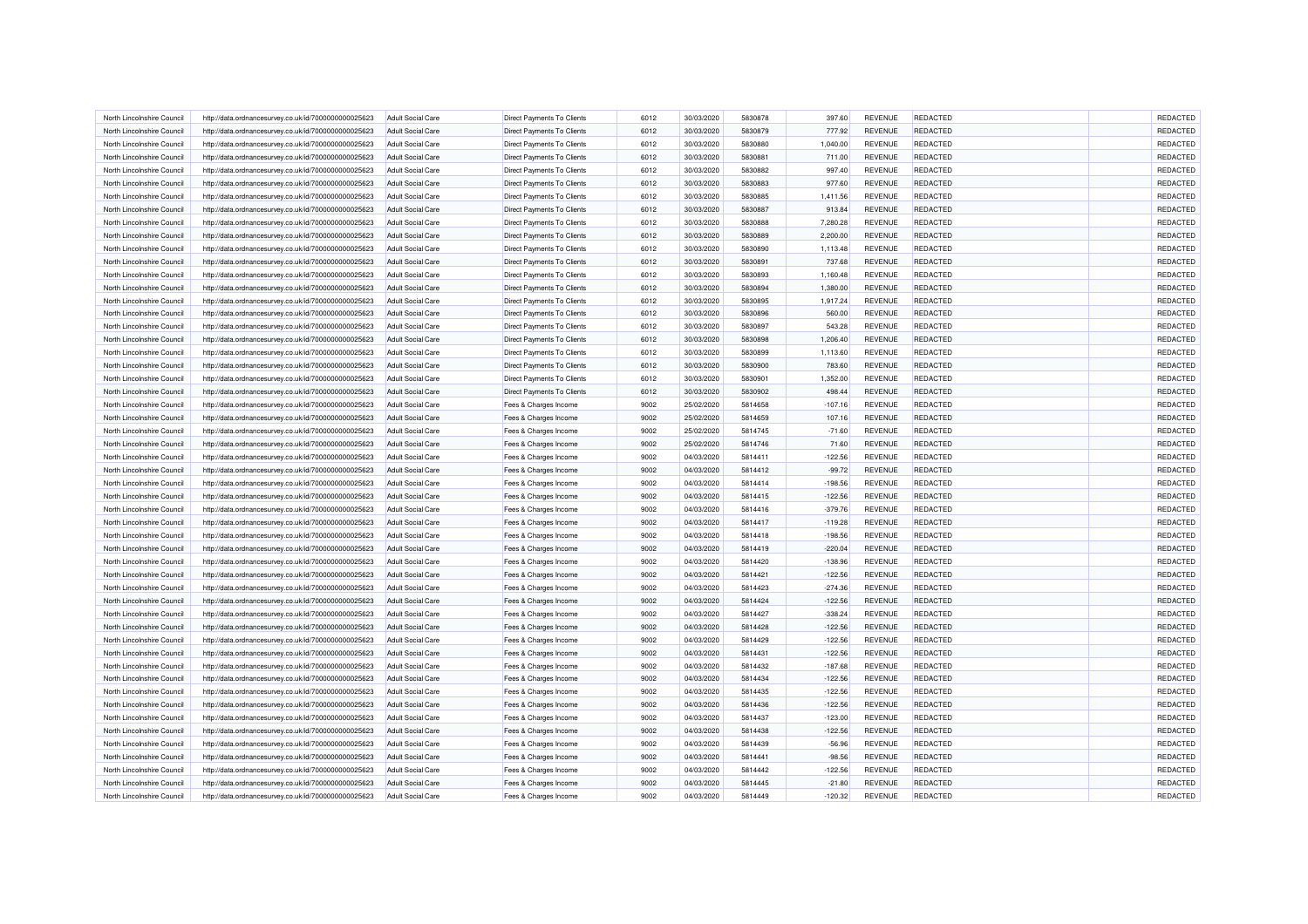| North Lincolnshire Council | http://data.ordnancesurvey.co.uk/id/7000000000025623 | <b>Adult Social Care</b> | Fees & Charges Income | 9002 | 04/03/2020 | 5814454 | $-122.56$ | REVENUE        | REDACTED        | REDACTED |
|----------------------------|------------------------------------------------------|--------------------------|-----------------------|------|------------|---------|-----------|----------------|-----------------|----------|
| North Lincolnshire Council | http://data.ordnancesurvey.co.uk/id/7000000000025623 | <b>Adult Social Care</b> | Fees & Charges Income | 9002 | 04/03/2020 | 5814457 | $-57.36$  | REVENUE        | <b>REDACTED</b> | REDACTED |
| North Lincolnshire Council | http://data.ordnancesurvey.co.uk/id/7000000000025623 | <b>Adult Social Care</b> | Fees & Charges Income | 9002 | 04/03/2020 | 5814458 | $-122.56$ | REVENUE        | <b>REDACTED</b> | REDACTED |
| North Lincolnshire Council | http://data.ordnancesurvey.co.uk/id/7000000000025623 | <b>Adult Social Care</b> | Fees & Charges Income | 9002 | 04/03/2020 | 5814459 | $-198.56$ | REVENUE        | REDACTED        | REDACTED |
| North Lincolnshire Council | http://data.ordnancesurvey.co.uk/id/7000000000025623 | <b>Adult Social Care</b> | Fees & Charges Income | 9002 | 04/03/2020 | 5814460 | $-122.56$ | REVENUE        | <b>REDACTED</b> | REDACTED |
| North Lincolnshire Council | http://data.ordnancesurvey.co.uk/id/7000000000025623 | <b>Adult Social Care</b> | Fees & Charges Income | 9002 | 04/03/2020 | 5814461 | $-198.56$ | <b>REVENUE</b> | <b>REDACTED</b> | REDACTED |
| North Lincolnshire Council | http://data.ordnancesurvey.co.uk/id/7000000000025623 | <b>Adult Social Care</b> | Fees & Charges Income | 9002 | 04/03/2020 | 5814462 | $-109.36$ | <b>REVENUE</b> | <b>REDACTED</b> | REDACTED |
| North Lincolnshire Council | http://data.ordnancesurvey.co.uk/id/7000000000025623 | <b>Adult Social Care</b> | Fees & Charges Income | 9002 | 04/03/2020 | 5814463 | $-56.96$  | REVENUE        | REDACTED        | REDACTED |
| North Lincolnshire Council | http://data.ordnancesurvey.co.uk/id/7000000000025623 | Adult Social Care        | Fees & Charges Income | 9002 | 04/03/2020 | 5814464 | $-122.56$ | <b>REVENUE</b> | <b>REDACTED</b> | REDACTED |
| North Lincolnshire Council | http://data.ordnancesurvey.co.uk/id/7000000000025623 | <b>Adult Social Care</b> | Fees & Charges Income | 9002 | 04/03/2020 | 5814466 | $-122.56$ | REVENUE        | <b>REDACTED</b> | REDACTED |
| North Lincolnshire Council | http://data.ordnancesurvey.co.uk/id/7000000000025623 | <b>Adult Social Care</b> | Fees & Charges Income | 9002 | 04/03/2020 | 5814467 | $-122.56$ | REVENUE        | <b>REDACTED</b> | REDACTED |
| North Lincolnshire Council | http://data.ordnancesurvey.co.uk/id/7000000000025623 | <b>Adult Social Care</b> | Fees & Charges Income | 9002 | 04/03/2020 | 5814468 | $-198.56$ | REVENUE        | REDACTED        | REDACTED |
| North Lincolnshire Council | http://data.ordnancesurvey.co.uk/id/7000000000025623 | <b>Adult Social Care</b> | Fees & Charges Income | 9002 | 04/03/2020 | 5814469 | $-122.56$ | REVENUE        | REDACTED        | REDACTED |
| North Lincolnshire Council | http://data.ordnancesurvey.co.uk/id/7000000000025623 | <b>Adult Social Care</b> | Fees & Charges Income | 9002 | 04/03/2020 | 5814470 | $-346.44$ | REVENUE        | REDACTED        | REDACTED |
| North Lincolnshire Council | http://data.ordnancesurvey.co.uk/id/7000000000025623 | <b>Adult Social Care</b> | Fees & Charges Income | 9002 | 04/03/2020 | 5814471 | $-379.76$ | <b>REVENUE</b> | <b>REDACTED</b> | REDACTED |
| North Lincolnshire Council | http://data.ordnancesurvey.co.uk/id/7000000000025623 | <b>Adult Social Care</b> | Fees & Charges Income | 9002 | 04/03/2020 | 5814472 | $-127.36$ | REVENUE        | <b>REDACTED</b> | REDACTED |
| North Lincolnshire Council | http://data.ordnancesurvey.co.uk/id/7000000000025623 | <b>Adult Social Care</b> | Fees & Charges Income | 9002 | 04/03/2020 | 5814473 | $-113.72$ | <b>REVENUE</b> | <b>REDACTED</b> | REDACTED |
| North Lincolnshire Council | http://data.ordnancesurvey.co.uk/id/7000000000025623 | <b>Adult Social Care</b> | Fees & Charges Income | 9002 | 04/03/2020 | 5814474 | $-122.56$ | <b>REVENUE</b> | <b>REDACTED</b> | REDACTED |
| North Lincolnshire Council | http://data.ordnancesurvey.co.uk/id/7000000000025623 | <b>Adult Social Care</b> | Fees & Charges Income | 9002 | 04/03/2020 | 5814475 | $-318.76$ | REVENUE        | REDACTED        | REDACTED |
| North Lincolnshire Council | http://data.ordnancesurvey.co.uk/id/7000000000025623 | <b>Adult Social Care</b> | Fees & Charges Income | 9002 | 04/03/2020 | 5814476 | $-364.72$ | REVENUE        | REDACTED        | REDACTED |
| North Lincolnshire Council | http://data.ordnancesurvey.co.uk/id/7000000000025623 | <b>Adult Social Care</b> | Fees & Charges Income | 9002 | 04/03/2020 | 5814477 | $-85.04$  | REVENUE        | <b>REDACTED</b> | REDACTED |
| North Lincolnshire Council |                                                      | <b>Adult Social Care</b> |                       | 9002 | 04/03/2020 | 5814479 | $-324.04$ | REVENUE        | <b>REDACTED</b> | REDACTED |
|                            | http://data.ordnancesurvey.co.uk/id/7000000000025623 |                          | Fees & Charges Income |      |            |         |           |                |                 | REDACTED |
| North Lincolnshire Council | http://data.ordnancesurvey.co.uk/id/7000000000025623 | <b>Adult Social Care</b> | Fees & Charges Income | 9002 | 04/03/2020 | 5814480 | $-104.56$ | <b>REVENUE</b> | <b>REDACTED</b> |          |
| North Lincolnshire Council | http://data.ordnancesurvey.co.uk/id/7000000000025623 | <b>Adult Social Care</b> | Fees & Charges Income | 9002 | 04/03/2020 | 5814482 | $-41.12$  | REVENUE        | REDACTED        | REDACTED |
| North Lincolnshire Council | http://data.ordnancesurvey.co.uk/id/7000000000025623 | <b>Adult Social Care</b> | Fees & Charges Income | 9002 | 04/03/2020 | 5814483 | $-122.56$ | REVENUE        | REDACTED        | REDACTED |
| North Lincolnshire Council | http://data.ordnancesurvey.co.uk/id/7000000000025623 | <b>Adult Social Care</b> | Fees & Charges Income | 9002 | 04/03/2020 | 5814485 | $-341.76$ | <b>REVENUE</b> | REDACTED        | REDACTED |
| North Lincolnshire Council | http://data.ordnancesurvey.co.uk/id/7000000000025623 | <b>Adult Social Care</b> | Fees & Charges Income | 9002 | 04/03/2020 | 5814490 | $-122.56$ | <b>REVENUE</b> | <b>REDACTED</b> | REDACTED |
| North Lincolnshire Council | http://data.ordnancesurvey.co.uk/id/7000000000025623 | <b>Adult Social Care</b> | Fees & Charges Income | 9002 | 04/03/2020 | 5814494 | $-122.56$ | REVENUE        | REDACTED        | REDACTED |
| North Lincolnshire Council | http://data.ordnancesurvey.co.uk/id/7000000000025623 | <b>Adult Social Care</b> | Fees & Charges Income | 9002 | 04/03/2020 | 5814495 | $-379.76$ | <b>REVENUE</b> | <b>REDACTED</b> | REDACTED |
| North Lincolnshire Council | http://data.ordnancesurvey.co.uk/id/7000000000025623 | <b>Adult Social Care</b> | Fees & Charges Income | 9002 | 04/03/2020 | 5814496 | $-49.52$  | REVENUE        | <b>REDACTED</b> | REDACTED |
| North Lincolnshire Council | http://data.ordnancesurvey.co.uk/id/7000000000025623 | <b>Adult Social Care</b> | Fees & Charges Income | 9002 | 04/03/2020 | 5814497 | $-77.92$  | REVENUE        | REDACTED        | REDACTED |
| North Lincolnshire Council | http://data.ordnancesurvey.co.uk/id/7000000000025623 | <b>Adult Social Care</b> | Fees & Charges Income | 9002 | 04/03/2020 | 5814498 | $-318.04$ | REVENUE        | <b>REDACTED</b> | REDACTED |
| North Lincolnshire Council | http://data.ordnancesurvey.co.uk/id/7000000000025623 | <b>Adult Social Care</b> | Fees & Charges Income | 9002 | 04/03/2020 | 5814499 | $-198.56$ | <b>REVENUE</b> | <b>REDACTED</b> | REDACTED |
| North Lincolnshire Council | http://data.ordnancesurvey.co.uk/id/7000000000025623 | <b>Adult Social Care</b> | Fees & Charges Income | 9002 | 04/03/2020 | 5814501 | $-105.48$ | REVENUE        | REDACTED        | REDACTED |
| North Lincolnshire Council | http://data.ordnancesurvey.co.uk/id/7000000000025623 | <b>Adult Social Care</b> | Fees & Charges Income | 9002 | 04/03/2020 | 5814502 | $-103.88$ | <b>REVENUE</b> | REDACTED        | REDACTED |
| North Lincolnshire Council | http://data.ordnancesurvey.co.uk/id/7000000000025623 | Adult Social Care        | Fees & Charges Income | 9002 | 04/03/2020 | 5814503 | $-322.92$ | <b>REVENUE</b> | REDACTED        | REDACTED |
| North Lincolnshire Council | http://data.ordnancesurvey.co.uk/id/7000000000025623 | <b>Adult Social Care</b> | Fees & Charges Income | 9002 | 04/03/2020 | 5814504 | $-265.84$ | <b>REVENUE</b> | <b>REDACTED</b> | REDACTED |
| North Lincolnshire Council | http://data.ordnancesurvey.co.uk/id/7000000000025623 | <b>Adult Social Care</b> | Fees & Charges Income | 9002 | 04/03/2020 | 5814505 | $-57.36$  | <b>REVENUE</b> | <b>REDACTED</b> | REDACTED |
| North Lincolnshire Council | http://data.ordnancesurvey.co.uk/id/7000000000025623 | <b>Adult Social Care</b> | Fees & Charges Income | 9002 | 04/03/2020 | 5814506 | $-198.56$ | <b>REVENUE</b> | REDACTED        | REDACTED |
| North Lincolnshire Council | http://data.ordnancesurvey.co.uk/id/7000000000025623 | <b>Adult Social Care</b> | Fees & Charges Income | 9002 | 04/03/2020 | 5814507 | $-122.56$ | <b>REVENUE</b> | REDACTED        | REDACTED |
| North Lincolnshire Council | http://data.ordnancesurvey.co.uk/id/7000000000025623 | <b>Adult Social Care</b> | Fees & Charges Income | 9002 | 04/03/2020 | 5814508 | $-122.56$ | <b>REVENUE</b> | REDACTED        | REDACTED |
| North Lincolnshire Council | http://data.ordnancesurvey.co.uk/id/7000000000025623 | <b>Adult Social Care</b> | Fees & Charges Income | 9002 | 04/03/2020 | 5814510 | $-57.36$  | REVENUE        | <b>REDACTED</b> | REDACTED |
| North Lincolnshire Council | http://data.ordnancesurvey.co.uk/id/7000000000025623 | <b>Adult Social Care</b> | Fees & Charges Income | 9002 | 04/03/2020 | 5814511 | $-122.56$ | REVENUE        | <b>REDACTED</b> | REDACTED |
| North Lincolnshire Council | http://data.ordnancesurvey.co.uk/id/7000000000025623 | <b>Adult Social Care</b> | Fees & Charges Income | 9002 | 04/03/2020 | 5814512 | $-122.56$ | <b>REVENUE</b> | <b>REDACTED</b> | REDACTED |
| North Lincolnshire Council | http://data.ordnancesurvey.co.uk/id/7000000000025623 | <b>Adult Social Care</b> | Fees & Charges Income | 9002 | 04/03/2020 | 5814513 | $-198.56$ | <b>REVENUE</b> | <b>REDACTED</b> | REDACTED |
| North Lincolnshire Council | http://data.ordnancesurvey.co.uk/id/7000000000025623 | <b>Adult Social Care</b> | Fees & Charges Income | 9002 | 04/03/2020 | 5814515 | $-85.56$  | <b>REVENUE</b> | REDACTED        | REDACTED |
| North Lincolnshire Council | http://data.ordnancesurvey.co.uk/id/7000000000025623 | <b>Adult Social Care</b> | Fees & Charges Income | 9002 | 04/03/2020 | 5814516 | $-85.64$  | <b>REVENUE</b> | REDACTED        | REDACTED |
| North Lincolnshire Council | http://data.ordnancesurvey.co.uk/id/7000000000025623 | <b>Adult Social Care</b> | Fees & Charges Income | 9002 | 04/03/2020 | 5814517 | $-183.96$ | REVENUE        | REDACTED        | REDACTED |
| North Lincolnshire Council | http://data.ordnancesurvey.co.uk/id/7000000000025623 | <b>Adult Social Care</b> | Fees & Charges Income | 9002 | 04/03/2020 | 5814518 | $-130.44$ | <b>REVENUE</b> | <b>REDACTED</b> | REDACTED |
| North Lincolnshire Council | http://data.ordnancesurvey.co.uk/id/7000000000025623 | <b>Adult Social Care</b> | Fees & Charges Income | 9002 | 04/03/2020 | 5814519 | $-286.40$ | <b>REVENUE</b> | <b>REDACTED</b> | REDACTED |
| North Lincolnshire Council | http://data.ordnancesurvey.co.uk/id/7000000000025623 | <b>Adult Social Care</b> | Fees & Charges Income | 9002 | 04/03/2020 | 5814520 | $-47.56$  | REVENUE        | REDACTED        | REDACTED |
| North Lincolnshire Council | http://data.ordnancesurvey.co.uk/id/7000000000025623 | <b>Adult Social Care</b> | Fees & Charges Income | 9002 | 04/03/2020 | 5814522 | $-105.48$ | <b>REVENUE</b> | REDACTED        | REDACTED |
| North Lincolnshire Council | http://data.ordnancesurvey.co.uk/id/7000000000025623 | <b>Adult Social Care</b> | Fees & Charges Income | 9002 | 04/03/2020 | 5814523 | $-107.96$ | <b>REVENUE</b> | <b>REDACTED</b> | REDACTED |
|                            |                                                      |                          |                       |      |            |         |           |                |                 |          |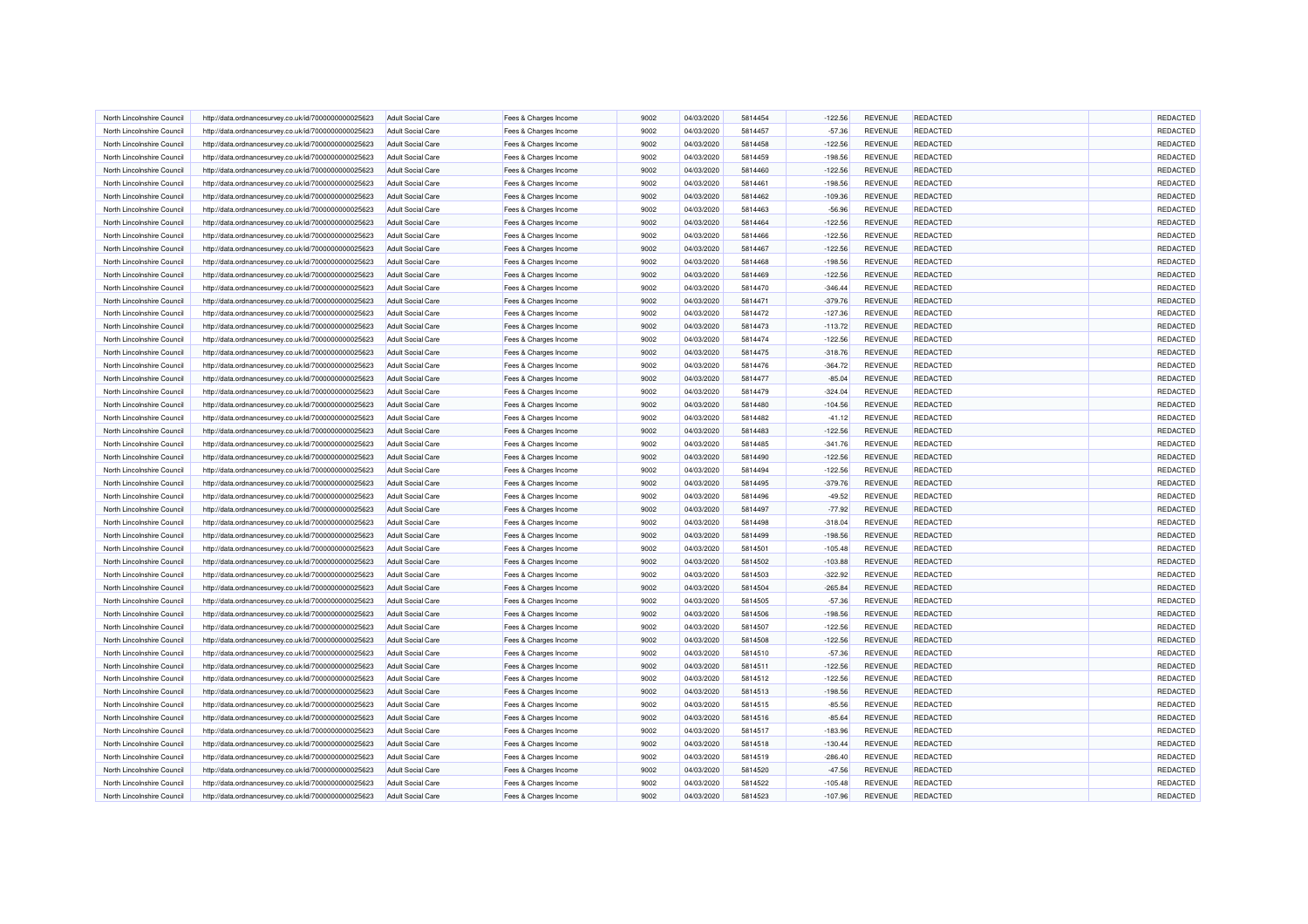| North Lincolnshire Council                               | http://data.ordnancesurvey.co.uk/id/7000000000025623                                                         | <b>Adult Social Care</b>                             | Fees & Charges Income                          | 9002         | 04/03/2020               | 5814524            | $-323.40$              | <b>REVENUE</b>            | <b>REDACTED</b> | REDACTED             |
|----------------------------------------------------------|--------------------------------------------------------------------------------------------------------------|------------------------------------------------------|------------------------------------------------|--------------|--------------------------|--------------------|------------------------|---------------------------|-----------------|----------------------|
| North Lincolnshire Council                               | http://data.ordnancesurvey.co.uk/id/7000000000025623                                                         | <b>Adult Social Care</b>                             | Fees & Charges Income                          | 9002         | 04/03/2020               | 5814525            | $-136.60$              | REVENUE                   | REDACTED        | REDACTED             |
| North Lincolnshire Council                               | http://data.ordnancesurvey.co.uk/id/7000000000025623                                                         | <b>Adult Social Care</b>                             | Fees & Charges Income                          | 9002         | 04/03/2020               | 5814528            | $-25.92$               | REVENUE                   | <b>REDACTED</b> | REDACTED             |
| North Lincolnshire Council                               | http://data.ordnancesurvey.co.uk/id/7000000000025623                                                         | <b>Adult Social Care</b>                             | Fees & Charges Income                          | 9002         | 04/03/2020               | 5814529            | $-74.20$               | REVENUE                   | REDACTED        | REDACTED             |
| North Lincolnshire Council                               | http://data.ordnancesurvey.co.uk/id/7000000000025623                                                         | <b>Adult Social Care</b>                             | Fees & Charges Income                          | 9002         | 04/03/2020               | 5814534            | $-312.80$              | <b>REVENUE</b>            | <b>REDACTED</b> | REDACTED             |
| North Lincolnshire Council                               | http://data.ordnancesurvey.co.uk/id/7000000000025623                                                         | <b>Adult Social Care</b>                             | Fees & Charges Income                          | 9002         | 04/03/2020               | 5814535            | $-122.56$              | REVENUE                   | <b>REDACTED</b> | REDACTED             |
| North Lincolnshire Council                               | http://data.ordnancesurvey.co.uk/id/7000000000025623                                                         | <b>Adult Social Care</b>                             | Fees & Charges Income                          | 9002         | 04/03/2020               | 5814541            | $-280.56$              | <b>REVENUE</b>            | <b>REDACTED</b> | REDACTED             |
| North Lincolnshire Council                               | http://data.ordnancesurvey.co.uk/id/7000000000025623                                                         | <b>Adult Social Care</b>                             | Fees & Charges Income                          | 9002         | 04/03/2020               | 5814542            | $-122.56$              | REVENUE                   | <b>REDACTED</b> | REDACTED             |
| North Lincolnshire Council                               | http://data.ordnancesurvey.co.uk/id/7000000000025623                                                         | <b>Adult Social Care</b>                             | Fees & Charges Income                          | 9002         | 04/03/2020               | 5814543            | $-52.20$               | REVENUE                   | REDACTED        | REDACTED             |
| North Lincolnshire Council                               | http://data.ordnancesurvey.co.uk/id/7000000000025623                                                         | <b>Adult Social Care</b>                             | Fees & Charges Income                          | 9002         | 04/03/2020               | 5814544            | $-122.56$              | <b>REVENUE</b>            | <b>REDACTED</b> | REDACTED             |
| North Lincolnshire Council                               | http://data.ordnancesurvey.co.uk/id/7000000000025623                                                         | <b>Adult Social Care</b>                             | Fees & Charges Income                          | 9002         | 04/03/2020               | 5814545            | $-269.20$              | <b>REVENUE</b>            | <b>REDACTED</b> | REDACTED             |
| North Lincolnshire Council                               | http://data.ordnancesurvey.co.uk/id/7000000000025623                                                         | <b>Adult Social Care</b>                             | Fees & Charges Income                          | 9002         | 04/03/2020               | 5814547            | $-299.20$              | <b>REVENUE</b>            | <b>REDACTED</b> | REDACTED             |
| North Lincolnshire Council                               | http://data.ordnancesurvey.co.uk/id/7000000000025623                                                         | <b>Adult Social Care</b>                             | Fees & Charges Income                          | 9002         | 04/03/2020               | 5814549            | $-15.20$               | REVENUE                   | <b>REDACTED</b> | REDACTED             |
| North Lincolnshire Council                               | http://data.ordnancesurvey.co.uk/id/7000000000025623                                                         | <b>Adult Social Care</b>                             | Fees & Charges Income                          | 9002         | 04/03/2020               | 5814550            | $-198.56$              | REVENUE                   | REDACTED        | REDACTED             |
| North Lincolnshire Council                               | http://data.ordnancesurvey.co.uk/id/7000000000025623                                                         | <b>Adult Social Care</b>                             | Fees & Charges Income                          | 9002         | 04/03/2020               | 5814551            | $-379.76$              | REVENUE                   | REDACTED        | REDACTED             |
| North Lincolnshire Council                               | http://data.ordnancesurvey.co.uk/id/7000000000025623                                                         | <b>Adult Social Care</b>                             | Fees & Charges Income                          | 9002         | 04/03/2020               | 5814552            | $-122.56$              | REVENUE                   | <b>REDACTED</b> | REDACTED             |
| North Lincolnshire Council                               | http://data.ordnancesurvey.co.uk/id/7000000000025623                                                         | <b>Adult Social Care</b>                             | Fees & Charges Income                          | 9002         | 04/03/2020               | 5814553            | $-323.40$              | REVENUE                   | <b>REDACTED</b> | REDACTED             |
| North Lincolnshire Council                               | http://data.ordnancesurvey.co.uk/id/7000000000025623                                                         | <b>Adult Social Care</b>                             | Fees & Charges Income                          | 9002         | 04/03/2020               | 5814555            | $-198.56$              | <b>REVENUE</b>            | <b>REDACTED</b> | REDACTED             |
| North Lincolnshire Council                               | http://data.ordnancesurvey.co.uk/id/7000000000025623                                                         | <b>Adult Social Care</b>                             | Fees & Charges Income                          | 9002         | 04/03/2020               | 5814556            | $-146.08$              | REVENUE                   | <b>REDACTED</b> | REDACTED             |
| North Lincolnshire Council                               | http://data.ordnancesurvey.co.uk/id/7000000000025623                                                         | <b>Adult Social Care</b>                             | Fees & Charges Income                          | 9002         | 04/03/2020               | 5814557            | $-304.24$              | <b>REVENUE</b>            | REDACTED        | REDACTED             |
| North Lincolnshire Council                               | http://data.ordnancesurvey.co.uk/id/7000000000025623                                                         | <b>Adult Social Care</b>                             | Fees & Charges Income                          | 9002         | 04/03/2020               | 5814561            | $-321.00$              | REVENUE                   | <b>REDACTED</b> | REDACTED             |
| North Lincolnshire Council                               | http://data.ordnancesurvey.co.uk/id/7000000000025623                                                         | <b>Adult Social Care</b>                             | Fees & Charges Income                          | 9002         | 04/03/2020               | 5814562            | $-177.48$              | REVENUE                   | <b>REDACTED</b> | REDACTED             |
| North Lincolnshire Council                               | http://data.ordnancesurvey.co.uk/id/7000000000025623                                                         | <b>Adult Social Care</b>                             | Fees & Charges Income                          | 9002         | 04/03/2020               | 5814563            | $-119.32$              | REVENUE                   | REDACTED        | REDACTED             |
| North Lincolnshire Council                               | http://data.ordnancesurvey.co.uk/id/7000000000025623                                                         | <b>Adult Social Care</b>                             | Fees & Charges Income                          | 9002         | 04/03/2020               | 5814565            | $-198.56$              | <b>REVENUE</b>            | <b>REDACTED</b> | REDACTED             |
| North Lincolnshire Council                               | http://data.ordnancesurvey.co.uk/id/7000000000025623                                                         | <b>Adult Social Care</b>                             | Fees & Charges Income                          | 9002         | 04/03/2020               | 5814567            | $-69.16$               | REVENUE                   | REDACTED        | REDACTED             |
| North Lincolnshire Council                               | http://data.ordnancesurvey.co.uk/id/7000000000025623                                                         | <b>Adult Social Care</b>                             | Fees & Charges Income                          | 9002         | 04/03/2020               | 5814568            | $-198.56$              | REVENUE                   | REDACTED        | REDACTED             |
| North Lincolnshire Council                               | http://data.ordnancesurvey.co.uk/id/7000000000025623                                                         | <b>Adult Social Care</b>                             | Fees & Charges Income                          | 9002         | 04/03/2020               | 5814569            | $-30.24$               | REVENUE                   | REDACTED        | REDACTED             |
| North Lincolnshire Council                               | http://data.ordnancesurvey.co.uk/id/7000000000025623                                                         | <b>Adult Social Care</b>                             | Fees & Charges Income                          | 9002         | 04/03/2020               | 5814571            | $-37.84$               | <b>REVENUE</b>            | <b>REDACTED</b> | REDACTED             |
| North Lincolnshire Council                               | http://data.ordnancesurvey.co.uk/id/7000000000025623                                                         | <b>Adult Social Care</b>                             | Fees & Charges Income                          | 9002         | 04/03/2020               | 5814572            | $-87.16$               | REVENUE                   | <b>REDACTED</b> | REDACTED             |
| North Lincolnshire Council                               | http://data.ordnancesurvey.co.uk/id/7000000000025623                                                         | <b>Adult Social Care</b>                             | Fees & Charges Income                          | 9002         | 04/03/2020               | 5814574            | $-271.12$              | <b>REVENUE</b>            | REDACTED        | REDACTED             |
| North Lincolnshire Council                               | http://data.ordnancesurvey.co.uk/id/7000000000025623                                                         | <b>Adult Social Care</b>                             | Fees & Charges Income                          | 9002         | 04/03/2020               | 5814581            | $-198.56$              | <b>REVENUE</b>            | REDACTED        | REDACTED             |
| North Lincolnshire Council                               | http://data.ordnancesurvey.co.uk/id/7000000000025623                                                         | <b>Adult Social Care</b>                             | Fees & Charges Income                          | 9002         | 04/03/2020               | 5814583            | $-33.44$               | <b>REVENUE</b>            | <b>REDACTED</b> | REDACTED             |
| North Lincolnshire Council                               | http://data.ordnancesurvey.co.uk/id/7000000000025623                                                         | Adult Social Care                                    | Fees & Charges Income                          | 9002         | 04/03/2020               | 5814584            | $-153.40$              | <b>REVENUE</b>            | <b>REDACTED</b> | REDACTED             |
| North Lincolnshire Council                               | http://data.ordnancesurvey.co.uk/id/7000000000025623                                                         | <b>Adult Social Care</b>                             | Fees & Charges Income                          | 9002         | 04/03/2020               | 5814586            | $-295.92$              | <b>REVENUE</b>            | REDACTED        | REDACTED             |
| North Lincolnshire Council                               | http://data.ordnancesurvey.co.uk/id/7000000000025623                                                         | Adult Social Care                                    | Fees & Charges Income                          | 9002         | 04/03/2020               | 5814589            | $-58.48$               | <b>REVENUE</b>            | REDACTED        | REDACTED             |
| North Lincolnshire Council                               | http://data.ordnancesurvey.co.uk/id/7000000000025623                                                         | Adult Social Care                                    | Fees & Charges Income                          | 9002         | 04/03/2020               | 5814592            | $-122.56$              | <b>REVENUE</b>            | REDACTED        | REDACTED             |
| North Lincolnshire Council                               |                                                                                                              | <b>Adult Social Care</b>                             |                                                | 9002         | 04/03/2020               | 5814596            | $-364.88$              | <b>REVENUE</b>            | <b>REDACTED</b> | REDACTED             |
| North Lincolnshire Council                               | http://data.ordnancesurvey.co.uk/id/7000000000025623<br>http://data.ordnancesurvey.co.uk/id/7000000000025623 | <b>Adult Social Care</b>                             | Fees & Charges Income<br>Fees & Charges Income | 9002         | 04/03/2020               | 5814597            | $-442.92$              | <b>REVENUE</b>            | <b>REDACTED</b> | REDACTED             |
| North Lincolnshire Council                               |                                                                                                              | <b>Adult Social Care</b>                             |                                                | 9002         | 04/03/2020               | 5814601            | $-123.88$              | <b>REVENUE</b>            | REDACTED        | REDACTED             |
|                                                          | http://data.ordnancesurvey.co.uk/id/7000000000025623                                                         |                                                      | Fees & Charges Income                          |              |                          |                    |                        | <b>REVENUE</b>            | REDACTED        | REDACTED             |
| North Lincolnshire Council                               | http://data.ordnancesurvey.co.uk/id/7000000000025623                                                         | <b>Adult Social Care</b>                             | Fees & Charges Income                          | 9002<br>9002 | 04/03/2020<br>04/03/2020 | 5814602<br>5814603 | $-161.32$              | <b>REVENUE</b>            | REDACTED        |                      |
| North Lincolnshire Council<br>North Lincolnshire Council | http://data.ordnancesurvey.co.uk/id/7000000000025623                                                         | <b>Adult Social Care</b><br><b>Adult Social Care</b> | Fees & Charges Income                          | 9002         |                          | 5814605            | $-104.80$<br>$-229.44$ |                           | <b>REDACTED</b> | REDACTED             |
| North Lincolnshire Council                               | http://data.ordnancesurvey.co.uk/id/7000000000025623                                                         | <b>Adult Social Care</b>                             | Fees & Charges Income                          | 9002         | 04/03/2020<br>04/03/2020 | 5814606            | $-122.56$              | REVENUE<br><b>REVENUE</b> | <b>REDACTED</b> | REDACTED<br>REDACTED |
| North Lincolnshire Council                               | http://data.ordnancesurvey.co.uk/id/7000000000025623                                                         | Adult Social Care                                    | Fees & Charges Income                          | 9002         | 04/03/2020               | 5814607            | $-232.28$              | <b>REVENUE</b>            | <b>REDACTED</b> | REDACTED             |
|                                                          | http://data.ordnancesurvey.co.uk/id/7000000000025623                                                         |                                                      | Fees & Charges Income                          |              |                          |                    |                        |                           |                 |                      |
| North Lincolnshire Council                               | http://data.ordnancesurvey.co.uk/id/7000000000025623                                                         | <b>Adult Social Care</b>                             | Fees & Charges Income                          | 9002         | 04/03/2020               | 5814608            | $-166.36$              | <b>REVENUE</b>            | <b>REDACTED</b> | REDACTED             |
| North Lincolnshire Council                               | http://data.ordnancesurvey.co.uk/id/7000000000025623                                                         | <b>Adult Social Care</b>                             | Fees & Charges Income                          | 9002         | 04/03/2020               | 5814609            | $-192.48$              | <b>REVENUE</b>            | REDACTED        | REDACTED             |
| North Lincolnshire Council                               | http://data.ordnancesurvey.co.uk/id/7000000000025623                                                         | <b>Adult Social Care</b>                             | Fees & Charges Income                          | 9002         | 04/03/2020               | 5814610            | $-158.56$              | <b>REVENUE</b>            | REDACTED        | REDACTED             |
| North Lincolnshire Council                               | http://data.ordnancesurvey.co.uk/id/7000000000025623                                                         | <b>Adult Social Care</b>                             | Fees & Charges Income                          | 9002         | 04/03/2020               | 5814611            | $-22.76$               | REVENUE                   | <b>REDACTED</b> | REDACTED             |
| North Lincolnshire Council                               | http://data.ordnancesurvey.co.uk/id/7000000000025623                                                         | <b>Adult Social Care</b>                             | Fees & Charges Income                          | 9002         | 04/03/2020               | 5814613            | $-171.76$              | <b>REVENUE</b>            | <b>REDACTED</b> | REDACTED             |
| North Lincolnshire Council                               | http://data.ordnancesurvey.co.uk/id/7000000000025623                                                         | <b>Adult Social Care</b>                             | Fees & Charges Income                          | 9002         | 04/03/2020               | 5814618            | $-292.16$              | <b>REVENUE</b>            | <b>REDACTED</b> | <b>REDACTED</b>      |
| North Lincolnshire Council                               | http://data.ordnancesurvey.co.uk/id/7000000000025623                                                         | Adult Social Care                                    | Fees & Charges Income                          | 9002         | 04/03/2020               | 5814624            | $-96.16$               | REVENUE                   | REDACTED        | REDACTED             |
| North Lincolnshire Council                               | http://data.ordnancesurvey.co.uk/id/7000000000025623                                                         | <b>Adult Social Care</b>                             | Fees & Charges Income                          | 9002         | 04/03/2020               | 5814626            | $-140.52$              | <b>REVENUE</b>            | REDACTED        | REDACTED             |
| North Lincolnshire Council                               | http://data.ordnancesurvey.co.uk/id/7000000000025623                                                         | <b>Adult Social Care</b>                             | Fees & Charges Income                          | 9002         | 04/03/2020               | 5814631            | $-55.60$               | <b>REVENUE</b>            | <b>REDACTED</b> | REDACTED             |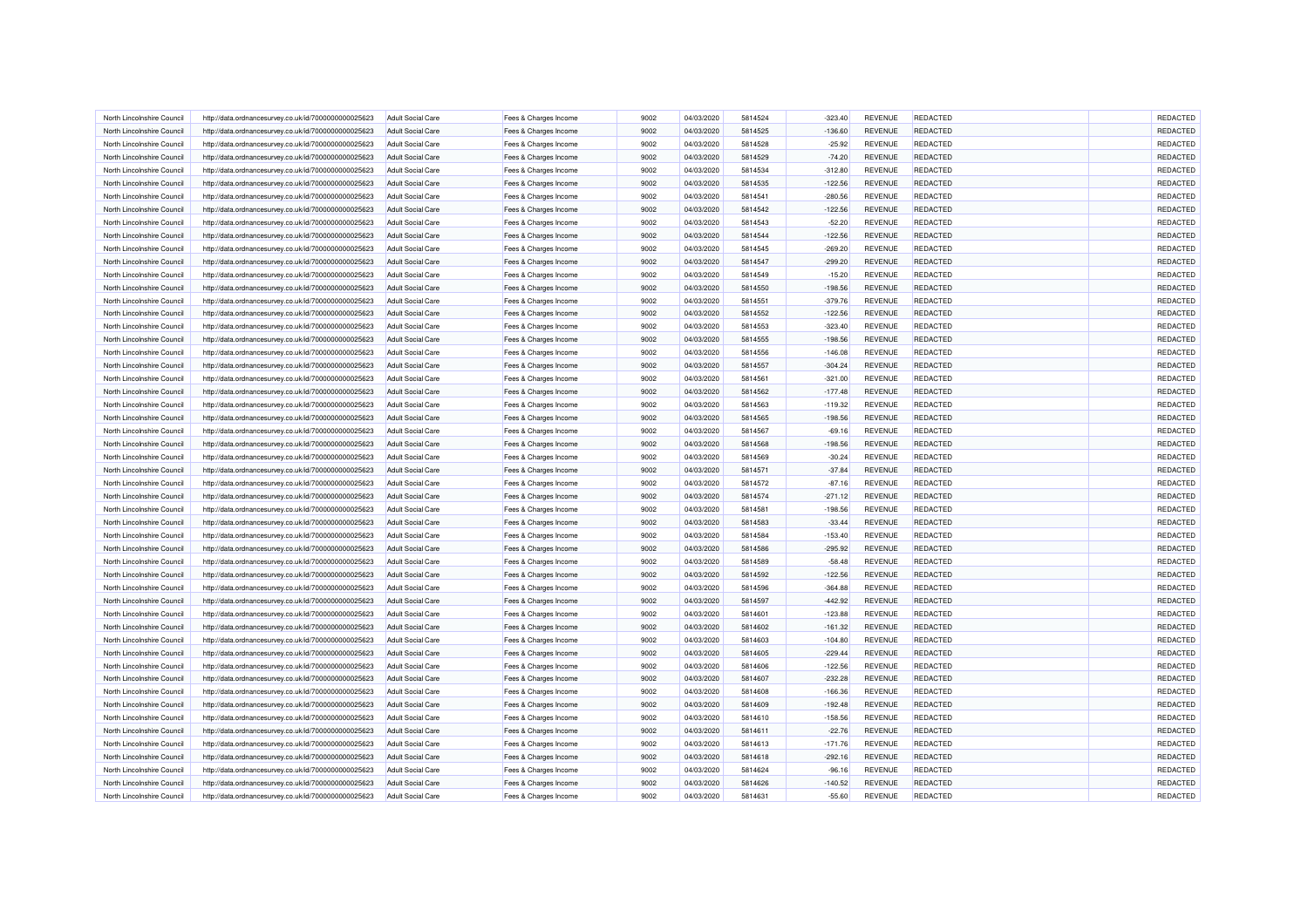| North Lincolnshire Council | http://data.ordnancesurvey.co.uk/id/7000000000025623                                                         | <b>Adult Social Care</b> | Fees & Charges Income                          | 9002         | 04/03/2020               | 5814632            | $-122.56$ | REVENUE        | REDACTED                           | REDACTED |
|----------------------------|--------------------------------------------------------------------------------------------------------------|--------------------------|------------------------------------------------|--------------|--------------------------|--------------------|-----------|----------------|------------------------------------|----------|
| North Lincolnshire Council | http://data.ordnancesurvey.co.uk/id/7000000000025623                                                         | <b>Adult Social Care</b> | Fees & Charges Income                          | 9002         | 04/03/2020               | 5814633            | $-430.96$ | REVENUE        | <b>REDACTED</b>                    | REDACTED |
| North Lincolnshire Council | http://data.ordnancesurvey.co.uk/id/7000000000025623                                                         | <b>Adult Social Care</b> | Fees & Charges Income                          | 9002         | 04/03/2020               | 5814634            | $-104.80$ | REVENUE        | <b>REDACTED</b>                    | REDACTED |
| North Lincolnshire Council | http://data.ordnancesurvey.co.uk/id/7000000000025623                                                         | <b>Adult Social Care</b> | Fees & Charges Income                          | 9002         | 04/03/2020               | 5814636            | $-135.00$ | REVENUE        | REDACTED                           | REDACTED |
| North Lincolnshire Council | http://data.ordnancesurvey.co.uk/id/7000000000025623                                                         | <b>Adult Social Care</b> | Fees & Charges Income                          | 9002         | 04/03/2020               | 5814639            | $-122.56$ | REVENUE        | <b>REDACTED</b>                    | REDACTED |
| North Lincolnshire Council | http://data.ordnancesurvey.co.uk/id/7000000000025623                                                         | <b>Adult Social Care</b> | Fees & Charges Income                          | 9002         | 04/03/2020               | 5814642            | $-442.96$ | <b>REVENUE</b> | <b>REDACTED</b>                    | REDACTED |
| North Lincolnshire Council | http://data.ordnancesurvey.co.uk/id/7000000000025623                                                         | <b>Adult Social Care</b> | Fees & Charges Income                          | 9002         | 04/03/2020               | 5814645            | $-34.04$  | REVENUE        | <b>REDACTED</b>                    | REDACTED |
| North Lincolnshire Council | http://data.ordnancesurvey.co.uk/id/7000000000025623                                                         | <b>Adult Social Care</b> | Fees & Charges Income                          | 9002         | 04/03/2020               | 5814646            | $-229.12$ | <b>REVENUE</b> | REDACTED                           | REDACTED |
| North Lincolnshire Council | http://data.ordnancesurvey.co.uk/id/7000000000025623                                                         | Adult Social Care        | Fees & Charges Income                          | 9002         | 04/03/2020               | 5814649            | $-94.20$  | <b>REVENUE</b> | <b>REDACTED</b>                    | REDACTED |
| North Lincolnshire Council | http://data.ordnancesurvey.co.uk/id/7000000000025623                                                         | <b>Adult Social Care</b> | Fees & Charges Income                          | 9002         | 04/03/2020               | 5814654            | $-228.24$ | REVENUE        | <b>REDACTED</b>                    | REDACTED |
| North Lincolnshire Council | http://data.ordnancesurvey.co.uk/id/7000000000025623                                                         | <b>Adult Social Care</b> | Fees & Charges Income                          | 9002         | 04/03/2020               | 5814655            | $-191.60$ | REVENUE        | <b>REDACTED</b>                    | REDACTED |
| North Lincolnshire Council | http://data.ordnancesurvey.co.uk/id/7000000000025623                                                         | <b>Adult Social Care</b> | Fees & Charges Income                          | 9002         | 04/03/2020               | 5814657            | $-122.56$ | REVENUE        | REDACTED                           | REDACTED |
| North Lincolnshire Council | http://data.ordnancesurvey.co.uk/id/7000000000025623                                                         | <b>Adult Social Care</b> | Fees & Charges Income                          | 9002         | 04/03/2020               | 5814660            | $-122.56$ | REVENUE        | REDACTED                           | REDACTED |
| North Lincolnshire Council | http://data.ordnancesurvey.co.uk/id/7000000000025623                                                         | <b>Adult Social Care</b> | Fees & Charges Income                          | 9002         | 04/03/2020               | 5814662            | $-50.56$  | REVENUE        | REDACTED                           | REDACTED |
| North Lincolnshire Council | http://data.ordnancesurvey.co.uk/id/7000000000025623                                                         | <b>Adult Social Care</b> | Fees & Charges Income                          | 9002         | 04/03/2020               | 5814664            | $-247.16$ | <b>REVENUE</b> | <b>REDACTED</b>                    | REDACTED |
| North Lincolnshire Council | http://data.ordnancesurvey.co.uk/id/7000000000025623                                                         | <b>Adult Social Care</b> | Fees & Charges Income                          | 9002         | 04/03/2020               | 5814666            | $-100.20$ | REVENUE        | <b>REDACTED</b>                    | REDACTED |
| North Lincolnshire Council | http://data.ordnancesurvey.co.uk/id/7000000000025623                                                         | <b>Adult Social Care</b> | Fees & Charges Income                          | 9002         | 04/03/2020               | 5814669            | $-244.20$ | <b>REVENUE</b> | <b>REDACTED</b>                    | REDACTED |
| North Lincolnshire Council | http://data.ordnancesurvey.co.uk/id/7000000000025623                                                         | <b>Adult Social Care</b> | Fees & Charges Income                          | 9002         | 04/03/2020               | 5814671            | $-676.20$ | <b>REVENUE</b> | <b>REDACTED</b>                    | REDACTED |
| North Lincolnshire Council | http://data.ordnancesurvey.co.uk/id/7000000000025623                                                         | <b>Adult Social Care</b> | Fees & Charges Income                          | 9002         | 04/03/2020               | 5814672            | $-232.52$ | REVENUE        | REDACTED                           | REDACTED |
| North Lincolnshire Council | http://data.ordnancesurvey.co.uk/id/7000000000025623                                                         | <b>Adult Social Care</b> | Fees & Charges Income                          | 9002         | 04/03/2020               | 5814674            | $-312.48$ | REVENUE        | REDACTED                           | REDACTED |
| North Lincolnshire Council | http://data.ordnancesurvey.co.uk/id/7000000000025623                                                         | <b>Adult Social Care</b> | Fees & Charges Income                          | 9002         | 04/03/2020               | 5814676            | $-232.28$ | REVENUE        | <b>REDACTED</b>                    | REDACTED |
| North Lincolnshire Council | http://data.ordnancesurvey.co.uk/id/7000000000025623                                                         | <b>Adult Social Care</b> | Fees & Charges Income                          | 9002         | 04/03/2020               | 5814677            | $-47.00$  | REVENUE        | <b>REDACTED</b>                    | REDACTED |
| North Lincolnshire Council | http://data.ordnancesurvey.co.uk/id/7000000000025623                                                         | <b>Adult Social Care</b> | Fees & Charges Income                          | 9002         | 04/03/2020               | 5814680            | $-180.20$ | <b>REVENUE</b> | <b>REDACTED</b>                    | REDACTED |
| North Lincolnshire Council | http://data.ordnancesurvey.co.uk/id/7000000000025623                                                         | <b>Adult Social Care</b> | Fees & Charges Income                          | 9002         | 04/03/2020               | 5814681            | $-12.44$  | REVENUE        | REDACTED                           | REDACTED |
| North Lincolnshire Council | http://data.ordnancesurvey.co.uk/id/7000000000025623                                                         | <b>Adult Social Care</b> | Fees & Charges Income                          | 9002         | 04/03/2020               | 5814683            | $-76.76$  | <b>REVENUE</b> | REDACTED                           | REDACTED |
| North Lincolnshire Council |                                                                                                              | <b>Adult Social Care</b> |                                                | 9002         |                          | 5814684            | $-122.56$ | <b>REVENUE</b> | REDACTED                           | REDACTED |
| North Lincolnshire Council | http://data.ordnancesurvey.co.uk/id/7000000000025623                                                         | <b>Adult Social Care</b> | Fees & Charges Income                          | 9002         | 04/03/2020<br>04/03/2020 | 5814686            | $-319.40$ | <b>REVENUE</b> | <b>REDACTED</b>                    | REDACTED |
| North Lincolnshire Council | http://data.ordnancesurvey.co.uk/id/7000000000025623<br>http://data.ordnancesurvey.co.uk/id/7000000000025623 | <b>Adult Social Care</b> | Fees & Charges Income<br>Fees & Charges Income | 9002         | 04/03/2020               | 5814688            | $-65.92$  | REVENUE        | REDACTED                           | REDACTED |
|                            |                                                                                                              |                          |                                                |              |                          |                    |           |                |                                    |          |
| North Lincolnshire Council | http://data.ordnancesurvey.co.uk/id/7000000000025623                                                         | <b>Adult Social Care</b> | Fees & Charges Income                          | 9002<br>9002 | 04/03/2020               | 5814689<br>5814690 | $-211.60$ | REVENUE        | <b>REDACTED</b><br><b>REDACTED</b> | REDACTED |
| North Lincolnshire Council | http://data.ordnancesurvey.co.uk/id/7000000000025623                                                         | <b>Adult Social Care</b> | Fees & Charges Income                          |              | 04/03/2020               |                    | $-217.24$ | REVENUE        |                                    | REDACTED |
| North Lincolnshire Council | http://data.ordnancesurvey.co.uk/id/7000000000025623                                                         | <b>Adult Social Care</b> | Fees & Charges Income                          | 9002         | 04/03/2020               | 5814692            | $-583.44$ | REVENUE        | REDACTED                           | REDACTED |
| North Lincolnshire Council | http://data.ordnancesurvey.co.uk/id/7000000000025623                                                         | <b>Adult Social Care</b> | Fees & Charges Income                          | 9002         | 04/03/2020               | 5814693            | $-213.96$ | REVENUE        | <b>REDACTED</b>                    | REDACTED |
| North Lincolnshire Council | http://data.ordnancesurvey.co.uk/id/7000000000025623                                                         | <b>Adult Social Care</b> | Fees & Charges Income                          | 9002         | 04/03/2020               | 5814694            | $-216.52$ | <b>REVENUE</b> | <b>REDACTED</b>                    | REDACTED |
| North Lincolnshire Council | http://data.ordnancesurvey.co.uk/id/7000000000025623                                                         | <b>Adult Social Care</b> | Fees & Charges Income                          | 9002         | 04/03/2020               | 5814696            | $-53.64$  | REVENUE        | REDACTED                           | REDACTED |
| North Lincolnshire Council | http://data.ordnancesurvey.co.uk/id/7000000000025623                                                         | <b>Adult Social Care</b> | Fees & Charges Income                          | 9002         | 04/03/2020               | 5814700            | $-203.36$ | REVENUE        | REDACTED                           | REDACTED |
| North Lincolnshire Council | http://data.ordnancesurvey.co.uk/id/7000000000025623                                                         | Adult Social Care        | Fees & Charges Income                          | 9002         | 04/03/2020               | 5814702            | $-215.92$ | <b>REVENUE</b> | <b>REDACTED</b>                    | REDACTED |
| North Lincolnshire Council | http://data.ordnancesurvey.co.uk/id/7000000000025623                                                         | <b>Adult Social Care</b> | Fees & Charges Income                          | 9002         | 04/03/2020               | 5814705            | $-173.16$ | <b>REVENUE</b> | <b>REDACTED</b>                    | REDACTED |
| North Lincolnshire Council | http://data.ordnancesurvey.co.uk/id/7000000000025623                                                         | <b>Adult Social Care</b> | Fees & Charges Income                          | 9002         | 04/03/2020               | 5814707            | $-66.20$  | REVENUE        | <b>REDACTED</b>                    | REDACTED |
| North Lincolnshire Council | http://data.ordnancesurvey.co.uk/id/7000000000025623                                                         | <b>Adult Social Care</b> | Fees & Charges Income                          | 9002         | 04/03/2020               | 5814708            | $-330.96$ | <b>REVENUE</b> | REDACTED                           | REDACTED |
| North Lincolnshire Council | http://data.ordnancesurvey.co.uk/id/7000000000025623                                                         | <b>Adult Social Care</b> | Fees & Charges Income                          | 9002         | 04/03/2020               | 5814709            | $-365.16$ | <b>REVENUE</b> | REDACTED                           | REDACTED |
| North Lincolnshire Council | http://data.ordnancesurvey.co.uk/id/7000000000025623                                                         | <b>Adult Social Care</b> | Fees & Charges Income                          | 9002         | 04/03/2020               | 5814715            | $-104.76$ | <b>REVENUE</b> | REDACTED                           | REDACTED |
| North Lincolnshire Council | http://data.ordnancesurvey.co.uk/id/7000000000025623                                                         | <b>Adult Social Care</b> | Fees & Charges Income                          | 9002         | 04/03/2020               | 5814717            | $-122.56$ | <b>REVENUE</b> | <b>REDACTED</b>                    | REDACTED |
| North Lincolnshire Council | http://data.ordnancesurvey.co.uk/id/7000000000025623                                                         | <b>Adult Social Care</b> | Fees & Charges Income                          | 9002         | 04/03/2020               | 5814718            | $-57.36$  | REVENUE        | <b>REDACTED</b>                    | REDACTED |
| North Lincolnshire Council | http://data.ordnancesurvey.co.uk/id/7000000000025623                                                         | <b>Adult Social Care</b> | Fees & Charges Income                          | 9002         | 04/03/2020               | 5814719            | $-319.16$ | <b>REVENUE</b> | <b>REDACTED</b>                    | REDACTED |
| North Lincolnshire Council | http://data.ordnancesurvey.co.uk/id/7000000000025623                                                         | <b>Adult Social Care</b> | Fees & Charges Income                          | 9002         | 04/03/2020               | 5814720            | $-44.44$  | <b>REVENUE</b> | <b>REDACTED</b>                    | REDACTED |
| North Lincolnshire Council | http://data.ordnancesurvey.co.uk/id/7000000000025623                                                         | <b>Adult Social Care</b> | Fees & Charges Income                          | 9002         | 04/03/2020               | 5814722            | $-352.00$ | <b>REVENUE</b> | REDACTED                           | REDACTED |
| North Lincolnshire Council | http://data.ordnancesurvey.co.uk/id/7000000000025623                                                         | <b>Adult Social Care</b> | Fees & Charges Income                          | 9002         | 04/03/2020               | 5814723            | $-127.36$ | <b>REVENUE</b> | REDACTED                           | REDACTED |
| North Lincolnshire Council | http://data.ordnancesurvey.co.uk/id/7000000000025623                                                         | <b>Adult Social Care</b> | Fees & Charges Income                          | 9002         | 04/03/2020               | 5814724            | $-122.56$ | <b>REVENUE</b> | REDACTED                           | REDACTED |
| North Lincolnshire Council | http://data.ordnancesurvey.co.uk/id/7000000000025623                                                         | <b>Adult Social Care</b> | Fees & Charges Income                          | 9002         | 04/03/2020               | 5814725            | $-57.04$  | <b>REVENUE</b> | <b>REDACTED</b>                    | REDACTED |
| North Lincolnshire Council | http://data.ordnancesurvey.co.uk/id/7000000000025623                                                         | <b>Adult Social Care</b> | Fees & Charges Income                          | 9002         | 04/03/2020               | 5814726            | $-74.60$  | <b>REVENUE</b> | <b>REDACTED</b>                    | REDACTED |
| North Lincolnshire Council | http://data.ordnancesurvey.co.uk/id/7000000000025623                                                         | <b>Adult Social Care</b> | Fees & Charges Income                          | 9002         | 04/03/2020               | 5814727            | $-56.96$  | REVENUE        | REDACTED                           | REDACTED |
| North Lincolnshire Council | http://data.ordnancesurvey.co.uk/id/7000000000025623                                                         | <b>Adult Social Care</b> | Fees & Charges Income                          | 9002         | 04/03/2020               | 5814730            | $-122.56$ | <b>REVENUE</b> | REDACTED                           | REDACTED |
| North Lincolnshire Council | http://data.ordnancesurvey.co.uk/id/7000000000025623                                                         | <b>Adult Social Care</b> | Fees & Charges Income                          | 9002         | 04/03/2020               | 5814731            | $-122.56$ | <b>REVENUE</b> | <b>REDACTED</b>                    | REDACTED |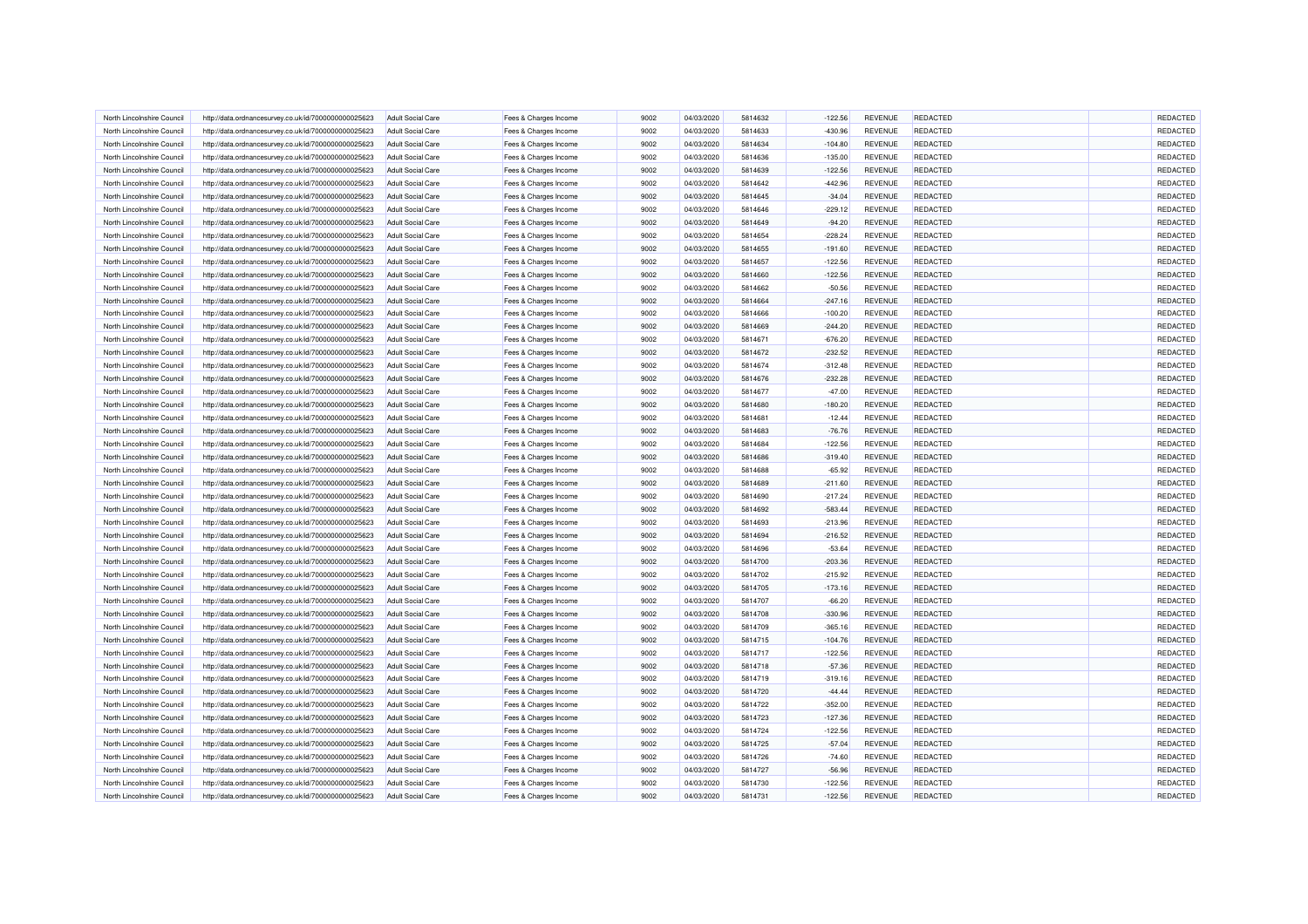| North Lincolnshire Council | http://data.ordnancesurvey.co.uk/id/7000000000025623 | <b>Adult Social Care</b> | Fees & Charges Income | 9002 | 04/03/2020 | 5814732 | $-55.24$  | <b>REVENUE</b> | <b>REDACTED</b> | REDACTED |
|----------------------------|------------------------------------------------------|--------------------------|-----------------------|------|------------|---------|-----------|----------------|-----------------|----------|
| North Lincolnshire Council | http://data.ordnancesurvey.co.uk/id/7000000000025623 | <b>Adult Social Care</b> | Fees & Charges Income | 9002 | 04/03/2020 | 5814735 | $-122.56$ | REVENUE        | REDACTED        | REDACTED |
| North Lincolnshire Council | http://data.ordnancesurvey.co.uk/id/7000000000025623 | <b>Adult Social Care</b> | Fees & Charges Income | 9002 | 04/03/2020 | 5814736 | $-122.56$ | REVENUE        | <b>REDACTED</b> | REDACTED |
| North Lincolnshire Council | http://data.ordnancesurvey.co.uk/id/7000000000025623 | <b>Adult Social Care</b> | Fees & Charges Income | 9002 | 04/03/2020 | 5814737 | $-122.56$ | REVENUE        | REDACTED        | REDACTED |
| North Lincolnshire Council | http://data.ordnancesurvey.co.uk/id/7000000000025623 | <b>Adult Social Care</b> | Fees & Charges Income | 9002 | 04/03/2020 | 5814738 | $-284.24$ | <b>REVENUE</b> | <b>REDACTED</b> | REDACTED |
| North Lincolnshire Council | http://data.ordnancesurvey.co.uk/id/7000000000025623 | <b>Adult Social Care</b> | Fees & Charges Income | 9002 | 04/03/2020 | 5814739 | $-56.96$  | REVENUE        | <b>REDACTED</b> | REDACTED |
| North Lincolnshire Council | http://data.ordnancesurvey.co.uk/id/7000000000025623 | <b>Adult Social Care</b> | Fees & Charges Income | 9002 | 04/03/2020 | 5814740 | $-119.28$ | <b>REVENUE</b> | <b>REDACTED</b> | REDACTED |
| North Lincolnshire Council | http://data.ordnancesurvey.co.uk/id/7000000000025623 | <b>Adult Social Care</b> | Fees & Charges Income | 9002 | 04/03/2020 | 5814741 | $-122.56$ | REVENUE        | <b>REDACTED</b> | REDACTED |
| North Lincolnshire Council | http://data.ordnancesurvey.co.uk/id/7000000000025623 | <b>Adult Social Care</b> | Fees & Charges Income | 9002 | 04/03/2020 | 5814742 | $-372.64$ | REVENUE        | REDACTED        | REDACTED |
| North Lincolnshire Council | http://data.ordnancesurvey.co.uk/id/7000000000025623 | <b>Adult Social Care</b> | Fees & Charges Income | 9002 | 04/03/2020 | 5814743 | $-103.88$ | <b>REVENUE</b> | <b>REDACTED</b> | REDACTED |
| North Lincolnshire Council | http://data.ordnancesurvey.co.uk/id/7000000000025623 | <b>Adult Social Care</b> | Fees & Charges Income | 9002 | 04/03/2020 | 5814744 | $-122.56$ | <b>REVENUE</b> | <b>REDACTED</b> | REDACTED |
| North Lincolnshire Council | http://data.ordnancesurvey.co.uk/id/7000000000025623 | <b>Adult Social Care</b> | Fees & Charges Income | 9002 | 04/03/2020 | 5814747 | $-122.56$ | <b>REVENUE</b> | <b>REDACTED</b> | REDACTED |
| North Lincolnshire Council | http://data.ordnancesurvey.co.uk/id/7000000000025623 | <b>Adult Social Care</b> | Fees & Charges Income | 9002 | 04/03/2020 | 5814748 | $-12.44$  | REVENUE        | <b>REDACTED</b> | REDACTED |
| North Lincolnshire Council | http://data.ordnancesurvey.co.uk/id/7000000000025623 | <b>Adult Social Care</b> | Fees & Charges Income | 9002 | 04/03/2020 | 5814749 | $-122.56$ | REVENUE        | REDACTED        | REDACTED |
| North Lincolnshire Council | http://data.ordnancesurvey.co.uk/id/7000000000025623 | <b>Adult Social Care</b> | Fees & Charges Income | 9002 | 04/03/2020 | 5814750 | $-122.56$ | REVENUE        | REDACTED        | REDACTED |
| North Lincolnshire Council | http://data.ordnancesurvey.co.uk/id/7000000000025623 | <b>Adult Social Care</b> | Fees & Charges Income | 9002 | 04/03/2020 | 5814752 | $-51.60$  | REVENUE        | <b>REDACTED</b> | REDACTED |
| North Lincolnshire Council | http://data.ordnancesurvey.co.uk/id/7000000000025623 | <b>Adult Social Care</b> | Fees & Charges Income | 9002 | 04/03/2020 | 5814755 | $-122.56$ | REVENUE        | REDACTED        | REDACTED |
| North Lincolnshire Council | http://data.ordnancesurvey.co.uk/id/7000000000025623 | <b>Adult Social Care</b> | Fees & Charges Income | 9002 | 04/03/2020 | 5814756 | $-119.28$ | <b>REVENUE</b> | <b>REDACTED</b> | REDACTED |
| North Lincolnshire Council | http://data.ordnancesurvey.co.uk/id/7000000000025623 | <b>Adult Social Care</b> | Fees & Charges Income | 9002 | 04/03/2020 | 5814757 | $-62.16$  | REVENUE        | <b>REDACTED</b> | REDACTED |
| North Lincolnshire Council | http://data.ordnancesurvey.co.uk/id/7000000000025623 | <b>Adult Social Care</b> | Fees & Charges Income | 9002 | 04/03/2020 | 5814758 | $-84.12$  | <b>REVENUE</b> | REDACTED        | REDACTED |
| North Lincolnshire Council | http://data.ordnancesurvey.co.uk/id/7000000000025623 | <b>Adult Social Care</b> | Fees & Charges Income | 9002 | 04/03/2020 | 5814759 | $-42.24$  | <b>REVENUE</b> | <b>REDACTED</b> | REDACTED |
| North Lincolnshire Council | http://data.ordnancesurvey.co.uk/id/7000000000025623 | <b>Adult Social Care</b> | Fees & Charges Income | 9002 | 04/03/2020 | 5814760 | $-122.56$ | REVENUE        | <b>REDACTED</b> | REDACTED |
| North Lincolnshire Council | http://data.ordnancesurvey.co.uk/id/7000000000025623 | <b>Adult Social Care</b> | Fees & Charges Income | 9002 | 04/03/2020 | 5814761 | $-322.76$ | REVENUE        | REDACTED        | REDACTED |
| North Lincolnshire Council | http://data.ordnancesurvey.co.uk/id/7000000000025623 | <b>Adult Social Care</b> | Fees & Charges Income | 9002 | 04/03/2020 | 5814762 | $-87.36$  | <b>REVENUE</b> | <b>REDACTED</b> | REDACTED |
| North Lincolnshire Council | http://data.ordnancesurvey.co.uk/id/7000000000025623 | <b>Adult Social Care</b> | Fees & Charges Income | 9002 | 04/03/2020 | 5814765 | $-119.28$ | REVENUE        | <b>REDACTED</b> | REDACTED |
| North Lincolnshire Council | http://data.ordnancesurvey.co.uk/id/7000000000025623 | <b>Adult Social Care</b> | Fees & Charges Income | 9002 | 04/03/2020 | 5814767 | $-54.76$  | REVENUE        | REDACTED        | REDACTED |
| North Lincolnshire Council | http://data.ordnancesurvey.co.uk/id/7000000000025623 | <b>Adult Social Care</b> | Fees & Charges Income | 9002 | 04/03/2020 | 5814768 | $-82.00$  | REVENUE        | REDACTED        | REDACTED |
| North Lincolnshire Council | http://data.ordnancesurvey.co.uk/id/7000000000025623 | <b>Adult Social Care</b> | Fees & Charges Income | 9002 | 04/03/2020 | 5814769 | $-323.40$ | REVENUE        | <b>REDACTED</b> | REDACTED |
| North Lincolnshire Council | http://data.ordnancesurvey.co.uk/id/7000000000025623 | <b>Adult Social Care</b> | Fees & Charges Income | 9002 | 04/03/2020 | 5814770 | $-183.52$ | REVENUE        | <b>REDACTED</b> | REDACTED |
| North Lincolnshire Council | http://data.ordnancesurvey.co.uk/id/7000000000025623 | <b>Adult Social Care</b> | Fees & Charges Income | 9002 | 04/03/2020 | 5814773 | $-122.56$ | REVENUE        | REDACTED        | REDACTED |
| North Lincolnshire Council | http://data.ordnancesurvey.co.uk/id/7000000000025623 | <b>Adult Social Care</b> | Fees & Charges Income | 9002 | 04/03/2020 | 5814775 | $-210.48$ | <b>REVENUE</b> | REDACTED        | REDACTED |
| North Lincolnshire Council | http://data.ordnancesurvey.co.uk/id/7000000000025623 | <b>Adult Social Care</b> | Fees & Charges Income | 9002 | 04/03/2020 | 5814776 | $-122.56$ | <b>REVENUE</b> | <b>REDACTED</b> | REDACTED |
| North Lincolnshire Council | http://data.ordnancesurvey.co.uk/id/7000000000025623 | Adult Social Care        | Fees & Charges Income | 9002 | 04/03/2020 | 5814777 | $-122.56$ | <b>REVENUE</b> | <b>REDACTED</b> | REDACTED |
| North Lincolnshire Council | http://data.ordnancesurvey.co.uk/id/7000000000025623 | <b>Adult Social Care</b> | Fees & Charges Income | 9002 | 04/03/2020 | 5814778 | $-198.56$ | <b>REVENUE</b> | REDACTED        | REDACTED |
| North Lincolnshire Council | http://data.ordnancesurvey.co.uk/id/7000000000025623 | <b>Adult Social Care</b> | Fees & Charges Income | 9002 | 04/03/2020 | 5814779 | $-21.12$  | <b>REVENUE</b> | REDACTED        | REDACTED |
| North Lincolnshire Council | http://data.ordnancesurvey.co.uk/id/7000000000025623 | Adult Social Care        | Fees & Charges Income | 9002 | 04/03/2020 | 5814780 | $-237.04$ | <b>REVENUE</b> | REDACTED        | REDACTED |
| North Lincolnshire Council | http://data.ordnancesurvey.co.uk/id/7000000000025623 | <b>Adult Social Care</b> | Fees & Charges Income | 9002 | 04/03/2020 | 5814781 | $-198.56$ | <b>REVENUE</b> | <b>REDACTED</b> | REDACTED |
| North Lincolnshire Council | http://data.ordnancesurvey.co.uk/id/7000000000025623 | <b>Adult Social Care</b> | Fees & Charges Income | 9002 | 04/03/2020 | 5814782 | $-119.28$ | REVENUE        | <b>REDACTED</b> | REDACTED |
| North Lincolnshire Council | http://data.ordnancesurvey.co.uk/id/7000000000025623 | <b>Adult Social Care</b> | Fees & Charges Income | 9002 | 30/03/2020 | 5830532 | $-122.56$ | <b>REVENUE</b> | REDACTED        | REDACTED |
| North Lincolnshire Council | http://data.ordnancesurvey.co.uk/id/7000000000025623 | <b>Adult Social Care</b> | Fees & Charges Income | 9002 | 30/03/2020 | 5830533 | $-99.72$  | <b>REVENUE</b> | REDACTED        | REDACTED |
| North Lincolnshire Council | http://data.ordnancesurvey.co.uk/id/7000000000025623 | <b>Adult Social Care</b> | Fees & Charges Income | 9002 | 30/03/2020 | 5830535 | $-198.56$ | <b>REVENUE</b> | REDACTED        | REDACTED |
| North Lincolnshire Council | http://data.ordnancesurvey.co.uk/id/7000000000025623 | <b>Adult Social Care</b> | Fees & Charges Income | 9002 | 30/03/2020 | 5830536 | $-122.56$ | <b>REVENUE</b> | <b>REDACTED</b> | REDACTED |
| North Lincolnshire Council | http://data.ordnancesurvey.co.uk/id/7000000000025623 | <b>Adult Social Care</b> | Fees & Charges Income | 9002 | 30/03/2020 | 5830537 | $-379.76$ | <b>REVENUE</b> | <b>REDACTED</b> | REDACTED |
| North Lincolnshire Council | http://data.ordnancesurvey.co.uk/id/7000000000025623 | Adult Social Care        | Fees & Charges Income | 9002 | 30/03/2020 | 5830538 | $-119.28$ | <b>REVENUE</b> | <b>REDACTED</b> | REDACTED |
| North Lincolnshire Council | http://data.ordnancesurvey.co.uk/id/7000000000025623 | <b>Adult Social Care</b> | Fees & Charges Income | 9002 | 30/03/2020 | 5830539 | $-198.56$ | <b>REVENUE</b> | <b>REDACTED</b> | REDACTED |
| North Lincolnshire Council | http://data.ordnancesurvey.co.uk/id/7000000000025623 | <b>Adult Social Care</b> | Fees & Charges Income | 9002 | 30/03/2020 | 5830540 | $-220.04$ | <b>REVENUE</b> | REDACTED        | REDACTED |
| North Lincolnshire Council | http://data.ordnancesurvey.co.uk/id/7000000000025623 | <b>Adult Social Care</b> | Fees & Charges Income | 9002 | 30/03/2020 | 5830541 | $-138.96$ | <b>REVENUE</b> | REDACTED        | REDACTED |
| North Lincolnshire Council | http://data.ordnancesurvey.co.uk/id/7000000000025623 | <b>Adult Social Care</b> | Fees & Charges Income | 9002 | 30/03/2020 | 5830542 | $-122.56$ | REVENUE        | <b>REDACTED</b> | REDACTED |
| North Lincolnshire Council | http://data.ordnancesurvey.co.uk/id/7000000000025623 | <b>Adult Social Care</b> | Fees & Charges Income | 9002 | 30/03/2020 | 5830544 | $-274.36$ | REVENUE        | <b>REDACTED</b> | REDACTED |
| North Lincolnshire Council | http://data.ordnancesurvey.co.uk/id/7000000000025623 | <b>Adult Social Care</b> | Fees & Charges Income | 9002 | 30/03/2020 | 5830545 | $-122.56$ | <b>REVENUE</b> | <b>REDACTED</b> | REDACTED |
| North Lincolnshire Council | http://data.ordnancesurvey.co.uk/id/7000000000025623 | Adult Social Care        | Fees & Charges Income | 9002 | 30/03/2020 | 5830548 | $-338.24$ | REVENUE        | REDACTED        | REDACTED |
| North Lincolnshire Council | http://data.ordnancesurvey.co.uk/id/7000000000025623 | <b>Adult Social Care</b> | Fees & Charges Income | 9002 | 30/03/2020 | 5830549 | $-122.56$ | <b>REVENUE</b> | REDACTED        | REDACTED |
| North Lincolnshire Council | http://data.ordnancesurvey.co.uk/id/7000000000025623 | <b>Adult Social Care</b> | Fees & Charges Income | 9002 | 30/03/2020 | 5830550 | $-122.56$ | <b>REVENUE</b> | <b>REDACTED</b> | REDACTED |
|                            |                                                      |                          |                       |      |            |         |           |                |                 |          |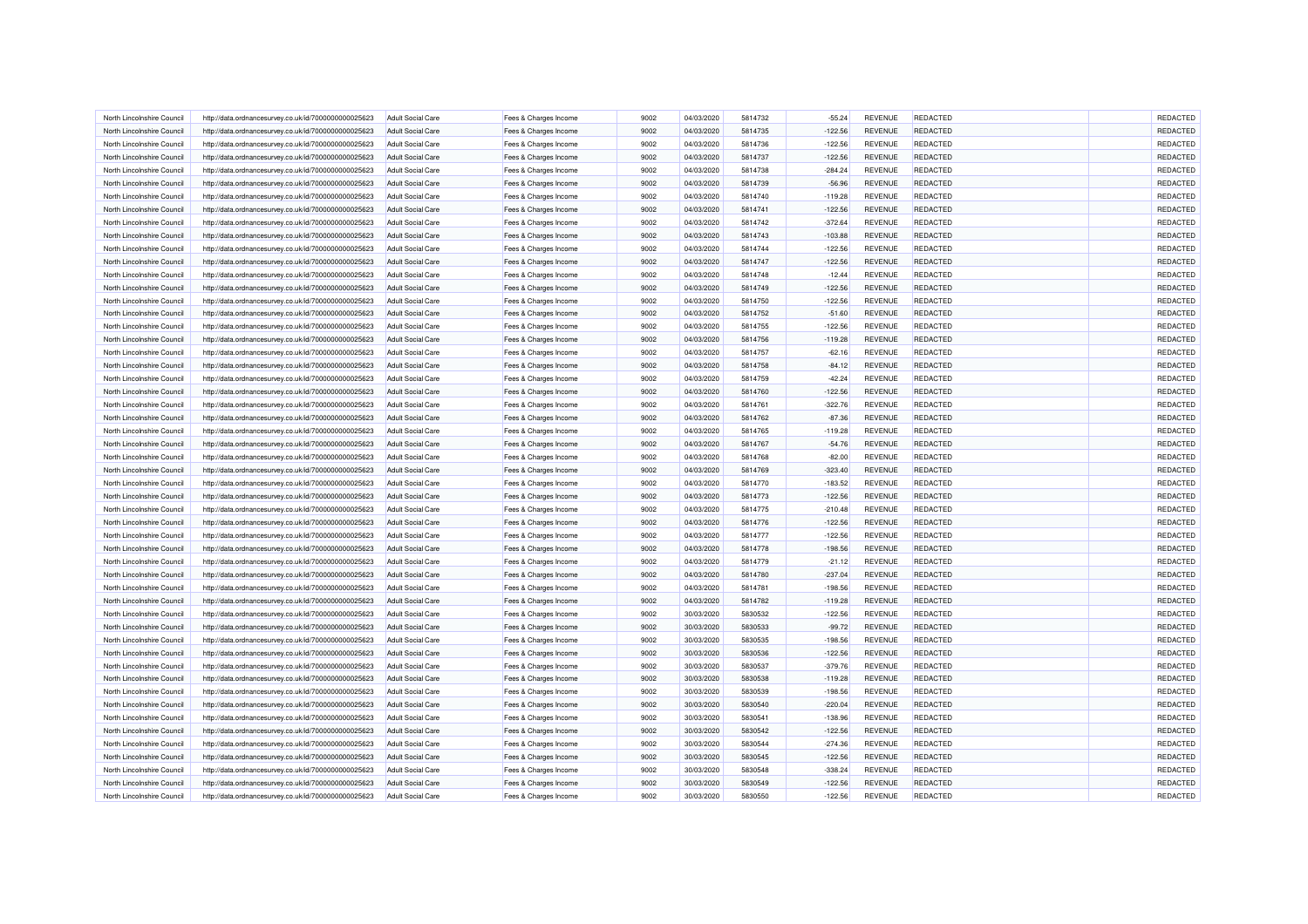| North Lincolnshire Council | http://data.ordnancesurvey.co.uk/id/7000000000025623                                                         | <b>Adult Social Care</b> | Fees & Charges Income                          | 9002         | 30/03/2020               | 5830552            | $-122.56$ | REVENUE        | REDACTED                           | REDACTED |
|----------------------------|--------------------------------------------------------------------------------------------------------------|--------------------------|------------------------------------------------|--------------|--------------------------|--------------------|-----------|----------------|------------------------------------|----------|
| North Lincolnshire Council | http://data.ordnancesurvey.co.uk/id/7000000000025623                                                         | <b>Adult Social Care</b> | Fees & Charges Income                          | 9002         | 30/03/2020               | 5830553            | $-187.68$ | REVENUE        | <b>REDACTED</b>                    | REDACTED |
| North Lincolnshire Council | http://data.ordnancesurvey.co.uk/id/7000000000025623                                                         | <b>Adult Social Care</b> | Fees & Charges Income                          | 9002         | 30/03/2020               | 5830555            | $-122.56$ | REVENUE        | <b>REDACTED</b>                    | REDACTED |
| North Lincolnshire Council | http://data.ordnancesurvey.co.uk/id/7000000000025623                                                         | <b>Adult Social Care</b> | Fees & Charges Income                          | 9002         | 30/03/2020               | 5830556            | $-122.56$ | REVENUE        | REDACTED                           | REDACTED |
| North Lincolnshire Council | http://data.ordnancesurvey.co.uk/id/7000000000025623                                                         | <b>Adult Social Care</b> | Fees & Charges Income                          | 9002         | 30/03/2020               | 5830557            | $-122.56$ | REVENUE        | <b>REDACTED</b>                    | REDACTED |
| North Lincolnshire Council | http://data.ordnancesurvey.co.uk/id/7000000000025623                                                         | <b>Adult Social Care</b> | Fees & Charges Income                          | 9002         | 30/03/2020               | 5830558            | $-123.00$ | <b>REVENUE</b> | <b>REDACTED</b>                    | REDACTED |
| North Lincolnshire Council | http://data.ordnancesurvey.co.uk/id/7000000000025623                                                         | <b>Adult Social Care</b> | Fees & Charges Income                          | 9002         | 30/03/2020               | 5830559            | $-122.56$ | <b>REVENUE</b> | <b>REDACTED</b>                    | REDACTED |
| North Lincolnshire Council | http://data.ordnancesurvey.co.uk/id/7000000000025623                                                         | <b>Adult Social Care</b> | Fees & Charges Income                          | 9002         | 30/03/2020               | 5830560            | $-56.96$  | REVENUE        | REDACTED                           | REDACTED |
| North Lincolnshire Council | http://data.ordnancesurvey.co.uk/id/7000000000025623                                                         | Adult Social Care        | Fees & Charges Income                          | 9002         | 30/03/2020               | 5830562            | $-98.56$  | <b>REVENUE</b> | <b>REDACTED</b>                    | REDACTED |
| North Lincolnshire Council | http://data.ordnancesurvey.co.uk/id/7000000000025623                                                         | <b>Adult Social Care</b> | Fees & Charges Income                          | 9002         | 30/03/2020               | 5830563            | $-122.56$ | REVENUE        | <b>REDACTED</b>                    | REDACTED |
| North Lincolnshire Council | http://data.ordnancesurvey.co.uk/id/7000000000025623                                                         | <b>Adult Social Care</b> | Fees & Charges Income                          | 9002         | 30/03/2020               | 5830566            | $-21.80$  | REVENUE        | <b>REDACTED</b>                    | REDACTED |
| North Lincolnshire Council | http://data.ordnancesurvey.co.uk/id/7000000000025623                                                         | <b>Adult Social Care</b> | Fees & Charges Income                          | 9002         | 30/03/2020               | 5830570            | $-120.32$ | REVENUE        | REDACTED                           | REDACTED |
| North Lincolnshire Council | http://data.ordnancesurvey.co.uk/id/7000000000025623                                                         | <b>Adult Social Care</b> | Fees & Charges Income                          | 9002         | 30/03/2020               | 5830576            | $-122.56$ | REVENUE        | REDACTED                           | REDACTED |
| North Lincolnshire Council | http://data.ordnancesurvey.co.uk/id/7000000000025623                                                         | <b>Adult Social Care</b> | Fees & Charges Income                          | 9002         | 30/03/2020               | 5830579            | $-57.36$  | REVENUE        | REDACTED                           | REDACTED |
| North Lincolnshire Council | http://data.ordnancesurvey.co.uk/id/7000000000025623                                                         | <b>Adult Social Care</b> | Fees & Charges Income                          | 9002         | 30/03/2020               | 5830580            | $-122.56$ | <b>REVENUE</b> | <b>REDACTED</b>                    | REDACTED |
| North Lincolnshire Council | http://data.ordnancesurvey.co.uk/id/7000000000025623                                                         | <b>Adult Social Care</b> | Fees & Charges Income                          | 9002         | 30/03/2020               | 5830581            | $-198.56$ | REVENUE        | <b>REDACTED</b>                    | REDACTED |
| North Lincolnshire Council | http://data.ordnancesurvey.co.uk/id/7000000000025623                                                         | <b>Adult Social Care</b> | Fees & Charges Income                          | 9002         | 30/03/2020               | 5830582            | $-122.56$ | <b>REVENUE</b> | <b>REDACTED</b>                    | REDACTED |
| North Lincolnshire Council | http://data.ordnancesurvey.co.uk/id/7000000000025623                                                         | <b>Adult Social Care</b> | Fees & Charges Income                          | 9002         | 30/03/2020               | 5830583            | $-198.56$ | <b>REVENUE</b> | <b>REDACTED</b>                    | REDACTED |
| North Lincolnshire Council | http://data.ordnancesurvey.co.uk/id/7000000000025623                                                         | <b>Adult Social Care</b> | Fees & Charges Income                          | 9002         | 30/03/2020               | 5830584            | $-109.36$ | REVENUE        | REDACTED                           | REDACTED |
| North Lincolnshire Council | http://data.ordnancesurvey.co.uk/id/7000000000025623                                                         | <b>Adult Social Care</b> | Fees & Charges Income                          | 9002         | 30/03/2020               | 5830585            | $-56.96$  | REVENUE        | REDACTED                           | REDACTED |
| North Lincolnshire Council | http://data.ordnancesurvey.co.uk/id/7000000000025623                                                         | <b>Adult Social Care</b> | Fees & Charges Income                          | 9002         | 30/03/2020               | 5830586            | $-122.56$ | REVENUE        | <b>REDACTED</b>                    | REDACTED |
| North Lincolnshire Council | http://data.ordnancesurvey.co.uk/id/7000000000025623                                                         | <b>Adult Social Care</b> | Fees & Charges Income                          | 9002         | 30/03/2020               | 5830588            | $-122.56$ | <b>REVENUE</b> | <b>REDACTED</b>                    | REDACTED |
| North Lincolnshire Council | http://data.ordnancesurvey.co.uk/id/7000000000025623                                                         | <b>Adult Social Care</b> | Fees & Charges Income                          | 9002         | 30/03/2020               | 5830589            | $-122.56$ | <b>REVENUE</b> | <b>REDACTED</b>                    | REDACTED |
| North Lincolnshire Council | http://data.ordnancesurvey.co.uk/id/7000000000025623                                                         | <b>Adult Social Care</b> | Fees & Charges Income                          | 9002         | 30/03/2020               | 5830590            | $-198.56$ | REVENUE        | REDACTED                           | REDACTED |
| North Lincolnshire Council | http://data.ordnancesurvey.co.uk/id/7000000000025623                                                         | <b>Adult Social Care</b> | Fees & Charges Income                          | 9002         | 30/03/2020               | 5830591            | $-122.56$ | REVENUE        | REDACTED                           | REDACTED |
| North Lincolnshire Council |                                                                                                              | <b>Adult Social Care</b> |                                                | 9002         |                          | 5830592            | $-346.44$ | <b>REVENUE</b> | REDACTED                           | REDACTED |
| North Lincolnshire Council | http://data.ordnancesurvey.co.uk/id/7000000000025623                                                         | <b>Adult Social Care</b> | Fees & Charges Income                          | 9002         | 30/03/2020<br>30/03/2020 | 5830593            | $-379.76$ | <b>REVENUE</b> | <b>REDACTED</b>                    | REDACTED |
| North Lincolnshire Council | http://data.ordnancesurvey.co.uk/id/7000000000025623<br>http://data.ordnancesurvey.co.uk/id/7000000000025623 | <b>Adult Social Care</b> | Fees & Charges Income<br>Fees & Charges Income | 9002         | 30/03/2020               | 5830594            | $-127.36$ | REVENUE        | REDACTED                           | REDACTED |
|                            |                                                                                                              |                          |                                                |              |                          |                    |           |                |                                    |          |
| North Lincolnshire Council | http://data.ordnancesurvey.co.uk/id/7000000000025623                                                         | <b>Adult Social Care</b> | Fees & Charges Income                          | 9002<br>9002 | 30/03/2020               | 5830595<br>5830596 | $-113.72$ | <b>REVENUE</b> | <b>REDACTED</b><br><b>REDACTED</b> | REDACTED |
| North Lincolnshire Council | http://data.ordnancesurvey.co.uk/id/7000000000025623                                                         | <b>Adult Social Care</b> | Fees & Charges Income                          |              | 30/03/2020               |                    | $-122.56$ | REVENUE        |                                    | REDACTED |
| North Lincolnshire Council | http://data.ordnancesurvey.co.uk/id/7000000000025623                                                         | <b>Adult Social Care</b> | Fees & Charges Income                          | 9002         | 30/03/2020               | 5830597            | $-318.76$ | REVENUE        | REDACTED                           | REDACTED |
| North Lincolnshire Council | http://data.ordnancesurvey.co.uk/id/7000000000025623                                                         | <b>Adult Social Care</b> | Fees & Charges Income                          | 9002         | 30/03/2020               | 5830598            | $-364.72$ | REVENUE        | <b>REDACTED</b>                    | REDACTED |
| North Lincolnshire Council | http://data.ordnancesurvey.co.uk/id/7000000000025623                                                         | <b>Adult Social Care</b> | Fees & Charges Income                          | 9002         | 30/03/2020               | 5830599            | $-85.04$  | <b>REVENUE</b> | <b>REDACTED</b>                    | REDACTED |
| North Lincolnshire Council | http://data.ordnancesurvey.co.uk/id/7000000000025623                                                         | <b>Adult Social Care</b> | Fees & Charges Income                          | 9002         | 30/03/2020               | 5830601            | $-324.04$ | <b>REVENUE</b> | REDACTED                           | REDACTED |
| North Lincolnshire Council | http://data.ordnancesurvey.co.uk/id/7000000000025623                                                         | <b>Adult Social Care</b> | Fees & Charges Income                          | 9002         | 30/03/2020               | 5830602            | $-104.56$ | <b>REVENUE</b> | REDACTED                           | REDACTED |
| North Lincolnshire Council | http://data.ordnancesurvey.co.uk/id/7000000000025623                                                         | Adult Social Care        | Fees & Charges Income                          | 9002         | 30/03/2020               | 5830604            | $-41.12$  | <b>REVENUE</b> | REDACTED                           | REDACTED |
| North Lincolnshire Council | http://data.ordnancesurvey.co.uk/id/7000000000025623                                                         | <b>Adult Social Care</b> | Fees & Charges Income                          | 9002         | 30/03/2020               | 5830605            | $-122.56$ | <b>REVENUE</b> | <b>REDACTED</b>                    | REDACTED |
| North Lincolnshire Council | http://data.ordnancesurvey.co.uk/id/7000000000025623                                                         | <b>Adult Social Care</b> | Fees & Charges Income                          | 9002         | 30/03/2020               | 5830607            | $-341.76$ | REVENUE        | <b>REDACTED</b>                    | REDACTED |
| North Lincolnshire Council | http://data.ordnancesurvey.co.uk/id/7000000000025623                                                         | <b>Adult Social Care</b> | Fees & Charges Income                          | 9002         | 30/03/2020               | 5830612            | $-122.56$ | <b>REVENUE</b> | REDACTED                           | REDACTED |
| North Lincolnshire Council | http://data.ordnancesurvey.co.uk/id/7000000000025623                                                         | <b>Adult Social Care</b> | Fees & Charges Income                          | 9002         | 30/03/2020               | 5830616            | $-122.56$ | <b>REVENUE</b> | REDACTED                           | REDACTED |
| North Lincolnshire Council | http://data.ordnancesurvey.co.uk/id/7000000000025623                                                         | <b>Adult Social Care</b> | Fees & Charges Income                          | 9002         | 30/03/2020               | 5830617            | $-379.76$ | <b>REVENUE</b> | REDACTED                           | REDACTED |
| North Lincolnshire Council | http://data.ordnancesurvey.co.uk/id/7000000000025623                                                         | <b>Adult Social Care</b> | Fees & Charges Income                          | 9002         | 30/03/2020               | 5830618            | $-49.52$  | <b>REVENUE</b> | <b>REDACTED</b>                    | REDACTED |
| North Lincolnshire Council | http://data.ordnancesurvey.co.uk/id/7000000000025623                                                         | <b>Adult Social Care</b> | Fees & Charges Income                          | 9002         | 30/03/2020               | 5830619            | $-77.92$  | REVENUE        | <b>REDACTED</b>                    | REDACTED |
| North Lincolnshire Council | http://data.ordnancesurvey.co.uk/id/7000000000025623                                                         | <b>Adult Social Care</b> | Fees & Charges Income                          | 9002         | 30/03/2020               | 5830620            | $-318.04$ | <b>REVENUE</b> | <b>REDACTED</b>                    | REDACTED |
| North Lincolnshire Council | http://data.ordnancesurvey.co.uk/id/7000000000025623                                                         | <b>Adult Social Care</b> | Fees & Charges Income                          | 9002         | 30/03/2020               | 5830621            | $-198.56$ | <b>REVENUE</b> | <b>REDACTED</b>                    | REDACTED |
| North Lincolnshire Council | http://data.ordnancesurvey.co.uk/id/7000000000025623                                                         | <b>Adult Social Care</b> | Fees & Charges Income                          | 9002         | 30/03/2020               | 5830623            | 244.86    | <b>REVENUE</b> | REDACTED                           | REDACTED |
| North Lincolnshire Council | http://data.ordnancesurvey.co.uk/id/7000000000025623                                                         | <b>Adult Social Care</b> | Fees & Charges Income                          | 9002         | 30/03/2020               | 5830624            | $-103.88$ | <b>REVENUE</b> | REDACTED                           | REDACTED |
| North Lincolnshire Council | http://data.ordnancesurvey.co.uk/id/7000000000025623                                                         | <b>Adult Social Care</b> | Fees & Charges Income                          | 9002         | 30/03/2020               | 5830625            | $-322.92$ | <b>REVENUE</b> | REDACTED                           | REDACTED |
| North Lincolnshire Council | http://data.ordnancesurvey.co.uk/id/7000000000025623                                                         | <b>Adult Social Care</b> | Fees & Charges Income                          | 9002         | 30/03/2020               | 5830626            | $-265.84$ | <b>REVENUE</b> | <b>REDACTED</b>                    | REDACTED |
| North Lincolnshire Council | http://data.ordnancesurvey.co.uk/id/7000000000025623                                                         | <b>Adult Social Care</b> | Fees & Charges Income                          | 9002         | 30/03/2020               | 5830627            | $-57.36$  | <b>REVENUE</b> | <b>REDACTED</b>                    | REDACTED |
| North Lincolnshire Council | http://data.ordnancesurvey.co.uk/id/7000000000025623                                                         | <b>Adult Social Care</b> | Fees & Charges Income                          | 9002         | 30/03/2020               | 5830628            | $-198.56$ | REVENUE        | REDACTED                           | REDACTED |
| North Lincolnshire Council | http://data.ordnancesurvey.co.uk/id/7000000000025623                                                         | <b>Adult Social Care</b> | Fees & Charges Income                          | 9002         | 30/03/2020               | 5830629            | $-122.56$ | <b>REVENUE</b> | REDACTED                           | REDACTED |
| North Lincolnshire Council | http://data.ordnancesurvey.co.uk/id/7000000000025623                                                         | <b>Adult Social Care</b> | Fees & Charges Income                          | 9002         | 30/03/2020               | 5830630            | $-122.56$ | <b>REVENUE</b> | <b>REDACTED</b>                    | REDACTED |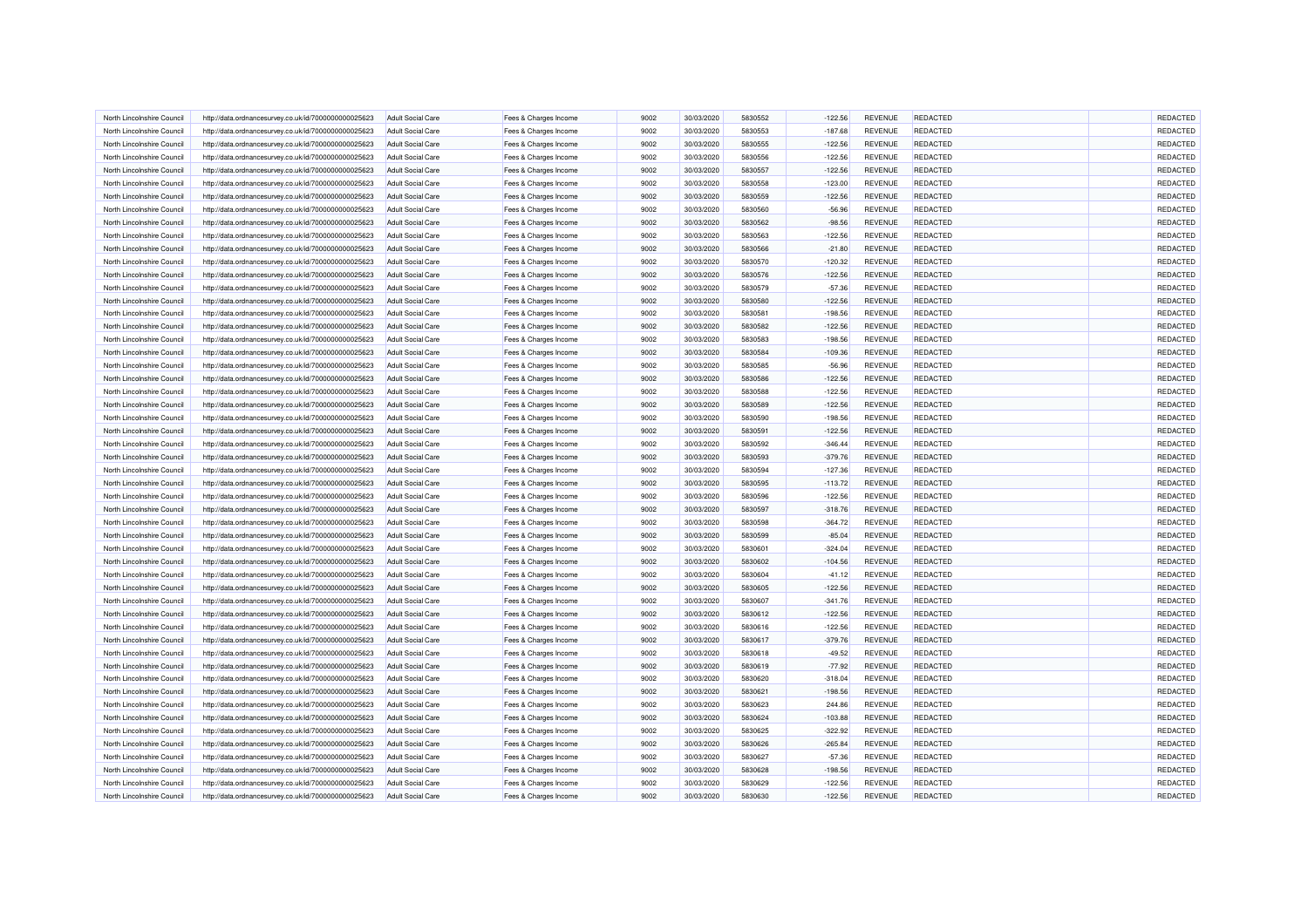| North Lincolnshire Council                               | http://data.ordnancesurvey.co.uk/id/7000000000025623                                                         | <b>Adult Social Care</b>                             | Fees & Charges Income                          | 9002         | 30/03/2020               | 5830632            | $-57.36$             | <b>REVENUE</b>                   | <b>REDACTED</b>      | REDACTED             |
|----------------------------------------------------------|--------------------------------------------------------------------------------------------------------------|------------------------------------------------------|------------------------------------------------|--------------|--------------------------|--------------------|----------------------|----------------------------------|----------------------|----------------------|
| North Lincolnshire Council                               | http://data.ordnancesurvey.co.uk/id/7000000000025623                                                         | <b>Adult Social Care</b>                             | Fees & Charges Income                          | 9002         | 30/03/2020               | 5830633            | $-122.56$            | REVENUE                          | REDACTED             | REDACTED             |
| North Lincolnshire Council                               | http://data.ordnancesurvey.co.uk/id/7000000000025623                                                         | <b>Adult Social Care</b>                             | Fees & Charges Income                          | 9002         | 30/03/2020               | 5830634            | $-122.56$            | <b>REVENUE</b>                   | <b>REDACTED</b>      | REDACTED             |
| North Lincolnshire Council                               | http://data.ordnancesurvey.co.uk/id/7000000000025623                                                         | <b>Adult Social Care</b>                             | Fees & Charges Income                          | 9002         | 30/03/2020               | 5830635            | $-198.56$            | REVENUE                          | REDACTED             | REDACTED             |
| North Lincolnshire Council                               | http://data.ordnancesurvey.co.uk/id/7000000000025623                                                         | <b>Adult Social Care</b>                             | Fees & Charges Income                          | 9002         | 30/03/2020               | 5830637            | $-85.56$             | <b>REVENUE</b>                   | <b>REDACTED</b>      | REDACTED             |
| North Lincolnshire Council                               | http://data.ordnancesurvey.co.uk/id/7000000000025623                                                         | <b>Adult Social Care</b>                             | Fees & Charges Income                          | 9002         | 30/03/2020               | 5830638            | $-85.64$             | REVENUE                          | <b>REDACTED</b>      | REDACTED             |
| North Lincolnshire Council                               | http://data.ordnancesurvey.co.uk/id/7000000000025623                                                         | <b>Adult Social Care</b>                             | Fees & Charges Income                          | 9002         | 30/03/2020               | 5830639            | $-183.96$            | <b>REVENUE</b>                   | <b>REDACTED</b>      | REDACTED             |
| North Lincolnshire Council                               | http://data.ordnancesurvey.co.uk/id/7000000000025623                                                         | <b>Adult Social Care</b>                             | Fees & Charges Income                          | 9002         | 30/03/2020               | 5830640            | $-130.44$            | REVENUE                          | <b>REDACTED</b>      | REDACTED             |
| North Lincolnshire Council                               | http://data.ordnancesurvey.co.uk/id/7000000000025623                                                         | <b>Adult Social Care</b>                             | Fees & Charges Income                          | 9002         | 30/03/2020               | 5830641            | $-286.40$            | REVENUE                          | REDACTED             | REDACTED             |
| North Lincolnshire Council                               | http://data.ordnancesurvey.co.uk/id/7000000000025623                                                         | <b>Adult Social Care</b>                             | Fees & Charges Income                          | 9002         | 30/03/2020               | 5830642            | $-47.56$             | <b>REVENUE</b>                   | <b>REDACTED</b>      | REDACTED             |
| North Lincolnshire Council                               | http://data.ordnancesurvey.co.uk/id/7000000000025623                                                         | <b>Adult Social Care</b>                             | Fees & Charges Income                          | 9002         | 30/03/2020               | 5830643            | $-244.80$            | <b>REVENUE</b>                   | REDACTED             | REDACTED             |
| North Lincolnshire Council                               | http://data.ordnancesurvey.co.uk/id/7000000000025623                                                         | <b>Adult Social Care</b>                             | Fees & Charges Income                          | 9002         | 30/03/2020               | 5830645            | $-105.48$            | <b>REVENUE</b>                   | <b>REDACTED</b>      | REDACTED             |
| North Lincolnshire Council                               | http://data.ordnancesurvey.co.uk/id/7000000000025623                                                         | <b>Adult Social Care</b>                             | Fees & Charges Income                          | 9002         | 30/03/2020               | 5830646            | $-107.96$            | REVENUE                          | <b>REDACTED</b>      | REDACTED             |
| North Lincolnshire Council                               | http://data.ordnancesurvey.co.uk/id/7000000000025623                                                         | <b>Adult Social Care</b>                             | Fees & Charges Income                          | 9002         | 30/03/2020               | 5830647            | $-323.40$            | REVENUE                          | REDACTED             | REDACTED             |
| North Lincolnshire Council                               | http://data.ordnancesurvey.co.uk/id/7000000000025623                                                         | <b>Adult Social Care</b>                             | Fees & Charges Income                          | 9002         | 30/03/2020               | 5830648            | $-136.60$            | REVENUE                          | REDACTED             | REDACTED             |
| North Lincolnshire Council                               | http://data.ordnancesurvey.co.uk/id/7000000000025623                                                         | <b>Adult Social Care</b>                             | Fees & Charges Income                          | 9002         | 30/03/2020               | 5830651            | $-25.92$             | <b>REVENUE</b>                   | <b>REDACTED</b>      | REDACTED             |
| North Lincolnshire Council                               | http://data.ordnancesurvey.co.uk/id/7000000000025623                                                         | <b>Adult Social Care</b>                             | Fees & Charges Income                          | 9002         | 30/03/2020               | 5830652            | $-74.20$             | REVENUE                          | <b>REDACTED</b>      | REDACTED             |
| North Lincolnshire Council                               | http://data.ordnancesurvey.co.uk/id/7000000000025623                                                         | <b>Adult Social Care</b>                             | Fees & Charges Income                          | 9002         | 30/03/2020               | 5830657            | $-312.80$            | <b>REVENUE</b>                   | <b>REDACTED</b>      | REDACTED             |
| North Lincolnshire Council                               | http://data.ordnancesurvey.co.uk/id/7000000000025623                                                         | <b>Adult Social Care</b>                             | Fees & Charges Income                          | 9002         | 30/03/2020               | 5830658            | $-122.56$            | REVENUE                          | <b>REDACTED</b>      | REDACTED             |
| North Lincolnshire Council                               | http://data.ordnancesurvey.co.uk/id/7000000000025623                                                         | <b>Adult Social Care</b>                             | Fees & Charges Income                          | 9002         | 30/03/2020               | 5830664            | $-280.56$            | <b>REVENUE</b>                   | REDACTED             | REDACTED             |
| North Lincolnshire Council                               | http://data.ordnancesurvey.co.uk/id/7000000000025623                                                         | <b>Adult Social Care</b>                             | Fees & Charges Income                          | 9002         | 30/03/2020               | 5830665            | $-122.56$            | REVENUE                          | <b>REDACTED</b>      | REDACTED             |
| North Lincolnshire Council                               | http://data.ordnancesurvey.co.uk/id/7000000000025623                                                         | <b>Adult Social Care</b>                             | Fees & Charges Income                          | 9002         | 30/03/2020               | 5830666            | $-52.20$             | REVENUE                          | <b>REDACTED</b>      | REDACTED             |
| North Lincolnshire Council                               | http://data.ordnancesurvey.co.uk/id/7000000000025623                                                         | <b>Adult Social Care</b>                             | Fees & Charges Income                          | 9002         | 30/03/2020               | 5830667            | $-122.56$            | REVENUE                          | REDACTED             | REDACTED             |
| North Lincolnshire Council                               | http://data.ordnancesurvey.co.uk/id/7000000000025623                                                         | <b>Adult Social Care</b>                             | Fees & Charges Income                          | 9002         | 30/03/2020               | 5830668            | $-269.20$            | <b>REVENUE</b>                   | <b>REDACTED</b>      | REDACTED             |
| North Lincolnshire Council                               | http://data.ordnancesurvey.co.uk/id/7000000000025623                                                         | <b>Adult Social Care</b>                             | Fees & Charges Income                          | 9002         | 30/03/2020               | 5830670            | $-299.20$            | REVENUE                          | <b>REDACTED</b>      | REDACTED             |
| North Lincolnshire Council                               | http://data.ordnancesurvey.co.uk/id/7000000000025623                                                         | <b>Adult Social Care</b>                             | Fees & Charges Income                          | 9002         | 30/03/2020               | 5830672            | $-15.20$             | REVENUE                          | REDACTED             | REDACTED             |
| North Lincolnshire Council                               | http://data.ordnancesurvey.co.uk/id/7000000000025623                                                         | <b>Adult Social Care</b>                             | Fees & Charges Income                          | 9002         | 30/03/2020               | 5830673            | $-198.56$            | REVENUE                          | REDACTED             | REDACTED             |
| North Lincolnshire Council                               | http://data.ordnancesurvey.co.uk/id/7000000000025623                                                         | <b>Adult Social Care</b>                             | Fees & Charges Income                          | 9002         | 30/03/2020               | 5830674            | $-379.76$            | <b>REVENUE</b>                   | <b>REDACTED</b>      | REDACTED             |
| North Lincolnshire Council                               | http://data.ordnancesurvey.co.uk/id/7000000000025623                                                         | <b>Adult Social Care</b>                             | Fees & Charges Income                          | 9002         | 30/03/2020               | 5830675            | $-122.56$            | REVENUE                          | <b>REDACTED</b>      | REDACTED             |
| North Lincolnshire Council                               | http://data.ordnancesurvey.co.uk/id/7000000000025623                                                         | <b>Adult Social Care</b>                             | Fees & Charges Income                          | 9002         | 30/03/2020               | 5830676            | $-323.40$            | <b>REVENUE</b>                   | REDACTED             | REDACTED             |
| North Lincolnshire Council                               | http://data.ordnancesurvey.co.uk/id/7000000000025623                                                         | <b>Adult Social Care</b>                             | Fees & Charges Income                          | 9002         | 30/03/2020               | 5830678            | $-198.56$            | <b>REVENUE</b>                   | REDACTED             | REDACTED             |
| North Lincolnshire Council                               | http://data.ordnancesurvey.co.uk/id/7000000000025623                                                         | <b>Adult Social Care</b>                             | Fees & Charges Income                          | 9002         | 30/03/2020               | 5830679            | $-146.08$            | <b>REVENUE</b>                   | <b>REDACTED</b>      | REDACTED             |
| North Lincolnshire Council                               | http://data.ordnancesurvey.co.uk/id/7000000000025623                                                         | Adult Social Care                                    | Fees & Charges Income                          | 9002         | 30/03/2020               | 5830680            | $-304.24$            | <b>REVENUE</b>                   | <b>REDACTED</b>      | REDACTED             |
| North Lincolnshire Council                               | http://data.ordnancesurvey.co.uk/id/7000000000025623                                                         | <b>Adult Social Care</b>                             | Fees & Charges Income                          | 9002         | 30/03/2020               | 5830684            | $-321.00$            | REVENUE                          | REDACTED             | REDACTED             |
| North Lincolnshire Council                               | http://data.ordnancesurvey.co.uk/id/7000000000025623                                                         | <b>Adult Social Care</b>                             | Fees & Charges Income                          | 9002         | 30/03/2020               | 5830685            | $-177.48$            | <b>REVENUE</b>                   | REDACTED             | REDACTED             |
| North Lincolnshire Council                               | http://data.ordnancesurvey.co.uk/id/7000000000025623                                                         | Adult Social Care                                    | Fees & Charges Income                          | 9002         | 30/03/2020               | 5830686            | $-119.32$            | <b>REVENUE</b>                   | REDACTED             | REDACTED             |
| North Lincolnshire Council                               |                                                                                                              | <b>Adult Social Care</b>                             |                                                | 9002         | 30/03/2020               | 5830688            | $-198.56$            | <b>REVENUE</b>                   | <b>REDACTED</b>      | REDACTED             |
| North Lincolnshire Council                               | http://data.ordnancesurvey.co.uk/id/7000000000025623                                                         | <b>Adult Social Care</b>                             | Fees & Charges Income                          | 9002         | 30/03/2020               | 5830690            | $-69.16$             | <b>REVENUE</b>                   | <b>REDACTED</b>      | REDACTED             |
|                                                          | http://data.ordnancesurvey.co.uk/id/7000000000025623                                                         |                                                      | Fees & Charges Income                          |              |                          |                    |                      |                                  |                      | REDACTED             |
| North Lincolnshire Council                               | http://data.ordnancesurvey.co.uk/id/7000000000025623                                                         | <b>Adult Social Care</b>                             | Fees & Charges Income                          | 9002         | 30/03/2020               | 5830691<br>5830692 | $-198.56$            | <b>REVENUE</b><br><b>REVENUE</b> | REDACTED<br>REDACTED | REDACTED             |
| North Lincolnshire Council                               | http://data.ordnancesurvey.co.uk/id/7000000000025623                                                         | <b>Adult Social Care</b>                             | Fees & Charges Income                          | 9002<br>9002 | 30/03/2020<br>30/03/2020 | 5830694            | $-30.24$             | <b>REVENUE</b>                   | REDACTED             |                      |
| North Lincolnshire Council<br>North Lincolnshire Council | http://data.ordnancesurvey.co.uk/id/7000000000025623<br>http://data.ordnancesurvey.co.uk/id/7000000000025623 | <b>Adult Social Care</b><br><b>Adult Social Care</b> | Fees & Charges Income<br>Fees & Charges Income | 9002         | 30/03/2020               | 5830695            | $-37.84$<br>$-87.16$ | REVENUE                          | <b>REDACTED</b>      | REDACTED<br>REDACTED |
| North Lincolnshire Council                               | http://data.ordnancesurvey.co.uk/id/7000000000025623                                                         | <b>Adult Social Care</b>                             | Fees & Charges Income                          | 9002         | 30/03/2020               | 5830697            | $-271.12$            | <b>REVENUE</b>                   | <b>REDACTED</b>      | REDACTED             |
| North Lincolnshire Council                               |                                                                                                              | Adult Social Care                                    | Fees & Charges Income                          | 9002         | 30/03/2020               | 5830703            | $-198.56$            | <b>REVENUE</b>                   | <b>REDACTED</b>      | REDACTED             |
|                                                          | http://data.ordnancesurvey.co.uk/id/7000000000025623                                                         |                                                      |                                                | 9002         | 30/03/2020               | 5830705            |                      | <b>REVENUE</b>                   | <b>REDACTED</b>      | REDACTED             |
| North Lincolnshire Council                               | http://data.ordnancesurvey.co.uk/id/7000000000025623                                                         | <b>Adult Social Care</b>                             | Fees & Charges Income                          |              |                          |                    | $-33.44$             |                                  |                      |                      |
| North Lincolnshire Council                               | http://data.ordnancesurvey.co.uk/id/7000000000025623                                                         | <b>Adult Social Care</b>                             | Fees & Charges Income                          | 9002         | 30/03/2020               | 5830706            | $-153.40$            | <b>REVENUE</b>                   | REDACTED             | REDACTED             |
| North Lincolnshire Council                               | http://data.ordnancesurvey.co.uk/id/7000000000025623                                                         | <b>Adult Social Care</b>                             | Fees & Charges Income                          | 9002         | 30/03/2020               | 5830708            | $-295.92$            | <b>REVENUE</b>                   | REDACTED             | REDACTED             |
| North Lincolnshire Council                               | http://data.ordnancesurvey.co.uk/id/7000000000025623                                                         | <b>Adult Social Care</b>                             | Fees & Charges Income                          | 9002         | 30/03/2020               | 5830711            | $-58.48$             | REVENUE                          | <b>REDACTED</b>      | REDACTED             |
| North Lincolnshire Council                               | http://data.ordnancesurvey.co.uk/id/7000000000025623                                                         | <b>Adult Social Care</b>                             | Fees & Charges Income                          | 9002         | 30/03/2020               | 5830716            | $-364.85$            | <b>REVENUE</b>                   | <b>REDACTED</b>      | REDACTED             |
| North Lincolnshire Council                               | http://data.ordnancesurvey.co.uk/id/7000000000025623                                                         | <b>Adult Social Care</b>                             | Fees & Charges Income                          | 9002         | 30/03/2020               | 5830717            | $-442.92$            | <b>REVENUE</b>                   | <b>REDACTED</b>      | REDACTED             |
| North Lincolnshire Council                               | http://data.ordnancesurvey.co.uk/id/7000000000025623                                                         | Adult Social Care                                    | Fees & Charges Income                          | 9002         | 30/03/2020               | 5830721            | 694.61               | REVENUE                          | REDACTED             | REDACTED             |
| North Lincolnshire Council                               | http://data.ordnancesurvey.co.uk/id/7000000000025623                                                         | <b>Adult Social Care</b>                             | Fees & Charges Income                          | 9002         | 30/03/2020               | 5830722            | $-161.32$            | <b>REVENUE</b>                   | REDACTED             | REDACTED             |
| North Lincolnshire Council                               | http://data.ordnancesurvey.co.uk/id/7000000000025623                                                         | <b>Adult Social Care</b>                             | Fees & Charges Income                          | 9002         | 30/03/2020               | 5830723            | $-104.80$            | <b>REVENUE</b>                   | <b>REDACTED</b>      | REDACTED             |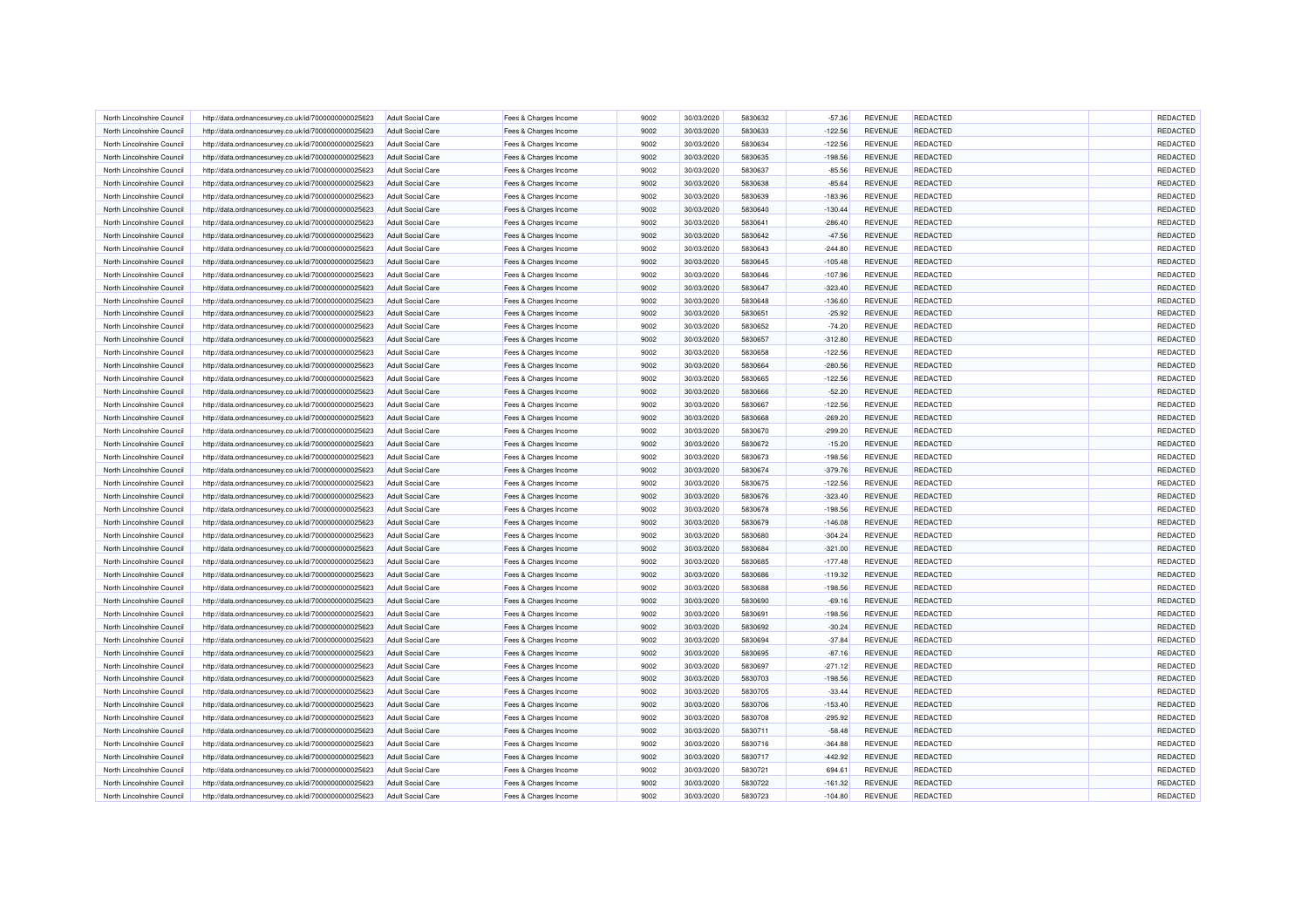| North Lincolnshire Council | http://data.ordnancesurvey.co.uk/id/7000000000025623                                                         | <b>Adult Social Care</b> | Fees & Charges Income                          | 9002         | 30/03/2020               | 5830724            | $-229.44$ | REVENUE        | REDACTED                           | REDACTED |
|----------------------------|--------------------------------------------------------------------------------------------------------------|--------------------------|------------------------------------------------|--------------|--------------------------|--------------------|-----------|----------------|------------------------------------|----------|
| North Lincolnshire Council | http://data.ordnancesurvey.co.uk/id/7000000000025623                                                         | <b>Adult Social Care</b> | Fees & Charges Income                          | 9002         | 30/03/2020               | 5830725            | $-122.56$ | REVENUE        | <b>REDACTED</b>                    | REDACTED |
| North Lincolnshire Council | http://data.ordnancesurvey.co.uk/id/7000000000025623                                                         | <b>Adult Social Care</b> | Fees & Charges Income                          | 9002         | 30/03/2020               | 5830726            | $-232.28$ | REVENUE        | <b>REDACTED</b>                    | REDACTED |
| North Lincolnshire Council | http://data.ordnancesurvey.co.uk/id/7000000000025623                                                         | <b>Adult Social Care</b> | Fees & Charges Income                          | 9002         | 30/03/2020               | 5830727            | $-166.36$ | REVENUE        | REDACTED                           | REDACTED |
| North Lincolnshire Council | http://data.ordnancesurvey.co.uk/id/7000000000025623                                                         | <b>Adult Social Care</b> | Fees & Charges Income                          | 9002         | 30/03/2020               | 5830728            | $-192.48$ | REVENUE        | <b>REDACTED</b>                    | REDACTED |
| North Lincolnshire Council | http://data.ordnancesurvey.co.uk/id/7000000000025623                                                         | <b>Adult Social Care</b> | Fees & Charges Income                          | 9002         | 30/03/2020               | 5830729            | $-158.56$ | <b>REVENUE</b> | <b>REDACTED</b>                    | REDACTED |
| North Lincolnshire Council | http://data.ordnancesurvey.co.uk/id/7000000000025623                                                         | <b>Adult Social Care</b> | Fees & Charges Income                          | 9002         | 30/03/2020               | 5830730            | $-22.76$  | REVENUE        | <b>REDACTED</b>                    | REDACTED |
| North Lincolnshire Council | http://data.ordnancesurvey.co.uk/id/7000000000025623                                                         | <b>Adult Social Care</b> | Fees & Charges Income                          | 9002         | 30/03/2020               | 5830732            | $-171.76$ | REVENUE        | REDACTED                           | REDACTED |
| North Lincolnshire Council | http://data.ordnancesurvey.co.uk/id/7000000000025623                                                         | Adult Social Care        | Fees & Charges Income                          | 9002         | 30/03/2020               | 5830737            | $-292.16$ | <b>REVENUE</b> | <b>REDACTED</b>                    | REDACTED |
| North Lincolnshire Council | http://data.ordnancesurvey.co.uk/id/7000000000025623                                                         | <b>Adult Social Care</b> | Fees & Charges Income                          | 9002         | 30/03/2020               | 5830743            | $-96.16$  | REVENUE        | <b>REDACTED</b>                    | REDACTED |
| North Lincolnshire Council | http://data.ordnancesurvey.co.uk/id/7000000000025623                                                         | <b>Adult Social Care</b> | Fees & Charges Income                          | 9002         | 30/03/2020               | 5830745            | $-140.52$ | REVENUE        | <b>REDACTED</b>                    | REDACTED |
| North Lincolnshire Council | http://data.ordnancesurvey.co.uk/id/7000000000025623                                                         | <b>Adult Social Care</b> | Fees & Charges Income                          | 9002         | 30/03/2020               | 5830750            | $-122.56$ | REVENUE        | REDACTED                           | REDACTED |
| North Lincolnshire Council | http://data.ordnancesurvey.co.uk/id/7000000000025623                                                         | <b>Adult Social Care</b> | Fees & Charges Income                          | 9002         | 30/03/2020               | 5830751            | $-430.96$ | REVENUE        | REDACTED                           | REDACTED |
| North Lincolnshire Council | http://data.ordnancesurvey.co.uk/id/7000000000025623                                                         | <b>Adult Social Care</b> | Fees & Charges Income                          | 9002         | 30/03/2020               | 5830752            | $-104.80$ | REVENUE        | REDACTED                           | REDACTED |
| North Lincolnshire Council | http://data.ordnancesurvey.co.uk/id/7000000000025623                                                         | <b>Adult Social Care</b> | Fees & Charges Income                          | 9002         | 30/03/2020               | 5830754            | $-135.00$ | <b>REVENUE</b> | <b>REDACTED</b>                    | REDACTED |
| North Lincolnshire Council | http://data.ordnancesurvey.co.uk/id/7000000000025623                                                         | <b>Adult Social Care</b> | Fees & Charges Income                          | 9002         | 30/03/2020               | 5830757            | $-122.56$ | REVENUE        | <b>REDACTED</b>                    | REDACTED |
| North Lincolnshire Council | http://data.ordnancesurvey.co.uk/id/7000000000025623                                                         | <b>Adult Social Care</b> | Fees & Charges Income                          | 9002         | 30/03/2020               | 5830760            | $-442.96$ | <b>REVENUE</b> | <b>REDACTED</b>                    | REDACTED |
| North Lincolnshire Council | http://data.ordnancesurvey.co.uk/id/7000000000025623                                                         | <b>Adult Social Care</b> | Fees & Charges Income                          | 9002         | 30/03/2020               | 5830763            | $-34.04$  | <b>REVENUE</b> | <b>REDACTED</b>                    | REDACTED |
| North Lincolnshire Council | http://data.ordnancesurvey.co.uk/id/7000000000025623                                                         | <b>Adult Social Care</b> | Fees & Charges Income                          | 9002         | 30/03/2020               | 5830764            | $-229.12$ | REVENUE        | REDACTED                           | REDACTED |
| North Lincolnshire Council | http://data.ordnancesurvey.co.uk/id/7000000000025623                                                         | <b>Adult Social Care</b> | Fees & Charges Income                          | 9002         | 30/03/2020               | 5830767            | $-94.20$  | REVENUE        | REDACTED                           | REDACTED |
| North Lincolnshire Council | http://data.ordnancesurvey.co.uk/id/7000000000025623                                                         | <b>Adult Social Care</b> | Fees & Charges Income                          | 9002         | 30/03/2020               | 5830772            | $-228.24$ | REVENUE        | <b>REDACTED</b>                    | REDACTED |
| North Lincolnshire Council | http://data.ordnancesurvey.co.uk/id/7000000000025623                                                         | <b>Adult Social Care</b> | Fees & Charges Income                          | 9002         | 30/03/2020               | 5830773            | $-191.60$ | <b>REVENUE</b> | <b>REDACTED</b>                    | REDACTED |
| North Lincolnshire Council | http://data.ordnancesurvey.co.uk/id/7000000000025623                                                         | <b>Adult Social Care</b> | Fees & Charges Income                          | 9002         | 30/03/2020               | 5830775            | $-122.56$ | <b>REVENUE</b> | <b>REDACTED</b>                    | REDACTED |
| North Lincolnshire Council | http://data.ordnancesurvey.co.uk/id/7000000000025623                                                         | <b>Adult Social Care</b> | Fees & Charges Income                          | 9002         | 30/03/2020               | 5830776            | $-122.56$ | REVENUE        | REDACTED                           | REDACTED |
| North Lincolnshire Council | http://data.ordnancesurvey.co.uk/id/7000000000025623                                                         | <b>Adult Social Care</b> | Fees & Charges Income                          | 9002         | 30/03/2020               | 5830778            | $-50.56$  | REVENUE        | REDACTED                           | REDACTED |
| North Lincolnshire Council |                                                                                                              | <b>Adult Social Care</b> |                                                | 9002         |                          | 5830780            | $-247.16$ | <b>REVENUE</b> | REDACTED                           | REDACTED |
| North Lincolnshire Council | http://data.ordnancesurvey.co.uk/id/7000000000025623                                                         | <b>Adult Social Care</b> | Fees & Charges Income                          | 9002         | 30/03/2020<br>30/03/2020 | 5830782            | $-100.20$ | <b>REVENUE</b> | <b>REDACTED</b>                    | REDACTED |
| North Lincolnshire Council | http://data.ordnancesurvey.co.uk/id/7000000000025623<br>http://data.ordnancesurvey.co.uk/id/7000000000025623 | <b>Adult Social Care</b> | Fees & Charges Income<br>Fees & Charges Income | 9002         | 30/03/2020               | 5830785            | $-244.20$ | REVENUE        | REDACTED                           | REDACTED |
|                            |                                                                                                              |                          |                                                |              |                          |                    |           |                |                                    |          |
| North Lincolnshire Council | http://data.ordnancesurvey.co.uk/id/7000000000025623                                                         | <b>Adult Social Care</b> | Fees & Charges Income                          | 9002<br>9002 | 30/03/2020               | 5830787<br>5830788 | $-676.20$ | REVENUE        | <b>REDACTED</b><br><b>REDACTED</b> | REDACTED |
| North Lincolnshire Council | http://data.ordnancesurvey.co.uk/id/7000000000025623                                                         | <b>Adult Social Care</b> | Fees & Charges Income                          |              | 30/03/2020               |                    | $-232.52$ | REVENUE        |                                    | REDACTED |
| North Lincolnshire Council | http://data.ordnancesurvey.co.uk/id/7000000000025623                                                         | <b>Adult Social Care</b> | Fees & Charges Income                          | 9002         | 30/03/2020               | 5830790            | $-312.48$ | REVENUE        | REDACTED                           | REDACTED |
| North Lincolnshire Council | http://data.ordnancesurvey.co.uk/id/7000000000025623                                                         | <b>Adult Social Care</b> | Fees & Charges Income                          | 9002         | 30/03/2020               | 5830792            | $-232.28$ | REVENUE        | <b>REDACTED</b>                    | REDACTED |
| North Lincolnshire Council | http://data.ordnancesurvey.co.uk/id/7000000000025623                                                         | <b>Adult Social Care</b> | Fees & Charges Income                          | 9002         | 30/03/2020               | 5830793            | $-47.00$  | <b>REVENUE</b> | <b>REDACTED</b>                    | REDACTED |
| North Lincolnshire Council | http://data.ordnancesurvey.co.uk/id/7000000000025623                                                         | <b>Adult Social Care</b> | Fees & Charges Income                          | 9002         | 30/03/2020               | 5830796            | $-180.20$ | <b>REVENUE</b> | REDACTED                           | REDACTED |
| North Lincolnshire Council | http://data.ordnancesurvey.co.uk/id/7000000000025623                                                         | <b>Adult Social Care</b> | Fees & Charges Income                          | 9002         | 30/03/2020               | 5830797            | $-12.44$  | REVENUE        | REDACTED                           | REDACTED |
| North Lincolnshire Council | http://data.ordnancesurvey.co.uk/id/7000000000025623                                                         | Adult Social Care        | Fees & Charges Income                          | 9002         | 30/03/2020               | 5830799            | $-122.56$ | <b>REVENUE</b> | REDACTED                           | REDACTED |
| North Lincolnshire Council | http://data.ordnancesurvey.co.uk/id/7000000000025623                                                         | <b>Adult Social Care</b> | Fees & Charges Income                          | 9002         | 30/03/2020               | 5830801            | $-319.40$ | <b>REVENUE</b> | <b>REDACTED</b>                    | REDACTED |
| North Lincolnshire Council | http://data.ordnancesurvey.co.uk/id/7000000000025623                                                         | <b>Adult Social Care</b> | Fees & Charges Income                          | 9002         | 30/03/2020               | 5830803            | $-65.92$  | REVENUE        | <b>REDACTED</b>                    | REDACTED |
| North Lincolnshire Council | http://data.ordnancesurvey.co.uk/id/7000000000025623                                                         | <b>Adult Social Care</b> | Fees & Charges Income                          | 9002         | 30/03/2020               | 5830804            | $-217.24$ | <b>REVENUE</b> | REDACTED                           | REDACTED |
| North Lincolnshire Council | http://data.ordnancesurvey.co.uk/id/7000000000025623                                                         | <b>Adult Social Care</b> | Fees & Charges Income                          | 9002         | 30/03/2020               | 5830806            | $-583.44$ | <b>REVENUE</b> | REDACTED                           | REDACTED |
| North Lincolnshire Council | http://data.ordnancesurvey.co.uk/id/7000000000025623                                                         | <b>Adult Social Care</b> | Fees & Charges Income                          | 9002         | 30/03/2020               | 5830807            | $-213.96$ | <b>REVENUE</b> | REDACTED                           | REDACTED |
| North Lincolnshire Council | http://data.ordnancesurvey.co.uk/id/7000000000025623                                                         | <b>Adult Social Care</b> | Fees & Charges Income                          | 9002         | 30/03/2020               | 5830808            | $-216.52$ | REVENUE        | <b>REDACTED</b>                    | REDACTED |
| North Lincolnshire Council | http://data.ordnancesurvey.co.uk/id/7000000000025623                                                         | <b>Adult Social Care</b> | Fees & Charges Income                          | 9002         | 30/03/2020               | 5830810            | $-53.64$  | REVENUE        | <b>REDACTED</b>                    | REDACTED |
| North Lincolnshire Council | http://data.ordnancesurvey.co.uk/id/7000000000025623                                                         | <b>Adult Social Care</b> | Fees & Charges Income                          | 9002         | 30/03/2020               | 5830814            | $-203.36$ | <b>REVENUE</b> | <b>REDACTED</b>                    | REDACTED |
| North Lincolnshire Council | http://data.ordnancesurvey.co.uk/id/7000000000025623                                                         | <b>Adult Social Care</b> | Fees & Charges Income                          | 9002         | 30/03/2020               | 5830816            | $-107.96$ | <b>REVENUE</b> | <b>REDACTED</b>                    | REDACTED |
| North Lincolnshire Council | http://data.ordnancesurvey.co.uk/id/7000000000025623                                                         | <b>Adult Social Care</b> | Fees & Charges Income                          | 9002         | 30/03/2020               | 5830819            | $-173.16$ | <b>REVENUE</b> | REDACTED                           | REDACTED |
| North Lincolnshire Council | http://data.ordnancesurvey.co.uk/id/7000000000025623                                                         | <b>Adult Social Care</b> | Fees & Charges Income                          | 9002         | 30/03/2020               | 5830821            | $-66.20$  | <b>REVENUE</b> | REDACTED                           | REDACTED |
| North Lincolnshire Council | http://data.ordnancesurvey.co.uk/id/7000000000025623                                                         | <b>Adult Social Care</b> | Fees & Charges Income                          | 9002         | 30/03/2020               | 5830822            | $-330.96$ | REVENUE        | REDACTED                           | REDACTED |
| North Lincolnshire Council | http://data.ordnancesurvey.co.uk/id/7000000000025623                                                         | <b>Adult Social Care</b> | Fees & Charges Income                          | 9002         | 30/03/2020               | 5830823            | $-365.16$ | <b>REVENUE</b> | <b>REDACTED</b>                    | REDACTED |
| North Lincolnshire Council | http://data.ordnancesurvey.co.uk/id/7000000000025623                                                         | <b>Adult Social Care</b> | Fees & Charges Income                          | 9002         | 30/03/2020               | 5830827            | $-416.84$ | <b>REVENUE</b> | <b>REDACTED</b>                    | REDACTED |
| North Lincolnshire Council | http://data.ordnancesurvey.co.uk/id/7000000000025623                                                         | <b>Adult Social Care</b> | Fees & Charges Income                          | 9002         | 30/03/2020               | 5830828            | $-0.76$   | REVENUE        | REDACTED                           | REDACTED |
| North Lincolnshire Council | http://data.ordnancesurvey.co.uk/id/7000000000025623                                                         | <b>Adult Social Care</b> | Fees & Charges Income                          | 9002         | 30/03/2020               | 5830829            | $-44.76$  | <b>REVENUE</b> | REDACTED                           | REDACTED |
| North Lincolnshire Council | http://data.ordnancesurvey.co.uk/id/7000000000025623                                                         | <b>Adult Social Care</b> | Fees & Charges Income                          | 9002         | 30/03/2020               | 5830830            | $-373.00$ | <b>REVENUE</b> | <b>REDACTED</b>                    | REDACTED |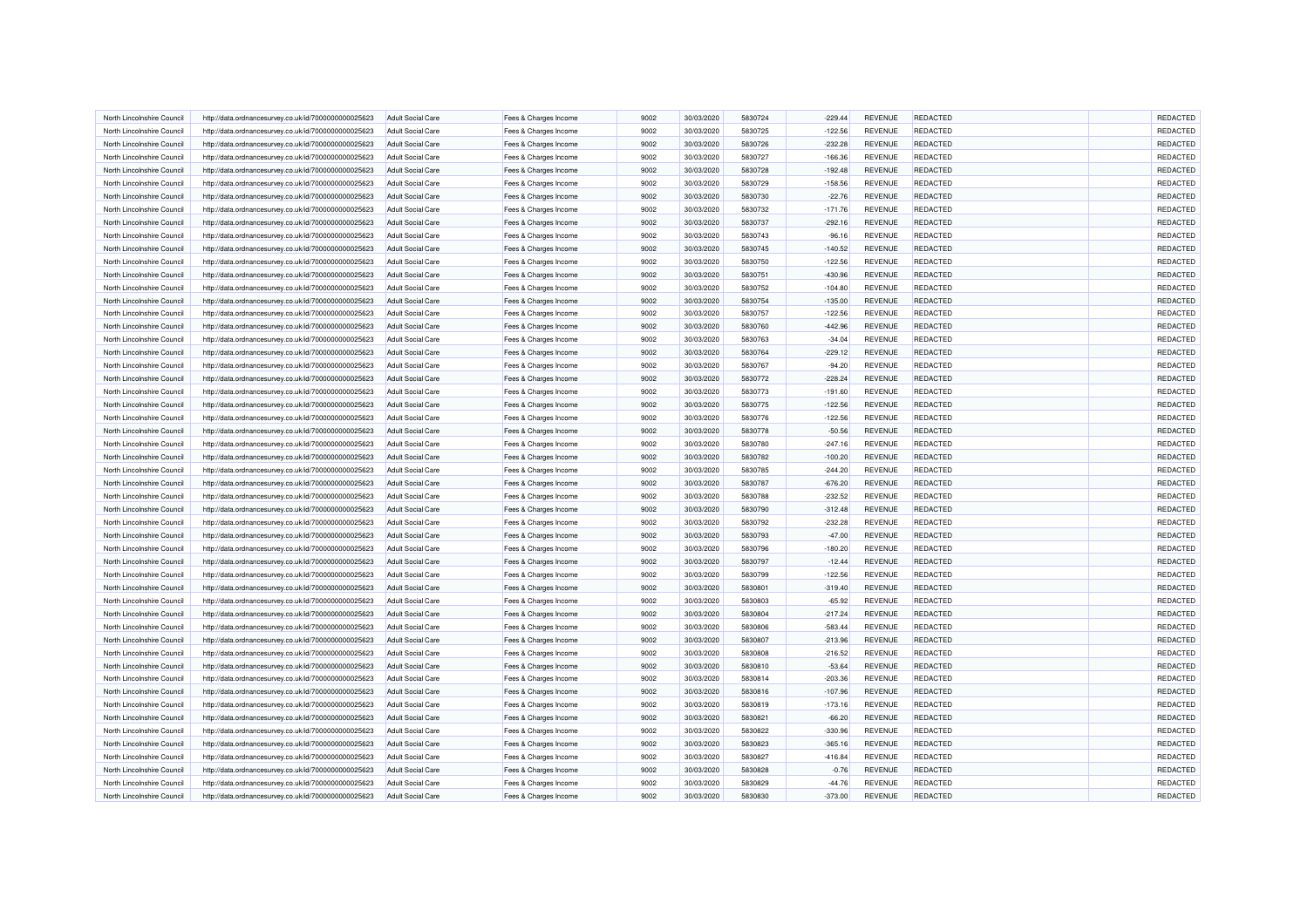| North Lincolnshire Council | http://data.ordnancesurvey.co.uk/id/7000000000025623 | <b>Adult Social Care</b> | Fees & Charges Income | 9002 | 30/03/2020 | 5830831 | $-124.88$ | REVENUE        | REDACTED        | REDACTED |
|----------------------------|------------------------------------------------------|--------------------------|-----------------------|------|------------|---------|-----------|----------------|-----------------|----------|
| North Lincolnshire Council | http://data.ordnancesurvey.co.uk/id/7000000000025623 | <b>Adult Social Care</b> | Fees & Charges Income | 9002 | 30/03/2020 | 5830832 | $-318.32$ | REVENUE        | <b>REDACTED</b> | REDACTED |
| North Lincolnshire Council | http://data.ordnancesurvey.co.uk/id/7000000000025623 | <b>Adult Social Care</b> | Fees & Charges Income | 9002 | 30/03/2020 | 5830833 | $-58.00$  | REVENUE        | <b>REDACTED</b> | REDACTED |
| North Lincolnshire Council | http://data.ordnancesurvey.co.uk/id/7000000000025623 | <b>Adult Social Care</b> | Fees & Charges Income | 9002 | 30/03/2020 | 5830836 | $-104.76$ | REVENUE        | REDACTED        | REDACTED |
| North Lincolnshire Council | http://data.ordnancesurvey.co.uk/id/7000000000025623 | <b>Adult Social Care</b> | Fees & Charges Income | 9002 | 30/03/2020 | 5830838 | $-122.56$ | REVENUE        | <b>REDACTED</b> | REDACTED |
| North Lincolnshire Council | http://data.ordnancesurvey.co.uk/id/7000000000025623 | <b>Adult Social Care</b> | Fees & Charges Income | 9002 | 30/03/2020 | 5830839 | $-57.36$  | <b>REVENUE</b> | <b>REDACTED</b> | REDACTED |
| North Lincolnshire Council | http://data.ordnancesurvey.co.uk/id/7000000000025623 | <b>Adult Social Care</b> | Fees & Charges Income | 9002 | 30/03/2020 | 5830840 | $-319.16$ | <b>REVENUE</b> | REDACTED        | REDACTED |
| North Lincolnshire Council | http://data.ordnancesurvey.co.uk/id/7000000000025623 | <b>Adult Social Care</b> | Fees & Charges Income | 9002 | 30/03/2020 | 5830841 | $-44.44$  | REVENUE        | REDACTED        | REDACTED |
| North Lincolnshire Council | http://data.ordnancesurvey.co.uk/id/7000000000025623 | Adult Social Care        | Fees & Charges Income | 9002 | 30/03/2020 | 5830843 | $-352.00$ | <b>REVENUE</b> | REDACTED        | REDACTED |
| North Lincolnshire Council | http://data.ordnancesurvey.co.uk/id/7000000000025623 | <b>Adult Social Care</b> | Fees & Charges Income | 9002 | 30/03/2020 | 5830844 | $-127.36$ | REVENUE        | <b>REDACTED</b> | REDACTED |
| North Lincolnshire Council | http://data.ordnancesurvey.co.uk/id/7000000000025623 | <b>Adult Social Care</b> | Fees & Charges Income | 9002 | 30/03/2020 | 5830845 | $-122.56$ | REVENUE        | <b>REDACTED</b> | REDACTED |
| North Lincolnshire Council | http://data.ordnancesurvey.co.uk/id/7000000000025623 | <b>Adult Social Care</b> | Fees & Charges Income | 9002 | 30/03/2020 | 5830846 | $-57.04$  | REVENUE        | REDACTED        | REDACTED |
| North Lincolnshire Council | http://data.ordnancesurvey.co.uk/id/7000000000025623 | <b>Adult Social Care</b> | Fees & Charges Income | 9002 | 30/03/2020 | 5830847 | $-74.60$  | <b>REVENUE</b> | REDACTED        | REDACTED |
| North Lincolnshire Council | http://data.ordnancesurvey.co.uk/id/7000000000025623 | <b>Adult Social Care</b> | Fees & Charges Income | 9002 | 30/03/2020 | 5830848 | $-56.96$  | REVENUE        | REDACTED        | REDACTED |
| North Lincolnshire Council | http://data.ordnancesurvey.co.uk/id/7000000000025623 | <b>Adult Social Care</b> | Fees & Charges Income | 9002 | 30/03/2020 | 5830851 | $-122.56$ | <b>REVENUE</b> | <b>REDACTED</b> | REDACTED |
| North Lincolnshire Council | http://data.ordnancesurvey.co.uk/id/7000000000025623 | <b>Adult Social Care</b> | Fees & Charges Income | 9002 | 30/03/2020 | 5830852 | $-122.56$ | REVENUE        | <b>REDACTED</b> | REDACTED |
| North Lincolnshire Council | http://data.ordnancesurvey.co.uk/id/7000000000025623 | <b>Adult Social Care</b> | Fees & Charges Income | 9002 | 30/03/2020 | 5830853 | $-55.24$  | <b>REVENUE</b> | <b>REDACTED</b> | REDACTED |
| North Lincolnshire Council |                                                      | <b>Adult Social Care</b> | Fees & Charges Income | 9002 | 30/03/2020 | 5830856 | $-122.56$ | <b>REVENUE</b> | <b>REDACTED</b> | REDACTED |
|                            | http://data.ordnancesurvey.co.uk/id/7000000000025623 |                          |                       | 9002 |            | 5830857 |           |                | REDACTED        | REDACTED |
| North Lincolnshire Council | http://data.ordnancesurvey.co.uk/id/7000000000025623 | <b>Adult Social Care</b> | Fees & Charges Income |      | 30/03/2020 |         | $-122.56$ | REVENUE        |                 |          |
| North Lincolnshire Council | http://data.ordnancesurvey.co.uk/id/7000000000025623 | <b>Adult Social Care</b> | Fees & Charges Income | 9002 | 30/03/2020 | 5830858 | $-122.56$ | REVENUE        | REDACTED        | REDACTED |
| North Lincolnshire Council | http://data.ordnancesurvey.co.uk/id/7000000000025623 | <b>Adult Social Care</b> | Fees & Charges Income | 9002 | 30/03/2020 | 5830859 | $-284.24$ | REVENUE        | REDACTED        | REDACTED |
| North Lincolnshire Council | http://data.ordnancesurvey.co.uk/id/7000000000025623 | Adult Social Care        | Fees & Charges Income | 9002 | 30/03/2020 | 5830860 | $-56.96$  | REVENUE        | <b>REDACTED</b> | REDACTED |
| North Lincolnshire Council | http://data.ordnancesurvey.co.uk/id/7000000000025623 | <b>Adult Social Care</b> | Fees & Charges Income | 9002 | 30/03/2020 | 5830861 | $-119.28$ | <b>REVENUE</b> | <b>REDACTED</b> | REDACTED |
| North Lincolnshire Council | http://data.ordnancesurvey.co.uk/id/7000000000025623 | <b>Adult Social Care</b> | Fees & Charges Income | 9002 | 30/03/2020 | 5830862 | $-122.56$ | REVENUE        | REDACTED        | REDACTED |
| North Lincolnshire Council | http://data.ordnancesurvey.co.uk/id/7000000000025623 | <b>Adult Social Care</b> | Fees & Charges Income | 9002 | 30/03/2020 | 5830863 | 494.00    | REVENUE        | REDACTED        | REDACTED |
| North Lincolnshire Council | http://data.ordnancesurvey.co.uk/id/7000000000025623 | <b>Adult Social Care</b> | Fees & Charges Income | 9002 | 30/03/2020 | 5830864 | $-372.64$ | REVENUE        | <b>REDACTED</b> | REDACTED |
| North Lincolnshire Council | http://data.ordnancesurvey.co.uk/id/7000000000025623 | <b>Adult Social Care</b> | Fees & Charges Income | 9002 | 30/03/2020 | 5830865 | $-103.88$ | <b>REVENUE</b> | <b>REDACTED</b> | REDACTED |
| North Lincolnshire Council | http://data.ordnancesurvey.co.uk/id/7000000000025623 | <b>Adult Social Care</b> | Fees & Charges Income | 9002 | 30/03/2020 | 5830866 | $-122.56$ | REVENUE        | REDACTED        | REDACTED |
| North Lincolnshire Council | http://data.ordnancesurvey.co.uk/id/7000000000025623 | <b>Adult Social Care</b> | Fees & Charges Income | 9002 | 30/03/2020 | 5830867 | $-122.56$ | REVENUE        | REDACTED        | REDACTED |
| North Lincolnshire Council | http://data.ordnancesurvey.co.uk/id/7000000000025623 | <b>Adult Social Care</b> | Fees & Charges Income | 9002 | 30/03/2020 | 5830868 | $-12.44$  | REVENUE        | <b>REDACTED</b> | REDACTED |
| North Lincolnshire Council | http://data.ordnancesurvey.co.uk/id/7000000000025623 | <b>Adult Social Care</b> | Fees & Charges Income | 9002 | 30/03/2020 | 5830869 | $-122.56$ | REVENUE        | REDACTED        | REDACTED |
| North Lincolnshire Council | http://data.ordnancesurvey.co.uk/id/7000000000025623 | <b>Adult Social Care</b> | Fees & Charges Income | 9002 | 30/03/2020 | 5830870 | $-122.56$ | REVENUE        | <b>REDACTED</b> | REDACTED |
| North Lincolnshire Council | http://data.ordnancesurvey.co.uk/id/7000000000025623 | <b>Adult Social Care</b> | Fees & Charges Income | 9002 | 30/03/2020 | 5830872 | $-51.60$  | <b>REVENUE</b> | <b>REDACTED</b> | REDACTED |
| North Lincolnshire Council | http://data.ordnancesurvey.co.uk/id/7000000000025623 | <b>Adult Social Care</b> | Fees & Charges Income | 9002 | 30/03/2020 | 5830875 | $-122.56$ | REVENUE        | <b>REDACTED</b> | REDACTED |
| North Lincolnshire Council | http://data.ordnancesurvey.co.uk/id/7000000000025623 | Adult Social Care        | Fees & Charges Income | 9002 | 30/03/2020 | 5830876 | $-119.28$ | REVENUE        | REDACTED        | REDACTED |
| North Lincolnshire Council | http://data.ordnancesurvey.co.uk/id/7000000000025623 | Adult Social Care        | Fees & Charges Income | 9002 | 30/03/2020 | 5830877 | $-62.16$  | <b>REVENUE</b> | <b>REDACTED</b> | REDACTED |
| North Lincolnshire Council | http://data.ordnancesurvey.co.uk/id/7000000000025623 | <b>Adult Social Care</b> | Fees & Charges Income | 9002 | 30/03/2020 | 5830878 | $-84.12$  | <b>REVENUE</b> | <b>REDACTED</b> | REDACTED |
| North Lincolnshire Council | http://data.ordnancesurvey.co.uk/id/7000000000025623 | <b>Adult Social Care</b> | Fees & Charges Income | 9002 | 30/03/2020 | 5830879 | $-42.24$  | <b>REVENUE</b> | <b>REDACTED</b> | REDACTED |
| North Lincolnshire Council | http://data.ordnancesurvey.co.uk/id/7000000000025623 | <b>Adult Social Care</b> | Fees & Charges Income | 9002 | 30/03/2020 | 5830880 | $-122.56$ | <b>REVENUE</b> | REDACTED        | REDACTED |
| North Lincolnshire Council | http://data.ordnancesurvey.co.uk/id/7000000000025623 | <b>Adult Social Care</b> | Fees & Charges Income | 9002 | 30/03/2020 | 5830881 | $-322.76$ | <b>REVENUE</b> | REDACTED        | REDACTED |
| North Lincolnshire Council | http://data.ordnancesurvey.co.uk/id/7000000000025623 | <b>Adult Social Care</b> | Fees & Charges Income | 9002 | 30/03/2020 | 5830882 | $-87.36$  | <b>REVENUE</b> | REDACTED        | REDACTED |
| North Lincolnshire Council | http://data.ordnancesurvey.co.uk/id/7000000000025623 | <b>Adult Social Care</b> | Fees & Charges Income | 9002 | 30/03/2020 | 5830885 | $-119.28$ | REVENUE        | <b>REDACTED</b> | REDACTED |
| North Lincolnshire Council | http://data.ordnancesurvey.co.uk/id/7000000000025623 | <b>Adult Social Care</b> | Fees & Charges Income | 9002 | 30/03/2020 | 5830887 | $-54.76$  | <b>REVENUE</b> | <b>REDACTED</b> | REDACTED |
| North Lincolnshire Council | http://data.ordnancesurvey.co.uk/id/7000000000025623 | <b>Adult Social Care</b> | Fees & Charges Income | 9002 | 30/03/2020 | 5830888 | $-82.00$  | <b>REVENUE</b> | <b>REDACTED</b> | REDACTED |
| North Lincolnshire Council |                                                      | <b>Adult Social Care</b> | Fees & Charges Income | 9002 | 30/03/2020 | 5830889 | $-323.40$ | <b>REVENUE</b> | <b>REDACTED</b> | REDACTED |
|                            | http://data.ordnancesurvey.co.uk/id/7000000000025623 |                          |                       |      |            |         |           |                |                 |          |
| North Lincolnshire Council | http://data.ordnancesurvey.co.uk/id/7000000000025623 | <b>Adult Social Care</b> | Fees & Charges Income | 9002 | 30/03/2020 | 5830890 | $-183.52$ | <b>REVENUE</b> | REDACTED        | REDACTED |
| North Lincolnshire Council | http://data.ordnancesurvey.co.uk/id/7000000000025623 | <b>Adult Social Care</b> | Fees & Charges Income | 9002 | 30/03/2020 | 5830893 | $-122.56$ | <b>REVENUE</b> | REDACTED        | REDACTED |
| North Lincolnshire Council | http://data.ordnancesurvey.co.uk/id/7000000000025623 | <b>Adult Social Care</b> | Fees & Charges Income | 9002 | 30/03/2020 | 5830895 | $-210.48$ | REVENUE        | <b>REDACTED</b> | REDACTED |
| North Lincolnshire Council | http://data.ordnancesurvey.co.uk/id/7000000000025623 | <b>Adult Social Care</b> | Fees & Charges Income | 9002 | 30/03/2020 | 5830896 | $-122.56$ | <b>REVENUE</b> | <b>REDACTED</b> | REDACTED |
| North Lincolnshire Council | http://data.ordnancesurvey.co.uk/id/7000000000025623 | <b>Adult Social Care</b> | Fees & Charges Income | 9002 | 30/03/2020 | 5830897 | $-122.56$ | <b>REVENUE</b> | <b>REDACTED</b> | REDACTED |
| North Lincolnshire Council | http://data.ordnancesurvey.co.uk/id/7000000000025623 | Adult Social Care        | Fees & Charges Income | 9002 | 30/03/2020 | 5830898 | $-198.56$ | REVENUE        | REDACTED        | REDACTED |
| North Lincolnshire Council | http://data.ordnancesurvey.co.uk/id/7000000000025623 | <b>Adult Social Care</b> | Fees & Charges Income | 9002 | 30/03/2020 | 5830899 | $-21.12$  | <b>REVENUE</b> | REDACTED        | REDACTED |
| North Lincolnshire Council | http://data.ordnancesurvey.co.uk/id/7000000000025623 | <b>Adult Social Care</b> | Fees & Charges Income | 9002 | 30/03/2020 | 5830900 | $-237.04$ | <b>REVENUE</b> | <b>REDACTED</b> | REDACTED |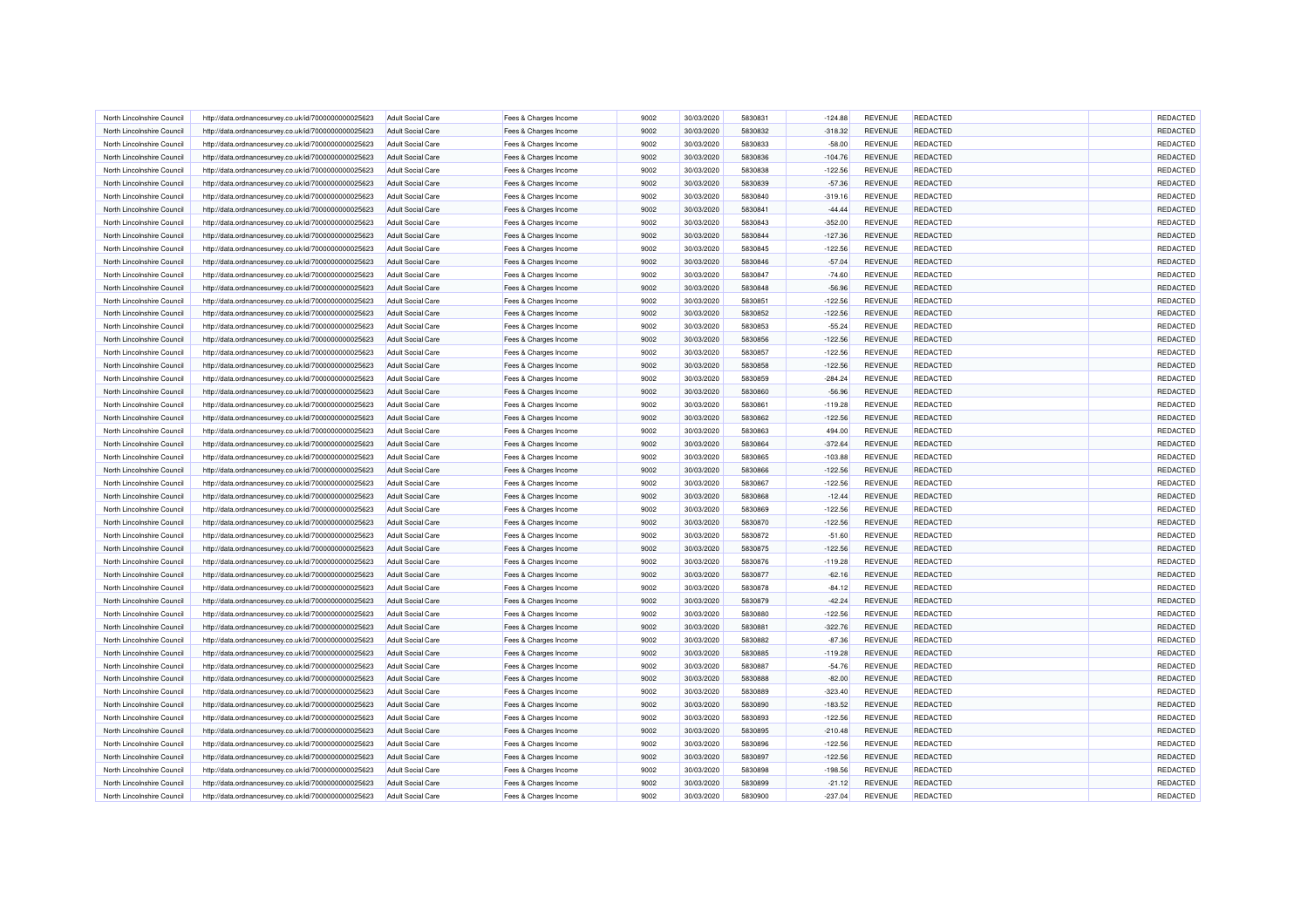| North Lincolnshire Council                               | http://data.ordnancesurvey.co.uk/id/7000000000025623                                                         | <b>Adult Social Care</b>                             | Fees & Charges Income                                | 9002 | 30/03/2020 | 5830901 | $-198.56$             | <b>REVENUE</b> | <b>REDACTED</b> |          | REDACTED |
|----------------------------------------------------------|--------------------------------------------------------------------------------------------------------------|------------------------------------------------------|------------------------------------------------------|------|------------|---------|-----------------------|----------------|-----------------|----------|----------|
| North Lincolnshire Council                               | http://data.ordnancesurvey.co.uk/id/7000000000025623                                                         | <b>Adult Social Care</b>                             | Fees & Charges Income                                | 9002 | 30/03/2020 | 5830902 | $-119.28$             | REVENUE        | <b>REDACTED</b> |          | REDACTED |
| North Lincolnshire Council                               | http://data.ordnancesurvey.co.uk/id/7000000000025623                                                         | <b>Adult Social Care</b>                             | Payments To Health Providers                         | 6019 | 11/03/2020 | 5818179 | 3,000.00              | REVENUE        | <b>REDACTED</b> | 09597036 | REDACTED |
| North Lincolnshire Council                               | http://data.ordnancesurvey.co.uk/id/7000000000025623                                                         | <b>Adult Social Care</b>                             | Payments To Private Orgs                             | 6002 | 13/03/2020 | 5820415 | 12,555.20             | <b>REVENUE</b> | <b>REDACTED</b> | 08596756 | REDACTED |
| North Lincolnshire Council                               | http://data.ordnancesurvey.co.uk/id/7000000000025623                                                         | <b>Adult Social Care</b>                             | Payments To Private Orgs                             | 6002 | 13/03/2020 | 5820415 | 20,263.08             | <b>REVENUE</b> | <b>REDACTED</b> | 08596756 | REDACTED |
| North Lincolnshire Council                               | http://data.ordnancesurvey.co.uk/id/7000000000025623                                                         | <b>Adult Social Care</b>                             | Payments To Private Orgs                             | 6002 | 13/03/2020 | 5820416 | $-490.14$             | REVENUE        | <b>REDACTED</b> | 08596756 | REDACTED |
| North Lincolnshire Council                               | http://data.ordnancesurvey.co.uk/id/7000000000025623                                                         | <b>Adult Social Care</b>                             | Payments To Private Orgs                             | 6002 | 13/03/2020 | 5820418 | 1,866.88              | REVENUE        | <b>REDACTED</b> |          | REDACTED |
| North Lincolnshire Council                               | http://data.ordnancesurvey.co.uk/id/7000000000025623                                                         | <b>Adult Social Care</b>                             | Payments To Private Orgs                             | 6002 | 13/03/2020 | 5820425 | 52,244.67             | REVENUE        | <b>REDACTED</b> |          | REDACTED |
| North Lincolnshire Council                               | http://data.ordnancesurvey.co.uk/id/7000000000025623                                                         | <b>Adult Social Care</b>                             | Payments To Private Orgs                             | 6002 | 13/03/2020 | 5820425 | 36,589.42             | REVENUE        | REDACTED        |          | REDACTED |
| North Lincolnshire Council                               | http://data.ordnancesurvey.co.uk/id/7000000000025623                                                         | <b>Adult Social Care</b>                             | Payments To Private Orgs                             | 6002 | 13/03/2020 | 5820426 | 413.93                | <b>REVENUE</b> | <b>REDACTED</b> |          | REDACTED |
| North Lincolnshire Council                               | http://data.ordnancesurvey.co.uk/id/7000000000025623                                                         | <b>Adult Social Care</b>                             | Payments To Private Orgs                             | 6002 | 13/03/2020 | 5820432 | 2,907.28              | <b>REVENUE</b> | <b>REDACTED</b> |          | REDACTED |
| North Lincolnshire Council                               | http://data.ordnancesurvey.co.uk/id/7000000000025623                                                         | Adult Social Care                                    | Payments To Private Orgs                             | 6002 | 13/03/2020 | 5820433 | 4.449.00              | <b>REVENUE</b> | <b>REDACTED</b> | 07128156 | REDACTED |
| North Lincolnshire Council                               | http://data.ordnancesurvey.co.uk/id/7000000000025623                                                         | <b>Adult Social Care</b>                             | Payments To Private Orgs                             | 6002 | 13/03/2020 | 5820433 | 3,705.36              | <b>REVENUE</b> | <b>REDACTED</b> | 07128156 | REDACTED |
| North Lincolnshire Council                               | http://data.ordnancesurvey.co.uk/id/7000000000025623                                                         | <b>Adult Social Care</b>                             | Payments To Private Orgs                             | 6002 | 13/03/2020 | 5820435 | 13,527.35             | REVENUE        | REDACTED        | 27662    | REDACTED |
| North Lincolnshire Council                               | http://data.ordnancesurvey.co.uk/id/7000000000025623                                                         | <b>Adult Social Care</b>                             | Payments To Private Orgs                             | 6002 | 13/03/2020 | 5820450 | 11,511.12             | REVENUE        | <b>REDACTED</b> |          | REDACTED |
| North Lincolnshire Council                               | http://data.ordnancesurvey.co.uk/id/7000000000025623                                                         | <b>Adult Social Care</b>                             | Payments To Private Orgs                             | 6002 | 18/03/2020 | 5822452 | 10,518.90             | REVENUE        | <b>REDACTED</b> |          | REDACTED |
| North Lincolnshire Council                               | http://data.ordnancesurvey.co.uk/id/7000000000025623                                                         | <b>Adult Social Care</b>                             | Payments To Private Orgs                             | 6002 | 19/03/2020 | 5823988 | 6,260.00              | REVENUE        | <b>REDACTED</b> |          | REDACTED |
| North Lincolnshire Council                               | http://data.ordnancesurvey.co.uk/id/7000000000025623                                                         | <b>Adult Social Care</b>                             | Payments To Private Orgs                             | 6002 | 19/03/2020 | 5823990 | 14,963.60             | <b>REVENUE</b> | <b>REDACTED</b> |          | REDACTED |
|                                                          |                                                                                                              |                                                      |                                                      | 6002 | 19/03/2020 | 5823991 |                       | REVENUE        | <b>REDACTED</b> |          | REDACTED |
| North Lincolnshire Council<br>North Lincolnshire Council | http://data.ordnancesurvey.co.uk/id/7000000000025623<br>http://data.ordnancesurvey.co.uk/id/7000000000025623 | <b>Adult Social Care</b><br><b>Adult Social Care</b> | Payments To Private Orgs<br>Payments To Private Orgs | 6002 | 19/03/2020 | 5823991 | 5,644.32<br>18,538.82 | <b>REVENUE</b> | <b>REDACTED</b> |          | REDACTED |
| North Lincolnshire Council                               | http://data.ordnancesurvey.co.uk/id/7000000000025623                                                         | <b>Adult Social Care</b>                             | Payments To Private Orgs                             | 6002 | 19/03/2020 | 5823992 | 3,800.00              | REVENUE        | <b>REDACTED</b> |          | REDACTED |
| North Lincolnshire Council                               |                                                                                                              | <b>Adult Social Care</b>                             | Payments To Private Orgs                             | 6002 | 19/03/2020 | 5823993 | 84,287.85             | REVENUE        | <b>REDACTED</b> |          | REDACTED |
| North Lincolnshire Council                               | http://data.ordnancesurvey.co.uk/id/7000000000025623<br>http://data.ordnancesurvey.co.uk/id/7000000000025623 | <b>Adult Social Care</b>                             | Payments To Private Orgs                             | 6002 | 19/03/2020 | 5823994 | 350.00                | REVENUE        | <b>REDACTED</b> |          | REDACTED |
|                                                          |                                                                                                              |                                                      |                                                      |      |            |         |                       |                |                 |          |          |
| North Lincolnshire Council                               | http://data.ordnancesurvey.co.uk/id/7000000000025623                                                         | <b>Adult Social Care</b>                             | Payments To Private Orgs                             | 6002 | 19/03/2020 | 5823995 | 46,048.44             | <b>REVENUE</b> | <b>REDACTED</b> |          | REDACTED |
| North Lincolnshire Council                               | http://data.ordnancesurvey.co.uk/id/7000000000025623                                                         | Adult Social Care                                    | Payments To Private Orgs                             | 6002 | 19/03/2020 | 5823997 | 19,986.40             | <b>REVENUE</b> | <b>REDACTED</b> |          | REDACTED |
| North Lincolnshire Council                               | http://data.ordnancesurvey.co.uk/id/7000000000025623                                                         | <b>Adult Social Care</b>                             | Payments To Private Orgs                             | 6002 | 19/03/2020 | 5823999 | 7,691.04              | REVENUE        | REDACTED        |          | REDACTED |
| North Lincolnshire Council                               | http://data.ordnancesurvey.co.uk/id/7000000000025623                                                         | <b>Adult Social Care</b>                             | Payments To Private Orgs                             | 6002 | 19/03/2020 | 5824000 | 2,272.00              | REVENUE        | <b>REDACTED</b> |          | REDACTED |
| North Lincolnshire Council                               | http://data.ordnancesurvey.co.uk/id/7000000000025623                                                         | <b>Adult Social Care</b>                             | Payments To Private Orgs                             | 6002 | 19/03/2020 | 5824001 | 3,368.80              | <b>REVENUE</b> | REDACTED        |          | REDACTED |
| North Lincolnshire Council                               | http://data.ordnancesurvey.co.uk/id/7000000000025623                                                         | <b>Adult Social Care</b>                             | Payments To Private Orgs                             | 6002 | 19/03/2020 | 5824002 | 46,780.70             | REVENUE        | <b>REDACTED</b> | 01952719 | REDACTED |
| North Lincolnshire Council                               | http://data.ordnancesurvey.co.uk/id/7000000000025623                                                         | <b>Adult Social Care</b>                             | Payments To Private Orgs                             | 6002 | 19/03/2020 | 5824003 | $-1,130.65$           | <b>REVENUE</b> | <b>REDACTED</b> | 01952719 | REDACTED |
| North Lincolnshire Council                               | http://data.ordnancesurvey.co.uk/id/7000000000025623                                                         | <b>Adult Social Care</b>                             | Payments To Private Orgs                             | 6002 | 19/03/2020 | 5824004 | 40,817.15             | <b>REVENUE</b> | <b>REDACTED</b> |          | REDACTED |
| North Lincolnshire Council                               | http://data.ordnancesurvey.co.uk/id/7000000000025623                                                         | <b>Adult Social Care</b>                             | Payments To Private Orgs                             | 6002 | 19/03/2020 | 5824006 | 2,008.00              | <b>REVENUE</b> | <b>REDACTED</b> |          | REDACTED |
| North Lincolnshire Council                               | http://data.ordnancesurvey.co.uk/id/7000000000025623                                                         | Adult Social Care                                    | Payments To Private Orgs                             | 6002 | 19/03/2020 | 5824007 | 2.254.80              | <b>REVENUE</b> | <b>REDACTED</b> |          | REDACTED |
| North Lincolnshire Council                               | http://data.ordnancesurvey.co.uk/id/7000000000025623                                                         | <b>Adult Social Care</b>                             | Payments To Private Orgs                             | 6002 | 19/03/2020 | 5824008 | 10,853.20             | REVENUE        | REDACTED        |          | REDACTED |
| North Lincolnshire Council                               | http://data.ordnancesurvey.co.uk/id/7000000000025623                                                         | <b>Adult Social Care</b>                             | Payments To Private Orgs                             | 6002 | 19/03/2020 | 5824009 | 41,388.58             | REVENUE        | <b>REDACTED</b> |          | REDACTED |
| North Lincolnshire Council                               | http://data.ordnancesurvey.co.uk/id/7000000000025623                                                         | Adult Social Care                                    | Payments To Private Orgs                             | 6002 | 19/03/2020 | 5824011 | 16,540.34             | <b>REVENUE</b> | REDACTED        |          | REDACTED |
| North Lincolnshire Council                               | http://data.ordnancesurvey.co.uk/id/7000000000025623                                                         | <b>Adult Social Care</b>                             | Payments To Private Orgs                             | 6002 | 19/03/2020 | 5824012 | 268.95                | <b>REVENUE</b> | <b>REDACTED</b> |          | REDACTED |
| North Lincolnshire Council                               | http://data.ordnancesurvey.co.uk/id/7000000000025623                                                         | <b>Adult Social Care</b>                             | Payments To Private Orgs                             | 6002 | 19/03/2020 | 5824013 | 35,030.55             | REVENUE        | <b>REDACTED</b> |          | REDACTED |
| North Lincolnshire Council                               | http://data.ordnancesurvey.co.uk/id/7000000000025623                                                         | <b>Adult Social Care</b>                             | Payments To Private Orgs                             | 6002 | 19/03/2020 | 5824014 | $-336.19$             | REVENUE        | <b>REDACTED</b> |          | REDACTED |
| North Lincolnshire Council                               | http://data.ordnancesurvey.co.uk/id/7000000000025623                                                         | <b>Adult Social Care</b>                             | Payments To Private Orgs                             | 6002 | 19/03/2020 | 5824015 | 7,898.08              | REVENUE        | <b>REDACTED</b> |          | REDACTED |
| North Lincolnshire Council                               | http://data.ordnancesurvey.co.uk/id/7000000000025623                                                         | <b>Adult Social Care</b>                             | Payments To Private Orgs                             | 6002 | 19/03/2020 | 5824016 | 7,693.50              | <b>REVENUE</b> | REDACTED        | 27662R   | REDACTED |
| North Lincolnshire Council                               | http://data.ordnancesurvey.co.uk/id/7000000000025623                                                         | <b>Adult Social Care</b>                             | Payments To Private Orgs                             | 6002 | 19/03/2020 | 5824017 | 2,621.18              | REVENUE        | <b>REDACTED</b> |          | REDACTED |
| North Lincolnshire Council                               | http://data.ordnancesurvey.co.uk/id/7000000000025623                                                         | <b>Adult Social Care</b>                             | Payments To Private Orgs                             | 6002 | 19/03/2020 | 5824018 | 9,749.52              | REVENUE        | <b>REDACTED</b> |          | REDACTED |
| North Lincolnshire Council                               | http://data.ordnancesurvey.co.uk/id/7000000000025623                                                         | Adult Social Care                                    | Payments To Private Orgs                             | 6002 | 19/03/2020 | 5824019 | 29,686.04             | <b>REVENUE</b> | <b>REDACTED</b> |          | REDACTED |
| North Lincolnshire Council                               | http://data.ordnancesurvey.co.uk/id/7000000000025623                                                         | <b>Adult Social Care</b>                             | Payments To Private Orgs                             | 6002 | 19/03/2020 | 5824021 | 1,835.20              | REVENUE        | <b>REDACTED</b> |          | REDACTED |
| North Lincolnshire Council                               | http://data.ordnancesurvey.co.uk/id/7000000000025623                                                         | <b>Adult Social Care</b>                             | Payments To Private Orgs                             | 6002 | 19/03/2020 | 5824022 | 68,515.48             | REVENUE        | REDACTED        |          | REDACTED |
| North Lincolnshire Council                               | http://data.ordnancesurvey.co.uk/id/7000000000025623                                                         | <b>Adult Social Care</b>                             | Payments To Private Orgs                             | 6002 | 19/03/2020 | 5824023 | 2,872.35              | <b>REVENUE</b> | REDACTED        |          | REDACTED |
| North Lincolnshire Council                               | http://data.ordnancesurvey.co.uk/id/7000000000025623                                                         | <b>Adult Social Care</b>                             | Payments To Private Orgs                             | 6002 | 19/03/2020 | 5824024 | 1,824.91              | REVENUE        | <b>REDACTED</b> |          | REDACTED |
| North Lincolnshire Council                               | http://data.ordnancesurvey.co.uk/id/7000000000025623                                                         | <b>Adult Social Care</b>                             | Payments To Private Orgs                             | 6002 | 19/03/2020 | 5824024 | 6,580.00              | REVENUE        | <b>REDACTED</b> |          | REDACTED |
| North Lincolnshire Council                               | http://data.ordnancesurvey.co.uk/id/7000000000025623                                                         | <b>Adult Social Care</b>                             | Payments To Private Orgs                             | 6002 | 19/03/2020 | 5824025 | 7,085.18              | <b>REVENUE</b> | <b>REDACTED</b> |          | REDACTED |
| North Lincolnshire Council                               | http://data.ordnancesurvey.co.uk/id/7000000000025623                                                         | <b>Adult Social Care</b>                             | Payments To Private Orgs                             | 6002 | 19/03/2020 | 5824026 | 2,008.00              | REVENUE        | <b>REDACTED</b> |          | REDACTED |
| North Lincolnshire Council                               | http://data.ordnancesurvey.co.uk/id/7000000000025623                                                         | <b>Adult Social Care</b>                             | Payments To Private Orgs                             | 6002 | 19/03/2020 | 5824027 | 2,010.64              | <b>REVENUE</b> | <b>REDACTED</b> |          | REDACTED |
| North Lincolnshire Council                               | http://data.ordnancesurvey.co.uk/id/7000000000025623                                                         | <b>Adult Social Care</b>                             | Payments To Private Orgs                             | 6002 | 19/03/2020 | 5824028 | 4,821.04              | REVENUE        | REDACTED        |          | REDACTED |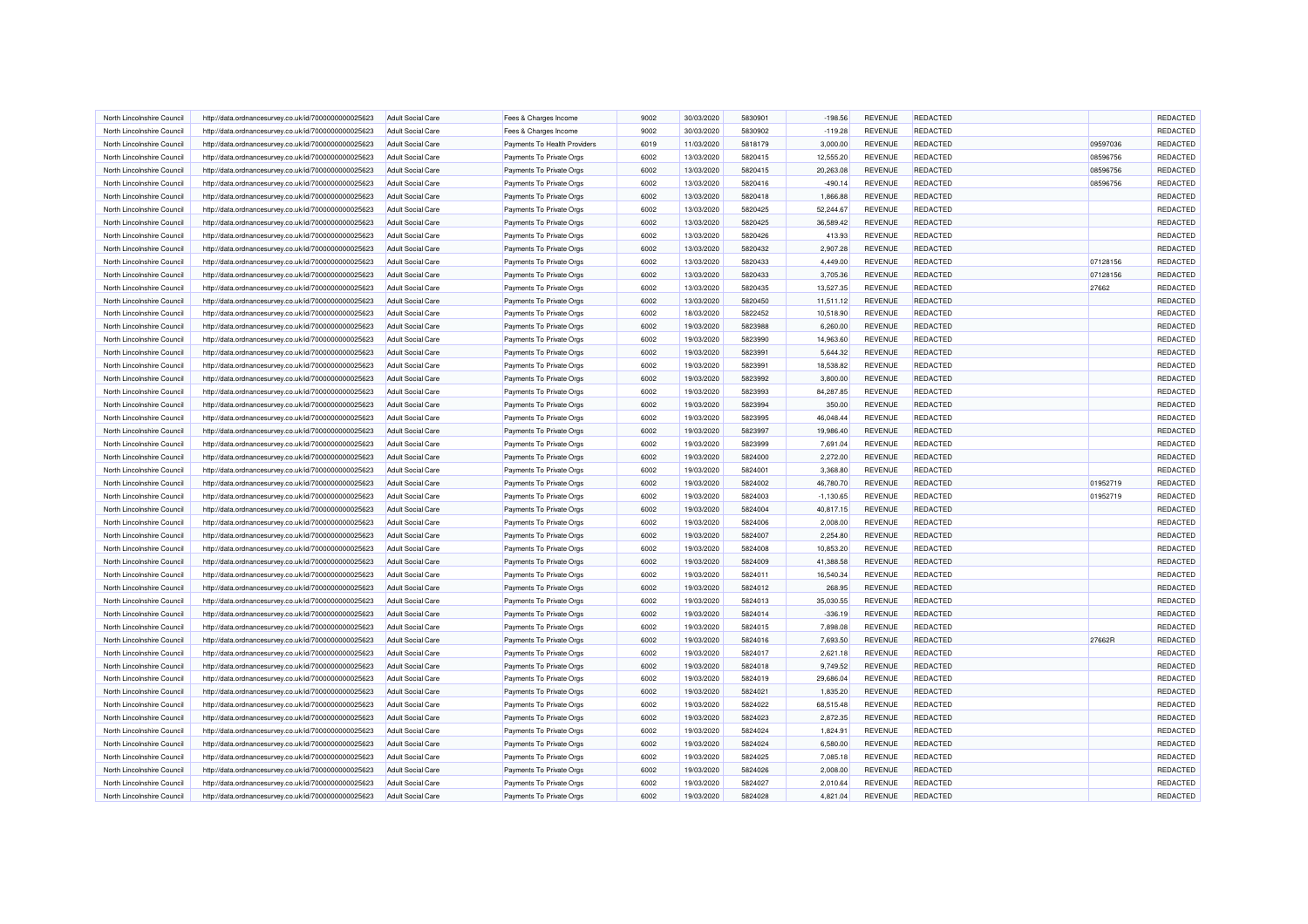| North Lincolnshire Council | http://data.ordnancesurvey.co.uk/id/7000000000025623 | <b>Adult Social Care</b> | Payments To Private Orgs | 6002 | 19/03/2020 | 5824029 | 6.274.76  | <b>REVENUE</b> | <b>REDACTED</b> |          | REDACTED |
|----------------------------|------------------------------------------------------|--------------------------|--------------------------|------|------------|---------|-----------|----------------|-----------------|----------|----------|
| North Lincolnshire Council | http://data.ordnancesurvey.co.uk/id/7000000000025623 | <b>Adult Social Care</b> | Payments To Private Orgs | 6002 | 19/03/2020 | 5824030 | 527.62    | REVENUE        | <b>REDACTED</b> |          | REDACTED |
| North Lincolnshire Council | http://data.ordnancesurvey.co.uk/id/7000000000025623 | <b>Adult Social Care</b> | Payments To Private Orgs | 6002 | 19/03/2020 | 5824031 | 5,052.32  | <b>REVENUE</b> | <b>REDACTED</b> |          | REDACTED |
| North Lincolnshire Council | http://data.ordnancesurvey.co.uk/id/7000000000025623 | <b>Adult Social Care</b> | Payments To Private Orgs | 6002 | 19/03/2020 | 5824032 | 19,737.65 | REVENUE        | REDACTED        |          | REDACTED |
| North Lincolnshire Council | http://data.ordnancesurvey.co.uk/id/7000000000025623 | <b>Adult Social Care</b> | Payments To Private Orgs | 6002 | 19/03/2020 | 5824033 | 20,450.01 | <b>REVENUE</b> | <b>REDACTED</b> |          | REDACTED |
| North Lincolnshire Council | http://data.ordnancesurvey.co.uk/id/7000000000025623 | <b>Adult Social Care</b> | Payments To Private Orgs | 6002 | 19/03/2020 | 5824034 | 646.28    | REVENUE        | <b>REDACTED</b> |          | REDACTED |
| North Lincolnshire Council | http://data.ordnancesurvey.co.uk/id/7000000000025623 | <b>Adult Social Care</b> | Payments To Private Orgs | 6002 | 19/03/2020 | 5824035 | 1,893.20  | <b>REVENUE</b> | <b>REDACTED</b> |          | REDACTED |
| North Lincolnshire Council | http://data.ordnancesurvey.co.uk/id/7000000000025623 | <b>Adult Social Care</b> | Payments To Private Orgs | 6002 | 19/03/2020 | 5824036 | 5,589.60  | REVENUE        | <b>REDACTED</b> |          | REDACTED |
| North Lincolnshire Council | http://data.ordnancesurvey.co.uk/id/7000000000025623 | <b>Adult Social Care</b> | Payments To Private Orgs | 6002 | 19/03/2020 | 5824037 | 2,789.20  | REVENUE        | REDACTED        |          | REDACTED |
| North Lincolnshire Council | http://data.ordnancesurvey.co.uk/id/7000000000025623 | <b>Adult Social Care</b> | Payments To Private Orgs | 6002 | 19/03/2020 | 5824038 | 52,601.09 | <b>REVENUE</b> | <b>REDACTED</b> | 27662    | REDACTED |
| North Lincolnshire Council | http://data.ordnancesurvey.co.uk/id/7000000000025623 | <b>Adult Social Care</b> | Payments To Private Orgs | 6002 | 19/03/2020 | 5824038 | 2,186.92  | <b>REVENUE</b> | <b>REDACTED</b> | 27662    | REDACTED |
| North Lincolnshire Council | http://data.ordnancesurvey.co.uk/id/7000000000025623 | Adult Social Care        | Payments To Private Orgs | 6002 | 19/03/2020 | 5824039 | 2,189.32  | <b>REVENUE</b> | <b>REDACTED</b> | 27662    | REDACTED |
| North Lincolnshire Council | http://data.ordnancesurvey.co.uk/id/7000000000025623 | <b>Adult Social Care</b> | Payments To Private Orgs | 6002 | 19/03/2020 | 5824040 | 30,395.14 | <b>REVENUE</b> | <b>REDACTED</b> | 27662    | REDACTED |
| North Lincolnshire Council | http://data.ordnancesurvey.co.uk/id/7000000000025623 | <b>Adult Social Care</b> | Payments To Private Orgs | 6002 | 19/03/2020 | 5824042 | 31,263.94 | REVENUE        | <b>REDACTED</b> |          | REDACTED |
| North Lincolnshire Council | http://data.ordnancesurvey.co.uk/id/7000000000025623 | <b>Adult Social Care</b> | Payments To Private Orgs | 6002 | 19/03/2020 | 5824043 | 18,826.40 | REVENUE        | <b>REDACTED</b> |          | REDACTED |
| North Lincolnshire Council | http://data.ordnancesurvey.co.uk/id/7000000000025623 | <b>Adult Social Care</b> | Payments To Private Orgs | 6002 | 19/03/2020 | 5824045 | 12,792.21 | REVENUE        | <b>REDACTED</b> |          | REDACTED |
| North Lincolnshire Council | http://data.ordnancesurvey.co.uk/id/7000000000025623 | <b>Adult Social Care</b> | Payments To Private Orgs | 6002 | 19/03/2020 | 5824046 | 5,743.92  | REVENUE        | <b>REDACTED</b> |          | REDACTED |
| North Lincolnshire Council | http://data.ordnancesurvey.co.uk/id/7000000000025623 | <b>Adult Social Care</b> | Payments To Private Orgs | 6002 | 19/03/2020 | 5824048 | 35,038.68 | <b>REVENUE</b> | <b>REDACTED</b> |          | REDACTED |
| North Lincolnshire Council | http://data.ordnancesurvey.co.uk/id/7000000000025623 | <b>Adult Social Care</b> | Payments To Private Orgs | 6002 | 19/03/2020 | 5824049 | 14,877.89 | REVENUE        | <b>REDACTED</b> |          | REDACTED |
| North Lincolnshire Council | http://data.ordnancesurvey.co.uk/id/7000000000025623 | <b>Adult Social Care</b> | Payments To Private Orgs | 6002 | 19/03/2020 | 5824049 | 208.57    | <b>REVENUE</b> | <b>REDACTED</b> |          | REDACTED |
| North Lincolnshire Council | http://data.ordnancesurvey.co.uk/id/7000000000025623 | <b>Adult Social Care</b> | Payments To Private Orgs | 6002 | 19/03/2020 | 5824050 | $-764.75$ | <b>REVENUE</b> | <b>REDACTED</b> |          | REDACTED |
| North Lincolnshire Council | http://data.ordnancesurvey.co.uk/id/7000000000025623 | <b>Adult Social Care</b> | Payments To Private Orgs | 6002 | 19/03/2020 | 5824051 | 12,638.87 | REVENUE        | <b>REDACTED</b> |          | REDACTED |
| North Lincolnshire Council | http://data.ordnancesurvey.co.uk/id/7000000000025623 | <b>Adult Social Care</b> | Payments To Private Orgs | 6002 | 19/03/2020 | 5824052 | 1,893.20  | REVENUE        | <b>REDACTED</b> |          | REDACTED |
| North Lincolnshire Council | http://data.ordnancesurvey.co.uk/id/7000000000025623 | <b>Adult Social Care</b> | Payments To Private Orgs | 6002 | 19/03/2020 | 5824053 | 1,984.36  | <b>REVENUE</b> | <b>REDACTED</b> |          | REDACTED |
| North Lincolnshire Council | http://data.ordnancesurvey.co.uk/id/7000000000025623 | <b>Adult Social Care</b> | Payments To Private Orgs | 6002 | 19/03/2020 | 5824054 | 18,017.84 | REVENUE        | <b>REDACTED</b> |          | REDACTED |
| North Lincolnshire Council | http://data.ordnancesurvey.co.uk/id/7000000000025623 | <b>Adult Social Care</b> | Payments To Private Orgs | 6002 | 19/03/2020 | 5824055 | 31,200.00 | <b>REVENUE</b> | REDACTED        | 5049402  | REDACTED |
| North Lincolnshire Council | http://data.ordnancesurvey.co.uk/id/7000000000025623 | <b>Adult Social Care</b> | Payments To Private Orgs | 6002 | 19/03/2020 | 5824056 | 1,873.20  | REVENUE        | <b>REDACTED</b> |          | REDACTED |
| North Lincolnshire Council | http://data.ordnancesurvey.co.uk/id/7000000000025623 | <b>Adult Social Care</b> | Payments To Private Orgs | 6002 | 19/03/2020 | 5824057 | 3,850.00  | REVENUE        | <b>REDACTED</b> |          | REDACTED |
| North Lincolnshire Council | http://data.ordnancesurvey.co.uk/id/7000000000025623 | <b>Adult Social Care</b> | Payments To Private Orgs | 6002 | 19/03/2020 | 5824058 | 7,229.44  | REVENUE        | <b>REDACTED</b> |          | REDACTED |
| North Lincolnshire Council | http://data.ordnancesurvey.co.uk/id/7000000000025623 | <b>Adult Social Care</b> | Payments To Private Orgs | 6002 | 19/03/2020 | 5824059 | 3,188.00  | <b>REVENUE</b> | <b>REDACTED</b> |          | REDACTED |
| North Lincolnshire Council | http://data.ordnancesurvey.co.uk/id/7000000000025623 | <b>Adult Social Care</b> | Payments To Private Orgs | 6002 | 19/03/2020 | 5824060 | 1,654.32  | <b>REVENUE</b> | REDACTED        |          | REDACTED |
| North Lincolnshire Council | http://data.ordnancesurvey.co.uk/id/7000000000025623 | <b>Adult Social Care</b> | Payments To Private Orgs | 6002 | 19/03/2020 | 5824061 | 20,504.56 | <b>REVENUE</b> | <b>REDACTED</b> |          | REDACTED |
| North Lincolnshire Council | http://data.ordnancesurvey.co.uk/id/7000000000025623 | Adult Social Care        | Payments To Private Orgs | 6002 | 19/03/2020 | 5824061 | 5.322.28  | <b>REVENUE</b> | <b>REDACTED</b> |          | REDACTED |
| North Lincolnshire Council | http://data.ordnancesurvey.co.uk/id/7000000000025623 | <b>Adult Social Care</b> | Payments To Private Orgs | 6002 | 19/03/2020 | 5824062 | 1,946.64  | REVENUE        | REDACTED        |          | REDACTED |
| North Lincolnshire Council | http://data.ordnancesurvey.co.uk/id/7000000000025623 | <b>Adult Social Care</b> | Payments To Private Orgs | 6002 | 19/03/2020 | 5824062 | 19,666.40 | REVENUE        | <b>REDACTED</b> |          | REDACTED |
| North Lincolnshire Council | http://data.ordnancesurvey.co.uk/id/7000000000025623 | Adult Social Care        | Payments To Private Orgs | 6002 | 19/03/2020 | 5824063 | 37,914.91 | <b>REVENUE</b> | REDACTED        |          | REDACTED |
| North Lincolnshire Council | http://data.ordnancesurvey.co.uk/id/7000000000025623 | <b>Adult Social Care</b> | Payments To Private Orgs | 6002 | 19/03/2020 | 5824064 |           | <b>REVENUE</b> | <b>REDACTED</b> |          | REDACTED |
| North Lincolnshire Council | http://data.ordnancesurvey.co.uk/id/7000000000025623 | <b>Adult Social Care</b> | Payments To Private Orgs | 6002 | 19/03/2020 | 5824065 | 4,551.84  | REVENUE        | <b>REDACTED</b> |          | REDACTED |
| North Lincolnshire Council | http://data.ordnancesurvey.co.uk/id/7000000000025623 | <b>Adult Social Care</b> | Payments To Private Orgs | 6002 | 19/03/2020 | 5824066 | 2,523.00  | <b>REVENUE</b> | <b>REDACTED</b> |          | REDACTED |
| North Lincolnshire Council | http://data.ordnancesurvey.co.uk/id/7000000000025623 | <b>Adult Social Care</b> | Payments To Private Orgs | 6002 | 19/03/2020 | 5824067 | 26,356.96 | REVENUE        | <b>REDACTED</b> |          | REDACTED |
| North Lincolnshire Council | http://data.ordnancesurvey.co.uk/id/7000000000025623 | <b>Adult Social Care</b> | Payments To Private Orgs | 6002 | 19/03/2020 | 5824069 | 30,659.05 | <b>REVENUE</b> | REDACTED        |          | REDACTED |
| North Lincolnshire Council | http://data.ordnancesurvey.co.uk/id/7000000000025623 | <b>Adult Social Care</b> | Payments To Private Orgs | 6002 | 19/03/2020 | 5824071 | 10,676.44 | REVENUE        | <b>REDACTED</b> |          | REDACTED |
| North Lincolnshire Council | http://data.ordnancesurvey.co.uk/id/7000000000025623 | <b>Adult Social Care</b> | Payments To Private Orgs | 6002 | 19/03/2020 | 5824072 | $-445.71$ | <b>REVENUE</b> | <b>REDACTED</b> |          | REDACTED |
| North Lincolnshire Council | http://data.ordnancesurvey.co.uk/id/7000000000025623 | Adult Social Care        | Payments To Private Orgs | 6002 | 19/03/2020 | 5824073 | 23.968.64 | <b>REVENUE</b> | <b>REDACTED</b> |          | REDACTED |
| North Lincolnshire Council | http://data.ordnancesurvey.co.uk/id/7000000000025623 | <b>Adult Social Care</b> | Payments To Private Orgs | 6002 | 19/03/2020 | 5824074 | 22,657.21 | REVENUE        | <b>REDACTED</b> |          | REDACTED |
| North Lincolnshire Council | http://data.ordnancesurvey.co.uk/id/7000000000025623 | <b>Adult Social Care</b> | Payments To Private Orgs | 6002 | 19/03/2020 | 5824075 | 12,856.00 | REVENUE        | REDACTED        |          | REDACTED |
| North Lincolnshire Council | http://data.ordnancesurvey.co.uk/id/7000000000025623 | <b>Adult Social Care</b> | Payments To Private Orgs | 6002 | 19/03/2020 | 5824075 | 8,600.00  | <b>REVENUE</b> | REDACTED        |          | REDACTED |
| North Lincolnshire Council | http://data.ordnancesurvey.co.uk/id/7000000000025623 | <b>Adult Social Care</b> | Payments To Private Orgs | 6002 | 19/03/2020 | 5824077 | 25,453.30 | REVENUE        | <b>REDACTED</b> |          | REDACTED |
| North Lincolnshire Council | http://data.ordnancesurvey.co.uk/id/7000000000025623 | <b>Adult Social Care</b> | Payments To Private Orgs | 6002 | 19/03/2020 | 5824078 | 5,315.04  | REVENUE        | <b>REDACTED</b> |          | REDACTED |
| North Lincolnshire Council | http://data.ordnancesurvey.co.uk/id/7000000000025623 | <b>Adult Social Care</b> | Payments To Private Orgs | 6002 | 19/03/2020 | 5824079 | 6,848.00  | <b>REVENUE</b> | <b>REDACTED</b> |          | REDACTED |
| North Lincolnshire Council | http://data.ordnancesurvey.co.uk/id/7000000000025623 | <b>Adult Social Care</b> | Payments To Private Orgs | 6002 | 19/03/2020 | 5824080 | 10,366.60 | REVENUE        | REDACTED        | 02779611 | REDACTED |
| North Lincolnshire Council | http://data.ordnancesurvey.co.uk/id/7000000000025623 | <b>Adult Social Care</b> | Payments To Private Orgs | 6002 | 19/03/2020 | 5824080 | 1,986.92  | <b>REVENUE</b> | <b>REDACTED</b> | 02779611 | REDACTED |
| North Lincolnshire Council | http://data.ordnancesurvey.co.uk/id/7000000000025623 | <b>Adult Social Care</b> | Payments To Private Orgs | 6002 | 19/03/2020 | 5824081 | 36,505.93 | <b>REVENUE</b> | <b>REDACTED</b> | 02779611 | REDACTED |
|                            |                                                      |                          |                          |      |            |         |           |                |                 |          |          |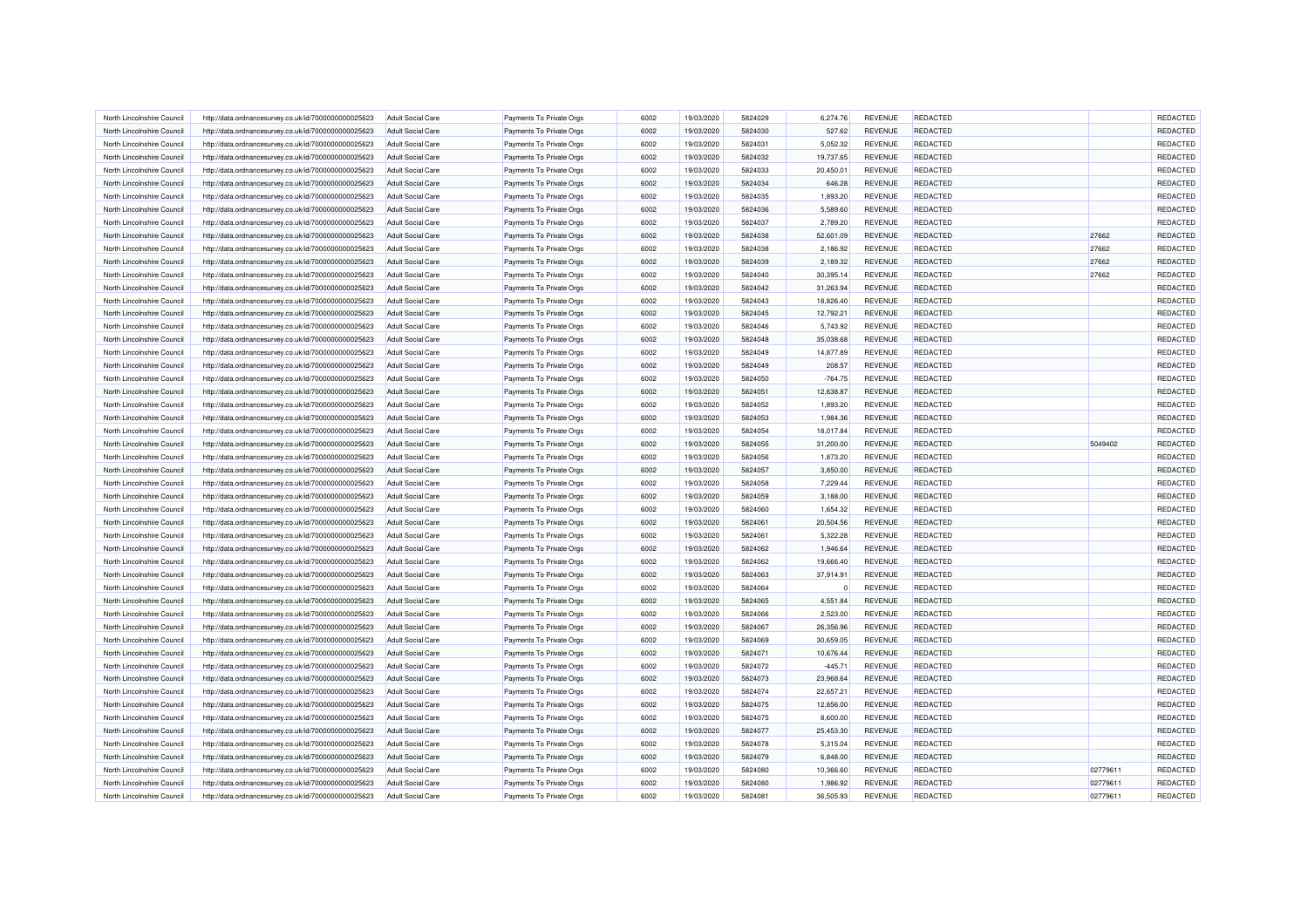| North Lincolnshire Council | http://data.ordnancesurvey.co.uk/id/7000000000025623 | <b>Adult Social Care</b> | Payments To Private Orgs       | 6002 | 19/03/2020 | 5824082 | 9.904.94     | REVENUE        | <b>REDACTED</b> | 02779611 | REDACTED        |
|----------------------------|------------------------------------------------------|--------------------------|--------------------------------|------|------------|---------|--------------|----------------|-----------------|----------|-----------------|
| North Lincolnshire Council | http://data.ordnancesurvey.co.uk/id/7000000000025623 | <b>Adult Social Care</b> | Payments To Private Orgs       | 6002 | 19/03/2020 | 5824083 | 1,986.92     | <b>REVENUE</b> | <b>REDACTED</b> | 02779611 | REDACTED        |
| North Lincolnshire Council | http://data.ordnancesurvey.co.uk/id/7000000000025623 | <b>Adult Social Care</b> | Payments To Private Orgs       | 6002 | 19/03/2020 | 5824083 | 38,442.40    | <b>REVENUE</b> | <b>REDACTED</b> | 02779611 | REDACTED        |
| North Lincolnshire Council | http://data.ordnancesurvey.co.uk/id/7000000000025623 | <b>Adult Social Care</b> | Payments To Private Orgs       | 6002 | 19/03/2020 | 5824084 | 60,689.03    | <b>REVENUE</b> | REDACTED        | 02779611 | REDACTED        |
| North Lincolnshire Council | http://data.ordnancesurvey.co.uk/id/7000000000025623 | <b>Adult Social Care</b> | Payments To Private Orgs       | 6002 | 19/03/2020 | 5824085 | 19,407.62    | REVENUE        | <b>REDACTED</b> | 02779611 | REDACTED        |
| North Lincolnshire Council | http://data.ordnancesurvey.co.uk/id/7000000000025623 | <b>Adult Social Care</b> | Payments To Private Orgs       | 6002 | 19/03/2020 | 5824085 | 3,752.16     | <b>REVENUE</b> | <b>REDACTED</b> | 02779611 | REDACTED        |
| North Lincolnshire Council | http://data.ordnancesurvey.co.uk/id/7000000000025623 | <b>Adult Social Care</b> | Payments To Private Orgs       | 6002 | 19/03/2020 | 5824086 | 2,040.45     | <b>REVENUE</b> | <b>REDACTED</b> | 02779611 | REDACTED        |
| North Lincolnshire Council | http://data.ordnancesurvey.co.uk/id/7000000000025623 | <b>Adult Social Care</b> | Payments To Private Orgs       | 6002 | 19/03/2020 | 5824086 | 13,239.80    | REVENUE        | <b>REDACTED</b> | 02779611 | REDACTED        |
| North Lincolnshire Council | http://data.ordnancesurvey.co.uk/id/7000000000025623 | Adult Social Care        | Payments To Private Oras       | 6002 | 19/03/2020 | 5824087 | $-6,689.17$  | <b>REVENUE</b> | <b>REDACTED</b> | 02779611 | <b>REDACTED</b> |
| North Lincolnshire Council | http://data.ordnancesurvey.co.uk/id/7000000000025623 | <b>Adult Social Care</b> | Payments To Private Orgs       | 6002 | 19/03/2020 | 5824088 | 13,894.64    | <b>REVENUE</b> | <b>REDACTED</b> | 02779611 | REDACTED        |
| North Lincolnshire Council | http://data.ordnancesurvey.co.uk/id/7000000000025623 | <b>Adult Social Care</b> | Payments To Private Orgs       | 6002 | 19/03/2020 | 5824089 | 9,934.60     | REVENUE        | <b>REDACTED</b> | 02779611 | REDACTED        |
| North Lincolnshire Council | http://data.ordnancesurvey.co.uk/id/7000000000025623 | <b>Adult Social Care</b> | Payments To Private Orgs       | 6002 | 19/03/2020 | 5824089 | 709.61       | REVENUE        | REDACTED        | 02779611 | REDACTED        |
| North Lincolnshire Council | http://data.ordnancesurvey.co.uk/id/7000000000025623 | <b>Adult Social Care</b> | Payments To Private Orgs       | 6002 | 19/03/2020 | 5824091 | 2,008.00     | REVENUE        | <b>REDACTED</b> | 02779611 | REDACTED        |
| North Lincolnshire Council | http://data.ordnancesurvey.co.uk/id/7000000000025623 | <b>Adult Social Care</b> | Payments To Private Orgs       | 6002 | 19/03/2020 | 5824094 | 1,600.00     | REVENUE        | REDACTED        |          | REDACTED        |
| North Lincolnshire Council | http://data.ordnancesurvey.co.uk/id/7000000000025623 | <b>Adult Social Care</b> | Payments To Private Orgs       | 6002 | 19/03/2020 | 5824095 | 32,878.96    | <b>REVENUE</b> | <b>REDACTED</b> | 06048328 | REDACTED        |
| North Lincolnshire Council | http://data.ordnancesurvey.co.uk/id/7000000000025623 | <b>Adult Social Care</b> | Payments To Private Orgs       | 6002 | 19/03/2020 | 5824096 | 8,319.00     | REVENUE        | <b>REDACTED</b> |          | REDACTED        |
| North Lincolnshire Council | http://data.ordnancesurvey.co.uk/id/7000000000025623 | <b>Adult Social Care</b> | Payments To Private Orgs       | 6002 | 19/03/2020 | 5824097 | 26,506.95    | <b>REVENUE</b> | <b>REDACTED</b> | 4738023  | REDACTED        |
| North Lincolnshire Council | http://data.ordnancesurvey.co.uk/id/7000000000025623 | <b>Adult Social Care</b> | Payments To Private Orgs       | 6002 | 19/03/2020 | 5824099 | 3,400.00     | <b>REVENUE</b> | <b>REDACTED</b> |          | REDACTED        |
| North Lincolnshire Council | http://data.ordnancesurvey.co.uk/id/7000000000025623 | <b>Adult Social Care</b> | Payments To Private Orgs       | 6002 | 19/03/2020 | 5824100 | 16,561.92    | REVENUE        | <b>REDACTED</b> | 04228353 | REDACTED        |
| North Lincolnshire Council | http://data.ordnancesurvey.co.uk/id/7000000000025623 | <b>Adult Social Care</b> | Payments To Private Orgs       | 6002 | 19/03/2020 | 5824101 | 1,824.00     | REVENUE        | REDACTED        |          | REDACTED        |
| North Lincolnshire Council | http://data.ordnancesurvey.co.uk/id/7000000000025623 | <b>Adult Social Care</b> | Payments To Private Orgs       | 6002 | 19/03/2020 | 5824102 | 2,616.00     | REVENUE        | <b>REDACTED</b> |          | REDACTED        |
| North Lincolnshire Council | http://data.ordnancesurvey.co.uk/id/7000000000025623 | Adult Social Care        | Payments To Private Orgs       | 6002 | 19/03/2020 | 5824103 | 38.056.22    | <b>REVENUE</b> | <b>REDACTED</b> |          | REDACTED        |
| North Lincolnshire Council | http://data.ordnancesurvey.co.uk/id/7000000000025623 | <b>Adult Social Care</b> | Payments To Private Orgs       | 6002 | 19/03/2020 | 5824104 | 2,218.83     | <b>REVENUE</b> | <b>REDACTED</b> |          | REDACTED        |
| North Lincolnshire Council | http://data.ordnancesurvey.co.uk/id/7000000000025623 | <b>Adult Social Care</b> | Payments To Private Orgs       | 6002 | 19/03/2020 | 5824105 | 16,284.15    | REVENUE        | REDACTED        |          | REDACTED        |
| North Lincolnshire Council | http://data.ordnancesurvey.co.uk/id/7000000000025623 | <b>Adult Social Care</b> | Payments To Private Orgs       | 6002 | 19/03/2020 | 5824106 | 1,852.00     | <b>REVENUE</b> | <b>REDACTED</b> |          | REDACTED        |
| North Lincolnshire Council | http://data.ordnancesurvey.co.uk/id/7000000000025623 | <b>Adult Social Care</b> | Payments To Private Orgs       | 6002 | 19/03/2020 | 5824107 | 2,770.56     | <b>REVENUE</b> | <b>REDACTED</b> |          | REDACTED        |
| North Lincolnshire Council | http://data.ordnancesurvey.co.uk/id/7000000000025623 | Adult Social Care        | Payments To Private Orgs       | 6002 | 19/03/2020 | 5824108 | 16,338.63    | REVENUE        | <b>REDACTED</b> |          | REDACTED        |
| North Lincolnshire Council | http://data.ordnancesurvey.co.uk/id/7000000000025623 | <b>Adult Social Care</b> | Payments To Private Orgs       | 6002 | 19/03/2020 | 5824109 | 2,088.00     | REVENUE        | REDACTED        |          | REDACTED        |
| North Lincolnshire Council | http://data.ordnancesurvey.co.uk/id/7000000000025623 | <b>Adult Social Care</b> | Payments To Private Orgs       | 6002 | 19/03/2020 | 5824110 | 2,352.00     | <b>REVENUE</b> | <b>REDACTED</b> |          | REDACTED        |
| North Lincolnshire Council | http://data.ordnancesurvey.co.uk/id/7000000000025623 | <b>Adult Social Care</b> | Payments To Private Orgs       | 6002 | 19/03/2020 | 5824111 | 47,809.08    | REVENUE        | <b>REDACTED</b> |          | REDACTED        |
| North Lincolnshire Council | http://data.ordnancesurvey.co.uk/id/7000000000025623 | <b>Adult Social Care</b> | Payments To Private Orgs       | 6002 | 19/03/2020 | 5824111 | 4,276.44     | <b>REVENUE</b> | REDACTED        |          | REDACTED        |
| North Lincolnshire Council | http://data.ordnancesurvey.co.uk/id/7000000000025623 | Adult Social Care        | Payments To Private Orgs       | 6002 | 19/03/2020 | 5824113 | 2,760.84     | REVENUE        | <b>REDACTED</b> |          | REDACTED        |
| North Lincolnshire Council | http://data.ordnancesurvey.co.uk/id/7000000000025623 | <b>Adult Social Care</b> | Payments To Private Orgs       | 6002 | 19/03/2020 | 5824114 | 12,153.16    | <b>REVENUE</b> | <b>REDACTED</b> |          | REDACTED        |
| North Lincolnshire Council | http://data.ordnancesurvey.co.uk/id/7000000000025623 | <b>Adult Social Care</b> | Payments To Private Orgs       | 6002 | 19/03/2020 | 5824115 | 33,943.63    | REVENUE        | <b>REDACTED</b> |          | REDACTED        |
| North Lincolnshire Council | http://data.ordnancesurvey.co.uk/id/7000000000025623 | <b>Adult Social Care</b> | Payments To Private Orgs       | 6002 | 19/03/2020 | 5824116 | 8,318.86     | REVENUE        | <b>REDACTED</b> |          | REDACTED        |
| North Lincolnshire Council | http://data.ordnancesurvey.co.uk/id/7000000000025623 | Adult Social Care        | Payments To Private Orgs       | 6002 | 19/03/2020 | 5824117 | 2.261.80     | <b>REVENUE</b> | <b>REDACTED</b> |          | REDACTED        |
| North Lincolnshire Council | http://data.ordnancesurvey.co.uk/id/7000000000025623 | <b>Adult Social Care</b> | Payments To Private Orgs       | 6002 | 19/03/2020 | 5824119 | 268.95       | REVENUE        | <b>REDACTED</b> |          | REDACTED        |
| North Lincolnshire Council | http://data.ordnancesurvey.co.uk/id/7000000000025623 | <b>Adult Social Care</b> | Payments To Private Orgs       | 6002 | 19/03/2020 | 5824120 | 71,472.94    | REVENUE        | <b>REDACTED</b> |          | REDACTED        |
| North Lincolnshire Council | http://data.ordnancesurvey.co.uk/id/7000000000025623 | <b>Adult Social Care</b> | Payments To Private Orgs       | 6002 | 19/03/2020 | 5824122 | 160.00       | REVENUE        | REDACTED        |          | REDACTED        |
| North Lincolnshire Council | http://data.ordnancesurvey.co.uk/id/7000000000025623 | <b>Adult Social Care</b> | Payments To Private Orgs       | 6002 | 19/03/2020 | 5824122 | 26,617.16    | REVENUE        | <b>REDACTED</b> |          | REDACTED        |
| North Lincolnshire Council | http://data.ordnancesurvey.co.uk/id/7000000000025623 | <b>Adult Social Care</b> | Payments To Private Orgs       | 6002 | 19/03/2020 | 5824123 | 7,195.04     | REVENUE        | <b>REDACTED</b> |          | REDACTED        |
| North Lincolnshire Council | http://data.ordnancesurvey.co.uk/id/7000000000025623 | <b>Adult Social Care</b> | Payments To Private Orgs       | 6002 | 19/03/2020 | 5824125 | 3,934.00     | REVENUE        | <b>REDACTED</b> | 02779611 | REDACTED        |
| North Lincolnshire Council | http://data.ordnancesurvey.co.uk/id/7000000000025623 | <b>Adult Social Care</b> | Payments To Private Orgs       | 6002 | 19/03/2020 | 5824126 | 7,328.29     | REVENUE        | <b>REDACTED</b> |          | REDACTED        |
| North Lincolnshire Council | http://data.ordnancesurvey.co.uk/id/7000000000025623 | <b>Adult Social Care</b> | Payments To Private Orgs       | 6002 | 19/03/2020 | 5824127 | $-3,946.00$  | <b>REVENUE</b> | <b>REDACTED</b> |          | REDACTED        |
| North Lincolnshire Council | http://data.ordnancesurvey.co.uk/id/7000000000025623 | <b>Adult Social Care</b> | Payments To Private Orgs       | 6002 | 19/03/2020 | 5824128 | 21,650.36    | REVENUE        | <b>REDACTED</b> |          | REDACTED        |
| North Lincolnshire Council | http://data.ordnancesurvey.co.uk/id/7000000000025623 | <b>Adult Social Care</b> | Payments To Private Orgs       | 6002 | 19/03/2020 | 5824130 | 34,638.59    | REVENUE        | <b>REDACTED</b> |          | REDACTED        |
| North Lincolnshire Council | http://data.ordnancesurvey.co.uk/id/7000000000025623 | <b>Adult Social Care</b> | Residential Care Income        | 9078 | 19/03/2020 | 5823990 | $-6,767.72$  | REVENUE        | REDACTED        |          | REDACTED        |
| North Lincolnshire Council | http://data.ordnancesurvey.co.uk/id/7000000000025623 | <b>Adult Social Care</b> | <b>Residential Care Income</b> | 9078 | 19/03/2020 | 5823991 | $-853.20$    | <b>REVENUE</b> | <b>REDACTED</b> |          | REDACTED        |
| North Lincolnshire Council | http://data.ordnancesurvey.co.uk/id/7000000000025623 | <b>Adult Social Care</b> | Residential Care Income        | 9078 | 19/03/2020 | 5823993 | $-25,775.48$ | REVENUE        | <b>REDACTED</b> |          | REDACTED        |
| North Lincolnshire Council | http://data.ordnancesurvey.co.uk/id/7000000000025623 | <b>Adult Social Care</b> | <b>Residential Care Income</b> | 9078 | 19/03/2020 | 5823995 | $-14,100.65$ | <b>REVENUE</b> | <b>REDACTED</b> |          | REDACTED        |
| North Lincolnshire Council | http://data.ordnancesurvey.co.uk/id/7000000000025623 | <b>Adult Social Care</b> | <b>Residential Care Income</b> | 9078 | 19/03/2020 | 5823997 | $-6,843.48$  | REVENUE        | <b>REDACTED</b> |          | REDACTED        |
| North Lincolnshire Council | http://data.ordnancesurvey.co.uk/id/7000000000025623 | <b>Adult Social Care</b> | <b>Residential Care Income</b> | 9078 | 19/03/2020 | 5824002 | $-11,957.22$ | <b>REVENUE</b> | <b>REDACTED</b> | 01952719 | REDACTED        |
| North Lincolnshire Council | http://data.ordnancesurvey.co.uk/id/7000000000025623 | <b>Adult Social Care</b> | <b>Residential Care Income</b> | 9078 | 19/03/2020 | 5824003 | 290.72       | REVENUE        | REDACTED        | 01952719 | REDACTED        |
|                            |                                                      |                          |                                |      |            |         |              |                |                 |          |                 |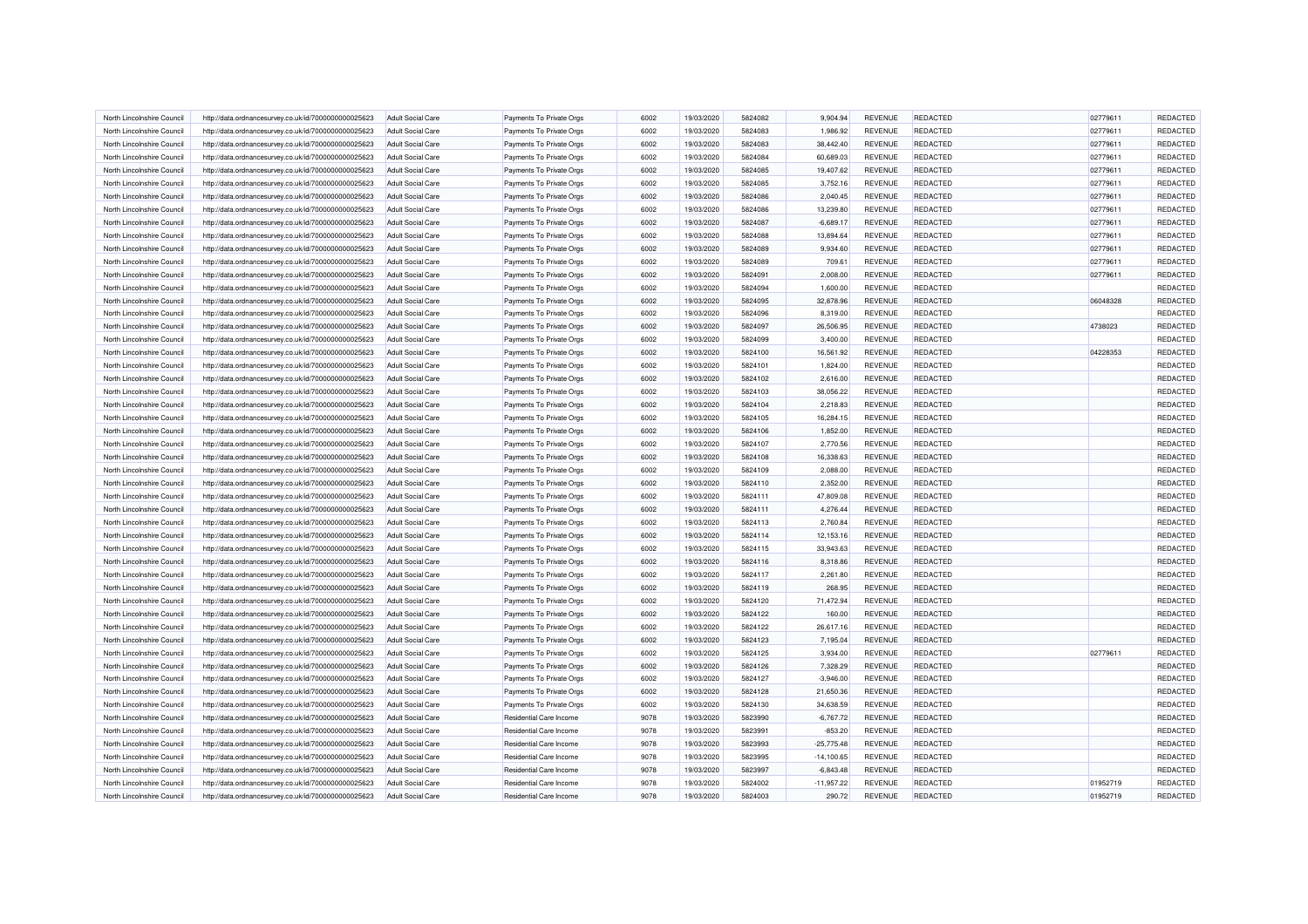| North Lincolnshire Council | http://data.ordnancesurvey.co.uk/id/7000000000025623 | <b>Adult Social Care</b> | Residential Care Income        | 9078 | 19/03/2020 | 5824004 | $-15,373.72$ | <b>REVENUE</b> | <b>REDACTED</b> |          | REDACTED |
|----------------------------|------------------------------------------------------|--------------------------|--------------------------------|------|------------|---------|--------------|----------------|-----------------|----------|----------|
| North Lincolnshire Council | http://data.ordnancesurvey.co.uk/id/7000000000025623 | <b>Adult Social Care</b> | <b>Residential Care Income</b> | 9078 | 19/03/2020 | 5824008 | $-4,937.12$  | REVENUE        | <b>REDACTED</b> |          | REDACTED |
| North Lincolnshire Council | http://data.ordnancesurvey.co.uk/id/7000000000025623 | <b>Adult Social Care</b> | <b>Residential Care Income</b> | 9078 | 19/03/2020 | 5824009 | $-9,548.50$  | REVENUE        | <b>REDACTED</b> |          | REDACTED |
| North Lincolnshire Council | http://data.ordnancesurvey.co.uk/id/7000000000025623 | <b>Adult Social Care</b> | Residential Care Income        | 9078 | 19/03/2020 | 5824011 | $-2,942.09$  | <b>REVENUE</b> | <b>REDACTED</b> |          | REDACTED |
| North Lincolnshire Council | http://data.ordnancesurvey.co.uk/id/7000000000025623 | <b>Adult Social Care</b> | <b>Residential Care Income</b> | 9078 | 19/03/2020 | 5824013 | $-6,793.57$  | <b>REVENUE</b> | <b>REDACTED</b> |          | REDACTED |
| North Lincolnshire Council | http://data.ordnancesurvey.co.uk/id/7000000000025623 | <b>Adult Social Care</b> | <b>Residential Care Income</b> | 9078 | 19/03/2020 | 5824017 | $-84.89$     | <b>REVENUE</b> | <b>REDACTED</b> |          | REDACTED |
| North Lincolnshire Council | http://data.ordnancesurvey.co.uk/id/7000000000025623 | <b>Adult Social Care</b> | Residential Care Income        | 9078 | 19/03/2020 | 5824019 | $-8,774.14$  | <b>REVENUE</b> | <b>REDACTED</b> |          | REDACTED |
| North Lincolnshire Council | http://data.ordnancesurvey.co.uk/id/7000000000025623 | <b>Adult Social Care</b> | <b>Residential Care Income</b> | 9078 | 19/03/2020 | 5824022 | $-18,434.20$ | REVENUE        | <b>REDACTED</b> |          | REDACTED |
| North Lincolnshire Council | http://data.ordnancesurvey.co.uk/id/7000000000025623 | <b>Adult Social Care</b> | Residential Care Income        | 9078 | 19/03/2020 | 5824023 | 130.67       | REVENUE        | REDACTED        |          | REDACTED |
| North Lincolnshire Council | http://data.ordnancesurvey.co.uk/id/7000000000025623 | <b>Adult Social Care</b> | <b>Residential Care Income</b> | 9078 | 19/03/2020 | 5824026 | $-414.20$    | REVENUE        | <b>REDACTED</b> |          | REDACTED |
| North Lincolnshire Council | http://data.ordnancesurvey.co.uk/id/7000000000025623 | <b>Adult Social Care</b> | <b>Residential Care Income</b> | 9078 | 19/03/2020 | 5824032 | $-4,769.32$  | <b>REVENUE</b> | <b>REDACTED</b> |          | REDACTED |
| North Lincolnshire Council | http://data.ordnancesurvey.co.uk/id/7000000000025623 | <b>Adult Social Care</b> | Residential Care Income        | 9078 | 19/03/2020 | 5824033 | $-6.401.55$  | <b>REVENUE</b> | <b>REDACTED</b> |          | REDACTED |
| North Lincolnshire Council | http://data.ordnancesurvey.co.uk/id/7000000000025623 | <b>Adult Social Care</b> | <b>Residential Care Income</b> | 9078 | 19/03/2020 | 5824038 | $-8,079.68$  | <b>REVENUE</b> | <b>REDACTED</b> | 27662    | REDACTED |
| North Lincolnshire Council | http://data.ordnancesurvey.co.uk/id/7000000000025623 | <b>Adult Social Care</b> | <b>Residential Care Income</b> | 9078 | 19/03/2020 | 5824038 | $-569.40$    | <b>REVENUE</b> | <b>REDACTED</b> | 27662    | REDACTED |
| North Lincolnshire Council | http://data.ordnancesurvey.co.uk/id/7000000000025623 | <b>Adult Social Care</b> | Residential Care Income        | 9078 | 19/03/2020 | 5824040 | $-6,077.87$  | REVENUE        | REDACTED        | 27662    | REDACTED |
| North Lincolnshire Council | http://data.ordnancesurvey.co.uk/id/7000000000025623 | <b>Adult Social Care</b> | Residential Care Income        | 9078 | 19/03/2020 | 5824042 | $-1,607.40$  | REVENUE        | <b>REDACTED</b> |          | REDACTED |
| North Lincolnshire Council | http://data.ordnancesurvey.co.uk/id/7000000000025623 | <b>Adult Social Care</b> | <b>Residential Care Income</b> | 9078 | 19/03/2020 | 5824043 | $-6,424.24$  | <b>REVENUE</b> | <b>REDACTED</b> |          | REDACTED |
| North Lincolnshire Council | http://data.ordnancesurvey.co.uk/id/7000000000025623 | <b>Adult Social Care</b> | <b>Residential Care Income</b> | 9078 | 19/03/2020 | 5824045 | $-4,661.82$  | <b>REVENUE</b> | <b>REDACTED</b> |          | REDACTED |
| North Lincolnshire Council | http://data.ordnancesurvey.co.uk/id/7000000000025623 | <b>Adult Social Care</b> | <b>Residential Care Income</b> | 9078 | 19/03/2020 | 5824046 | $-1,269.88$  | REVENUE        | <b>REDACTED</b> |          | REDACTED |
| North Lincolnshire Council | http://data.ordnancesurvey.co.uk/id/7000000000025623 | <b>Adult Social Care</b> | <b>Residential Care Income</b> | 9078 | 19/03/2020 | 5824048 | $-5,413.56$  | <b>REVENUE</b> | <b>REDACTED</b> |          | REDACTED |
| North Lincolnshire Council | http://data.ordnancesurvey.co.uk/id/7000000000025623 | <b>Adult Social Care</b> | Residential Care Income        | 9078 | 19/03/2020 | 5824049 | $-4,737.12$  | <b>REVENUE</b> | <b>REDACTED</b> |          | REDACTED |
| North Lincolnshire Council | http://data.ordnancesurvey.co.uk/id/7000000000025623 | <b>Adult Social Care</b> | <b>Residential Care Income</b> | 9078 | 19/03/2020 | 5824050 | 228.75       | <b>REVENUE</b> | REDACTED        |          | REDACTED |
| North Lincolnshire Council | http://data.ordnancesurvey.co.uk/id/7000000000025623 | <b>Adult Social Care</b> | Residential Care Income        | 9078 | 19/03/2020 | 5824051 | $-3,071.76$  | REVENUE        | REDACTED        |          | REDACTED |
| North Lincolnshire Council | http://data.ordnancesurvey.co.uk/id/7000000000025623 | <b>Adult Social Care</b> | <b>Residential Care Income</b> | 9078 | 19/03/2020 | 5824054 | $-4,348.80$  | <b>REVENUE</b> | <b>REDACTED</b> |          | REDACTED |
| North Lincolnshire Council | http://data.ordnancesurvey.co.uk/id/7000000000025623 | <b>Adult Social Care</b> | <b>Residential Care Income</b> | 9078 | 19/03/2020 | 5824058 | $-257.40$    | <b>REVENUE</b> | <b>REDACTED</b> |          | REDACTED |
| North Lincolnshire Council | http://data.ordnancesurvey.co.uk/id/7000000000025623 | <b>Adult Social Care</b> | <b>Residential Care Income</b> | 9078 | 19/03/2020 | 5824061 | $-464.60$    | <b>REVENUE</b> | <b>REDACTED</b> |          | REDACTED |
| North Lincolnshire Council | http://data.ordnancesurvey.co.uk/id/7000000000025623 | <b>Adult Social Care</b> | <b>Residential Care Income</b> | 9078 | 19/03/2020 | 5824061 | $-3,180.60$  | REVENUE        | <b>REDACTED</b> |          | REDACTED |
| North Lincolnshire Council | http://data.ordnancesurvey.co.uk/id/7000000000025623 | <b>Adult Social Care</b> | <b>Residential Care Income</b> | 9078 | 19/03/2020 | 5824062 | $-6,073.68$  | <b>REVENUE</b> | <b>REDACTED</b> |          | REDACTED |
| North Lincolnshire Council | http://data.ordnancesurvey.co.uk/id/7000000000025623 | <b>Adult Social Care</b> | Residential Care Income        | 9078 | 19/03/2020 | 5824062 | $-1, 112.84$ | <b>REVENUE</b> | <b>REDACTED</b> |          | REDACTED |
| North Lincolnshire Council | http://data.ordnancesurvey.co.uk/id/7000000000025623 | <b>Adult Social Care</b> | <b>Residential Care Income</b> | 9078 | 19/03/2020 | 5824063 | $-12,266.28$ | <b>REVENUE</b> | REDACTED        |          | REDACTED |
| North Lincolnshire Council | http://data.ordnancesurvey.co.uk/id/7000000000025623 | <b>Adult Social Care</b> | Residential Care Income        | 9078 | 19/03/2020 | 5824064 | $-559.71$    | <b>REVENUE</b> | REDACTED        |          | REDACTED |
| North Lincolnshire Council | http://data.ordnancesurvey.co.uk/id/7000000000025623 | <b>Adult Social Care</b> | <b>Residential Care Income</b> | 9078 | 19/03/2020 | 5824067 | $-9,483.98$  | <b>REVENUE</b> | <b>REDACTED</b> |          | REDACTED |
| North Lincolnshire Council | http://data.ordnancesurvey.co.uk/id/7000000000025623 | <b>Adult Social Care</b> | <b>Residential Care Income</b> | 9078 | 19/03/2020 | 5824069 | $-5,126.17$  | <b>REVENUE</b> | <b>REDACTED</b> |          | REDACTED |
| North Lincolnshire Council | http://data.ordnancesurvey.co.uk/id/7000000000025623 | <b>Adult Social Care</b> | <b>Residential Care Income</b> | 9078 | 19/03/2020 | 5824073 | $-6,981.04$  | REVENUE        | <b>REDACTED</b> |          | REDACTED |
| North Lincolnshire Council | http://data.ordnancesurvey.co.uk/id/7000000000025623 | <b>Adult Social Care</b> | Residential Care Income        | 9078 | 19/03/2020 | 5824074 | $-7,752.67$  | REVENUE        | <b>REDACTED</b> |          | REDACTED |
| North Lincolnshire Council | http://data.ordnancesurvey.co.uk/id/7000000000025623 | <b>Adult Social Care</b> | <b>Residential Care Income</b> | 9078 | 19/03/2020 | 5824077 | $-1,168.85$  | <b>REVENUE</b> | <b>REDACTED</b> |          | REDACTED |
| North Lincolnshire Council | http://data.ordnancesurvey.co.uk/id/7000000000025623 | <b>Adult Social Care</b> | Residential Care Income        | 9078 | 19/03/2020 | 5824079 | $-443.12$    | <b>REVENUE</b> | <b>REDACTED</b> |          | REDACTED |
| North Lincolnshire Council | http://data.ordnancesurvey.co.uk/id/7000000000025623 | <b>Adult Social Care</b> | <b>Residential Care Income</b> | 9078 | 19/03/2020 | 5824080 | $-541.40$    | <b>REVENUE</b> | REDACTED        | 02779611 | REDACTED |
| North Lincolnshire Council | http://data.ordnancesurvey.co.uk/id/7000000000025623 | <b>Adult Social Care</b> | Residential Care Income        | 9078 | 19/03/2020 | 5824080 | $-808.40$    | <b>REVENUE</b> | REDACTED        | 02779611 | REDACTED |
| North Lincolnshire Council | http://data.ordnancesurvey.co.uk/id/7000000000025623 | <b>Adult Social Care</b> | <b>Residential Care Income</b> | 9078 | 19/03/2020 | 5824081 | $-3,714.00$  | REVENUE        | <b>REDACTED</b> | 02779611 | REDACTED |
| North Lincolnshire Council | http://data.ordnancesurvey.co.uk/id/7000000000025623 | <b>Adult Social Care</b> | Residential Care Income        | 9078 | 19/03/2020 | 5824083 | $-569.40$    | REVENUE        | <b>REDACTED</b> | 02779611 | REDACTED |
| North Lincolnshire Council | http://data.ordnancesurvey.co.uk/id/7000000000025623 | <b>Adult Social Care</b> | <b>Residential Care Income</b> | 9078 | 19/03/2020 | 5824083 | $-6,080.60$  | REVENUE        | <b>REDACTED</b> | 02779611 | REDACTED |
| North Lincolnshire Council | http://data.ordnancesurvey.co.uk/id/7000000000025623 | <b>Adult Social Care</b> | <b>Residential Care Income</b> | 9078 | 19/03/2020 | 5824084 | $-11,393.12$ | <b>REVENUE</b> | <b>REDACTED</b> | 02779611 | REDACTED |
| North Lincolnshire Council | http://data.ordnancesurvey.co.uk/id/7000000000025623 | <b>Adult Social Care</b> | Residential Care Income        | 9078 | 19/03/2020 | 5824085 | $-414.20$    | <b>REVENUE</b> | <b>REDACTED</b> | 02779611 | REDACTED |
| North Lincolnshire Council | http://data.ordnancesurvey.co.uk/id/7000000000025623 | <b>Adult Social Care</b> | <b>Residential Care Income</b> | 9078 | 19/03/2020 | 5824085 | $-4,045.42$  | <b>REVENUE</b> | <b>REDACTED</b> | 02779611 | REDACTED |
| North Lincolnshire Council | http://data.ordnancesurvey.co.uk/id/7000000000025623 | <b>Adult Social Care</b> | <b>Residential Care Income</b> | 9078 | 19/03/2020 | 5824086 | $-828.40$    | REVENUE        | REDACTED        | 02779611 | REDACTED |
| North Lincolnshire Council | http://data.ordnancesurvey.co.uk/id/7000000000025623 | <b>Adult Social Care</b> | Residential Care Income        | 9078 | 19/03/2020 | 5824086 | $-378.20$    | <b>REVENUE</b> | REDACTED        | 02779611 | REDACTED |
| North Lincolnshire Council | http://data.ordnancesurvey.co.uk/id/7000000000025623 | <b>Adult Social Care</b> | Residential Care Income        | 9078 | 19/03/2020 | 5824088 | $-1,413.56$  | REVENUE        | <b>REDACTED</b> | 02779611 | REDACTED |
| North Lincolnshire Council | http://data.ordnancesurvey.co.uk/id/7000000000025623 | <b>Adult Social Care</b> | <b>Residential Care Income</b> | 9078 | 19/03/2020 | 5824089 | 657.69       | REVENUE        | <b>REDACTED</b> | 02779611 | REDACTED |
| North Lincolnshire Council | http://data.ordnancesurvey.co.uk/id/7000000000025623 | <b>Adult Social Care</b> | <b>Residential Care Income</b> | 9078 | 19/03/2020 | 5824095 | $-10,545.98$ | <b>REVENUE</b> | <b>REDACTED</b> | 06048328 | REDACTED |
| North Lincolnshire Council | http://data.ordnancesurvey.co.uk/id/7000000000025623 | <b>Adult Social Care</b> | Residential Care Income        | 9078 | 19/03/2020 | 5824097 | $-7,458.02$  | <b>REVENUE</b> | <b>REDACTED</b> | 4738023  | REDACTED |
| North Lincolnshire Council | http://data.ordnancesurvey.co.uk/id/7000000000025623 | <b>Adult Social Care</b> | <b>Residential Care Income</b> | 9078 | 19/03/2020 | 5824100 | $-758.00$    | <b>REVENUE</b> | <b>REDACTED</b> | 04228353 | REDACTED |
| North Lincolnshire Council | http://data.ordnancesurvey.co.uk/id/7000000000025623 | <b>Adult Social Care</b> | Residential Care Income        | 9078 | 19/03/2020 | 5824103 | $-11.135.94$ | <b>REVENUE</b> | REDACTED        |          | REDACTED |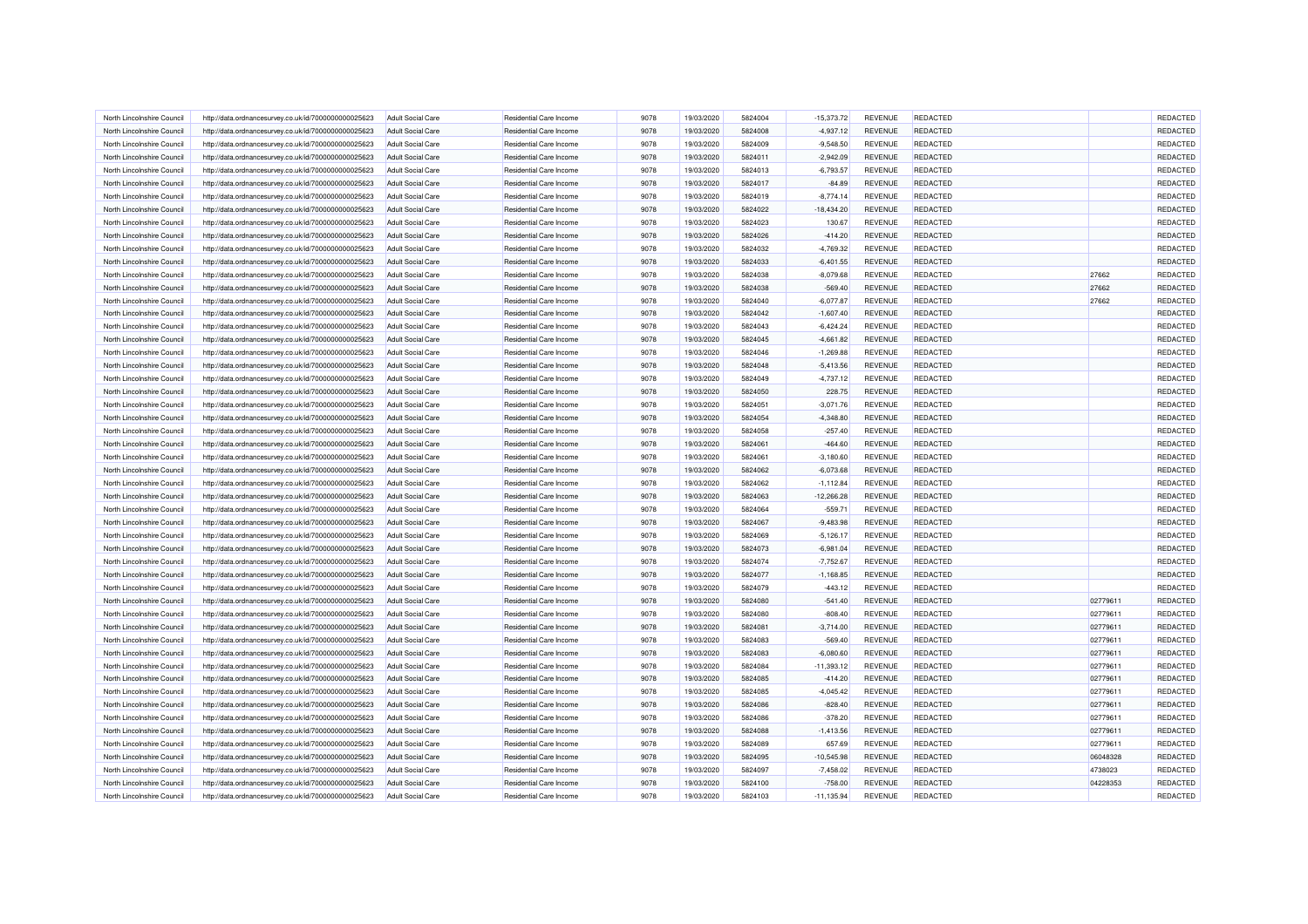| North Lincolnshire Council                               | http://data.ordnancesurvey.co.uk/id/7000000000025623 | <b>Adult Social Care</b>                       | Residential Care Income                                      | 9078         | 19/03/2020 | 5824105            | $-4,751.29$  | REVENUE        | <b>REDACTED</b> | <b>REDACTED</b>      |
|----------------------------------------------------------|------------------------------------------------------|------------------------------------------------|--------------------------------------------------------------|--------------|------------|--------------------|--------------|----------------|-----------------|----------------------|
| North Lincolnshire Council                               | http://data.ordnancesurvey.co.uk/id/7000000000025623 | <b>Adult Social Care</b>                       | Residential Care Income                                      | 9078         | 19/03/2020 | 5824106            | $-590.72$    | REVENUE        | REDACTED        | REDACTED             |
| North Lincolnshire Council                               | http://data.ordnancesurvey.co.uk/id/7000000000025623 | <b>Adult Social Care</b>                       | <b>Residential Care Income</b>                               | 9078         | 19/03/2020 | 5824107            | $-414.20$    | REVENUE        | <b>REDACTED</b> | REDACTED             |
| North Lincolnshire Council                               | http://data.ordnancesurvey.co.uk/id/7000000000025623 | <b>Adult Social Care</b>                       | Residential Care Income                                      | 9078         | 19/03/2020 | 5824108            | $-8,472.48$  | REVENUE        | REDACTED        | REDACTED             |
| North Lincolnshire Council                               | http://data.ordnancesurvey.co.uk/id/7000000000025623 | <b>Adult Social Care</b>                       | <b>Residential Care Income</b>                               | 9078         | 19/03/2020 | 5824111            | $-11,378.52$ | <b>REVENUE</b> | <b>REDACTED</b> | REDACTED             |
| North Lincolnshire Council                               | http://data.ordnancesurvey.co.uk/id/7000000000025623 | <b>Adult Social Care</b>                       | <b>Residential Care Income</b>                               | 9078         | 19/03/2020 | 5824111            | $-347.00$    | REVENUE        | <b>REDACTED</b> | REDACTED             |
| North Lincolnshire Council                               | http://data.ordnancesurvey.co.uk/id/7000000000025623 | <b>Adult Social Care</b>                       | <b>Residential Care Income</b>                               | 9078         | 19/03/2020 | 5824115            | $-11,966.54$ | REVENUE        | <b>REDACTED</b> | REDACTED             |
| North Lincolnshire Council                               | http://data.ordnancesurvey.co.uk/id/7000000000025623 | <b>Adult Social Care</b>                       | Residential Care Income                                      | 9078         | 19/03/2020 | 5824119            | 1.88         | REVENUE        | <b>REDACTED</b> | REDACTED             |
| North Lincolnshire Council                               | http://data.ordnancesurvey.co.uk/id/7000000000025623 | <b>Adult Social Care</b>                       | <b>Residential Care Income</b>                               | 9078         | 19/03/2020 | 5824120            | $-21,457.51$ | REVENUE        | REDACTED        | REDACTED             |
| North Lincolnshire Council                               | http://data.ordnancesurvey.co.uk/id/7000000000025623 | Adult Social Care                              | <b>Residential Care Income</b>                               | 9078         | 19/03/2020 | 5824122            | $-8,605.61$  | REVENUE        | <b>REDACTED</b> | REDACTED             |
| North Lincolnshire Council                               | http://data.ordnancesurvey.co.uk/id/7000000000025623 | <b>Adult Social Care</b>                       | <b>Residential Care Income</b>                               | 9078         | 19/03/2020 | 5824128            | $-9,290.93$  | <b>REVENUE</b> | <b>REDACTED</b> | REDACTED             |
| North Lincolnshire Council                               | http://data.ordnancesurvey.co.uk/id/7000000000025623 | Adult Social Care                              | Residential Care Income                                      | 9078         | 19/03/2020 | 5824130            | $-15,474.79$ | <b>REVENUE</b> | <b>REDACTED</b> | REDACTED             |
| North Lincolnshire Council                               | http://data.ordnancesurvey.co.uk/id/7000000000025623 | Central Services To Public                     | Direct Payments To Clients                                   | 6012         | 25/03/2020 | 5825013            | 500.00       | <b>REVENUE</b> | <b>REDACTED</b> | REDACTED             |
| North Lincolnshire Council                               | http://data.ordnancesurvey.co.uk/id/7000000000025623 | Central Services To Public                     | Direct Payments To Clients                                   | 6012         | 25/03/2020 | 5825015            | 500.00       | REVENUE        | REDACTED        | REDACTED             |
| North Lincolnshire Council                               | http://data.ordnancesurvey.co.uk/id/7000000000025623 | Central Services To Public                     | <b>Direct Payments To Clients</b>                            | 6012         | 25/03/2020 | 5825016            | 500.00       | REVENUE        | <b>REDACTED</b> | REDACTED             |
| North Lincolnshire Council                               | http://data.ordnancesurvey.co.uk/id/7000000000025623 | Central Services To Public                     | Other Supplies & Services                                    | 5799         | 23/03/2020 | 5826705            | 500.00       | REVENUE        | <b>REDACTED</b> | REDACTED             |
| North Lincolnshire Council                               | http://data.ordnancesurvey.co.uk/id/7000000000025623 | Central Services To Public                     | Other Supplies & Services                                    | 5799         | 23/03/2020 | 5826708            | 500.00       | REVENUE        | <b>REDACTED</b> | REDACTED             |
| North Lincolnshire Council                               | http://data.ordnancesurvey.co.uk/id/7000000000025623 | Central Services To Public                     | Other Supplies & Services                                    | 5799         | 23/03/2020 | 5826713            | 500.00       | REVENUE        | <b>REDACTED</b> | REDACTED             |
|                                                          |                                                      |                                                |                                                              | 5799         |            | 5826715            |              |                | <b>REDACTED</b> | REDACTED             |
| North Lincolnshire Council                               | http://data.ordnancesurvey.co.uk/id/7000000000025623 | Central Services To Public                     | Other Supplies & Services                                    |              | 23/03/2020 |                    | 500.00       | REVENUE        |                 | REDACTED             |
| North Lincolnshire Council                               | http://data.ordnancesurvey.co.uk/id/7000000000025623 | Central Services To Public                     | Other Supplies & Services                                    | 5799<br>5520 | 23/03/2020 | 5826716            | 500.00       | <b>REVENUE</b> | <b>REDACTED</b> |                      |
| North Lincolnshire Council<br>North Lincolnshire Council | http://data.ordnancesurvey.co.uk/id/7000000000025623 | Childrens & Education<br>Childrens & Education | <b>B Out Basic Allowance</b><br><b>B</b> Out Basic Allowance | 5520         | 02/03/2020 | 5814844<br>5814847 | 601.60       | <b>REVENUE</b> | <b>REDACTED</b> | REDACTED<br>REDACTED |
|                                                          | http://data.ordnancesurvey.co.uk/id/7000000000025623 |                                                |                                                              | 5520         | 02/03/2020 |                    | 170.00       | REVENUE        | <b>REDACTED</b> |                      |
| North Lincolnshire Council                               | http://data.ordnancesurvey.co.uk/id/7000000000025623 | Childrens & Education                          | <b>B Out Basic Allowance</b>                                 |              | 02/03/2020 | 5814848            | 458.00       | REVENUE        | REDACTED        | REDACTED             |
| North Lincolnshire Council                               | http://data.ordnancesurvey.co.uk/id/7000000000025623 | Childrens & Education                          | <b>B Out Basic Allowance</b>                                 | 5520         | 02/03/2020 | 5814849            | 882.00       | <b>REVENUE</b> | <b>REDACTED</b> | REDACTED             |
| North Lincolnshire Council                               | http://data.ordnancesurvey.co.uk/id/7000000000025623 | Childrens & Education                          | <b>B Out Basic Allowance</b>                                 | 5520         | 02/03/2020 | 5814850            | 268.78       | REVENUE        | <b>REDACTED</b> | REDACTED             |
| North Lincolnshire Council                               | http://data.ordnancesurvey.co.uk/id/7000000000025623 | Childrens & Education                          | <b>B Out Basic Allowance</b>                                 | 5520         | 02/03/2020 | 5814851            | 258.00       | <b>REVENUE</b> | REDACTED        | REDACTED             |
| North Lincolnshire Council                               | http://data.ordnancesurvey.co.uk/id/7000000000025623 | Childrens & Education                          | <b>B Out Basic Allowance</b>                                 | 5520         | 02/03/2020 | 5814852            | 457.26       | REVENUE        | <b>REDACTED</b> | REDACTED             |
| North Lincolnshire Council                               | http://data.ordnancesurvey.co.uk/id/7000000000025623 | Childrens & Education                          | <b>B Out Basic Allowance</b>                                 | 5520         | 02/03/2020 | 5814855            | 216.00       | <b>REVENUE</b> | <b>REDACTED</b> | REDACTED             |
| North Lincolnshire Council                               | http://data.ordnancesurvey.co.uk/id/7000000000025623 | <b>Childrens &amp; Education</b>               | <b>B Out Basic Allowance</b>                                 | 5520         | 02/03/2020 | 5814858            | 474.00       | REVENUE        | <b>REDACTED</b> | REDACTED             |
| North Lincolnshire Council                               | http://data.ordnancesurvey.co.uk/id/7000000000025623 | Childrens & Education                          | <b>B Out Basic Allowance</b>                                 | 5520         | 02/03/2020 | 5814860            | 602.00       | REVENUE        | <b>REDACTED</b> | REDACTED             |
| North Lincolnshire Council                               | http://data.ordnancesurvey.co.uk/id/7000000000025623 | <b>Childrens &amp; Education</b>               | <b>B Out Basic Allowance</b>                                 | 5520         | 02/03/2020 | 5814863            | 375.26       | <b>REVENUE</b> | <b>REDACTED</b> | REDACTED             |
| North Lincolnshire Council                               | http://data.ordnancesurvey.co.uk/id/7000000000025623 | Childrens & Education                          | <b>B Out Basic Allowance</b>                                 | 5520         | 02/03/2020 | 5814865            | 818.00       | <b>REVENUE</b> | <b>REDACTED</b> | REDACTED             |
| North Lincolnshire Council                               | http://data.ordnancesurvey.co.uk/id/7000000000025623 | Childrens & Education                          | <b>B Out Basic Allowance</b>                                 | 5520         | 02/03/2020 | 5814869            | 387.37       | REVENUE        | <b>REDACTED</b> | <b>REDACTED</b>      |
| North Lincolnshire Council                               | http://data.ordnancesurvey.co.uk/id/7000000000025623 | Childrens & Education                          | <b>B Out Basic Allowance</b>                                 | 5520         | 02/03/2020 | 5814871            | 505.90       | REVENUE        | REDACTED        | REDACTED             |
| North Lincolnshire Council                               | http://data.ordnancesurvey.co.uk/id/7000000000025623 | Childrens & Education                          | <b>B Out Basic Allowance</b>                                 | 5520         | 02/03/2020 | 5814876            | 298.00       | REVENUE        | <b>REDACTED</b> | REDACTED             |
| North Lincolnshire Council                               | http://data.ordnancesurvey.co.uk/id/7000000000025623 | Childrens & Education                          | <b>B Out Basic Allowance</b>                                 | 5520         | 02/03/2020 | 5814877            | 362.90       | REVENUE        | <b>REDACTED</b> | REDACTED             |
| North Lincolnshire Council                               | http://data.ordnancesurvey.co.uk/id/7000000000025623 | Childrens & Education                          | <b>B Out Basic Allowance</b>                                 | 5520         | 02/03/2020 | 5814878            | 548.30       | <b>REVENUE</b> | <b>REDACTED</b> | REDACTED             |
| North Lincolnshire Council                               | http://data.ordnancesurvey.co.uk/id/7000000000025623 | Childrens & Education                          | <b>B Out Basic Allowance</b>                                 | 5520         | 02/03/2020 | 5814880            | 312.92       | <b>REVENUE</b> | <b>REDACTED</b> | REDACTED             |
| North Lincolnshire Council                               | http://data.ordnancesurvey.co.uk/id/7000000000025623 | Childrens & Education                          | <b>B Out Basic Allowance</b>                                 | 5520         | 02/03/2020 | 5814881            | 818.00       | REVENUE        | <b>REDACTED</b> | REDACTED             |
| North Lincolnshire Council                               | http://data.ordnancesurvey.co.uk/id/7000000000025623 | Childrens & Education                          | <b>B Out Basic Allowance</b>                                 | 5520         | 02/03/2020 | 5814884            | 216.00       | REVENUE        | <b>REDACTED</b> | REDACTED             |
| North Lincolnshire Council                               | http://data.ordnancesurvey.co.uk/id/7000000000025623 | Childrens & Education                          | <b>B Out Basic Allowance</b>                                 | 5520         | 02/03/2020 | 5814890            | 422.24       | REVENUE        | REDACTED        | REDACTED             |
| North Lincolnshire Council                               | http://data.ordnancesurvey.co.uk/id/7000000000025623 | Childrens & Education                          | <b>B Out Basic Allowance</b>                                 | 5520         | 02/03/2020 | 5814891            | 1,490.30     | REVENUE        | <b>REDACTED</b> | REDACTED             |
| North Lincolnshire Council                               | http://data.ordnancesurvey.co.uk/id/7000000000025623 | <b>Childrens &amp; Education</b>               | <b>B Out Basic Allowance</b>                                 | 5520         | 02/03/2020 | 5814893            | 318.00       | REVENUE        | <b>REDACTED</b> | REDACTED             |
| North Lincolnshire Council                               | http://data.ordnancesurvey.co.uk/id/7000000000025623 | Childrens & Education                          | <b>B Out Basic Allowance</b>                                 | 5520         | 02/03/2020 | 5814898            | 287.60       | <b>REVENUE</b> | <b>REDACTED</b> | REDACTED             |
| North Lincolnshire Council                               | http://data.ordnancesurvey.co.uk/id/7000000000025623 | <b>Childrens &amp; Education</b>               | <b>B Out Basic Allowance</b>                                 | 5520         | 02/03/2020 | 5814901            | 283.60       | REVENUE        | <b>REDACTED</b> | REDACTED             |
| North Lincolnshire Council                               | http://data.ordnancesurvey.co.uk/id/7000000000025623 | Childrens & Education                          | <b>B Out Basic Allowance</b>                                 | 5520         | 02/03/2020 | 5814903            | 288.02       | REVENUE        | REDACTED        | REDACTED             |
| North Lincolnshire Council                               | http://data.ordnancesurvey.co.uk/id/7000000000025623 | <b>Childrens &amp; Education</b>               | <b>B Out Basic Allowance</b>                                 | 5520         | 02/03/2020 | 5814904            | 463.00       | <b>REVENUE</b> | REDACTED        | REDACTED             |
| North Lincolnshire Council                               | http://data.ordnancesurvey.co.uk/id/7000000000025623 | Childrens & Education                          | <b>B Out Basic Allowance</b>                                 | 5520         | 02/03/2020 | 5814907            | 287.60       | REVENUE        | <b>REDACTED</b> | REDACTED             |
| North Lincolnshire Council                               | http://data.ordnancesurvey.co.uk/id/7000000000025623 | Childrens & Education                          | <b>B Out Basic Allowance</b>                                 | 5520         | 02/03/2020 | 5814909            | 342.54       | REVENUE        | <b>REDACTED</b> | REDACTED             |
| North Lincolnshire Council                               | http://data.ordnancesurvey.co.uk/id/7000000000025623 | Childrens & Education                          | <b>B Out Basic Allowance</b>                                 | 5520         | 02/03/2020 | 5814912            | 450.20       | REVENUE        | <b>REDACTED</b> | REDACTED             |
| North Lincolnshire Council                               | http://data.ordnancesurvey.co.uk/id/7000000000025623 | Childrens & Education                          | <b>B Out Basic Allowance</b>                                 | 5520         | 02/03/2020 | 5814914            | 280.30       | <b>REVENUE</b> | REDACTED        | REDACTED             |
| North Lincolnshire Council                               | http://data.ordnancesurvey.co.uk/id/7000000000025623 | Childrens & Education                          | <b>B Out Basic Allowance</b>                                 | 5520         | 02/03/2020 | 5814916            | 274.60       | <b>REVENUE</b> | <b>REDACTED</b> | REDACTED             |
| North Lincolnshire Council                               | http://data.ordnancesurvey.co.uk/id/7000000000025623 | Childrens & Education                          | <b>B Out Basic Allowance</b>                                 | 5520         | 02/03/2020 | 5814917            | 793.00       | REVENUE        | <b>REDACTED</b> | REDACTED             |
|                                                          |                                                      |                                                |                                                              |              |            |                    |              |                |                 |                      |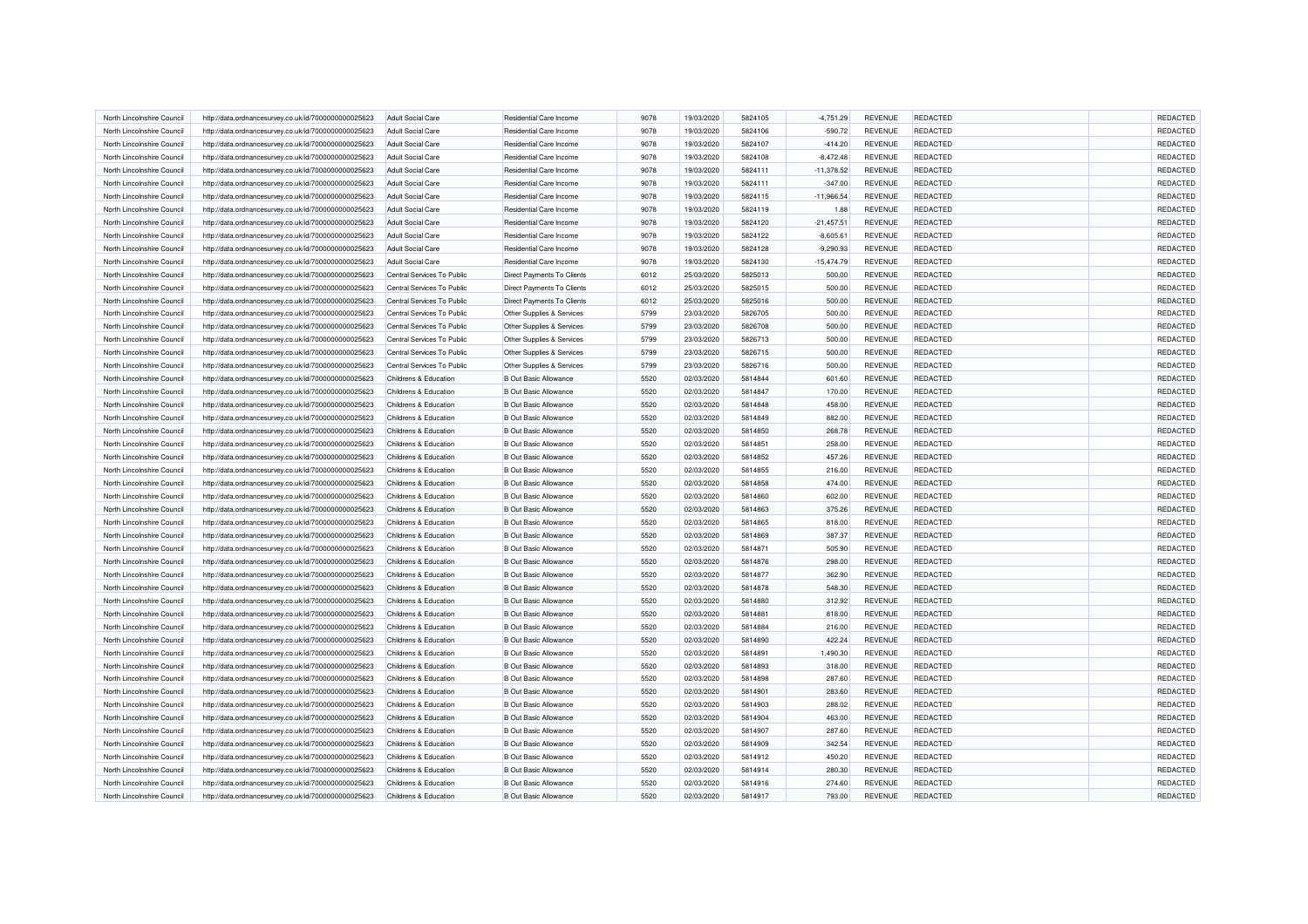| North Lincolnshire Council | http://data.ordnancesurvey.co.uk/id/7000000000025623 | Childrens & Education            | <b>B Out Basic Allowance</b> | 5520 | 02/03/2020 | 5814920 | 258.00   | <b>REVENUE</b> | <b>REDACTED</b> | REDACTED        |
|----------------------------|------------------------------------------------------|----------------------------------|------------------------------|------|------------|---------|----------|----------------|-----------------|-----------------|
| North Lincolnshire Council | http://data.ordnancesurvey.co.uk/id/7000000000025623 | <b>Childrens &amp; Education</b> | <b>B Out Basic Allowance</b> | 5520 | 02/03/2020 | 5814922 | 881.30   | <b>REVENUE</b> | <b>REDACTED</b> | REDACTED        |
| North Lincolnshire Council | http://data.ordnancesurvey.co.uk/id/7000000000025623 | Childrens & Education            | <b>B Out Basic Allowance</b> | 5520 | 02/03/2020 | 5814925 | 648.00   | REVENUE        | <b>REDACTED</b> | REDACTED        |
| North Lincolnshire Council | http://data.ordnancesurvey.co.uk/id/7000000000025623 | <b>Childrens &amp; Education</b> | <b>B Out Basic Allowance</b> | 5520 | 02/03/2020 | 5814930 | 386.00   | <b>REVENUE</b> | <b>REDACTED</b> | REDACTED        |
| North Lincolnshire Council | http://data.ordnancesurvey.co.uk/id/7000000000025623 | Childrens & Education            | <b>B Out Basic Allowance</b> | 5520 | 02/03/2020 | 5814931 | 353.52   | <b>REVENUE</b> | <b>REDACTED</b> | REDACTED        |
| North Lincolnshire Council | http://data.ordnancesurvey.co.uk/id/7000000000025623 | Childrens & Education            | <b>B Out Basic Allowance</b> | 5520 | 02/03/2020 | 5814932 | 602.00   | REVENUE        | <b>REDACTED</b> | REDACTED        |
| North Lincolnshire Council | http://data.ordnancesurvey.co.uk/id/7000000000025623 | Childrens & Education            | <b>B Out Basic Allowance</b> | 5520 | 02/03/2020 | 5814936 | 258.00   | <b>REVENUE</b> | <b>REDACTED</b> | REDACTED        |
| North Lincolnshire Council | http://data.ordnancesurvey.co.uk/id/7000000000025623 | Childrens & Education            | <b>B Out Basic Allowance</b> | 5520 | 02/03/2020 | 5814943 | 1,034.00 | REVENUE        | REDACTED        | REDACTED        |
| North Lincolnshire Council | http://data.ordnancesurvey.co.uk/id/7000000000025623 | Childrens & Education            | <b>B Out Basic Allowance</b> | 5520 | 02/03/2020 | 5814947 | 648.00   | REVENUE        | REDACTED        | REDACTED        |
| North Lincolnshire Council | http://data.ordnancesurvey.co.uk/id/7000000000025623 | Childrens & Education            | <b>B Out Basic Allowance</b> | 5520 | 02/03/2020 | 5814952 | 252.60   | REVENUE        | REDACTED        | REDACTED        |
| North Lincolnshire Council | http://data.ordnancesurvey.co.uk/id/7000000000025623 | Childrens & Education            | <b>B Out Basic Allowance</b> | 5520 | 02/03/2020 | 5814956 | 690.00   | <b>REVENUE</b> | <b>REDACTED</b> | REDACTED        |
| North Lincolnshire Council | http://data.ordnancesurvey.co.uk/id/7000000000025623 | Childrens & Education            | <b>B</b> Out Basic Allowance | 5520 | 02/03/2020 | 5814958 | 314.60   | <b>REVENUE</b> | <b>REDACTED</b> | REDACTED        |
| North Lincolnshire Council | http://data.ordnancesurvey.co.uk/id/7000000000025623 | Childrens & Education            | <b>B Out Basic Allowance</b> | 5520 | 02/03/2020 | 5814959 | 394.90   | <b>REVENUE</b> | <b>REDACTED</b> | REDACTED        |
| North Lincolnshire Council | http://data.ordnancesurvey.co.uk/id/7000000000025623 | Childrens & Education            | <b>B Out Basic Allowance</b> | 5520 | 02/03/2020 | 5814964 | 277.76   | REVENUE        | <b>REDACTED</b> | REDACTED        |
| North Lincolnshire Council | http://data.ordnancesurvey.co.uk/id/7000000000025623 | Childrens & Education            | <b>B Out Basic Allowance</b> | 5520 | 02/03/2020 | 5814967 | 399.00   | REVENUE        | REDACTED        | REDACTED        |
| North Lincolnshire Council | http://data.ordnancesurvey.co.uk/id/7000000000025623 | Childrens & Education            | <b>B Out Basic Allowance</b> | 5520 | 02/03/2020 | 5814969 | 1,106.00 | REVENUE        | <b>REDACTED</b> | REDACTED        |
| North Lincolnshire Council | http://data.ordnancesurvey.co.uk/id/7000000000025623 | Childrens & Education            | <b>B Out Basic Allowance</b> | 5520 | 02/03/2020 | 5814970 | 313.00   | REVENUE        | <b>REDACTED</b> | REDACTED        |
| North Lincolnshire Council | http://data.ordnancesurvey.co.uk/id/7000000000025623 | Childrens & Education            | <b>B Out Basic Allowance</b> | 5520 | 02/03/2020 | 5814972 | 385.30   | REVENUE        | <b>REDACTED</b> | REDACTED        |
| North Lincolnshire Council | http://data.ordnancesurvey.co.uk/id/7000000000025623 | Childrens & Education            | <b>B Out Basic Allowance</b> | 5520 | 02/03/2020 | 5814975 | 216.00   | REVENUE        | <b>REDACTED</b> | REDACTED        |
| North Lincolnshire Council | http://data.ordnancesurvey.co.uk/id/7000000000025623 | Childrens & Education            | <b>B Out Basic Allowance</b> | 5520 | 02/03/2020 | 5814979 | 258.00   | <b>REVENUE</b> | <b>REDACTED</b> | REDACTED        |
| North Lincolnshire Council | http://data.ordnancesurvey.co.uk/id/7000000000025623 | Childrens & Education            | <b>B Out Basic Allowance</b> | 5520 | 02/03/2020 | 5814982 | 322.00   | REVENUE        | <b>REDACTED</b> | REDACTED        |
| North Lincolnshire Council | http://data.ordnancesurvey.co.uk/id/7000000000025623 | Childrens & Education            | <b>B Out Basic Allowance</b> | 5520 | 02/03/2020 | 5814985 | 1,208.00 | <b>REVENUE</b> | <b>REDACTED</b> | REDACTED        |
| North Lincolnshire Council | http://data.ordnancesurvey.co.uk/id/7000000000025623 | Childrens & Education            | <b>B Out Basic Allowance</b> | 5520 | 02/03/2020 | 5814988 | 216.00   | REVENUE        | REDACTED        | REDACTED        |
| North Lincolnshire Council | http://data.ordnancesurvey.co.uk/id/7000000000025623 | Childrens & Education            | <b>B Out Basic Allowance</b> | 5520 | 02/03/2020 | 5814989 | 447.00   | <b>REVENUE</b> | <b>REDACTED</b> | REDACTED        |
| North Lincolnshire Council | http://data.ordnancesurvey.co.uk/id/7000000000025623 | Childrens & Education            | <b>B Out Basic Allowance</b> | 5520 | 02/03/2020 | 5814990 | 170.00   | REVENUE        | <b>REDACTED</b> | REDACTED        |
| North Lincolnshire Council | http://data.ordnancesurvey.co.uk/id/7000000000025623 | Childrens & Education            | <b>B Out Basic Allowance</b> | 5520 | 02/03/2020 | 5814996 | 216.00   | <b>REVENUE</b> | <b>REDACTED</b> | REDACTED        |
| North Lincolnshire Council | http://data.ordnancesurvey.co.uk/id/7000000000025623 | Childrens & Education            | <b>B Out Basic Allowance</b> | 5520 | 02/03/2020 | 5814999 | 291.02   | REVENUE        | <b>REDACTED</b> | REDACTED        |
| North Lincolnshire Council | http://data.ordnancesurvey.co.uk/id/7000000000025623 | Childrens & Education            | <b>B Out Basic Allowance</b> | 5520 | 02/03/2020 | 5815001 | 287.60   | <b>REVENUE</b> | <b>REDACTED</b> | REDACTED        |
| North Lincolnshire Council | http://data.ordnancesurvey.co.uk/id/7000000000025623 | Childrens & Education            | <b>B Out Basic Allowance</b> | 5520 | 02/03/2020 | 5815003 | 367.48   | REVENUE        | <b>REDACTED</b> | REDACTED        |
| North Lincolnshire Council | http://data.ordnancesurvey.co.uk/id/7000000000025623 | Childrens & Education            | <b>B Out Basic Allowance</b> | 5520 | 02/03/2020 | 5815007 | 480.00   | REVENUE        | REDACTED        | REDACTED        |
| North Lincolnshire Council | http://data.ordnancesurvey.co.uk/id/7000000000025623 | Childrens & Education            | <b>B Out Basic Allowance</b> | 5520 | 02/03/2020 | 5815010 | 474.00   | REVENUE        | REDACTED        | REDACTED        |
| North Lincolnshire Council | http://data.ordnancesurvey.co.uk/id/7000000000025623 | Childrens & Education            | <b>B Out Basic Allowance</b> | 5520 | 02/03/2020 | 5815011 | 474.00   | <b>REVENUE</b> | <b>REDACTED</b> | REDACTED        |
| North Lincolnshire Council | http://data.ordnancesurvey.co.uk/id/7000000000025623 | Childrens & Education            | <b>B Out Basic Allowance</b> | 5520 | 02/03/2020 | 5815012 | 468.00   | <b>REVENUE</b> | <b>REDACTED</b> | REDACTED        |
| North Lincolnshire Council | http://data.ordnancesurvey.co.uk/id/7000000000025623 | <b>Childrens &amp; Education</b> | <b>B Out Basic Allowance</b> | 5520 | 02/03/2020 | 5815013 | 457.00   | REVENUE        | <b>REDACTED</b> | REDACTED        |
| North Lincolnshire Council | http://data.ordnancesurvey.co.uk/id/7000000000025623 | Childrens & Education            | <b>B</b> Out Basic Allowance | 5520 | 02/03/2020 | 5815014 | 751.00   | REVENUE        | <b>REDACTED</b> | REDACTED        |
| North Lincolnshire Council | http://data.ordnancesurvey.co.uk/id/7000000000025623 | <b>Childrens &amp; Education</b> | <b>B Out Basic Allowance</b> | 5520 | 02/03/2020 | 5815015 | 503.26   | <b>REVENUE</b> | <b>REDACTED</b> | REDACTED        |
| North Lincolnshire Council | http://data.ordnancesurvey.co.uk/id/7000000000025623 | Childrens & Education            | <b>B Out Basic Allowance</b> | 5520 | 02/03/2020 | 5815018 | 282.00   | <b>REVENUE</b> | <b>REDACTED</b> | REDACTED        |
| North Lincolnshire Council | http://data.ordnancesurvey.co.uk/id/7000000000025623 | Childrens & Education            | <b>B Out Basic Allowance</b> | 5520 | 02/03/2020 | 5815021 | 382.00   | REVENUE        | <b>REDACTED</b> | REDACTED        |
| North Lincolnshire Council | http://data.ordnancesurvey.co.uk/id/7000000000025623 | Childrens & Education            | <b>B Out Basic Allowance</b> | 5520 | 02/03/2020 | 5815028 | 556.00   | <b>REVENUE</b> | <b>REDACTED</b> | REDACTED        |
| North Lincolnshire Council | http://data.ordnancesurvey.co.uk/id/7000000000025623 | Childrens & Education            | <b>B Out Basic Allowance</b> | 5520 | 02/03/2020 | 5815029 | 586.00   | <b>REVENUE</b> | <b>REDACTED</b> | REDACTED        |
| North Lincolnshire Council | http://data.ordnancesurvey.co.uk/id/7000000000025623 | Childrens & Education            | <b>B Out Basic Allowance</b> | 5520 | 02/03/2020 | 5815031 | 251.60   | REVENUE        | REDACTED        | REDACTED        |
| North Lincolnshire Council | http://data.ordnancesurvey.co.uk/id/7000000000025623 | Childrens & Education            | <b>B Out Basic Allowance</b> | 5520 | 02/03/2020 | 5815033 | 258.00   | REVENUE        | <b>REDACTED</b> | REDACTED        |
| North Lincolnshire Council | http://data.ordnancesurvey.co.uk/id/7000000000025623 | Childrens & Education            | <b>B Out Basic Allowance</b> | 5520 | 02/03/2020 | 5815037 | 407.00   | <b>REVENUE</b> | <b>REDACTED</b> | REDACTED        |
| North Lincolnshire Council | http://data.ordnancesurvey.co.uk/id/7000000000025623 | Childrens & Education            | <b>B Out Basic Allowance</b> | 5520 | 02/03/2020 | 5815038 | 556.00   | <b>REVENUE</b> | <b>REDACTED</b> | REDACTED        |
| North Lincolnshire Council | http://data.ordnancesurvey.co.uk/id/7000000000025623 | Childrens & Education            | <b>B Out Basic Allowance</b> | 5520 | 02/03/2020 | 5815039 | 428.00   | REVENUE        | <b>REDACTED</b> | REDACTED        |
| North Lincolnshire Council | http://data.ordnancesurvey.co.uk/id/7000000000025623 | Childrens & Education            | <b>B Out Basic Allowance</b> | 5520 | 02/03/2020 | 5815041 | 1,048.00 | REVENUE        | <b>REDACTED</b> | REDACTED        |
| North Lincolnshire Council | http://data.ordnancesurvey.co.uk/id/7000000000025623 | Childrens & Education            | <b>B Out Basic Allowance</b> | 5520 | 02/03/2020 | 5815042 | 474.00   | REVENUE        | <b>REDACTED</b> | REDACTED        |
| North Lincolnshire Council | http://data.ordnancesurvey.co.uk/id/7000000000025623 | Childrens & Education            | <b>B Out Basic Allowance</b> | 5520 | 02/03/2020 | 5815044 | 170.00   | REVENUE        | <b>REDACTED</b> | REDACTED        |
| North Lincolnshire Council | http://data.ordnancesurvey.co.uk/id/7000000000025623 | Childrens & Education            | <b>B Out Basic Allowance</b> | 5520 | 02/03/2020 | 5815046 | 149.00   | REVENUE        | <b>REDACTED</b> | REDACTED        |
| North Lincolnshire Council | http://data.ordnancesurvey.co.uk/id/7000000000025623 | Childrens & Education            | <b>B Out Basic Allowance</b> | 5520 | 02/03/2020 | 5815049 | 340.00   | <b>REVENUE</b> | <b>REDACTED</b> | <b>REDACTED</b> |
| North Lincolnshire Council | http://data.ordnancesurvey.co.uk/id/7000000000025623 | Childrens & Education            | <b>B Out Basic Allowance</b> | 5520 | 02/03/2020 | 5815050 | 510.00   | REVENUE        | <b>REDACTED</b> | REDACTED        |
| North Lincolnshire Council | http://data.ordnancesurvey.co.uk/id/7000000000025623 | Childrens & Education            | <b>B Out Basic Allowance</b> | 5520 | 02/03/2020 | 5815054 | 287.60   | <b>REVENUE</b> | <b>REDACTED</b> | REDACTED        |
| North Lincolnshire Council | http://data.ordnancesurvey.co.uk/id/7000000000025623 | Childrens & Education            | <b>B Out Basic Allowance</b> | 5520 | 02/03/2020 | 5815057 | 394.90   | REVENUE        | <b>REDACTED</b> | REDACTED        |
|                            |                                                      |                                  |                              |      |            |         |          |                |                 |                 |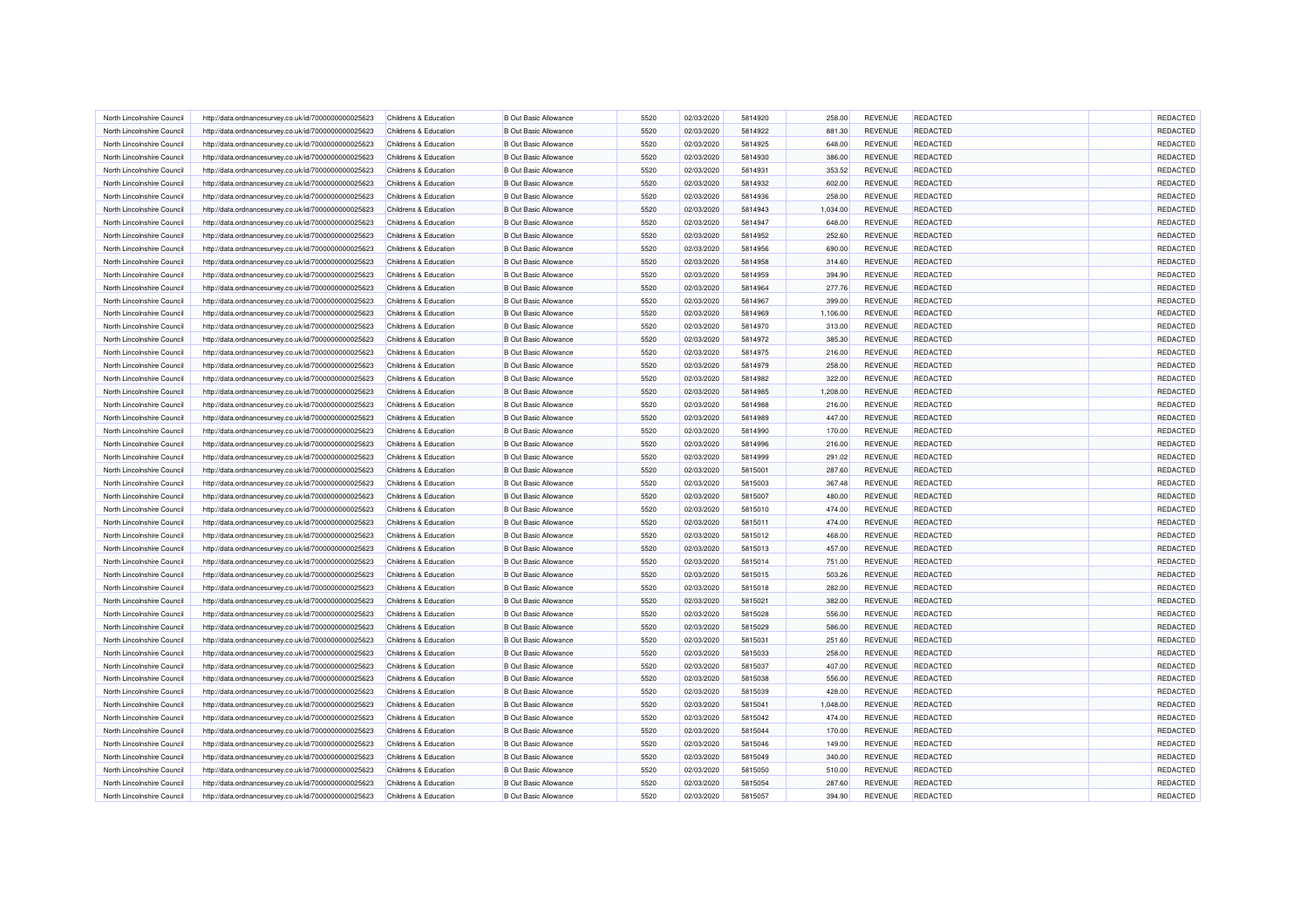| North Lincolnshire Council                               | http://data.ordnancesurvey.co.uk/id/7000000000025623 | <b>Childrens &amp; Education</b>               | <b>B Out Basic Allowance</b>                                 | 5520         | 02/03/2020               | 5815058 | 298.00           | <b>REVENUE</b>            | <b>REDACTED</b> | REDACTED |
|----------------------------------------------------------|------------------------------------------------------|------------------------------------------------|--------------------------------------------------------------|--------------|--------------------------|---------|------------------|---------------------------|-----------------|----------|
| North Lincolnshire Council                               | http://data.ordnancesurvey.co.uk/id/7000000000025623 | Childrens & Education                          | <b>B Out Basic Allowance</b>                                 | 5520         | 02/03/2020               | 5815059 | 509.20           | REVENUE                   | <b>REDACTED</b> | REDACTED |
| North Lincolnshire Council                               | http://data.ordnancesurvey.co.uk/id/7000000000025623 | <b>Childrens &amp; Education</b>               | <b>B Out Basic Allowance</b>                                 | 5520         | 02/03/2020               | 5815062 | 216.00           | <b>REVENUE</b>            | <b>REDACTED</b> | REDACTED |
| North Lincolnshire Council                               | http://data.ordnancesurvey.co.uk/id/7000000000025623 | Childrens & Education                          | <b>B</b> Out Basic Allowance                                 | 5520         | 02/03/2020               | 5815064 | 299.60           | <b>REVENUE</b>            | REDACTED        | REDACTED |
| North Lincolnshire Council                               | http://data.ordnancesurvey.co.uk/id/7000000000025623 | Childrens & Education                          | <b>B Out Basic Allowance</b>                                 | 5520         | 02/03/2020               | 5815071 | 251.40           | REVENUE                   | <b>REDACTED</b> | REDACTED |
| North Lincolnshire Council                               | http://data.ordnancesurvey.co.uk/id/7000000000025623 | Childrens & Education                          | <b>B Out Basic Allowance</b>                                 | 5520         | 02/03/2020               | 5815076 | 386.00           | <b>REVENUE</b>            | <b>REDACTED</b> | REDACTED |
| North Lincolnshire Council                               | http://data.ordnancesurvey.co.uk/id/7000000000025623 | Childrens & Education                          | <b>B Out Basic Allowance</b>                                 | 5520         | 02/03/2020               | 5815078 | 818.00           | REVENUE                   | <b>REDACTED</b> | REDACTED |
| North Lincolnshire Council                               | http://data.ordnancesurvey.co.uk/id/7000000000025623 | Childrens & Education                          | <b>B Out Basic Allowance</b>                                 | 5520         | 02/03/2020               | 5815080 | 278.00           | REVENUE                   | REDACTED        | REDACTED |
| North Lincolnshire Council                               | http://data.ordnancesurvey.co.uk/id/7000000000025623 | <b>Childrens &amp; Education</b>               | <b>B Out Basic Allowance</b>                                 | 5520         | 02/03/2020               | 5815084 | 258.00           | <b>REVENUE</b>            | <b>REDACTED</b> | REDACTED |
| North Lincolnshire Council                               | http://data.ordnancesurvey.co.uk/id/7000000000025623 | <b>Childrens &amp; Education</b>               | <b>B Out Basic Allowance</b>                                 | 5520         | 02/03/2020               | 5815085 | 423.14           | <b>REVENUE</b>            | <b>REDACTED</b> | REDACTED |
| North Lincolnshire Council                               | http://data.ordnancesurvey.co.uk/id/7000000000025623 | Childrens & Education                          | <b>B Out Basic Allowance</b>                                 | 5520         | 02/03/2020               | 5815086 | 278.00           | <b>REVENUE</b>            | <b>REDACTED</b> | REDACTED |
| North Lincolnshire Council                               | http://data.ordnancesurvey.co.uk/id/7000000000025623 | <b>Childrens &amp; Education</b>               | <b>B Out Basic Allowance</b>                                 | 5520         | 02/03/2020               | 5815088 | 459.00           | <b>REVENUE</b>            | REDACTED        | REDACTED |
| North Lincolnshire Council                               | http://data.ordnancesurvey.co.uk/id/7000000000025623 | Childrens & Education                          | <b>B Out Basic Allowance</b>                                 | 5520         | 02/03/2020               | 5815089 | 388.00           | REVENUE                   | REDACTED        | REDACTED |
| North Lincolnshire Council                               | http://data.ordnancesurvey.co.uk/id/7000000000025623 | Childrens & Education                          | <b>B Out Basic Allowance</b>                                 | 5520         | 02/03/2020               | 5815091 | 319.00           | REVENUE                   | REDACTED        | REDACTED |
| North Lincolnshire Council                               | http://data.ordnancesurvey.co.uk/id/7000000000025623 | Childrens & Education                          | <b>B Out Basic Allowance</b>                                 | 5520         | 02/03/2020               | 5815095 | 146.00           | REVENUE                   | <b>REDACTED</b> | REDACTED |
| North Lincolnshire Council                               | http://data.ordnancesurvey.co.uk/id/7000000000025623 | Childrens & Education                          | <b>B Out Basic Allowance</b>                                 | 5520         | 02/03/2020               | 5815097 | 556.00           | REVENUE                   | <b>REDACTED</b> | REDACTED |
| North Lincolnshire Council                               | http://data.ordnancesurvey.co.uk/id/7000000000025623 | Childrens & Education                          | <b>B Out Basic Allowance</b>                                 | 5520         | 02/03/2020               | 5815098 | 278.00           | <b>REVENUE</b>            | <b>REDACTED</b> | REDACTED |
| North Lincolnshire Council                               | http://data.ordnancesurvey.co.uk/id/7000000000025623 | Childrens & Education                          | <b>B Out Basic Allowance</b>                                 | 5520         | 02/03/2020               | 5815108 | 556.00           | <b>REVENUE</b>            | <b>REDACTED</b> | REDACTED |
| North Lincolnshire Council                               | http://data.ordnancesurvey.co.uk/id/7000000000025623 | Childrens & Education                          | <b>B Out Basic Allowance</b>                                 | 5520         | 02/03/2020               | 5815110 | 556.00           | <b>REVENUE</b>            | <b>REDACTED</b> | REDACTED |
| North Lincolnshire Council                               | http://data.ordnancesurvey.co.uk/id/7000000000025623 | <b>Childrens &amp; Education</b>               | <b>B Out Basic Allowance</b>                                 | 5520         | 02/03/2020               | 5815111 | 268.61           | REVENUE                   | REDACTED        | REDACTED |
| North Lincolnshire Council                               | http://data.ordnancesurvey.co.uk/id/7000000000025623 | Childrens & Education                          | <b>B Out Basic Allowance</b>                                 | 5520         | 02/03/2020               | 5815117 | 264.00           | REVENUE                   | <b>REDACTED</b> | REDACTED |
| North Lincolnshire Council                               | http://data.ordnancesurvey.co.uk/id/7000000000025623 | Childrens & Education                          | <b>B</b> Out Basic Allowance                                 | 5520         | 09/03/2020               | 5818269 | 601.60           | REVENUE                   | <b>REDACTED</b> | REDACTED |
| North Lincolnshire Council                               | http://data.ordnancesurvey.co.uk/id/7000000000025623 | Childrens & Education                          | <b>B Out Basic Allowance</b>                                 | 5520         | 09/03/2020               | 5818272 | 170.00           | <b>REVENUE</b>            | <b>REDACTED</b> | REDACTED |
| North Lincolnshire Council                               |                                                      |                                                |                                                              |              |                          | 5818273 |                  |                           | REDACTED        | REDACTED |
| North Lincolnshire Council                               | http://data.ordnancesurvey.co.uk/id/7000000000025623 | Childrens & Education<br>Childrens & Education | <b>B Out Basic Allowance</b><br><b>B Out Basic Allowance</b> | 5520<br>5520 | 09/03/2020<br>09/03/2020 | 5818274 | 458.00<br>406.85 | REVENUE<br><b>REVENUE</b> | <b>REDACTED</b> | REDACTED |
|                                                          | http://data.ordnancesurvey.co.uk/id/7000000000025623 |                                                |                                                              |              |                          |         |                  |                           |                 |          |
| North Lincolnshire Council                               | http://data.ordnancesurvey.co.uk/id/7000000000025623 | Childrens & Education                          | <b>B Out Basic Allowance</b>                                 | 5520         | 09/03/2020               | 5818275 | 268.78           | REVENUE                   | <b>REDACTED</b> | REDACTED |
| North Lincolnshire Council                               | http://data.ordnancesurvey.co.uk/id/7000000000025623 | Childrens & Education                          | <b>B Out Basic Allowance</b>                                 | 5520<br>5520 | 09/03/2020               | 5818276 | 258.00           | <b>REVENUE</b>            | <b>REDACTED</b> | REDACTED |
| North Lincolnshire Council                               | http://data.ordnancesurvey.co.uk/id/7000000000025623 | <b>Childrens &amp; Education</b>               | <b>B Out Basic Allowance</b>                                 |              | 09/03/2020               | 5818277 | 287.26           | REVENUE                   | <b>REDACTED</b> | REDACTED |
| North Lincolnshire Council<br>North Lincolnshire Council | http://data.ordnancesurvey.co.uk/id/7000000000025623 | Childrens & Education                          | <b>B Out Basic Allowance</b>                                 | 5520         | 09/03/2020               | 5818280 | 216.00           | <b>REVENUE</b>            | <b>REDACTED</b> | REDACTED |
|                                                          | http://data.ordnancesurvey.co.uk/id/7000000000025623 | <b>Childrens &amp; Education</b>               | <b>B Out Basic Allowance</b>                                 | 5520         | 09/03/2020               | 5818283 | 505.71           | REVENUE                   | <b>REDACTED</b> | REDACTED |
| North Lincolnshire Council                               | http://data.ordnancesurvey.co.uk/id/7000000000025623 | Childrens & Education                          | <b>B Out Basic Allowance</b>                                 | 5520         | 09/03/2020               | 5818285 | 602.00           | <b>REVENUE</b>            | <b>REDACTED</b> | REDACTED |
| North Lincolnshire Council                               | http://data.ordnancesurvey.co.uk/id/7000000000025623 | Childrens & Education                          | <b>B Out Basic Allowance</b>                                 | 5520         | 09/03/2020               | 5818286 | 170.00           | REVENUE                   | <b>REDACTED</b> | REDACTED |
| North Lincolnshire Council                               | http://data.ordnancesurvey.co.uk/id/7000000000025623 | Childrens & Education                          | <b>B Out Basic Allowance</b>                                 | 5520         | 09/03/2020               | 5818288 | 375.26           | <b>REVENUE</b>            | <b>REDACTED</b> | REDACTED |
| North Lincolnshire Council                               | http://data.ordnancesurvey.co.uk/id/7000000000025623 | Childrens & Education                          | <b>B Out Basic Allowance</b>                                 | 5520         | 09/03/2020               | 5818290 | 1,034.00         | REVENUE                   | <b>REDACTED</b> | REDACTED |
| North Lincolnshire Council                               | http://data.ordnancesurvey.co.uk/id/7000000000025623 | Childrens & Education                          | <b>B Out Basic Allowance</b>                                 | 5520         | 09/03/2020               | 5818294 | 387.37           | REVENUE                   | REDACTED        | REDACTED |
| North Lincolnshire Council                               | http://data.ordnancesurvey.co.uk/id/7000000000025623 | Childrens & Education                          | <b>B Out Basic Allowance</b>                                 | 5520         | 09/03/2020               | 5818296 | 505.90           | <b>REVENUE</b>            | <b>REDACTED</b> | REDACTED |
| North Lincolnshire Council                               | http://data.ordnancesurvey.co.uk/id/7000000000025623 | Childrens & Education                          | <b>B Out Basic Allowance</b>                                 | 5520         | 09/03/2020               | 5818301 | 1,043.00         | <b>REVENUE</b>            | <b>REDACTED</b> | REDACTED |
| North Lincolnshire Council                               | http://data.ordnancesurvey.co.uk/id/7000000000025623 | Childrens & Education                          | <b>B Out Basic Allowance</b>                                 | 5520         | 09/03/2020               | 5818302 | 362.90           | <b>REVENUE</b>            | <b>REDACTED</b> | REDACTED |
| North Lincolnshire Council                               | http://data.ordnancesurvey.co.uk/id/7000000000025623 | <b>Childrens &amp; Education</b>               | <b>B Out Basic Allowance</b>                                 | 5520         | 09/03/2020               | 5818303 | 548.30           | <b>REVENUE</b>            | <b>REDACTED</b> | REDACTED |
| North Lincolnshire Council                               | http://data.ordnancesurvey.co.uk/id/7000000000025623 | Childrens & Education                          | <b>B Out Basic Allowance</b>                                 | 5520         | 09/03/2020               | 5818305 | 312.92           | REVENUE                   | <b>REDACTED</b> | REDACTED |
| North Lincolnshire Council                               | http://data.ordnancesurvey.co.uk/id/7000000000025623 | Childrens & Education                          | <b>B Out Basic Allowance</b>                                 | 5520         | 09/03/2020               | 5818306 | 1,034.00         | REVENUE                   | <b>REDACTED</b> | REDACTED |
| North Lincolnshire Council                               | http://data.ordnancesurvey.co.uk/id/7000000000025623 | Childrens & Education                          | <b>B Out Basic Allowance</b>                                 | 5520         | 09/03/2020               | 5818309 | 216.00           | REVENUE                   | <b>REDACTED</b> | REDACTED |
| North Lincolnshire Council                               | http://data.ordnancesurvey.co.uk/id/7000000000025623 | Childrens & Education                          | <b>B Out Basic Allowance</b>                                 | 5520         | 09/03/2020               | 5818315 | 422.24           | REVENUE                   | REDACTED        | REDACTED |
| North Lincolnshire Council                               | http://data.ordnancesurvey.co.uk/id/7000000000025623 | Childrens & Education                          | <b>B Out Basic Allowance</b>                                 | 5520         | 09/03/2020               | 5818316 | 626.30           | <b>REVENUE</b>            | <b>REDACTED</b> | REDACTED |
| North Lincolnshire Council                               | http://data.ordnancesurvey.co.uk/id/7000000000025623 | Childrens & Education                          | <b>B Out Basic Allowance</b>                                 | 5520         | 09/03/2020               | 5818318 | 318.00           | <b>REVENUE</b>            | <b>REDACTED</b> | REDACTED |
| North Lincolnshire Council                               | http://data.ordnancesurvey.co.uk/id/7000000000025623 | Childrens & Education                          | <b>B Out Basic Allowance</b>                                 | 5520         | 09/03/2020               | 5818323 | 287.60           | REVENUE                   | <b>REDACTED</b> | REDACTED |
| North Lincolnshire Council                               | http://data.ordnancesurvey.co.uk/id/7000000000025623 | Childrens & Education                          | <b>B Out Basic Allowance</b>                                 | 5520         | 09/03/2020               | 5818326 | 283.60           | REVENUE                   | <b>REDACTED</b> | REDACTED |
| North Lincolnshire Council                               | http://data.ordnancesurvey.co.uk/id/7000000000025623 | Childrens & Education                          | <b>B Out Basic Allowance</b>                                 | 5520         | 09/03/2020               | 5818328 | 288.02           | REVENUE                   | <b>REDACTED</b> | REDACTED |
| North Lincolnshire Council                               | http://data.ordnancesurvey.co.uk/id/7000000000025623 | Childrens & Education                          | <b>B Out Basic Allowance</b>                                 | 5520         | 09/03/2020               | 5818329 | 463.00           | <b>REVENUE</b>            | <b>REDACTED</b> | REDACTED |
| North Lincolnshire Council                               | http://data.ordnancesurvey.co.uk/id/7000000000025623 | Childrens & Education                          | <b>B Out Basic Allowance</b>                                 | 5520         | 09/03/2020               | 5818332 | 287.60           | <b>REVENUE</b>            | <b>REDACTED</b> | REDACTED |
| North Lincolnshire Council                               | http://data.ordnancesurvey.co.uk/id/7000000000025623 | Childrens & Education                          | <b>B Out Basic Allowance</b>                                 | 5520         | 09/03/2020               | 5818334 | 342.54           | REVENUE                   | <b>REDACTED</b> | REDACTED |
| North Lincolnshire Council                               | http://data.ordnancesurvey.co.uk/id/7000000000025623 | Childrens & Education                          | <b>B Out Basic Allowance</b>                                 | 5520         | 09/03/2020               | 5818337 | 450.20           | <b>REVENUE</b>            | <b>REDACTED</b> | REDACTED |
| North Lincolnshire Council                               | http://data.ordnancesurvey.co.uk/id/7000000000025623 | Childrens & Education                          | <b>B Out Basic Allowance</b>                                 | 5520         | 09/03/2020               | 5818339 | 280.30           | REVENUE                   | <b>REDACTED</b> | REDACTED |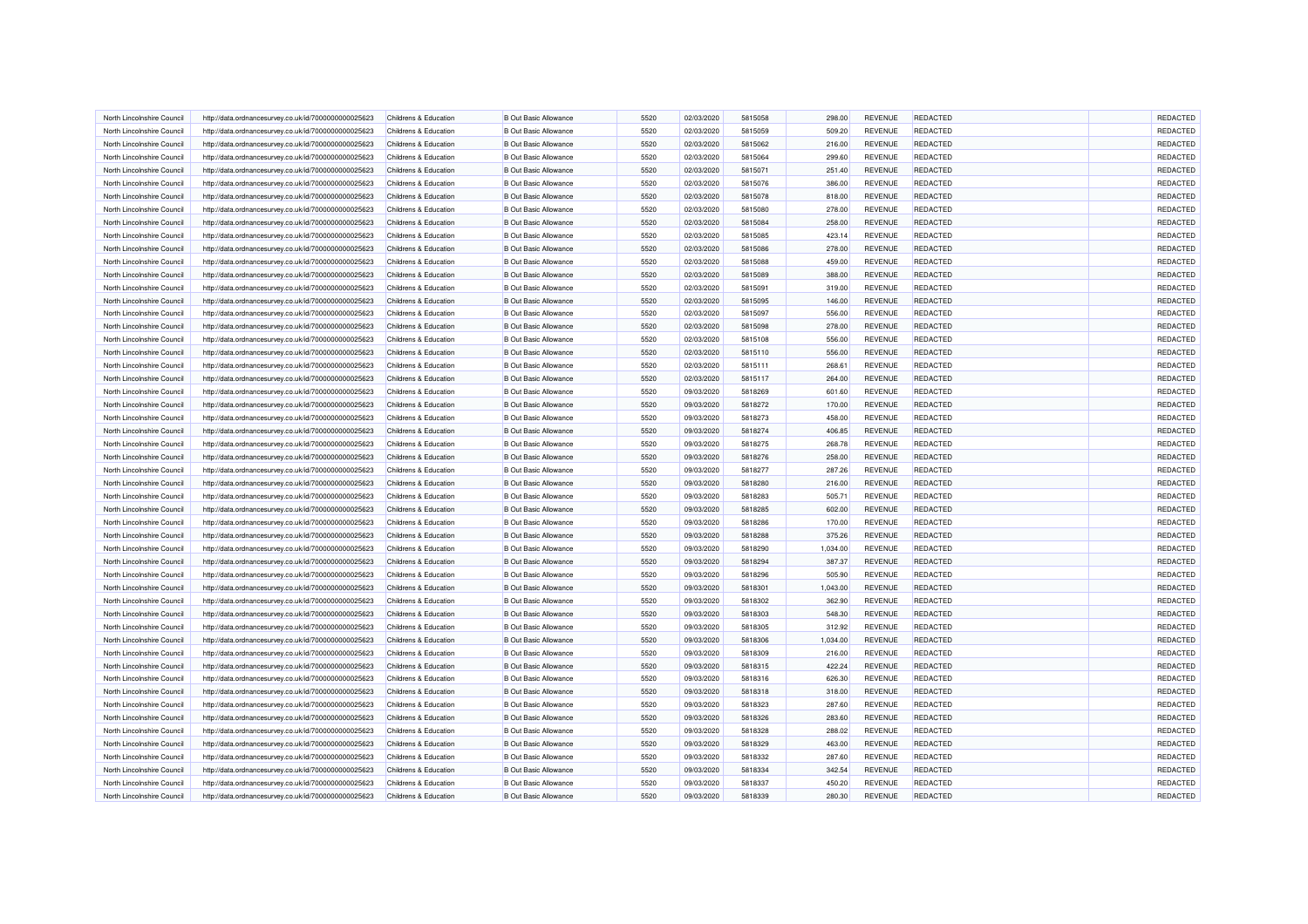| North Lincolnshire Council | http://data.ordnancesurvey.co.uk/id/7000000000025623 | Childrens & Education            | <b>B Out Basic Allowance</b> | 5520 | 09/03/2020 | 5818341 | 274.60   | <b>REVENUE</b> | <b>REDACTED</b> | REDACTED |
|----------------------------|------------------------------------------------------|----------------------------------|------------------------------|------|------------|---------|----------|----------------|-----------------|----------|
| North Lincolnshire Council | http://data.ordnancesurvey.co.uk/id/7000000000025623 | <b>Childrens &amp; Education</b> | <b>B Out Basic Allowance</b> | 5520 | 09/03/2020 | 5818342 | 793.00   | <b>REVENUE</b> | <b>REDACTED</b> | REDACTED |
| North Lincolnshire Council | http://data.ordnancesurvey.co.uk/id/7000000000025623 | Childrens & Education            | <b>B Out Basic Allowance</b> | 5520 | 09/03/2020 | 5818345 | 258.00   | REVENUE        | <b>REDACTED</b> | REDACTED |
| North Lincolnshire Council | http://data.ordnancesurvey.co.uk/id/7000000000025623 | <b>Childrens &amp; Education</b> | <b>B Out Basic Allowance</b> | 5520 | 09/03/2020 | 5818347 | 623.30   | <b>REVENUE</b> | <b>REDACTED</b> | REDACTED |
| North Lincolnshire Council | http://data.ordnancesurvey.co.uk/id/7000000000025623 | Childrens & Education            | <b>B Out Basic Allowance</b> | 5520 | 09/03/2020 | 5818350 | 648.00   | <b>REVENUE</b> | <b>REDACTED</b> | REDACTED |
| North Lincolnshire Council | http://data.ordnancesurvey.co.uk/id/7000000000025623 | Childrens & Education            | <b>B Out Basic Allowance</b> | 5520 | 09/03/2020 | 5818355 | 386.00   | <b>REVENUE</b> | <b>REDACTED</b> | REDACTED |
| North Lincolnshire Council | http://data.ordnancesurvey.co.uk/id/7000000000025623 | Childrens & Education            | <b>B Out Basic Allowance</b> | 5520 | 09/03/2020 | 5818356 | 353.52   | <b>REVENUE</b> | <b>REDACTED</b> | REDACTED |
| North Lincolnshire Council | http://data.ordnancesurvey.co.uk/id/7000000000025623 | Childrens & Education            | <b>B Out Basic Allowance</b> | 5520 | 09/03/2020 | 5818357 | 602.00   | REVENUE        | REDACTED        | REDACTED |
| North Lincolnshire Council | http://data.ordnancesurvey.co.uk/id/7000000000025623 | Childrens & Education            | <b>B Out Basic Allowance</b> | 5520 | 09/03/2020 | 5818359 | 339.43   | REVENUE        | REDACTED        | REDACTED |
| North Lincolnshire Council | http://data.ordnancesurvey.co.uk/id/7000000000025623 | Childrens & Education            | <b>B Out Basic Allowance</b> | 5520 | 09/03/2020 | 5818367 | 1,034.00 | REVENUE        | REDACTED        | REDACTED |
| North Lincolnshire Council | http://data.ordnancesurvey.co.uk/id/7000000000025623 | Childrens & Education            | <b>B Out Basic Allowance</b> | 5520 | 09/03/2020 | 5818371 | 648.00   | <b>REVENUE</b> | <b>REDACTED</b> | REDACTED |
| North Lincolnshire Council | http://data.ordnancesurvey.co.uk/id/7000000000025623 | Childrens & Education            | <b>B</b> Out Basic Allowance | 5520 | 09/03/2020 | 5818376 | 252.60   | <b>REVENUE</b> | <b>REDACTED</b> | REDACTED |
| North Lincolnshire Council | http://data.ordnancesurvey.co.uk/id/7000000000025623 | Childrens & Education            | <b>B Out Basic Allowance</b> | 5520 | 09/03/2020 | 5818380 | 690.00   | <b>REVENUE</b> | <b>REDACTED</b> | REDACTED |
| North Lincolnshire Council | http://data.ordnancesurvey.co.uk/id/7000000000025623 | Childrens & Education            | <b>B Out Basic Allowance</b> | 5520 | 09/03/2020 | 5818382 | 314.60   | REVENUE        | <b>REDACTED</b> | REDACTED |
| North Lincolnshire Council | http://data.ordnancesurvey.co.uk/id/7000000000025623 | Childrens & Education            | <b>B Out Basic Allowance</b> | 5520 | 09/03/2020 | 5818383 | 394.90   | REVENUE        | REDACTED        | REDACTED |
| North Lincolnshire Council | http://data.ordnancesurvey.co.uk/id/7000000000025623 | Childrens & Education            | <b>B Out Basic Allowance</b> | 5520 | 09/03/2020 | 5818388 | 277.76   | REVENUE        | <b>REDACTED</b> | REDACTED |
| North Lincolnshire Council | http://data.ordnancesurvey.co.uk/id/7000000000025623 | Childrens & Education            | <b>B Out Basic Allowance</b> | 5520 | 09/03/2020 | 5818391 | 399.00   | REVENUE        | <b>REDACTED</b> | REDACTED |
| North Lincolnshire Council | http://data.ordnancesurvey.co.uk/id/7000000000025623 | Childrens & Education            | <b>B Out Basic Allowance</b> | 5520 | 09/03/2020 | 5818393 | 1,106.00 | REVENUE        | <b>REDACTED</b> | REDACTED |
| North Lincolnshire Council | http://data.ordnancesurvey.co.uk/id/7000000000025623 | Childrens & Education            | <b>B Out Basic Allowance</b> | 5520 | 09/03/2020 | 5818394 | 313.00   | REVENUE        | <b>REDACTED</b> | REDACTED |
| North Lincolnshire Council | http://data.ordnancesurvey.co.uk/id/7000000000025623 | Childrens & Education            | <b>B Out Basic Allowance</b> | 5520 | 09/03/2020 | 5818396 | 385.30   | <b>REVENUE</b> | <b>REDACTED</b> | REDACTED |
| North Lincolnshire Council | http://data.ordnancesurvey.co.uk/id/7000000000025623 | Childrens & Education            | <b>B Out Basic Allowance</b> | 5520 | 09/03/2020 | 5818399 | 216.00   | REVENUE        | <b>REDACTED</b> | REDACTED |
| North Lincolnshire Council | http://data.ordnancesurvey.co.uk/id/7000000000025623 | Childrens & Education            | <b>B Out Basic Allowance</b> | 5520 | 09/03/2020 | 5818403 | 258.00   | <b>REVENUE</b> | <b>REDACTED</b> | REDACTED |
| North Lincolnshire Council | http://data.ordnancesurvey.co.uk/id/7000000000025623 | Childrens & Education            | <b>B Out Basic Allowance</b> | 5520 | 09/03/2020 | 5818406 | 322.00   | REVENUE        | <b>REDACTED</b> | REDACTED |
| North Lincolnshire Council | http://data.ordnancesurvey.co.uk/id/7000000000025623 | Childrens & Education            | <b>B Out Basic Allowance</b> | 5520 | 09/03/2020 | 5818409 | 1,208.00 | <b>REVENUE</b> | <b>REDACTED</b> | REDACTED |
| North Lincolnshire Council | http://data.ordnancesurvey.co.uk/id/7000000000025623 | Childrens & Education            | <b>B Out Basic Allowance</b> | 5520 | 09/03/2020 | 5818412 | 216.00   | REVENUE        | <b>REDACTED</b> | REDACTED |
| North Lincolnshire Council | http://data.ordnancesurvey.co.uk/id/7000000000025623 | Childrens & Education            | <b>B Out Basic Allowance</b> | 5520 | 09/03/2020 | 5818413 | 298.00   | <b>REVENUE</b> | <b>REDACTED</b> | REDACTED |
| North Lincolnshire Council | http://data.ordnancesurvey.co.uk/id/7000000000025623 | Childrens & Education            | <b>B Out Basic Allowance</b> | 5520 | 09/03/2020 | 5818423 | 291.02   | REVENUE        | <b>REDACTED</b> | REDACTED |
| North Lincolnshire Council | http://data.ordnancesurvey.co.uk/id/7000000000025623 | Childrens & Education            | <b>B Out Basic Allowance</b> | 5520 | 09/03/2020 | 5818425 | 287.60   | <b>REVENUE</b> | <b>REDACTED</b> | REDACTED |
| North Lincolnshire Council | http://data.ordnancesurvey.co.uk/id/7000000000025623 | Childrens & Education            | <b>B Out Basic Allowance</b> | 5520 | 09/03/2020 | 5818426 | 367.48   | REVENUE        | <b>REDACTED</b> | REDACTED |
| North Lincolnshire Council | http://data.ordnancesurvey.co.uk/id/7000000000025623 | Childrens & Education            | <b>B Out Basic Allowance</b> | 5520 | 09/03/2020 | 5818430 | 480.00   | REVENUE        | REDACTED        | REDACTED |
| North Lincolnshire Council | http://data.ordnancesurvey.co.uk/id/7000000000025623 | Childrens & Education            | <b>B Out Basic Allowance</b> | 5520 | 09/03/2020 | 5818433 | 474.00   | <b>REVENUE</b> | REDACTED        | REDACTED |
| North Lincolnshire Council | http://data.ordnancesurvey.co.uk/id/7000000000025623 | Childrens & Education            | <b>B Out Basic Allowance</b> | 5520 | 09/03/2020 | 5818434 | 474.00   | <b>REVENUE</b> | <b>REDACTED</b> | REDACTED |
| North Lincolnshire Council | http://data.ordnancesurvey.co.uk/id/7000000000025623 | Childrens & Education            | <b>B Out Basic Allowance</b> | 5520 | 09/03/2020 | 5818435 | 258.00   | <b>REVENUE</b> | <b>REDACTED</b> | REDACTED |
| North Lincolnshire Council | http://data.ordnancesurvey.co.uk/id/7000000000025623 | Childrens & Education            | <b>B Out Basic Allowance</b> | 5520 | 09/03/2020 | 5818436 | 468.00   | REVENUE        | <b>REDACTED</b> | REDACTED |
| North Lincolnshire Council | http://data.ordnancesurvey.co.uk/id/7000000000025623 | Childrens & Education            | <b>B</b> Out Basic Allowance | 5520 | 09/03/2020 | 5818437 | 365.00   | REVENUE        | <b>REDACTED</b> | REDACTED |
| North Lincolnshire Council | http://data.ordnancesurvey.co.uk/id/7000000000025623 | Childrens & Education            | <b>B Out Basic Allowance</b> | 5520 | 09/03/2020 | 5818438 | 751.00   | <b>REVENUE</b> | <b>REDACTED</b> | REDACTED |
| North Lincolnshire Council | http://data.ordnancesurvey.co.uk/id/7000000000025623 | Childrens & Education            | <b>B Out Basic Allowance</b> | 5520 | 09/03/2020 | 5818439 | 503.26   | <b>REVENUE</b> | <b>REDACTED</b> | REDACTED |
| North Lincolnshire Council | http://data.ordnancesurvey.co.uk/id/7000000000025623 | Childrens & Education            | <b>B Out Basic Allowance</b> | 5520 | 09/03/2020 | 5818442 | 282.00   | REVENUE        | <b>REDACTED</b> | REDACTED |
| North Lincolnshire Council | http://data.ordnancesurvey.co.uk/id/7000000000025623 | <b>Childrens &amp; Education</b> | <b>B Out Basic Allowance</b> | 5520 | 09/03/2020 | 5818445 | 382.00   | <b>REVENUE</b> | <b>REDACTED</b> | REDACTED |
| North Lincolnshire Council | http://data.ordnancesurvey.co.uk/id/7000000000025623 | Childrens & Education            | <b>B Out Basic Allowance</b> | 5520 | 09/03/2020 | 5818447 | 304.80   | <b>REVENUE</b> | <b>REDACTED</b> | REDACTED |
| North Lincolnshire Council | http://data.ordnancesurvey.co.uk/id/7000000000025623 | Childrens & Education            | <b>B Out Basic Allowance</b> | 5520 | 09/03/2020 | 5818452 | 556.00   | REVENUE        | REDACTED        | REDACTED |
| North Lincolnshire Council | http://data.ordnancesurvey.co.uk/id/7000000000025623 | Childrens & Education            | <b>B Out Basic Allowance</b> | 5520 | 09/03/2020 | 5818453 | 586.00   | REVENUE        | <b>REDACTED</b> | REDACTED |
| North Lincolnshire Council | http://data.ordnancesurvey.co.uk/id/7000000000025623 | Childrens & Education            | <b>B Out Basic Allowance</b> | 5520 | 09/03/2020 | 5818455 | 251.60   | <b>REVENUE</b> | <b>REDACTED</b> | REDACTED |
| North Lincolnshire Council | http://data.ordnancesurvey.co.uk/id/7000000000025623 | Childrens & Education            | <b>B Out Basic Allowance</b> | 5520 | 09/03/2020 | 5818457 | 258.00   | <b>REVENUE</b> | <b>REDACTED</b> | REDACTED |
| North Lincolnshire Council | http://data.ordnancesurvey.co.uk/id/7000000000025623 | Childrens & Education            | <b>B Out Basic Allowance</b> | 5520 | 09/03/2020 | 5818461 | 407.00   | REVENUE        | <b>REDACTED</b> | REDACTED |
| North Lincolnshire Council | http://data.ordnancesurvey.co.uk/id/7000000000025623 | Childrens & Education            | <b>B Out Basic Allowance</b> | 5520 | 09/03/2020 | 5818462 | 556.00   | REVENUE        | <b>REDACTED</b> | REDACTED |
| North Lincolnshire Council | http://data.ordnancesurvey.co.uk/id/7000000000025623 | Childrens & Education            | <b>B Out Basic Allowance</b> | 5520 | 09/03/2020 | 5818463 | 428.00   | <b>REVENUE</b> | <b>REDACTED</b> | REDACTED |
| North Lincolnshire Council | http://data.ordnancesurvey.co.uk/id/7000000000025623 | Childrens & Education            | <b>B Out Basic Allowance</b> | 5520 | 09/03/2020 | 5818465 | 832.00   | REVENUE        | <b>REDACTED</b> | REDACTED |
| North Lincolnshire Council | http://data.ordnancesurvey.co.uk/id/7000000000025623 | Childrens & Education            | <b>B Out Basic Allowance</b> | 5520 | 09/03/2020 | 5818466 | 566.57   | REVENUE        | <b>REDACTED</b> | REDACTED |
| North Lincolnshire Council | http://data.ordnancesurvey.co.uk/id/7000000000025623 | Childrens & Education            | <b>B Out Basic Allowance</b> | 5520 | 09/03/2020 | 5818472 | 379.43   | REVENUE        | <b>REDACTED</b> | REDACTED |
| North Lincolnshire Council | http://data.ordnancesurvey.co.uk/id/7000000000025623 | Childrens & Education            | <b>B Out Basic Allowance</b> | 5520 | 09/03/2020 | 5818473 | 510.00   | REVENUE        | <b>REDACTED</b> | REDACTED |
| North Lincolnshire Council | http://data.ordnancesurvey.co.uk/id/7000000000025623 | Childrens & Education            | <b>B Out Basic Allowance</b> | 5520 | 09/03/2020 | 5818476 | 287.60   | <b>REVENUE</b> | <b>REDACTED</b> | REDACTED |
| North Lincolnshire Council | http://data.ordnancesurvey.co.uk/id/7000000000025623 | Childrens & Education            | <b>B Out Basic Allowance</b> | 5520 | 09/03/2020 | 5818479 | 394.90   | REVENUE        | <b>REDACTED</b> | REDACTED |
|                            |                                                      |                                  |                              |      |            |         |          |                |                 |          |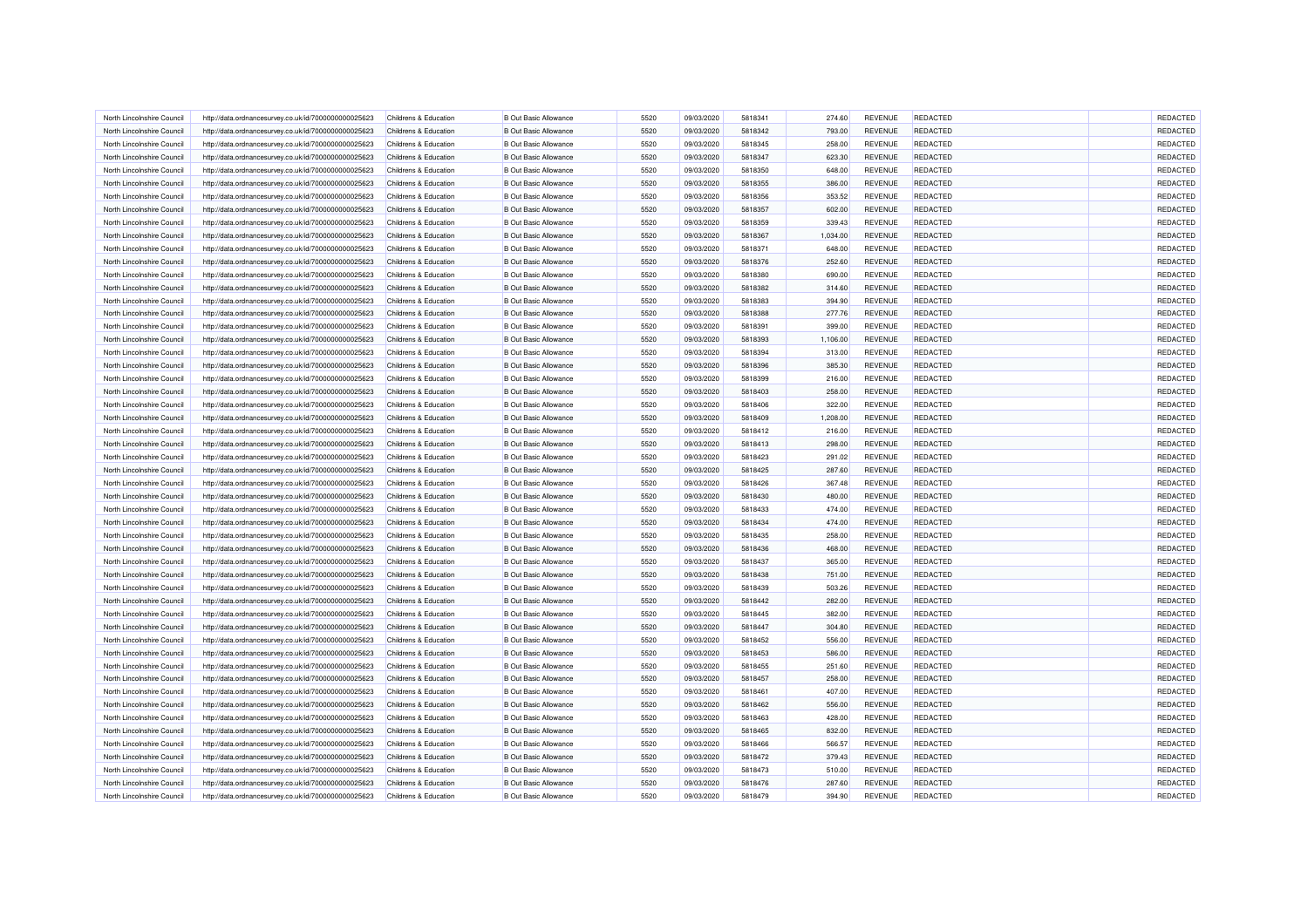| North Lincolnshire Council | http://data.ordnancesurvey.co.uk/id/7000000000025623                                                         | Childrens & Education            | <b>B</b> Out Basic Allowance | 5520 | 09/03/2020               | 5818480 | 298.00           | <b>REVENUE</b> | <b>REDACTED</b> | <b>REDACTED</b> |
|----------------------------|--------------------------------------------------------------------------------------------------------------|----------------------------------|------------------------------|------|--------------------------|---------|------------------|----------------|-----------------|-----------------|
| North Lincolnshire Council | http://data.ordnancesurvey.co.uk/id/7000000000025623                                                         | <b>Childrens &amp; Education</b> | <b>B Out Basic Allowance</b> | 5520 | 09/03/2020               | 5818481 | 509.20           | REVENUE        | <b>REDACTED</b> | REDACTED        |
| North Lincolnshire Council | http://data.ordnancesurvey.co.uk/id/7000000000025623                                                         | Childrens & Education            | <b>B Out Basic Allowance</b> | 5520 | 09/03/2020               | 5818484 | 216.00           | <b>REVENUE</b> | <b>REDACTED</b> | REDACTED        |
| North Lincolnshire Council | http://data.ordnancesurvey.co.uk/id/7000000000025623                                                         | <b>Childrens &amp; Education</b> | <b>B Out Basic Allowance</b> | 5520 | 09/03/2020               | 5818486 | 299.60           | REVENUE        | REDACTED        | REDACTED        |
| North Lincolnshire Council | http://data.ordnancesurvey.co.uk/id/7000000000025623                                                         | Childrens & Education            | <b>B Out Basic Allowance</b> | 5520 | 09/03/2020               | 5818493 | 251.40           | <b>REVENUE</b> | <b>REDACTED</b> | REDACTED        |
| North Lincolnshire Council | http://data.ordnancesurvey.co.uk/id/7000000000025623                                                         | Childrens & Education            | <b>B Out Basic Allowance</b> | 5520 | 09/03/2020               | 5818498 | 386.00           | REVENUE        | <b>REDACTED</b> | REDACTED        |
| North Lincolnshire Council | http://data.ordnancesurvey.co.uk/id/7000000000025623                                                         | Childrens & Education            | <b>B Out Basic Allowance</b> | 5520 | 09/03/2020               | 5818500 | 818.00           | <b>REVENUE</b> | <b>REDACTED</b> | REDACTED        |
| North Lincolnshire Council | http://data.ordnancesurvey.co.uk/id/7000000000025623                                                         | Childrens & Education            | <b>B Out Basic Allowance</b> | 5520 | 09/03/2020               | 5818502 | 278.00           | REVENUE        | <b>REDACTED</b> | REDACTED        |
| North Lincolnshire Council | http://data.ordnancesurvey.co.uk/id/7000000000025623                                                         | Childrens & Education            | <b>B Out Basic Allowance</b> | 5520 | 09/03/2020               | 5818507 | 256.86           | REVENUE        | <b>REDACTED</b> | REDACTED        |
| North Lincolnshire Council | http://data.ordnancesurvey.co.uk/id/7000000000025623                                                         | Childrens & Education            | <b>B Out Basic Allowance</b> | 5520 | 09/03/2020               | 5818509 | 278.00           | REVENUE        | <b>REDACTED</b> | REDACTED        |
| North Lincolnshire Council | http://data.ordnancesurvey.co.uk/id/7000000000025623                                                         | Childrens & Education            | <b>B Out Basic Allowance</b> | 5520 | 09/03/2020               | 5818511 | 459.00           | <b>REVENUE</b> | <b>REDACTED</b> | REDACTED        |
| North Lincolnshire Council | http://data.ordnancesurvey.co.uk/id/7000000000025623                                                         | Childrens & Education            | <b>B</b> Out Basic Allowance | 5520 | 09/03/2020               | 5818512 | 194.00           | <b>REVENUE</b> | <b>REDACTED</b> | REDACTED        |
| North Lincolnshire Council | http://data.ordnancesurvey.co.uk/id/7000000000025623                                                         | Childrens & Education            | <b>B Out Basic Allowance</b> | 5520 | 09/03/2020               | 5818514 | 319.00           | <b>REVENUE</b> | <b>REDACTED</b> | REDACTED        |
| North Lincolnshire Council | http://data.ordnancesurvey.co.uk/id/7000000000025623                                                         | Childrens & Education            | <b>B Out Basic Allowance</b> | 5520 | 09/03/2020               | 5818520 | 556.00           | REVENUE        | REDACTED        | REDACTED        |
| North Lincolnshire Council | http://data.ordnancesurvey.co.uk/id/7000000000025623                                                         | Childrens & Education            | <b>B Out Basic Allowance</b> | 5520 | 09/03/2020               | 5818521 | 278.00           | <b>REVENUE</b> | <b>REDACTED</b> | REDACTED        |
| North Lincolnshire Council | http://data.ordnancesurvey.co.uk/id/7000000000025623                                                         | Childrens & Education            | <b>B Out Basic Allowance</b> | 5520 | 09/03/2020               | 5818532 | 556.00           | REVENUE        | <b>REDACTED</b> | REDACTED        |
| North Lincolnshire Council | http://data.ordnancesurvey.co.uk/id/7000000000025623                                                         | Childrens & Education            | <b>B Out Basic Allowance</b> | 5520 | 09/03/2020               | 5818534 | 556.00           | <b>REVENUE</b> | <b>REDACTED</b> | REDACTED        |
| North Lincolnshire Council | http://data.ordnancesurvey.co.uk/id/7000000000025623                                                         | Childrens & Education            | <b>B Out Basic Allowance</b> | 5520 | 09/03/2020               | 5818535 | 268.61           | REVENUE        | <b>REDACTED</b> | REDACTED        |
| North Lincolnshire Council | http://data.ordnancesurvey.co.uk/id/7000000000025623                                                         | Childrens & Education            | <b>B Out Basic Allowance</b> | 5520 | 09/03/2020               | 5818541 | 264.00           | REVENUE        | REDACTED        | REDACTED        |
| North Lincolnshire Council | http://data.ordnancesurvey.co.uk/id/7000000000025623                                                         | Childrens & Education            | <b>B Out Basic Allowance</b> | 5520 | 16/03/2020               | 5821533 | 601.60           | <b>REVENUE</b> | <b>REDACTED</b> | REDACTED        |
| North Lincolnshire Council | http://data.ordnancesurvey.co.uk/id/7000000000025623                                                         | Childrens & Education            | <b>B Out Basic Allowance</b> | 5520 | 16/03/2020               | 5821536 | 170.00           | REVENUE        | <b>REDACTED</b> | REDACTED        |
| North Lincolnshire Council | http://data.ordnancesurvey.co.uk/id/7000000000025623                                                         | Childrens & Education            | <b>B Out Basic Allowance</b> | 5520 | 16/03/2020               | 5821537 | 458.00           | <b>REVENUE</b> | <b>REDACTED</b> | REDACTED        |
| North Lincolnshire Council | http://data.ordnancesurvey.co.uk/id/7000000000025623                                                         | <b>Childrens &amp; Education</b> | <b>B Out Basic Allowance</b> | 5520 | 16/03/2020               | 5821538 | 60.57            | <b>REVENUE</b> | <b>REDACTED</b> | REDACTED        |
| North Lincolnshire Council | http://data.ordnancesurvey.co.uk/id/7000000000025623                                                         | Childrens & Education            | <b>B Out Basic Allowance</b> | 5520 | 16/03/2020               | 5821539 | 268.78           | <b>REVENUE</b> | <b>REDACTED</b> | REDACTED        |
| North Lincolnshire Council | http://data.ordnancesurvey.co.uk/id/7000000000025623                                                         | <b>Childrens &amp; Education</b> | <b>B Out Basic Allowance</b> | 5520 | 16/03/2020               | 5821540 | 319.71           | <b>REVENUE</b> | REDACTED        | REDACTED        |
| North Lincolnshire Council | http://data.ordnancesurvey.co.uk/id/7000000000025623                                                         | Childrens & Education            | <b>B Out Basic Allowance</b> | 5520 | 16/03/2020               | 5821541 | 287.26           | <b>REVENUE</b> | REDACTED        | REDACTED        |
| North Lincolnshire Council | http://data.ordnancesurvey.co.uk/id/7000000000025623                                                         | Childrens & Education            | <b>B Out Basic Allowance</b> | 5520 | 16/03/2020               | 5821544 | 216.00           | REVENUE        | <b>REDACTED</b> | REDACTED        |
| North Lincolnshire Council | http://data.ordnancesurvey.co.uk/id/7000000000025623                                                         | Childrens & Education            | <b>B Out Basic Allowance</b> | 5520 | 16/03/2020               | 5821547 | 474.00           | <b>REVENUE</b> | <b>REDACTED</b> | REDACTED        |
| North Lincolnshire Council | http://data.ordnancesurvey.co.uk/id/7000000000025623                                                         | Childrens & Education            | <b>B Out Basic Allowance</b> | 5520 | 16/03/2020               | 5821549 | 602.00           | REVENUE        | <b>REDACTED</b> | REDACTED        |
| North Lincolnshire Council | http://data.ordnancesurvey.co.uk/id/7000000000025623                                                         | Childrens & Education            | <b>B Out Basic Allowance</b> | 5520 | 16/03/2020               | 5821550 | 243.71           | REVENUE        | REDACTED        | REDACTED        |
| North Lincolnshire Council | http://data.ordnancesurvey.co.uk/id/7000000000025623                                                         | Childrens & Education            | <b>B Out Basic Allowance</b> | 5520 | 16/03/2020               | 5821552 | 360.11           | <b>REVENUE</b> | <b>REDACTED</b> | REDACTED        |
| North Lincolnshire Council | http://data.ordnancesurvey.co.uk/id/7000000000025623                                                         | Childrens & Education            | <b>B Out Basic Allowance</b> | 5520 | 16/03/2020               | 5821554 | 988.00           | <b>REVENUE</b> | <b>REDACTED</b> | REDACTED        |
| North Lincolnshire Council | http://data.ordnancesurvey.co.uk/id/7000000000025623                                                         | Childrens & Education            | <b>B Out Basic Allowance</b> | 5520 | 16/03/2020               | 5821558 | 387.37           | <b>REVENUE</b> | <b>REDACTED</b> | REDACTED        |
| North Lincolnshire Council | http://data.ordnancesurvey.co.uk/id/7000000000025623                                                         | Childrens & Education            | <b>B Out Basic Allowance</b> | 5520 | 16/03/2020               | 5821560 | 505.90           | REVENUE        | REDACTED        | REDACTED        |
| North Lincolnshire Council | http://data.ordnancesurvey.co.uk/id/7000000000025623                                                         | Childrens & Education            | <b>B Out Basic Allowance</b> | 5520 | 16/03/2020               | 5821565 | 298.00           | REVENUE        | REDACTED        | REDACTED        |
| North Lincolnshire Council | http://data.ordnancesurvey.co.uk/id/7000000000025623                                                         | Childrens & Education            | <b>B Out Basic Allowance</b> | 5520 | 16/03/2020               | 5821566 | 362.90           | REVENUE        | REDACTED        | REDACTED        |
| North Lincolnshire Council | http://data.ordnancesurvey.co.uk/id/7000000000025623                                                         | Childrens & Education            | <b>B Out Basic Allowance</b> | 5520 | 16/03/2020               | 5821567 | 548.30           | <b>REVENUE</b> | <b>REDACTED</b> | REDACTED        |
| North Lincolnshire Council | http://data.ordnancesurvey.co.uk/id/7000000000025623                                                         | Childrens & Education            | <b>B Out Basic Allowance</b> | 5520 | 16/03/2020               | 5821569 | 312.92           | REVENUE        | <b>REDACTED</b> | REDACTED        |
| North Lincolnshire Council | http://data.ordnancesurvey.co.uk/id/7000000000025623                                                         | Childrens & Education            | <b>B Out Basic Allowance</b> | 5520 | 16/03/2020               | 5821570 | 818.00           | <b>REVENUE</b> | <b>REDACTED</b> | REDACTED        |
| North Lincolnshire Council | http://data.ordnancesurvey.co.uk/id/7000000000025623                                                         | Childrens & Education            | <b>B Out Basic Allowance</b> | 5520 | 16/03/2020               | 5821573 | 216.00           | REVENUE        | <b>REDACTED</b> | REDACTED        |
| North Lincolnshire Council | http://data.ordnancesurvey.co.uk/id/7000000000025623                                                         | Childrens & Education            | <b>B Out Basic Allowance</b> | 5520 | 16/03/2020               | 5821579 | 422.24           | <b>REVENUE</b> | REDACTED        | REDACTED        |
| North Lincolnshire Council | http://data.ordnancesurvey.co.uk/id/7000000000025623                                                         | Childrens & Education            | <b>B Out Basic Allowance</b> | 5520 | 16/03/2020               | 5821580 | 626.30           | REVENUE        | <b>REDACTED</b> | REDACTED        |
| North Lincolnshire Council | http://data.ordnancesurvey.co.uk/id/7000000000025623                                                         | Childrens & Education            | <b>B Out Basic Allowance</b> | 5520 | 16/03/2020               | 5821582 | 318.00           | <b>REVENUE</b> | <b>REDACTED</b> | REDACTED        |
| North Lincolnshire Council | http://data.ordnancesurvey.co.uk/id/7000000000025623                                                         | Childrens & Education            | <b>B Out Basic Allowance</b> | 5520 | 16/03/2020               | 5821587 | 287.60           | <b>REVENUE</b> | <b>REDACTED</b> | REDACTED        |
| North Lincolnshire Council | http://data.ordnancesurvey.co.uk/id/7000000000025623                                                         | Childrens & Education            | <b>B Out Basic Allowance</b> | 5520 | 16/03/2020               | 5821590 | 283.60           | <b>REVENUE</b> | <b>REDACTED</b> | REDACTED        |
| North Lincolnshire Council |                                                                                                              | Childrens & Education            | <b>B Out Basic Allowance</b> | 5520 | 16/03/2020               | 5821592 |                  | REVENUE        | <b>REDACTED</b> | REDACTED        |
| North Lincolnshire Council | http://data.ordnancesurvey.co.uk/id/7000000000025623<br>http://data.ordnancesurvey.co.uk/id/7000000000025623 | Childrens & Education            | <b>B Out Basic Allowance</b> | 5520 | 16/03/2020               | 5821593 | 288.02<br>463.00 | <b>REVENUE</b> | <b>REDACTED</b> | REDACTED        |
| North Lincolnshire Council |                                                                                                              | Childrens & Education            | <b>B Out Basic Allowance</b> | 5520 |                          | 5821596 |                  | REVENUE        | <b>REDACTED</b> | REDACTED        |
| North Lincolnshire Council | http://data.ordnancesurvey.co.uk/id/7000000000025623                                                         | Childrens & Education            | <b>B Out Basic Allowance</b> | 5520 | 16/03/2020<br>16/03/2020 | 5821598 | 287.60<br>342.54 | <b>REVENUE</b> | <b>REDACTED</b> | REDACTED        |
| North Lincolnshire Council | http://data.ordnancesurvey.co.uk/id/7000000000025623<br>http://data.ordnancesurvey.co.uk/id/7000000000025623 | Childrens & Education            | <b>B Out Basic Allowance</b> | 5520 | 16/03/2020               | 5821600 | 450.20           | REVENUE        | <b>REDACTED</b> | REDACTED        |
| North Lincolnshire Council |                                                                                                              | Childrens & Education            | <b>B Out Basic Allowance</b> | 5520 |                          | 5821602 |                  | REVENUE        | <b>REDACTED</b> | REDACTED        |
| North Lincolnshire Council | http://data.ordnancesurvey.co.uk/id/7000000000025623<br>http://data.ordnancesurvey.co.uk/id/7000000000025623 | Childrens & Education            | <b>B Out Basic Allowance</b> | 5520 | 16/03/2020<br>16/03/2020 | 5821604 | 291.45<br>274.60 | <b>REVENUE</b> | <b>REDACTED</b> | REDACTED        |
| North Lincolnshire Council | http://data.ordnancesurvey.co.uk/id/7000000000025623                                                         |                                  | <b>B Out Basic Allowance</b> | 5520 |                          | 5821605 | 1,124.71         | REVENUE        | <b>REDACTED</b> | REDACTED        |
|                            |                                                                                                              | Childrens & Education            |                              |      | 16/03/2020               |         |                  |                |                 |                 |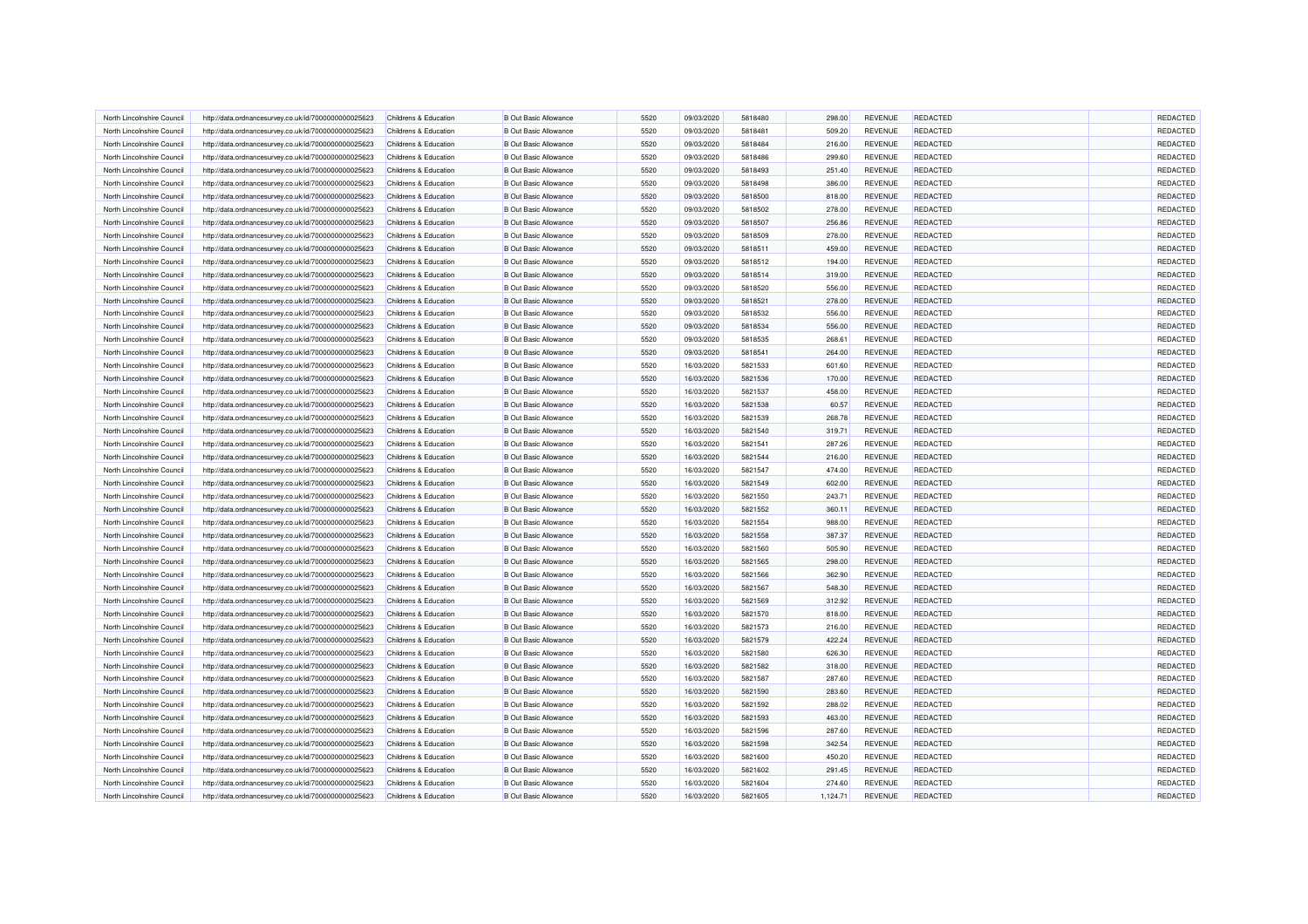| North Lincolnshire Council | http://data.ordnancesurvey.co.uk/id/7000000000025623 | Childrens & Education                          | <b>B Out Basic Allowance</b> | 5520 | 16/03/2020               | 5821608            | 258.00             | <b>REVENUE</b> | <b>REDACTED</b> | REDACTED        |
|----------------------------|------------------------------------------------------|------------------------------------------------|------------------------------|------|--------------------------|--------------------|--------------------|----------------|-----------------|-----------------|
| North Lincolnshire Council | http://data.ordnancesurvey.co.uk/id/7000000000025623 | Childrens & Education                          | <b>B Out Basic Allowance</b> | 5520 | 16/03/2020               | 5821610            | 623.30             | <b>REVENUE</b> | <b>REDACTED</b> | REDACTED        |
| North Lincolnshire Council | http://data.ordnancesurvey.co.uk/id/7000000000025623 | Childrens & Education                          | <b>B Out Basic Allowance</b> | 5520 | 16/03/2020               | 5821613            | 864.00             | REVENUE        | <b>REDACTED</b> | REDACTED        |
| North Lincolnshire Council | http://data.ordnancesurvey.co.uk/id/7000000000025623 | Childrens & Education                          | <b>B Out Basic Allowance</b> | 5520 | 16/03/2020               | 5821618            | 386.00             | <b>REVENUE</b> | <b>REDACTED</b> | REDACTED        |
| North Lincolnshire Council | http://data.ordnancesurvey.co.uk/id/7000000000025623 | Childrens & Education                          | <b>B Out Basic Allowance</b> | 5520 | 16/03/2020               | 5821619            | 353.52             | <b>REVENUE</b> | <b>REDACTED</b> | REDACTED        |
| North Lincolnshire Council | http://data.ordnancesurvey.co.uk/id/7000000000025623 | Childrens & Education                          | <b>B Out Basic Allowance</b> | 5520 | 16/03/2020               | 5821620            | 602.00             | <b>REVENUE</b> | <b>REDACTED</b> | REDACTED        |
| North Lincolnshire Council | http://data.ordnancesurvey.co.uk/id/7000000000025623 | Childrens & Education                          | <b>B Out Basic Allowance</b> | 5520 | 16/03/2020               | 5821630            | 1,034.00           | <b>REVENUE</b> | <b>REDACTED</b> | REDACTED        |
| North Lincolnshire Council | http://data.ordnancesurvey.co.uk/id/7000000000025623 | Childrens & Education                          | <b>B Out Basic Allowance</b> | 5520 | 16/03/2020               | 5821633            | 240.69             | REVENUE        | REDACTED        | REDACTED        |
| North Lincolnshire Council | http://data.ordnancesurvey.co.uk/id/7000000000025623 | Childrens & Education                          | <b>B Out Basic Allowance</b> | 5520 | 16/03/2020               | 5821634            | 648.00             | REVENUE        | REDACTED        | REDACTED        |
| North Lincolnshire Council | http://data.ordnancesurvey.co.uk/id/7000000000025623 | Childrens & Education                          | <b>B Out Basic Allowance</b> | 5520 | 16/03/2020               | 5821639            | 252.60             | REVENUE        | REDACTED        | REDACTED        |
| North Lincolnshire Council | http://data.ordnancesurvey.co.uk/id/7000000000025623 | Childrens & Education                          | <b>B Out Basic Allowance</b> | 5520 | 16/03/2020               | 5821643            | 574.56             | <b>REVENUE</b> | <b>REDACTED</b> | REDACTED        |
| North Lincolnshire Council | http://data.ordnancesurvey.co.uk/id/7000000000025623 | Childrens & Education                          | <b>B</b> Out Basic Allowance | 5520 | 16/03/2020               | 5821645            | 314.60             | <b>REVENUE</b> | <b>REDACTED</b> | REDACTED        |
| North Lincolnshire Council | http://data.ordnancesurvey.co.uk/id/7000000000025623 | Childrens & Education                          | <b>B Out Basic Allowance</b> | 5520 | 16/03/2020               | 5821646            | 394.90             | <b>REVENUE</b> | <b>REDACTED</b> | REDACTED        |
| North Lincolnshire Council | http://data.ordnancesurvey.co.uk/id/7000000000025623 | Childrens & Education                          | <b>B Out Basic Allowance</b> | 5520 | 16/03/2020               | 5821651            | 277.76             | REVENUE        | <b>REDACTED</b> | REDACTED        |
| North Lincolnshire Council | http://data.ordnancesurvey.co.uk/id/7000000000025623 | <b>Childrens &amp; Education</b>               | <b>B Out Basic Allowance</b> | 5520 | 16/03/2020               | 5821654            | 399.00             | REVENUE        | REDACTED        | REDACTED        |
| North Lincolnshire Council | http://data.ordnancesurvey.co.uk/id/7000000000025623 | Childrens & Education                          | <b>B Out Basic Allowance</b> | 5520 | 16/03/2020               | 5821656            | 1,106.00           | REVENUE        | <b>REDACTED</b> | REDACTED        |
| North Lincolnshire Council | http://data.ordnancesurvey.co.uk/id/7000000000025623 | <b>Childrens &amp; Education</b>               | <b>B Out Basic Allowance</b> | 5520 | 16/03/2020               | 5821657            | 313.00             | REVENUE        | <b>REDACTED</b> | REDACTED        |
| North Lincolnshire Council | http://data.ordnancesurvey.co.uk/id/7000000000025623 | Childrens & Education                          | <b>B Out Basic Allowance</b> | 5520 | 16/03/2020               | 5821659            | 385.30             | REVENUE        | <b>REDACTED</b> | REDACTED        |
| North Lincolnshire Council | http://data.ordnancesurvey.co.uk/id/7000000000025623 | Childrens & Education                          | <b>B Out Basic Allowance</b> | 5520 | 16/03/2020               | 5821662            |                    | REVENUE        | <b>REDACTED</b> | REDACTED        |
| North Lincolnshire Council | http://data.ordnancesurvey.co.uk/id/7000000000025623 | Childrens & Education                          | <b>B Out Basic Allowance</b> | 5520 | 16/03/2020               | 5821666            | 216.00<br>258.00   | <b>REVENUE</b> | <b>REDACTED</b> | REDACTED        |
| North Lincolnshire Council |                                                      |                                                | <b>B Out Basic Allowance</b> | 5520 |                          |                    |                    | REVENUE        | <b>REDACTED</b> | REDACTED        |
| North Lincolnshire Council | http://data.ordnancesurvey.co.uk/id/7000000000025623 | Childrens & Education<br>Childrens & Education | <b>B Out Basic Allowance</b> | 5520 | 16/03/2020<br>16/03/2020 | 5821669<br>5821672 | 322.00<br>1,208.00 | <b>REVENUE</b> | <b>REDACTED</b> | REDACTED        |
| North Lincolnshire Council | http://data.ordnancesurvey.co.uk/id/7000000000025623 | <b>Childrens &amp; Education</b>               | <b>B Out Basic Allowance</b> | 5520 | 16/03/2020               | 5821675            |                    | REVENUE        | REDACTED        | REDACTED        |
|                            | http://data.ordnancesurvey.co.uk/id/7000000000025623 |                                                |                              |      |                          |                    | 216.00             |                |                 |                 |
| North Lincolnshire Council | http://data.ordnancesurvey.co.uk/id/7000000000025623 | Childrens & Education                          | <b>B Out Basic Allowance</b> | 5520 | 16/03/2020               | 5821676            | 298.00             | <b>REVENUE</b> | <b>REDACTED</b> | REDACTED        |
| North Lincolnshire Council | http://data.ordnancesurvey.co.uk/id/7000000000025623 | Childrens & Education                          | <b>B Out Basic Allowance</b> | 5520 | 16/03/2020               | 5821686            | 291.02             | REVENUE        | <b>REDACTED</b> | REDACTED        |
| North Lincolnshire Council | http://data.ordnancesurvey.co.uk/id/7000000000025623 | Childrens & Education                          | <b>B Out Basic Allowance</b> | 5520 | 16/03/2020               | 5821688            | 287.60             | <b>REVENUE</b> | <b>REDACTED</b> | REDACTED        |
| North Lincolnshire Council | http://data.ordnancesurvey.co.uk/id/7000000000025623 | Childrens & Education                          | <b>B Out Basic Allowance</b> | 5520 | 16/03/2020               | 5821689            | 367.48             | REVENUE        | <b>REDACTED</b> | REDACTED        |
| North Lincolnshire Council | http://data.ordnancesurvey.co.uk/id/7000000000025623 | Childrens & Education                          | <b>B Out Basic Allowance</b> | 5520 | 16/03/2020               | 5821693            | 480.00             | <b>REVENUE</b> | <b>REDACTED</b> | REDACTED        |
| North Lincolnshire Council | http://data.ordnancesurvey.co.uk/id/7000000000025623 | Childrens & Education                          | <b>B Out Basic Allowance</b> | 5520 | 16/03/2020               | 5821696            | 474.00             | REVENUE        | <b>REDACTED</b> | REDACTED        |
| North Lincolnshire Council | http://data.ordnancesurvey.co.uk/id/7000000000025623 | Childrens & Education                          | <b>B Out Basic Allowance</b> | 5520 | 16/03/2020               | 5821697            | 474.00             | <b>REVENUE</b> | REDACTED        | REDACTED        |
| North Lincolnshire Council | http://data.ordnancesurvey.co.uk/id/7000000000025623 | Childrens & Education                          | <b>B Out Basic Allowance</b> | 5520 | 16/03/2020               | 5821698            | 468.00             | REVENUE        | REDACTED        | REDACTED        |
| North Lincolnshire Council | http://data.ordnancesurvey.co.uk/id/7000000000025623 | Childrens & Education                          | <b>B Out Basic Allowance</b> | 5520 | 16/03/2020               | 5821699            | 365.00             | <b>REVENUE</b> | <b>REDACTED</b> | REDACTED        |
| North Lincolnshire Council | http://data.ordnancesurvey.co.uk/id/7000000000025623 | Childrens & Education                          | <b>B Out Basic Allowance</b> | 5520 | 16/03/2020               | 5821700            | 751.00             | <b>REVENUE</b> | <b>REDACTED</b> | REDACTED        |
| North Lincolnshire Council | http://data.ordnancesurvey.co.uk/id/7000000000025623 | <b>Childrens &amp; Education</b>               | <b>B Out Basic Allowance</b> | 5520 | 16/03/2020               | 5821701            | 503.26             | REVENUE        | <b>REDACTED</b> | REDACTED        |
| North Lincolnshire Council | http://data.ordnancesurvey.co.uk/id/7000000000025623 | Childrens & Education                          | <b>B</b> Out Basic Allowance | 5520 | 16/03/2020               | 5821704            | 282.00             | REVENUE        | <b>REDACTED</b> | REDACTED        |
| North Lincolnshire Council | http://data.ordnancesurvey.co.uk/id/7000000000025623 | <b>Childrens &amp; Education</b>               | <b>B Out Basic Allowance</b> | 5520 | 16/03/2020               | 5821707            | 382.00             | <b>REVENUE</b> | <b>REDACTED</b> | REDACTED        |
| North Lincolnshire Council | http://data.ordnancesurvey.co.uk/id/7000000000025623 | Childrens & Education                          | <b>B Out Basic Allowance</b> | 5520 | 16/03/2020               | 5821709            | 257.09             | <b>REVENUE</b> | <b>REDACTED</b> | REDACTED        |
| North Lincolnshire Council | http://data.ordnancesurvey.co.uk/id/7000000000025623 | Childrens & Education                          | <b>B Out Basic Allowance</b> | 5520 | 16/03/2020               | 5821714            | 556.00             | REVENUE        | <b>REDACTED</b> | REDACTED        |
| North Lincolnshire Council | http://data.ordnancesurvey.co.uk/id/7000000000025623 | Childrens & Education                          | <b>B Out Basic Allowance</b> | 5520 | 16/03/2020               | 5821715            | 586.00             | <b>REVENUE</b> | <b>REDACTED</b> | REDACTED        |
| North Lincolnshire Council | http://data.ordnancesurvey.co.uk/id/7000000000025623 | Childrens & Education                          | <b>B Out Basic Allowance</b> | 5520 | 16/03/2020               | 5821717            | 251.60             | REVENUE        | <b>REDACTED</b> | REDACTED        |
| North Lincolnshire Council | http://data.ordnancesurvey.co.uk/id/7000000000025623 | Childrens & Education                          | <b>B Out Basic Allowance</b> | 5520 | 16/03/2020               | 5821719            | 258.00             | REVENUE        | REDACTED        | REDACTED        |
| North Lincolnshire Council | http://data.ordnancesurvey.co.uk/id/7000000000025623 | Childrens & Education                          | <b>B Out Basic Allowance</b> | 5520 | 16/03/2020               | 5821723            | 109.00             | REVENUE        | <b>REDACTED</b> | REDACTED        |
| North Lincolnshire Council | http://data.ordnancesurvey.co.uk/id/7000000000025623 | Childrens & Education                          | <b>B Out Basic Allowance</b> | 5520 | 16/03/2020               | 5821724            | 556.00             | <b>REVENUE</b> | <b>REDACTED</b> | REDACTED        |
| North Lincolnshire Council | http://data.ordnancesurvey.co.uk/id/7000000000025623 | Childrens & Education                          | <b>B Out Basic Allowance</b> | 5520 | 16/03/2020               | 5821725            | 428.00             | <b>REVENUE</b> | <b>REDACTED</b> | REDACTED        |
| North Lincolnshire Council | http://data.ordnancesurvey.co.uk/id/7000000000025623 | Childrens & Education                          | <b>B Out Basic Allowance</b> | 5520 | 16/03/2020               | 5821727            | 832.00             | REVENUE        | <b>REDACTED</b> | REDACTED        |
| North Lincolnshire Council | http://data.ordnancesurvey.co.uk/id/7000000000025623 | Childrens & Education                          | <b>B Out Basic Allowance</b> | 5520 | 16/03/2020               | 5821728            | 690.00             | REVENUE        | <b>REDACTED</b> | REDACTED        |
| North Lincolnshire Council | http://data.ordnancesurvey.co.uk/id/7000000000025623 | Childrens & Education                          | <b>B Out Basic Allowance</b> | 5520 | 16/03/2020               | 5821730            | 501.71             | <b>REVENUE</b> | <b>REDACTED</b> | REDACTED        |
| North Lincolnshire Council | http://data.ordnancesurvey.co.uk/id/7000000000025623 | Childrens & Education                          | <b>B Out Basic Allowance</b> | 5520 | 16/03/2020               | 5821734            | 386.00             | REVENUE        | <b>REDACTED</b> | REDACTED        |
| North Lincolnshire Council | http://data.ordnancesurvey.co.uk/id/7000000000025623 | Childrens & Education                          | <b>B Out Basic Allowance</b> | 5520 | 16/03/2020               | 5821735            | 510.00             | REVENUE        | <b>REDACTED</b> | REDACTED        |
| North Lincolnshire Council | http://data.ordnancesurvey.co.uk/id/7000000000025623 | Childrens & Education                          | <b>B Out Basic Allowance</b> | 5520 | 16/03/2020               | 5821738            | 287.60             | <b>REVENUE</b> | <b>REDACTED</b> | <b>REDACTED</b> |
| North Lincolnshire Council | http://data.ordnancesurvey.co.uk/id/7000000000025623 | Childrens & Education                          | <b>B Out Basic Allowance</b> | 5520 | 16/03/2020               | 5821741            | 394.90             | REVENUE        | REDACTED        | REDACTED        |
| North Lincolnshire Council | http://data.ordnancesurvey.co.uk/id/7000000000025623 | Childrens & Education                          | <b>B Out Basic Allowance</b> | 5520 | 16/03/2020               | 5821742            | 298.00             | <b>REVENUE</b> | <b>REDACTED</b> | REDACTED        |
| North Lincolnshire Council | http://data.ordnancesurvey.co.uk/id/7000000000025623 | Childrens & Education                          | <b>B Out Basic Allowance</b> | 5520 | 16/03/2020               | 5821743            | 509.20             | REVENUE        | <b>REDACTED</b> | REDACTED        |
|                            |                                                      |                                                |                              |      |                          |                    |                    |                |                 |                 |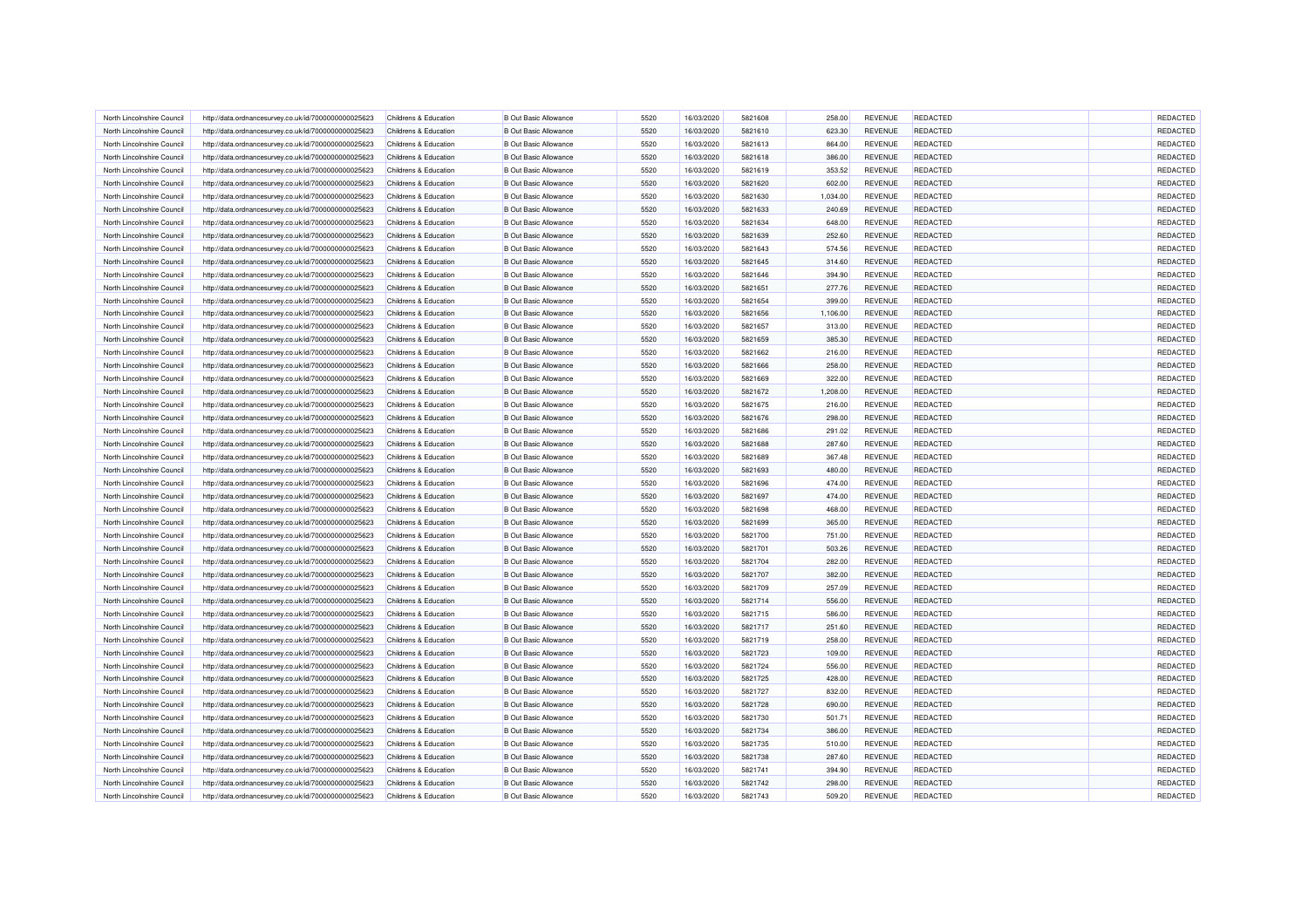| North Lincolnshire Council                               | http://data.ordnancesurvey.co.uk/id/7000000000025623                                                         | Childrens & Education            | <b>B</b> Out Basic Allowance | 5520 | 16/03/2020 | 5821746            | 216.00   | <b>REVENUE</b> | <b>REDACTED</b> | <b>REDACTED</b> |
|----------------------------------------------------------|--------------------------------------------------------------------------------------------------------------|----------------------------------|------------------------------|------|------------|--------------------|----------|----------------|-----------------|-----------------|
| North Lincolnshire Council                               | http://data.ordnancesurvey.co.uk/id/7000000000025623                                                         | Childrens & Education            | <b>B Out Basic Allowance</b> | 5520 | 16/03/2020 | 5821748            | 299.60   | REVENUE        | <b>REDACTED</b> | REDACTED        |
| North Lincolnshire Council                               | http://data.ordnancesurvey.co.uk/id/7000000000025623                                                         | Childrens & Education            | <b>B Out Basic Allowance</b> | 5520 | 16/03/2020 | 5821755            | 251.40   | REVENUE        | <b>REDACTED</b> | REDACTED        |
| North Lincolnshire Council                               | http://data.ordnancesurvey.co.uk/id/7000000000025623                                                         | Childrens & Education            | <b>B Out Basic Allowance</b> | 5520 | 16/03/2020 | 5821760            | 386.00   | REVENUE        | REDACTED        | REDACTED        |
| North Lincolnshire Council                               | http://data.ordnancesurvey.co.uk/id/7000000000025623                                                         | Childrens & Education            | <b>B Out Basic Allowance</b> | 5520 | 16/03/2020 | 5821762            | 818.00   | <b>REVENUE</b> | <b>REDACTED</b> | REDACTED        |
| North Lincolnshire Council                               | http://data.ordnancesurvey.co.uk/id/7000000000025623                                                         | Childrens & Education            | <b>B Out Basic Allowance</b> | 5520 | 16/03/2020 | 5821764            | 278.00   | REVENUE        | <b>REDACTED</b> | REDACTED        |
| North Lincolnshire Council                               | http://data.ordnancesurvey.co.uk/id/7000000000025623                                                         | Childrens & Education            | <b>B Out Basic Allowance</b> | 5520 | 16/03/2020 | 5821766            | 307.30   | <b>REVENUE</b> | <b>REDACTED</b> | REDACTED        |
| North Lincolnshire Council                               | http://data.ordnancesurvey.co.uk/id/7000000000025623                                                         | Childrens & Education            | <b>B Out Basic Allowance</b> | 5520 | 16/03/2020 | 5821768            | 258.00   | REVENUE        | <b>REDACTED</b> | REDACTED        |
| North Lincolnshire Council                               | http://data.ordnancesurvey.co.uk/id/7000000000025623                                                         | Childrens & Education            | <b>B Out Basic Allowance</b> | 5520 | 16/03/2020 | 5821771            | 278.00   | REVENUE        | <b>REDACTED</b> | REDACTED        |
| North Lincolnshire Council                               | http://data.ordnancesurvey.co.uk/id/7000000000025623                                                         | Childrens & Education            | <b>B Out Basic Allowance</b> | 5520 | 16/03/2020 | 5821773            | 459.00   | REVENUE        | <b>REDACTED</b> | REDACTED        |
| North Lincolnshire Council                               | http://data.ordnancesurvey.co.uk/id/7000000000025623                                                         | Childrens & Education            | <b>B Out Basic Allowance</b> | 5520 | 16/03/2020 | 5821774            | 194.00   | <b>REVENUE</b> | <b>REDACTED</b> | REDACTED        |
| North Lincolnshire Council                               | http://data.ordnancesurvey.co.uk/id/7000000000025623                                                         | Childrens & Education            | <b>B</b> Out Basic Allowance | 5520 | 16/03/2020 | 5821777            | 319.00   | <b>REVENUE</b> | <b>REDACTED</b> | REDACTED        |
| North Lincolnshire Council                               | http://data.ordnancesurvey.co.uk/id/7000000000025623                                                         | Childrens & Education            | <b>B Out Basic Allowance</b> | 5520 | 16/03/2020 | 5821783            | 556.00   | <b>REVENUE</b> | <b>REDACTED</b> | REDACTED        |
| North Lincolnshire Council                               | http://data.ordnancesurvey.co.uk/id/7000000000025623                                                         | Childrens & Education            | <b>B Out Basic Allowance</b> | 5520 | 16/03/2020 | 5821784            | 278.00   | REVENUE        | REDACTED        | REDACTED        |
| North Lincolnshire Council                               | http://data.ordnancesurvey.co.uk/id/7000000000025623                                                         | Childrens & Education            | <b>B Out Basic Allowance</b> | 5520 | 16/03/2020 | 5821795            | 258.00   | REVENUE        | <b>REDACTED</b> | REDACTED        |
| North Lincolnshire Council                               | http://data.ordnancesurvey.co.uk/id/7000000000025623                                                         | Childrens & Education            | <b>B Out Basic Allowance</b> | 5520 | 16/03/2020 | 5821797            | 556.00   | REVENUE        | <b>REDACTED</b> | REDACTED        |
| North Lincolnshire Council                               | http://data.ordnancesurvey.co.uk/id/7000000000025623                                                         | Childrens & Education            | <b>B Out Basic Allowance</b> | 5520 | 16/03/2020 | 5821798            | 268.61   | <b>REVENUE</b> | <b>REDACTED</b> | REDACTED        |
| North Lincolnshire Council                               | http://data.ordnancesurvey.co.uk/id/7000000000025623                                                         | Childrens & Education            | <b>B Out Basic Allowance</b> | 5520 | 16/03/2020 | 5821804            | 264.00   | REVENUE        | <b>REDACTED</b> | REDACTED        |
| North Lincolnshire Council                               | http://data.ordnancesurvey.co.uk/id/7000000000025623                                                         | Childrens & Education            | <b>B Out Basic Allowance</b> | 5520 | 23/03/2020 | 5826148            | 601.60   | <b>REVENUE</b> | <b>REDACTED</b> | REDACTED        |
| North Lincolnshire Council                               | http://data.ordnancesurvey.co.uk/id/7000000000025623                                                         | Childrens & Education            | <b>B Out Basic Allowance</b> | 5520 | 23/03/2020 | 5826151            | 170.00   | <b>REVENUE</b> | <b>REDACTED</b> | REDACTED        |
| North Lincolnshire Council                               | http://data.ordnancesurvey.co.uk/id/7000000000025623                                                         | Childrens & Education            | <b>B Out Basic Allowance</b> | 5520 | 23/03/2020 | 5826152            | 458.00   | <b>REVENUE</b> | <b>REDACTED</b> | REDACTED        |
| North Lincolnshire Council                               |                                                                                                              | Childrens & Education            | <b>B Out Basic Allowance</b> | 5520 | 23/03/2020 | 5826153            | 60.57    | <b>REVENUE</b> | <b>REDACTED</b> | REDACTED        |
| North Lincolnshire Council                               | http://data.ordnancesurvey.co.uk/id/7000000000025623<br>http://data.ordnancesurvey.co.uk/id/7000000000025623 | <b>Childrens &amp; Education</b> | <b>B Out Basic Allowance</b> | 5520 | 23/03/2020 | 5826154            | 268.78   | <b>REVENUE</b> | <b>REDACTED</b> | REDACTED        |
|                                                          |                                                                                                              |                                  |                              |      |            |                    |          |                |                 |                 |
| North Lincolnshire Council<br>North Lincolnshire Council | http://data.ordnancesurvey.co.uk/id/7000000000025623                                                         | Childrens & Education            | <b>B Out Basic Allowance</b> | 5520 | 23/03/2020 | 5826155<br>5826156 | 319.71   | <b>REVENUE</b> | REDACTED        | REDACTED        |
|                                                          | http://data.ordnancesurvey.co.uk/id/7000000000025623                                                         | <b>Childrens &amp; Education</b> | <b>B Out Basic Allowance</b> | 5520 | 23/03/2020 |                    | 287.26   | REVENUE        | REDACTED        | REDACTED        |
| North Lincolnshire Council                               | http://data.ordnancesurvey.co.uk/id/7000000000025623                                                         | Childrens & Education            | <b>B Out Basic Allowance</b> | 5520 | 23/03/2020 | 5826159            | 216.00   | <b>REVENUE</b> | REDACTED        | REDACTED        |
| North Lincolnshire Council                               | http://data.ordnancesurvey.co.uk/id/7000000000025623                                                         | Childrens & Education            | <b>B Out Basic Allowance</b> | 5520 | 23/03/2020 | 5826164            | 602.00   | REVENUE        | <b>REDACTED</b> | REDACTED        |
| North Lincolnshire Council                               | http://data.ordnancesurvey.co.uk/id/7000000000025623                                                         | Childrens & Education            | <b>B Out Basic Allowance</b> | 5520 | 23/03/2020 | 5826167            | 410.40   | <b>REVENUE</b> | <b>REDACTED</b> | REDACTED        |
| North Lincolnshire Council                               | http://data.ordnancesurvey.co.uk/id/7000000000025623                                                         | Childrens & Education            | <b>B Out Basic Allowance</b> | 5520 | 23/03/2020 | 5826169            | 818.00   | REVENUE        | <b>REDACTED</b> | REDACTED        |
| North Lincolnshire Council                               | http://data.ordnancesurvey.co.uk/id/7000000000025623                                                         | Childrens & Education            | <b>B Out Basic Allowance</b> | 5520 | 23/03/2020 | 5826173            | 387.37   | REVENUE        | REDACTED        | REDACTED        |
| North Lincolnshire Council                               | http://data.ordnancesurvey.co.uk/id/7000000000025623                                                         | Childrens & Education            | <b>B Out Basic Allowance</b> | 5520 | 23/03/2020 | 5826175            | 525.19   | REVENUE        | <b>REDACTED</b> | REDACTED        |
| North Lincolnshire Council                               | http://data.ordnancesurvey.co.uk/id/7000000000025623                                                         | Childrens & Education            | <b>B Out Basic Allowance</b> | 5520 | 23/03/2020 | 5826180            | 298.00   | <b>REVENUE</b> | <b>REDACTED</b> | REDACTED        |
| North Lincolnshire Council                               | http://data.ordnancesurvey.co.uk/id/7000000000025623                                                         | Childrens & Education            | <b>B Out Basic Allowance</b> | 5520 | 23/03/2020 | 5826181            | 362.90   | <b>REVENUE</b> | <b>REDACTED</b> | REDACTED        |
| North Lincolnshire Council                               | http://data.ordnancesurvey.co.uk/id/7000000000025623                                                         | Childrens & Education            | <b>B Out Basic Allowance</b> | 5520 | 23/03/2020 | 5826182            | 548.30   | REVENUE        | REDACTED        | REDACTED        |
| North Lincolnshire Council                               | http://data.ordnancesurvey.co.uk/id/7000000000025623                                                         | Childrens & Education            | <b>B Out Basic Allowance</b> | 5520 | 23/03/2020 | 5826184            | 312.92   | REVENUE        | <b>REDACTED</b> | REDACTED        |
| North Lincolnshire Council                               | http://data.ordnancesurvey.co.uk/id/7000000000025623                                                         | Childrens & Education            | <b>B Out Basic Allowance</b> | 5520 | 23/03/2020 | 5826185            | 818.00   | REVENUE        | REDACTED        | REDACTED        |
| North Lincolnshire Council                               | http://data.ordnancesurvey.co.uk/id/7000000000025623                                                         | Childrens & Education            | <b>B Out Basic Allowance</b> | 5520 | 23/03/2020 | 5826188            | 216.00   | <b>REVENUE</b> | <b>REDACTED</b> | REDACTED        |
| North Lincolnshire Council                               | http://data.ordnancesurvey.co.uk/id/7000000000025623                                                         | Childrens & Education            | <b>B Out Basic Allowance</b> | 5520 | 23/03/2020 | 5826194            | 422.24   | REVENUE        | <b>REDACTED</b> | REDACTED        |
| North Lincolnshire Council                               | http://data.ordnancesurvey.co.uk/id/7000000000025623                                                         | Childrens & Education            | <b>B Out Basic Allowance</b> | 5520 | 23/03/2020 | 5826195            | 626.30   | <b>REVENUE</b> | <b>REDACTED</b> | REDACTED        |
| North Lincolnshire Council                               | http://data.ordnancesurvey.co.uk/id/7000000000025623                                                         | Childrens & Education            | <b>B Out Basic Allowance</b> | 5520 | 23/03/2020 | 5826197            | 318.00   | REVENUE        | <b>REDACTED</b> | REDACTED        |
| North Lincolnshire Council                               | http://data.ordnancesurvey.co.uk/id/7000000000025623                                                         | Childrens & Education            | <b>B Out Basic Allowance</b> | 5520 | 23/03/2020 | 5826202            | 287.60   | <b>REVENUE</b> | REDACTED        | REDACTED        |
| North Lincolnshire Council                               | http://data.ordnancesurvey.co.uk/id/7000000000025623                                                         | Childrens & Education            | <b>B Out Basic Allowance</b> | 5520 | 23/03/2020 | 5826205            | 283.60   | REVENUE        | <b>REDACTED</b> | REDACTED        |
| North Lincolnshire Council                               | http://data.ordnancesurvey.co.uk/id/7000000000025623                                                         | Childrens & Education            | <b>B Out Basic Allowance</b> | 5520 | 23/03/2020 | 5826207            | 288.02   | <b>REVENUE</b> | <b>REDACTED</b> | REDACTED        |
| North Lincolnshire Council                               | http://data.ordnancesurvey.co.uk/id/7000000000025623                                                         | Childrens & Education            | <b>B Out Basic Allowance</b> | 5520 | 23/03/2020 | 5826208            | 463.00   | <b>REVENUE</b> | <b>REDACTED</b> | REDACTED        |
| North Lincolnshire Council                               | http://data.ordnancesurvey.co.uk/id/7000000000025623                                                         | Childrens & Education            | <b>B Out Basic Allowance</b> | 5520 | 23/03/2020 | 5826211            | 287.60   | REVENUE        | <b>REDACTED</b> | REDACTED        |
| North Lincolnshire Council                               | http://data.ordnancesurvey.co.uk/id/7000000000025623                                                         | Childrens & Education            | <b>B Out Basic Allowance</b> | 5520 | 23/03/2020 | 5826213            | 342.54   | REVENUE        | <b>REDACTED</b> | REDACTED        |
| North Lincolnshire Council                               | http://data.ordnancesurvey.co.uk/id/7000000000025623                                                         | Childrens & Education            | <b>B Out Basic Allowance</b> | 5520 | 23/03/2020 | 5826215            | 450.20   | <b>REVENUE</b> | <b>REDACTED</b> | REDACTED        |
| North Lincolnshire Council                               | http://data.ordnancesurvey.co.uk/id/7000000000025623                                                         | Childrens & Education            | <b>B Out Basic Allowance</b> | 5520 | 23/03/2020 | 5826217            | 293.30   | REVENUE        | <b>REDACTED</b> | REDACTED        |
| North Lincolnshire Council                               | http://data.ordnancesurvey.co.uk/id/7000000000025623                                                         | Childrens & Education            | <b>B Out Basic Allowance</b> | 5520 | 23/03/2020 | 5826219            | 415.60   | <b>REVENUE</b> | <b>REDACTED</b> | REDACTED        |
| North Lincolnshire Council                               | http://data.ordnancesurvey.co.uk/id/7000000000025623                                                         | Childrens & Education            | <b>B Out Basic Allowance</b> | 5520 | 23/03/2020 | 5826220            | 1,194.14 | REVENUE        | <b>REDACTED</b> | REDACTED        |
| North Lincolnshire Council                               | http://data.ordnancesurvey.co.uk/id/7000000000025623                                                         | <b>Childrens &amp; Education</b> | <b>B</b> Out Basic Allowance | 5520 | 23/03/2020 | 5826223            | 258.00   | REVENUE        | <b>REDACTED</b> | REDACTED        |
| North Lincolnshire Council                               | http://data.ordnancesurvey.co.uk/id/7000000000025623                                                         | Childrens & Education            | <b>B Out Basic Allowance</b> | 5520 | 23/03/2020 | 5826225            | 623.30   | <b>REVENUE</b> | <b>REDACTED</b> | REDACTED        |
| North Lincolnshire Council                               | http://data.ordnancesurvey.co.uk/id/7000000000025623                                                         | Childrens & Education            | <b>B Out Basic Allowance</b> | 5520 | 23/03/2020 | 5826228            | 648.00   | REVENUE        | <b>REDACTED</b> | REDACTED        |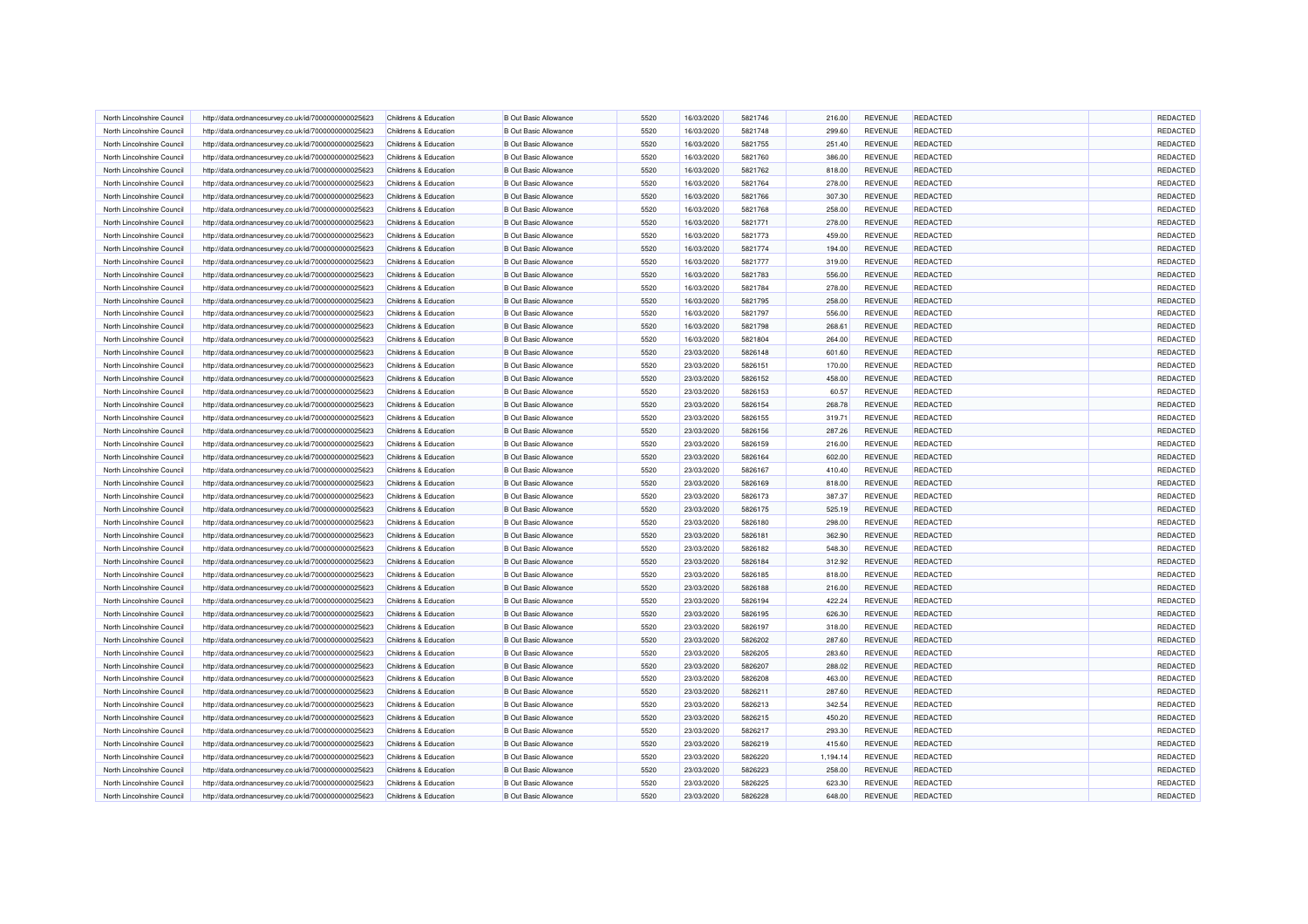| North Lincolnshire Council                               | http://data.ordnancesurvey.co.uk/id/7000000000025623 | Childrens & Education                          | <b>B Out Basic Allowance</b> | 5520         | 23/03/2020 | 5826233            | 386.00   | <b>REVENUE</b> | <b>REDACTED</b> | REDACTED        |
|----------------------------------------------------------|------------------------------------------------------|------------------------------------------------|------------------------------|--------------|------------|--------------------|----------|----------------|-----------------|-----------------|
| North Lincolnshire Council                               | http://data.ordnancesurvey.co.uk/id/7000000000025623 | <b>Childrens &amp; Education</b>               | <b>B Out Basic Allowance</b> | 5520         | 23/03/2020 | 5826234            | 353.52   | <b>REVENUE</b> | <b>REDACTED</b> | REDACTED        |
| North Lincolnshire Council                               | http://data.ordnancesurvey.co.uk/id/7000000000025623 | Childrens & Education                          | <b>B Out Basic Allowance</b> | 5520         | 23/03/2020 | 5826235            | 602.00   | REVENUE        | <b>REDACTED</b> | REDACTED        |
| North Lincolnshire Council                               | http://data.ordnancesurvey.co.uk/id/7000000000025623 | <b>Childrens &amp; Education</b>               | <b>B Out Basic Allowance</b> | 5520         | 23/03/2020 | 5826245            | 1,034.00 | REVENUE        | <b>REDACTED</b> | REDACTED        |
| North Lincolnshire Council                               | http://data.ordnancesurvey.co.uk/id/7000000000025623 | Childrens & Education                          | <b>B Out Basic Allowance</b> | 5520         | 23/03/2020 | 5826249            | 648.00   | <b>REVENUE</b> | <b>REDACTED</b> | REDACTED        |
| North Lincolnshire Council                               | http://data.ordnancesurvey.co.uk/id/7000000000025623 | Childrens & Education                          | <b>B Out Basic Allowance</b> | 5520         | 23/03/2020 | 5826254            | 252.60   | REVENUE        | <b>REDACTED</b> | REDACTED        |
| North Lincolnshire Council                               | http://data.ordnancesurvey.co.uk/id/7000000000025623 | Childrens & Education                          | <b>B Out Basic Allowance</b> | 5520         | 23/03/2020 | 5826258            | 690.00   | <b>REVENUE</b> | <b>REDACTED</b> | REDACTED        |
| North Lincolnshire Council                               | http://data.ordnancesurvey.co.uk/id/7000000000025623 | Childrens & Education                          | <b>B Out Basic Allowance</b> | 5520         | 23/03/2020 | 5826260            | 314.60   | <b>REVENUE</b> | REDACTED        | REDACTED        |
| North Lincolnshire Council                               | http://data.ordnancesurvey.co.uk/id/7000000000025623 | Childrens & Education                          | <b>B Out Basic Allowance</b> | 5520         | 23/03/2020 | 5826261            | 394.90   | REVENUE        | REDACTED        | REDACTED        |
| North Lincolnshire Council                               | http://data.ordnancesurvey.co.uk/id/7000000000025623 | Childrens & Education                          | <b>B Out Basic Allowance</b> | 5520         | 23/03/2020 | 5826263            | 298.00   | REVENUE        | REDACTED        | REDACTED        |
| North Lincolnshire Council                               | http://data.ordnancesurvey.co.uk/id/7000000000025623 | Childrens & Education                          | <b>B Out Basic Allowance</b> | 5520         | 23/03/2020 | 5826266            | 277.76   | <b>REVENUE</b> | <b>REDACTED</b> | REDACTED        |
| North Lincolnshire Council                               | http://data.ordnancesurvey.co.uk/id/7000000000025623 | Childrens & Education                          | <b>B</b> Out Basic Allowance | 5520         | 23/03/2020 | 5826269            | 399.00   | <b>REVENUE</b> | <b>REDACTED</b> | REDACTED        |
| North Lincolnshire Council                               | http://data.ordnancesurvey.co.uk/id/7000000000025623 | Childrens & Education                          | <b>B Out Basic Allowance</b> | 5520         | 23/03/2020 | 5826271            | 1,106.00 | <b>REVENUE</b> | <b>REDACTED</b> | REDACTED        |
| North Lincolnshire Council                               | http://data.ordnancesurvey.co.uk/id/7000000000025623 | Childrens & Education                          | <b>B Out Basic Allowance</b> | 5520         | 23/03/2020 | 5826272            | 313.00   | REVENUE        | <b>REDACTED</b> | REDACTED        |
| North Lincolnshire Council                               | http://data.ordnancesurvey.co.uk/id/7000000000025623 | Childrens & Education                          | <b>B Out Basic Allowance</b> | 5520         | 23/03/2020 | 5826274            | 385.30   | REVENUE        | REDACTED        | REDACTED        |
| North Lincolnshire Council                               | http://data.ordnancesurvey.co.uk/id/7000000000025623 | Childrens & Education                          | <b>B Out Basic Allowance</b> | 5520         | 23/03/2020 | 5826277            | 216.00   | REVENUE        | <b>REDACTED</b> | REDACTED        |
| North Lincolnshire Council                               | http://data.ordnancesurvey.co.uk/id/7000000000025623 | Childrens & Education                          | <b>B Out Basic Allowance</b> | 5520         | 23/03/2020 | 5826281            | 258.00   | <b>REVENUE</b> | <b>REDACTED</b> | REDACTED        |
| North Lincolnshire Council                               | http://data.ordnancesurvey.co.uk/id/7000000000025623 | Childrens & Education                          | <b>B Out Basic Allowance</b> | 5520         | 23/03/2020 | 5826284            | 345.14   | REVENUE        | <b>REDACTED</b> | REDACTED        |
|                                                          |                                                      |                                                |                              |              |            | 5826287            |          |                | <b>REDACTED</b> | REDACTED        |
| North Lincolnshire Council                               | http://data.ordnancesurvey.co.uk/id/7000000000025623 | Childrens & Education                          | <b>B Out Basic Allowance</b> | 5520         | 23/03/2020 |                    | 1,208.00 | REVENUE        |                 | REDACTED        |
| North Lincolnshire Council<br>North Lincolnshire Council | http://data.ordnancesurvey.co.uk/id/7000000000025623 | Childrens & Education                          | <b>B Out Basic Allowance</b> | 5520         | 23/03/2020 | 5826290            | 216.00   | <b>REVENUE</b> | <b>REDACTED</b> | REDACTED        |
| North Lincolnshire Council                               | http://data.ordnancesurvey.co.uk/id/7000000000025623 | Childrens & Education<br>Childrens & Education | <b>B Out Basic Allowance</b> | 5520<br>5520 | 23/03/2020 | 5826291<br>5826298 | 298.00   | REVENUE        | <b>REDACTED</b> | REDACTED        |
|                                                          | http://data.ordnancesurvey.co.uk/id/7000000000025623 |                                                | <b>B Out Basic Allowance</b> |              | 23/03/2020 |                    | 216.00   | <b>REVENUE</b> | <b>REDACTED</b> |                 |
| North Lincolnshire Council                               | http://data.ordnancesurvey.co.uk/id/7000000000025623 | Childrens & Education                          | <b>B Out Basic Allowance</b> | 5520         | 23/03/2020 | 5826301            | 291.02   | REVENUE        | REDACTED        | REDACTED        |
| North Lincolnshire Council                               | http://data.ordnancesurvey.co.uk/id/7000000000025623 | Childrens & Education                          | <b>B Out Basic Allowance</b> | 5520         | 23/03/2020 | 5826303            | 287.60   | <b>REVENUE</b> | <b>REDACTED</b> | REDACTED        |
| North Lincolnshire Council                               | http://data.ordnancesurvey.co.uk/id/7000000000025623 | Childrens & Education                          | <b>B Out Basic Allowance</b> | 5520         | 23/03/2020 | 5826304            | 367.48   | REVENUE        | <b>REDACTED</b> | REDACTED        |
| North Lincolnshire Council                               | http://data.ordnancesurvey.co.uk/id/7000000000025623 | Childrens & Education                          | <b>B Out Basic Allowance</b> | 5520         | 23/03/2020 | 5826308            | 480.00   | <b>REVENUE</b> | <b>REDACTED</b> | REDACTED        |
| North Lincolnshire Council                               | http://data.ordnancesurvey.co.uk/id/7000000000025623 | Childrens & Education                          | <b>B Out Basic Allowance</b> | 5520         | 23/03/2020 | 5826311            | 474.00   | REVENUE        | <b>REDACTED</b> | REDACTED        |
| North Lincolnshire Council                               | http://data.ordnancesurvey.co.uk/id/7000000000025623 | Childrens & Education                          | <b>B Out Basic Allowance</b> | 5520         | 23/03/2020 | 5826312            | 474.00   | <b>REVENUE</b> | <b>REDACTED</b> | REDACTED        |
| North Lincolnshire Council                               | http://data.ordnancesurvey.co.uk/id/7000000000025623 | Childrens & Education                          | <b>B Out Basic Allowance</b> | 5520         | 23/03/2020 | 5826313            | 468.00   | REVENUE        | <b>REDACTED</b> | REDACTED        |
| North Lincolnshire Council                               | http://data.ordnancesurvey.co.uk/id/7000000000025623 | Childrens & Education                          | <b>B Out Basic Allowance</b> | 5520         | 23/03/2020 | 5826314            | 365.00   | REVENUE        | REDACTED        | REDACTED        |
| North Lincolnshire Council                               | http://data.ordnancesurvey.co.uk/id/7000000000025623 | Childrens & Education                          | <b>B Out Basic Allowance</b> | 5520         | 23/03/2020 | 5826315            | 900.00   | REVENUE        | REDACTED        | REDACTED        |
| North Lincolnshire Council                               | http://data.ordnancesurvey.co.uk/id/7000000000025623 | Childrens & Education                          | <b>B Out Basic Allowance</b> | 5520         | 23/03/2020 | 5826316            | 503.26   | <b>REVENUE</b> | <b>REDACTED</b> | REDACTED        |
| North Lincolnshire Council                               | http://data.ordnancesurvey.co.uk/id/7000000000025623 | Childrens & Education                          | <b>B Out Basic Allowance</b> | 5520         | 23/03/2020 | 5826319            | 282.00   | <b>REVENUE</b> | <b>REDACTED</b> | REDACTED        |
| North Lincolnshire Council                               | http://data.ordnancesurvey.co.uk/id/7000000000025623 | <b>Childrens &amp; Education</b>               | <b>B Out Basic Allowance</b> | 5520         | 23/03/2020 | 5826322            | 382.00   | REVENUE        | <b>REDACTED</b> | REDACTED        |
| North Lincolnshire Council                               | http://data.ordnancesurvey.co.uk/id/7000000000025623 | Childrens & Education                          | <b>B</b> Out Basic Allowance | 5520         | 23/03/2020 | 5826324            | 257.09   | REVENUE        | <b>REDACTED</b> | REDACTED        |
| North Lincolnshire Council                               | http://data.ordnancesurvey.co.uk/id/7000000000025623 | <b>Childrens &amp; Education</b>               | <b>B Out Basic Allowance</b> | 5520         | 23/03/2020 | 5826329            | 556.00   | <b>REVENUE</b> | <b>REDACTED</b> | REDACTED        |
| North Lincolnshire Council                               | http://data.ordnancesurvey.co.uk/id/7000000000025623 | Childrens & Education                          | <b>B Out Basic Allowance</b> | 5520         | 23/03/2020 | 5826330            | 586.00   | <b>REVENUE</b> | <b>REDACTED</b> | REDACTED        |
| North Lincolnshire Council                               | http://data.ordnancesurvey.co.uk/id/7000000000025623 | Childrens & Education                          | <b>B Out Basic Allowance</b> | 5520         | 23/03/2020 | 5826332            | 251.60   | REVENUE        | <b>REDACTED</b> | REDACTED        |
| North Lincolnshire Council                               | http://data.ordnancesurvey.co.uk/id/7000000000025623 | Childrens & Education                          | <b>B Out Basic Allowance</b> | 5520         | 23/03/2020 | 5826334            | 258.00   | <b>REVENUE</b> | <b>REDACTED</b> | REDACTED        |
| North Lincolnshire Council                               | http://data.ordnancesurvey.co.uk/id/7000000000025623 | Childrens & Education                          | <b>B Out Basic Allowance</b> | 5520         | 23/03/2020 | 5826338            | 343.14   | REVENUE        | <b>REDACTED</b> | REDACTED        |
| North Lincolnshire Council                               | http://data.ordnancesurvey.co.uk/id/7000000000025623 | Childrens & Education                          | <b>B Out Basic Allowance</b> | 5520         | 23/03/2020 | 5826339            | 556.00   | REVENUE        | REDACTED        | REDACTED        |
| North Lincolnshire Council                               | http://data.ordnancesurvey.co.uk/id/7000000000025623 | Childrens & Education                          | <b>B Out Basic Allowance</b> | 5520         | 23/03/2020 | 5826340            | 403.71   | REVENUE        | <b>REDACTED</b> | REDACTED        |
| North Lincolnshire Council                               | http://data.ordnancesurvey.co.uk/id/7000000000025623 | Childrens & Education                          | <b>B Out Basic Allowance</b> | 5520         | 23/03/2020 | 5826342            | 832.00   | <b>REVENUE</b> | <b>REDACTED</b> | REDACTED        |
| North Lincolnshire Council                               | http://data.ordnancesurvey.co.uk/id/7000000000025623 | Childrens & Education                          | <b>B Out Basic Allowance</b> | 5520         | 23/03/2020 | 5826343            | 690.00   | <b>REVENUE</b> | <b>REDACTED</b> | REDACTED        |
| North Lincolnshire Council                               | http://data.ordnancesurvey.co.uk/id/7000000000025623 | Childrens & Education                          | <b>B Out Basic Allowance</b> | 5520         | 23/03/2020 | 5826345            | 428.00   | REVENUE        | <b>REDACTED</b> | REDACTED        |
| North Lincolnshire Council                               | http://data.ordnancesurvey.co.uk/id/7000000000025623 | Childrens & Education                          | <b>B Out Basic Allowance</b> | 5520         | 23/03/2020 | 5826349            | 386.00   | REVENUE        | <b>REDACTED</b> | REDACTED        |
| North Lincolnshire Council                               | http://data.ordnancesurvey.co.uk/id/7000000000025623 | Childrens & Education                          | <b>B Out Basic Allowance</b> | 5520         | 23/03/2020 | 5826350            | 510.00   | <b>REVENUE</b> | <b>REDACTED</b> | REDACTED        |
| North Lincolnshire Council                               | http://data.ordnancesurvey.co.uk/id/7000000000025623 | Childrens & Education                          | <b>B Out Basic Allowance</b> | 5520         | 23/03/2020 | 5826353            | 287.60   | REVENUE        | <b>REDACTED</b> | REDACTED        |
| North Lincolnshire Council                               | http://data.ordnancesurvey.co.uk/id/7000000000025623 | Childrens & Education                          | <b>B Out Basic Allowance</b> | 5520         | 23/03/2020 | 5826355            | 216.00   | REVENUE        | <b>REDACTED</b> | REDACTED        |
| North Lincolnshire Council                               | http://data.ordnancesurvey.co.uk/id/7000000000025623 | Childrens & Education                          | <b>B Out Basic Allowance</b> | 5520         | 23/03/2020 | 5826356            | 394.90   | REVENUE        | <b>REDACTED</b> | <b>REDACTED</b> |
| North Lincolnshire Council                               | http://data.ordnancesurvey.co.uk/id/7000000000025623 | Childrens & Education                          | <b>B Out Basic Allowance</b> | 5520         | 23/03/2020 | 5826357            | 298.00   | REVENUE        | REDACTED        | REDACTED        |
| North Lincolnshire Council                               | http://data.ordnancesurvey.co.uk/id/7000000000025623 | Childrens & Education                          | <b>B Out Basic Allowance</b> | 5520         | 23/03/2020 | 5826358            | 509.20   | <b>REVENUE</b> | <b>REDACTED</b> | REDACTED        |
| North Lincolnshire Council                               | http://data.ordnancesurvey.co.uk/id/7000000000025623 | Childrens & Education                          | <b>B Out Basic Allowance</b> | 5520         | 23/03/2020 | 5826361            | 216.00   | REVENUE        | <b>REDACTED</b> | REDACTED        |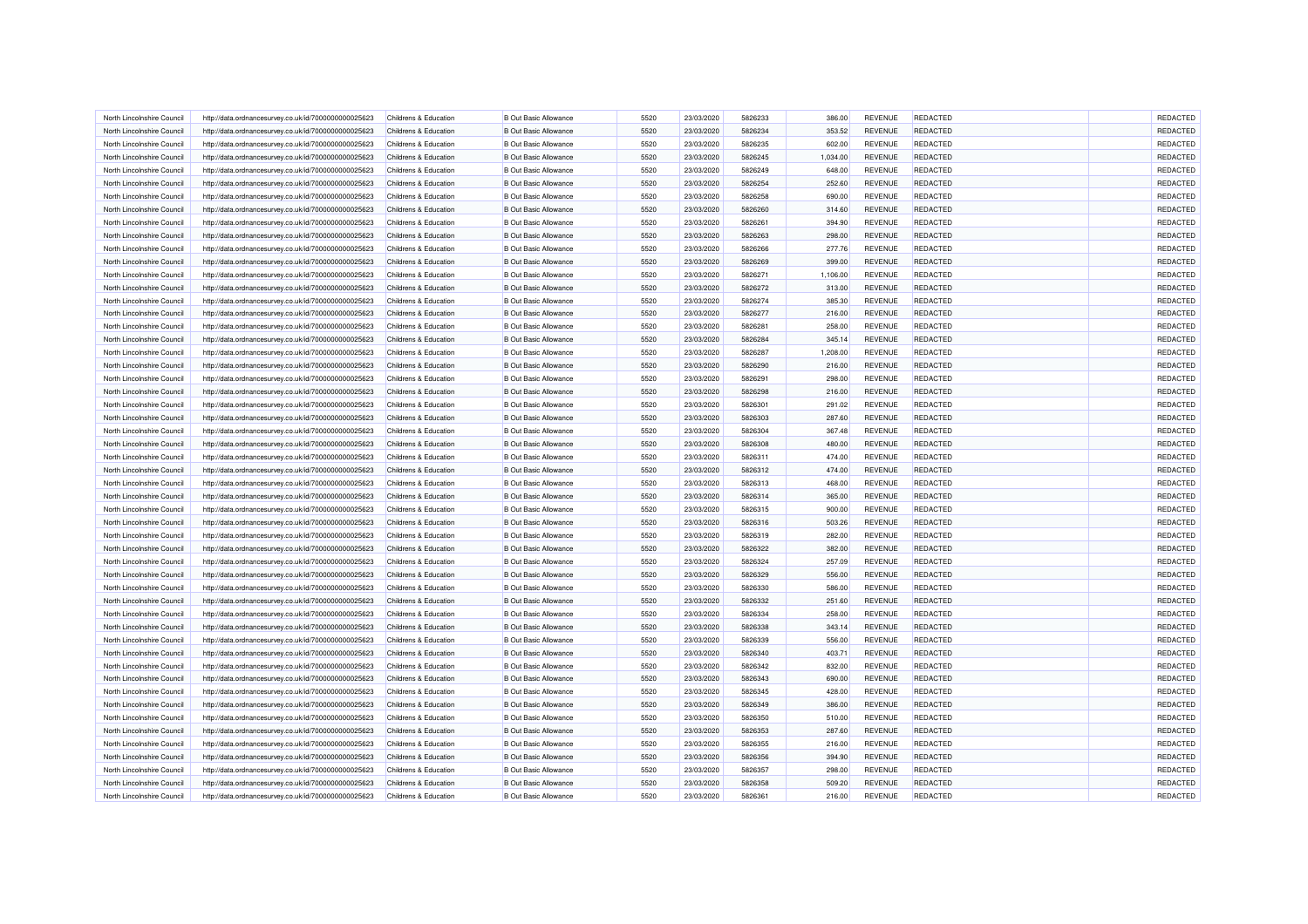| North Lincolnshire Council                               | http://data.ordnancesurvey.co.uk/id/7000000000025623                                                         | Childrens & Education                          | <b>B</b> Out Basic Allowance                                 | 5520 | 23/03/2020               | 5826363 | 299.60             | <b>REVENUE</b>            | <b>REDACTED</b> | <b>REDACTED</b> |
|----------------------------------------------------------|--------------------------------------------------------------------------------------------------------------|------------------------------------------------|--------------------------------------------------------------|------|--------------------------|---------|--------------------|---------------------------|-----------------|-----------------|
| North Lincolnshire Council                               | http://data.ordnancesurvey.co.uk/id/7000000000025623                                                         | Childrens & Education                          | <b>B Out Basic Allowance</b>                                 | 5520 | 23/03/2020               | 5826368 | 170.00             | REVENUE                   | <b>REDACTED</b> | REDACTED        |
| North Lincolnshire Council                               | http://data.ordnancesurvey.co.uk/id/7000000000025623                                                         | Childrens & Education                          | <b>B Out Basic Allowance</b>                                 | 5520 | 23/03/2020               | 5826370 | 251.40             | REVENUE                   | <b>REDACTED</b> | REDACTED        |
| North Lincolnshire Council                               | http://data.ordnancesurvey.co.uk/id/7000000000025623                                                         | Childrens & Education                          | <b>B Out Basic Allowance</b>                                 | 5520 | 23/03/2020               | 5826375 | 386.00             | REVENUE                   | REDACTED        | REDACTED        |
| North Lincolnshire Council                               | http://data.ordnancesurvey.co.uk/id/7000000000025623                                                         | Childrens & Education                          | <b>B Out Basic Allowance</b>                                 | 5520 | 23/03/2020               | 5826377 | 818.00             | <b>REVENUE</b>            | <b>REDACTED</b> | REDACTED        |
| North Lincolnshire Council                               | http://data.ordnancesurvey.co.uk/id/7000000000025623                                                         | Childrens & Education                          | <b>B Out Basic Allowance</b>                                 | 5520 | 23/03/2020               | 5826379 | 278.00             | REVENUE                   | <b>REDACTED</b> | REDACTED        |
| North Lincolnshire Council                               | http://data.ordnancesurvey.co.uk/id/7000000000025623                                                         | Childrens & Education                          | <b>B Out Basic Allowance</b>                                 | 5520 | 23/03/2020               | 5826383 | 258.00             | <b>REVENUE</b>            | <b>REDACTED</b> | REDACTED        |
| North Lincolnshire Council                               | http://data.ordnancesurvey.co.uk/id/7000000000025623                                                         | Childrens & Education                          | <b>B Out Basic Allowance</b>                                 | 5520 | 23/03/2020               | 5826387 | 278.00             | REVENUE                   | <b>REDACTED</b> | REDACTED        |
| North Lincolnshire Council                               | http://data.ordnancesurvey.co.uk/id/7000000000025623                                                         | Childrens & Education                          | <b>B Out Basic Allowance</b>                                 | 5520 | 23/03/2020               | 5826389 | 459.00             | REVENUE                   | REDACTED        | REDACTED        |
| North Lincolnshire Council                               | http://data.ordnancesurvey.co.uk/id/7000000000025623                                                         | Childrens & Education                          | <b>B Out Basic Allowance</b>                                 | 5520 | 23/03/2020               | 5826390 | 194.00             | REVENUE                   | <b>REDACTED</b> | REDACTED        |
| North Lincolnshire Council                               | http://data.ordnancesurvey.co.uk/id/7000000000025623                                                         | Childrens & Education                          | <b>B Out Basic Allowance</b>                                 | 5520 | 23/03/2020               | 5826392 | 319.00             | <b>REVENUE</b>            | <b>REDACTED</b> | REDACTED        |
| North Lincolnshire Council                               | http://data.ordnancesurvey.co.uk/id/7000000000025623                                                         | Childrens & Education                          | <b>B</b> Out Basic Allowance                                 | 5520 | 23/03/2020               | 5826398 | 556.00             | <b>REVENUE</b>            | <b>REDACTED</b> | REDACTED        |
| North Lincolnshire Council                               | http://data.ordnancesurvey.co.uk/id/7000000000025623                                                         | Childrens & Education                          | <b>B Out Basic Allowance</b>                                 | 5520 | 23/03/2020               | 5826399 | 278.00             | <b>REVENUE</b>            | <b>REDACTED</b> | REDACTED        |
| North Lincolnshire Council                               | http://data.ordnancesurvey.co.uk/id/7000000000025623                                                         | Childrens & Education                          | <b>B Out Basic Allowance</b>                                 | 5520 | 23/03/2020               | 5826410 | 258.00             | REVENUE                   | <b>REDACTED</b> | REDACTED        |
| North Lincolnshire Council                               | http://data.ordnancesurvey.co.uk/id/7000000000025623                                                         | Childrens & Education                          | <b>B Out Basic Allowance</b>                                 | 5520 | 23/03/2020               | 5826412 | 556.00             | REVENUE                   | REDACTED        | REDACTED        |
| North Lincolnshire Council                               | http://data.ordnancesurvey.co.uk/id/7000000000025623                                                         | Childrens & Education                          | <b>B Out Basic Allowance</b>                                 | 5520 | 23/03/2020               | 5826413 | 268.61             | REVENUE                   | <b>REDACTED</b> | REDACTED        |
| North Lincolnshire Council                               | http://data.ordnancesurvey.co.uk/id/7000000000025623                                                         | Childrens & Education                          | <b>B Out Basic Allowance</b>                                 | 5520 | 23/03/2020               | 5826419 | 264.00             | <b>REVENUE</b>            | <b>REDACTED</b> | REDACTED        |
| North Lincolnshire Council                               | http://data.ordnancesurvey.co.uk/id/7000000000025623                                                         | Childrens & Education                          | <b>B Out Basic Allowance</b>                                 | 5520 | 30/03/2020               | 5829866 | 601.60             | REVENUE                   | <b>REDACTED</b> | REDACTED        |
| North Lincolnshire Council                               | http://data.ordnancesurvey.co.uk/id/7000000000025623                                                         | Childrens & Education                          | <b>B Out Basic Allowance</b>                                 | 5520 | 30/03/2020               | 5829869 | 170.00             | REVENUE                   | <b>REDACTED</b> | REDACTED        |
| North Lincolnshire Council                               | http://data.ordnancesurvey.co.uk/id/7000000000025623                                                         | Childrens & Education                          | <b>B Out Basic Allowance</b>                                 | 5520 | 30/03/2020               | 5829870 | 458.00             | <b>REVENUE</b>            | <b>REDACTED</b> | REDACTED        |
| North Lincolnshire Council                               | http://data.ordnancesurvey.co.uk/id/7000000000025623                                                         | Childrens & Education                          | <b>B Out Basic Allowance</b>                                 | 5520 | 30/03/2020               | 5829871 | 216.00             | REVENUE                   | <b>REDACTED</b> | REDACTED        |
| North Lincolnshire Council                               | http://data.ordnancesurvey.co.uk/id/7000000000025623                                                         | Childrens & Education                          | <b>B Out Basic Allowance</b>                                 | 5520 | 30/03/2020               | 5829872 | 268.78             | <b>REVENUE</b>            | <b>REDACTED</b> | REDACTED        |
| North Lincolnshire Council                               | http://data.ordnancesurvey.co.uk/id/7000000000025623                                                         | <b>Childrens &amp; Education</b>               | <b>B Out Basic Allowance</b>                                 | 5520 | 30/03/2020               | 5829873 | 793.71             | <b>REVENUE</b>            | <b>REDACTED</b> | REDACTED        |
| North Lincolnshire Council                               | http://data.ordnancesurvey.co.uk/id/7000000000025623                                                         | Childrens & Education                          | <b>B Out Basic Allowance</b>                                 | 5520 | 30/03/2020               | 5829874 | 287.26             | <b>REVENUE</b>            | <b>REDACTED</b> | REDACTED        |
| North Lincolnshire Council                               | http://data.ordnancesurvey.co.uk/id/7000000000025623                                                         | <b>Childrens &amp; Education</b>               | <b>B Out Basic Allowance</b>                                 | 5520 | 30/03/2020               | 5829877 | 216.00             | <b>REVENUE</b>            | REDACTED        | REDACTED        |
| North Lincolnshire Council                               | http://data.ordnancesurvey.co.uk/id/7000000000025623                                                         | Childrens & Education                          | <b>B Out Basic Allowance</b>                                 | 5520 | 30/03/2020               | 5829880 | 258.00             | <b>REVENUE</b>            | REDACTED        | REDACTED        |
| North Lincolnshire Council                               | http://data.ordnancesurvey.co.uk/id/7000000000025623                                                         | Childrens & Education                          | <b>B Out Basic Allowance</b>                                 | 5520 | 30/03/2020               | 5829882 | 602.00             | REVENUE                   | <b>REDACTED</b> | REDACTED        |
| North Lincolnshire Council                               | http://data.ordnancesurvey.co.uk/id/7000000000025623                                                         | Childrens & Education                          | <b>B Out Basic Allowance</b>                                 | 5520 | 30/03/2020               | 5829885 | 375.26             | <b>REVENUE</b>            | <b>REDACTED</b> | REDACTED        |
| North Lincolnshire Council                               | http://data.ordnancesurvey.co.uk/id/7000000000025623                                                         | Childrens & Education                          | <b>B Out Basic Allowance</b>                                 | 5520 | 30/03/2020               | 5829887 | 818.00             | REVENUE                   | <b>REDACTED</b> | REDACTED        |
| North Lincolnshire Council                               | http://data.ordnancesurvey.co.uk/id/7000000000025623                                                         | Childrens & Education                          | <b>B Out Basic Allowance</b>                                 | 5520 | 30/03/2020               | 5829892 | 532.90             | REVENUE                   | <b>REDACTED</b> | REDACTED        |
| North Lincolnshire Council                               | http://data.ordnancesurvey.co.uk/id/7000000000025623                                                         | Childrens & Education                          | <b>B Out Basic Allowance</b>                                 | 5520 | 30/03/2020               | 5829897 | 298.00             | REVENUE                   | <b>REDACTED</b> | REDACTED        |
| North Lincolnshire Council                               | http://data.ordnancesurvey.co.uk/id/7000000000025623                                                         | Childrens & Education                          | <b>B Out Basic Allowance</b>                                 | 5520 | 30/03/2020               | 5829898 | 362.90             | <b>REVENUE</b>            | <b>REDACTED</b> | REDACTED        |
| North Lincolnshire Council                               | http://data.ordnancesurvey.co.uk/id/7000000000025623                                                         | Childrens & Education                          | <b>B Out Basic Allowance</b>                                 | 5520 | 30/03/2020               | 5829899 | 548.30             | <b>REVENUE</b>            | <b>REDACTED</b> | REDACTED        |
| North Lincolnshire Council                               | http://data.ordnancesurvey.co.uk/id/7000000000025623                                                         | Childrens & Education                          | <b>B Out Basic Allowance</b>                                 | 5520 | 30/03/2020               | 5829901 | 312.92             | REVENUE                   | REDACTED        | REDACTED        |
| North Lincolnshire Council                               | http://data.ordnancesurvey.co.uk/id/7000000000025623                                                         | Childrens & Education                          | <b>B Out Basic Allowance</b>                                 | 5520 | 30/03/2020               | 5829902 | 818.00             | <b>REVENUE</b>            | REDACTED        | REDACTED        |
| North Lincolnshire Council                               | http://data.ordnancesurvey.co.uk/id/7000000000025623                                                         | Childrens & Education                          | <b>B Out Basic Allowance</b>                                 | 5520 | 30/03/2020               | 5829905 | 216.00             | REVENUE                   | <b>REDACTED</b> | REDACTED        |
| North Lincolnshire Council                               | http://data.ordnancesurvey.co.uk/id/7000000000025623                                                         | Childrens & Education                          | <b>B Out Basic Allowance</b>                                 | 5520 | 30/03/2020               | 5829911 | 422.24             | <b>REVENUE</b>            | <b>REDACTED</b> | REDACTED        |
| North Lincolnshire Council                               | http://data.ordnancesurvey.co.uk/id/7000000000025623                                                         | Childrens & Education                          | <b>B Out Basic Allowance</b>                                 | 5520 | 30/03/2020               | 5829912 | 626.30             | REVENUE                   | <b>REDACTED</b> | REDACTED        |
| North Lincolnshire Council                               | http://data.ordnancesurvey.co.uk/id/7000000000025623                                                         | Childrens & Education                          | <b>B Out Basic Allowance</b>                                 | 5520 | 30/03/2020               | 5829914 | 318.00             | <b>REVENUE</b>            | <b>REDACTED</b> | REDACTED        |
| North Lincolnshire Council                               | http://data.ordnancesurvey.co.uk/id/7000000000025623                                                         | Childrens & Education                          | <b>B Out Basic Allowance</b>                                 | 5520 | 30/03/2020               | 5829919 | 287.60             | REVENUE                   | <b>REDACTED</b> | REDACTED        |
| North Lincolnshire Council                               | http://data.ordnancesurvey.co.uk/id/7000000000025623                                                         | Childrens & Education                          | <b>B Out Basic Allowance</b>                                 | 5520 | 30/03/2020               | 5829922 | 283.60             | REVENUE                   | REDACTED        | REDACTED        |
| North Lincolnshire Council                               | http://data.ordnancesurvey.co.uk/id/7000000000025623                                                         | Childrens & Education                          | <b>B Out Basic Allowance</b>                                 | 5520 | 30/03/2020               | 5829924 | 288.02             | REVENUE                   | <b>REDACTED</b> | REDACTED        |
| North Lincolnshire Council                               | http://data.ordnancesurvey.co.uk/id/7000000000025623                                                         | Childrens & Education                          | <b>B Out Basic Allowance</b>                                 | 5520 | 30/03/2020               | 5829925 | 463.00             | <b>REVENUE</b>            | <b>REDACTED</b> | REDACTED        |
| North Lincolnshire Council                               | http://data.ordnancesurvey.co.uk/id/7000000000025623                                                         | Childrens & Education                          | <b>B Out Basic Allowance</b>                                 | 5520 | 30/03/2020               | 5829928 | 287.60             | <b>REVENUE</b>            | <b>REDACTED</b> | REDACTED        |
| North Lincolnshire Council                               | http://data.ordnancesurvey.co.uk/id/7000000000025623                                                         | Childrens & Education                          | <b>B Out Basic Allowance</b>                                 | 5520 | 30/03/2020               | 5829930 | 342.54             | <b>REVENUE</b>            | <b>REDACTED</b> | REDACTED        |
|                                                          |                                                                                                              |                                                |                                                              | 5520 |                          | 5829932 |                    |                           | <b>REDACTED</b> | REDACTED        |
| North Lincolnshire Council<br>North Lincolnshire Council | http://data.ordnancesurvey.co.uk/id/7000000000025623                                                         | Childrens & Education<br>Childrens & Education | <b>B Out Basic Allowance</b><br><b>B Out Basic Allowance</b> | 5520 | 30/03/2020<br>30/03/2020 | 5829934 | 450.20<br>293.30   | REVENUE<br><b>REVENUE</b> | <b>REDACTED</b> | REDACTED        |
| North Lincolnshire Council                               | http://data.ordnancesurvey.co.uk/id/7000000000025623                                                         | Childrens & Education                          | <b>B Out Basic Allowance</b>                                 | 5520 |                          | 5829936 |                    | REVENUE                   | <b>REDACTED</b> | REDACTED        |
| North Lincolnshire Council                               | http://data.ordnancesurvey.co.uk/id/7000000000025623                                                         | Childrens & Education                          | <b>B Out Basic Allowance</b>                                 | 5520 | 30/03/2020<br>30/03/2020 | 5829937 | 274.60<br>1,009.00 | <b>REVENUE</b>            | <b>REDACTED</b> | REDACTED        |
| North Lincolnshire Council                               | http://data.ordnancesurvey.co.uk/id/7000000000025623<br>http://data.ordnancesurvey.co.uk/id/7000000000025623 | Childrens & Education                          | <b>B Out Basic Allowance</b>                                 | 5520 | 30/03/2020               | 5829940 | 258.00             | REVENUE                   | <b>REDACTED</b> | REDACTED        |
| North Lincolnshire Council                               |                                                                                                              | <b>Childrens &amp; Education</b>               | <b>B</b> Out Basic Allowance                                 | 5520 |                          | 5829942 |                    | REVENUE                   | <b>REDACTED</b> | REDACTED        |
| North Lincolnshire Council                               | http://data.ordnancesurvey.co.uk/id/7000000000025623<br>http://data.ordnancesurvey.co.uk/id/7000000000025623 | Childrens & Education                          | <b>B Out Basic Allowance</b>                                 | 5520 | 30/03/2020<br>30/03/2020 | 5829945 | 623.30<br>648.00   | <b>REVENUE</b>            | <b>REDACTED</b> | REDACTED        |
| North Lincolnshire Council                               | http://data.ordnancesurvey.co.uk/id/7000000000025623                                                         |                                                | <b>B Out Basic Allowance</b>                                 | 5520 |                          | 5829950 |                    | REVENUE                   | <b>REDACTED</b> | REDACTED        |
|                                                          |                                                                                                              | Childrens & Education                          |                                                              |      | 30/03/2020               |         | 386.00             |                           |                 |                 |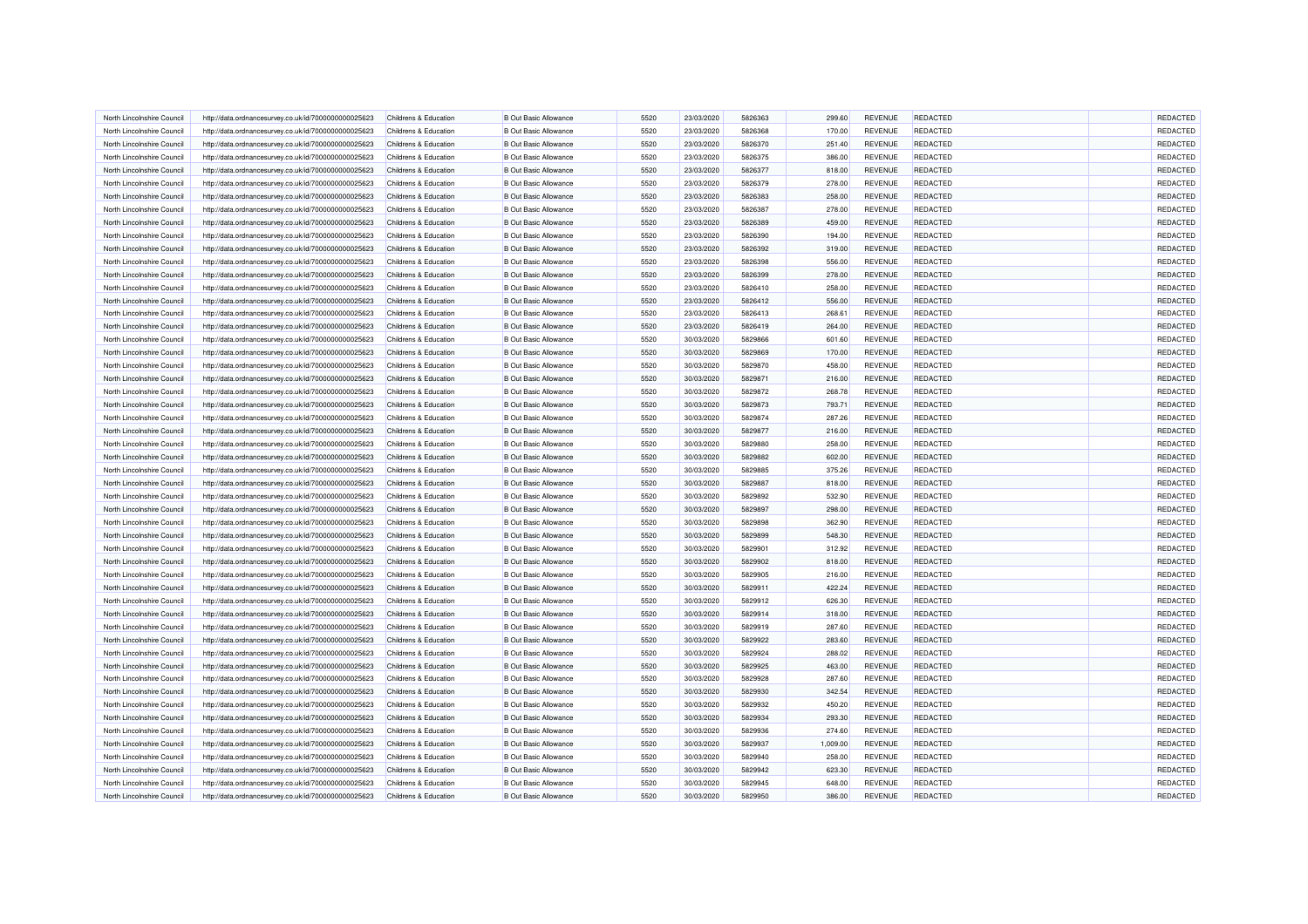| North Lincolnshire Council                               | http://data.ordnancesurvey.co.uk/id/7000000000025623 | Childrens & Education                          | <b>B Out Basic Allowance</b>                                 | 5520 | 30/03/2020               | 5829951 | 353.52           | <b>REVENUE</b>            | <b>REDACTED</b> | REDACTED |
|----------------------------------------------------------|------------------------------------------------------|------------------------------------------------|--------------------------------------------------------------|------|--------------------------|---------|------------------|---------------------------|-----------------|----------|
| North Lincolnshire Council                               | http://data.ordnancesurvey.co.uk/id/7000000000025623 | <b>Childrens &amp; Education</b>               | <b>B Out Basic Allowance</b>                                 | 5520 | 30/03/2020               | 5829952 | 602.00           | <b>REVENUE</b>            | <b>REDACTED</b> | REDACTED |
| North Lincolnshire Council                               | http://data.ordnancesurvey.co.uk/id/7000000000025623 | Childrens & Education                          | <b>B Out Basic Allowance</b>                                 | 5520 | 30/03/2020               | 5829962 | 1,292.00         | REVENUE                   | <b>REDACTED</b> | REDACTED |
| North Lincolnshire Council                               | http://data.ordnancesurvey.co.uk/id/7000000000025623 | <b>Childrens &amp; Education</b>               | <b>B Out Basic Allowance</b>                                 | 5520 | 30/03/2020               | 5829966 | 648.00           | <b>REVENUE</b>            | <b>REDACTED</b> | REDACTED |
| North Lincolnshire Council                               | http://data.ordnancesurvey.co.uk/id/7000000000025623 | Childrens & Education                          | <b>B Out Basic Allowance</b>                                 | 5520 | 30/03/2020               | 5829971 | 252.60           | <b>REVENUE</b>            | <b>REDACTED</b> | REDACTED |
| North Lincolnshire Council                               | http://data.ordnancesurvey.co.uk/id/7000000000025623 | Childrens & Education                          | <b>B Out Basic Allowance</b>                                 | 5520 | 30/03/2020               | 5829975 | 443.14           | REVENUE                   | <b>REDACTED</b> | REDACTED |
| North Lincolnshire Council                               | http://data.ordnancesurvey.co.uk/id/7000000000025623 | Childrens & Education                          | <b>B Out Basic Allowance</b>                                 | 5520 | 30/03/2020               | 5829977 | 314.60           | <b>REVENUE</b>            | <b>REDACTED</b> | REDACTED |
| North Lincolnshire Council                               | http://data.ordnancesurvey.co.uk/id/7000000000025623 | Childrens & Education                          | <b>B Out Basic Allowance</b>                                 | 5520 | 30/03/2020               | 5829978 | 394.90           | REVENUE                   | <b>REDACTED</b> | REDACTED |
| North Lincolnshire Council                               | http://data.ordnancesurvey.co.uk/id/7000000000025623 | Childrens & Education                          | <b>B Out Basic Allowance</b>                                 | 5520 | 30/03/2020               | 5829983 | 277.76           | REVENUE                   | REDACTED        | REDACTED |
| North Lincolnshire Council                               | http://data.ordnancesurvey.co.uk/id/7000000000025623 | Childrens & Education                          | <b>B Out Basic Allowance</b>                                 | 5520 | 30/03/2020               | 5829986 | 399.00           | REVENUE                   | REDACTED        | REDACTED |
| North Lincolnshire Council                               | http://data.ordnancesurvey.co.uk/id/7000000000025623 | Childrens & Education                          | <b>B Out Basic Allowance</b>                                 | 5520 | 30/03/2020               | 5829988 | 1,106.00         | <b>REVENUE</b>            | <b>REDACTED</b> | REDACTED |
| North Lincolnshire Council                               | http://data.ordnancesurvey.co.uk/id/7000000000025623 | Childrens & Education                          | <b>B</b> Out Basic Allowance                                 | 5520 | 30/03/2020               | 5829989 | 313.00           | <b>REVENUE</b>            | <b>REDACTED</b> | REDACTED |
| North Lincolnshire Council                               | http://data.ordnancesurvey.co.uk/id/7000000000025623 | Childrens & Education                          | <b>B Out Basic Allowance</b>                                 | 5520 | 30/03/2020               | 5829991 | 385.30           | <b>REVENUE</b>            | <b>REDACTED</b> | REDACTED |
| North Lincolnshire Council                               | http://data.ordnancesurvey.co.uk/id/7000000000025623 | Childrens & Education                          | <b>B Out Basic Allowance</b>                                 | 5520 | 30/03/2020               | 5829994 | 216.00           | REVENUE                   | <b>REDACTED</b> | REDACTED |
| North Lincolnshire Council                               | http://data.ordnancesurvey.co.uk/id/7000000000025623 | Childrens & Education                          | <b>B Out Basic Allowance</b>                                 | 5520 | 30/03/2020               | 5829998 | 258.00           | REVENUE                   | REDACTED        | REDACTED |
| North Lincolnshire Council                               | http://data.ordnancesurvey.co.uk/id/7000000000025623 | Childrens & Education                          | <b>B Out Basic Allowance</b>                                 | 5520 | 30/03/2020               | 5830001 | 349.00           | REVENUE                   | <b>REDACTED</b> | REDACTED |
| North Lincolnshire Council                               | http://data.ordnancesurvey.co.uk/id/7000000000025623 | Childrens & Education                          | <b>B Out Basic Allowance</b>                                 | 5520 | 30/03/2020               | 5830004 | 1,208.00         | REVENUE                   | <b>REDACTED</b> | REDACTED |
| North Lincolnshire Council                               | http://data.ordnancesurvey.co.uk/id/7000000000025623 | Childrens & Education                          | <b>B Out Basic Allowance</b>                                 | 5520 | 30/03/2020               | 5830007 | 216.00           | REVENUE                   | <b>REDACTED</b> | REDACTED |
| North Lincolnshire Council                               | http://data.ordnancesurvey.co.uk/id/7000000000025623 | Childrens & Education                          | <b>B Out Basic Allowance</b>                                 | 5520 | 30/03/2020               | 5830008 | 298.00           | REVENUE                   | <b>REDACTED</b> | REDACTED |
| North Lincolnshire Council                               | http://data.ordnancesurvey.co.uk/id/7000000000025623 | Childrens & Education                          | <b>B Out Basic Allowance</b>                                 | 5520 | 30/03/2020               | 5830009 | 149.00           | <b>REVENUE</b>            | <b>REDACTED</b> | REDACTED |
| North Lincolnshire Council                               | http://data.ordnancesurvey.co.uk/id/7000000000025623 | Childrens & Education                          | <b>B Out Basic Allowance</b>                                 | 5520 | 30/03/2020               | 5830018 | 291.02           | REVENUE                   | <b>REDACTED</b> | REDACTED |
| North Lincolnshire Council                               | http://data.ordnancesurvey.co.uk/id/7000000000025623 | Childrens & Education                          | <b>B Out Basic Allowance</b>                                 | 5520 | 30/03/2020               | 5830020 | 287.60           | <b>REVENUE</b>            | <b>REDACTED</b> | REDACTED |
| North Lincolnshire Council                               | http://data.ordnancesurvey.co.uk/id/7000000000025623 | Childrens & Education                          | <b>B Out Basic Allowance</b>                                 | 5520 | 30/03/2020               | 5830021 | 238.29           | REVENUE                   | REDACTED        | REDACTED |
|                                                          |                                                      |                                                |                                                              | 5520 |                          | 5830022 |                  |                           | <b>REDACTED</b> | REDACTED |
| North Lincolnshire Council<br>North Lincolnshire Council | http://data.ordnancesurvey.co.uk/id/7000000000025623 | Childrens & Education<br>Childrens & Education | <b>B Out Basic Allowance</b><br><b>B Out Basic Allowance</b> | 5520 | 30/03/2020<br>30/03/2020 | 5830026 | 367.48<br>480.00 | <b>REVENUE</b><br>REVENUE | <b>REDACTED</b> | REDACTED |
|                                                          | http://data.ordnancesurvey.co.uk/id/7000000000025623 |                                                |                                                              |      |                          |         |                  |                           |                 |          |
| North Lincolnshire Council                               | http://data.ordnancesurvey.co.uk/id/7000000000025623 | Childrens & Education                          | <b>B Out Basic Allowance</b>                                 | 5520 | 30/03/2020               | 5830029 | 1,916.07         | <b>REVENUE</b>            | <b>REDACTED</b> | REDACTED |
| North Lincolnshire Council                               | http://data.ordnancesurvey.co.uk/id/7000000000025623 | Childrens & Education                          | <b>B Out Basic Allowance</b>                                 | 5520 | 30/03/2020               | 5830030 | 474.00           | REVENUE                   | <b>REDACTED</b> | REDACTED |
| North Lincolnshire Council                               | http://data.ordnancesurvey.co.uk/id/7000000000025623 | Childrens & Education                          | <b>B Out Basic Allowance</b>                                 | 5520 | 30/03/2020               | 5830031 | 474.00           | <b>REVENUE</b>            | <b>REDACTED</b> | REDACTED |
| North Lincolnshire Council                               | http://data.ordnancesurvey.co.uk/id/7000000000025623 | Childrens & Education                          | <b>B Out Basic Allowance</b>                                 | 5520 | 30/03/2020               | 5830032 | 468.00           | REVENUE                   | <b>REDACTED</b> | REDACTED |
| North Lincolnshire Council                               | http://data.ordnancesurvey.co.uk/id/7000000000025623 | Childrens & Education                          | <b>B Out Basic Allowance</b>                                 | 5520 | 30/03/2020               | 5830033 | 365.00           | REVENUE                   | REDACTED        | REDACTED |
| North Lincolnshire Council                               | http://data.ordnancesurvey.co.uk/id/7000000000025623 | Childrens & Education                          | <b>B Out Basic Allowance</b>                                 | 5520 | 30/03/2020               | 5830034 | 967.00           | REVENUE                   | REDACTED        | REDACTED |
| North Lincolnshire Council                               | http://data.ordnancesurvey.co.uk/id/7000000000025623 | Childrens & Education                          | <b>B Out Basic Allowance</b>                                 | 5520 | 30/03/2020               | 5830035 | 503.26           | <b>REVENUE</b>            | <b>REDACTED</b> | REDACTED |
| North Lincolnshire Council                               | http://data.ordnancesurvey.co.uk/id/7000000000025623 | Childrens & Education                          | <b>B Out Basic Allowance</b>                                 | 5520 | 30/03/2020               | 5830037 | 264.00           | <b>REVENUE</b>            | <b>REDACTED</b> | REDACTED |
| North Lincolnshire Council                               | http://data.ordnancesurvey.co.uk/id/7000000000025623 | Childrens & Education                          | <b>B Out Basic Allowance</b>                                 | 5520 | 30/03/2020               | 5830038 | 282.00           | REVENUE                   | <b>REDACTED</b> | REDACTED |
| North Lincolnshire Council                               | http://data.ordnancesurvey.co.uk/id/7000000000025623 | Childrens & Education                          | <b>B Out Basic Allowance</b>                                 | 5520 | 30/03/2020               | 5830041 | 382.00           | REVENUE                   | <b>REDACTED</b> | REDACTED |
| North Lincolnshire Council                               | http://data.ordnancesurvey.co.uk/id/7000000000025623 | Childrens & Education                          | <b>B Out Basic Allowance</b>                                 | 5520 | 30/03/2020               | 5830043 | 257.09           | <b>REVENUE</b>            | <b>REDACTED</b> | REDACTED |
| North Lincolnshire Council                               | http://data.ordnancesurvey.co.uk/id/7000000000025623 | Childrens & Education                          | <b>B Out Basic Allowance</b>                                 | 5520 | 30/03/2020               | 5830048 | 556.00           | <b>REVENUE</b>            | <b>REDACTED</b> | REDACTED |
| North Lincolnshire Council                               | http://data.ordnancesurvey.co.uk/id/7000000000025623 | Childrens & Education                          | <b>B Out Basic Allowance</b>                                 | 5520 | 30/03/2020               | 5830049 | 586.00           | REVENUE                   | <b>REDACTED</b> | REDACTED |
| North Lincolnshire Council                               | http://data.ordnancesurvey.co.uk/id/7000000000025623 | Childrens & Education                          | <b>B Out Basic Allowance</b>                                 | 5520 | 30/03/2020               | 5830051 | 251.60           | <b>REVENUE</b>            | <b>REDACTED</b> | REDACTED |
| North Lincolnshire Council                               | http://data.ordnancesurvey.co.uk/id/7000000000025623 | Childrens & Education                          | <b>B Out Basic Allowance</b>                                 | 5520 | 30/03/2020               | 5830053 | 258.00           | REVENUE                   | <b>REDACTED</b> | REDACTED |
| North Lincolnshire Council                               | http://data.ordnancesurvey.co.uk/id/7000000000025623 | Childrens & Education                          | <b>B Out Basic Allowance</b>                                 | 5520 | 30/03/2020               | 5830056 | 516.00           | REVENUE                   | REDACTED        | REDACTED |
| North Lincolnshire Council                               | http://data.ordnancesurvey.co.uk/id/7000000000025623 | Childrens & Education                          | <b>B Out Basic Allowance</b>                                 | 5520 | 30/03/2020               | 5830057 | 556.00           | REVENUE                   | <b>REDACTED</b> | REDACTED |
| North Lincolnshire Council                               | http://data.ordnancesurvey.co.uk/id/7000000000025623 | Childrens & Education                          | <b>B Out Basic Allowance</b>                                 | 5520 | 30/03/2020               | 5830058 | 428.00           | <b>REVENUE</b>            | <b>REDACTED</b> | REDACTED |
| North Lincolnshire Council                               | http://data.ordnancesurvey.co.uk/id/7000000000025623 | Childrens & Education                          | <b>B Out Basic Allowance</b>                                 | 5520 | 30/03/2020               | 5830060 | 832.00           | <b>REVENUE</b>            | <b>REDACTED</b> | REDACTED |
| North Lincolnshire Council                               | http://data.ordnancesurvey.co.uk/id/7000000000025623 | Childrens & Education                          | <b>B Out Basic Allowance</b>                                 | 5520 | 30/03/2020               | 5830061 | 690.00           | REVENUE                   | <b>REDACTED</b> | REDACTED |
| North Lincolnshire Council                               | http://data.ordnancesurvey.co.uk/id/7000000000025623 | Childrens & Education                          | <b>B Out Basic Allowance</b>                                 | 5520 | 30/03/2020               | 5830063 | 428.00           | REVENUE                   | <b>REDACTED</b> | REDACTED |
| North Lincolnshire Council                               | http://data.ordnancesurvey.co.uk/id/7000000000025623 | Childrens & Education                          | <b>B Out Basic Allowance</b>                                 | 5520 | 30/03/2020               | 5830067 | 386.00           | <b>REVENUE</b>            | <b>REDACTED</b> | REDACTED |
| North Lincolnshire Council                               | http://data.ordnancesurvey.co.uk/id/7000000000025623 | Childrens & Education                          | <b>B Out Basic Allowance</b>                                 | 5520 | 30/03/2020               | 5830068 | 510.00           | REVENUE                   | REDACTED        | REDACTED |
| North Lincolnshire Council                               | http://data.ordnancesurvey.co.uk/id/7000000000025623 | Childrens & Education                          | <b>B Out Basic Allowance</b>                                 | 5520 | 30/03/2020               | 5830071 | 287.60           | REVENUE                   | <b>REDACTED</b> | REDACTED |
| North Lincolnshire Council                               | http://data.ordnancesurvey.co.uk/id/7000000000025623 | Childrens & Education                          | <b>B Out Basic Allowance</b>                                 | 5520 | 30/03/2020               | 5830073 | 216.00           | REVENUE                   | <b>REDACTED</b> | REDACTED |
| North Lincolnshire Council                               | http://data.ordnancesurvey.co.uk/id/7000000000025623 | Childrens & Education                          | <b>B Out Basic Allowance</b>                                 | 5520 | 30/03/2020               | 5830074 | 394.90           | REVENUE                   | REDACTED        | REDACTED |
| North Lincolnshire Council                               | http://data.ordnancesurvey.co.uk/id/7000000000025623 | Childrens & Education                          | <b>B Out Basic Allowance</b>                                 | 5520 | 30/03/2020               | 5830075 | 298.00           | <b>REVENUE</b>            | <b>REDACTED</b> | REDACTED |
| North Lincolnshire Council                               | http://data.ordnancesurvey.co.uk/id/7000000000025623 | Childrens & Education                          | <b>B Out Basic Allowance</b>                                 | 5520 | 30/03/2020               | 5830076 | 509.20           | REVENUE                   | <b>REDACTED</b> | REDACTED |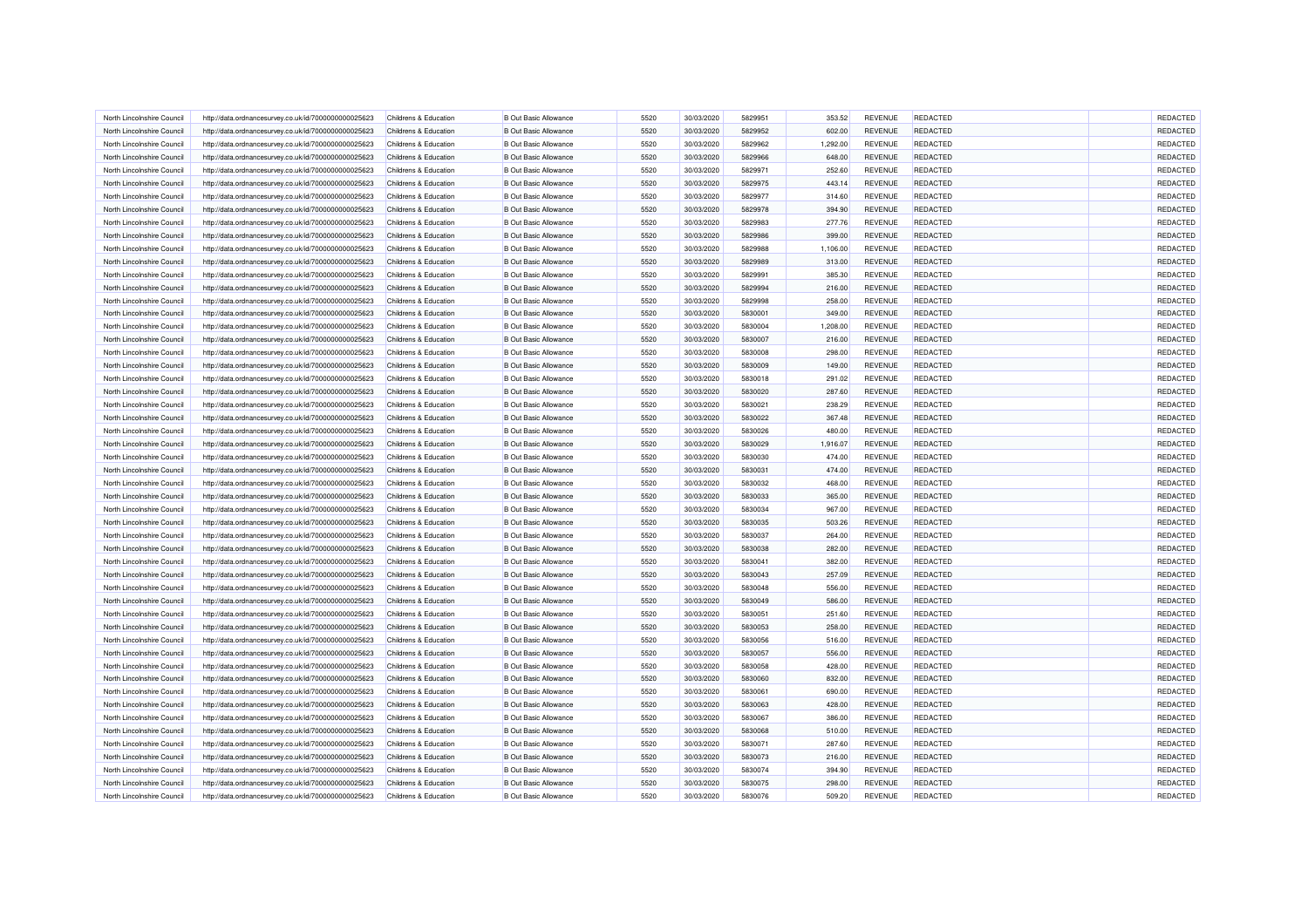| North Lincolnshire Council | http://data.ordnancesurvey.co.uk/id/7000000000025623 | Childrens & Education            | <b>B</b> Out Basic Allowance | 5520 | 30/03/2020 | 5830081 | 299.60   | <b>REVENUE</b> | <b>REDACTED</b> | <b>REDACTED</b> |
|----------------------------|------------------------------------------------------|----------------------------------|------------------------------|------|------------|---------|----------|----------------|-----------------|-----------------|
| North Lincolnshire Council | http://data.ordnancesurvey.co.uk/id/7000000000025623 | Childrens & Education            | <b>B Out Basic Allowance</b> | 5520 | 30/03/2020 | 5830088 | 251.40   | REVENUE        | <b>REDACTED</b> | REDACTED        |
| North Lincolnshire Council | http://data.ordnancesurvey.co.uk/id/7000000000025623 | Childrens & Education            | <b>B Out Basic Allowance</b> | 5520 | 30/03/2020 | 5830093 | 386.00   | <b>REVENUE</b> | <b>REDACTED</b> | REDACTED        |
| North Lincolnshire Council | http://data.ordnancesurvey.co.uk/id/7000000000025623 | Childrens & Education            | <b>B Out Basic Allowance</b> | 5520 | 30/03/2020 | 5830095 | 1,076.00 | REVENUE        | REDACTED        | REDACTED        |
| North Lincolnshire Council | http://data.ordnancesurvey.co.uk/id/7000000000025623 | Childrens & Education            | <b>B Out Basic Allowance</b> | 5520 | 30/03/2020 | 5830097 | 278.00   | <b>REVENUE</b> | <b>REDACTED</b> | REDACTED        |
| North Lincolnshire Council | http://data.ordnancesurvey.co.uk/id/7000000000025623 | Childrens & Education            | <b>B Out Basic Allowance</b> | 5520 | 30/03/2020 | 5830101 | 479.14   | REVENUE        | <b>REDACTED</b> | REDACTED        |
| North Lincolnshire Council | http://data.ordnancesurvey.co.uk/id/7000000000025623 | Childrens & Education            | <b>B Out Basic Allowance</b> | 5520 | 30/03/2020 | 5830102 | 278.00   | <b>REVENUE</b> | <b>REDACTED</b> | REDACTED        |
| North Lincolnshire Council | http://data.ordnancesurvey.co.uk/id/7000000000025623 | Childrens & Education            | <b>B Out Basic Allowance</b> | 5520 | 30/03/2020 | 5830104 | 384.85   | REVENUE        | <b>REDACTED</b> | REDACTED        |
| North Lincolnshire Council | http://data.ordnancesurvey.co.uk/id/7000000000025623 | Childrens & Education            | <b>B Out Basic Allowance</b> | 5520 | 30/03/2020 | 5830105 | 194.00   | REVENUE        | REDACTED        | REDACTED        |
| North Lincolnshire Council | http://data.ordnancesurvey.co.uk/id/7000000000025623 | Childrens & Education            | <b>B Out Basic Allowance</b> | 5520 | 30/03/2020 | 5830107 | 319.00   | REVENUE        | <b>REDACTED</b> | REDACTED        |
| North Lincolnshire Council | http://data.ordnancesurvey.co.uk/id/7000000000025623 | Childrens & Education            | <b>B Out Basic Allowance</b> | 5520 | 30/03/2020 | 5830114 | 556.00   | <b>REVENUE</b> | <b>REDACTED</b> | REDACTED        |
| North Lincolnshire Council | http://data.ordnancesurvey.co.uk/id/7000000000025623 | Childrens & Education            | <b>B</b> Out Basic Allowance | 5520 | 30/03/2020 | 5830115 | 384.28   | <b>REVENUE</b> | <b>REDACTED</b> | REDACTED        |
| North Lincolnshire Council | http://data.ordnancesurvey.co.uk/id/7000000000025623 | Childrens & Education            | <b>B Out Basic Allowance</b> | 5520 | 30/03/2020 | 5830126 | 258.00   | <b>REVENUE</b> | <b>REDACTED</b> | REDACTED        |
| North Lincolnshire Council | http://data.ordnancesurvey.co.uk/id/7000000000025623 | Childrens & Education            | <b>B Out Basic Allowance</b> | 5520 | 30/03/2020 | 5830128 | 556.00   | REVENUE        | <b>REDACTED</b> | REDACTED        |
| North Lincolnshire Council | http://data.ordnancesurvey.co.uk/id/7000000000025623 | Childrens & Education            | <b>B Out Basic Allowance</b> | 5520 | 30/03/2020 | 5830129 | 268.61   | <b>REVENUE</b> | REDACTED        | REDACTED        |
| North Lincolnshire Council | http://data.ordnancesurvey.co.uk/id/7000000000025623 | Childrens & Education            | <b>B Out Basic Allowance</b> | 5520 | 30/03/2020 | 5830135 | 264.00   | REVENUE        | <b>REDACTED</b> | REDACTED        |
| North Lincolnshire Council | http://data.ordnancesurvey.co.uk/id/7000000000025623 | Childrens & Education            | <b>Client Related Costs</b>  | 5534 | 02/03/2020 | 5814844 | 42.31    | <b>REVENUE</b> | <b>REDACTED</b> | REDACTED        |
| North Lincolnshire Council | http://data.ordnancesurvey.co.uk/id/7000000000025623 | Childrens & Education            | <b>Client Related Costs</b>  | 5534 | 02/03/2020 | 5814847 | 80.00    | REVENUE        | <b>REDACTED</b> | REDACTED        |
| North Lincolnshire Council | http://data.ordnancesurvey.co.uk/id/7000000000025623 | Childrens & Education            | <b>Client Related Costs</b>  | 5534 | 02/03/2020 | 5814849 | 222.31   | REVENUE        | REDACTED        | REDACTED        |
| North Lincolnshire Council | http://data.ordnancesurvey.co.uk/id/7000000000025623 | Childrens & Education            | <b>Client Related Costs</b>  | 5534 | 02/03/2020 | 5814851 | 2.31     | <b>REVENUE</b> | <b>REDACTED</b> | REDACTED        |
| North Lincolnshire Council | http://data.ordnancesurvey.co.uk/id/7000000000025623 | Childrens & Education            | <b>Client Related Costs</b>  | 5534 | 02/03/2020 | 5814852 | 2.31     | REVENUE        | <b>REDACTED</b> | REDACTED        |
| North Lincolnshire Council | http://data.ordnancesurvey.co.uk/id/7000000000025623 | Childrens & Education            | <b>Client Related Costs</b>  | 5534 | 02/03/2020 | 5814855 | 40.00    | REVENUE        | <b>REDACTED</b> | REDACTED        |
| North Lincolnshire Council | http://data.ordnancesurvey.co.uk/id/7000000000025623 | <b>Childrens &amp; Education</b> | <b>Client Related Costs</b>  | 5534 | 02/03/2020 | 5814858 | 40.00    | REVENUE        | <b>REDACTED</b> | REDACTED        |
| North Lincolnshire Council | http://data.ordnancesurvey.co.uk/id/7000000000025623 | Childrens & Education            | <b>Client Related Costs</b>  | 5534 | 02/03/2020 | 5814860 | 210.00   | <b>REVENUE</b> | <b>REDACTED</b> | REDACTED        |
| North Lincolnshire Council | http://data.ordnancesurvey.co.uk/id/7000000000025623 | <b>Childrens &amp; Education</b> | <b>Client Related Costs</b>  | 5534 | 02/03/2020 | 5814863 | 40.00    | <b>REVENUE</b> | <b>REDACTED</b> | REDACTED        |
| North Lincolnshire Council | http://data.ordnancesurvey.co.uk/id/7000000000025623 | Childrens & Education            | <b>Client Related Costs</b>  | 5534 | 02/03/2020 | 5814865 | 585.33   | <b>REVENUE</b> | REDACTED        | REDACTED        |
| North Lincolnshire Council | http://data.ordnancesurvey.co.uk/id/7000000000025623 | Childrens & Education            | <b>Client Related Costs</b>  | 5534 | 02/03/2020 | 5814876 | 22.31    | REVENUE        | <b>REDACTED</b> | REDACTED        |
| North Lincolnshire Council | http://data.ordnancesurvey.co.uk/id/7000000000025623 | Childrens & Education            | <b>Client Related Costs</b>  | 5534 | 02/03/2020 | 5814878 | 60.00    | <b>REVENUE</b> | <b>REDACTED</b> | REDACTED        |
| North Lincolnshire Council | http://data.ordnancesurvey.co.uk/id/7000000000025623 | Childrens & Education            | <b>Client Related Costs</b>  | 5534 | 02/03/2020 | 5814881 | 60.00    | <b>REVENUE</b> | <b>REDACTED</b> | REDACTED        |
| North Lincolnshire Council | http://data.ordnancesurvey.co.uk/id/7000000000025623 | Childrens & Education            | <b>Client Related Costs</b>  | 5534 | 02/03/2020 | 5814884 | 60.00    | REVENUE        | <b>REDACTED</b> | REDACTED        |
| North Lincolnshire Council | http://data.ordnancesurvey.co.uk/id/7000000000025623 | Childrens & Education            | <b>Client Related Costs</b>  | 5534 | 02/03/2020 | 5814891 | 462.00   | <b>REVENUE</b> | <b>REDACTED</b> | REDACTED        |
| North Lincolnshire Council | http://data.ordnancesurvey.co.uk/id/7000000000025623 | Childrens & Education            | <b>Client Related Costs</b>  | 5534 | 02/03/2020 | 5814917 | 17.14    | <b>REVENUE</b> | <b>REDACTED</b> | REDACTED        |
| North Lincolnshire Council | http://data.ordnancesurvey.co.uk/id/7000000000025623 | Childrens & Education            | <b>Client Related Costs</b>  | 5534 | 02/03/2020 | 5814925 | 50.00    | <b>REVENUE</b> | <b>REDACTED</b> | REDACTED        |
| North Lincolnshire Council | http://data.ordnancesurvey.co.uk/id/7000000000025623 | Childrens & Education            | <b>Client Related Costs</b>  | 5534 | 02/03/2020 | 5814932 | 130.00   | REVENUE        | REDACTED        | REDACTED        |
| North Lincolnshire Council | http://data.ordnancesurvey.co.uk/id/7000000000025623 | Childrens & Education            | <b>Client Related Costs</b>  | 5534 | 02/03/2020 | 5814936 | 40.00    | <b>REVENUE</b> | <b>REDACTED</b> | REDACTED        |
| North Lincolnshire Council | http://data.ordnancesurvey.co.uk/id/7000000000025623 | Childrens & Education            | <b>Client Related Costs</b>  | 5534 | 02/03/2020 | 5814943 | 410.00   | REVENUE        | <b>REDACTED</b> | REDACTED        |
| North Lincolnshire Council | http://data.ordnancesurvey.co.uk/id/7000000000025623 | Childrens & Education            | <b>Client Related Costs</b>  | 5534 | 02/03/2020 | 5814947 | 190.00   | <b>REVENUE</b> | <b>REDACTED</b> | REDACTED        |
| North Lincolnshire Council | http://data.ordnancesurvey.co.uk/id/7000000000025623 | Childrens & Education            | <b>Client Related Costs</b>  | 5534 | 02/03/2020 | 5814956 | 138.57   | REVENUE        | <b>REDACTED</b> | REDACTED        |
| North Lincolnshire Council | http://data.ordnancesurvey.co.uk/id/7000000000025623 | Childrens & Education            | <b>Client Related Costs</b>  | 5534 | 02/03/2020 | 5814969 | 100.00   | <b>REVENUE</b> | <b>REDACTED</b> | REDACTED        |
| North Lincolnshire Council | http://data.ordnancesurvey.co.uk/id/7000000000025623 | Childrens & Education            | <b>Client Related Costs</b>  | 5534 | 02/03/2020 | 5814975 | 68.57    | REVENUE        | <b>REDACTED</b> | REDACTED        |
| North Lincolnshire Council | http://data.ordnancesurvey.co.uk/id/7000000000025623 | Childrens & Education            | <b>Client Related Costs</b>  | 5534 | 02/03/2020 | 5814979 | 20.00    | REVENUE        | <b>REDACTED</b> | REDACTED        |
| North Lincolnshire Council | http://data.ordnancesurvey.co.uk/id/7000000000025623 | Childrens & Education            | <b>Client Related Costs</b>  | 5534 | 02/03/2020 | 5814988 | 80.00    | REVENUE        | <b>REDACTED</b> | REDACTED        |
| North Lincolnshire Council | http://data.ordnancesurvey.co.uk/id/7000000000025623 | Childrens & Education            | <b>Client Related Costs</b>  | 5534 | 02/03/2020 | 5814989 | 40.00    | <b>REVENUE</b> | <b>REDACTED</b> | REDACTED        |
| North Lincolnshire Council | http://data.ordnancesurvey.co.uk/id/7000000000025623 | Childrens & Education            | <b>Client Related Costs</b>  | 5534 | 02/03/2020 | 5814990 | 11.70    | <b>REVENUE</b> | <b>REDACTED</b> | REDACTED        |
| North Lincolnshire Council | http://data.ordnancesurvey.co.uk/id/7000000000025623 | Childrens & Education            | <b>Client Related Costs</b>  | 5534 | 02/03/2020 | 5814996 | 88.00    | <b>REVENUE</b> | <b>REDACTED</b> | REDACTED        |
| North Lincolnshire Council | http://data.ordnancesurvey.co.uk/id/7000000000025623 | Childrens & Education            | <b>Client Related Costs</b>  | 5534 | 02/03/2020 | 5815007 | 300.00   | REVENUE        | <b>REDACTED</b> | REDACTED        |
| North Lincolnshire Council | http://data.ordnancesurvey.co.uk/id/7000000000025623 | Childrens & Education            | <b>Client Related Costs</b>  | 5534 | 02/03/2020 | 5815010 | 286.60   | <b>REVENUE</b> | <b>REDACTED</b> | REDACTED        |
| North Lincolnshire Council | http://data.ordnancesurvey.co.uk/id/7000000000025623 | Childrens & Education            | <b>Client Related Costs</b>  | 5534 | 02/03/2020 | 5815011 | 142.31   | REVENUE        | <b>REDACTED</b> | REDACTED        |
| North Lincolnshire Council | http://data.ordnancesurvey.co.uk/id/7000000000025623 | Childrens & Education            | <b>Client Related Costs</b>  | 5534 | 02/03/2020 | 5815012 | 12.31    | REVENUE        | <b>REDACTED</b> | REDACTED        |
| North Lincolnshire Council | http://data.ordnancesurvey.co.uk/id/7000000000025623 | Childrens & Education            | <b>Client Related Costs</b>  | 5534 | 02/03/2020 | 5815013 | 122.31   | <b>REVENUE</b> | <b>REDACTED</b> | REDACTED        |
| North Lincolnshire Council | http://data.ordnancesurvey.co.uk/id/7000000000025623 | <b>Childrens &amp; Education</b> | <b>Client Related Costs</b>  | 5534 | 02/03/2020 | 5815014 | 182.31   | REVENUE        | <b>REDACTED</b> | REDACTED        |
| North Lincolnshire Council | http://data.ordnancesurvey.co.uk/id/7000000000025623 | Childrens & Education            | <b>Client Related Costs</b>  | 5534 | 02/03/2020 | 5815015 | 68.57    | <b>REVENUE</b> | <b>REDACTED</b> | REDACTED        |
| North Lincolnshire Council | http://data.ordnancesurvey.co.uk/id/7000000000025623 | Childrens & Education            | <b>Client Related Costs</b>  | 5534 | 02/03/2020 | 5815028 | 110.00   | REVENUE        | <b>REDACTED</b> | REDACTED        |
|                            |                                                      |                                  |                              |      |            |         |          |                |                 |                 |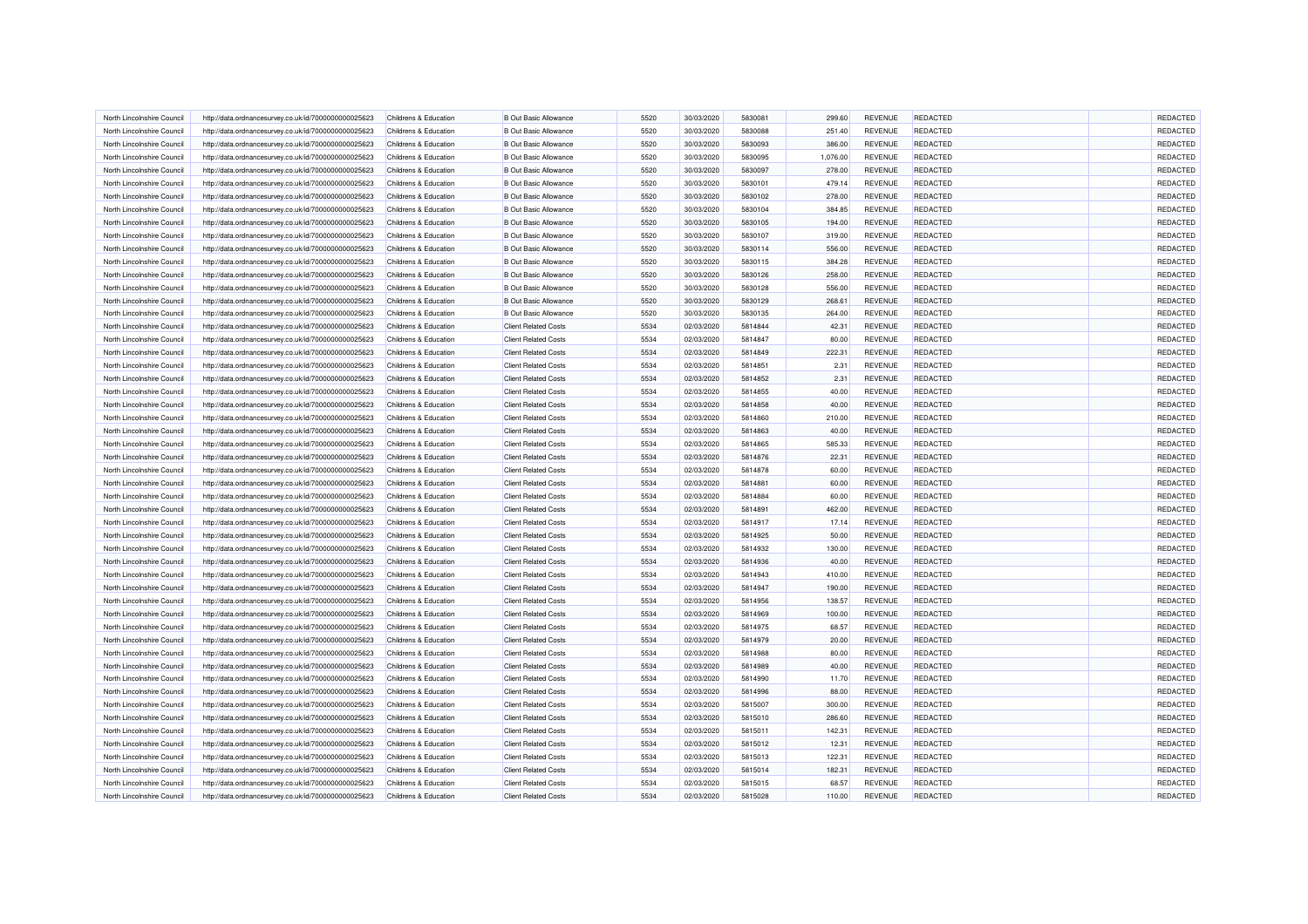| North Lincolnshire Council | http://data.ordnancesurvey.co.uk/id/7000000000025623 | Childrens & Education            | <b>Client Related Costs</b> | 5534 | 02/03/2020 | 5815033 | 40.00  | REVENUE        | <b>REDACTED</b> | REDACTED |
|----------------------------|------------------------------------------------------|----------------------------------|-----------------------------|------|------------|---------|--------|----------------|-----------------|----------|
| North Lincolnshire Council | http://data.ordnancesurvey.co.uk/id/7000000000025623 | Childrens & Education            | <b>Client Related Costs</b> | 5534 | 02/03/2020 | 5815038 | 32.86  | REVENUE        | <b>REDACTED</b> | REDACTED |
| North Lincolnshire Council | http://data.ordnancesurvey.co.uk/id/7000000000025623 | Childrens & Education            | <b>Client Related Costs</b> | 5534 | 02/03/2020 | 5815039 | 200.00 | <b>REVENUE</b> | <b>REDACTED</b> | REDACTED |
| North Lincolnshire Council | http://data.ordnancesurvey.co.uk/id/7000000000025623 | <b>Childrens &amp; Education</b> | <b>Client Related Costs</b> | 5534 | 02/03/2020 | 5815042 | 74.29  | REVENUE        | REDACTED        | REDACTED |
| North Lincolnshire Council | http://data.ordnancesurvey.co.uk/id/7000000000025623 | Childrens & Education            | <b>Client Related Costs</b> | 5534 | 02/03/2020 | 5815044 | 85.71  | REVENUE        | <b>REDACTED</b> | REDACTED |
| North Lincolnshire Council | http://data.ordnancesurvey.co.uk/id/7000000000025623 | Childrens & Education            | <b>Client Related Costs</b> | 5534 | 02/03/2020 | 5815046 | 120.00 | <b>REVENUE</b> | <b>REDACTED</b> | REDACTED |
| North Lincolnshire Council | http://data.ordnancesurvey.co.uk/id/7000000000025623 | Childrens & Education            | <b>Client Related Costs</b> | 5534 | 02/03/2020 | 5815049 | 20.00  | <b>REVENUE</b> | REDACTED        | REDACTED |
| North Lincolnshire Council | http://data.ordnancesurvey.co.uk/id/7000000000025623 | Childrens & Education            | <b>Client Related Costs</b> | 5534 | 02/03/2020 | 5815062 | 123.00 | REVENUE        | REDACTED        | REDACTED |
| North Lincolnshire Council | http://data.ordnancesurvey.co.uk/id/7000000000025623 | <b>Childrens &amp; Education</b> | <b>Client Related Costs</b> | 5534 | 02/03/2020 | 5815076 | 40.00  | <b>REVENUE</b> | REDACTED        | REDACTED |
| North Lincolnshire Council | http://data.ordnancesurvey.co.uk/id/7000000000025623 | Childrens & Education            | <b>Client Related Costs</b> | 5534 | 02/03/2020 | 5815078 | 200.00 | <b>REVENUE</b> | <b>REDACTED</b> | REDACTED |
| North Lincolnshire Council | http://data.ordnancesurvey.co.uk/id/7000000000025623 | Childrens & Education            | <b>Client Related Costs</b> | 5534 | 02/03/2020 | 5815085 | 215.29 | REVENUE        | <b>REDACTED</b> | REDACTED |
| North Lincolnshire Council | http://data.ordnancesurvey.co.uk/id/7000000000025623 | Childrens & Education            | <b>Client Related Costs</b> | 5534 | 02/03/2020 | 5815088 | 60.00  | REVENUE        | REDACTED        | REDACTED |
| North Lincolnshire Council | http://data.ordnancesurvey.co.uk/id/7000000000025623 | Childrens & Education            | <b>Client Related Costs</b> | 5534 | 02/03/2020 | 5815089 | 80.00  | <b>REVENUE</b> | <b>REDACTED</b> | REDACTED |
| North Lincolnshire Council | http://data.ordnancesurvey.co.uk/id/7000000000025623 | Childrens & Education            | <b>Client Related Costs</b> | 5534 | 02/03/2020 | 5815097 | 260.00 | REVENUE        | REDACTED        | REDACTED |
| North Lincolnshire Council | http://data.ordnancesurvey.co.uk/id/7000000000025623 | Childrens & Education            | <b>Client Related Costs</b> | 5534 | 02/03/2020 | 5815110 | 228.57 | <b>REVENUE</b> | <b>REDACTED</b> | REDACTED |
| North Lincolnshire Council | http://data.ordnancesurvey.co.uk/id/7000000000025623 | Childrens & Education            | <b>Client Related Costs</b> | 5534 | 09/03/2020 | 5818269 | 42.31  | <b>REVENUE</b> | <b>REDACTED</b> | REDACTED |
| North Lincolnshire Council | http://data.ordnancesurvey.co.uk/id/7000000000025623 | Childrens & Education            | <b>Client Related Costs</b> | 5534 | 09/03/2020 | 5818272 | 80.00  | <b>REVENUE</b> | REDACTED        | REDACTED |
| North Lincolnshire Council | http://data.ordnancesurvey.co.uk/id/7000000000025623 | <b>Childrens &amp; Education</b> | <b>Client Related Costs</b> | 5534 | 09/03/2020 | 5818274 | 165.17 | <b>REVENUE</b> | <b>REDACTED</b> | REDACTED |
| North Lincolnshire Council | http://data.ordnancesurvey.co.uk/id/7000000000025623 | Childrens & Education            | <b>Client Related Costs</b> | 5534 | 09/03/2020 | 5818276 | 2.31   | REVENUE        | REDACTED        | REDACTED |
| North Lincolnshire Council | http://data.ordnancesurvey.co.uk/id/7000000000025623 | <b>Childrens &amp; Education</b> | <b>Client Related Costs</b> | 5534 | 09/03/2020 | 5818277 | 2.31   | REVENUE        | REDACTED        | REDACTED |
| North Lincolnshire Council | http://data.ordnancesurvey.co.uk/id/7000000000025623 | Childrens & Education            | <b>Client Related Costs</b> | 5534 | 09/03/2020 | 5818280 | 40.00  | REVENUE        | <b>REDACTED</b> | REDACTED |
| North Lincolnshire Council |                                                      | Childrens & Education            | <b>Client Related Costs</b> | 5534 | 09/03/2020 | 5818283 | 34.29  | REVENUE        | <b>REDACTED</b> | REDACTED |
|                            | http://data.ordnancesurvey.co.uk/id/7000000000025623 |                                  |                             |      |            |         |        |                |                 | REDACTED |
| North Lincolnshire Council | http://data.ordnancesurvey.co.uk/id/7000000000025623 | Childrens & Education            | <b>Client Related Costs</b> | 5534 | 09/03/2020 | 5818285 | 210.00 | <b>REVENUE</b> | <b>REDACTED</b> |          |
| North Lincolnshire Council | http://data.ordnancesurvey.co.uk/id/7000000000025623 | <b>Childrens &amp; Education</b> | <b>Client Related Costs</b> | 5534 | 09/03/2020 | 5818286 | 416.07 | REVENUE        | REDACTED        | REDACTED |
| North Lincolnshire Council | http://data.ordnancesurvey.co.uk/id/7000000000025623 | Childrens & Education            | <b>Client Related Costs</b> | 5534 | 09/03/2020 | 5818288 | 40.00  | REVENUE        | <b>REDACTED</b> | REDACTED |
| North Lincolnshire Council | http://data.ordnancesurvey.co.uk/id/7000000000025623 | Childrens & Education            | <b>Client Related Costs</b> | 5534 | 09/03/2020 | 5818290 | 262.31 | REVENUE        | <b>REDACTED</b> | REDACTED |
| North Lincolnshire Council | http://data.ordnancesurvey.co.uk/id/7000000000025623 | <b>Childrens &amp; Education</b> | <b>Client Related Costs</b> | 5534 | 09/03/2020 | 5818301 | 22.31  | <b>REVENUE</b> | <b>REDACTED</b> | REDACTED |
| North Lincolnshire Council | http://data.ordnancesurvey.co.uk/id/7000000000025623 | <b>Childrens &amp; Education</b> | <b>Client Related Costs</b> | 5534 | 09/03/2020 | 5818303 | 60.00  | REVENUE        | <b>REDACTED</b> | REDACTED |
| North Lincolnshire Council | http://data.ordnancesurvey.co.uk/id/7000000000025623 | Childrens & Education            | <b>Client Related Costs</b> | 5534 | 09/03/2020 | 5818306 | 60.00  | <b>REVENUE</b> | <b>REDACTED</b> | REDACTED |
| North Lincolnshire Council | http://data.ordnancesurvey.co.uk/id/7000000000025623 | Childrens & Education            | <b>Client Related Costs</b> | 5534 | 09/03/2020 | 5818309 | 60.00  | REVENUE        | <b>REDACTED</b> | REDACTED |
| North Lincolnshire Council | http://data.ordnancesurvey.co.uk/id/7000000000025623 | Childrens & Education            | <b>Client Related Costs</b> | 5534 | 09/03/2020 | 5818316 | 30.00  | <b>REVENUE</b> | REDACTED        | REDACTED |
| North Lincolnshire Council | http://data.ordnancesurvey.co.uk/id/7000000000025623 | Childrens & Education            | <b>Client Related Costs</b> | 5534 | 09/03/2020 | 5818342 | 20.00  | REVENUE        | <b>REDACTED</b> | REDACTED |
| North Lincolnshire Council | http://data.ordnancesurvey.co.uk/id/7000000000025623 | Childrens & Education            | <b>Client Related Costs</b> | 5534 | 09/03/2020 | 5818350 | 50.00  | <b>REVENUE</b> | <b>REDACTED</b> | REDACTED |
| North Lincolnshire Council | http://data.ordnancesurvey.co.uk/id/7000000000025623 | Childrens & Education            | <b>Client Related Costs</b> | 5534 | 09/03/2020 | 5818357 | 130.00 | REVENUE        | <b>REDACTED</b> | REDACTED |
| North Lincolnshire Council | http://data.ordnancesurvey.co.uk/id/7000000000025623 | Childrens & Education            | <b>Client Related Costs</b> | 5534 | 09/03/2020 | 5818367 | 410.00 | REVENUE        | <b>REDACTED</b> | REDACTED |
| North Lincolnshire Council | http://data.ordnancesurvey.co.uk/id/7000000000025623 | <b>Childrens &amp; Education</b> | <b>Client Related Costs</b> | 5534 | 09/03/2020 | 5818371 | 190.00 | <b>REVENUE</b> | <b>REDACTED</b> | REDACTED |
| North Lincolnshire Council | http://data.ordnancesurvey.co.uk/id/7000000000025623 | Childrens & Education            | <b>Client Related Costs</b> | 5534 | 09/03/2020 | 5818380 | 404.29 | <b>REVENUE</b> | <b>REDACTED</b> | REDACTED |
| North Lincolnshire Council | http://data.ordnancesurvey.co.uk/id/7000000000025623 | Childrens & Education            | <b>Client Related Costs</b> | 5534 | 09/03/2020 | 5818393 | 135.97 | REVENUE        | <b>REDACTED</b> | REDACTED |
| North Lincolnshire Council | http://data.ordnancesurvey.co.uk/id/7000000000025623 | Childrens & Education            | <b>Client Related Costs</b> | 5534 | 09/03/2020 | 5818399 | 40.00  | REVENUE        | REDACTED        | REDACTED |
| North Lincolnshire Council | http://data.ordnancesurvey.co.uk/id/7000000000025623 | Childrens & Education            | <b>Client Related Costs</b> | 5534 | 09/03/2020 | 5818403 | 20.00  | REVENUE        | <b>REDACTED</b> | REDACTED |
| North Lincolnshire Council | http://data.ordnancesurvey.co.uk/id/7000000000025623 | Childrens & Education            | <b>Client Related Costs</b> | 5534 | 09/03/2020 | 5818412 | 80.00  | REVENUE        | REDACTED        | REDACTED |
| North Lincolnshire Council | http://data.ordnancesurvey.co.uk/id/7000000000025623 | Childrens & Education            | <b>Client Related Costs</b> | 5534 | 09/03/2020 | 5818413 | 17.14  | REVENUE        | <b>REDACTED</b> | REDACTED |
| North Lincolnshire Council | http://data.ordnancesurvey.co.uk/id/7000000000025623 | Childrens & Education            | <b>Client Related Costs</b> | 5534 | 09/03/2020 | 5818430 | 300.00 | REVENUE        | <b>REDACTED</b> | REDACTED |
| North Lincolnshire Council | http://data.ordnancesurvey.co.uk/id/7000000000025623 | Childrens & Education            | <b>Client Related Costs</b> | 5534 | 09/03/2020 | 5818433 | 132.31 | <b>REVENUE</b> | <b>REDACTED</b> | REDACTED |
| North Lincolnshire Council | http://data.ordnancesurvey.co.uk/id/7000000000025623 | Childrens & Education            | <b>Client Related Costs</b> | 5534 | 09/03/2020 | 5818434 | 142.31 | REVENUE        | <b>REDACTED</b> | REDACTED |
| North Lincolnshire Council | http://data.ordnancesurvey.co.uk/id/7000000000025623 | Childrens & Education            | <b>Client Related Costs</b> | 5534 | 09/03/2020 | 5818436 | 12.31  | REVENUE        | <b>REDACTED</b> | REDACTED |
| North Lincolnshire Council | http://data.ordnancesurvey.co.uk/id/7000000000025623 | Childrens & Education            | <b>Client Related Costs</b> | 5534 | 09/03/2020 | 5818437 | 122.31 | REVENUE        | REDACTED        | REDACTED |
| North Lincolnshire Council | http://data.ordnancesurvey.co.uk/id/7000000000025623 | Childrens & Education            | <b>Client Related Costs</b> | 5534 | 09/03/2020 | 5818438 | 182.31 | REVENUE        | <b>REDACTED</b> | REDACTED |
| North Lincolnshire Council | http://data.ordnancesurvey.co.uk/id/7000000000025623 | Childrens & Education            | <b>Client Related Costs</b> | 5534 | 09/03/2020 | 5818439 | 211.43 | REVENUE        | <b>REDACTED</b> | REDACTED |
| North Lincolnshire Council | http://data.ordnancesurvey.co.uk/id/7000000000025623 | <b>Childrens &amp; Education</b> | <b>Client Related Costs</b> | 5534 | 09/03/2020 | 5818447 | 102.86 | <b>REVENUE</b> | <b>REDACTED</b> | REDACTED |
| North Lincolnshire Council | http://data.ordnancesurvey.co.uk/id/7000000000025623 | <b>Childrens &amp; Education</b> | <b>Client Related Costs</b> | 5534 | 09/03/2020 | 5818452 | 110.00 | REVENUE        | REDACTED        | REDACTED |
| North Lincolnshire Council | http://data.ordnancesurvey.co.uk/id/7000000000025623 | <b>Childrens &amp; Education</b> | <b>Client Related Costs</b> | 5534 | 09/03/2020 | 5818457 | 40.00  | <b>REVENUE</b> | <b>REDACTED</b> | REDACTED |
| North Lincolnshire Council | http://data.ordnancesurvey.co.uk/id/7000000000025623 | Childrens & Education            | <b>Client Related Costs</b> | 5534 | 09/03/2020 | 5818462 | 147.14 | <b>REVENUE</b> | <b>REDACTED</b> | REDACTED |
|                            |                                                      |                                  |                             |      |            |         |        |                |                 |          |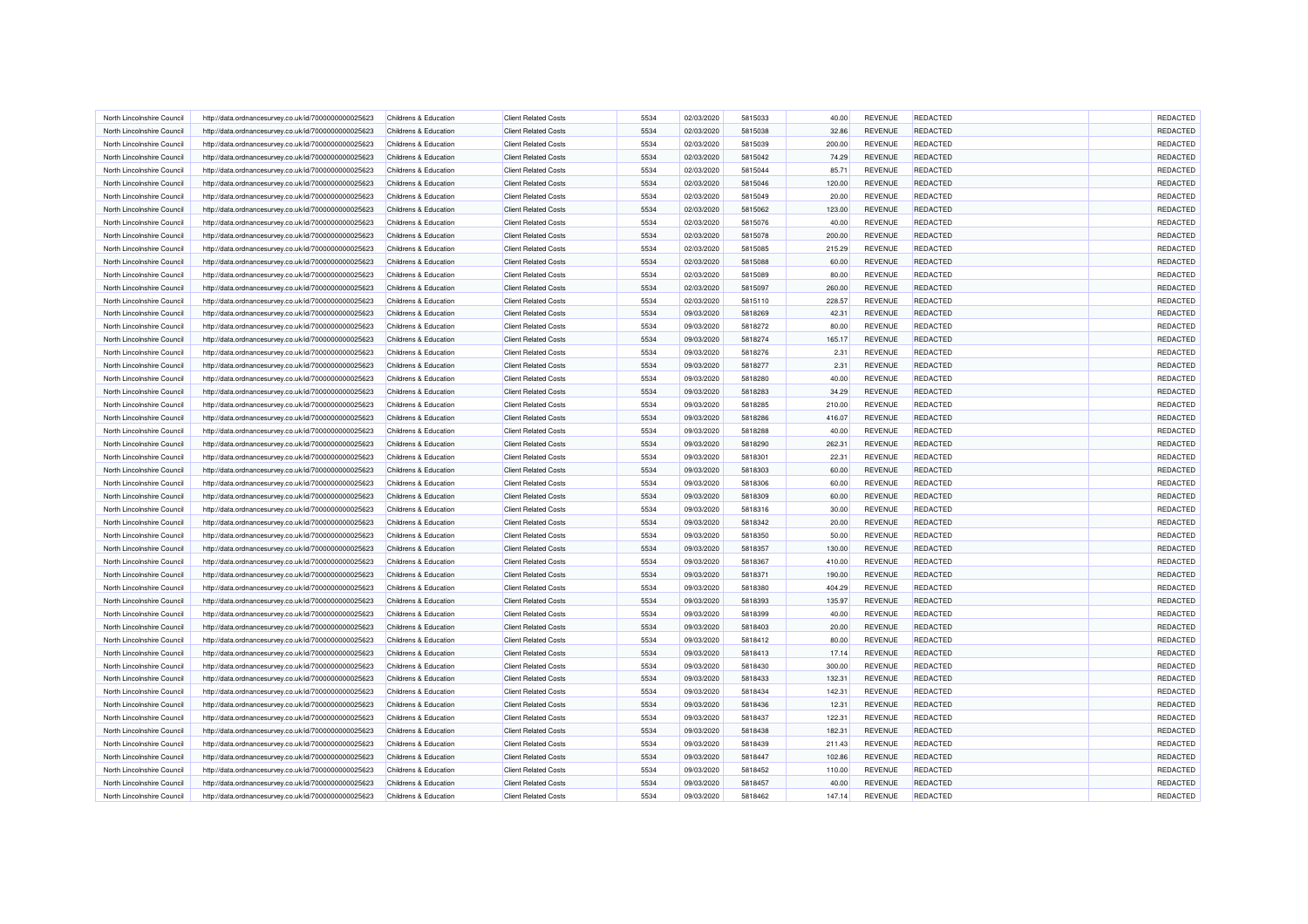| North Lincolnshire Council | http://data.ordnancesurvey.co.uk/id/7000000000025623 | Childrens & Education            | <b>Client Related Costs</b> | 5534         | 09/03/2020 | 5818463            | 328.02 | <b>REVENUE</b> | <b>REDACTED</b> | REDACTED             |
|----------------------------|------------------------------------------------------|----------------------------------|-----------------------------|--------------|------------|--------------------|--------|----------------|-----------------|----------------------|
| North Lincolnshire Council | http://data.ordnancesurvey.co.uk/id/7000000000025623 | Childrens & Education            | <b>Client Related Costs</b> | 5534         | 09/03/2020 | 5818466            | 94.29  | REVENUE        | <b>REDACTED</b> | REDACTED             |
| North Lincolnshire Council | http://data.ordnancesurvey.co.uk/id/7000000000025623 | Childrens & Education            | <b>Client Related Costs</b> | 5534         | 09/03/2020 | 5818472            | 20.00  | <b>REVENUE</b> | REDACTED        | REDACTED             |
| North Lincolnshire Council | http://data.ordnancesurvey.co.uk/id/7000000000025623 | Childrens & Education            | <b>Client Related Costs</b> | 5534         | 09/03/2020 | 5818484            | 60.00  | <b>REVENUE</b> | REDACTED        | REDACTED             |
| North Lincolnshire Council | http://data.ordnancesurvey.co.uk/id/7000000000025623 | Childrens & Education            | <b>Client Related Costs</b> | 5534         | 09/03/2020 | 5818498            | 40.00  | REVENUE        | <b>REDACTED</b> | REDACTED             |
| North Lincolnshire Council | http://data.ordnancesurvey.co.uk/id/7000000000025623 | Childrens & Education            | <b>Client Related Costs</b> | 5534         | 09/03/2020 | 5818500            | 200.00 | <b>REVENUE</b> | <b>REDACTED</b> | REDACTED             |
| North Lincolnshire Council | http://data.ordnancesurvey.co.uk/id/7000000000025623 | Childrens & Education            | <b>Client Related Costs</b> | 5534         | 09/03/2020 | 5818507            | 74.28  | <b>REVENUE</b> | <b>REDACTED</b> | REDACTED             |
| North Lincolnshire Council | http://data.ordnancesurvey.co.uk/id/7000000000025623 | Childrens & Education            | <b>Client Related Costs</b> | 5534         | 09/03/2020 | 5818511            | 60.00  | REVENUE        | <b>REDACTED</b> | REDACTED             |
| North Lincolnshire Council | http://data.ordnancesurvey.co.uk/id/7000000000025623 | Childrens & Education            | <b>Client Related Costs</b> | 5534         | 09/03/2020 | 5818512            | 80.00  | <b>REVENUE</b> | <b>REDACTED</b> | REDACTED             |
| North Lincolnshire Council | http://data.ordnancesurvey.co.uk/id/7000000000025623 | Childrens & Education            | <b>Client Related Costs</b> | 5534         | 09/03/2020 | 5818514            | 80.76  | <b>REVENUE</b> | <b>REDACTED</b> | REDACTED             |
| North Lincolnshire Council | http://data.ordnancesurvey.co.uk/id/7000000000025623 | Childrens & Education            | <b>Client Related Costs</b> | 5534         | 09/03/2020 | 5818520            | 260.00 | <b>REVENUE</b> | <b>REDACTED</b> | REDACTED             |
| North Lincolnshire Council | http://data.ordnancesurvey.co.uk/id/7000000000025623 | Childrens & Education            | <b>Client Related Costs</b> | 5534         | 09/03/2020 | 5818534            | 50.00  | REVENUE        | REDACTED        | REDACTED             |
| North Lincolnshire Council | http://data.ordnancesurvey.co.uk/id/7000000000025623 | Childrens & Education            | <b>Client Related Costs</b> | 5534         | 16/03/2020 | 5821533            | 42.31  | <b>REVENUE</b> | REDACTED        | REDACTED             |
| North Lincolnshire Council | http://data.ordnancesurvey.co.uk/id/7000000000025623 | Childrens & Education            | <b>Client Related Costs</b> | 5534         | 16/03/2020 | 5821536            | 80.00  | REVENUE        | REDACTED        | REDACTED             |
| North Lincolnshire Council | http://data.ordnancesurvey.co.uk/id/7000000000025623 | Childrens & Education            | <b>Client Related Costs</b> | 5534         | 16/03/2020 | 5821538            | 222.31 | <b>REVENUE</b> | <b>REDACTED</b> | REDACTED             |
| North Lincolnshire Council | http://data.ordnancesurvey.co.uk/id/7000000000025623 | Childrens & Education            | <b>Client Related Costs</b> | 5534         | 16/03/2020 | 5821540            | 25.17  | REVENUE        | <b>REDACTED</b> | REDACTED             |
| North Lincolnshire Council | http://data.ordnancesurvey.co.uk/id/7000000000025623 | Childrens & Education            | <b>Client Related Costs</b> | 5534         | 16/03/2020 | 5821541            | 2.31   | <b>REVENUE</b> | <b>REDACTED</b> | REDACTED             |
| North Lincolnshire Council | http://data.ordnancesurvey.co.uk/id/7000000000025623 | Childrens & Education            | <b>Client Related Costs</b> | 5534         | 16/03/2020 | 5821544            | 40.00  | <b>REVENUE</b> | <b>REDACTED</b> | REDACTED             |
| North Lincolnshire Council | http://data.ordnancesurvey.co.uk/id/7000000000025623 | Childrens & Education            | <b>Client Related Costs</b> | 5534         | 16/03/2020 | 5821549            | 210.00 | <b>REVENUE</b> | <b>REDACTED</b> | REDACTED             |
| North Lincolnshire Council | http://data.ordnancesurvey.co.uk/id/7000000000025623 | Childrens & Education            | <b>Client Related Costs</b> | 5534         | 16/03/2020 | 5821550            | 22.31  | REVENUE        | <b>REDACTED</b> | REDACTED             |
| North Lincolnshire Council | http://data.ordnancesurvey.co.uk/id/7000000000025623 | Childrens & Education            | <b>Client Related Costs</b> | 5534         | 16/03/2020 | 5821552            | 547.85 | REVENUE        | <b>REDACTED</b> | REDACTED             |
| North Lincolnshire Council | http://data.ordnancesurvey.co.uk/id/7000000000025623 | Childrens & Education            | <b>Client Related Costs</b> | 5534         | 16/03/2020 | 5821554            | 262.31 | <b>REVENUE</b> | <b>REDACTED</b> | REDACTED             |
| North Lincolnshire Council | http://data.ordnancesurvey.co.uk/id/7000000000025623 | Childrens & Education            | <b>Client Related Costs</b> | 5534         | 16/03/2020 | 5821565            | 22.31  | <b>REVENUE</b> | <b>REDACTED</b> | REDACTED             |
|                            |                                                      |                                  |                             |              |            |                    |        |                | <b>REDACTED</b> |                      |
| North Lincolnshire Council | http://data.ordnancesurvey.co.uk/id/7000000000025623 | Childrens & Education            | <b>Client Related Costs</b> | 5534<br>5534 | 16/03/2020 | 5821567            | 60.00  | REVENUE        |                 | REDACTED<br>REDACTED |
| North Lincolnshire Council | http://data.ordnancesurvey.co.uk/id/7000000000025623 | Childrens & Education            | <b>Client Related Costs</b> |              | 16/03/2020 | 5821570            | 60.00  | <b>REVENUE</b> | <b>REDACTED</b> |                      |
| North Lincolnshire Council | http://data.ordnancesurvey.co.uk/id/7000000000025623 | Childrens & Education            | <b>Client Related Costs</b> | 5534         | 16/03/2020 | 5821573            | 60.00  | <b>REVENUE</b> | <b>REDACTED</b> | REDACTED             |
| North Lincolnshire Council | http://data.ordnancesurvey.co.uk/id/7000000000025623 | Childrens & Education            | <b>Client Related Costs</b> | 5534<br>5534 | 16/03/2020 | 5821580<br>5821605 | 341.10 | <b>REVENUE</b> | <b>REDACTED</b> | REDACTED             |
| North Lincolnshire Council | http://data.ordnancesurvey.co.uk/id/7000000000025623 | Childrens & Education            | <b>Client Related Costs</b> |              | 16/03/2020 |                    | 20.00  | REVENUE        | REDACTED        | REDACTED             |
| North Lincolnshire Council | http://data.ordnancesurvey.co.uk/id/7000000000025623 | Childrens & Education            | <b>Client Related Costs</b> | 5534         | 16/03/2020 | 5821613            | 50.00  | <b>REVENUE</b> | <b>REDACTED</b> | REDACTED             |
| North Lincolnshire Council | http://data.ordnancesurvey.co.uk/id/7000000000025623 | Childrens & Education            | <b>Client Related Costs</b> | 5534         | 16/03/2020 | 5821620            | 130.00 | REVENUE        | <b>REDACTED</b> | REDACTED             |
| North Lincolnshire Council | http://data.ordnancesurvey.co.uk/id/7000000000025623 | Childrens & Education            | <b>Client Related Costs</b> | 5534         | 16/03/2020 | 5821630            | 524.74 | <b>REVENUE</b> | <b>REDACTED</b> | REDACTED             |
| North Lincolnshire Council | http://data.ordnancesurvey.co.uk/id/7000000000025623 | Childrens & Education            | <b>Client Related Costs</b> | 5534         | 16/03/2020 | 5821633            | 45.71  | REVENUE        | <b>REDACTED</b> | REDACTED             |
| North Lincolnshire Council | http://data.ordnancesurvey.co.uk/id/7000000000025623 | Childrens & Education            | <b>Client Related Costs</b> | 5534         | 16/03/2020 | 5821634            | 190.00 | <b>REVENUE</b> | <b>REDACTED</b> | REDACTED             |
| North Lincolnshire Council | http://data.ordnancesurvey.co.uk/id/7000000000025623 | Childrens & Education            | <b>Client Related Costs</b> | 5534         | 16/03/2020 | 5821643            | 238.57 | <b>REVENUE</b> | <b>REDACTED</b> | REDACTED             |
| North Lincolnshire Council | http://data.ordnancesurvey.co.uk/id/7000000000025623 | Childrens & Education            | <b>Client Related Costs</b> | 5534         | 16/03/2020 | 5821656            | 100.00 | <b>REVENUE</b> | REDACTED        | REDACTED             |
| North Lincolnshire Council | http://data.ordnancesurvey.co.uk/id/7000000000025623 | Childrens & Education            | <b>Client Related Costs</b> | 5534         | 16/03/2020 | 5821662            | 40.00  | <b>REVENUE</b> | <b>REDACTED</b> | REDACTED             |
| North Lincolnshire Council | http://data.ordnancesurvey.co.uk/id/7000000000025623 | Childrens & Education            | <b>Client Related Costs</b> | 5534         | 16/03/2020 | 5821666            | 536.00 | <b>REVENUE</b> | <b>REDACTED</b> | REDACTED             |
| North Lincolnshire Council | http://data.ordnancesurvey.co.uk/id/7000000000025623 | Childrens & Education            | <b>Client Related Costs</b> | 5534         | 16/03/2020 | 5821675            | 195.00 | REVENUE        | <b>REDACTED</b> | REDACTED             |
| North Lincolnshire Council | http://data.ordnancesurvey.co.uk/id/7000000000025623 | <b>Childrens &amp; Education</b> | <b>Client Related Costs</b> | 5534         | 16/03/2020 | 5821693            | 300.00 | REVENUE        | REDACTED        | REDACTED             |
| North Lincolnshire Council | http://data.ordnancesurvey.co.uk/id/7000000000025623 | Childrens & Education            | <b>Client Related Costs</b> | 5534         | 16/03/2020 | 5821696            | 132.31 | REVENUE        | <b>REDACTED</b> | REDACTED             |
| North Lincolnshire Council | http://data.ordnancesurvey.co.uk/id/7000000000025623 | Childrens & Education            | <b>Client Related Costs</b> | 5534         | 16/03/2020 | 5821697            | 142.31 | <b>REVENUE</b> | <b>REDACTED</b> | REDACTED             |
| North Lincolnshire Council | http://data.ordnancesurvey.co.uk/id/7000000000025623 | Childrens & Education            | <b>Client Related Costs</b> | 5534         | 16/03/2020 | 5821698            | 99.79  | <b>REVENUE</b> | <b>REDACTED</b> | REDACTED             |
| North Lincolnshire Council | http://data.ordnancesurvey.co.uk/id/7000000000025623 | Childrens & Education            | <b>Client Related Costs</b> | 5534         | 16/03/2020 | 5821699            | 122.31 | REVENUE        | <b>REDACTED</b> | REDACTED             |
| North Lincolnshire Council | http://data.ordnancesurvey.co.uk/id/7000000000025623 | Childrens & Education            | <b>Client Related Costs</b> | 5534         | 16/03/2020 | 5821700            | 182.31 | <b>REVENUE</b> | <b>REDACTED</b> | REDACTED             |
| North Lincolnshire Council | http://data.ordnancesurvey.co.uk/id/7000000000025623 | Childrens & Education            | <b>Client Related Costs</b> | 5534         | 16/03/2020 | 5821701            | 140.00 | <b>REVENUE</b> | <b>REDACTED</b> | REDACTED             |
| North Lincolnshire Council | http://data.ordnancesurvey.co.uk/id/7000000000025623 | Childrens & Education            | <b>Client Related Costs</b> | 5534         | 16/03/2020 | 5821709            | 80.00  | REVENUE        | <b>REDACTED</b> | REDACTED             |
| North Lincolnshire Council | http://data.ordnancesurvey.co.uk/id/7000000000025623 | Childrens & Education            | <b>Client Related Costs</b> | 5534         | 16/03/2020 | 5821714            | 110.00 | REVENUE        | <b>REDACTED</b> | REDACTED             |
| North Lincolnshire Council | http://data.ordnancesurvey.co.uk/id/7000000000025623 | Childrens & Education            | <b>Client Related Costs</b> | 5534         | 16/03/2020 | 5821715            | 19.50  | REVENUE        | <b>REDACTED</b> | REDACTED             |
| North Lincolnshire Council | http://data.ordnancesurvey.co.uk/id/7000000000025623 | Childrens & Education            | <b>Client Related Costs</b> | 5534         | 16/03/2020 | 5821719            | 40.00  | <b>REVENUE</b> | REDACTED        | REDACTED             |
| North Lincolnshire Council | http://data.ordnancesurvey.co.uk/id/7000000000025623 | Childrens & Education            | <b>Client Related Costs</b> | 5534         | 16/03/2020 | 5821723            | 160.00 | <b>REVENUE</b> | <b>REDACTED</b> | REDACTED             |
| North Lincolnshire Council | http://data.ordnancesurvey.co.uk/id/7000000000025623 | <b>Childrens &amp; Education</b> | <b>Client Related Costs</b> | 5534         | 16/03/2020 | 5821724            | 90.00  | REVENUE        | <b>REDACTED</b> | REDACTED             |
| North Lincolnshire Council | http://data.ordnancesurvey.co.uk/id/7000000000025623 | Childrens & Education            | <b>Client Related Costs</b> | 5534         | 16/03/2020 | 5821725            | 200.00 | <b>REVENUE</b> | <b>REDACTED</b> | REDACTED             |
| North Lincolnshire Council | http://data.ordnancesurvey.co.uk/id/7000000000025623 | Childrens & Education            | <b>Client Related Costs</b> | 5534         | 16/03/2020 | 5821728            | 334.72 | <b>REVENUE</b> | <b>REDACTED</b> | REDACTED             |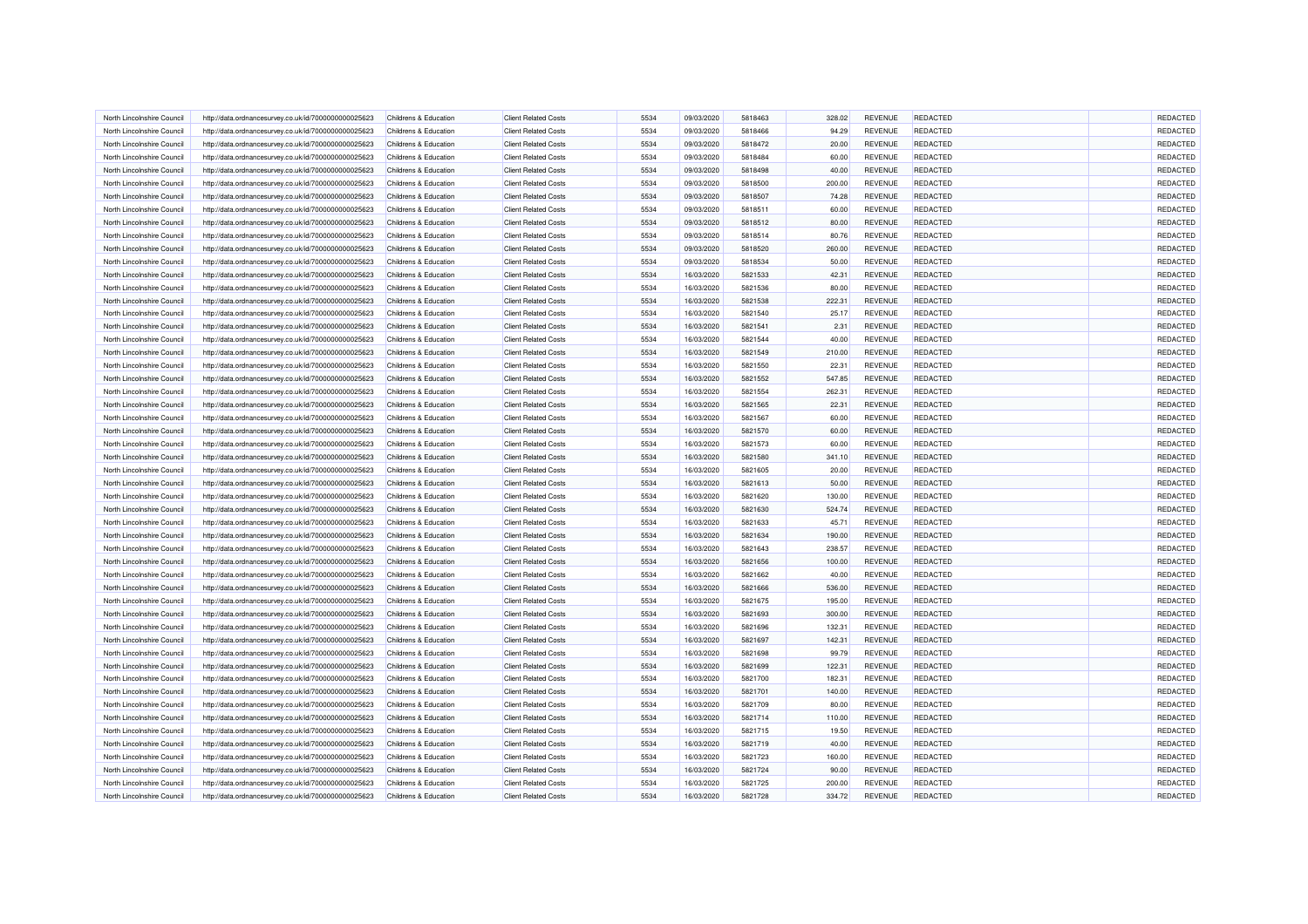| North Lincolnshire Council | http://data.ordnancesurvey.co.uk/id/7000000000025623                                                         | Childrens & Education            | <b>Client Related Costs</b> | 5534 | 16/03/2020               | 5821730 | 102.86        | REVENUE                   | REDACTED        | REDACTED |
|----------------------------|--------------------------------------------------------------------------------------------------------------|----------------------------------|-----------------------------|------|--------------------------|---------|---------------|---------------------------|-----------------|----------|
| North Lincolnshire Council | http://data.ordnancesurvey.co.uk/id/7000000000025623                                                         | Childrens & Education            | <b>Client Related Costs</b> | 5534 | 16/03/2020               | 5821734 | 20.00         | <b>REVENUE</b>            | <b>REDACTED</b> | REDACTED |
| North Lincolnshire Council | http://data.ordnancesurvey.co.uk/id/7000000000025623                                                         | Childrens & Education            | <b>Client Related Costs</b> | 5534 | 16/03/2020               | 5821742 | 596.00        | REVENUE                   | <b>REDACTED</b> | REDACTED |
| North Lincolnshire Council | http://data.ordnancesurvey.co.uk/id/7000000000025623                                                         | Childrens & Education            | <b>Client Related Costs</b> | 5534 | 16/03/2020               | 5821746 | 60.00         | REVENUE                   | REDACTED        | REDACTED |
| North Lincolnshire Council | http://data.ordnancesurvey.co.uk/id/7000000000025623                                                         | Childrens & Education            | <b>Client Related Costs</b> | 5534 | 16/03/2020               | 5821760 | 40.00         | REVENUE                   | <b>REDACTED</b> | REDACTED |
| North Lincolnshire Council | http://data.ordnancesurvey.co.uk/id/7000000000025623                                                         | Childrens & Education            | <b>Client Related Costs</b> | 5534 | 16/03/2020               | 5821762 | 200.00        | <b>REVENUE</b>            | <b>REDACTED</b> | REDACTED |
| North Lincolnshire Council | http://data.ordnancesurvey.co.uk/id/7000000000025623                                                         | Childrens & Education            | <b>Client Related Costs</b> | 5534 | 16/03/2020               | 5821773 | 60.00         | <b>REVENUE</b>            | <b>REDACTED</b> | REDACTED |
| North Lincolnshire Council | http://data.ordnancesurvey.co.uk/id/7000000000025623                                                         | Childrens & Education            | <b>Client Related Costs</b> | 5534 | 16/03/2020               | 5821774 | 80.00         | <b>REVENUE</b>            | <b>REDACTED</b> | REDACTED |
| North Lincolnshire Council | http://data.ordnancesurvey.co.uk/id/7000000000025623                                                         | Childrens & Education            | <b>Client Related Costs</b> | 5534 | 16/03/2020               | 5821775 | 2,488.72      | <b>REVENUE</b>            | <b>REDACTED</b> | REDACTED |
| North Lincolnshire Council | http://data.ordnancesurvey.co.uk/id/7000000000025623                                                         | Childrens & Education            | <b>Client Related Costs</b> | 5534 | 16/03/2020               | 5821777 | 934.00        | <b>REVENUE</b>            | <b>REDACTED</b> | REDACTED |
| North Lincolnshire Council | http://data.ordnancesurvey.co.uk/id/7000000000025623                                                         | Childrens & Education            | <b>Client Related Costs</b> | 5534 | 16/03/2020               | 5821783 | 260.00        | REVENUE                   | <b>REDACTED</b> | REDACTED |
| North Lincolnshire Council | http://data.ordnancesurvey.co.uk/id/7000000000025623                                                         | <b>Childrens &amp; Education</b> | <b>Client Related Costs</b> | 5534 | 16/03/2020               | 5821797 | 50.00         | REVENUE                   | REDACTED        | REDACTED |
| North Lincolnshire Council | http://data.ordnancesurvey.co.uk/id/7000000000025623                                                         | Childrens & Education            | <b>Client Related Costs</b> | 5534 | 18/03/2020               | 5822366 | 300.00        | REVENUE                   | <b>REDACTED</b> | REDACTED |
| North Lincolnshire Council | http://data.ordnancesurvey.co.uk/id/7000000000025623                                                         | Childrens & Education            | <b>Client Related Costs</b> | 5534 | 20/03/2020               | 5823138 | 285.00        | <b>REVENUE</b>            | <b>REDACTED</b> | REDACTED |
| North Lincolnshire Council | http://data.ordnancesurvey.co.uk/id/7000000000025623                                                         | Childrens & Education            | <b>Client Related Costs</b> | 5534 | 23/03/2020               | 5826148 | 28.02         | <b>REVENUE</b>            | <b>REDACTED</b> | REDACTED |
| North Lincolnshire Council | http://data.ordnancesurvey.co.uk/id/7000000000025623                                                         | Childrens & Education            | <b>Client Related Costs</b> | 5534 | 23/03/2020               | 5826151 | 80.00         | REVENUE                   | <b>REDACTED</b> | REDACTED |
| North Lincolnshire Council | http://data.ordnancesurvey.co.uk/id/7000000000025623                                                         | Childrens & Education            | <b>Client Related Costs</b> | 5534 | 23/03/2020               | 5826153 | 222.31        | <b>REVENUE</b>            | <b>REDACTED</b> | REDACTED |
| North Lincolnshire Council | http://data.ordnancesurvey.co.uk/id/7000000000025623                                                         | <b>Childrens &amp; Education</b> | <b>Client Related Costs</b> | 5534 | 23/03/2020               | 5826155 | 25.17         | <b>REVENUE</b>            | <b>REDACTED</b> | REDACTED |
| North Lincolnshire Council |                                                                                                              | Childrens & Education            | <b>Client Related Costs</b> | 5534 | 23/03/2020               | 5826156 |               | REVENUE                   | <b>REDACTED</b> | REDACTED |
| North Lincolnshire Council | http://data.ordnancesurvey.co.uk/id/7000000000025623<br>http://data.ordnancesurvey.co.uk/id/7000000000025623 | <b>Childrens &amp; Education</b> | <b>Client Related Costs</b> | 5534 | 23/03/2020               | 5826159 | 2.31<br>40.00 | REVENUE                   | <b>REDACTED</b> | REDACTED |
| North Lincolnshire Council |                                                                                                              | Childrens & Education            | <b>Client Related Costs</b> | 5534 |                          | 5826164 | 210.00        |                           | <b>REDACTED</b> | REDACTED |
| North Lincolnshire Council | http://data.ordnancesurvey.co.uk/id/7000000000025623                                                         | Childrens & Education            | <b>Client Related Costs</b> | 5534 | 23/03/2020<br>23/03/2020 | 5826167 |               | REVENUE<br><b>REVENUE</b> | REDACTED        | REDACTED |
|                            | http://data.ordnancesurvey.co.uk/id/7000000000025623                                                         |                                  |                             |      |                          |         | 120.00        |                           |                 | REDACTED |
| North Lincolnshire Council | http://data.ordnancesurvey.co.uk/id/7000000000025623                                                         | Childrens & Education            | <b>Client Related Costs</b> | 5534 | 23/03/2020               | 5826169 | 262.31        | <b>REVENUE</b>            | <b>REDACTED</b> |          |
| North Lincolnshire Council | http://data.ordnancesurvey.co.uk/id/7000000000025623                                                         | Childrens & Education            | <b>Client Related Costs</b> | 5534 | 23/03/2020               | 5826180 | 22.31         | REVENUE                   | <b>REDACTED</b> | REDACTED |
| North Lincolnshire Council | http://data.ordnancesurvey.co.uk/id/7000000000025623                                                         | Childrens & Education            | <b>Client Related Costs</b> | 5534 | 23/03/2020               | 5826182 | 60.00         | <b>REVENUE</b>            | <b>REDACTED</b> | REDACTED |
| North Lincolnshire Council | http://data.ordnancesurvey.co.uk/id/7000000000025623                                                         | Childrens & Education            | <b>Client Related Costs</b> | 5534 | 23/03/2020               | 5826185 | 60.00         | <b>REVENUE</b>            | <b>REDACTED</b> | REDACTED |
| North Lincolnshire Council | http://data.ordnancesurvey.co.uk/id/7000000000025623                                                         | Childrens & Education            | <b>Client Related Costs</b> | 5534 | 23/03/2020               | 5826188 | 60.00         | <b>REVENUE</b>            | <b>REDACTED</b> | REDACTED |
| North Lincolnshire Council | http://data.ordnancesurvey.co.uk/id/7000000000025623                                                         | Childrens & Education            | <b>Client Related Costs</b> | 5534 | 23/03/2020               | 5826195 | 30.00         | REVENUE                   | <b>REDACTED</b> | REDACTED |
| North Lincolnshire Council | http://data.ordnancesurvey.co.uk/id/7000000000025623                                                         | Childrens & Education            | <b>Client Related Costs</b> | 5534 | 23/03/2020               | 5826220 | 88.57         | <b>REVENUE</b>            | <b>REDACTED</b> | REDACTED |
| North Lincolnshire Council | http://data.ordnancesurvey.co.uk/id/7000000000025623                                                         | Childrens & Education            | <b>Client Related Costs</b> | 5534 | 23/03/2020               | 5826228 | 50.00         | REVENUE                   | REDACTED        | REDACTED |
| North Lincolnshire Council | http://data.ordnancesurvey.co.uk/id/7000000000025623                                                         | Childrens & Education            | <b>Client Related Costs</b> | 5534 | 23/03/2020               | 5826235 | 130.00        | <b>REVENUE</b>            | REDACTED        | REDACTED |
| North Lincolnshire Council | http://data.ordnancesurvey.co.uk/id/7000000000025623                                                         | Childrens & Education            | <b>Client Related Costs</b> | 5534 | 23/03/2020               | 5826245 | 454.64        | REVENUE                   | <b>REDACTED</b> | REDACTED |
| North Lincolnshire Council | http://data.ordnancesurvey.co.uk/id/7000000000025623                                                         | Childrens & Education            | <b>Client Related Costs</b> | 5534 | 23/03/2020               | 5826249 | 190.00        | <b>REVENUE</b>            | <b>REDACTED</b> | REDACTED |
| North Lincolnshire Council | http://data.ordnancesurvey.co.uk/id/7000000000025623                                                         | Childrens & Education            | <b>Client Related Costs</b> | 5534 | 23/03/2020               | 5826258 | 250.00        | REVENUE                   | <b>REDACTED</b> | REDACTED |
| North Lincolnshire Council | http://data.ordnancesurvey.co.uk/id/7000000000025623                                                         | Childrens & Education            | <b>Client Related Costs</b> | 5534 | 23/03/2020               | 5826271 | 100.00        | REVENUE                   | <b>REDACTED</b> | REDACTED |
| North Lincolnshire Council | http://data.ordnancesurvey.co.uk/id/7000000000025623                                                         | Childrens & Education            | <b>Client Related Costs</b> | 5534 | 23/03/2020               | 5826274 | 20.00         | <b>REVENUE</b>            | <b>REDACTED</b> | REDACTED |
| North Lincolnshire Council | http://data.ordnancesurvey.co.uk/id/7000000000025623                                                         | Childrens & Education            | <b>Client Related Costs</b> | 5534 | 23/03/2020               | 5826277 | 40.00         | <b>REVENUE</b>            | <b>REDACTED</b> | REDACTED |
| North Lincolnshire Council | http://data.ordnancesurvey.co.uk/id/7000000000025623                                                         | Childrens & Education            | <b>Client Related Costs</b> | 5534 | 23/03/2020               | 5826281 | 20.00         | <b>REVENUE</b>            | <b>REDACTED</b> | REDACTED |
| North Lincolnshire Council | http://data.ordnancesurvey.co.uk/id/7000000000025623                                                         | Childrens & Education            | <b>Client Related Costs</b> | 5534 | 23/03/2020               | 5826290 | 80.00         | REVENUE                   | REDACTED        | REDACTED |
| North Lincolnshire Council | http://data.ordnancesurvey.co.uk/id/7000000000025623                                                         | Childrens & Education            | <b>Client Related Costs</b> | 5534 | 23/03/2020               | 5826291 | 60.28         | REVENUE                   | <b>REDACTED</b> | REDACTED |
| North Lincolnshire Council | http://data.ordnancesurvey.co.uk/id/7000000000025623                                                         | Childrens & Education            | <b>Client Related Costs</b> | 5534 | 23/03/2020               | 5826298 | 88.00         | REVENUE                   | <b>REDACTED</b> | REDACTED |
| North Lincolnshire Council | http://data.ordnancesurvey.co.uk/id/7000000000025623                                                         | Childrens & Education            | <b>Client Related Costs</b> | 5534 | 23/03/2020               | 5826308 | 300.00        | <b>REVENUE</b>            | <b>REDACTED</b> | REDACTED |
| North Lincolnshire Council | http://data.ordnancesurvey.co.uk/id/7000000000025623                                                         | Childrens & Education            | <b>Client Related Costs</b> | 5534 | 23/03/2020               | 5826311 | 132.31        | REVENUE                   | <b>REDACTED</b> | REDACTED |
| North Lincolnshire Council | http://data.ordnancesurvey.co.uk/id/7000000000025623                                                         | Childrens & Education            | <b>Client Related Costs</b> | 5534 | 23/03/2020               | 5826312 | 142.31        | <b>REVENUE</b>            | <b>REDACTED</b> | REDACTED |
| North Lincolnshire Council | http://data.ordnancesurvey.co.uk/id/7000000000025623                                                         | Childrens & Education            | <b>Client Related Costs</b> | 5534 | 23/03/2020               | 5826313 | 12.31         | REVENUE                   | <b>REDACTED</b> | REDACTED |
| North Lincolnshire Council | http://data.ordnancesurvey.co.uk/id/7000000000025623                                                         | Childrens & Education            | <b>Client Related Costs</b> | 5534 | 23/03/2020               | 5826314 | 122.31        | REVENUE                   | <b>REDACTED</b> | REDACTED |
| North Lincolnshire Council | http://data.ordnancesurvey.co.uk/id/7000000000025623                                                         | Childrens & Education            | <b>Client Related Costs</b> | 5534 | 23/03/2020               | 5826315 | 182.31        | REVENUE                   | <b>REDACTED</b> | REDACTED |
| North Lincolnshire Council | http://data.ordnancesurvey.co.uk/id/7000000000025623                                                         | Childrens & Education            | <b>Client Related Costs</b> | 5534 | 23/03/2020               | 5826316 | 140.00        | REVENUE                   | <b>REDACTED</b> | REDACTED |
| North Lincolnshire Council | http://data.ordnancesurvey.co.uk/id/7000000000025623                                                         | Childrens & Education            | <b>Client Related Costs</b> | 5534 | 23/03/2020               | 5826324 | 80.00         | REVENUE                   | <b>REDACTED</b> | REDACTED |
| North Lincolnshire Council | http://data.ordnancesurvey.co.uk/id/7000000000025623                                                         | Childrens & Education            | <b>Client Related Costs</b> | 5534 | 23/03/2020               | 5826329 | 110.00        | <b>REVENUE</b>            | <b>REDACTED</b> | REDACTED |
| North Lincolnshire Council | http://data.ordnancesurvey.co.uk/id/7000000000025623                                                         | Childrens & Education            | <b>Client Related Costs</b> | 5534 | 23/03/2020               | 5826334 | 156.98        | REVENUE                   | <b>REDACTED</b> | REDACTED |
| North Lincolnshire Council | http://data.ordnancesurvey.co.uk/id/7000000000025623                                                         | Childrens & Education            | <b>Client Related Costs</b> | 5534 | 23/03/2020               | 5826338 | 40.00         | <b>REVENUE</b>            | <b>REDACTED</b> | REDACTED |
| North Lincolnshire Council | http://data.ordnancesurvey.co.uk/id/7000000000025623                                                         | Childrens & Education            | <b>Client Related Costs</b> | 5534 | 23/03/2020               | 5826339 | 312.87        | REVENUE                   | <b>REDACTED</b> | REDACTED |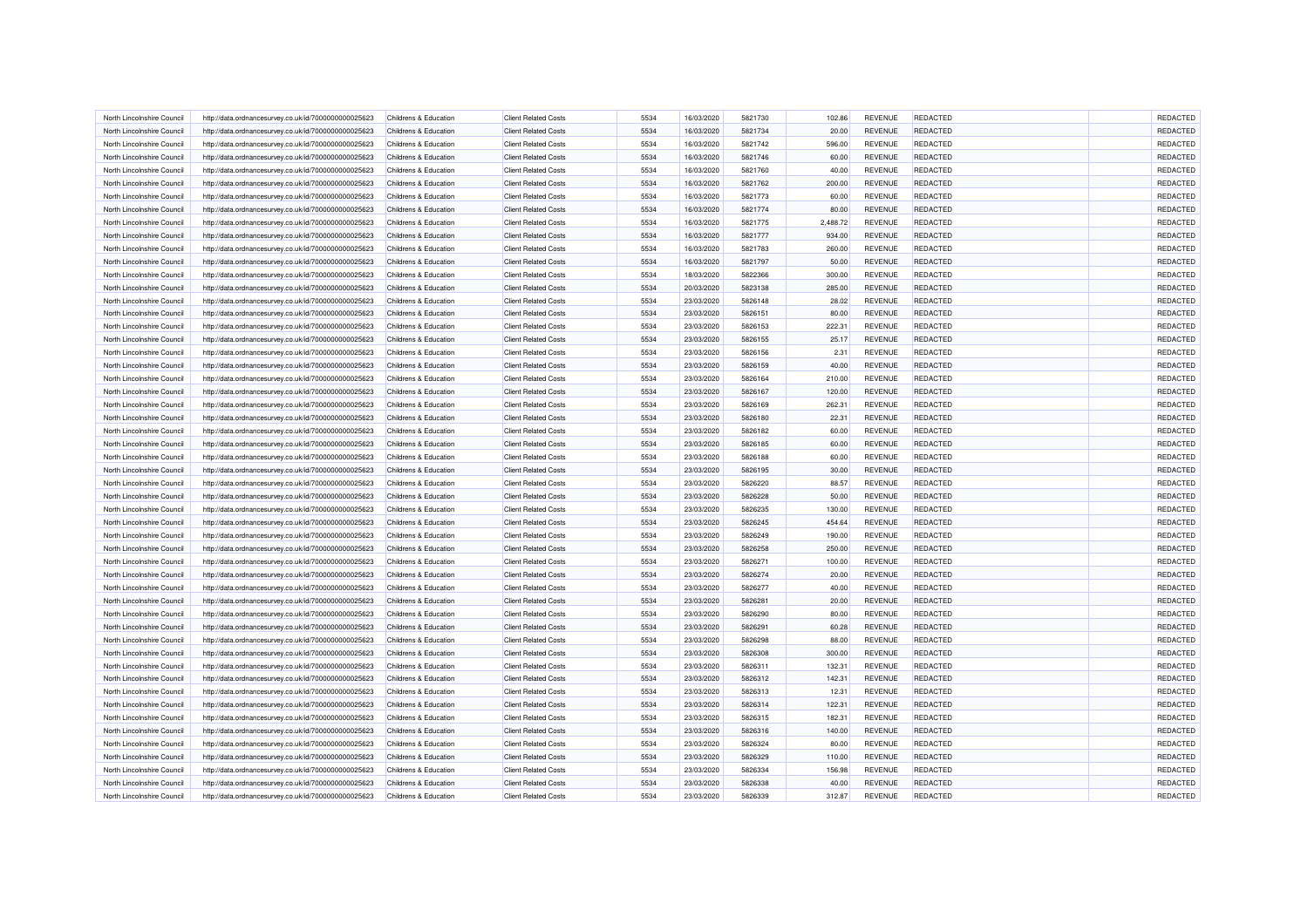| North Lincolnshire Council                               | http://data.ordnancesurvey.co.uk/id/7000000000025623                                                         | Childrens & Education                          | <b>Client Related Costs</b>                                | 5534 | 23/03/2020 | 5826340            | 185.71   | <b>REVENUE</b>                   | <b>REDACTED</b>             | <b>REDACTED</b> |
|----------------------------------------------------------|--------------------------------------------------------------------------------------------------------------|------------------------------------------------|------------------------------------------------------------|------|------------|--------------------|----------|----------------------------------|-----------------------------|-----------------|
| North Lincolnshire Council                               | http://data.ordnancesurvey.co.uk/id/7000000000025623                                                         | Childrens & Education                          | <b>Client Related Costs</b>                                | 5534 | 23/03/2020 | 5826343            | 175.00   | REVENUE                          | REDACTED                    | REDACTED        |
| North Lincolnshire Council                               | http://data.ordnancesurvey.co.uk/id/7000000000025623                                                         | Childrens & Education                          | <b>Client Related Costs</b>                                | 5534 | 23/03/2020 | 5826345            | 80.00    | <b>REVENUE</b>                   | <b>REDACTED</b>             | REDACTED        |
| North Lincolnshire Council                               | http://data.ordnancesurvey.co.uk/id/7000000000025623                                                         | Childrens & Education                          | <b>Client Related Costs</b>                                | 5534 | 23/03/2020 | 5826349            | 17.14    | REVENUE                          | REDACTED                    | REDACTED        |
| North Lincolnshire Council                               | http://data.ordnancesurvey.co.uk/id/7000000000025623                                                         | Childrens & Education                          | <b>Client Related Costs</b>                                | 5534 | 23/03/2020 | 5826355            | 40.00    | <b>REVENUE</b>                   | <b>REDACTED</b>             | REDACTED        |
| North Lincolnshire Council                               | http://data.ordnancesurvey.co.uk/id/7000000000025623                                                         | Childrens & Education                          | <b>Client Related Costs</b>                                | 5534 | 23/03/2020 | 5826361            | 91.71    | REVENUE                          | <b>REDACTED</b>             | REDACTED        |
| North Lincolnshire Council                               | http://data.ordnancesurvey.co.uk/id/7000000000025623                                                         | Childrens & Education                          | <b>Client Related Costs</b>                                | 5534 | 23/03/2020 | 5826368            | 85.71    | <b>REVENUE</b>                   | <b>REDACTED</b>             | REDACTED        |
| North Lincolnshire Council                               | http://data.ordnancesurvey.co.uk/id/7000000000025623                                                         | Childrens & Education                          | <b>Client Related Costs</b>                                | 5534 | 23/03/2020 | 5826375            | 40.00    | REVENUE                          | <b>REDACTED</b>             | REDACTED        |
| North Lincolnshire Council                               | http://data.ordnancesurvey.co.uk/id/7000000000025623                                                         | Childrens & Education                          | <b>Client Related Costs</b>                                | 5534 | 23/03/2020 | 5826377            | 200.00   | REVENUE                          | <b>REDACTED</b>             | REDACTED        |
| North Lincolnshire Council                               | http://data.ordnancesurvey.co.uk/id/7000000000025623                                                         | Childrens & Education                          | <b>Client Related Costs</b>                                | 5534 | 23/03/2020 | 5826384            | 430.00   | REVENUE                          | <b>REDACTED</b>             | REDACTED        |
| North Lincolnshire Council                               | http://data.ordnancesurvey.co.uk/id/7000000000025623                                                         | Childrens & Education                          | <b>Client Related Costs</b>                                | 5534 | 23/03/2020 | 5826389            | 60.00    | <b>REVENUE</b>                   | <b>REDACTED</b>             | REDACTED        |
| North Lincolnshire Council                               | http://data.ordnancesurvey.co.uk/id/7000000000025623                                                         | Childrens & Education                          | <b>Client Related Costs</b>                                | 5534 | 23/03/2020 | 5826390            | 80.00    | <b>REVENUE</b>                   | <b>REDACTED</b>             | REDACTED        |
| North Lincolnshire Council                               | http://data.ordnancesurvey.co.uk/id/7000000000025623                                                         | Childrens & Education                          | <b>Client Related Costs</b>                                | 5534 | 23/03/2020 | 5826398            | 260.00   | <b>REVENUE</b>                   | <b>REDACTED</b>             | REDACTED        |
| North Lincolnshire Council                               | http://data.ordnancesurvey.co.uk/id/7000000000025623                                                         | Childrens & Education                          | <b>Client Related Costs</b>                                | 5534 | 23/03/2020 | 5826412            | 50.00    | REVENUE                          | REDACTED                    | REDACTED        |
| North Lincolnshire Council                               | http://data.ordnancesurvey.co.uk/id/7000000000025623                                                         | Childrens & Education                          | <b>Client Related Costs</b>                                | 5534 | 30/03/2020 | 5829866            | 216.34   | REVENUE                          | <b>REDACTED</b>             | REDACTED        |
| North Lincolnshire Council                               | http://data.ordnancesurvey.co.uk/id/7000000000025623                                                         | Childrens & Education                          | <b>Client Related Costs</b>                                | 5534 | 30/03/2020 | 5829869            | 80.00    | REVENUE                          | <b>REDACTED</b>             | REDACTED        |
| North Lincolnshire Council                               | http://data.ordnancesurvey.co.uk/id/7000000000025623                                                         | Childrens & Education                          | <b>Client Related Costs</b>                                | 5534 | 30/03/2020 | 5829871            | 222.31   | <b>REVENUE</b>                   | <b>REDACTED</b>             | REDACTED        |
| North Lincolnshire Council                               | http://data.ordnancesurvey.co.uk/id/7000000000025623                                                         | Childrens & Education                          | <b>Client Related Costs</b>                                | 5534 | 30/03/2020 | 5829873            | 105.17   | <b>REVENUE</b>                   | <b>REDACTED</b>             | REDACTED        |
| North Lincolnshire Council                               | http://data.ordnancesurvey.co.uk/id/7000000000025623                                                         | <b>Childrens &amp; Education</b>               | <b>Client Related Costs</b>                                | 5534 | 30/03/2020 | 5829874            | 2.31     | <b>REVENUE</b>                   | <b>REDACTED</b>             | REDACTED        |
| North Lincolnshire Council                               | http://data.ordnancesurvey.co.uk/id/7000000000025623                                                         | Childrens & Education                          | <b>Client Related Costs</b>                                | 5534 | 30/03/2020 | 5829877            | 40.00    | <b>REVENUE</b>                   | <b>REDACTED</b>             | REDACTED        |
| North Lincolnshire Council                               | http://data.ordnancesurvey.co.uk/id/7000000000025623                                                         | Childrens & Education                          | <b>Client Related Costs</b>                                | 5534 | 30/03/2020 | 5829882            | 210.00   | <b>REVENUE</b>                   | <b>REDACTED</b>             | REDACTED        |
| North Lincolnshire Council                               |                                                                                                              | Childrens & Education                          | <b>Client Related Costs</b>                                | 5534 | 30/03/2020 | 5829885            | 242.98   | REVENUE                          | <b>REDACTED</b>             | REDACTED        |
| North Lincolnshire Council                               | http://data.ordnancesurvey.co.uk/id/7000000000025623<br>http://data.ordnancesurvey.co.uk/id/7000000000025623 | Childrens & Education                          | <b>Client Related Costs</b>                                | 5534 | 30/03/2020 | 5829887            | 262.31   | REVENUE                          | <b>REDACTED</b>             | REDACTED        |
|                                                          |                                                                                                              |                                                |                                                            |      |            |                    |          |                                  |                             |                 |
| North Lincolnshire Council<br>North Lincolnshire Council | http://data.ordnancesurvey.co.uk/id/7000000000025623                                                         | Childrens & Education<br>Childrens & Education | <b>Client Related Costs</b><br><b>Client Related Costs</b> | 5534 | 30/03/2020 | 5829897<br>5829899 | 22.31    | <b>REVENUE</b><br><b>REVENUE</b> | <b>REDACTED</b><br>REDACTED | REDACTED        |
|                                                          | http://data.ordnancesurvey.co.uk/id/7000000000025623                                                         |                                                |                                                            | 5534 | 30/03/2020 |                    | 60.00    |                                  |                             | REDACTED        |
| North Lincolnshire Council                               | http://data.ordnancesurvey.co.uk/id/7000000000025623                                                         | Childrens & Education                          | <b>Client Related Costs</b>                                | 5534 | 30/03/2020 | 5829902            | 60.00    | <b>REVENUE</b>                   | REDACTED                    | REDACTED        |
| North Lincolnshire Council                               | http://data.ordnancesurvey.co.uk/id/7000000000025623                                                         | Childrens & Education                          | <b>Client Related Costs</b>                                | 5534 | 30/03/2020 | 5829905            | 60.00    | REVENUE                          | <b>REDACTED</b>             | REDACTED        |
| North Lincolnshire Council                               | http://data.ordnancesurvey.co.uk/id/7000000000025623                                                         | Childrens & Education                          | <b>Client Related Costs</b>                                | 5534 | 30/03/2020 | 5829912            | 30.00    | <b>REVENUE</b>                   | <b>REDACTED</b>             | REDACTED        |
| North Lincolnshire Council                               | http://data.ordnancesurvey.co.uk/id/7000000000025623                                                         | Childrens & Education                          | <b>Client Related Costs</b>                                | 5534 | 30/03/2020 | 5829937            | 100.00   | <b>REVENUE</b>                   | <b>REDACTED</b>             | REDACTED        |
| North Lincolnshire Council                               | http://data.ordnancesurvey.co.uk/id/7000000000025623                                                         | Childrens & Education                          | <b>Client Related Costs</b>                                | 5534 | 30/03/2020 | 5829945            | 50.00    | REVENUE                          | <b>REDACTED</b>             | REDACTED        |
| North Lincolnshire Council                               | http://data.ordnancesurvey.co.uk/id/7000000000025623                                                         | Childrens & Education                          | <b>Client Related Costs</b>                                | 5534 | 30/03/2020 | 5829952            | 130.00   | <b>REVENUE</b>                   | <b>REDACTED</b>             | REDACTED        |
| North Lincolnshire Council                               | http://data.ordnancesurvey.co.uk/id/7000000000025623                                                         | Childrens & Education                          | <b>Client Related Costs</b>                                | 5534 | 30/03/2020 | 5829962            | 410.00   | <b>REVENUE</b>                   | <b>REDACTED</b>             | REDACTED        |
| North Lincolnshire Council                               | http://data.ordnancesurvey.co.uk/id/7000000000025623                                                         | Childrens & Education                          | <b>Client Related Costs</b>                                | 5534 | 30/03/2020 | 5829966            | 190.00   | <b>REVENUE</b>                   | <b>REDACTED</b>             | REDACTED        |
| North Lincolnshire Council                               | http://data.ordnancesurvey.co.uk/id/7000000000025623                                                         | Childrens & Education                          | <b>Client Related Costs</b>                                | 5534 | 30/03/2020 | 5829975            | 158.57   | REVENUE                          | <b>REDACTED</b>             | REDACTED        |
| North Lincolnshire Council                               | http://data.ordnancesurvey.co.uk/id/7000000000025623                                                         | Childrens & Education                          | <b>Client Related Costs</b>                                | 5534 | 30/03/2020 | 5829988            | 100.00   | <b>REVENUE</b>                   | <b>REDACTED</b>             | REDACTED        |
| North Lincolnshire Council                               | http://data.ordnancesurvey.co.uk/id/7000000000025623                                                         | Childrens & Education                          | <b>Client Related Costs</b>                                | 5534 | 30/03/2020 | 5829994            | 40.00    | REVENUE                          | <b>REDACTED</b>             | REDACTED        |
| North Lincolnshire Council                               | http://data.ordnancesurvey.co.uk/id/7000000000025623                                                         | Childrens & Education                          | <b>Client Related Costs</b>                                | 5534 | 30/03/2020 | 5829998            | 20.00    | <b>REVENUE</b>                   | <b>REDACTED</b>             | REDACTED        |
| North Lincolnshire Council                               | http://data.ordnancesurvey.co.uk/id/7000000000025623                                                         | Childrens & Education                          | <b>Client Related Costs</b>                                | 5534 | 30/03/2020 | 5830007            | 80.00    | REVENUE                          | <b>REDACTED</b>             | REDACTED        |
| North Lincolnshire Council                               | http://data.ordnancesurvey.co.uk/id/7000000000025623                                                         | Childrens & Education                          | <b>Client Related Costs</b>                                | 5534 | 30/03/2020 | 5830008            | 40.00    | <b>REVENUE</b>                   | <b>REDACTED</b>             | REDACTED        |
| North Lincolnshire Council                               | http://data.ordnancesurvey.co.uk/id/7000000000025623                                                         | Childrens & Education                          | <b>Client Related Costs</b>                                | 5534 | 30/03/2020 | 5830009            | 100.99   | REVENUE                          | <b>REDACTED</b>             | REDACTED        |
| North Lincolnshire Council                               | http://data.ordnancesurvey.co.uk/id/7000000000025623                                                         | Childrens & Education                          | <b>Client Related Costs</b>                                | 5534 | 30/03/2020 | 5830021            | 35.71    | REVENUE                          | <b>REDACTED</b>             | REDACTED        |
| North Lincolnshire Council                               | http://data.ordnancesurvey.co.uk/id/7000000000025623                                                         | Childrens & Education                          | <b>Client Related Costs</b>                                | 5534 | 30/03/2020 | 5830026            | 300.00   | REVENUE                          | <b>REDACTED</b>             | REDACTED        |
| North Lincolnshire Council                               | http://data.ordnancesurvey.co.uk/id/7000000000025623                                                         | Childrens & Education                          | <b>Client Related Costs</b>                                | 5534 | 30/03/2020 | 5830030            | 132.31   | <b>REVENUE</b>                   | <b>REDACTED</b>             | REDACTED        |
| North Lincolnshire Council                               | http://data.ordnancesurvey.co.uk/id/7000000000025623                                                         | Childrens & Education                          | <b>Client Related Costs</b>                                | 5534 | 30/03/2020 | 5830031            | 142.31   | <b>REVENUE</b>                   | <b>REDACTED</b>             | REDACTED        |
| North Lincolnshire Council                               | http://data.ordnancesurvey.co.uk/id/7000000000025623                                                         | Childrens & Education                          | <b>Client Related Costs</b>                                | 5534 | 30/03/2020 | 5830032            | 12.31    | <b>REVENUE</b>                   | <b>REDACTED</b>             | REDACTED        |
| North Lincolnshire Council                               | http://data.ordnancesurvey.co.uk/id/7000000000025623                                                         | Childrens & Education                          | <b>Client Related Costs</b>                                | 5534 | 30/03/2020 | 5830033            | 122.31   | REVENUE                          | <b>REDACTED</b>             | REDACTED        |
| North Lincolnshire Council                               | http://data.ordnancesurvey.co.uk/id/7000000000025623                                                         | Childrens & Education                          | <b>Client Related Costs</b>                                | 5534 | 30/03/2020 | 5830034            | 1,271.31 | <b>REVENUE</b>                   | <b>REDACTED</b>             | REDACTED        |
| North Lincolnshire Council                               | http://data.ordnancesurvey.co.uk/id/7000000000025623                                                         | Childrens & Education                          | <b>Client Related Costs</b>                                | 5534 | 30/03/2020 | 5830035            | 140.00   | REVENUE                          | <b>REDACTED</b>             | REDACTED        |
| North Lincolnshire Council                               | http://data.ordnancesurvey.co.uk/id/7000000000025623                                                         | Childrens & Education                          | <b>Client Related Costs</b>                                | 5534 | 30/03/2020 | 5830043            | 80.00    | REVENUE                          | <b>REDACTED</b>             | REDACTED        |
| North Lincolnshire Council                               | http://data.ordnancesurvey.co.uk/id/7000000000025623                                                         | Childrens & Education                          | <b>Client Related Costs</b>                                | 5534 | 30/03/2020 | 5830048            | 110.00   | <b>REVENUE</b>                   | <b>REDACTED</b>             | REDACTED        |
| North Lincolnshire Council                               | http://data.ordnancesurvey.co.uk/id/7000000000025623                                                         | <b>Childrens &amp; Education</b>               | <b>Client Related Costs</b>                                | 5534 | 30/03/2020 | 5830053            | 40.00    | REVENUE                          | <b>REDACTED</b>             | REDACTED        |
| North Lincolnshire Council                               | http://data.ordnancesurvey.co.uk/id/7000000000025623                                                         | Childrens & Education                          | <b>Client Related Costs</b>                                | 5534 | 30/03/2020 | 5830056            | 40.00    | <b>REVENUE</b>                   | <b>REDACTED</b>             | REDACTED        |
| North Lincolnshire Council                               | http://data.ordnancesurvey.co.uk/id/7000000000025623                                                         | Childrens & Education                          | <b>Client Related Costs</b>                                | 5534 | 30/03/2020 | 5830057            | 150.00   | REVENUE                          | <b>REDACTED</b>             | REDACTED        |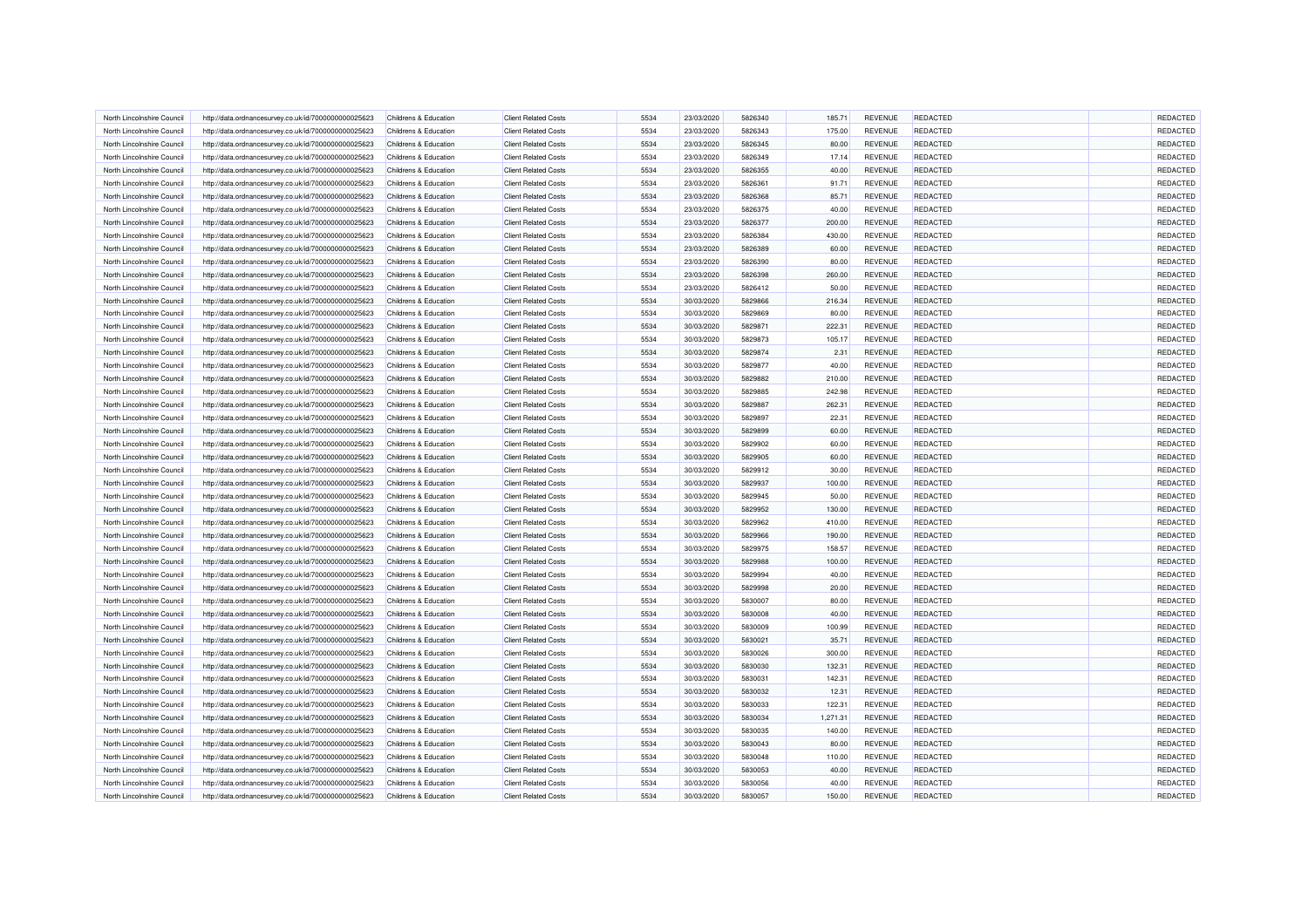| North Lincolnshire Council | http://data.ordnancesurvey.co.uk/id/7000000000025623 | Childrens & Education            | <b>Client Related Costs</b>   | 5534         | 30/03/2020 | 5830058 | 200.00   | REVENUE        | REDACTED                    | REDACTED             |
|----------------------------|------------------------------------------------------|----------------------------------|-------------------------------|--------------|------------|---------|----------|----------------|-----------------------------|----------------------|
| North Lincolnshire Council | http://data.ordnancesurvey.co.uk/id/7000000000025623 | Childrens & Education            | <b>Client Related Costs</b>   | 5534         | 30/03/2020 | 5830061 | 160.00   | REVENUE        | <b>REDACTED</b>             | REDACTED             |
| North Lincolnshire Council | http://data.ordnancesurvey.co.uk/id/7000000000025623 | Childrens & Education            | <b>Client Related Costs</b>   | 5534         | 30/03/2020 | 5830063 | 80.00    | REVENUE        | <b>REDACTED</b>             | REDACTED             |
| North Lincolnshire Council | http://data.ordnancesurvey.co.uk/id/7000000000025623 | Childrens & Education            | <b>Client Related Costs</b>   | 5534         | 30/03/2020 | 5830073 | 40.00    | REVENUE        | REDACTED                    | REDACTED             |
| North Lincolnshire Council | http://data.ordnancesurvey.co.uk/id/7000000000025623 | Childrens & Education            | <b>Client Related Costs</b>   | 5534         | 30/03/2020 | 5830093 | 40.00    | REVENUE        | <b>REDACTED</b>             | REDACTED             |
| North Lincolnshire Council | http://data.ordnancesurvey.co.uk/id/7000000000025623 | Childrens & Education            | <b>Client Related Costs</b>   | 5534         | 30/03/2020 | 5830095 | 200.00   | <b>REVENUE</b> | <b>REDACTED</b>             | REDACTED             |
| North Lincolnshire Council | http://data.ordnancesurvey.co.uk/id/7000000000025623 | Childrens & Education            | <b>Client Related Costs</b>   | 5534         | 30/03/2020 | 5830101 | 177.14   | <b>REVENUE</b> | REDACTED                    | REDACTED             |
| North Lincolnshire Council | http://data.ordnancesurvey.co.uk/id/7000000000025623 | Childrens & Education            | <b>Client Related Costs</b>   | 5534         | 30/03/2020 | 5830104 | 60.00    | REVENUE        | <b>REDACTED</b>             | REDACTED             |
| North Lincolnshire Council | http://data.ordnancesurvey.co.uk/id/7000000000025623 | Childrens & Education            | <b>Client Related Costs</b>   | 5534         | 30/03/2020 | 5830105 | 80.00    | <b>REVENUE</b> | REDACTED                    | REDACTED             |
| North Lincolnshire Council | http://data.ordnancesurvey.co.uk/id/7000000000025623 | Childrens & Education            | <b>Client Related Costs</b>   | 5534         | 30/03/2020 | 5830112 | 379.95   | <b>REVENUE</b> | <b>REDACTED</b>             | REDACTED             |
| North Lincolnshire Council | http://data.ordnancesurvey.co.uk/id/7000000000025623 | Childrens & Education            | <b>Client Related Costs</b>   | 5534         | 30/03/2020 | 5830114 | 260.00   | REVENUE        | <b>REDACTED</b>             | REDACTED             |
| North Lincolnshire Council | http://data.ordnancesurvey.co.uk/id/7000000000025623 | <b>Childrens &amp; Education</b> | <b>Client Related Costs</b>   | 5534         | 30/03/2020 | 5830128 | 50.00    | REVENUE        | REDACTED                    | REDACTED             |
| North Lincolnshire Council | http://data.ordnancesurvey.co.uk/id/7000000000025623 | Childrens & Education            | <b>Client Related Costs</b>   | 5534         | 22/04/2020 | 5827445 | 333.33   | REVENUE        | REDACTED                    | REDACTED             |
| North Lincolnshire Council | http://data.ordnancesurvey.co.uk/id/7000000000025623 | Childrens & Education            | <b>Client Transport Costs</b> | 6092         | 02/03/2020 | 5814865 | 131.40   | <b>REVENUE</b> | <b>REDACTED</b>             | REDACTED             |
| North Lincolnshire Council | http://data.ordnancesurvey.co.uk/id/7000000000025623 | Childrens & Education            | <b>Client Transport Costs</b> | 6092         | 02/03/2020 | 5814876 | 22.80    | REVENUE        | <b>REDACTED</b>             | REDACTED             |
| North Lincolnshire Council | http://data.ordnancesurvey.co.uk/id/7000000000025623 | Childrens & Education            | <b>Client Transport Costs</b> | 6092         | 02/03/2020 | 5814969 | 1,528.20 | REVENUE        | <b>REDACTED</b>             | REDACTED             |
| North Lincolnshire Council | http://data.ordnancesurvey.co.uk/id/7000000000025623 | Childrens & Education            | <b>Client Transport Costs</b> | 6092         | 02/03/2020 | 5814990 | 200.30   | <b>REVENUE</b> | <b>REDACTED</b>             | REDACTED             |
| North Lincolnshire Council | http://data.ordnancesurvey.co.uk/id/7000000000025623 | <b>Childrens &amp; Education</b> | <b>Client Transport Costs</b> | 6092         | 02/03/2020 | 5815038 | 1,461.83 | <b>REVENUE</b> | <b>REDACTED</b>             | REDACTED             |
| North Lincolnshire Council | http://data.ordnancesurvey.co.uk/id/7000000000025623 | Childrens & Education            | <b>Client Transport Costs</b> | 6092         | 02/03/2020 | 5815062 | 95.90    | REVENUE        | <b>REDACTED</b>             | REDACTED             |
| North Lincolnshire Council | http://data.ordnancesurvey.co.uk/id/7000000000025623 | <b>Childrens &amp; Education</b> | <b>Client Transport Costs</b> | 6092         | 02/03/2020 | 5815095 | 314.10   | REVENUE        | <b>REDACTED</b>             | REDACTED             |
| North Lincolnshire Council | http://data.ordnancesurvey.co.uk/id/7000000000025623 | Childrens & Education            | <b>Client Transport Costs</b> | 6092         | 06/03/2020 | 5817737 | 696.15   | REVENUE        | <b>REDACTED</b>             | REDACTED             |
| North Lincolnshire Council | http://data.ordnancesurvey.co.uk/id/7000000000025623 | Childrens & Education            | <b>Client Transport Costs</b> | 6092         | 06/03/2020 | 5817740 | 488.25   | <b>REVENUE</b> | <b>REDACTED</b>             | REDACTED             |
| North Lincolnshire Council | http://data.ordnancesurvey.co.uk/id/7000000000025623 | Childrens & Education            | <b>Client Transport Costs</b> | 6092         | 06/03/2020 | 5817741 | 550.76   | <b>REVENUE</b> | <b>REDACTED</b>             | REDACTED             |
|                            |                                                      |                                  |                               |              |            |         |          |                |                             |                      |
| North Lincolnshire Council | http://data.ordnancesurvey.co.uk/id/7000000000025623 | Childrens & Education            | <b>Client Transport Costs</b> | 6092         | 06/03/2020 | 5817743 | 327.60   | <b>REVENUE</b> | REDACTED<br><b>REDACTED</b> | REDACTED<br>REDACTED |
| North Lincolnshire Council | http://data.ordnancesurvey.co.uk/id/7000000000025623 | Childrens & Education            | <b>Client Transport Costs</b> | 6092         | 06/03/2020 | 5817745 | 950.07   | <b>REVENUE</b> |                             |                      |
| North Lincolnshire Council | http://data.ordnancesurvey.co.uk/id/7000000000025623 | Childrens & Education            | <b>Client Transport Costs</b> | 6092         | 06/03/2020 | 5817746 | 865.50   | REVENUE        | <b>REDACTED</b>             | REDACTED             |
| North Lincolnshire Council | http://data.ordnancesurvey.co.uk/id/7000000000025623 | <b>Childrens &amp; Education</b> | <b>Client Transport Costs</b> | 6092<br>6092 | 06/03/2020 | 5817747 | 336.60   | <b>REVENUE</b> | <b>REDACTED</b>             | REDACTED             |
| North Lincolnshire Council | http://data.ordnancesurvey.co.uk/id/7000000000025623 | Childrens & Education            | <b>Client Transport Costs</b> |              | 06/03/2020 | 5817748 | 336.96   | REVENUE        | <b>REDACTED</b>             | REDACTED             |
| North Lincolnshire Council | http://data.ordnancesurvey.co.uk/id/7000000000025623 | Childrens & Education            | <b>Client Transport Costs</b> | 6092         | 06/03/2020 | 5817751 | 255.69   | <b>REVENUE</b> | <b>REDACTED</b>             | REDACTED             |
| North Lincolnshire Council | http://data.ordnancesurvey.co.uk/id/7000000000025623 | <b>Childrens &amp; Education</b> | <b>Client Transport Costs</b> | 6092         | 06/03/2020 | 5817754 | 301.20   | <b>REVENUE</b> | <b>REDACTED</b>             | REDACTED             |
| North Lincolnshire Council | http://data.ordnancesurvey.co.uk/id/7000000000025623 | Childrens & Education            | <b>Client Transport Costs</b> | 6092         | 09/03/2020 | 5818286 | 98.10    | <b>REVENUE</b> | REDACTED                    | REDACTED             |
| North Lincolnshire Council | http://data.ordnancesurvey.co.uk/id/7000000000025623 | Childrens & Education            | <b>Client Transport Costs</b> | 6092         | 09/03/2020 | 5818413 | 668.70   | REVENUE        | <b>REDACTED</b>             | REDACTED             |
| North Lincolnshire Council | http://data.ordnancesurvey.co.uk/id/7000000000025623 | Childrens & Education            | <b>Client Transport Costs</b> | 6092         | 09/03/2020 | 5818463 | 110.60   | <b>REVENUE</b> | <b>REDACTED</b>             | REDACTED             |
| North Lincolnshire Council | http://data.ordnancesurvey.co.uk/id/7000000000025623 | Childrens & Education            | <b>Client Transport Costs</b> | 6092         | 09/03/2020 | 5818484 | 76.72    | REVENUE        | <b>REDACTED</b>             | REDACTED             |
| North Lincolnshire Council | http://data.ordnancesurvey.co.uk/id/7000000000025623 | Childrens & Education            | <b>Client Transport Costs</b> | 6092         | 09/03/2020 | 5818521 | 56.88    | REVENUE        | REDACTED                    | REDACTED             |
| North Lincolnshire Council | http://data.ordnancesurvey.co.uk/id/7000000000025623 | Childrens & Education            | <b>Client Transport Costs</b> | 6092         | 16/03/2020 | 5821630 | 76.50    | <b>REVENUE</b> | <b>REDACTED</b>             | REDACTED             |
| North Lincolnshire Council | http://data.ordnancesurvey.co.uk/id/7000000000025623 | Childrens & Education            | <b>Client Transport Costs</b> | 6092         | 16/03/2020 | 5821634 | 469.80   | <b>REVENUE</b> | <b>REDACTED</b>             | REDACTED             |
| North Lincolnshire Council | http://data.ordnancesurvey.co.uk/id/7000000000025623 | Childrens & Education            | <b>Client Transport Costs</b> | 6092         | 16/03/2020 | 5821675 | 114.75   | <b>REVENUE</b> | <b>REDACTED</b>             | REDACTED             |
| North Lincolnshire Council | http://data.ordnancesurvey.co.uk/id/7000000000025623 | Childrens & Education            | <b>Client Transport Costs</b> | 6092         | 16/03/2020 | 5821715 | 40.05    | REVENUE        | REDACTED                    | REDACTED             |
| North Lincolnshire Council | http://data.ordnancesurvey.co.uk/id/7000000000025623 | Childrens & Education            | <b>Client Transport Costs</b> | 6092         | 16/03/2020 | 5821775 | 168.30   | REVENUE        | <b>REDACTED</b>             | REDACTED             |
| North Lincolnshire Council | http://data.ordnancesurvey.co.uk/id/7000000000025623 | Childrens & Education            | <b>Client Transport Costs</b> | 6092         | 23/03/2020 | 5826148 | 158.76   | REVENUE        | REDACTED                    | REDACTED             |
| North Lincolnshire Council | http://data.ordnancesurvey.co.uk/id/7000000000025623 | Childrens & Education            | <b>Client Transport Costs</b> | 6092         | 23/03/2020 | 5826329 | 280.35   | REVENUE        | <b>REDACTED</b>             | REDACTED             |
| North Lincolnshire Council | http://data.ordnancesurvey.co.uk/id/7000000000025623 | Childrens & Education            | <b>Client Transport Costs</b> | 6092         | 23/03/2020 | 5826343 | 847.80   | REVENUE        | <b>REDACTED</b>             | REDACTED             |
| North Lincolnshire Council | http://data.ordnancesurvey.co.uk/id/7000000000025623 | Childrens & Education            | <b>Client Transport Costs</b> | 6092         | 23/03/2020 | 5826361 | 134.10   | <b>REVENUE</b> | <b>REDACTED</b>             | REDACTED             |
| North Lincolnshire Council | http://data.ordnancesurvey.co.uk/id/7000000000025623 | Childrens & Education            | <b>Client Transport Costs</b> | 6092         | 25/03/2020 | 5827026 | 529.20   | <b>REVENUE</b> | <b>REDACTED</b>             | REDACTED             |
| North Lincolnshire Council | http://data.ordnancesurvey.co.uk/id/7000000000025623 | Childrens & Education            | <b>Client Transport Costs</b> | 6092         | 25/03/2020 | 5827159 | 283.50   | REVENUE        | <b>REDACTED</b>             | REDACTED             |
| North Lincolnshire Council | http://data.ordnancesurvey.co.uk/id/7000000000025623 | Childrens & Education            | <b>Client Transport Costs</b> | 6092         | 30/03/2020 | 5829950 | 114.30   | <b>REVENUE</b> | <b>REDACTED</b>             | REDACTED             |
| North Lincolnshire Council | http://data.ordnancesurvey.co.uk/id/7000000000025623 | Childrens & Education            | <b>Client Transport Costs</b> | 6092         | 30/03/2020 | 5829966 | 496.80   | REVENUE        | <b>REDACTED</b>             | REDACTED             |
| North Lincolnshire Council | http://data.ordnancesurvey.co.uk/id/7000000000025623 | Childrens & Education            | <b>Client Transport Costs</b> | 6092         | 30/03/2020 | 5830009 | 495.75   | <b>REVENUE</b> | <b>REDACTED</b>             | REDACTED             |
| North Lincolnshire Council | http://data.ordnancesurvey.co.uk/id/7000000000025623 | Childrens & Education            | <b>Client Transport Costs</b> | 6092         | 30/03/2020 | 5830034 | 280.00   | <b>REVENUE</b> | <b>REDACTED</b>             | REDACTED             |
| North Lincolnshire Council | http://data.ordnancesurvey.co.uk/id/7000000000025623 | Childrens & Education            | <b>Client Transport Costs</b> | 6092         | 30/03/2020 | 5830101 | 260.55   | <b>REVENUE</b> | REDACTED                    | REDACTED             |
| North Lincolnshire Council | http://data.ordnancesurvey.co.uk/id/7000000000025623 | Childrens & Education            | <b>Client Transport Costs</b> | 6092         | 30/03/2020 | 5830115 | 75.96    | <b>REVENUE</b> | <b>REDACTED</b>             | REDACTED             |
| North Lincolnshire Council | http://data.ordnancesurvey.co.uk/id/7000000000025623 | Childrens & Education            | Direct Payments To Clients    | 6012         | 04/03/2020 | 5814398 | 324.00   | REVENUE        | <b>REDACTED</b>             | REDACTED             |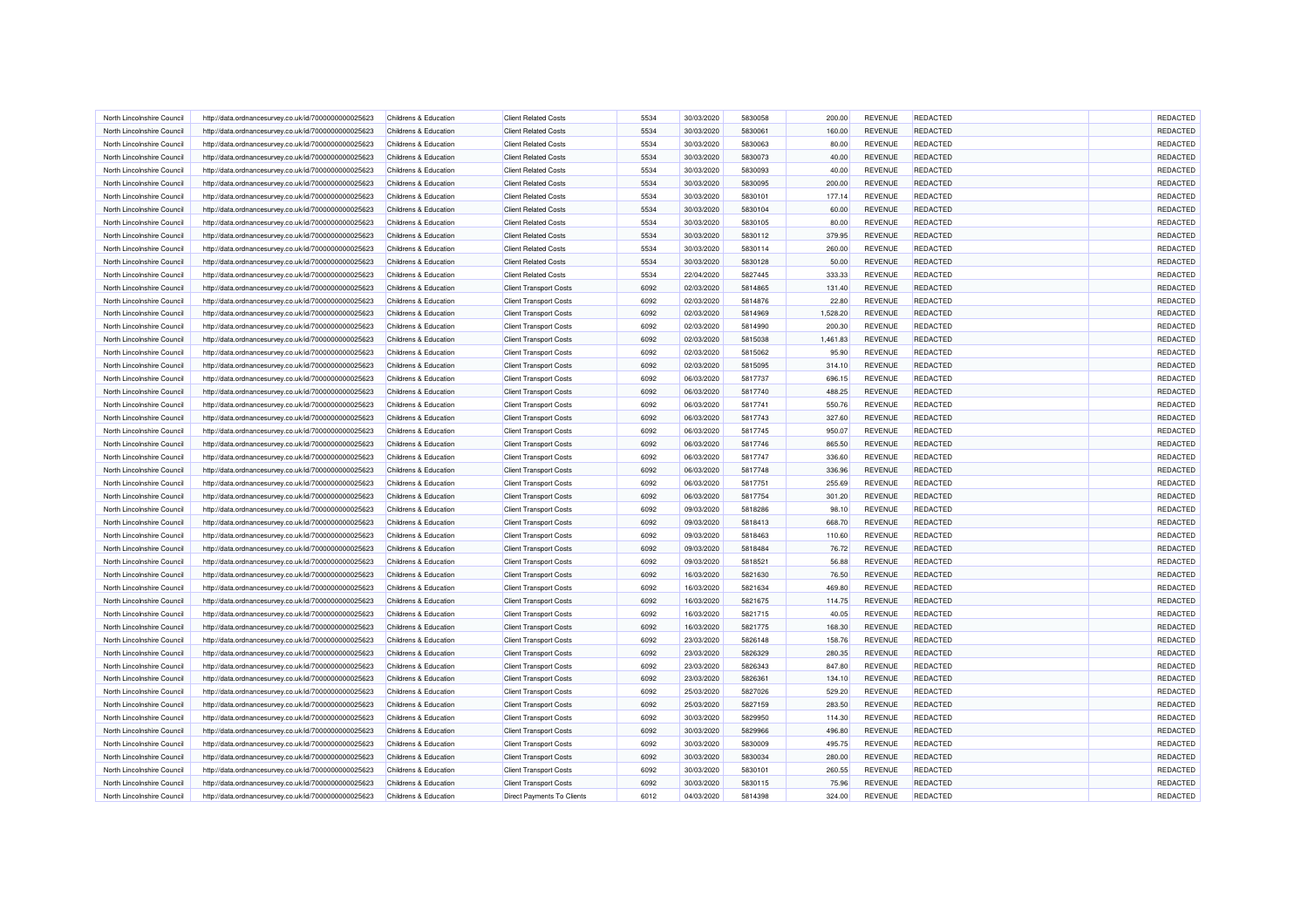| North Lincolnshire Council                               | http://data.ordnancesurvey.co.uk/id/7000000000025623 | <b>Childrens &amp; Education</b>               | Direct Payments To Clients        | 6012          | 04/03/2020               | 5814400            | 252.00             | REVENUE                   | <b>REDACTED</b>                    |          | REDACTED |
|----------------------------------------------------------|------------------------------------------------------|------------------------------------------------|-----------------------------------|---------------|--------------------------|--------------------|--------------------|---------------------------|------------------------------------|----------|----------|
| North Lincolnshire Council                               | http://data.ordnancesurvey.co.uk/id/7000000000025623 | Childrens & Education                          | <b>Direct Payments To Clients</b> | 6012          | 04/03/2020               | 5814402            | 288.00             | REVENUE                   | <b>REDACTED</b>                    |          | REDACTED |
| North Lincolnshire Council                               | http://data.ordnancesurvey.co.uk/id/7000000000025623 | <b>Childrens &amp; Education</b>               | Direct Payments To Clients        | 6012          | 04/03/2020               | 5814404            | 720.00             | REVENUE                   | REDACTED                           |          | REDACTED |
| North Lincolnshire Council                               | http://data.ordnancesurvey.co.uk/id/7000000000025623 | Childrens & Education                          | Direct Payments To Clients        | 6012          | 04/03/2020               | 5814405            | 270.00             | <b>REVENUE</b>            | REDACTED                           |          | REDACTED |
| North Lincolnshire Council                               | http://data.ordnancesurvey.co.uk/id/7000000000025623 | Childrens & Education                          | Direct Payments To Clients        | 6012          | 04/03/2020               | 5814406            | 864.00             | REVENUE                   | <b>REDACTED</b>                    |          | REDACTED |
| North Lincolnshire Council                               | http://data.ordnancesurvey.co.uk/id/7000000000025623 | Childrens & Education                          | Direct Payments To Clients        | 6012          | 04/03/2020               | 5814409            | 360.00             | <b>REVENUE</b>            | <b>REDACTED</b>                    |          | REDACTED |
| North Lincolnshire Council                               | http://data.ordnancesurvey.co.uk/id/7000000000025623 | Childrens & Education                          | Direct Payments To Clients        | 6012          | 04/03/2020               | 5815943            | 558.00             | <b>REVENUE</b>            | <b>REDACTED</b>                    | 7605054  | REDACTED |
| North Lincolnshire Council                               | http://data.ordnancesurvey.co.uk/id/7000000000025623 | Childrens & Education                          | Direct Payments To Clients        | 6012          | 11/03/2020               | 5817593            | 1,000.00           | REVENUE                   | REDACTED                           |          | REDACTED |
| North Lincolnshire Council                               | http://data.ordnancesurvey.co.uk/id/7000000000025623 | <b>Childrens &amp; Education</b>               | <b>Direct Payments To Clients</b> | 6012          | 25/03/2020               | 5826077            | 2,756.06           | <b>REVENUE</b>            | <b>REDACTED</b>                    |          | REDACTED |
| North Lincolnshire Council                               | http://data.ordnancesurvey.co.uk/id/7000000000025623 | Childrens & Education                          | Direct Payments To Clients        | 6012          | 30/03/2020               | 5830514            | 324.00             | <b>REVENUE</b>            | <b>REDACTED</b>                    |          | REDACTED |
| North Lincolnshire Council                               | http://data.ordnancesurvey.co.uk/id/7000000000025623 | Childrens & Education                          | <b>Direct Payments To Clients</b> | 6012          | 30/03/2020               | 5830516            | 252.00             | <b>REVENUE</b>            | <b>REDACTED</b>                    |          | REDACTED |
| North Lincolnshire Council                               | http://data.ordnancesurvey.co.uk/id/7000000000025623 | Childrens & Education                          | Direct Payments To Clients        | 6012          | 30/03/2020               | 5830518            | 288.00             | REVENUE                   | REDACTED                           |          | REDACTED |
| North Lincolnshire Council                               | http://data.ordnancesurvey.co.uk/id/7000000000025623 | Childrens & Education                          | Direct Payments To Clients        | 6012          | 30/03/2020               | 5830520            | 720.00             | REVENUE                   | REDACTED                           |          | REDACTED |
| North Lincolnshire Council                               | http://data.ordnancesurvey.co.uk/id/7000000000025623 | Childrens & Education                          | Direct Payments To Clients        | 6012          | 30/03/2020               | 5830521            | 270.00             | REVENUE                   | <b>REDACTED</b>                    |          | REDACTED |
| North Lincolnshire Council                               | http://data.ordnancesurvey.co.uk/id/7000000000025623 | Childrens & Education                          | Direct Payments To Clients        | 6012          | 30/03/2020               | 5830522            | 864.00             | <b>REVENUE</b>            | <b>REDACTED</b>                    |          | REDACTED |
| North Lincolnshire Council                               | http://data.ordnancesurvey.co.uk/id/7000000000025623 | Childrens & Education                          | Direct Payments To Clients        | 6012          | 30/03/2020               | 5830526            | 360.00             | REVENUE                   | <b>REDACTED</b>                    |          | REDACTED |
| North Lincolnshire Council                               | http://data.ordnancesurvey.co.uk/id/7000000000025623 | Childrens & Education                          | Payments To Private Orgs          | 6002          | 04/03/2020               | 5815458            | 900.00             | <b>REVENUE</b>            | <b>REDACTED</b>                    |          | REDACTED |
| North Lincolnshire Council                               | http://data.ordnancesurvey.co.uk/id/7000000000025623 | Childrens & Education                          | Payments To Private Orgs          | 6002          | 04/03/2020               | 5815817            | 1,708.50           | <b>REVENUE</b>            | <b>REDACTED</b>                    |          | REDACTED |
| North Lincolnshire Council                               | http://data.ordnancesurvey.co.uk/id/7000000000025623 | Childrens & Education                          | Payments To Private Orgs          | 6002          | 04/03/2020               | 5815838            | 6,435.82           | REVENUE                   | <b>REDACTED</b>                    |          | REDACTED |
| North Lincolnshire Council                               | http://data.ordnancesurvey.co.uk/id/7000000000025623 | Childrens & Education                          | Payments To Private Orgs          | 6002          | 04/03/2020               | 5815875            | 979.10             | REVENUE                   | REDACTED                           |          | REDACTED |
| North Lincolnshire Council                               | http://data.ordnancesurvey.co.uk/id/7000000000025623 | Childrens & Education                          | Payments To Private Orgs          | 6002          | 04/03/2020               | 5815883            | 829.35             | <b>REVENUE</b>            | <b>REDACTED</b>                    |          | REDACTED |
| North Lincolnshire Council                               | http://data.ordnancesurvey.co.uk/id/7000000000025623 | Childrens & Education                          | Payments To Private Orgs          | 6002          | 04/03/2020               | 5815885            | 364.50             | REVENUE                   | <b>REDACTED</b>                    |          | REDACTED |
| North Lincolnshire Council                               | http://data.ordnancesurvey.co.uk/id/7000000000025623 | Childrens & Education                          | Payments To Private Orgs          | 6002          | 04/03/2020               | 5815887            | 4,534.35           | <b>REVENUE</b>            | <b>REDACTED</b>                    |          | REDACTED |
| North Lincolnshire Council                               |                                                      |                                                |                                   | 6002          |                          | 5815892            |                    |                           |                                    |          | REDACTED |
| North Lincolnshire Council                               | http://data.ordnancesurvey.co.uk/id/7000000000025623 | Childrens & Education<br>Childrens & Education | Payments To Private Orgs          | 6002          | 04/03/2020<br>04/03/2020 | 5815893            | 2,117.73<br>879.00 | REVENUE<br><b>REVENUE</b> | <b>REDACTED</b><br><b>REDACTED</b> |          | REDACTED |
|                                                          | http://data.ordnancesurvey.co.uk/id/7000000000025623 |                                                | Payments To Private Orgs          |               |                          |                    |                    |                           |                                    |          |          |
| North Lincolnshire Council                               | http://data.ordnancesurvey.co.uk/id/7000000000025623 | Childrens & Education                          | Payments To Private Orgs          | 6002          | 11/03/2020               | 5819418<br>5825975 | 3,258.44           | REVENUE                   | <b>REDACTED</b>                    |          | REDACTED |
| North Lincolnshire Council                               | http://data.ordnancesurvey.co.uk/id/7000000000025623 | Childrens & Education                          | Payments To Private Orgs          | 6002<br>6002  | 25/03/2020               | 5826086            | 382.56             | <b>REVENUE</b>            | <b>REDACTED</b>                    | 07128156 | REDACTED |
| North Lincolnshire Council                               | http://data.ordnancesurvey.co.uk/id/7000000000025623 | Childrens & Education                          | Payments To Private Orgs          |               | 25/03/2020               |                    | 23,164.00          | REVENUE                   | REDACTED                           |          | REDACTED |
| North Lincolnshire Council<br>North Lincolnshire Council | http://data.ordnancesurvey.co.uk/id/7000000000025623 | Childrens & Education                          | Payments To Private Orgs          | 6002          | 25/03/2020               | 5826088<br>5826122 | 975.00             | <b>REVENUE</b>            | <b>REDACTED</b>                    |          | REDACTED |
|                                                          | http://data.ordnancesurvey.co.uk/id/7000000000025623 | Childrens & Education                          | Payments To Private Orgs          | 6002          | 25/03/2020               |                    | 370.04             | REVENUE                   | <b>REDACTED</b>                    | 07128156 | REDACTED |
| North Lincolnshire Council                               | http://data.ordnancesurvey.co.uk/id/7000000000025623 | Childrens & Education                          | Payments To Private Orgs          | 6002          | 25/03/2020               | 5826890            | 682.50             | <b>REVENUE</b>            | <b>REDACTED</b>                    |          | REDACTED |
| North Lincolnshire Council                               | http://data.ordnancesurvey.co.uk/id/7000000000025623 | Childrens & Education                          | Payments To Private Orgs          | 6002          | 26/03/2020               | 5828514            | 3,150.00           | REVENUE                   | <b>REDACTED</b>                    |          | REDACTED |
| North Lincolnshire Council                               | http://data.ordnancesurvey.co.uk/id/7000000000025623 | Childrens & Education                          | Payments To Private Orgs          | 6002          | 30/03/2020               | 5826147            | 3,483.16           | <b>REVENUE</b>            | <b>REDACTED</b>                    |          | REDACTED |
| North Lincolnshire Council                               | http://data.ordnancesurvey.co.uk/id/7000000000025623 | Childrens & Education                          | Pay - Operational Staff           | 0921          | 18/03/2020               | 5822453            | 1,416.64           | REVENUE                   | REDACTED                           |          | REDACTED |
| North Lincolnshire Council                               | http://data.ordnancesurvey.co.uk/id/7000000000025623 | Childrens & Education                          | Pay - Operational Staff           | 0921          | 18/03/2020               | 5822454            | 1,416.64           | REVENUE                   | <b>REDACTED</b>                    |          | REDACTED |
| North Lincolnshire Council                               | http://data.ordnancesurvey.co.uk/id/7000000000025623 | Childrens & Education                          | Pay - Operational Staff           | 0921          | 18/03/2020               | 5822456            | 1,416.64           | <b>REVENUE</b>            | <b>REDACTED</b>                    |          | REDACTED |
| North Lincolnshire Council                               | http://data.ordnancesurvey.co.uk/id/7000000000025623 | Corporate And Democratic Core                  | It Hardware - Purchase            | 5050          | 25/03/2020               | 5827548            | 559.80             | <b>REVENUE</b>            | <b>REDACTED</b>                    |          | REDACTED |
| North Lincolnshire Council                               | http://data.ordnancesurvey.co.uk/id/7000000000025623 | Corporate And Democratic Core                  | Other Supplies & Services         | 5799          | 23/03/2020               | 5826705            | $\Omega$           | REVENUE                   | <b>REDACTED</b>                    |          | REDACTED |
| North Lincolnshire Council                               | http://data.ordnancesurvey.co.uk/id/7000000000025623 | Corporate And Democratic Core                  | Other Supplies & Services         | 5799          | 23/03/2020               | 5826708            | $\Omega$           | <b>REVENUE</b>            | REDACTED                           |          | REDACTED |
| North Lincolnshire Council                               | http://data.ordnancesurvey.co.uk/id/7000000000025623 | Corporate And Democratic Core                  | Other Supplies & Services         | 5799          | 23/03/2020               | 5826713            | $\Omega$           | REVENUE                   | REDACTED                           |          | REDACTED |
| North Lincolnshire Council                               | http://data.ordnancesurvey.co.uk/id/7000000000025623 | Corporate And Democratic Core                  | Other Supplies & Services         | 5799          | 23/03/2020               | 5826715            | $\Omega$           | REVENUE                   | <b>REDACTED</b>                    |          | REDACTED |
| North Lincolnshire Council                               | http://data.ordnancesurvey.co.uk/id/7000000000025623 | Corporate And Democratic Core                  | Other Supplies & Services         | 5799          | 23/03/2020               | 5826716            |                    | <b>REVENUE</b>            | REDACTED                           |          | REDACTED |
| North Lincolnshire Council                               | http://data.ordnancesurvey.co.uk/id/7000000000025623 | Council Tax Payers Account                     | Refunds                           | REFUND        | 02/03/2020               | 5815431            | 597.61             |                           | <b>REDACTED</b>                    |          | REDACTED |
| North Lincolnshire Council                               | http://data.ordnancesurvey.co.uk/id/7000000000025623 | Council Tax Payers Account                     | Refunds                           | REFUND        | 02/03/2020               | 5815433            | 417.73             |                           | <b>REDACTED</b>                    |          | REDACTED |
| North Lincolnshire Council                               | http://data.ordnancesurvey.co.uk/id/7000000000025623 | Council Tax Payers Account                     | Refunds                           | REFUND        | 02/03/2020               | 5815435            | 600.90             |                           | REDACTED                           |          | REDACTED |
| North Lincolnshire Council                               | http://data.ordnancesurvey.co.uk/id/7000000000025623 | Council Tax Payers Account                     | Refunds                           | REFUND        | 05/03/2020               | 5817452            | 290.93             |                           | REDACTED                           |          | REDACTED |
| North Lincolnshire Council                               | http://data.ordnancesurvey.co.uk/id/7000000000025623 | Council Tax Payers Account                     | Refunds                           | REFUND        | 05/03/2020               | 5817453            | 414.66             |                           | REDACTED                           |          | REDACTED |
| North Lincolnshire Council                               | http://data.ordnancesurvey.co.uk/id/7000000000025623 | Council Tax Payers Account                     | Refunds                           | REFUND        | 05/03/2020               | 5817456            | 504.95             |                           | REDACTED                           |          | REDACTED |
| North Lincolnshire Council                               | http://data.ordnancesurvey.co.uk/id/7000000000025623 | Council Tax Payers Account                     | Refunds                           | REFUND        | 05/03/2020               | 5817457            | 2,153.65           |                           | REDACTED                           |          | REDACTED |
| North Lincolnshire Council                               | http://data.ordnancesurvey.co.uk/id/7000000000025623 | Council Tax Payers Account                     | Refunds                           | REFUND        | 05/03/2020               | 5817481            | 258.17             |                           | <b>REDACTED</b>                    |          | REDACTED |
| North Lincolnshire Council                               | http://data.ordnancesurvey.co.uk/id/7000000000025623 | Council Tax Payers Account                     | Refunds                           | <b>REFUND</b> | 05/03/2020               | 5817483            | 435.60             |                           | REDACTED                           |          | REDACTED |
| North Lincolnshire Council                               | http://data.ordnancesurvey.co.uk/id/7000000000025623 | Council Tax Payers Account                     | Refunds                           | REFUND        | 05/03/2020               | 5817484            | 358.17             |                           | <b>REDACTED</b>                    |          | REDACTED |
| North Lincolnshire Council                               | http://data.ordnancesurvey.co.uk/id/7000000000025623 | Council Tax Payers Account                     | Refunds                           | <b>REFUND</b> | 05/03/2020               | 5817487            | 404.94             |                           | <b>REDACTED</b>                    |          | REDACTED |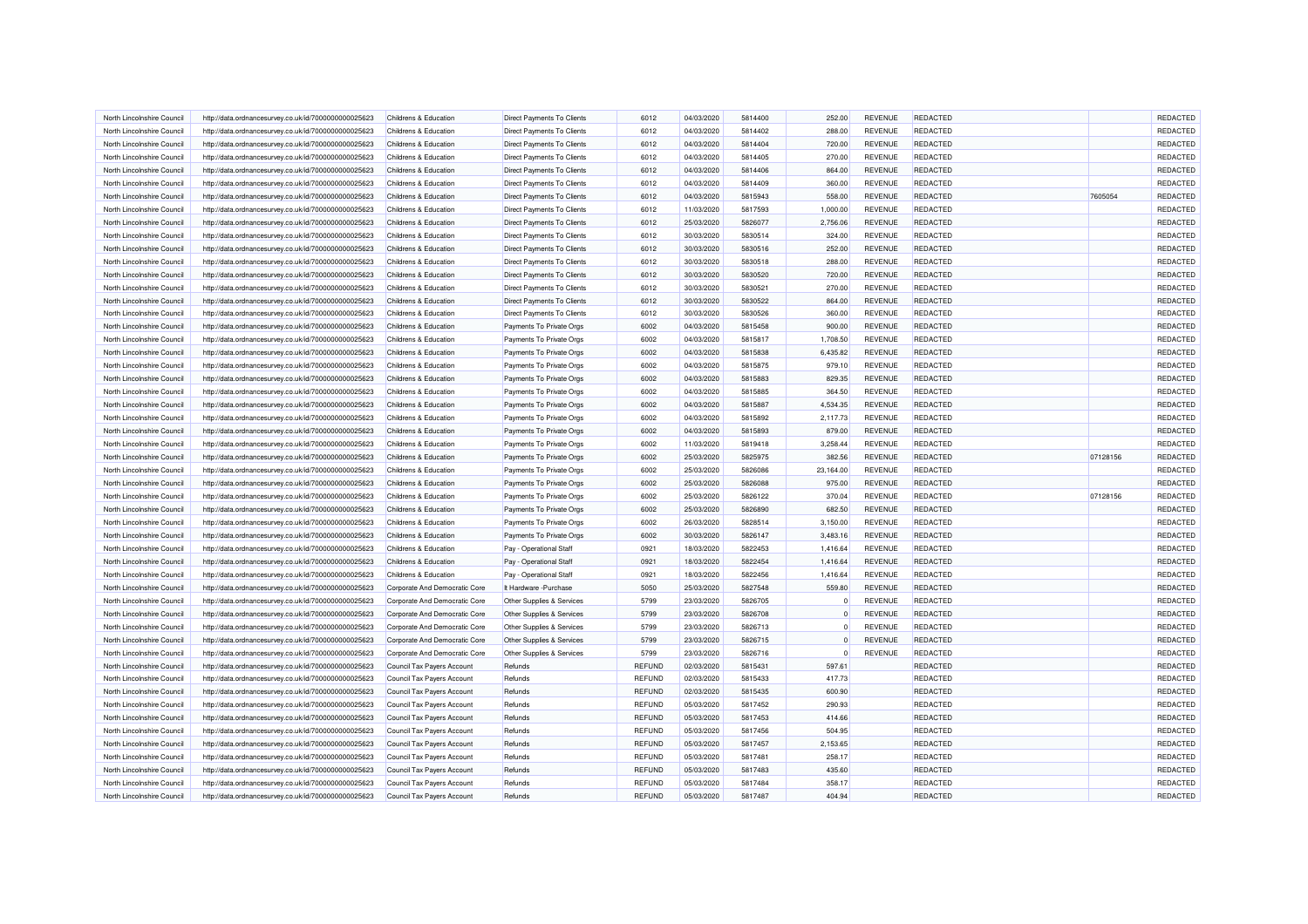| North Lincolnshire Council                               | http://data.ordnancesurvey.co.uk/id/7000000000025623<br><b>Council Tax Payers Account</b>                                                         | Refunds            | <b>REFUND</b>                  | 05/03/2020 | 5817489            | 1,083.76         | REDACTED                    | REDACTED             |
|----------------------------------------------------------|---------------------------------------------------------------------------------------------------------------------------------------------------|--------------------|--------------------------------|------------|--------------------|------------------|-----------------------------|----------------------|
| North Lincolnshire Council                               | http://data.ordnancesurvey.co.uk/id/7000000000025623<br>Council Tax Payers Account                                                                | Refunds            | <b>REFUND</b>                  | 05/03/2020 | 5817491            | 258.00           | <b>REDACTED</b>             | REDACTED             |
| North Lincolnshire Council                               | http://data.ordnancesurvey.co.uk/id/7000000000025623<br><b>Council Tax Payers Account</b>                                                         | Refunds            | <b>REFUND</b>                  | 05/03/2020 | 5817493            | 295.53           | REDACTED                    | REDACTED             |
| North Lincolnshire Council                               | http://data.ordnancesurvey.co.uk/id/7000000000025623<br><b>Council Tax Payers Account</b>                                                         | Refunds            | <b>REFUND</b>                  | 05/03/2020 | 5817508            | 333.80           | REDACTED                    | REDACTED             |
| North Lincolnshire Council                               | http://data.ordnancesurvey.co.uk/id/7000000000025623<br>Council Tax Payers Account                                                                | Refunds            | <b>REFUND</b>                  | 09/03/2020 | 5818849            | 474.19           | REDACTED                    | REDACTED             |
| North Lincolnshire Council                               | http://data.ordnancesurvey.co.uk/id/7000000000025623<br>Council Tax Payers Account                                                                | Refunds            | <b>REFUND</b>                  | 09/03/2020 | 5818860            | 592.75           | <b>REDACTED</b>             | REDACTED             |
| North Lincolnshire Council                               | Council Tax Payers Account<br>http://data.ordnancesurvey.co.uk/id/7000000000025623                                                                | Refunds            | <b>REFUND</b>                  | 09/03/2020 | 5818865            | 342.84           | REDACTED                    | REDACTED             |
| North Lincolnshire Council                               | http://data.ordnancesurvey.co.uk/id/7000000000025623<br>Council Tax Payers Account                                                                | Refunds            | <b>REFUND</b>                  | 12/03/2020 | 5820643            | 300.24           | REDACTED                    | REDACTED             |
| North Lincolnshire Council                               | http://data.ordnancesurvey.co.uk/id/7000000000025623<br><b>Council Tax Payers Account</b>                                                         | Refunds            | <b>REFUND</b>                  | 12/03/2020 | 5820644            | 4,226.31         | REDACTED                    | REDACTED             |
| North Lincolnshire Council                               | http://data.ordnancesurvey.co.uk/id/7000000000025623<br>Council Tax Payers Account                                                                | Refunds            | <b>REFUND</b>                  | 12/03/2020 | 5820648            | 708.02           | <b>REDACTED</b>             | REDACTED             |
| North Lincolnshire Council                               | http://data.ordnancesurvey.co.uk/id/7000000000025623<br><b>Council Tax Payers Account</b>                                                         | Refunds            | <b>REFUND</b>                  | 12/03/2020 | 5820654            | 418.45           | REDACTED                    | REDACTED             |
| North Lincolnshire Council                               | http://data.ordnancesurvey.co.uk/id/7000000000025623<br><b>Council Tax Payers Account</b>                                                         | Refunds            | <b>REFUND</b>                  | 12/03/2020 | 5820658            | 407.80           | REDACTED                    | REDACTED             |
| North Lincolnshire Council                               | http://data.ordnancesurvey.co.uk/id/7000000000025623<br>Council Tax Payers Account                                                                | Refunds            | <b>REFUND</b>                  | 16/03/2020 | 5822132            | 734.79           | REDACTED                    | REDACTED             |
| North Lincolnshire Council                               | http://data.ordnancesurvey.co.uk/id/7000000000025623<br>Council Tax Payers Account                                                                | Refunds            | <b>REFUND</b>                  | 16/03/2020 | 5822133            | 465.94           | REDACTED                    | REDACTED             |
| North Lincolnshire Council                               | http://data.ordnancesurvey.co.uk/id/7000000000025623<br>Council Tax Payers Account                                                                | Refunds            | <b>REFUND</b>                  | 16/03/2020 | 5822138            | 455.24           | <b>REDACTED</b>             | REDACTED             |
| North Lincolnshire Council                               | http://data.ordnancesurvey.co.uk/id/7000000000025623<br>Council Tax Payers Account                                                                | Refunds            | <b>REFUND</b>                  | 16/03/2020 | 5822148            | 938.62           | REDACTED                    | REDACTED             |
| North Lincolnshire Council                               | http://data.ordnancesurvey.co.uk/id/7000000000025623<br>Council Tax Payers Account                                                                | Refunds            | <b>REFUND</b>                  | 16/03/2020 | 5822156            | 299.30           | <b>REDACTED</b>             | REDACTED             |
| North Lincolnshire Council                               | http://data.ordnancesurvey.co.uk/id/7000000000025623<br>Council Tax Payers Account                                                                | Refunds            | <b>REFUND</b>                  | 16/03/2020 | 5822157            | 461.68           | REDACTED                    | REDACTED             |
| North Lincolnshire Council                               | http://data.ordnancesurvey.co.uk/id/7000000000025623<br>Council Tax Payers Account                                                                | Refunds            | <b>REFUND</b>                  | 16/03/2020 | 5822159            | 1,022.34         | REDACTED                    | REDACTED             |
| North Lincolnshire Council                               | http://data.ordnancesurvey.co.uk/id/7000000000025623<br><b>Council Tax Payers Account</b>                                                         | Refunds            | <b>REFUND</b>                  | 16/03/2020 | 5822160            | 281.32           | REDACTED                    | REDACTED             |
| North Lincolnshire Council                               | http://data.ordnancesurvey.co.uk/id/7000000000025623<br>Council Tax Payers Account                                                                | Refunds            | <b>REFUND</b>                  | 16/03/2020 | 5822166            | 716.32           | <b>REDACTED</b>             | REDACTED             |
| North Lincolnshire Council                               | http://data.ordnancesurvey.co.uk/id/7000000000025623<br>Council Tax Payers Account                                                                | Refunds            | <b>REFUND</b>                  | 16/03/2020 | 5822167            | 2.461.94         | REDACTED                    | REDACTED             |
| North Lincolnshire Council                               | http://data.ordnancesurvey.co.uk/id/7000000000025623<br>Council Tax Payers Account                                                                | Refunds            | <b>REFUND</b>                  | 19/03/2020 | 5824436            | 268.20           | <b>REDACTED</b>             | REDACTED             |
| North Lincolnshire Council                               | http://data.ordnancesurvey.co.uk/id/7000000000025623<br>Council Tax Payers Account                                                                | Refunds            | <b>REFUND</b>                  | 19/03/2020 | 5824438            | 285.57           | REDACTED                    | REDACTED             |
| North Lincolnshire Council                               | http://data.ordnancesurvey.co.uk/id/7000000000025623<br>Council Tax Payers Account                                                                | Refunds            | <b>REFUND</b>                  | 19/03/2020 | 5824439            | 581.27           | REDACTED                    | REDACTED             |
| North Lincolnshire Council                               | http://data.ordnancesurvey.co.uk/id/7000000000025623<br>Council Tax Payers Account                                                                | Refunds            | <b>REFUND</b>                  | 19/03/2020 | 5824440            | 597.90           | REDACTED                    | REDACTED             |
| North Lincolnshire Council                               | http://data.ordnancesurvey.co.uk/id/7000000000025623<br>Council Tax Payers Account                                                                | Refunds            | <b>REFUND</b>                  | 19/03/2020 | 5824442            | 288.10           | <b>REDACTED</b>             | REDACTED             |
| North Lincolnshire Council                               | http://data.ordnancesurvey.co.uk/id/7000000000025623<br><b>Council Tax Payers Account</b>                                                         | Refunds            | <b>REFUND</b>                  | 19/03/2020 | 5824443            | 634.81           | REDACTED                    | REDACTED             |
| North Lincolnshire Council                               | http://data.ordnancesurvey.co.uk/id/7000000000025623<br>Council Tax Payers Account                                                                | Refunds            | <b>REFUND</b>                  | 19/03/2020 | 5824444            | 300.00           | <b>REDACTED</b>             | REDACTED             |
| North Lincolnshire Council                               | http://data.ordnancesurvey.co.uk/id/7000000000025623<br>Council Tax Payers Account                                                                | Refunds            | <b>REFUND</b>                  | 19/03/2020 | 5824446            | 324.00           | REDACTED                    | REDACTED             |
| North Lincolnshire Council                               | http://data.ordnancesurvey.co.uk/id/7000000000025623<br><b>Council Tax Payers Account</b>                                                         | Refunds            | <b>REFUND</b>                  | 19/03/2020 | 5824447            | 276.00           | REDACTED                    | REDACTED             |
| North Lincolnshire Council                               | http://data.ordnancesurvey.co.uk/id/7000000000025623<br>Council Tax Payers Account                                                                | Refunds            | <b>REFUND</b>                  | 19/03/2020 | 5824448            | 394.80           | REDACTED                    | REDACTED             |
| North Lincolnshire Council                               | http://data.ordnancesurvey.co.uk/id/7000000000025623<br>Council Tax Payers Account                                                                | Refunds            | <b>REFUND</b>                  | 19/03/2020 | 5824459            | 282.00           | <b>REDACTED</b>             | REDACTED             |
| North Lincolnshire Council                               | http://data.ordnancesurvey.co.uk/id/7000000000025623<br>Council Tax Payers Account                                                                | Refunds            | <b>REFUND</b>                  | 19/03/2020 | 5824465            | 252.00           | REDACTED                    | REDACTED             |
| North Lincolnshire Council                               | Council Tax Payers Account                                                                                                                        | Refunds            | REFUND                         | 19/03/2020 | 5824471            | 1,769.22         | REDACTED                    | REDACTED             |
| North Lincolnshire Council                               | http://data.ordnancesurvey.co.uk/id/7000000000025623<br>http://data.ordnancesurvey.co.uk/id/7000000000025623<br><b>Council Tax Payers Account</b> | Refunds            | <b>REFUND</b>                  | 19/03/2020 | 5824472            | 524.04           | REDACTED                    | REDACTED             |
| North Lincolnshire Council                               | http://data.ordnancesurvey.co.uk/id/7000000000025623<br>Council Tax Payers Account                                                                | Refunds            | <b>REFUND</b>                  | 19/03/2020 | 5824478            | 444.21           | <b>REDACTED</b>             | REDACTED             |
| North Lincolnshire Council                               | http://data.ordnancesurvey.co.uk/id/7000000000025623<br><b>Council Tax Payers Account</b>                                                         | Refunds            | <b>REFUND</b>                  | 19/03/2020 | 5824481            | 347.61           | REDACTED                    | REDACTED             |
| North Lincolnshire Council                               | http://data.ordnancesurvey.co.uk/id/7000000000025623<br>Council Tax Payers Account                                                                | Refunds            | <b>REFUND</b>                  | 19/03/2020 | 5824484            | 473.63           | REDACTED                    | REDACTED             |
| North Lincolnshire Council                               | http://data.ordnancesurvey.co.uk/id/7000000000025623                                                                                              |                    | <b>REFUND</b>                  | 19/03/2020 | 5824495            | 254.00           | REDACTED                    | REDACTED             |
|                                                          | Council Tax Payers Account                                                                                                                        | Refunds            | <b>REFUND</b>                  | 19/03/2020 | 5824501            | 288.61           |                             | REDACTED             |
| North Lincolnshire Council                               | http://data.ordnancesurvey.co.uk/id/7000000000025623<br>Council Tax Payers Account                                                                | Refunds            |                                |            |                    |                  | REDACTED                    |                      |
| North Lincolnshire Council<br>North Lincolnshire Council | http://data.ordnancesurvey.co.uk/id/7000000000025623<br>Council Tax Payers Account                                                                | Refunds<br>Refunds | <b>REFUND</b><br><b>REFUND</b> | 23/03/2020 | 5826740<br>5826743 | 336.87<br>398.16 | REDACTED<br><b>REDACTED</b> | REDACTED<br>REDACTED |
|                                                          | http://data.ordnancesurvey.co.uk/id/7000000000025623<br>Council Tax Payers Account                                                                |                    |                                | 23/03/2020 |                    |                  |                             |                      |
| North Lincolnshire Council                               | http://data.ordnancesurvey.co.uk/id/7000000000025623<br>Council Tax Payers Account                                                                | Refunds            | <b>REFUND</b>                  | 23/03/2020 | 5826744            | 506.39           | <b>REDACTED</b>             | <b>REDACTED</b>      |
| North Lincolnshire Council                               | http://data.ordnancesurvey.co.uk/id/7000000000025623<br>Council Tax Payers Account                                                                | Refunds            | <b>REFUND</b>                  | 23/03/2020 | 5826749            | 558.47           | REDACTED                    | REDACTED             |
| North Lincolnshire Council                               | http://data.ordnancesurvey.co.uk/id/7000000000025623<br>Council Tax Payers Account                                                                | Refunds            | <b>REFUND</b>                  | 23/03/2020 | 5826751            | 281.81           | REDACTED                    | REDACTED             |
| North Lincolnshire Council                               | http://data.ordnancesurvey.co.uk/id/7000000000025623<br><b>Council Tax Payers Account</b>                                                         | Refunds            | <b>REFUND</b>                  | 23/03/2020 | 5826758            | 1,520.09         | REDACTED                    | REDACTED             |
| North Lincolnshire Council                               | http://data.ordnancesurvey.co.uk/id/7000000000025623<br>Council Tax Payers Account                                                                | Refunds            | <b>REFUND</b>                  | 23/03/2020 | 5826763            | 780.00           | REDACTED                    | REDACTED             |
| North Lincolnshire Council                               | http://data.ordnancesurvey.co.uk/id/7000000000025623<br>Council Tax Payers Account                                                                | Refunds            | <b>REFUND</b>                  | 23/03/2020 | 5826768            | 822.51           | REDACTED                    | REDACTED             |
| North Lincolnshire Council                               | http://data.ordnancesurvey.co.uk/id/7000000000025623<br>Council Tax Payers Account                                                                | Refunds            | <b>REFUND</b>                  | 26/03/2020 | 5828360            | 1,186.96         | <b>REDACTED</b>             | REDACTED             |
| North Lincolnshire Council                               | http://data.ordnancesurvey.co.uk/id/7000000000025623<br>Council Tax Payers Account                                                                | Refunds            | <b>REFUND</b>                  | 26/03/2020 | 5828365            | 656.72           | REDACTED                    | REDACTED             |
| North Lincolnshire Council                               | http://data.ordnancesurvey.co.uk/id/7000000000025623<br>Council Tax Payers Account                                                                | Refunds            | <b>REFUND</b>                  | 26/03/2020 | 5828371            | 1,021.91         | REDACTED                    | REDACTED             |
| North Lincolnshire Council                               | http://data.ordnancesurvey.co.uk/id/7000000000025623<br>Council Tax Payers Account                                                                | Refunds            | <b>REFUND</b>                  | 26/03/2020 | 5828375            | 4,478.52         | REDACTED                    | REDACTED             |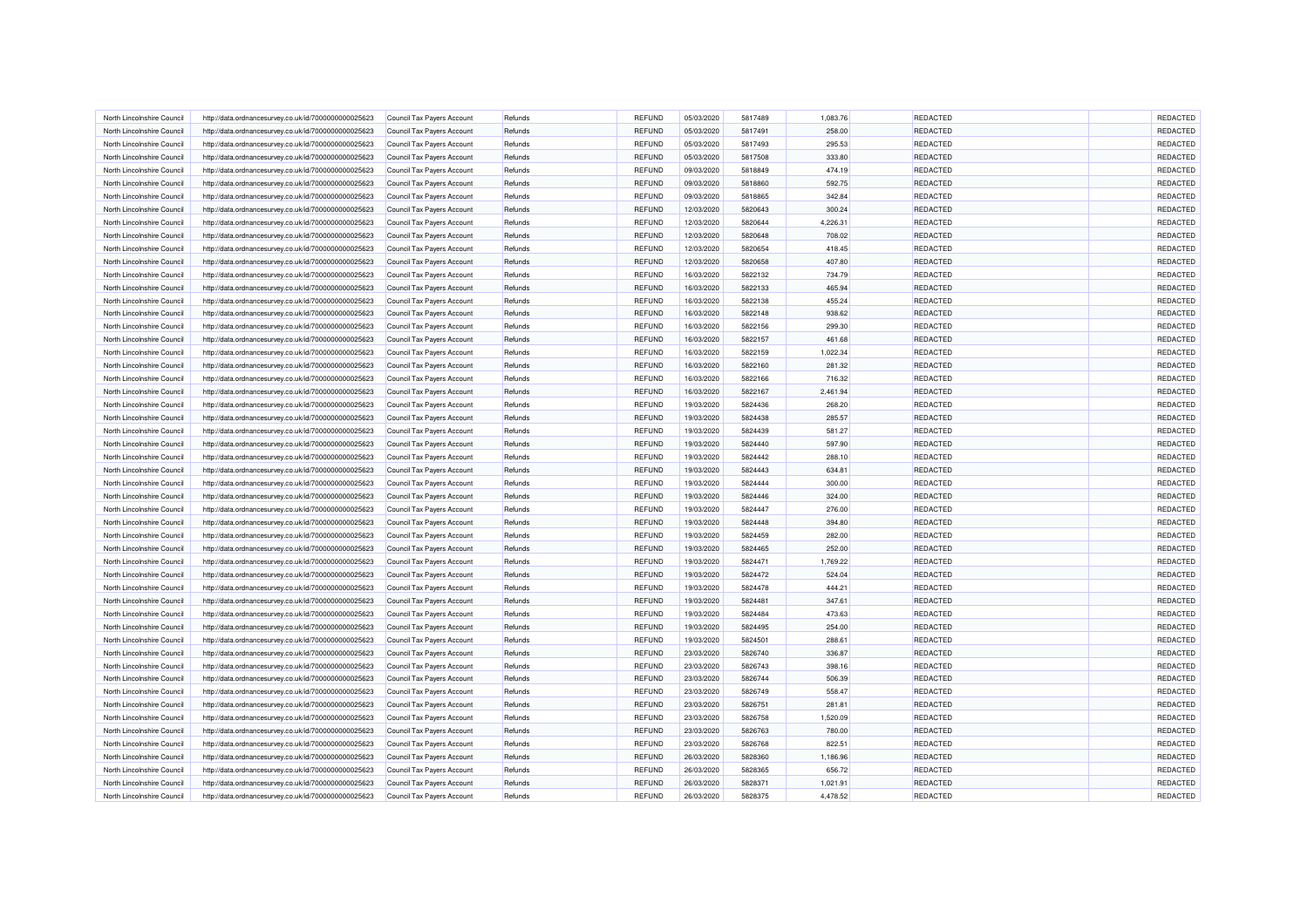| North Lincolnshire Council | http://data.ordnancesurvey.co.uk/id/7000000000025623 | Council Tax Payers Account            | Refunds                        | REFUND        | 26/03/2020 | 5828377            | 597.62    |                | <b>REDACTED</b>                      |          | REDACTED        |
|----------------------------|------------------------------------------------------|---------------------------------------|--------------------------------|---------------|------------|--------------------|-----------|----------------|--------------------------------------|----------|-----------------|
| North Lincolnshire Council | http://data.ordnancesurvey.co.uk/id/7000000000025623 | Council Tax Payers Account            | Refunds                        | REFUND        | 26/03/2020 | 5828381            | 412.09    |                | <b>REDACTED</b>                      |          | REDACTED        |
| North Lincolnshire Council | http://data.ordnancesurvey.co.uk/id/7000000000025623 | Council Tax Payers Account            | Refunds                        | <b>REFUND</b> | 26/03/2020 | 5828394            | 2,267.92  |                | <b>REDACTED</b>                      |          | REDACTED        |
| North Lincolnshire Council | http://data.ordnancesurvey.co.uk/id/7000000000025623 | Council Tax Payers Account            | Refunds                        | <b>REFUND</b> | 26/03/2020 | 5828400            | 480.76    |                | REDACTED                             |          | REDACTED        |
| North Lincolnshire Council | http://data.ordnancesurvey.co.uk/id/7000000000025623 | Council Tax Payers Account            | Refunds                        | <b>REFUND</b> | 26/03/2020 | 5828403            | 360.00    |                | REDACTED                             |          | REDACTED        |
| North Lincolnshire Council | http://data.ordnancesurvey.co.uk/id/7000000000025623 | Council Tax Payers Account            | Refunds                        | <b>REFUND</b> | 26/03/2020 | 5828404            | 277.61    |                | <b>REDACTED</b>                      |          | REDACTED        |
| North Lincolnshire Council | http://data.ordnancesurvey.co.uk/id/7000000000025623 | Council Tax Payers Account            | Refunds                        | REFUND        | 30/03/2020 | 5830434            | 385.38    |                | <b>REDACTED</b>                      |          | REDACTED        |
| North Lincolnshire Council | http://data.ordnancesurvey.co.uk/id/7000000000025623 | Council Tax Payers Account            | Refunds                        | REFUND        | 30/03/2020 | 5830435            | 511.74    |                | REDACTED                             |          | REDACTED        |
| North Lincolnshire Council | http://data.ordnancesurvey.co.uk/id/7000000000025623 | Council Tax Payers Account            | Refunds                        | REFUND        | 30/03/2020 | 5830440            | 535.43    |                | REDACTED                             |          | REDACTED        |
| North Lincolnshire Council | http://data.ordnancesurvey.co.uk/id/7000000000025623 | Council Tax Payers Account            | Refunds                        | <b>REFUND</b> | 30/03/2020 | 5830441            | 319.00    |                | <b>REDACTED</b>                      |          | REDACTED        |
| North Lincolnshire Council | http://data.ordnancesurvey.co.uk/id/7000000000025623 | Council Tax Payers Account            | Refunds                        | REFUND        | 30/03/2020 | 5830443            | 3,853.77  |                | <b>REDACTED</b>                      |          | REDACTED        |
| North Lincolnshire Council | http://data.ordnancesurvey.co.uk/id/7000000000025623 | <b>Culture &amp; Related Services</b> | Exhibitions/Events             | 5709          | 30/03/2020 | 5829728            | 500.00    | <b>REVENUE</b> | <b>REDACTED</b>                      |          | REDACTED        |
| North Lincolnshire Council | http://data.ordnancesurvey.co.uk/id/7000000000025623 | <b>Housing Services</b>               | Gen Office Exp (Incl Postage)  | 5603          | 11/03/2020 | 5819580            | 695.34    | REVENUE        | <b>REDACTED</b>                      |          | REDACTED        |
| North Lincolnshire Council | http://data.ordnancesurvey.co.uk/id/7000000000025623 | <b>Housing Services</b>               | Gen Office Exp (Incl Postage)  | 5603          | 13/03/2020 | 5820943            | 279.06    | REVENUE        | REDACTED                             |          | REDACTED        |
| North Lincolnshire Council | http://data.ordnancesurvey.co.uk/id/7000000000025623 | <b>Housing Services</b>               | Gen Office Exp (Incl Postage)  | 5603          | 13/03/2020 | 5820945            | 715.44    | REVENUE        | REDACTED                             |          | REDACTED        |
| North Lincolnshire Council | http://data.ordnancesurvey.co.uk/id/7000000000025623 | <b>Housing Services</b>               | Gen Office Exp (Incl Postage)  | 5603          | 18/03/2020 | 5822629            | 885.18    | REVENUE        | <b>REDACTED</b>                      |          | REDACTED        |
| North Lincolnshire Council | http://data.ordnancesurvey.co.uk/id/7000000000025623 | <b>Housing Services</b>               | Gen Office Exp (Incl Postage)  | 5603          | 25/03/2020 | 5827453            | 352.59    | REVENUE        | <b>REDACTED</b>                      |          | REDACTED        |
| North Lincolnshire Council | http://data.ordnancesurvey.co.uk/id/7000000000025623 | <b>Housing Services</b>               | Gen Office Exp (Incl Postage)  | 5603          | 27/03/2020 | 5828728            | 425.01    | <b>REVENUE</b> | <b>REDACTED</b>                      |          | REDACTED        |
| North Lincolnshire Council | http://data.ordnancesurvey.co.uk/id/7000000000025623 | <b>Housing Services</b>               | Gen Office Exp (Incl Postage)  | 5603          | 27/03/2020 | 5828742            | 1,001.22  | REVENUE        | <b>REDACTED</b>                      |          | REDACTED        |
| North Lincolnshire Council | http://data.ordnancesurvey.co.uk/id/7000000000025623 | <b>Housing Services</b>               | Gen Office Exp (Incl Postage)  | 5603          | 27/03/2020 | 5829124            | 720.00    | REVENUE        | <b>REDACTED</b>                      |          | REDACTED        |
| North Lincolnshire Council | http://data.ordnancesurvey.co.uk/id/7000000000025623 | <b>Housing Services</b>               | Gen Office Exp (Incl Postage)  | 5603          | 27/03/2020 | 5829126            | 455.34    | <b>REVENUE</b> | <b>REDACTED</b>                      |          | REDACTED        |
| North Lincolnshire Council | http://data.ordnancesurvey.co.uk/id/7000000000025623 | <b>Housing Services</b>               | Gen Office Exp (Incl Postage)  | 5603          | 27/03/2020 | 5829129            | 755.34    | REVENUE        | <b>REDACTED</b>                      |          | REDACTED        |
| North Lincolnshire Council | http://data.ordnancesurvey.co.uk/id/7000000000025623 | <b>Housing Services</b>               | Gen Office Exp (Incl Postage)  | 5603          | 27/03/2020 | 5829130            | 360.00    | <b>REVENUE</b> | <b>REDACTED</b>                      |          | REDACTED        |
| North Lincolnshire Council | http://data.ordnancesurvey.co.uk/id/7000000000025623 | <b>Housing Services</b>               | Other Supplies & Services      | 5799          | 25/03/2020 | 5825612            | 395.83    | <b>REVENUE</b> | <b>REDACTED</b>                      |          | REDACTED        |
| North Lincolnshire Council | http://data.ordnancesurvey.co.uk/id/7000000000025623 | Corporate And Democratic Core         | Other Professional Fees        | 5829          | 06/03/2020 | 5815422            | 705.00    | <b>REVENUE</b> | Redactive Events Ltd                 |          | RED0043D        |
| North Lincolnshire Council | http://data.ordnancesurvey.co.uk/id/7000000000025623 | Corporate And Democratic Core         | Telephone Rent/Calls           | 5403          | 30/03/2020 | 5827098            | 25,158.50 | <b>REVENUE</b> | Redcentric Solutions Ltd             |          | <b>RED0136D</b> |
| North Lincolnshire Council | http://data.ordnancesurvey.co.uk/id/7000000000025623 | Environmental & Regulatory Svs        | Payments To Private Orgs       | 6002          | 25/03/2020 | 5827097            | 2,000.80  | <b>REVENUE</b> | Refood Uk Ltd                        | 06561170 | <b>REF0100F</b> |
| North Lincolnshire Council | http://data.ordnancesurvey.co.uk/id/7000000000025623 | Central Services To Public            | <b>Business Support Grants</b> | 6090          | 30/03/2020 | 5832445            | 10,000.00 | REVENUE        | Reginald Swinney Illustration        |          | CD001670        |
| North Lincolnshire Council | http://data.ordnancesurvey.co.uk/id/7000000000025623 | Childrens & Education                 | Payments To Private Orgs       | 6002          | 25/03/2020 | 5820970            | 3,125.91  | <b>REVENUE</b> | <b>Regional Foster Families</b>      | 4217642  | <b>REG0076G</b> |
| North Lincolnshire Council | http://data.ordnancesurvey.co.uk/id/7000000000025623 | <b>Childrens &amp; Education</b>      | Payments To Private Orgs       | 6002          | 30/04/2020 | 5820969            | 3,341.49  | <b>REVENUE</b> | <b>Regional Foster Families</b>      | 4217642  | <b>REG00760</b> |
| North Lincolnshire Council | http://data.ordnancesurvey.co.uk/id/7000000000025623 | Central Services To Public            | <b>Business Support Grants</b> | 6090          | 30/03/2020 | 5832488            | 10,000.00 | REVENUE        | Renaissance Beauty Therapies         |          | CD002100        |
| North Lincolnshire Council | http://data.ordnancesurvey.co.uk/id/7000000000025623 | Central Services To Public            |                                | 6090          | 30/03/2020 | 5832557            | 10,000.00 | REVENUE        | Renshaw And Sons                     |          | CD002790        |
| North Lincolnshire Council |                                                      |                                       | <b>Business Support Grants</b> | 6002          |            |                    |           | <b>REVENUE</b> |                                      | 05016750 | <b>REP0165P</b> |
| North Lincolnshire Council | http://data.ordnancesurvey.co.uk/id/7000000000025623 | Environmental & Regulatory Svs        | Payments To Private Orgs       | 6002          | 18/03/2020 | 5817818<br>5823547 | 620.00    |                | Repic Ltd                            |          |                 |
|                            | http://data.ordnancesurvey.co.uk/id/7000000000025623 | Environmental & Regulatory Svs        | Payments To Private Orgs       |               | 12/04/2020 |                    | 940.00    | REVENUE        | Repic Ltd                            | 05016750 | <b>REP0165P</b> |
| North Lincolnshire Council | http://data.ordnancesurvey.co.uk/id/7000000000025623 | Culture, Env, Reg & Planning Cap      | <b>Other Costs</b>             | A085          | 25/03/2020 | 5827171            | 4,895.00  | CAPITAL        | Replay Maintenance Ltd               |          | <b>REP0018P</b> |
| North Lincolnshire Council | http://data.ordnancesurvey.co.uk/id/7000000000025623 | Culture, Env, Reg & Planning Cap      | <b>Other Costs</b>             | A085          | 30/03/2020 | 5825613            | 6,295.00  | CAPITAL        | Replay Maintenance Ltd               |          | <b>REP0018P</b> |
| North Lincolnshire Council | http://data.ordnancesurvey.co.uk/id/7000000000025623 | <b>Culture &amp; Related Services</b> | Equipment Maint.& Repair       | 5003          | 30/03/2020 | 5825614            | 3,315.00  | REVENUE        | Replay Maintenance Ltd               |          | <b>REP0018P</b> |
| North Lincolnshire Council | http://data.ordnancesurvey.co.uk/id/7000000000025623 | Central Services To Public            | <b>Business Support Grants</b> | 6090          | 30/03/2020 | 5831080            | 10,000.00 | <b>REVENUE</b> | <b>Resolution Television Limited</b> |          | CD000520        |
| North Lincolnshire Council | http://data.ordnancesurvey.co.uk/id/7000000000025623 | Childrens & Education                 | Other Supplies & Services      | 5799          | 20/03/2020 | 5823132            | 1,000.00  | REVENUE        | R-Evolution                          |          | REV005V         |
| North Lincolnshire Council | http://data.ordnancesurvey.co.uk/id/7000000000025623 | <b>Adult Social Care</b>              | Repair & Maintenance Costs     | 3000          | 30/03/2020 | 5827334            | 801.00    | REVENUE        | Rex Group Services Ltd               | 1534914  | <b>REX0004X</b> |
| North Lincolnshire Council | http://data.ordnancesurvey.co.uk/id/7000000000025623 | Central Services To Public            | Repair & Maintenance Costs     | 3000          | 30/03/2020 | 5827316            |           | REVENUE        | Rex Group Services Ltd               | 1534914  | <b>REX0004X</b> |
| North Lincolnshire Council | http://data.ordnancesurvey.co.uk/id/7000000000025623 | Central Services To Public            | Repair & Maintenance Costs     | 3000          | 30/03/2020 | 5827334            | $\Omega$  | REVENUE        | Rex Group Services Ltd               | 1534914  | <b>REX0004X</b> |
| North Lincolnshire Council | http://data.ordnancesurvey.co.uk/id/7000000000025623 | Central Services To Public            | Repair & Maintenance Costs     | 3000          | 30/03/2020 | 5827357            | $\Omega$  | REVENUE        | Rex Group Services Ltd               | 1534914  | <b>REX0004X</b> |
| North Lincolnshire Council | http://data.ordnancesurvey.co.uk/id/7000000000025623 | Central Services To Public            | Repair & Maintenance Costs     | 3000          | 30/03/2020 | 5827372            |           | <b>REVENUE</b> | Rex Group Services Ltd               | 1534914  | <b>REX0004X</b> |
| North Lincolnshire Council | http://data.ordnancesurvey.co.uk/id/7000000000025623 | Childrens & Education                 | Repair & Maintenance Costs     | 3000          | 30/03/2020 | 5827334            | 89.00     | REVENUE        | Rex Group Services Ltd               | 1534914  | <b>REX0004X</b> |
| North Lincolnshire Council | http://data.ordnancesurvey.co.uk/id/7000000000025623 | Childrens & Education                 | Repair & Maintenance Costs     | 3000          | 30/03/2020 | 5827334            | 1,958.00  | <b>REVENUE</b> | Rex Group Services Ltd               | 1534914  | <b>REX0004X</b> |
| North Lincolnshire Council | http://data.ordnancesurvey.co.uk/id/7000000000025623 | Corporate And Democratic Core         | Repair & Maintenance Costs     | 3000          | 20/03/2020 | 5823489            | 944.48    | REVENUE        | Rex Group Services Ltd               | 1534914  | <b>REX0004X</b> |
| North Lincolnshire Council | http://data.ordnancesurvey.co.uk/id/7000000000025623 | Corporate And Democratic Core         | Repair & Maintenance Costs     | 3000          | 30/03/2020 | 5827334            | 89.00     | <b>REVENUE</b> | Rex Group Services Ltd               | 1534914  | <b>REX0004X</b> |
| North Lincolnshire Council | http://data.ordnancesurvey.co.uk/id/7000000000025623 | Corporate And Democratic Core         | Repair & Maintenance Costs     | 3000          | 30/03/2020 | 5827334            | 623.00    | REVENUE        | Rex Group Services Ltd               | 1534914  | <b>REX0004X</b> |
| North Lincolnshire Council | http://data.ordnancesurvey.co.uk/id/7000000000025623 | <b>Culture &amp; Related Services</b> | Repair & Maintenance Costs     | 3000          | 30/03/2020 | 5827316            | 979.00    | REVENUE        | Rex Group Services Ltd               | 1534914  | <b>REX0004X</b> |
| North Lincolnshire Council | http://data.ordnancesurvey.co.uk/id/7000000000025623 | <b>Culture &amp; Related Services</b> | Repair & Maintenance Costs     | 3000          | 30/03/2020 | 5827334            | 2,581.00  | REVENUE        | Rex Group Services Ltd               | 1534914  | <b>REX0004X</b> |
| North Lincolnshire Council | http://data.ordnancesurvey.co.uk/id/7000000000025623 | <b>Culture &amp; Related Services</b> | Repair & Maintenance Costs     | 3000          | 30/03/2020 | 5827357            | 89.00     | <b>REVENUE</b> | Rex Group Services Ltd               | 1534914  | <b>REX0004X</b> |
| North Lincolnshire Council | http://data.ordnancesurvey.co.uk/id/7000000000025623 | Environmental & Regulatory Svs        | Repair & Maintenance Costs     | 3000          | 30/03/2020 | 5827334            | 356.00    | <b>REVENUE</b> | Rex Group Services Ltd               | 1534914  | <b>REX0004X</b> |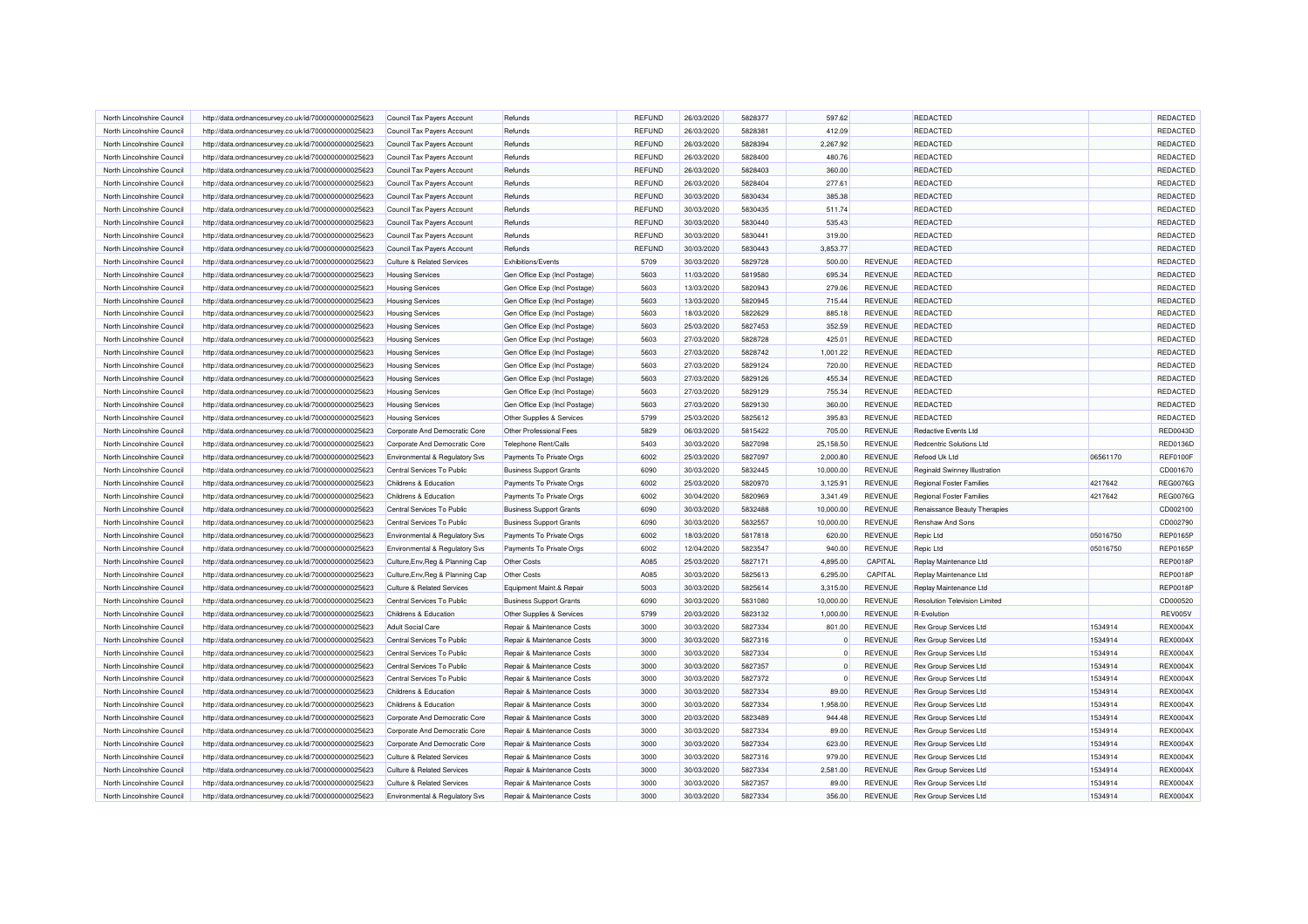| North Lincolnshire Council | http://data.ordnancesurvey.co.uk/id/7000000000025623 | Fin&Inv I&E                               | Repair & Maintenance Costs            | 3000 | 30/03/2020 | 5827334 | 178.00      | REVENUE        | Rex Group Services Ltd            | 1534914  | <b>REX0004X</b> |
|----------------------------|------------------------------------------------------|-------------------------------------------|---------------------------------------|------|------------|---------|-------------|----------------|-----------------------------------|----------|-----------------|
| North Lincolnshire Council | http://data.ordnancesurvey.co.uk/id/7000000000025623 | Fin&Inv I&E                               | Repair & Maintenance Costs            | 3000 | 30/03/2020 | 5827334 | 89.00       | REVENUE        | Rex Group Services Ltd            | 1534914  | <b>REX0004X</b> |
| North Lincolnshire Council | http://data.ordnancesurvey.co.uk/id/7000000000025623 | Fin&Inv I&E                               | Repair & Maintenance Costs            | 3000 | 30/03/2020 | 5827357 | 445.00      | REVENUE        | Rex Group Services Ltd            | 1534914  | <b>REX0004X</b> |
| North Lincolnshire Council | http://data.ordnancesurvey.co.uk/id/7000000000025623 | Highways & Transport                      | Repair & Maintenance Costs            | 3000 | 30/03/2020 | 5827334 | 89.00       | REVENUE        | Rex Group Services Ltd            | 1534914  | <b>REX0004X</b> |
| North Lincolnshire Council | http://data.ordnancesurvey.co.uk/id/7000000000025623 | Highways & Transport                      | Repair & Maintenance Costs            | 3000 | 30/03/2020 | 5827334 | 178.00      | <b>REVENUE</b> | Rex Group Services Ltd            | 1534914  | <b>REX0004X</b> |
| North Lincolnshire Council | http://data.ordnancesurvey.co.uk/id/7000000000025623 | Non Distributed Costs                     | Repair & Maintenance Costs            | 3000 | 30/03/2020 | 5827334 | 534.00      | REVENUE        | Rex Group Services Ltd            | 1534914  | <b>REX0004X</b> |
| North Lincolnshire Council | http://data.ordnancesurvey.co.uk/id/7000000000025623 | <b>Environmental &amp; Regulatory Svs</b> | Other Supplies & Services             | 5799 | 11/04/2020 | 5822718 | 1,000.00    | <b>REVENUE</b> | <b>Rh Environmental Limited</b>   |          | <b>RHE0002E</b> |
| North Lincolnshire Council | http://data.ordnancesurvey.co.uk/id/7000000000025623 | Central Services To Public                | <b>Business Support Grants</b>        | 6090 | 30/03/2020 | 5831146 | 10,000.00   | <b>REVENUE</b> | <b>Richard Hough</b>              |          | CD001180        |
| North Lincolnshire Council | http://data.ordnancesurvey.co.uk/id/7000000000025623 | Central Services To Public                | <b>Business Support Grants</b>        | 6090 | 30/03/2020 | 5832566 | 10,000.00   | REVENUE        | Richard Kirman Joinery            |          | CD002880        |
| North Lincolnshire Council | http://data.ordnancesurvey.co.uk/id/7000000000025623 | Central Services To Public                | <b>Business Support Grants</b>        | 6090 | 30/03/2020 | 5832458 | 10,000.00   | REVENUE        | <b>Richard Norfolk</b>            |          | CD001800        |
| North Lincolnshire Council | http://data.ordnancesurvey.co.uk/id/7000000000025623 | Central Services To Public                | <b>Business Support Grants</b>        | 6090 | 30/03/2020 | 5832501 | 10,000.00   | REVENUE        | <b>Richtoy Motorsport Ltd</b>     |          | CD002230        |
| North Lincolnshire Council | http://data.ordnancesurvey.co.uk/id/7000000000025623 | <b>Planning Services</b>                  | Payments To Private Orgs              | 6002 | 13/03/2020 | 5819808 | 11,650.00   | REVENUE        | Rider Levett Bucknall Uk Ltd      |          | RID0150D        |
| North Lincolnshire Council | http://data.ordnancesurvey.co.uk/id/7000000000025623 | <b>Planning Services</b>                  | Payments To Private Orgs              | 6002 | 13/03/2020 | 5819810 | 7,560.00    | <b>REVENUE</b> | Rider Levett Bucknall Uk Ltd      |          | RID0150D        |
| North Lincolnshire Council | http://data.ordnancesurvey.co.uk/id/7000000000025623 | <b>Planning Services</b>                  | Payments To Private Orgs              | 6002 | 13/03/2020 | 5819811 | 2,520.00    | REVENUE        | Rider Levett Bucknall Uk Ltd      |          | RID0150D        |
| North Lincolnshire Council | http://data.ordnancesurvey.co.uk/id/7000000000025623 | <b>Planning Services</b>                  |                                       | 6002 | 13/03/2020 | 5819815 | 2,520.00    | REVENUE        | Rider Levett Bucknall Uk Ltd      |          | RID0150D        |
| North Lincolnshire Council | http://data.ordnancesurvey.co.uk/id/7000000000025623 | <b>Culture &amp; Related Services</b>     | Payments To Private Orgs<br>Materials | 5004 | 11/03/2020 | 5810377 | 688.50      | REVENUE        | <b>Rigby Taylor Ltd</b>           |          | RIG0001G        |
| North Lincolnshire Council |                                                      | <b>Culture &amp; Related Services</b>     |                                       | 5003 | 30/03/2020 | 5820851 |             | REVENUE        |                                   |          | RIJ0032J        |
|                            | http://data.ordnancesurvey.co.uk/id/7000000000025623 |                                           | Equipment Maint.& Repair              | 5201 | 27/03/2020 | 5816471 | 233.92      | REVENUE        | Rijo Ingredients Ltd              |          | RIJ0032J        |
| North Lincolnshire Council | http://data.ordnancesurvey.co.uk/id/7000000000025623 | <b>Culture &amp; Related Services</b>     | Provisions                            |      |            |         | 325.90      |                | Rijo Ingredients Ltd              |          |                 |
| North Lincolnshire Council | http://data.ordnancesurvey.co.uk/id/7000000000025623 | <b>Culture &amp; Related Services</b>     | Provisions                            | 5201 | 11/04/2020 | 5825615 | 325.90      | <b>REVENUE</b> | Rijo Ingredients Ltd              |          | RIJ0032J        |
| North Lincolnshire Council | http://data.ordnancesurvey.co.uk/id/7000000000025623 | <b>Culture &amp; Related Services</b>     | Equipment Maint.& Repair              | 5003 | 18/03/2020 | 5818216 | 255.80      | REVENUE        | Ripon Farm Services               | 3973430  | <b>PAR0006F</b> |
| North Lincolnshire Council | http://data.ordnancesurvey.co.uk/id/7000000000025623 | Central Services To Public                | <b>Business Support Grants</b>        | 6090 | 30/03/2020 | 5831038 | 10,000.00   | <b>REVENUE</b> | Riverside Qs Services Limited     |          | CD000100        |
| North Lincolnshire Council | http://data.ordnancesurvey.co.uk/id/7000000000025623 | <b>Adult Social Care</b>                  | Payments To Health Providers          | 6019 | 11/03/2020 | 5819355 | 177.20      | REVENUE        | Riverside Surgery                 |          | PRO0009O        |
| North Lincolnshire Council | http://data.ordnancesurvey.co.uk/id/7000000000025623 | <b>Adult Social Care</b>                  | Payments To Health Providers          | 6019 | 11/03/2020 | 5819356 | 775.95      | <b>REVENUE</b> | Riverside Surgery                 |          | PRO0009O        |
| North Lincolnshire Council | http://data.ordnancesurvey.co.uk/id/7000000000025623 | <b>Public Health</b>                      | Payments To Health Providers          | 6019 | 11/03/2020 | 5819355 | 820.00      | REVENUE        | <b>Riverside Surgery</b>          |          | PRO0009C        |
| North Lincolnshire Council | http://data.ordnancesurvey.co.uk/id/7000000000025623 | <b>Public Health</b>                      | Payments To Health Providers          | 6019 | 11/03/2020 | 5819356 | 190.00      | REVENUE        | Riverside Surgery                 |          | PRO0009O        |
| North Lincolnshire Council | http://data.ordnancesurvey.co.uk/id/7000000000025623 | Childrens & Education                     | Materials                             | 5004 | 06/03/2020 | 5817730 | 563.00      | REVENUE        | <b>Rnib Services Ltd</b>          | 226227   | ROY0084Y        |
| North Lincolnshire Council | http://data.ordnancesurvey.co.uk/id/7000000000025623 | Highways & Transport                      | Other Supplies & Services             | 5799 | 25/03/2020 | 5827251 | 395.00      | <b>REVENUE</b> | Roadway Uk (Tm) Ltd               | 09294199 | ROA0015A        |
| North Lincolnshire Council | http://data.ordnancesurvey.co.uk/id/7000000000025623 | Highways & Transport                      | Other Supplies & Services             | 5799 | 25/03/2020 | 5827255 | 810.00      | REVENUE        | Roadway Uk (Tm) Ltd               | 09294199 | ROA0015A        |
| North Lincolnshire Council | http://data.ordnancesurvey.co.uk/id/7000000000025623 | Environmental & Regulatory Svs            | Materials                             | 5004 | 15/04/2020 | 5822486 | 312.50      | <b>REVENUE</b> | Roanza Ltd                        | 08865644 | ENZ0001Z        |
| North Lincolnshire Council | http://data.ordnancesurvey.co.uk/id/7000000000025623 | Fin&Inv I&E                               | Licences                              | 4002 | 30/03/2020 | 5831543 | 260.00      | REVENUE        | Roanza Ltd                        | 08865644 | ENZ0001Z        |
| North Lincolnshire Council | http://data.ordnancesurvey.co.uk/id/7000000000025623 | Fin&Inv I&E                               | Licences                              | 4002 | 30/03/2020 | 5831544 | 260.00      | REVENUE        | Roanza I td                       | 08865644 | ENZ0001Z        |
| North Lincolnshire Council | http://data.ordnancesurvey.co.uk/id/7000000000025623 | <b>Culture &amp; Related Services</b>     | Exhibitions/Events                    | 5709 | 04/03/2020 | 5814809 | 1,039.17    | REVENUE        | <b>Rock Awnings</b>               | 07978827 | ROC0198C        |
| North Lincolnshire Council | http://data.ordnancesurvey.co.uk/id/7000000000025623 | <b>Housing Services</b>                   | Fees & Charges Income                 | 9002 | 25/03/2020 | 5825870 | $-700.00$   | REVENUE        | Rolec Energy Ltd                  | 10031908 | ROL0032L        |
| North Lincolnshire Council | http://data.ordnancesurvey.co.uk/id/7000000000025623 | <b>Housing Services</b>                   | Fees & Charges Income                 | 9002 | 25/03/2020 | 5825873 | $-700.00$   | REVENUE        | Rolec Energy Ltd                  | 10031908 | ROL0032L        |
| North Lincolnshire Council | http://data.ordnancesurvey.co.uk/id/7000000000025623 | Childrens & Education                     | Payments To Private Orgs              | 6002 | 06/03/2020 | 5817727 | 1,750.00    | <b>REVENUE</b> | Ron Dearing Utc                   | 10009591 | RON025N         |
| North Lincolnshire Council | http://data.ordnancesurvey.co.uk/id/7000000000025623 | <b>Housing Services</b>                   | Fees & Charges Income                 | 9002 | 25/03/2020 | 5825863 | $-2,794.10$ | REVENUE        | Ron Gale & Sons Ltd               |          | GAL0062L        |
| North Lincolnshire Council | http://data.ordnancesurvey.co.uk/id/7000000000025623 | <b>Culture &amp; Related Services</b>     | Other Supplies & Services             | 5799 | 25/03/2020 | 5827375 | 2,500.00    | <b>REVENUE</b> | Ropewalk Contemporary Art & Craft | 3820744  | <b>ROP0007F</b> |
| North Lincolnshire Council | http://data.ordnancesurvey.co.uk/id/7000000000025623 | Central Services To Public                | Repair & Maintenance Costs            | 3000 | 11/03/2020 | 5818912 | C           | REVENUE        | Rospa Playsafety                  |          | <b>PLA0184A</b> |
| North Lincolnshire Council | http://data.ordnancesurvey.co.uk/id/7000000000025623 | Central Services To Public                | Gen Office Exp (Incl Postage)         | 5603 | 18/03/2020 | 5820963 | 352.00      | REVENUE        | Royal Mail Group Plc              | 4138203  | ROY0021Y        |
| North Lincolnshire Council | http://data.ordnancesurvey.co.uk/id/7000000000025623 | Central Services To Public                | Gen Office Exp (Incl Postage)         | 5603 | 25/03/2020 | 5826994 | 258.21      | REVENUE        | Royal Mail Group Plc              | 4138203  | ROY0021Y        |
| North Lincolnshire Council | http://data.ordnancesurvey.co.uk/id/7000000000025623 | Corporate And Democratic Core             | Gen Office Exp (Incl Postage)         | 5603 | 18/03/2020 | 5820527 | 7,853.64    | <b>REVENUE</b> | Royal Mail Group Plc              | 4138203  | ROY0021Y        |
| North Lincolnshire Council | http://data.ordnancesurvey.co.uk/id/7000000000025623 | Corporate And Democratic Core             | Gen Office Exp (Incl Postage)         | 5603 | 18/03/2020 | 5820963 | 858.59      | <b>REVENUE</b> | Royal Mail Group Plc              | 4138203  | ROY0021Y        |
| North Lincolnshire Council | http://data.ordnancesurvey.co.uk/id/7000000000025623 | Corporate And Democratic Core             | Gen Office Exp (Incl Postage)         | 5603 | 18/03/2020 | 5820963 | 1,437.92    | <b>REVENUE</b> | Royal Mail Group Plc              | 4138203  | ROY0021Y        |
| North Lincolnshire Council | http://data.ordnancesurvey.co.uk/id/7000000000025623 | Corporate And Democratic Core             | Gen Office Exp (Incl Postage)         | 5603 | 18/03/2020 | 5822126 | 1,704.97    | REVENUE        | Royal Mail Group Plc              | 4138203  | ROY0021Y        |
| North Lincolnshire Council | http://data.ordnancesurvey.co.uk/id/7000000000025623 | Corporate And Democratic Core             | Gen Office Exp (Incl Postage)         | 5603 | 18/03/2020 | 5822818 | 229.10      | <b>REVENUE</b> | Royal Mail Group Plc              | 4138203  | ROY0021Y        |
| North Lincolnshire Council | http://data.ordnancesurvey.co.uk/id/7000000000025623 | Corporate And Democratic Core             | Gen Office Exp (Incl Postage)         | 5603 | 25/03/2020 | 5826994 | 3,017.93    | <b>REVENUE</b> | Royal Mail Group Plc              | 4138203  | ROY0021Y        |
| North Lincolnshire Council | http://data.ordnancesurvey.co.uk/id/7000000000025623 | Corporate And Democratic Core             | Gen Office Exp (Incl Postage)         | 5603 | 27/03/2020 | 5827348 | 1,717.89    | <b>REVENUE</b> | Royal Mail Group Plc              | 4138203  | ROY0021Y        |
| North Lincolnshire Council | http://data.ordnancesurvey.co.uk/id/7000000000025623 | Culture, Env, Reg & Planning Cap          | <b>Acquisition Of Asset</b>           | A080 | 27/03/2020 | 5829076 | 1,503.00    | CAPITAL        | <b>Roythornes Limited</b>         |          | ROY0030Y        |
| North Lincolnshire Council | http://data.ordnancesurvey.co.uk/id/7000000000025623 | <b>Culture &amp; Related Services</b>     | Exhibitions/Events                    | 5709 | 04/03/2020 | 5815981 | 290.00      | <b>REVENUE</b> | R & R Studio                      |          | RRS0001S        |
| North Lincolnshire Council | http://data.ordnancesurvey.co.uk/id/7000000000025623 | <b>Culture &amp; Related Services</b>     | Equipment Hire/Rent                   | 5002 | 27/03/2020 | 5826706 | 936.00      | REVENUE        | <b>Russell Groundcare</b>         | 178738   | <b>RUS0130S</b> |
| North Lincolnshire Council | http://data.ordnancesurvey.co.uk/id/7000000000025623 | <b>Culture &amp; Related Services</b>     | <b>Vehicle Repairs</b>                | 4004 | 25/03/2020 | 5826861 | 426.66      | <b>REVENUE</b> | Rusty'S Cycles Ltd                | 919117   | <b>RUS0047S</b> |
| North Lincolnshire Council | http://data.ordnancesurvey.co.uk/id/7000000000025623 | <b>Planning Services</b>                  | Vehicle Repairs                       | 4004 | 04/03/2020 | 5814791 | 239.17      | REVENUE        | Rusty'S Cycles Ltd                | 919117   | <b>RUS0047S</b> |
| North Lincolnshire Council | http://data.ordnancesurvey.co.uk/id/7000000000025623 | <b>Planning Services</b>                  | <b>Vehicle Repairs</b>                | 4004 | 25/03/2020 | 5826838 | 332.84      | <b>REVENUE</b> | Rusty'S Cycles Ltd                | 919117   | <b>RUS0047S</b> |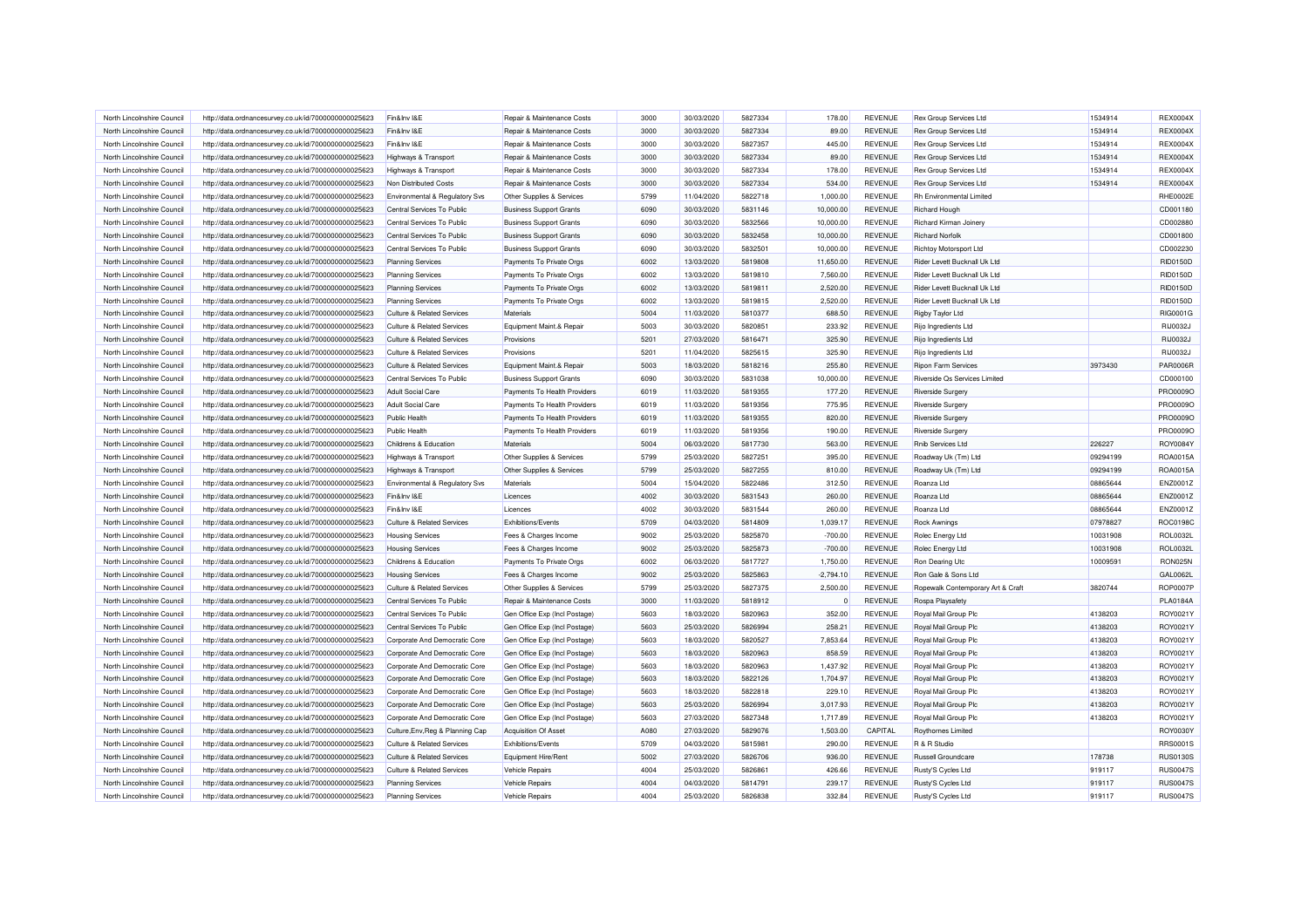| North Lincolnshire Council | http://data.ordnancesurvey.co.uk/id/7000000000025623 | <b>Planning Services</b>              | Vehicle Repairs                          | 4004 | 25/03/2020 | 5826839 | 296.25    | <b>REVENUE</b> | Rusty'S Cycles Ltd                           | 919117   | <b>RUS0047S</b> |
|----------------------------|------------------------------------------------------|---------------------------------------|------------------------------------------|------|------------|---------|-----------|----------------|----------------------------------------------|----------|-----------------|
| North Lincolnshire Council | http://data.ordnancesurvey.co.uk/id/7000000000025623 | Central Services To Public            | <b>Business Support Grants</b>           | 6090 | 30/03/2020 | 5832559 | 10,000.00 | REVENUE        | Sadie'S Tea Room                             |          | CD002810        |
| North Lincolnshire Council | http://data.ordnancesurvey.co.uk/id/7000000000025623 | Environmental & Regulatory Svs        | Payments To Private Orgs                 | 6002 | 06/03/2020 | 5817384 | 2,350.18  | <b>REVENUE</b> | S A Greenfield                               |          | GRA0228A        |
| North Lincolnshire Council | http://data.ordnancesurvey.co.uk/id/7000000000025623 | Childrens & Education                 | <b>Client Related Costs</b>              | 5534 | 30/03/2020 | 5823114 | 221.79    | REVENUE        | Sainsbury'S Argos Ltd                        | 03234511 | ARG0003G        |
| North Lincolnshire Council | http://data.ordnancesurvey.co.uk/id/7000000000025623 | Childrens & Education                 | <b>Equipment Purchase</b>                | 5001 | 18/03/2020 | 5822391 | 2,880.00  | <b>REVENUE</b> | Saint Therese Of Lisieux Catholic Trust      |          | STT0001T        |
| North Lincolnshire Council | http://data.ordnancesurvey.co.uk/id/7000000000025623 | Central Services To Public            | <b>Business Support Grants</b>           | 6090 | 30/03/2020 | 5831163 | 10,000.00 | REVENUE        | Samtonys Embroidery                          |          | CD001350        |
| North Lincolnshire Council | http://data.ordnancesurvey.co.uk/id/7000000000025623 | <b>Housing Services</b>               | Payments To Private Orgs                 | 6002 | 20/03/2020 | 5823500 | 15,616.00 | <b>REVENUE</b> | Sanctuary Group                              |          | <b>SAN0250N</b> |
| North Lincolnshire Council | http://data.ordnancesurvey.co.uk/id/7000000000025623 | Central Services To Public            | <b>Business Support Grants</b>           | 6090 | 30/03/2020 | 5831144 | 10,000.00 | REVENUE        | Sapprouk Limited                             |          | CD001160        |
| North Lincolnshire Council | http://data.ordnancesurvey.co.uk/id/7000000000025623 | Childrens & Education                 | Payments To Private Orgs                 | 6002 | 04/03/2020 | 5815889 | 319.05    | <b>REVENUE</b> | Sarah Scott Childminding                     |          | SCO0130O        |
| North Lincolnshire Council | http://data.ordnancesurvey.co.uk/id/7000000000025623 | Central Services To Public            | <b>Business Support Grants</b>           | 6090 | 30/03/2020 | 5831070 | 10,000.00 | REVENUE        | S & B Properties Scunthorpe Limited          |          | CD000420        |
| North Lincolnshire Council | http://data.ordnancesurvey.co.uk/id/7000000000025623 | Childrens & Education                 | Payments To Private Orgs                 | 6002 | 20/03/2020 | 5819055 | 1,300.00  | <b>REVENUE</b> | School Improvers Uk Ltd                      | 09129885 | SCH0181H        |
| North Lincolnshire Council | http://data.ordnancesurvey.co.uk/id/7000000000025623 | Central Services To Public            | <b>Business Support Grants</b>           | 6090 | 30/03/2020 | 5832517 | 10.000.00 | <b>REVENUE</b> | <b>Scissor Sisters</b>                       |          | CD002390        |
| North Lincolnshire Council | http://data.ordnancesurvey.co.uk/id/7000000000025623 | Central Services To Public            | <b>Business Support Grants</b>           | 6090 | 30/03/2020 | 5831167 | 10,000.00 | <b>REVENUE</b> | S Clark Plumbing & Heating Services Ltd      |          | CD001390        |
| North Lincolnshire Council | http://data.ordnancesurvey.co.uk/id/7000000000025623 | Childrens & Education                 | Home To School Transport                 | 4201 | 11/03/2020 | 5818841 | 2,590.00  | REVENUE        | Scunthorpe & Brigg Private Hire              |          | SCU0465L        |
| North Lincolnshire Council | http://data.ordnancesurvey.co.uk/id/7000000000025623 | Childrens & Education                 | Payments To Private Orgs                 | 6002 | 04/03/2020 | 5815890 | 20,865.60 | REVENUE        | Scunthorpe C Of E Primary School"Main A/C"   |          | SCU0232L        |
| North Lincolnshire Council | http://data.ordnancesurvey.co.uk/id/7000000000025623 | Childrens & Education                 | Payments To Private Orgs                 | 6002 | 20/03/2020 | 5819054 | 800.00    | REVENUE        | Scunthorpe C Of E Primary School"Main A/C"   |          | SCU0232L        |
| North Lincolnshire Council | http://data.ordnancesurvey.co.uk/id/7000000000025623 | Childrens & Education                 | Payments To Private Orgs                 | 6002 | 26/03/2020 | 5828524 | 1,260.00  | REVENUE        | Scunthorpe C Of E Primary School"Main A/C"   |          | SCU0232L        |
| North Lincolnshire Council | http://data.ordnancesurvey.co.uk/id/7000000000025623 | <b>Culture &amp; Related Services</b> | Other Supplies & Services                | 5799 | 11/03/2020 | 5818165 | 467.91    | <b>REVENUE</b> | Scunthorpe & District Citizens Advice Bureau |          | SCU0018L        |
| North Lincolnshire Council | http://data.ordnancesurvey.co.uk/id/7000000000025623 | Central Services To Public            | <b>Business Support Grants</b>           | 6090 | 30/03/2020 | 5832544 | 10,000.00 | <b>REVENUE</b> | Scunthorpe Entertainer Ltd                   |          | CD002660        |
| North Lincolnshire Council | http://data.ordnancesurvey.co.uk/id/7000000000025623 | <b>Adult Social Care</b>              | Equipment Maint.& Repair                 | 5003 | 20/03/2020 | 5823494 | 305.00    | <b>REVENUE</b> | Scunthorpe Mobility                          |          | SCU0261L        |
| North Lincolnshire Council | http://data.ordnancesurvey.co.uk/id/7000000000025623 | Central Services To Public            | <b>Business Support Grants</b>           | 6090 | 30/03/2020 | 5832483 | 10,000.00 | <b>REVENUE</b> | Scunthorpe Polish Social Centre              |          | CD002050        |
| North Lincolnshire Council | http://data.ordnancesurvey.co.uk/id/7000000000025623 | Corporate And Democratic Core         | Other Professional Fees                  | 5829 | 25/03/2020 | 5821471 | 1,429.50  | REVENUE        | Security Plus Limited                        | 1325489  | <b>SEC0017C</b> |
| North Lincolnshire Council | http://data.ordnancesurvey.co.uk/id/7000000000025623 | Corporate And Democratic Core         | Other Professional Fees                  | 5829 | 25/03/2020 | 5821475 | 247.20    | <b>REVENUE</b> | Security Plus Limited                        | 1325489  | <b>SEC0017C</b> |
| North Lincolnshire Council | http://data.ordnancesurvey.co.uk/id/7000000000025623 | <b>Culture &amp; Related Services</b> | Stock Purchases & Adjustments            | 5030 | 11/03/2020 | 5819461 | 310.00    | <b>REVENUE</b> | Security Plus Ltd                            |          | <b>PLU0165U</b> |
| North Lincolnshire Council | http://data.ordnancesurvey.co.uk/id/7000000000025623 | <b>Culture &amp; Related Services</b> | Stock Purchases & Adjustments            | 5030 | 18/03/2020 | 5822741 | 280.00    | REVENUE        | Security Plus Ltd                            |          | <b>PLU0165U</b> |
| North Lincolnshire Council | http://data.ordnancesurvey.co.uk/id/7000000000025623 | Childrens & Education                 | Payments To Private Orgs                 | 6002 | 30/03/2020 | 5819920 | 600.00    | <b>REVENUE</b> | Seely Primary And Nursery School             |          | <b>SEE0017E</b> |
| North Lincolnshire Council | http://data.ordnancesurvey.co.uk/id/7000000000025623 | Central Services To Public            | <b>Business Support Grants</b>           | 6090 | 30/03/2020 | 5831174 | 10,000.00 | <b>REVENUE</b> | Select Cars Grimsby Limited                  |          | CD001460        |
| North Lincolnshire Council | http://data.ordnancesurvey.co.uk/id/7000000000025623 | Central Services To Public            | <b>Business Support Grants</b>           | 6090 | 30/03/2020 | 5832532 | 10.000.00 | <b>REVENUE</b> | S&E Mechanical & Fabrication Services Ltd    |          | CD002540        |
| North Lincolnshire Council | http://data.ordnancesurvey.co.uk/id/7000000000025623 | Central Services To Public            | <b>Business Support Grants</b>           | 6090 | 30/03/2020 | 5831128 | 10,000.00 | REVENUE        | Sentex Trading Ltd                           |          | CD001000        |
| North Lincolnshire Council | http://data.ordnancesurvey.co.uk/id/7000000000025623 | Highways & Transport                  | Materials                                | 5004 | 27/03/2020 | 5819592 | 239.23    | REVENUE        | Sentex Trading Ltd                           | 4572423  | FRI00041        |
| North Lincolnshire Council | http://data.ordnancesurvey.co.uk/id/7000000000025623 | Central Services To Public            | <b>Business Support Grants</b>           | 6090 | 30/03/2020 | 5832515 | 10,000.00 | REVENUE        | <b>Shape Changers</b>                        |          | CD002370        |
| North Lincolnshire Council | http://data.ordnancesurvey.co.uk/id/7000000000025623 | Childrens & Education                 | Payments To Private Orgs                 | 6002 | 04/03/2020 | 5815868 | 386.85    | <b>REVENUE</b> | <b>Sharon Matthews</b>                       |          | <b>MAT0115T</b> |
| North Lincolnshire Council | http://data.ordnancesurvey.co.uk/id/7000000000025623 | Central Services To Public            | <b>Business Support Grants</b>           | 6090 | 30/03/2020 | 5831095 | 10,000.00 | REVENUE        | Shauna ¿¿S                                   |          | CD000670        |
| North Lincolnshire Council | http://data.ordnancesurvey.co.uk/id/7000000000025623 | Central Services To Public            | Gen Office Exp (Incl Postage)            | 5603 | 27/03/2020 | 5820971 | 1,562.94  | <b>REVENUE</b> | Shaw And Sons Limited                        |          | SHA0143A        |
| North Lincolnshire Council | http://data.ordnancesurvey.co.uk/id/7000000000025623 | Fin&Inv I&E                           | <b>Cleaning Services &amp; Contracts</b> | 3311 | 06/03/2020 | 5816372 | 1,272.00  | <b>REVENUE</b> | She-Co Cleaning Services                     |          | SHE0228E        |
| North Lincolnshire Council | http://data.ordnancesurvey.co.uk/id/7000000000025623 | Fin&Inv I&E                           | <b>Cleaning Services &amp; Contracts</b> | 3311 | 20/03/2020 | 5820933 | 1,300.00  | <b>REVENUE</b> | She-Co Cleaning Services                     |          | SHE0228E        |
| North Lincolnshire Council | http://data.ordnancesurvey.co.uk/id/7000000000025623 | <b>Adult Social Care</b>              | Payments To Health Providers             | 6019 | 18/03/2020 | 5819361 | 1,138.00  | REVENUE        | Sheffield Teaching Hospitals Nhsf Trust      |          | SHE0230E        |
| North Lincolnshire Council | http://data.ordnancesurvey.co.uk/id/7000000000025623 | <b>Culture &amp; Related Services</b> | Grounds Maintenance                      | 3010 | 17/04/2020 | 5825529 | 1,420.00  | REVENUE        | Sheffield Tree Care Ltd                      |          | SHE0330E        |
| North Lincolnshire Council | http://data.ordnancesurvey.co.uk/id/7000000000025623 | Childrens & Education                 | <b>Client Transport Costs</b>            | 6092 | 18/03/2020 | 5822278 | 795.00    | <b>REVENUE</b> | Shelley'S Taxis Ltd                          | 7169676  | <b>SHE0127E</b> |
| North Lincolnshire Council | http://data.ordnancesurvey.co.uk/id/7000000000025623 | Central Services To Public            | <b>Business Support Grants</b>           | 6090 | 30/03/2020 | 5831044 | 10,000.00 | <b>REVENUE</b> | Shepherd Place Farm                          |          | CD000160        |
| North Lincolnshire Council | http://data.ordnancesurvey.co.uk/id/7000000000025623 | Childrens & Education                 | <b>Client Transport Costs</b>            | 6092 | 25/03/2020 | 5826934 | 330.00    | <b>REVENUE</b> | Sherwood Travel                              |          | <b>SHE0170E</b> |
| North Lincolnshire Council | http://data.ordnancesurvey.co.uk/id/7000000000025623 | Childrens & Education                 | Home To School Transport                 | 4201 | 11/03/2020 | 5818168 | 330.00    | REVENUE        | Sherwood Travel                              |          | <b>SHE0170E</b> |
| North Lincolnshire Council | http://data.ordnancesurvey.co.uk/id/7000000000025623 | Childrens & Education                 | Home To School Transport                 | 4201 | 11/03/2020 | 5818171 | 330.00    | <b>REVENUE</b> | Sherwood Travel                              |          | SHE0170E        |
| North Lincolnshire Council | http://data.ordnancesurvey.co.uk/id/7000000000025623 | Childrens & Education                 | Home To School Transport                 | 4201 | 11/03/2020 | 5818172 | 330.00    | <b>REVENUE</b> | Sherwood Travel                              |          | <b>SHE0170E</b> |
| North Lincolnshire Council | http://data.ordnancesurvey.co.uk/id/7000000000025623 | Childrens & Education                 | Home To School Transport                 | 4201 | 11/03/2020 | 5818173 | 330.00    | <b>REVENUE</b> | Sherwood Travel                              |          | <b>SHE0170E</b> |
| North Lincolnshire Council | http://data.ordnancesurvey.co.uk/id/7000000000025623 | Childrens & Education                 | Home To School Transport                 | 4201 | 11/03/2020 | 5818174 | 330.00    | REVENUE        | Sherwood Travel                              |          | <b>SHE0170E</b> |
| North Lincolnshire Council | http://data.ordnancesurvey.co.uk/id/7000000000025623 | Childrens & Education                 | Home To School Transport                 | 4201 | 11/03/2020 | 5818175 | 330.00    | <b>REVENUE</b> | Sherwood Travel                              |          | SHE0170E        |
| North Lincolnshire Council | http://data.ordnancesurvey.co.uk/id/7000000000025623 | Childrens & Education                 | Home To School Transport                 | 4201 | 11/03/2020 | 5818176 | 330.00    | <b>REVENUE</b> | Sherwood Travel                              |          | <b>SHE0170E</b> |
| North Lincolnshire Council | http://data.ordnancesurvey.co.uk/id/7000000000025623 | <b>Culture &amp; Related Services</b> | Other Supplies & Services                | 5799 | 25/03/2020 | 5817760 | 2,400.00  | <b>REVENUE</b> | Shield Security Services(Yorkshire)Ltd       | 4464684  | <b>SHI0015I</b> |
| North Lincolnshire Council | http://data.ordnancesurvey.co.uk/id/7000000000025623 | <b>Culture &amp; Related Services</b> | Pay - Agency                             | 0131 | 25/03/2020 | 5817753 | 692.00    | <b>REVENUE</b> | Shield Security Services(Yorkshire)Ltd       | 4464684  | <b>SHI0015I</b> |
| North Lincolnshire Council | http://data.ordnancesurvey.co.uk/id/7000000000025623 | Public Health                         | Pay - Agency                             | 0131 | 25/03/2020 | 5823946 | 3,839.00  | <b>REVENUE</b> | Shield Security Services(Yorkshire)Ltd       | 4464684  | <b>SHI0015I</b> |
| North Lincolnshire Council | http://data.ordnancesurvey.co.uk/id/7000000000025623 | Childrens & Education                 | <b>Client Related Costs</b>              | 5534 | 18/03/2020 | 5822365 | 810.00    | REVENUE        | Shining Little Stars T/A                     |          | <b>LIT0060T</b> |
| North Lincolnshire Council | http://data.ordnancesurvey.co.uk/id/7000000000025623 | Childrens & Education                 | <b>Client Related Costs</b>              | 5534 | 18/03/2020 | 5822367 | 405.00    | <b>REVENUE</b> | Shining Little Stars T/A                     |          | <b>LIT0060T</b> |
|                            |                                                      |                                       |                                          |      |            |         |           |                |                                              |          |                 |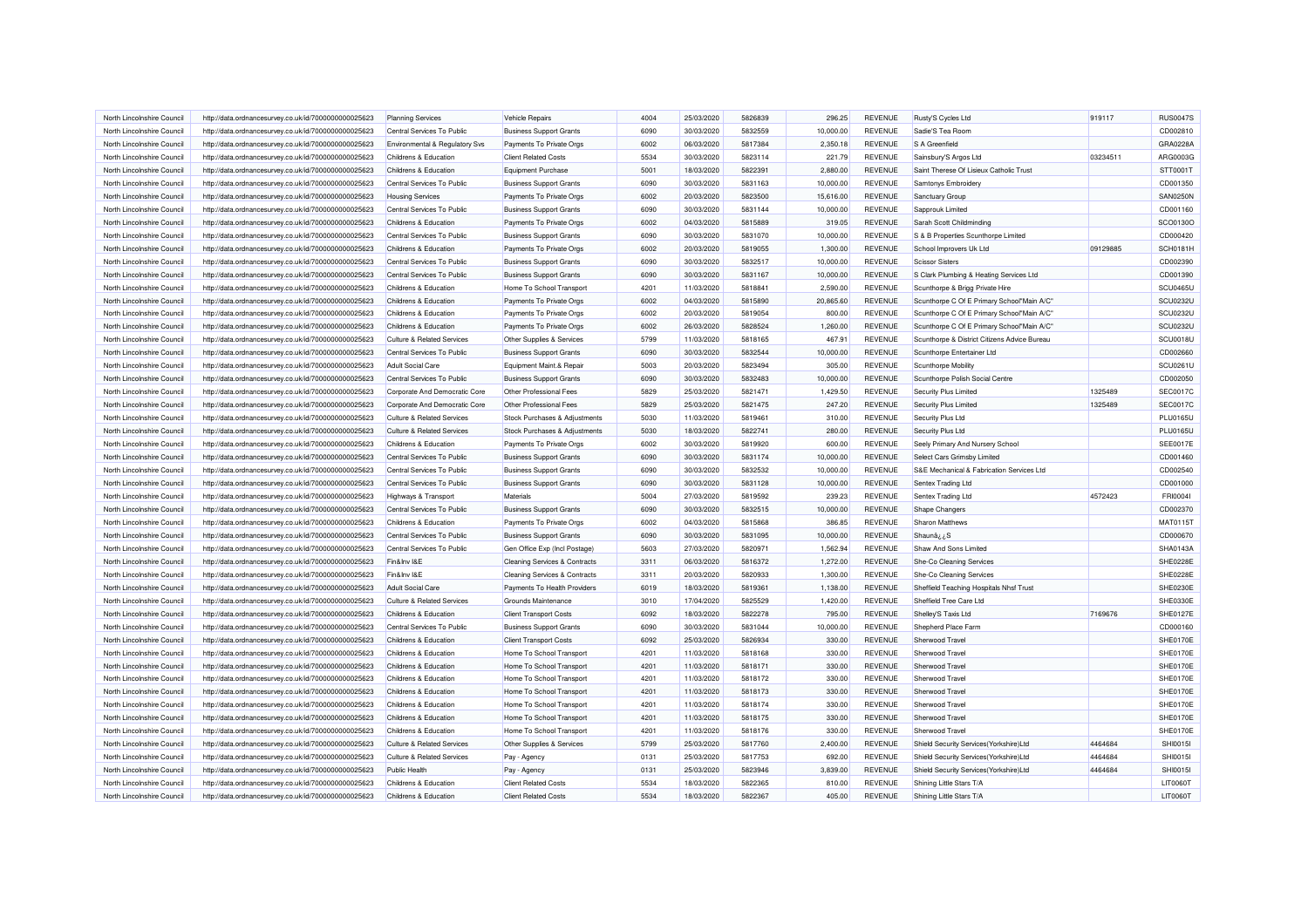| North Lincolnshire Council | http://data.ordnancesurvey.co.uk/id/7000000000025623 | Childrens & Education                 | <b>Client Related Costs</b>    | 5534         | 18/03/2020               | 5822370            | 440.00    | REVENUE                          | Shining Little Stars T/A                                       |          | <b>LIT0060T</b>                    |
|----------------------------|------------------------------------------------------|---------------------------------------|--------------------------------|--------------|--------------------------|--------------------|-----------|----------------------------------|----------------------------------------------------------------|----------|------------------------------------|
| North Lincolnshire Council | http://data.ordnancesurvey.co.uk/id/7000000000025623 | Childrens & Education                 | Payments To Private Orgs       | 6002         | 04/03/2020               | 5815866            | 12,145.05 | REVENUE                          | Shining Little Stars T/A                                       |          | <b>LIT0060T</b>                    |
| North Lincolnshire Council | http://data.ordnancesurvey.co.uk/id/7000000000025623 | Environmental & Regulatory Svs        | Payments To Private Orgs       | 6002         | 11/03/2020               | 5817744            | 444.00    | REVENUE                          | Shredall (East Midlands) Ltd                                   | 03317730 | SHR0005F                           |
| North Lincolnshire Council | http://data.ordnancesurvey.co.uk/id/7000000000025623 | Environmental & Regulatory Svs        | Payments To Private Orgs       | 6002         | 25/03/2020               | 5821482            | 1,023.26  | REVENUE                          | Shredall (East Midlands) Ltd                                   | 03317730 | SHR0005F                           |
| North Lincolnshire Council | http://data.ordnancesurvey.co.uk/id/7000000000025623 | Central Services To Public            | <b>Business Support Grants</b> | 6090         | 30/03/2020               | 5832545            | 10,000.00 | <b>REVENUE</b>                   | Shucksmith Accountants (Scunthorpe) Ltd                        |          | CD002670                           |
| North Lincolnshire Council | http://data.ordnancesurvey.co.uk/id/7000000000025623 | Highways & Transport                  | Stock Purchases & Adjustments  | 5030         | 13/03/2020               | 5818247            | 1,691.00  | REVENUE                          | Signpost Solutions Ltd                                         |          | SIG0057G                           |
| North Lincolnshire Council | http://data.ordnancesurvey.co.uk/id/7000000000025623 | Highways & Transport                  | Stock Purchases & Adjustments  | 5030         | 25/03/2020               | 5818253            | 264.32    | <b>REVENUE</b>                   | Signpost Solutions Ltd                                         |          | SIG0057G                           |
| North Lincolnshire Council | http://data.ordnancesurvey.co.uk/id/7000000000025623 | Central Services To Public            | <b>Business Support Grants</b> | 6090         | 30/03/2020               | 5831036            | 10,000.00 | REVENUE                          | Simon Sephton                                                  |          | CD000080                           |
| North Lincolnshire Council | http://data.ordnancesurvey.co.uk/id/7000000000025623 | Central Services To Public            | <b>Business Support Grants</b> | 6090         | 30/03/2020               | 5831129            | 10,000.00 | REVENUE                          | Simpkins Kenny Ltd                                             |          | CD001010                           |
| North Lincolnshire Council | http://data.ordnancesurvey.co.uk/id/7000000000025623 | Childrens & Education                 | Payments To Private Orgs       | 6002         | 25/03/2020               | 5819627            | 16,320.00 | REVENUE                          | Sixteen Plus Ltd                                               |          | SIX0032X                           |
| North Lincolnshire Council | http://data.ordnancesurvey.co.uk/id/7000000000025623 | Childrens & Education                 | Payments To Private Orgs       | 6002         | 25/03/2020               | 5819628            | 12,035.00 | REVENUE                          | Sixteen Plus Ltd                                               |          | SIX0032X                           |
| North Lincolnshire Council | http://data.ordnancesurvey.co.uk/id/7000000000025623 | Childrens & Education                 | Payments To Private Orgs       | 6002         | 25/03/2020               | 5819631            | 12,035.00 | REVENUE                          | Sixteen Plus I td                                              |          | SIX0032X                           |
| North Lincolnshire Council | http://data.ordnancesurvey.co.uk/id/7000000000025623 | Childrens & Education                 | Payments To Private Orgs       | 6002         | 01/05/2020               | 5826140            | 289.50    | REVENUE                          | Sixteen Plus Ltd                                               |          | SIX0032X                           |
| North Lincolnshire Council | http://data.ordnancesurvey.co.uk/id/7000000000025623 | Childrens & Education                 | Payments To Private Orgs       | 6002         | 01/05/2020               | 5826141            | 289.50    | REVENUE                          | Sixteen Plus Ltd                                               |          | SIX0032X                           |
| North Lincolnshire Council | http://data.ordnancesurvey.co.uk/id/7000000000025623 | Childrens & Education                 | Payments To Private Orgs       | 6002         | 01/05/2020               | 5826143            | 12,865.00 | <b>REVENUE</b>                   | Sixteen Plus Ltd                                               |          | SIX0032X                           |
| North Lincolnshire Council | http://data.ordnancesurvey.co.uk/id/7000000000025623 | Central Services To Public            | <b>Business Support Grants</b> | 6090         | 30/03/2020               | 5832463            | 10,000.00 | <b>REVENUE</b>                   | <b>Si Fitness</b>                                              |          | CD001850                           |
| North Lincolnshire Council | http://data.ordnancesurvey.co.uk/id/7000000000025623 | Central Services To Public            | <b>Business Support Grants</b> | 6090         | 30/03/2020               | 5831152            | 10,000.00 | REVENUE                          | Sjp Trading Enterprises Ltd                                    |          | CD001240                           |
| North Lincolnshire Council | http://data.ordnancesurvey.co.uk/id/7000000000025623 | Central Services To Public            | <b>Business Support Grants</b> | 6090         | 30/03/2020               | 5832472            | 10,000.00 | <b>REVENUE</b>                   | Sjs Automotive Repairs                                         |          | CD001940                           |
|                            |                                                      |                                       |                                |              |                          |                    |           |                                  |                                                                |          |                                    |
| North Lincolnshire Council | http://data.ordnancesurvey.co.uk/id/7000000000025623 | Central Services To Public            | <b>Business Support Grants</b> | 6090         | 30/03/2020               | 5832521<br>5818969 | 10,000.00 | <b>REVENUE</b><br><b>REVENUE</b> | Skelton Dance Academy                                          |          | CD002430                           |
| North Lincolnshire Council | http://data.ordnancesurvey.co.uk/id/7000000000025623 | <b>Adult Social Care</b>              | Licenses, Subs & Memberships   | 5510<br>5510 | 30/03/2020<br>11/04/2020 | 5823551            | 3,190.43  | REVENUE                          | Skills For Care Solutions Ltd<br>Skills For Care Solutions Ltd |          | <b>SKI0006I</b><br><b>SKI0006I</b> |
| North Lincolnshire Council | http://data.ordnancesurvey.co.uk/id/7000000000025623 | <b>Adult Social Care</b>              | Licenses, Subs & Memberships   |              |                          |                    | 3,190.43  |                                  |                                                                |          |                                    |
| North Lincolnshire Council | http://data.ordnancesurvey.co.uk/id/7000000000025623 | Highways & Transport                  | Stock Purchases & Adjustments  | 5030         | 30/03/2020               | 5824646            | 395.00    | <b>REVENUE</b>                   | Skuma Timba Limited                                            | 6176953  | SKU0001U                           |
| North Lincolnshire Council | http://data.ordnancesurvey.co.uk/id/7000000000025623 | Childrens & Education                 | <b>Course Fees/Training</b>    | 2002         | 25/03/2020               | 5825868            | 3,654.66  | REVENUE                          | Smg (Uk) Ltd                                                   | 821116   | SMG0022G                           |
| North Lincolnshire Council | http://data.ordnancesurvey.co.uk/id/7000000000025623 | Childrens & Education                 | Other Supplies & Services      | 5799         | 18/03/2020               | 5822389            | 989.00    | <b>REVENUE</b>                   | Smg (Uk) Ltd                                                   | 821116   | SMG0022G                           |
| North Lincolnshire Council | http://data.ordnancesurvey.co.uk/id/7000000000025623 | <b>Culture &amp; Related Services</b> | Other Supplies & Services      | 5799         | 25/03/2020               | 5825651            | 41,558.85 | REVENUE                          | Smg (Uk) Ltd                                                   | 821116   | SMG00220                           |
| North Lincolnshire Council | http://data.ordnancesurvey.co.uk/id/7000000000025623 | <b>Planning Services</b>              | Other Supplies & Services      | 5799         | 18/03/2020               | 5822386            | 2,304.00  | <b>REVENUE</b>                   | Smg (Uk) Ltd                                                   | 821116   | SMG0022G                           |
| North Lincolnshire Council | http://data.ordnancesurvey.co.uk/id/7000000000025623 | Corporate And Democratic Core         | Clothing, Uniforms & Laundry   | 5301         | 13/03/2020               | 5813731            | 731.90    | <b>REVENUE</b>                   | Smi Group                                                      | 07644080 | <b>SMI09601</b>                    |
| North Lincolnshire Council | http://data.ordnancesurvey.co.uk/id/7000000000025623 | Corporate And Democratic Core         | Clothing, Uniforms & Laundry   | 5301         | 20/03/2020               | 5813700            | 290.30    | REVENUE                          | Smi Group                                                      | 07644080 | <b>SMI09601</b>                    |
| North Lincolnshire Council | http://data.ordnancesurvey.co.uk/id/7000000000025623 | Corporate And Democratic Core         | Clothing, Uniforms & Laundry   | 5301         | 30/03/2020               | 5824676            | 275.70    | <b>REVENUE</b>                   | Smi Group                                                      | 07644080 | SMI09601                           |
| North Lincolnshire Council | http://data.ordnancesurvey.co.uk/id/7000000000025623 | Corporate And Democratic Core         | Clothing, Uniforms & Laundry   | 5301         | 16/04/2020               | 5824593            | 378.97    | <b>REVENUE</b>                   | Smi Group                                                      | 07644080 | <b>SMI09601</b>                    |
| North Lincolnshire Council | http://data.ordnancesurvey.co.uk/id/7000000000025623 | Environmental & Regulatory Svs        | Clothing, Uniforms & Laundry   | 5301         | 27/03/2020               | 5823923            | 1,351.43  | REVENUE                          | Smi Group                                                      | 07644080 | <b>SMI09601</b>                    |
| North Lincolnshire Council | http://data.ordnancesurvey.co.uk/id/7000000000025623 | Environmental & Regulatory Svs        | Clothing, Uniforms & Laundry   | 5301         | 30/03/2020               | 5823123            | 1,051.84  | <b>REVENUE</b>                   | Smi Group                                                      | 07644080 | <b>SMI09601</b>                    |
| North Lincolnshire Council | http://data.ordnancesurvey.co.uk/id/7000000000025623 | Environmental & Regulatory Svs        | Clothing, Uniforms & Laundry   | 5301         | 30/03/2020               | 5824635            | 1,944.83  | REVENUE                          | Smi Group                                                      | 07644080 | <b>SMI09601</b>                    |
| North Lincolnshire Council | http://data.ordnancesurvey.co.uk/id/7000000000025623 | Environmental & Regulatory Svs        | Clothing, Uniforms & Laundry   | 5301         | 15/04/2020               | 5823920            | 773.79    | <b>REVENUE</b>                   | Smi Group                                                      | 07644080 | SMI09601                           |
| North Lincolnshire Council | http://data.ordnancesurvey.co.uk/id/7000000000025623 | Environmental & Regulatory Svs        | Clothing, Uniforms & Laundry   | 5301         | 17/04/2020               | 5823121            | 231.66    | REVENUE                          | Smi Group                                                      | 07644080 | SMI09601                           |
| North Lincolnshire Council | http://data.ordnancesurvey.co.uk/id/7000000000025623 | Environmental & Regulatory Svs        | <b>Equipment Purchase</b>      | 5001         | 18/04/2020               | 5827296            | 213.58    | <b>REVENUE</b>                   | Smi Group                                                      | 07644080 | <b>SMI09601</b>                    |
| North Lincolnshire Council | http://data.ordnancesurvey.co.uk/id/7000000000025623 | Highways & Transport                  | Stock Purchases & Adjustments  | 5030         | 06/03/2020               | 5810402            | 298.80    | REVENUE                          | Smith Bros(Caer Conan) Wholesale Ltd                           | 267023   | <b>SMI00301</b>                    |
| North Lincolnshire Council | http://data.ordnancesurvey.co.uk/id/7000000000025623 | Highways & Transport                  | Stock Purchases & Adjustments  | 5030         | 13/03/2020               | 5810370            | 298.80    | <b>REVENUE</b>                   | Smith Bros(Caer Conan) Wholesale Ltd                           | 267023   | <b>SMI00301</b>                    |
| North Lincolnshire Council | http://data.ordnancesurvey.co.uk/id/7000000000025623 | Central Services To Public            | <b>Business Support Grants</b> | 6090         | 30/03/2020               | 5831114            | 10,000.00 | REVENUE                          | Snack Attack Scunthorpe Ltd                                    |          | CD000860                           |
| North Lincolnshire Council | http://data.ordnancesurvey.co.uk/id/7000000000025623 | <b>Adult Social Care</b>              | <b>Course Fees/Training</b>    | 2002         | 27/03/2020               | 5822732            | 5.750.00  | <b>REVENUE</b>                   | Social-Ability Limited                                         | 12023769 | SOC0100C                           |
| North Lincolnshire Council | http://data.ordnancesurvey.co.uk/id/7000000000025623 | Corporate And Democratic Core         | Other Supplies & Services      | 5799         | 18/03/2020               | 5822426            | 527.29    | REVENUE                          | Sodexo Motivation Solutions Ltd                                |          | P&M0002M                           |
| North Lincolnshire Council | http://data.ordnancesurvey.co.uk/id/7000000000025623 | Childrens & Education                 | It Software-Maintenance        | 5053         | 25/03/2020               | 5826993            | 4,172.00  | <b>REVENUE</b>                   | Softbox Ltd                                                    |          | SOF0006F                           |
| North Lincolnshire Council | http://data.ordnancesurvey.co.uk/id/7000000000025623 | Corporate And Democratic Core         | It Software-Maintenance        | 5053         | 20/03/2020               | 5814819            | 455.40    | <b>REVENUE</b>                   | Softwareone Uk Ltd                                             | 06629601 | COM0151M                           |
| North Lincolnshire Council | http://data.ordnancesurvey.co.uk/id/7000000000025623 | Childrens & Education                 | Payments To Private Orgs       | 6002         | 04/03/2020               | 5815818            | 379.80    | <b>REVENUE</b>                   | Sophie Brownless                                               |          | <b>BRO0218C</b>                    |
| North Lincolnshire Council | http://data.ordnancesurvey.co.uk/id/7000000000025623 | Childrens & Education                 | Payments To Private Orgs       | 6002         | 20/03/2020               | 5824246            | 364.50    | REVENUE                          | Sophie Brownless                                               |          | BRO0218O                           |
| North Lincolnshire Council | http://data.ordnancesurvey.co.uk/id/7000000000025623 | Central Services To Public            | <b>Business Support Grants</b> | 6090         | 30/03/2020               | 5831105            | 10,000.00 | <b>REVENUE</b>                   | Sorelle                                                        |          | CD000770                           |
| North Lincolnshire Council | http://data.ordnancesurvey.co.uk/id/7000000000025623 | <b>Childrens &amp; Education</b>      | Home To School Transport       | 4201         | 20/03/2020               | 5823900            | 1,062.00  | <b>REVENUE</b>                   | South Axholme Academy                                          | 07814150 | SOU0071L                           |
| North Lincolnshire Council | http://data.ordnancesurvey.co.uk/id/7000000000025623 | Childrens & Education                 | Payments To Private Orgs       | 6002         | 11/03/2020               | 5819057            | 800.00    | <b>REVENUE</b>                   | South Axholme Academy                                          | 07814150 | SOU0071L                           |
| North Lincolnshire Council | http://data.ordnancesurvey.co.uk/id/7000000000025623 | Childrens & Education                 | Payments To Private Orgs       | 6002         | 26/03/2020               | 5828523            | 3,780.00  | REVENUE                          | South Axholme Academy                                          | 07814150 | SOU0071L                           |
| North Lincolnshire Council | http://data.ordnancesurvey.co.uk/id/7000000000025623 | <b>Adult Social Care</b>              | Payments To Health Providers   | 6019         | 11/03/2020               | 5819354            | 763.88    | REVENUE                          | South Axholme Practice                                         |          | SOU0151L                           |
| North Lincolnshire Council | http://data.ordnancesurvey.co.uk/id/7000000000025623 | Childrens & Education                 | Payments To Voluntary Orgs     | 6001         | 04/03/2020               | 5815834            | 5,619.45  | REVENUE                          | South Ferriby Pre-School                                       |          | <b>FER0023R</b>                    |
| North Lincolnshire Council | http://data.ordnancesurvey.co.uk/id/7000000000025623 | Childrens & Education                 | Payments To Private Orgs       | 6002         | 04/03/2020               | 5815894            | 2,542.61  | <b>REVENUE</b>                   | Southfield Nursery                                             |          | SOU0007L                           |
| North Lincolnshire Council | http://data.ordnancesurvey.co.uk/id/7000000000025623 | Childrens & Education                 | Payments To Private Orgs       | 6002         | 20/03/2020               | 5824270            | 337.50    | <b>REVENUE</b>                   | Southfield Nursery                                             |          | SOU0007U                           |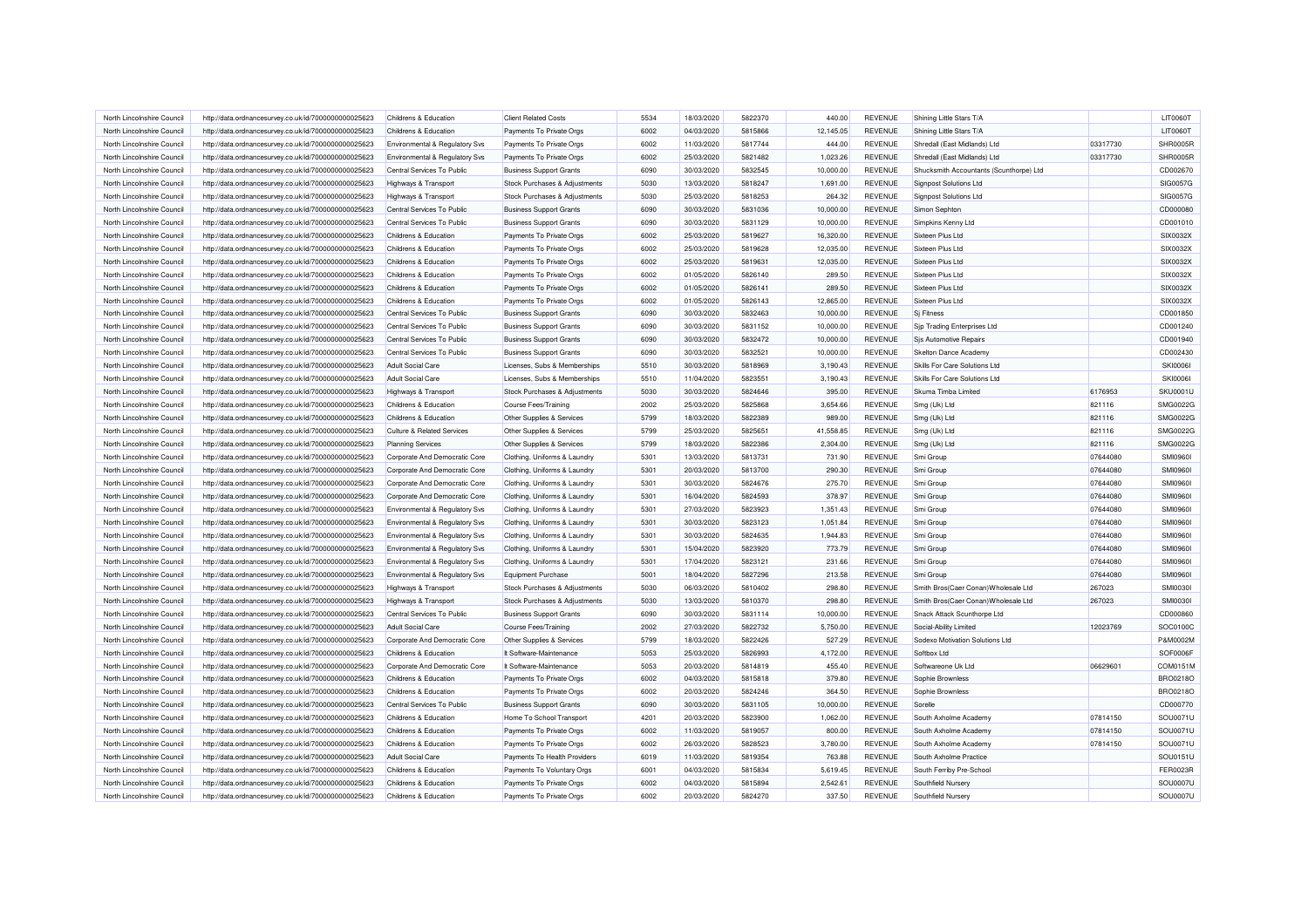| North Lincolnshire Council<br>http://data.ordnancesurvey.co.uk/id/7000000000025623<br>Central Services To Public<br><b>Business Support Grants</b><br>6090<br>30/03/2020<br>5831172<br>10.000.00<br><b>REVENUE</b><br>Spaghetteria<br>North Lincolnshire Council<br>Fin&Inv I&E<br>Other Supplies & Services<br>5799<br>27/03/2020<br>5820935<br>REVENUE<br>http://data.ordnancesurvey.co.uk/id/7000000000025623<br>343.00<br>Spa Vending Ltd<br>6090<br>30/03/2020<br>5831137<br>10,000.00<br><b>REVENUE</b><br>North Lincolnshire Council<br>http://data.ordnancesurvey.co.uk/id/7000000000025623<br>Central Services To Public<br><b>Business Support Grants</b><br>Spencers Garage Messingham Ltd<br>North Lincolnshire Council<br>Payments To Private Orgs<br>6002<br>30/03/2020<br>5822631<br>REVENUE<br>http://data.ordnancesurvey.co.uk/id/7000000000025623<br><b>Adult Social Care</b><br>835.00<br><b>Spire Barristers</b><br>North Lincolnshire Council<br>http://data.ordnancesurvey.co.uk/id/7000000000025623<br>Environmental & Regulatory Svs<br>Other Professional Fees<br>5829<br>11/03/2020<br>5817385<br>801.44<br><b>REVENUE</b><br>Srcl Ltd (Mediaburst)<br>REVENUE<br>North Lincolnshire Council<br>Environmental & Regulatory Svs<br>Other Professional Fees<br>5829<br>25/03/2020<br>5827096<br>822.37<br>Srcl Ltd (Mediaburst)<br>http://data.ordnancesurvey.co.uk/id/7000000000025623<br>North Lincolnshire Council<br>http://data.ordnancesurvey.co.uk/id/7000000000025623<br>Childrens & Education<br>Payments To Private Orgs<br>6002<br>04/03/2020<br>5815895<br>328.05<br><b>REVENUE</b><br>Stacey Johnson (Laugh And Learn Childminding)<br>6002<br>04/03/2020<br>5815909<br><b>REVENUE</b><br>North Lincolnshire Council<br>http://data.ordnancesurvey.co.uk/id/7000000000025623<br>Childrens & Education<br>Payments To Private Orgs<br>291.60<br><b>Stacey White</b><br>4201<br>13/03/2020<br>5820395<br>21,055.50<br><b>REVENUE</b><br>North Lincolnshire Council<br>http://data.ordnancesurvey.co.uk/id/7000000000025623<br>Childrens & Education<br>Home To School Transport<br>Stagecoach Services Limited<br>Childrens & Education<br>4201<br>20/03/2020<br>5824381<br>28,198.00<br>REVENUE<br>Stagecoach Services Limited<br>North Lincolnshire Council<br>http://data.ordnancesurvey.co.uk/id/7000000000025623<br>Home To School Transport<br>6010<br>5820565<br><b>REVENUE</b><br>North Lincolnshire Council<br>Highways & Transport<br><b>Concessionary Fares</b><br>13/03/2020<br>82,159.70<br>Stagecoach Services Limited<br>http://data.ordnancesurvey.co.uk/id/7000000000025623<br>North Lincolnshire Council<br>6011<br>11/03/2020<br>5819010<br>REVENUE<br>http://data.ordnancesurvey.co.uk/id/7000000000025623<br>Highways & Transport<br>Passenger Transport<br>$-358.16$<br>Stagecoach Services Ltd<br>North Lincolnshire Council<br>Highways & Transport<br>Passenger Transport<br>6011<br>27/03/2020<br>5818972<br>1,206.00<br><b>REVENUE</b><br>Stagecoach Services Ltd<br>http://data.ordnancesurvey.co.uk/id/7000000000025623<br>5818974<br>REVENUE<br>North Lincolnshire Council<br>6011<br>27/03/2020<br>25,421.22<br>Stagecoach Services Ltd<br>http://data.ordnancesurvey.co.uk/id/7000000000025623<br>Highways & Transport<br>Passenger Transport<br><b>REVENUE</b><br>North Lincolnshire Council<br>http://data.ordnancesurvey.co.uk/id/7000000000025623<br>Highways & Transport<br>Passenger Transport<br>6011<br>27/03/2020<br>5818975<br>8,335.34<br>Stagecoach Services Ltd<br>6011<br>REVENUE<br>North Lincolnshire Council<br>http://data.ordnancesurvey.co.uk/id/7000000000025623<br>Highways & Transport<br>Passenger Transport<br>27/03/2020<br>5818976<br>1,100.00<br>Stagecoach Services Ltd<br>North Lincolnshire Council<br>6011<br>5818977<br><b>REVENUE</b><br>http://data.ordnancesurvey.co.uk/id/7000000000025623<br>Highways & Transport<br>Passenger Transport<br>27/03/2020<br>975.00<br>Stagecoach Services Ltd<br>6011<br>3,595.00<br>REVENUE<br>North Lincolnshire Council<br>http://data.ordnancesurvey.co.uk/id/7000000000025623<br>Highways & Transport<br>Passenger Transport<br>27/03/2020<br>5818979<br>Stagecoach Services Ltd<br><b>REVENUE</b><br>North Lincolnshire Council<br>http://data.ordnancesurvey.co.uk/id/7000000000025623<br>Highways & Transport<br>Passenger Transport<br>6011<br>27/03/2020<br>5818981<br>11,800.00<br>Stagecoach Services Ltd<br>North Lincolnshire Council<br>6011<br>27/03/2020<br>5818985<br>4,311.00<br>REVENUE<br>http://data.ordnancesurvey.co.uk/id/7000000000025623<br>Highways & Transport<br>Passenger Transport<br>Stagecoach Services Ltd<br>North Lincolnshire Council<br>http://data.ordnancesurvey.co.uk/id/7000000000025623<br>Highways & Transport<br>Passenger Transport<br>6011<br>27/03/2020<br>5818989<br>8,610.00<br><b>REVENUE</b><br><b>Stagecoach Services Ltd</b><br>REVENUE<br>North Lincolnshire Council<br>6011<br>Stagecoach Services Ltd<br>http://data.ordnancesurvey.co.uk/id/7000000000025623<br>Highways & Transport<br>Passenger Transport<br>27/03/2020<br>5818991<br>945.00<br><b>REVENUE</b><br>North Lincolnshire Council<br>http://data.ordnancesurvey.co.uk/id/7000000000025623<br>6011<br>27/03/2020<br>5818994<br>11.950.00<br>Stagecoach Services Ltd<br><b>Highways &amp; Transport</b><br><b>Passenger Transport</b><br>North Lincolnshire Council<br>6011<br>27/03/2020<br>5818996<br>4,100.00<br>REVENUE<br><b>Stagecoach Services Ltd</b><br>http://data.ordnancesurvey.co.uk/id/7000000000025623<br>Highways & Transport<br><b>Passenger Transport</b><br><b>REVENUE</b><br>6011<br>27/03/2020<br>5818997<br>2,494.00<br>North Lincolnshire Council<br>http://data.ordnancesurvey.co.uk/id/7000000000025623<br>Highways & Transport<br>Passenger Transport<br>Stagecoach Services Ltd<br>North Lincolnshire Council<br>6011<br>27/03/2020<br>5819000<br>816.00<br><b>REVENUE</b><br>Stagecoach Services Ltd<br>http://data.ordnancesurvey.co.uk/id/7000000000025623<br>Highways & Transport<br><b>Passenger Transport</b><br>North Lincolnshire Council<br>http://data.ordnancesurvey.co.uk/id/7000000000025623<br>Highways & Transport<br>Passenger Transport<br>6011<br>27/03/2020<br>5819003<br>250.00<br><b>REVENUE</b><br>Stagecoach Services Ltd<br>6011<br>REVENUE<br>North Lincolnshire Council<br>http://data.ordnancesurvey.co.uk/id/7000000000025623<br>Highways & Transport<br>Passenger Transport<br>27/03/2020<br>5819004<br>390.00<br>Stagecoach Services Ltd<br>REVENUE<br>North Lincolnshire Council<br>http://data.ordnancesurvey.co.uk/id/7000000000025623<br>Highways & Transport<br>Passenger Transport<br>6011<br>27/03/2020<br>5819005<br>1,164.02<br>Stagecoach Services Ltd<br>6011<br>11/04/2020<br>5819013<br>REVENUE<br>North Lincolnshire Council<br>http://data.ordnancesurvey.co.uk/id/7000000000025623<br>Highways & Transport<br>Passenger Transport<br>358.16<br>Stagecoach Services Ltd<br><b>REVENUE</b><br>6002<br>04/03/2020<br>5815896<br>35,992.55<br>St Augustine Webster Cath. Prim. Vol. Academy<br>North Lincolnshire Council<br>http://data.ordnancesurvey.co.uk/id/7000000000025623<br>Childrens & Education<br>Payments To Private Orgs<br>North Lincolnshire Council<br>Childrens & Education<br>6002<br>25/03/2020<br>5826886<br>3,383.33<br>REVENUE<br>St Augustine Webster Cath. Prim. Vol. Academy<br>http://data.ordnancesurvey.co.uk/id/7000000000025623<br>Payments To Private Orgs<br>4201<br>5824339<br><b>REVENUE</b><br>North Lincolnshire Council<br>http://data.ordnancesurvey.co.uk/id/7000000000025623<br>Childrens & Education<br>Home To School Transport<br>20/03/2020<br>388.36<br>St Bede'S Catholic Voluntary Academy<br>North Lincolnshire Council<br>Childrens & Education<br>4201<br>20/03/2020<br>5824341<br>REVENUE<br>http://data.ordnancesurvey.co.uk/id/7000000000025623<br>Home To School Transport<br>286.16<br>St Bede'S Catholic Voluntary Academy<br>North Lincolnshire Council<br>Childrens & Education<br>Home To School Transport<br>4201<br>20/03/2020<br>5824343<br>449.68<br><b>REVENUE</b><br>St Bede'S Catholic Voluntary Academy<br>http://data.ordnancesurvey.co.uk/id/7000000000025623<br>5823964<br>REVENUE<br>Childrens & Education<br>Payments To Private Orgs<br>6002<br>20/03/2020<br>21,700.00<br>St Bede'S Catholic Voluntary Academy<br>North Lincolnshire Council<br>http://data.ordnancesurvey.co.uk/id/7000000000025623<br>5823979<br>North Lincolnshire Council<br>http://data.ordnancesurvey.co.uk/id/7000000000025623<br>Childrens & Education<br>Payments To Private Orgs<br>6002<br>20/03/2020<br>16,415.00<br><b>REVENUE</b><br>St Bede'S Catholic Voluntary Academy<br>5828518<br>North Lincolnshire Council<br>http://data.ordnancesurvey.co.uk/id/7000000000025623<br>Childrens & Education<br>Payments To Private Orgs<br>6002<br>26/03/2020<br>630.00<br><b>REVENUE</b><br>St Bede'S Catholic Voluntary Academy | 03226910<br>03226910<br>2818654<br>2818654<br>2818654<br>2818654<br>2818654<br>2818654<br>2818654<br>2818654<br>2818654<br>2818654<br>2818654<br>2818654<br>2818654<br>2818654<br>2818654<br>2818654<br>2818654<br>2818654 | CD001440<br>SPA0027A<br>CD001090<br><b>SPI00861</b><br>WHI0238I<br>WHI0238I<br>STA0121A<br>WHI0511I<br><b>LIN0118N</b><br><b>LIN0118N</b><br><b>LIN0118N</b><br>STA0274A<br>STA0274A<br>STA0274A<br>STA0274A<br>STA0274A<br>STA0274A<br>STA0274A<br>STA0274A<br>STA0274A<br>STA0274A<br>STA0274A<br><b>STA0274A</b><br>STA0274A<br>STA0274A |
|----------------------------------------------------------------------------------------------------------------------------------------------------------------------------------------------------------------------------------------------------------------------------------------------------------------------------------------------------------------------------------------------------------------------------------------------------------------------------------------------------------------------------------------------------------------------------------------------------------------------------------------------------------------------------------------------------------------------------------------------------------------------------------------------------------------------------------------------------------------------------------------------------------------------------------------------------------------------------------------------------------------------------------------------------------------------------------------------------------------------------------------------------------------------------------------------------------------------------------------------------------------------------------------------------------------------------------------------------------------------------------------------------------------------------------------------------------------------------------------------------------------------------------------------------------------------------------------------------------------------------------------------------------------------------------------------------------------------------------------------------------------------------------------------------------------------------------------------------------------------------------------------------------------------------------------------------------------------------------------------------------------------------------------------------------------------------------------------------------------------------------------------------------------------------------------------------------------------------------------------------------------------------------------------------------------------------------------------------------------------------------------------------------------------------------------------------------------------------------------------------------------------------------------------------------------------------------------------------------------------------------------------------------------------------------------------------------------------------------------------------------------------------------------------------------------------------------------------------------------------------------------------------------------------------------------------------------------------------------------------------------------------------------------------------------------------------------------------------------------------------------------------------------------------------------------------------------------------------------------------------------------------------------------------------------------------------------------------------------------------------------------------------------------------------------------------------------------------------------------------------------------------------------------------------------------------------------------------------------------------------------------------------------------------------------------------------------------------------------------------------------------------------------------------------------------------------------------------------------------------------------------------------------------------------------------------------------------------------------------------------------------------------------------------------------------------------------------------------------------------------------------------------------------------------------------------------------------------------------------------------------------------------------------------------------------------------------------------------------------------------------------------------------------------------------------------------------------------------------------------------------------------------------------------------------------------------------------------------------------------------------------------------------------------------------------------------------------------------------------------------------------------------------------------------------------------------------------------------------------------------------------------------------------------------------------------------------------------------------------------------------------------------------------------------------------------------------------------------------------------------------------------------------------------------------------------------------------------------------------------------------------------------------------------------------------------------------------------------------------------------------------------------------------------------------------------------------------------------------------------------------------------------------------------------------------------------------------------------------------------------------------------------------------------------------------------------------------------------------------------------------------------------------------------------------------------------------------------------------------------------------------------------------------------------------------------------------------------------------------------------------------------------------------------------------------------------------------------------------------------------------------------------------------------------------------------------------------------------------------------------------------------------------------------------------------------------------------------------------------------------------------------------------------------------------------------------------------------------------------------------------------------------------------------------------------------------------------------------------------------------------------------------------------------------------------------------------------------------------------------------------------------------------------------------------------------------------------------------------------------------------------------------------------------------------------------------------------------------------------------------------------------------------------------------------------------------------------------------------------------------------------------------------------------------------------------------------------------------------------------------------------------------------------------------------------------------------------------------------------------------------------------------------------------------------------------------------------------------------------------------------------------------------------------------------------------------------------------------------------------------------------------------------------------------------------------------------------------------------------------------------------------------------------------------------------------------------------------------------------------------------------------------------------------------------------------------------------------------------------------------------------------------------------------------------------------------------------------------------------------------------------------------------------------------------------------------------------------------------------------------------------------------------------------------------------------------------------------------------------------------------------------------------------------------------------------------------------------------------------------------------------------------------------------------------------------------------------------------------------------------------------------------------------------------------------------------------------------------------------------------------------------------------------------------------------------------------------------------------------------------------------------------------------------------------------------------------------------------------------------------------------------|----------------------------------------------------------------------------------------------------------------------------------------------------------------------------------------------------------------------------|---------------------------------------------------------------------------------------------------------------------------------------------------------------------------------------------------------------------------------------------------------------------------------------------------------------------------------------------|
|                                                                                                                                                                                                                                                                                                                                                                                                                                                                                                                                                                                                                                                                                                                                                                                                                                                                                                                                                                                                                                                                                                                                                                                                                                                                                                                                                                                                                                                                                                                                                                                                                                                                                                                                                                                                                                                                                                                                                                                                                                                                                                                                                                                                                                                                                                                                                                                                                                                                                                                                                                                                                                                                                                                                                                                                                                                                                                                                                                                                                                                                                                                                                                                                                                                                                                                                                                                                                                                                                                                                                                                                                                                                                                                                                                                                                                                                                                                                                                                                                                                                                                                                                                                                                                                                                                                                                                                                                                                                                                                                                                                                                                                                                                                                                                                                                                                                                                                                                                                                                                                                                                                                                                                                                                                                                                                                                                                                                                                                                                                                                                                                                                                                                                                                                                                                                                                                                                                                                                                                                                                                                                                                                                                                                                                                                                                                                                                                                                                                                                                                                                                                                                                                                                                                                                                                                                                                                                                                                                                                                                                                                                                                                                                                                                                                                                                                                                                                                                                                                                                                                                                                                                                                                                                                                                                                                                                                                                                                                                                                                                                                                                                                                                                                                                                                                                                                                                                                                                                                                                                                                                                                                                                                                                                                                                                                                                                                                                                                                                                                                      |                                                                                                                                                                                                                            |                                                                                                                                                                                                                                                                                                                                             |
|                                                                                                                                                                                                                                                                                                                                                                                                                                                                                                                                                                                                                                                                                                                                                                                                                                                                                                                                                                                                                                                                                                                                                                                                                                                                                                                                                                                                                                                                                                                                                                                                                                                                                                                                                                                                                                                                                                                                                                                                                                                                                                                                                                                                                                                                                                                                                                                                                                                                                                                                                                                                                                                                                                                                                                                                                                                                                                                                                                                                                                                                                                                                                                                                                                                                                                                                                                                                                                                                                                                                                                                                                                                                                                                                                                                                                                                                                                                                                                                                                                                                                                                                                                                                                                                                                                                                                                                                                                                                                                                                                                                                                                                                                                                                                                                                                                                                                                                                                                                                                                                                                                                                                                                                                                                                                                                                                                                                                                                                                                                                                                                                                                                                                                                                                                                                                                                                                                                                                                                                                                                                                                                                                                                                                                                                                                                                                                                                                                                                                                                                                                                                                                                                                                                                                                                                                                                                                                                                                                                                                                                                                                                                                                                                                                                                                                                                                                                                                                                                                                                                                                                                                                                                                                                                                                                                                                                                                                                                                                                                                                                                                                                                                                                                                                                                                                                                                                                                                                                                                                                                                                                                                                                                                                                                                                                                                                                                                                                                                                                                                      |                                                                                                                                                                                                                            |                                                                                                                                                                                                                                                                                                                                             |
|                                                                                                                                                                                                                                                                                                                                                                                                                                                                                                                                                                                                                                                                                                                                                                                                                                                                                                                                                                                                                                                                                                                                                                                                                                                                                                                                                                                                                                                                                                                                                                                                                                                                                                                                                                                                                                                                                                                                                                                                                                                                                                                                                                                                                                                                                                                                                                                                                                                                                                                                                                                                                                                                                                                                                                                                                                                                                                                                                                                                                                                                                                                                                                                                                                                                                                                                                                                                                                                                                                                                                                                                                                                                                                                                                                                                                                                                                                                                                                                                                                                                                                                                                                                                                                                                                                                                                                                                                                                                                                                                                                                                                                                                                                                                                                                                                                                                                                                                                                                                                                                                                                                                                                                                                                                                                                                                                                                                                                                                                                                                                                                                                                                                                                                                                                                                                                                                                                                                                                                                                                                                                                                                                                                                                                                                                                                                                                                                                                                                                                                                                                                                                                                                                                                                                                                                                                                                                                                                                                                                                                                                                                                                                                                                                                                                                                                                                                                                                                                                                                                                                                                                                                                                                                                                                                                                                                                                                                                                                                                                                                                                                                                                                                                                                                                                                                                                                                                                                                                                                                                                                                                                                                                                                                                                                                                                                                                                                                                                                                                                                      |                                                                                                                                                                                                                            |                                                                                                                                                                                                                                                                                                                                             |
|                                                                                                                                                                                                                                                                                                                                                                                                                                                                                                                                                                                                                                                                                                                                                                                                                                                                                                                                                                                                                                                                                                                                                                                                                                                                                                                                                                                                                                                                                                                                                                                                                                                                                                                                                                                                                                                                                                                                                                                                                                                                                                                                                                                                                                                                                                                                                                                                                                                                                                                                                                                                                                                                                                                                                                                                                                                                                                                                                                                                                                                                                                                                                                                                                                                                                                                                                                                                                                                                                                                                                                                                                                                                                                                                                                                                                                                                                                                                                                                                                                                                                                                                                                                                                                                                                                                                                                                                                                                                                                                                                                                                                                                                                                                                                                                                                                                                                                                                                                                                                                                                                                                                                                                                                                                                                                                                                                                                                                                                                                                                                                                                                                                                                                                                                                                                                                                                                                                                                                                                                                                                                                                                                                                                                                                                                                                                                                                                                                                                                                                                                                                                                                                                                                                                                                                                                                                                                                                                                                                                                                                                                                                                                                                                                                                                                                                                                                                                                                                                                                                                                                                                                                                                                                                                                                                                                                                                                                                                                                                                                                                                                                                                                                                                                                                                                                                                                                                                                                                                                                                                                                                                                                                                                                                                                                                                                                                                                                                                                                                                                      |                                                                                                                                                                                                                            |                                                                                                                                                                                                                                                                                                                                             |
|                                                                                                                                                                                                                                                                                                                                                                                                                                                                                                                                                                                                                                                                                                                                                                                                                                                                                                                                                                                                                                                                                                                                                                                                                                                                                                                                                                                                                                                                                                                                                                                                                                                                                                                                                                                                                                                                                                                                                                                                                                                                                                                                                                                                                                                                                                                                                                                                                                                                                                                                                                                                                                                                                                                                                                                                                                                                                                                                                                                                                                                                                                                                                                                                                                                                                                                                                                                                                                                                                                                                                                                                                                                                                                                                                                                                                                                                                                                                                                                                                                                                                                                                                                                                                                                                                                                                                                                                                                                                                                                                                                                                                                                                                                                                                                                                                                                                                                                                                                                                                                                                                                                                                                                                                                                                                                                                                                                                                                                                                                                                                                                                                                                                                                                                                                                                                                                                                                                                                                                                                                                                                                                                                                                                                                                                                                                                                                                                                                                                                                                                                                                                                                                                                                                                                                                                                                                                                                                                                                                                                                                                                                                                                                                                                                                                                                                                                                                                                                                                                                                                                                                                                                                                                                                                                                                                                                                                                                                                                                                                                                                                                                                                                                                                                                                                                                                                                                                                                                                                                                                                                                                                                                                                                                                                                                                                                                                                                                                                                                                                                      |                                                                                                                                                                                                                            |                                                                                                                                                                                                                                                                                                                                             |
|                                                                                                                                                                                                                                                                                                                                                                                                                                                                                                                                                                                                                                                                                                                                                                                                                                                                                                                                                                                                                                                                                                                                                                                                                                                                                                                                                                                                                                                                                                                                                                                                                                                                                                                                                                                                                                                                                                                                                                                                                                                                                                                                                                                                                                                                                                                                                                                                                                                                                                                                                                                                                                                                                                                                                                                                                                                                                                                                                                                                                                                                                                                                                                                                                                                                                                                                                                                                                                                                                                                                                                                                                                                                                                                                                                                                                                                                                                                                                                                                                                                                                                                                                                                                                                                                                                                                                                                                                                                                                                                                                                                                                                                                                                                                                                                                                                                                                                                                                                                                                                                                                                                                                                                                                                                                                                                                                                                                                                                                                                                                                                                                                                                                                                                                                                                                                                                                                                                                                                                                                                                                                                                                                                                                                                                                                                                                                                                                                                                                                                                                                                                                                                                                                                                                                                                                                                                                                                                                                                                                                                                                                                                                                                                                                                                                                                                                                                                                                                                                                                                                                                                                                                                                                                                                                                                                                                                                                                                                                                                                                                                                                                                                                                                                                                                                                                                                                                                                                                                                                                                                                                                                                                                                                                                                                                                                                                                                                                                                                                                                                      |                                                                                                                                                                                                                            |                                                                                                                                                                                                                                                                                                                                             |
|                                                                                                                                                                                                                                                                                                                                                                                                                                                                                                                                                                                                                                                                                                                                                                                                                                                                                                                                                                                                                                                                                                                                                                                                                                                                                                                                                                                                                                                                                                                                                                                                                                                                                                                                                                                                                                                                                                                                                                                                                                                                                                                                                                                                                                                                                                                                                                                                                                                                                                                                                                                                                                                                                                                                                                                                                                                                                                                                                                                                                                                                                                                                                                                                                                                                                                                                                                                                                                                                                                                                                                                                                                                                                                                                                                                                                                                                                                                                                                                                                                                                                                                                                                                                                                                                                                                                                                                                                                                                                                                                                                                                                                                                                                                                                                                                                                                                                                                                                                                                                                                                                                                                                                                                                                                                                                                                                                                                                                                                                                                                                                                                                                                                                                                                                                                                                                                                                                                                                                                                                                                                                                                                                                                                                                                                                                                                                                                                                                                                                                                                                                                                                                                                                                                                                                                                                                                                                                                                                                                                                                                                                                                                                                                                                                                                                                                                                                                                                                                                                                                                                                                                                                                                                                                                                                                                                                                                                                                                                                                                                                                                                                                                                                                                                                                                                                                                                                                                                                                                                                                                                                                                                                                                                                                                                                                                                                                                                                                                                                                                                      |                                                                                                                                                                                                                            |                                                                                                                                                                                                                                                                                                                                             |
|                                                                                                                                                                                                                                                                                                                                                                                                                                                                                                                                                                                                                                                                                                                                                                                                                                                                                                                                                                                                                                                                                                                                                                                                                                                                                                                                                                                                                                                                                                                                                                                                                                                                                                                                                                                                                                                                                                                                                                                                                                                                                                                                                                                                                                                                                                                                                                                                                                                                                                                                                                                                                                                                                                                                                                                                                                                                                                                                                                                                                                                                                                                                                                                                                                                                                                                                                                                                                                                                                                                                                                                                                                                                                                                                                                                                                                                                                                                                                                                                                                                                                                                                                                                                                                                                                                                                                                                                                                                                                                                                                                                                                                                                                                                                                                                                                                                                                                                                                                                                                                                                                                                                                                                                                                                                                                                                                                                                                                                                                                                                                                                                                                                                                                                                                                                                                                                                                                                                                                                                                                                                                                                                                                                                                                                                                                                                                                                                                                                                                                                                                                                                                                                                                                                                                                                                                                                                                                                                                                                                                                                                                                                                                                                                                                                                                                                                                                                                                                                                                                                                                                                                                                                                                                                                                                                                                                                                                                                                                                                                                                                                                                                                                                                                                                                                                                                                                                                                                                                                                                                                                                                                                                                                                                                                                                                                                                                                                                                                                                                                                      |                                                                                                                                                                                                                            |                                                                                                                                                                                                                                                                                                                                             |
|                                                                                                                                                                                                                                                                                                                                                                                                                                                                                                                                                                                                                                                                                                                                                                                                                                                                                                                                                                                                                                                                                                                                                                                                                                                                                                                                                                                                                                                                                                                                                                                                                                                                                                                                                                                                                                                                                                                                                                                                                                                                                                                                                                                                                                                                                                                                                                                                                                                                                                                                                                                                                                                                                                                                                                                                                                                                                                                                                                                                                                                                                                                                                                                                                                                                                                                                                                                                                                                                                                                                                                                                                                                                                                                                                                                                                                                                                                                                                                                                                                                                                                                                                                                                                                                                                                                                                                                                                                                                                                                                                                                                                                                                                                                                                                                                                                                                                                                                                                                                                                                                                                                                                                                                                                                                                                                                                                                                                                                                                                                                                                                                                                                                                                                                                                                                                                                                                                                                                                                                                                                                                                                                                                                                                                                                                                                                                                                                                                                                                                                                                                                                                                                                                                                                                                                                                                                                                                                                                                                                                                                                                                                                                                                                                                                                                                                                                                                                                                                                                                                                                                                                                                                                                                                                                                                                                                                                                                                                                                                                                                                                                                                                                                                                                                                                                                                                                                                                                                                                                                                                                                                                                                                                                                                                                                                                                                                                                                                                                                                                                      |                                                                                                                                                                                                                            |                                                                                                                                                                                                                                                                                                                                             |
|                                                                                                                                                                                                                                                                                                                                                                                                                                                                                                                                                                                                                                                                                                                                                                                                                                                                                                                                                                                                                                                                                                                                                                                                                                                                                                                                                                                                                                                                                                                                                                                                                                                                                                                                                                                                                                                                                                                                                                                                                                                                                                                                                                                                                                                                                                                                                                                                                                                                                                                                                                                                                                                                                                                                                                                                                                                                                                                                                                                                                                                                                                                                                                                                                                                                                                                                                                                                                                                                                                                                                                                                                                                                                                                                                                                                                                                                                                                                                                                                                                                                                                                                                                                                                                                                                                                                                                                                                                                                                                                                                                                                                                                                                                                                                                                                                                                                                                                                                                                                                                                                                                                                                                                                                                                                                                                                                                                                                                                                                                                                                                                                                                                                                                                                                                                                                                                                                                                                                                                                                                                                                                                                                                                                                                                                                                                                                                                                                                                                                                                                                                                                                                                                                                                                                                                                                                                                                                                                                                                                                                                                                                                                                                                                                                                                                                                                                                                                                                                                                                                                                                                                                                                                                                                                                                                                                                                                                                                                                                                                                                                                                                                                                                                                                                                                                                                                                                                                                                                                                                                                                                                                                                                                                                                                                                                                                                                                                                                                                                                                                      |                                                                                                                                                                                                                            |                                                                                                                                                                                                                                                                                                                                             |
|                                                                                                                                                                                                                                                                                                                                                                                                                                                                                                                                                                                                                                                                                                                                                                                                                                                                                                                                                                                                                                                                                                                                                                                                                                                                                                                                                                                                                                                                                                                                                                                                                                                                                                                                                                                                                                                                                                                                                                                                                                                                                                                                                                                                                                                                                                                                                                                                                                                                                                                                                                                                                                                                                                                                                                                                                                                                                                                                                                                                                                                                                                                                                                                                                                                                                                                                                                                                                                                                                                                                                                                                                                                                                                                                                                                                                                                                                                                                                                                                                                                                                                                                                                                                                                                                                                                                                                                                                                                                                                                                                                                                                                                                                                                                                                                                                                                                                                                                                                                                                                                                                                                                                                                                                                                                                                                                                                                                                                                                                                                                                                                                                                                                                                                                                                                                                                                                                                                                                                                                                                                                                                                                                                                                                                                                                                                                                                                                                                                                                                                                                                                                                                                                                                                                                                                                                                                                                                                                                                                                                                                                                                                                                                                                                                                                                                                                                                                                                                                                                                                                                                                                                                                                                                                                                                                                                                                                                                                                                                                                                                                                                                                                                                                                                                                                                                                                                                                                                                                                                                                                                                                                                                                                                                                                                                                                                                                                                                                                                                                                                      |                                                                                                                                                                                                                            |                                                                                                                                                                                                                                                                                                                                             |
|                                                                                                                                                                                                                                                                                                                                                                                                                                                                                                                                                                                                                                                                                                                                                                                                                                                                                                                                                                                                                                                                                                                                                                                                                                                                                                                                                                                                                                                                                                                                                                                                                                                                                                                                                                                                                                                                                                                                                                                                                                                                                                                                                                                                                                                                                                                                                                                                                                                                                                                                                                                                                                                                                                                                                                                                                                                                                                                                                                                                                                                                                                                                                                                                                                                                                                                                                                                                                                                                                                                                                                                                                                                                                                                                                                                                                                                                                                                                                                                                                                                                                                                                                                                                                                                                                                                                                                                                                                                                                                                                                                                                                                                                                                                                                                                                                                                                                                                                                                                                                                                                                                                                                                                                                                                                                                                                                                                                                                                                                                                                                                                                                                                                                                                                                                                                                                                                                                                                                                                                                                                                                                                                                                                                                                                                                                                                                                                                                                                                                                                                                                                                                                                                                                                                                                                                                                                                                                                                                                                                                                                                                                                                                                                                                                                                                                                                                                                                                                                                                                                                                                                                                                                                                                                                                                                                                                                                                                                                                                                                                                                                                                                                                                                                                                                                                                                                                                                                                                                                                                                                                                                                                                                                                                                                                                                                                                                                                                                                                                                                                      |                                                                                                                                                                                                                            |                                                                                                                                                                                                                                                                                                                                             |
|                                                                                                                                                                                                                                                                                                                                                                                                                                                                                                                                                                                                                                                                                                                                                                                                                                                                                                                                                                                                                                                                                                                                                                                                                                                                                                                                                                                                                                                                                                                                                                                                                                                                                                                                                                                                                                                                                                                                                                                                                                                                                                                                                                                                                                                                                                                                                                                                                                                                                                                                                                                                                                                                                                                                                                                                                                                                                                                                                                                                                                                                                                                                                                                                                                                                                                                                                                                                                                                                                                                                                                                                                                                                                                                                                                                                                                                                                                                                                                                                                                                                                                                                                                                                                                                                                                                                                                                                                                                                                                                                                                                                                                                                                                                                                                                                                                                                                                                                                                                                                                                                                                                                                                                                                                                                                                                                                                                                                                                                                                                                                                                                                                                                                                                                                                                                                                                                                                                                                                                                                                                                                                                                                                                                                                                                                                                                                                                                                                                                                                                                                                                                                                                                                                                                                                                                                                                                                                                                                                                                                                                                                                                                                                                                                                                                                                                                                                                                                                                                                                                                                                                                                                                                                                                                                                                                                                                                                                                                                                                                                                                                                                                                                                                                                                                                                                                                                                                                                                                                                                                                                                                                                                                                                                                                                                                                                                                                                                                                                                                                                      |                                                                                                                                                                                                                            |                                                                                                                                                                                                                                                                                                                                             |
|                                                                                                                                                                                                                                                                                                                                                                                                                                                                                                                                                                                                                                                                                                                                                                                                                                                                                                                                                                                                                                                                                                                                                                                                                                                                                                                                                                                                                                                                                                                                                                                                                                                                                                                                                                                                                                                                                                                                                                                                                                                                                                                                                                                                                                                                                                                                                                                                                                                                                                                                                                                                                                                                                                                                                                                                                                                                                                                                                                                                                                                                                                                                                                                                                                                                                                                                                                                                                                                                                                                                                                                                                                                                                                                                                                                                                                                                                                                                                                                                                                                                                                                                                                                                                                                                                                                                                                                                                                                                                                                                                                                                                                                                                                                                                                                                                                                                                                                                                                                                                                                                                                                                                                                                                                                                                                                                                                                                                                                                                                                                                                                                                                                                                                                                                                                                                                                                                                                                                                                                                                                                                                                                                                                                                                                                                                                                                                                                                                                                                                                                                                                                                                                                                                                                                                                                                                                                                                                                                                                                                                                                                                                                                                                                                                                                                                                                                                                                                                                                                                                                                                                                                                                                                                                                                                                                                                                                                                                                                                                                                                                                                                                                                                                                                                                                                                                                                                                                                                                                                                                                                                                                                                                                                                                                                                                                                                                                                                                                                                                                                      |                                                                                                                                                                                                                            |                                                                                                                                                                                                                                                                                                                                             |
|                                                                                                                                                                                                                                                                                                                                                                                                                                                                                                                                                                                                                                                                                                                                                                                                                                                                                                                                                                                                                                                                                                                                                                                                                                                                                                                                                                                                                                                                                                                                                                                                                                                                                                                                                                                                                                                                                                                                                                                                                                                                                                                                                                                                                                                                                                                                                                                                                                                                                                                                                                                                                                                                                                                                                                                                                                                                                                                                                                                                                                                                                                                                                                                                                                                                                                                                                                                                                                                                                                                                                                                                                                                                                                                                                                                                                                                                                                                                                                                                                                                                                                                                                                                                                                                                                                                                                                                                                                                                                                                                                                                                                                                                                                                                                                                                                                                                                                                                                                                                                                                                                                                                                                                                                                                                                                                                                                                                                                                                                                                                                                                                                                                                                                                                                                                                                                                                                                                                                                                                                                                                                                                                                                                                                                                                                                                                                                                                                                                                                                                                                                                                                                                                                                                                                                                                                                                                                                                                                                                                                                                                                                                                                                                                                                                                                                                                                                                                                                                                                                                                                                                                                                                                                                                                                                                                                                                                                                                                                                                                                                                                                                                                                                                                                                                                                                                                                                                                                                                                                                                                                                                                                                                                                                                                                                                                                                                                                                                                                                                                                      |                                                                                                                                                                                                                            |                                                                                                                                                                                                                                                                                                                                             |
|                                                                                                                                                                                                                                                                                                                                                                                                                                                                                                                                                                                                                                                                                                                                                                                                                                                                                                                                                                                                                                                                                                                                                                                                                                                                                                                                                                                                                                                                                                                                                                                                                                                                                                                                                                                                                                                                                                                                                                                                                                                                                                                                                                                                                                                                                                                                                                                                                                                                                                                                                                                                                                                                                                                                                                                                                                                                                                                                                                                                                                                                                                                                                                                                                                                                                                                                                                                                                                                                                                                                                                                                                                                                                                                                                                                                                                                                                                                                                                                                                                                                                                                                                                                                                                                                                                                                                                                                                                                                                                                                                                                                                                                                                                                                                                                                                                                                                                                                                                                                                                                                                                                                                                                                                                                                                                                                                                                                                                                                                                                                                                                                                                                                                                                                                                                                                                                                                                                                                                                                                                                                                                                                                                                                                                                                                                                                                                                                                                                                                                                                                                                                                                                                                                                                                                                                                                                                                                                                                                                                                                                                                                                                                                                                                                                                                                                                                                                                                                                                                                                                                                                                                                                                                                                                                                                                                                                                                                                                                                                                                                                                                                                                                                                                                                                                                                                                                                                                                                                                                                                                                                                                                                                                                                                                                                                                                                                                                                                                                                                                                      |                                                                                                                                                                                                                            |                                                                                                                                                                                                                                                                                                                                             |
|                                                                                                                                                                                                                                                                                                                                                                                                                                                                                                                                                                                                                                                                                                                                                                                                                                                                                                                                                                                                                                                                                                                                                                                                                                                                                                                                                                                                                                                                                                                                                                                                                                                                                                                                                                                                                                                                                                                                                                                                                                                                                                                                                                                                                                                                                                                                                                                                                                                                                                                                                                                                                                                                                                                                                                                                                                                                                                                                                                                                                                                                                                                                                                                                                                                                                                                                                                                                                                                                                                                                                                                                                                                                                                                                                                                                                                                                                                                                                                                                                                                                                                                                                                                                                                                                                                                                                                                                                                                                                                                                                                                                                                                                                                                                                                                                                                                                                                                                                                                                                                                                                                                                                                                                                                                                                                                                                                                                                                                                                                                                                                                                                                                                                                                                                                                                                                                                                                                                                                                                                                                                                                                                                                                                                                                                                                                                                                                                                                                                                                                                                                                                                                                                                                                                                                                                                                                                                                                                                                                                                                                                                                                                                                                                                                                                                                                                                                                                                                                                                                                                                                                                                                                                                                                                                                                                                                                                                                                                                                                                                                                                                                                                                                                                                                                                                                                                                                                                                                                                                                                                                                                                                                                                                                                                                                                                                                                                                                                                                                                                                      |                                                                                                                                                                                                                            |                                                                                                                                                                                                                                                                                                                                             |
|                                                                                                                                                                                                                                                                                                                                                                                                                                                                                                                                                                                                                                                                                                                                                                                                                                                                                                                                                                                                                                                                                                                                                                                                                                                                                                                                                                                                                                                                                                                                                                                                                                                                                                                                                                                                                                                                                                                                                                                                                                                                                                                                                                                                                                                                                                                                                                                                                                                                                                                                                                                                                                                                                                                                                                                                                                                                                                                                                                                                                                                                                                                                                                                                                                                                                                                                                                                                                                                                                                                                                                                                                                                                                                                                                                                                                                                                                                                                                                                                                                                                                                                                                                                                                                                                                                                                                                                                                                                                                                                                                                                                                                                                                                                                                                                                                                                                                                                                                                                                                                                                                                                                                                                                                                                                                                                                                                                                                                                                                                                                                                                                                                                                                                                                                                                                                                                                                                                                                                                                                                                                                                                                                                                                                                                                                                                                                                                                                                                                                                                                                                                                                                                                                                                                                                                                                                                                                                                                                                                                                                                                                                                                                                                                                                                                                                                                                                                                                                                                                                                                                                                                                                                                                                                                                                                                                                                                                                                                                                                                                                                                                                                                                                                                                                                                                                                                                                                                                                                                                                                                                                                                                                                                                                                                                                                                                                                                                                                                                                                                                      |                                                                                                                                                                                                                            |                                                                                                                                                                                                                                                                                                                                             |
|                                                                                                                                                                                                                                                                                                                                                                                                                                                                                                                                                                                                                                                                                                                                                                                                                                                                                                                                                                                                                                                                                                                                                                                                                                                                                                                                                                                                                                                                                                                                                                                                                                                                                                                                                                                                                                                                                                                                                                                                                                                                                                                                                                                                                                                                                                                                                                                                                                                                                                                                                                                                                                                                                                                                                                                                                                                                                                                                                                                                                                                                                                                                                                                                                                                                                                                                                                                                                                                                                                                                                                                                                                                                                                                                                                                                                                                                                                                                                                                                                                                                                                                                                                                                                                                                                                                                                                                                                                                                                                                                                                                                                                                                                                                                                                                                                                                                                                                                                                                                                                                                                                                                                                                                                                                                                                                                                                                                                                                                                                                                                                                                                                                                                                                                                                                                                                                                                                                                                                                                                                                                                                                                                                                                                                                                                                                                                                                                                                                                                                                                                                                                                                                                                                                                                                                                                                                                                                                                                                                                                                                                                                                                                                                                                                                                                                                                                                                                                                                                                                                                                                                                                                                                                                                                                                                                                                                                                                                                                                                                                                                                                                                                                                                                                                                                                                                                                                                                                                                                                                                                                                                                                                                                                                                                                                                                                                                                                                                                                                                                                      |                                                                                                                                                                                                                            |                                                                                                                                                                                                                                                                                                                                             |
|                                                                                                                                                                                                                                                                                                                                                                                                                                                                                                                                                                                                                                                                                                                                                                                                                                                                                                                                                                                                                                                                                                                                                                                                                                                                                                                                                                                                                                                                                                                                                                                                                                                                                                                                                                                                                                                                                                                                                                                                                                                                                                                                                                                                                                                                                                                                                                                                                                                                                                                                                                                                                                                                                                                                                                                                                                                                                                                                                                                                                                                                                                                                                                                                                                                                                                                                                                                                                                                                                                                                                                                                                                                                                                                                                                                                                                                                                                                                                                                                                                                                                                                                                                                                                                                                                                                                                                                                                                                                                                                                                                                                                                                                                                                                                                                                                                                                                                                                                                                                                                                                                                                                                                                                                                                                                                                                                                                                                                                                                                                                                                                                                                                                                                                                                                                                                                                                                                                                                                                                                                                                                                                                                                                                                                                                                                                                                                                                                                                                                                                                                                                                                                                                                                                                                                                                                                                                                                                                                                                                                                                                                                                                                                                                                                                                                                                                                                                                                                                                                                                                                                                                                                                                                                                                                                                                                                                                                                                                                                                                                                                                                                                                                                                                                                                                                                                                                                                                                                                                                                                                                                                                                                                                                                                                                                                                                                                                                                                                                                                                                      |                                                                                                                                                                                                                            |                                                                                                                                                                                                                                                                                                                                             |
|                                                                                                                                                                                                                                                                                                                                                                                                                                                                                                                                                                                                                                                                                                                                                                                                                                                                                                                                                                                                                                                                                                                                                                                                                                                                                                                                                                                                                                                                                                                                                                                                                                                                                                                                                                                                                                                                                                                                                                                                                                                                                                                                                                                                                                                                                                                                                                                                                                                                                                                                                                                                                                                                                                                                                                                                                                                                                                                                                                                                                                                                                                                                                                                                                                                                                                                                                                                                                                                                                                                                                                                                                                                                                                                                                                                                                                                                                                                                                                                                                                                                                                                                                                                                                                                                                                                                                                                                                                                                                                                                                                                                                                                                                                                                                                                                                                                                                                                                                                                                                                                                                                                                                                                                                                                                                                                                                                                                                                                                                                                                                                                                                                                                                                                                                                                                                                                                                                                                                                                                                                                                                                                                                                                                                                                                                                                                                                                                                                                                                                                                                                                                                                                                                                                                                                                                                                                                                                                                                                                                                                                                                                                                                                                                                                                                                                                                                                                                                                                                                                                                                                                                                                                                                                                                                                                                                                                                                                                                                                                                                                                                                                                                                                                                                                                                                                                                                                                                                                                                                                                                                                                                                                                                                                                                                                                                                                                                                                                                                                                                                      |                                                                                                                                                                                                                            |                                                                                                                                                                                                                                                                                                                                             |
|                                                                                                                                                                                                                                                                                                                                                                                                                                                                                                                                                                                                                                                                                                                                                                                                                                                                                                                                                                                                                                                                                                                                                                                                                                                                                                                                                                                                                                                                                                                                                                                                                                                                                                                                                                                                                                                                                                                                                                                                                                                                                                                                                                                                                                                                                                                                                                                                                                                                                                                                                                                                                                                                                                                                                                                                                                                                                                                                                                                                                                                                                                                                                                                                                                                                                                                                                                                                                                                                                                                                                                                                                                                                                                                                                                                                                                                                                                                                                                                                                                                                                                                                                                                                                                                                                                                                                                                                                                                                                                                                                                                                                                                                                                                                                                                                                                                                                                                                                                                                                                                                                                                                                                                                                                                                                                                                                                                                                                                                                                                                                                                                                                                                                                                                                                                                                                                                                                                                                                                                                                                                                                                                                                                                                                                                                                                                                                                                                                                                                                                                                                                                                                                                                                                                                                                                                                                                                                                                                                                                                                                                                                                                                                                                                                                                                                                                                                                                                                                                                                                                                                                                                                                                                                                                                                                                                                                                                                                                                                                                                                                                                                                                                                                                                                                                                                                                                                                                                                                                                                                                                                                                                                                                                                                                                                                                                                                                                                                                                                                                                      |                                                                                                                                                                                                                            |                                                                                                                                                                                                                                                                                                                                             |
|                                                                                                                                                                                                                                                                                                                                                                                                                                                                                                                                                                                                                                                                                                                                                                                                                                                                                                                                                                                                                                                                                                                                                                                                                                                                                                                                                                                                                                                                                                                                                                                                                                                                                                                                                                                                                                                                                                                                                                                                                                                                                                                                                                                                                                                                                                                                                                                                                                                                                                                                                                                                                                                                                                                                                                                                                                                                                                                                                                                                                                                                                                                                                                                                                                                                                                                                                                                                                                                                                                                                                                                                                                                                                                                                                                                                                                                                                                                                                                                                                                                                                                                                                                                                                                                                                                                                                                                                                                                                                                                                                                                                                                                                                                                                                                                                                                                                                                                                                                                                                                                                                                                                                                                                                                                                                                                                                                                                                                                                                                                                                                                                                                                                                                                                                                                                                                                                                                                                                                                                                                                                                                                                                                                                                                                                                                                                                                                                                                                                                                                                                                                                                                                                                                                                                                                                                                                                                                                                                                                                                                                                                                                                                                                                                                                                                                                                                                                                                                                                                                                                                                                                                                                                                                                                                                                                                                                                                                                                                                                                                                                                                                                                                                                                                                                                                                                                                                                                                                                                                                                                                                                                                                                                                                                                                                                                                                                                                                                                                                                                                      |                                                                                                                                                                                                                            |                                                                                                                                                                                                                                                                                                                                             |
|                                                                                                                                                                                                                                                                                                                                                                                                                                                                                                                                                                                                                                                                                                                                                                                                                                                                                                                                                                                                                                                                                                                                                                                                                                                                                                                                                                                                                                                                                                                                                                                                                                                                                                                                                                                                                                                                                                                                                                                                                                                                                                                                                                                                                                                                                                                                                                                                                                                                                                                                                                                                                                                                                                                                                                                                                                                                                                                                                                                                                                                                                                                                                                                                                                                                                                                                                                                                                                                                                                                                                                                                                                                                                                                                                                                                                                                                                                                                                                                                                                                                                                                                                                                                                                                                                                                                                                                                                                                                                                                                                                                                                                                                                                                                                                                                                                                                                                                                                                                                                                                                                                                                                                                                                                                                                                                                                                                                                                                                                                                                                                                                                                                                                                                                                                                                                                                                                                                                                                                                                                                                                                                                                                                                                                                                                                                                                                                                                                                                                                                                                                                                                                                                                                                                                                                                                                                                                                                                                                                                                                                                                                                                                                                                                                                                                                                                                                                                                                                                                                                                                                                                                                                                                                                                                                                                                                                                                                                                                                                                                                                                                                                                                                                                                                                                                                                                                                                                                                                                                                                                                                                                                                                                                                                                                                                                                                                                                                                                                                                                                      |                                                                                                                                                                                                                            |                                                                                                                                                                                                                                                                                                                                             |
|                                                                                                                                                                                                                                                                                                                                                                                                                                                                                                                                                                                                                                                                                                                                                                                                                                                                                                                                                                                                                                                                                                                                                                                                                                                                                                                                                                                                                                                                                                                                                                                                                                                                                                                                                                                                                                                                                                                                                                                                                                                                                                                                                                                                                                                                                                                                                                                                                                                                                                                                                                                                                                                                                                                                                                                                                                                                                                                                                                                                                                                                                                                                                                                                                                                                                                                                                                                                                                                                                                                                                                                                                                                                                                                                                                                                                                                                                                                                                                                                                                                                                                                                                                                                                                                                                                                                                                                                                                                                                                                                                                                                                                                                                                                                                                                                                                                                                                                                                                                                                                                                                                                                                                                                                                                                                                                                                                                                                                                                                                                                                                                                                                                                                                                                                                                                                                                                                                                                                                                                                                                                                                                                                                                                                                                                                                                                                                                                                                                                                                                                                                                                                                                                                                                                                                                                                                                                                                                                                                                                                                                                                                                                                                                                                                                                                                                                                                                                                                                                                                                                                                                                                                                                                                                                                                                                                                                                                                                                                                                                                                                                                                                                                                                                                                                                                                                                                                                                                                                                                                                                                                                                                                                                                                                                                                                                                                                                                                                                                                                                                      |                                                                                                                                                                                                                            |                                                                                                                                                                                                                                                                                                                                             |
|                                                                                                                                                                                                                                                                                                                                                                                                                                                                                                                                                                                                                                                                                                                                                                                                                                                                                                                                                                                                                                                                                                                                                                                                                                                                                                                                                                                                                                                                                                                                                                                                                                                                                                                                                                                                                                                                                                                                                                                                                                                                                                                                                                                                                                                                                                                                                                                                                                                                                                                                                                                                                                                                                                                                                                                                                                                                                                                                                                                                                                                                                                                                                                                                                                                                                                                                                                                                                                                                                                                                                                                                                                                                                                                                                                                                                                                                                                                                                                                                                                                                                                                                                                                                                                                                                                                                                                                                                                                                                                                                                                                                                                                                                                                                                                                                                                                                                                                                                                                                                                                                                                                                                                                                                                                                                                                                                                                                                                                                                                                                                                                                                                                                                                                                                                                                                                                                                                                                                                                                                                                                                                                                                                                                                                                                                                                                                                                                                                                                                                                                                                                                                                                                                                                                                                                                                                                                                                                                                                                                                                                                                                                                                                                                                                                                                                                                                                                                                                                                                                                                                                                                                                                                                                                                                                                                                                                                                                                                                                                                                                                                                                                                                                                                                                                                                                                                                                                                                                                                                                                                                                                                                                                                                                                                                                                                                                                                                                                                                                                                                      |                                                                                                                                                                                                                            |                                                                                                                                                                                                                                                                                                                                             |
|                                                                                                                                                                                                                                                                                                                                                                                                                                                                                                                                                                                                                                                                                                                                                                                                                                                                                                                                                                                                                                                                                                                                                                                                                                                                                                                                                                                                                                                                                                                                                                                                                                                                                                                                                                                                                                                                                                                                                                                                                                                                                                                                                                                                                                                                                                                                                                                                                                                                                                                                                                                                                                                                                                                                                                                                                                                                                                                                                                                                                                                                                                                                                                                                                                                                                                                                                                                                                                                                                                                                                                                                                                                                                                                                                                                                                                                                                                                                                                                                                                                                                                                                                                                                                                                                                                                                                                                                                                                                                                                                                                                                                                                                                                                                                                                                                                                                                                                                                                                                                                                                                                                                                                                                                                                                                                                                                                                                                                                                                                                                                                                                                                                                                                                                                                                                                                                                                                                                                                                                                                                                                                                                                                                                                                                                                                                                                                                                                                                                                                                                                                                                                                                                                                                                                                                                                                                                                                                                                                                                                                                                                                                                                                                                                                                                                                                                                                                                                                                                                                                                                                                                                                                                                                                                                                                                                                                                                                                                                                                                                                                                                                                                                                                                                                                                                                                                                                                                                                                                                                                                                                                                                                                                                                                                                                                                                                                                                                                                                                                                                      |                                                                                                                                                                                                                            | STA0274A                                                                                                                                                                                                                                                                                                                                    |
|                                                                                                                                                                                                                                                                                                                                                                                                                                                                                                                                                                                                                                                                                                                                                                                                                                                                                                                                                                                                                                                                                                                                                                                                                                                                                                                                                                                                                                                                                                                                                                                                                                                                                                                                                                                                                                                                                                                                                                                                                                                                                                                                                                                                                                                                                                                                                                                                                                                                                                                                                                                                                                                                                                                                                                                                                                                                                                                                                                                                                                                                                                                                                                                                                                                                                                                                                                                                                                                                                                                                                                                                                                                                                                                                                                                                                                                                                                                                                                                                                                                                                                                                                                                                                                                                                                                                                                                                                                                                                                                                                                                                                                                                                                                                                                                                                                                                                                                                                                                                                                                                                                                                                                                                                                                                                                                                                                                                                                                                                                                                                                                                                                                                                                                                                                                                                                                                                                                                                                                                                                                                                                                                                                                                                                                                                                                                                                                                                                                                                                                                                                                                                                                                                                                                                                                                                                                                                                                                                                                                                                                                                                                                                                                                                                                                                                                                                                                                                                                                                                                                                                                                                                                                                                                                                                                                                                                                                                                                                                                                                                                                                                                                                                                                                                                                                                                                                                                                                                                                                                                                                                                                                                                                                                                                                                                                                                                                                                                                                                                                                      | 2818654                                                                                                                                                                                                                    | STA0274A                                                                                                                                                                                                                                                                                                                                    |
|                                                                                                                                                                                                                                                                                                                                                                                                                                                                                                                                                                                                                                                                                                                                                                                                                                                                                                                                                                                                                                                                                                                                                                                                                                                                                                                                                                                                                                                                                                                                                                                                                                                                                                                                                                                                                                                                                                                                                                                                                                                                                                                                                                                                                                                                                                                                                                                                                                                                                                                                                                                                                                                                                                                                                                                                                                                                                                                                                                                                                                                                                                                                                                                                                                                                                                                                                                                                                                                                                                                                                                                                                                                                                                                                                                                                                                                                                                                                                                                                                                                                                                                                                                                                                                                                                                                                                                                                                                                                                                                                                                                                                                                                                                                                                                                                                                                                                                                                                                                                                                                                                                                                                                                                                                                                                                                                                                                                                                                                                                                                                                                                                                                                                                                                                                                                                                                                                                                                                                                                                                                                                                                                                                                                                                                                                                                                                                                                                                                                                                                                                                                                                                                                                                                                                                                                                                                                                                                                                                                                                                                                                                                                                                                                                                                                                                                                                                                                                                                                                                                                                                                                                                                                                                                                                                                                                                                                                                                                                                                                                                                                                                                                                                                                                                                                                                                                                                                                                                                                                                                                                                                                                                                                                                                                                                                                                                                                                                                                                                                                                      | 2818654                                                                                                                                                                                                                    | STA0274A                                                                                                                                                                                                                                                                                                                                    |
|                                                                                                                                                                                                                                                                                                                                                                                                                                                                                                                                                                                                                                                                                                                                                                                                                                                                                                                                                                                                                                                                                                                                                                                                                                                                                                                                                                                                                                                                                                                                                                                                                                                                                                                                                                                                                                                                                                                                                                                                                                                                                                                                                                                                                                                                                                                                                                                                                                                                                                                                                                                                                                                                                                                                                                                                                                                                                                                                                                                                                                                                                                                                                                                                                                                                                                                                                                                                                                                                                                                                                                                                                                                                                                                                                                                                                                                                                                                                                                                                                                                                                                                                                                                                                                                                                                                                                                                                                                                                                                                                                                                                                                                                                                                                                                                                                                                                                                                                                                                                                                                                                                                                                                                                                                                                                                                                                                                                                                                                                                                                                                                                                                                                                                                                                                                                                                                                                                                                                                                                                                                                                                                                                                                                                                                                                                                                                                                                                                                                                                                                                                                                                                                                                                                                                                                                                                                                                                                                                                                                                                                                                                                                                                                                                                                                                                                                                                                                                                                                                                                                                                                                                                                                                                                                                                                                                                                                                                                                                                                                                                                                                                                                                                                                                                                                                                                                                                                                                                                                                                                                                                                                                                                                                                                                                                                                                                                                                                                                                                                                                      | 2818654                                                                                                                                                                                                                    | STA0274A                                                                                                                                                                                                                                                                                                                                    |
|                                                                                                                                                                                                                                                                                                                                                                                                                                                                                                                                                                                                                                                                                                                                                                                                                                                                                                                                                                                                                                                                                                                                                                                                                                                                                                                                                                                                                                                                                                                                                                                                                                                                                                                                                                                                                                                                                                                                                                                                                                                                                                                                                                                                                                                                                                                                                                                                                                                                                                                                                                                                                                                                                                                                                                                                                                                                                                                                                                                                                                                                                                                                                                                                                                                                                                                                                                                                                                                                                                                                                                                                                                                                                                                                                                                                                                                                                                                                                                                                                                                                                                                                                                                                                                                                                                                                                                                                                                                                                                                                                                                                                                                                                                                                                                                                                                                                                                                                                                                                                                                                                                                                                                                                                                                                                                                                                                                                                                                                                                                                                                                                                                                                                                                                                                                                                                                                                                                                                                                                                                                                                                                                                                                                                                                                                                                                                                                                                                                                                                                                                                                                                                                                                                                                                                                                                                                                                                                                                                                                                                                                                                                                                                                                                                                                                                                                                                                                                                                                                                                                                                                                                                                                                                                                                                                                                                                                                                                                                                                                                                                                                                                                                                                                                                                                                                                                                                                                                                                                                                                                                                                                                                                                                                                                                                                                                                                                                                                                                                                                                      | 2818654                                                                                                                                                                                                                    | STA0274A                                                                                                                                                                                                                                                                                                                                    |
|                                                                                                                                                                                                                                                                                                                                                                                                                                                                                                                                                                                                                                                                                                                                                                                                                                                                                                                                                                                                                                                                                                                                                                                                                                                                                                                                                                                                                                                                                                                                                                                                                                                                                                                                                                                                                                                                                                                                                                                                                                                                                                                                                                                                                                                                                                                                                                                                                                                                                                                                                                                                                                                                                                                                                                                                                                                                                                                                                                                                                                                                                                                                                                                                                                                                                                                                                                                                                                                                                                                                                                                                                                                                                                                                                                                                                                                                                                                                                                                                                                                                                                                                                                                                                                                                                                                                                                                                                                                                                                                                                                                                                                                                                                                                                                                                                                                                                                                                                                                                                                                                                                                                                                                                                                                                                                                                                                                                                                                                                                                                                                                                                                                                                                                                                                                                                                                                                                                                                                                                                                                                                                                                                                                                                                                                                                                                                                                                                                                                                                                                                                                                                                                                                                                                                                                                                                                                                                                                                                                                                                                                                                                                                                                                                                                                                                                                                                                                                                                                                                                                                                                                                                                                                                                                                                                                                                                                                                                                                                                                                                                                                                                                                                                                                                                                                                                                                                                                                                                                                                                                                                                                                                                                                                                                                                                                                                                                                                                                                                                                                      |                                                                                                                                                                                                                            | <b>STA0465A</b>                                                                                                                                                                                                                                                                                                                             |
|                                                                                                                                                                                                                                                                                                                                                                                                                                                                                                                                                                                                                                                                                                                                                                                                                                                                                                                                                                                                                                                                                                                                                                                                                                                                                                                                                                                                                                                                                                                                                                                                                                                                                                                                                                                                                                                                                                                                                                                                                                                                                                                                                                                                                                                                                                                                                                                                                                                                                                                                                                                                                                                                                                                                                                                                                                                                                                                                                                                                                                                                                                                                                                                                                                                                                                                                                                                                                                                                                                                                                                                                                                                                                                                                                                                                                                                                                                                                                                                                                                                                                                                                                                                                                                                                                                                                                                                                                                                                                                                                                                                                                                                                                                                                                                                                                                                                                                                                                                                                                                                                                                                                                                                                                                                                                                                                                                                                                                                                                                                                                                                                                                                                                                                                                                                                                                                                                                                                                                                                                                                                                                                                                                                                                                                                                                                                                                                                                                                                                                                                                                                                                                                                                                                                                                                                                                                                                                                                                                                                                                                                                                                                                                                                                                                                                                                                                                                                                                                                                                                                                                                                                                                                                                                                                                                                                                                                                                                                                                                                                                                                                                                                                                                                                                                                                                                                                                                                                                                                                                                                                                                                                                                                                                                                                                                                                                                                                                                                                                                                                      |                                                                                                                                                                                                                            | <b>STA0465A</b>                                                                                                                                                                                                                                                                                                                             |
|                                                                                                                                                                                                                                                                                                                                                                                                                                                                                                                                                                                                                                                                                                                                                                                                                                                                                                                                                                                                                                                                                                                                                                                                                                                                                                                                                                                                                                                                                                                                                                                                                                                                                                                                                                                                                                                                                                                                                                                                                                                                                                                                                                                                                                                                                                                                                                                                                                                                                                                                                                                                                                                                                                                                                                                                                                                                                                                                                                                                                                                                                                                                                                                                                                                                                                                                                                                                                                                                                                                                                                                                                                                                                                                                                                                                                                                                                                                                                                                                                                                                                                                                                                                                                                                                                                                                                                                                                                                                                                                                                                                                                                                                                                                                                                                                                                                                                                                                                                                                                                                                                                                                                                                                                                                                                                                                                                                                                                                                                                                                                                                                                                                                                                                                                                                                                                                                                                                                                                                                                                                                                                                                                                                                                                                                                                                                                                                                                                                                                                                                                                                                                                                                                                                                                                                                                                                                                                                                                                                                                                                                                                                                                                                                                                                                                                                                                                                                                                                                                                                                                                                                                                                                                                                                                                                                                                                                                                                                                                                                                                                                                                                                                                                                                                                                                                                                                                                                                                                                                                                                                                                                                                                                                                                                                                                                                                                                                                                                                                                                                      | 07973953                                                                                                                                                                                                                   | STB0020B                                                                                                                                                                                                                                                                                                                                    |
|                                                                                                                                                                                                                                                                                                                                                                                                                                                                                                                                                                                                                                                                                                                                                                                                                                                                                                                                                                                                                                                                                                                                                                                                                                                                                                                                                                                                                                                                                                                                                                                                                                                                                                                                                                                                                                                                                                                                                                                                                                                                                                                                                                                                                                                                                                                                                                                                                                                                                                                                                                                                                                                                                                                                                                                                                                                                                                                                                                                                                                                                                                                                                                                                                                                                                                                                                                                                                                                                                                                                                                                                                                                                                                                                                                                                                                                                                                                                                                                                                                                                                                                                                                                                                                                                                                                                                                                                                                                                                                                                                                                                                                                                                                                                                                                                                                                                                                                                                                                                                                                                                                                                                                                                                                                                                                                                                                                                                                                                                                                                                                                                                                                                                                                                                                                                                                                                                                                                                                                                                                                                                                                                                                                                                                                                                                                                                                                                                                                                                                                                                                                                                                                                                                                                                                                                                                                                                                                                                                                                                                                                                                                                                                                                                                                                                                                                                                                                                                                                                                                                                                                                                                                                                                                                                                                                                                                                                                                                                                                                                                                                                                                                                                                                                                                                                                                                                                                                                                                                                                                                                                                                                                                                                                                                                                                                                                                                                                                                                                                                                      | 07973953                                                                                                                                                                                                                   | STB0020B                                                                                                                                                                                                                                                                                                                                    |
|                                                                                                                                                                                                                                                                                                                                                                                                                                                                                                                                                                                                                                                                                                                                                                                                                                                                                                                                                                                                                                                                                                                                                                                                                                                                                                                                                                                                                                                                                                                                                                                                                                                                                                                                                                                                                                                                                                                                                                                                                                                                                                                                                                                                                                                                                                                                                                                                                                                                                                                                                                                                                                                                                                                                                                                                                                                                                                                                                                                                                                                                                                                                                                                                                                                                                                                                                                                                                                                                                                                                                                                                                                                                                                                                                                                                                                                                                                                                                                                                                                                                                                                                                                                                                                                                                                                                                                                                                                                                                                                                                                                                                                                                                                                                                                                                                                                                                                                                                                                                                                                                                                                                                                                                                                                                                                                                                                                                                                                                                                                                                                                                                                                                                                                                                                                                                                                                                                                                                                                                                                                                                                                                                                                                                                                                                                                                                                                                                                                                                                                                                                                                                                                                                                                                                                                                                                                                                                                                                                                                                                                                                                                                                                                                                                                                                                                                                                                                                                                                                                                                                                                                                                                                                                                                                                                                                                                                                                                                                                                                                                                                                                                                                                                                                                                                                                                                                                                                                                                                                                                                                                                                                                                                                                                                                                                                                                                                                                                                                                                                                      | 07973953                                                                                                                                                                                                                   | STB0020B                                                                                                                                                                                                                                                                                                                                    |
|                                                                                                                                                                                                                                                                                                                                                                                                                                                                                                                                                                                                                                                                                                                                                                                                                                                                                                                                                                                                                                                                                                                                                                                                                                                                                                                                                                                                                                                                                                                                                                                                                                                                                                                                                                                                                                                                                                                                                                                                                                                                                                                                                                                                                                                                                                                                                                                                                                                                                                                                                                                                                                                                                                                                                                                                                                                                                                                                                                                                                                                                                                                                                                                                                                                                                                                                                                                                                                                                                                                                                                                                                                                                                                                                                                                                                                                                                                                                                                                                                                                                                                                                                                                                                                                                                                                                                                                                                                                                                                                                                                                                                                                                                                                                                                                                                                                                                                                                                                                                                                                                                                                                                                                                                                                                                                                                                                                                                                                                                                                                                                                                                                                                                                                                                                                                                                                                                                                                                                                                                                                                                                                                                                                                                                                                                                                                                                                                                                                                                                                                                                                                                                                                                                                                                                                                                                                                                                                                                                                                                                                                                                                                                                                                                                                                                                                                                                                                                                                                                                                                                                                                                                                                                                                                                                                                                                                                                                                                                                                                                                                                                                                                                                                                                                                                                                                                                                                                                                                                                                                                                                                                                                                                                                                                                                                                                                                                                                                                                                                                                      | 07973953                                                                                                                                                                                                                   | STB0020B                                                                                                                                                                                                                                                                                                                                    |
|                                                                                                                                                                                                                                                                                                                                                                                                                                                                                                                                                                                                                                                                                                                                                                                                                                                                                                                                                                                                                                                                                                                                                                                                                                                                                                                                                                                                                                                                                                                                                                                                                                                                                                                                                                                                                                                                                                                                                                                                                                                                                                                                                                                                                                                                                                                                                                                                                                                                                                                                                                                                                                                                                                                                                                                                                                                                                                                                                                                                                                                                                                                                                                                                                                                                                                                                                                                                                                                                                                                                                                                                                                                                                                                                                                                                                                                                                                                                                                                                                                                                                                                                                                                                                                                                                                                                                                                                                                                                                                                                                                                                                                                                                                                                                                                                                                                                                                                                                                                                                                                                                                                                                                                                                                                                                                                                                                                                                                                                                                                                                                                                                                                                                                                                                                                                                                                                                                                                                                                                                                                                                                                                                                                                                                                                                                                                                                                                                                                                                                                                                                                                                                                                                                                                                                                                                                                                                                                                                                                                                                                                                                                                                                                                                                                                                                                                                                                                                                                                                                                                                                                                                                                                                                                                                                                                                                                                                                                                                                                                                                                                                                                                                                                                                                                                                                                                                                                                                                                                                                                                                                                                                                                                                                                                                                                                                                                                                                                                                                                                                      | 07973953                                                                                                                                                                                                                   | STB0020B                                                                                                                                                                                                                                                                                                                                    |
|                                                                                                                                                                                                                                                                                                                                                                                                                                                                                                                                                                                                                                                                                                                                                                                                                                                                                                                                                                                                                                                                                                                                                                                                                                                                                                                                                                                                                                                                                                                                                                                                                                                                                                                                                                                                                                                                                                                                                                                                                                                                                                                                                                                                                                                                                                                                                                                                                                                                                                                                                                                                                                                                                                                                                                                                                                                                                                                                                                                                                                                                                                                                                                                                                                                                                                                                                                                                                                                                                                                                                                                                                                                                                                                                                                                                                                                                                                                                                                                                                                                                                                                                                                                                                                                                                                                                                                                                                                                                                                                                                                                                                                                                                                                                                                                                                                                                                                                                                                                                                                                                                                                                                                                                                                                                                                                                                                                                                                                                                                                                                                                                                                                                                                                                                                                                                                                                                                                                                                                                                                                                                                                                                                                                                                                                                                                                                                                                                                                                                                                                                                                                                                                                                                                                                                                                                                                                                                                                                                                                                                                                                                                                                                                                                                                                                                                                                                                                                                                                                                                                                                                                                                                                                                                                                                                                                                                                                                                                                                                                                                                                                                                                                                                                                                                                                                                                                                                                                                                                                                                                                                                                                                                                                                                                                                                                                                                                                                                                                                                                                      | 07973953                                                                                                                                                                                                                   | STB0020B                                                                                                                                                                                                                                                                                                                                    |
| North Lincolnshire Council<br>Childrens & Education<br>6002<br>04/03/2020<br>5815897<br><b>REVENUE</b><br>St. Bernadette'S Catholic Prim. Vol. Academy<br>http://data.ordnancesurvey.co.uk/id/7000000000025623<br>Payments To Private Orgs<br>33,317.40                                                                                                                                                                                                                                                                                                                                                                                                                                                                                                                                                                                                                                                                                                                                                                                                                                                                                                                                                                                                                                                                                                                                                                                                                                                                                                                                                                                                                                                                                                                                                                                                                                                                                                                                                                                                                                                                                                                                                                                                                                                                                                                                                                                                                                                                                                                                                                                                                                                                                                                                                                                                                                                                                                                                                                                                                                                                                                                                                                                                                                                                                                                                                                                                                                                                                                                                                                                                                                                                                                                                                                                                                                                                                                                                                                                                                                                                                                                                                                                                                                                                                                                                                                                                                                                                                                                                                                                                                                                                                                                                                                                                                                                                                                                                                                                                                                                                                                                                                                                                                                                                                                                                                                                                                                                                                                                                                                                                                                                                                                                                                                                                                                                                                                                                                                                                                                                                                                                                                                                                                                                                                                                                                                                                                                                                                                                                                                                                                                                                                                                                                                                                                                                                                                                                                                                                                                                                                                                                                                                                                                                                                                                                                                                                                                                                                                                                                                                                                                                                                                                                                                                                                                                                                                                                                                                                                                                                                                                                                                                                                                                                                                                                                                                                                                                                                                                                                                                                                                                                                                                                                                                                                                                                                                                                                              |                                                                                                                                                                                                                            | <b>STB0030B</b>                                                                                                                                                                                                                                                                                                                             |
| 6002<br>20/03/2020<br>5823975<br>2,439.38<br>REVENUE<br>St. Bernadette'S Catholic Prim. Vol. Academy<br>North Lincolnshire Council<br>http://data.ordnancesurvey.co.uk/id/7000000000025623<br>Childrens & Education<br>Payments To Private Orgs                                                                                                                                                                                                                                                                                                                                                                                                                                                                                                                                                                                                                                                                                                                                                                                                                                                                                                                                                                                                                                                                                                                                                                                                                                                                                                                                                                                                                                                                                                                                                                                                                                                                                                                                                                                                                                                                                                                                                                                                                                                                                                                                                                                                                                                                                                                                                                                                                                                                                                                                                                                                                                                                                                                                                                                                                                                                                                                                                                                                                                                                                                                                                                                                                                                                                                                                                                                                                                                                                                                                                                                                                                                                                                                                                                                                                                                                                                                                                                                                                                                                                                                                                                                                                                                                                                                                                                                                                                                                                                                                                                                                                                                                                                                                                                                                                                                                                                                                                                                                                                                                                                                                                                                                                                                                                                                                                                                                                                                                                                                                                                                                                                                                                                                                                                                                                                                                                                                                                                                                                                                                                                                                                                                                                                                                                                                                                                                                                                                                                                                                                                                                                                                                                                                                                                                                                                                                                                                                                                                                                                                                                                                                                                                                                                                                                                                                                                                                                                                                                                                                                                                                                                                                                                                                                                                                                                                                                                                                                                                                                                                                                                                                                                                                                                                                                                                                                                                                                                                                                                                                                                                                                                                                                                                                                                      |                                                                                                                                                                                                                            | <b>STB0030B</b>                                                                                                                                                                                                                                                                                                                             |
| 5828520<br>North Lincolnshire Council<br>http://data.ordnancesurvey.co.uk/id/7000000000025623<br>Childrens & Education<br>Payments To Private Orgs<br>6002<br>26/03/2020<br>3,150.00<br><b>REVENUE</b><br>St. Bernadette'S Catholic Prim. Vol. Academy                                                                                                                                                                                                                                                                                                                                                                                                                                                                                                                                                                                                                                                                                                                                                                                                                                                                                                                                                                                                                                                                                                                                                                                                                                                                                                                                                                                                                                                                                                                                                                                                                                                                                                                                                                                                                                                                                                                                                                                                                                                                                                                                                                                                                                                                                                                                                                                                                                                                                                                                                                                                                                                                                                                                                                                                                                                                                                                                                                                                                                                                                                                                                                                                                                                                                                                                                                                                                                                                                                                                                                                                                                                                                                                                                                                                                                                                                                                                                                                                                                                                                                                                                                                                                                                                                                                                                                                                                                                                                                                                                                                                                                                                                                                                                                                                                                                                                                                                                                                                                                                                                                                                                                                                                                                                                                                                                                                                                                                                                                                                                                                                                                                                                                                                                                                                                                                                                                                                                                                                                                                                                                                                                                                                                                                                                                                                                                                                                                                                                                                                                                                                                                                                                                                                                                                                                                                                                                                                                                                                                                                                                                                                                                                                                                                                                                                                                                                                                                                                                                                                                                                                                                                                                                                                                                                                                                                                                                                                                                                                                                                                                                                                                                                                                                                                                                                                                                                                                                                                                                                                                                                                                                                                                                                                                               |                                                                                                                                                                                                                            | <b>STB0030B</b>                                                                                                                                                                                                                                                                                                                             |
| North Lincolnshire Council<br>Central Services To Public<br>6090<br>30/03/2020<br>5832576<br>10,000.00<br><b>REVENUE</b><br>Steel Workers Ltd<br>http://data.ordnancesurvey.co.uk/id/7000000000025623<br><b>Business Support Grants</b>                                                                                                                                                                                                                                                                                                                                                                                                                                                                                                                                                                                                                                                                                                                                                                                                                                                                                                                                                                                                                                                                                                                                                                                                                                                                                                                                                                                                                                                                                                                                                                                                                                                                                                                                                                                                                                                                                                                                                                                                                                                                                                                                                                                                                                                                                                                                                                                                                                                                                                                                                                                                                                                                                                                                                                                                                                                                                                                                                                                                                                                                                                                                                                                                                                                                                                                                                                                                                                                                                                                                                                                                                                                                                                                                                                                                                                                                                                                                                                                                                                                                                                                                                                                                                                                                                                                                                                                                                                                                                                                                                                                                                                                                                                                                                                                                                                                                                                                                                                                                                                                                                                                                                                                                                                                                                                                                                                                                                                                                                                                                                                                                                                                                                                                                                                                                                                                                                                                                                                                                                                                                                                                                                                                                                                                                                                                                                                                                                                                                                                                                                                                                                                                                                                                                                                                                                                                                                                                                                                                                                                                                                                                                                                                                                                                                                                                                                                                                                                                                                                                                                                                                                                                                                                                                                                                                                                                                                                                                                                                                                                                                                                                                                                                                                                                                                                                                                                                                                                                                                                                                                                                                                                                                                                                                                                              |                                                                                                                                                                                                                            | CD002980                                                                                                                                                                                                                                                                                                                                    |
| North Lincolnshire Council<br>http://data.ordnancesurvey.co.uk/id/7000000000025623<br>Childrens & Education<br>Payments To Private Orgs<br>6002<br>04/03/2020<br>5815888<br>6,716.08<br><b>REVENUE</b><br>Stepping Stones Of Scawby                                                                                                                                                                                                                                                                                                                                                                                                                                                                                                                                                                                                                                                                                                                                                                                                                                                                                                                                                                                                                                                                                                                                                                                                                                                                                                                                                                                                                                                                                                                                                                                                                                                                                                                                                                                                                                                                                                                                                                                                                                                                                                                                                                                                                                                                                                                                                                                                                                                                                                                                                                                                                                                                                                                                                                                                                                                                                                                                                                                                                                                                                                                                                                                                                                                                                                                                                                                                                                                                                                                                                                                                                                                                                                                                                                                                                                                                                                                                                                                                                                                                                                                                                                                                                                                                                                                                                                                                                                                                                                                                                                                                                                                                                                                                                                                                                                                                                                                                                                                                                                                                                                                                                                                                                                                                                                                                                                                                                                                                                                                                                                                                                                                                                                                                                                                                                                                                                                                                                                                                                                                                                                                                                                                                                                                                                                                                                                                                                                                                                                                                                                                                                                                                                                                                                                                                                                                                                                                                                                                                                                                                                                                                                                                                                                                                                                                                                                                                                                                                                                                                                                                                                                                                                                                                                                                                                                                                                                                                                                                                                                                                                                                                                                                                                                                                                                                                                                                                                                                                                                                                                                                                                                                                                                                                                                                  |                                                                                                                                                                                                                            | <b>SCA0139A</b>                                                                                                                                                                                                                                                                                                                             |
| North Lincolnshire Council<br><b>Adult Social Care</b><br>3000<br>18/03/2020<br>5822940<br>REVENUE<br>http://data.ordnancesurvey.co.uk/id/7000000000025623<br>Repair & Maintenance Costs<br>53.91<br>Steve Ball Joinery Ltd                                                                                                                                                                                                                                                                                                                                                                                                                                                                                                                                                                                                                                                                                                                                                                                                                                                                                                                                                                                                                                                                                                                                                                                                                                                                                                                                                                                                                                                                                                                                                                                                                                                                                                                                                                                                                                                                                                                                                                                                                                                                                                                                                                                                                                                                                                                                                                                                                                                                                                                                                                                                                                                                                                                                                                                                                                                                                                                                                                                                                                                                                                                                                                                                                                                                                                                                                                                                                                                                                                                                                                                                                                                                                                                                                                                                                                                                                                                                                                                                                                                                                                                                                                                                                                                                                                                                                                                                                                                                                                                                                                                                                                                                                                                                                                                                                                                                                                                                                                                                                                                                                                                                                                                                                                                                                                                                                                                                                                                                                                                                                                                                                                                                                                                                                                                                                                                                                                                                                                                                                                                                                                                                                                                                                                                                                                                                                                                                                                                                                                                                                                                                                                                                                                                                                                                                                                                                                                                                                                                                                                                                                                                                                                                                                                                                                                                                                                                                                                                                                                                                                                                                                                                                                                                                                                                                                                                                                                                                                                                                                                                                                                                                                                                                                                                                                                                                                                                                                                                                                                                                                                                                                                                                                                                                                                                          | 3682402                                                                                                                                                                                                                    | <b>BAL0025L</b>                                                                                                                                                                                                                                                                                                                             |
| North Lincolnshire Council<br>http://data.ordnancesurvey.co.uk/id/7000000000025623<br>Childrens & Education<br>Repair & Maintenance Costs<br>3000<br>18/03/2020<br>5822940<br>117.75<br><b>REVENUE</b><br>Steve Ball Joinery Ltd                                                                                                                                                                                                                                                                                                                                                                                                                                                                                                                                                                                                                                                                                                                                                                                                                                                                                                                                                                                                                                                                                                                                                                                                                                                                                                                                                                                                                                                                                                                                                                                                                                                                                                                                                                                                                                                                                                                                                                                                                                                                                                                                                                                                                                                                                                                                                                                                                                                                                                                                                                                                                                                                                                                                                                                                                                                                                                                                                                                                                                                                                                                                                                                                                                                                                                                                                                                                                                                                                                                                                                                                                                                                                                                                                                                                                                                                                                                                                                                                                                                                                                                                                                                                                                                                                                                                                                                                                                                                                                                                                                                                                                                                                                                                                                                                                                                                                                                                                                                                                                                                                                                                                                                                                                                                                                                                                                                                                                                                                                                                                                                                                                                                                                                                                                                                                                                                                                                                                                                                                                                                                                                                                                                                                                                                                                                                                                                                                                                                                                                                                                                                                                                                                                                                                                                                                                                                                                                                                                                                                                                                                                                                                                                                                                                                                                                                                                                                                                                                                                                                                                                                                                                                                                                                                                                                                                                                                                                                                                                                                                                                                                                                                                                                                                                                                                                                                                                                                                                                                                                                                                                                                                                                                                                                                                                     | 3682402                                                                                                                                                                                                                    | <b>BAL0025L</b>                                                                                                                                                                                                                                                                                                                             |
| North Lincolnshire Council<br>Childrens & Education<br>Repair & Maintenance Costs<br>3000<br>25/03/2020<br>5826719<br>291.25<br><b>REVENUE</b><br>Steve Ball Joinery Ltd<br>http://data.ordnancesurvey.co.uk/id/7000000000025623                                                                                                                                                                                                                                                                                                                                                                                                                                                                                                                                                                                                                                                                                                                                                                                                                                                                                                                                                                                                                                                                                                                                                                                                                                                                                                                                                                                                                                                                                                                                                                                                                                                                                                                                                                                                                                                                                                                                                                                                                                                                                                                                                                                                                                                                                                                                                                                                                                                                                                                                                                                                                                                                                                                                                                                                                                                                                                                                                                                                                                                                                                                                                                                                                                                                                                                                                                                                                                                                                                                                                                                                                                                                                                                                                                                                                                                                                                                                                                                                                                                                                                                                                                                                                                                                                                                                                                                                                                                                                                                                                                                                                                                                                                                                                                                                                                                                                                                                                                                                                                                                                                                                                                                                                                                                                                                                                                                                                                                                                                                                                                                                                                                                                                                                                                                                                                                                                                                                                                                                                                                                                                                                                                                                                                                                                                                                                                                                                                                                                                                                                                                                                                                                                                                                                                                                                                                                                                                                                                                                                                                                                                                                                                                                                                                                                                                                                                                                                                                                                                                                                                                                                                                                                                                                                                                                                                                                                                                                                                                                                                                                                                                                                                                                                                                                                                                                                                                                                                                                                                                                                                                                                                                                                                                                                                                     | 3682402                                                                                                                                                                                                                    | <b>BAL0025L</b>                                                                                                                                                                                                                                                                                                                             |
| 3000<br>5822940<br>Repair & Maintenance Costs<br>18/03/2020<br>73.55<br><b>REVENUE</b><br>North Lincolnshire Council<br>http://data.ordnancesurvey.co.uk/id/7000000000025623<br>Corporate And Democratic Core<br>Steve Ball Joinery Ltd                                                                                                                                                                                                                                                                                                                                                                                                                                                                                                                                                                                                                                                                                                                                                                                                                                                                                                                                                                                                                                                                                                                                                                                                                                                                                                                                                                                                                                                                                                                                                                                                                                                                                                                                                                                                                                                                                                                                                                                                                                                                                                                                                                                                                                                                                                                                                                                                                                                                                                                                                                                                                                                                                                                                                                                                                                                                                                                                                                                                                                                                                                                                                                                                                                                                                                                                                                                                                                                                                                                                                                                                                                                                                                                                                                                                                                                                                                                                                                                                                                                                                                                                                                                                                                                                                                                                                                                                                                                                                                                                                                                                                                                                                                                                                                                                                                                                                                                                                                                                                                                                                                                                                                                                                                                                                                                                                                                                                                                                                                                                                                                                                                                                                                                                                                                                                                                                                                                                                                                                                                                                                                                                                                                                                                                                                                                                                                                                                                                                                                                                                                                                                                                                                                                                                                                                                                                                                                                                                                                                                                                                                                                                                                                                                                                                                                                                                                                                                                                                                                                                                                                                                                                                                                                                                                                                                                                                                                                                                                                                                                                                                                                                                                                                                                                                                                                                                                                                                                                                                                                                                                                                                                                                                                                                                                              |                                                                                                                                                                                                                            | <b>BAL0025L</b>                                                                                                                                                                                                                                                                                                                             |
| 3000<br>25/03/2020<br>5826719<br>1,706.50<br>North Lincolnshire Council<br>http://data.ordnancesurvey.co.uk/id/7000000000025623<br>Corporate And Democratic Core<br>Repair & Maintenance Costs<br><b>REVENUE</b><br>Steve Ball Joinery Ltd                                                                                                                                                                                                                                                                                                                                                                                                                                                                                                                                                                                                                                                                                                                                                                                                                                                                                                                                                                                                                                                                                                                                                                                                                                                                                                                                                                                                                                                                                                                                                                                                                                                                                                                                                                                                                                                                                                                                                                                                                                                                                                                                                                                                                                                                                                                                                                                                                                                                                                                                                                                                                                                                                                                                                                                                                                                                                                                                                                                                                                                                                                                                                                                                                                                                                                                                                                                                                                                                                                                                                                                                                                                                                                                                                                                                                                                                                                                                                                                                                                                                                                                                                                                                                                                                                                                                                                                                                                                                                                                                                                                                                                                                                                                                                                                                                                                                                                                                                                                                                                                                                                                                                                                                                                                                                                                                                                                                                                                                                                                                                                                                                                                                                                                                                                                                                                                                                                                                                                                                                                                                                                                                                                                                                                                                                                                                                                                                                                                                                                                                                                                                                                                                                                                                                                                                                                                                                                                                                                                                                                                                                                                                                                                                                                                                                                                                                                                                                                                                                                                                                                                                                                                                                                                                                                                                                                                                                                                                                                                                                                                                                                                                                                                                                                                                                                                                                                                                                                                                                                                                                                                                                                                                                                                                                                           | 3682402                                                                                                                                                                                                                    | <b>BAL0025L</b>                                                                                                                                                                                                                                                                                                                             |
| North Lincolnshire Council<br>http://data.ordnancesurvey.co.uk/id/7000000000025623<br><b>Culture &amp; Related Services</b><br>Repair & Maintenance Costs<br>3000<br>13/03/2020<br>5820613<br>251.61<br><b>REVENUE</b><br>Steve Ball Joinery Ltd                                                                                                                                                                                                                                                                                                                                                                                                                                                                                                                                                                                                                                                                                                                                                                                                                                                                                                                                                                                                                                                                                                                                                                                                                                                                                                                                                                                                                                                                                                                                                                                                                                                                                                                                                                                                                                                                                                                                                                                                                                                                                                                                                                                                                                                                                                                                                                                                                                                                                                                                                                                                                                                                                                                                                                                                                                                                                                                                                                                                                                                                                                                                                                                                                                                                                                                                                                                                                                                                                                                                                                                                                                                                                                                                                                                                                                                                                                                                                                                                                                                                                                                                                                                                                                                                                                                                                                                                                                                                                                                                                                                                                                                                                                                                                                                                                                                                                                                                                                                                                                                                                                                                                                                                                                                                                                                                                                                                                                                                                                                                                                                                                                                                                                                                                                                                                                                                                                                                                                                                                                                                                                                                                                                                                                                                                                                                                                                                                                                                                                                                                                                                                                                                                                                                                                                                                                                                                                                                                                                                                                                                                                                                                                                                                                                                                                                                                                                                                                                                                                                                                                                                                                                                                                                                                                                                                                                                                                                                                                                                                                                                                                                                                                                                                                                                                                                                                                                                                                                                                                                                                                                                                                                                                                                                                                     | 3682402                                                                                                                                                                                                                    | <b>BAL0025L</b>                                                                                                                                                                                                                                                                                                                             |
|                                                                                                                                                                                                                                                                                                                                                                                                                                                                                                                                                                                                                                                                                                                                                                                                                                                                                                                                                                                                                                                                                                                                                                                                                                                                                                                                                                                                                                                                                                                                                                                                                                                                                                                                                                                                                                                                                                                                                                                                                                                                                                                                                                                                                                                                                                                                                                                                                                                                                                                                                                                                                                                                                                                                                                                                                                                                                                                                                                                                                                                                                                                                                                                                                                                                                                                                                                                                                                                                                                                                                                                                                                                                                                                                                                                                                                                                                                                                                                                                                                                                                                                                                                                                                                                                                                                                                                                                                                                                                                                                                                                                                                                                                                                                                                                                                                                                                                                                                                                                                                                                                                                                                                                                                                                                                                                                                                                                                                                                                                                                                                                                                                                                                                                                                                                                                                                                                                                                                                                                                                                                                                                                                                                                                                                                                                                                                                                                                                                                                                                                                                                                                                                                                                                                                                                                                                                                                                                                                                                                                                                                                                                                                                                                                                                                                                                                                                                                                                                                                                                                                                                                                                                                                                                                                                                                                                                                                                                                                                                                                                                                                                                                                                                                                                                                                                                                                                                                                                                                                                                                                                                                                                                                                                                                                                                                                                                                                                                                                                                                                      | 3682402                                                                                                                                                                                                                    |                                                                                                                                                                                                                                                                                                                                             |
| 3000<br>5822940<br>REVENUE<br>North Lincolnshire Council<br>http://data.ordnancesurvey.co.uk/id/7000000000025623<br><b>Culture &amp; Related Services</b><br>Repair & Maintenance Costs<br>18/03/2020<br>2,151.36<br>Steve Ball Joinery Ltd                                                                                                                                                                                                                                                                                                                                                                                                                                                                                                                                                                                                                                                                                                                                                                                                                                                                                                                                                                                                                                                                                                                                                                                                                                                                                                                                                                                                                                                                                                                                                                                                                                                                                                                                                                                                                                                                                                                                                                                                                                                                                                                                                                                                                                                                                                                                                                                                                                                                                                                                                                                                                                                                                                                                                                                                                                                                                                                                                                                                                                                                                                                                                                                                                                                                                                                                                                                                                                                                                                                                                                                                                                                                                                                                                                                                                                                                                                                                                                                                                                                                                                                                                                                                                                                                                                                                                                                                                                                                                                                                                                                                                                                                                                                                                                                                                                                                                                                                                                                                                                                                                                                                                                                                                                                                                                                                                                                                                                                                                                                                                                                                                                                                                                                                                                                                                                                                                                                                                                                                                                                                                                                                                                                                                                                                                                                                                                                                                                                                                                                                                                                                                                                                                                                                                                                                                                                                                                                                                                                                                                                                                                                                                                                                                                                                                                                                                                                                                                                                                                                                                                                                                                                                                                                                                                                                                                                                                                                                                                                                                                                                                                                                                                                                                                                                                                                                                                                                                                                                                                                                                                                                                                                                                                                                                                          | 3682402                                                                                                                                                                                                                    | <b>BAL0025L</b>                                                                                                                                                                                                                                                                                                                             |
| 5826719<br>North Lincolnshire Council<br>http://data.ordnancesurvey.co.uk/id/7000000000025623<br><b>Culture &amp; Related Services</b><br>Repair & Maintenance Costs<br>3000<br>25/03/2020<br>117.75<br><b>REVENUE</b><br>Steve Ball Joinery Ltd                                                                                                                                                                                                                                                                                                                                                                                                                                                                                                                                                                                                                                                                                                                                                                                                                                                                                                                                                                                                                                                                                                                                                                                                                                                                                                                                                                                                                                                                                                                                                                                                                                                                                                                                                                                                                                                                                                                                                                                                                                                                                                                                                                                                                                                                                                                                                                                                                                                                                                                                                                                                                                                                                                                                                                                                                                                                                                                                                                                                                                                                                                                                                                                                                                                                                                                                                                                                                                                                                                                                                                                                                                                                                                                                                                                                                                                                                                                                                                                                                                                                                                                                                                                                                                                                                                                                                                                                                                                                                                                                                                                                                                                                                                                                                                                                                                                                                                                                                                                                                                                                                                                                                                                                                                                                                                                                                                                                                                                                                                                                                                                                                                                                                                                                                                                                                                                                                                                                                                                                                                                                                                                                                                                                                                                                                                                                                                                                                                                                                                                                                                                                                                                                                                                                                                                                                                                                                                                                                                                                                                                                                                                                                                                                                                                                                                                                                                                                                                                                                                                                                                                                                                                                                                                                                                                                                                                                                                                                                                                                                                                                                                                                                                                                                                                                                                                                                                                                                                                                                                                                                                                                                                                                                                                                                                     | 3682402                                                                                                                                                                                                                    | <b>BAL0025L</b>                                                                                                                                                                                                                                                                                                                             |
| 5822940<br><b>REVENUE</b><br>North Lincolnshire Council<br>Equipment Purchase<br>5001<br>18/03/2020<br>1,302.88<br>http://data.ordnancesurvey.co.uk/id/7000000000025623<br>Environmental & Regulatory Svs<br>Steve Ball Joinery Ltd                                                                                                                                                                                                                                                                                                                                                                                                                                                                                                                                                                                                                                                                                                                                                                                                                                                                                                                                                                                                                                                                                                                                                                                                                                                                                                                                                                                                                                                                                                                                                                                                                                                                                                                                                                                                                                                                                                                                                                                                                                                                                                                                                                                                                                                                                                                                                                                                                                                                                                                                                                                                                                                                                                                                                                                                                                                                                                                                                                                                                                                                                                                                                                                                                                                                                                                                                                                                                                                                                                                                                                                                                                                                                                                                                                                                                                                                                                                                                                                                                                                                                                                                                                                                                                                                                                                                                                                                                                                                                                                                                                                                                                                                                                                                                                                                                                                                                                                                                                                                                                                                                                                                                                                                                                                                                                                                                                                                                                                                                                                                                                                                                                                                                                                                                                                                                                                                                                                                                                                                                                                                                                                                                                                                                                                                                                                                                                                                                                                                                                                                                                                                                                                                                                                                                                                                                                                                                                                                                                                                                                                                                                                                                                                                                                                                                                                                                                                                                                                                                                                                                                                                                                                                                                                                                                                                                                                                                                                                                                                                                                                                                                                                                                                                                                                                                                                                                                                                                                                                                                                                                                                                                                                                                                                                                                                  | 3682402                                                                                                                                                                                                                    | <b>BAL0025L</b>                                                                                                                                                                                                                                                                                                                             |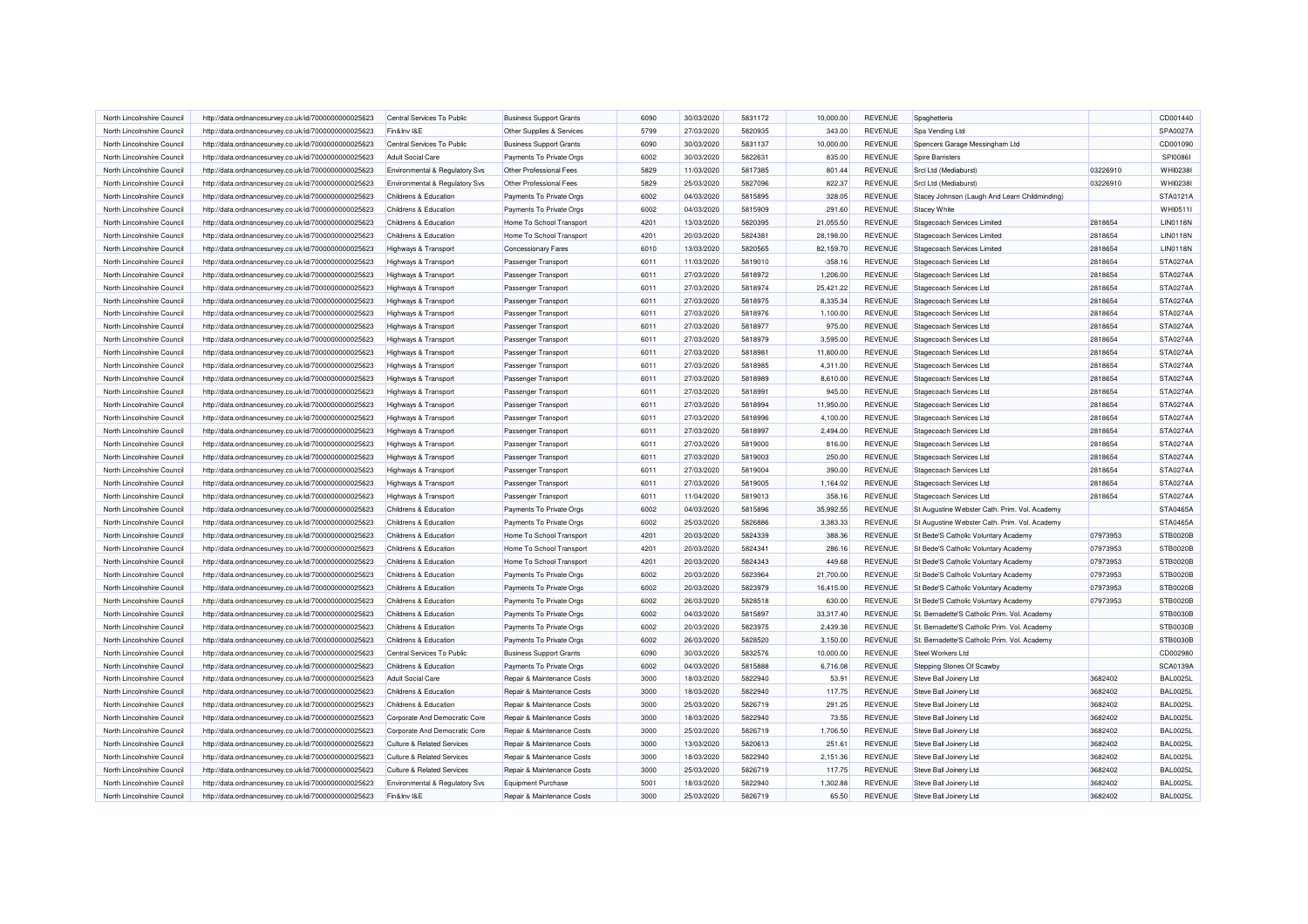| North Lincolnshire Council | http://data.ordnancesurvey.co.uk/id/7000000000025623 | Fin&Inv I&E                           | Repair & Maintenance Costs     | 3000 | 25/03/2020 | 5826978 | 26.385.25 | <b>REVENUE</b> | Steve Ball Joinery Ltd                    | 3682402  | <b>BAL0025L</b> |
|----------------------------|------------------------------------------------------|---------------------------------------|--------------------------------|------|------------|---------|-----------|----------------|-------------------------------------------|----------|-----------------|
| North Lincolnshire Council | http://data.ordnancesurvey.co.uk/id/7000000000025623 | Highways & Transport                  | Repair & Maintenance Costs     | 3000 | 18/03/2020 | 5822940 | 88.50     | <b>REVENUE</b> | Steve Ball Joinery Ltd                    | 3682402  | <b>BAL0025L</b> |
| North Lincolnshire Council | http://data.ordnancesurvey.co.uk/id/7000000000025623 | Highways & Transport                  | Repair & Maintenance Costs     | 3000 | 18/03/2020 | 5822940 | 2,034.81  | REVENUE        | Steve Ball Joinery Ltd                    | 3682402  | <b>BAL0025L</b> |
| North Lincolnshire Council | http://data.ordnancesurvey.co.uk/id/7000000000025623 | Highways & Transport                  | Repair & Maintenance Costs     | 3000 | 25/03/2020 | 5825888 | 24,414.23 | <b>REVENUE</b> | Steve Ball Joinery Ltd                    | 3682402  | <b>BAL0025L</b> |
| North Lincolnshire Council | http://data.ordnancesurvey.co.uk/id/7000000000025623 | Central Services To Public            | <b>Business Support Grants</b> | 6090 | 30/03/2020 | 5832540 | 10,000.00 | <b>REVENUE</b> | Steve Borrill Physiotherapy               |          | CD002620        |
| North Lincolnshire Council | http://data.ordnancesurvey.co.uk/id/7000000000025623 | Central Services To Public            | <b>Business Support Grants</b> | 6090 | 30/03/2020 | 5831175 | 10,000.00 | <b>REVENUE</b> | Stitchline Limited                        |          | CD001470        |
| North Lincolnshire Council | http://data.ordnancesurvey.co.uk/id/7000000000025623 | Corporate And Democratic Core         | Course Fees/Training           | 2002 | 11/03/2020 | 5817582 | 620.00    | <b>REVENUE</b> | St John Ambulance                         | 3866129  | STJ0030J        |
| North Lincolnshire Council | http://data.ordnancesurvey.co.uk/id/7000000000025623 | Corporate And Democratic Core         | <b>Course Fees/Training</b>    | 2002 | 11/03/2020 | 5817585 | 620.00    | <b>REVENUE</b> | St John Ambulance                         | 3866129  | STJ0030J        |
| North Lincolnshire Council | http://data.ordnancesurvey.co.uk/id/7000000000025623 | Central Services To Public            | <b>Business Support Grants</b> | 6090 | 30/03/2020 | 5831048 | 10,000.00 | REVENUE        | Sti Projects Ltd                          |          | CD000200        |
| North Lincolnshire Council | http://data.ordnancesurvey.co.uk/id/7000000000025623 | Childrens & Education                 | Payments To Private Orgs       | 6002 | 26/03/2020 | 5828525 | 1,890.00  | REVENUE        | St Lawrence Academy                       |          | STL0003L        |
| North Lincolnshire Council | http://data.ordnancesurvey.co.uk/id/7000000000025623 | <b>Planning Services</b>              | Payments To Voluntary Orgs     | 6001 | 04/03/2020 | 5815801 | 977.56    | <b>REVENUE</b> | St Marks Community Fund                   |          | <b>STM0180M</b> |
| North Lincolnshire Council | http://data.ordnancesurvey.co.uk/id/7000000000025623 | Childrens & Education                 | Payments To Private Orgs       | 6002 | 18/03/2020 | 5822245 | 400.00    | <b>REVENUE</b> | St. Mary'S Catholic Primary Vol. Academy  |          | STM0020M        |
| North Lincolnshire Council | http://data.ordnancesurvey.co.uk/id/7000000000025623 | Childrens & Education                 | Payments To Private Orgs       | 6002 | 04/03/2020 | 5815899 | 17,816.40 | REVENUE        | St Norbert'S Catholic Primary Vol Academy |          | STN0005N        |
| North Lincolnshire Council | http://data.ordnancesurvey.co.uk/id/7000000000025623 | Childrens & Education                 | Payments To Private Orgs       | 6002 | 18/03/2020 | 5822247 | 800.00    | REVENUE        | St Norbert'S Catholic Primary Vol Academy |          | STN0005N        |
| North Lincolnshire Council | http://data.ordnancesurvey.co.uk/id/7000000000025623 | Childrens & Education                 | Payments To Private Orgs       | 6002 | 04/03/2020 | 5815901 | 1,026.90  | <b>REVENUE</b> | Stone Hen Childcare                       |          | STO0172C        |
| North Lincolnshire Council | http://data.ordnancesurvey.co.uk/id/7000000000025623 | Childrens & Education                 | Payments To Voluntary Orgs     | 6001 | 04/03/2020 | 5815902 | 6,735.81  | <b>REVENUE</b> | St Pauls Pre-School                       |          | STP0001P        |
| North Lincolnshire Council | http://data.ordnancesurvey.co.uk/id/7000000000025623 | Childrens & Education                 | Payments To Voluntary Orgs     | 6001 | 20/03/2020 | 5824271 | 364.50    | REVENUE        | St Pauls Pre-School                       |          | STP0001P        |
| North Lincolnshire Council | http://data.ordnancesurvey.co.uk/id/7000000000025623 | Childrens & Education                 | Payments To Private Orgs       | 6002 | 26/03/2020 | 5828526 | 630.00    | <b>REVENUE</b> | St Peter'S C Of E Primary School          |          | PET0071T        |
| North Lincolnshire Council |                                                      | <b>Culture &amp; Related Services</b> | Other Professional Fees        | 5829 | 18/03/2020 | 5819341 | 277.50    | <b>REVENUE</b> | <b>Street Beat College</b>                | 08387440 | STR0023R        |
| North Lincolnshire Council | http://data.ordnancesurvey.co.uk/id/7000000000025623 | <b>Culture &amp; Related Services</b> | Other Professional Fees        | 5829 | 18/03/2020 | 5820749 | 222.00    | <b>REVENUE</b> |                                           | 08387440 | STR0023R        |
| North Lincolnshire Council | http://data.ordnancesurvey.co.uk/id/7000000000025623 | <b>Culture &amp; Related Services</b> | Other Professional Fees        | 5829 | 18/03/2020 | 5820750 | 222.00    | <b>REVENUE</b> | <b>Street Beat College</b>                |          | STR0023R        |
|                            | http://data.ordnancesurvey.co.uk/id/7000000000025623 |                                       |                                |      |            |         |           |                | <b>Street Beat College</b>                | 08387440 |                 |
| North Lincolnshire Council | http://data.ordnancesurvey.co.uk/id/7000000000025623 | <b>Culture &amp; Related Services</b> | Rents                          | 3201 | 18/03/2020 | 5820749 | 80.00     | <b>REVENUE</b> | <b>Street Beat College</b>                | 08387440 | STR0023R        |
| North Lincolnshire Council | http://data.ordnancesurvey.co.uk/id/7000000000025623 | <b>Culture &amp; Related Services</b> | Rents                          | 3201 | 18/03/2020 | 5820750 | 80.00     | <b>REVENUE</b> | <b>Street Beat College</b>                | 08387440 | STR0023R        |
| North Lincolnshire Council | http://data.ordnancesurvey.co.uk/id/7000000000025623 | Childrens & Education                 | Payments To Private Orgs       | 6002 | 27/03/2020 | 5828461 | 420.00    | REVENUE        | <b>Street Beat Dance Academy</b>          |          | <b>STR0143R</b> |
| North Lincolnshire Council | http://data.ordnancesurvey.co.uk/id/7000000000025623 | Environmental & Regulatory Svs        | Other Supplies & Services      | 5799 | 18/03/2020 | 5820931 | 2,010.00  | REVENUE        | Stripefast                                |          | STR0001R        |
| North Lincolnshire Council | http://data.ordnancesurvey.co.uk/id/7000000000025623 | Central Services To Public            | <b>Business Support Grants</b> | 6090 | 30/03/2020 | 5831067 | 10,000.00 | <b>REVENUE</b> | Stuart Armstrong And Co Ltd               |          | CD000390        |
| North Lincolnshire Council | http://data.ordnancesurvey.co.uk/id/7000000000025623 | Central Services To Public            | <b>Business Support Grants</b> | 6090 | 30/03/2020 | 5831115 | 10,000.00 | <b>REVENUE</b> | <b>Stuart Brumby Covermakers</b>          |          | CD000870        |
| North Lincolnshire Council | http://data.ordnancesurvey.co.uk/id/7000000000025623 | Central Services To Public            | <b>Business Support Grants</b> | 6090 | 30/03/2020 | 5831164 | 10,000.00 | <b>REVENUE</b> | <b>Stuart Gordon</b>                      |          | CD001360        |
| North Lincolnshire Council | http://data.ordnancesurvey.co.uk/id/7000000000025623 | Central Services To Public            | <b>Business Support Grants</b> | 6090 | 30/03/2020 | 5831121 | 10,000.00 | <b>REVENUE</b> | Style & Serenity                          |          | CD000930        |
| North Lincolnshire Council | http://data.ordnancesurvey.co.uk/id/7000000000025623 | Childrens & Education                 | Payments To Private Orgs       | 6002 | 30/03/2020 | 5822106 | 400.00    | <b>REVENUE</b> | Sue Garland-Grimes                        |          | GAR0263F        |
| North Lincolnshire Council | http://data.ordnancesurvey.co.uk/id/7000000000025623 | Childrens & Education                 | Payments To Private Orgs       | 6002 | 23/04/2020 | 5822104 | 400.00    | <b>REVENUE</b> | Sue Garland-Grimes                        |          | GAR0263R        |
| North Lincolnshire Council | http://data.ordnancesurvey.co.uk/id/7000000000025623 | Environmental & Regulatory Svs        | Other Premises Costs           | 3390 | 25/03/2020 | 5827169 | 2,375.19  | REVENUE        | Suez                                      | 02291198 | <b>NOR0206F</b> |
| North Lincolnshire Council | http://data.ordnancesurvey.co.uk/id/7000000000025623 | Environmental & Regulatory Svs        | Other Premises Costs           | 3390 | 25/03/2020 | 5827173 | 1,173.40  | REVENUE        | Suez                                      | 02291198 | NOR0206R        |
| North Lincolnshire Council | http://data.ordnancesurvey.co.uk/id/7000000000025623 | Environmental & Regulatory Svs        | Payments To Private Orgs       | 6002 | 11/03/2020 | 5814393 | 70,903.58 | <b>REVENUE</b> | Suez                                      | 02291198 | <b>NOR0206R</b> |
| North Lincolnshire Council | http://data.ordnancesurvey.co.uk/id/7000000000025623 | Environmental & Regulatory Svs        | Payments To Private Orgs       | 6002 | 25/03/2020 | 5825864 | 19,007.38 | <b>REVENUE</b> | Suez                                      | 02291198 | <b>NOR0206F</b> |
| North Lincolnshire Council | http://data.ordnancesurvey.co.uk/id/7000000000025623 | Environmental & Regulatory Svs        | Payments To Private Orgs       | 6002 | 25/03/2020 | 5826071 | 22,771.70 | REVENUE        | Suez                                      | 02291198 | NOR0206R        |
| North Lincolnshire Council | http://data.ordnancesurvey.co.uk/id/7000000000025623 | Environmental & Regulatory Svs        | Payments To Private Orgs       | 6002 | 25/03/2020 | 5826072 | 46,021.00 | <b>REVENUE</b> | Suez                                      | 02291198 | NOR0206F        |
| North Lincolnshire Council | http://data.ordnancesurvey.co.uk/id/7000000000025623 | Environmental & Regulatory Svs        | Payments To Private Orgs       | 6002 | 25/03/2020 | 5826076 | 5,335.87  | REVENUE        | Suez                                      | 02291198 | NOR0206R        |
| North Lincolnshire Council | http://data.ordnancesurvey.co.uk/id/7000000000025623 | Environmental & Regulatory Svs        | Payments To Private Orgs       | 6002 | 25/03/2020 | 5826082 | 19,770.00 | <b>REVENUE</b> | Suez                                      | 02291198 | <b>NOR0206R</b> |
| North Lincolnshire Council | http://data.ordnancesurvey.co.uk/id/7000000000025623 | Environmental & Regulatory Svs        | Payments To Private Orgs       | 6002 | 27/03/2020 | 5828197 | 15,140.00 | <b>REVENUE</b> | Suez                                      | 02291198 | <b>NOR0206R</b> |
| North Lincolnshire Council | http://data.ordnancesurvey.co.uk/id/7000000000025623 | Environmental & Regulatory Svs        | Payments To Private Orgs       | 6002 | 27/03/2020 | 5828202 | 4,206.61  | <b>REVENUE</b> | Suez                                      | 02291198 | <b>NOR0206F</b> |
| North Lincolnshire Council | http://data.ordnancesurvey.co.uk/id/7000000000025623 | Central Services To Public            | <b>Business Support Grants</b> | 6090 | 30/03/2020 | 5831043 | 10,000.00 | <b>REVENUE</b> | Sun Room Clinic Training Ltd              |          | CD000150        |
| North Lincolnshire Council | http://data.ordnancesurvey.co.uk/id/7000000000025623 | Central Services To Public            | <b>Business Support Grants</b> | 6090 | 30/03/2020 | 5831120 | 10,000.00 | <b>REVENUE</b> | Sunspot Hair And Beauty                   |          | CD000920        |
| North Lincolnshire Council | http://data.ordnancesurvey.co.uk/id/7000000000025623 | Central Services To Public            | <b>Business Support Grants</b> | 6090 | 30/03/2020 | 5832513 | 10,000.00 | <b>REVENUE</b> | Supersarnies Ltd                          |          | CD002350        |
| North Lincolnshire Council | http://data.ordnancesurvey.co.uk/id/7000000000025623 | Central Services To Public            | <b>Business Support Grants</b> | 6090 | 30/03/2020 | 5832451 | 10,000.00 | <b>REVENUE</b> | Sure Adhesive Products Ltd                |          | CD001730        |
| North Lincolnshire Council | http://data.ordnancesurvey.co.uk/id/7000000000025623 | Central Services To Public            | <b>Business Support Grants</b> | 6090 | 30/03/2020 | 5832565 | 10,000.00 | <b>REVENUE</b> | <b>Susworth Financial Services</b>        |          | CD002870        |
| North Lincolnshire Council | http://data.ordnancesurvey.co.uk/id/7000000000025623 | Central Services To Public            | <b>Business Support Grants</b> | 6090 | 30/03/2020 | 5831118 | 10,000.00 | <b>REVENUE</b> | S V Deeks Ltd                             |          | CD000900        |
| North Lincolnshire Council | http://data.ordnancesurvey.co.uk/id/7000000000025623 | Corporate And Democratic Core         | It Software-Purchase           | 5051 | 17/04/2020 | 5827092 | 1,085.04  | REVENUE        | <b>Svl Business Solutions Ltd</b>         | 523534   | <b>SIN0019N</b> |
| North Lincolnshire Council | http://data.ordnancesurvey.co.uk/id/7000000000025623 | <b>Culture &amp; Related Services</b> | Stock Purchases & Adjustments  | 5030 | 06/03/2020 | 5817666 | 1,979.00  | <b>REVENUE</b> | Swim England Trading                      | 3001915  | ASA0001A        |
| North Lincolnshire Council | http://data.ordnancesurvey.co.uk/id/7000000000025623 | <b>Culture &amp; Related Services</b> | Stock Purchases & Adjustments  | 5030 | 25/03/2020 | 5819488 | 465.92    | <b>REVENUE</b> | Swimrite Supplies Ltd                     | 02716914 | SW100311        |
| North Lincolnshire Council | http://data.ordnancesurvey.co.uk/id/7000000000025623 | Corporate And Democratic Core         | Gen Office Exp (Incl Postage)  | 5603 | 12/04/2020 | 5823093 | 408.00    | <b>REVENUE</b> | Systematic Print Management Ltd           | 3890167  | SYS0015S        |
| North Lincolnshire Council | http://data.ordnancesurvey.co.uk/id/7000000000025623 | Corporate And Democratic Core         | Gen Office Exp (Incl Postage)  | 5603 | 15/04/2020 | 5823553 | 390.00    | REVENUE        | Systematic Print Management Ltd           | 3890167  | SYS0015S        |
| North Lincolnshire Council | http://data.ordnancesurvey.co.uk/id/7000000000025623 | Corporate And Democratic Core         | Gen Office Exp (Incl Postage)  | 5603 | 16/04/2020 | 5824653 | 442.50    | <b>REVENUE</b> | Systematic Print Management Ltd           | 3890167  | SYS0015S        |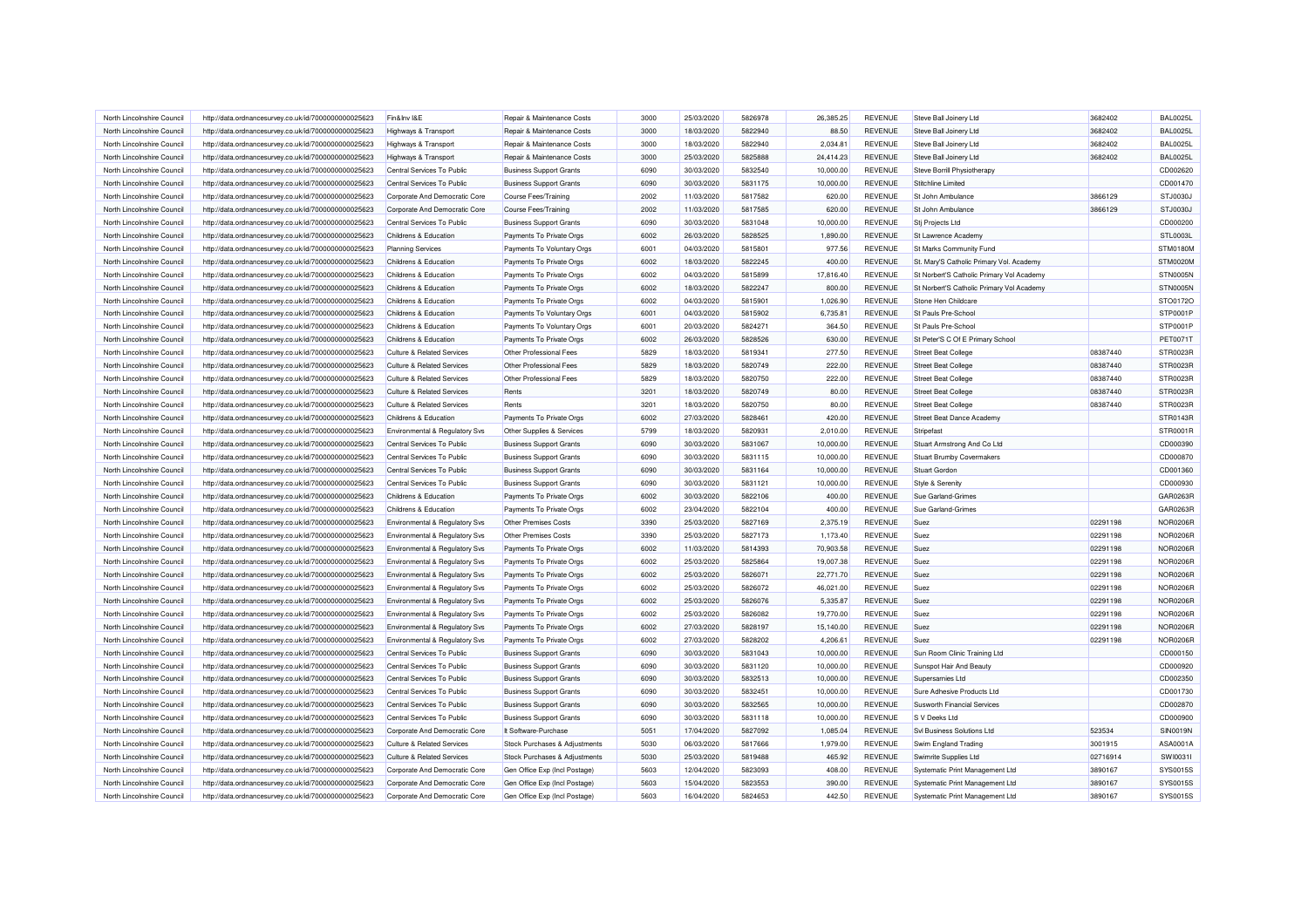| North Lincolnshire Council | http://data.ordnancesurvey.co.uk/id/7000000000025623 | Corporate And Democratic Core         | Gen Office Exp (Incl Postage)  | 5603 | 19/04/2020 | 5826720 | 236.00    | <b>REVENUE</b> | Systematic Print Management Ltd              | 3890167 | SYS0015S        |
|----------------------------|------------------------------------------------------|---------------------------------------|--------------------------------|------|------------|---------|-----------|----------------|----------------------------------------------|---------|-----------------|
| North Lincolnshire Council | http://data.ordnancesurvey.co.uk/id/7000000000025623 | Corporate And Democratic Core         | Gen Office Exp (Incl Postage)  | 5603 | 19/04/2020 | 5826723 | 1,809.00  | REVENUE        | Systematic Print Management Ltd              | 3890167 | SYS0015S        |
| North Lincolnshire Council | http://data.ordnancesurvey.co.uk/id/7000000000025623 | Corporate And Democratic Core         | Gen Office Exp (Incl Postage)  | 5603 | 19/04/2020 | 5826724 | 360.00    | <b>REVENUE</b> | Systematic Print Management Ltd              | 3890167 | SYS0015S        |
| North Lincolnshire Council | http://data.ordnancesurvey.co.uk/id/7000000000025623 | Central Services To Public            | <b>Business Support Grants</b> | 6090 | 30/03/2020 | 5832511 | 10,000.00 | REVENUE        | Tacho Data Solutions Limited                 |         | CD002330        |
| North Lincolnshire Council | http://data.ordnancesurvey.co.uk/id/7000000000025623 | <b>Culture &amp; Related Services</b> | <b>Equipment Purchase</b>      | 5001 | 13/03/2020 | 5820884 | 227.00    | <b>REVENUE</b> | Tacit                                        |         | <b>TAC0001C</b> |
| North Lincolnshire Council | http://data.ordnancesurvey.co.uk/id/7000000000025623 | Central Services To Public            | <b>Business Support Grants</b> | 6090 | 30/03/2020 | 5832464 | 10,000.00 | REVENUE        | Tamaradox Bar And Cafe Ltd                   |         | CD001860        |
| North Lincolnshire Council | http://data.ordnancesurvey.co.uk/id/7000000000025623 | Highways & Transport                  | <b>Equipment Purchase</b>      | 5001 | 06/03/2020 | 5805442 | 558.00    | <b>REVENUE</b> | <b>Tarmac Building Products Ltd</b>          |         | <b>TAR0130R</b> |
| North Lincolnshire Council | http://data.ordnancesurvey.co.uk/id/7000000000025623 | Childrens & Education                 | Provisions                     | 5201 | 25/03/2020 | 5825617 | 361.98    | <b>REVENUE</b> | <b>Taylors Family Butchers</b>               |         | <b>TAY0250Y</b> |
| North Lincolnshire Council | http://data.ordnancesurvey.co.uk/id/7000000000025623 | Central Services To Public            | <b>Business Support Grants</b> | 6090 | 30/03/2020 | 5831064 | 10,000.00 | <b>REVENUE</b> | Tazs Fish Bar                                |         | CD000360        |
| North Lincolnshire Council | http://data.ordnancesurvey.co.uk/id/7000000000025623 | Childrens & Education                 | <b>Agency Costs</b>            | 6005 | 06/03/2020 | 5817449 | 810.80    | REVENUE        | <b>Teaching Personnel Ltd</b>                | 3225158 | <b>BAR0135R</b> |
| North Lincolnshire Council | http://data.ordnancesurvey.co.uk/id/7000000000025623 | Childrens & Education                 | <b>Agency Costs</b>            | 6005 | 06/03/2020 | 5817451 | 560.00    | REVENUE        | <b>Teaching Personnel Ltd</b>                | 3225158 | <b>BAR0135R</b> |
| North Lincolnshire Council | http://data.ordnancesurvey.co.uk/id/7000000000025623 | Childrens & Education                 | <b>Agency Costs</b>            | 6005 | 06/03/2020 | 5817510 | 210.00    | REVENUE        | <b>Teaching Personnel Ltd</b>                | 3225158 | <b>BAR0135R</b> |
| North Lincolnshire Council | http://data.ordnancesurvey.co.uk/id/7000000000025623 | Childrens & Education                 | <b>Agency Costs</b>            | 6005 | 06/03/2020 | 5817720 | 810.80    | REVENUE        | <b>Teaching Personnel Ltd</b>                | 3225158 | <b>BAR0135R</b> |
| North Lincolnshire Council | http://data.ordnancesurvey.co.uk/id/7000000000025623 | Childrens & Education                 | <b>Agency Costs</b>            | 6005 | 18/03/2020 | 5822286 | 810.80    | REVENUE        | <b>Teaching Personnel Ltd</b>                | 3225158 | BAR0135R        |
| North Lincolnshire Council | http://data.ordnancesurvey.co.uk/id/7000000000025623 | Childrens & Education                 | <b>Agency Costs</b>            | 6005 | 20/03/2020 | 5823953 | 210.00    | <b>REVENUE</b> | <b>Teaching Personnel Ltd</b>                | 3225158 | <b>BAR0135R</b> |
| North Lincolnshire Council | http://data.ordnancesurvey.co.uk/id/7000000000025623 | Childrens & Education                 | <b>Agency Costs</b>            | 6005 | 20/03/2020 | 5823955 | 810.80    | <b>REVENUE</b> | <b>Teaching Personnel Ltd</b>                | 3225158 | <b>BAR0135R</b> |
| North Lincolnshire Council | http://data.ordnancesurvey.co.uk/id/7000000000025623 | Childrens & Education                 | <b>Agency Costs</b>            | 6005 | 20/03/2020 | 5823957 | 560.00    | REVENUE        | <b>Teaching Personnel Ltd</b>                | 3225158 | <b>BAR0135R</b> |
| North Lincolnshire Council | http://data.ordnancesurvey.co.uk/id/7000000000025623 | Childrens & Education                 | <b>Agency Costs</b>            | 6005 | 20/03/2020 | 5823960 | 1,013.50  | REVENUE        | <b>Teaching Personnel Ltd</b>                | 3225158 | <b>BAR0135R</b> |
| North Lincolnshire Council | http://data.ordnancesurvey.co.uk/id/7000000000025623 | Childrens & Education                 | <b>Agency Costs</b>            | 6005 | 25/03/2020 | 5826079 | 560.00    | <b>REVENUE</b> | <b>Teaching Personnel Ltd</b>                | 3225158 | <b>BAR0135R</b> |
| North Lincolnshire Council | http://data.ordnancesurvey.co.uk/id/7000000000025623 | Childrens & Education                 | <b>Agency Costs</b>            | 6005 | 25/03/2020 | 5826080 | 210.00    | REVENUE        | <b>Teaching Personnel Ltd</b>                | 3225158 | <b>BAR0135R</b> |
| North Lincolnshire Council | http://data.ordnancesurvey.co.uk/id/7000000000025623 | Childrens & Education                 | <b>Agency Costs</b>            | 6005 | 25/03/2020 | 5826083 | 1,013.50  | <b>REVENUE</b> | <b>Teaching Personnel Ltd</b>                | 3225158 | <b>BAR0135R</b> |
| North Lincolnshire Council | http://data.ordnancesurvey.co.uk/id/7000000000025623 | Childrens & Education                 | <b>Agency Costs</b>            | 6005 | 27/03/2020 | 5826866 | 560.00    | REVENUE        | <b>Teaching Personnel Ltd</b>                | 3225158 | <b>BAR0135R</b> |
| North Lincolnshire Council | http://data.ordnancesurvey.co.uk/id/7000000000025623 | Childrens & Education                 | <b>Agency Costs</b>            | 6005 | 27/03/2020 | 5826872 | 810.80    | <b>REVENUE</b> | <b>Teaching Personnel Ltd</b>                | 3225158 | <b>BAR0135R</b> |
| North Lincolnshire Council | http://data.ordnancesurvey.co.uk/id/7000000000025623 | Childrens & Education                 | <b>Agency Costs</b>            | 6005 | 27/03/2020 | 5826875 | 210.00    | REVENUE        | <b>Teaching Personnel Ltd</b>                | 3225158 | <b>BAR0135R</b> |
| North Lincolnshire Council | http://data.ordnancesurvey.co.uk/id/7000000000025623 | Environmental & Regulatory Svs        | Course Fees/Training           | 2002 | 27/03/2020 | 5820724 | 1,500.00  | <b>REVENUE</b> | <b>Telecare Services Association</b>         |         | <b>TEL0048L</b> |
| North Lincolnshire Council | http://data.ordnancesurvey.co.uk/id/7000000000025623 | Corporate And Democratic Core         | Gen Office Exp (Incl Postage)  | 5603 | 25/03/2020 | 5823499 | 61.25     | REVENUE        | <b>Telegraph News Shop</b>                   |         | <b>TEL0017L</b> |
| North Lincolnshire Council | http://data.ordnancesurvey.co.uk/id/7000000000025623 | Corporate And Democratic Core         | Gen Office Exp (Incl Postage)  | 5603 | 25/03/2020 | 5823499 | 119.00    | <b>REVENUE</b> | Telegraph News Shop                          |         | <b>TEL0017L</b> |
| North Lincolnshire Council | http://data.ordnancesurvey.co.uk/id/7000000000025623 | <b>Culture &amp; Related Services</b> | Books (Libraries+Schools Only) | 5005 | 25/03/2020 | 5816468 | 281.80    | REVENUE        | Telegraph News Shop                          |         | <b>TEL0017L</b> |
| North Lincolnshire Council | http://data.ordnancesurvey.co.uk/id/7000000000025623 | <b>Culture &amp; Related Services</b> | Books (Libraries+Schools Only) | 5005 | 30/03/2020 | 5829412 | $-281.80$ | <b>REVENUE</b> | Telegraph News Shop                          |         | <b>TEL0017L</b> |
| North Lincolnshire Council | http://data.ordnancesurvey.co.uk/id/7000000000025623 | <b>Culture &amp; Related Services</b> | Books (Libraries+Schools Only) | 5005 | 30/03/2020 | 5829414 | 375.75    | REVENUE        | Telegraph News Shop                          |         | <b>TEL0017L</b> |
| North Lincolnshire Council | http://data.ordnancesurvey.co.uk/id/7000000000025623 | Environmental & Regulatory Svs        | Gen Office Exp (Incl Postage)  | 5603 | 25/03/2020 | 5823499 | 75.00     | <b>REVENUE</b> | <b>Telegraph News Shop</b>                   |         | <b>TEL0017L</b> |
| North Lincolnshire Council | http://data.ordnancesurvey.co.uk/id/7000000000025623 | Environmental & Regulatory Svs        | Gen Office Exp (Incl Postage)  | 5603 | 25/03/2020 | 5823499 | 8.50      | REVENUE        | <b>Telegraph News Shop</b>                   |         | <b>TEL0017L</b> |
| North Lincolnshire Council | http://data.ordnancesurvey.co.uk/id/7000000000025623 | Environmental & Regulatory Svs        | Materials                      | 5004 | 27/03/2020 | 5822607 | 443.25    | <b>REVENUE</b> | Terberg Matec Uk Ltd                         | 3404297 | <b>TER0017R</b> |
| North Lincolnshire Council | http://data.ordnancesurvey.co.uk/id/7000000000025623 | Environmental & Regulatory Svs        | Materials                      | 5004 | 16/04/2020 | 5825518 | 497.14    | REVENUE        | Terberg Matec Uk Ltd                         | 3404297 | <b>TER0017R</b> |
| North Lincolnshire Council | http://data.ordnancesurvey.co.uk/id/7000000000025623 | Environmental & Regulatory Svs        | Materials                      | 5004 | 16/04/2020 | 5825519 | 1,003.27  | <b>REVENUE</b> | Terberg Matec Uk Ltd                         | 3404297 | <b>TER0017R</b> |
| North Lincolnshire Council | http://data.ordnancesurvey.co.uk/id/7000000000025623 | Central Services To Public            | <b>Business Support Grants</b> | 6090 | 30/03/2020 | 5832505 | 10,000.00 | <b>REVENUE</b> | <b>Tf Butchers Ltd</b>                       |         | CD002270        |
| North Lincolnshire Council | http://data.ordnancesurvey.co.uk/id/7000000000025623 | Childrens & Education                 | <b>Client Related Costs</b>    | 5534 | 20/03/2020 | 5823111 | 540.00    | <b>REVENUE</b> | The Ark Family Centre                        |         | <b>ARK0120K</b> |
| North Lincolnshire Council | http://data.ordnancesurvey.co.uk/id/7000000000025623 | Childrens & Education                 | <b>Client Related Costs</b>    | 5534 | 25/03/2020 | 5826020 | 670.00    | <b>REVENUE</b> | The Ark Family Centre                        |         | ARK0120K        |
| North Lincolnshire Council | http://data.ordnancesurvey.co.uk/id/7000000000025623 | Childrens & Education                 | Payments To Private Orgs       | 6002 | 04/03/2020 | 5815810 | 14,841.69 | <b>REVENUE</b> | The Ark Family Centre                        |         | ARK0120K        |
| North Lincolnshire Council | http://data.ordnancesurvey.co.uk/id/7000000000025623 | Childrens & Education                 | Payments To Private Orgs       | 6002 | 26/03/2020 | 5828528 | 1,890.00  | REVENUE        | The Axholme Academy                          |         | AXH0012H        |
| North Lincolnshire Council | http://data.ordnancesurvey.co.uk/id/7000000000025623 | Childrens & Education                 | Payments To Private Orgs       | 6002 | 27/03/2020 | 5822298 | 10,383.33 | <b>REVENUE</b> | The Axholme Academy                          |         | AXH0012H        |
| North Lincolnshire Council | http://data.ordnancesurvey.co.uk/id/7000000000025623 | <b>Planning Services</b>              | Payments To Voluntary Orgs     | 6001 | 22/04/2020 | 5826949 | 1,300.00  | REVENUE        | The Axholme Academy                          |         | AXH0012H        |
| North Lincolnshire Council | http://data.ordnancesurvey.co.uk/id/7000000000025623 | Central Services To Public            | <b>Business Support Grants</b> | 6090 | 30/03/2020 | 5832569 | 10,000.00 | <b>REVENUE</b> | The Beckwood Pub Ltd                         |         | CD002910        |
| North Lincolnshire Council | http://data.ordnancesurvey.co.uk/id/7000000000025623 | <b>Adult Social Care</b>              | Payments To Health Providers   | 6019 | 11/03/2020 | 5819359 | 454.38    | REVENUE        | The Birches Medical Practice                 |         | <b>BIR0224R</b> |
| North Lincolnshire Council | http://data.ordnancesurvey.co.uk/id/7000000000025623 | Public Health                         | Payments To Health Providers   | 6019 | 11/03/2020 | 5819359 | 240.00    | <b>REVENUE</b> | The Birches Medical Practice                 |         | <b>BIR0224R</b> |
| North Lincolnshire Council | http://data.ordnancesurvey.co.uk/id/7000000000025623 | <b>Housing Services</b>               | Other Supplies & Services      | 5799 | 13/03/2020 | 5815499 | 233.32    | <b>REVENUE</b> | The Bridge Hotel                             |         | <b>BRI09511</b> |
| North Lincolnshire Council | http://data.ordnancesurvey.co.uk/id/7000000000025623 | <b>Housing Services</b>               | Other Supplies & Services      | 5799 | 13/03/2020 | 5817808 | 249.97    | <b>REVENUE</b> | The Bridge Hotel                             |         | <b>BRI0951I</b> |
| North Lincolnshire Council | http://data.ordnancesurvey.co.uk/id/7000000000025623 | Central Services To Public            | <b>Business Support Grants</b> | 6090 | 30/03/2020 | 5831075 | 10,000.00 | <b>REVENUE</b> | The Canny Cooking Company                    |         | CD000470        |
| North Lincolnshire Council | http://data.ordnancesurvey.co.uk/id/7000000000025623 | Central Services To Public            | <b>Business Support Grants</b> | 6090 | 30/03/2020 | 5831139 | 10,000.00 | <b>REVENUE</b> | The Chirohealth Clinic Ltd                   |         | CD001110        |
| North Lincolnshire Council | http://data.ordnancesurvey.co.uk/id/7000000000025623 | <b>Housing Services</b>               | Other Supplies & Services      | 5799 | 06/03/2020 | 5817799 | 270.00    | REVENUE        | The Cocked Hat Hote                          |         | COC0002C        |
| North Lincolnshire Council | http://data.ordnancesurvey.co.uk/id/7000000000025623 | <b>Housing Services</b>               | Other Supplies & Services      | 5799 | 06/03/2020 | 5817800 | 2,697.50  | <b>REVENUE</b> | The Cocked Hat Hotel                         |         | COC0002C        |
| North Lincolnshire Council | http://data.ordnancesurvey.co.uk/id/7000000000025623 | Central Services To Public            | <b>Business Support Grants</b> | 6090 | 30/03/2020 | 5832525 | 10,000.00 | REVENUE        | The Cookie People                            |         | CD002470        |
| North Lincolnshire Council | http://data.ordnancesurvey.co.uk/id/7000000000025623 | <b>Adult Social Care</b>              | Payments To Private Orgs       | 6002 | 13/03/2020 | 5820431 | 2,160.00  | <b>REVENUE</b> | The Croft Community (Camphill Village Trust) |         | CVT0001T        |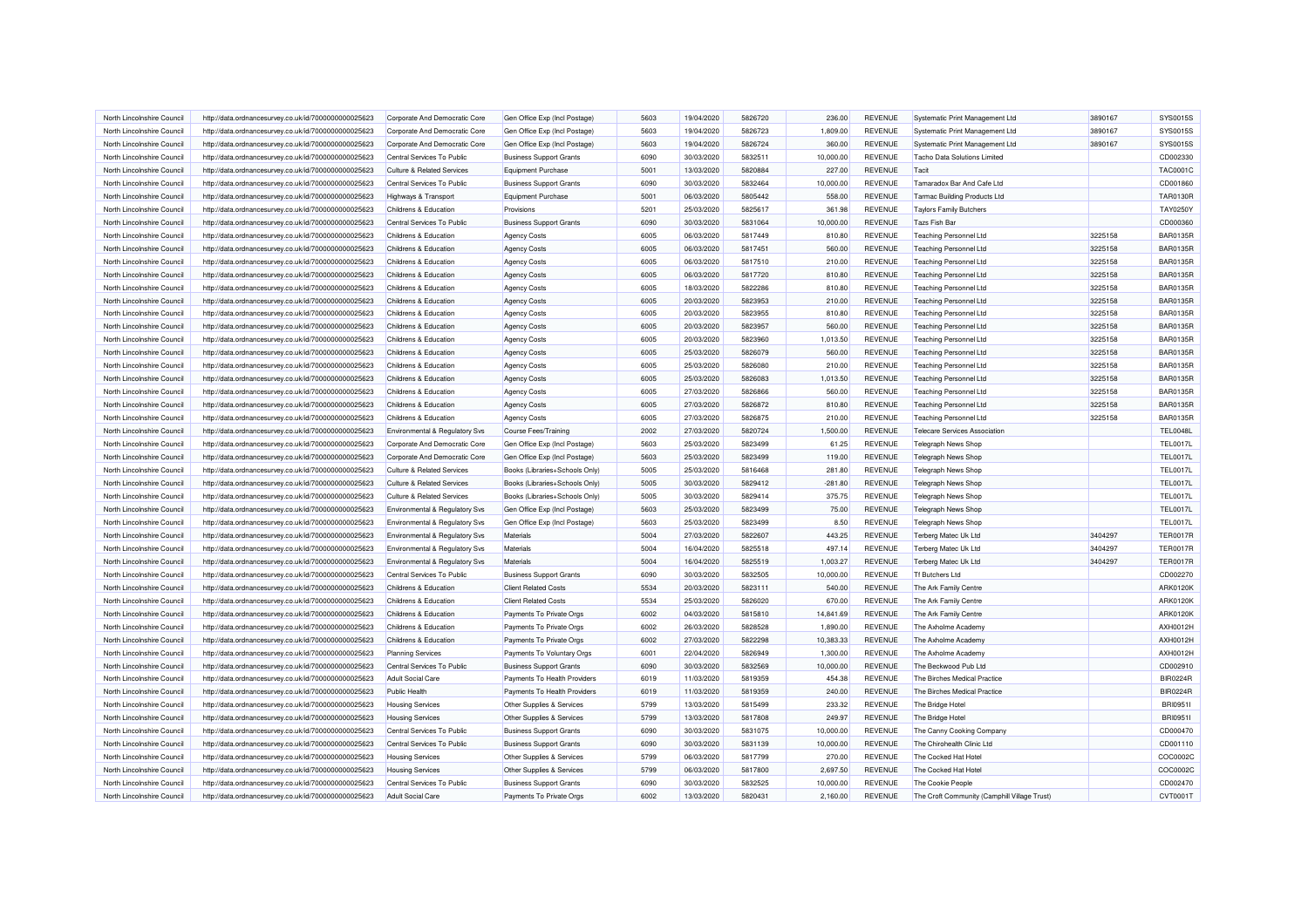| North Lincolnshire Council                               | http://data.ordnancesurvey.co.uk/id/7000000000025623 | Childrens & Education                     | Materials                                             | 5004 | 18/03/2020               | 5817437 | 450.00                | REVENUE                   | The Curious Caterpillar                    | 07867123 | <b>CUR0032R</b> |
|----------------------------------------------------------|------------------------------------------------------|-------------------------------------------|-------------------------------------------------------|------|--------------------------|---------|-----------------------|---------------------------|--------------------------------------------|----------|-----------------|
| North Lincolnshire Council                               | http://data.ordnancesurvey.co.uk/id/7000000000025623 | Central Services To Public                | <b>Business Support Grants</b>                        | 6090 | 30/03/2020               | 5831145 | 10,000.00             | REVENUE                   | The Deli And Diner Ltd                     |          | CD001170        |
| North Lincolnshire Council                               | http://data.ordnancesurvey.co.uk/id/7000000000025623 | Central Services To Public                | <b>Business Support Grants</b>                        | 6090 | 30/03/2020               | 5831032 | 10,000.00             | <b>REVENUE</b>            | The Design Orchard Ltd                     |          | CD000040        |
| North Lincolnshire Council                               | http://data.ordnancesurvey.co.uk/id/7000000000025623 | Public Health                             | Materials                                             | 5004 | 04/03/2020               | 5815984 | 14,803.42             | REVENUE                   | The Dollywood Foundation Of The Uk         |          | DOL0032L        |
| North Lincolnshire Council                               | http://data.ordnancesurvey.co.uk/id/7000000000025623 | Central Services To Public                | <b>Business Support Grants</b>                        | 6090 | 30/03/2020               | 5831134 | 10,000.00             | <b>REVENUE</b>            | The Duke William Motel                     |          | CD001060        |
| North Lincolnshire Council                               | http://data.ordnancesurvey.co.uk/id/7000000000025623 | Childrens & Education                     | Payments To Private Orgs                              | 6002 | 26/03/2020               | 5828529 | 1,260.00              | REVENUE                   | The Elizabethan Academy                    | 7964360  | ELI0025I        |
| North Lincolnshire Council                               | http://data.ordnancesurvey.co.uk/id/7000000000025623 | Fin&Inv I&E                               | Gen Office Exp (Incl Postage)                         | 5603 | 26/03/2020               | 5827565 | 3,848.15              | <b>REVENUE</b>            | The Essential Partnership Ltd              |          | <b>ESS0130S</b> |
| North Lincolnshire Council                               | http://data.ordnancesurvey.co.uk/id/7000000000025623 | Central Services To Public                | <b>Business Support Grants</b>                        | 6090 | 30/03/2020               | 5831094 | 10,000.00             | <b>REVENUE</b>            | <b>The Gallery</b>                         |          | CD000660        |
| North Lincolnshire Council                               | http://data.ordnancesurvey.co.uk/id/7000000000025623 | Central Services To Public                | <b>Business Support Grants</b>                        | 6090 | 30/03/2020               | 5832516 | 10,000.00             | REVENUE                   | The Hair Lounge                            |          | CD002380        |
| North Lincolnshire Council                               | http://data.ordnancesurvey.co.uk/id/7000000000025623 | Central Services To Public                | <b>Business Support Grants</b>                        | 6090 | 30/03/2020               | 5832430 | 10,000.00             | REVENUE                   | The Hair Shop                              |          | CD001520        |
| North Lincolnshire Council                               | http://data.ordnancesurvey.co.uk/id/7000000000025623 | Childrens & Education                     | Payments To Private Orgs                              | 6002 | 06/03/2020               | 5817673 | 25,590.43             | <b>REVENUE</b>            | The Hesley Group                           |          | <b>HES0021S</b> |
| North Lincolnshire Council                               | http://data.ordnancesurvey.co.uk/id/7000000000025623 | Childrens & Education                     | Payments To Private Orgs                              | 6002 | 18/03/2020               | 5822297 | 7,898.10              | REVENUE                   | The Hesley Group                           |          | <b>HES0021S</b> |
| North Lincolnshire Council                               | http://data.ordnancesurvey.co.uk/id/7000000000025623 | Childrens & Education                     | Payments To Private Orgs                              | 6002 | 25/03/2020               | 5822293 | 27,355.29             | REVENUE                   | The Hesley Group                           |          | <b>HES0021S</b> |
|                                                          |                                                      |                                           |                                                       | 6090 |                          | 5831133 |                       |                           |                                            |          | CD001050        |
| North Lincolnshire Council<br>North Lincolnshire Council | http://data.ordnancesurvey.co.uk/id/7000000000025623 | Central Services To Public<br>Fin&Inv I&E | <b>Business Support Grants</b><br>Other Vehicle Costs | 4005 | 30/03/2020<br>04/03/2020 | 5816600 | 10,000.00<br>3,087.50 | REVENUE<br><b>REVENUE</b> | The House Of Beauty                        |          | <b>HUN0080N</b> |
|                                                          | http://data.ordnancesurvey.co.uk/id/7000000000025623 |                                           |                                                       | 5603 |                          | 5826709 |                       | REVENUE                   | The Hunt Group Ltd                         |          | SHE0006E        |
| North Lincolnshire Council                               | http://data.ordnancesurvey.co.uk/id/7000000000025623 | Corporate And Democratic Core             | Gen Office Exp (Incl Postage)                         |      | 12/04/2020               |         | 1,558.20              |                           | The Hygiene Hub Ltd                        | 01873933 |                 |
| North Lincolnshire Council                               | http://data.ordnancesurvey.co.uk/id/7000000000025623 | Central Services To Public                | <b>Business Support Grants</b>                        | 6090 | 30/03/2020               | 5831077 | 10,000.00             | REVENUE                   | The Looking Glass Salon Ltd                |          | CD000490        |
| North Lincolnshire Council                               | http://data.ordnancesurvey.co.uk/id/7000000000025623 | <b>Adult Social Care</b>                  | Payments To Health Providers                          | 6019 | 11/03/2020               | 5819357 | 138.85                | REVENUE                   | The Oswald Road Medical Centre             |          | OSW0002W        |
| North Lincolnshire Council                               | http://data.ordnancesurvey.co.uk/id/7000000000025623 | <b>Adult Social Care</b>                  | Payments To Health Providers                          | 6019 | 11/03/2020               | 5819358 | 258.08                | <b>REVENUE</b>            | The Oswald Road Medical Centre             |          | OSW0002W        |
| North Lincolnshire Council                               | http://data.ordnancesurvey.co.uk/id/7000000000025623 | <b>Public Health</b>                      | Payments To Health Providers                          | 6019 | 11/03/2020               | 5819357 | 200.00                | REVENUE                   | The Oswald Road Medical Centre             |          | OSW0002W        |
| North Lincolnshire Council                               | http://data.ordnancesurvey.co.uk/id/7000000000025623 | Public Health                             | Payments To Health Providers                          | 6019 | 11/03/2020               | 5819358 | 140.00                | <b>REVENUE</b>            | The Oswald Road Medical Centre             |          | OSW0002W        |
| North Lincolnshire Council                               | http://data.ordnancesurvey.co.uk/id/7000000000025623 | Central Services To Public                | <b>Business Support Grants</b>                        | 6090 | 30/03/2020               | 5832523 | 10,000.00             | REVENUE                   | The Petshop                                |          | CD002450        |
| North Lincolnshire Council                               | http://data.ordnancesurvey.co.uk/id/7000000000025623 | Central Services To Public                | <b>Business Support Grants</b>                        | 6090 | 30/03/2020               | 5831049 | 10.000.00             | <b>REVENUE</b>            | The Pet Shop                               |          | CD000210        |
| North Lincolnshire Council                               | http://data.ordnancesurvey.co.uk/id/7000000000025623 | Central Services To Public                | <b>Business Support Grants</b>                        | 6090 | 30/03/2020               | 5832547 | 10,000.00             | REVENUE                   | The Rabbit Hole Independent Bookshop Brigg |          | CD002690        |
| North Lincolnshire Council                               | http://data.ordnancesurvey.co.uk/id/7000000000025623 | Childrens & Education                     | Payments To Private Orgs                              | 6002 | 18/03/2020               | 5819056 | 1,350.00              | <b>REVENUE</b>            | The River Education Services               | 09480967 | <b>RIV0130V</b> |
| North Lincolnshire Council                               | http://data.ordnancesurvey.co.uk/id/7000000000025623 | Central Services To Public                | <b>Business Support Grants</b>                        | 6090 | 30/03/2020               | 5832491 | 10,000.00             | <b>REVENUE</b>            | The Stables, Owlett Hall                   |          | CD002130        |
| North Lincolnshire Council                               | http://data.ordnancesurvey.co.uk/id/7000000000025623 | Central Services To Public                | <b>Business Support Grants</b>                        | 6090 | 30/03/2020               | 5832572 | 10,000.00             | <b>REVENUE</b>            | The Steel Rooms                            |          | CD002940        |
| North Lincolnshire Council                               | http://data.ordnancesurvey.co.uk/id/7000000000025623 | <b>Culture &amp; Related Services</b>     | <b>Equipment Purchase</b>                             | 5001 | 25/03/2020               | 5827172 | 496.00                | REVENUE                   | The Swimming Teachers Association          |          | SW100031        |
| North Lincolnshire Council                               | http://data.ordnancesurvey.co.uk/id/7000000000025623 | Highways & Transport                      | Other Supplies & Services                             | 5799 | 17/04/2020               | 5826134 | 5,329.59              | <b>REVENUE</b>            | The Tas Partnership Ltd                    |          | <b>TAS0018S</b> |
| North Lincolnshire Council                               | http://data.ordnancesurvey.co.uk/id/7000000000025623 | Central Services To Public                | <b>Business Support Grants</b>                        | 6090 | 30/03/2020               | 5832558 | 10,000.00             | REVENUE                   | The Terrace (Kirton) Ltd                   |          | CD002800        |
| North Lincolnshire Council                               | http://data.ordnancesurvey.co.uk/id/7000000000025623 | Central Services To Public                | <b>Business Support Grants</b>                        | 6090 | 30/03/2020               | 5831078 | 10,000.00             | REVENUE                   | The Trichologist Salon Ltd                 |          | CD000500        |
| North Lincolnshire Council                               | http://data.ordnancesurvey.co.uk/id/7000000000025623 | Childrens & Education                     | Payments To Private Orgs                              | 6002 | 26/03/2020               | 5828531 | 4,410.00              | REVENUE                   | The Vale Academy                           |          | <b>VAL0003L</b> |
| North Lincolnshire Council                               | http://data.ordnancesurvey.co.uk/id/7000000000025623 | <b>Culture &amp; Related Services</b>     | <b>Catering Contract</b>                              | 5204 | 04/03/2020               | 5814020 | 513.33                | <b>REVENUE</b>            | The Wortley House Hotel                    | 4792332  | WOR0009F        |
| North Lincolnshire Council                               | http://data.ordnancesurvey.co.uk/id/7000000000025623 | <b>Culture &amp; Related Services</b>     | <b>Catering Contract</b>                              | 5204 | 04/03/2020               | 5814022 | 1,210.00              | REVENUE                   | The Wortley House Hotel                    | 4792332  | WOR0009R        |
| North Lincolnshire Council                               | http://data.ordnancesurvey.co.uk/id/7000000000025623 | <b>Culture &amp; Related Services</b>     | <b>Catering Contract</b>                              | 5204 | 04/03/2020               | 5814023 | 633.33                | <b>REVENUE</b>            | The Wortley House Hotel                    | 4792332  | WOR0009F        |
| North Lincolnshire Council                               | http://data.ordnancesurvey.co.uk/id/7000000000025623 | <b>Culture &amp; Related Services</b>     | <b>Catering Contract</b>                              | 5204 | 04/03/2020               | 5814024 | 3,038.77              | REVENUE                   | The Wortley House Hotel                    | 4792332  | WOR0009R        |
| North Lincolnshire Council                               | http://data.ordnancesurvey.co.uk/id/7000000000025623 | <b>Culture &amp; Related Services</b>     | <b>Catering Contract</b>                              | 5204 | 04/03/2020               | 5814026 | 413.33                | <b>REVENUE</b>            | The Wortley House Hotel                    | 4792332  | WOR0009R        |
| North Lincolnshire Council                               | http://data.ordnancesurvey.co.uk/id/7000000000025623 | <b>Culture &amp; Related Services</b>     | <b>Catering Contract</b>                              | 5204 | 06/03/2020               | 5816341 | 1,024.00              | REVENUE                   | The Wortley House Hotel                    | 4792332  | WOR0009R        |
| North Lincolnshire Council                               | http://data.ordnancesurvey.co.uk/id/7000000000025623 | <b>Culture &amp; Related Services</b>     | <b>Catering Contract</b>                              | 5204 | 25/03/2020               | 5825881 | 2,013.03              | REVENUE                   | The Wortley House Hotel                    | 4792332  | WOR0009R        |
| North Lincolnshire Council                               | http://data.ordnancesurvey.co.uk/id/7000000000025623 | <b>Culture &amp; Related Services</b>     | <b>Catering Contract</b>                              | 5204 | 25/03/2020               | 5825885 | 2,019.00              | REVENUE                   | The Wortley House Hotel                    | 4792332  | WOR0009R        |
| North Lincolnshire Council                               | http://data.ordnancesurvey.co.uk/id/7000000000025623 | <b>Culture &amp; Related Services</b>     | <b>Catering Contract</b>                              | 5204 | 25/03/2020               | 5825886 | 2,166.00              | <b>REVENUE</b>            | The Wortley House Hotel                    | 4792332  | WOR0009F        |
| North Lincolnshire Council                               | http://data.ordnancesurvey.co.uk/id/7000000000025623 | Corporate And Democratic Core             | Other Supplies & Services                             | 5799 | 04/03/2020               | 5815415 | 995.00                | <b>REVENUE</b>            | Think2speak                                | 9662223  | <b>THI0098I</b> |
| North Lincolnshire Council                               | http://data.ordnancesurvey.co.uk/id/7000000000025623 | Culture, Env, Reg & Planning Cap          | Other Costs                                           | A085 | 25/03/2020               | 5827163 | 3,600.00              | CAPITAL                   | <b>Thornton Curtis Pcc</b>                 |          | <b>THO0550C</b> |
|                                                          |                                                      |                                           |                                                       |      |                          |         |                       |                           |                                            |          |                 |
| North Lincolnshire Council                               | http://data.ordnancesurvey.co.uk/id/7000000000025623 | Culture, Env, Reg & Planning Cap          | Other Costs                                           | A085 | 25/03/2020               | 5827164 | 5,329.99              | CAPITAL                   | <b>Thornton Curtis Pcc</b>                 |          | <b>THO0550C</b> |
| North Lincolnshire Council                               | http://data.ordnancesurvey.co.uk/id/7000000000025623 | Central Services To Public                | <b>Business Support Grants</b>                        | 6090 | 30/03/2020               | 5832473 | 10,000.00             | <b>REVENUE</b>            | Thorpe Meadows Equestrian Ltd              |          | CD001950        |
| North Lincolnshire Council                               | http://data.ordnancesurvey.co.uk/id/7000000000025623 | Central Services To Public                | <b>Business Support Grants</b>                        | 6090 | 30/03/2020               | 5831102 | 10,000.00             | <b>REVENUE</b>            | Tiggyâzz S Tea Room                        |          | CD000740        |
| North Lincolnshire Council                               | http://data.ordnancesurvey.co.uk/id/7000000000025623 | Fin&Inv I&E                               | Other Vehicle Costs                                   | 4005 | 25/03/2020               | 5819775 | 360.00                | <b>REVENUE</b>            | <b>Timeplan Fuel Solutions Ltd</b>         |          | <b>TIM0035M</b> |
| North Lincolnshire Council                               | http://data.ordnancesurvey.co.uk/id/7000000000025623 | Childrens & Education                     | Home To School Transport                              | 4201 | 11/03/2020               | 5818833 | 8,568.00              | REVENUE                   | <b>Time Taxis</b>                          |          | <b>TIM0130M</b> |
| North Lincolnshire Council                               | http://data.ordnancesurvey.co.uk/id/7000000000025623 | Childrens & Education                     | Home To School Transport                              | 4201 | 11/03/2020               | 5818834 | 12,430.00             | <b>REVENUE</b>            | <b>Time Taxis</b>                          |          | <b>TIM0130M</b> |
| North Lincolnshire Council                               | http://data.ordnancesurvey.co.uk/id/7000000000025623 | <b>Culture &amp; Related Services</b>     | Exhibitions/Events                                    | 5709 | 20/03/2020               | 5820737 | 11,600.00             | REVENUE                   | <b>Timorous Beasties</b>                   |          | <b>TIM0063M</b> |
| North Lincolnshire Council                               | http://data.ordnancesurvey.co.uk/id/7000000000025623 | Childrens & Education                     | Home To School Transport                              | 4201 | 25/03/2020               | 5818915 | 13,930.40             | <b>REVENUE</b>            | T J'S Coach Hire Ltd                       | 6466222  | <b>TJC0002C</b> |
| North Lincolnshire Council                               | http://data.ordnancesurvey.co.uk/id/7000000000025623 | <b>Adult Social Care</b>                  | Vehicle Hire                                          | 4101 | 25/03/2020               | 5822609 | 783.00                | REVENUE                   | Tjs Hire Co (Humberside) Ltd               | 1364047  | <b>TJS0001S</b> |
| North Lincolnshire Council                               | http://data.ordnancesurvey.co.uk/id/7000000000025623 | Childrens & Education                     | Vehicle Hire                                          | 4101 | 25/03/2020               | 5819781 | 1,002.86              | <b>REVENUE</b>            | Tjs Hire Co (Humberside) Ltd               | 1364047  | <b>TJS0001S</b> |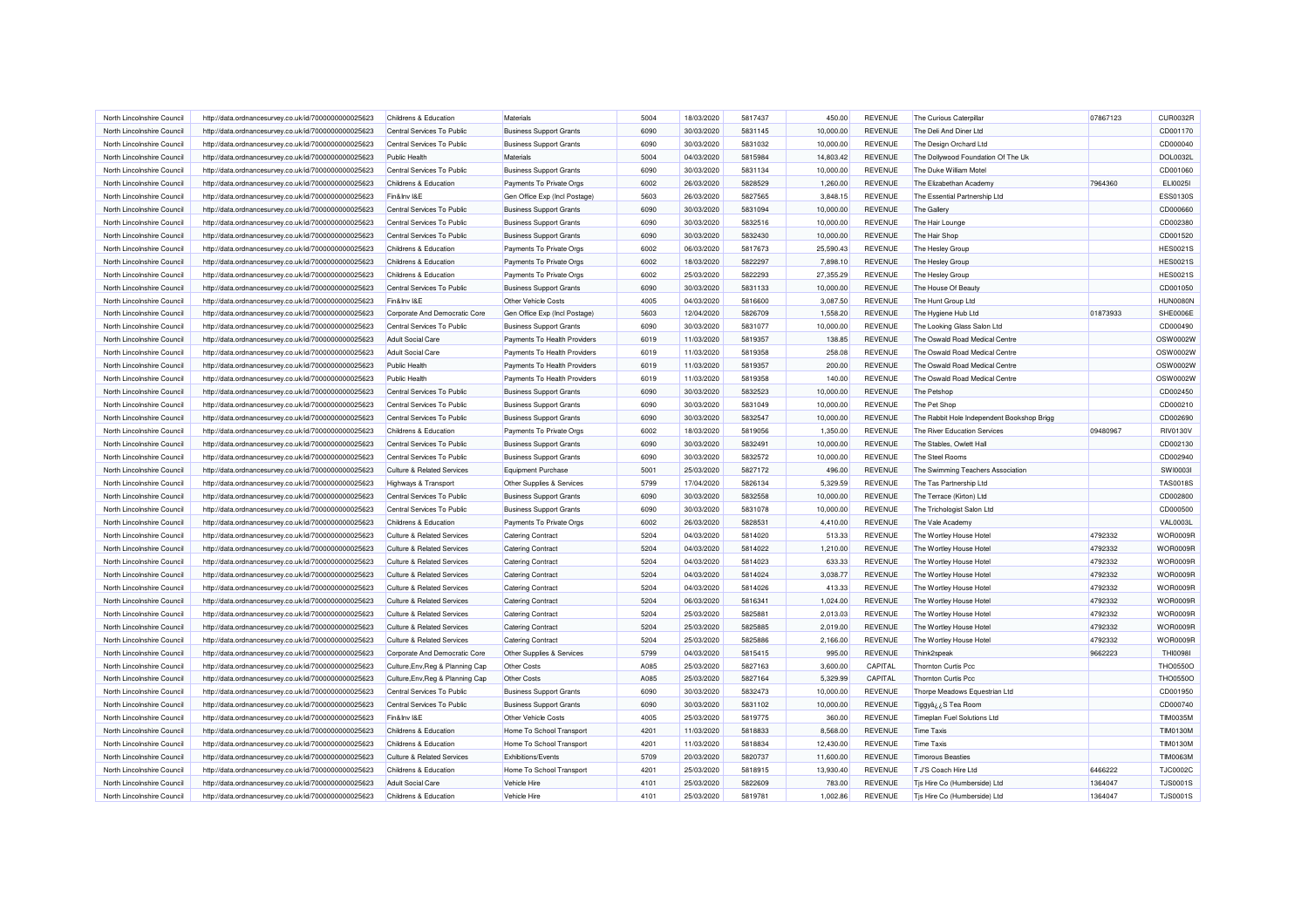| North Lincolnshire Council                               | http://data.ordnancesurvey.co.uk/id/7000000000025623 | <b>Culture &amp; Related Services</b>     | <b>Exhibitions/Events</b>      | 5709         | 06/03/2020               | 5817573            | 422.85             | REVENUE                          | Tjs Hire Co (Humberside) Ltd           | 1364047              | <b>TJS0001S</b>                    |
|----------------------------------------------------------|------------------------------------------------------|-------------------------------------------|--------------------------------|--------------|--------------------------|--------------------|--------------------|----------------------------------|----------------------------------------|----------------------|------------------------------------|
| North Lincolnshire Council                               | http://data.ordnancesurvey.co.uk/id/7000000000025623 | <b>Culture &amp; Related Services</b>     | Vehicle Hire                   | 4101         | 25/03/2020               | 5819776            | 745.71             | REVENUE                          | Tjs Hire Co (Humberside) Ltd           | 1364047              | <b>TJS0001S</b>                    |
| North Lincolnshire Council                               | http://data.ordnancesurvey.co.uk/id/7000000000025623 | Culture & Related Services                | Vehicle Hire                   | 4101         | 25/03/2020               | 5819777            | 766.43             | <b>REVENUE</b>                   | Tjs Hire Co (Humberside) Ltd           | 1364047              | <b>TJS0001S</b>                    |
| North Lincolnshire Council                               | http://data.ordnancesurvey.co.uk/id/7000000000025623 | <b>Culture &amp; Related Services</b>     | Vehicle Hire                   | 4101         | 30/03/2020               | 5822608            | 228.21             | <b>REVENUE</b>                   | Tjs Hire Co (Humberside) Ltd           | 1364047              | <b>TJS0001S</b>                    |
| North Lincolnshire Council                               | http://data.ordnancesurvey.co.uk/id/7000000000025623 | <b>Culture &amp; Related Services</b>     | Vehicle Repairs                | 4004         | 06/03/2020               | 5817377            | 318.00             | REVENUE                          | Tjs Hire Co (Humberside) Ltd           | 1364047              | <b>TJS0001S</b>                    |
| North Lincolnshire Council                               | http://data.ordnancesurvey.co.uk/id/7000000000025623 | Fin&Inv I&E                               | Other Vehicle Costs            | 4005         | 25/03/2020               | 5819782            | 863.83             | <b>REVENUE</b>                   | Tjs Hire Co (Humberside) Ltd           | 1364047              | <b>TJS0001S</b>                    |
| North Lincolnshire Council                               | http://data.ordnancesurvey.co.uk/id/7000000000025623 | Fin&Inv I&E                               | <b>Vehicle Hire</b>            | 4101         | 25/03/2020               | 5819783            | 308.57             | <b>REVENUE</b>                   | Tis Hire Co (Humberside) Ltd           | 1364047              | <b>TJS0001S</b>                    |
| North Lincolnshire Council                               | http://data.ordnancesurvey.co.uk/id/7000000000025623 | Highways & Transport                      | Vehicle Hire                   | 4101         | 25/03/2020               | 5819779            | 783.00             | REVENUE                          | Tjs Hire Co (Humberside) Ltd           | 1364047              | <b>TJS0001S</b>                    |
| North Lincolnshire Council                               | http://data.ordnancesurvey.co.uk/id/7000000000025623 | Highways & Transport                      | Vehicle Hire                   | 4101         | 25/03/2020               | 5819780            | 783.00             | REVENUE                          | Tjs Hire Co (Humberside) Ltd           | 1364047              | <b>TJS0001S</b>                    |
| North Lincolnshire Council                               | http://data.ordnancesurvey.co.uk/id/7000000000025623 | Central Services To Public                | <b>Business Support Grants</b> | 6090         | 30/03/2020               | 5832474            | 10,000.00          | <b>REVENUE</b>                   | Tms Troops Motor Services              |                      | CD001960                           |
| North Lincolnshire Council                               | http://data.ordnancesurvey.co.uk/id/7000000000025623 | Central Services To Public                | <b>Business Support Grants</b> | 6090         | 30/03/2020               | 5831085            | 10,000.00          | REVENUE                          | Tom Laycock Motors Ltd                 |                      | CD000570                           |
| North Lincolnshire Council                               | http://data.ordnancesurvey.co.uk/id/7000000000025623 | Central Services To Public                | <b>Business Support Grants</b> | 6090         | 30/03/2020               | 5831083            | 10,000.00          | REVENUE                          | Tom Laycock Mots Ltd                   |                      | CD000550                           |
| North Lincolnshire Council                               | http://data.ordnancesurvey.co.uk/id/7000000000025623 | Central Services To Public                | <b>Business Support Grants</b> | 6090         | 30/03/2020               | 5831126            | 10,000.00          | REVENUE                          | Tony1 motors Ltd                       |                      | CD000980                           |
| North Lincolnshire Council                               | http://data.ordnancesurvey.co.uk/id/7000000000025623 | <b>Adult Social Care</b>                  | Repair & Maintenance Costs     | 3000         | 25/03/2020               | 5825941            | 109.80             | REVENUE                          | Topcon Building Ltd                    | 9540672              | <b>TOP0050P</b>                    |
| North Lincolnshire Council                               | http://data.ordnancesurvey.co.uk/id/7000000000025623 | Childrens & Education                     | Repair & Maintenance Costs     | 3000         | 25/03/2020               | 5825941            | 65.00              | REVENUE                          | <b>Topcon Building Ltd</b>             | 9540672              | <b>TOP0050P</b>                    |
| North Lincolnshire Council                               | http://data.ordnancesurvey.co.uk/id/7000000000025623 | Corporate And Democratic Core             | Repair & Maintenance Costs     | 3000         | 25/03/2020               | 5825941            | 289.73             | <b>REVENUE</b>                   | <b>Topcon Building Ltd</b>             | 9540672              | <b>TOP0050P</b>                    |
| North Lincolnshire Council                               | http://data.ordnancesurvey.co.uk/id/7000000000025623 | <b>Culture &amp; Related Services</b>     | Repair & Maintenance Costs     | 3000         | 25/03/2020               | 5825941            | 742.89             | REVENUE                          | <b>Topcon Building Ltd</b>             | 9540672              | <b>TOP0050P</b>                    |
| North Lincolnshire Council                               | http://data.ordnancesurvey.co.uk/id/7000000000025623 | Environmental & Regulatory Svs            | Repair & Maintenance Costs     | 3000         | 25/03/2020               | 5825941            | 80.00              | <b>REVENUE</b>                   | <b>Topcon Building Ltd</b>             | 9540672              | <b>TOP0050P</b>                    |
| North Lincolnshire Council                               | http://data.ordnancesurvey.co.uk/id/7000000000025623 | Fin&Inv I&E                               | Repair & Maintenance Costs     | 3000         | 25/03/2020               | 5825941            | 227.65             | REVENUE                          | <b>Topcon Building Ltd</b>             | 9540672              | <b>TOP0050P</b>                    |
| North Lincolnshire Council                               | http://data.ordnancesurvey.co.uk/id/7000000000025623 | Corporate And Democratic Core             | It Software-Maintenance        | 5053         | 04/03/2020               | 5814823            | 570.90             | <b>REVENUE</b>                   | Topdesk Uk Ltd                         |                      | <b>TOP0100P</b>                    |
| North Lincolnshire Council                               | http://data.ordnancesurvey.co.uk/id/7000000000025623 | <b>Adult Social Care</b>                  | It Hardware - Purchase         | 5050         | 20/03/2020               | 5814801            | 220.00             | REVENUE                          | <b>Total Computer Networks Ltd</b>     | 04858126             | <b>TOT0031T</b>                    |
| North Lincolnshire Council                               | http://data.ordnancesurvey.co.uk/id/7000000000025623 | Adult Social Care                         | It Hardware - Purchase         | 5050         | 20/03/2020               | 5814827            | 657.40             | <b>REVENUE</b>                   | <b>Total Computer Networks Ltd</b>     | 04858126             | <b>TOT0031T</b>                    |
| North Lincolnshire Council                               | http://data.ordnancesurvey.co.uk/id/7000000000025623 | Corporate And Democratic Core             | <b>Equipment Purchase</b>      | 5001         | 20/03/2020               | 5814788            | 948.30             | REVENUE                          | <b>Total Computer Networks Ltd</b>     | 04858126             | <b>TOT0031T</b>                    |
| North Lincolnshire Council                               | http://data.ordnancesurvey.co.uk/id/7000000000025623 | Corporate And Democratic Core             | <b>Equipment Purchase</b>      | 5001         | 20/03/2020               | 5814802            | 2,750.00           | <b>REVENUE</b>                   | <b>Total Computer Networks Ltd</b>     | 04858126             | <b>TOT0031T</b>                    |
| North Lincolnshire Council                               | http://data.ordnancesurvey.co.uk/id/7000000000025623 | Corporate And Democratic Core             | <b>Equipment Purchase</b>      | 5001         | 20/03/2020               | 5818231            | 270.00             | REVENUE                          | <b>Total Computer Networks Ltd</b>     | 04858126             | <b>TOT0031T</b>                    |
|                                                          |                                                      |                                           |                                |              |                          |                    |                    |                                  |                                        |                      | <b>TOT0031T</b>                    |
| North Lincolnshire Council                               | http://data.ordnancesurvey.co.uk/id/7000000000025623 | Corporate And Democratic Core             | <b>Equipment Purchase</b>      | 5001<br>5001 | 25/03/2020               | 5815397            | 1,980.78           | <b>REVENUE</b>                   | <b>Total Computer Networks Ltd</b>     | 04858126             |                                    |
| North Lincolnshire Council<br>North Lincolnshire Council | http://data.ordnancesurvey.co.uk/id/7000000000025623 | Corporate And Democratic Core             | <b>Equipment Purchase</b>      | 5001         | 25/03/2020<br>16/04/2020 | 5821521<br>5822837 | 387.30<br>280.00   | <b>REVENUE</b><br><b>REVENUE</b> | <b>Total Computer Networks Ltd</b>     | 04858126<br>04858126 | <b>TOT0031T</b><br><b>TOT0031T</b> |
|                                                          | http://data.ordnancesurvey.co.uk/id/7000000000025623 | Corporate And Democratic Core             | <b>Equipment Purchase</b>      | 5603         |                          | 5827122            |                    |                                  | <b>Total Computer Networks Ltd</b>     |                      |                                    |
| North Lincolnshire Council                               | http://data.ordnancesurvey.co.uk/id/7000000000025623 | Corporate And Democratic Core             | Gen Office Exp (Incl Postage)  | 5053         | 30/03/2020<br>25/03/2020 | 5822719            | 252.00<br>2,100.00 | REVENUE<br><b>REVENUE</b>        | <b>Total Computer Networks Ltd</b>     | 04858126<br>04858126 | <b>TOT0031T</b><br><b>TOT0031T</b> |
| North Lincolnshire Council                               | http://data.ordnancesurvey.co.uk/id/7000000000025623 | Corporate And Democratic Core             | It Software-Maintenance        |              |                          |                    |                    |                                  | <b>Total Computer Networks Ltd</b>     |                      |                                    |
| North Lincolnshire Council                               | http://data.ordnancesurvey.co.uk/id/7000000000025623 | Highways & Transport                      | It Hardware - Purchase         | 5050         | 30/03/2020               | 5818237            | 272.00             | REVENUE                          | <b>Total Computer Networks Ltd</b>     | 04858126             | <b>TOT0031T</b>                    |
| North Lincolnshire Council                               | http://data.ordnancesurvey.co.uk/id/7000000000025623 | Fin&Inv I&E                               | Electricity                    | 3102         | 18/03/2020               | 5822423            | 3,782.81           | <b>REVENUE</b>                   | Total Gas & Power Ltd                  |                      | ELF0001F                           |
| North Lincolnshire Council                               | http://data.ordnancesurvey.co.uk/id/7000000000025623 | Central Services To Public                | <b>Business Support Grants</b> | 6090         | 30/03/2020               | 5831178            | 10,000.00          | REVENUE                          | Totally Polished Beauty And Nail Salon |                      | CD001500                           |
| North Lincolnshire Council                               | http://data.ordnancesurvey.co.uk/id/7000000000025623 | Childrens & Education                     | Payments To Private Orgs       | 6002         | 18/03/2020               | 5822101            | 4.050.00           | <b>REVENUE</b>                   | Tots On Tour Ltd                       |                      | <b>TOT0028T</b>                    |
| North Lincolnshire Council                               | http://data.ordnancesurvey.co.uk/id/7000000000025623 | <b>Adult Social Care</b>                  | Repair & Maintenance Costs     | 3000         | 18/03/2020               | 5822664            | 477.88             | REVENUE                          | Townsend Elec. Serv. - Mechanical      |                      | <b>TOW0600W</b>                    |
| North Lincolnshire Council                               | http://data.ordnancesurvey.co.uk/id/7000000000025623 | <b>Adult Social Care</b>                  | Repair & Maintenance Costs     | 3000         | 25/03/2020               | 5825943            | 200.20             | REVENUE                          | Townsend Elec. Serv. - Mechanical      |                      | <b>TOW0600W</b>                    |
| North Lincolnshire Council                               | http://data.ordnancesurvey.co.uk/id/7000000000025623 | <b>Adult Social Care</b>                  | Repair & Maintenance Costs     | 3000         | 25/03/2020               | 5826909            | 360.91             | REVENUE                          | Townsend Elec. Serv. - Mechanical      |                      | <b>TOW0600W</b>                    |
| North Lincolnshire Council                               | http://data.ordnancesurvey.co.uk/id/7000000000025623 | Central Services To Public                | Repair & Maintenance Costs     | 3000         | 25/03/2020               | 5826874            | $\Omega$           | <b>REVENUE</b>                   | Townsend Elec. Serv. - Mechanical      |                      | <b>TOW0600W</b>                    |
| North Lincolnshire Council                               | http://data.ordnancesurvey.co.uk/id/7000000000025623 | Central Services To Public                | Repair & Maintenance Costs     | 3000         | 25/03/2020               | 5826882            |                    | REVENUE                          | Townsend Elec. Serv. - Mechanical      |                      | <b>TOW0600W</b>                    |
| North Lincolnshire Council                               | http://data.ordnancesurvey.co.uk/id/7000000000025623 | Central Services To Public                | Repair & Maintenance Costs     | 3000         | 25/03/2020               | 5826889            | 226.50             | <b>REVENUE</b>                   | Townsend Elec. Serv. - Mechanical      |                      | <b>TOW0600W</b>                    |
| North Lincolnshire Council                               | http://data.ordnancesurvey.co.uk/id/7000000000025623 | Childrens & Education                     | Repair & Maintenance Costs     | 3000         | 25/03/2020               | 5825943            | 176.84             | REVENUE                          | Townsend Elec. Serv. - Mechanical      |                      | <b>TOW0600W</b>                    |
| North Lincolnshire Council                               | http://data.ordnancesurvey.co.uk/id/7000000000025623 | Corporate And Democratic Core             | Repair & Maintenance Costs     | 3000         | 18/03/2020               | 5822664            | 449.41             | <b>REVENUE</b>                   | Townsend Elec, Serv. - Mechanical      |                      | <b>TOW0600W</b>                    |
| North Lincolnshire Council                               | http://data.ordnancesurvey.co.uk/id/7000000000025623 | Corporate And Democratic Core             | Repair & Maintenance Costs     | 3000         | 25/03/2020               | 5825906            | 1,466.25           | <b>REVENUE</b>                   | Townsend Elec. Serv. - Mechanical      |                      | <b>TOW0600W</b>                    |
| North Lincolnshire Council                               | http://data.ordnancesurvey.co.uk/id/7000000000025623 | Corporate And Democratic Core             | Repair & Maintenance Costs     | 3000         | 25/03/2020               | 5825943            | 288.07             | REVENUE                          | Townsend Elec. Serv. - Mechanical      |                      | <b>TOW0600W</b>                    |
| North Lincolnshire Council                               | http://data.ordnancesurvey.co.uk/id/7000000000025623 | <b>Culture &amp; Related Services</b>     | Repair & Maintenance Costs     | 3000         | 18/03/2020               | 5822664            | 851.46             | REVENUE                          | Townsend Elec. Serv. - Mechanical      |                      | <b>TOW0600W</b>                    |
| North Lincolnshire Council                               | http://data.ordnancesurvey.co.uk/id/7000000000025623 | <b>Culture &amp; Related Services</b>     | Repair & Maintenance Costs     | 3000         | 25/03/2020               | 5825943            | 2,813.68           | <b>REVENUE</b>                   | Townsend Elec. Serv. - Mechanical      |                      | <b>TOW0600W</b>                    |
| North Lincolnshire Council                               | http://data.ordnancesurvey.co.uk/id/7000000000025623 | <b>Culture &amp; Related Services</b>     | Repair & Maintenance Costs     | 3000         | 25/03/2020               | 5826882            | 218.00             | <b>REVENUE</b>                   | Townsend Elec. Serv. - Mechanical      |                      | <b>TOW0600W</b>                    |
| North Lincolnshire Council                               | http://data.ordnancesurvey.co.uk/id/7000000000025623 | <b>Environmental &amp; Regulatory Svs</b> | Repair & Maintenance Costs     | 3000         | 18/03/2020               | 5822664            | 300.28             | REVENUE                          | Townsend Flec. Serv. - Mechanica       |                      | <b>TOW0600W</b>                    |
| North Lincolnshire Council                               | http://data.ordnancesurvey.co.uk/id/7000000000025623 | Fin&Inv I&E                               | Repair & Maintenance Costs     | 3000         | 25/03/2020               | 5825943            | 134.08             | <b>REVENUE</b>                   | Townsend Elec. Serv. - Mechanical      |                      | <b>TOW0600W</b>                    |
| North Lincolnshire Council                               | http://data.ordnancesurvey.co.uk/id/7000000000025623 | Fin&Inv I&E                               | Repair & Maintenance Costs     | 3000         | 25/03/2020               | 5825943            | 347.92             | <b>REVENUE</b>                   | Townsend Elec. Serv. - Mechanical      |                      | <b>TOW0600W</b>                    |
| North Lincolnshire Council                               | http://data.ordnancesurvey.co.uk/id/7000000000025623 | Highways & Transport                      | Repair & Maintenance Costs     | 3000         | 18/03/2020               | 5822664            | 54.00              | REVENUE                          | Townsend Elec. Serv. - Mechanical      |                      | <b>TOW0600W</b>                    |
| North Lincolnshire Council                               | http://data.ordnancesurvey.co.uk/id/7000000000025623 | Highways & Transport                      | Repair & Maintenance Costs     | 3000         | 18/03/2020               | 5822939            | 816.42             | REVENUE                          | Townsend Elec. Serv. - Mechanical      |                      | <b>TOW0600W</b>                    |
| North Lincolnshire Council                               | http://data.ordnancesurvey.co.uk/id/7000000000025623 | Childrens & Education                     | Repair & Maintenance Costs     | 3000         | 18/03/2020               | 5822790            | 153.46             | REVENUE                          | <b>Townsend Electrical Services</b>    |                      | <b>TOW0097W</b>                    |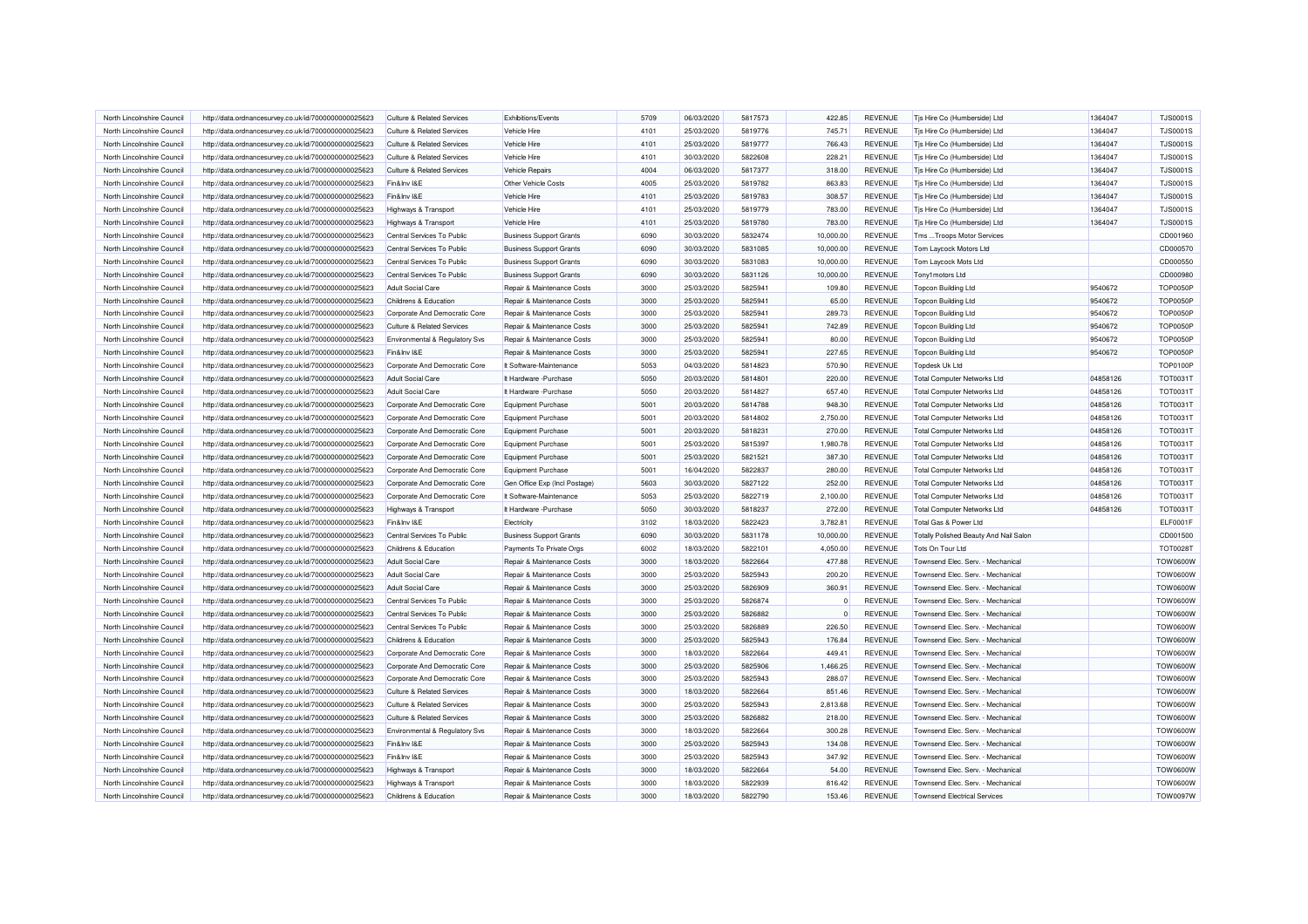| North Lincolnshire Council | http://data.ordnancesurvey.co.uk/id/7000000000025623 | Corporate And Democratic Core         | Repair & Maintenance Costs                           | 3000 | 18/03/2020 | 5822790 | 984.75     | REVENUE        | <b>Townsend Electrical Services</b>         |          | <b>TOW0097W</b> |
|----------------------------|------------------------------------------------------|---------------------------------------|------------------------------------------------------|------|------------|---------|------------|----------------|---------------------------------------------|----------|-----------------|
| North Lincolnshire Council | http://data.ordnancesurvey.co.uk/id/7000000000025623 | Corporate And Democratic Core         | Repair & Maintenance Costs                           | 3000 | 25/03/2020 | 5826876 | 948.96     | <b>REVENUE</b> | <b>Townsend Electrical Services</b>         |          | <b>TOW0097W</b> |
| North Lincolnshire Council | http://data.ordnancesurvey.co.uk/id/7000000000025623 | <b>Culture &amp; Related Services</b> | Equipment Maint.& Repair                             | 5003 | 25/03/2020 | 5826871 | 1,178.22   | <b>REVENUE</b> | <b>Townsend Electrical Services</b>         |          | <b>TOW0097W</b> |
| North Lincolnshire Council | http://data.ordnancesurvey.co.uk/id/7000000000025623 | <b>Culture &amp; Related Services</b> | <b>Equipment Purchase</b>                            | 5001 | 25/03/2020 | 5826901 | 236.66     | REVENUE        | <b>Townsend Electrical Services</b>         |          | <b>TOW0097W</b> |
| North Lincolnshire Council | http://data.ordnancesurvey.co.uk/id/7000000000025623 | <b>Culture &amp; Related Services</b> | Repair & Maintenance Costs                           | 3000 | 18/03/2020 | 5822790 | 1,238.55   | REVENUE        | <b>Townsend Electrical Services</b>         |          | <b>TOW0097W</b> |
| North Lincolnshire Council | http://data.ordnancesurvey.co.uk/id/7000000000025623 | <b>Culture &amp; Related Services</b> | Repair & Maintenance Costs                           | 3000 | 25/03/2020 | 5825942 | 96.75      | <b>REVENUE</b> | <b>Townsend Electrical Services</b>         |          | <b>TOW0097W</b> |
| North Lincolnshire Council | http://data.ordnancesurvey.co.uk/id/7000000000025623 | <b>Culture &amp; Related Services</b> | Repair & Maintenance Costs                           | 3000 | 25/03/2020 | 5826877 | 604.99     | <b>REVENUE</b> | <b>Townsend Electrical Services</b>         |          | <b>TOW0097W</b> |
| North Lincolnshire Council | http://data.ordnancesurvey.co.uk/id/7000000000025623 | <b>Culture &amp; Related Services</b> | Repair & Maintenance Costs                           | 3000 | 25/03/2020 | 5826899 | 5,529.07   | <b>REVENUE</b> | <b>Townsend Electrical Services</b>         |          | <b>TOW0097W</b> |
| North Lincolnshire Council | http://data.ordnancesurvey.co.uk/id/7000000000025623 | Culture & Related Services            | Repair & Maintenance Costs                           | 3000 | 25/03/2020 | 5826903 | 433.25     | <b>REVENUE</b> | <b>Townsend Electrical Services</b>         |          | <b>TOW0097W</b> |
| North Lincolnshire Council | http://data.ordnancesurvey.co.uk/id/7000000000025623 | Environmental & Regulatory Svs        | Repair & Maintenance Costs                           | 3000 | 18/03/2020 | 5822790 | 81.00      | <b>REVENUE</b> | <b>Townsend Electrical Services</b>         |          | <b>TOW0097W</b> |
| North Lincolnshire Council | http://data.ordnancesurvey.co.uk/id/7000000000025623 | Environmental & Regulatory Svs        | Repair & Maintenance Costs                           | 3000 | 25/03/2020 | 5825942 | 1,299.19   | REVENUE        | <b>Townsend Electrical Services</b>         |          | <b>TOW0097W</b> |
| North Lincolnshire Council | http://data.ordnancesurvey.co.uk/id/7000000000025623 | Environmental & Regulatory Svs        | Repair & Maintenance Costs                           | 3000 | 25/03/2020 | 5826855 | 524.87     | <b>REVENUE</b> | <b>Townsend Electrical Services</b>         |          | <b>TOW0097W</b> |
| North Lincolnshire Council | http://data.ordnancesurvey.co.uk/id/7000000000025623 | Fin&Inv I&E                           | Repair & Maintenance Costs                           | 3000 | 25/03/2020 | 5825942 | 81.00      | REVENUE        | <b>Townsend Electrical Services</b>         |          | TOW0097W        |
| North Lincolnshire Council | http://data.ordnancesurvey.co.uk/id/7000000000025623 | Childrens & Education                 | Payments To Private Orgs                             | 6002 | 04/03/2020 | 5815903 | 8,556.51   | <b>REVENUE</b> | <b>Toy Box Nursery</b>                      |          | <b>TOY0009Y</b> |
| North Lincolnshire Council | http://data.ordnancesurvey.co.uk/id/7000000000025623 | <b>Culture &amp; Related Services</b> | Exhibitions/Events                                   | 5709 | 13/03/2020 | 5819924 | 5,000.00   | REVENUE        | <b>Tracy Satchwill</b>                      |          | SAT0064T        |
| North Lincolnshire Council | http://data.ordnancesurvey.co.uk/id/7000000000025623 | <b>Culture &amp; Related Services</b> | <b>Exhibitions/Events</b>                            | 5709 | 15/04/2020 | 5823134 | 831.00     | REVENUE        | <b>Tracy Satchwill</b>                      |          | SAT0064T        |
| North Lincolnshire Council | http://data.ordnancesurvey.co.uk/id/7000000000025623 | Central Services To Public            | <b>Business Support Grants</b>                       | 6090 | 30/03/2020 | 5832577 | 10.000.00  | <b>REVENUE</b> | Trainload Limited                           |          | CD002990        |
| North Lincolnshire Council | http://data.ordnancesurvey.co.uk/id/7000000000025623 | <b>Highways &amp; Transport</b>       | <b>Concessionary Fares</b>                           | 6010 | 25/03/2020 | 5826423 | 5,215.00   | <b>REVENUE</b> | <b>Transpennine Express</b>                 | 09111801 | <b>TRA0251A</b> |
| North Lincolnshire Council | http://data.ordnancesurvey.co.uk/id/7000000000025623 | Highways & Transport                  | <b>Concessionary Fares</b>                           | 6010 | 25/03/2020 | 5826424 | 5,186.00   | REVENUE        | <b>Transpennine Express</b>                 | 09111801 | <b>TRA0251A</b> |
| North Lincolnshire Council | http://data.ordnancesurvey.co.uk/id/7000000000025623 | Environmental & Regulatory Svs        | Payments To Private Orgs                             | 6002 | 25/03/2020 | 5827093 | 310,811.99 | <b>REVENUE</b> | Transwaste Recycling And Aggregates Ltd     | 3863280  | <b>TRA0252A</b> |
| North Lincolnshire Council | http://data.ordnancesurvey.co.uk/id/7000000000025623 | Environmental & Regulatory Svs        | Payments To Private Orgs                             | 6002 | 25/03/2020 | 5827095 | 3,995.04   | <b>REVENUE</b> | Transwaste Recycling And Aggregates Ltd     | 3863280  | <b>TRA0252A</b> |
| North Lincolnshire Council |                                                      | Childrens & Education                 |                                                      | 6002 | 11/03/2020 | 5819414 | 19,877.47  | REVENUE        | <b>Treehouse Care Ltd</b>                   |          | <b>TRE0066E</b> |
| North Lincolnshire Council | http://data.ordnancesurvey.co.uk/id/7000000000025623 | Childrens & Education                 | Payments To Private Orgs<br>Payments To Private Orgs | 6002 | 11/03/2020 | 5819416 | 17,761.63  | REVENUE        | Treehouse Care Ltd                          |          | <b>TRE0066E</b> |
|                            | http://data.ordnancesurvey.co.uk/id/7000000000025623 |                                       |                                                      |      |            |         |            |                |                                             |          |                 |
| North Lincolnshire Council | http://data.ordnancesurvey.co.uk/id/7000000000025623 | Childrens & Education                 | Payments To Private Orgs                             | 6002 | 30/03/2020 | 5826146 | 21,248.33  | <b>REVENUE</b> | <b>Treehouse Care Ltd</b>                   |          | <b>TRE0066E</b> |
| North Lincolnshire Council | http://data.ordnancesurvey.co.uk/id/7000000000025623 | Childrens & Education                 | Payments To Private Orgs                             | 6002 | 30/03/2020 | 5826422 | 18,986.57  | REVENUE        | Treehouse Care Ltd                          |          | <b>TRE0066E</b> |
| North Lincolnshire Council | http://data.ordnancesurvey.co.uk/id/7000000000025623 | Fin&Inv I&E                           | Equipment Maint.& Repair                             | 5003 | 25/03/2020 | 5822611 | 756.72     | <b>REVENUE</b> | <b>Trent Lifting Ltd</b>                    | 6750266  | <b>TRE0003E</b> |
| North Lincolnshire Council | http://data.ordnancesurvey.co.uk/id/7000000000025623 | Highways & Transport                  | Materials                                            | 5004 | 18/03/2020 | 5822610 | 296.52     | <b>REVENUE</b> | <b>Trent Lifting Ltd</b>                    | 6750266  | <b>TRE0003E</b> |
| North Lincolnshire Council | http://data.ordnancesurvey.co.uk/id/7000000000025623 | Childrens & Education                 | Other Supplies & Services                            | 5799 | 20/03/2020 | 5824709 | 1.151.50   | <b>REVENUE</b> | <b>Trent Valley Electrical Services Ltd</b> |          | <b>TRE0023E</b> |
| North Lincolnshire Council | http://data.ordnancesurvey.co.uk/id/7000000000025623 | Central Services To Public            | Repair & Maintenance Costs                           | 3000 | 04/03/2020 | 5815421 |            | <b>REVENUE</b> | <b>Trent Valley Refrigeration Ltd</b>       | 04394681 | <b>TRE0071E</b> |
| North Lincolnshire Council | http://data.ordnancesurvey.co.uk/id/7000000000025623 | Central Services To Public            | Repair & Maintenance Costs                           | 3000 | 25/03/2020 | 5826854 | $\Omega$   | REVENUE        | <b>Trent Valley Refrigeration Ltd</b>       | 04394681 | <b>TRE0071E</b> |
| North Lincolnshire Council | http://data.ordnancesurvey.co.uk/id/7000000000025623 | Central Services To Public            | Repair & Maintenance Costs                           | 3000 | 25/03/2020 | 5826858 | $\Omega$   | REVENUE        | <b>Trent Valley Refrigeration Ltd</b>       | 04394681 | <b>TRE0071E</b> |
| North Lincolnshire Council | http://data.ordnancesurvey.co.uk/id/7000000000025623 | <b>Culture &amp; Related Services</b> | Repair & Maintenance Costs                           | 3000 | 18/03/2020 | 5822936 | 439.00     | <b>REVENUE</b> | <b>Trent Valley Refrigeration Ltd</b>       | 04394681 | <b>TRE0071E</b> |
| North Lincolnshire Council | http://data.ordnancesurvey.co.uk/id/7000000000025623 | <b>Culture &amp; Related Services</b> | Repair & Maintenance Costs                           | 3000 | 25/03/2020 | 5826858 | 865.00     | REVENUE        | Trent Valley Refrigeration Ltd              | 04394681 | <b>TRE0071E</b> |
| North Lincolnshire Council | http://data.ordnancesurvey.co.uk/id/7000000000025623 | Public Health                         | Equipment Maint.& Repair                             | 5003 | 22/04/2020 | 5827369 | 300.00     | <b>REVENUE</b> | <b>Trent Valley Refrigeration Ltd</b>       | 04394681 | <b>TRE0071E</b> |
| North Lincolnshire Council | http://data.ordnancesurvey.co.uk/id/7000000000025623 | <b>Adult Social Care</b>              | Payments To Health Providers                         | 6019 | 11/03/2020 | 5818180 | 477.98     | REVENUE        | <b>Trent View Medical Practice</b>          |          | <b>TRE0056E</b> |
| North Lincolnshire Council | http://data.ordnancesurvey.co.uk/id/7000000000025623 | <b>Adult Social Care</b>              | Payments To Health Providers                         | 6019 | 11/03/2020 | 5819360 | 558.56     | <b>REVENUE</b> | <b>Trent View Medical Practice</b>          |          | <b>TRE0056E</b> |
| North Lincolnshire Council | http://data.ordnancesurvey.co.uk/id/7000000000025623 | <b>Adult Social Care</b>              | Payments To Health Providers                         | 6019 | 30/03/2020 | 5814835 | 626.03     | REVENUE        | <b>Trent View Medical Practice</b>          |          | <b>TRE0056E</b> |
| North Lincolnshire Council | http://data.ordnancesurvey.co.uk/id/7000000000025623 | <b>Childrens &amp; Education</b>      | <b>Examination Fees</b>                              | 5730 | 18/03/2020 | 5822317 | 870.00     | <b>REVENUE</b> | <b>Trinity College London</b>               | 2683033  | <b>TRI00641</b> |
| North Lincolnshire Council | http://data.ordnancesurvey.co.uk/id/7000000000025623 | Childrens & Education                 | <b>Examination Fees</b>                              | 5730 | 18/03/2020 | 5822324 | 870.00     | REVENUE        | <b>Trinity College London</b>               | 2683033  | <b>TRI00641</b> |
| North Lincolnshire Council | http://data.ordnancesurvey.co.uk/id/7000000000025623 | Corporate And Democratic Core         | <b>Cleaning Services &amp; Contracts</b>             | 3311 | 25/03/2020 | 5825903 | 1.768.00   | <b>REVENUE</b> | <b>Tulip Healthcare</b>                     | 5633972  | <b>TUL0004L</b> |
| North Lincolnshire Council | http://data.ordnancesurvey.co.uk/id/7000000000025623 | Environmental & Regulatory Svs        | <b>Cleaning Services &amp; Contracts</b>             | 3311 | 25/03/2020 | 5825905 | 312.00     | <b>REVENUE</b> | <b>Tulip Healthcare</b>                     | 5633972  | <b>TUL0004L</b> |
| North Lincolnshire Council | http://data.ordnancesurvey.co.uk/id/7000000000025623 | Environmental & Regulatory Svs        | <b>Equipment Purchase</b>                            | 5001 | 11/03/2020 | 5815937 | 5.498.40   | <b>REVENUE</b> | Tunstall Healthcare (Uk) Ltd                | 1332249  | <b>TUN0021N</b> |
| North Lincolnshire Council | http://data.ordnancesurvey.co.uk/id/7000000000025623 | Environmental & Regulatory Svs        | <b>Equipment Purchase</b>                            | 5001 | 13/03/2020 | 5815935 | 1,873.50   | <b>REVENUE</b> | Tunstall Healthcare (Uk) Ltd                | 1332249  | <b>TUN0021N</b> |
| North Lincolnshire Council | http://data.ordnancesurvey.co.uk/id/7000000000025623 | <b>Adult Social Care</b>              | Provisions                                           | 5201 | 11/03/2020 | 5815917 | 487.48     | <b>REVENUE</b> | <b>Turner Price Ltd</b>                     | 02732141 | <b>TUR0245R</b> |
| North Lincolnshire Council | http://data.ordnancesurvey.co.uk/id/7000000000025623 | <b>Adult Social Care</b>              | Provisions                                           | 5201 | 15/04/2020 | 5819652 | 401.18     | <b>REVENUE</b> | Turner Price Ltd                            | 02732141 | <b>TUR0245R</b> |
| North Lincolnshire Council | http://data.ordnancesurvey.co.uk/id/7000000000025623 | <b>Adult Social Care</b>              | Provisions                                           | 5201 | 15/04/2020 | 5823983 | 376.25     | REVENUE        | <b>Turner Price Ltd</b>                     | 02732141 | <b>TUR0245R</b> |
| North Lincolnshire Council | http://data.ordnancesurvey.co.uk/id/7000000000025623 | <b>Adult Social Care</b>              | Provisions                                           | 5201 | 15/04/2020 | 5832418 | 2,511.26   | REVENUE        | <b>Turner Price Ltd</b>                     | 02732141 | <b>TUR0245R</b> |
| North Lincolnshire Council | http://data.ordnancesurvey.co.uk/id/7000000000025623 | <b>Adult Social Care</b>              | Provisions                                           | 5201 | 15/04/2020 | 5832419 | 457.68     | REVENUE        | Turner Price Ltd                            | 02732141 | <b>TUR0245R</b> |
| North Lincolnshire Council | http://data.ordnancesurvey.co.uk/id/7000000000025623 | <b>Culture &amp; Related Services</b> | Provisions                                           | 5201 | 11/03/2020 | 5816475 | 567.23     | <b>REVENUE</b> | <b>Turner Price Ltd</b>                     | 02732141 | <b>TUR0245R</b> |
| North Lincolnshire Council | http://data.ordnancesurvey.co.uk/id/7000000000025623 | <b>Culture &amp; Related Services</b> | Provisions                                           | 5201 | 15/04/2020 | 5819463 | 231.09     | <b>REVENUE</b> | Turner Price I td                           | 02732141 | <b>TUR0245R</b> |
| North Lincolnshire Council | http://data.ordnancesurvey.co.uk/id/7000000000025623 | <b>Culture &amp; Related Services</b> | Provisions                                           | 5201 | 15/04/2020 | 5820857 | 484.91     | <b>REVENUE</b> | Turner Price Ltd                            | 02732141 | <b>TUR0245R</b> |
| North Lincolnshire Council | http://data.ordnancesurvey.co.uk/id/7000000000025623 | Culture & Related Services            | Provisions                                           | 5201 | 15/04/2020 | 5820859 | 559.38     | <b>REVENUE</b> | <b>Turner Price Ltd</b>                     | 02732141 | <b>TUR0245R</b> |
| North Lincolnshire Council | http://data.ordnancesurvey.co.uk/id/7000000000025623 | <b>Culture &amp; Related Services</b> | Provisions                                           | 5201 | 15/04/2020 | 5822743 | 251.68     | <b>REVENUE</b> | <b>Turner Price Ltd</b>                     | 02732141 | <b>TUR0245R</b> |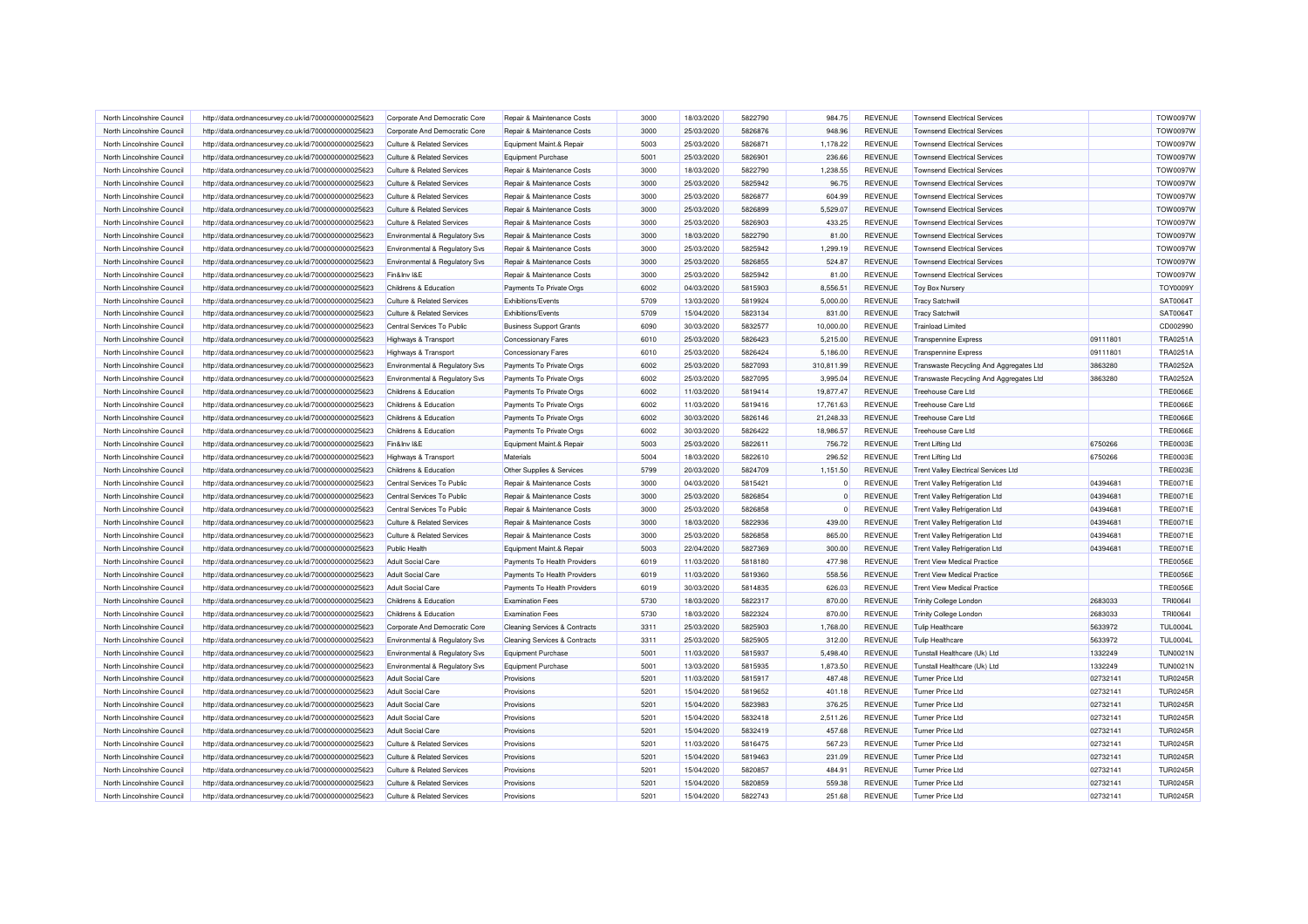| North Lincolnshire Council                               | http://data.ordnancesurvey.co.uk/id/7000000000025623 | <b>Culture &amp; Related Services</b> | Provisions | 5201 | 15/04/2020 | 5822747 | 246.94 | <b>REVENUE</b>                   | <b>Turner Price Ltd</b> | 02732141 | <b>TUR0245R</b> |
|----------------------------------------------------------|------------------------------------------------------|---------------------------------------|------------|------|------------|---------|--------|----------------------------------|-------------------------|----------|-----------------|
| North Lincolnshire Council                               | http://data.ordnancesurvey.co.uk/id/7000000000025623 | Fin&Inv I&E                           | Provisions | 5201 | 04/03/2020 | 5815723 | 353.32 | <b>REVENUE</b>                   | <b>Turner Price Ltd</b> | 02732141 | <b>TUR0245R</b> |
| North Lincolnshire Council                               | http://data.ordnancesurvey.co.uk/id/7000000000025623 | Fin&Inv I&E                           | Provisions | 5201 | 04/03/2020 | 5815724 | 310.91 | <b>REVENUE</b>                   | Turner Price I td       | 02732141 | <b>TUR0245R</b> |
| North Lincolnshire Council                               | http://data.ordnancesurvey.co.uk/id/7000000000025623 | Fin&Inv I&E                           | Provisions | 5201 | 04/03/2020 | 5815725 | 279.50 | <b>REVENUE</b>                   | <b>Turner Price Ltd</b> | 02732141 | <b>TUR0245R</b> |
| North Lincolnshire Council                               | http://data.ordnancesurvey.co.uk/id/7000000000025623 | Fin&Inv I&E                           | Provisions | 5201 | 04/03/2020 | 5815726 | 260.52 | REVENUE                          | <b>Turner Price Ltd</b> | 02732141 | <b>TUR0245R</b> |
| North Lincolnshire Council                               | http://data.ordnancesurvey.co.uk/id/7000000000025623 | Fin&Inv I&E                           | Provisions | 5201 | 04/03/2020 | 5815735 | 711.02 | REVENUE                          | <b>Turner Price Ltd</b> | 02732141 | <b>TUR0245R</b> |
|                                                          |                                                      |                                       |            |      |            |         |        |                                  |                         |          |                 |
| North Lincolnshire Council<br>North Lincolnshire Council | http://data.ordnancesurvey.co.uk/id/7000000000025623 | Fin&Inv I&E                           | Provisions | 5201 | 04/03/2020 | 5815740 | 300.96 | <b>REVENUE</b><br><b>REVENUE</b> | <b>Turner Price Ltd</b> | 02732141 | <b>TUR0245R</b> |
|                                                          | http://data.ordnancesurvey.co.uk/id/7000000000025623 | Fin&Inv I&E                           | Provisions | 5201 | 04/03/2020 | 5815741 | 285.20 |                                  | <b>Turner Price Ltd</b> | 02732141 | <b>TUR0245R</b> |
| North Lincolnshire Council                               | http://data.ordnancesurvey.co.uk/id/7000000000025623 | Fin&Inv I&E                           | Provisions | 5201 | 04/03/2020 | 5815743 | 295.81 | REVENUE                          | <b>Turner Price Ltd</b> | 02732141 | <b>TUR0245R</b> |
| North Lincolnshire Council                               | http://data.ordnancesurvey.co.uk/id/7000000000025623 | Fin&Inv I&E                           | Provisions | 5201 | 04/03/2020 | 5815745 | 272.57 | <b>REVENUE</b>                   | <b>Turner Price Ltd</b> | 02732141 | <b>TUR0245R</b> |
| North Lincolnshire Council                               | http://data.ordnancesurvey.co.uk/id/7000000000025623 | Fin&Inv I&E                           | Provisions | 5201 | 04/03/2020 | 5815747 | 302.01 | REVENUE                          | <b>Turner Price Ltd</b> | 02732141 | <b>TUR0245R</b> |
| North Lincolnshire Council                               | http://data.ordnancesurvey.co.uk/id/7000000000025623 | Fin&Inv I&E                           | Provisions | 5201 | 04/03/2020 | 5815752 | 320.07 | REVENUE                          | Turner Price Ltd        | 02732141 | <b>TUR0245R</b> |
| North Lincolnshire Council                               | http://data.ordnancesurvey.co.uk/id/7000000000025623 | Fin&Inv I&E                           | Provisions | 5201 | 04/03/2020 | 5815754 | 368.07 | REVENUE                          | <b>Turner Price Ltd</b> | 02732141 | <b>TUR0245R</b> |
| North Lincolnshire Council                               | http://data.ordnancesurvey.co.uk/id/7000000000025623 | Fin&Inv I&F                           | Provisions | 5201 | 04/03/2020 | 5815760 | 423.46 | REVENUE                          | Turner Price Ltd        | 02732141 | <b>TUR0245R</b> |
| North Lincolnshire Council                               | http://data.ordnancesurvey.co.uk/id/7000000000025623 | Fin&Inv I&E                           | Provisions | 5201 | 04/03/2020 | 5815765 | 257.37 | REVENUE                          | <b>Turner Price Ltd</b> | 02732141 | <b>TUR0245R</b> |
| North Lincolnshire Council                               | http://data.ordnancesurvey.co.uk/id/7000000000025623 | Fin&Inv I&E                           | Provisions | 5201 | 04/03/2020 | 5815768 | 326.24 | <b>REVENUE</b>                   | <b>Turner Price Ltd</b> | 02732141 | <b>TUR0245R</b> |
| North Lincolnshire Council                               | http://data.ordnancesurvey.co.uk/id/7000000000025623 | Fin&Inv I&E                           | Provisions | 5201 | 04/03/2020 | 5815769 | 350.81 | REVENUE                          | Turner Price I td       | 02732141 | <b>TUR0245R</b> |
| North Lincolnshire Council                               | http://data.ordnancesurvey.co.uk/id/7000000000025623 | Fin&Inv I&E                           | Provisions | 5201 | 04/03/2020 | 5815775 | 364.78 | <b>REVENUE</b>                   | <b>Turner Price Ltd</b> | 02732141 | <b>TUR0245R</b> |
| North Lincolnshire Council                               | http://data.ordnancesurvey.co.uk/id/7000000000025623 | Fin&Inv I&E                           | Provisions | 5201 | 04/03/2020 | 5815778 | 257.90 | REVENUE                          | <b>Turner Price Ltd</b> | 02732141 | <b>TUR0245R</b> |
| North Lincolnshire Council                               | http://data.ordnancesurvey.co.uk/id/7000000000025623 | Fin&Inv I&E                           | Provisions | 5201 | 11/03/2020 | 5819234 | 246.38 | <b>REVENUE</b>                   | <b>Turner Price Ltd</b> | 02732141 | <b>TUR0245R</b> |
| North Lincolnshire Council                               | http://data.ordnancesurvey.co.uk/id/7000000000025623 | Fin&Inv I&E                           | Provisions | 5201 | 11/03/2020 | 5819266 | 273.04 | <b>REVENUE</b>                   | <b>Turner Price Ltd</b> | 02732141 | <b>TUR0245R</b> |
| North Lincolnshire Council                               | http://data.ordnancesurvey.co.uk/id/7000000000025623 | Fin&Inv I&E                           | Provisions | 5201 | 11/03/2020 | 5819267 | 272.40 | <b>REVENUE</b>                   | <b>Turner Price Ltd</b> | 02732141 | <b>TUR0245R</b> |
| North Lincolnshire Council                               | http://data.ordnancesurvey.co.uk/id/7000000000025623 | Fin&Inv I&E                           | Provisions | 5201 | 11/03/2020 | 5819277 | 540.17 | REVENUE                          | <b>Turner Price Ltd</b> | 02732141 | <b>TUR0245R</b> |
| North Lincolnshire Council                               | http://data.ordnancesurvey.co.uk/id/7000000000025623 | Fin&Inv I&E                           | Provisions | 5201 | 11/03/2020 | 5819283 | 408.81 | <b>REVENUE</b>                   | <b>Turner Price Ltd</b> | 02732141 | <b>TUR0245R</b> |
| North Lincolnshire Council                               | http://data.ordnancesurvey.co.uk/id/7000000000025623 | Fin&Inv I&E                           | Provisions | 5201 | 11/03/2020 | 5819285 | 350.63 | REVENUE                          | <b>Turner Price Ltd</b> | 02732141 | <b>TUR0245R</b> |
| North Lincolnshire Council                               | http://data.ordnancesurvey.co.uk/id/7000000000025623 | Fin&Inv I&E                           | Provisions | 5201 | 11/03/2020 | 5819295 | 399.71 | <b>REVENUE</b>                   | <b>Turner Price Ltd</b> | 02732141 | <b>TUR0245R</b> |
| North Lincolnshire Council                               | http://data.ordnancesurvey.co.uk/id/7000000000025623 | Fin&Inv I&E                           | Provisions | 5201 | 11/03/2020 | 5819296 | 333.79 | REVENUE                          | <b>Turner Price Ltd</b> | 02732141 | <b>TUR0245R</b> |
| North Lincolnshire Council                               | http://data.ordnancesurvey.co.uk/id/7000000000025623 | Fin&Inv I&E                           | Provisions | 5201 | 11/03/2020 | 5819302 | 406.54 | <b>REVENUE</b>                   | Turner Price I td       | 02732141 | <b>TUR0245R</b> |
| North Lincolnshire Council                               | http://data.ordnancesurvey.co.uk/id/7000000000025623 | Fin&Inv I&E                           | Provisions | 5201 | 11/03/2020 | 5819310 | 357.13 | REVENUE                          | <b>Turner Price Ltd</b> | 02732141 | <b>TUR0245R</b> |
| North Lincolnshire Council                               | http://data.ordnancesurvey.co.uk/id/7000000000025623 | Fin&Inv I&E                           | Provisions | 5201 | 11/03/2020 | 5819311 | 346.38 | <b>REVENUE</b>                   | <b>Turner Price Ltd</b> | 02732141 | <b>TUR0245R</b> |
| North Lincolnshire Council                               | http://data.ordnancesurvey.co.uk/id/7000000000025623 | Fin&Inv I&E                           | Provisions | 5201 | 11/03/2020 | 5819317 | 317.02 | REVENUE                          | <b>Turner Price Ltd</b> | 02732141 | <b>TUR0245R</b> |
| North Lincolnshire Council                               | http://data.ordnancesurvey.co.uk/id/7000000000025623 | Fin&Inv I&E                           | Provisions | 5201 | 20/03/2020 | 5823769 | 265.17 | <b>REVENUE</b>                   | <b>Turner Price Ltd</b> | 02732141 | <b>TUR0245R</b> |
| North Lincolnshire Council                               | http://data.ordnancesurvey.co.uk/id/7000000000025623 | Fin&Inv I&E                           | Provisions | 5201 | 20/03/2020 | 5823770 | 330.42 | REVENUE                          | <b>Turner Price Ltd</b> | 02732141 | <b>TUR0245R</b> |
| North Lincolnshire Council                               |                                                      | Fin&Inv I&E                           | Provisions | 5201 | 20/03/2020 | 5823773 | 279.17 | <b>REVENUE</b>                   | <b>Turner Price Ltd</b> | 02732141 | <b>TUR0245R</b> |
|                                                          | http://data.ordnancesurvey.co.uk/id/7000000000025623 |                                       |            |      |            |         |        |                                  |                         | 02732141 | <b>TUR0245R</b> |
| North Lincolnshire Council                               | http://data.ordnancesurvey.co.uk/id/7000000000025623 | Fin&Inv I&E                           | Provisions | 5201 | 20/03/2020 | 5823774 | 306.54 | <b>REVENUE</b>                   | <b>Turner Price Ltd</b> |          |                 |
| North Lincolnshire Council                               | http://data.ordnancesurvey.co.uk/id/7000000000025623 | Fin&Inv I&E                           | Provisions | 5201 | 20/03/2020 | 5823783 | 507.77 | REVENUE                          | <b>Turner Price Ltd</b> | 02732141 | <b>TUR0245R</b> |
| North Lincolnshire Council                               | http://data.ordnancesurvey.co.uk/id/7000000000025623 | Fin&Inv I&E                           | Provisions | 5201 | 20/03/2020 | 5823788 | 417.82 | <b>REVENUE</b>                   | <b>Turner Price Ltd</b> | 02732141 | <b>TUR0245R</b> |
| North Lincolnshire Council                               | http://data.ordnancesurvey.co.uk/id/7000000000025623 | Fin&Inv I&E                           | Provisions | 5201 | 20/03/2020 | 5823791 | 250.82 | <b>REVENUE</b>                   | <b>Turner Price Ltd</b> | 02732141 | <b>TUR0245R</b> |
| North Lincolnshire Council                               | http://data.ordnancesurvey.co.uk/id/7000000000025623 | Fin&Inv I&E                           | Provisions | 5201 | 20/03/2020 | 5823795 | 252.85 | REVENUE                          | <b>Turner Price Ltd</b> | 02732141 | <b>TUR0245R</b> |
| North Lincolnshire Council                               | http://data.ordnancesurvey.co.uk/id/7000000000025623 | Fin&Inv I&E                           | Provisions | 5201 | 20/03/2020 | 5823800 | 289.55 | <b>REVENUE</b>                   | <b>Turner Price Ltd</b> | 02732141 | <b>TUR0245R</b> |
| North Lincolnshire Council                               | http://data.ordnancesurvey.co.uk/id/7000000000025623 | Fin&Inv I&E                           | Provisions | 5201 | 20/03/2020 | 5823802 | 280.30 | <b>REVENUE</b>                   | <b>Turner Price Ltd</b> | 02732141 | <b>TUR0245R</b> |
| North Lincolnshire Council                               | http://data.ordnancesurvey.co.uk/id/7000000000025623 | Fin&Inv I&E                           | Provisions | 5201 | 20/03/2020 | 5823808 | 374.16 | <b>REVENUE</b>                   | <b>Turner Price Ltd</b> | 02732141 | <b>TUR0245R</b> |
| North Lincolnshire Council                               | http://data.ordnancesurvey.co.uk/id/7000000000025623 | Fin&Inv I&E                           | Provisions | 5201 | 20/03/2020 | 5823813 | 275.35 | <b>REVENUE</b>                   | <b>Turner Price Ltd</b> | 02732141 | <b>TUR0245R</b> |
| North Lincolnshire Council                               | http://data.ordnancesurvey.co.uk/id/7000000000025623 | Fin&Inv I&E                           | Provisions | 5201 | 20/03/2020 | 5823816 | 303.14 | <b>REVENUE</b>                   | <b>Turner Price Ltd</b> | 02732141 | <b>TUR0245R</b> |
| North Lincolnshire Council                               | http://data.ordnancesurvey.co.uk/id/7000000000025623 | Fin&Inv I&E                           | Provisions | 5201 | 20/03/2020 | 5823817 | 403.28 | REVENUE                          | <b>Turner Price Ltd</b> | 02732141 | <b>TUR0245R</b> |
| North Lincolnshire Council                               | http://data.ordnancesurvey.co.uk/id/7000000000025623 | Fin&Inv I&E                           | Provisions | 5201 | 20/03/2020 | 5823820 | 254.91 | <b>REVENUE</b>                   | <b>Turner Price Ltd</b> | 02732141 | <b>TUR0245R</b> |
| North Lincolnshire Council                               | http://data.ordnancesurvey.co.uk/id/7000000000025623 | Fin&Inv I&F                           | Provisions | 5201 | 20/03/2020 | 5823829 | 327.17 | <b>REVENUE</b>                   | <b>Turner Price Ltd</b> | 02732141 | <b>TUR0245R</b> |
| North Lincolnshire Council                               | http://data.ordnancesurvey.co.uk/id/7000000000025623 | Fin&Inv I&E                           | Provisions | 5201 | 27/03/2020 | 5828992 | 298.36 | <b>REVENUE</b>                   | <b>Turner Price Ltd</b> | 02732141 | <b>TUR0245R</b> |
| North Lincolnshire Council                               | http://data.ordnancesurvey.co.uk/id/7000000000025623 | Fin&Inv I&E                           | Provisions | 5201 | 27/03/2020 | 5828993 | 284.68 | <b>REVENUE</b>                   | <b>Turner Price Ltd</b> | 02732141 | <b>TUR0245R</b> |
| North Lincolnshire Council                               | http://data.ordnancesurvey.co.uk/id/7000000000025623 | Fin&Inv I&E                           | Provisions | 5201 | 27/03/2020 | 5828994 | 267.23 | REVENUE                          | Turner Price I td       | 02732141 | <b>TUR0245R</b> |
| North Lincolnshire Council                               | http://data.ordnancesurvey.co.uk/id/7000000000025623 | Fin&Inv I&E                           | Provisions | 5201 | 27/03/2020 | 5829002 | 530.75 | <b>REVENUE</b>                   | <b>Turner Price Ltd</b> | 02732141 | <b>TUR0245R</b> |
| North Lincolnshire Council                               | http://data.ordnancesurvey.co.uk/id/7000000000025623 | Fin&Inv I&E                           | Provisions | 5201 | 27/03/2020 | 5829007 | 253.61 | REVENUE                          | <b>Turner Price Ltd</b> | 02732141 | <b>TUR0245R</b> |
| North Lincolnshire Council                               | http://data.ordnancesurvey.co.uk/id/7000000000025623 | Fin&Inv I&E                           | Provisions | 5201 | 27/03/2020 | 5829013 | 248.49 | <b>REVENUE</b>                   | <b>Turner Price Ltd</b> | 02732141 | <b>TUR0245R</b> |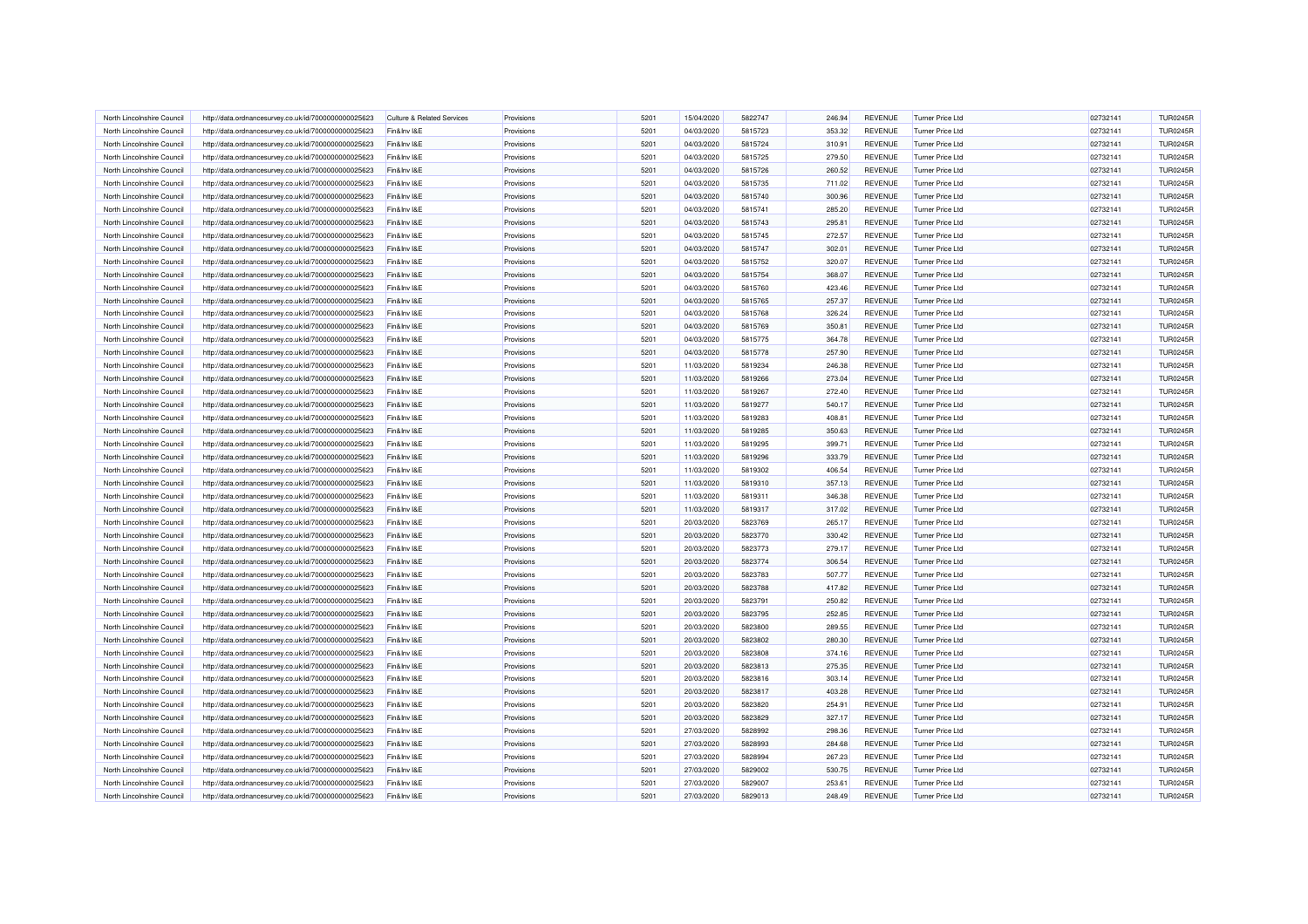| North Lincolnshire Council | http://data.ordnancesurvey.co.uk/id/7000000000025623 | Fin&Inv I&E                                                            | Provisions                                              | 5201 | 27/03/2020 | 5829015 | 288.94    | REVENUE        | Turner Price Ltd                    | 02732141 | <b>TUR0245R</b> |
|----------------------------|------------------------------------------------------|------------------------------------------------------------------------|---------------------------------------------------------|------|------------|---------|-----------|----------------|-------------------------------------|----------|-----------------|
| North Lincolnshire Council | http://data.ordnancesurvey.co.uk/id/7000000000025623 | Fin&Inv I&E                                                            | Provisions                                              | 5201 | 27/03/2020 | 5829020 | 254.31    | <b>REVENUE</b> | <b>Turner Price Ltd</b>             | 02732141 | <b>TUR0245R</b> |
| North Lincolnshire Council | http://data.ordnancesurvey.co.uk/id/7000000000025623 | Fin&Inv I&E                                                            | Provisions                                              | 5201 | 27/03/2020 | 5829022 | 316.44    | <b>REVENUE</b> | Turner Price Ltd                    | 02732141 | <b>TUR0245R</b> |
| North Lincolnshire Council | http://data.ordnancesurvey.co.uk/id/7000000000025623 | Fin&Inv I&E                                                            | Provisions                                              | 5201 | 27/03/2020 | 5829028 | 404.73    | REVENUE        | <b>Turner Price Ltd</b>             | 02732141 | <b>TUR0245R</b> |
| North Lincolnshire Council | http://data.ordnancesurvey.co.uk/id/7000000000025623 | Fin&Inv I&E                                                            | Provisions                                              | 5201 | 27/03/2020 | 5829036 | 273.55    | <b>REVENUE</b> | <b>Turner Price Ltd</b>             | 02732141 | <b>TUR0245R</b> |
| North Lincolnshire Council | http://data.ordnancesurvey.co.uk/id/7000000000025623 | Fin&Inv I&E                                                            | Provisions                                              | 5201 | 27/03/2020 | 5829037 | 336.91    | <b>REVENUE</b> | <b>Turner Price Ltd</b>             | 02732141 | <b>TUR0245R</b> |
|                            |                                                      |                                                                        |                                                         |      |            |         |           |                |                                     |          |                 |
| North Lincolnshire Council | http://data.ordnancesurvey.co.uk/id/7000000000025623 | Fin&Inv I&E                                                            | Provisions                                              | 5201 | 27/03/2020 | 5829050 | 274.24    | <b>REVENUE</b> | <b>Turner Price Ltd</b>             | 02732141 | <b>TUR0245R</b> |
| North Lincolnshire Council | http://data.ordnancesurvey.co.uk/id/7000000000025623 | <b>Housing Services</b>                                                | Other Supplies & Services                               | 5799 | 06/03/2020 | 5817809 | 1.096.72  | <b>REVENUE</b> | Tyt Investments I imited            |          | <b>LAN0021N</b> |
| North Lincolnshire Council | http://data.ordnancesurvey.co.uk/id/7000000000025623 | <b>Housing Services</b>                                                | Other Supplies & Services                               | 5799 | 25/03/2020 | 5825871 | 2,057.64  | <b>REVENUE</b> | Tyt Investments Limited             |          | <b>LAN0021N</b> |
| North Lincolnshire Council | http://data.ordnancesurvey.co.uk/id/7000000000025623 | <b>Housing Services</b>                                                | Other Supplies & Services                               | 5799 | 25/03/2020 | 5827361 | 1,527.10  | <b>REVENUE</b> | <b>Tvt Investments Limited</b>      |          | <b>LAN0021N</b> |
| North Lincolnshire Council | http://data.ordnancesurvey.co.uk/id/7000000000025623 | <b>Housing Services</b>                                                | Other Supplies & Services                               | 5799 | 25/03/2020 | 5827364 | 1,512.92  | REVENUE        | Tyt Investments I imited            |          | <b>LAN0021N</b> |
| North Lincolnshire Council | http://data.ordnancesurvey.co.uk/id/7000000000025623 | <b>Culture &amp; Related Services</b>                                  | Materials                                               | 5004 | 06/03/2020 | 5817669 | 258.80    | REVENUE        | Tylohelo Ltd                        |          | <b>HEL0030L</b> |
| North Lincolnshire Council | http://data.ordnancesurvey.co.uk/id/7000000000025623 | <b>Childrens &amp; Education</b>                                       | Payments To Private Orgs (Inv)                          | 6026 | 20/03/2020 | 5817594 | 489.25    | REVENUE        | UCAS                                |          | <b>UCA0003A</b> |
| North Lincolnshire Council | http://data.ordnancesurvey.co.uk/id/7000000000025623 | <b>Planning Services</b>                                               | Payments To Voluntary Orgs                              | 6001 | 04/03/2020 | 5815789 | 5,153.53  | REVENUE        | Ucleby St Nicholas Pcc              |          | <b>ULC0012C</b> |
| North Lincolnshire Council | http://data.ordnancesurvey.co.uk/id/7000000000025623 | Childrens & Education                                                  | Licenses, Subs & Memberships                            | 5510 | 20/03/2020 | 5824703 | 680.00    | <b>REVENUE</b> | Uk Ass. For Music Edu. - Music Mark |          | MAR0240F        |
| North Lincolnshire Council | http://data.ordnancesurvey.co.uk/id/7000000000025623 | Culture & Related Services                                             | Fuel                                                    | 4001 | 11/03/2020 | 5818966 | 437.08    | <b>REVENUE</b> | Uk Fuels Ltd                        | 2212080  | UKF0001F        |
| North Lincolnshire Council | http://data.ordnancesurvey.co.uk/id/7000000000025623 | Highways & Transport                                                   | Fuel                                                    | 4001 | 11/03/2020 | 5818966 | 82.59     | <b>REVENUE</b> | Uk Fuels Ltd                        | 2212080  | UKF0001F        |
| North Lincolnshire Council | http://data.ordnancesurvey.co.uk/id/7000000000025623 | Childrens & Education                                                  | Payments To Voluntary Orgs                              | 6001 | 04/03/2020 | 5815904 | 2,475.00  | <b>REVENUE</b> | Ulceby Pre-School Playgroup         |          | <b>ULC0009C</b> |
| North Lincolnshire Council | http://data.ordnancesurvey.co.uk/id/7000000000025623 | Childrens & Education                                                  | Payments To Voluntary Orgs                              | 6001 | 20/03/2020 | 5824272 | 468.00    | REVENUE        | Ulceby Pre-School Playgroup         |          | ULC0009C        |
| North Lincolnshire Council | http://data.ordnancesurvey.co.uk/id/7000000000025623 | <b>Culture &amp; Related Services</b>                                  | Books (Libraries+Schools Only)                          | 5005 | 06/03/2020 | 5817654 | 324.72    | <b>REVENUE</b> | Ulverscroft Large Print Books Ltd   | 1068776  | ULV0001V        |
| North Lincolnshire Council | http://data.ordnancesurvey.co.uk/id/7000000000025623 | Culture & Related Services                                             | Books (Libraries+Schools Only)                          | 5005 | 11/03/2020 | 5818244 | 864.00    | REVENUE        | Ulverscroft Large Print Books Ltd   | 1068776  | ULV0001V        |
| North Lincolnshire Council | http://data.ordnancesurvey.co.uk/id/7000000000025623 | <b>Culture &amp; Related Services</b>                                  | Books (Libraries+Schools Only)                          | 5005 | 18/03/2020 | 5821457 | 315.28    | <b>REVENUE</b> | Ulverscroft Large Print Books Ltd   | 1068776  | ULV0001V        |
| North Lincolnshire Council | http://data.ordnancesurvey.co.uk/id/7000000000025623 | <b>Culture &amp; Related Services</b>                                  | Books (Libraries+Schools Only)                          | 5005 | 25/03/2020 | 5824599 | 324.72    | <b>REVENUE</b> | Ulverscroft Large Print Books Ltd   | 1068776  | ULV0001V        |
| North Lincolnshire Council | http://data.ordnancesurvey.co.uk/id/7000000000025623 | Corporate And Democratic Core                                          | Fees & Charges Income                                   | 9002 | 04/03/2020 | 5815951 | $-250.53$ | <b>REVENUE</b> | Unison                              |          | <b>UNI00031</b> |
| North Lincolnshire Council | http://data.ordnancesurvey.co.uk/id/7000000000025623 | Childrens & Education                                                  | Gen Office Exp (Incl Postage)                           | 5603 | 06/03/2020 | 5817379 | 654.92    | <b>REVENUE</b> | United Carlton Office Systems Ltd   | 2118025  | <b>UNI00521</b> |
| North Lincolnshire Council | http://data.ordnancesurvey.co.uk/id/7000000000025623 | Childrens & Education                                                  | Gen Office Exp (Incl Postage)                           | 5603 | 06/03/2020 | 5817380 | 299.76    | <b>REVENUE</b> | United Carlton Office Systems Ltd   | 2118025  | <b>UNI00521</b> |
| North Lincolnshire Council | http://data.ordnancesurvey.co.uk/id/7000000000025623 | Corporate And Democratic Core                                          | Equipment Hire/Rent                                     | 5002 | 20/03/2020 | 5822788 | 3,678.39  | REVENUE        | United Carlton Office Systems Ltd   | 2118025  | <b>UNI00521</b> |
| North Lincolnshire Council | http://data.ordnancesurvey.co.uk/id/7000000000025623 | Corporate And Democratic Core                                          | <b>Equipment Hire/Rent</b>                              | 5002 | 25/03/2020 | 5822710 | 1,833.89  | <b>REVENUE</b> | United Carlton Office Systems Ltd   | 2118025  | <b>UNI00521</b> |
| North Lincolnshire Council | http://data.ordnancesurvey.co.uk/id/7000000000025623 | Corporate And Democratic Core                                          | Gen Office Exp (Incl Postage)                           | 5603 | 18/03/2020 | 5822785 | 1,246.91  | <b>REVENUE</b> | United Carlton Office Systems Ltd   | 2118025  | <b>UNI00521</b> |
| North Lincolnshire Council | http://data.ordnancesurvey.co.uk/id/7000000000025623 |                                                                        |                                                         | 5603 | 20/03/2020 | 5822788 | 4,176.46  | <b>REVENUE</b> | United Carlton Office Systems Ltd   | 2118025  | <b>UNI00521</b> |
| North Lincolnshire Council | http://data.ordnancesurvey.co.uk/id/7000000000025623 | Corporate And Democratic Core<br><b>Culture &amp; Related Services</b> | Gen Office Exp (Incl Postage)<br>It Hardware - Purchase | 5050 | 25/03/2020 | 5822792 | 955.32    | <b>REVENUE</b> | United Carlton Office Systems Ltd   | 2118025  | <b>UNI00521</b> |
|                            |                                                      |                                                                        |                                                         |      |            |         |           |                |                                     |          |                 |
| North Lincolnshire Council | http://data.ordnancesurvey.co.uk/id/7000000000025623 | <b>Culture &amp; Related Services</b>                                  | Gen Office Exp (Incl Postage)                           | 5603 | 18/03/2020 | 5822702 | 39.50     | <b>REVENUE</b> | <b>Univar Limited</b>               | 24134696 | <b>UNI02911</b> |
| North Lincolnshire Council | http://data.ordnancesurvey.co.uk/id/7000000000025623 | <b>Culture &amp; Related Services</b>                                  | Materials                                               | 5004 | 11/03/2020 | 5819491 | 519.86    | REVENUE        | <b>Univar Limited</b>               | 24134696 | UNI02911        |
| North Lincolnshire Council | http://data.ordnancesurvey.co.uk/id/7000000000025623 | <b>Culture &amp; Related Services</b>                                  | Materials                                               | 5004 | 11/03/2020 | 5819492 | 626.11    | <b>REVENUE</b> | Univar Limited                      | 24134696 | UNI02911        |
| North Lincolnshire Council | http://data.ordnancesurvey.co.uk/id/7000000000025623 | Culture & Related Services                                             | Materials                                               | 5004 | 13/03/2020 | 5820864 | 718.10    | REVENUE        | <b>Univar Limited</b>               | 24134696 | UNI0291I        |
| North Lincolnshire Council | http://data.ordnancesurvey.co.uk/id/7000000000025623 | <b>Culture &amp; Related Services</b>                                  | Materials                                               | 5004 | 18/03/2020 | 5822702 | 648.29    | <b>REVENUE</b> | <b>Univar Limited</b>               | 24134696 | UNI02911        |
| North Lincolnshire Council | http://data.ordnancesurvey.co.uk/id/7000000000025623 | <b>Culture &amp; Related Services</b>                                  | Materials                                               | 5004 | 18/03/2020 | 5822708 | 591.67    | REVENUE        | <b>Univar Limited</b>               | 24134696 | <b>UNI02911</b> |
| North Lincolnshire Council | http://data.ordnancesurvey.co.uk/id/7000000000025623 | Environmental & Regulatory Svs                                         | <b>Materials</b>                                        | 5004 | 12/04/2020 | 5822618 | 721.15    | REVENUE        | Universal Hose Ltd T/A Hydraquip    | 4937556  | <b>UNI00981</b> |
| North Lincolnshire Council | http://data.ordnancesurvey.co.uk/id/7000000000025623 | Environmental & Regulatory Svs                                         | Materials                                               | 5004 | 12/04/2020 | 5825520 | 367.02    | <b>REVENUE</b> | Universal Hose Ltd T/A Hydraquip    | 4937556  | <b>UNI00981</b> |
| North Lincolnshire Council | http://data.ordnancesurvey.co.uk/id/7000000000025623 | Central Services To Public                                             | <b>Business Support Grants</b>                          | 6090 | 30/03/2020 | 5831066 | 10,000.00 | <b>REVENUE</b> | <b>Unwins Engineering Services</b>  |          | CD000380        |
| North Lincolnshire Council | http://data.ordnancesurvey.co.uk/id/7000000000025623 | Central Services To Public                                             | <b>Business Support Grants</b>                          | 6090 | 30/03/2020 | 5831053 | 10,000.00 | REVENUE        | Valentino'S Carpets & Vinyls Ltd    |          | CD000250        |
| North Lincolnshire Council | http://data.ordnancesurvey.co.uk/id/7000000000025623 | <b>Adult Social Care</b>                                               | <b>Equipment Purchase</b>                               | 5001 | 30/03/2020 | 5826833 | 561.60    | <b>REVENUE</b> | Valtech Ltd                         | 3127414  | <b>VAL0046L</b> |
| North Lincolnshire Council | http://data.ordnancesurvey.co.uk/id/7000000000025623 | <b>Adult Social Care</b>                                               | <b>Equipment Purchase</b>                               | 5001 | 16/04/2020 | 5826830 | 439.93    | REVENUE        | Valtech Ltd                         | 3127414  | VAL0046L        |
| North Lincolnshire Council | http://data.ordnancesurvey.co.uk/id/7000000000025623 | <b>Adult Social Care</b>                                               | Other Supplies & Services                               | 5799 | 27/03/2020 | 5820923 | 9,857.78  | REVENUE        | Vapord'Lites'                       | 07741062 | <b>VAP0002P</b> |
| North Lincolnshire Council | http://data.ordnancesurvey.co.uk/id/7000000000025623 | <b>Adult Social Care</b>                                               | Payments To Private Orgs                                | 6002 | 27/03/2020 | 5817651 | 487.00    | REVENUE        | Vcare-24 Limited                    |          | <b>VCA0002A</b> |
| North Lincolnshire Council | http://data.ordnancesurvey.co.uk/id/7000000000025623 | <b>Adult Social Care</b>                                               | Payments To Private Orgs                                | 6002 | 27/03/2020 | 5817653 | 450.00    | <b>REVENUE</b> | Vcare-24 Limited                    |          | <b>VCA0002A</b> |
| North Lincolnshire Council | http://data.ordnancesurvey.co.uk/id/7000000000025623 | <b>Culture &amp; Related Services</b>                                  | Provisions                                              | 5201 | 25/03/2020 | 5816335 | 375.25    | <b>REVENUE</b> | Vending Enterprises                 | 00978024 | <b>VEN0002N</b> |
| North Lincolnshire Council | http://data.ordnancesurvey.co.uk/id/7000000000025623 | <b>Adult Social Care</b>                                               | <b>Heating Fuels</b>                                    | 3104 | 11/03/2020 | 5818911 | 1,778.28  | <b>REVENUE</b> | Verdenergy (Yorkshire) Ltd          | 09563853 | <b>VER0165R</b> |
| North Lincolnshire Council | http://data.ordnancesurvey.co.uk/id/7000000000025623 | <b>Culture &amp; Related Services</b>                                  | <b>Heating Fuels</b>                                    | 3104 | 04/03/2020 | 5815488 | 3,131.70  | REVENUE        | Verdenergy (Yorkshire) Ltd          | 09563853 | <b>VER0165R</b> |
| North Lincolnshire Council | http://data.ordnancesurvey.co.uk/id/7000000000025623 | <b>Culture &amp; Related Services</b>                                  | <b>Heating Fuels</b>                                    | 3104 | 11/03/2020 | 5817890 | 2,636.76  | <b>REVENUE</b> | Verdenergy (Yorkshire) Ltd          | 09563853 | <b>VER0165R</b> |
| North Lincolnshire Council | http://data.ordnancesurvey.co.uk/id/7000000000025623 | <b>Culture &amp; Related Services</b>                                  | <b>Heating Fuels</b>                                    | 3104 | 11/03/2020 | 5819553 | 2,332.35  | <b>REVENUE</b> | Verdenergy (Yorkshire) Ltd          | 09563853 | <b>VER0165R</b> |
| North Lincolnshire Council | http://data.ordnancesurvey.co.uk/id/7000000000025623 | <b>Culture &amp; Related Services</b>                                  | <b>Heating Fuels</b>                                    | 3104 | 18/03/2020 | 5821085 | 1,638.12  | <b>REVENUE</b> | Verdenergy (Yorkshire) Ltd          | 09563853 | <b>VER0165R</b> |
| North Lincolnshire Council | http://data.ordnancesurvey.co.uk/id/7000000000025623 | <b>Culture &amp; Related Services</b>                                  | <b>Heating Fuels</b>                                    | 3104 | 25/03/2020 | 5826021 | 1,384.08  | <b>REVENUE</b> | Verdenergy (Yorkshire) Ltd          | 09563853 | <b>VER0165R</b> |
|                            |                                                      |                                                                        |                                                         |      |            |         |           |                |                                     |          |                 |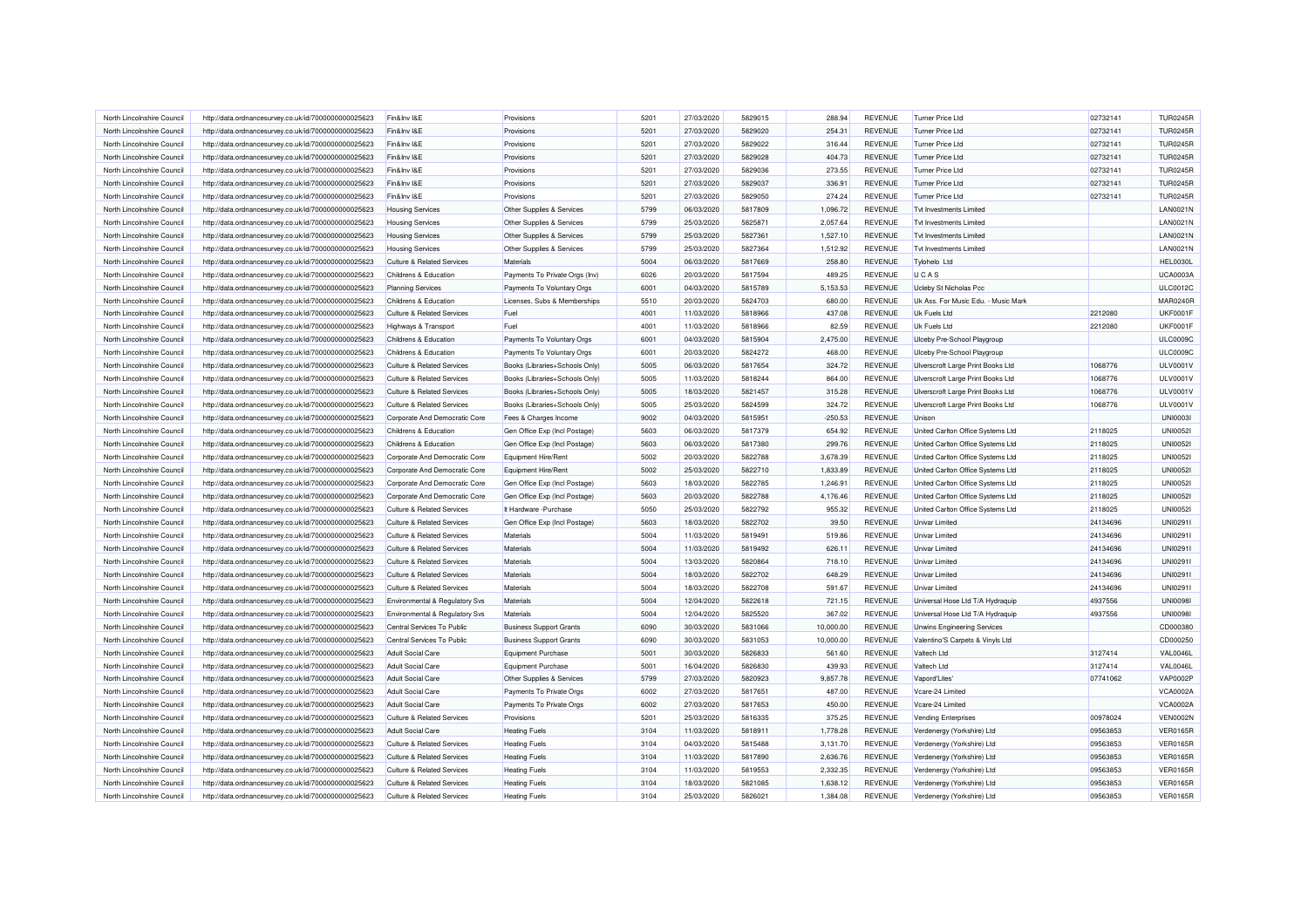| North Lincolnshire Council | http://data.ordnancesurvey.co.uk/id/7000000000025623 | Central Services To Public            | <b>Business Support Grants</b> | 6090 | 30/03/2020 | 5831124 | 10,000.00 | <b>REVENUE</b> | Verity Jayne May                             |           | CD000960                    |
|----------------------------|------------------------------------------------------|---------------------------------------|--------------------------------|------|------------|---------|-----------|----------------|----------------------------------------------|-----------|-----------------------------|
| North Lincolnshire Council | http://data.ordnancesurvey.co.uk/id/7000000000025623 | Childrens & Education                 | Payments To Private Orgs       | 6002 | 04/03/2020 | 5815874 | 255.15    | <b>REVENUE</b> | Vicky Lee                                    |           | OWE0036E                    |
| North Lincolnshire Council | http://data.ordnancesurvey.co.uk/id/7000000000025623 | Corporate And Democratic Core         | It Software-Maintenance        | 5053 | 27/03/2020 | 5827350 | 6,237.00  | <b>REVENUE</b> | Victoria Forms                               |           | <b>VIC0051C</b>             |
| North Lincolnshire Council | http://data.ordnancesurvey.co.uk/id/7000000000025623 | Central Services To Public            | <b>Business Support Grants</b> | 6090 | 30/03/2020 | 5831098 | 10,000.00 | <b>REVENUE</b> | Victoria Gray Photography                    |           | CD000700                    |
| North Lincolnshire Council | http://data.ordnancesurvey.co.uk/id/7000000000025623 | Environmental & Regulatory Svs        | Other Premises Costs           | 3390 | 04/03/2020 | 5815454 | 680.00    | REVENUE        | Videcom Security Ltd                         | 427189924 | VID0021D                    |
| North Lincolnshire Council | http://data.ordnancesurvey.co.uk/id/7000000000025623 | Environmental & Regulatory Svs        | Other Premises Costs           | 3390 | 13/03/2020 | 5820949 | 680.00    | <b>REVENUE</b> | Videcom Security Ltd                         | 427189924 | <b>VID0021D</b>             |
| North Lincolnshire Council | http://data.ordnancesurvey.co.uk/id/7000000000025623 | Environmental & Regulatory Svs        | Telephone Rent/Calls           | 5403 | 30/03/2020 | 5820756 | 11,200.00 | REVENUE        | Videcom Security Ltd                         | 427189924 | <b>VID0021D</b>             |
| North Lincolnshire Council | http://data.ordnancesurvey.co.uk/id/7000000000025623 | <b>Culture &amp; Related Services</b> | Repair & Maintenance Costs     | 3000 | 11/03/2020 | 5818921 | 247.00    | REVENUE        | Viking Pumps Ltd                             |           | <b>VIK0033K</b>             |
| North Lincolnshire Council | http://data.ordnancesurvey.co.uk/id/7000000000025623 | Highways & Transport                  | Other Supplies & Services      | 5799 | 15/04/2020 | 5824410 | 262.50    | <b>REVENUE</b> | Viking Pumps Ltd                             |           | <b>VIK0033K</b>             |
| North Lincolnshire Council | http://data.ordnancesurvey.co.uk/id/7000000000025623 | Childrens & Education                 | Home To School Transport       | 4201 | 11/03/2020 | 5818167 | 785.00    | <b>REVENUE</b> | V.I.P. Taxis                                 |           | <b>VIP0004P</b>             |
| North Lincolnshire Council | http://data.ordnancesurvey.co.uk/id/7000000000025623 | <b>Childrens &amp; Education</b>      | Home To School Transport       | 4201 | 20/03/2020 | 5823927 | 1,100.00  | <b>REVENUE</b> | V.I.P. Taxis                                 |           | <b>VIP0004P</b>             |
| North Lincolnshire Council | http://data.ordnancesurvey.co.uk/id/7000000000025623 | <b>Adult Social Care</b>              | Payments To Health Providers   | 6019 | 04/03/2020 | 5814842 | 1.414.86  | <b>REVENUE</b> | Virgin Care Services                         | 07557877  | <b>VIR0064R</b>             |
| North Lincolnshire Council | http://data.ordnancesurvey.co.uk/id/7000000000025623 | <b>Adult Social Care</b>              | Payments To Health Providers   | 6019 | 11/03/2020 | 5819364 | 75,957.95 | <b>REVENUE</b> | Virgin Care Services                         | 07557877  | <b>VIR0064R</b>             |
| North Lincolnshire Council | http://data.ordnancesurvey.co.uk/id/7000000000025623 | Corporate And Democratic Core         | Telephone Rent/Calls           | 5403 | 18/03/2020 | 5822703 | 3,996.75  | REVENUE        | Virgin Media Payments Ltd                    | 06024812  | NTL0002L                    |
| North Lincolnshire Council | http://data.ordnancesurvey.co.uk/id/7000000000025623 | Childrens & Education                 | <b>Agency Costs</b>            | 6005 | 06/03/2020 | 5816403 | 1,601.00  | REVENUE        | Vision For Education Ltd                     | 6433086   | <b>VIS0064S</b>             |
| North Lincolnshire Council | http://data.ordnancesurvey.co.uk/id/7000000000025623 | Childrens & Education                 | <b>Agency Costs</b>            | 6005 | 11/03/2020 | 5819849 | 1,410.00  | REVENUE        | Vision For Education Ltd                     | 6433086   | <b>VIS0064S</b>             |
| North Lincolnshire Council | http://data.ordnancesurvey.co.uk/id/7000000000025623 | Childrens & Education                 | <b>Agency Costs</b>            | 6005 | 18/03/2020 | 5822433 | 1,601.00  | <b>REVENUE</b> | Vision For Education Ltd                     | 6433086   | <b>VIS0064S</b>             |
| North Lincolnshire Council | http://data.ordnancesurvey.co.uk/id/7000000000025623 | Childrens & Education                 | <b>Agency Costs</b>            | 6005 | 25/03/2020 | 5826929 | 1,983.00  | <b>REVENUE</b> | Vision For Education Ltd                     | 6433086   | <b>VIS0064S</b>             |
| North Lincolnshire Council | http://data.ordnancesurvey.co.uk/id/7000000000025623 | <b>Adult Social Care</b>              | Payments To Private Orgs       | 6002 | 18/03/2020 | 5822634 | 794.67    | <b>REVENUE</b> | Vision Rehabilitation                        | 9144893   | <b>VIS0163S</b>             |
| North Lincolnshire Council | http://data.ordnancesurvey.co.uk/id/7000000000025623 | <b>Adult Social Care</b>              | Payments To Private Orgs       | 6002 | 18/03/2020 | 5822637 | 286.62    | <b>REVENUE</b> | Vision Rehabilitation                        | 9144893   | <b>VIS0163S</b>             |
| North Lincolnshire Council | http://data.ordnancesurvey.co.uk/id/7000000000025623 | Central Services To Public            | <b>Business Support Grants</b> | 6090 | 30/03/2020 | 5832500 | 10,000.00 | <b>REVENUE</b> | Vita Nova                                    |           | CD002220                    |
|                            |                                                      |                                       |                                |      |            |         |           |                |                                              |           |                             |
| North Lincolnshire Council | http://data.ordnancesurvey.co.uk/id/7000000000025623 | Corporate And Democratic Core         | <b>Legal Fees</b>              | 5823 | 13/03/2020 | 5819918 | 852.68    | REVENUE        | Voiceability                                 | 1076630   | <b>VOI00451</b><br>CD000230 |
| North Lincolnshire Council | http://data.ordnancesurvey.co.uk/id/7000000000025623 | Central Services To Public            | <b>Business Support Grants</b> | 6090 | 30/03/2020 | 5831051 | 10,000.00 | <b>REVENUE</b> | <b>Wakenhill Ltd</b>                         |           |                             |
| North Lincolnshire Council | http://data.ordnancesurvey.co.uk/id/7000000000025623 | Central Services To Public            | <b>Business Support Grants</b> | 6090 | 30/03/2020 | 5831046 | 10.000.00 | <b>REVENUE</b> | <b>Walkers Ba</b>                            |           | CD000180                    |
| North Lincolnshire Council | http://data.ordnancesurvey.co.uk/id/7000000000025623 | Central Services To Public            | <b>Business Support Grants</b> | 6090 | 30/03/2020 | 5831068 | 10,000.00 | <b>REVENUE</b> | Walsheaz ¿S Property                         |           | CD000400                    |
| North Lincolnshire Council | http://data.ordnancesurvey.co.uk/id/7000000000025623 | Childrens & Education                 | It Software-Maintenance        | 5053 | 27/03/2020 | 5829094 | 2,193.00  | <b>REVENUE</b> | Warwickshire County Council                  |           | <b>WAR0152R</b>             |
| North Lincolnshire Council | http://data.ordnancesurvey.co.uk/id/7000000000025623 | Environmental & Regulatory Svs        | <b>Other Vehicle Costs</b>     | 4005 | 16/04/2020 | 5824617 | 1,565.04  | <b>REVENUE</b> | Warwick Ward (Machinery Ltd)                 |           | <b>WAR0038R</b>             |
| North Lincolnshire Council | http://data.ordnancesurvey.co.uk/id/7000000000025623 | <b>Culture &amp; Related Services</b> | Equipment Hire/Rent            | 5002 | 20/03/2020 | 5820863 | 331.34    | REVENUE        | <b>Waterlogic Gb Limited</b>                 | 2418453   | ANG0018G                    |
| North Lincolnshire Council | http://data.ordnancesurvey.co.uk/id/7000000000025623 | Culture, Env, Reg & Planning Cap      | <b>Other Costs</b>             | A085 | 25/03/2020 | 5825647 | 1,966.67  | CAPITAL        | <b>Wattbike Ltd</b>                          |           | WAT04851                    |
| North Lincolnshire Council | http://data.ordnancesurvey.co.uk/id/7000000000025623 | <b>Adult Social Care</b>              | Payments To Health Providers   | 6019 | 11/03/2020 | 5818181 | 4,690.00  | <b>REVENUE</b> | We Are With You                              | 2580377   | ADD0031D                    |
| North Lincolnshire Council | http://data.ordnancesurvey.co.uk/id/7000000000025623 | <b>Adult Social Care</b>              | Payments To Health Providers   | 6019 | 11/03/2020 | 5818182 | 4,645.00  | REVENUE        | We Are With You                              | 2580377   | ADD0031D                    |
| North Lincolnshire Council | http://data.ordnancesurvey.co.uk/id/7000000000025623 | <b>Adult Social Care</b>              | Payments To Health Providers   | 6019 | 30/03/2020 | 5831535 | 4,645.00  | REVENUE        | We Are With You                              | 2580377   | ADD0031D                    |
| North Lincolnshire Council | http://data.ordnancesurvey.co.uk/id/7000000000025623 | <b>Public Health</b>                  | Payments To Private Orgs       | 6002 | 26/03/2020 | 5828269 | 7,250.00  | <b>REVENUE</b> | We Are With You                              | 2580377   | ADD0031D                    |
| North Lincolnshire Council | http://data.ordnancesurvey.co.uk/id/7000000000025623 | Public Health                         | Payments To Private Orgs       | 6002 | 26/03/2020 | 5828270 | 7,250.00  | REVENUE        | We Are With You                              | 2580377   | ADD0031D                    |
| North Lincolnshire Council | http://data.ordnancesurvey.co.uk/id/7000000000025623 | Fin&Inv I&E                           | Materials                      | 5004 | 11/03/2020 | 5816603 | 496.78    | <b>REVENUE</b> | Weightlifter Bodies Ltd                      | 1431854   | <b>WEI0004I</b>             |
| North Lincolnshire Council | http://data.ordnancesurvey.co.uk/id/7000000000025623 | Childrens & Education                 | Payments To Private Orgs       | 6002 | 09/03/2020 | 5818847 | 2,500.00  | REVENUE        | Welfare Call (Lac) Ltd                       | 6835794   | WEL0424L                    |
| North Lincolnshire Council | http://data.ordnancesurvey.co.uk/id/7000000000025623 | <b>Public Health</b>                  | Payments To Health Providers   | 6019 | 11/03/2020 | 5818188 | 400.00    | <b>REVENUE</b> | West Common Lane Teaching Practice           |           | <b>WES01019</b>             |
| North Lincolnshire Council | http://data.ordnancesurvey.co.uk/id/7000000000025623 | Public Health                         | Payments To Health Providers   | 6019 | 11/03/2020 | 5818189 | 460.00    | <b>REVENUE</b> | West Common Lane Teaching Practice           |           | <b>WES01019</b>             |
| North Lincolnshire Council | http://data.ordnancesurvey.co.uk/id/7000000000025623 | Childrens & Education                 | Payments To Private Orgs       | 6002 | 04/03/2020 | 5815908 | 15,795.00 | REVENUE        | Westwoodside Church Of England Academy Trust |           | <b>WES00819</b>             |
| North Lincolnshire Council | http://data.ordnancesurvey.co.uk/id/7000000000025623 | <b>Culture &amp; Related Services</b> | Books (Libraries+Schools Only) | 5005 | 18/03/2020 | 5821459 | 369.24    | <b>REVENUE</b> | W F Howes Ltd                                | 366219    | <b>WFH0001H</b>             |
| North Lincolnshire Council | http://data.ordnancesurvey.co.uk/id/7000000000025623 | Corporate And Democratic Core         | Legal Fees                     | 5823 | 18/03/2020 | 5821037 | 636.00    | REVENUE        | <b>Wilberforce Chambers</b>                  |           | <b>CLE0090E</b>             |
| North Lincolnshire Council | http://data.ordnancesurvey.co.uk/id/7000000000025623 | Corporate And Democratic Core         | <b>Legal Fees</b>              | 5823 | 18/03/2020 | 5821043 | 636.00    | <b>REVENUE</b> | <b>Wilberforce Chambers</b>                  |           | CLE0090E                    |
| North Lincolnshire Council | http://data.ordnancesurvey.co.uk/id/7000000000025623 | Corporate And Democratic Core         | Legal Fees                     | 5823 | 18/03/2020 | 5822295 | 560.00    | REVENUE        | <b>Wilberforce Chambers</b>                  |           | CLE0090E                    |
| North Lincolnshire Council | http://data.ordnancesurvey.co.uk/id/7000000000025623 | Corporate And Democratic Core         | Legal Fees                     | 5823 | 18/03/2020 | 5822296 | 336.00    | <b>REVENUE</b> | <b>Wilberforce Chambers</b>                  |           | CLE0090E                    |
| North Lincolnshire Council | http://data.ordnancesurvey.co.uk/id/7000000000025623 | Corporate And Democratic Core         | <b>Legal Fees</b>              | 5823 | 20/03/2020 | 5824405 | 732.00    | <b>REVENUE</b> | Wilherforce Chambers                         |           | CLE0090E                    |
| North Lincolnshire Council | http://data.ordnancesurvey.co.uk/id/7000000000025623 | Corporate And Democratic Core         | Legal Fees                     | 5823 | 20/03/2020 | 5824407 | 636.00    | <b>REVENUE</b> | <b>Wilberforce Chambers</b>                  |           | CLE0090E                    |
| North Lincolnshire Council | http://data.ordnancesurvey.co.uk/id/7000000000025623 | <b>Adult Social Care</b>              | Pay - Agency                   | 0131 | 18/03/2020 | 5815920 | 6,390.00  | REVENUE        | Wilberforce Healthcare                       |           | WIL0352L                    |
| North Lincolnshire Council | http://data.ordnancesurvey.co.uk/id/7000000000025623 | <b>Adult Social Care</b>              | Pay - Agency                   | 0131 | 25/03/2020 | 5819801 | 4,151.00  | <b>REVENUE</b> | Wilberforce Healthcare                       |           | WIL0352L                    |
| North Lincolnshire Council | http://data.ordnancesurvey.co.uk/id/7000000000025623 | <b>Adult Social Care</b>              | Pay - Agency                   | 0131 | 30/03/2020 | 5821528 | 1,534.00  | REVENUE        | Wilberforce Healthcare                       |           | <b>WIL0352L</b>             |
| North Lincolnshire Council | http://data.ordnancesurvey.co.uk/id/7000000000025623 | <b>Adult Social Care</b>              | Pay - Agency                   | 0131 | 21/04/2020 | 5832730 | 1,972.00  | REVENUE        | Wilberforce Healthcare                       |           | WIL0352L                    |
| North Lincolnshire Council | http://data.ordnancesurvey.co.uk/id/7000000000025623 | Fin&Inv I&E                           | <b>Equipment Purchase</b>      | 5001 | 27/03/2020 | 5829052 | 282.06    | REVENUE        | <b>Wilkes Catering Supplies Ltd</b>          | 03538699  | <b>WIL0984L</b>             |
| North Lincolnshire Council | http://data.ordnancesurvey.co.uk/id/7000000000025623 | Fin&Inv I&E                           | <b>Equipment Purchase</b>      | 5001 | 27/03/2020 | 5829054 | 422.10    | <b>REVENUE</b> | <b>Wilkes Catering Supplies Ltd</b>          | 03538699  | <b>WIL0984L</b>             |
| North Lincolnshire Council | http://data.ordnancesurvey.co.uk/id/7000000000025623 | Corporate And Democratic Core         | Other Professional Fees        | 5829 | 18/03/2020 | 5822246 | 542.00    | REVENUE        | Wilkin Chapman Llp (Solicitors)              | OC343261  | <b>WIL0688L</b>             |